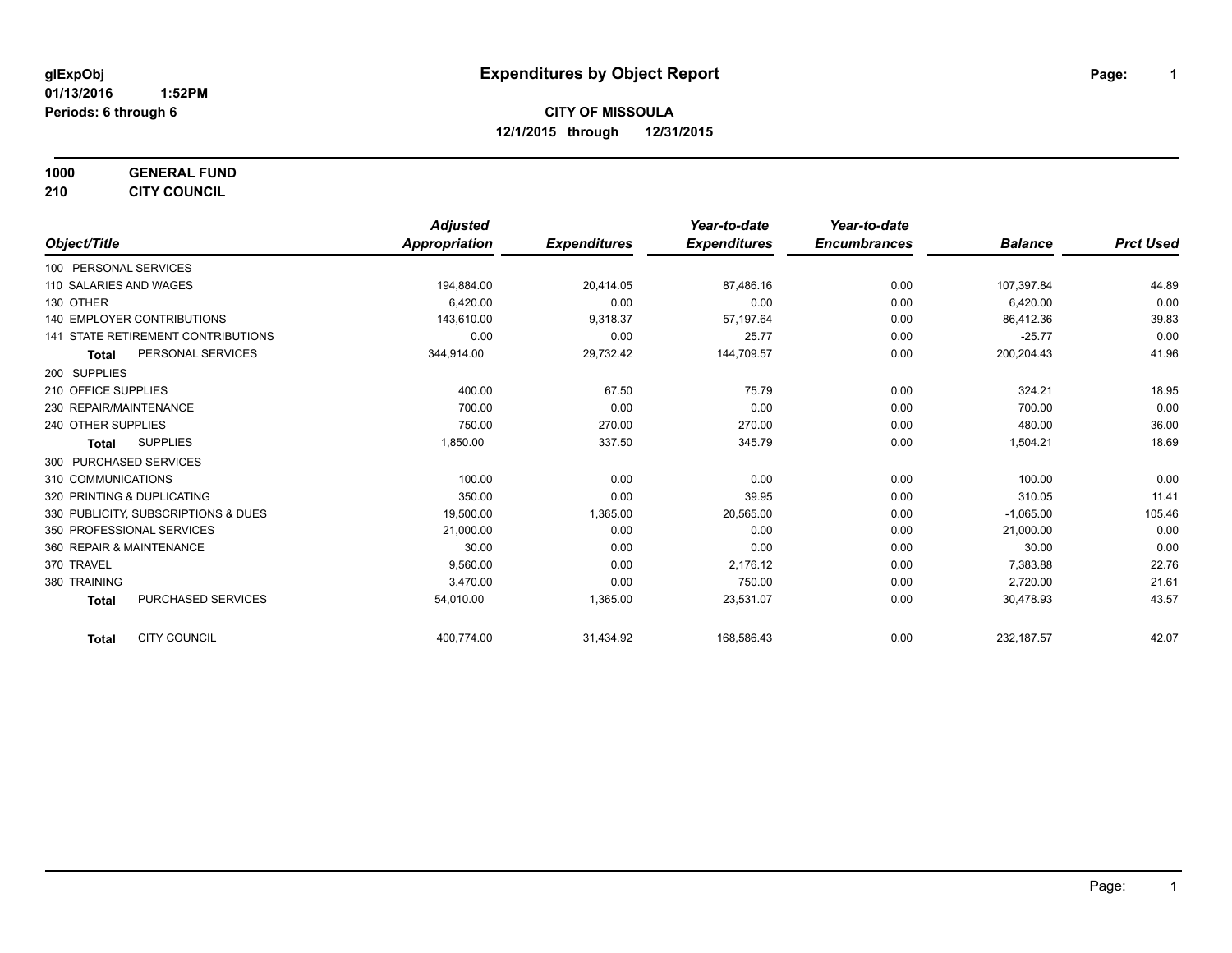**1000 GENERAL FUND**

**220 MAYOR**

|                                     | <b>Adjusted</b> |                     | Year-to-date        | Year-to-date        |                |                  |
|-------------------------------------|-----------------|---------------------|---------------------|---------------------|----------------|------------------|
| Object/Title                        | Appropriation   | <b>Expenditures</b> | <b>Expenditures</b> | <b>Encumbrances</b> | <b>Balance</b> | <b>Prct Used</b> |
| 100 PERSONAL SERVICES               |                 |                     |                     |                     |                |                  |
| 110 SALARIES AND WAGES              | 380,467.00      | 44,591.70           | 190,308.48          | 0.00                | 190,158.52     | 50.02            |
| 120 OVERTIME/TERMINATION            | 500.00          | 0.00                | 0.00                | 0.00                | 500.00         | 0.00             |
| 130 OTHER                           | 6.600.00        | 0.00                | 0.00                | 0.00                | 6,600.00       | 0.00             |
| <b>140 EMPLOYER CONTRIBUTIONS</b>   | 111,004.00      | 11,686.53           | 60,078.27           | 0.00                | 50,925.73      | 54.12            |
| 141 STATE RETIREMENT CONTRIBUTIONS  | 0.00            | 0.00                | 56.49               | 0.00                | $-56.49$       | 0.00             |
| PERSONAL SERVICES<br><b>Total</b>   | 498,571.00      | 56,278.23           | 250,443.24          | 0.00                | 248,127.76     | 50.23            |
| 200 SUPPLIES                        |                 |                     |                     |                     |                |                  |
| 210 OFFICE SUPPLIES                 | 1,004.00        | 236.23              | 401.66              | 0.00                | 602.34         | 40.01            |
| 220 OPERATING SUPPLIES              | 1,120.00        | 0.00                | 79.90               | 0.00                | 1,040.10       | 7.13             |
| 230 REPAIR/MAINTENANCE              | 100.00          | 0.00                | 0.00                | 0.00                | 100.00         | 0.00             |
| 231 GASOLINE                        | 108.00          | 0.00                | 50.49               | 0.00                | 57.51          | 46.75            |
| 240 OTHER SUPPLIES                  | 400.00          | 0.00                | 0.00                | 0.00                | 400.00         | 0.00             |
| <b>SUPPLIES</b><br><b>Total</b>     | 2,732.00        | 236.23              | 532.05              | 0.00                | 2,199.95       | 19.47            |
| 300 PURCHASED SERVICES              |                 |                     |                     |                     |                |                  |
| 310 COMMUNICATIONS                  | 890.00          | 0.00                | 409.24              | 0.00                | 480.76         | 45.98            |
| 320 PRINTING & DUPLICATING          | 3.056.00        | 34.95               | 34.95               | 0.00                | 3,021.05       | 1.14             |
| 330 PUBLICITY, SUBSCRIPTIONS & DUES | 10,196.00       | 891.00              | 7,913.00            | 0.00                | 2,283.00       | 77.61            |
| 344 TELEPHONE SERVICE               | 6.076.00        | 613.97              | 1,542.25            | 0.00                | 4,533.75       | 25.38            |
| 350 PROFESSIONAL SERVICES           | 3,307.00        | 0.00                | 271.08              | 0.00                | 3,035.92       | 8.20             |
| 360 REPAIR & MAINTENANCE            | 1,405.00        | 18.76               | 168.23              | 0.00                | 1,236.77       | 11.97            |
| 370 TRAVEL                          | 2,008.00        | 1,491.12            | 2,114.74            | 0.00                | $-106.74$      | 105.32           |
| 380 TRAINING                        | 2,020.00        | 0.00                | 550.00              | 0.00                | 1,470.00       | 27.23            |
| 390 OTHER PURCHASED SERVICES        | 1,250.00        | 0.00                | 50.70               | 0.00                | 1,199.30       | 4.06             |
| PURCHASED SERVICES<br><b>Total</b>  | 30,208.00       | 3,049.80            | 13,054.19           | 0.00                | 17,153.81      | 43.21            |
| <b>MAYOR</b><br><b>Total</b>        | 531,511.00      | 59,564.26           | 264,029.48          | 0.00                | 267,481.52     | 49.68            |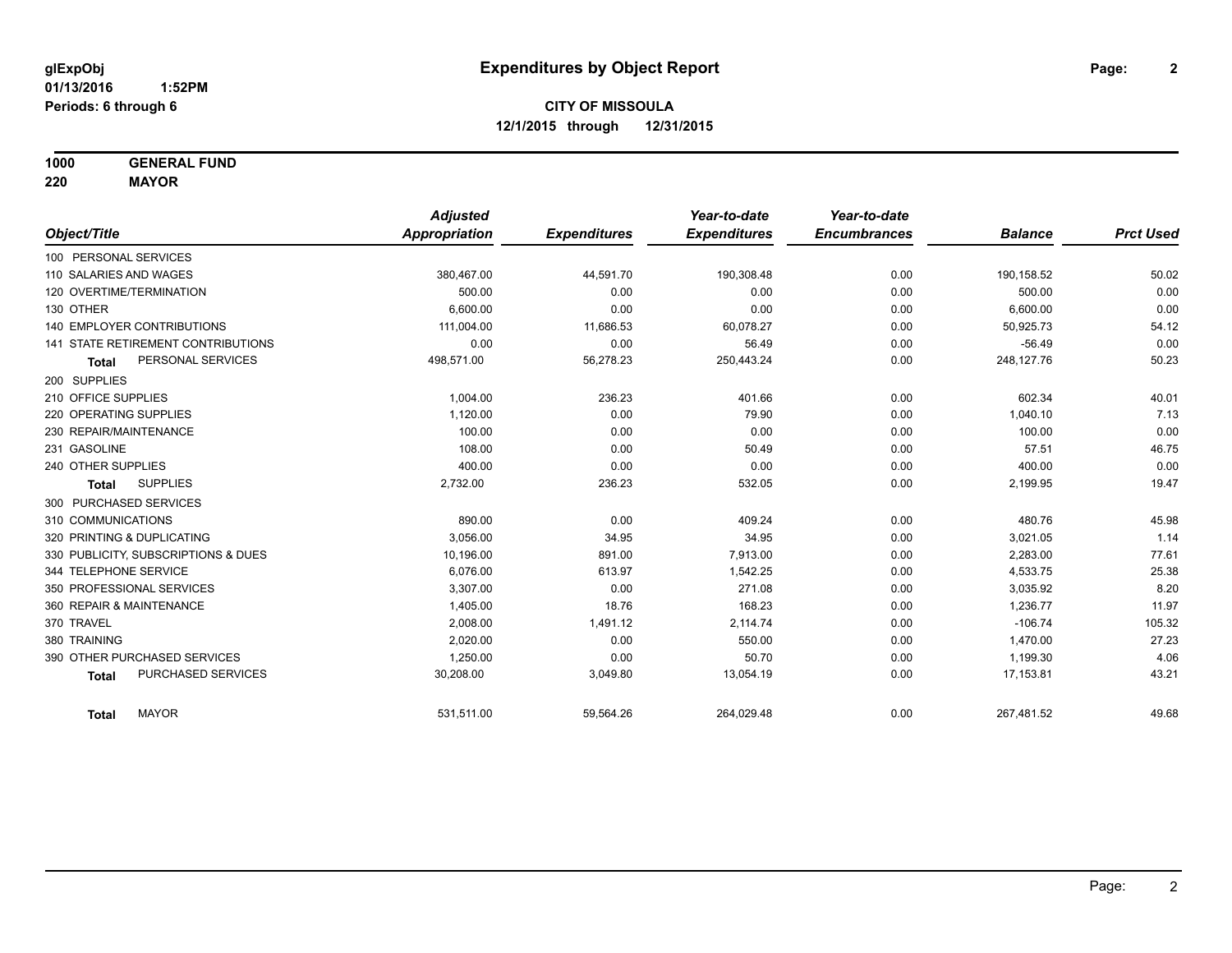# **1000 GENERAL FUND**

**221 HUMAN RESOURCES**

|                          |                                     | <b>Adjusted</b> |                     | Year-to-date        | Year-to-date        |                |                  |
|--------------------------|-------------------------------------|-----------------|---------------------|---------------------|---------------------|----------------|------------------|
| Object/Title             |                                     | Appropriation   | <b>Expenditures</b> | <b>Expenditures</b> | <b>Encumbrances</b> | <b>Balance</b> | <b>Prct Used</b> |
| 100 PERSONAL SERVICES    |                                     |                 |                     |                     |                     |                |                  |
| 110 SALARIES AND WAGES   |                                     | 195,905.00      | 22,689.19           | 96,151.51           | 0.00                | 99,753.49      | 49.08            |
|                          | 140 EMPLOYER CONTRIBUTIONS          | 69.917.00       | 6,810.18            | 35,860.81           | 0.00                | 34,056.19      | 51.29            |
|                          | 141 STATE RETIREMENT CONTRIBUTIONS  | 0.00            | 0.00                | 28.47               | 0.00                | $-28.47$       | 0.00             |
| <b>Total</b>             | PERSONAL SERVICES                   | 265,822.00      | 29,499.37           | 132,040.79          | 0.00                | 133,781.21     | 49.67            |
| 200 SUPPLIES             |                                     |                 |                     |                     |                     |                |                  |
| 210 OFFICE SUPPLIES      |                                     | 3,115.00        | 125.31              | 338.58              | 0.00                | 2,776.42       | 10.87            |
| 220 OPERATING SUPPLIES   |                                     | 0.00            | 0.00                | 0.00                | 0.00                | 0.00           | 0.00             |
| <b>Total</b>             | <b>SUPPLIES</b>                     | 3,115.00        | 125.31              | 338.58              | 0.00                | 2,776.42       | 10.87            |
| 300 PURCHASED SERVICES   |                                     |                 |                     |                     |                     |                |                  |
| 310 COMMUNICATIONS       |                                     | 450.00          | 13.19               | 189.76              | 0.00                | 260.24         | 42.17            |
|                          | 320 PRINTING & DUPLICATING          | 1,632.00        | 55.00               | 477.23              | 0.00                | 1,154.77       | 29.24            |
|                          | 330 PUBLICITY, SUBSCRIPTIONS & DUES | 2,091.00        | 387.00              | 1,496.69            | 0.00                | 594.31         | 71.58            |
| 344 TELEPHONE SERVICE    |                                     | 190.00          | 7.40                | 39.00               | 0.00                | 151.00         | 20.53            |
|                          | 350 PROFESSIONAL SERVICES           | 11,000.00       | 875.00              | 2,615.75            | 0.00                | 8,384.25       | 23.78            |
| 360 REPAIR & MAINTENANCE |                                     | 3,992.00        | 517.47              | 517.47              | 0.00                | 3,474.53       | 12.96            |
| 370 TRAVEL               |                                     | 3,088.00        | 0.00                | 504.08              | 0.00                | 2,583.92       | 16.32            |
| 380 TRAINING             |                                     | 3,050.00        | 0.00                | 537.00              | 0.00                | 2,513.00       | 17.61            |
|                          | 390 OTHER PURCHASED SERVICES        | 17,490.00       | 167.24              | 752.23              | 0.00                | 16,737.77      | 4.30             |
| <b>Total</b>             | <b>PURCHASED SERVICES</b>           | 42,983.00       | 2,022.30            | 7,129.21            | 0.00                | 35,853.79      | 16.59            |
| 900 CAPITAL OUTLAY       |                                     |                 |                     |                     |                     |                |                  |
|                          | 940 MACHINERY & EQUIPMENT           | 0.00            | 0.00                | 0.00                | 0.00                | 0.00           | 0.00             |
| <b>Total</b>             | <b>CAPITAL OUTLAY</b>               | 0.00            | 0.00                | 0.00                | 0.00                | 0.00           | 0.00             |
|                          |                                     |                 |                     |                     |                     |                |                  |
| <b>Total</b>             | <b>HUMAN RESOURCES</b>              | 311,920.00      | 31,646.98           | 139,508.58          | 0.00                | 172,411.42     | 44.73            |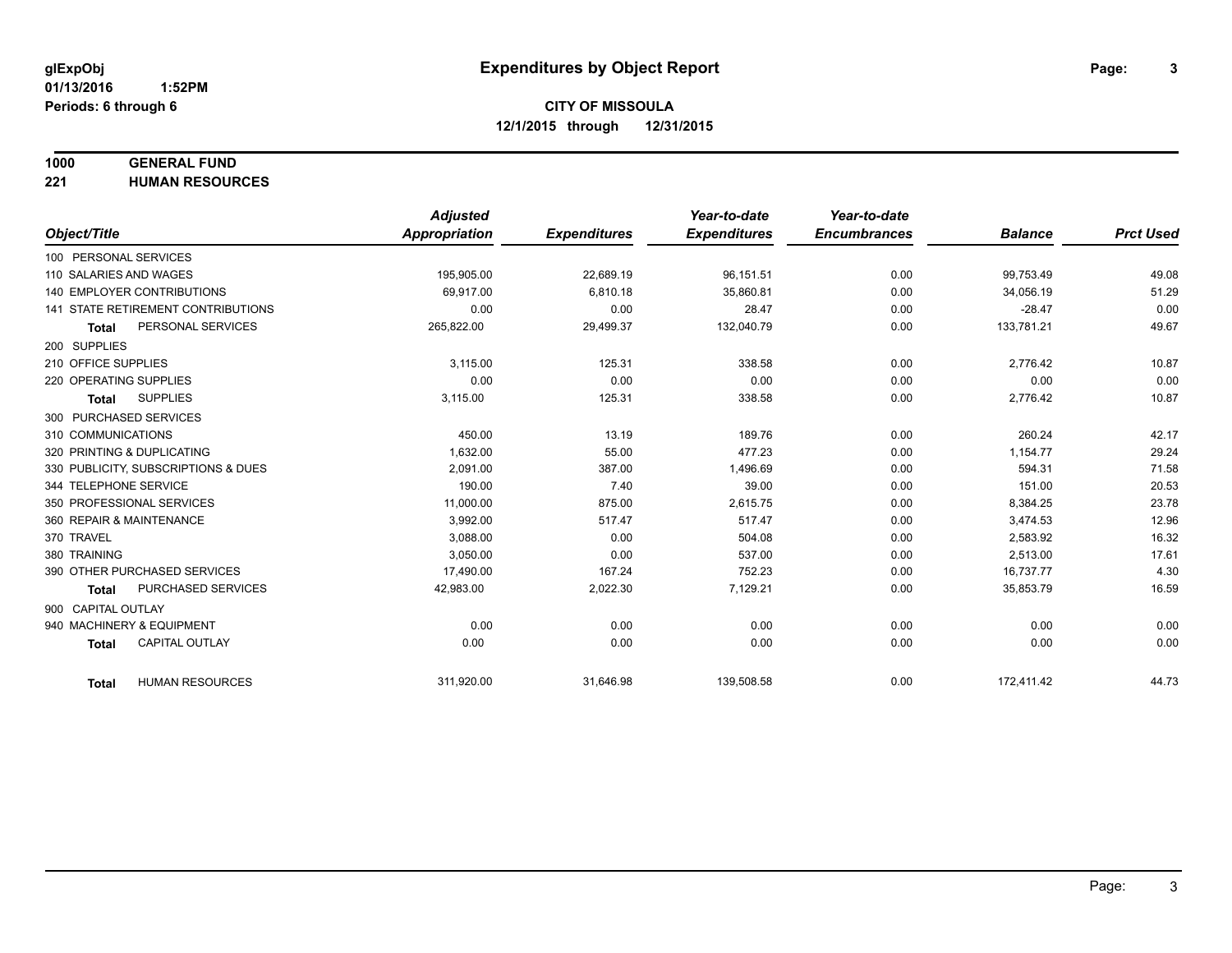#### **1000 GENERAL FUND**

**223 CITY CLERK**

|                                            | <b>Adjusted</b> |                     | Year-to-date        | Year-to-date        |                |                  |
|--------------------------------------------|-----------------|---------------------|---------------------|---------------------|----------------|------------------|
| Object/Title                               | Appropriation   | <b>Expenditures</b> | <b>Expenditures</b> | <b>Encumbrances</b> | <b>Balance</b> | <b>Prct Used</b> |
| 100 PERSONAL SERVICES                      |                 |                     |                     |                     |                |                  |
| 110 SALARIES AND WAGES                     | 216,739.00      | 24,798.26           | 105,797.27          | 0.00                | 110,941.73     | 48.81            |
| 120 OVERTIME/TERMINATION                   | 0.00            | 0.00                | 0.00                | 0.00                | 0.00           | 0.00             |
| <b>140 EMPLOYER CONTRIBUTIONS</b>          | 83,566.00       | 8,071.44            | 44,114.20           | 0.00                | 39,451.80      | 52.79            |
| 141 STATE RETIREMENT CONTRIBUTIONS         | 0.00            | 0.00                | 31.38               | 0.00                | $-31.38$       | 0.00             |
| PERSONAL SERVICES<br><b>Total</b>          | 300,305.00      | 32,869.70           | 149,942.85          | 0.00                | 150,362.15     | 49.93            |
| 200 SUPPLIES                               |                 |                     |                     |                     |                |                  |
| 210 OFFICE SUPPLIES                        | 2,700.00        | 637.13              | 1,148.43            | 0.00                | 1,551.57       | 42.53            |
| 220 OPERATING SUPPLIES                     | 250.00          | 18.99               | 35.24               | 0.00                | 214.76         | 14.10            |
| 230 REPAIR/MAINTENANCE                     | 0.00            | 0.00                | 0.00                | 0.00                | 0.00           | 0.00             |
| 231 GASOLINE                               | 250.00          | 93.92               | 138.47              | 0.00                | 111.53         | 55.39            |
| 240 OTHER SUPPLIES                         | 225.00          | 0.00                | 0.00                | 0.00                | 225.00         | 0.00             |
| <b>SUPPLIES</b><br>Total                   | 3,425.00        | 750.04              | 1,322.14            | 0.00                | 2,102.86       | 38.60            |
| 300 PURCHASED SERVICES                     |                 |                     |                     |                     |                |                  |
| 310 COMMUNICATIONS                         | 19,338.00       | 2,306.49            | 10,412.78           | 0.00                | 8,925.22       | 53.85            |
| 320 PRINTING & DUPLICATING                 | 700.00          | 0.00                | 39.95               | 0.00                | 660.05         | 5.71             |
| 330 PUBLICITY, SUBSCRIPTIONS & DUES        | 1,925.00        | 338.00              | 793.00              | 0.00                | 1,132.00       | 41.19            |
| 344 TELEPHONE SERVICE                      | 200.00          | 20.13               | 33.73               | 0.00                | 166.27         | 16.87            |
| 350 PROFESSIONAL SERVICES                  | 62,300.00       | 728.81              | 11,690.45           | 0.00                | 50,609.55      | 18.76            |
| 360 REPAIR & MAINTENANCE                   | 1,100.00        | 0.00                | 292.93              | 0.00                | 807.07         | 26.63            |
| 370 TRAVEL                                 | 5,150.00        | 785.20              | 1.228.52            | 0.00                | 3,921.48       | 23.85            |
| 380 TRAINING                               | 6,320.00        | 0.00                | 648.00              | 0.00                | 5,672.00       | 10.25            |
| 390 OTHER PURCHASED SERVICES               | 3,500.00        | 733.50              | 852.50              | 0.00                | 2,647.50       | 24.36            |
| PURCHASED SERVICES<br>Total                | 100,533.00      | 4,912.13            | 25,991.86           | 0.00                | 74,541.14      | 25.85            |
| 500 FIXED CHARGES                          |                 |                     |                     |                     |                |                  |
| 500 FIXED CHARGES                          | 0.00            | 0.00                | 0.00                | 0.00                | 0.00           | 0.00             |
| <b>FIXED CHARGES</b><br><b>Total</b>       | 0.00            | 0.00                | 0.00                | 0.00                | 0.00           | 0.00             |
| 700 GRANTS & CONTRIBUTIONS                 |                 |                     |                     |                     |                |                  |
| 700 GRANTS & CONTRIBUTIONS                 | 67,939.06       | 1,025.84            | 11,879.56           | 0.00                | 56,059.50      | 17.49            |
| <b>GRANTS &amp; CONTRIBUTIONS</b><br>Total | 67,939.06       | 1,025.84            | 11,879.56           | 0.00                | 56,059.50      | 17.49            |
| 800 OTHER OBJECTS                          |                 |                     |                     |                     |                |                  |
| 845 CONTINGENCY                            | 0.00            | 0.00                | 0.00                | 0.00                | 0.00           | 0.00             |
| OTHER OBJECTS<br><b>Total</b>              | 0.00            | 0.00                | 0.00                | 0.00                | 0.00           | 0.00             |
|                                            |                 |                     |                     |                     |                |                  |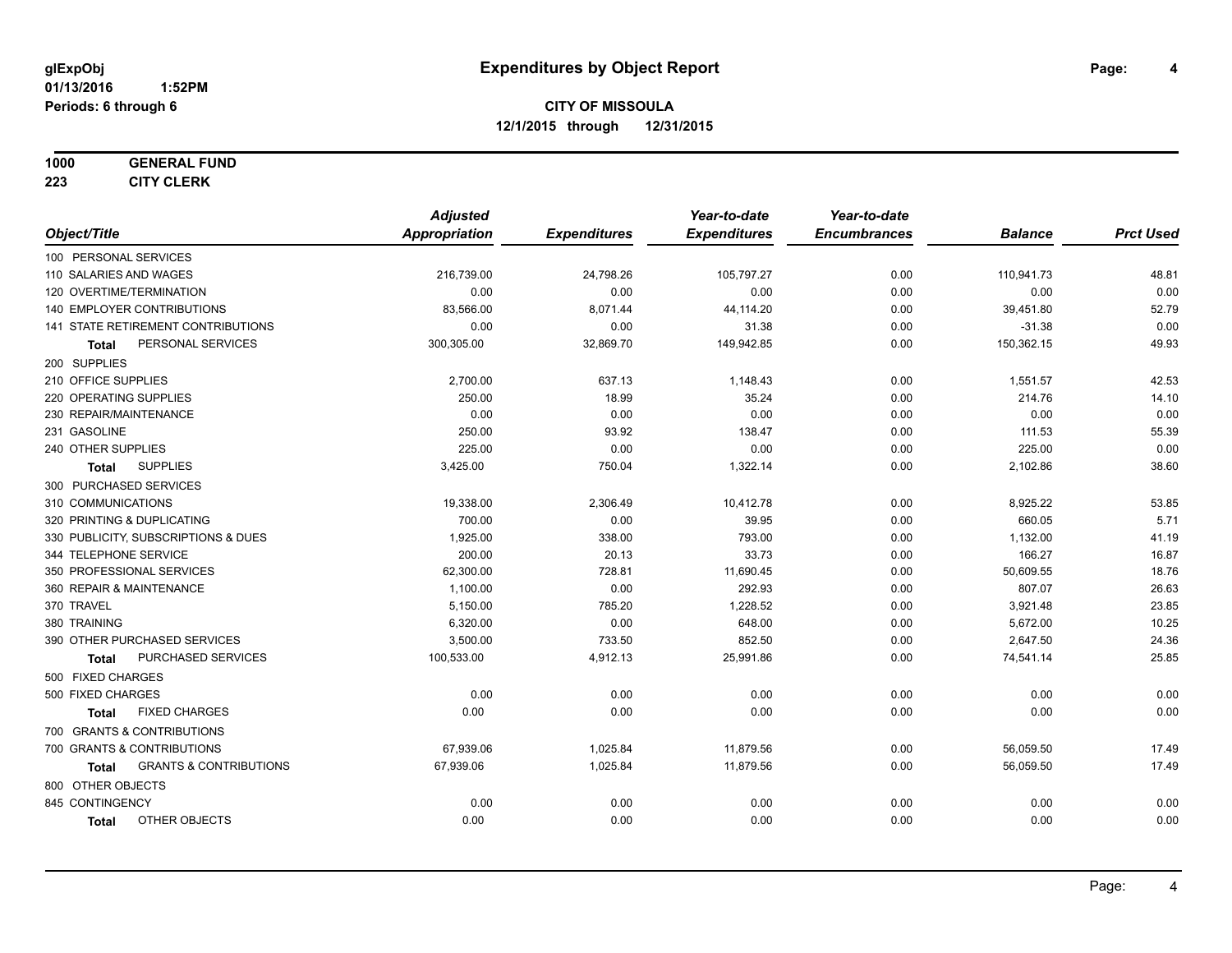#### **01/13/2016 1:52PM Periods: 6 through 6**

**CITY OF MISSOULA 12/1/2015 through 12/31/2015**

**1000 GENERAL FUND 223 CITY CLERK**

| Object/Title                          | <b>Adjusted</b><br>Appropriation | <b>Expenditures</b> | Year-to-date<br><b>Expenditures</b> | Year-to-date<br><b>Encumbrances</b> | <b>Balance</b> | <b>Prct Used</b> |
|---------------------------------------|----------------------------------|---------------------|-------------------------------------|-------------------------------------|----------------|------------------|
| 900 CAPITAL OUTLAY                    |                                  |                     |                                     |                                     |                |                  |
| 930 IMPROVEMENTS                      | 0.00                             | 0.00                | 0.00                                | 0.00                                | 0.00           | 0.00             |
| 940 MACHINERY & EQUIPMENT             | 0.00                             | 0.00                | 17.931.00                           | 0.00                                | $-17.931.00$   | 0.00             |
| <b>CAPITAL OUTLAY</b><br><b>Total</b> | 0.00                             | 0.00                | 17.931.00                           | 0.00                                | $-17.931.00$   | 0.00             |
| <b>CITY CLERK</b><br><b>Total</b>     | 472,202.06                       | 39.557.71           | 207,067.41                          | 0.00                                | 265,134.65     | 43.85            |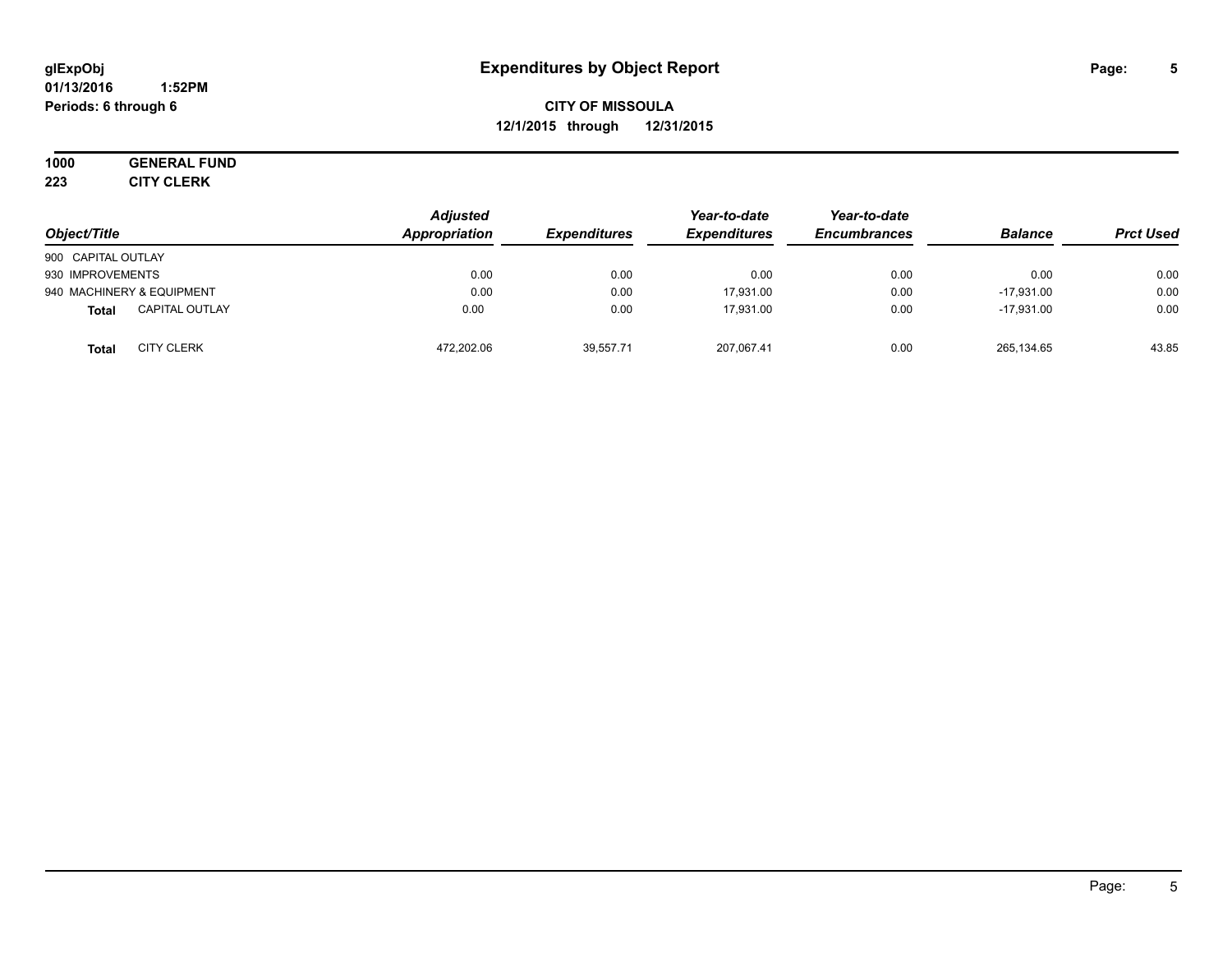#### **1000 GENERAL FUND**

**224 INFORMATION SERVICES**

|                                      | <b>Adjusted</b>      |                     | Year-to-date        | Year-to-date        |                |                  |
|--------------------------------------|----------------------|---------------------|---------------------|---------------------|----------------|------------------|
| Object/Title                         | <b>Appropriation</b> | <b>Expenditures</b> | <b>Expenditures</b> | <b>Encumbrances</b> | <b>Balance</b> | <b>Prct Used</b> |
| 100 PERSONAL SERVICES                |                      |                     |                     |                     |                |                  |
| 110 SALARIES AND WAGES               | 436,622.00           | 50,906.22           | 216,608.59          | 0.00                | 220,013.41     | 49.61            |
| 120 OVERTIME/TERMINATION             | 0.00                 | 0.00                | 0.00                | 0.00                | 0.00           | 0.00             |
| 130 OTHER                            | 5,400.00             | 0.00                | 0.00                | 0.00                | 5,400.00       | 0.00             |
| 140 EMPLOYER CONTRIBUTIONS           | 150,586.00           | 15,174.99           | 80,056.48           | 0.00                | 70,529.52      | 53.16            |
| 141 STATE RETIREMENT CONTRIBUTIONS   | 0.00                 | 0.00                | 64.08               | 0.00                | $-64.08$       | 0.00             |
| PERSONAL SERVICES<br>Total           | 592,608.00           | 66,081.21           | 296,729.15          | 0.00                | 295,878.85     | 50.07            |
| 200 SUPPLIES                         |                      |                     |                     |                     |                |                  |
| 210 OFFICE SUPPLIES                  | 4,200.00             | 101.15              | 678.24              | 0.00                | 3,521.76       | 16.15            |
| 220 OPERATING SUPPLIES               | 10,709.00            | 717.83              | 3,295.30            | 0.00                | 7,413.70       | 30.77            |
| 230 REPAIR/MAINTENANCE               | 4,140.00             | 36.87               | 36.87               | 0.00                | 4,103.13       | 0.89             |
| 231 GASOLINE                         | 750.00               | 36.87               | 70.25               | 0.00                | 679.75         | 9.37             |
| 240 OTHER SUPPLIES                   | 2,900.00             | 0.00                | 77.92               | 0.00                | 2,822.08       | 2.69             |
| <b>SUPPLIES</b><br><b>Total</b>      | 22,699.00            | 892.72              | 4,158.58            | 0.00                | 18,540.42      | 18.32            |
| 300 PURCHASED SERVICES               |                      |                     |                     |                     |                |                  |
| 310 COMMUNICATIONS                   | 600.00               | 0.00                | 9.77                | 0.00                | 590.23         | 1.63             |
| 320 PRINTING & DUPLICATING           | 350.00               | 0.00                | 0.00                | 0.00                | 350.00         | 0.00             |
| 330 PUBLICITY, SUBSCRIPTIONS & DUES  | 0.00                 | 0.00                | 0.00                | 0.00                | 0.00           | 0.00             |
| 344 TELEPHONE SERVICE                | 137,700.00           | 9,432.31            | 55,750.63           | 0.00                | 81,949.37      | 40.49            |
| 350 PROFESSIONAL SERVICES            | 4,380.00             | 99.00               | 145.80              | 0.00                | 4,234.20       | 3.33             |
| 360 REPAIR & MAINTENANCE             | 414,449.00           | 60,202.27           | 358,454.11          | 0.00                | 55,994.89      | 86.49            |
| 370 TRAVEL                           | 7,080.00             | 0.00                | 3,143.90            | 0.00                | 3,936.10       | 44.41            |
| 380 TRAINING                         | 14,406.00            | 250.00              | 3,829.18            | 0.00                | 10,576.82      | 26.58            |
| 390 OTHER PURCHASED SERVICES         | 3,700.00             | 0.00                | 149.47              | 0.00                | 3,550.53       | 4.04             |
| PURCHASED SERVICES<br><b>Total</b>   | 582,665.00           | 69,983.58           | 421,482.86          | 0.00                | 161,182.14     | 72.34            |
| 500 FIXED CHARGES                    |                      |                     |                     |                     |                |                  |
| 500 FIXED CHARGES                    | 0.00                 | 0.00                | 0.00                | 0.00                | 0.00           | 0.00             |
| <b>FIXED CHARGES</b><br>Total        | 0.00                 | 0.00                | 0.00                | 0.00                | 0.00           | 0.00             |
| 900 CAPITAL OUTLAY                   |                      |                     |                     |                     |                |                  |
| 940 MACHINERY & EQUIPMENT            | 0.00                 | 0.00                | 0.00                | 0.00                | 0.00           | 0.00             |
| CAPITAL OUTLAY<br><b>Total</b>       | 0.00                 | 0.00                | 0.00                | 0.00                | 0.00           | 0.00             |
|                                      |                      |                     |                     |                     |                |                  |
| <b>INFORMATION SERVICES</b><br>Total | 1,197,972.00         | 136,957.51          | 722,370.59          | 0.00                | 475,601.41     | 60.30            |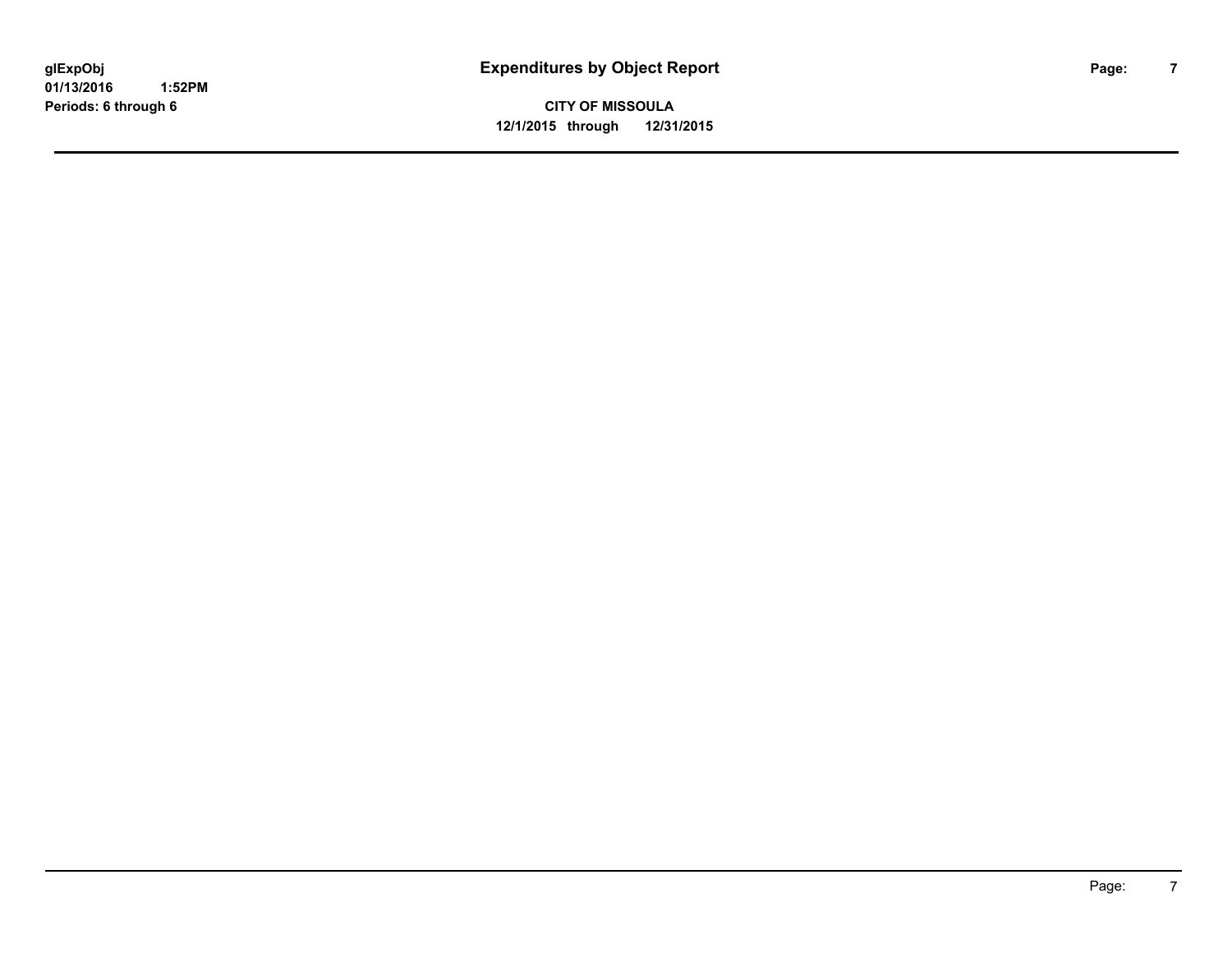# **1000 GENERAL FUND**

**230 MUNICIPAL COURT**

|                                           | <b>Adjusted</b> |                     | Year-to-date        | Year-to-date        |                |                  |
|-------------------------------------------|-----------------|---------------------|---------------------|---------------------|----------------|------------------|
| Object/Title                              | Appropriation   | <b>Expenditures</b> | <b>Expenditures</b> | <b>Encumbrances</b> | <b>Balance</b> | <b>Prct Used</b> |
| 100 PERSONAL SERVICES                     |                 |                     |                     |                     |                |                  |
| 110 SALARIES AND WAGES                    | 787,986.00      | 75,225.90           | 342,658.25          | 0.00                | 445,327.75     | 43.49            |
| 120 OVERTIME/TERMINATION                  | 5,000.00        | 304.77              | 3,161.90            | 0.00                | 1,838.10       | 63.24            |
| 140 EMPLOYER CONTRIBUTIONS                | 306,300.00      | 23,508.85           | 142,503.88          | 0.00                | 163,796.12     | 46.52            |
| 141 STATE RETIREMENT CONTRIBUTIONS        | 0.00            | 0.00                | 103.23              | 0.00                | $-103.23$      | 0.00             |
| PERSONAL SERVICES<br><b>Total</b>         | 1,099,286.00    | 99,039.52           | 488,427.26          | 0.00                | 610,858.74     | 44.43            |
| 200 SUPPLIES                              |                 |                     |                     |                     |                |                  |
| 210 OFFICE SUPPLIES                       | 4,756.00        | 577.16              | 2,120.03            | 0.00                | 2,635.97       | 44.58            |
| 220 OPERATING SUPPLIES                    | 4,973.00        | 207.05              | 789.44              | 0.00                | 4,183.56       | 15.87            |
| 230 REPAIR/MAINTENANCE                    | 0.00            | 0.00                | 0.00                | 0.00                | 0.00           | 0.00             |
| 240 OTHER SUPPLIES                        | 3,540.00        | 0.00                | 180.00              | 0.00                | 3,360.00       | 5.08             |
| <b>SUPPLIES</b><br>Total                  | 13,269.00       | 784.21              | 3,089.47            | 0.00                | 10,179.53      | 23.28            |
| 300 PURCHASED SERVICES                    |                 |                     |                     |                     |                |                  |
| 310 COMMUNICATIONS                        | 11,500.00       | 0.00                | 5,971.05            | 0.00                | 5,528.95       | 51.92            |
| 320 PRINTING & DUPLICATING                | 1,187.00        | 0.00                | 0.00                | 0.00                | 1,187.00       | 0.00             |
| 330 PUBLICITY, SUBSCRIPTIONS & DUES       | 10,196.00       | 951.00              | 3,969.00            | 0.00                | 6,227.00       | 38.93            |
| 344 TELEPHONE SERVICE                     | 1,584.00        | 214.94              | 627.83              | 0.00                | 956.17         | 39.64            |
| 350 PROFESSIONAL SERVICES                 | 217,662.00      | 46,039.72           | 56,626.26           | 0.00                | 161,035.74     | 26.02            |
| 360 REPAIR & MAINTENANCE                  | 3,790.00        | 2,372.75            | 2,372.75            | 0.00                | 1,417.25       | 62.61            |
| 370 TRAVEL                                | 5.174.00        | 0.00                | 4,705.62            | 0.00                | 468.38         | 90.95            |
| 380 TRAINING                              | 9,000.00        | 279.00              | 3,629.00            | 0.00                | 5,371.00       | 40.32            |
| 390 OTHER PURCHASED SERVICES              | 74,663.00       | 18,307.93           | 19,284.39           | 0.00                | 55,378.61      | 25.83            |
| <b>PURCHASED SERVICES</b><br><b>Total</b> | 334,756.00      | 68,165.34           | 97,185.90           | 0.00                | 237,570.10     | 29.03            |
| 500 FIXED CHARGES                         |                 |                     |                     |                     |                |                  |
| 500 FIXED CHARGES                         | 0.00            | 0.00                | 0.00                | 0.00                | 0.00           | 0.00             |
| <b>FIXED CHARGES</b><br><b>Total</b>      | 0.00            | 0.00                | 0.00                | 0.00                | 0.00           | 0.00             |
| 900 CAPITAL OUTLAY                        |                 |                     |                     |                     |                |                  |
| 940 MACHINERY & EQUIPMENT                 | 0.00            | 0.00                | 0.00                | 0.00                | 0.00           | 0.00             |
| <b>CAPITAL OUTLAY</b><br><b>Total</b>     | 0.00            | 0.00                | 0.00                | 0.00                | 0.00           | 0.00             |
| MUNICIPAL COURT<br><b>Total</b>           | 1,447,311.00    | 167,989.07          | 588,702.63          | 0.00                | 858,608.37     | 40.68            |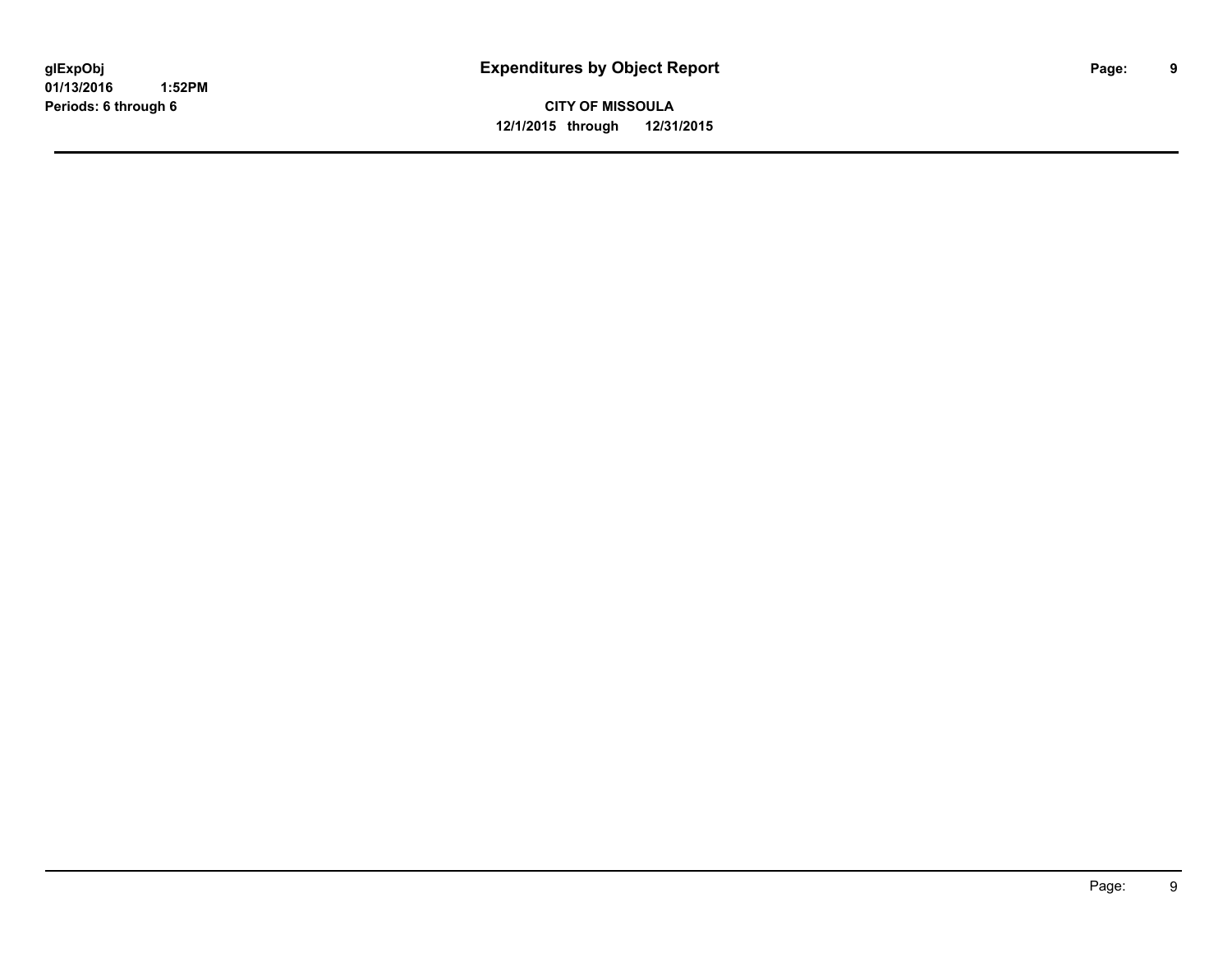**1000 GENERAL FUND**

**240 FINANCE**

|                                       | <b>Adjusted</b> |                     | Year-to-date        | Year-to-date        |                |                  |
|---------------------------------------|-----------------|---------------------|---------------------|---------------------|----------------|------------------|
| Object/Title                          | Appropriation   | <b>Expenditures</b> | <b>Expenditures</b> | <b>Encumbrances</b> | <b>Balance</b> | <b>Prct Used</b> |
| 100 PERSONAL SERVICES                 |                 |                     |                     |                     |                |                  |
| 110 SALARIES AND WAGES                | 668,260.00      | 72,325.59           | 295,523.63          | 0.00                | 372,736.37     | 44.22            |
| 120 OVERTIME/TERMINATION              | 1,000.00        | 0.00                | 1,338.66            | 0.00                | $-338.66$      | 133.87           |
| 140 EMPLOYER CONTRIBUTIONS            | 244,608.00      | 22,941.31           | 116,451.47          | 0.00                | 128,156.53     | 47.61            |
| 141 STATE RETIREMENT CONTRIBUTIONS    | 0.00            | 0.00                | 83.05               | 0.00                | $-83.05$       | 0.00             |
| PERSONAL SERVICES<br><b>Total</b>     | 913,868.00      | 95,266.90           | 413,396.81          | 0.00                | 500,471.19     | 45.24            |
| 200 SUPPLIES                          |                 |                     |                     |                     |                |                  |
| 210 OFFICE SUPPLIES                   | 3,965.00        | 490.23              | 3,669.66            | 0.00                | 295.34         | 92.55            |
| 220 OPERATING SUPPLIES                | 1,904.00        | 17.85               | 423.42              | 0.00                | 1,480.58       | 22.24            |
| 230 REPAIR/MAINTENANCE                | 300.00          | 0.00                | 0.00                | 0.00                | 300.00         | 0.00             |
| 231 GASOLINE                          | 91.00           | 0.00                | 0.00                | 0.00                | 91.00          | 0.00             |
| 240 OTHER SUPPLIES                    | 500.00          | 0.00                | 0.00                | 0.00                | 500.00         | 0.00             |
| <b>SUPPLIES</b><br>Total              | 6,760.00        | 508.08              | 4,093.08            | 0.00                | 2,666.92       | 60.55            |
| 300 PURCHASED SERVICES                |                 |                     |                     |                     |                |                  |
| 310 COMMUNICATIONS                    | 42,109.00       | 884.75              | 34,210.02           | 0.00                | 7,898.98       | 81.24            |
| 320 PRINTING & DUPLICATING            | 5,480.00        | 466.04              | 2,144.71            | 0.00                | 3,335.29       | 39.14            |
| 330 PUBLICITY, SUBSCRIPTIONS & DUES   | 3,410.00        | 243.92              | 497.48              | 0.00                | 2,912.52       | 14.59            |
| 344 TELEPHONE SERVICE                 | 1,225.00        | 5.43                | 98.16               | 0.00                | 1,126.84       | 8.01             |
| 350 PROFESSIONAL SERVICES             | 158,354.00      | 98,881.37           | 123,409.77          | 0.00                | 34,944.23      | 77.93            |
| 360 REPAIR & MAINTENANCE              | 200.00          | 0.00                | 0.00                | 0.00                | 200.00         | 0.00             |
| 370 TRAVEL                            | 8,245.00        | 0.00                | 381.74              | 0.00                | 7,863.26       | 4.63             |
| 380 TRAINING                          | 7,330.00        | 85.00               | 575.00              | 0.00                | 6,755.00       | 7.84             |
| 390 OTHER PURCHASED SERVICES          | 0.00            | 0.00                | 0.00                | 0.00                | 0.00           | 0.00             |
| PURCHASED SERVICES<br><b>Total</b>    | 226,353.00      | 100,566.51          | 161,316.88          | 0.00                | 65,036.12      | 71.27            |
| 500 FIXED CHARGES                     |                 |                     |                     |                     |                |                  |
| 500 FIXED CHARGES                     | 500.00          | 0.00                | 0.00                | 0.00                | 500.00         | 0.00             |
| <b>FIXED CHARGES</b><br><b>Total</b>  | 500.00          | 0.00                | 0.00                | 0.00                | 500.00         | 0.00             |
| 900 CAPITAL OUTLAY                    |                 |                     |                     |                     |                |                  |
| 940 MACHINERY & EQUIPMENT             | 0.00            | 0.00                | 0.00                | 0.00                | 0.00           | 0.00             |
| <b>CAPITAL OUTLAY</b><br><b>Total</b> | 0.00            | 0.00                | 0.00                | 0.00                | 0.00           | 0.00             |
| <b>FINANCE</b><br>Total               | 1,147,481.00    | 196,341.49          | 578,806.77          | 0.00                | 568,674.23     | 50.44            |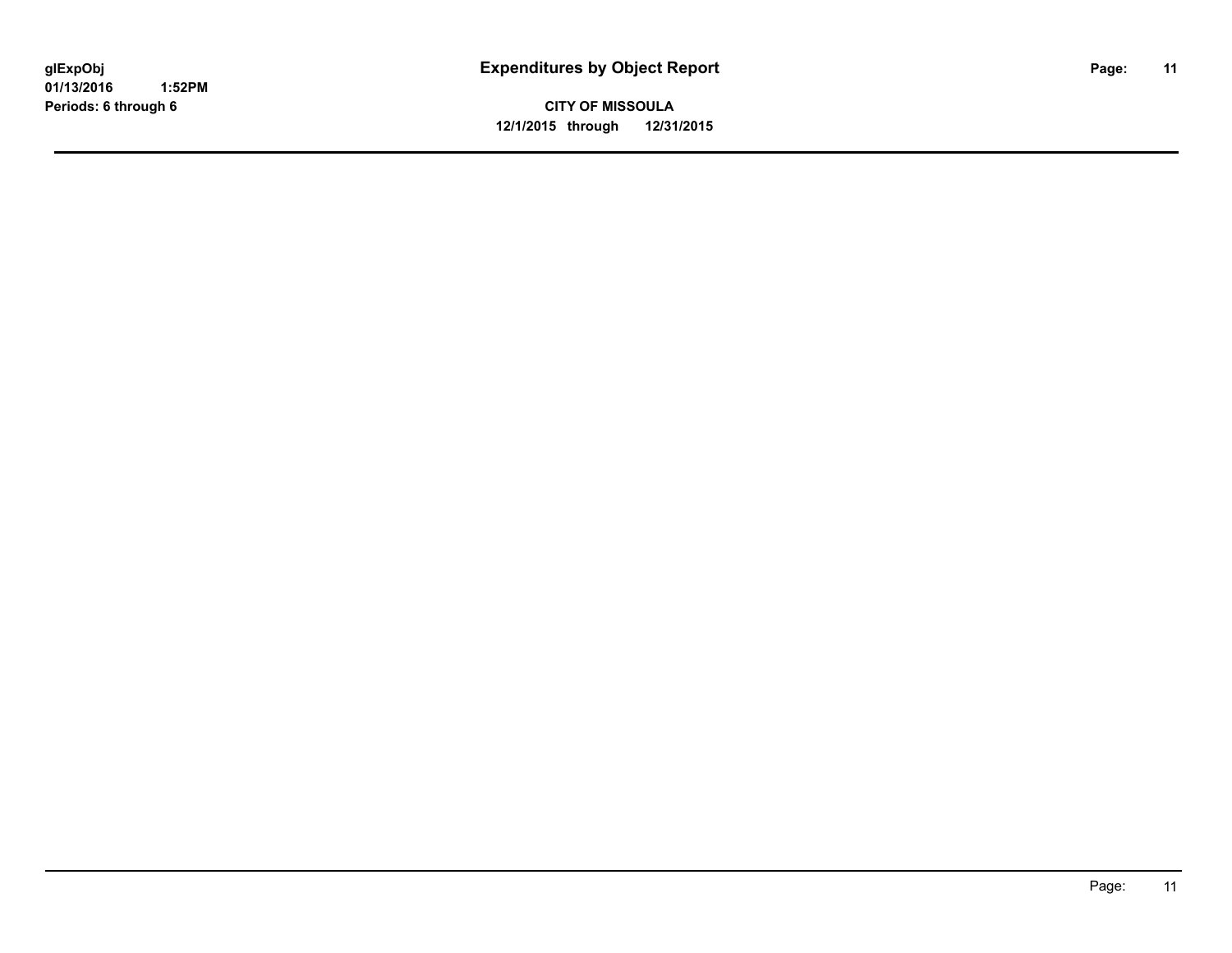#### **1000 GENERAL FUND**

**245 CENTRALIZED SERVICES**

|                                                   | <b>Adjusted</b>      |                     | Year-to-date        | Year-to-date        |                |                  |
|---------------------------------------------------|----------------------|---------------------|---------------------|---------------------|----------------|------------------|
| Object/Title                                      | <b>Appropriation</b> | <b>Expenditures</b> | <b>Expenditures</b> | <b>Encumbrances</b> | <b>Balance</b> | <b>Prct Used</b> |
| 100 PERSONAL SERVICES                             |                      |                     |                     |                     |                |                  |
| 110 SALARIES AND WAGES                            | 259,353.00           | 29,674.31           | 126,582.90          | 0.00                | 132,770.10     | 48.81            |
| 140 EMPLOYER CONTRIBUTIONS                        | 76,798.00            | 8,155.30            | 43,108.39           | 0.00                | 33,689.61      | 56.13            |
| 141 STATE RETIREMENT CONTRIBUTIONS                | 0.00                 | 0.00                | 37.57               | 0.00                | $-37.57$       | 0.00             |
| PERSONAL SERVICES<br><b>Total</b>                 | 336,151.00           | 37,829.61           | 169,728.86          | 0.00                | 166,422.14     | 50.49            |
| 200 SUPPLIES                                      |                      |                     |                     |                     |                |                  |
| 210 OFFICE SUPPLIES                               | 1,200.00             | 0.00                | 110.10              | 0.00                | 1,089.90       | 9.18             |
| 220 OPERATING SUPPLIES                            | 1.000.00             | 0.00                | 0.00                | 0.00                | 1,000.00       | 0.00             |
| 231 GASOLINE                                      | 522.00               | 0.00                | 0.00                | 0.00                | 522.00         | 0.00             |
| <b>SUPPLIES</b><br><b>Total</b>                   | 2,722.00             | 0.00                | 110.10              | 0.00                | 2,611.90       | 4.04             |
| 300 PURCHASED SERVICES                            |                      |                     |                     |                     |                |                  |
| 310 COMMUNICATIONS                                | 400.00               | 0.00                | 0.00                | 0.00                | 400.00         | 0.00             |
| 320 PRINTING & DUPLICATING                        | 550.00               | 0.00                | 3.42                | 0.00                | 546.58         | 0.62             |
| 330 PUBLICITY, SUBSCRIPTIONS & DUES               | 550.00               | 0.00                | 850.00              | 0.00                | $-300.00$      | 154.55           |
| 344 TELEPHONE SERVICE                             | 845.00               | 129.38              | 349.27              | 0.00                | 495.73         | 41.33            |
| 350 PROFESSIONAL SERVICES                         | 0.00                 | 0.00                | 0.00                | 0.00                | 0.00           | 0.00             |
| 370 TRAVEL                                        | 2,000.00             | 0.00                | 93.50               | 0.00                | 1,906.50       | 4.68             |
| 380 TRAINING                                      | 3,000.00             | 0.00                | 0.00                | 0.00                | 3,000.00       | 0.00             |
| 390 OTHER PURCHASED SERVICES                      | 0.00                 | 0.00                | 0.00                | 0.00                | 0.00           | 0.00             |
| <b>PURCHASED SERVICES</b><br><b>Total</b>         | 7,345.00             | 129.38              | 1,296.19            | 0.00                | 6,048.81       | 17.65            |
| 700 GRANTS & CONTRIBUTIONS                        |                      |                     |                     |                     |                |                  |
| 700 GRANTS & CONTRIBUTIONS                        | 5,000.00             | 0.00                | 0.00                | 0.00                | 5,000.00       | 0.00             |
| <b>GRANTS &amp; CONTRIBUTIONS</b><br><b>Total</b> | 5,000.00             | 0.00                | 0.00                | 0.00                | 5,000.00       | 0.00             |
|                                                   |                      |                     |                     |                     |                |                  |
| <b>CENTRALIZED SERVICES</b><br><b>Total</b>       | 351,218.00           | 37,958.99           | 171,135.15          | 0.00                | 180,082.85     | 48.73            |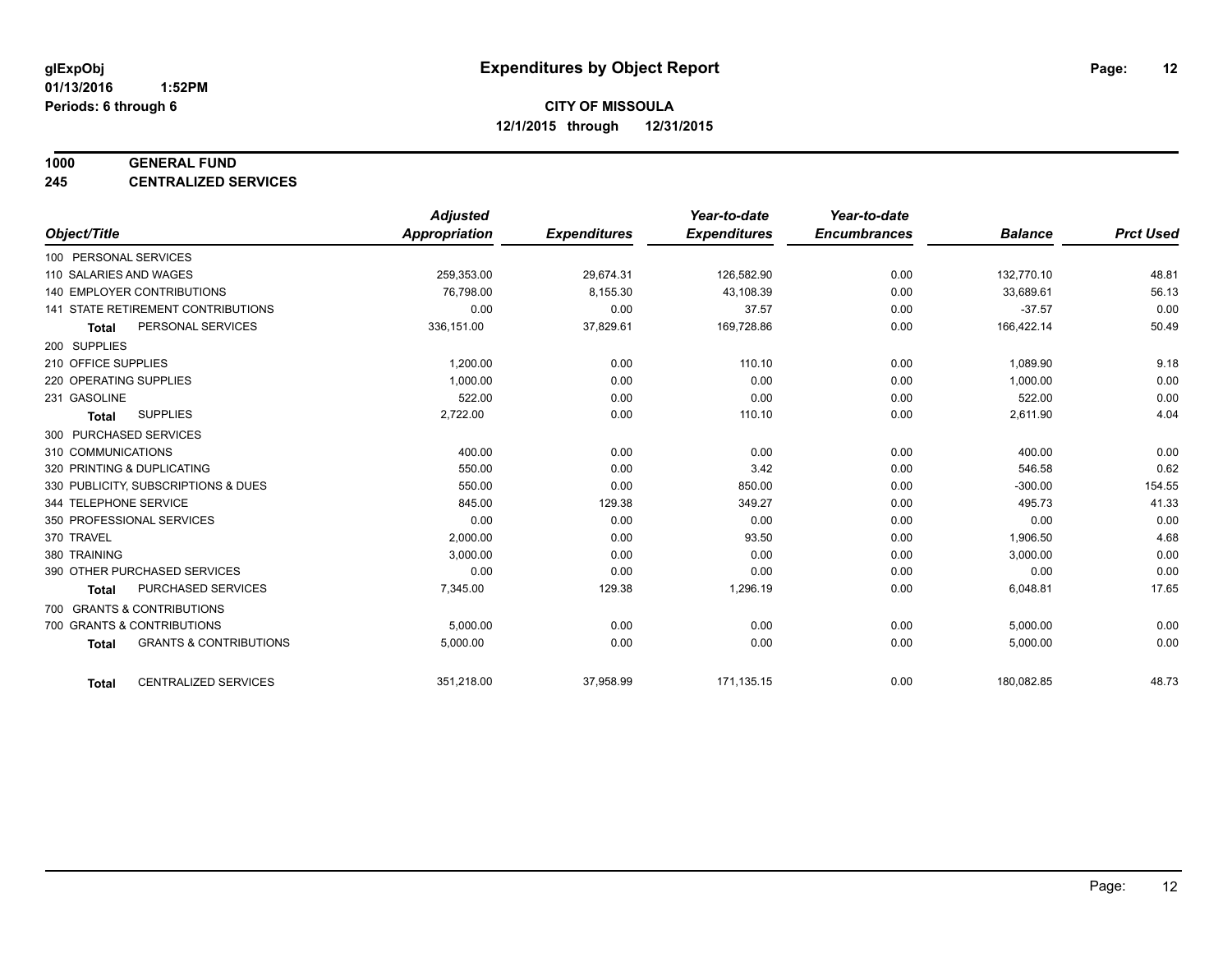#### **1000 GENERAL FUND**

**250 DEVELOPMENT SERVICES**

|                                     | <b>Adjusted</b> |                     | Year-to-date        | Year-to-date        |                |                  |
|-------------------------------------|-----------------|---------------------|---------------------|---------------------|----------------|------------------|
| Object/Title                        | Appropriation   | <b>Expenditures</b> | <b>Expenditures</b> | <b>Encumbrances</b> | <b>Balance</b> | <b>Prct Used</b> |
| 100 PERSONAL SERVICES               |                 |                     |                     |                     |                |                  |
| 110 SALARIES AND WAGES              | 1,252,634.00    | 187,142.61          | 656,595.26          | 0.00                | 596,038.74     | 52.42            |
| 120 OVERTIME/TERMINATION            | 4,276.00        | 0.00                | 0.00                | 0.00                | 4,276.00       | 0.00             |
| 130 OTHER                           | 0.00            | 0.00                | 0.00                | 0.00                | 0.00           | 0.00             |
| 140 EMPLOYER CONTRIBUTIONS          | 424,509.00      | 58,068.97           | 245,141.32          | 0.00                | 179,367.68     | 57.75            |
| 141 STATE RETIREMENT CONTRIBUTIONS  | 0.00            | 0.00                | 203.60              | 0.00                | $-203.60$      | 0.00             |
| PERSONAL SERVICES<br>Total          | 1,681,419.00    | 245,211.58          | 901,940.18          | 0.00                | 779,478.82     | 53.64            |
| 200 SUPPLIES                        |                 |                     |                     |                     |                |                  |
| 210 OFFICE SUPPLIES                 | 13,621.00       | 2,888.10            | 9,037.28            | 0.00                | 4,583.72       | 66.35            |
| 220 OPERATING SUPPLIES              | 1,406.00        | 80.87               | 878.57              | 0.00                | 527.43         | 62.49            |
| 230 REPAIR/MAINTENANCE              | 3,000.00        | 124.46              | 1,007.13            | 0.00                | 1,992.87       | 33.57            |
| 231 GASOLINE                        | 10,900.00       | 1,291.54            | 3,768.78            | 0.00                | 7,131.22       | 34.58            |
| 240 OTHER SUPPLIES                  | 1,255.00        | 48.10               | 558.40              | 0.00                | 696.60         | 44.49            |
| <b>SUPPLIES</b><br><b>Total</b>     | 30,182.00       | 4,433.07            | 15,250.16           | 0.00                | 14,931.84      | 50.53            |
| 300 PURCHASED SERVICES              |                 |                     |                     |                     |                |                  |
| 310 COMMUNICATIONS                  | 9,800.00        | 561.93              | 2,649.24            | 0.00                | 7,150.76       | 27.03            |
| 320 PRINTING & DUPLICATING          | 7,904.00        | 49.00               | 313.56              | 0.00                | 7,590.44       | 3.97             |
| 330 PUBLICITY, SUBSCRIPTIONS & DUES | 11,017.00       | 444.00              | 1,496.04            | 0.00                | 9,520.96       | 13.58            |
| 341 ELECTRICITY & NATURAL GAS       | 0.00            | 0.00                | 0.00                | 0.00                | 0.00           | 0.00             |
| 344 TELEPHONE SERVICE               | 9,045.00        | 2,844.49            | 6,743.84            | 0.00                | 2,301.16       | 74.56            |
| 350 PROFESSIONAL SERVICES           | 88,936.00       | 7,340.31            | 28,996.34           | 0.00                | 59,939.66      | 32.60            |
| 360 REPAIR & MAINTENANCE            | 2,655.00        | 0.00                | 84.11               | 0.00                | 2,570.89       | 3.17             |
| 370 TRAVEL                          | 13,723.00       | 0.00                | 3,979.54            | 0.00                | 9,743.46       | 29.00            |
| 380 TRAINING                        | 12,239.00       | 220.00              | 1,700.00            | 0.00                | 10,539.00      | 13.89            |
| 390 OTHER PURCHASED SERVICES        | 166,504.00      | 0.00                | 0.00                | 0.00                | 166,504.00     | 0.00             |
| PURCHASED SERVICES<br><b>Total</b>  | 321,823.00      | 11,459.73           | 45,962.67           | 0.00                | 275,860.33     | 14.28            |
| 500 FIXED CHARGES                   |                 |                     |                     |                     |                |                  |
| 500 FIXED CHARGES                   | 0.00            | 0.00                | 0.00                | 0.00                | 0.00           | 0.00             |
| 550 MERCHANT SERVICE FEES           | 0.00            | 2,012.05            | 5,232.39            | 0.00                | $-5,232.39$    | 0.00             |
| <b>FIXED CHARGES</b><br>Total       | 0.00            | 2,012.05            | 5,232.39            | 0.00                | $-5,232.39$    | 0.00             |
| 700 GRANTS & CONTRIBUTIONS          |                 |                     |                     |                     |                |                  |
| 700 GRANTS & CONTRIBUTIONS          | 20,680.00       | 10,780.00           | 10,780.00           | 0.00                | 9,900.00       | 52.13            |
| 780 INTERGOVERNMENTAL TRANSFER      | 0.00            | 0.00                | 0.00                | 0.00                | 0.00           | 0.00             |
|                                     |                 |                     |                     |                     |                |                  |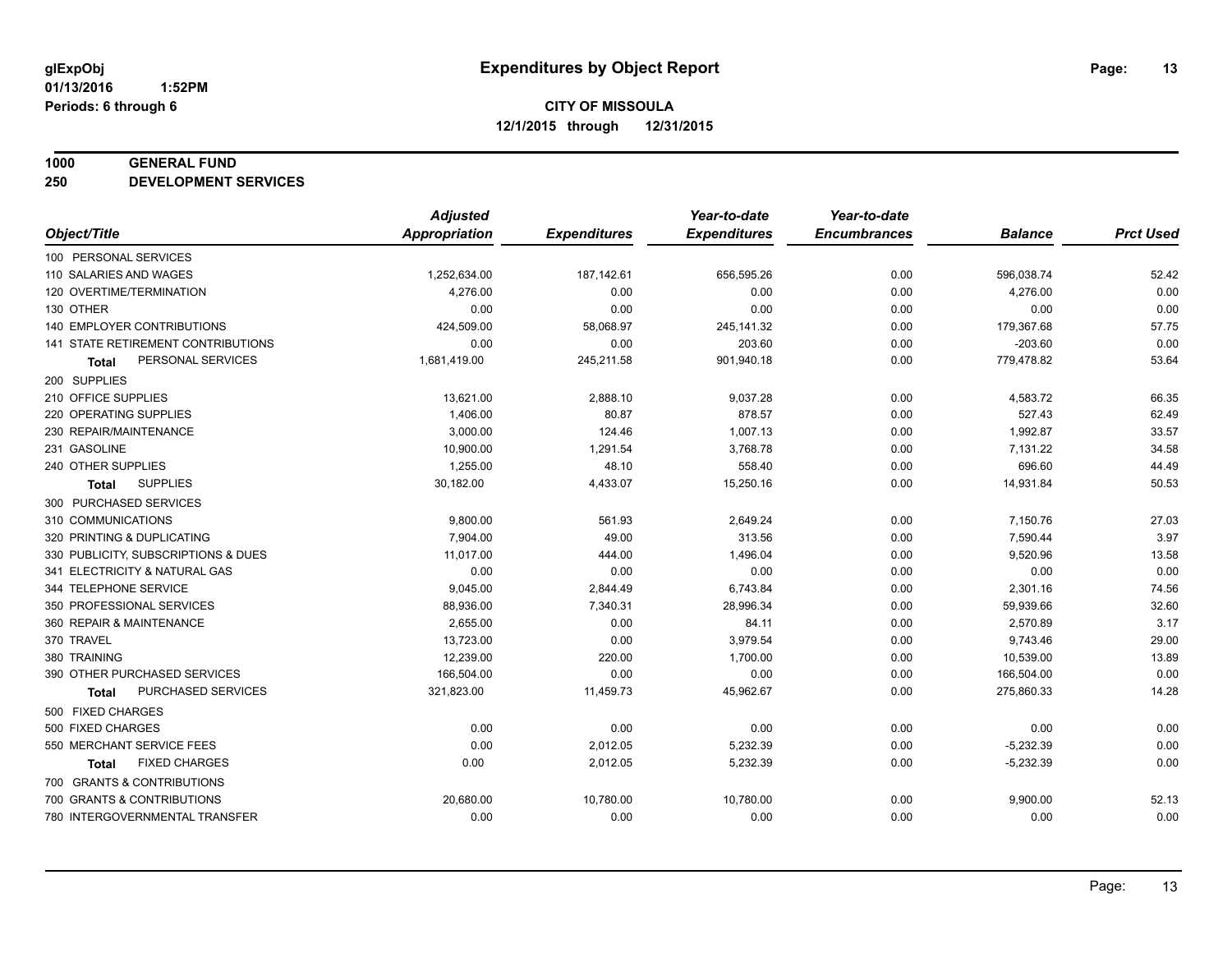#### **1000 GENERAL FUND**

**250 DEVELOPMENT SERVICES**

| Object/Title       |                                   | <b>Adjusted</b><br><b>Appropriation</b> | <b>Expenditures</b> | Year-to-date<br><b>Expenditures</b> | Year-to-date<br><b>Encumbrances</b> | <b>Balance</b> | <b>Prct Used</b> |
|--------------------|-----------------------------------|-----------------------------------------|---------------------|-------------------------------------|-------------------------------------|----------------|------------------|
|                    |                                   |                                         |                     |                                     |                                     |                |                  |
| <b>Total</b>       | <b>GRANTS &amp; CONTRIBUTIONS</b> | 20,680.00                               | 10.780.00           | 10.780.00                           | 0.00                                | 9,900.00       | 52.13            |
| 800 OTHER OBJECTS  |                                   |                                         |                     |                                     |                                     |                |                  |
|                    | 820 TRANSFERS TO OTHER FUNDS      | 165.820.00                              | 0.00                | 9,900.00                            | 0.00                                | 155.920.00     | 5.97             |
| 845 CONTINGENCY    |                                   | 0.00                                    | 0.00                | 0.00                                | 0.00                                | 0.00           | 0.00             |
| <b>Total</b>       | OTHER OBJECTS                     | 165,820.00                              | 0.00                | 9,900.00                            | 0.00                                | 155,920.00     | 5.97             |
| 900 CAPITAL OUTLAY |                                   |                                         |                     |                                     |                                     |                |                  |
|                    | 940 MACHINERY & EQUIPMENT         | 0.00                                    | 0.00                | 0.00                                | 0.00                                | 0.00           | 0.00             |
| <b>Total</b>       | <b>CAPITAL OUTLAY</b>             | 0.00                                    | 0.00                | 0.00                                | 0.00                                | 0.00           | 0.00             |
| <b>Total</b>       | DEVELOPMENT SERVICES              | 2.219.924.00                            | 273.896.43          | 989.065.40                          | 0.00                                | 1.230.858.60   | 44.55            |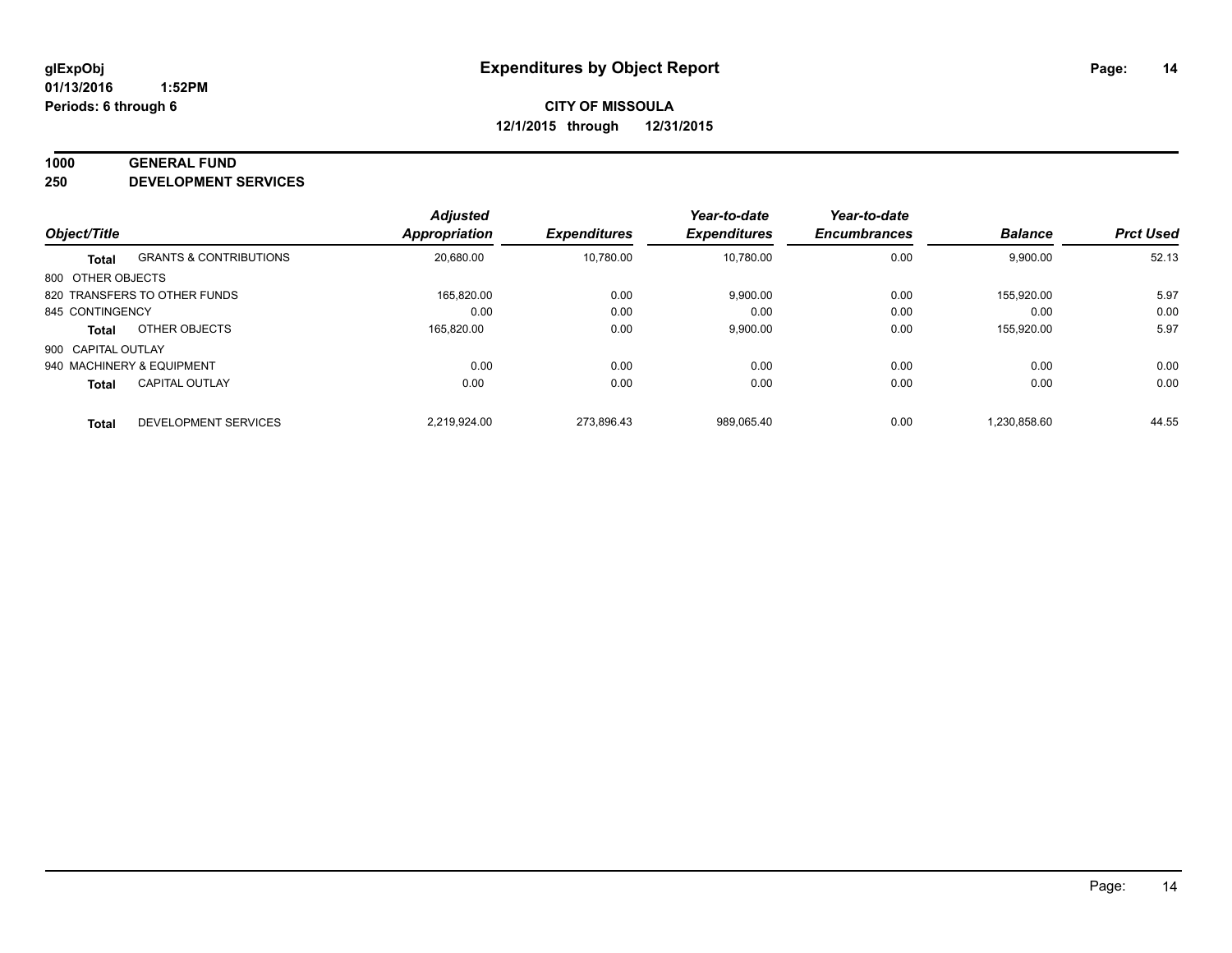| 1000 | <b>GENERAL FUND</b>             |  |
|------|---------------------------------|--|
|      | $A$ $A$ $A$ $B$ $A$ $A$ $B$ $A$ |  |

**260 GIS SERVICES**

|                                           | <b>Adjusted</b>      |                     | Year-to-date        | Year-to-date        |                |                  |
|-------------------------------------------|----------------------|---------------------|---------------------|---------------------|----------------|------------------|
| Object/Title                              | <b>Appropriation</b> | <b>Expenditures</b> | <b>Expenditures</b> | <b>Encumbrances</b> | <b>Balance</b> | <b>Prct Used</b> |
| 100 PERSONAL SERVICES                     |                      |                     |                     |                     |                |                  |
| 110 SALARIES AND WAGES                    | 0.00                 | 0.00                | 0.00                | 0.00                | 0.00           | 0.00             |
| 120 OVERTIME/TERMINATION                  | 0.00                 | 0.00                | 0.00                | 0.00                | 0.00           | 0.00             |
| <b>140 EMPLOYER CONTRIBUTIONS</b>         | 0.00                 | 0.00                | 0.00                | 0.00                | 0.00           | 0.00             |
| 141 STATE RETIREMENT CONTRIBUTIONS        | 0.00                 | 0.00                | 0.00                | 0.00                | 0.00           | 0.00             |
| PERSONAL SERVICES<br><b>Total</b>         | 0.00                 | 0.00                | 0.00                | 0.00                | 0.00           | 0.00             |
| 200 SUPPLIES                              |                      |                     |                     |                     |                |                  |
| 210 OFFICE SUPPLIES                       | 0.00                 | 0.00                | 0.00                | 0.00                | 0.00           | 0.00             |
| 220 OPERATING SUPPLIES                    | 0.00                 | 0.00                | 0.00                | 0.00                | 0.00           | 0.00             |
| 230 REPAIR/MAINTENANCE                    | 0.00                 | 0.00                | 0.00                | 0.00                | 0.00           | 0.00             |
| 231 GASOLINE                              | 0.00                 | 0.00                | 0.00                | 0.00                | 0.00           | 0.00             |
| 240 OTHER SUPPLIES                        | 0.00                 | 0.00                | 0.00                | 0.00                | 0.00           | 0.00             |
| <b>SUPPLIES</b><br><b>Total</b>           | 0.00                 | 0.00                | 0.00                | 0.00                | 0.00           | 0.00             |
| 300 PURCHASED SERVICES                    |                      |                     |                     |                     |                |                  |
| 310 COMMUNICATIONS                        | 0.00                 | 0.00                | 0.00                | 0.00                | 0.00           | 0.00             |
| 330 PUBLICITY, SUBSCRIPTIONS & DUES       | 0.00                 | 0.00                | 0.00                | 0.00                | 0.00           | 0.00             |
| 344 TELEPHONE SERVICE                     | 0.00                 | 0.00                | 0.00                | 0.00                | 0.00           | 0.00             |
| 350 PROFESSIONAL SERVICES                 | 0.00                 | 0.00                | 0.00                | 0.00                | 0.00           | 0.00             |
| 360 REPAIR & MAINTENANCE                  | 0.00                 | 0.00                | 0.00                | 0.00                | 0.00           | 0.00             |
| 370 TRAVEL                                | 0.00                 | 0.00                | 0.00                | 0.00                | 0.00           | 0.00             |
| 380 TRAINING                              | 0.00                 | 0.00                | 0.00                | 0.00                | 0.00           | 0.00             |
| 390 OTHER PURCHASED SERVICES              | 0.00                 | 0.00                | 0.00                | 0.00                | 0.00           | 0.00             |
| <b>PURCHASED SERVICES</b><br><b>Total</b> | 0.00                 | 0.00                | 0.00                | 0.00                | 0.00           | 0.00             |
|                                           |                      |                     |                     |                     |                |                  |
| <b>GIS SERVICES</b><br><b>Total</b>       | 0.00                 | 0.00                | 0.00                | 0.00                | 0.00           | 0.00             |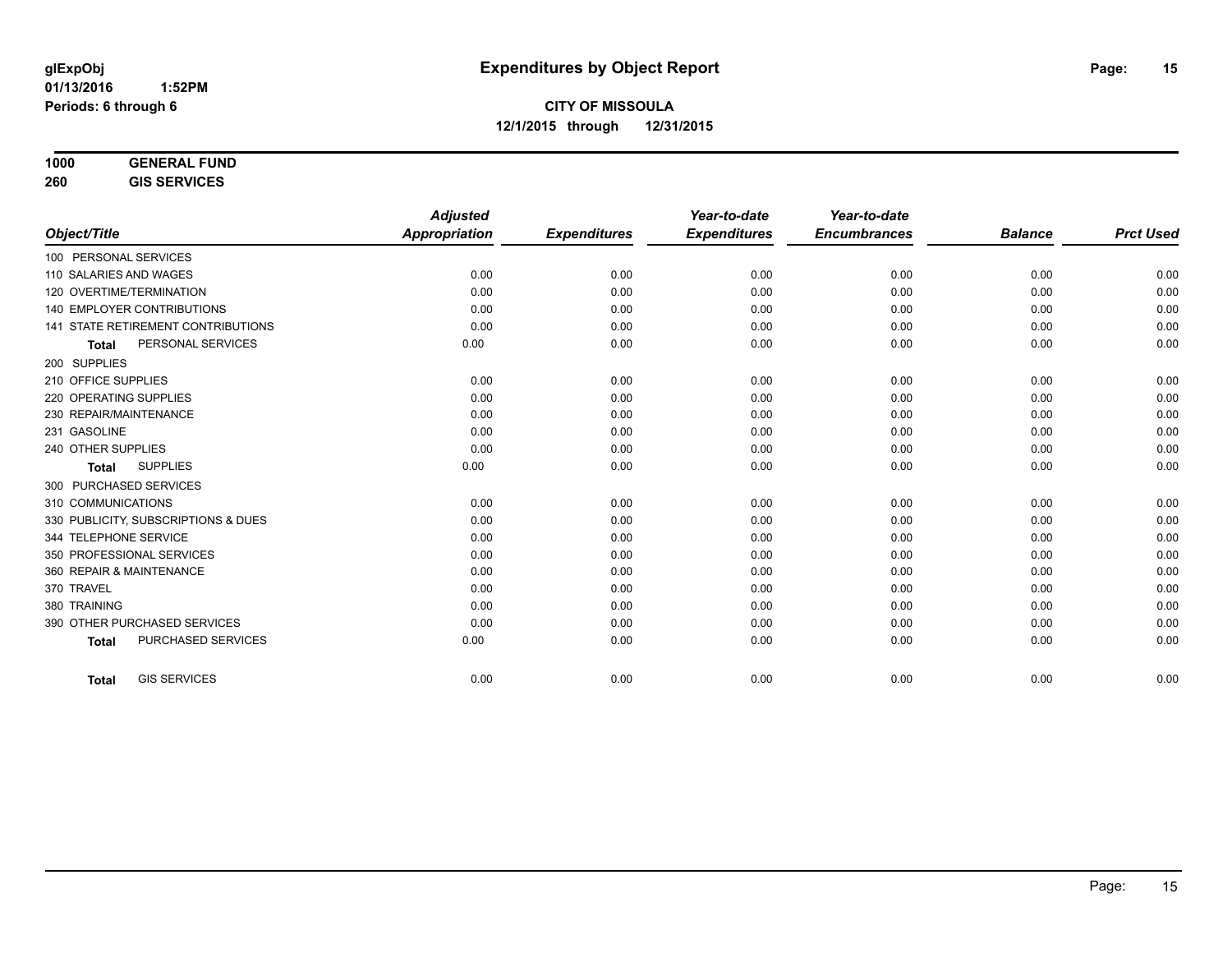#### **1000 GENERAL FUND 270 CITY ATTORNEY**

|                                            | <b>Adjusted</b> |                     | Year-to-date        | Year-to-date        |                |                  |
|--------------------------------------------|-----------------|---------------------|---------------------|---------------------|----------------|------------------|
| Object/Title                               | Appropriation   | <b>Expenditures</b> | <b>Expenditures</b> | <b>Encumbrances</b> | <b>Balance</b> | <b>Prct Used</b> |
| 100 PERSONAL SERVICES                      |                 |                     |                     |                     |                |                  |
| 110 SALARIES AND WAGES                     | 956,043.00      | 102,902.58          | 448,635.51          | 0.00                | 507,407.49     | 46.93            |
| 120 OVERTIME/TERMINATION                   | 2,270.00        | 211.04              | 2,261.81            | 0.00                | 8.19           | 99.64            |
| 140 EMPLOYER CONTRIBUTIONS                 | 314,286.00      | 28,801.13           | 157,512.09          | 0.00                | 156,773.91     | 50.12            |
| 141 STATE RETIREMENT CONTRIBUTIONS         | 0.00            | 0.00                | 134.14              | 0.00                | $-134.14$      | 0.00             |
| PERSONAL SERVICES<br>Total                 | 1,272,599.00    | 131,914.75          | 608,543.55          | 0.00                | 664,055.45     | 47.82            |
| 200 SUPPLIES                               |                 |                     |                     |                     |                |                  |
| 210 OFFICE SUPPLIES                        | 5,618.00        | 280.36              | 1,435.59            | 0.00                | 4,182.41       | 25.55            |
| 220 OPERATING SUPPLIES                     | 1,250.00        | 0.00                | 2,059.98            | 0.00                | $-809.98$      | 164.80           |
| 231 GASOLINE                               | 263.00          | 70.08               | 89.53               | 0.00                | 173.47         | 34.04            |
| <b>SUPPLIES</b><br>Total                   | 7,131.00        | 350.44              | 3,585.10            | 0.00                | 3,545.90       | 50.27            |
| 300 PURCHASED SERVICES                     |                 |                     |                     |                     |                |                  |
| 310 COMMUNICATIONS                         | 1,350.00        | 7.00                | 363.15              | 0.00                | 986.85         | 26.90            |
| 320 PRINTING & DUPLICATING                 | 550.00          | 0.00                | 238.00              | 0.00                | 312.00         | 43.27            |
| 330 PUBLICITY, SUBSCRIPTIONS & DUES        | 16,000.00       | 0.00                | 2,340.34            | 0.00                | 13,659.66      | 14.63            |
| 344 TELEPHONE SERVICE                      | 264.00          | 9.73                | 47.28               | 0.00                | 216.72         | 17.91            |
| 350 PROFESSIONAL SERVICES                  | 12,915.00       | 53.80               | 340.30              | 0.00                | 12,574.70      | 2.63             |
| 360 REPAIR & MAINTENANCE                   | 19,447.00       | 45.73               | 9,893.53            | 0.00                | 9,553.47       | 50.87            |
| 370 TRAVEL                                 | 4,500.00        | 0.00                | 2,323.05            | 0.00                | 2,176.95       | 51.62            |
| 380 TRAINING                               | 8,000.00        | 0.00                | 3,184.00            | 0.00                | 4,816.00       | 39.80            |
| PURCHASED SERVICES<br><b>Total</b>         | 63,026.00       | 116.26              | 18,729.65           | 0.00                | 44,296.35      | 29.72            |
| 500 FIXED CHARGES                          |                 |                     |                     |                     |                |                  |
| 500 FIXED CHARGES                          | 0.00            | 0.00                | 0.00                | 0.00                | 0.00           | 0.00             |
| <b>FIXED CHARGES</b><br><b>Total</b>       | 0.00            | 0.00                | 0.00                | 0.00                | 0.00           | 0.00             |
| 700 GRANTS & CONTRIBUTIONS                 |                 |                     |                     |                     |                |                  |
| 700 GRANTS & CONTRIBUTIONS                 | 63,875.00       | 0.00                | 7,200.00            | 0.00                | 56,675.00      | 11.27            |
| <b>GRANTS &amp; CONTRIBUTIONS</b><br>Total | 63,875.00       | 0.00                | 7,200.00            | 0.00                | 56,675.00      | 11.27            |
| 800 OTHER OBJECTS                          |                 |                     |                     |                     |                |                  |
| 845 CONTINGENCY                            | 0.00            | 0.00                | 0.00                | 0.00                | 0.00           | 0.00             |
| OTHER OBJECTS<br><b>Total</b>              | 0.00            | 0.00                | 0.00                | 0.00                | 0.00           | 0.00             |
| 900 CAPITAL OUTLAY                         |                 |                     |                     |                     |                |                  |
| 920 BUILDINGS                              | 0.00            | 0.00                | 0.00                | 0.00                | 0.00           | 0.00             |
| 940 MACHINERY & EQUIPMENT                  | 0.00            | 0.00                | 0.00                | 0.00                | 0.00           | 0.00             |
|                                            |                 |                     |                     |                     |                |                  |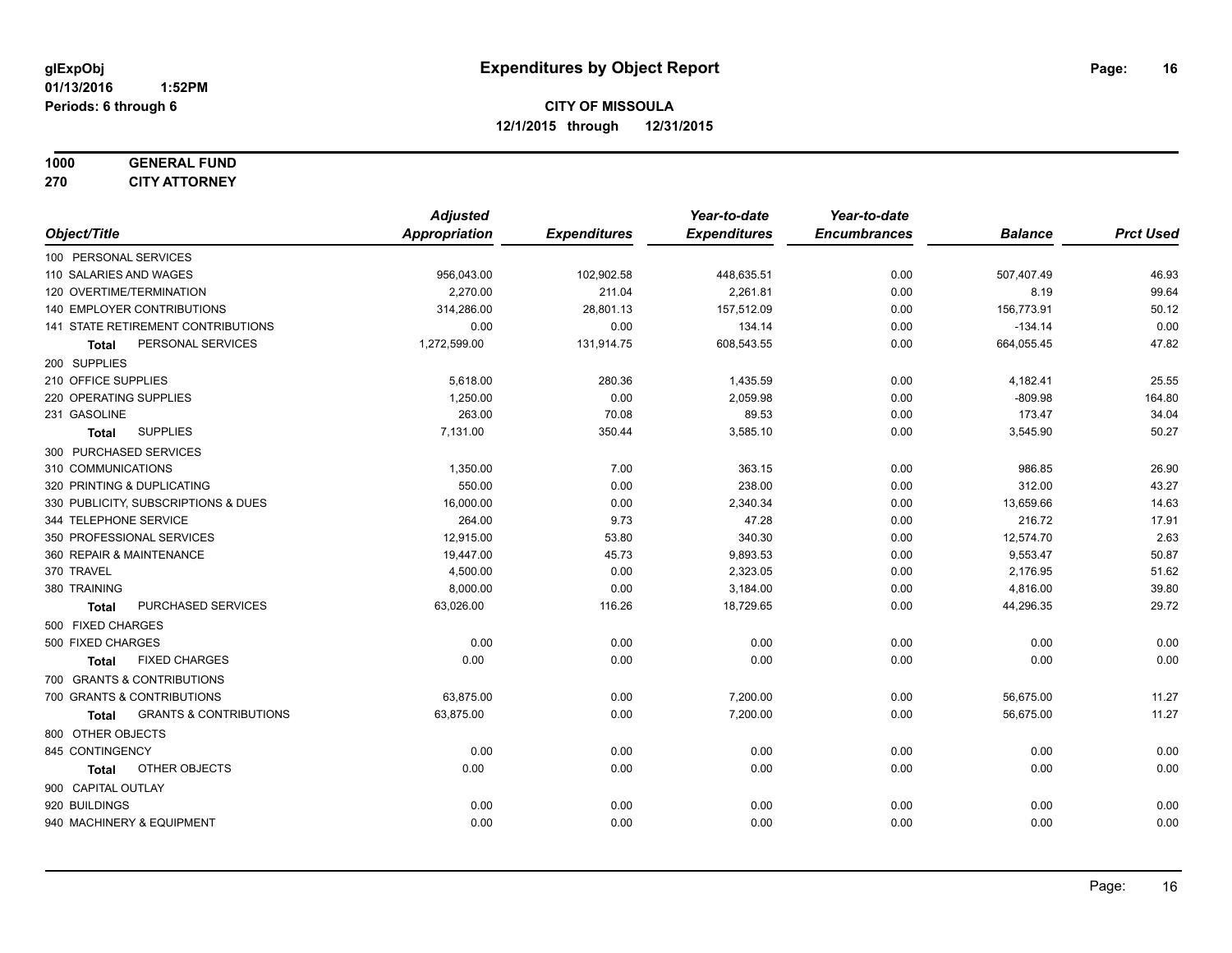#### **01/13/2016 1:52PM Periods: 6 through 6**

**CITY OF MISSOULA 12/1/2015 through 12/31/2015**

|     | 1000 | <b>GENERAL FUND</b>  |
|-----|------|----------------------|
| 270 |      | <b>CITY ATTORNEY</b> |

| Object/Title |                      | <b>Adjusted</b>      |                     |                     | Year-to-date        |                |                  |
|--------------|----------------------|----------------------|---------------------|---------------------|---------------------|----------------|------------------|
|              |                      | <b>Appropriation</b> | <b>Expenditures</b> | <b>Expenditures</b> | <b>Encumbrances</b> | <b>Balance</b> | <b>Prct Used</b> |
| <b>Total</b> | CAPITAL OUTLAY       | 0.00                 | 0.00                | 0.00                | 0.00                | 0.00           | 0.00             |
| <b>Total</b> | <b>CITY ATTORNEY</b> | ,406,631.00          | 132,381.45          | 638,058.30          | 0.00                | 768,572.70     | 45.36            |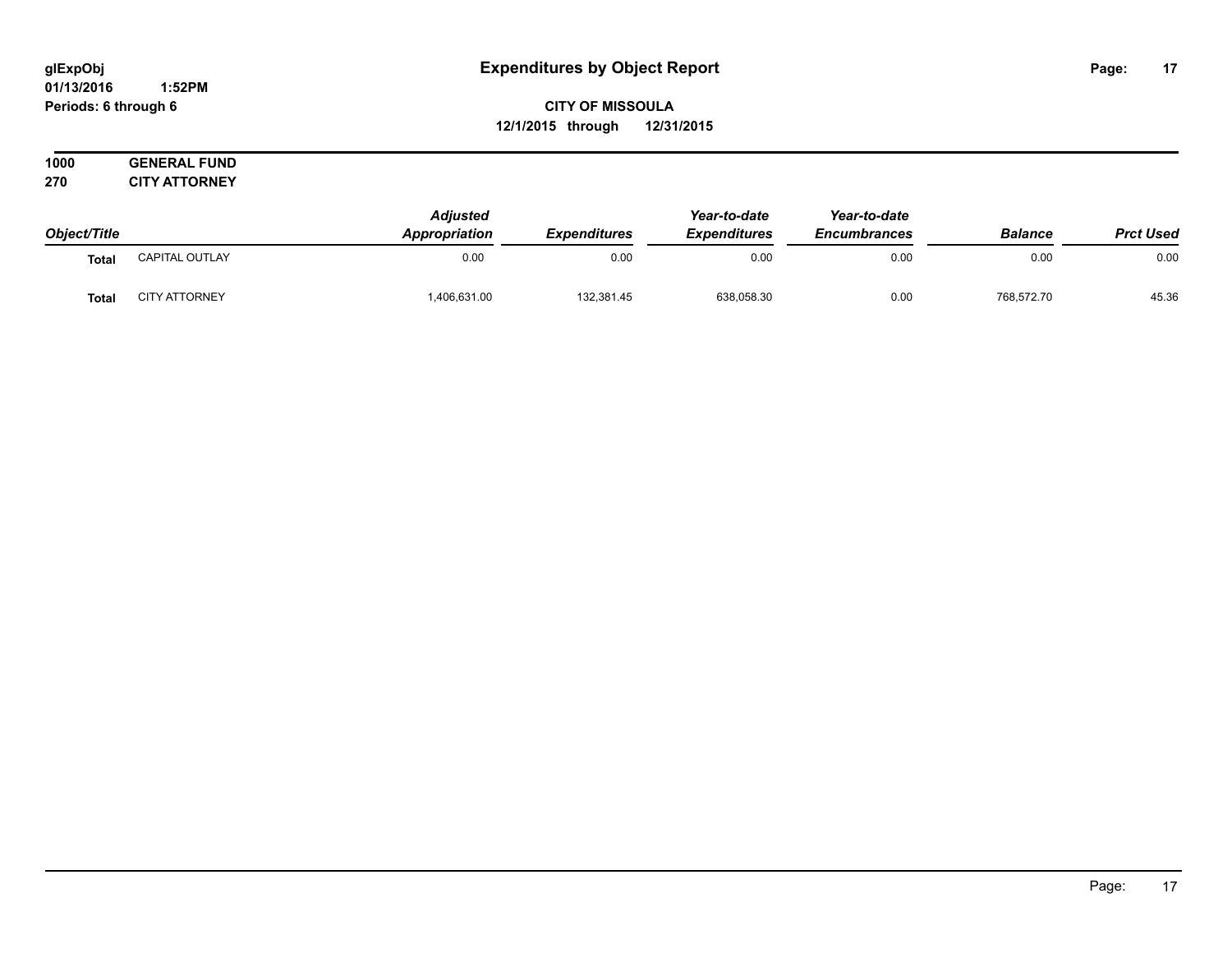#### **1000 GENERAL FUND**

**280 PUBLIC WORKS OPERATIONS**

|                                     | <b>Adjusted</b>      |                     | Year-to-date        | Year-to-date        |                |                  |
|-------------------------------------|----------------------|---------------------|---------------------|---------------------|----------------|------------------|
| Object/Title                        | <b>Appropriation</b> | <b>Expenditures</b> | <b>Expenditures</b> | <b>Encumbrances</b> | <b>Balance</b> | <b>Prct Used</b> |
| 100 PERSONAL SERVICES               |                      |                     |                     |                     |                |                  |
| 110 SALARIES AND WAGES              | 486,612.00           | 56,825.44           | 250,183.88          | 0.00                | 236,428.12     | 51.41            |
| 120 OVERTIME/TERMINATION            | 2.235.00             | 534.48              | 534.48              | 0.00                | 1,700.52       | 23.91            |
| 130 OTHER                           | 17,900.00            | 0.00                | 0.00                | 0.00                | 17,900.00      | 0.00             |
| <b>140 EMPLOYER CONTRIBUTIONS</b>   | 218,935.00           | 20,428.75           | 106,529.04          | 0.00                | 112,405.96     | 48.66            |
| 141 STATE RETIREMENT CONTRIBUTIONS  | 0.00                 | 0.00                | 77.18               | 0.00                | $-77.18$       | 0.00             |
| PERSONAL SERVICES<br>Total          | 725,682.00           | 77,788.67           | 357,324.58          | 0.00                | 368,357.42     | 49.24            |
| 200 SUPPLIES                        |                      |                     |                     |                     |                |                  |
| 210 OFFICE SUPPLIES                 | 950.00               | 0.00                | 370.48              | 0.00                | 579.52         | 39.00            |
| 220 OPERATING SUPPLIES              | 1,935.00             | 256.96              | 950.45              | 0.00                | 984.55         | 49.12            |
| 230 REPAIR/MAINTENANCE              | 59,860.00            | 2,050.95            | 5,078.41            | 0.00                | 54,781.59      | 8.48             |
| 231 GASOLINE                        | 9,280.00             | 937.14              | 2.976.73            | 0.00                | 6,303.27       | 32.08            |
| 240 OTHER SUPPLIES                  | 31,090.00            | 1,217.84            | 15,783.60           | 0.00                | 15,306.40      | 50.77            |
| <b>SUPPLIES</b><br>Total            | 103,115.00           | 4,462.89            | 25,159.67           | 0.00                | 77,955.33      | 24.40            |
| 300 PURCHASED SERVICES              |                      |                     |                     |                     |                |                  |
| 310 COMMUNICATIONS                  | 500.00               | 0.00                | 20.13               | 0.00                | 479.87         | 4.03             |
| 320 PRINTING & DUPLICATING          | 200.00               | 0.00                | 0.00                | 0.00                | 200.00         | 0.00             |
| 330 PUBLICITY, SUBSCRIPTIONS & DUES | 1,100.00             | 0.00                | 474.92              | 0.00                | 625.08         | 43.17            |
| 341 ELECTRICITY & NATURAL GAS       | 135,778.00           | 22,162.44           | 65,838.70           | 0.00                | 69,939.30      | 48.49            |
| 344 TELEPHONE SERVICE               | 1,804.00             | 302.36              | 1,285.66            | 0.00                | 518.34         | 71.27            |
| 345 GARBAGE                         | 457.00               | 31.20               | 93.60               | 0.00                | 363.40         | 20.48            |
| 350 PROFESSIONAL SERVICES           | 870.00               | 706.80              | 6,361.20            | 0.00                | $-5,491.20$    | 731.17           |
| 360 REPAIR & MAINTENANCE            | 15,900.00            | 0.00                | 26,224.08           | 0.00                | $-10,324.08$   | 164.93           |
| 370 TRAVEL                          | 1,550.00             | 0.00                | 0.00                | 0.00                | 1,550.00       | 0.00             |
| 380 TRAINING                        | 2,200.00             | 0.00                | 0.00                | 0.00                | 2,200.00       | 0.00             |
| PURCHASED SERVICES<br><b>Total</b>  | 160,359.00           | 23,202.80           | 100,298.29          | 0.00                | 60,060.71      | 62.55            |
| 500 FIXED CHARGES                   |                      |                     |                     |                     |                |                  |
| 500 FIXED CHARGES                   | 0.00                 | 0.00                | 0.00                | 0.00                | 0.00           | 0.00             |
| <b>FIXED CHARGES</b><br>Total       | 0.00                 | 0.00                | 0.00                | 0.00                | 0.00           | 0.00             |
| 800 OTHER OBJECTS                   |                      |                     |                     |                     |                |                  |
| 850 SALARY SAVINGS                  | $-5,411.00$          | 0.00                | 0.00                | 0.00                | $-5,411.00$    | 0.00             |
| OTHER OBJECTS<br><b>Total</b>       | $-5,411.00$          | 0.00                | 0.00                | 0.00                | $-5,411.00$    | 0.00             |
| 900 CAPITAL OUTLAY                  |                      |                     |                     |                     |                |                  |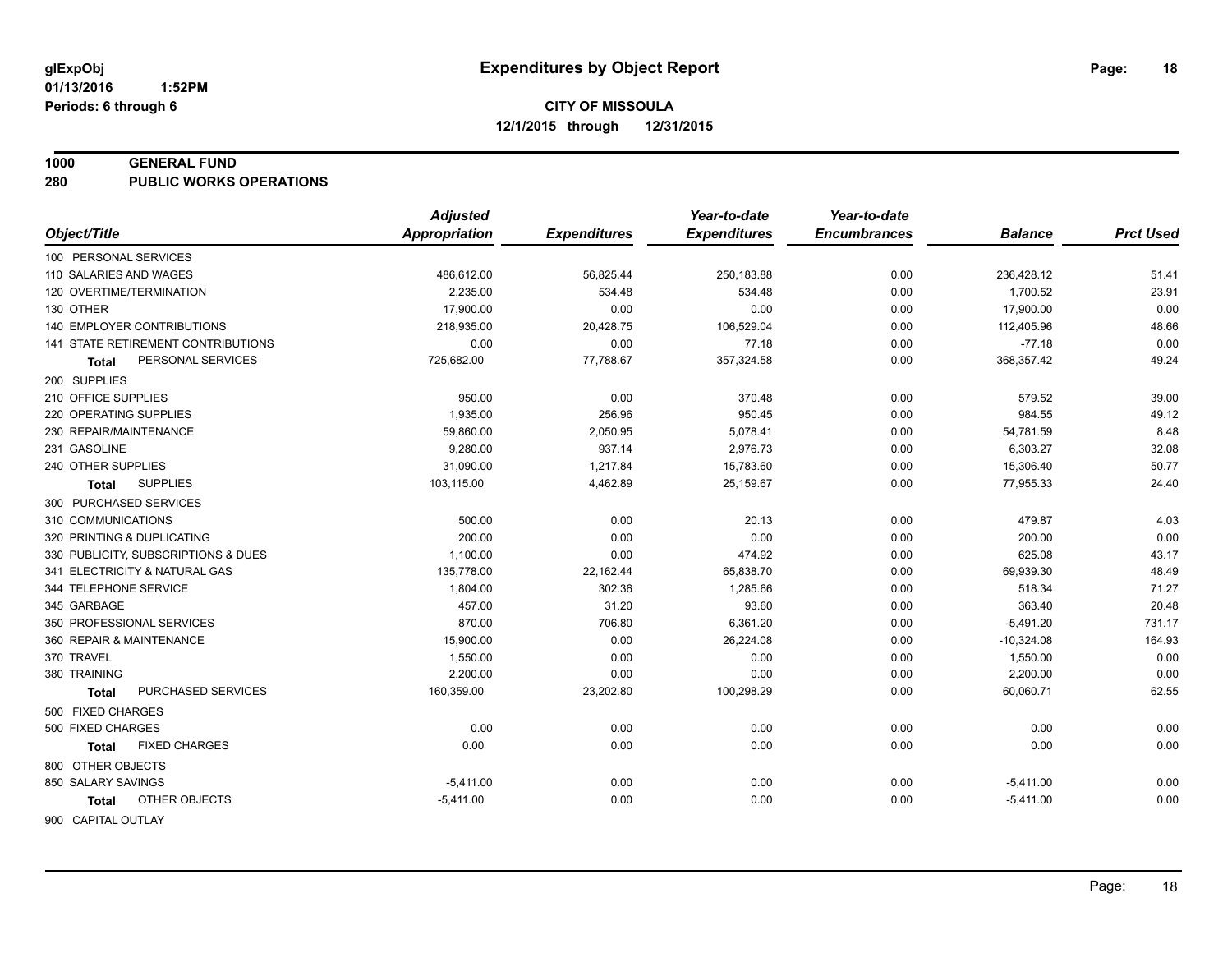# **1000 GENERAL FUND**

**280 PUBLIC WORKS OPERATIONS**

| Object/Title |                           | <b>Adjusted</b><br><b>Appropriation</b> | <b>Expenditures</b> | Year-to-date<br><b>Expenditures</b> | Year-to-date<br><b>Encumbrances</b> | <b>Balance</b> | <b>Prct Used</b> |
|--------------|---------------------------|-----------------------------------------|---------------------|-------------------------------------|-------------------------------------|----------------|------------------|
|              | 940 MACHINERY & EQUIPMENT | 0.00                                    | 0.00                | 0.00                                | 0.00                                | 0.00           | 0.00             |
| Total        | <b>CAPITAL OUTLAY</b>     | 0.00                                    | 0.00                | 0.00                                | 0.00                                | 0.00           | 0.00             |
| Total        | PUBLIC WORKS OPERATIONS   | 983.745.00                              | 105.454.36          | 482.782.54                          | 0.00                                | 500.962.46     | 49.08            |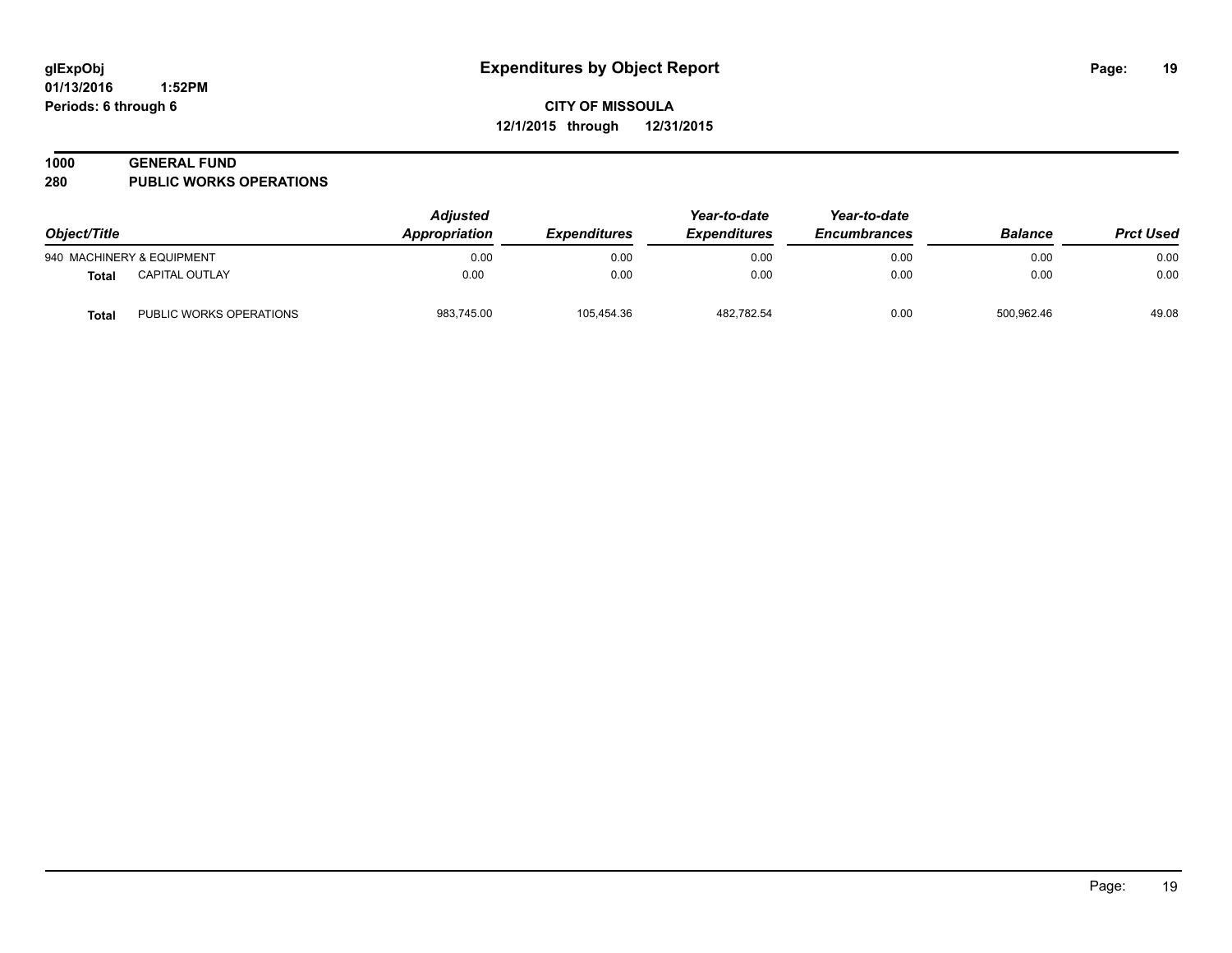**1000 GENERAL FUND**

**290 POLICE**

|                                           | <b>Adjusted</b>      |                     | Year-to-date        | Year-to-date        |                |                  |
|-------------------------------------------|----------------------|---------------------|---------------------|---------------------|----------------|------------------|
| Object/Title                              | <b>Appropriation</b> | <b>Expenditures</b> | <b>Expenditures</b> | <b>Encumbrances</b> | <b>Balance</b> | <b>Prct Used</b> |
| 100 PERSONAL SERVICES                     |                      |                     |                     |                     |                |                  |
| 110 SALARIES AND WAGES                    | 8,777,445.00         | 979,323.79          | 3,846,720.70        | 0.00                | 4,930,724.30   | 43.83            |
| 115 SALARIES/HEALTH INSURANCE BENEFIT     | 0.00                 | 60,903.00           | 311,589.00          | 0.00                | $-311,589.00$  | 0.00             |
| 120 OVERTIME/TERMINATION                  | 244,408.00           | 48,665.15           | 148,359.46          | 0.00                | 96,048.54      | 60.70            |
| 121 OUTSIDE HIRE OVERTIME                 | 75,000.00            | 6,308.01            | 79,502.69           | 0.00                | $-4,502.69$    | 106.00           |
| 122 COURT OVERTIME                        | 2,675.00             | 5,789.91            | 11,067.57           | 0.00                | $-8,392.57$    | 413.74           |
| 130 OTHER                                 | 67,307.00            | 1,558.73            | 66,968.34           | 0.00                | 338.66         | 99.50            |
| 133 EDUCATION COMPENSATION                | 0.00                 | 7,595.00            | 7,595.00            | 0.00                | $-7,595.00$    | 0.00             |
| <b>140 EMPLOYER CONTRIBUTIONS</b>         | 4,622,353.00         | 251,951.44          | 1,131,493.75        | 0.00                | 3,490,859.25   | 24.48            |
| <b>141 STATE RETIREMENT CONTRIBUTIONS</b> | 85,477.00            | 0.00                | 306,721.59          | 0.00                | $-221,244.59$  | 358.84           |
| PERSONAL SERVICES<br><b>Total</b>         | 13,874,665.00        | 1,362,095.03        | 5,910,018.10        | 0.00                | 7,964,646.90   | 42.60            |
| 200 SUPPLIES                              |                      |                     |                     |                     |                |                  |
| 210 OFFICE SUPPLIES                       | 19,874.00            | 135.34              | 4,273.12            | 0.00                | 15,600.88      | 21.50            |
| 220 OPERATING SUPPLIES                    | 80,296.00            | 5,359.76            | 45,001.24           | 0.00                | 35,294.76      | 56.04            |
| 230 REPAIR/MAINTENANCE                    | 45,735.00            | 3,887.53            | 22,404.88           | 0.00                | 23,330.12      | 48.99            |
| 231 GASOLINE                              | 172,872.00           | 11,319.80           | 63,359.31           | 0.00                | 109,512.69     | 36.65            |
| <b>SUPPLIES</b><br><b>Total</b>           | 318,777.00           | 20,702.43           | 135,038.55          | 0.00                | 183,738.45     | 42.36            |
| 300 PURCHASED SERVICES                    |                      |                     |                     |                     |                |                  |
| 310 COMMUNICATIONS                        | 14,396.00            | 359.44              | 14,865.47           | 0.00                | $-469.47$      | 103.26           |
| 320 PRINTING & DUPLICATING                | 10,824.00            | 800.27              | 3,094.97            | 0.00                | 7,729.03       | 28.59            |
| 330 PUBLICITY, SUBSCRIPTIONS & DUES       | 14,938.00            | 322.50              | 10,531.55           | 0.00                | 4,406.45       | 70.50            |
| 344 TELEPHONE SERVICE                     | 47,693.00            | 7,557.11            | 19,087.84           | 0.00                | 28,605.16      | 40.02            |
| 350 PROFESSIONAL SERVICES                 | 62,899.00            | 4,008.13            | 22,435.45           | 0.00                | 40,463.55      | 35.67            |
| 360 REPAIR & MAINTENANCE                  | 33,245.00            | 1,263.50            | 22,061.48           | 0.00                | 11,183.52      | 66.36            |
| 370 TRAVEL                                | 26,000.00            | 5,147.71            | 28,755.29           | 0.00                | $-2,755.29$    | 110.60           |
| 380 TRAINING                              | 31,300.00            | 1,654.00            | 20,769.55           | 0.00                | 10,530.45      | 66.36            |
| 390 OTHER PURCHASED SERVICES              | 25,000.00            | 800.00              | 11,810.45           | 0.00                | 13,189.55      | 47.24            |
| PURCHASED SERVICES<br>Total               | 266,295.00           | 21,912.66           | 153,412.05          | 0.00                | 112,882.95     | 57.61            |
| 500 FIXED CHARGES                         |                      |                     |                     |                     |                |                  |
| 500 FIXED CHARGES                         | 91,462.00            | 5,732.98            | 40,704.16           | 0.00                | 50,757.84      | 44.50            |
| <b>FIXED CHARGES</b><br>Total             | 91,462.00            | 5,732.98            | 40,704.16           | 0.00                | 50,757.84      | 44.50            |
| 700 GRANTS & CONTRIBUTIONS                |                      |                     |                     |                     |                |                  |
| 700 GRANTS & CONTRIBUTIONS                | 4,000.00             | 0.00                | 0.00                | 0.00                | 4,000.00       | 0.00             |
|                                           |                      |                     |                     |                     |                |                  |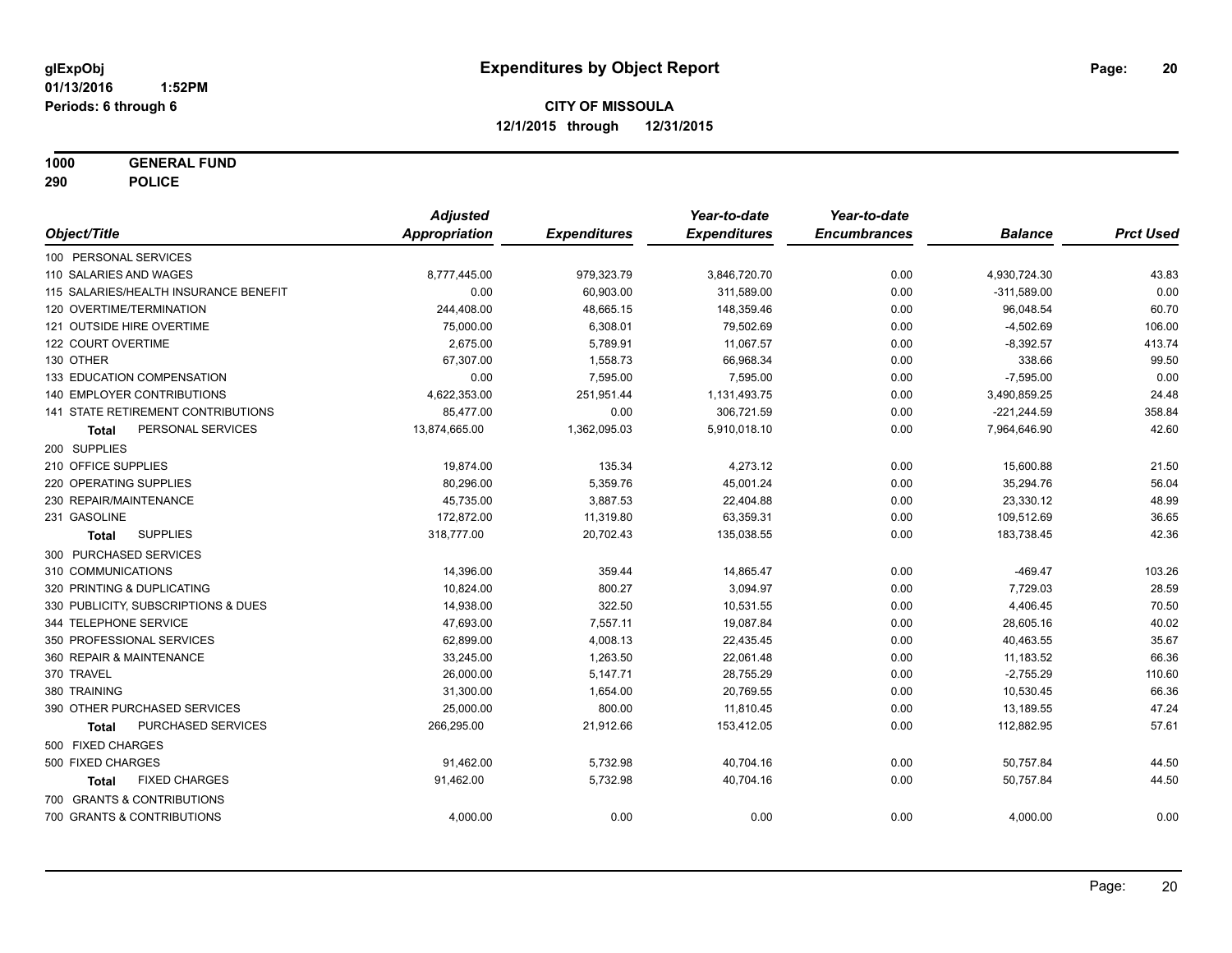**1000 GENERAL FUND 290 POLICE**

| Object/Title       |                                   | <b>Adjusted</b><br>Appropriation | <b>Expenditures</b> | Year-to-date<br><b>Expenditures</b> | Year-to-date<br><b>Encumbrances</b> | <b>Balance</b> | <b>Prct Used</b> |
|--------------------|-----------------------------------|----------------------------------|---------------------|-------------------------------------|-------------------------------------|----------------|------------------|
| Total              | <b>GRANTS &amp; CONTRIBUTIONS</b> | 4,000.00                         | 0.00                | 0.00                                | 0.00                                | 4,000.00       | 0.00             |
| 800 OTHER OBJECTS  |                                   |                                  |                     |                                     |                                     |                |                  |
|                    | 820 TRANSFERS TO OTHER FUNDS      | 0.00                             | 0.00                | 0.00                                | 0.00                                | 0.00           | 0.00             |
| 850 SALARY SAVINGS |                                   | -79.245.00                       | 0.00                | 0.00                                | 0.00                                | $-79.245.00$   | 0.00             |
| Total              | OTHER OBJECTS                     | -79.245.00                       | 0.00                | 0.00                                | 0.00                                | $-79.245.00$   | 0.00             |
| 900 CAPITAL OUTLAY |                                   |                                  |                     |                                     |                                     |                |                  |
|                    | 940 MACHINERY & EQUIPMENT         | 0.00                             | 0.00                | 0.00                                | 0.00                                | 0.00           | 0.00             |
| <b>Total</b>       | <b>CAPITAL OUTLAY</b>             | 0.00                             | 0.00                | 0.00                                | 0.00                                | 0.00           | 0.00             |
| <b>Total</b>       | <b>POLICE</b>                     | 14.475.954.00                    | 1.410.443.10        | 6.239.172.86                        | 0.00                                | 8.236.781.14   | 43.10            |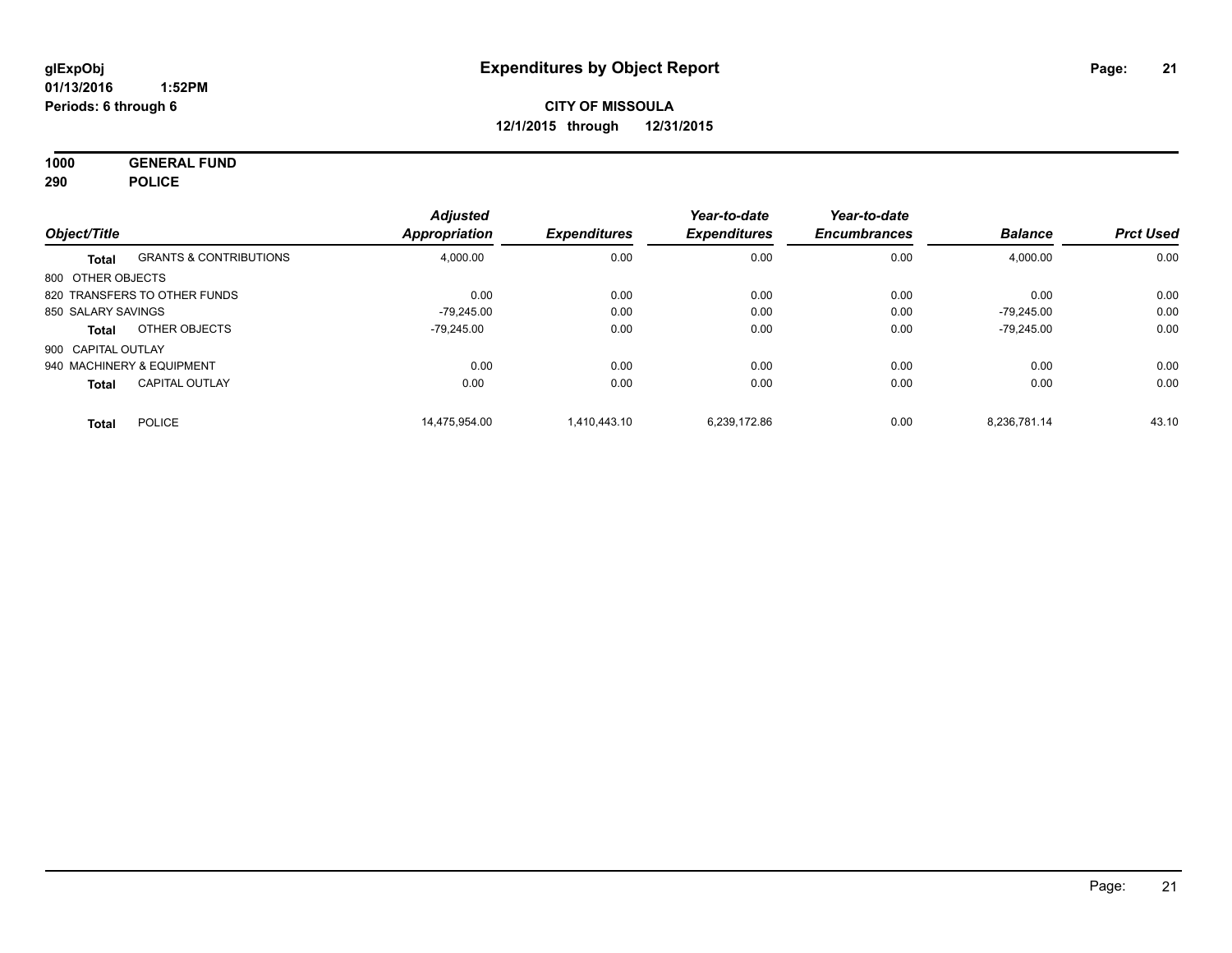**1000 GENERAL FUND 300 FIRE**

|                                       | <b>Adjusted</b>      |                     | Year-to-date        | Year-to-date        |                |                  |
|---------------------------------------|----------------------|---------------------|---------------------|---------------------|----------------|------------------|
| Object/Title                          | <b>Appropriation</b> | <b>Expenditures</b> | <b>Expenditures</b> | <b>Encumbrances</b> | <b>Balance</b> | <b>Prct Used</b> |
| 100 PERSONAL SERVICES                 |                      |                     |                     |                     |                |                  |
| 110 SALARIES AND WAGES                | 6,581,809.00         | 727,583.38          | 3,159,759.61        | 0.00                | 3,422,049.39   | 48.01            |
| 115 SALARIES/HEALTH INSURANCE BENEFIT | 608,760.00           | 51,870.00           | 280,839.00          | 0.00                | 327,921.00     | 46.13            |
| 120 OVERTIME/TERMINATION              | 320,544.00           | 14,507.69           | 588,000.62          | 0.00                | $-267,456.62$  | 183.44           |
| 130 OTHER                             | 81,324.00            | 0.00                | 53,361.10           | 0.00                | 27,962.90      | 65.62            |
| 140 EMPLOYER CONTRIBUTIONS            | 2,267,057.00         | 176,298.05          | 856,685.32          | 0.00                | 1,410,371.68   | 37.79            |
| 141 STATE RETIREMENT CONTRIBUTIONS    | 1,688,849.00         | 0.00                | 336,159.35          | 0.00                | 1,352,689.65   | 19.90            |
| PERSONAL SERVICES<br>Total            | 11,548,343.00        | 970,259.12          | 5,274,805.00        | 0.00                | 6,273,538.00   | 45.68            |
| 200 SUPPLIES                          |                      |                     |                     |                     |                |                  |
| 210 OFFICE SUPPLIES                   | 16,004.00            | 3,552.72            | 6,293.54            | 0.00                | 9,710.46       | 39.32            |
| 220 OPERATING SUPPLIES                | 112,744.00           | 24, 167. 35         | 78,803.08           | 0.00                | 33,940.92      | 69.90            |
| 230 REPAIR/MAINTENANCE                | 61,500.00            | 11,439.46           | 34,552.76           | 0.00                | 26,947.24      | 56.18            |
| 231 GASOLINE                          | 61,827.00            | 4,261.36            | 18,673.01           | 0.00                | 43,153.99      | 30.20            |
| 240 OTHER SUPPLIES                    | 2,848.00             | 0.00                | 0.00                | 0.00                | 2,848.00       | 0.00             |
| <b>SUPPLIES</b><br><b>Total</b>       | 254,923.00           | 43,420.89           | 138,322.39          | 0.00                | 116,600.61     | 54.26            |
| 300 PURCHASED SERVICES                |                      |                     |                     |                     |                |                  |
| 310 COMMUNICATIONS                    | 577.00               | 11.51               | 118.34              | 0.00                | 458.66         | 20.51            |
| 320 PRINTING & DUPLICATING            | 1,488.00             | 79.97               | 413.66              | 0.00                | 1,074.34       | 27.80            |
| 330 PUBLICITY, SUBSCRIPTIONS & DUES   | 9,863.00             | 404.00              | 3,685.50            | 0.00                | 6,177.50       | 37.37            |
| 340 SEWER                             | 1,394.00             | 0.00                | 551.58              | 0.00                | 842.42         | 39.57            |
| 341 ELECTRICITY & NATURAL GAS         | 66,891.00            | 5,618.40            | 25,069.30           | 0.00                | 41,821.70      | 37.48            |
| 343 WATER CHARGES                     | 14,677.00            | 970.61              | 6,795.87            | 0.00                | 7,881.13       | 46.30            |
| 344 TELEPHONE SERVICE                 | 20,484.00            | 1,601.09            | 6,715.66            | 0.00                | 13,768.34      | 32.78            |
| 345 GARBAGE                           | 5,462.00             | 882.70              | 2,648.10            | 0.00                | 2,813.90       | 48.48            |
| 350 PROFESSIONAL SERVICES             | 24,272.00            | 0.00                | 1,492.00            | 0.00                | 22,780.00      | 6.15             |
| 360 REPAIR & MAINTENANCE              | 51,983.00            | 10,630.79           | 32,079.90           | 0.00                | 19,903.10      | 61.71            |
| 370 TRAVEL                            | 20,017.00            | 544.17              | 1,951.31            | 0.00                | 18,065.69      | 9.75             |
| 380 TRAINING                          | 13,416.00            | 0.00                | 275.50              | 0.00                | 13,140.50      | 2.05             |
| 390 OTHER PURCHASED SERVICES          | 11,580.00            | 162.27              | 1,509.83            | 0.00                | 10,070.17      | 13.04            |
| PURCHASED SERVICES<br><b>Total</b>    | 242,104.00           | 20,905.51           | 83,306.55           | 0.00                | 158,797.45     | 34.41            |
| 500 FIXED CHARGES                     |                      |                     |                     |                     |                |                  |
| 500 FIXED CHARGES                     | 0.00                 | 0.00                | 0.00                | 0.00                | 0.00           | 0.00             |
| 530 EQUIPMENT RENTAL                  | 226.00               | 0.00                | 0.00                | 0.00                | 226.00         | 0.00             |
| <b>FIXED CHARGES</b><br><b>Total</b>  | 226.00               | 0.00                | 0.00                | 0.00                | 226.00         | 0.00             |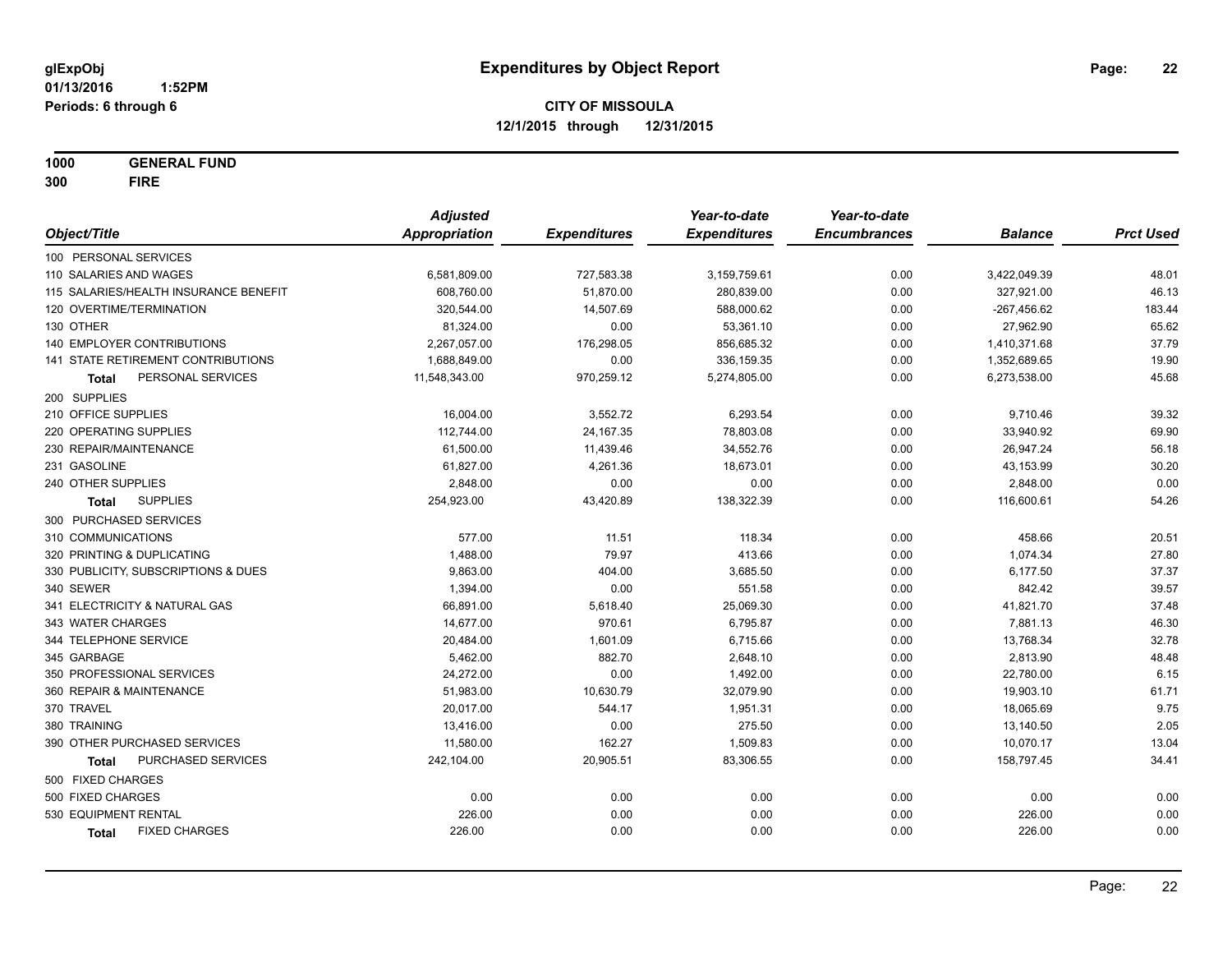**1000 GENERAL FUND 300 FIRE**

| Object/Title       |                                   | <b>Adjusted</b><br>Appropriation | <b>Expenditures</b> | Year-to-date<br><b>Expenditures</b> | Year-to-date<br><b>Encumbrances</b> | <b>Balance</b> | <b>Prct Used</b> |
|--------------------|-----------------------------------|----------------------------------|---------------------|-------------------------------------|-------------------------------------|----------------|------------------|
|                    | 700 GRANTS & CONTRIBUTIONS        |                                  |                     |                                     |                                     |                |                  |
|                    | 700 GRANTS & CONTRIBUTIONS        | 2,700.00                         | 0.00                | 0.00                                | 0.00                                | 2,700.00       | 0.00             |
| Total              | <b>GRANTS &amp; CONTRIBUTIONS</b> | 2.700.00                         | 0.00                | 0.00                                | 0.00                                | 2,700.00       | 0.00             |
| 800 OTHER OBJECTS  |                                   |                                  |                     |                                     |                                     |                |                  |
|                    | 820 TRANSFERS TO OTHER FUNDS      | 0.00                             | 0.00                | 2,700.00                            | 0.00                                | $-2,700.00$    | 0.00             |
| 850 SALARY SAVINGS |                                   | $-65.888.00$                     | 0.00                | 0.00                                | 0.00                                | $-65.888.00$   | 0.00             |
| Total              | OTHER OBJECTS                     | $-65.888.00$                     | 0.00                | 2,700.00                            | 0.00                                | $-68,588.00$   | $-4.10$          |
| 900 CAPITAL OUTLAY |                                   |                                  |                     |                                     |                                     |                |                  |
|                    | 940 MACHINERY & EQUIPMENT         | 0.00                             | 0.00                | 0.00                                | 0.00                                | 0.00           | 0.00             |
| <b>Total</b>       | <b>CAPITAL OUTLAY</b>             | 0.00                             | 0.00                | 0.00                                | 0.00                                | 0.00           | 0.00             |
| <b>Total</b>       | <b>FIRE</b>                       | 11.982.408.00                    | 1.034.585.52        | 5,499,133.94                        | 0.00                                | 6,483,274.06   | 45.89            |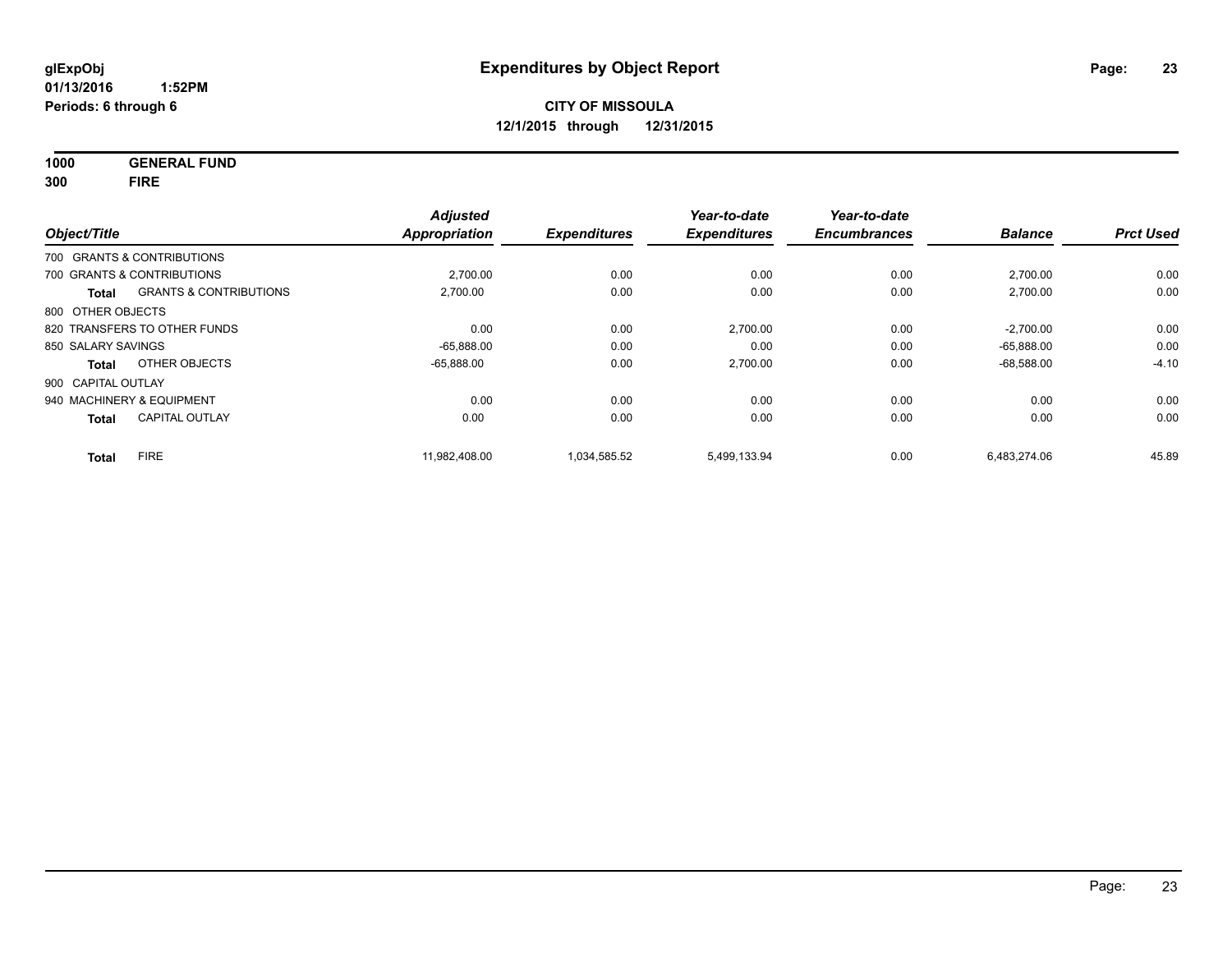#### **1000 GENERAL FUND**

**320 STREET MAINTENANCE**

|                                     | <b>Adjusted</b>      |                     | Year-to-date        | Year-to-date        |                |                  |
|-------------------------------------|----------------------|---------------------|---------------------|---------------------|----------------|------------------|
| Object/Title                        | <b>Appropriation</b> | <b>Expenditures</b> | <b>Expenditures</b> | <b>Encumbrances</b> | <b>Balance</b> | <b>Prct Used</b> |
| 100 PERSONAL SERVICES               |                      |                     |                     |                     |                |                  |
| 110 SALARIES AND WAGES              | 1,345,337.00         | 156,729.42          | 679,461.80          | 0.00                | 665,875.20     | 50.50            |
| 120 OVERTIME/TERMINATION            | 15,000.00            | 9,988.75            | 16,705.50           | 0.00                | $-1,705.50$    | 111.37           |
| 130 OTHER                           | 6,000.00             | 0.00                | 0.00                | 0.00                | 6,000.00       | 0.00             |
| 140 EMPLOYER CONTRIBUTIONS          | 732,217.00           | 80,428.32           | 390,854.12          | 0.00                | 341,362.88     | 53.38            |
| 141 STATE RETIREMENT CONTRIBUTIONS  | 0.00                 | 0.00                | 197.95              | 0.00                | $-197.95$      | 0.00             |
| PERSONAL SERVICES<br>Total          | 2,098,554.00         | 247,146.49          | 1,087,219.37        | 0.00                | 1,011,334.63   | 51.81            |
| 200 SUPPLIES                        |                      |                     |                     |                     |                |                  |
| 210 OFFICE SUPPLIES                 | 1,600.00             | 95.21               | 95.21               | 0.00                | 1,504.79       | 5.95             |
| 220 OPERATING SUPPLIES              | 170,318.00           | 248.48              | 3,241.62            | 0.00                | 167,076.38     | 1.90             |
| 230 REPAIR/MAINTENANCE              | 84,215.00            | 15,297.34           | 15,290.11           | 0.00                | 68,924.89      | 18.16            |
| 231 GASOLINE                        | 218,604.00           | 23,540.65           | 63,007.24           | 0.00                | 155,596.76     | 28.82            |
| 240 OTHER SUPPLIES                  | 0.00                 | 0.00                | 0.00                | 0.00                | 0.00           | 0.00             |
| 250 SUPPLIES FOR RESALE             | 0.00                 | 0.00                | 0.00                | 0.00                | 0.00           | 0.00             |
| <b>SUPPLIES</b><br>Total            | 474,737.00           | 39,181.68           | 81,634.18           | 0.00                | 393,102.82     | 17.20            |
| 300 PURCHASED SERVICES              |                      |                     |                     |                     |                |                  |
| 310 COMMUNICATIONS                  | 0.00                 | 0.00                | 0.00                | 0.00                | 0.00           | 0.00             |
| 320 PRINTING & DUPLICATING          | 7,000.00             | 2,508.12            | 2,508.12            | 0.00                | 4,491.88       | 35.83            |
| 330 PUBLICITY, SUBSCRIPTIONS & DUES | 3,000.00             | 1,600.00            | 2,923.22            | 0.00                | 76.78          | 97.44            |
| 341 ELECTRICITY & NATURAL GAS       | 0.00                 | 0.00                | 0.00                | 0.00                | 0.00           | 0.00             |
| 343 WATER CHARGES                   | 7,000.00             | 1,412.34            | 7,333.16            | 0.00                | $-333.16$      | 104.76           |
| 344 TELEPHONE SERVICE               | 1,822.00             | 168.42              | 993.83              | 0.00                | 828.17         | 54.55            |
| 345 GARBAGE                         | 7,280.00             | 240.00              | 1,065.91            | 0.00                | 6,214.09       | 14.64            |
| 350 PROFESSIONAL SERVICES           | 5,150.00             | 0.00                | 961.75              | 0.00                | 4,188.25       | 18.67            |
| 360 REPAIR & MAINTENANCE            | 21,000.00            | 40.00               | 648.80              | 0.00                | 20,351.20      | 3.09             |
| 370 TRAVEL                          | 2,300.00             | 0.00                | 800.41              | 0.00                | 1,499.59       | 34.80            |
| 380 TRAINING                        | 1,500.00             | 0.00                | 500.00              | 0.00                | 1,000.00       | 33.33            |
| PURCHASED SERVICES<br><b>Total</b>  | 56,052.00            | 5,968.88            | 17,735.20           | 0.00                | 38,316.80      | 31.64            |
| 400 BUILDING MATERIALS              |                      |                     |                     |                     |                |                  |
| 400 BUILDING MATERIALS              | 46,285.00            | 0.00                | 0.00                | 0.00                | 46,285.00      | 0.00             |
| <b>BUILDING MATERIALS</b><br>Total  | 46,285.00            | 0.00                | 0.00                | 0.00                | 46,285.00      | 0.00             |
| 500 FIXED CHARGES                   |                      |                     |                     |                     |                |                  |
| 500 FIXED CHARGES                   | 30,500.00            | 7,623.50            | 10,160.00           | 0.00                | 20,340.00      | 33.31            |
|                                     |                      |                     |                     |                     |                |                  |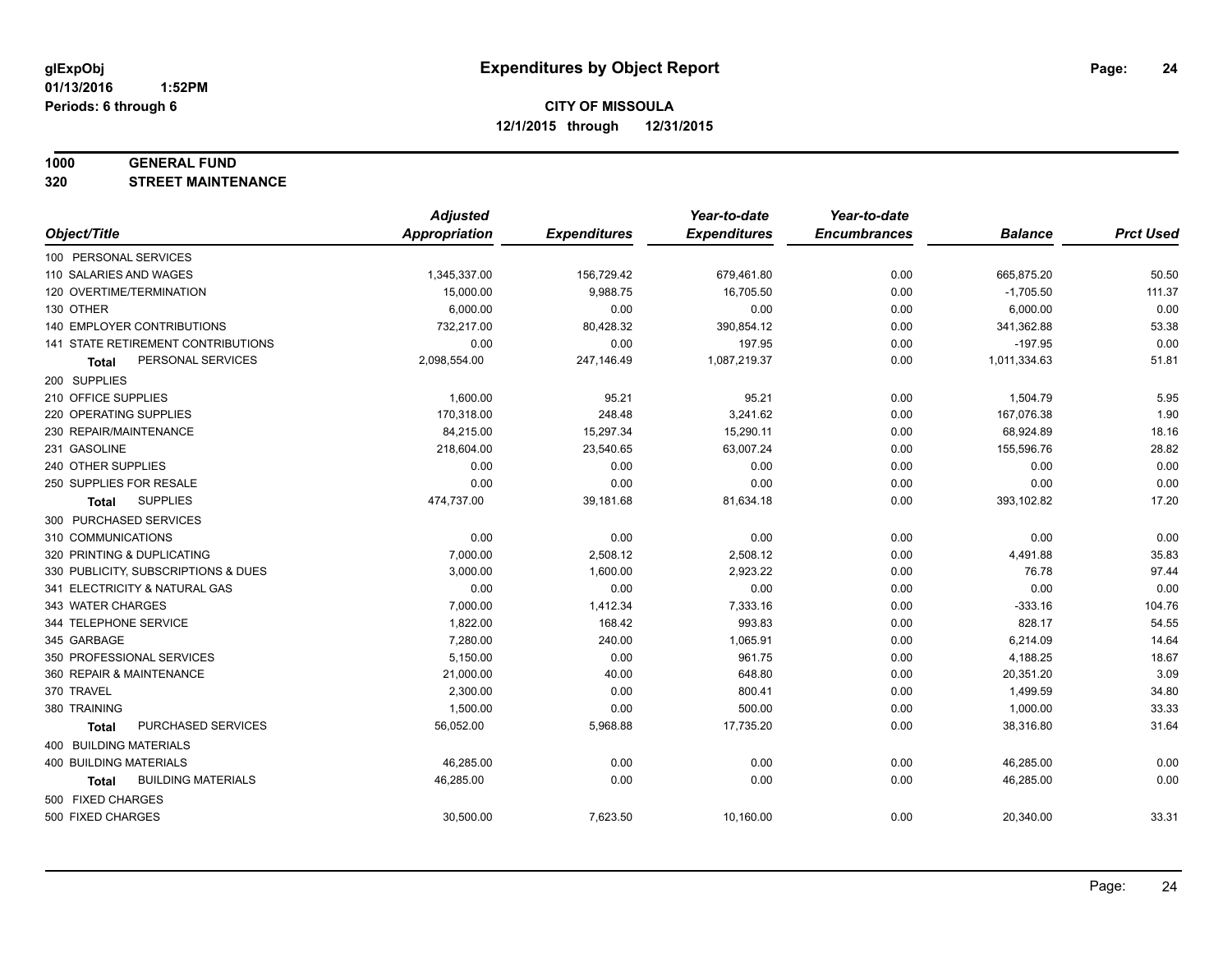#### **1000 GENERAL FUND**

**320 STREET MAINTENANCE**

|                    |                             | <b>Adjusted</b> |                     | Year-to-date        | Year-to-date        |                |                  |
|--------------------|-----------------------------|-----------------|---------------------|---------------------|---------------------|----------------|------------------|
| Object/Title       |                             | Appropriation   | <b>Expenditures</b> | <b>Expenditures</b> | <b>Encumbrances</b> | <b>Balance</b> | <b>Prct Used</b> |
| <b>Total</b>       | <b>FIXED CHARGES</b>        | 30,500.00       | 7,623.50            | 10,160.00           | 0.00                | 20,340.00      | 33.31            |
| 600 DEBT SERVICE   |                             |                 |                     |                     |                     |                |                  |
| 610 PRINCIPAL      |                             | 0.00            | 0.00                | 0.00                | 0.00                | 0.00           | 0.00             |
|                    | 620 INTEREST / SERVICE FEES | 0.00            | 0.00                | 0.00                | 0.00                | 0.00           | 0.00             |
| Total              | <b>DEBT SERVICE</b>         | 0.00            | 0.00                | 0.00                | 0.00                | 0.00           | 0.00             |
| 900 CAPITAL OUTLAY |                             |                 |                     |                     |                     |                |                  |
| 930 IMPROVEMENTS   |                             | 197.705.00      | 3.437.50            | 38,386.93           | 0.00                | 159.318.07     | 19.42            |
|                    | 940 MACHINERY & EQUIPMENT   | 0.00            | 0.00                | 0.00                | 0.00                | 0.00           | 0.00             |
| <b>Total</b>       | <b>CAPITAL OUTLAY</b>       | 197.705.00      | 3,437.50            | 38,386.93           | 0.00                | 159.318.07     | 19.42            |
| <b>Total</b>       | <b>STREET MAINTENANCE</b>   | 2,903,833.00    | 303.358.05          | 1,235,135.68        | 0.00                | 1.668.697.32   | 42.53            |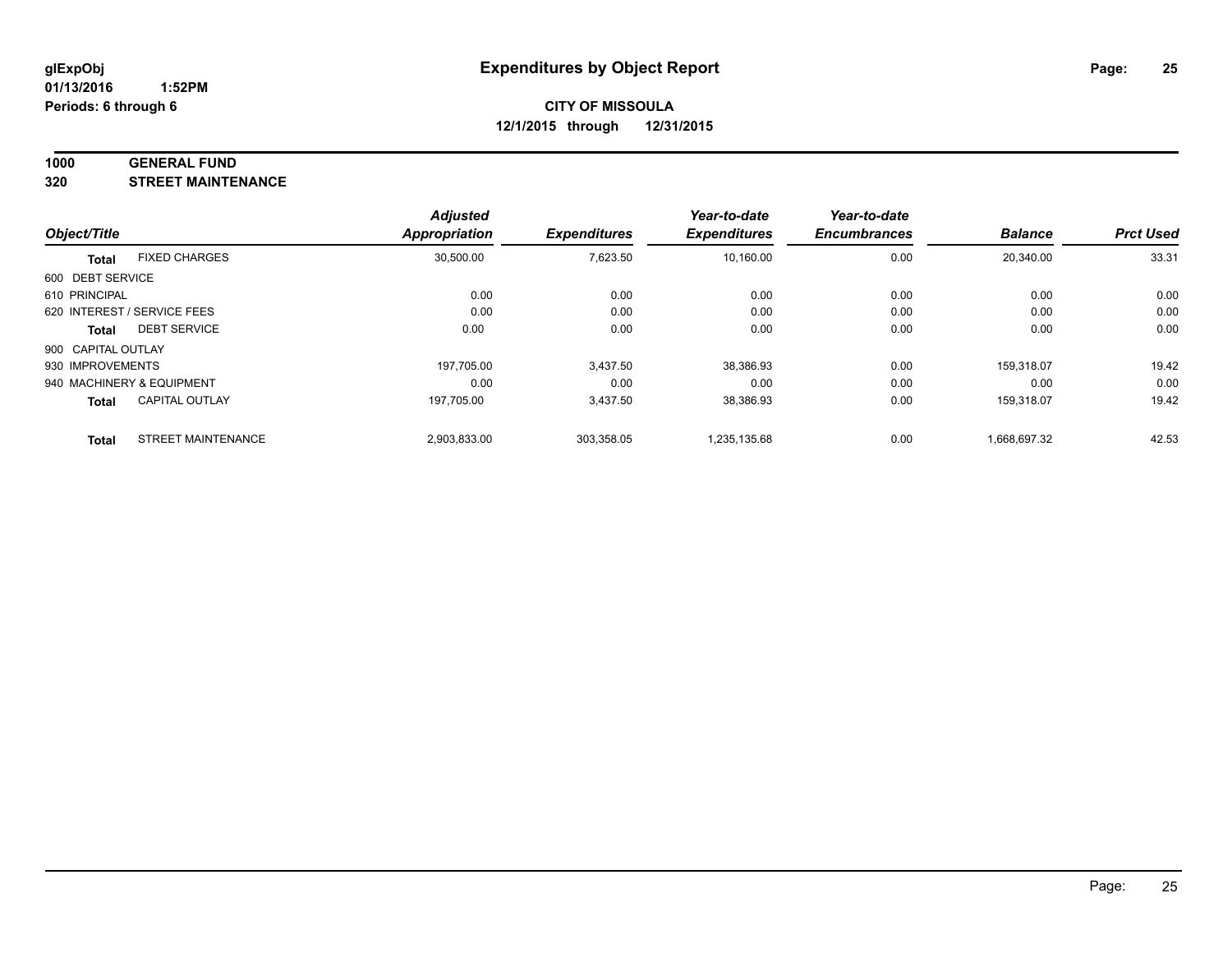#### **1000 GENERAL FUND**

**321 VEHICLE MAINTENANCE**

|                                           | <b>Adjusted</b> |                     | Year-to-date        | Year-to-date        |                |                  |
|-------------------------------------------|-----------------|---------------------|---------------------|---------------------|----------------|------------------|
| Object/Title                              | Appropriation   | <b>Expenditures</b> | <b>Expenditures</b> | <b>Encumbrances</b> | <b>Balance</b> | <b>Prct Used</b> |
| 100 PERSONAL SERVICES                     |                 |                     |                     |                     |                |                  |
| 110 SALARIES AND WAGES                    | 535,134.00      | 68,367.05           | 286,464.23          | 0.00                | 248,669.77     | 53.53            |
| 120 OVERTIME/TERMINATION                  | 2,000.00        | 301.04              | 304.67              | 0.00                | 1,695.33       | 15.23            |
| 130 OTHER                                 | 81,744.00       | 0.00                | 0.00                | 0.00                | 81,744.00      | 0.00             |
| 140 EMPLOYER CONTRIBUTIONS                | 245,352.00      | 25,865.98           | 123,478.76          | 0.00                | 121,873.24     | 50.33            |
| <b>141 STATE RETIREMENT CONTRIBUTIONS</b> | 0.00            | 0.00                | 87.51               | 0.00                | $-87.51$       | 0.00             |
| PERSONAL SERVICES<br>Total                | 864,230.00      | 94,534.07           | 410,335.17          | 0.00                | 453,894.83     | 47.48            |
| 200 SUPPLIES                              |                 |                     |                     |                     |                |                  |
| 210 OFFICE SUPPLIES                       | 1,000.00        | 44.25               | 108.12              | 0.00                | 891.88         | 10.81            |
| 220 OPERATING SUPPLIES                    | 28,351.00       | 1,711.90            | 4,500.26            | 0.00                | 23,850.74      | 15.87            |
| 230 REPAIR/MAINTENANCE                    | 37,355.00       | 5,764.85            | 19,728.01           | 0.00                | 17,626.99      | 52.81            |
| 231 GASOLINE                              | 4,813.00        | 400.15              | 918.82              | 0.00                | 3,894.18       | 19.09            |
| 240 OTHER SUPPLIES                        | 11,010.00       | 1,630.87            | 2,447.54            | 0.00                | 8,562.46       | 22.23            |
| <b>SUPPLIES</b><br>Total                  | 82,529.00       | 9,552.02            | 27,702.75           | 0.00                | 54,826.25      | 33.57            |
| 300 PURCHASED SERVICES                    |                 |                     |                     |                     |                |                  |
| 310 COMMUNICATIONS                        | 150.00          | 0.00                | 0.00                | 0.00                | 150.00         | 0.00             |
| 320 PRINTING & DUPLICATING                | 350.00          | 0.00                | 0.00                | 0.00                | 350.00         | 0.00             |
| 330 PUBLICITY, SUBSCRIPTIONS & DUES       | 230.00          | 0.00                | 0.00                | 0.00                | 230.00         | 0.00             |
| 340 SEWER                                 | 2,729.00        | 0.00                | 674.21              | 0.00                | 2,054.79       | 24.71            |
| 341 ELECTRICITY & NATURAL GAS             | 200,943.00      | 14,730.68           | 67,226.22           | 0.00                | 133,716.78     | 33.46            |
| 343 WATER CHARGES                         | 12,356.00       | 1,121.86            | 3,486.59            | 0.00                | 8,869.41       | 28.22            |
| 344 TELEPHONE SERVICE                     | 2,589.00        | 296.13              | 794.02              | 0.00                | 1,794.98       | 30.67            |
| 345 GARBAGE                               | 10,443.00       | 1,113.65            | 3,670.54            | 0.00                | 6,772.46       | 35.15            |
| 350 PROFESSIONAL SERVICES                 | 14,395.00       | 283.00              | 4,152.25            | 0.00                | 10,242.75      | 28.85            |
| 360 REPAIR & MAINTENANCE                  | 276,527.00      | 18,392.14           | 77,656.99           | 0.00                | 198,870.01     | 28.08            |
| 370 TRAVEL                                | 1,050.00        | 0.00                | 0.00                | 0.00                | 1,050.00       | 0.00             |
| 380 TRAINING                              | 850.00          | 0.00                | 0.00                | 0.00                | 850.00         | 0.00             |
| 390 OTHER PURCHASED SERVICES              | 0.00            | 0.00                | 0.00                | 0.00                | 0.00           | 0.00             |
| PURCHASED SERVICES<br><b>Total</b>        | 522,612.00      | 35,937.46           | 157,660.82          | 0.00                | 364,951.18     | 30.17            |
| 800 OTHER OBJECTS                         |                 |                     |                     |                     |                |                  |
| 845 CONTINGENCY                           | 0.00            | 0.00                | 0.00                | 0.00                | 0.00           | 0.00             |
| OTHER OBJECTS<br>Total                    | 0.00            | 0.00                | 0.00                | 0.00                | 0.00           | 0.00             |
| 900 CAPITAL OUTLAY                        |                 |                     |                     |                     |                |                  |
| 940 MACHINERY & EQUIPMENT                 | 0.00            | 0.00                | 0.00                | 0.00                | 0.00           | 0.00             |
|                                           |                 |                     |                     |                     |                |                  |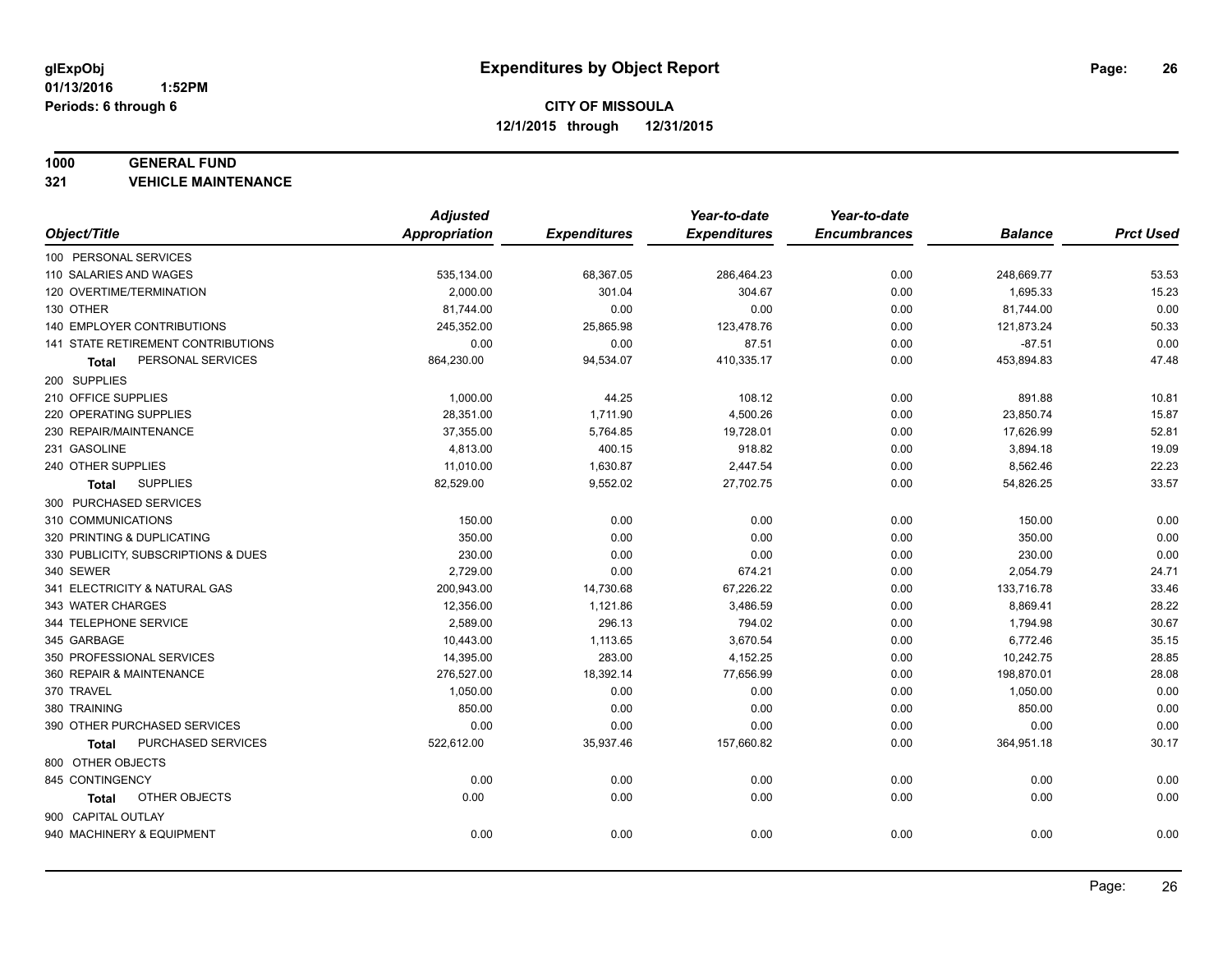#### **01/13/2016 1:52PM Periods: 6 through 6**

## **CITY OF MISSOULA 12/1/2015 through 12/31/2015**

#### **1000 GENERAL FUND 321 VEHICLE MAINTENANCE**

| Object/Title |                            | <b>Adjusted</b><br>Appropriation | <i><b>Expenditures</b></i> | Year-to-date<br><b>Expenditures</b> | Year-to-date<br><b>Encumbrances</b> | <b>Balance</b> | <b>Prct Used</b> |
|--------------|----------------------------|----------------------------------|----------------------------|-------------------------------------|-------------------------------------|----------------|------------------|
| Total        | CAPITAL OUTLAY             | 0.00                             | 0.00                       | 0.00                                | 0.00                                | 0.00           | 0.00             |
| <b>Total</b> | <b>VEHICLE MAINTENANCE</b> | 1,469,371.00                     | 140,023.55                 | 595,698.74                          | 0.00                                | 873,672.26     | 40.54            |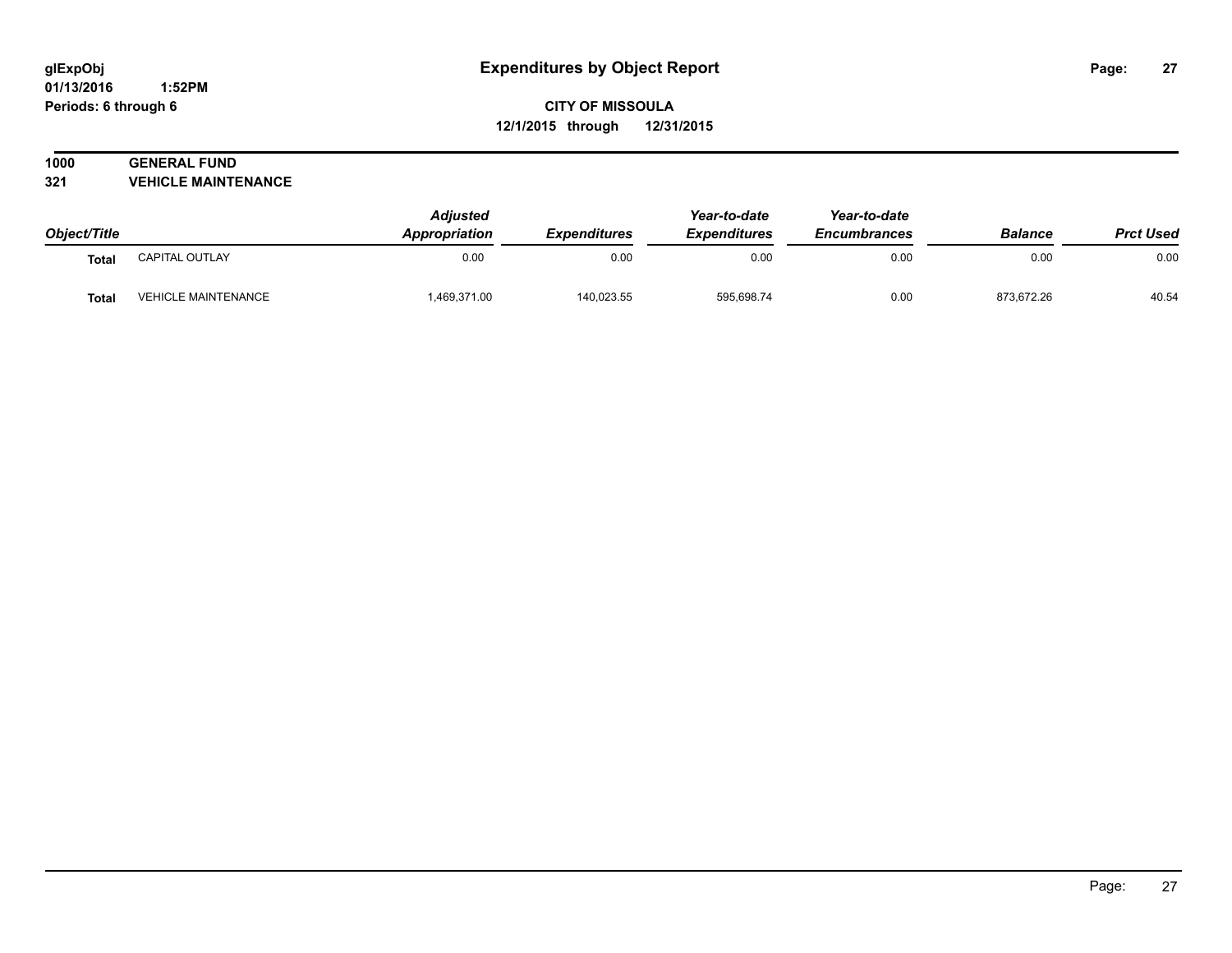# **1000 GENERAL FUND**

**340 CEMETERY**

|                                           | <b>Adjusted</b>      |                     | Year-to-date        | Year-to-date        |                |                  |
|-------------------------------------------|----------------------|---------------------|---------------------|---------------------|----------------|------------------|
| Object/Title                              | <b>Appropriation</b> | <b>Expenditures</b> | <b>Expenditures</b> | <b>Encumbrances</b> | <b>Balance</b> | <b>Prct Used</b> |
| 100 PERSONAL SERVICES                     |                      |                     |                     |                     |                |                  |
| 110 SALARIES AND WAGES                    | 356,031.00           | 35,391.48           | 180,064.70          | 0.00                | 175,966.30     | 50.58            |
| 120 OVERTIME/TERMINATION                  | 5,000.00             | 0.00                | 2,553.28            | 0.00                | 2,446.72       | 51.07            |
| <b>140 EMPLOYER CONTRIBUTIONS</b>         | 158,798.00           | 14,301.99           | 84,151.61           | 0.00                | 74,646.39      | 52.99            |
| 141 STATE RETIREMENT CONTRIBUTIONS        | 0.00                 | 0.00                | 55.82               | 0.00                | $-55.82$       | 0.00             |
| PERSONAL SERVICES<br>Total                | 519,829.00           | 49,693.47           | 266,825.41          | 0.00                | 253,003.59     | 51.33            |
| 200 SUPPLIES                              |                      |                     |                     |                     |                |                  |
| 210 OFFICE SUPPLIES                       | 2,770.00             | 500.36              | 902.44              | 0.00                | 1,867.56       | 32.58            |
| 220 OPERATING SUPPLIES                    | 35,802.00            | 670.46              | 4,649.36            | 0.00                | 31,152.64      | 12.99            |
| 230 REPAIR/MAINTENANCE                    | 20,120.00            | 1,158.63            | 12,755.26           | 0.00                | 7,364.74       | 63.40            |
| 231 GASOLINE                              | 14,398.00            | 747.85              | 5,009.91            | 0.00                | 9,388.09       | 34.80            |
| 240 OTHER SUPPLIES                        | 0.00                 | 0.00                | 0.00                | 0.00                | 0.00           | 0.00             |
| 250 SUPPLIES FOR RESALE                   | 0.00                 | 0.00                | 0.00                | 0.00                | 0.00           | 0.00             |
| <b>SUPPLIES</b><br>Total                  | 73,090.00            | 3,077.30            | 23,316.97           | 0.00                | 49,773.03      | 31.90            |
| 300 PURCHASED SERVICES                    |                      |                     |                     |                     |                |                  |
| 310 COMMUNICATIONS                        | 1,933.00             | 31.50               | 401.96              | 0.00                | 1,531.04       | 20.79            |
| 320 PRINTING & DUPLICATING                | 775.00               | 0.00                | 0.00                | 0.00                | 775.00         | 0.00             |
| 330 PUBLICITY, SUBSCRIPTIONS & DUES       | 813.00               | 0.00                | 248.74              | 0.00                | 564.26         | 30.60            |
| 341 ELECTRICITY & NATURAL GAS             | 17,865.00            | 502.14              | 6,746.60            | 0.00                | 11,118.40      | 37.76            |
| 343 WATER CHARGES                         | 1,082.00             | 69.39               | 390.52              | 0.00                | 691.48         | 36.09            |
| 344 TELEPHONE SERVICE                     | 2,400.00             | 152.53              | 753.42              | 0.00                | 1,646.58       | 31.39            |
| 345 GARBAGE                               | 1,070.00             | 157.60              | 559.42              | 0.00                | 510.58         | 52.28            |
| 350 PROFESSIONAL SERVICES                 | 1,000.00             | 0.00                | 0.00                | 0.00                | 1,000.00       | 0.00             |
| 360 REPAIR & MAINTENANCE                  | 3,700.00             | 54.38               | 1,709.51            | 0.00                | 1,990.49       | 46.20            |
| 370 TRAVEL                                | 500.00               | 0.00                | 0.00                | 0.00                | 500.00         | 0.00             |
| 380 TRAINING                              | 1,006.00             | 201.00              | 318.33              | 0.00                | 687.67         | 31.64            |
| 390 OTHER PURCHASED SERVICES              | 3,342.00             | 352.50              | 1,463.21            | 0.00                | 1,878.79       | 43.78            |
| PURCHASED SERVICES<br>Total               | 35,486.00            | 1,521.04            | 12,591.71           | 0.00                | 22,894.29      | 35.48            |
| 400 BUILDING MATERIALS                    |                      |                     |                     |                     |                |                  |
| <b>400 BUILDING MATERIALS</b>             | 0.00                 | 0.00                | 0.00                | 0.00                | 0.00           | 0.00             |
| <b>BUILDING MATERIALS</b><br><b>Total</b> | 0.00                 | 0.00                | 0.00                | 0.00                | 0.00           | 0.00             |
| 500 FIXED CHARGES                         |                      |                     |                     |                     |                |                  |
| 500 FIXED CHARGES                         | 0.00                 | 0.00                | 0.00                | 0.00                | 0.00           | 0.00             |
| 530 EQUIPMENT RENTAL                      | 500.00               | 10.50               | 287.50              | 0.00                | 212.50         | 57.50            |
|                                           |                      |                     |                     |                     |                |                  |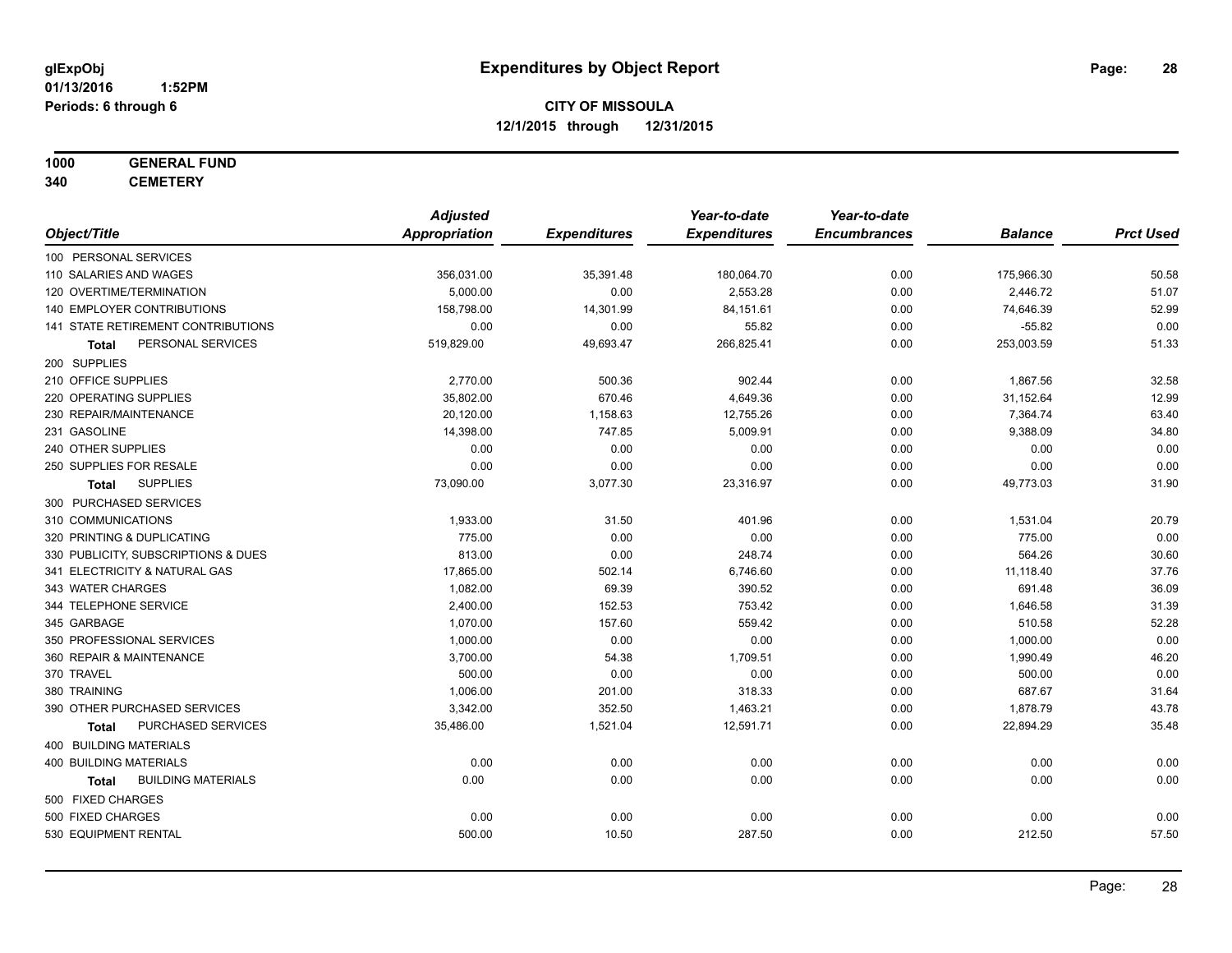#### **1000 GENERAL FUND 340 CEMETERY**

|                                       | <b>Adjusted</b>      |                     | Year-to-date        | Year-to-date        |                |                  |
|---------------------------------------|----------------------|---------------------|---------------------|---------------------|----------------|------------------|
| Object/Title                          | <b>Appropriation</b> | <b>Expenditures</b> | <b>Expenditures</b> | <b>Encumbrances</b> | <b>Balance</b> | <b>Prct Used</b> |
| <b>FIXED CHARGES</b><br><b>Total</b>  | 500.00               | 10.50               | 287.50              | 0.00                | 212.50         | 57.50            |
| 800 OTHER OBJECTS                     |                      |                     |                     |                     |                |                  |
| 845 CONTINGENCY                       | 8,185.00             | 1,128.00            | 2,576.00            | 0.00                | 5,609.00       | 31.47            |
| 850 SALARY SAVINGS                    | $-3.479.00$          | 0.00                | 0.00                | 0.00                | $-3,479.00$    | 0.00             |
| OTHER OBJECTS<br><b>Total</b>         | 4,706.00             | 1,128.00            | 2,576.00            | 0.00                | 2,130.00       | 54.74            |
| 900 CAPITAL OUTLAY                    |                      |                     |                     |                     |                |                  |
| 920 BUILDINGS                         | 0.00                 | 0.00                | 0.00                | 0.00                | 0.00           | 0.00             |
| 930 IMPROVEMENTS                      | 0.00                 | 0.00                | 0.00                | 0.00                | 0.00           | 0.00             |
| 940 MACHINERY & EQUIPMENT             | 0.00                 | 0.00                | 0.00                | 0.00                | 0.00           | 0.00             |
| <b>CAPITAL OUTLAY</b><br><b>Total</b> | 0.00                 | 0.00                | 0.00                | 0.00                | 0.00           | 0.00             |
| <b>CEMETERY</b><br><b>Total</b>       | 633,611.00           | 55,430.31           | 305.597.59          | 0.00                | 328.013.41     | 48.23            |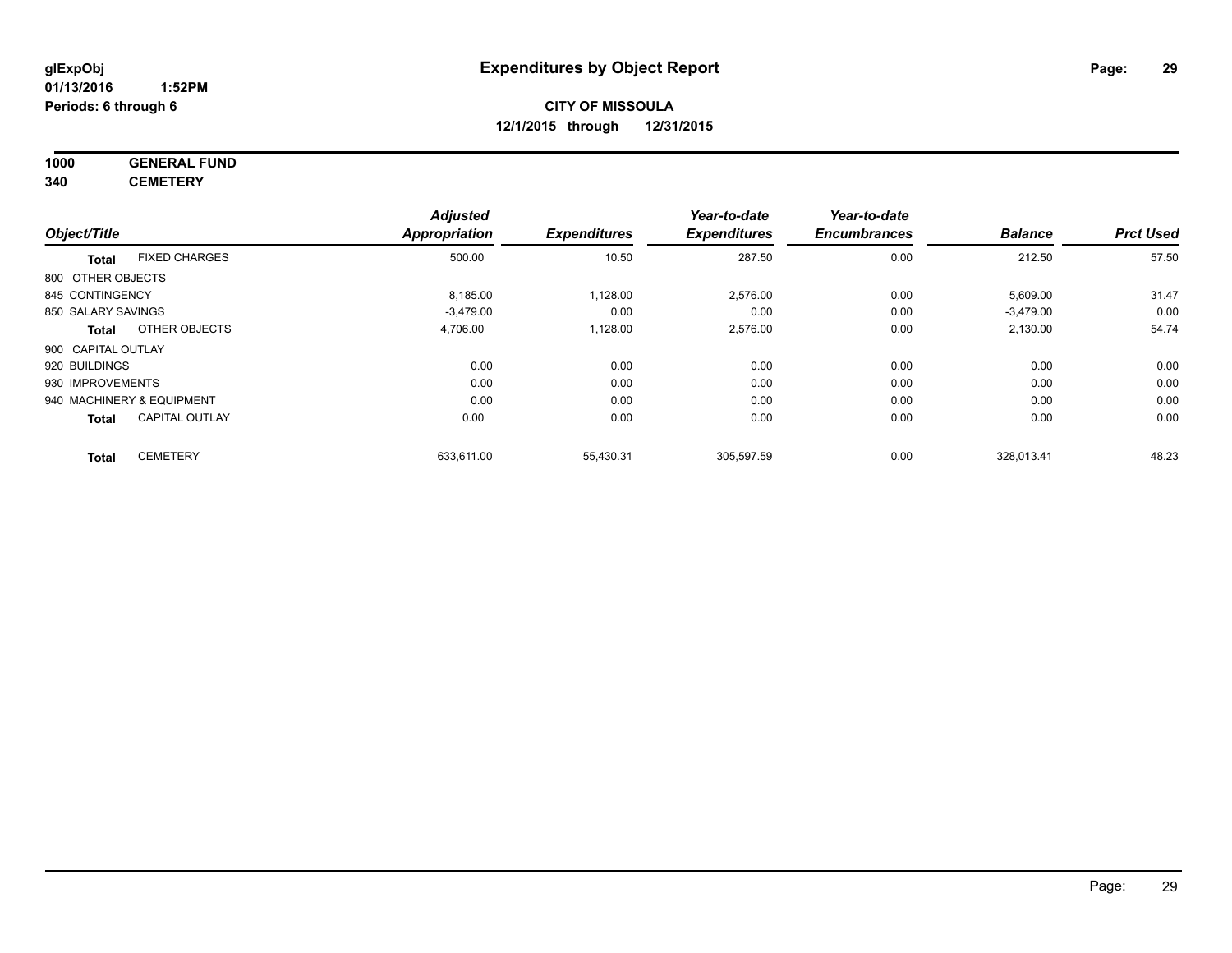#### **1000 GENERAL FUND**

**370 PARKS & RECREATION**

|                                     | <b>Adjusted</b> |                     | Year-to-date        | Year-to-date        |                |                  |
|-------------------------------------|-----------------|---------------------|---------------------|---------------------|----------------|------------------|
| Object/Title                        | Appropriation   | <b>Expenditures</b> | <b>Expenditures</b> | <b>Encumbrances</b> | <b>Balance</b> | <b>Prct Used</b> |
| 100 PERSONAL SERVICES               |                 |                     |                     |                     |                |                  |
| 110 SALARIES AND WAGES              | 2,150,552.00    | 193,034.99          | 1,078,932.80        | 0.00                | 1,071,619.20   | 50.17            |
| 120 OVERTIME/TERMINATION            | 7,000.00        | 348.35              | 13,801.65           | 0.00                | $-6,801.65$    | 197.17           |
| 130 OTHER                           | 12,760.00       | 0.00                | 0.00                | 0.00                | 12,760.00      | 0.00             |
| 140 EMPLOYER CONTRIBUTIONS          | 779,687.00      | 69,379.47           | 413,999.21          | 0.00                | 365,687.79     | 53.10            |
| 141 STATE RETIREMENT CONTRIBUTIONS  | 0.00            | 0.00                | 384.93              | 0.00                | $-384.93$      | 0.00             |
| PERSONAL SERVICES<br>Total          | 2,949,999.00    | 262,762.81          | 1,507,118.59        | 0.00                | 1,442,880.41   | 51.09            |
| 200 SUPPLIES                        |                 |                     |                     |                     |                |                  |
| 210 OFFICE SUPPLIES                 | 5,465.00        | 514.46              | 1,800.16            | 0.00                | 3,664.84       | 32.94            |
| 220 OPERATING SUPPLIES              | 87,106.00       | 12,067.37           | 52,493.98           | 0.00                | 34,612.02      | 60.26            |
| 230 REPAIR/MAINTENANCE              | 68,649.00       | 4,148.40            | 24,330.55           | 0.00                | 44,318.45      | 35.44            |
| 231 GASOLINE                        | 79,836.00       | 3,741.77            | 27,307.25           | 0.00                | 52,528.75      | 34.20            |
| 240 OTHER SUPPLIES                  | 0.00            | 0.00                | 0.00                | 0.00                | 0.00           | 0.00             |
| <b>SUPPLIES</b><br>Total            | 241,056.00      | 20,472.00           | 105,931.94          | 0.00                | 135,124.06     | 43.94            |
| 300 PURCHASED SERVICES              |                 |                     |                     |                     |                |                  |
| 310 COMMUNICATIONS                  | 4,368.00        | 0.00                | 1,246.95            | 0.00                | 3,121.05       | 28.55            |
| 320 PRINTING & DUPLICATING          | 8,700.00        | 1,079.71            | 1,926.05            | 0.00                | 6,773.95       | 22.14            |
| 330 PUBLICITY, SUBSCRIPTIONS & DUES | 9,140.00        | 820.95              | 1,578.58            | 0.00                | 7,561.42       | 17.27            |
| 340 SEWER                           | 2,154.00        | 0.00                | 983.50              | 0.00                | 1,170.50       | 45.66            |
| 341 ELECTRICITY & NATURAL GAS       | 105,462.00      | 6,077.46            | 21,436.82           | 0.00                | 84,025.18      | 20.33            |
| 343 WATER CHARGES                   | 156,800.00      | 793.38              | 144,555.85          | 0.00                | 12,244.15      | 92.19            |
| 344 TELEPHONE SERVICE               | 20,021.00       | 1,344.21            | 7,157.92            | 0.00                | 12,863.08      | 35.75            |
| 345 GARBAGE                         | 28,283.00       | 2,909.57            | 22,100.59           | 0.00                | 6,182.41       | 78.14            |
| 350 PROFESSIONAL SERVICES           | 52,761.00       | 3,434.77            | 10,278.37           | 0.00                | 42,482.63      | 19.48            |
| 360 REPAIR & MAINTENANCE            | 43,516.00       | 598.05              | 8,189.50            | 0.00                | 35,326.50      | 18.82            |
| 370 TRAVEL                          | 6,194.00        | 243.54              | 1,480.18            | 0.00                | 4,713.82       | 23.90            |
| 380 TRAINING                        | 5,236.00        | 0.00                | 5,098.45            | 0.00                | 137.55         | 97.37            |
| 390 OTHER PURCHASED SERVICES        | 23,499.00       | 2,617.88            | 12,612.52           | 0.00                | 10,886.48      | 53.67            |
| PURCHASED SERVICES<br>Total         | 466,134.00      | 19,919.52           | 238,645.28          | 0.00                | 227,488.72     | 51.20            |
| 800 OTHER OBJECTS                   |                 |                     |                     |                     |                |                  |
| 820 TRANSFERS TO OTHER FUNDS        | 10,000.00       | 0.00                | 0.00                | 0.00                | 10,000.00      | 0.00             |
| OTHER OBJECTS<br>Total              | 10,000.00       | 0.00                | 0.00                | 0.00                | 10,000.00      | 0.00             |
| 900 CAPITAL OUTLAY                  |                 |                     |                     |                     |                |                  |
| 930 IMPROVEMENTS                    | 0.00            | 0.00                | 0.00                | 0.00                | 0.00           | 0.00             |
|                                     |                 |                     |                     |                     |                |                  |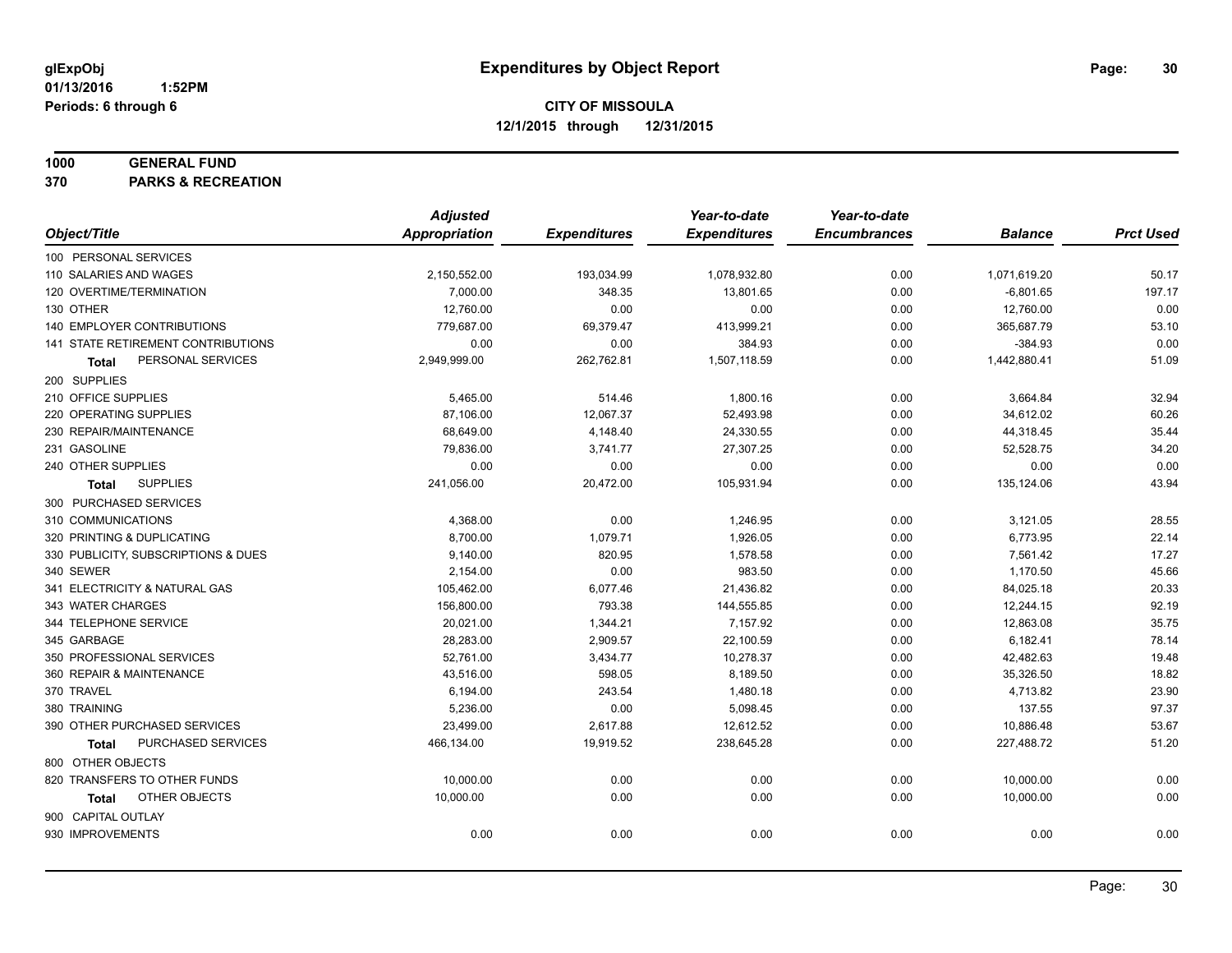#### **01/13/2016 1:52PM Periods: 6 through 6**

## **CITY OF MISSOULA 12/1/2015 through 12/31/2015**

# **1000 GENERAL FUND**

**370 PARKS & RECREATION**

| Object/Title |                               | <b>Adjusted</b><br>Appropriation | <i><b>Expenditures</b></i> | Year-to-date<br><b>Expenditures</b> | Year-to-date<br><b>Encumbrances</b> | <b>Balance</b> | <b>Prct Used</b> |
|--------------|-------------------------------|----------------------------------|----------------------------|-------------------------------------|-------------------------------------|----------------|------------------|
|              | 940 MACHINERY & EQUIPMENT     | 0.00                             | 0.00                       | 0.00                                | 0.00                                | 0.00           | 0.00             |
| <b>Total</b> | <b>CAPITAL OUTLAY</b>         | 0.00                             | 0.00                       | 0.00                                | 0.00                                | 0.00           | 0.00             |
| <b>Total</b> | <b>PARKS &amp; RECREATION</b> | 3,667,189.00                     | 303,154.33                 | 1,851,695.81                        | 0.00                                | 1,815,493.19   | 50.49            |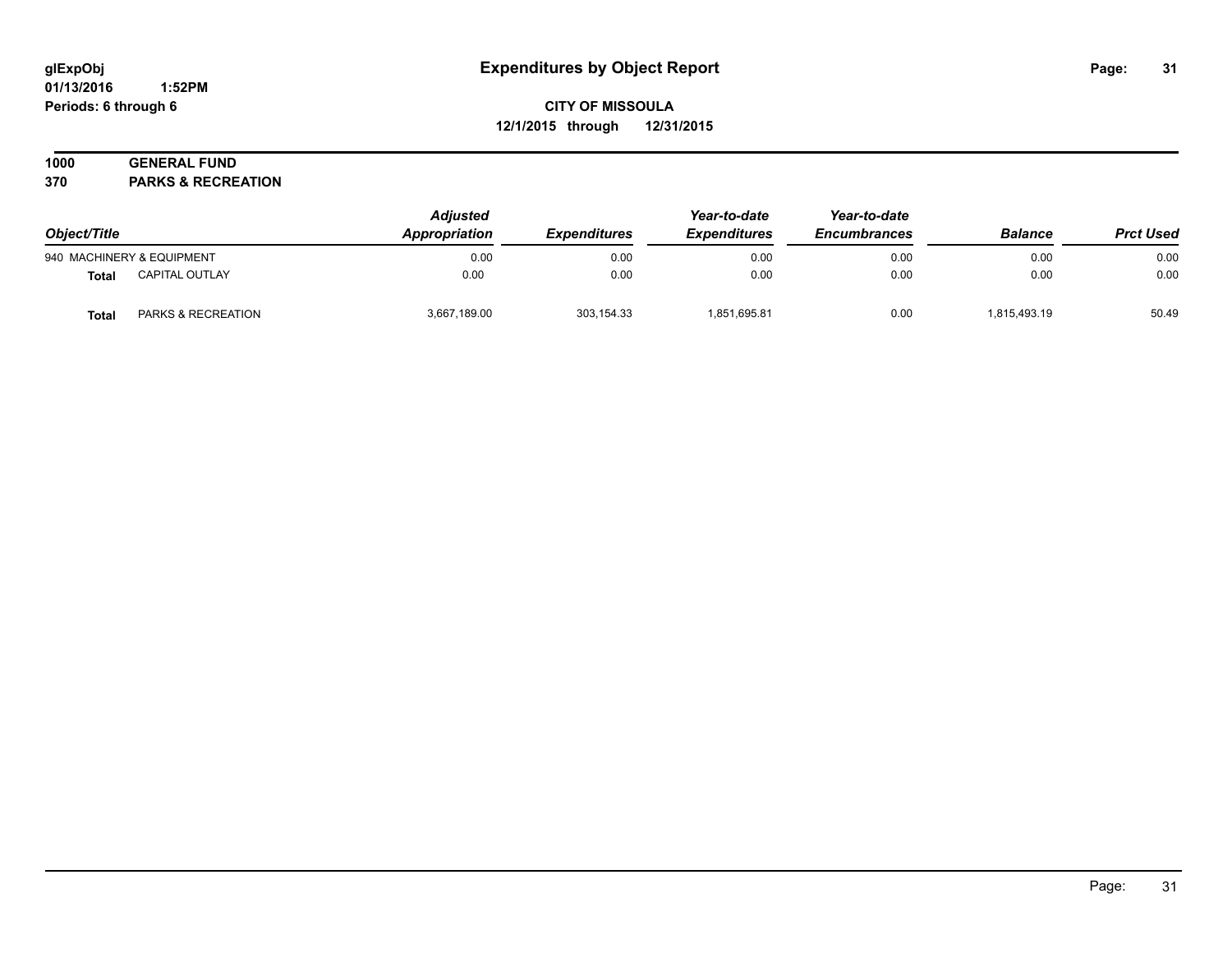## **1000 GENERAL FUND**

**390 NON-DEPARTMENTAL**

|                                      | <b>Adjusted</b> |                     | Year-to-date        | Year-to-date        |                |                  |
|--------------------------------------|-----------------|---------------------|---------------------|---------------------|----------------|------------------|
| Object/Title                         | Appropriation   | <b>Expenditures</b> | <b>Expenditures</b> | <b>Encumbrances</b> | <b>Balance</b> | <b>Prct Used</b> |
| 100 PERSONAL SERVICES                |                 |                     |                     |                     |                |                  |
| 110 SALARIES AND WAGES               | 337,171.00      | 0.00                | 0.00                | 0.00                | 337,171.00     | 0.00             |
| 120 OVERTIME/TERMINATION             | 25,000.00       | 0.00                | 0.00                | 0.00                | 25,000.00      | 0.00             |
| 130 OTHER                            | 12,000.00       | 0.00                | 0.00                | 0.00                | 12,000.00      | 0.00             |
| 140 EMPLOYER CONTRIBUTIONS           | $-104,213.00$   | $-2.45$             | $-14.80$            | 0.00                | $-104, 198.20$ | 0.01             |
| PERSONAL SERVICES<br><b>Total</b>    | 269,958.00      | $-2.45$             | $-14.80$            | 0.00                | 269,972.80     | $-0.01$          |
| 200 SUPPLIES                         |                 |                     |                     |                     |                |                  |
| 220 OPERATING SUPPLIES               | 0.00            | 0.00                | 0.00                | 0.00                | 0.00           | 0.00             |
| 230 REPAIR/MAINTENANCE               | 50,000.00       | 0.00                | 0.00                | 0.00                | 50,000.00      | 0.00             |
| 231 GASOLINE                         | 0.00            | 0.00                | 0.00                | 0.00                | 0.00           | 0.00             |
| 240 OTHER SUPPLIES                   | 37,625.00       | 0.00                | 5,600.75            | 0.00                | 32,024.25      | 14.89            |
| <b>SUPPLIES</b><br>Total             | 87,625.00       | 0.00                | 5,600.75            | 0.00                | 82,024.25      | 6.39             |
| 300 PURCHASED SERVICES               |                 |                     |                     |                     |                |                  |
| 310 COMMUNICATIONS                   | 0.00            | 0.00                | 0.00                | 0.00                | 0.00           | 0.00             |
| 330 PUBLICITY, SUBSCRIPTIONS & DUES  | 0.00            | 0.00                | 0.00                | 0.00                | 0.00           | 0.00             |
| 341 ELECTRICITY & NATURAL GAS        | 0.00            | 0.00                | 0.00                | 0.00                | 0.00           | 0.00             |
| 350 PROFESSIONAL SERVICES            | 0.00            | 0.00                | 0.00                | 0.00                | 0.00           | 0.00             |
| 360 REPAIR & MAINTENANCE             | 0.00            | 0.00                | 99.95               | 0.00                | $-99.95$       | 0.00             |
| 390 OTHER PURCHASED SERVICES         | 0.00            | 0.00                | 3,852.35            | 0.00                | $-3,852.35$    | 0.00             |
| PURCHASED SERVICES<br><b>Total</b>   | 0.00            | 0.00                | 3,952.30            | 0.00                | $-3,952.30$    | 0.00             |
| 400 BUILDING MATERIALS               |                 |                     |                     |                     |                |                  |
| 400 BUILDING MATERIALS               | 0.00            | 0.00                | 0.00                | 0.00                | 0.00           | 0.00             |
| <b>BUILDING MATERIALS</b><br>Total   | 0.00            | 0.00                | 0.00                | 0.00                | 0.00           | 0.00             |
| 500 FIXED CHARGES                    |                 |                     |                     |                     |                |                  |
| 500 FIXED CHARGES                    | 1,029,863.00    | 58,941.62           | 716,732.48          | 0.00                | 313,130.52     | 69.59            |
| 550 MERCHANT SERVICE FEES            | 29,700.00       | 0.00                | 0.00                | 0.00                | 29,700.00      | 0.00             |
| <b>FIXED CHARGES</b><br><b>Total</b> | 1,059,563.00    | 58,941.62           | 716,732.48          | 0.00                | 342,830.52     | 67.64            |
| 600 DEBT SERVICE                     |                 |                     |                     |                     |                |                  |
| 610 PRINCIPAL                        | 516,327.00      | 264,958.11          | 516,327.67          | 0.00                | $-0.67$        | 100.00           |
| 620 INTEREST / SERVICE FEES          | 18,247.00       | 9,020.78            | 16,582.88           | 0.00                | 1,664.12       | 90.88            |
| <b>DEBT SERVICE</b><br>Total         | 534,574.00      | 273,978.89          | 532,910.55          | 0.00                | 1,663.45       | 99.69            |
| 700 GRANTS & CONTRIBUTIONS           |                 |                     |                     |                     |                |                  |
| 700 GRANTS & CONTRIBUTIONS           | 2,275,575.00    | 848,971.50          | 1,050,256.20        | 0.00                | 1,225,318.80   | 46.15            |
|                                      |                 |                     |                     |                     |                |                  |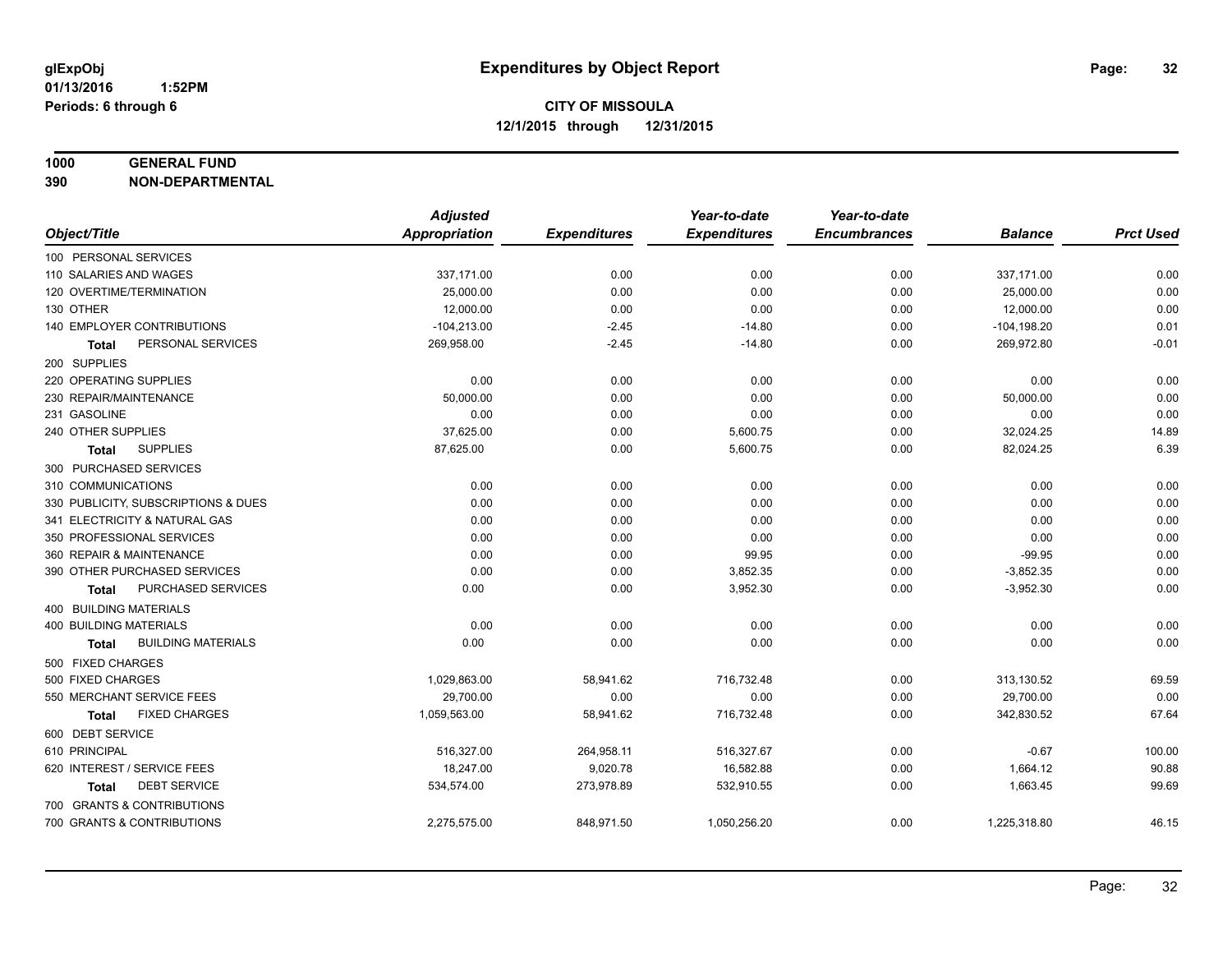## **1000 GENERAL FUND**

**390 NON-DEPARTMENTAL**

|                    |                                   | <b>Adjusted</b>      |                     | Year-to-date        | Year-to-date        |                |                  |
|--------------------|-----------------------------------|----------------------|---------------------|---------------------|---------------------|----------------|------------------|
| Object/Title       |                                   | <b>Appropriation</b> | <b>Expenditures</b> | <b>Expenditures</b> | <b>Encumbrances</b> | <b>Balance</b> | <b>Prct Used</b> |
| Total              | <b>GRANTS &amp; CONTRIBUTIONS</b> | 2.275.575.00         | 848.971.50          | 1,050,256.20        | 0.00                | 1,225,318.80   | 46.15            |
| 800 OTHER OBJECTS  |                                   |                      |                     |                     |                     |                |                  |
|                    | 820 TRANSFERS TO OTHER FUNDS      | 1.735.565.00         | 43.430.80           | 271.923.49          | 0.00                | 1.463.641.51   | 15.67            |
| 845 CONTINGENCY    |                                   | 111.113.00           | 0.00                | 0.00                | 0.00                | 111.113.00     | 0.00             |
| <b>Total</b>       | OTHER OBJECTS                     | 1.846.678.00         | 43.430.80           | 271,923.49          | 0.00                | 1.574.754.51   | 14.73            |
| 900 CAPITAL OUTLAY |                                   |                      |                     |                     |                     |                |                  |
|                    | 940 MACHINERY & EQUIPMENT         | 0.00                 | 0.00                | 0.00                | 0.00                | 0.00           | 0.00             |
| <b>Total</b>       | <b>CAPITAL OUTLAY</b>             | 0.00                 | 0.00                | 0.00                | 0.00                | 0.00           | 0.00             |
| <b>Total</b>       | NON-DEPARTMENTAL                  | 6.073.973.00         | 1.225.320.36        | 2.581.360.97        | 0.00                | 3.492.612.03   | 42.50            |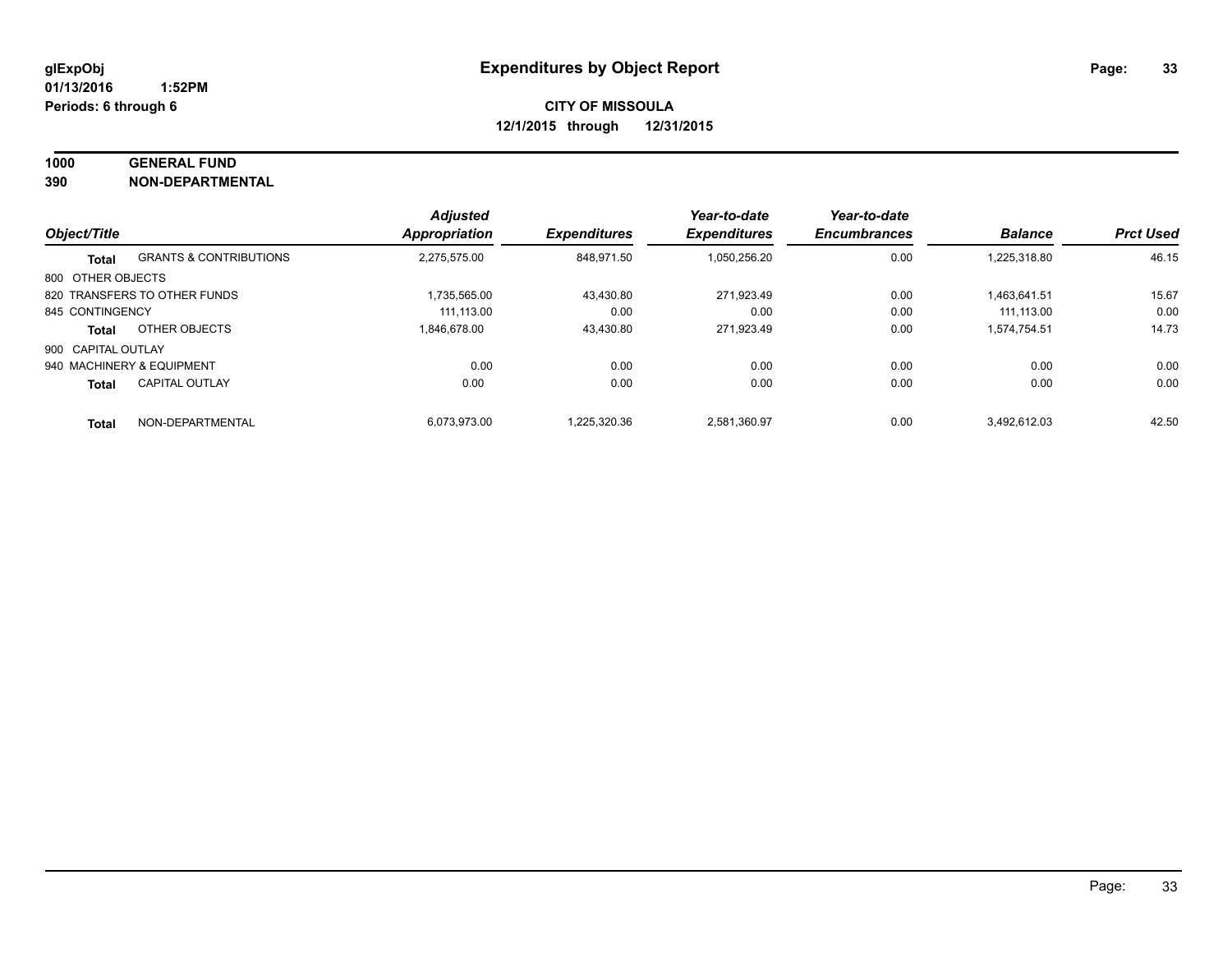**1000 GENERAL FUND**

|                                       | <b>Adjusted</b> |                     | Year-to-date        | Year-to-date        |                |                  |
|---------------------------------------|-----------------|---------------------|---------------------|---------------------|----------------|------------------|
| Object/Title                          | Appropriation   | <b>Expenditures</b> | <b>Expenditures</b> | <b>Encumbrances</b> | <b>Balance</b> | <b>Prct Used</b> |
| 100 PERSONAL SERVICES                 |                 |                     |                     |                     |                |                  |
| 110 SALARIES AND WAGES                | 25,918,984.00   | 2,847,925.96        | 12,047,935.28       | 0.00                | 13,871,048.72  | 46.48            |
| 115 SALARIES/HEALTH INSURANCE BENEFIT | 608,760.00      | 112,773.00          | 592,428.00          | 0.00                | 16,332.00      | 97.32            |
| 120 OVERTIME/TERMINATION              | 634,233.00      | 74,861.27           | 777,022.03          | 0.00                | $-142,789.03$  | 122.51           |
| 121 OUTSIDE HIRE OVERTIME             | 75,000.00       | 6,308.01            | 79,502.69           | 0.00                | $-4,502.69$    | 106.00           |
| 122 COURT OVERTIME                    | 2,675.00        | 5,789.91            | 11,067.57           | 0.00                | $-8,392.57$    | 413.74           |
| 130 OTHER                             | 297,455.00      | 1,558.73            | 120,329.44          | 0.00                | 177,125.56     | 40.45            |
| 133 EDUCATION COMPENSATION            | 0.00            | 7,595.00            | 7,595.00            | 0.00                | $-7,595.00$    | 0.00             |
| 140 EMPLOYER CONTRIBUTIONS            | 10,845,370.00   | 831,188.62          | 4,089,201.56        | 0.00                | 6,756,168.44   | 37.70            |
| 141 STATE RETIREMENT CONTRIBUTIONS    | 1,774,326.00    | 0.00                | 644,452.11          | 0.00                | 1,129,873.89   | 36.32            |
| PERSONAL SERVICES<br><b>Total</b>     | 40,156,803.00   | 3,888,000.50        | 18,369,533.68       | 0.00                | 21,787,269.32  | 45.74            |
| 200 SUPPLIES                          |                 |                     |                     |                     |                |                  |
| 210 OFFICE SUPPLIES                   | 88,242.00       | 10,245.51           | 32,858.43           | 0.00                | 55,383.57      | 37.24            |
| 220 OPERATING SUPPLIES                | 539,164.00      | 45,524.87           | 197,201.84          | 0.00                | 341,962.16     | 36.58            |
| 230 REPAIR/MAINTENANCE                | 435,674.00      | 43,908.49           | 135,183.98          | 0.00                | 300,490.02     | 31.03            |
| 231 GASOLINE                          | 574,514.00      | 46,441.13           | 185,369.79          | 0.00                | 389,144.21     | 32.27            |
| 240 OTHER SUPPLIES                    | 92,143.00       | 3,166.81            | 24,918.21           | 0.00                | 67,224.79      | 27.04            |
| 250 SUPPLIES FOR RESALE               | 0.00            | 0.00                | 0.00                | 0.00                | 0.00           | 0.00             |
| <b>SUPPLIES</b><br><b>Total</b>       | 1,729,737.00    | 149,286.81          | 575,532.25          | 0.00                | 1,154,204.75   | 33.27            |
| 300 PURCHASED SERVICES                |                 |                     |                     |                     |                |                  |
| 310 COMMUNICATIONS                    | 108,461.00      | 4,175.81            | 70,867.86           | 0.00                | 37,593.14      | 65.34            |
| 320 PRINTING & DUPLICATING            | 51,096.00       | 5,073.06            | 11,234.57           | 0.00                | 39,861.43      | 21.99            |
| 330 PUBLICITY, SUBSCRIPTIONS & DUES   | 113,969.00      | 7,767.37            | 59,363.06           | 0.00                | 54,605.94      | 52.09            |
| 340 SEWER                             | 6,277.00        | 0.00                | 2,209.29            | 0.00                | 4,067.71       | 35.20            |
| 341 ELECTRICITY & NATURAL GAS         | 526,939.00      | 49,091.12           | 186,317.64          | 0.00                | 340,621.36     | 35.36            |
| 343 WATER CHARGES                     | 191,915.00      | 4,367.58            | 162,561.99          | 0.00                | 29,353.01      | 84.71            |
| 344 TELEPHONE SERVICE                 | 253,942.00      | 24,699.63           | 102,020.34          | 0.00                | 151,921.66     | 40.17            |
| 345 GARBAGE                           | 52,995.00       | 5,334.72            | 30,138.16           | 0.00                | 22,856.84      | 56.87            |
| 350 PROFESSIONAL SERVICES             | 741,201.00      | 162,450.71          | 269,776.77          | 0.00                | 471,424.23     | 36.40            |
| 360 REPAIR & MAINTENANCE              | 892,939.00      | 94,135.84           | 540,453.34          | 0.00                | 352,485.66     | 60.53            |
| 370 TRAVEL                            | 118,139.00      | 8,211.74            | 53,638.00           | 0.00                | 64,501.00      | 45.40            |
| 380 TRAINING                          | 124,343.00      | 2,689.00            | 42,364.01           | 0.00                | 81,978.99      | 34.07            |
| 390 OTHER PURCHASED SERVICES          | 330,528.00      | 23,141.32           | 52,337.65           | 0.00                | 278,190.35     | 15.83            |
| <b>PURCHASED SERVICES</b><br>Total    | 3,512,744.00    | 391,137.90          | 1,583,282.68        | 0.00                | 1,929,461.32   | 45.07            |
|                                       |                 |                     |                     |                     |                |                  |

400 BUILDING MATERIALS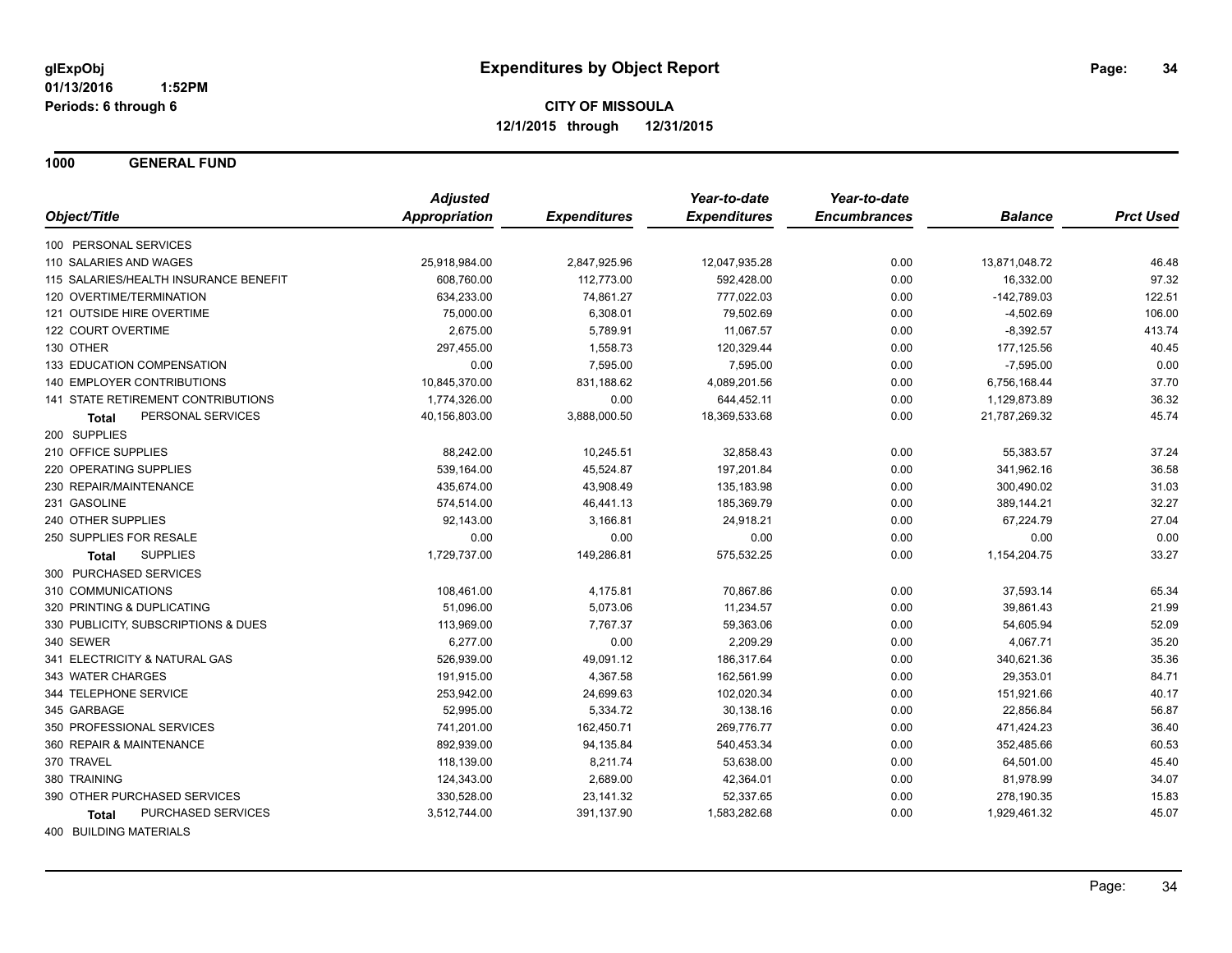**1000 GENERAL FUND**

|                                            | <b>Adjusted</b>      |                     | Year-to-date        | Year-to-date        |                |                  |
|--------------------------------------------|----------------------|---------------------|---------------------|---------------------|----------------|------------------|
| Object/Title                               | <b>Appropriation</b> | <b>Expenditures</b> | <b>Expenditures</b> | <b>Encumbrances</b> | <b>Balance</b> | <b>Prct Used</b> |
| <b>400 BUILDING MATERIALS</b>              | 46,285.00            | 0.00                | 0.00                | 0.00                | 46,285.00      | 0.00             |
| <b>BUILDING MATERIALS</b><br><b>Total</b>  | 46,285.00            | 0.00                | 0.00                | 0.00                | 46,285.00      | 0.00             |
| 500 FIXED CHARGES                          |                      |                     |                     |                     |                |                  |
| 500 FIXED CHARGES                          | 1,152,325.00         | 72,298.10           | 767,596.64          | 0.00                | 384,728.36     | 66.61            |
| 530 EQUIPMENT RENTAL                       | 726.00               | 10.50               | 287.50              | 0.00                | 438.50         | 39.60            |
| 550 MERCHANT SERVICE FEES                  | 29,700.00            | 2,012.05            | 5,232.39            | 0.00                | 24,467.61      | 17.62            |
| <b>FIXED CHARGES</b><br><b>Total</b>       | 1,182,751.00         | 74,320.65           | 773,116.53          | 0.00                | 409,634.47     | 65.37            |
| 600 DEBT SERVICE                           |                      |                     |                     |                     |                |                  |
| 610 PRINCIPAL                              | 516,327.00           | 264,958.11          | 516,327.67          | 0.00                | $-0.67$        | 100.00           |
| 620 INTEREST / SERVICE FEES                | 18,247.00            | 9,020.78            | 16,582.88           | 0.00                | 1,664.12       | 90.88            |
| <b>DEBT SERVICE</b><br><b>Total</b>        | 534,574.00           | 273,978.89          | 532,910.55          | 0.00                | 1,663.45       | 99.69            |
| 700 GRANTS & CONTRIBUTIONS                 |                      |                     |                     |                     |                |                  |
| 700 GRANTS & CONTRIBUTIONS                 | 2,439,769.06         | 860,777.34          | 1,080,115.76        | 0.00                | 1,359,653.30   | 44.27            |
| 780 INTERGOVERNMENTAL TRANSFER             | 0.00                 | 0.00                | 0.00                | 0.00                | 0.00           | 0.00             |
| <b>GRANTS &amp; CONTRIBUTIONS</b><br>Total | 2,439,769.06         | 860,777.34          | 1,080,115.76        | 0.00                | 1,359,653.30   | 44.27            |
| 800 OTHER OBJECTS                          |                      |                     |                     |                     |                |                  |
| 820 TRANSFERS TO OTHER FUNDS               | 1,911,385.00         | 43,430.80           | 284,523.49          | 0.00                | 1,626,861.51   | 14.89            |
| 845 CONTINGENCY                            | 119.298.00           | 1,128.00            | 2,576.00            | 0.00                | 116.722.00     | 2.16             |
| 850 SALARY SAVINGS                         | $-154,023.00$        | 0.00                | 0.00                | 0.00                | $-154,023.00$  | 0.00             |
| <b>OTHER OBJECTS</b><br><b>Total</b>       | 1,876,660.00         | 44,558.80           | 287,099.49          | 0.00                | 1,589,560.51   | 15.30            |
| 900 CAPITAL OUTLAY                         |                      |                     |                     |                     |                |                  |
| 920 BUILDINGS                              | 0.00                 | 0.00                | 0.00                | 0.00                | 0.00           | 0.00             |
| 930 IMPROVEMENTS                           | 197,705.00           | 3,437.50            | 38,386.93           | 0.00                | 159,318.07     | 19.42            |
| 940 MACHINERY & EQUIPMENT                  | 0.00                 | 0.00                | 17,931.00           | 0.00                | $-17.931.00$   | 0.00             |
| CAPITAL OUTLAY<br><b>Total</b>             | 197,705.00           | 3,437.50            | 56,317.93           | 0.00                | 141,387.07     | 28.49            |
| <b>GENERAL FUND</b><br><b>Total</b>        | 51,677,028.06        | 5,685,498.39        | 23,257,908.87       | 0.00                | 28,419,119.19  | 45.01            |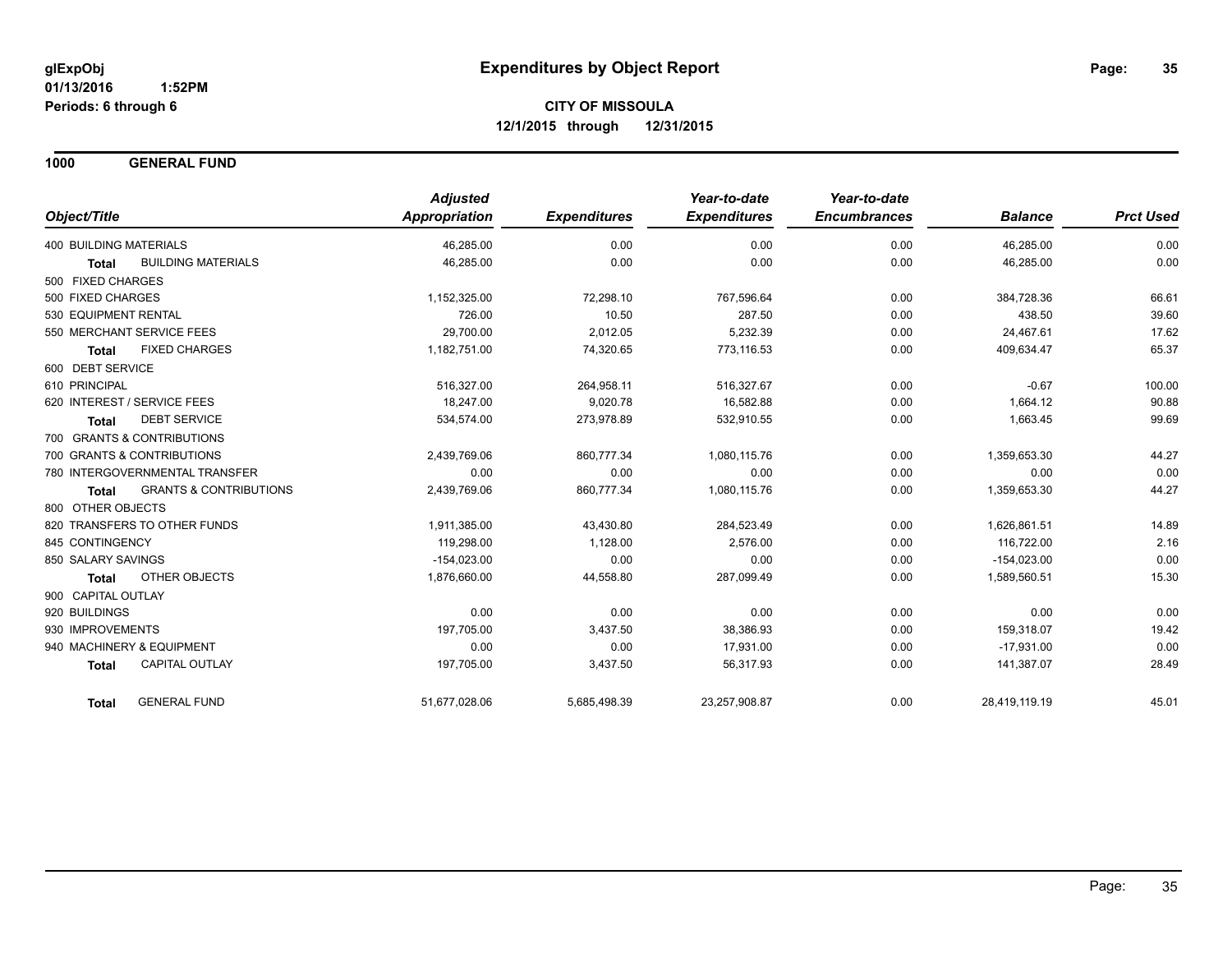#### **01/13/2016 1:52PM Periods: 6 through 6**

## **CITY OF MISSOULA 12/1/2015 through 12/31/2015**

#### **1211 PARK ACQUISITION & DEVELOPMENT**

**370 PARKS & RECREATION**

|                    |                              | <b>Adjusted</b>      |                     | Year-to-date        | Year-to-date        |                |                  |
|--------------------|------------------------------|----------------------|---------------------|---------------------|---------------------|----------------|------------------|
| Object/Title       |                              | <b>Appropriation</b> | <b>Expenditures</b> | <b>Expenditures</b> | <b>Encumbrances</b> | <b>Balance</b> | <b>Prct Used</b> |
| 200 SUPPLIES       |                              |                      |                     |                     |                     |                |                  |
|                    | 220 OPERATING SUPPLIES       | 10,000.00            | 0.00                | 0.00                | 0.00                | 10,000.00      | 0.00             |
| <b>Total</b>       | <b>SUPPLIES</b>              | 10,000.00            | 0.00                | 0.00                | 0.00                | 10,000.00      | 0.00             |
|                    | 300 PURCHASED SERVICES       |                      |                     |                     |                     |                |                  |
|                    | 350 PROFESSIONAL SERVICES    | 25,000.00            | 0.00                | 0.00                | 0.00                | 25,000.00      | 0.00             |
|                    | 360 REPAIR & MAINTENANCE     | 0.00                 | 0.00                | 0.00                | 0.00                | 0.00           | 0.00             |
|                    | 390 OTHER PURCHASED SERVICES | 10,000.00            | 0.00                | 0.00                | 0.00                | 10,000.00      | 0.00             |
| <b>Total</b>       | PURCHASED SERVICES           | 35,000.00            | 0.00                | 0.00                | 0.00                | 35,000.00      | 0.00             |
| 500 FIXED CHARGES  |                              |                      |                     |                     |                     |                |                  |
|                    | 550 MERCHANT SERVICE FEES    | 0.00                 | 0.00                | 0.00                | 0.00                | 0.00           | 0.00             |
| <b>Total</b>       | <b>FIXED CHARGES</b>         | 0.00                 | 0.00                | 0.00                | 0.00                | 0.00           | 0.00             |
| 800 OTHER OBJECTS  |                              |                      |                     |                     |                     |                |                  |
|                    | 820 TRANSFERS TO OTHER FUNDS | 0.00                 | 0.00                | 0.00                | 0.00                | 0.00           | 0.00             |
| <b>Total</b>       | OTHER OBJECTS                | 0.00                 | 0.00                | 0.00                | 0.00                | 0.00           | 0.00             |
| 900 CAPITAL OUTLAY |                              |                      |                     |                     |                     |                |                  |
| 930 IMPROVEMENTS   |                              | 168,578.00           | 0.00                | 0.00                | 0.00                | 168,578.00     | 0.00             |
| <b>Total</b>       | CAPITAL OUTLAY               | 168,578.00           | 0.00                | 0.00                | 0.00                | 168,578.00     | 0.00             |
| <b>Total</b>       | PARKS & RECREATION           | 213,578.00           | 0.00                | 0.00                | 0.00                | 213,578.00     | 0.00             |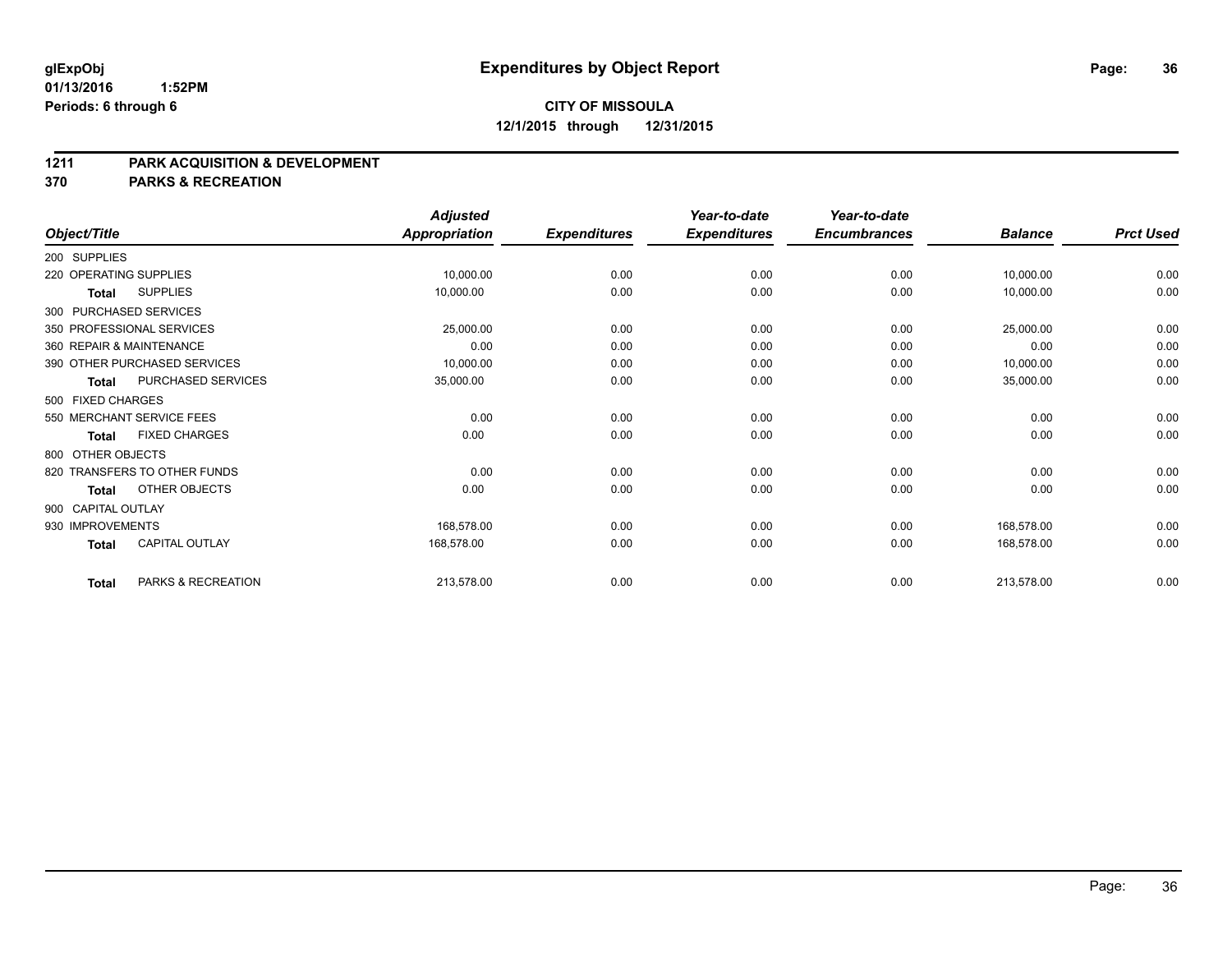## **1211 PARK ACQUISITION & DEVELOPMENT**

| Object/Title           |                                | <b>Adjusted</b><br><b>Appropriation</b> | <b>Expenditures</b> | Year-to-date<br><b>Expenditures</b> | Year-to-date<br><b>Encumbrances</b> | <b>Balance</b> | <b>Prct Used</b> |
|------------------------|--------------------------------|-----------------------------------------|---------------------|-------------------------------------|-------------------------------------|----------------|------------------|
|                        |                                |                                         |                     |                                     |                                     |                |                  |
| 200 SUPPLIES           |                                |                                         |                     |                                     |                                     |                |                  |
| 220 OPERATING SUPPLIES |                                | 10,000.00                               | 0.00                | 0.00                                | 0.00                                | 10,000.00      | 0.00             |
| Total                  | <b>SUPPLIES</b>                | 10,000.00                               | 0.00                | 0.00                                | 0.00                                | 10,000.00      | 0.00             |
|                        | 300 PURCHASED SERVICES         |                                         |                     |                                     |                                     |                |                  |
|                        | 350 PROFESSIONAL SERVICES      | 25,000.00                               | 0.00                | 0.00                                | 0.00                                | 25,000.00      | 0.00             |
|                        | 360 REPAIR & MAINTENANCE       | 0.00                                    | 0.00                | 0.00                                | 0.00                                | 0.00           | 0.00             |
|                        | 390 OTHER PURCHASED SERVICES   | 10,000.00                               | 0.00                | 0.00                                | 0.00                                | 10,000.00      | 0.00             |
| <b>Total</b>           | PURCHASED SERVICES             | 35,000.00                               | 0.00                | 0.00                                | 0.00                                | 35,000.00      | 0.00             |
| 500 FIXED CHARGES      |                                |                                         |                     |                                     |                                     |                |                  |
|                        | 550 MERCHANT SERVICE FEES      | 0.00                                    | 0.00                | 0.00                                | 0.00                                | 0.00           | 0.00             |
| <b>Total</b>           | <b>FIXED CHARGES</b>           | 0.00                                    | 0.00                | 0.00                                | 0.00                                | 0.00           | 0.00             |
| 800 OTHER OBJECTS      |                                |                                         |                     |                                     |                                     |                |                  |
|                        | 820 TRANSFERS TO OTHER FUNDS   | 0.00                                    | 0.00                | 0.00                                | 0.00                                | 0.00           | 0.00             |
| <b>Total</b>           | OTHER OBJECTS                  | 0.00                                    | 0.00                | 0.00                                | 0.00                                | 0.00           | 0.00             |
| 900 CAPITAL OUTLAY     |                                |                                         |                     |                                     |                                     |                |                  |
| 930 IMPROVEMENTS       |                                | 168,578.00                              | 0.00                | 0.00                                | 0.00                                | 168,578.00     | 0.00             |
| <b>Total</b>           | <b>CAPITAL OUTLAY</b>          | 168,578.00                              | 0.00                | 0.00                                | 0.00                                | 168,578.00     | 0.00             |
| <b>Total</b>           | PARK ACQUISITION & DEVELOPMENT | 213,578.00                              | 0.00                | 0.00                                | 0.00                                | 213,578.00     | 0.00             |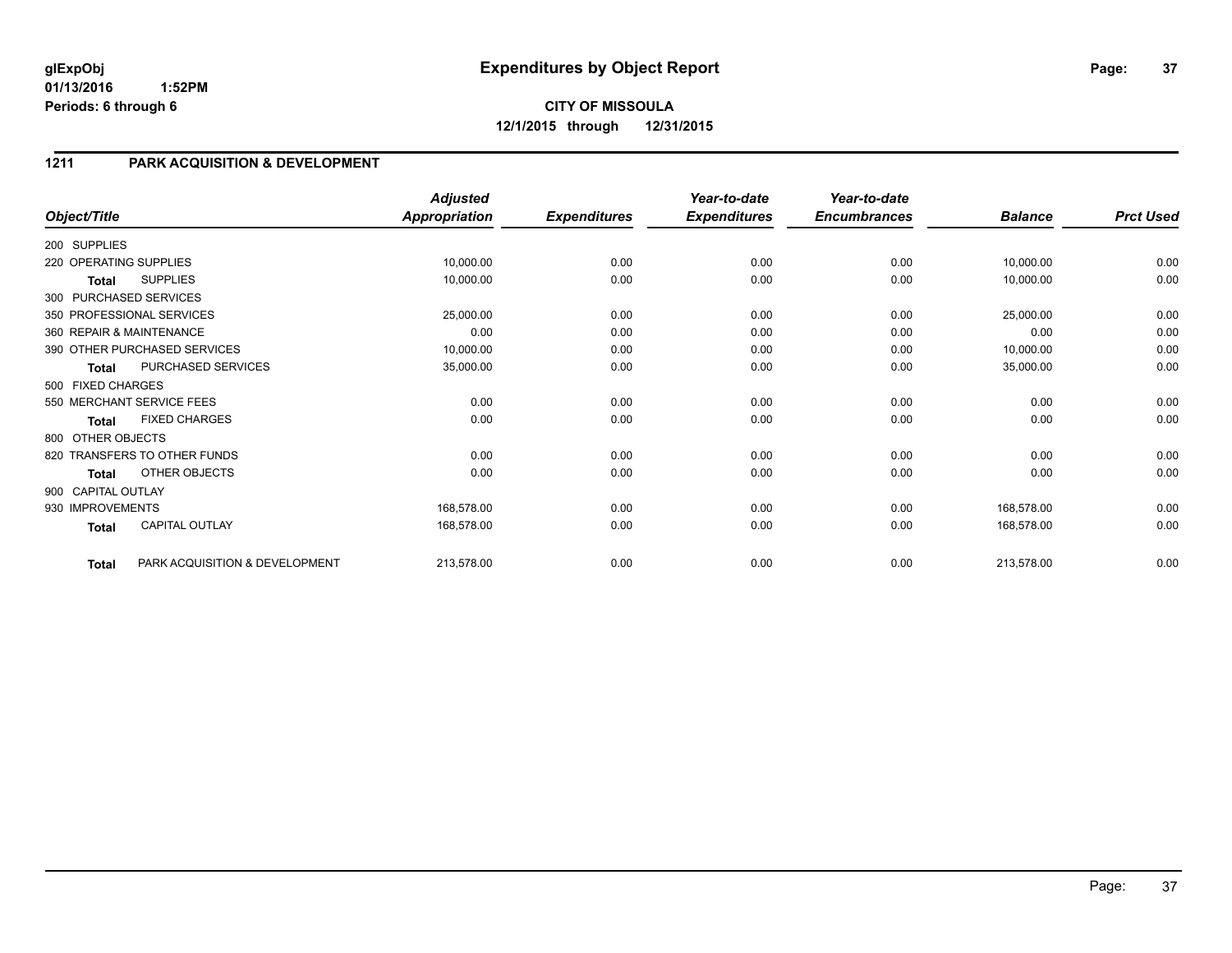**1212 PARK ENTERPRISE FUND**

**370 PARKS & RECREATION**

|                          |                              | <b>Adjusted</b>      |                     | Year-to-date        | Year-to-date        |                |                  |
|--------------------------|------------------------------|----------------------|---------------------|---------------------|---------------------|----------------|------------------|
| Object/Title             |                              | <b>Appropriation</b> | <b>Expenditures</b> | <b>Expenditures</b> | <b>Encumbrances</b> | <b>Balance</b> | <b>Prct Used</b> |
| 200 SUPPLIES             |                              |                      |                     |                     |                     |                |                  |
| 210 OFFICE SUPPLIES      |                              | 0.00                 | 0.00                | 0.00                | 0.00                | 0.00           | 0.00             |
| 220 OPERATING SUPPLIES   |                              | 35,000.00            | 0.00                | 0.00                | 0.00                | 35,000.00      | 0.00             |
| 230 REPAIR/MAINTENANCE   |                              | 0.00                 | 0.00                | 0.00                | 0.00                | 0.00           | 0.00             |
| 240 OTHER SUPPLIES       |                              | 0.00                 | 0.00                | 0.00                | 0.00                | 0.00           | 0.00             |
| <b>Total</b>             | <b>SUPPLIES</b>              | 35,000.00            | 0.00                | 0.00                | 0.00                | 35,000.00      | 0.00             |
| 300 PURCHASED SERVICES   |                              |                      |                     |                     |                     |                |                  |
|                          | 350 PROFESSIONAL SERVICES    | 10,000.00            | 332.50              | 332.50              | 0.00                | 9,667.50       | 3.33             |
| 360 REPAIR & MAINTENANCE |                              | 0.00                 | 0.00                | 0.00                | 0.00                | 0.00           | 0.00             |
|                          | 390 OTHER PURCHASED SERVICES | 20.000.00            | 0.00                | 1,900.00            | 0.00                | 18,100.00      | 9.50             |
| <b>Total</b>             | PURCHASED SERVICES           | 30,000.00            | 332.50              | 2,232.50            | 0.00                | 27,767.50      | 7.44             |
| 500 FIXED CHARGES        |                              |                      |                     |                     |                     |                |                  |
|                          | 550 MERCHANT SERVICE FEES    | 0.00                 | 0.00                | 0.00                | 0.00                | 0.00           | 0.00             |
| <b>Total</b>             | <b>FIXED CHARGES</b>         | 0.00                 | 0.00                | 0.00                | 0.00                | 0.00           | 0.00             |
| 800 OTHER OBJECTS        |                              |                      |                     |                     |                     |                |                  |
|                          | 820 TRANSFERS TO OTHER FUNDS | 0.00                 | 0.00                | 0.00                | 0.00                | 0.00           | 0.00             |
| <b>Total</b>             | OTHER OBJECTS                | 0.00                 | 0.00                | 0.00                | 0.00                | 0.00           | 0.00             |
| 900 CAPITAL OUTLAY       |                              |                      |                     |                     |                     |                |                  |
| 930 IMPROVEMENTS         |                              | 180,150.00           | 0.00                | 0.00                | 0.00                | 180,150.00     | 0.00             |
|                          | 940 MACHINERY & EQUIPMENT    | 30,000.00            | 0.00                | 0.00                | 0.00                | 30,000.00      | 0.00             |
| <b>Total</b>             | <b>CAPITAL OUTLAY</b>        | 210,150.00           | 0.00                | 0.00                | 0.00                | 210,150.00     | 0.00             |
| <b>Total</b>             | PARKS & RECREATION           | 275,150.00           | 332.50              | 2,232.50            | 0.00                | 272,917.50     | 0.81             |
|                          |                              |                      |                     |                     |                     |                |                  |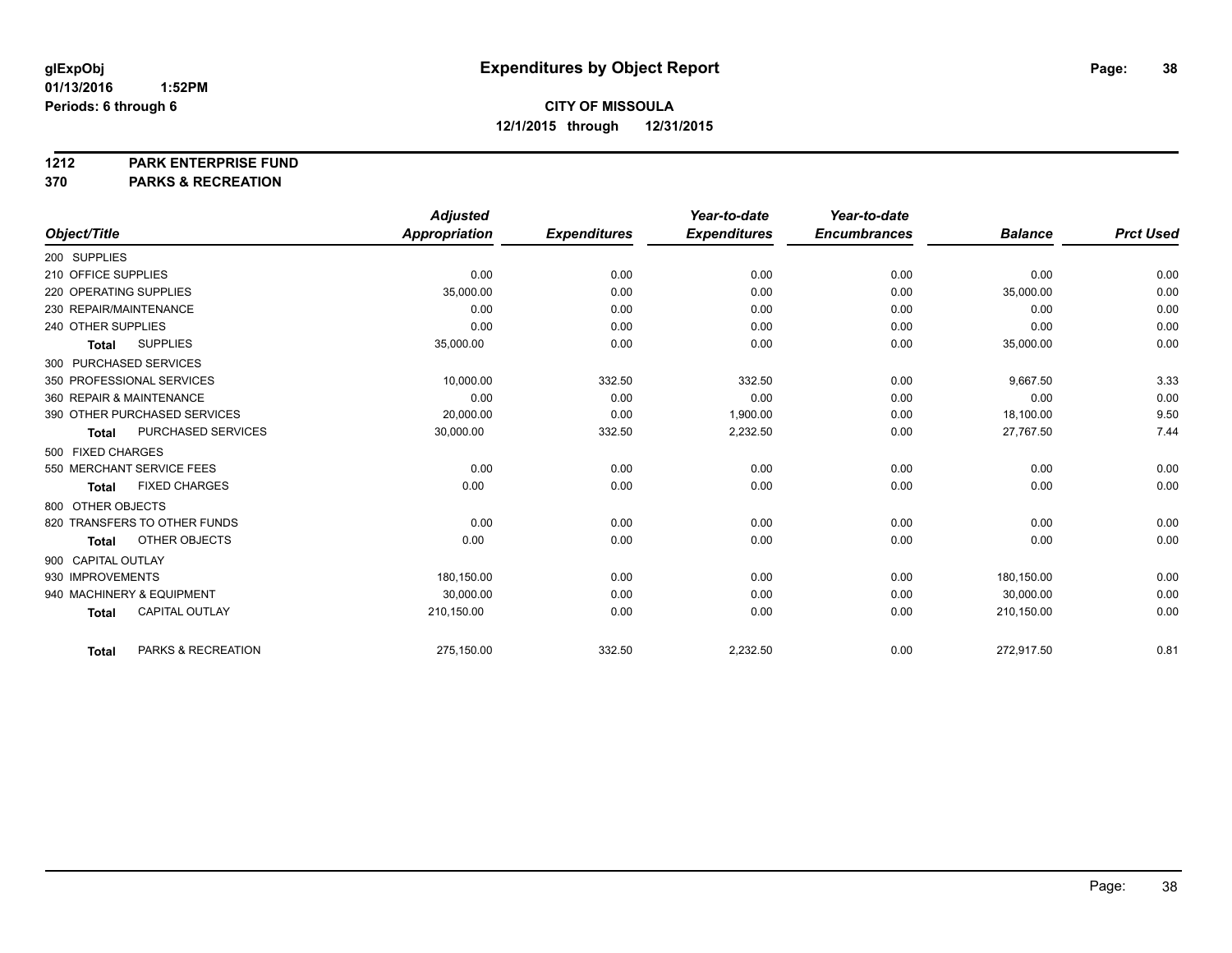#### **1212 PARK ENTERPRISE FUND**

|                                           | <b>Adjusted</b>      |                     | Year-to-date        | Year-to-date        |                |                  |
|-------------------------------------------|----------------------|---------------------|---------------------|---------------------|----------------|------------------|
| Object/Title                              | <b>Appropriation</b> | <b>Expenditures</b> | <b>Expenditures</b> | <b>Encumbrances</b> | <b>Balance</b> | <b>Prct Used</b> |
| 200 SUPPLIES                              |                      |                     |                     |                     |                |                  |
| 210 OFFICE SUPPLIES                       | 0.00                 | 0.00                | 0.00                | 0.00                | 0.00           | 0.00             |
| 220 OPERATING SUPPLIES                    | 35,000.00            | 0.00                | 0.00                | 0.00                | 35,000.00      | 0.00             |
| 230 REPAIR/MAINTENANCE                    | 0.00                 | 0.00                | 0.00                | 0.00                | 0.00           | 0.00             |
| 240 OTHER SUPPLIES                        | 0.00                 | 0.00                | 0.00                | 0.00                | 0.00           | 0.00             |
| <b>SUPPLIES</b><br><b>Total</b>           | 35,000.00            | 0.00                | 0.00                | 0.00                | 35,000.00      | 0.00             |
| 300 PURCHASED SERVICES                    |                      |                     |                     |                     |                |                  |
| 350 PROFESSIONAL SERVICES                 | 10,000.00            | 332.50              | 332.50              | 0.00                | 9,667.50       | 3.33             |
| 360 REPAIR & MAINTENANCE                  | 0.00                 | 0.00                | 0.00                | 0.00                | 0.00           | 0.00             |
| 390 OTHER PURCHASED SERVICES              | 20,000.00            | 0.00                | 1,900.00            | 0.00                | 18,100.00      | 9.50             |
| <b>PURCHASED SERVICES</b><br><b>Total</b> | 30,000.00            | 332.50              | 2,232.50            | 0.00                | 27,767.50      | 7.44             |
| 500 FIXED CHARGES                         |                      |                     |                     |                     |                |                  |
| 550 MERCHANT SERVICE FEES                 | 0.00                 | 0.00                | 0.00                | 0.00                | 0.00           | 0.00             |
| <b>FIXED CHARGES</b><br><b>Total</b>      | 0.00                 | 0.00                | 0.00                | 0.00                | 0.00           | 0.00             |
| 800 OTHER OBJECTS                         |                      |                     |                     |                     |                |                  |
| 820 TRANSFERS TO OTHER FUNDS              | 0.00                 | 0.00                | 0.00                | 0.00                | 0.00           | 0.00             |
| <b>OTHER OBJECTS</b><br><b>Total</b>      | 0.00                 | 0.00                | 0.00                | 0.00                | 0.00           | 0.00             |
| 900 CAPITAL OUTLAY                        |                      |                     |                     |                     |                |                  |
| 930 IMPROVEMENTS                          | 180,150.00           | 0.00                | 0.00                | 0.00                | 180,150.00     | 0.00             |
| 940 MACHINERY & EQUIPMENT                 | 30.000.00            | 0.00                | 0.00                | 0.00                | 30,000.00      | 0.00             |
| <b>CAPITAL OUTLAY</b><br><b>Total</b>     | 210,150.00           | 0.00                | 0.00                | 0.00                | 210,150.00     | 0.00             |
| PARK ENTERPRISE FUND<br>Total             | 275,150.00           | 332.50              | 2,232.50            | 0.00                | 272,917.50     | 0.81             |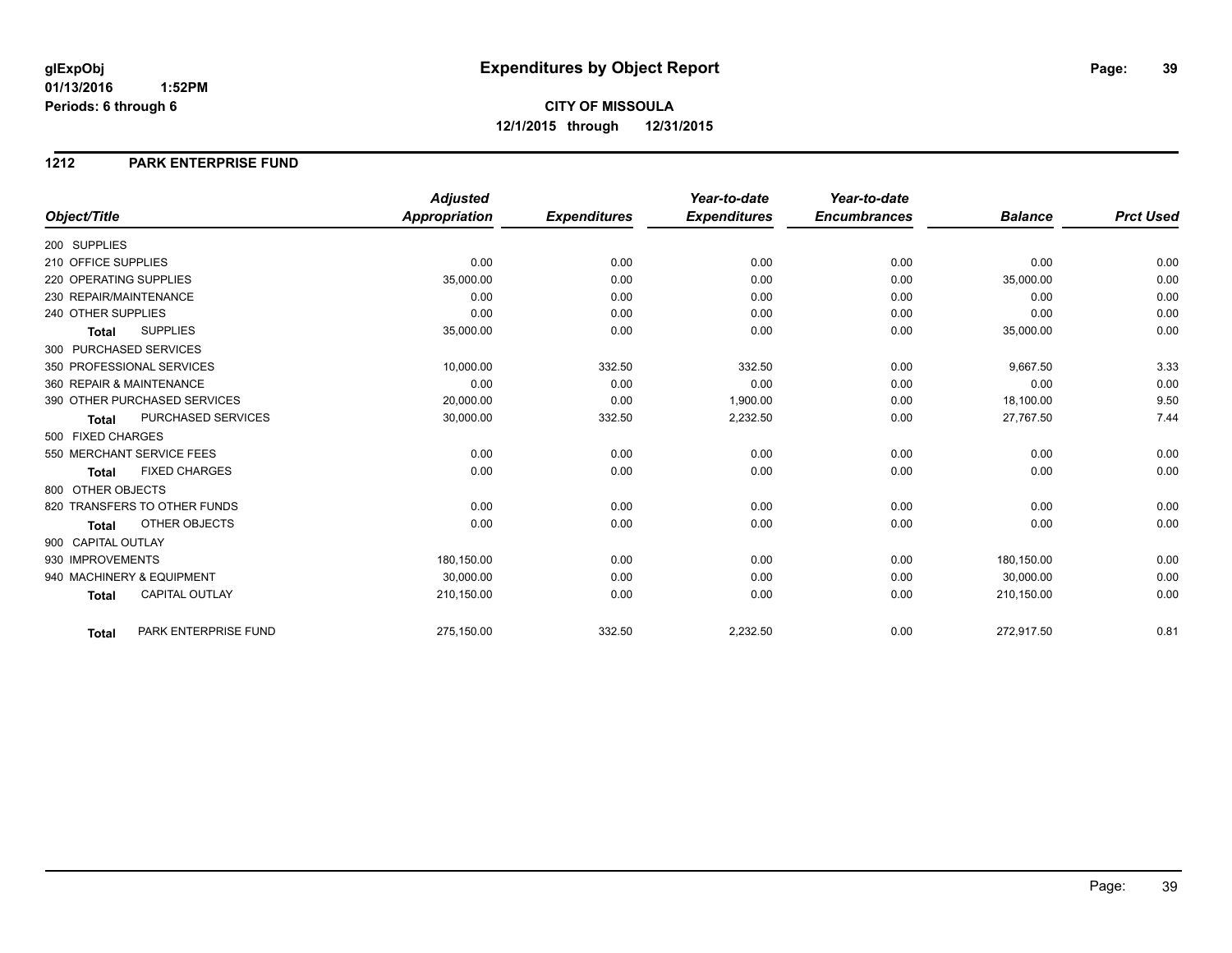**1216 PARKS & REC TRAILS, DEV**

**370 PARKS & RECREATION**

|                                            | <b>Adjusted</b>      |                     | Year-to-date        | Year-to-date        |                |                  |
|--------------------------------------------|----------------------|---------------------|---------------------|---------------------|----------------|------------------|
| Object/Title                               | <b>Appropriation</b> | <b>Expenditures</b> | <b>Expenditures</b> | <b>Encumbrances</b> | <b>Balance</b> | <b>Prct Used</b> |
| 100 PERSONAL SERVICES                      |                      |                     |                     |                     |                |                  |
| 110 SALARIES AND WAGES                     | 11,291.00            | 97.31               | 5,169.86            | 0.00                | 6,121.14       | 45.79            |
| 120 OVERTIME/TERMINATION                   | 0.00                 | 0.00                | 0.00                | 0.00                | 0.00           | 0.00             |
| 130 OTHER                                  | 0.00                 | 0.00                | 0.00                | 0.00                | 0.00           | 0.00             |
| 140 EMPLOYER CONTRIBUTIONS                 | 1,909.00             | 21.59               | 1,024.64            | 0.00                | 884.36         | 53.67            |
| 141 STATE RETIREMENT CONTRIBUTIONS         | 0.00                 | 0.00                | 3.79                | 0.00                | $-3.79$        | 0.00             |
| PERSONAL SERVICES<br>Total                 | 13,200.00            | 118.90              | 6,198.29            | 0.00                | 7,001.71       | 46.96            |
| 200 SUPPLIES                               |                      |                     |                     |                     |                |                  |
| 210 OFFICE SUPPLIES                        | 0.00                 | 0.00                | 0.00                | 0.00                | 0.00           | 0.00             |
| 220 OPERATING SUPPLIES                     | 67,000.00            | 503.94              | 12,780.54           | 0.00                | 54,219.46      | 19.08            |
| 230 REPAIR/MAINTENANCE                     | 35,000.00            | 0.00                | 71.10               | 0.00                | 34,928.90      | 0.20             |
| 240 OTHER SUPPLIES                         | 1,100.00             | 0.00                | 0.00                | 0.00                | 1,100.00       | 0.00             |
| <b>SUPPLIES</b><br><b>Total</b>            | 103,100.00           | 503.94              | 12,851.64           | 0.00                | 90,248.36      | 12.47            |
| 300 PURCHASED SERVICES                     |                      |                     |                     |                     |                |                  |
| 330 PUBLICITY, SUBSCRIPTIONS & DUES        | 0.00                 | 0.00                | 0.00                | 0.00                | 0.00           | 0.00             |
| 341 ELECTRICITY & NATURAL GAS              | 0.00                 | 0.00                | 0.00                | 0.00                | 0.00           | 0.00             |
| 350 PROFESSIONAL SERVICES                  | 146,700.00           | 10,758.31           | 15,716.26           | 0.00                | 130,983.74     | 10.71            |
| 360 REPAIR & MAINTENANCE                   | 10,000.00            | 0.00                | 0.00                | 0.00                | 10,000.00      | 0.00             |
| 370 TRAVEL                                 | 150.00               | 0.00                | 0.00                | 0.00                | 150.00         | 0.00             |
| 380 TRAINING                               | 150.00               | 0.00                | 0.00                | 0.00                | 150.00         | 0.00             |
| 390 OTHER PURCHASED SERVICES               | 100,000.00           | 0.00                | 0.00                | 0.00                | 100,000.00     | 0.00             |
| PURCHASED SERVICES<br>Total                | 257,000.00           | 10,758.31           | 15,716.26           | 0.00                | 241,283.74     | 6.12             |
| 500 FIXED CHARGES                          |                      |                     |                     |                     |                |                  |
| 550 MERCHANT SERVICE FEES                  | 0.00                 | 0.00                | 0.00                | 0.00                | 0.00           | 0.00             |
| <b>FIXED CHARGES</b><br>Total              | 0.00                 | 0.00                | 0.00                | 0.00                | 0.00           | 0.00             |
| 700 GRANTS & CONTRIBUTIONS                 |                      |                     |                     |                     |                |                  |
| 700 GRANTS & CONTRIBUTIONS                 | 0.00                 | 0.00                | 0.00                | 0.00                | 0.00           | 0.00             |
| 751 RECREATION SCHOLARSHIPS                | 0.00                 | 0.00                | 0.00                | 0.00                | 0.00           | 0.00             |
| <b>GRANTS &amp; CONTRIBUTIONS</b><br>Total | 0.00                 | 0.00                | 0.00                | 0.00                | 0.00           | 0.00             |
| 800 OTHER OBJECTS                          |                      |                     |                     |                     |                |                  |
| 820 TRANSFERS TO OTHER FUNDS               | 50,000.00            | 0.00                | 0.00                | 0.00                | 50,000.00      | 0.00             |
| 845 CONTINGENCY                            | 25,000.00            | 0.00                | 0.00                | 0.00                | 25,000.00      | 0.00             |
| OTHER OBJECTS<br><b>Total</b>              | 75,000.00            | 0.00                | 0.00                | 0.00                | 75,000.00      | 0.00             |
|                                            |                      |                     |                     |                     |                |                  |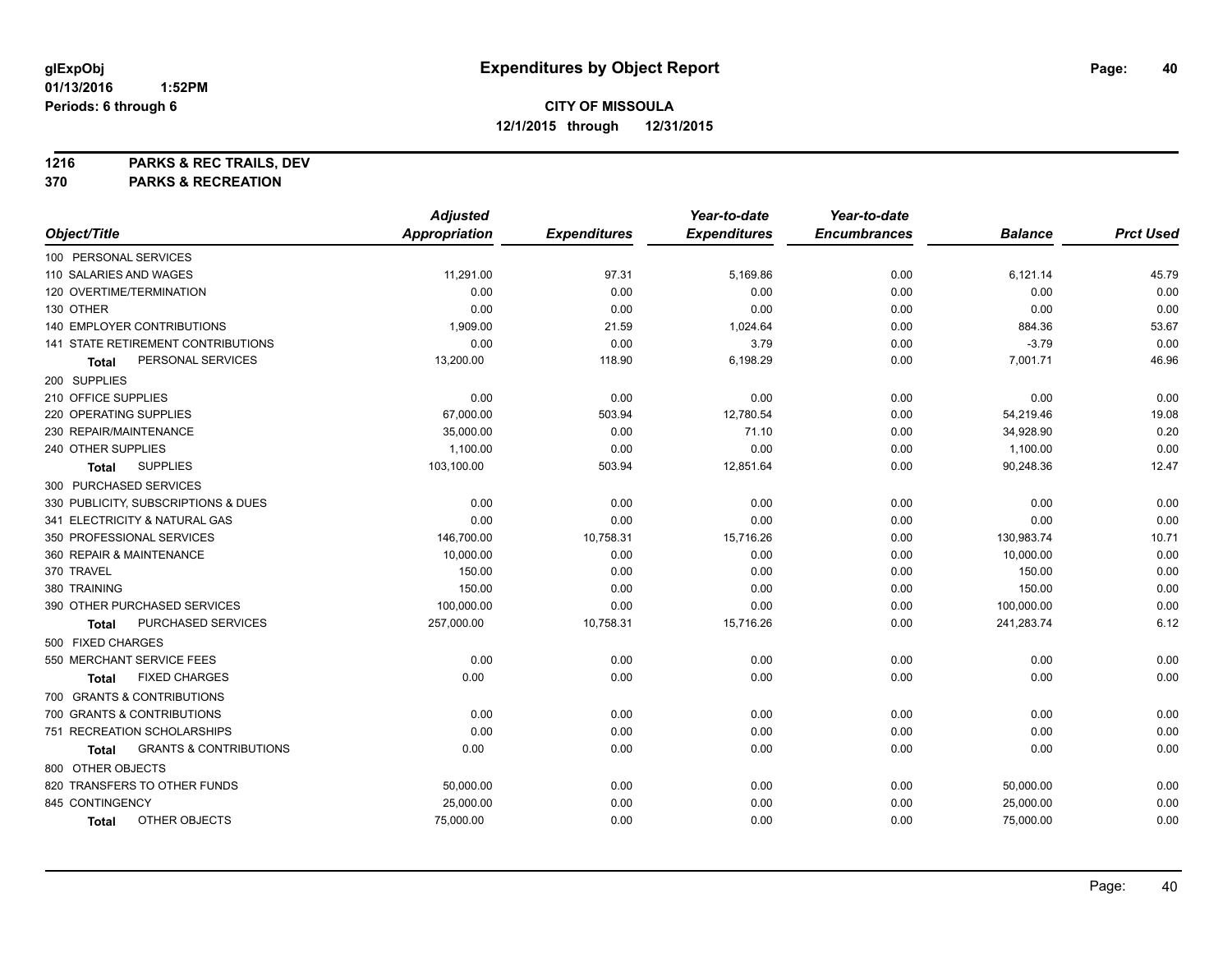**1216 PARKS & REC TRAILS, DEV**

**370 PARKS & RECREATION**

| Object/Title                       | <b>Adjusted</b><br>Appropriation | <b>Expenditures</b> | Year-to-date<br><b>Expenditures</b> | Year-to-date<br><b>Encumbrances</b> | <b>Balance</b> | <b>Prct Used</b> |
|------------------------------------|----------------------------------|---------------------|-------------------------------------|-------------------------------------|----------------|------------------|
| 900 CAPITAL OUTLAY                 |                                  |                     |                                     |                                     |                |                  |
| 920 BUILDINGS                      | 100,000.00                       | 0.00                | 0.00                                | 0.00                                | 100.000.00     | 0.00             |
| 930 IMPROVEMENTS                   | 346.620.00                       | 0.00                | 2.592.74                            | 0.00                                | 344.027.26     | 0.75             |
| 940 MACHINERY & EQUIPMENT          | 50.000.00                        | 0.00                | 9.450.00                            | 0.00                                | 40,550.00      | 18.90            |
| <b>CAPITAL OUTLAY</b><br>Total     | 496.620.00                       | 0.00                | 12,042.74                           | 0.00                                | 484.577.26     | 2.42             |
| PARKS & RECREATION<br><b>Total</b> | 944,920.00                       | 11.381.15           | 46.808.93                           | 0.00                                | 898.111.07     | 4.95             |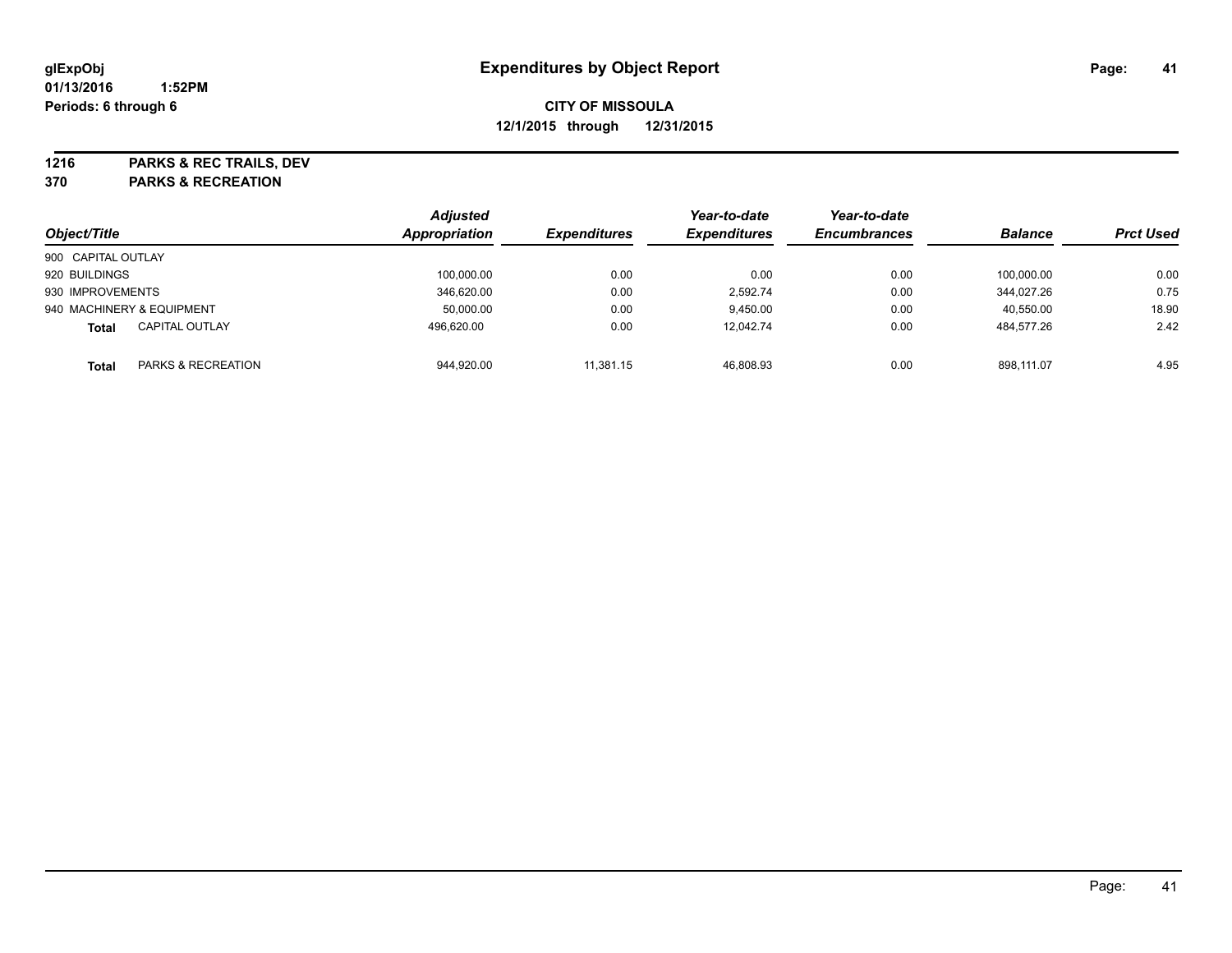**CITY OF MISSOULA 12/1/2015 through 12/31/2015**

#### **1216 PARKS & REC TRAILS, DEV**

|                                                   | <b>Adjusted</b> |                     | Year-to-date        | Year-to-date        |                |                  |
|---------------------------------------------------|-----------------|---------------------|---------------------|---------------------|----------------|------------------|
| Object/Title                                      | Appropriation   | <b>Expenditures</b> | <b>Expenditures</b> | <b>Encumbrances</b> | <b>Balance</b> | <b>Prct Used</b> |
| 100 PERSONAL SERVICES                             |                 |                     |                     |                     |                |                  |
| 110 SALARIES AND WAGES                            | 11,291.00       | 97.31               | 5,169.86            | 0.00                | 6,121.14       | 45.79            |
| 120 OVERTIME/TERMINATION                          | 0.00            | 0.00                | 0.00                | 0.00                | 0.00           | 0.00             |
| 130 OTHER                                         | 0.00            | 0.00                | 0.00                | 0.00                | 0.00           | 0.00             |
| <b>140 EMPLOYER CONTRIBUTIONS</b>                 | 1,909.00        | 21.59               | 1,024.64            | 0.00                | 884.36         | 53.67            |
| <b>141 STATE RETIREMENT CONTRIBUTIONS</b>         | 0.00            | 0.00                | 3.79                | 0.00                | $-3.79$        | 0.00             |
| PERSONAL SERVICES<br>Total                        | 13,200.00       | 118.90              | 6,198.29            | 0.00                | 7,001.71       | 46.96            |
| 200 SUPPLIES                                      |                 |                     |                     |                     |                |                  |
| 210 OFFICE SUPPLIES                               | 0.00            | 0.00                | 0.00                | 0.00                | 0.00           | 0.00             |
| <b>220 OPERATING SUPPLIES</b>                     | 67,000.00       | 503.94              | 12,780.54           | 0.00                | 54,219.46      | 19.08            |
| 230 REPAIR/MAINTENANCE                            | 35,000.00       | 0.00                | 71.10               | 0.00                | 34,928.90      | 0.20             |
| 240 OTHER SUPPLIES                                | 1,100.00        | 0.00                | 0.00                | 0.00                | 1,100.00       | 0.00             |
| <b>SUPPLIES</b><br>Total                          | 103,100.00      | 503.94              | 12,851.64           | 0.00                | 90,248.36      | 12.47            |
| 300 PURCHASED SERVICES                            |                 |                     |                     |                     |                |                  |
| 330 PUBLICITY, SUBSCRIPTIONS & DUES               | 0.00            | 0.00                | 0.00                | 0.00                | 0.00           | 0.00             |
| 341 ELECTRICITY & NATURAL GAS                     | 0.00            | 0.00                | 0.00                | 0.00                | 0.00           | 0.00             |
| 350 PROFESSIONAL SERVICES                         | 146,700.00      | 10,758.31           | 15,716.26           | 0.00                | 130,983.74     | 10.71            |
| 360 REPAIR & MAINTENANCE                          | 10,000.00       | 0.00                | 0.00                | 0.00                | 10,000.00      | 0.00             |
| 370 TRAVEL                                        | 150.00          | 0.00                | 0.00                | 0.00                | 150.00         | 0.00             |
| 380 TRAINING                                      | 150.00          | 0.00                | 0.00                | 0.00                | 150.00         | 0.00             |
| 390 OTHER PURCHASED SERVICES                      | 100,000.00      | 0.00                | 0.00                | 0.00                | 100,000.00     | 0.00             |
| <b>PURCHASED SERVICES</b><br>Total                | 257,000.00      | 10,758.31           | 15,716.26           | 0.00                | 241,283.74     | 6.12             |
| 500 FIXED CHARGES                                 |                 |                     |                     |                     |                |                  |
| 550 MERCHANT SERVICE FEES                         | 0.00            | 0.00                | 0.00                | 0.00                | 0.00           | 0.00             |
| <b>FIXED CHARGES</b><br>Total                     | 0.00            | 0.00                | 0.00                | 0.00                | 0.00           | 0.00             |
| 700 GRANTS & CONTRIBUTIONS                        |                 |                     |                     |                     |                |                  |
| 700 GRANTS & CONTRIBUTIONS                        | 0.00            | 0.00                | 0.00                | 0.00                | 0.00           | 0.00             |
| 751 RECREATION SCHOLARSHIPS                       | 0.00            | 0.00                | 0.00                | 0.00                | 0.00           | 0.00             |
| <b>GRANTS &amp; CONTRIBUTIONS</b><br><b>Total</b> | 0.00            | 0.00                | 0.00                | 0.00                | 0.00           | 0.00             |
| 800 OTHER OBJECTS                                 |                 |                     |                     |                     |                |                  |
| 820 TRANSFERS TO OTHER FUNDS                      | 50,000.00       | 0.00                | 0.00                | 0.00                | 50,000.00      | 0.00             |
| 845 CONTINGENCY                                   | 25,000.00       | 0.00                | 0.00                | 0.00                | 25,000.00      | 0.00             |
| OTHER OBJECTS<br><b>Total</b>                     | 75,000.00       | 0.00                | 0.00                | 0.00                | 75,000.00      | 0.00             |
| 900 CAPITAL OUTLAY                                |                 |                     |                     |                     |                |                  |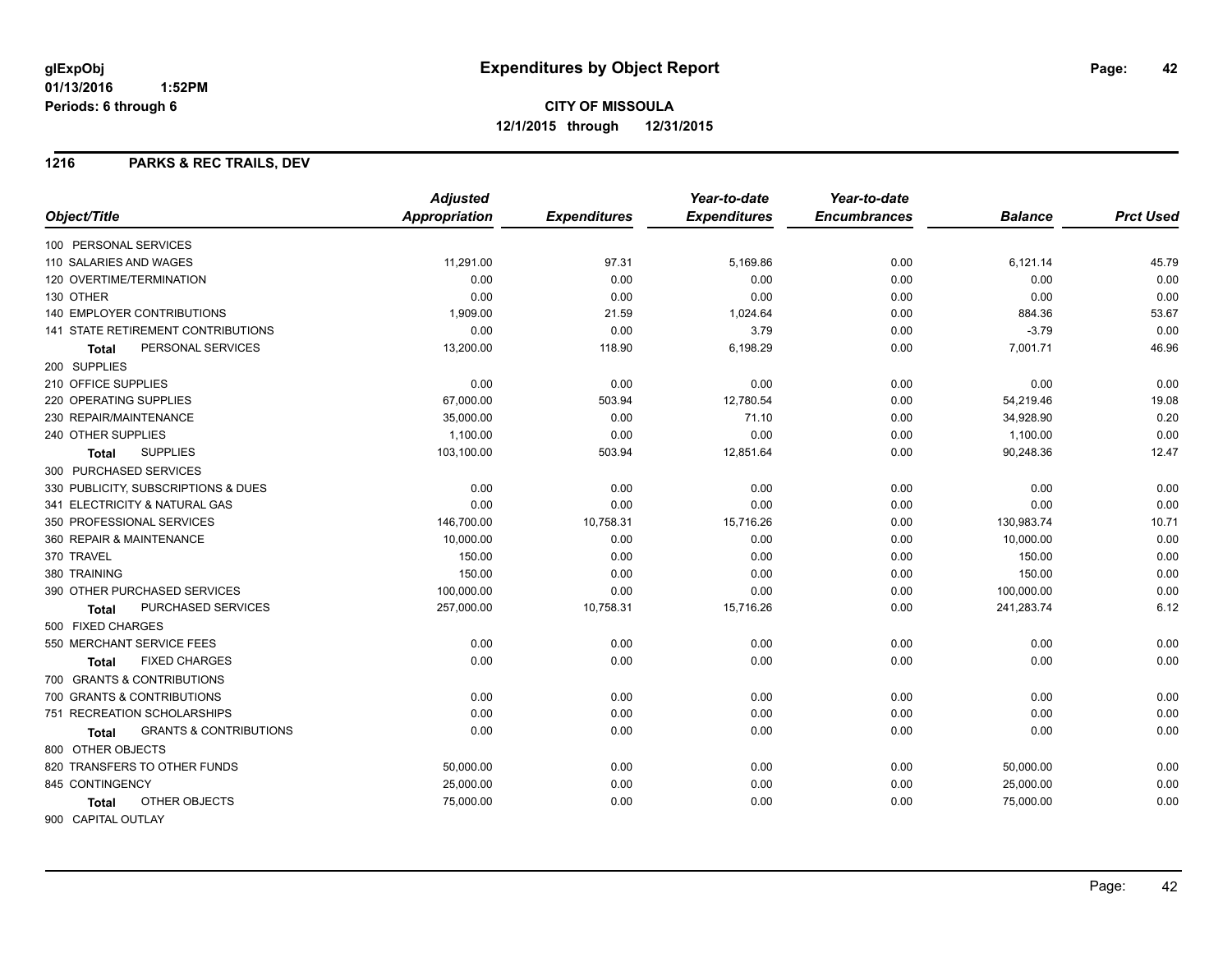**CITY OF MISSOULA 12/1/2015 through 12/31/2015**

#### **1216 PARKS & REC TRAILS, DEV**

| Object/Title                            | <b>Adjusted</b><br>Appropriation | <i><b>Expenditures</b></i> | Year-to-date<br><b>Expenditures</b> | Year-to-date<br><b>Encumbrances</b> | <b>Balance</b> | <b>Prct Used</b> |
|-----------------------------------------|----------------------------------|----------------------------|-------------------------------------|-------------------------------------|----------------|------------------|
| 920 BUILDINGS                           | 100.000.00                       | 0.00                       | 0.00                                | 0.00                                | 100.000.00     | 0.00             |
| 930 IMPROVEMENTS                        | 346,620.00                       | 0.00                       | 2,592.74                            | 0.00                                | 344.027.26     | 0.75             |
| 940 MACHINERY & EQUIPMENT               | 50.000.00                        | 0.00                       | 9.450.00                            | 0.00                                | 40.550.00      | 18.90            |
| <b>CAPITAL OUTLAY</b><br>Total          | 496.620.00                       | 0.00                       | 12.042.74                           | 0.00                                | 484.577.26     | 2.42             |
| PARKS & REC TRAILS, DEV<br><b>Total</b> | 944,920.00                       | 11,381.15                  | 46.808.93                           | 0.00                                | 898.111.07     | 4.95             |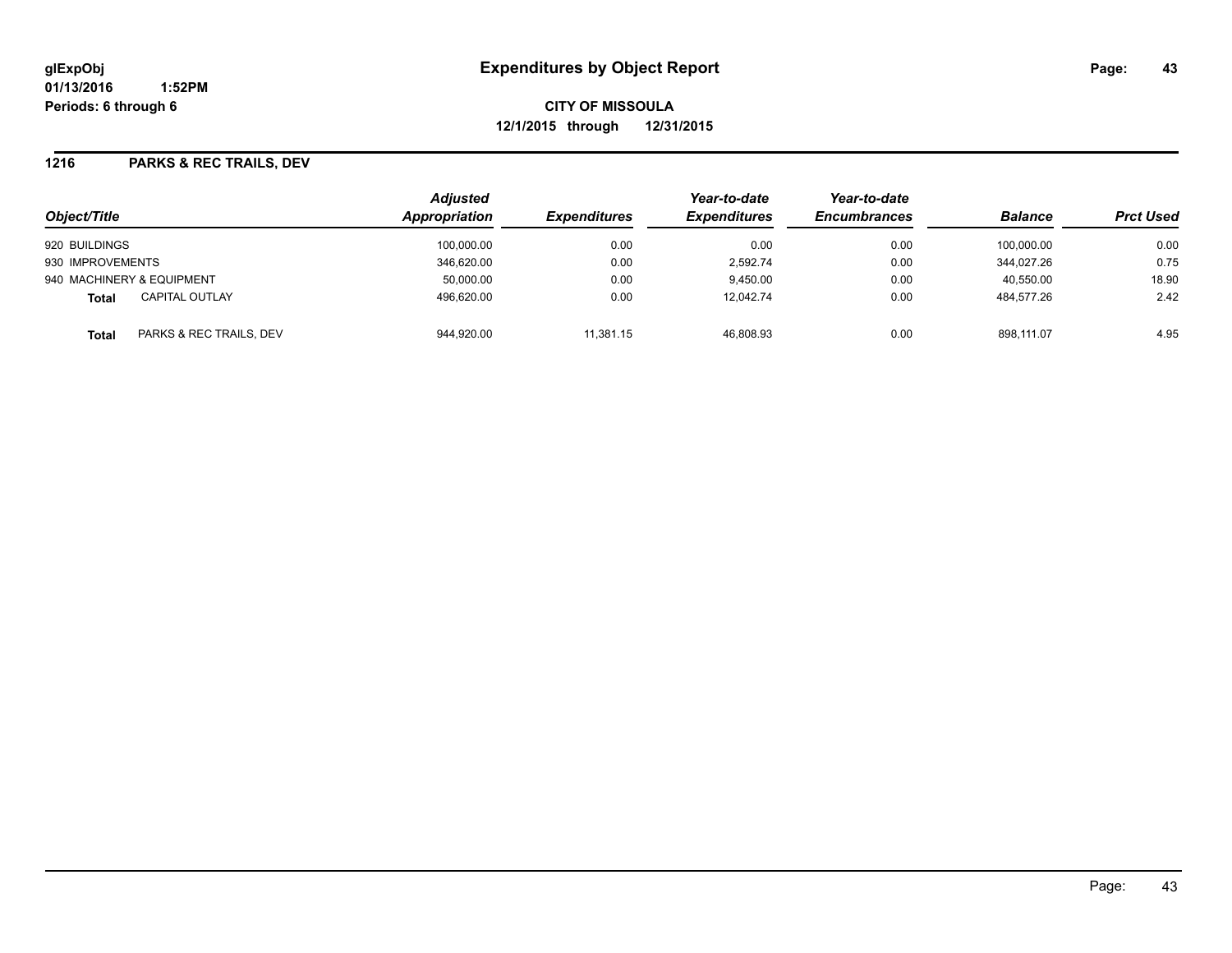**1217 PARKS CITY LIFE GYM LEASE**

**370 PARKS & RECREATION**

|                                               | <b>Adjusted</b> |                     | Year-to-date        | Year-to-date        |                |                  |
|-----------------------------------------------|-----------------|---------------------|---------------------|---------------------|----------------|------------------|
| Object/Title                                  | Appropriation   | <b>Expenditures</b> | <b>Expenditures</b> | <b>Encumbrances</b> | <b>Balance</b> | <b>Prct Used</b> |
| 100 PERSONAL SERVICES                         |                 |                     |                     |                     |                |                  |
| 110 SALARIES AND WAGES                        | 12,000.00       | 0.00                | 0.00                | 0.00                | 12,000.00      | 0.00             |
| 120 OVERTIME/TERMINATION                      | 0.00            | 0.00                | 0.00                | 0.00                | 0.00           | 0.00             |
| 140 EMPLOYER CONTRIBUTIONS                    | 0.00            | 0.00                | 0.00                | 0.00                | 0.00           | 0.00             |
| 141 STATE RETIREMENT CONTRIBUTIONS            | 0.00            | 0.00                | 0.00                | 0.00                | 0.00           | 0.00             |
| PERSONAL SERVICES<br><b>Total</b>             | 12,000.00       | 0.00                | 0.00                | 0.00                | 12,000.00      | 0.00             |
| 200 SUPPLIES                                  |                 |                     |                     |                     |                |                  |
| 210 OFFICE SUPPLIES                           | 0.00            | 0.00                | 0.00                | 0.00                | 0.00           | 0.00             |
| 220 OPERATING SUPPLIES                        | 2,500.00        | 1,033.96            | 1.109.10            | 0.00                | 1,390.90       | 44.36            |
| 230 REPAIR/MAINTENANCE                        | 2,500.00        | 0.00                | 1,936.00            | 0.00                | 564.00         | 77.44            |
| <b>SUPPLIES</b><br><b>Total</b>               | 5,000.00        | 1,033.96            | 3,045.10            | 0.00                | 1,954.90       | 60.90            |
| 300 PURCHASED SERVICES                        |                 |                     |                     |                     |                |                  |
| 320 PRINTING & DUPLICATING                    | 1,000.00        | 0.00                | 0.00                | 0.00                | 1,000.00       | 0.00             |
| 330 PUBLICITY, SUBSCRIPTIONS & DUES           | 1.000.00        | 0.00                | 0.00                | 0.00                | 1,000.00       | 0.00             |
| PURCHASED SERVICES<br><b>Total</b>            | 2,000.00        | 0.00                | 0.00                | 0.00                | 2,000.00       | 0.00             |
| 500 FIXED CHARGES                             |                 |                     |                     |                     |                |                  |
| 500 FIXED CHARGES                             | 24,000.00       | 4.000.00            | 14.000.00           | 0.00                | 10.000.00      | 58.33            |
| 550 MERCHANT SERVICE FEES                     | 0.00            | 0.00                | 0.00                | 0.00                | 0.00           | 0.00             |
| <b>FIXED CHARGES</b><br><b>Total</b>          | 24,000.00       | 4,000.00            | 14,000.00           | 0.00                | 10,000.00      | 58.33            |
| <b>PARKS &amp; RECREATION</b><br><b>Total</b> | 43,000.00       | 5,033.96            | 17,045.10           | 0.00                | 25,954.90      | 39.64            |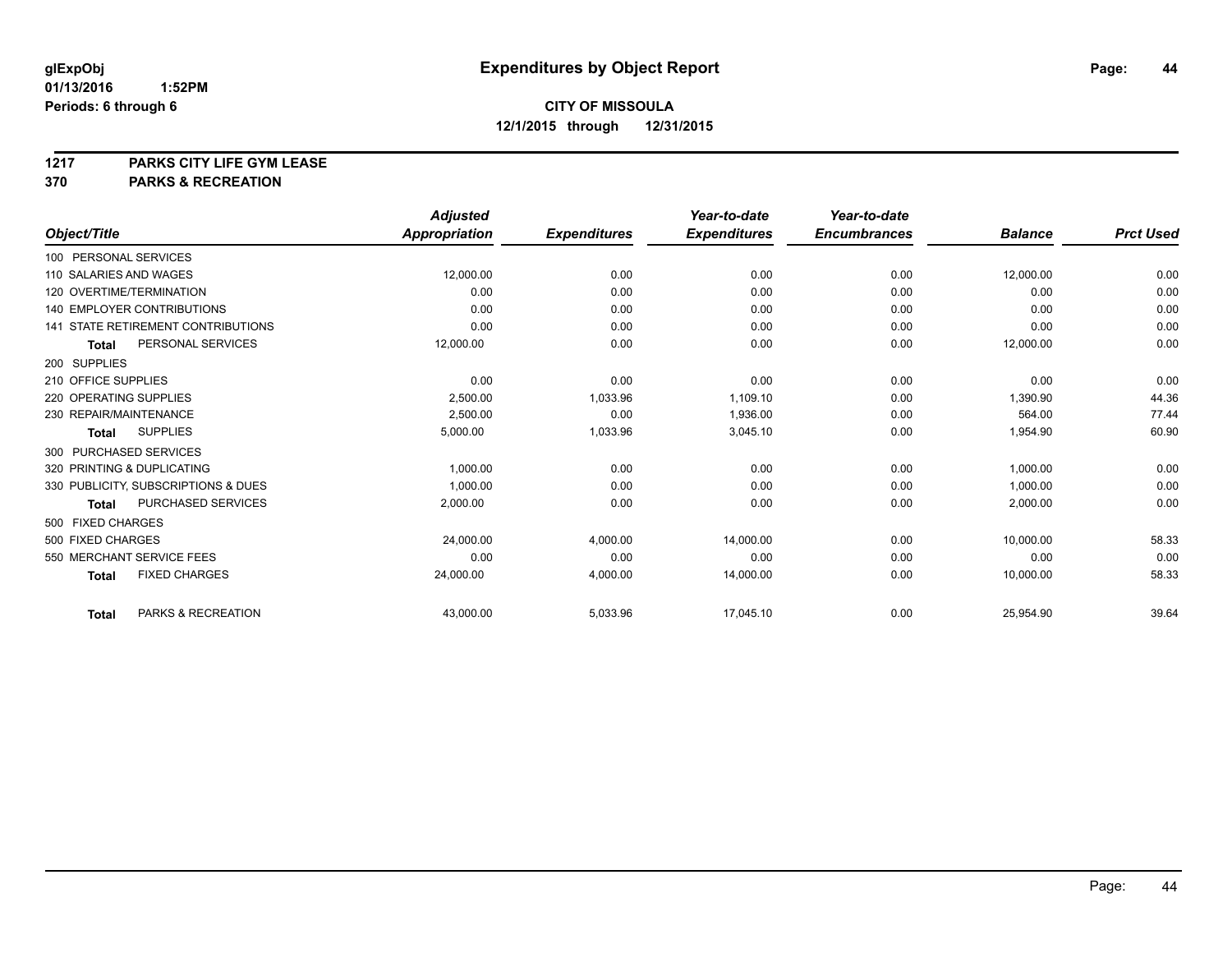# **CITY OF MISSOULA 12/1/2015 through 12/31/2015**

#### **1217 PARKS CITY LIFE GYM LEASE**

|                                           | <b>Adjusted</b>      |                     | Year-to-date        | Year-to-date        |                |                  |
|-------------------------------------------|----------------------|---------------------|---------------------|---------------------|----------------|------------------|
| Object/Title                              | <b>Appropriation</b> | <b>Expenditures</b> | <b>Expenditures</b> | <b>Encumbrances</b> | <b>Balance</b> | <b>Prct Used</b> |
| 100 PERSONAL SERVICES                     |                      |                     |                     |                     |                |                  |
| 110 SALARIES AND WAGES                    | 12,000.00            | 0.00                | 0.00                | 0.00                | 12,000.00      | 0.00             |
| 120 OVERTIME/TERMINATION                  | 0.00                 | 0.00                | 0.00                | 0.00                | 0.00           | 0.00             |
| <b>140 EMPLOYER CONTRIBUTIONS</b>         | 0.00                 | 0.00                | 0.00                | 0.00                | 0.00           | 0.00             |
| <b>141 STATE RETIREMENT CONTRIBUTIONS</b> | 0.00                 | 0.00                | 0.00                | 0.00                | 0.00           | 0.00             |
| PERSONAL SERVICES<br><b>Total</b>         | 12,000.00            | 0.00                | 0.00                | 0.00                | 12,000.00      | 0.00             |
| 200 SUPPLIES                              |                      |                     |                     |                     |                |                  |
| 210 OFFICE SUPPLIES                       | 0.00                 | 0.00                | 0.00                | 0.00                | 0.00           | 0.00             |
| 220 OPERATING SUPPLIES                    | 2,500.00             | 1,033.96            | 1,109.10            | 0.00                | 1,390.90       | 44.36            |
| 230 REPAIR/MAINTENANCE                    | 2,500.00             | 0.00                | 1,936.00            | 0.00                | 564.00         | 77.44            |
| <b>SUPPLIES</b><br><b>Total</b>           | 5,000.00             | 1,033.96            | 3,045.10            | 0.00                | 1,954.90       | 60.90            |
| 300 PURCHASED SERVICES                    |                      |                     |                     |                     |                |                  |
| 320 PRINTING & DUPLICATING                | 1,000.00             | 0.00                | 0.00                | 0.00                | 1,000.00       | 0.00             |
| 330 PUBLICITY, SUBSCRIPTIONS & DUES       | 1,000.00             | 0.00                | 0.00                | 0.00                | 1,000.00       | 0.00             |
| <b>PURCHASED SERVICES</b><br><b>Total</b> | 2,000.00             | 0.00                | 0.00                | 0.00                | 2,000.00       | 0.00             |
| 500 FIXED CHARGES                         |                      |                     |                     |                     |                |                  |
| 500 FIXED CHARGES                         | 24,000.00            | 4,000.00            | 14,000.00           | 0.00                | 10,000.00      | 58.33            |
| 550 MERCHANT SERVICE FEES                 | 0.00                 | 0.00                | 0.00                | 0.00                | 0.00           | 0.00             |
| <b>FIXED CHARGES</b><br><b>Total</b>      | 24,000.00            | 4,000.00            | 14,000.00           | 0.00                | 10,000.00      | 58.33            |
| PARKS CITY LIFE GYM LEASE<br><b>Total</b> | 43,000.00            | 5,033.96            | 17,045.10           | 0.00                | 25,954.90      | 39.64            |

Page: 45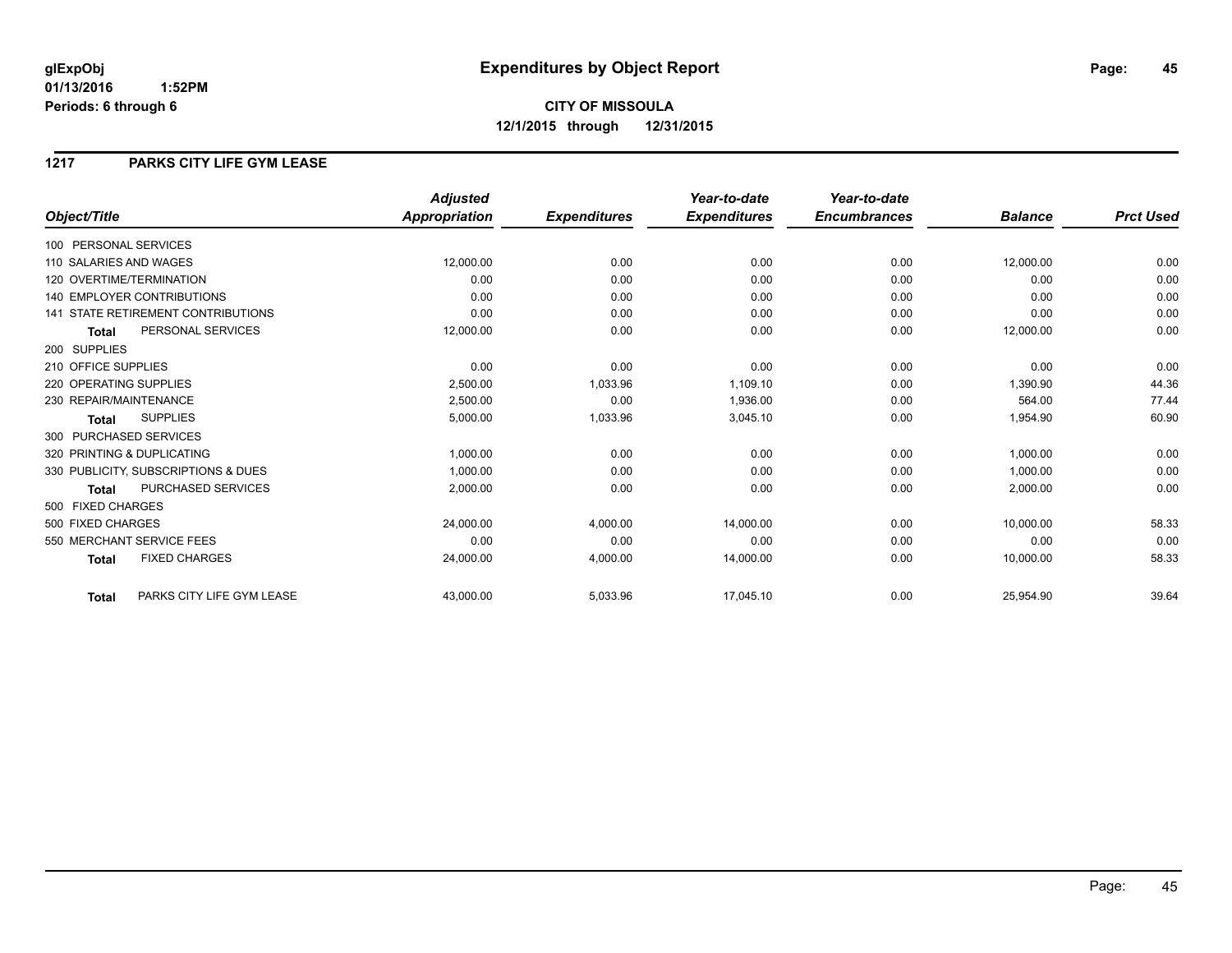**1218 ALL ABILITIES PLAYGROUND**

**370 PARKS & RECREATION**

|                          |                           | <b>Adjusted</b> |                     | Year-to-date        | Year-to-date        |                |                  |
|--------------------------|---------------------------|-----------------|---------------------|---------------------|---------------------|----------------|------------------|
| Object/Title             |                           | Appropriation   | <b>Expenditures</b> | <b>Expenditures</b> | <b>Encumbrances</b> | <b>Balance</b> | <b>Prct Used</b> |
| 300 PURCHASED SERVICES   |                           |                 |                     |                     |                     |                |                  |
|                          | 350 PROFESSIONAL SERVICES | 50,000.00       | 0.00                | 438.10              | 0.00                | 49.561.90      | 0.88             |
| 360 REPAIR & MAINTENANCE |                           | 0.00            | 0.00                | 0.00                | 0.00                | 0.00           | 0.00             |
| <b>Total</b>             | <b>PURCHASED SERVICES</b> | 50,000.00       | 0.00                | 438.10              | 0.00                | 49,561.90      | 0.88             |
| 500 FIXED CHARGES        |                           |                 |                     |                     |                     |                |                  |
|                          | 550 MERCHANT SERVICE FEES | 0.00            | 0.00                | 0.00                | 0.00                | 0.00           | 0.00             |
| <b>Total</b>             | <b>FIXED CHARGES</b>      | 0.00            | 0.00                | 0.00                | 0.00                | 0.00           | 0.00             |
| 900 CAPITAL OUTLAY       |                           |                 |                     |                     |                     |                |                  |
| 930 IMPROVEMENTS         |                           | 478,000.00      | 0.00                | 0.00                | 0.00                | 478,000.00     | 0.00             |
| <b>Total</b>             | <b>CAPITAL OUTLAY</b>     | 478.000.00      | 0.00                | 0.00                | 0.00                | 478.000.00     | 0.00             |
|                          |                           |                 |                     |                     |                     |                |                  |
| <b>Total</b>             | PARKS & RECREATION        | 528,000.00      | 0.00                | 438.10              | 0.00                | 527,561.90     | 0.08             |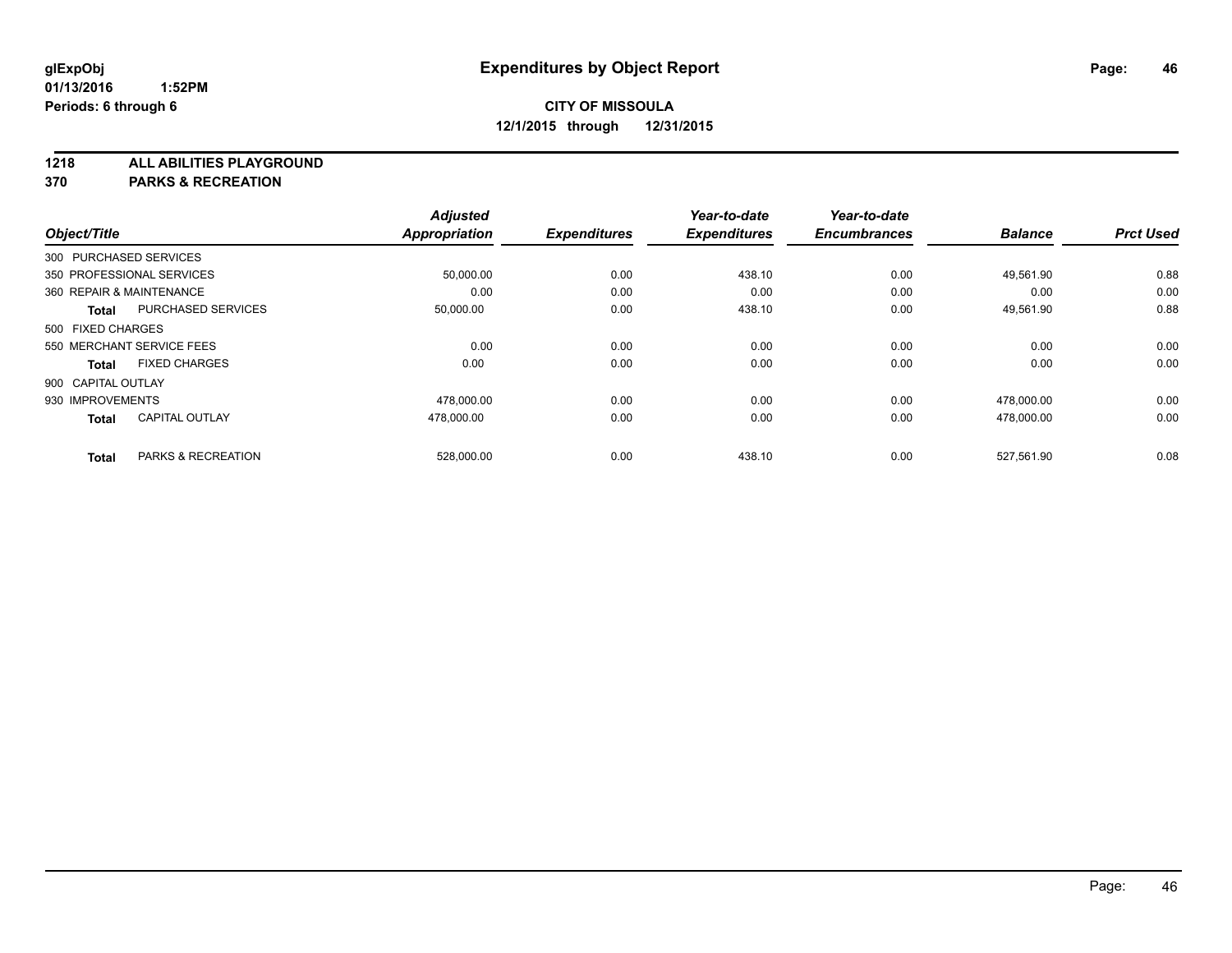**CITY OF MISSOULA 12/1/2015 through 12/31/2015**

#### **1218 ALL ABILITIES PLAYGROUND**

| Object/Title             |                           | <b>Adjusted</b><br><b>Appropriation</b> | <b>Expenditures</b> | Year-to-date<br><b>Expenditures</b> | Year-to-date<br><b>Encumbrances</b> | <b>Balance</b> | <b>Prct Used</b> |
|--------------------------|---------------------------|-----------------------------------------|---------------------|-------------------------------------|-------------------------------------|----------------|------------------|
| 300 PURCHASED SERVICES   |                           |                                         |                     |                                     |                                     |                |                  |
|                          | 350 PROFESSIONAL SERVICES | 50,000.00                               | 0.00                | 438.10                              | 0.00                                | 49,561.90      | 0.88             |
| 360 REPAIR & MAINTENANCE |                           | 0.00                                    | 0.00                | 0.00                                | 0.00                                | 0.00           | 0.00             |
| <b>Total</b>             | <b>PURCHASED SERVICES</b> | 50,000.00                               | 0.00                | 438.10                              | 0.00                                | 49,561.90      | 0.88             |
| 500 FIXED CHARGES        |                           |                                         |                     |                                     |                                     |                |                  |
|                          | 550 MERCHANT SERVICE FEES | 0.00                                    | 0.00                | 0.00                                | 0.00                                | 0.00           | 0.00             |
| Total                    | <b>FIXED CHARGES</b>      | 0.00                                    | 0.00                | 0.00                                | 0.00                                | 0.00           | 0.00             |
| 900 CAPITAL OUTLAY       |                           |                                         |                     |                                     |                                     |                |                  |
| 930 IMPROVEMENTS         |                           | 478,000.00                              | 0.00                | 0.00                                | 0.00                                | 478,000.00     | 0.00             |
| <b>Total</b>             | <b>CAPITAL OUTLAY</b>     | 478,000.00                              | 0.00                | 0.00                                | 0.00                                | 478,000.00     | 0.00             |
| <b>Total</b>             | ALL ABILITIES PLAYGROUND  | 528,000.00                              | 0.00                | 438.10                              | 0.00                                | 527,561.90     | 0.08             |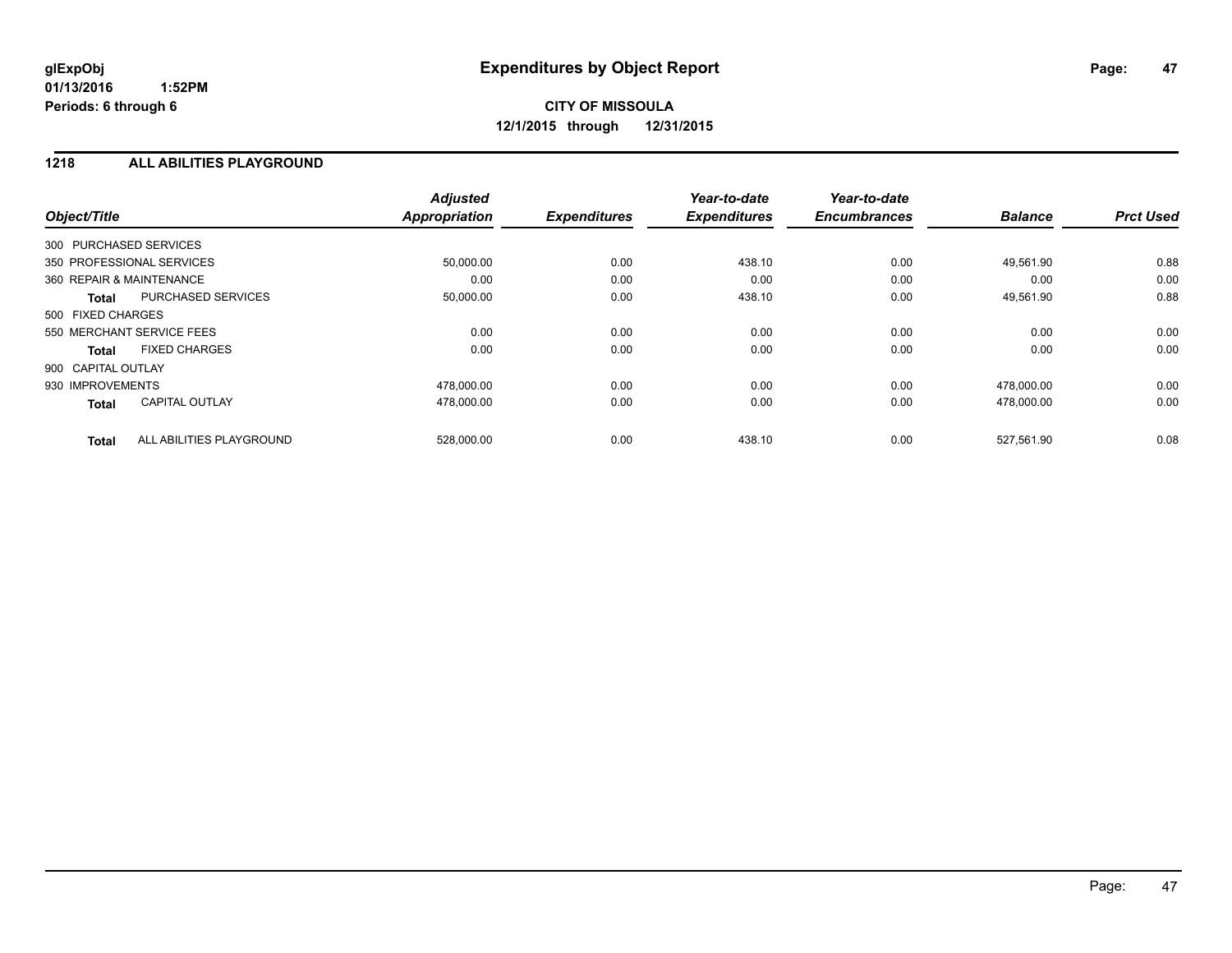#### **1219 FY14 PARK & TRAIL BOND**

**370 PARKS & RECREATION**

| Object/Title           |                           | <b>Adjusted</b><br><b>Appropriation</b> | <b>Expenditures</b> | Year-to-date<br><b>Expenditures</b> | Year-to-date<br><b>Encumbrances</b> | <b>Balance</b> | <b>Prct Used</b> |
|------------------------|---------------------------|-----------------------------------------|---------------------|-------------------------------------|-------------------------------------|----------------|------------------|
| 200 SUPPLIES           |                           |                                         |                     |                                     |                                     |                |                  |
| 220 OPERATING SUPPLIES |                           | 0.00                                    | 0.00                | 0.00                                | 0.00                                | 0.00           | 0.00             |
| <b>Total</b>           | <b>SUPPLIES</b>           | 0.00                                    | 0.00                | 0.00                                | 0.00                                | 0.00           | 0.00             |
| 300 PURCHASED SERVICES |                           |                                         |                     |                                     |                                     |                |                  |
|                        | 350 PROFESSIONAL SERVICES | 0.00                                    | 0.00                | 4,458.76                            | 0.00                                | $-4,458.76$    | 0.00             |
| <b>Total</b>           | <b>PURCHASED SERVICES</b> | 0.00                                    | 0.00                | 4,458.76                            | 0.00                                | $-4,458.76$    | 0.00             |
| 500 FIXED CHARGES      |                           |                                         |                     |                                     |                                     |                |                  |
|                        | 550 MERCHANT SERVICE FEES | 0.00                                    | 0.00                | 0.00                                | 0.00                                | 0.00           | 0.00             |
| <b>Total</b>           | <b>FIXED CHARGES</b>      | 0.00                                    | 0.00                | 0.00                                | 0.00                                | 0.00           | 0.00             |
| 900 CAPITAL OUTLAY     |                           |                                         |                     |                                     |                                     |                |                  |
|                        | 940 MACHINERY & EQUIPMENT | 0.00                                    | $-46.617.74$        | $-15,941.64$                        | 0.00                                | 15.941.64      | 0.00             |
| <b>Total</b>           | <b>CAPITAL OUTLAY</b>     | 0.00                                    | $-46,617.74$        | $-15,941.64$                        | 0.00                                | 15,941.64      | 0.00             |
| <b>Total</b>           | PARKS & RECREATION        | 0.00                                    | $-46,617.74$        | $-11,482.88$                        | 0.00                                | 11,482.88      | 0.00             |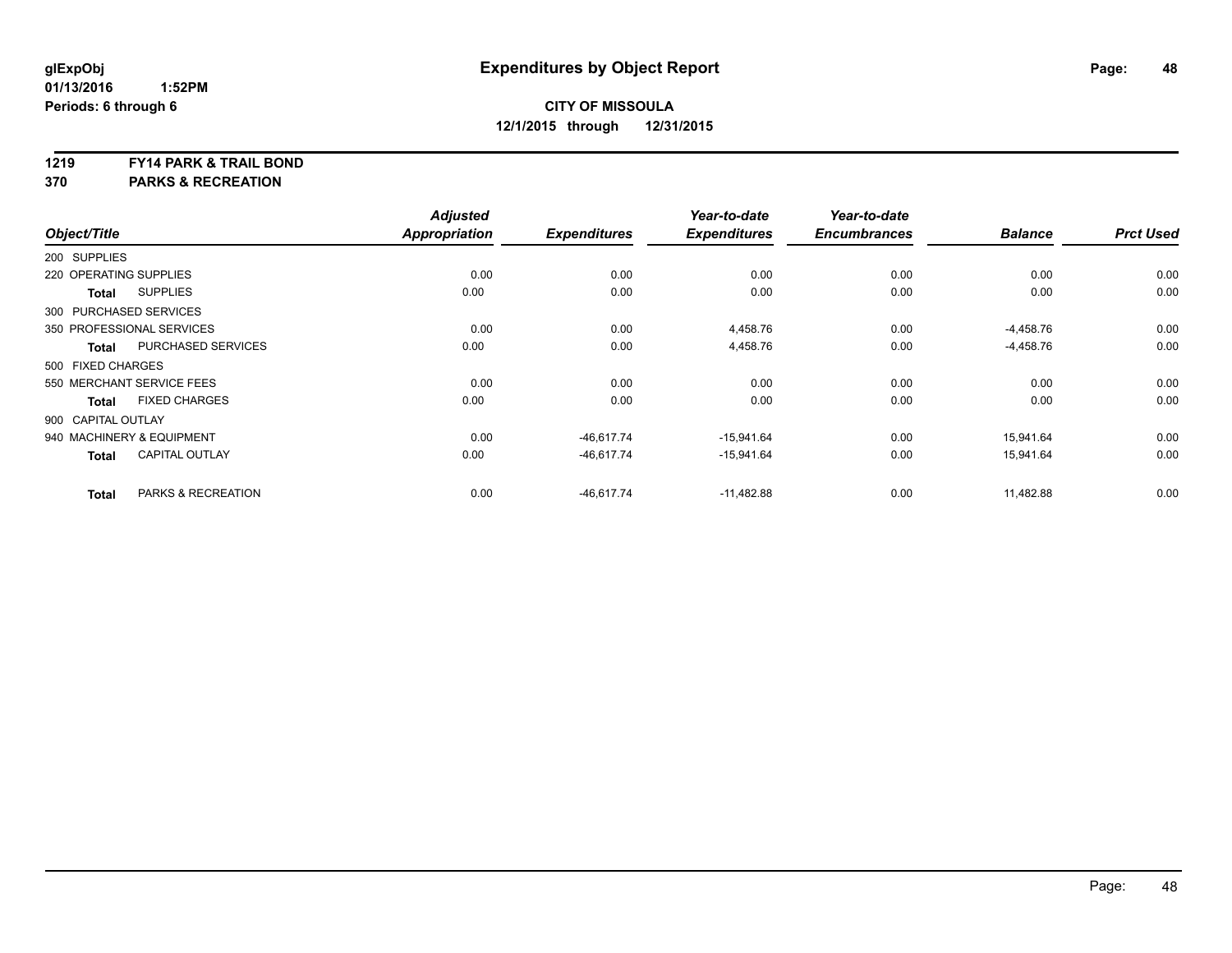# **CITY OF MISSOULA 12/1/2015 through 12/31/2015**

## **1219 FY14 PARK & TRAIL BOND**

|                        |                                   | <b>Adjusted</b>      |                     | Year-to-date        | Year-to-date        |                |                  |
|------------------------|-----------------------------------|----------------------|---------------------|---------------------|---------------------|----------------|------------------|
| Object/Title           |                                   | <b>Appropriation</b> | <b>Expenditures</b> | <b>Expenditures</b> | <b>Encumbrances</b> | <b>Balance</b> | <b>Prct Used</b> |
| 200 SUPPLIES           |                                   |                      |                     |                     |                     |                |                  |
| 220 OPERATING SUPPLIES |                                   | 0.00                 | 0.00                | 0.00                | 0.00                | 0.00           | 0.00             |
| Total                  | <b>SUPPLIES</b>                   | 0.00                 | 0.00                | 0.00                | 0.00                | 0.00           | 0.00             |
| 300 PURCHASED SERVICES |                                   |                      |                     |                     |                     |                |                  |
|                        | 350 PROFESSIONAL SERVICES         | 0.00                 | 0.00                | 4,458.76            | 0.00                | $-4,458.76$    | 0.00             |
| <b>Total</b>           | PURCHASED SERVICES                | 0.00                 | 0.00                | 4,458.76            | 0.00                | $-4,458.76$    | 0.00             |
| 500 FIXED CHARGES      |                                   |                      |                     |                     |                     |                |                  |
|                        | 550 MERCHANT SERVICE FEES         | 0.00                 | 0.00                | 0.00                | 0.00                | 0.00           | 0.00             |
| Total                  | <b>FIXED CHARGES</b>              | 0.00                 | 0.00                | 0.00                | 0.00                | 0.00           | 0.00             |
| 900 CAPITAL OUTLAY     |                                   |                      |                     |                     |                     |                |                  |
|                        | 940 MACHINERY & EQUIPMENT         | 0.00                 | $-46.617.74$        | $-15,941.64$        | 0.00                | 15.941.64      | 0.00             |
| <b>Total</b>           | <b>CAPITAL OUTLAY</b>             | 0.00                 | $-46,617.74$        | $-15,941.64$        | 0.00                | 15,941.64      | 0.00             |
| <b>Total</b>           | <b>FY14 PARK &amp; TRAIL BOND</b> | 0.00                 | $-46.617.74$        | $-11,482.88$        | 0.00                | 11,482.88      | 0.00             |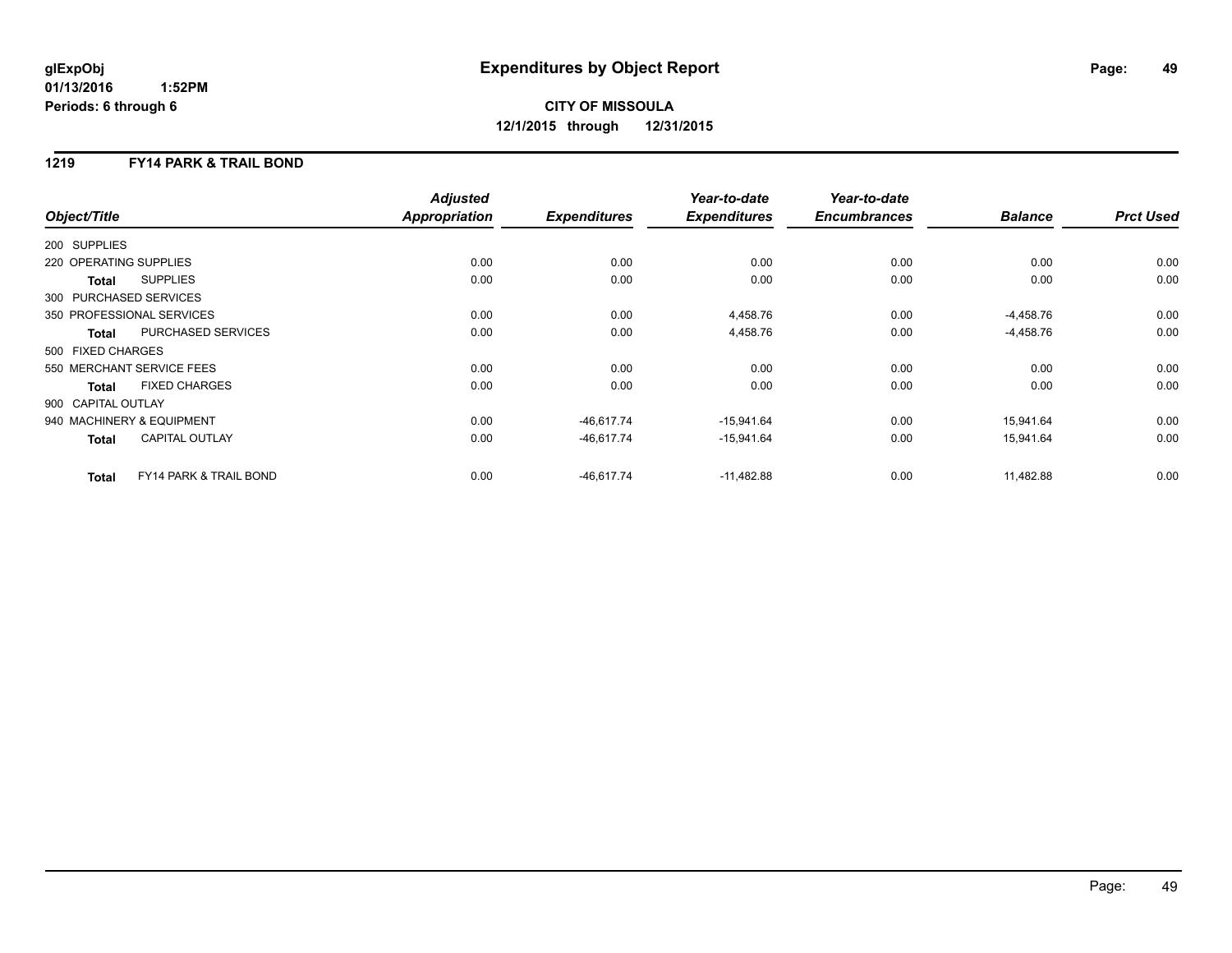## **CITY OF MISSOULA 12/1/2015 through 12/31/2015**

#### **1241 CREMAIN WALL & CEMETERY DONATIONS FUND**

**340 CEMETERY**

| Object/Title                          | <b>Adjusted</b><br>Appropriation | <b>Expenditures</b> | Year-to-date<br><b>Expenditures</b> | Year-to-date<br><b>Encumbrances</b> | <b>Balance</b> | <b>Prct Used</b> |
|---------------------------------------|----------------------------------|---------------------|-------------------------------------|-------------------------------------|----------------|------------------|
| 500 FIXED CHARGES                     |                                  |                     |                                     |                                     |                |                  |
| 550 MERCHANT SERVICE FEES             | 0.00                             | 0.00                | 0.00                                | 0.00                                | 0.00           | 0.00             |
| <b>FIXED CHARGES</b><br><b>Total</b>  | 0.00                             | 0.00                | 0.00                                | 0.00                                | 0.00           | 0.00             |
| 900 CAPITAL OUTLAY                    |                                  |                     |                                     |                                     |                |                  |
| 930 IMPROVEMENTS                      | 2.500.00                         | 0.00                | 673.00                              | 0.00                                | 1.827.00       | 26.92            |
| <b>CAPITAL OUTLAY</b><br><b>Total</b> | 2,500.00                         | 0.00                | 673.00                              | 0.00                                | 1.827.00       | 26.92            |
| <b>CEMETERY</b><br><b>Total</b>       | 2.500.00                         | 0.00                | 673.00                              | 0.00                                | 1.827.00       | 26.92            |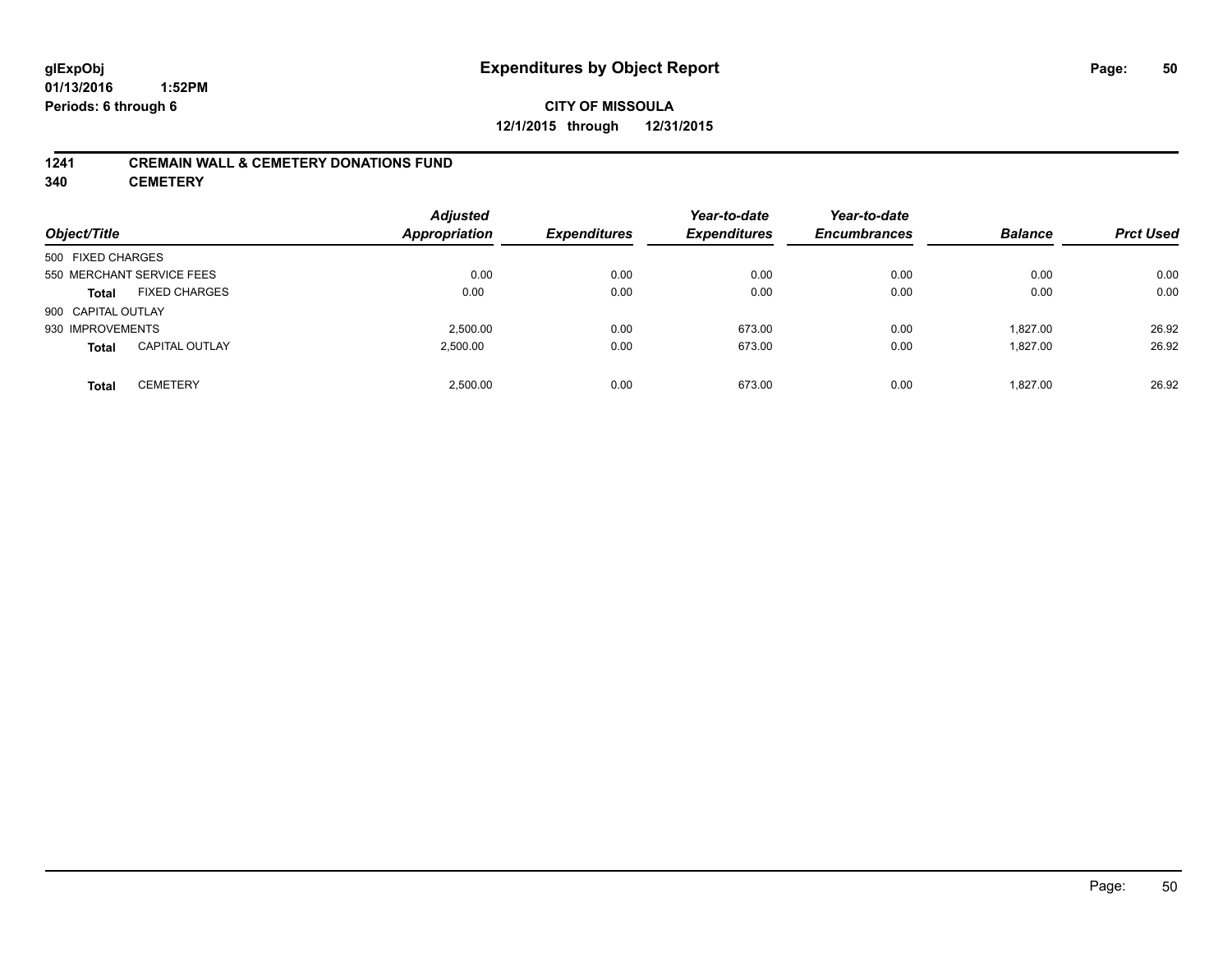**CITY OF MISSOULA 12/1/2015 through 12/31/2015**

#### **1241 CREMAIN WALL & CEMETERY DONATIONS FUND**

| Object/Title       |                                             | <b>Adjusted</b><br><b>Appropriation</b> | <b>Expenditures</b> | Year-to-date<br><b>Expenditures</b> | Year-to-date<br><b>Encumbrances</b> | <b>Balance</b> | <b>Prct Used</b> |
|--------------------|---------------------------------------------|-----------------------------------------|---------------------|-------------------------------------|-------------------------------------|----------------|------------------|
| 500 FIXED CHARGES  |                                             |                                         |                     |                                     |                                     |                |                  |
|                    | 550 MERCHANT SERVICE FEES                   | 0.00                                    | 0.00                | 0.00                                | 0.00                                | 0.00           | 0.00             |
| Total              | <b>FIXED CHARGES</b>                        | 0.00                                    | 0.00                | 0.00                                | 0.00                                | 0.00           | 0.00             |
| 900 CAPITAL OUTLAY |                                             |                                         |                     |                                     |                                     |                |                  |
| 930 IMPROVEMENTS   |                                             | 2.500.00                                | 0.00                | 673.00                              | 0.00                                | 1.827.00       | 26.92            |
| <b>Total</b>       | <b>CAPITAL OUTLAY</b>                       | 2,500.00                                | 0.00                | 673.00                              | 0.00                                | 1.827.00       | 26.92            |
| <b>Total</b>       | <b>CREMAIN WALL &amp; CEMETERY DONATION</b> | 2.500.00                                | 0.00                | 673.00                              | 0.00                                | 1.827.00       | 26.92            |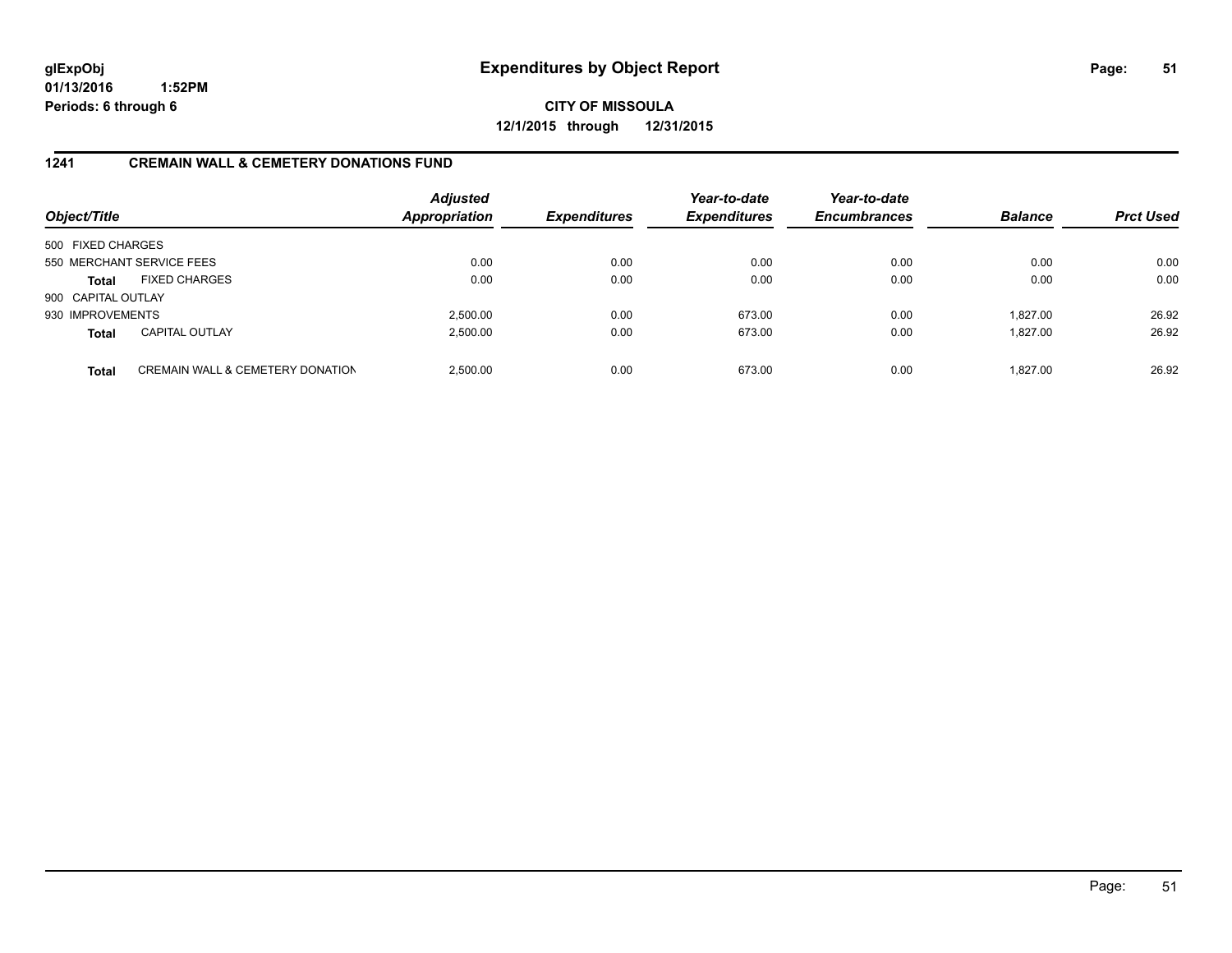## **1242 CEMETERY CARE FUND**

**340 CEMETERY**

|                    |                              | <b>Adjusted</b> |                     | Year-to-date        | Year-to-date        |                |                  |
|--------------------|------------------------------|-----------------|---------------------|---------------------|---------------------|----------------|------------------|
| Object/Title       |                              | Appropriation   | <b>Expenditures</b> | <b>Expenditures</b> | <b>Encumbrances</b> | <b>Balance</b> | <b>Prct Used</b> |
| 500 FIXED CHARGES  |                              |                 |                     |                     |                     |                |                  |
|                    | 550 MERCHANT SERVICE FEES    | 0.00            | 0.00                | 0.00                | 0.00                | 0.00           | 0.00             |
| <b>Total</b>       | <b>FIXED CHARGES</b>         | 0.00            | 0.00                | 0.00                | 0.00                | 0.00           | 0.00             |
| 800 OTHER OBJECTS  |                              |                 |                     |                     |                     |                |                  |
|                    | 820 TRANSFERS TO OTHER FUNDS | 9,545.00        | 0.00                | 0.00                | 0.00                | 9,545.00       | 0.00             |
| 845 CONTINGENCY    |                              | 10,000.00       | 0.00                | 0.00                | 0.00                | 10,000.00      | 0.00             |
| <b>Total</b>       | OTHER OBJECTS                | 19,545.00       | 0.00                | 0.00                | 0.00                | 19,545.00      | 0.00             |
| 900 CAPITAL OUTLAY |                              |                 |                     |                     |                     |                |                  |
| 930 IMPROVEMENTS   |                              | 0.00            | 0.00                | 5,895.00            | 0.00                | $-5,895.00$    | 0.00             |
|                    | 940 MACHINERY & EQUIPMENT    | 153,500.00      | 0.00                | 0.00                | 0.00                | 153,500.00     | 0.00             |
| <b>Total</b>       | <b>CAPITAL OUTLAY</b>        | 153,500.00      | 0.00                | 5,895.00            | 0.00                | 147,605.00     | 3.84             |
| <b>Total</b>       | <b>CEMETERY</b>              | 173,045.00      | 0.00                | 5,895.00            | 0.00                | 167,150.00     | 3.41             |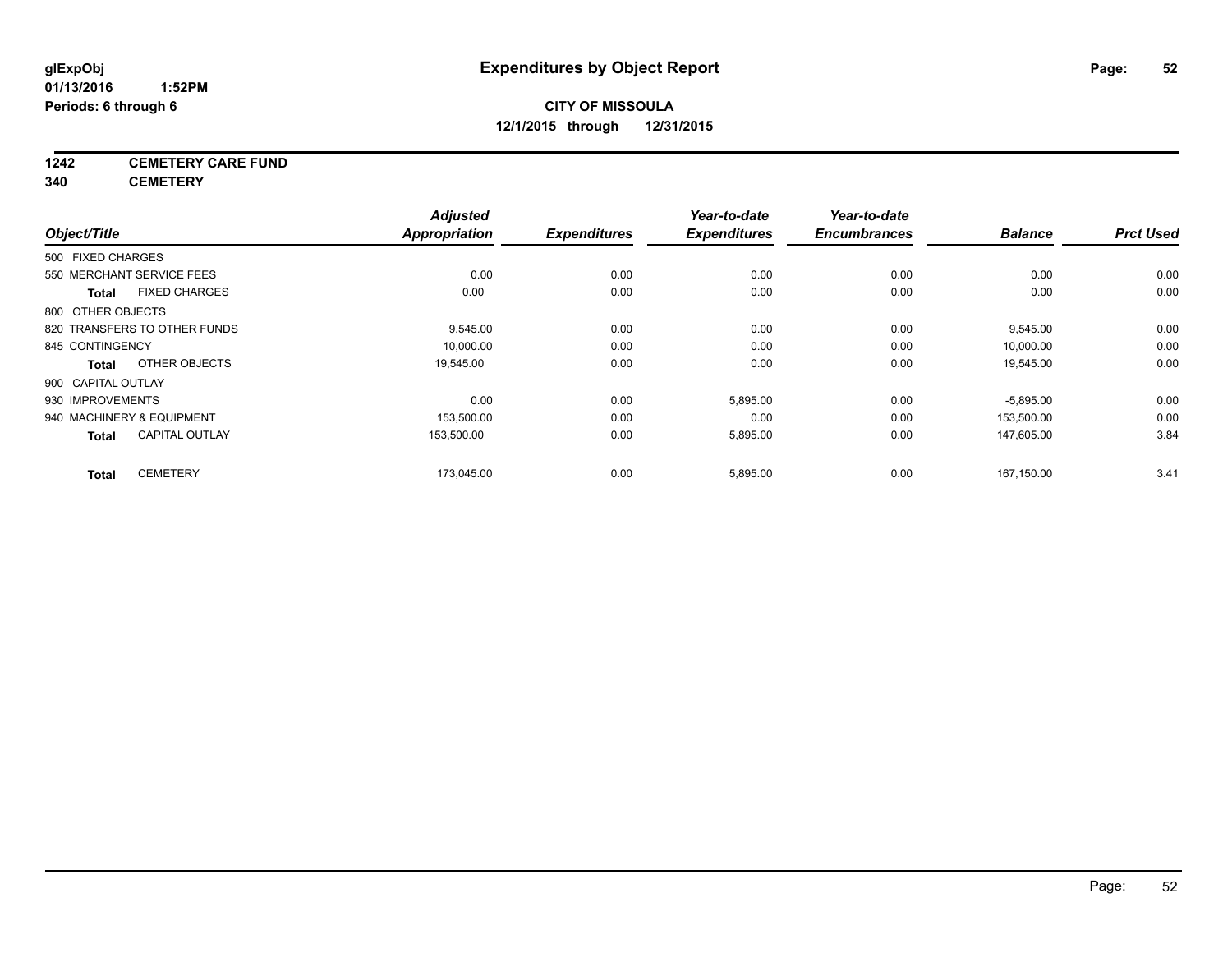#### **1242 CEMETERY CARE FUND**

|                    |                              | <b>Adjusted</b> |                     | Year-to-date        | Year-to-date        |                |                  |
|--------------------|------------------------------|-----------------|---------------------|---------------------|---------------------|----------------|------------------|
| Object/Title       |                              | Appropriation   | <b>Expenditures</b> | <b>Expenditures</b> | <b>Encumbrances</b> | <b>Balance</b> | <b>Prct Used</b> |
| 500 FIXED CHARGES  |                              |                 |                     |                     |                     |                |                  |
|                    | 550 MERCHANT SERVICE FEES    | 0.00            | 0.00                | 0.00                | 0.00                | 0.00           | 0.00             |
| <b>Total</b>       | <b>FIXED CHARGES</b>         | 0.00            | 0.00                | 0.00                | 0.00                | 0.00           | 0.00             |
| 800 OTHER OBJECTS  |                              |                 |                     |                     |                     |                |                  |
|                    | 820 TRANSFERS TO OTHER FUNDS | 9,545.00        | 0.00                | 0.00                | 0.00                | 9,545.00       | 0.00             |
| 845 CONTINGENCY    |                              | 10,000.00       | 0.00                | 0.00                | 0.00                | 10,000.00      | 0.00             |
| Total              | OTHER OBJECTS                | 19,545.00       | 0.00                | 0.00                | 0.00                | 19,545.00      | 0.00             |
| 900 CAPITAL OUTLAY |                              |                 |                     |                     |                     |                |                  |
| 930 IMPROVEMENTS   |                              | 0.00            | 0.00                | 5,895.00            | 0.00                | $-5,895.00$    | 0.00             |
|                    | 940 MACHINERY & EQUIPMENT    | 153,500.00      | 0.00                | 0.00                | 0.00                | 153,500.00     | 0.00             |
| Total              | <b>CAPITAL OUTLAY</b>        | 153,500.00      | 0.00                | 5,895.00            | 0.00                | 147,605.00     | 3.84             |
| <b>Total</b>       | <b>CEMETERY CARE FUND</b>    | 173,045.00      | 0.00                | 5,895.00            | 0.00                | 167.150.00     | 3.41             |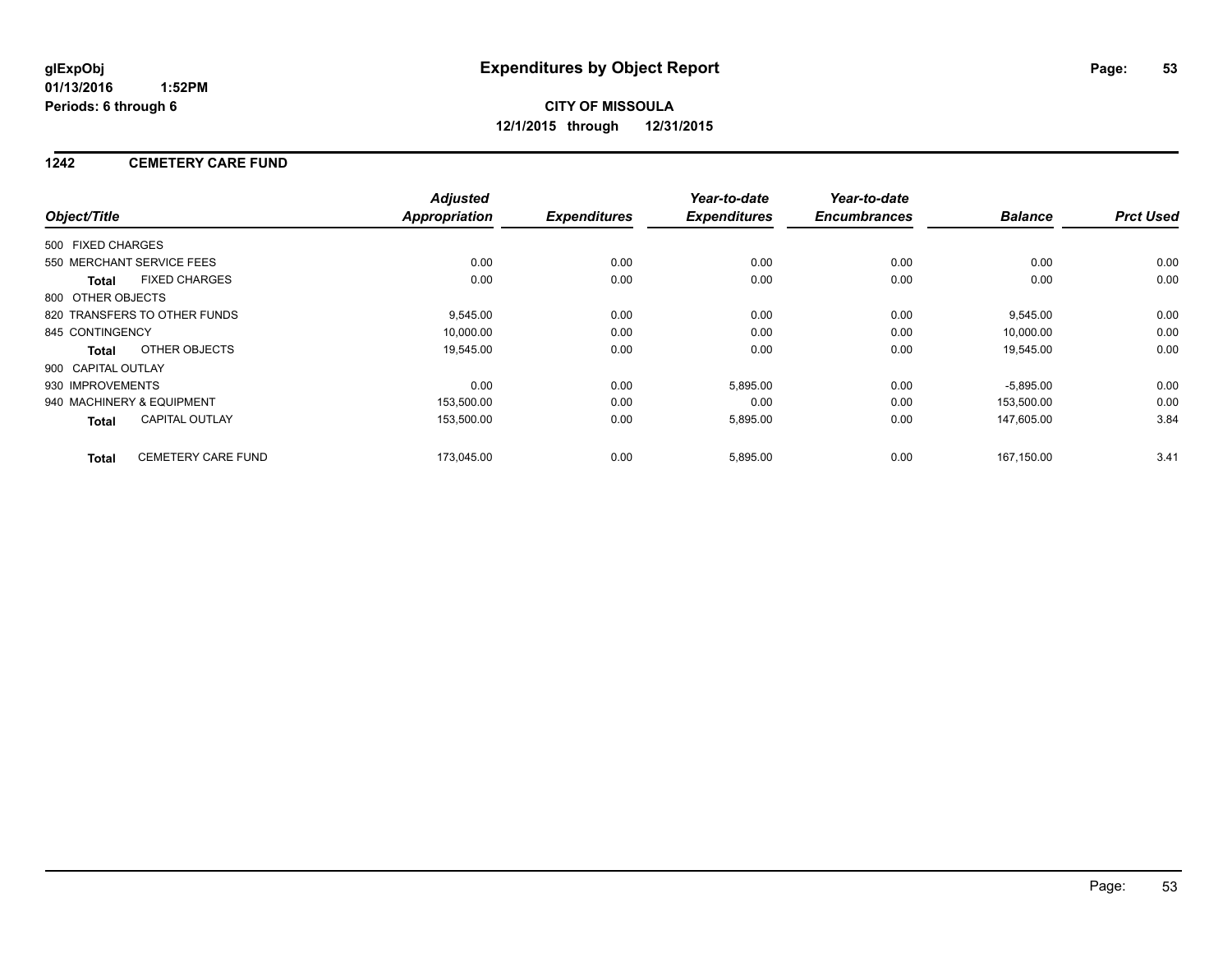#### **1243 CEMETERY MEMORIAL FUND**

**340 CEMETERY**

| Object/Title              |                       | <b>Adjusted</b><br><b>Appropriation</b> | <b>Expenditures</b> | Year-to-date<br><b>Expenditures</b> | Year-to-date<br><b>Encumbrances</b> | <b>Balance</b> | <b>Prct Used</b> |
|---------------------------|-----------------------|-----------------------------------------|---------------------|-------------------------------------|-------------------------------------|----------------|------------------|
| 500 FIXED CHARGES         |                       |                                         |                     |                                     |                                     |                |                  |
| 550 MERCHANT SERVICE FEES |                       | 0.00                                    | 0.00                | 0.00                                | 0.00                                | 0.00           | 0.00             |
| <b>Total</b>              | <b>FIXED CHARGES</b>  | 0.00                                    | 0.00                | 0.00                                | 0.00                                | 0.00           | 0.00             |
| 900 CAPITAL OUTLAY        |                       |                                         |                     |                                     |                                     |                |                  |
| 930 IMPROVEMENTS          |                       | 500.00                                  | 0.00                | 2,998.11                            | 0.00                                | $-2,498.11$    | 599.62           |
| <b>Total</b>              | <b>CAPITAL OUTLAY</b> | 500.00                                  | 0.00                | 2,998.11                            | 0.00                                | $-2.498.11$    | 599.62           |
| <b>Total</b>              | <b>CEMETERY</b>       | 500.00                                  | 0.00                | 2.998.11                            | 0.00                                | $-2.498.11$    | 599.62           |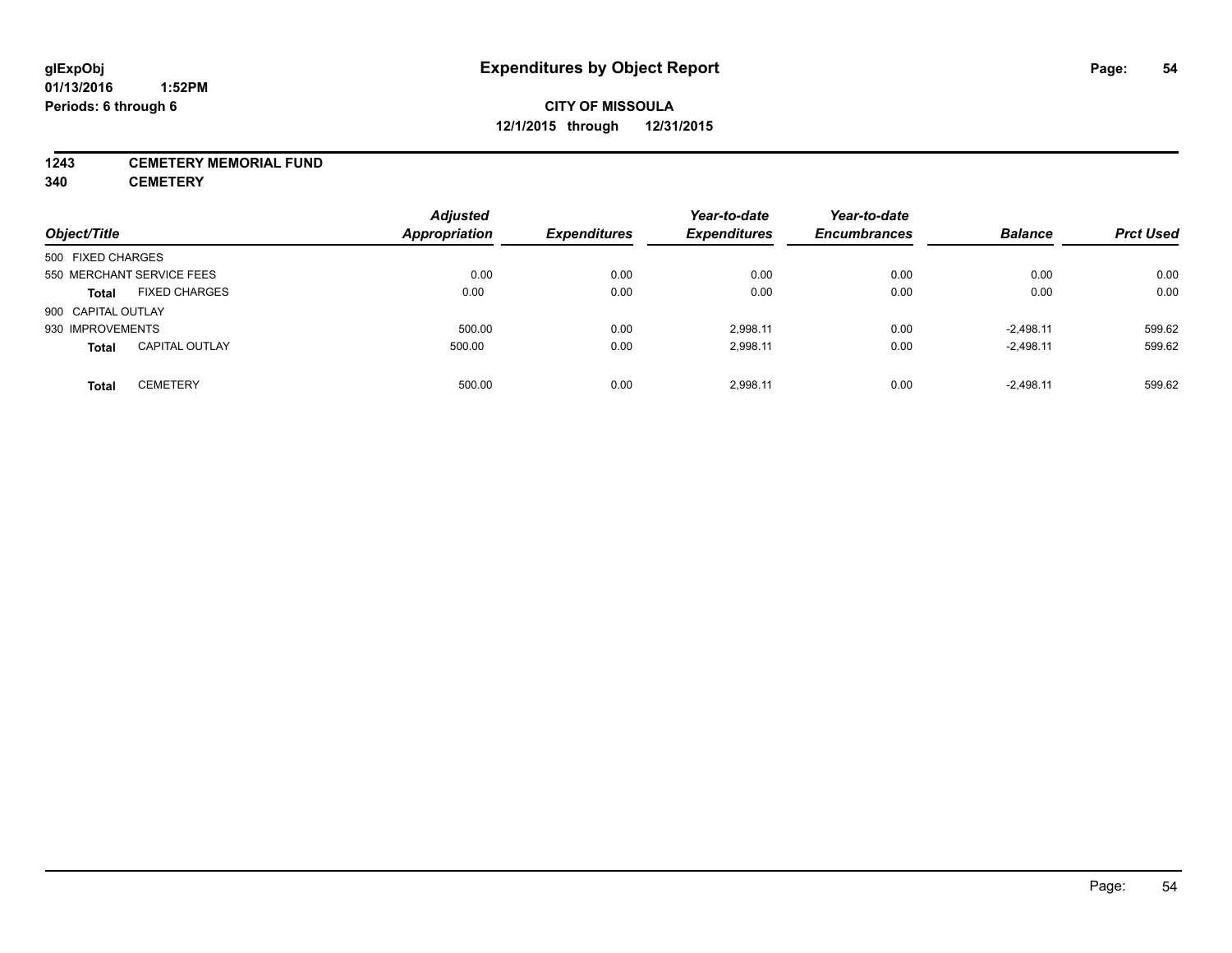#### **1243 CEMETERY MEMORIAL FUND**

| Object/Title                                  | <b>Adjusted</b><br><b>Appropriation</b> | <b>Expenditures</b> | Year-to-date<br><b>Expenditures</b> | Year-to-date<br><b>Encumbrances</b> | <b>Balance</b> | <b>Prct Used</b> |
|-----------------------------------------------|-----------------------------------------|---------------------|-------------------------------------|-------------------------------------|----------------|------------------|
| 500 FIXED CHARGES                             |                                         |                     |                                     |                                     |                |                  |
| 550 MERCHANT SERVICE FEES                     | 0.00                                    | 0.00                | 0.00                                | 0.00                                | 0.00           | 0.00             |
| <b>FIXED CHARGES</b><br><b>Total</b>          | 0.00                                    | 0.00                | 0.00                                | 0.00                                | 0.00           | 0.00             |
| 900 CAPITAL OUTLAY                            |                                         |                     |                                     |                                     |                |                  |
| 930 IMPROVEMENTS                              | 500.00                                  | 0.00                | 2.998.11                            | 0.00                                | $-2.498.11$    | 599.62           |
| <b>CAPITAL OUTLAY</b><br><b>Total</b>         | 500.00                                  | 0.00                | 2,998.11                            | 0.00                                | $-2,498.11$    | 599.62           |
| <b>CEMETERY MEMORIAL FUND</b><br><b>Total</b> | 500.00                                  | 0.00                | 2.998.11                            | 0.00                                | $-2.498.11$    | 599.62           |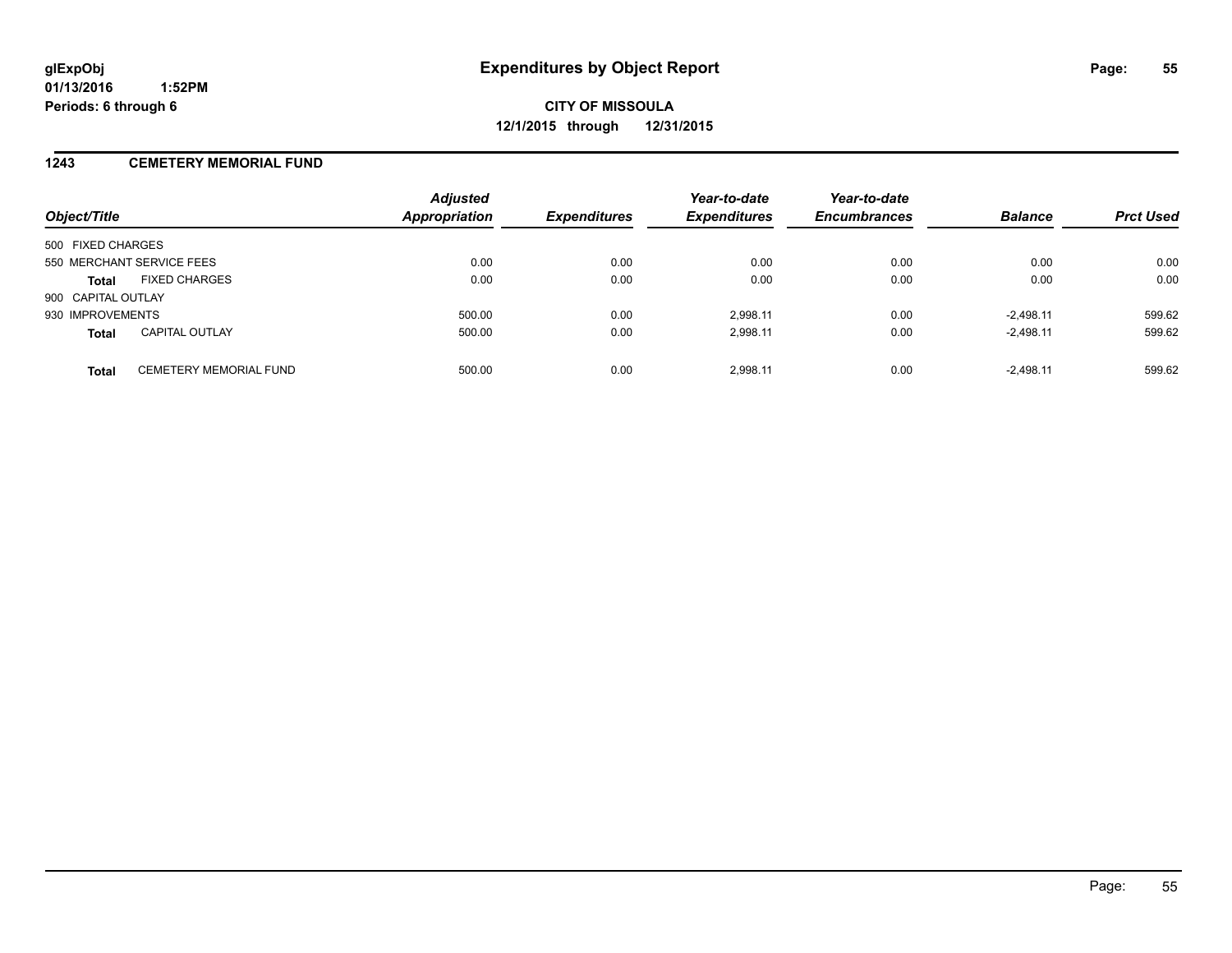**1265 TITLE 1 PROJECTS FUND**

**240 FINANCE**

|                                                   | <b>Adjusted</b>      |                     | Year-to-date        | Year-to-date        |                |                  |
|---------------------------------------------------|----------------------|---------------------|---------------------|---------------------|----------------|------------------|
| Object/Title                                      | <b>Appropriation</b> | <b>Expenditures</b> | <b>Expenditures</b> | <b>Encumbrances</b> | <b>Balance</b> | <b>Prct Used</b> |
| 500 FIXED CHARGES                                 |                      |                     |                     |                     |                |                  |
| 500 FIXED CHARGES                                 | 0.00                 | 0.00                | 3,706.00            | 0.00                | $-3,706.00$    | 0.00             |
| 550 MERCHANT SERVICE FEES                         | 0.00                 | 0.00                | 0.00                | 0.00                | 0.00           | 0.00             |
| <b>FIXED CHARGES</b><br><b>Total</b>              | 0.00                 | 0.00                | 3,706.00            | 0.00                | $-3,706.00$    | 0.00             |
| 700 GRANTS & CONTRIBUTIONS                        |                      |                     |                     |                     |                |                  |
| 700 GRANTS & CONTRIBUTIONS                        | 136.000.00           | 0.00                | 0.00                | 0.00                | 136.000.00     | 0.00             |
| <b>GRANTS &amp; CONTRIBUTIONS</b><br><b>Total</b> | 136,000.00           | 0.00                | 0.00                | 0.00                | 136,000.00     | 0.00             |
| 800 OTHER OBJECTS                                 |                      |                     |                     |                     |                |                  |
| 820 TRANSFERS TO OTHER FUNDS                      | 0.00                 | 0.00                | 0.00                | 0.00                | 0.00           | 0.00             |
| 845 CONTINGENCY                                   | 0.00                 | 0.00                | 0.00                | 0.00                | 0.00           | 0.00             |
| OTHER OBJECTS<br><b>Total</b>                     | 0.00                 | 0.00                | 0.00                | 0.00                | 0.00           | 0.00             |
| <b>FINANCE</b><br><b>Total</b>                    | 136.000.00           | 0.00                | 3.706.00            | 0.00                | 132.294.00     | 2.73             |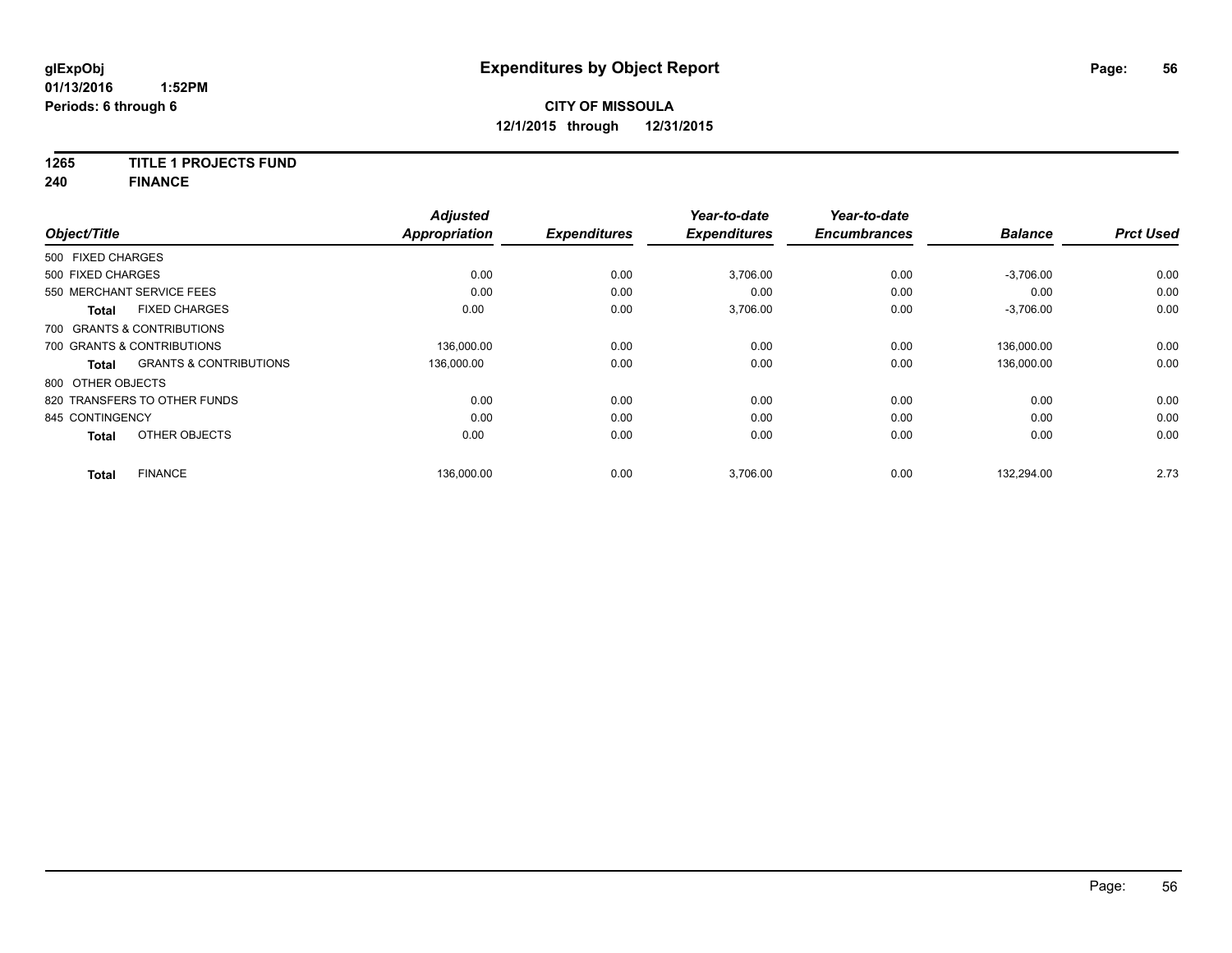# **CITY OF MISSOULA 12/1/2015 through 12/31/2015**

#### **1265 TITLE 1 PROJECTS FUND**

|                   |                                   | <b>Adjusted</b>      |                     | Year-to-date        | Year-to-date        |                |                  |
|-------------------|-----------------------------------|----------------------|---------------------|---------------------|---------------------|----------------|------------------|
| Object/Title      |                                   | <b>Appropriation</b> | <b>Expenditures</b> | <b>Expenditures</b> | <b>Encumbrances</b> | <b>Balance</b> | <b>Prct Used</b> |
| 500 FIXED CHARGES |                                   |                      |                     |                     |                     |                |                  |
| 500 FIXED CHARGES |                                   | 0.00                 | 0.00                | 3,706.00            | 0.00                | $-3,706.00$    | 0.00             |
|                   | 550 MERCHANT SERVICE FEES         | 0.00                 | 0.00                | 0.00                | 0.00                | 0.00           | 0.00             |
| <b>Total</b>      | <b>FIXED CHARGES</b>              | 0.00                 | 0.00                | 3,706.00            | 0.00                | $-3,706.00$    | 0.00             |
|                   | 700 GRANTS & CONTRIBUTIONS        |                      |                     |                     |                     |                |                  |
|                   | 700 GRANTS & CONTRIBUTIONS        | 136,000.00           | 0.00                | 0.00                | 0.00                | 136.000.00     | 0.00             |
| <b>Total</b>      | <b>GRANTS &amp; CONTRIBUTIONS</b> | 136,000.00           | 0.00                | 0.00                | 0.00                | 136,000.00     | 0.00             |
| 800 OTHER OBJECTS |                                   |                      |                     |                     |                     |                |                  |
|                   | 820 TRANSFERS TO OTHER FUNDS      | 0.00                 | 0.00                | 0.00                | 0.00                | 0.00           | 0.00             |
| 845 CONTINGENCY   |                                   | 0.00                 | 0.00                | 0.00                | 0.00                | 0.00           | 0.00             |
| <b>Total</b>      | OTHER OBJECTS                     | 0.00                 | 0.00                | 0.00                | 0.00                | 0.00           | 0.00             |
| <b>Total</b>      | TITLE 1 PROJECTS FUND             | 136.000.00           | 0.00                | 3,706.00            | 0.00                | 132.294.00     | 2.73             |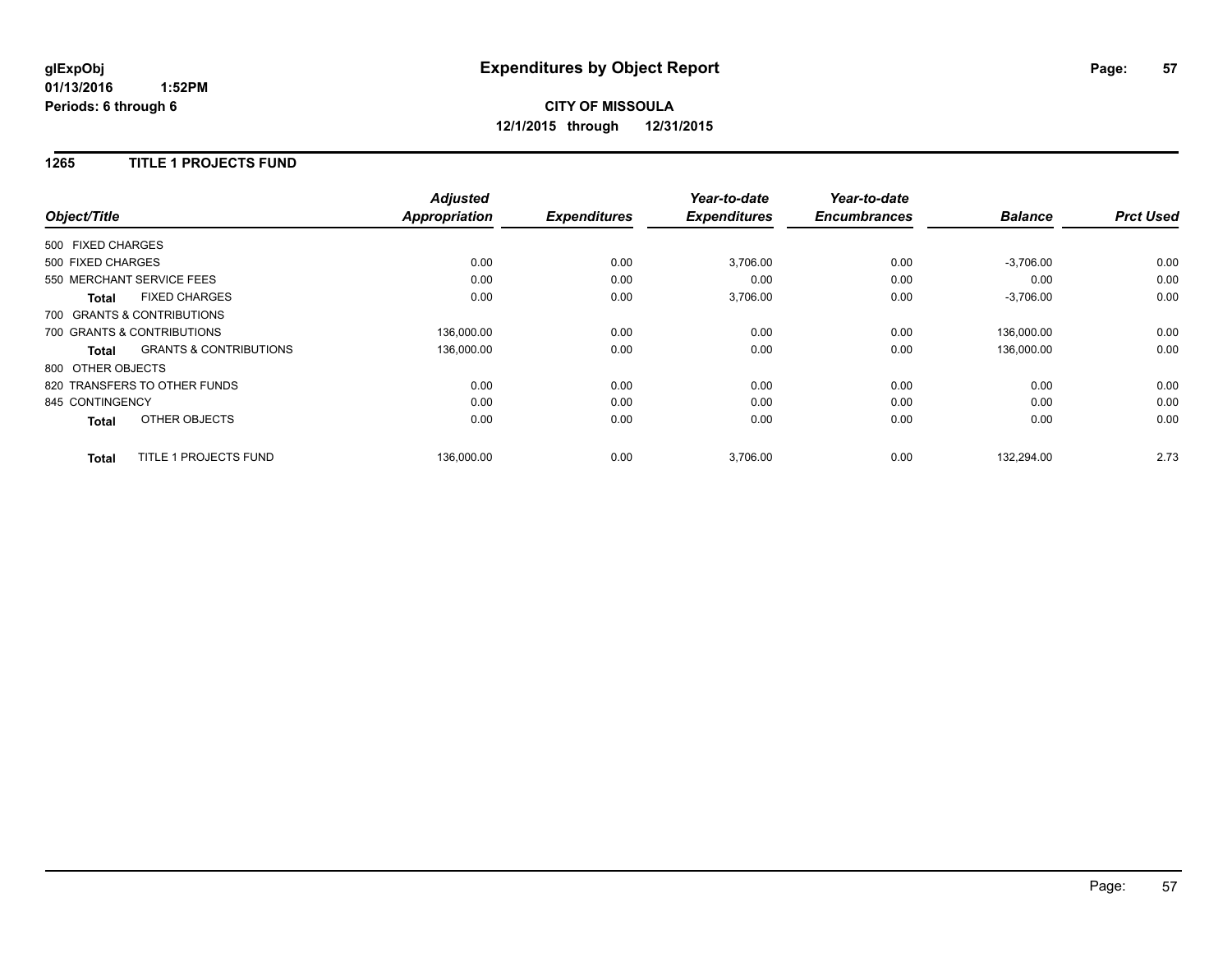#### **1396 PROGRAM INCOME REVOLVING LOAN PROGRAM**

**390 NON-DEPARTMENTAL**

| Object/Title      |                                   | <b>Adjusted</b><br><b>Appropriation</b> | <b>Expenditures</b> | Year-to-date<br><b>Expenditures</b> | Year-to-date<br><b>Encumbrances</b> | <b>Balance</b> | <b>Prct Used</b> |
|-------------------|-----------------------------------|-----------------------------------------|---------------------|-------------------------------------|-------------------------------------|----------------|------------------|
|                   |                                   |                                         |                     |                                     |                                     |                |                  |
|                   | 300 PURCHASED SERVICES            |                                         |                     |                                     |                                     |                |                  |
|                   | 350 PROFESSIONAL SERVICES         | 0.00                                    | 0.00                | 0.00                                | 0.00                                | 0.00           | 0.00             |
| <b>Total</b>      | <b>PURCHASED SERVICES</b>         | 0.00                                    | 0.00                | 0.00                                | 0.00                                | 0.00           | 0.00             |
| 500 FIXED CHARGES |                                   |                                         |                     |                                     |                                     |                |                  |
|                   | 550 MERCHANT SERVICE FEES         | 0.00                                    | 0.00                | 0.00                                | 0.00                                | 0.00           | 0.00             |
| <b>Total</b>      | <b>FIXED CHARGES</b>              | 0.00                                    | 0.00                | 0.00                                | 0.00                                | 0.00           | 0.00             |
|                   | 700 GRANTS & CONTRIBUTIONS        |                                         |                     |                                     |                                     |                |                  |
|                   | 700 GRANTS & CONTRIBUTIONS        | 38.472.00                               | 0.00                | 0.00                                | 0.00                                | 38.472.00      | 0.00             |
| <b>Total</b>      | <b>GRANTS &amp; CONTRIBUTIONS</b> | 38,472.00                               | 0.00                | 0.00                                | 0.00                                | 38,472.00      | 0.00             |
| <b>Total</b>      | NON-DEPARTMENTAL                  | 38.472.00                               | 0.00                | 0.00                                | 0.00                                | 38.472.00      | 0.00             |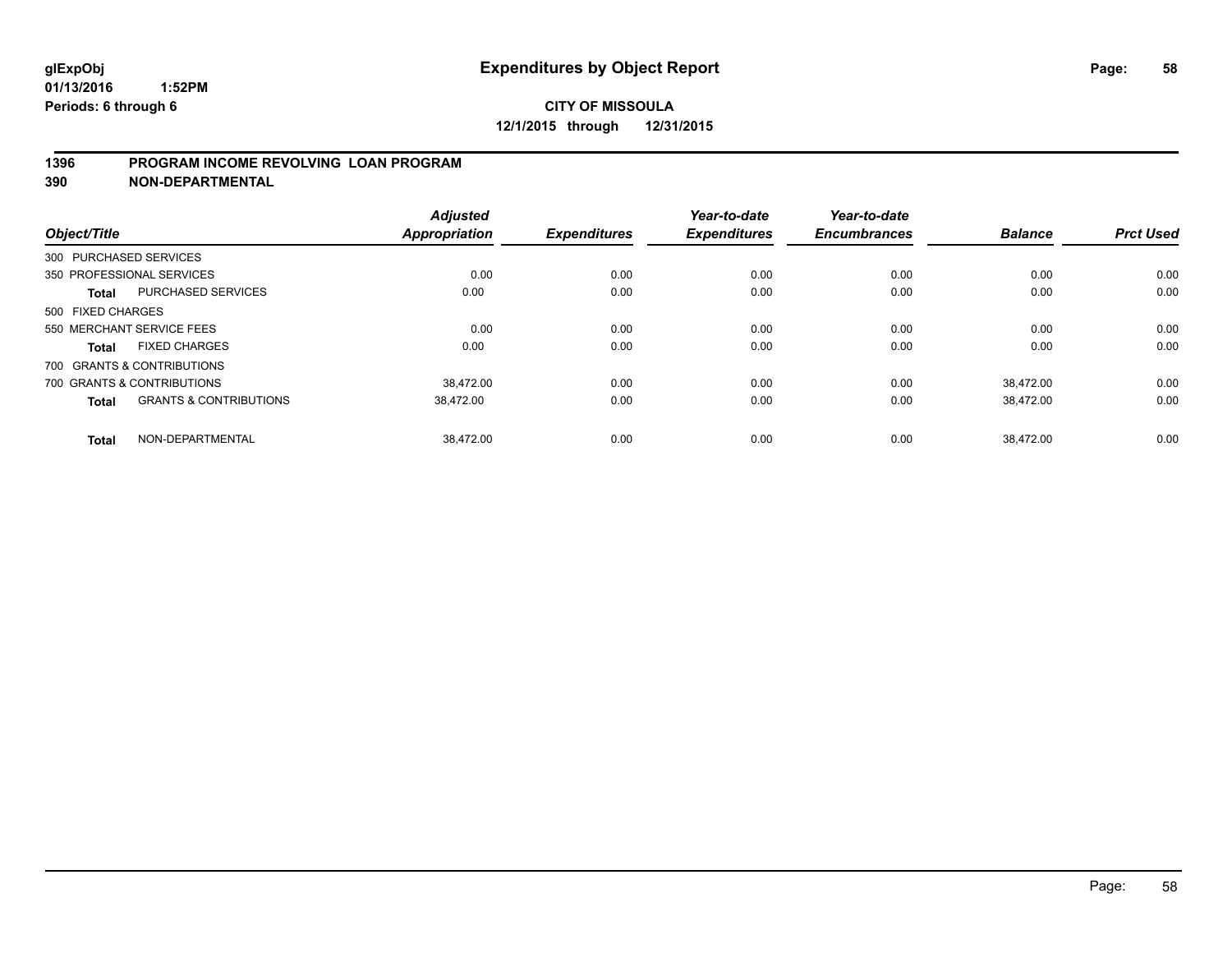#### **1396 PROGRAM INCOME REVOLVING LOAN PROGRAM**

| Object/Title      |                                   | <b>Adjusted</b><br>Appropriation | <b>Expenditures</b> | Year-to-date<br><b>Expenditures</b> | Year-to-date<br><b>Encumbrances</b> | <b>Balance</b> | <b>Prct Used</b> |
|-------------------|-----------------------------------|----------------------------------|---------------------|-------------------------------------|-------------------------------------|----------------|------------------|
|                   | 300 PURCHASED SERVICES            |                                  |                     |                                     |                                     |                |                  |
|                   | 350 PROFESSIONAL SERVICES         | 0.00                             | 0.00                | 0.00                                | 0.00                                | 0.00           | 0.00             |
| <b>Total</b>      | <b>PURCHASED SERVICES</b>         | 0.00                             | 0.00                | 0.00                                | 0.00                                | 0.00           | 0.00             |
| 500 FIXED CHARGES |                                   |                                  |                     |                                     |                                     |                |                  |
|                   | 550 MERCHANT SERVICE FEES         | 0.00                             | 0.00                | 0.00                                | 0.00                                | 0.00           | 0.00             |
| <b>Total</b>      | <b>FIXED CHARGES</b>              | 0.00                             | 0.00                | 0.00                                | 0.00                                | 0.00           | 0.00             |
|                   | 700 GRANTS & CONTRIBUTIONS        |                                  |                     |                                     |                                     |                |                  |
|                   | 700 GRANTS & CONTRIBUTIONS        | 38.472.00                        | 0.00                | 0.00                                | 0.00                                | 38.472.00      | 0.00             |
| <b>Total</b>      | <b>GRANTS &amp; CONTRIBUTIONS</b> | 38,472.00                        | 0.00                | 0.00                                | 0.00                                | 38.472.00      | 0.00             |
| <b>Total</b>      | PROGRAM INCOME REVOLVING LOAN P   | 38.472.00                        | 0.00                | 0.00                                | 0.00                                | 38.472.00      | 0.00             |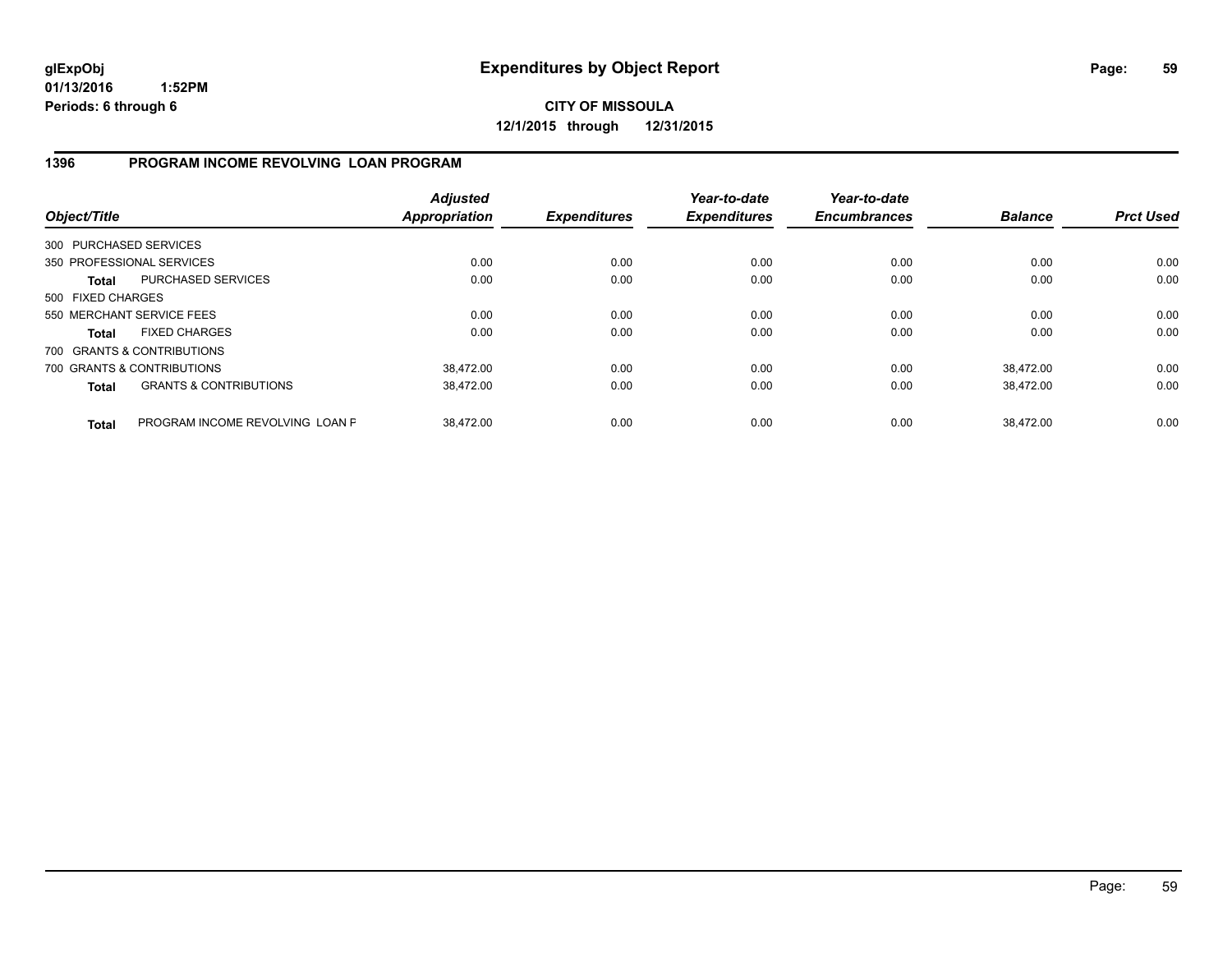#### **1397 STATE HOME PROGRAM INCOME**

**390 NON-DEPARTMENTAL**

| Object/Title                              | <b>Adjusted</b><br><b>Appropriation</b> | <b>Expenditures</b> | Year-to-date<br><b>Expenditures</b> | Year-to-date<br><b>Encumbrances</b> | <b>Balance</b> | <b>Prct Used</b> |
|-------------------------------------------|-----------------------------------------|---------------------|-------------------------------------|-------------------------------------|----------------|------------------|
| 300 PURCHASED SERVICES                    |                                         |                     |                                     |                                     |                |                  |
| 350 PROFESSIONAL SERVICES                 | 600,000.00                              | 0.00                | 0.00                                | 0.00                                | 600,000.00     | 0.00             |
| <b>PURCHASED SERVICES</b><br><b>Total</b> | 600,000.00                              | 0.00                | 0.00                                | 0.00                                | 600,000.00     | 0.00             |
| 500 FIXED CHARGES                         |                                         |                     |                                     |                                     |                |                  |
| 550 MERCHANT SERVICE FEES                 | 0.00                                    | 0.00                | 0.00                                | 0.00                                | 0.00           | 0.00             |
| <b>FIXED CHARGES</b><br><b>Total</b>      | 0.00                                    | 0.00                | 0.00                                | 0.00                                | 0.00           | 0.00             |
| NON-DEPARTMENTAL<br><b>Total</b>          | 600,000.00                              | 0.00                | 0.00                                | 0.00                                | 600,000.00     | 0.00             |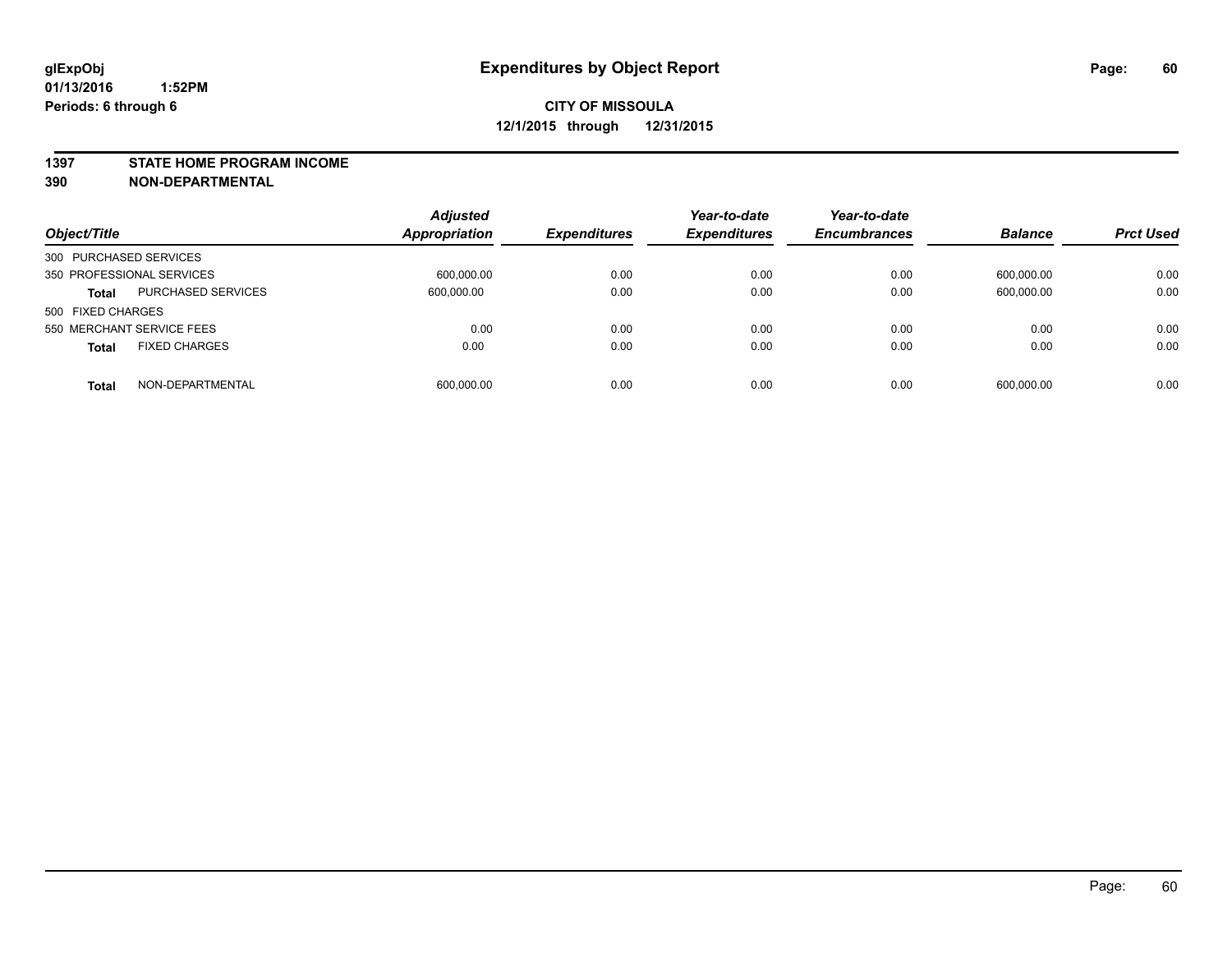#### **1397 STATE HOME PROGRAM INCOME**

| Object/Title                              | <b>Adjusted</b><br><b>Appropriation</b> | <b>Expenditures</b> | Year-to-date<br><b>Expenditures</b> | Year-to-date<br><b>Encumbrances</b> | <b>Balance</b> | <b>Prct Used</b> |
|-------------------------------------------|-----------------------------------------|---------------------|-------------------------------------|-------------------------------------|----------------|------------------|
| 300 PURCHASED SERVICES                    |                                         |                     |                                     |                                     |                |                  |
| 350 PROFESSIONAL SERVICES                 | 600,000.00                              | 0.00                | 0.00                                | 0.00                                | 600.000.00     | 0.00             |
| PURCHASED SERVICES<br><b>Total</b>        | 600.000.00                              | 0.00                | 0.00                                | 0.00                                | 600.000.00     | 0.00             |
| 500 FIXED CHARGES                         |                                         |                     |                                     |                                     |                |                  |
| 550 MERCHANT SERVICE FEES                 | 0.00                                    | 0.00                | 0.00                                | 0.00                                | 0.00           | 0.00             |
| <b>FIXED CHARGES</b><br><b>Total</b>      | 0.00                                    | 0.00                | 0.00                                | 0.00                                | 0.00           | 0.00             |
| STATE HOME PROGRAM INCOME<br><b>Total</b> | 600.000.00                              | 0.00                | 0.00                                | 0.00                                | 600.000.00     | 0.00             |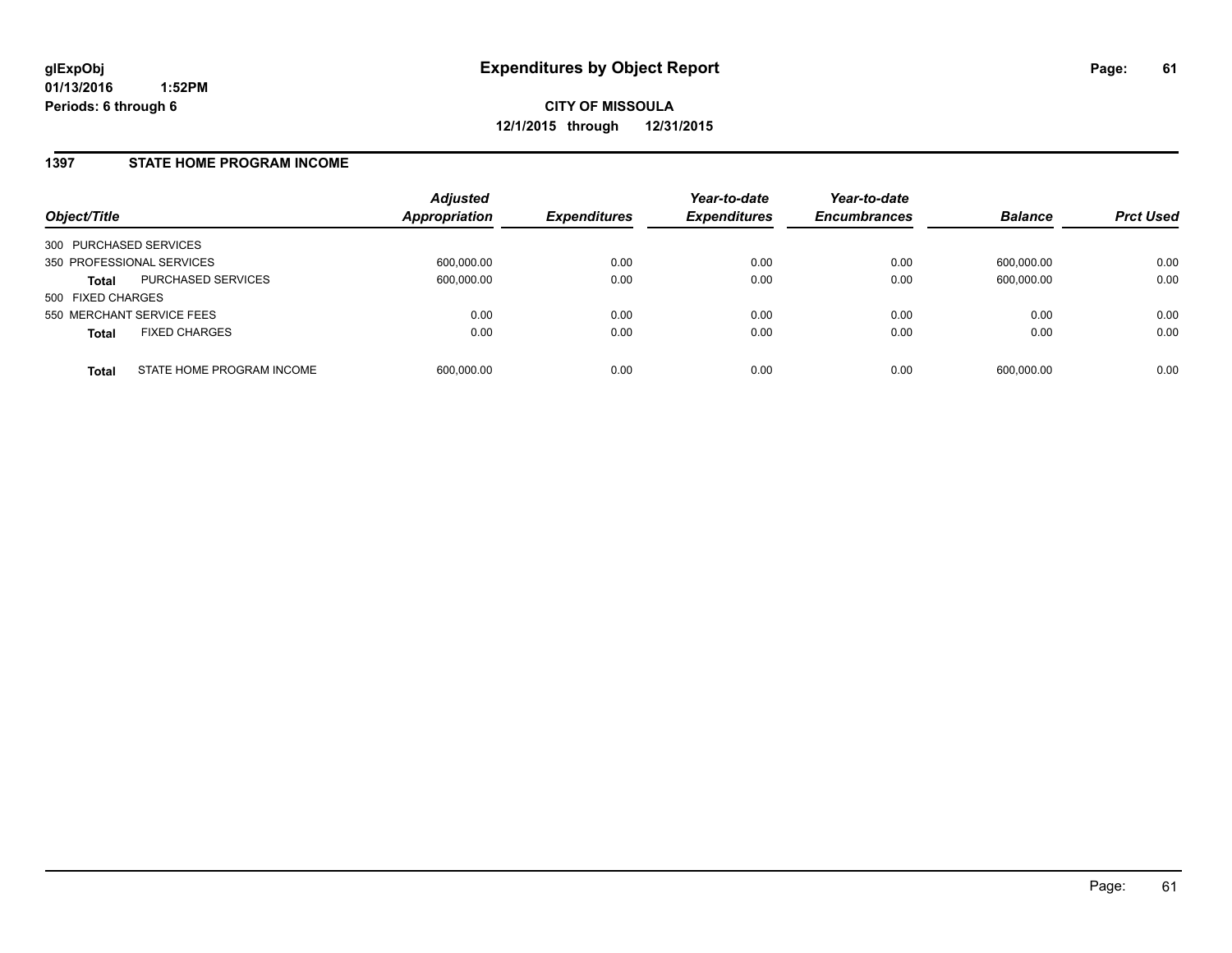#### **2250 PLANNING FUND**

**250 DEVELOPMENT SERVICES**

|                                      | <b>Adjusted</b> |                     | Year-to-date        | Year-to-date        |                |                  |
|--------------------------------------|-----------------|---------------------|---------------------|---------------------|----------------|------------------|
| Object/Title                         | Appropriation   | <b>Expenditures</b> | <b>Expenditures</b> | <b>Encumbrances</b> | <b>Balance</b> | <b>Prct Used</b> |
| 100 PERSONAL SERVICES                |                 |                     |                     |                     |                |                  |
| 110 SALARIES AND WAGES               | 262,841.00      | 29,259.71           | 123,018.35          | 0.00                | 139,822.65     | 46.80            |
| <b>140 EMPLOYER CONTRIBUTIONS</b>    | 83.643.00       | 8,922.33            | 45,161.13           | 0.00                | 38,481.87      | 53.99            |
| 141 STATE RETIREMENT CONTRIBUTIONS   | 0.00            | 0.00                | 33.86               | 0.00                | $-33.86$       | 0.00             |
| PERSONAL SERVICES<br>Total           | 346,484.00      | 38,182.04           | 168,213.34          | 0.00                | 178,270.66     | 48.55            |
| 200 SUPPLIES                         |                 |                     |                     |                     |                |                  |
| 210 OFFICE SUPPLIES                  | 2,550.00        | 251.11              | 826.91              | 0.00                | 1,723.09       | 32.43            |
| 220 OPERATING SUPPLIES               | 900.00          | 84.96               | 84.96               | 0.00                | 815.04         | 9.44             |
| 231 GASOLINE                         | 0.00            | 5.45                | 33.55               | 0.00                | $-33.55$       | 0.00             |
| 240 OTHER SUPPLIES                   | 400.00          | 0.00                | 64.44               | 0.00                | 335.56         | 16.11            |
| <b>SUPPLIES</b><br>Total             | 3,850.00        | 341.52              | 1,009.86            | 0.00                | 2,840.14       | 26.23            |
| 300 PURCHASED SERVICES               |                 |                     |                     |                     |                |                  |
| 310 COMMUNICATIONS                   | 1,100.00        | 18.39               | 31.71               | 0.00                | 1,068.29       | 2.88             |
| 320 PRINTING & DUPLICATING           | 8,000.00        | 51.55               | 2,817.59            | 0.00                | 5,182.41       | 35.22            |
| 330 PUBLICITY, SUBSCRIPTIONS & DUES  | 4,005.00        | 719.82              | 1,877.87            | 0.00                | 2,127.13       | 46.89            |
| 344 TELEPHONE SERVICE                | 125.00          | 6.61                | 17.47               | 0.00                | 107.53         | 13.98            |
| 350 PROFESSIONAL SERVICES            | 50,000.00       | 840.00              | 1,159.00            | 0.00                | 48,841.00      | 2.32             |
| 360 REPAIR & MAINTENANCE             | 1,540.00        | 0.00                | 0.00                | 0.00                | 1,540.00       | 0.00             |
| 370 TRAVEL                           | 5,185.00        | 0.00                | 218.95              | 0.00                | 4,966.05       | 4.22             |
| 380 TRAINING                         | 4,595.00        | 110.00              | 2,134.00            | 0.00                | 2,461.00       | 46.44            |
| 390 OTHER PURCHASED SERVICES         | 3,750.00        | 0.00                | 0.00                | 0.00                | 3,750.00       | 0.00             |
| PURCHASED SERVICES<br>Total          | 78,300.00       | 1,746.37            | 8,256.59            | 0.00                | 70,043.41      | 10.54            |
| 500 FIXED CHARGES                    |                 |                     |                     |                     |                |                  |
| 500 FIXED CHARGES                    | 24,000.00       | 12,000.00           | 12,000.00           | 0.00                | 12,000.00      | 50.00            |
| 550 MERCHANT SERVICE FEES            | 0.00            | 0.00                | 0.00                | 0.00                | 0.00           | 0.00             |
| <b>FIXED CHARGES</b><br><b>Total</b> | 24,000.00       | 12,000.00           | 12,000.00           | 0.00                | 12,000.00      | 50.00            |
| 800 OTHER OBJECTS                    |                 |                     |                     |                     |                |                  |
| 820 TRANSFERS TO OTHER FUNDS         | 0.00            | 0.00                | 0.00                | 0.00                | 0.00           | 0.00             |
| 845 CONTINGENCY                      | 0.00            | 0.00                | 0.00                | 0.00                | 0.00           | 0.00             |
| OTHER OBJECTS<br><b>Total</b>        | 0.00            | 0.00                | 0.00                | 0.00                | 0.00           | 0.00             |
| DEVELOPMENT SERVICES<br>Total        | 452,634.00      | 52,269.93           | 189,479.79          | 0.00                | 263,154.21     | 41.86            |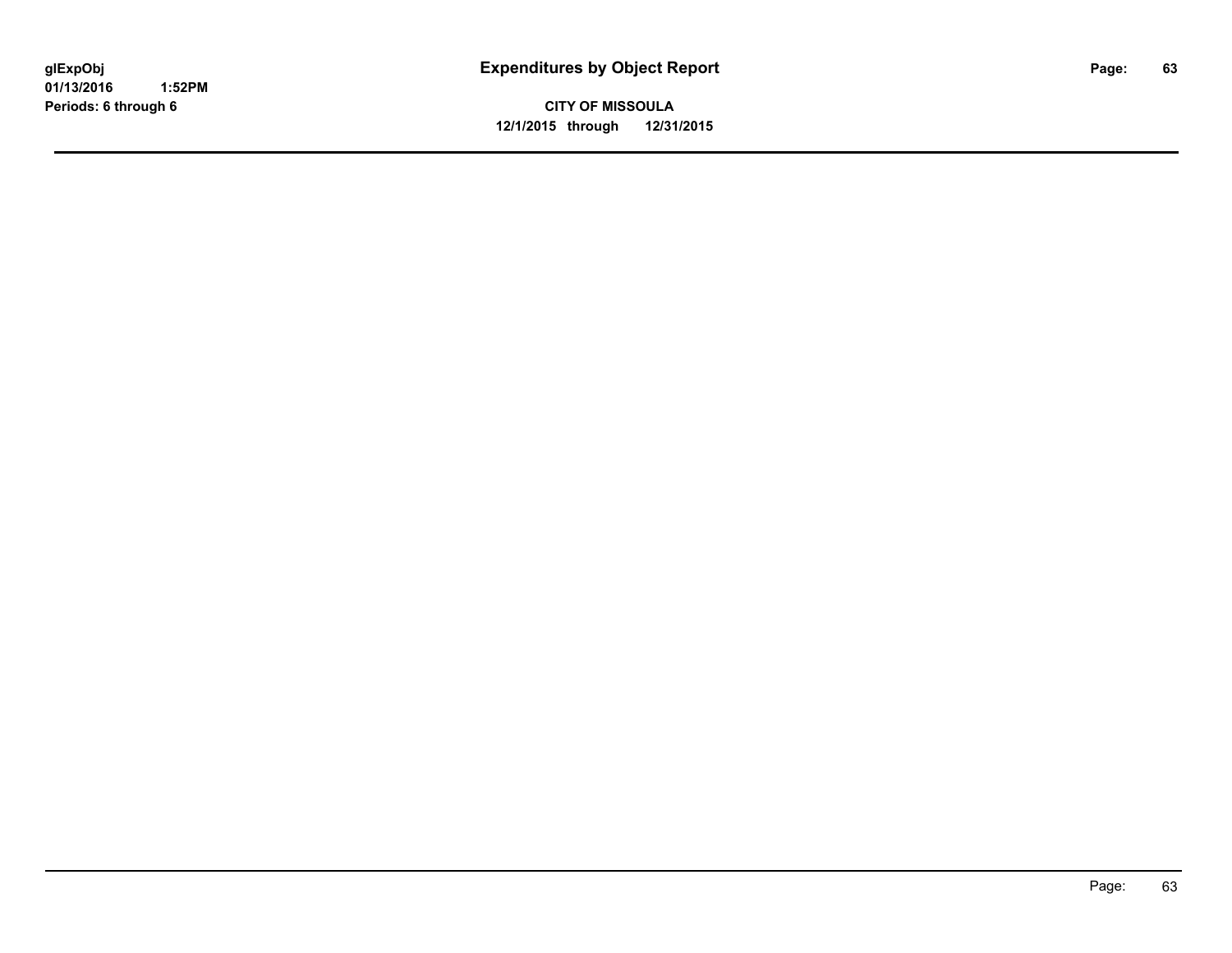**2250 PLANNING FUND**

|                                     | <b>Adjusted</b>      |                     | Year-to-date        | Year-to-date        |                |                  |
|-------------------------------------|----------------------|---------------------|---------------------|---------------------|----------------|------------------|
| Object/Title                        | <b>Appropriation</b> | <b>Expenditures</b> | <b>Expenditures</b> | <b>Encumbrances</b> | <b>Balance</b> | <b>Prct Used</b> |
| 100 PERSONAL SERVICES               |                      |                     |                     |                     |                |                  |
| 110 SALARIES AND WAGES              | 262,841.00           | 29,259.71           | 123,018.35          | 0.00                | 139,822.65     | 46.80            |
| 140 EMPLOYER CONTRIBUTIONS          | 83,643.00            | 8,922.33            | 45,161.13           | 0.00                | 38,481.87      | 53.99            |
| 141 STATE RETIREMENT CONTRIBUTIONS  | 0.00                 | 0.00                | 33.86               | 0.00                | $-33.86$       | 0.00             |
| PERSONAL SERVICES<br><b>Total</b>   | 346,484.00           | 38,182.04           | 168,213.34          | 0.00                | 178,270.66     | 48.55            |
| 200 SUPPLIES                        |                      |                     |                     |                     |                |                  |
| 210 OFFICE SUPPLIES                 | 2,550.00             | 251.11              | 826.91              | 0.00                | 1,723.09       | 32.43            |
| 220 OPERATING SUPPLIES              | 900.00               | 84.96               | 84.96               | 0.00                | 815.04         | 9.44             |
| 231 GASOLINE                        | 0.00                 | 5.45                | 33.55               | 0.00                | $-33.55$       | 0.00             |
| 240 OTHER SUPPLIES                  | 400.00               | 0.00                | 64.44               | 0.00                | 335.56         | 16.11            |
| <b>SUPPLIES</b><br><b>Total</b>     | 3,850.00             | 341.52              | 1,009.86            | 0.00                | 2,840.14       | 26.23            |
| 300 PURCHASED SERVICES              |                      |                     |                     |                     |                |                  |
| 310 COMMUNICATIONS                  | 1,100.00             | 18.39               | 31.71               | 0.00                | 1,068.29       | 2.88             |
| 320 PRINTING & DUPLICATING          | 8,000.00             | 51.55               | 2,817.59            | 0.00                | 5,182.41       | 35.22            |
| 330 PUBLICITY, SUBSCRIPTIONS & DUES | 4,005.00             | 719.82              | 1,877.87            | 0.00                | 2,127.13       | 46.89            |
| 344 TELEPHONE SERVICE               | 125.00               | 6.61                | 17.47               | 0.00                | 107.53         | 13.98            |
| 350 PROFESSIONAL SERVICES           | 50,000.00            | 840.00              | 1,159.00            | 0.00                | 48,841.00      | 2.32             |
| 360 REPAIR & MAINTENANCE            | 1,540.00             | 0.00                | 0.00                | 0.00                | 1,540.00       | 0.00             |
| 370 TRAVEL                          | 5,185.00             | 0.00                | 218.95              | 0.00                | 4,966.05       | 4.22             |
| 380 TRAINING                        | 4,595.00             | 110.00              | 2,134.00            | 0.00                | 2,461.00       | 46.44            |
| 390 OTHER PURCHASED SERVICES        | 3,750.00             | 0.00                | 0.00                | 0.00                | 3,750.00       | 0.00             |
| PURCHASED SERVICES<br><b>Total</b>  | 78,300.00            | 1,746.37            | 8,256.59            | 0.00                | 70,043.41      | 10.54            |
| 500 FIXED CHARGES                   |                      |                     |                     |                     |                |                  |
| 500 FIXED CHARGES                   | 24,000.00            | 12,000.00           | 12,000.00           | 0.00                | 12,000.00      | 50.00            |
| 550 MERCHANT SERVICE FEES           | 0.00                 | 0.00                | 0.00                | 0.00                | 0.00           | 0.00             |
| <b>FIXED CHARGES</b><br>Total       | 24,000.00            | 12,000.00           | 12,000.00           | 0.00                | 12,000.00      | 50.00            |
| 800 OTHER OBJECTS                   |                      |                     |                     |                     |                |                  |
| 820 TRANSFERS TO OTHER FUNDS        | 0.00                 | 0.00                | 0.00                | 0.00                | 0.00           | 0.00             |
| 845 CONTINGENCY                     | 0.00                 | 0.00                | 0.00                | 0.00                | 0.00           | 0.00             |
| OTHER OBJECTS<br><b>Total</b>       | 0.00                 | 0.00                | 0.00                | 0.00                | 0.00           | 0.00             |
| PLANNING FUND<br><b>Total</b>       | 452,634.00           | 52,269.93           | 189,479.79          | 0.00                | 263,154.21     | 41.86            |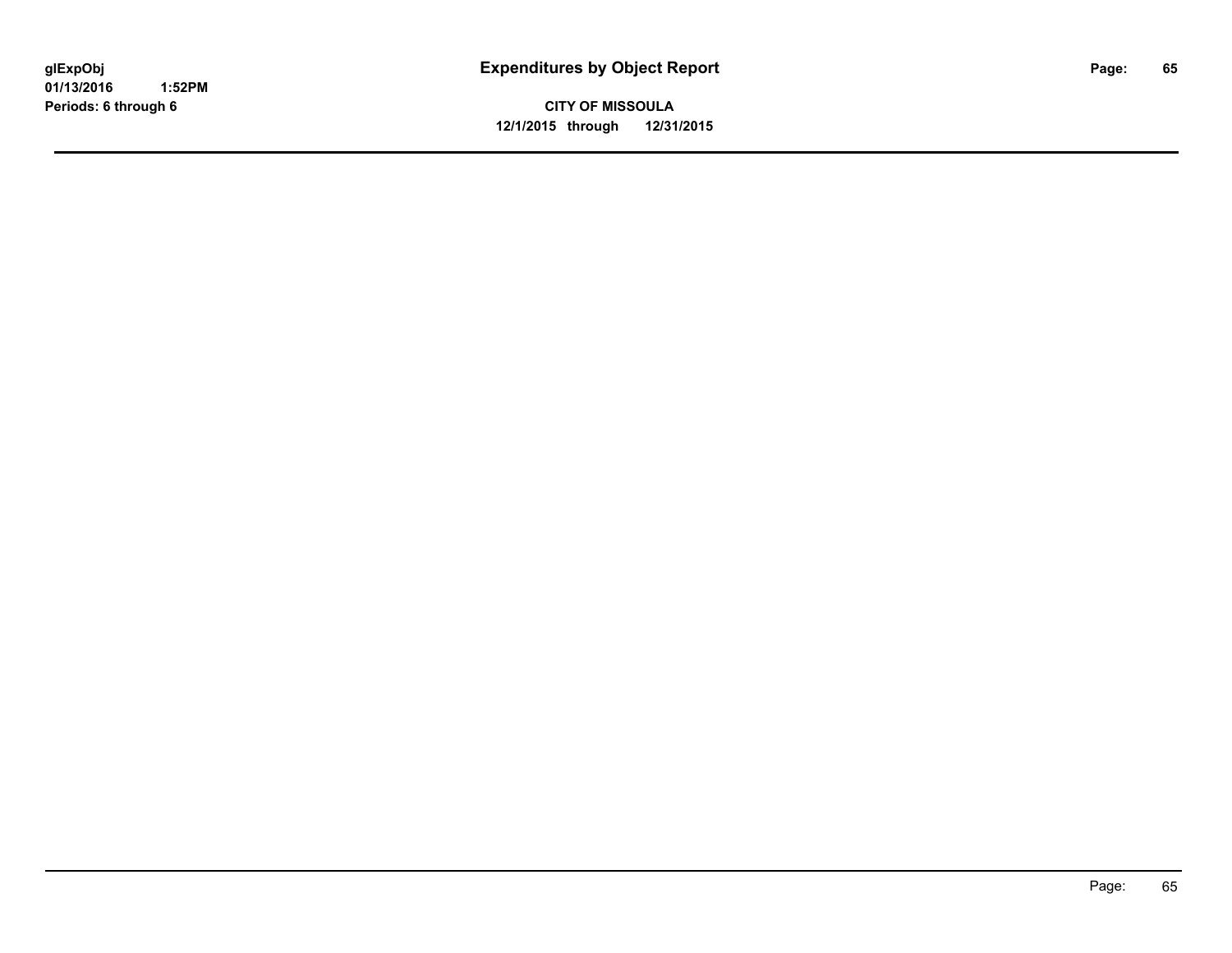#### **2310 PUBLIC SAFETY INFORMATION SYSTEMS**

**310 BUILDING INSPECTION**

| Object/Title              |                            | <b>Adjusted</b><br><b>Appropriation</b> | <b>Expenditures</b> | Year-to-date<br><b>Expenditures</b> | Year-to-date<br><b>Encumbrances</b> | <b>Balance</b> | <b>Prct Used</b> |
|---------------------------|----------------------------|-----------------------------------------|---------------------|-------------------------------------|-------------------------------------|----------------|------------------|
| 500 FIXED CHARGES         |                            |                                         |                     |                                     |                                     |                |                  |
| 550 MERCHANT SERVICE FEES |                            | 0.00                                    | 0.00                | 0.00                                | 0.00                                | 0.00           | 0.00             |
| <b>Total</b>              | <b>FIXED CHARGES</b>       | 0.00                                    | 0.00                | 0.00                                | 0.00                                | 0.00           | 0.00             |
| 800 OTHER OBJECTS         |                            |                                         |                     |                                     |                                     |                |                  |
| 845 CONTINGENCY           |                            | 0.00                                    | 0.00                | 0.00                                | 0.00                                | 0.00           | 0.00             |
| <b>Total</b>              | OTHER OBJECTS              | 0.00                                    | 0.00                | 0.00                                | 0.00                                | 0.00           | 0.00             |
| <b>Total</b>              | <b>BUILDING INSPECTION</b> | 0.00                                    | 0.00                | 0.00                                | 0.00                                | 0.00           | 0.00             |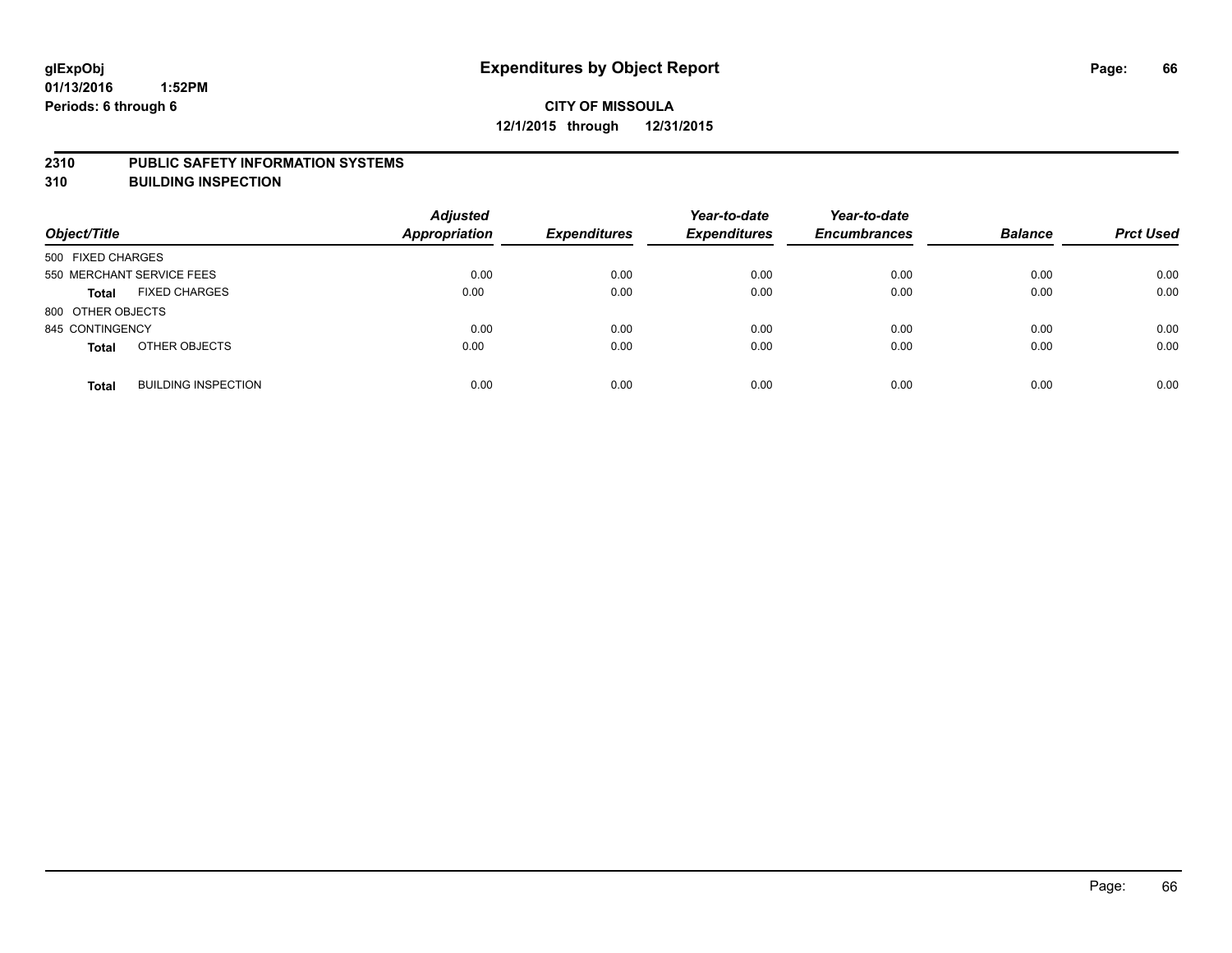**CITY OF MISSOULA 12/1/2015 through 12/31/2015**

#### **2310 PUBLIC SAFETY INFORMATION SYSTEMS**

| Object/Title      |                                   | <b>Adjusted</b><br>Appropriation | <b>Expenditures</b> | Year-to-date<br><b>Expenditures</b> | Year-to-date<br><b>Encumbrances</b> | <b>Balance</b> | <b>Prct Used</b> |
|-------------------|-----------------------------------|----------------------------------|---------------------|-------------------------------------|-------------------------------------|----------------|------------------|
| 500 FIXED CHARGES |                                   |                                  |                     |                                     |                                     |                |                  |
|                   | 550 MERCHANT SERVICE FEES         | 0.00                             | 0.00                | 0.00                                | 0.00                                | 0.00           | 0.00             |
| <b>Total</b>      | <b>FIXED CHARGES</b>              | 0.00                             | 0.00                | 0.00                                | 0.00                                | 0.00           | 0.00             |
| 800 OTHER OBJECTS |                                   |                                  |                     |                                     |                                     |                |                  |
| 845 CONTINGENCY   |                                   | 0.00                             | 0.00                | 0.00                                | 0.00                                | 0.00           | 0.00             |
| <b>Total</b>      | OTHER OBJECTS                     | 0.00                             | 0.00                | 0.00                                | 0.00                                | 0.00           | 0.00             |
| <b>Total</b>      | PUBLIC SAFETY INFORMATION SYSTEM! | 0.00                             | 0.00                | 0.00                                | 0.00                                | 0.00           | 0.00             |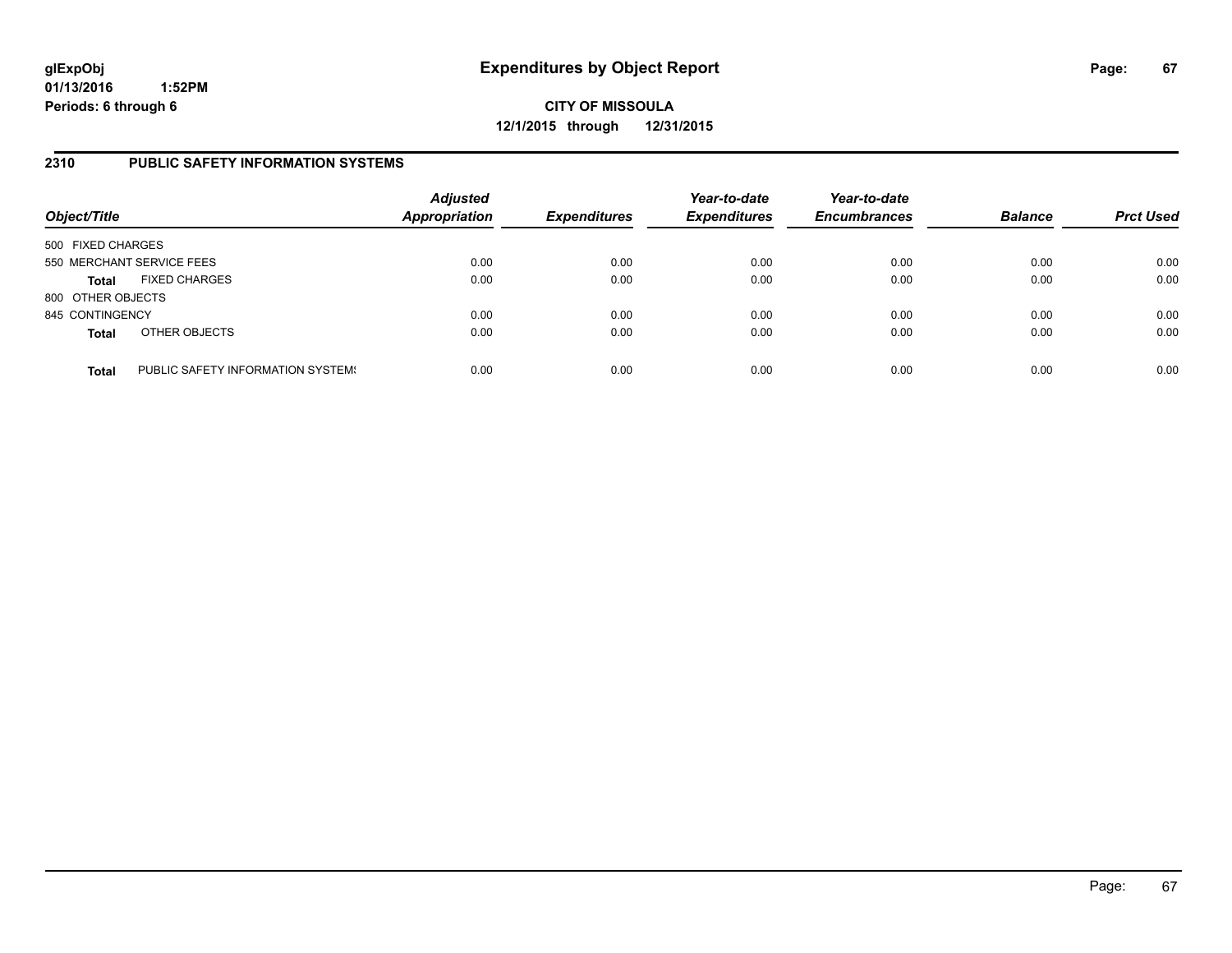#### **2321 IMPACT FEE FUND**

**390 NON-DEPARTMENTAL**

|                                       | <b>Adjusted</b>      |                     | Year-to-date        | Year-to-date        |                |                  |
|---------------------------------------|----------------------|---------------------|---------------------|---------------------|----------------|------------------|
| Object/Title                          | <b>Appropriation</b> | <b>Expenditures</b> | <b>Expenditures</b> | <b>Encumbrances</b> | <b>Balance</b> | <b>Prct Used</b> |
| 100 PERSONAL SERVICES                 |                      |                     |                     |                     |                |                  |
| 110 SALARIES AND WAGES                | 0.00                 | 0.00                | 0.00                | 0.00                | 0.00           | 0.00             |
| <b>140 EMPLOYER CONTRIBUTIONS</b>     | 0.00                 | 0.00                | 0.00                | 0.00                | 0.00           | 0.00             |
| PERSONAL SERVICES<br><b>Total</b>     | 0.00                 | 0.00                | 0.00                | 0.00                | 0.00           | 0.00             |
| 300 PURCHASED SERVICES                |                      |                     |                     |                     |                |                  |
| 350 PROFESSIONAL SERVICES             | 0.00                 | 0.00                | 0.00                | 0.00                | 0.00           | 0.00             |
| 390 OTHER PURCHASED SERVICES          | 0.00                 | 0.00                | 0.00                | 0.00                | 0.00           | 0.00             |
| PURCHASED SERVICES<br><b>Total</b>    | 0.00                 | 0.00                | 0.00                | 0.00                | 0.00           | 0.00             |
| 500 FIXED CHARGES                     |                      |                     |                     |                     |                |                  |
| 550 MERCHANT SERVICE FEES             | 0.00                 | 0.00                | 0.00                | 0.00                | 0.00           | 0.00             |
| <b>FIXED CHARGES</b><br><b>Total</b>  | 0.00                 | 0.00                | 0.00                | 0.00                | 0.00           | 0.00             |
| 800 OTHER OBJECTS                     |                      |                     |                     |                     |                |                  |
| 820 TRANSFERS TO OTHER FUNDS          | 0.00                 | 0.00                | 0.00                | 0.00                | 0.00           | 0.00             |
| OTHER OBJECTS<br>Total                | 0.00                 | 0.00                | 0.00                | 0.00                | 0.00           | 0.00             |
| 900 CAPITAL OUTLAY                    |                      |                     |                     |                     |                |                  |
| 930 IMPROVEMENTS                      | 2,400,000.00         | 48,973.84           | 293,851.46          | 0.00                | 2,106,148.54   | 12.24            |
| <b>CAPITAL OUTLAY</b><br><b>Total</b> | 2,400,000.00         | 48,973.84           | 293,851.46          | 0.00                | 2,106,148.54   | 12.24            |
| NON-DEPARTMENTAL<br><b>Total</b>      | 2,400,000.00         | 48,973.84           | 293,851.46          | 0.00                | 2,106,148.54   | 12.24            |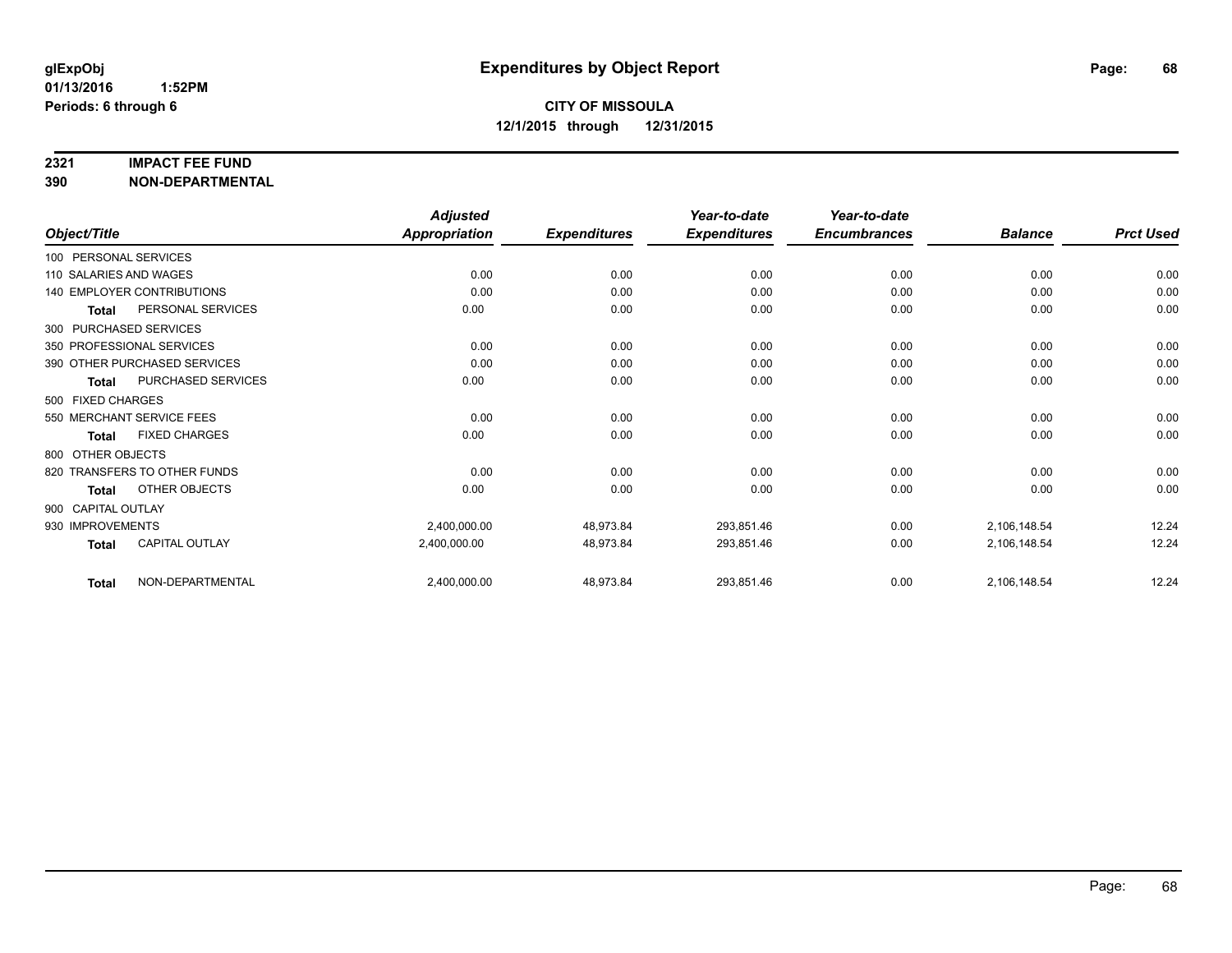**2321 IMPACT FEE FUND**

|                                        | <b>Adjusted</b>      |                     | Year-to-date        | Year-to-date        |                |                  |
|----------------------------------------|----------------------|---------------------|---------------------|---------------------|----------------|------------------|
| Object/Title                           | <b>Appropriation</b> | <b>Expenditures</b> | <b>Expenditures</b> | <b>Encumbrances</b> | <b>Balance</b> | <b>Prct Used</b> |
| 100 PERSONAL SERVICES                  |                      |                     |                     |                     |                |                  |
| 110 SALARIES AND WAGES                 | 0.00                 | 0.00                | 0.00                | 0.00                | 0.00           | 0.00             |
| <b>140 EMPLOYER CONTRIBUTIONS</b>      | 0.00                 | 0.00                | 0.00                | 0.00                | 0.00           | 0.00             |
| PERSONAL SERVICES<br><b>Total</b>      | 0.00                 | 0.00                | 0.00                | 0.00                | 0.00           | 0.00             |
| 300 PURCHASED SERVICES                 |                      |                     |                     |                     |                |                  |
| 350 PROFESSIONAL SERVICES              | 0.00                 | 0.00                | 0.00                | 0.00                | 0.00           | 0.00             |
| 390 OTHER PURCHASED SERVICES           | 0.00                 | 0.00                | 0.00                | 0.00                | 0.00           | 0.00             |
| PURCHASED SERVICES<br><b>Total</b>     | 0.00                 | 0.00                | 0.00                | 0.00                | 0.00           | 0.00             |
| 500 FIXED CHARGES                      |                      |                     |                     |                     |                |                  |
| 550 MERCHANT SERVICE FEES              | 0.00                 | 0.00                | 0.00                | 0.00                | 0.00           | 0.00             |
| <b>FIXED CHARGES</b><br><b>Total</b>   | 0.00                 | 0.00                | 0.00                | 0.00                | 0.00           | 0.00             |
| 800 OTHER OBJECTS                      |                      |                     |                     |                     |                |                  |
| 820 TRANSFERS TO OTHER FUNDS           | 0.00                 | 0.00                | 0.00                | 0.00                | 0.00           | 0.00             |
| OTHER OBJECTS<br><b>Total</b>          | 0.00                 | 0.00                | 0.00                | 0.00                | 0.00           | 0.00             |
| 900 CAPITAL OUTLAY                     |                      |                     |                     |                     |                |                  |
| 930 IMPROVEMENTS                       | 2,400,000.00         | 48,973.84           | 293,851.46          | 0.00                | 2,106,148.54   | 12.24            |
| CAPITAL OUTLAY<br><b>Total</b>         | 2,400,000.00         | 48,973.84           | 293,851.46          | 0.00                | 2,106,148.54   | 12.24            |
| <b>IMPACT FEE FUND</b><br><b>Total</b> | 2,400,000.00         | 48,973.84           | 293,851.46          | 0.00                | 2,106,148.54   | 12.24            |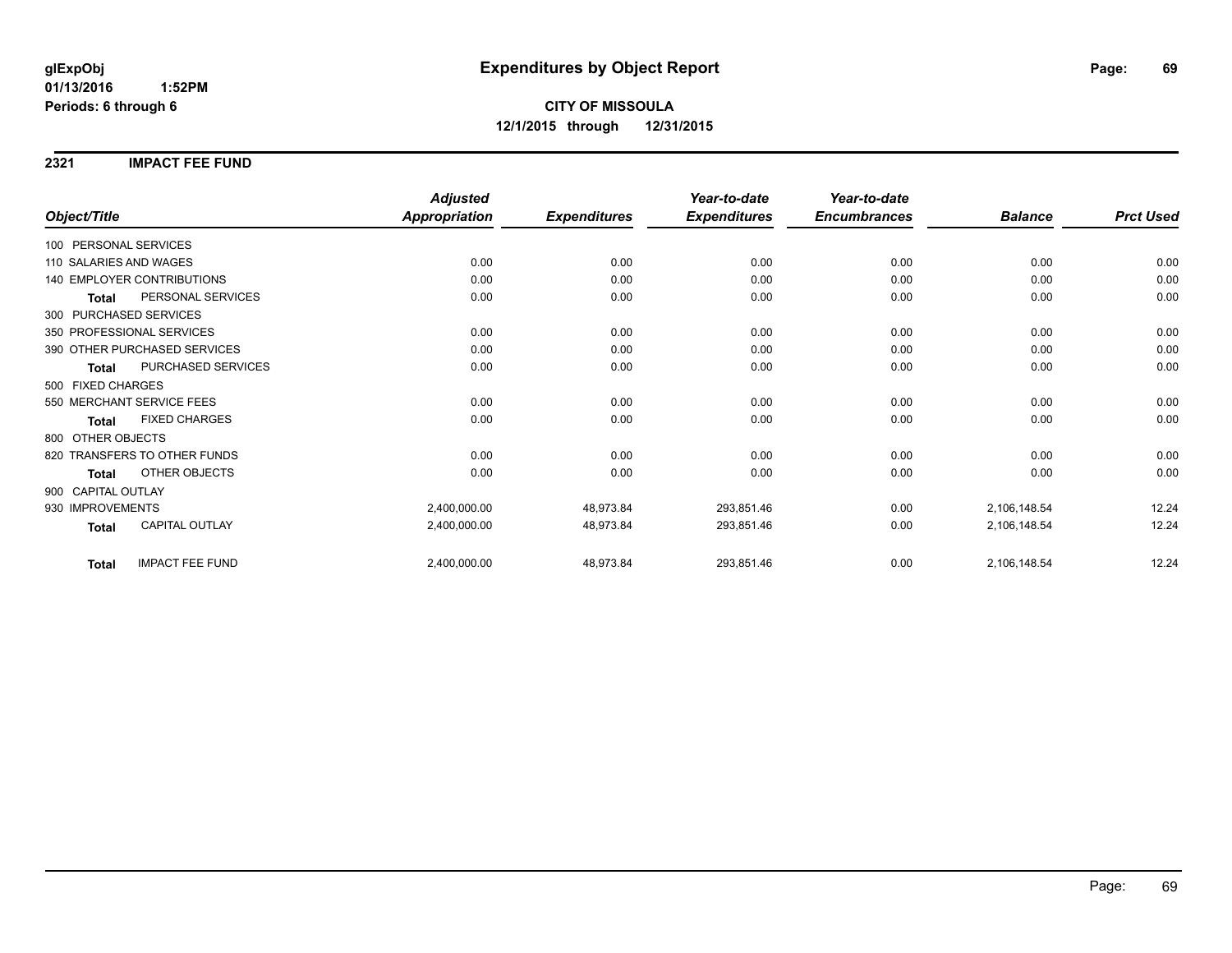#### **2322 GEORGE ELMER/CATTLE DR INTERSECTION**

**390 NON-DEPARTMENTAL**

| Object/Title       |                              | <b>Adjusted</b><br><b>Appropriation</b> | <b>Expenditures</b> | Year-to-date<br><b>Expenditures</b> | Year-to-date<br><b>Encumbrances</b> | <b>Balance</b> | <b>Prct Used</b> |
|--------------------|------------------------------|-----------------------------------------|---------------------|-------------------------------------|-------------------------------------|----------------|------------------|
|                    | 300 PURCHASED SERVICES       |                                         |                     |                                     |                                     |                |                  |
|                    | 350 PROFESSIONAL SERVICES    | 15,000.00                               | 0.00                | 0.00                                | 0.00                                | 15,000.00      | 0.00             |
| <b>Total</b>       | PURCHASED SERVICES           | 15,000.00                               | 0.00                | 0.00                                | 0.00                                | 15,000.00      | 0.00             |
| 500 FIXED CHARGES  |                              |                                         |                     |                                     |                                     |                |                  |
|                    | 550 MERCHANT SERVICE FEES    | 0.00                                    | 0.00                | 0.00                                | 0.00                                | 0.00           | 0.00             |
| <b>Total</b>       | <b>FIXED CHARGES</b>         | 0.00                                    | 0.00                | 0.00                                | 0.00                                | 0.00           | 0.00             |
| 800 OTHER OBJECTS  |                              |                                         |                     |                                     |                                     |                |                  |
|                    | 820 TRANSFERS TO OTHER FUNDS | 0.00                                    | 0.00                | 0.00                                | 0.00                                | 0.00           | 0.00             |
| <b>Total</b>       | OTHER OBJECTS                | 0.00                                    | 0.00                | 0.00                                | 0.00                                | 0.00           | 0.00             |
| 900 CAPITAL OUTLAY |                              |                                         |                     |                                     |                                     |                |                  |
| 930 IMPROVEMENTS   |                              | 0.00                                    | 0.00                | 0.00                                | 0.00                                | 0.00           | 0.00             |
| <b>Total</b>       | <b>CAPITAL OUTLAY</b>        | 0.00                                    | 0.00                | 0.00                                | 0.00                                | 0.00           | 0.00             |
| <b>Total</b>       | NON-DEPARTMENTAL             | 15,000.00                               | 0.00                | 0.00                                | 0.00                                | 15,000.00      | 0.00             |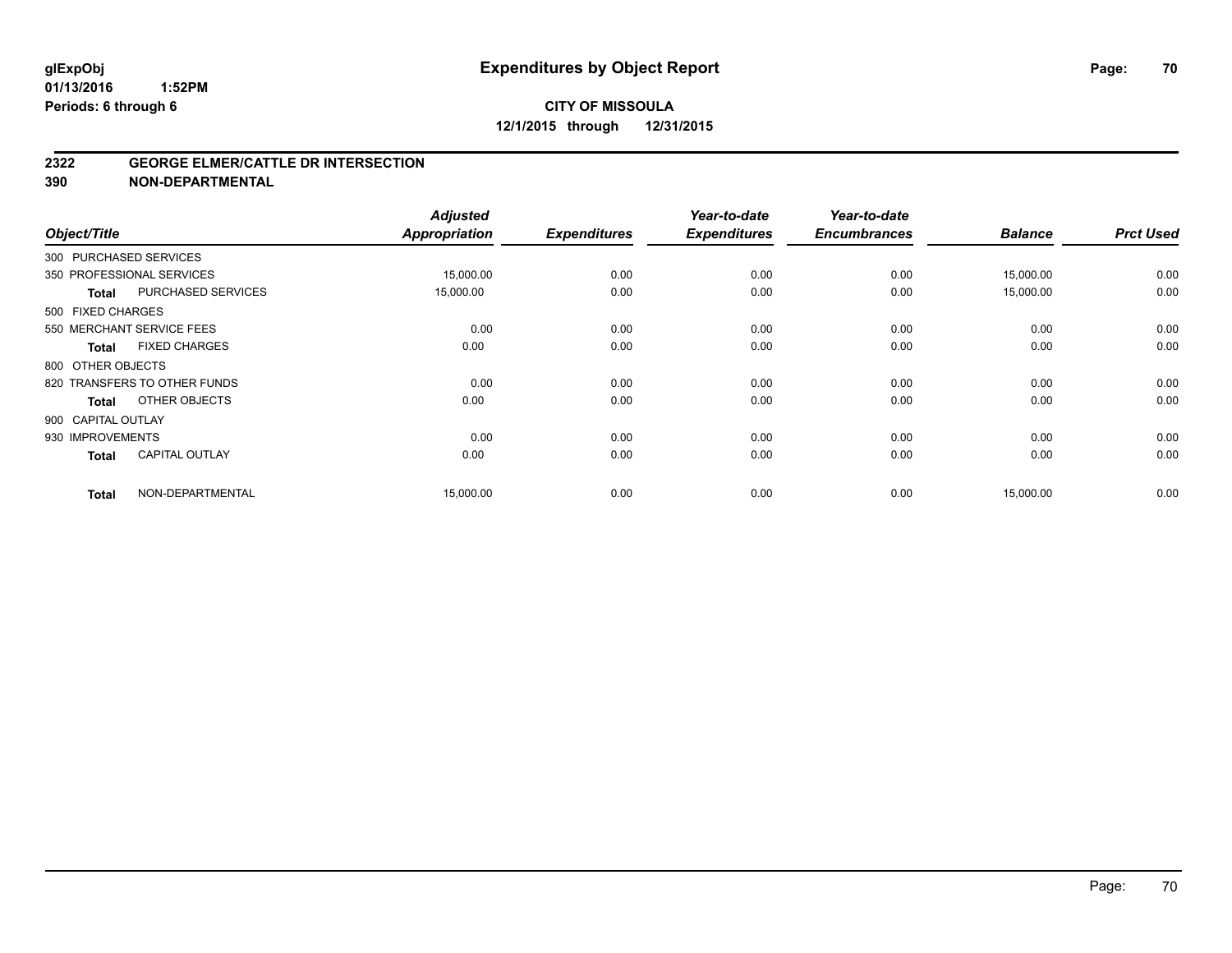# **CITY OF MISSOULA 12/1/2015 through 12/31/2015**

# **2322 GEORGE ELMER/CATTLE DR INTERSECTION**

| Object/Title                                            | <b>Adjusted</b><br><b>Appropriation</b> | <b>Expenditures</b> | Year-to-date<br><b>Expenditures</b> | Year-to-date<br><b>Encumbrances</b> | <b>Balance</b> | <b>Prct Used</b> |
|---------------------------------------------------------|-----------------------------------------|---------------------|-------------------------------------|-------------------------------------|----------------|------------------|
| 300 PURCHASED SERVICES                                  |                                         |                     |                                     |                                     |                |                  |
| 350 PROFESSIONAL SERVICES                               | 15,000.00                               | 0.00                | 0.00                                | 0.00                                | 15,000.00      | 0.00             |
| PURCHASED SERVICES<br><b>Total</b>                      | 15,000.00                               | 0.00                | 0.00                                | 0.00                                | 15,000.00      | 0.00             |
| 500 FIXED CHARGES                                       |                                         |                     |                                     |                                     |                |                  |
| 550 MERCHANT SERVICE FEES                               | 0.00                                    | 0.00                | 0.00                                | 0.00                                | 0.00           | 0.00             |
| <b>FIXED CHARGES</b><br><b>Total</b>                    | 0.00                                    | 0.00                | 0.00                                | 0.00                                | 0.00           | 0.00             |
| 800 OTHER OBJECTS                                       |                                         |                     |                                     |                                     |                |                  |
| 820 TRANSFERS TO OTHER FUNDS                            | 0.00                                    | 0.00                | 0.00                                | 0.00                                | 0.00           | 0.00             |
| OTHER OBJECTS<br>Total                                  | 0.00                                    | 0.00                | 0.00                                | 0.00                                | 0.00           | 0.00             |
| 900 CAPITAL OUTLAY                                      |                                         |                     |                                     |                                     |                |                  |
| 930 IMPROVEMENTS                                        | 0.00                                    | 0.00                | 0.00                                | 0.00                                | 0.00           | 0.00             |
| <b>CAPITAL OUTLAY</b><br><b>Total</b>                   | 0.00                                    | 0.00                | 0.00                                | 0.00                                | 0.00           | 0.00             |
| <b>GEORGE ELMER/CATTLE DR INTERSECT</b><br><b>Total</b> | 15,000.00                               | 0.00                | 0.00                                | 0.00                                | 15,000.00      | 0.00             |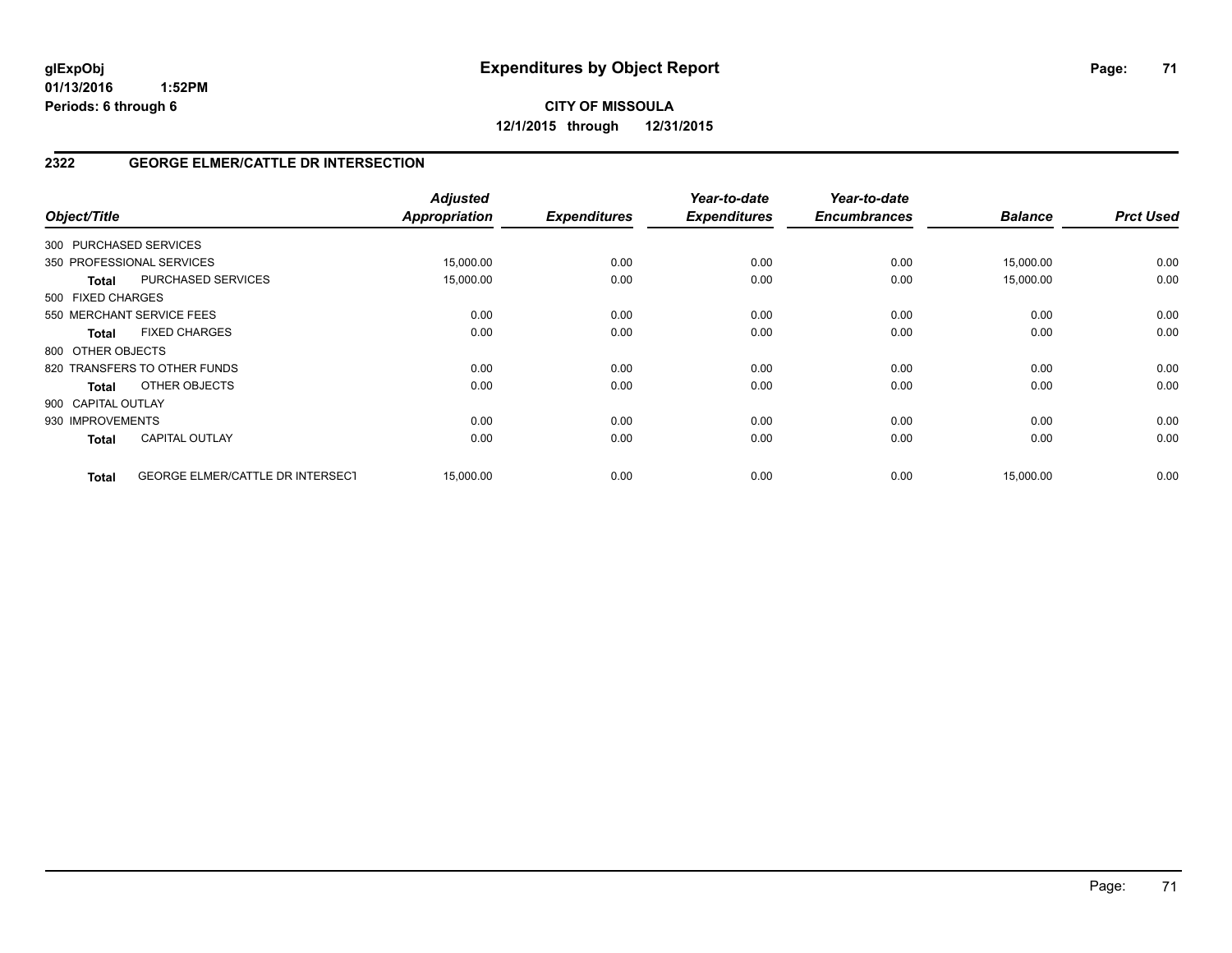**2365 PUBLIC ART FUND**

**220 MAYOR**

|                        |                           | <b>Adjusted</b>      |                     | Year-to-date        | Year-to-date        |                |                  |
|------------------------|---------------------------|----------------------|---------------------|---------------------|---------------------|----------------|------------------|
| Object/Title           |                           | <b>Appropriation</b> | <b>Expenditures</b> | <b>Expenditures</b> | <b>Encumbrances</b> | <b>Balance</b> | <b>Prct Used</b> |
| 300 PURCHASED SERVICES |                           |                      |                     |                     |                     |                |                  |
|                        | 350 PROFESSIONAL SERVICES | 7,350.00             | 0.00                | 6,603.09            | 0.00                | 746.91         | 89.84            |
| <b>Total</b>           | <b>PURCHASED SERVICES</b> | 7,350.00             | 0.00                | 6,603.09            | 0.00                | 746.91         | 89.84            |
| 500 FIXED CHARGES      |                           |                      |                     |                     |                     |                |                  |
|                        | 550 MERCHANT SERVICE FEES | 0.00                 | 0.00                | 0.00                | 0.00                | 0.00           | 0.00             |
| Total                  | <b>FIXED CHARGES</b>      | 0.00                 | 0.00                | 0.00                | 0.00                | 0.00           | 0.00             |
| 800 OTHER OBJECTS      |                           |                      |                     |                     |                     |                |                  |
| 845 CONTINGENCY        |                           | 0.00                 | 0.00                | 0.00                | 0.00                | 0.00           | 0.00             |
| <b>Total</b>           | OTHER OBJECTS             | 0.00                 | 0.00                | 0.00                | 0.00                | 0.00           | 0.00             |
| 900 CAPITAL OUTLAY     |                           |                      |                     |                     |                     |                |                  |
| 930 IMPROVEMENTS       |                           | 5,615.00             | 0.00                | 20,400.00           | 0.00                | $-14,785.00$   | 363.31           |
| <b>Total</b>           | <b>CAPITAL OUTLAY</b>     | 5,615.00             | 0.00                | 20,400.00           | 0.00                | $-14,785.00$   | 363.31           |
| <b>Total</b>           | <b>MAYOR</b>              | 12,965.00            | 0.00                | 27,003.09           | 0.00                | $-14,038.09$   | 208.28           |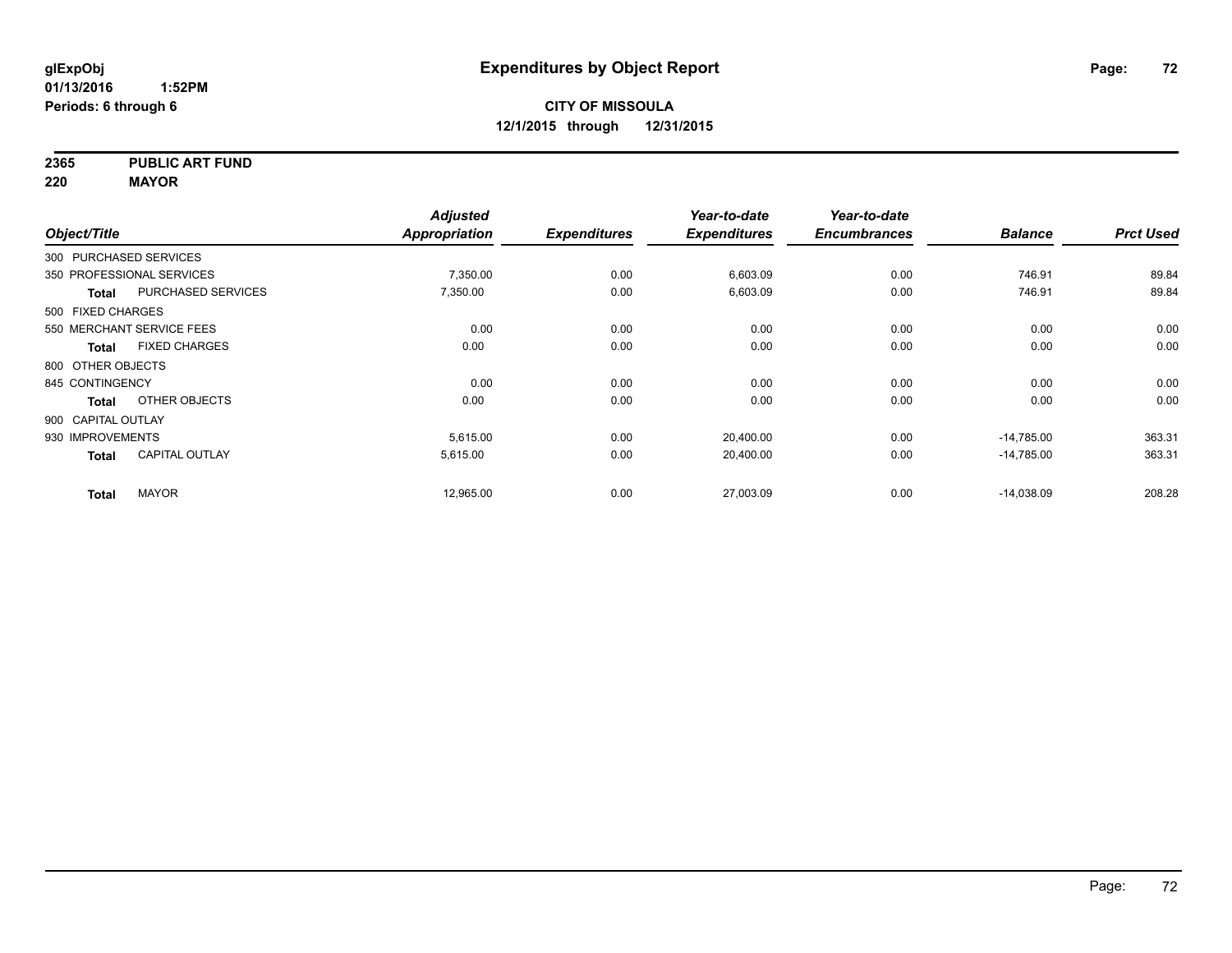### **2365 PUBLIC ART FUND**

|                        |                           | <b>Adjusted</b>      |                     | Year-to-date        | Year-to-date        |                |                  |
|------------------------|---------------------------|----------------------|---------------------|---------------------|---------------------|----------------|------------------|
| Object/Title           |                           | <b>Appropriation</b> | <b>Expenditures</b> | <b>Expenditures</b> | <b>Encumbrances</b> | <b>Balance</b> | <b>Prct Used</b> |
| 300 PURCHASED SERVICES |                           |                      |                     |                     |                     |                |                  |
|                        | 350 PROFESSIONAL SERVICES | 7,350.00             | 0.00                | 6,603.09            | 0.00                | 746.91         | 89.84            |
| <b>Total</b>           | PURCHASED SERVICES        | 7,350.00             | 0.00                | 6,603.09            | 0.00                | 746.91         | 89.84            |
| 500 FIXED CHARGES      |                           |                      |                     |                     |                     |                |                  |
|                        | 550 MERCHANT SERVICE FEES | 0.00                 | 0.00                | 0.00                | 0.00                | 0.00           | 0.00             |
| <b>Total</b>           | <b>FIXED CHARGES</b>      | 0.00                 | 0.00                | 0.00                | 0.00                | 0.00           | 0.00             |
| 800 OTHER OBJECTS      |                           |                      |                     |                     |                     |                |                  |
| 845 CONTINGENCY        |                           | 0.00                 | 0.00                | 0.00                | 0.00                | 0.00           | 0.00             |
| Total                  | OTHER OBJECTS             | 0.00                 | 0.00                | 0.00                | 0.00                | 0.00           | 0.00             |
| 900 CAPITAL OUTLAY     |                           |                      |                     |                     |                     |                |                  |
| 930 IMPROVEMENTS       |                           | 5,615.00             | 0.00                | 20,400.00           | 0.00                | $-14.785.00$   | 363.31           |
| <b>Total</b>           | <b>CAPITAL OUTLAY</b>     | 5,615.00             | 0.00                | 20,400.00           | 0.00                | $-14.785.00$   | 363.31           |
| <b>Total</b>           | PUBLIC ART FUND           | 12,965.00            | 0.00                | 27,003.09           | 0.00                | $-14.038.09$   | 208.28           |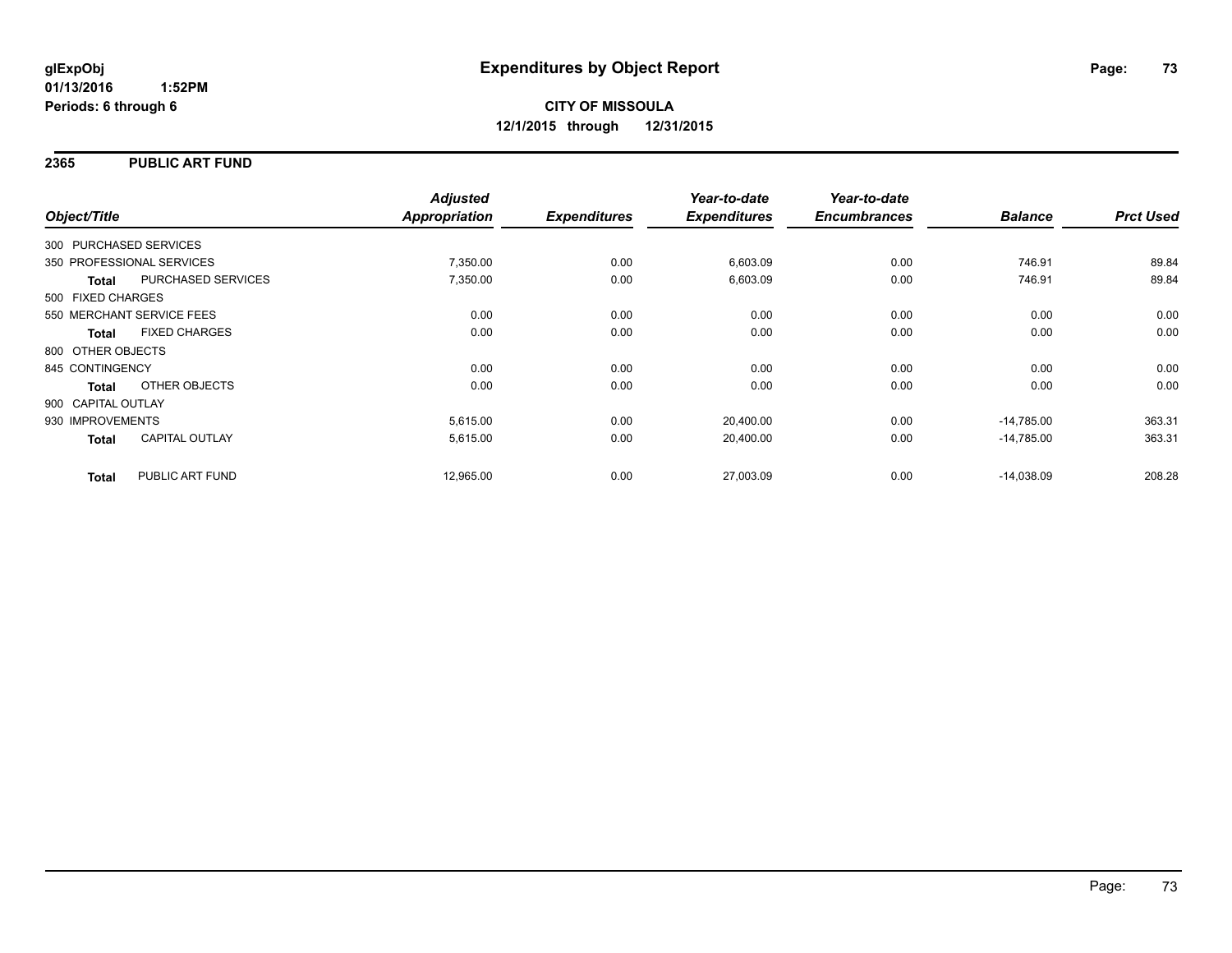### **2371 EMPLOYEE HEALTH INSURANCE LEVY FUND**

**390 NON-DEPARTMENTAL**

| Object/Title                         | <b>Adjusted</b><br><b>Appropriation</b> | <b>Expenditures</b> | Year-to-date<br><b>Expenditures</b> | Year-to-date<br><b>Encumbrances</b> | <b>Balance</b> | <b>Prct Used</b> |
|--------------------------------------|-----------------------------------------|---------------------|-------------------------------------|-------------------------------------|----------------|------------------|
| 500 FIXED CHARGES                    |                                         |                     |                                     |                                     |                |                  |
| 550 MERCHANT SERVICE FEES            | 0.00                                    | 0.00                | 0.00                                | 0.00                                | 0.00           | 0.00             |
| <b>FIXED CHARGES</b><br><b>Total</b> | 0.00                                    | 0.00                | 0.00                                | 0.00                                | 0.00           | 0.00             |
| 800 OTHER OBJECTS                    |                                         |                     |                                     |                                     |                |                  |
| 820 TRANSFERS TO OTHER FUNDS         | 4.462.00                                | 2.231.00            | 2.231.00                            | 0.00                                | 2.231.00       | 50.00            |
| OTHER OBJECTS<br><b>Total</b>        | 4.462.00                                | 2.231.00            | 2.231.00                            | 0.00                                | 2.231.00       | 50.00            |
| NON-DEPARTMENTAL<br><b>Total</b>     | 4.462.00                                | 2.231.00            | 2.231.00                            | 0.00                                | 2.231.00       | 50.00            |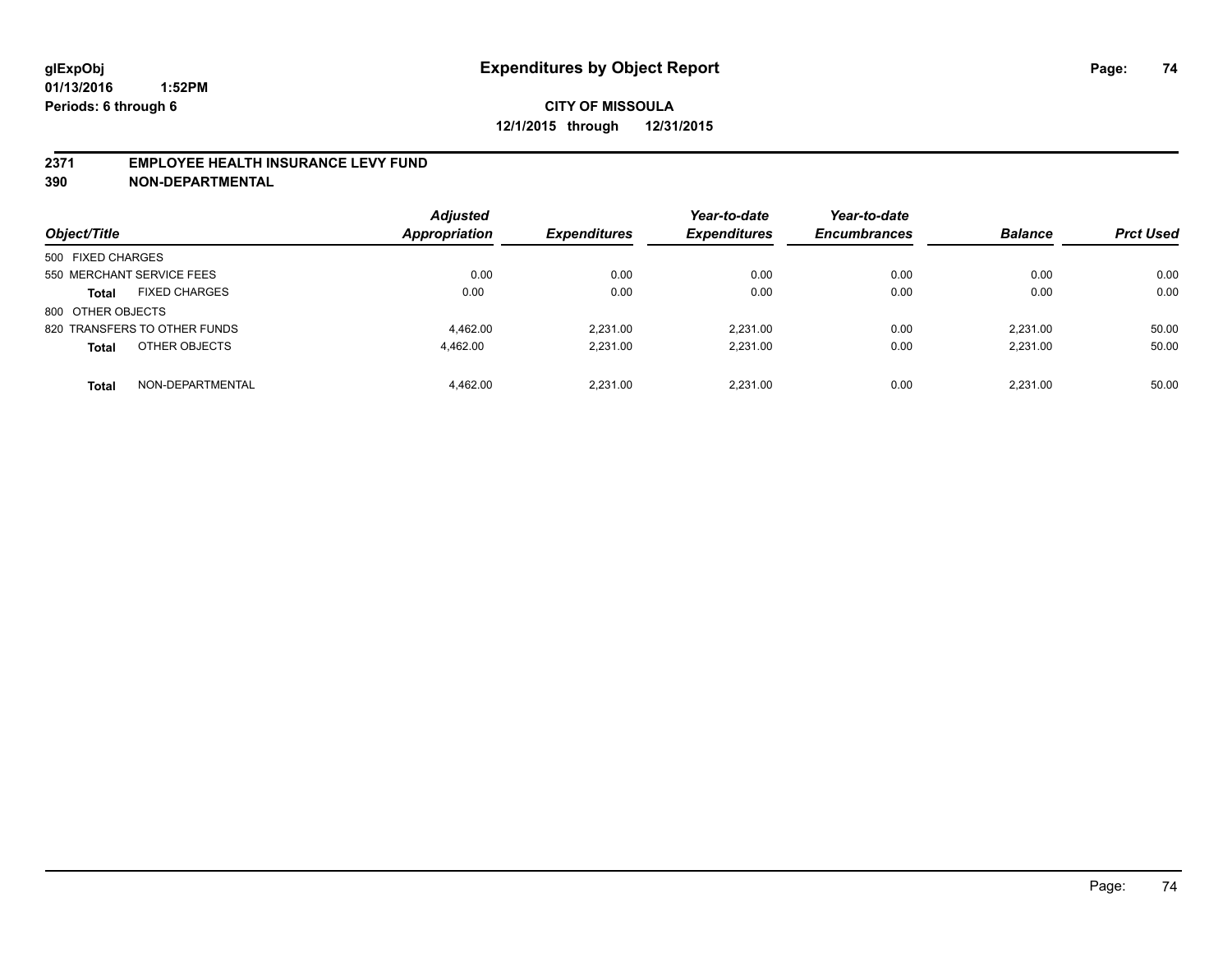**CITY OF MISSOULA 12/1/2015 through 12/31/2015**

### **2371 EMPLOYEE HEALTH INSURANCE LEVY FUND**

| Object/Title      |                                  | <b>Adjusted</b><br><b>Appropriation</b> | <b>Expenditures</b> | Year-to-date<br><b>Expenditures</b> | Year-to-date<br><b>Encumbrances</b> | <b>Balance</b> | <b>Prct Used</b> |
|-------------------|----------------------------------|-----------------------------------------|---------------------|-------------------------------------|-------------------------------------|----------------|------------------|
| 500 FIXED CHARGES |                                  |                                         |                     |                                     |                                     |                |                  |
|                   | 550 MERCHANT SERVICE FEES        | 0.00                                    | 0.00                | 0.00                                | 0.00                                | 0.00           | 0.00             |
| Total             | <b>FIXED CHARGES</b>             | 0.00                                    | 0.00                | 0.00                                | 0.00                                | 0.00           | 0.00             |
| 800 OTHER OBJECTS |                                  |                                         |                     |                                     |                                     |                |                  |
|                   | 820 TRANSFERS TO OTHER FUNDS     | 4.462.00                                | 2.231.00            | 2.231.00                            | 0.00                                | 2.231.00       | 50.00            |
| <b>Total</b>      | OTHER OBJECTS                    | 4.462.00                                | 2,231.00            | 2,231.00                            | 0.00                                | 2,231.00       | 50.00            |
| <b>Total</b>      | EMPLOYEE HEALTH INSURANCE LEVY F | 4.462.00                                | 2.231.00            | 2.231.00                            | 0.00                                | 2.231.00       | 50.00            |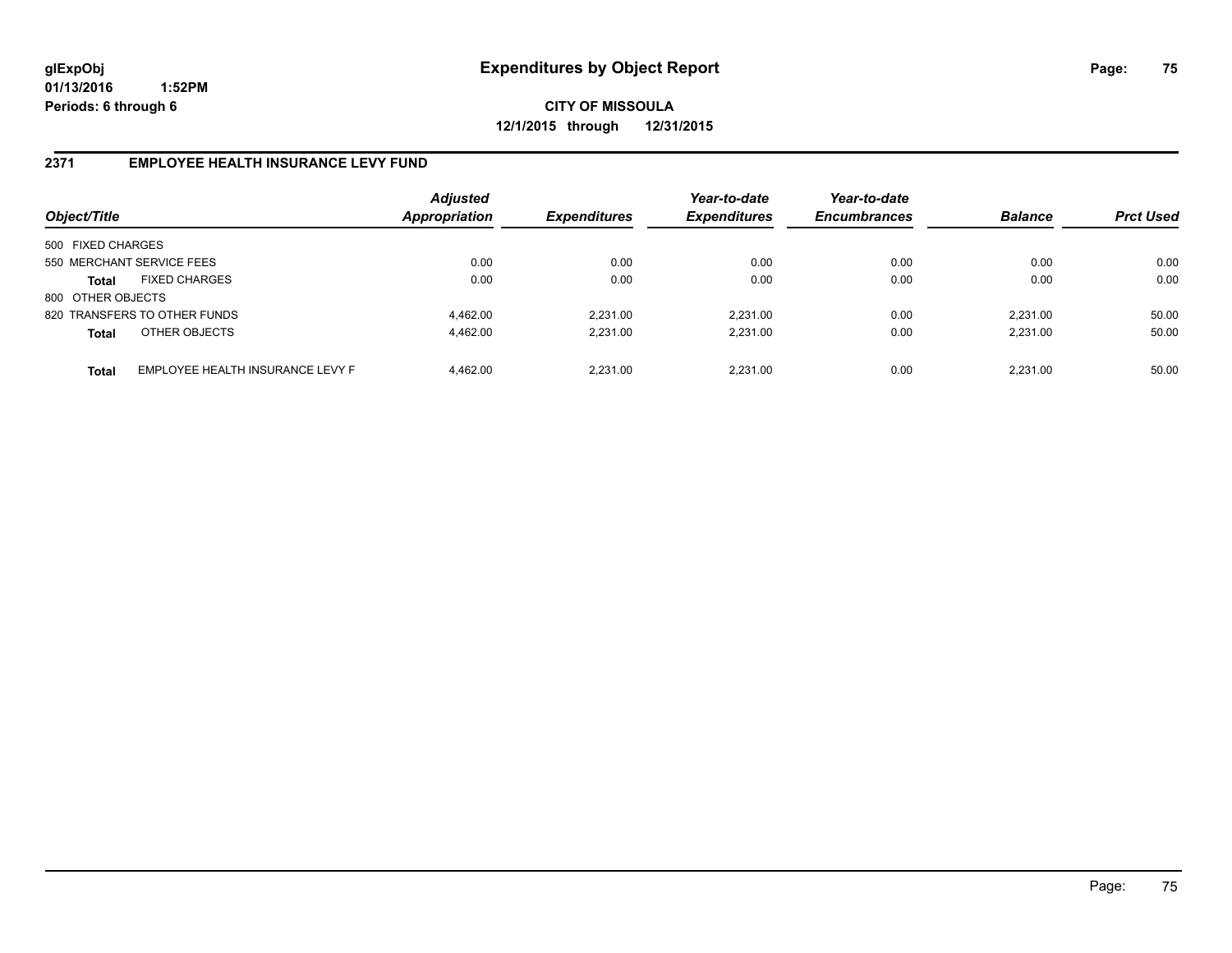**2372 PERMISSIVE MEDICAL LEVY**

**390 NON-DEPARTMENTAL**

| Object/Title                         | <b>Adjusted</b><br>Appropriation | <b>Expenditures</b> | Year-to-date<br><b>Expenditures</b> | Year-to-date<br><b>Encumbrances</b> | <b>Balance</b> | <b>Prct Used</b> |
|--------------------------------------|----------------------------------|---------------------|-------------------------------------|-------------------------------------|----------------|------------------|
| 500 FIXED CHARGES                    |                                  |                     |                                     |                                     |                |                  |
| 550 MERCHANT SERVICE FEES            | 0.00                             | 0.00                | 0.00                                | 0.00                                | 0.00           | 0.00             |
| <b>FIXED CHARGES</b><br><b>Total</b> | 0.00                             | 0.00                | 0.00                                | 0.00                                | 0.00           | 0.00             |
| 800 OTHER OBJECTS                    |                                  |                     |                                     |                                     |                |                  |
| 820 TRANSFERS TO OTHER FUNDS         | 4.405.445.00                     | 2.202.723.00        | 2.202.723.00                        | 0.00                                | 2.202.722.00   | 50.00            |
| OTHER OBJECTS<br><b>Total</b>        | 4,405,445.00                     | 2,202,723.00        | 2.202.723.00                        | 0.00                                | 2.202.722.00   | 50.00            |
| NON-DEPARTMENTAL<br><b>Total</b>     | 4.405.445.00                     | 2.202.723.00        | 2.202.723.00                        | 0.00                                | 2.202.722.00   | 50.00            |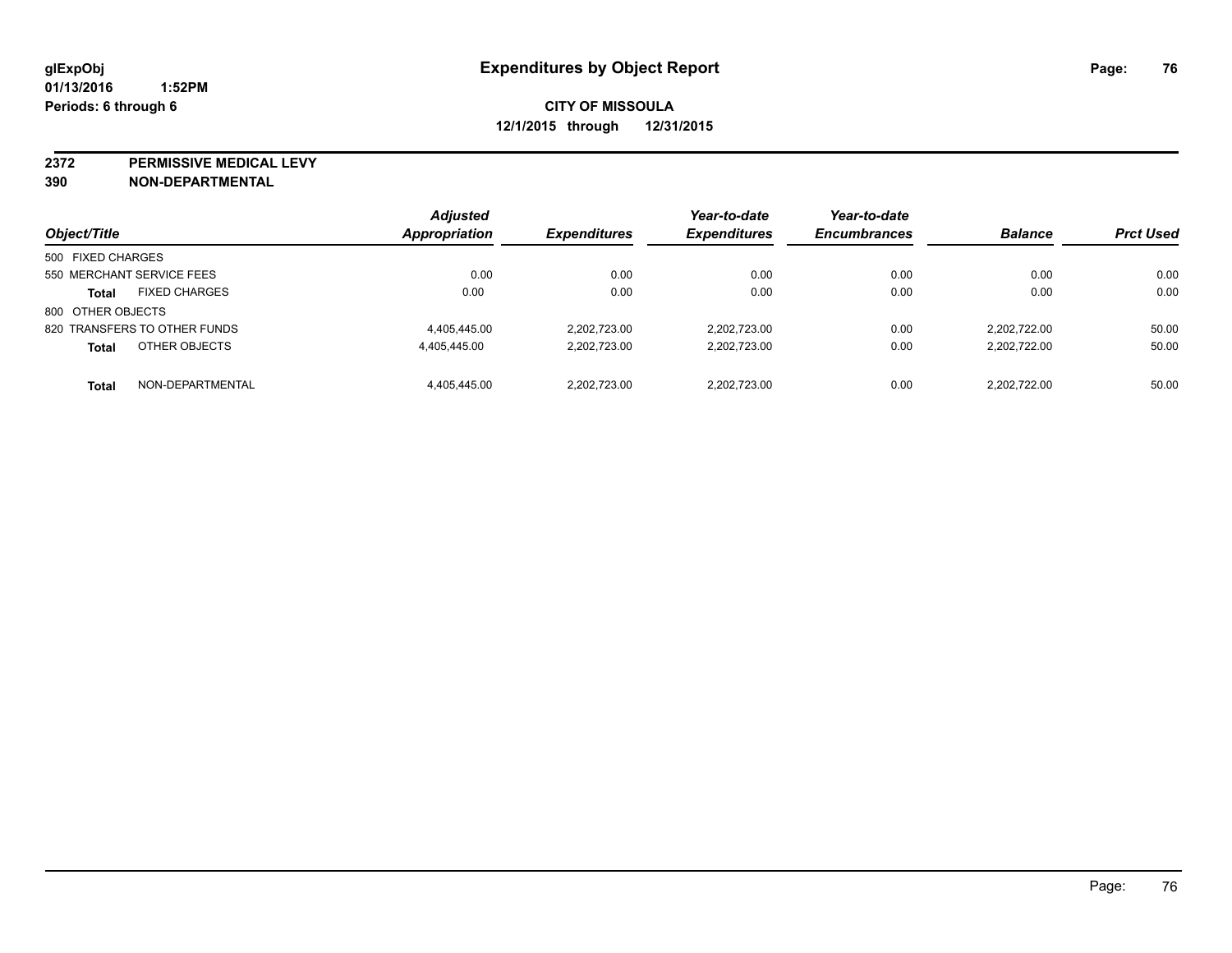#### **2372 PERMISSIVE MEDICAL LEVY**

| Object/Title                            | <b>Adjusted</b><br>Appropriation | <b>Expenditures</b> | Year-to-date<br><b>Expenditures</b> | Year-to-date<br><b>Encumbrances</b> | <b>Balance</b> | <b>Prct Used</b> |
|-----------------------------------------|----------------------------------|---------------------|-------------------------------------|-------------------------------------|----------------|------------------|
| 500 FIXED CHARGES                       |                                  |                     |                                     |                                     |                |                  |
| 550 MERCHANT SERVICE FEES               | 0.00                             | 0.00                | 0.00                                | 0.00                                | 0.00           | 0.00             |
| <b>FIXED CHARGES</b><br><b>Total</b>    | 0.00                             | 0.00                | 0.00                                | 0.00                                | 0.00           | 0.00             |
| 800 OTHER OBJECTS                       |                                  |                     |                                     |                                     |                |                  |
| 820 TRANSFERS TO OTHER FUNDS            | 4.405.445.00                     | 2.202.723.00        | 2.202.723.00                        | 0.00                                | 2.202.722.00   | 50.00            |
| OTHER OBJECTS<br><b>Total</b>           | 4,405,445.00                     | 2,202,723.00        | 2,202,723.00                        | 0.00                                | 2,202,722.00   | 50.00            |
| PERMISSIVE MEDICAL LEVY<br><b>Total</b> | 4.405.445.00                     | 2.202.723.00        | 2.202.723.00                        | 0.00                                | 2.202.722.00   | 50.00            |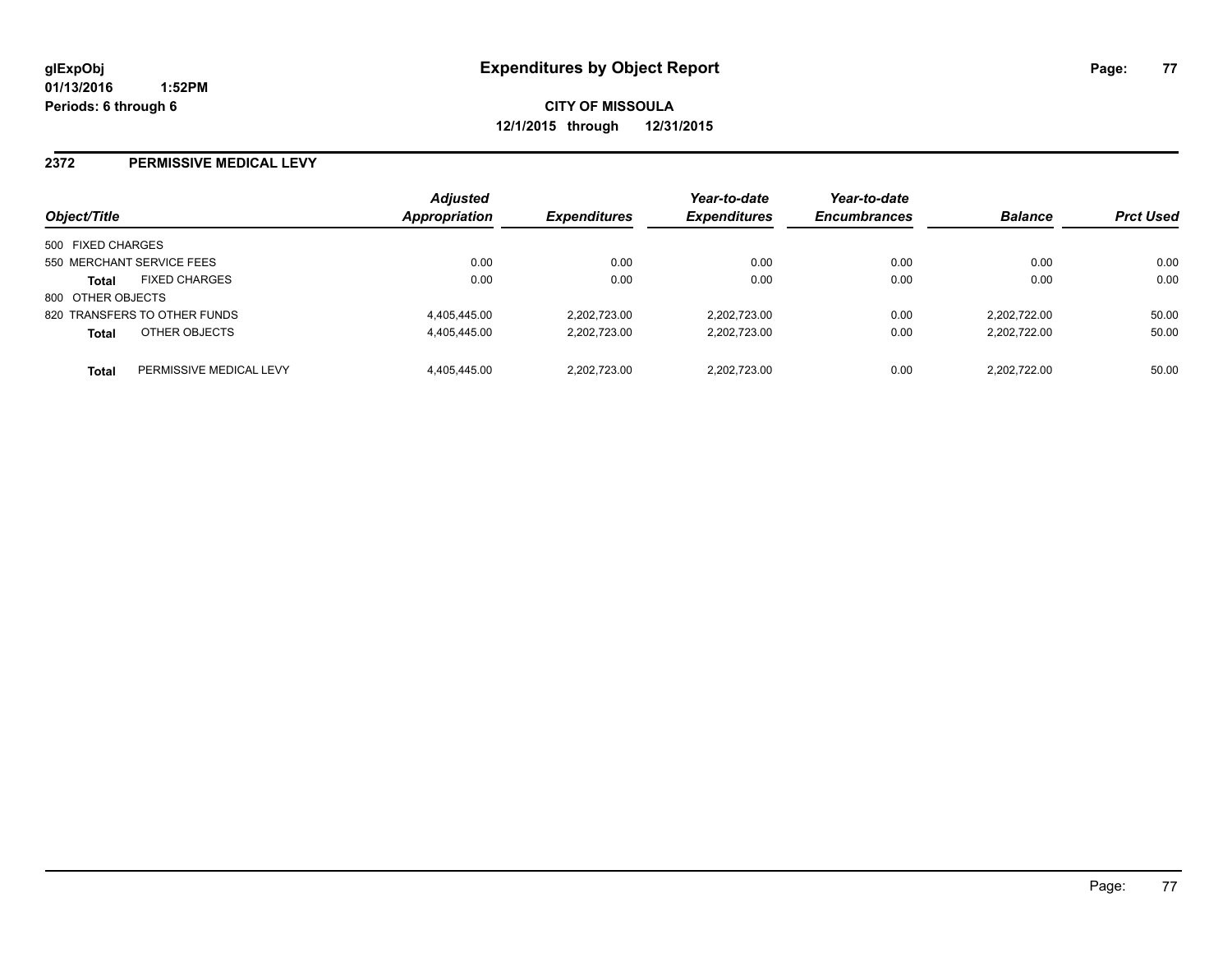#### **2389 CABLE TELEVISION FRANCHISE FUND**

**390 NON-DEPARTMENTAL**

|                    |                                     | <b>Adjusted</b> |                     | Year-to-date        | Year-to-date        |                |                  |
|--------------------|-------------------------------------|-----------------|---------------------|---------------------|---------------------|----------------|------------------|
| Object/Title       |                                     | Appropriation   | <b>Expenditures</b> | <b>Expenditures</b> | <b>Encumbrances</b> | <b>Balance</b> | <b>Prct Used</b> |
|                    | 300 PURCHASED SERVICES              |                 |                     |                     |                     |                |                  |
|                    | 330 PUBLICITY, SUBSCRIPTIONS & DUES | 0.00            | 0.00                | 0.00                | 0.00                | 0.00           | 0.00             |
|                    | 350 PROFESSIONAL SERVICES           | 5.000.00        | 0.00                | 11.409.90           | 0.00                | $-6,409.90$    | 228.20           |
|                    | 360 REPAIR & MAINTENANCE            | 0.00            | 0.00                | 0.00                | 0.00                | 0.00           | 0.00             |
| 370 TRAVEL         |                                     | 1,000.00        | 0.00                | 0.00                | 0.00                | 1,000.00       | 0.00             |
| 380 TRAINING       |                                     | 1.000.00        | 0.00                | 0.00                | 0.00                | 1,000.00       | 0.00             |
| <b>Total</b>       | <b>PURCHASED SERVICES</b>           | 7,000.00        | 0.00                | 11,409.90           | 0.00                | $-4,409.90$    | 163.00           |
| 500 FIXED CHARGES  |                                     |                 |                     |                     |                     |                |                  |
|                    | 550 MERCHANT SERVICE FEES           | 0.00            | 0.00                | 0.00                | 0.00                | 0.00           | 0.00             |
| Total              | <b>FIXED CHARGES</b>                | 0.00            | 0.00                | 0.00                | 0.00                | 0.00           | 0.00             |
|                    | 700 GRANTS & CONTRIBUTIONS          |                 |                     |                     |                     |                |                  |
|                    | 700 GRANTS & CONTRIBUTIONS          | 440,000.00      | 0.00                | 135,274.26          | 0.00                | 304,725.74     | 30.74            |
| <b>Total</b>       | <b>GRANTS &amp; CONTRIBUTIONS</b>   | 440,000.00      | 0.00                | 135,274.26          | 0.00                | 304,725.74     | 30.74            |
| 800 OTHER OBJECTS  |                                     |                 |                     |                     |                     |                |                  |
|                    | 820 TRANSFERS TO OTHER FUNDS        | 251,433.00      | 125,717.00          | 125,717.00          | 0.00                | 125,716.00     | 50.00            |
| 845 CONTINGENCY    |                                     | 0.00            | 0.00                | 0.00                | 0.00                | 0.00           | 0.00             |
| <b>Total</b>       | OTHER OBJECTS                       | 251,433.00      | 125,717.00          | 125,717.00          | 0.00                | 125,716.00     | 50.00            |
| 900 CAPITAL OUTLAY |                                     |                 |                     |                     |                     |                |                  |
|                    | 940 MACHINERY & EQUIPMENT           | 37.567.00       | 1,499.95            | 11.347.77           | 0.00                | 26,219.23      | 30.21            |
| <b>Total</b>       | <b>CAPITAL OUTLAY</b>               | 37,567.00       | 1,499.95            | 11,347.77           | 0.00                | 26,219.23      | 30.21            |
| <b>Total</b>       | NON-DEPARTMENTAL                    | 736,000.00      | 127,216.95          | 283,748.93          | 0.00                | 452,251.07     | 38.55            |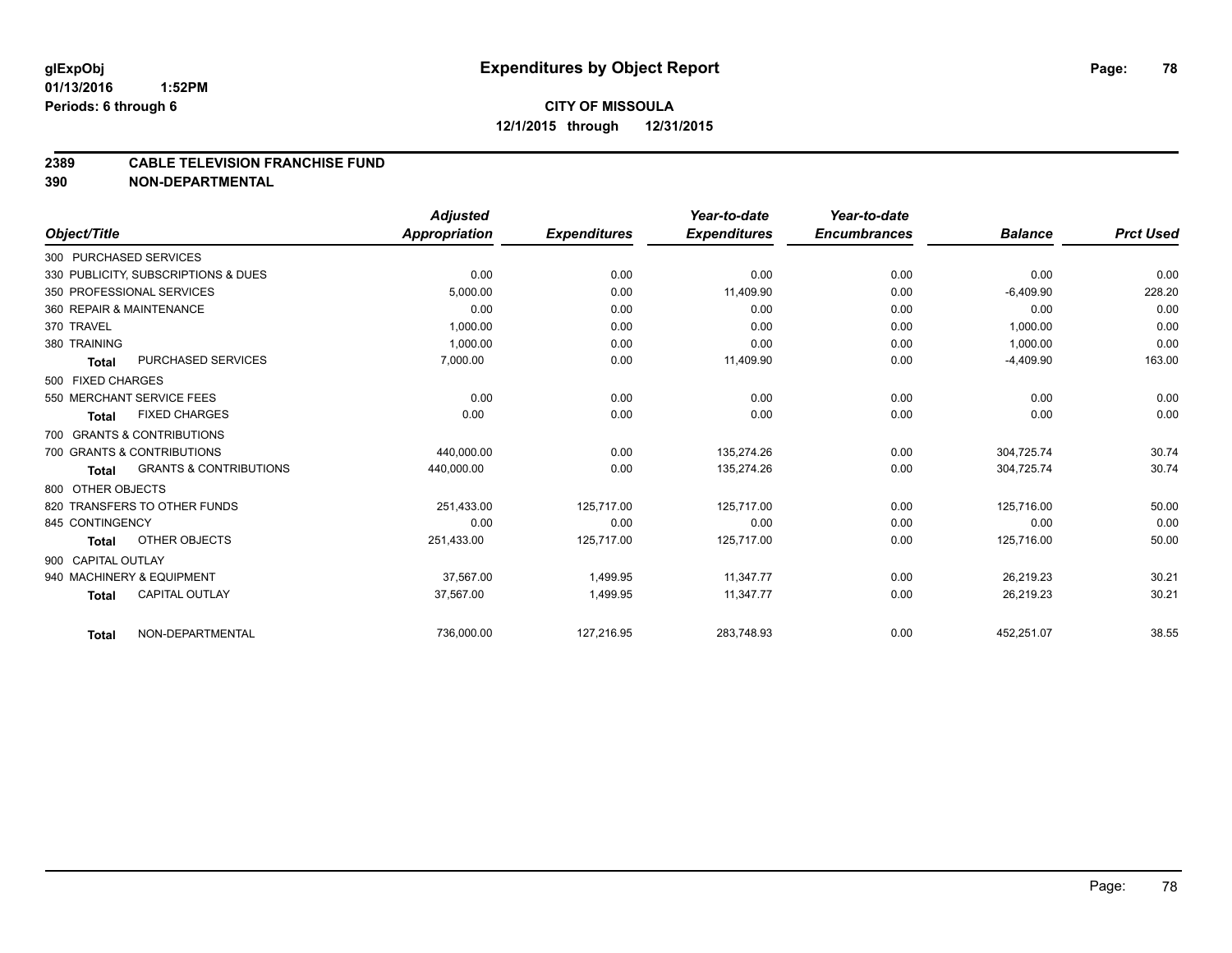## **2389 CABLE TELEVISION FRANCHISE FUND**

|              |                                                   | <b>Adjusted</b>      |                     | Year-to-date        | Year-to-date        |                |                  |
|--------------|---------------------------------------------------|----------------------|---------------------|---------------------|---------------------|----------------|------------------|
| Object/Title |                                                   | <b>Appropriation</b> | <b>Expenditures</b> | <b>Expenditures</b> | <b>Encumbrances</b> | <b>Balance</b> | <b>Prct Used</b> |
|              | 300 PURCHASED SERVICES                            |                      |                     |                     |                     |                |                  |
|              | 330 PUBLICITY, SUBSCRIPTIONS & DUES               | 0.00                 | 0.00                | 0.00                | 0.00                | 0.00           | 0.00             |
|              | 350 PROFESSIONAL SERVICES                         | 5,000.00             | 0.00                | 11,409.90           | 0.00                | $-6,409.90$    | 228.20           |
|              | 360 REPAIR & MAINTENANCE                          | 0.00                 | 0.00                | 0.00                | 0.00                | 0.00           | 0.00             |
| 370 TRAVEL   |                                                   | 1,000.00             | 0.00                | 0.00                | 0.00                | 1,000.00       | 0.00             |
| 380 TRAINING |                                                   | 1,000.00             | 0.00                | 0.00                | 0.00                | 1,000.00       | 0.00             |
|              | PURCHASED SERVICES<br><b>Total</b>                | 7,000.00             | 0.00                | 11,409.90           | 0.00                | $-4,409.90$    | 163.00           |
|              | 500 FIXED CHARGES                                 |                      |                     |                     |                     |                |                  |
|              | 550 MERCHANT SERVICE FEES                         | 0.00                 | 0.00                | 0.00                | 0.00                | 0.00           | 0.00             |
|              | <b>FIXED CHARGES</b><br><b>Total</b>              | 0.00                 | 0.00                | 0.00                | 0.00                | 0.00           | 0.00             |
|              | 700 GRANTS & CONTRIBUTIONS                        |                      |                     |                     |                     |                |                  |
|              | 700 GRANTS & CONTRIBUTIONS                        | 440,000.00           | 0.00                | 135,274.26          | 0.00                | 304,725.74     | 30.74            |
|              | <b>GRANTS &amp; CONTRIBUTIONS</b><br><b>Total</b> | 440,000.00           | 0.00                | 135,274.26          | 0.00                | 304,725.74     | 30.74            |
|              | 800 OTHER OBJECTS                                 |                      |                     |                     |                     |                |                  |
|              | 820 TRANSFERS TO OTHER FUNDS                      | 251,433.00           | 125,717.00          | 125,717.00          | 0.00                | 125,716.00     | 50.00            |
|              | 845 CONTINGENCY                                   | 0.00                 | 0.00                | 0.00                | 0.00                | 0.00           | 0.00             |
|              | OTHER OBJECTS<br><b>Total</b>                     | 251,433.00           | 125,717.00          | 125,717.00          | 0.00                | 125,716.00     | 50.00            |
|              | 900 CAPITAL OUTLAY                                |                      |                     |                     |                     |                |                  |
|              | 940 MACHINERY & EQUIPMENT                         | 37,567.00            | 1,499.95            | 11.347.77           | 0.00                | 26,219.23      | 30.21            |
|              | <b>CAPITAL OUTLAY</b><br><b>Total</b>             | 37,567.00            | 1,499.95            | 11,347.77           | 0.00                | 26,219.23      | 30.21            |
|              | CABLE TELEVISION FRANCHISE FUND<br><b>Total</b>   | 736,000.00           | 127,216.95          | 283,748.93          | 0.00                | 452,251.07     | 38.55            |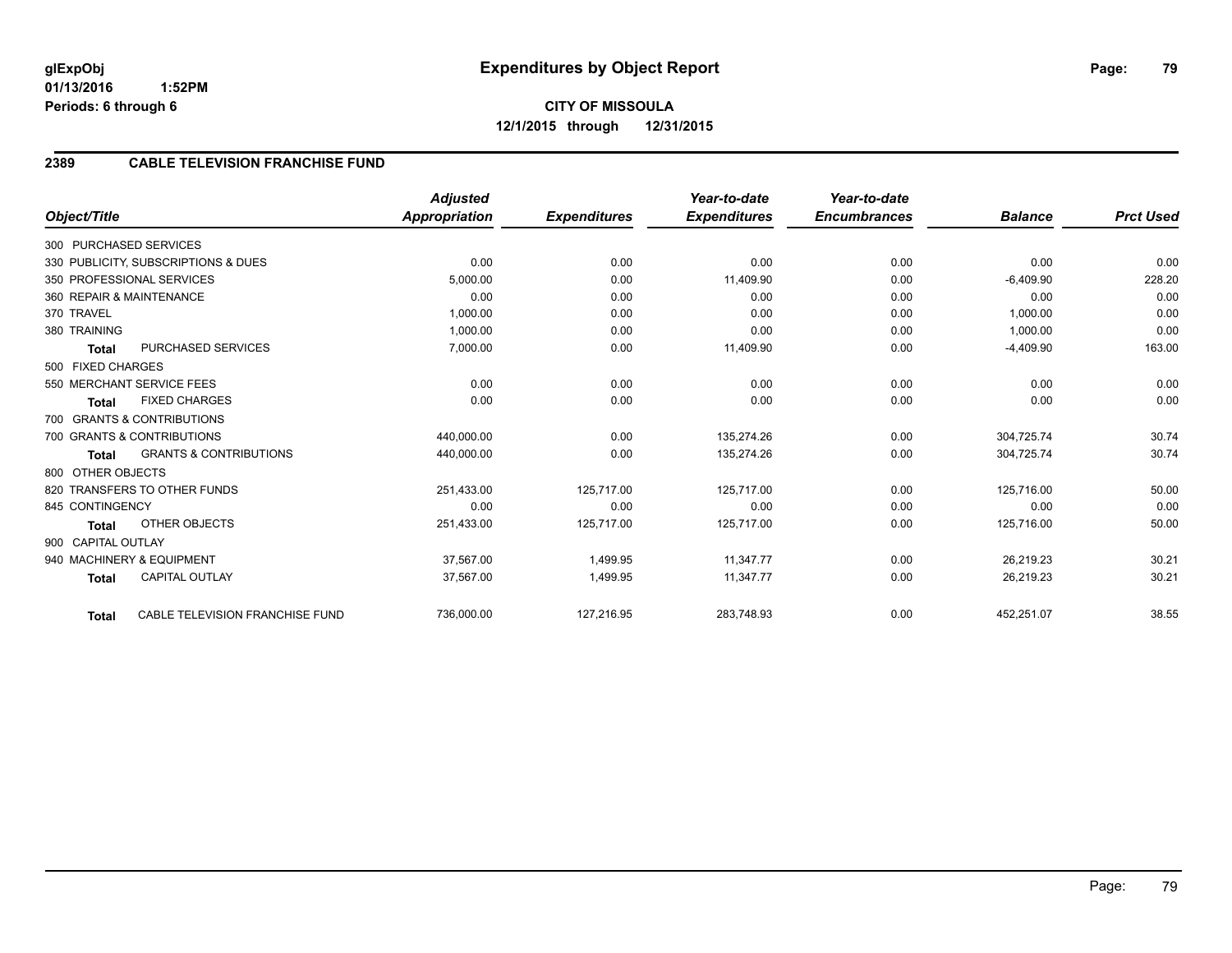# **2390 DRUG FORFEITURE FUND**

**290 POLICE**

|                                            | <b>Adjusted</b> |                     | Year-to-date        | Year-to-date        |                |                  |
|--------------------------------------------|-----------------|---------------------|---------------------|---------------------|----------------|------------------|
| Object/Title                               | Appropriation   | <b>Expenditures</b> | <b>Expenditures</b> | <b>Encumbrances</b> | <b>Balance</b> | <b>Prct Used</b> |
| 100 PERSONAL SERVICES                      |                 |                     |                     |                     |                |                  |
| 110 SALARIES AND WAGES                     | 0.00            | 0.00                | 0.00                | 0.00                | 0.00           | 0.00             |
| 120 OVERTIME/TERMINATION                   | 0.00            | 0.00                | 0.00                | 0.00                | 0.00           | 0.00             |
| 140 EMPLOYER CONTRIBUTIONS                 | 0.00            | 0.00                | 0.00                | 0.00                | 0.00           | 0.00             |
| PERSONAL SERVICES<br>Total                 | 0.00            | 0.00                | 0.00                | 0.00                | 0.00           | 0.00             |
| 200 SUPPLIES                               |                 |                     |                     |                     |                |                  |
| 210 OFFICE SUPPLIES                        | 0.00            | 0.00                | 0.00                | 0.00                | 0.00           | 0.00             |
| 220 OPERATING SUPPLIES                     | 3,000.00        | 4,977.13            | 7,345.95            | 0.00                | $-4,345.95$    | 244.87           |
| 230 REPAIR/MAINTENANCE                     | 3,000.00        | 0.00                | 0.00                | 0.00                | 3,000.00       | 0.00             |
| 231 GASOLINE                               | 500.00          | 0.00                | 0.00                | 0.00                | 500.00         | 0.00             |
| 240 OTHER SUPPLIES                         | 0.00            | 0.00                | 0.00                | 0.00                | 0.00           | 0.00             |
| <b>SUPPLIES</b><br>Total                   | 6,500.00        | 4,977.13            | 7,345.95            | 0.00                | $-845.95$      | 113.01           |
| 300 PURCHASED SERVICES                     |                 |                     |                     |                     |                |                  |
| 310 COMMUNICATIONS                         | 500.00          | 0.00                | 0.00                | 0.00                | 500.00         | 0.00             |
| 320 PRINTING & DUPLICATING                 | 300.00          | 0.00                | 0.00                | 0.00                | 300.00         | 0.00             |
| 330 PUBLICITY, SUBSCRIPTIONS & DUES        | 0.00            | 0.00                | 0.00                | 0.00                | 0.00           | 0.00             |
| 344 TELEPHONE SERVICE                      | 0.00            | 0.00                | 0.00                | 0.00                | 0.00           | 0.00             |
| 350 PROFESSIONAL SERVICES                  | 0.00            | 0.00                | 0.00                | 0.00                | 0.00           | 0.00             |
| 360 REPAIR & MAINTENANCE                   | 1,000.00        | 0.00                | 392.00              | 0.00                | 608.00         | 39.20            |
| 370 TRAVEL                                 | 4,000.00        | 143.96              | 325.21              | 0.00                | 3,674.79       | 8.13             |
| 380 TRAINING                               | 2.000.00        | 0.00                | 0.00                | 0.00                | 2,000.00       | 0.00             |
| 390 OTHER PURCHASED SERVICES               | 500.00          | 0.00                | 0.00                | 0.00                | 500.00         | 0.00             |
| PURCHASED SERVICES<br><b>Total</b>         | 8,300.00        | 143.96              | 717.21              | 0.00                | 7,582.79       | 8.64             |
| 500 FIXED CHARGES                          |                 |                     |                     |                     |                |                  |
| 500 FIXED CHARGES                          | 1,000.00        | 0.00                | 0.00                | 0.00                | 1,000.00       | 0.00             |
| 550 MERCHANT SERVICE FEES                  | 0.00            | 0.00                | 0.00                | 0.00                | 0.00           | 0.00             |
| <b>FIXED CHARGES</b><br>Total              | 1,000.00        | 0.00                | 0.00                | 0.00                | 1,000.00       | 0.00             |
| 700 GRANTS & CONTRIBUTIONS                 |                 |                     |                     |                     |                |                  |
| 700 GRANTS & CONTRIBUTIONS                 | 0.00            | 0.00                | 0.00                | 0.00                | 0.00           | 0.00             |
| <b>GRANTS &amp; CONTRIBUTIONS</b><br>Total | 0.00            | 0.00                | 0.00                | 0.00                | 0.00           | 0.00             |
| 800 OTHER OBJECTS                          |                 |                     |                     |                     |                |                  |
| 820 TRANSFERS TO OTHER FUNDS               | 0.00            | 0.00                | 0.00                | 0.00                | 0.00           | 0.00             |
| 845 CONTINGENCY                            | 0.00            | 0.00                | 0.00                | 0.00                | 0.00           | 0.00             |
|                                            |                 |                     |                     |                     |                |                  |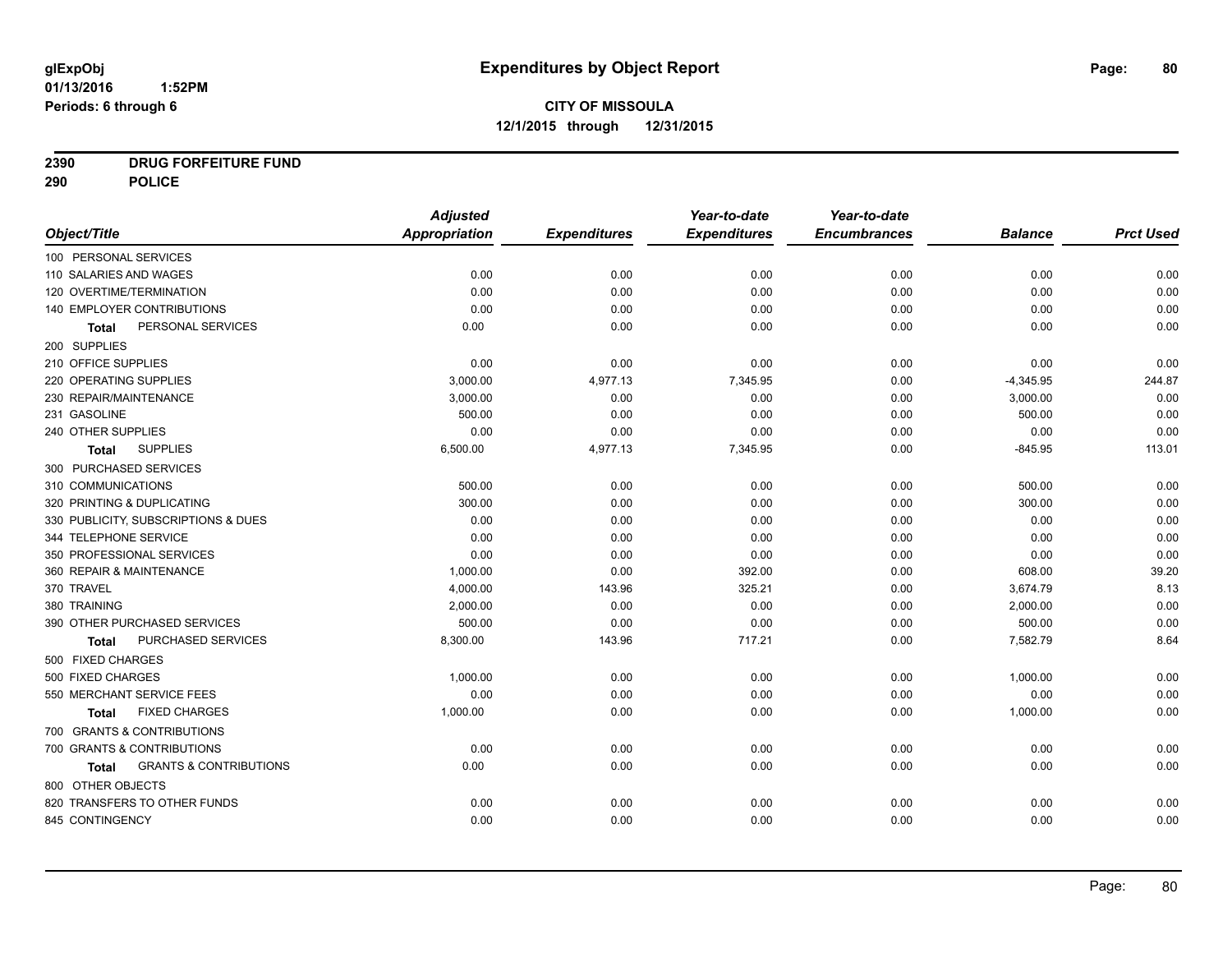# **CITY OF MISSOULA 12/1/2015 through 12/31/2015**

# **2390 DRUG FORFEITURE FUND**

**290 POLICE**

|                    |                           | <b>Adjusted</b> |                     | Year-to-date        | Year-to-date        |                |                  |
|--------------------|---------------------------|-----------------|---------------------|---------------------|---------------------|----------------|------------------|
| Object/Title       |                           | Appropriation   | <b>Expenditures</b> | <b>Expenditures</b> | <b>Encumbrances</b> | <b>Balance</b> | <b>Prct Used</b> |
| <b>Total</b>       | OTHER OBJECTS             | 0.00            | 0.00                | 0.00                | 0.00                | 0.00           | 0.00             |
| 900 CAPITAL OUTLAY |                           |                 |                     |                     |                     |                |                  |
| 930 IMPROVEMENTS   |                           | 0.00            | 0.00                | 0.00                | 0.00                | 0.00           | 0.00             |
|                    | 940 MACHINERY & EQUIPMENT | 12,000.00       | 0.00                | 0.00                | 0.00                | 12,000.00      | 0.00             |
| <b>Total</b>       | <b>CAPITAL OUTLAY</b>     | 12,000.00       | 0.00                | 0.00                | 0.00                | 12,000.00      | 0.00             |
| <b>Total</b>       | <b>POLICE</b>             | 27,800.00       | 5.121.09            | 8,063.16            | 0.00                | 19,736.84      | 29.00            |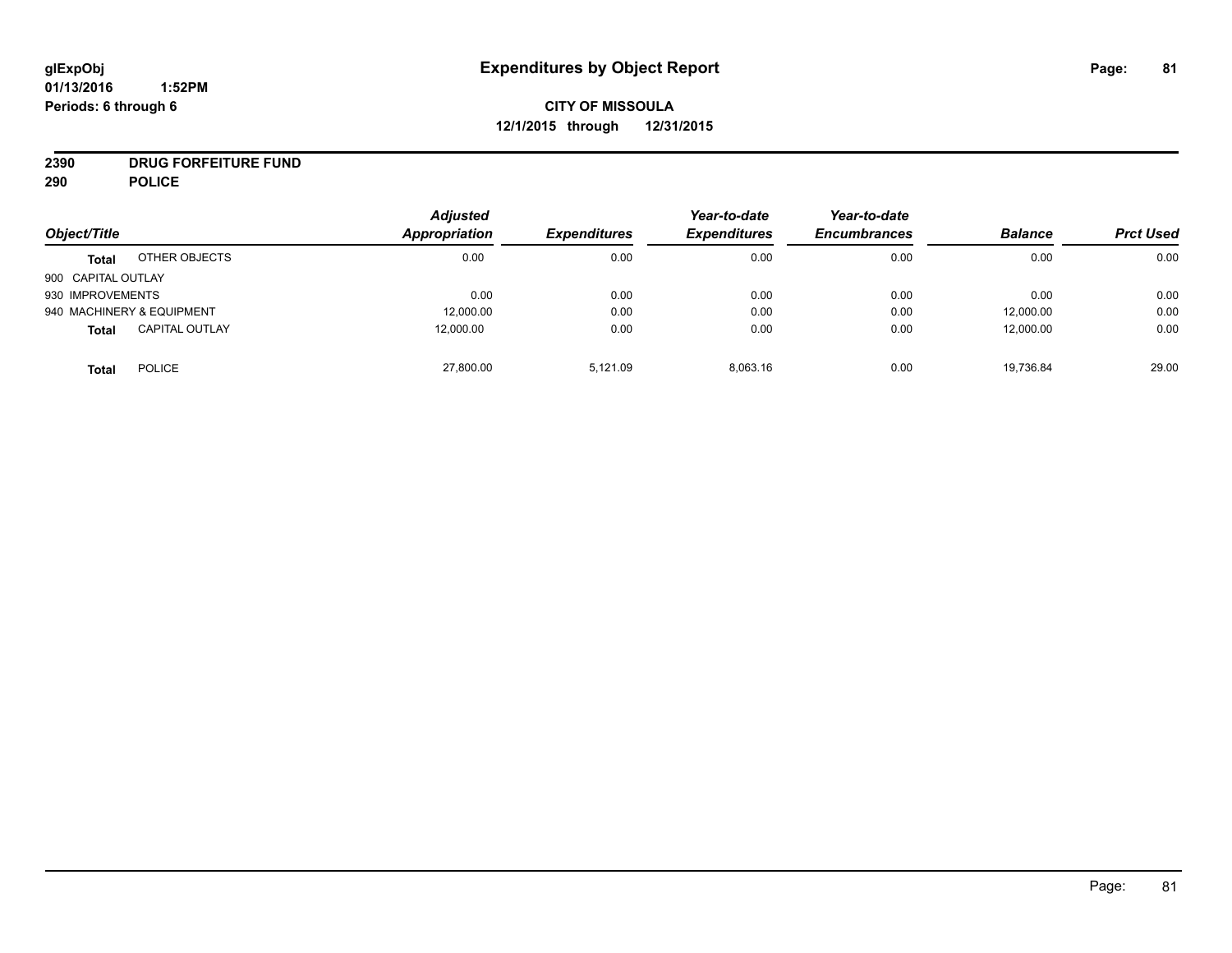**CITY OF MISSOULA 12/1/2015 through 12/31/2015**

### **2390 DRUG FORFEITURE FUND**

|                                            | <b>Adjusted</b> |                     | Year-to-date        | Year-to-date        |                |                  |
|--------------------------------------------|-----------------|---------------------|---------------------|---------------------|----------------|------------------|
| Object/Title                               | Appropriation   | <b>Expenditures</b> | <b>Expenditures</b> | <b>Encumbrances</b> | <b>Balance</b> | <b>Prct Used</b> |
| 100 PERSONAL SERVICES                      |                 |                     |                     |                     |                |                  |
| 110 SALARIES AND WAGES                     | 0.00            | 0.00                | 0.00                | 0.00                | 0.00           | 0.00             |
| 120 OVERTIME/TERMINATION                   | 0.00            | 0.00                | 0.00                | 0.00                | 0.00           | 0.00             |
| 140 EMPLOYER CONTRIBUTIONS                 | 0.00            | 0.00                | 0.00                | 0.00                | 0.00           | 0.00             |
| PERSONAL SERVICES<br><b>Total</b>          | 0.00            | 0.00                | 0.00                | 0.00                | 0.00           | 0.00             |
| 200 SUPPLIES                               |                 |                     |                     |                     |                |                  |
| 210 OFFICE SUPPLIES                        | 0.00            | 0.00                | 0.00                | 0.00                | 0.00           | 0.00             |
| <b>220 OPERATING SUPPLIES</b>              | 3,000.00        | 4,977.13            | 7,345.95            | 0.00                | $-4,345.95$    | 244.87           |
| 230 REPAIR/MAINTENANCE                     | 3,000.00        | 0.00                | 0.00                | 0.00                | 3,000.00       | 0.00             |
| 231 GASOLINE                               | 500.00          | 0.00                | 0.00                | 0.00                | 500.00         | 0.00             |
| 240 OTHER SUPPLIES                         | 0.00            | 0.00                | 0.00                | 0.00                | 0.00           | 0.00             |
| <b>SUPPLIES</b><br>Total                   | 6,500.00        | 4,977.13            | 7,345.95            | 0.00                | $-845.95$      | 113.01           |
| 300 PURCHASED SERVICES                     |                 |                     |                     |                     |                |                  |
| 310 COMMUNICATIONS                         | 500.00          | 0.00                | 0.00                | 0.00                | 500.00         | 0.00             |
| 320 PRINTING & DUPLICATING                 | 300.00          | 0.00                | 0.00                | 0.00                | 300.00         | 0.00             |
| 330 PUBLICITY, SUBSCRIPTIONS & DUES        | 0.00            | 0.00                | 0.00                | 0.00                | 0.00           | 0.00             |
| 344 TELEPHONE SERVICE                      | 0.00            | 0.00                | 0.00                | 0.00                | 0.00           | 0.00             |
| 350 PROFESSIONAL SERVICES                  | 0.00            | 0.00                | 0.00                | 0.00                | 0.00           | 0.00             |
| 360 REPAIR & MAINTENANCE                   | 1,000.00        | 0.00                | 392.00              | 0.00                | 608.00         | 39.20            |
| 370 TRAVEL                                 | 4,000.00        | 143.96              | 325.21              | 0.00                | 3,674.79       | 8.13             |
| 380 TRAINING                               | 2,000.00        | 0.00                | 0.00                | 0.00                | 2,000.00       | 0.00             |
| 390 OTHER PURCHASED SERVICES               | 500.00          | 0.00                | 0.00                | 0.00                | 500.00         | 0.00             |
| PURCHASED SERVICES<br><b>Total</b>         | 8,300.00        | 143.96              | 717.21              | 0.00                | 7,582.79       | 8.64             |
| 500 FIXED CHARGES                          |                 |                     |                     |                     |                |                  |
| 500 FIXED CHARGES                          | 1,000.00        | 0.00                | 0.00                | 0.00                | 1,000.00       | 0.00             |
| 550 MERCHANT SERVICE FEES                  | 0.00            | 0.00                | 0.00                | 0.00                | 0.00           | 0.00             |
| <b>FIXED CHARGES</b><br><b>Total</b>       | 1,000.00        | 0.00                | 0.00                | 0.00                | 1,000.00       | 0.00             |
| 700 GRANTS & CONTRIBUTIONS                 |                 |                     |                     |                     |                |                  |
| 700 GRANTS & CONTRIBUTIONS                 | 0.00            | 0.00                | 0.00                | 0.00                | 0.00           | 0.00             |
| <b>GRANTS &amp; CONTRIBUTIONS</b><br>Total | 0.00            | 0.00                | 0.00                | 0.00                | 0.00           | 0.00             |
| 800 OTHER OBJECTS                          |                 |                     |                     |                     |                |                  |
| 820 TRANSFERS TO OTHER FUNDS               | 0.00            | 0.00                | 0.00                | 0.00                | 0.00           | 0.00             |
| 845 CONTINGENCY                            | 0.00            | 0.00                | 0.00                | 0.00                | 0.00           | 0.00             |
| OTHER OBJECTS<br>Total                     | 0.00            | 0.00                | 0.00                | 0.00                | 0.00           | 0.00             |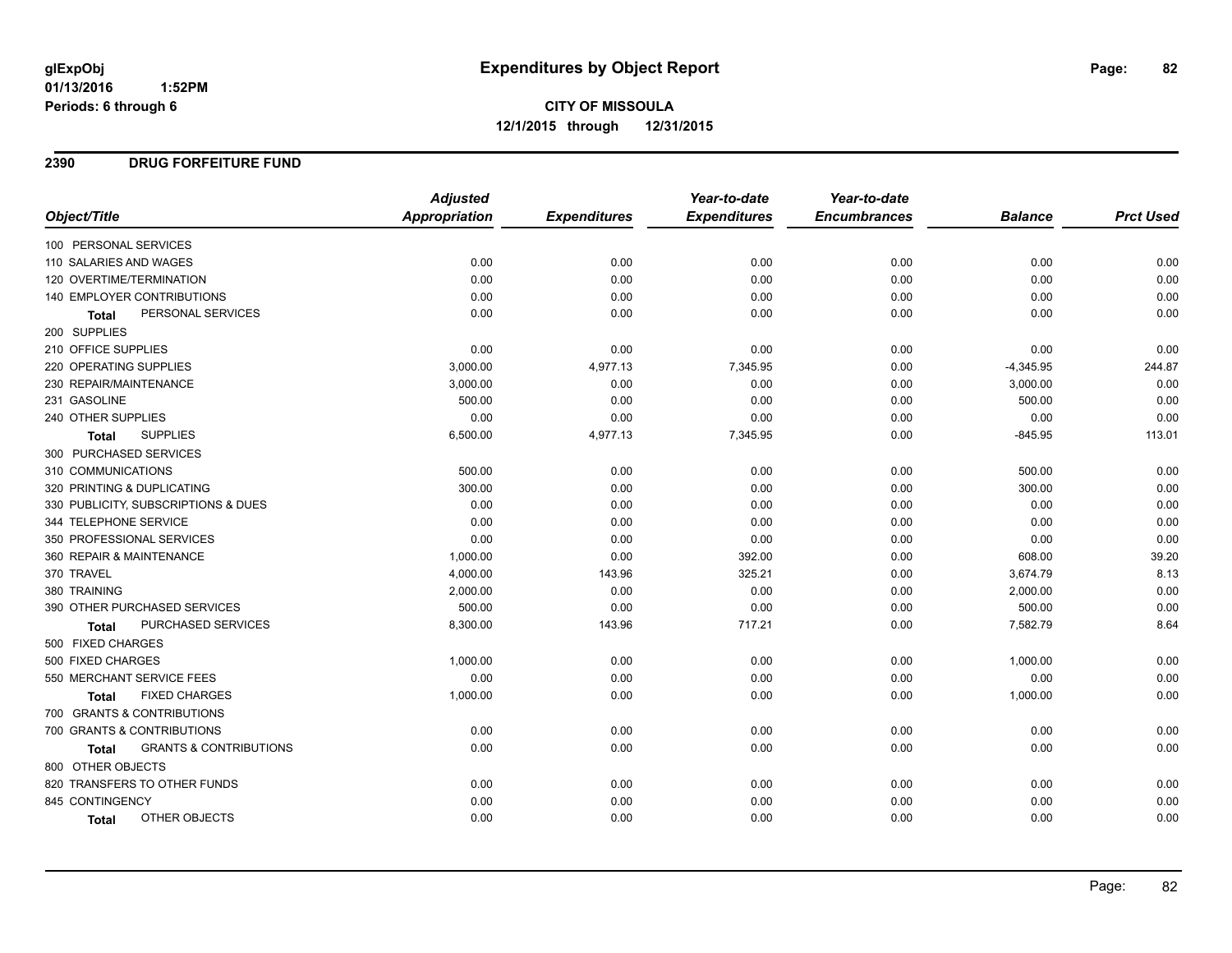**CITY OF MISSOULA 12/1/2015 through 12/31/2015**

### **2390 DRUG FORFEITURE FUND**

| Object/Title       |                           | <b>Adjusted</b><br>Appropriation | <b>Expenditures</b> | Year-to-date<br><b>Expenditures</b> | Year-to-date<br><b>Encumbrances</b> | <b>Balance</b> | <b>Prct Used</b> |
|--------------------|---------------------------|----------------------------------|---------------------|-------------------------------------|-------------------------------------|----------------|------------------|
| 900 CAPITAL OUTLAY |                           |                                  |                     |                                     |                                     |                |                  |
| 930 IMPROVEMENTS   |                           | 0.00                             | 0.00                | 0.00                                | 0.00                                | 0.00           | 0.00             |
|                    | 940 MACHINERY & EQUIPMENT | 12,000.00                        | 0.00                | 0.00                                | 0.00                                | 12,000.00      | 0.00             |
| Total              | <b>CAPITAL OUTLAY</b>     | 12.000.00                        | 0.00                | 0.00                                | 0.00                                | 12,000.00      | 0.00             |
| Total              | DRUG FORFEITURE FUND      | 27,800.00                        | 5.121.09            | 8.063.16                            | 0.00                                | 19.736.84      | 29.00            |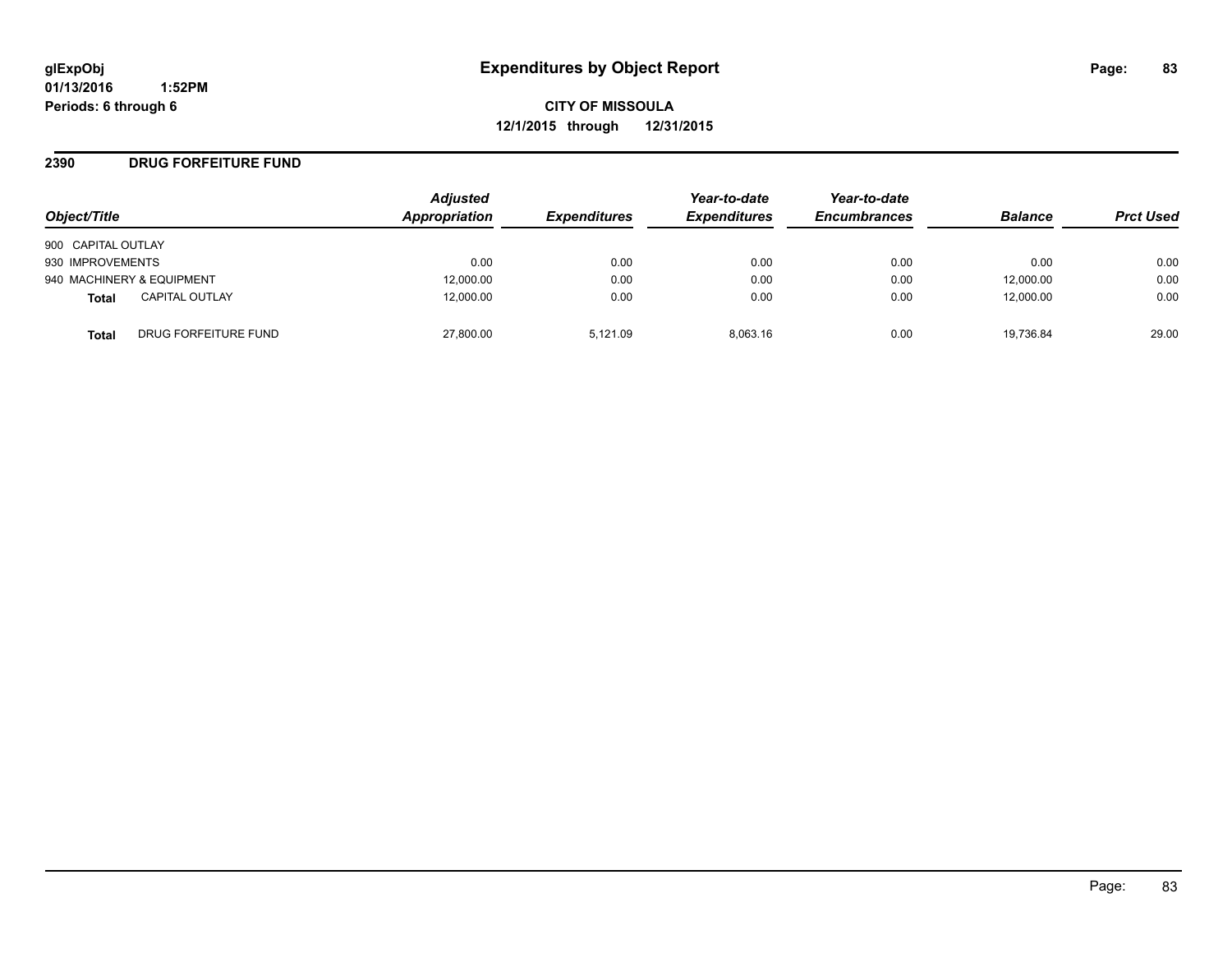**2394 BUILDING INSPECTION FUND**

**310 BUILDING INSPECTION**

|                                       | <b>Adjusted</b>      |                     | Year-to-date        | Year-to-date        |                |                  |
|---------------------------------------|----------------------|---------------------|---------------------|---------------------|----------------|------------------|
| Object/Title                          | <b>Appropriation</b> | <b>Expenditures</b> | <b>Expenditures</b> | <b>Encumbrances</b> | <b>Balance</b> | <b>Prct Used</b> |
| 100 PERSONAL SERVICES                 |                      |                     |                     |                     |                |                  |
| 110 SALARIES AND WAGES                | 628,525.00           | 40,870.39           | 278,411.20          | 0.00                | 350,113.80     | 44.30            |
| 115 SALARIES/HEALTH INSURANCE BENEFIT | 0.00                 | 0.00                | 0.00                | 0.00                | 0.00           | 0.00             |
| 120 OVERTIME/TERMINATION              | 500.00               | 0.00                | 0.00                | 0.00                | 500.00         | 0.00             |
| 130 OTHER                             | 19,912.00            | 0.00                | 0.00                | 0.00                | 19,912.00      | 0.00             |
| 140 EMPLOYER CONTRIBUTIONS            | 214,330.00           | 11,303.00           | 103,634.86          | 0.00                | 110,695.14     | 48.35            |
| 141 STATE RETIREMENT CONTRIBUTIONS    | 0.00                 | 0.00                | 71.46               | 0.00                | $-71.46$       | 0.00             |
| PERSONAL SERVICES<br>Total            | 863,267.00           | 52,173.39           | 382,117.52          | 0.00                | 481,149.48     | 44.26            |
| 200 SUPPLIES                          |                      |                     |                     |                     |                |                  |
| 210 OFFICE SUPPLIES                   | 2,200.00             | 518.00              | 12,267.25           | 0.00                | $-10,067.25$   | 557.60           |
| 220 OPERATING SUPPLIES                | 5,500.00             | 2,892.40            | 4,476.51            | 0.00                | 1,023.49       | 81.39            |
| 230 REPAIR/MAINTENANCE                | 3,000.00             | 88.67               | 172.59              | 0.00                | 2,827.41       | 5.75             |
| 231 GASOLINE                          | 11,475.00            | 1,016.89            | 2,845.21            | 0.00                | 8,629.79       | 24.79            |
| 250 SUPPLIES FOR RESALE               | 500.00               | 0.00                | 0.00                | 0.00                | 500.00         | 0.00             |
| <b>SUPPLIES</b><br>Total              | 22,675.00            | 4,515.96            | 19,761.56           | 0.00                | 2,913.44       | 87.15            |
| 300 PURCHASED SERVICES                |                      |                     |                     |                     |                |                  |
| 310 COMMUNICATIONS                    | 1,000.00             | 7.22                | 31.00               | 0.00                | 969.00         | 3.10             |
| 320 PRINTING & DUPLICATING            | 7,600.00             | 85.52               | 842.63              | 0.00                | 6,757.37       | 11.09            |
| 330 PUBLICITY, SUBSCRIPTIONS & DUES   | 2,100.00             | 367.50              | 22,832.45           | 0.00                | $-20,732.45$   | 1,087.26         |
| 344 TELEPHONE SERVICE                 | 13,549.00            | 1,563.66            | 6,039.56            | 0.00                | 7,509.44       | 44.58            |
| 350 PROFESSIONAL SERVICES             | 14,600.00            | 5,143.44            | 19,475.04           | 0.00                | $-4,875.04$    | 133.39           |
| 360 REPAIR & MAINTENANCE              | 33,378.00            | 2,349.00            | 2,349.00            | 0.00                | 31,029.00      | 7.04             |
| 370 TRAVEL                            | 5,025.00             | 203.06              | 4,832.13            | 0.00                | 192.87         | 96.16            |
| 380 TRAINING                          | 6,500.00             | 189.00              | 3,896.00            | 0.00                | 2,604.00       | 59.94            |
| PURCHASED SERVICES<br>Total           | 83,752.00            | 9,908.40            | 60,297.81           | 0.00                | 23,454.19      | 72.00            |
| 500 FIXED CHARGES                     |                      |                     |                     |                     |                |                  |
| 500 FIXED CHARGES                     | 310,310.00           | 155,155.00          | 158,353.79          | 0.00                | 151,956.21     | 51.03            |
| 550 MERCHANT SERVICE FEES             | 15,400.00            | 1,692.45            | 6,697.71            | 0.00                | 8,702.29       | 43.49            |
| <b>FIXED CHARGES</b><br>Total         | 325,710.00           | 156,847.45          | 165,051.50          | 0.00                | 160,658.50     | 50.67            |
| 600 DEBT SERVICE                      |                      |                     |                     |                     |                |                  |
| 620 INTEREST / SERVICE FEES           | 0.00                 | 0.00                | 0.00                | 0.00                | 0.00           | 0.00             |
| <b>DEBT SERVICE</b><br>Total          | 0.00                 | 0.00                | 0.00                | 0.00                | 0.00           | 0.00             |
| 900 CAPITAL OUTLAY                    |                      |                     |                     |                     |                |                  |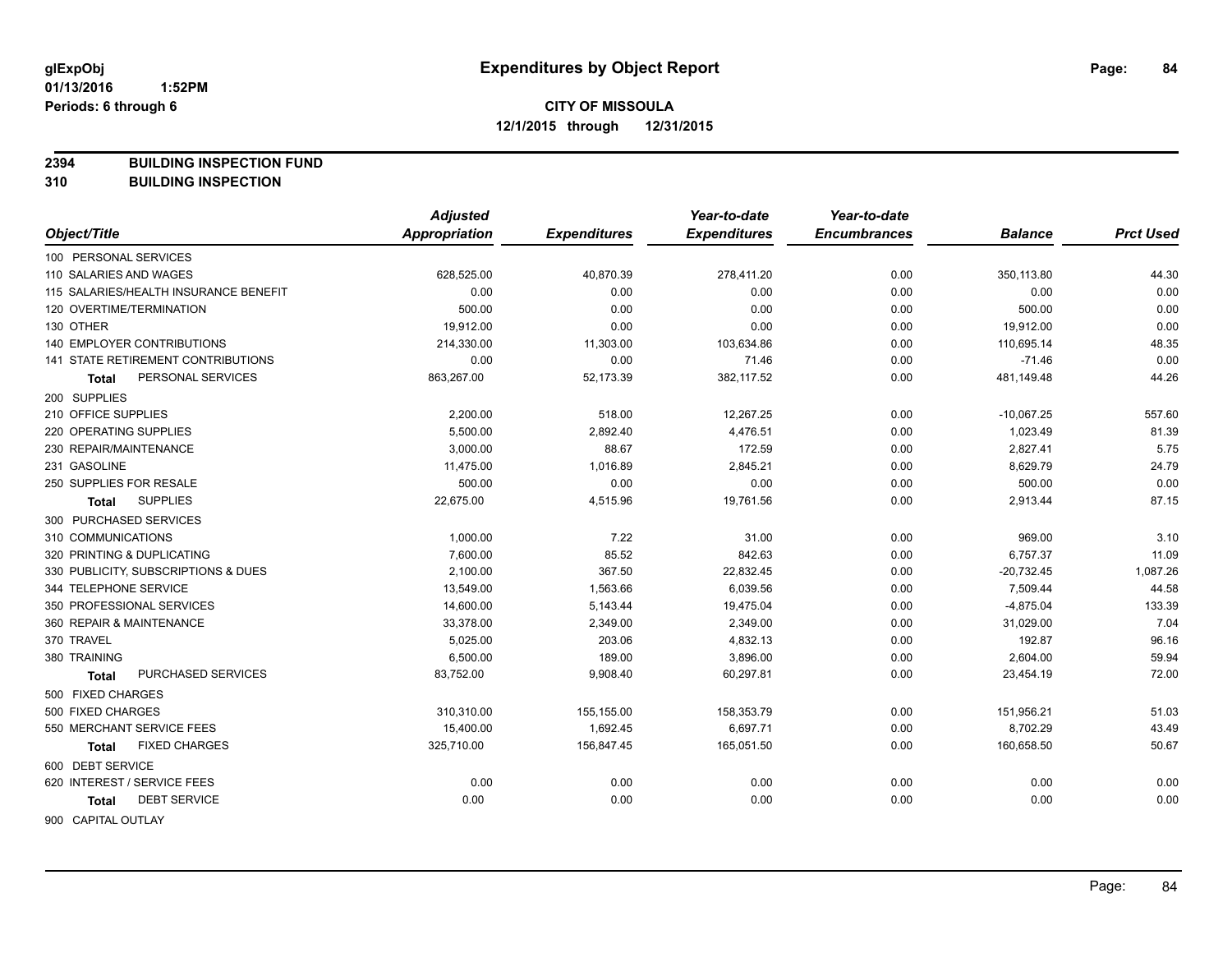**2394 BUILDING INSPECTION FUND**

**310 BUILDING INSPECTION**

| Object/Title |                            | <b>Adjusted</b><br>Appropriation<br><b>Expenditures</b> | Year-to-date<br><b>Expenditures</b> | Year-to-date<br><b>Encumbrances</b> | <b>Balance</b> | <b>Prct Used</b> |       |
|--------------|----------------------------|---------------------------------------------------------|-------------------------------------|-------------------------------------|----------------|------------------|-------|
|              | 940 MACHINERY & EQUIPMENT  | 0.00                                                    | 0.00                                | 0.00                                | 0.00           | 0.00             | 0.00  |
| <b>Total</b> | <b>CAPITAL OUTLAY</b>      | 0.00                                                    | 0.00                                | 0.00                                | 0.00           | 0.00             | 0.00  |
| <b>Total</b> | <b>BUILDING INSPECTION</b> | 1,295,404.00                                            | 223,445.20                          | 627,228.39                          | 0.00           | 668.175.61       | 48.42 |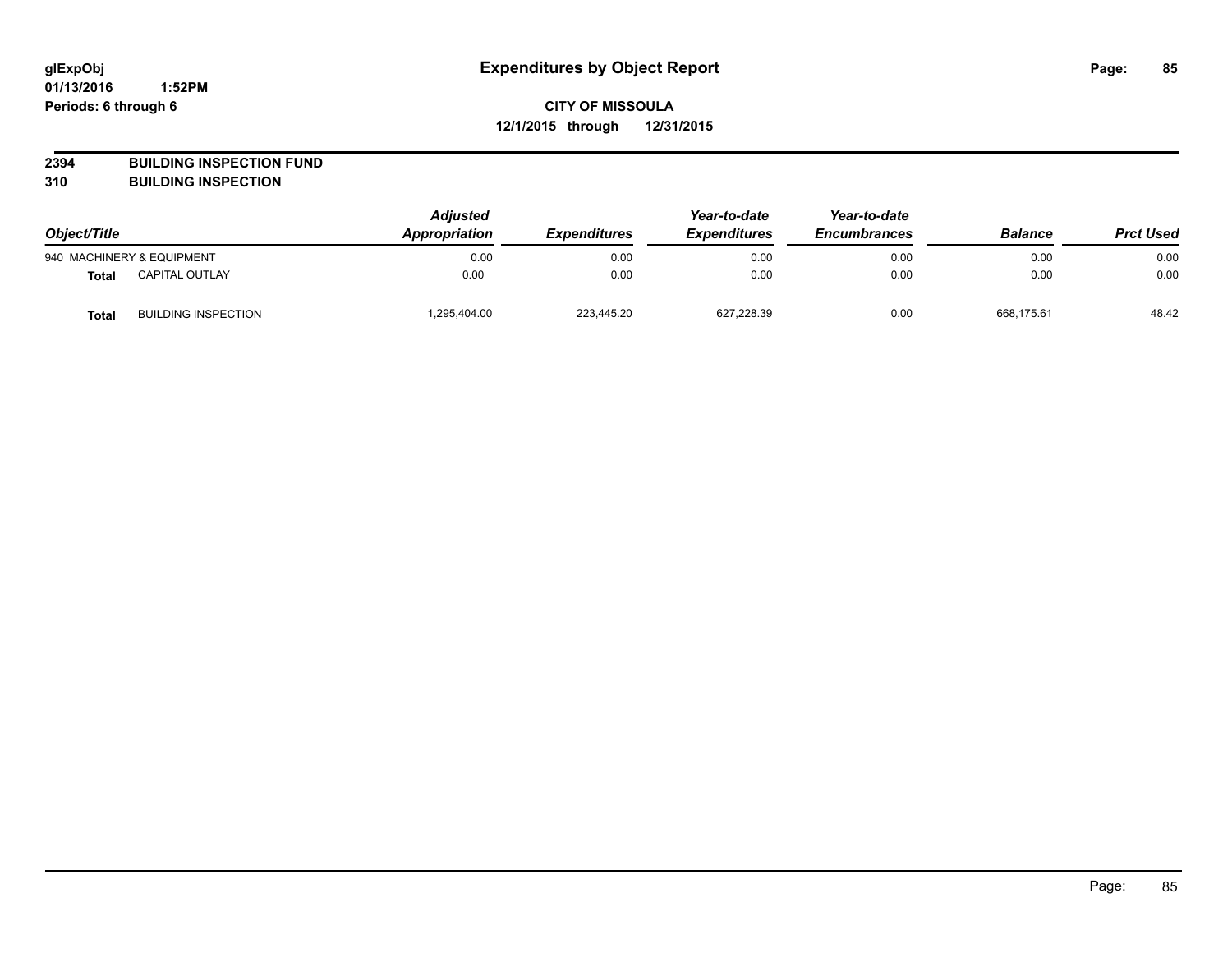**12/1/2015 through 12/31/2015**

### **2394 BUILDING INSPECTION FUND**

|                                           | <b>Adjusted</b> |                     | Year-to-date        | Year-to-date        |                |                  |
|-------------------------------------------|-----------------|---------------------|---------------------|---------------------|----------------|------------------|
| Object/Title                              | Appropriation   | <b>Expenditures</b> | <b>Expenditures</b> | <b>Encumbrances</b> | <b>Balance</b> | <b>Prct Used</b> |
| 100 PERSONAL SERVICES                     |                 |                     |                     |                     |                |                  |
| 110 SALARIES AND WAGES                    | 628,525.00      | 40,870.39           | 278,411.20          | 0.00                | 350,113.80     | 44.30            |
| 115 SALARIES/HEALTH INSURANCE BENEFIT     | 0.00            | 0.00                | 0.00                | 0.00                | 0.00           | 0.00             |
| 120 OVERTIME/TERMINATION                  | 500.00          | 0.00                | 0.00                | 0.00                | 500.00         | 0.00             |
| 130 OTHER                                 | 19,912.00       | 0.00                | 0.00                | 0.00                | 19,912.00      | 0.00             |
| 140 EMPLOYER CONTRIBUTIONS                | 214,330.00      | 11,303.00           | 103,634.86          | 0.00                | 110,695.14     | 48.35            |
| <b>141 STATE RETIREMENT CONTRIBUTIONS</b> | 0.00            | 0.00                | 71.46               | 0.00                | $-71.46$       | 0.00             |
| PERSONAL SERVICES<br><b>Total</b>         | 863,267.00      | 52,173.39           | 382,117.52          | 0.00                | 481,149.48     | 44.26            |
| 200 SUPPLIES                              |                 |                     |                     |                     |                |                  |
| 210 OFFICE SUPPLIES                       | 2,200.00        | 518.00              | 12,267.25           | 0.00                | $-10,067.25$   | 557.60           |
| 220 OPERATING SUPPLIES                    | 5,500.00        | 2,892.40            | 4,476.51            | 0.00                | 1,023.49       | 81.39            |
| 230 REPAIR/MAINTENANCE                    | 3,000.00        | 88.67               | 172.59              | 0.00                | 2,827.41       | 5.75             |
| 231 GASOLINE                              | 11,475.00       | 1,016.89            | 2,845.21            | 0.00                | 8,629.79       | 24.79            |
| 250 SUPPLIES FOR RESALE                   | 500.00          | 0.00                | 0.00                | 0.00                | 500.00         | 0.00             |
| <b>SUPPLIES</b><br><b>Total</b>           | 22,675.00       | 4,515.96            | 19,761.56           | 0.00                | 2,913.44       | 87.15            |
| 300 PURCHASED SERVICES                    |                 |                     |                     |                     |                |                  |
| 310 COMMUNICATIONS                        | 1,000.00        | 7.22                | 31.00               | 0.00                | 969.00         | 3.10             |
| 320 PRINTING & DUPLICATING                | 7,600.00        | 85.52               | 842.63              | 0.00                | 6,757.37       | 11.09            |
| 330 PUBLICITY, SUBSCRIPTIONS & DUES       | 2,100.00        | 367.50              | 22,832.45           | 0.00                | $-20,732.45$   | 1,087.26         |
| 344 TELEPHONE SERVICE                     | 13,549.00       | 1,563.66            | 6,039.56            | 0.00                | 7,509.44       | 44.58            |
| 350 PROFESSIONAL SERVICES                 | 14,600.00       | 5,143.44            | 19,475.04           | 0.00                | $-4,875.04$    | 133.39           |
| 360 REPAIR & MAINTENANCE                  | 33,378.00       | 2,349.00            | 2,349.00            | 0.00                | 31,029.00      | 7.04             |
| 370 TRAVEL                                | 5,025.00        | 203.06              | 4,832.13            | 0.00                | 192.87         | 96.16            |
| 380 TRAINING                              | 6,500.00        | 189.00              | 3,896.00            | 0.00                | 2,604.00       | 59.94            |
| PURCHASED SERVICES<br><b>Total</b>        | 83,752.00       | 9,908.40            | 60,297.81           | 0.00                | 23,454.19      | 72.00            |
| 500 FIXED CHARGES                         |                 |                     |                     |                     |                |                  |
| 500 FIXED CHARGES                         | 310,310.00      | 155,155.00          | 158,353.79          | 0.00                | 151,956.21     | 51.03            |
| 550 MERCHANT SERVICE FEES                 | 15,400.00       | 1,692.45            | 6,697.71            | 0.00                | 8,702.29       | 43.49            |
| <b>FIXED CHARGES</b><br><b>Total</b>      | 325,710.00      | 156,847.45          | 165,051.50          | 0.00                | 160,658.50     | 50.67            |
| 600 DEBT SERVICE                          |                 |                     |                     |                     |                |                  |
| 620 INTEREST / SERVICE FEES               | 0.00            | 0.00                | 0.00                | 0.00                | 0.00           | 0.00             |
| <b>DEBT SERVICE</b><br><b>Total</b>       | 0.00            | 0.00                | 0.00                | 0.00                | 0.00           | 0.00             |
| 900 CAPITAL OUTLAY                        |                 |                     |                     |                     |                |                  |
| 940 MACHINERY & EQUIPMENT                 | 0.00            | 0.00                | 0.00                | 0.00                | 0.00           | 0.00             |
|                                           |                 |                     |                     |                     |                |                  |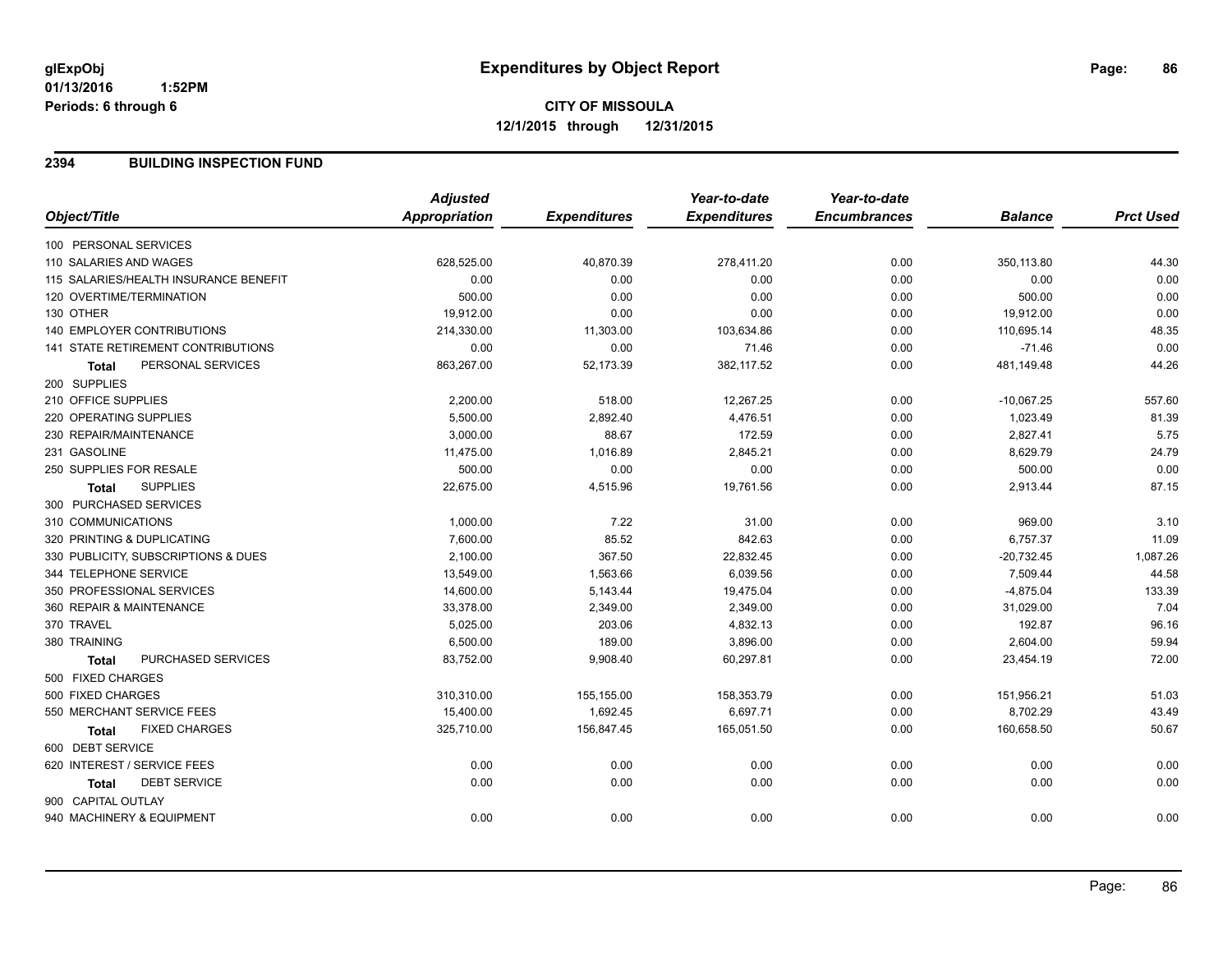**CITY OF MISSOULA 12/1/2015 through 12/31/2015**

### **2394 BUILDING INSPECTION FUND**

| Object/Title |                          | <b>Adjusted</b><br><b>Appropriation</b> | <b>Expenditures</b> | Year-to-date<br><b>Expenditures</b> | Year-to-date<br><b>Encumbrances</b> | <b>Balance</b> | <b>Prct Used</b> |
|--------------|--------------------------|-----------------------------------------|---------------------|-------------------------------------|-------------------------------------|----------------|------------------|
| <b>Total</b> | CAPITAL OUTLAY           | 0.00                                    | 0.00                | 0.00                                | 0.00                                | 0.00           | 0.00             |
| Total        | BUILDING INSPECTION FUND | .295,404.00                             | 223,445.20          | 627,228.39                          | 0.00                                | 668,175.61     | 48.42            |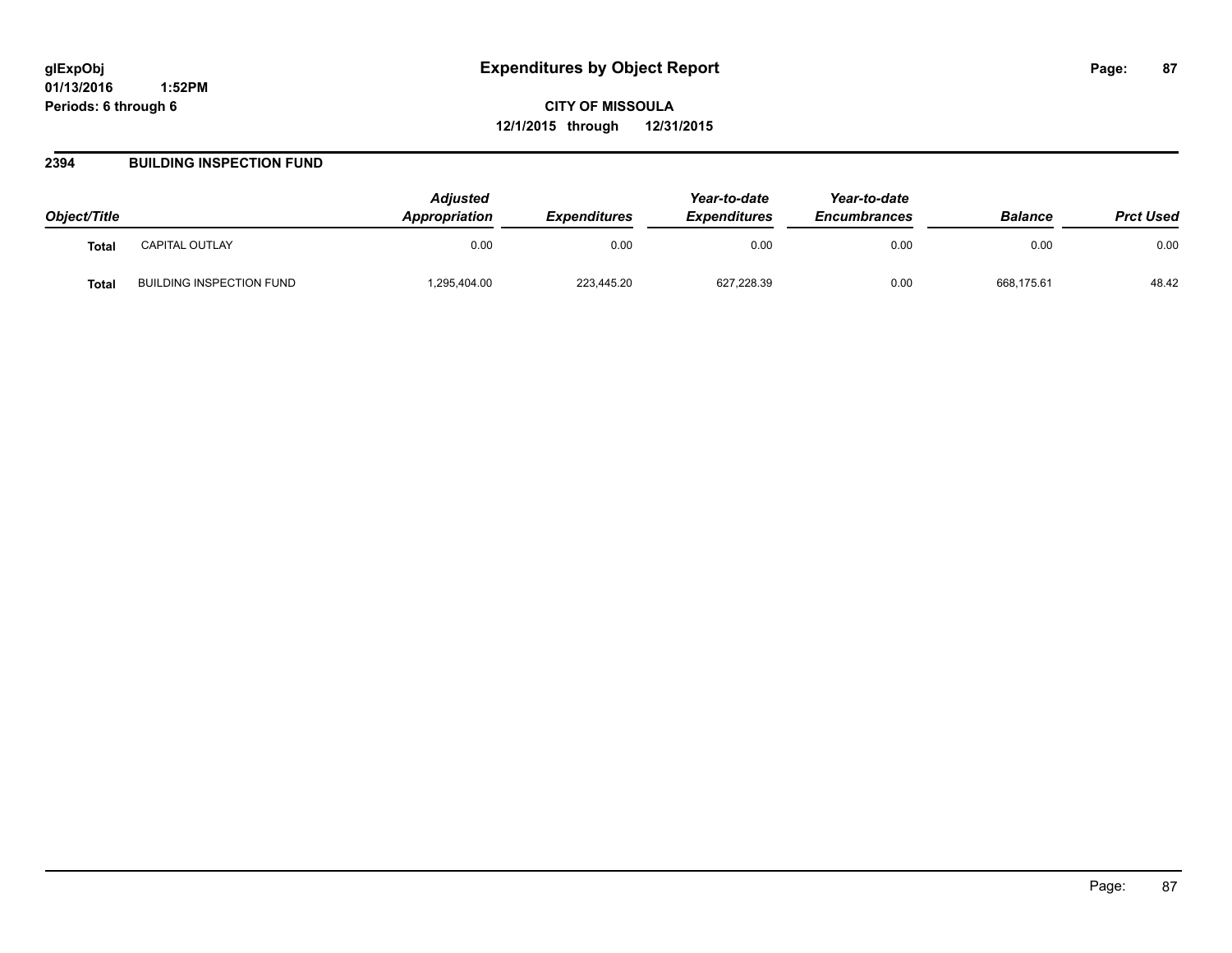#### **2395 CITY GRANTS & PROGRAM INCOME FUND**

**390 NON-DEPARTMENTAL**

| Object/Title      |                                   | <b>Adjusted</b><br>Appropriation | <b>Expenditures</b> | Year-to-date<br><b>Expenditures</b> | Year-to-date<br><b>Encumbrances</b> | <b>Balance</b> | <b>Prct Used</b> |
|-------------------|-----------------------------------|----------------------------------|---------------------|-------------------------------------|-------------------------------------|----------------|------------------|
|                   | 300 PURCHASED SERVICES            |                                  |                     |                                     |                                     |                |                  |
|                   | 350 PROFESSIONAL SERVICES         | 250.00                           | 0.00                | 0.00                                | 0.00                                | 250.00         | 0.00             |
| <b>Total</b>      | <b>PURCHASED SERVICES</b>         | 250.00                           | 0.00                | 0.00                                | 0.00                                | 250.00         | 0.00             |
| 500 FIXED CHARGES |                                   |                                  |                     |                                     |                                     |                |                  |
|                   | 550 MERCHANT SERVICE FEES         | 0.00                             | 0.00                | 0.00                                | 0.00                                | 0.00           | 0.00             |
| <b>Total</b>      | <b>FIXED CHARGES</b>              | 0.00                             | 0.00                | 0.00                                | 0.00                                | 0.00           | 0.00             |
|                   | 700 GRANTS & CONTRIBUTIONS        |                                  |                     |                                     |                                     |                |                  |
|                   | 700 GRANTS & CONTRIBUTIONS        | 0.00                             | 0.00                | 0.00                                | 0.00                                | 0.00           | 0.00             |
| <b>Total</b>      | <b>GRANTS &amp; CONTRIBUTIONS</b> | 0.00                             | 0.00                | 0.00                                | 0.00                                | 0.00           | 0.00             |
| 800 OTHER OBJECTS |                                   |                                  |                     |                                     |                                     |                |                  |
|                   | 820 TRANSFERS TO OTHER FUNDS      | 0.00                             | 0.00                | 0.00                                | 0.00                                | 0.00           | 0.00             |
| 845 CONTINGENCY   |                                   | 0.00                             | 0.00                | 0.00                                | 0.00                                | 0.00           | 0.00             |
| <b>Total</b>      | OTHER OBJECTS                     | 0.00                             | 0.00                | 0.00                                | 0.00                                | 0.00           | 0.00             |
| <b>Total</b>      | NON-DEPARTMENTAL                  | 250.00                           | 0.00                | 0.00                                | 0.00                                | 250.00         | 0.00             |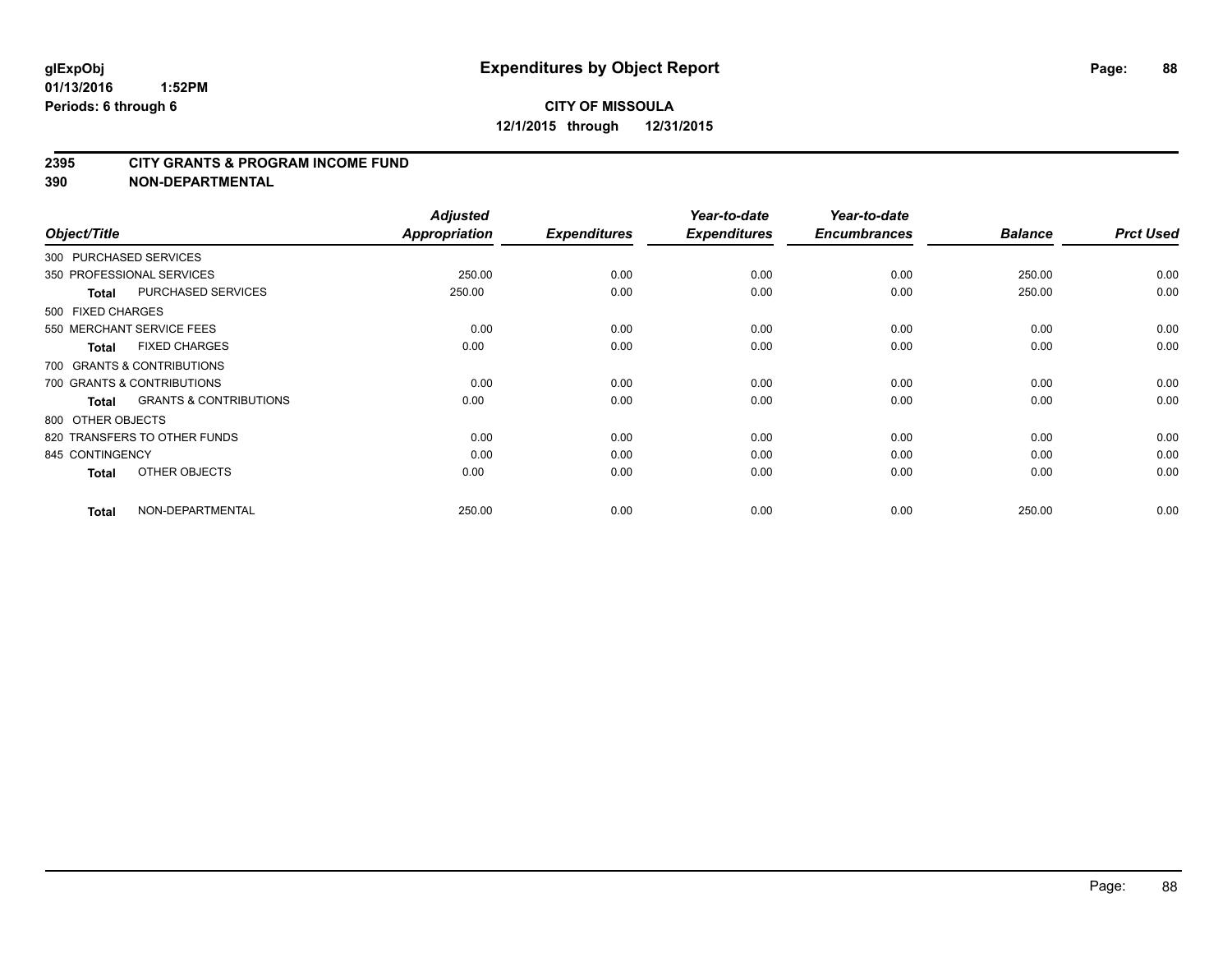## **2395 CITY GRANTS & PROGRAM INCOME FUND**

| Object/Title           |                                   | <b>Adjusted</b><br><b>Appropriation</b> | <b>Expenditures</b> | Year-to-date<br><b>Expenditures</b> | Year-to-date<br><b>Encumbrances</b> | <b>Balance</b> | <b>Prct Used</b> |
|------------------------|-----------------------------------|-----------------------------------------|---------------------|-------------------------------------|-------------------------------------|----------------|------------------|
| 300 PURCHASED SERVICES |                                   |                                         |                     |                                     |                                     |                |                  |
|                        | 350 PROFESSIONAL SERVICES         | 250.00                                  | 0.00                | 0.00                                | 0.00                                | 250.00         | 0.00             |
| Total                  | PURCHASED SERVICES                | 250.00                                  | 0.00                | 0.00                                | 0.00                                | 250.00         | 0.00             |
| 500 FIXED CHARGES      |                                   |                                         |                     |                                     |                                     |                |                  |
|                        | 550 MERCHANT SERVICE FEES         | 0.00                                    | 0.00                | 0.00                                | 0.00                                | 0.00           | 0.00             |
| <b>Total</b>           | <b>FIXED CHARGES</b>              | 0.00                                    | 0.00                | 0.00                                | 0.00                                | 0.00           | 0.00             |
|                        | 700 GRANTS & CONTRIBUTIONS        |                                         |                     |                                     |                                     |                |                  |
|                        | 700 GRANTS & CONTRIBUTIONS        | 0.00                                    | 0.00                | 0.00                                | 0.00                                | 0.00           | 0.00             |
| <b>Total</b>           | <b>GRANTS &amp; CONTRIBUTIONS</b> | 0.00                                    | 0.00                | 0.00                                | 0.00                                | 0.00           | 0.00             |
| 800 OTHER OBJECTS      |                                   |                                         |                     |                                     |                                     |                |                  |
|                        | 820 TRANSFERS TO OTHER FUNDS      | 0.00                                    | 0.00                | 0.00                                | 0.00                                | 0.00           | 0.00             |
| 845 CONTINGENCY        |                                   | 0.00                                    | 0.00                | 0.00                                | 0.00                                | 0.00           | 0.00             |
| <b>Total</b>           | OTHER OBJECTS                     | 0.00                                    | 0.00                | 0.00                                | 0.00                                | 0.00           | 0.00             |
| <b>Total</b>           | CITY GRANTS & PROGRAM INCOME FUN  | 250.00                                  | 0.00                | 0.00                                | 0.00                                | 250.00         | 0.00             |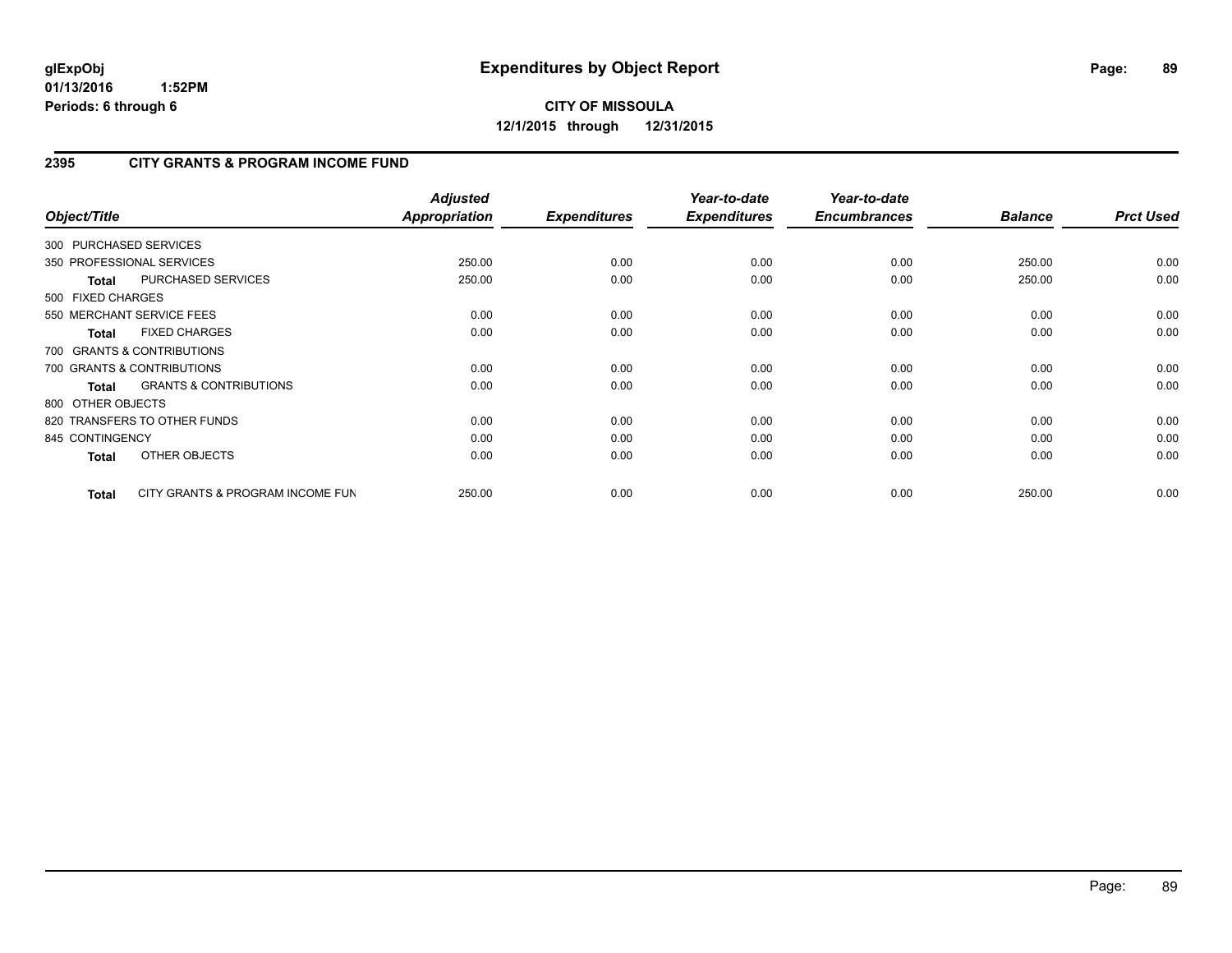#### **2396 ENERGY EFFICIENCY REVOLVING LOAN FUND**

**390 NON-DEPARTMENTAL**

| Object/Title |                                   | <b>Adjusted</b><br>Appropriation | <b>Expenditures</b> | Year-to-date<br><b>Expenditures</b> | Year-to-date<br><b>Encumbrances</b> | <b>Balance</b> | <b>Prct Used</b> |
|--------------|-----------------------------------|----------------------------------|---------------------|-------------------------------------|-------------------------------------|----------------|------------------|
|              | 700 GRANTS & CONTRIBUTIONS        |                                  |                     |                                     |                                     |                |                  |
|              | 700 GRANTS & CONTRIBUTIONS        | 0.00                             | 0.00                | 0.00                                | 0.00                                | 0.00           | 0.00             |
| <b>Total</b> | <b>GRANTS &amp; CONTRIBUTIONS</b> | 0.00                             | 0.00                | 0.00                                | 0.00                                | 0.00           | 0.00             |
| <b>Total</b> | NON-DEPARTMENTAL                  | 0.00                             | 0.00                | 0.00                                | 0.00                                | 0.00           | 0.00             |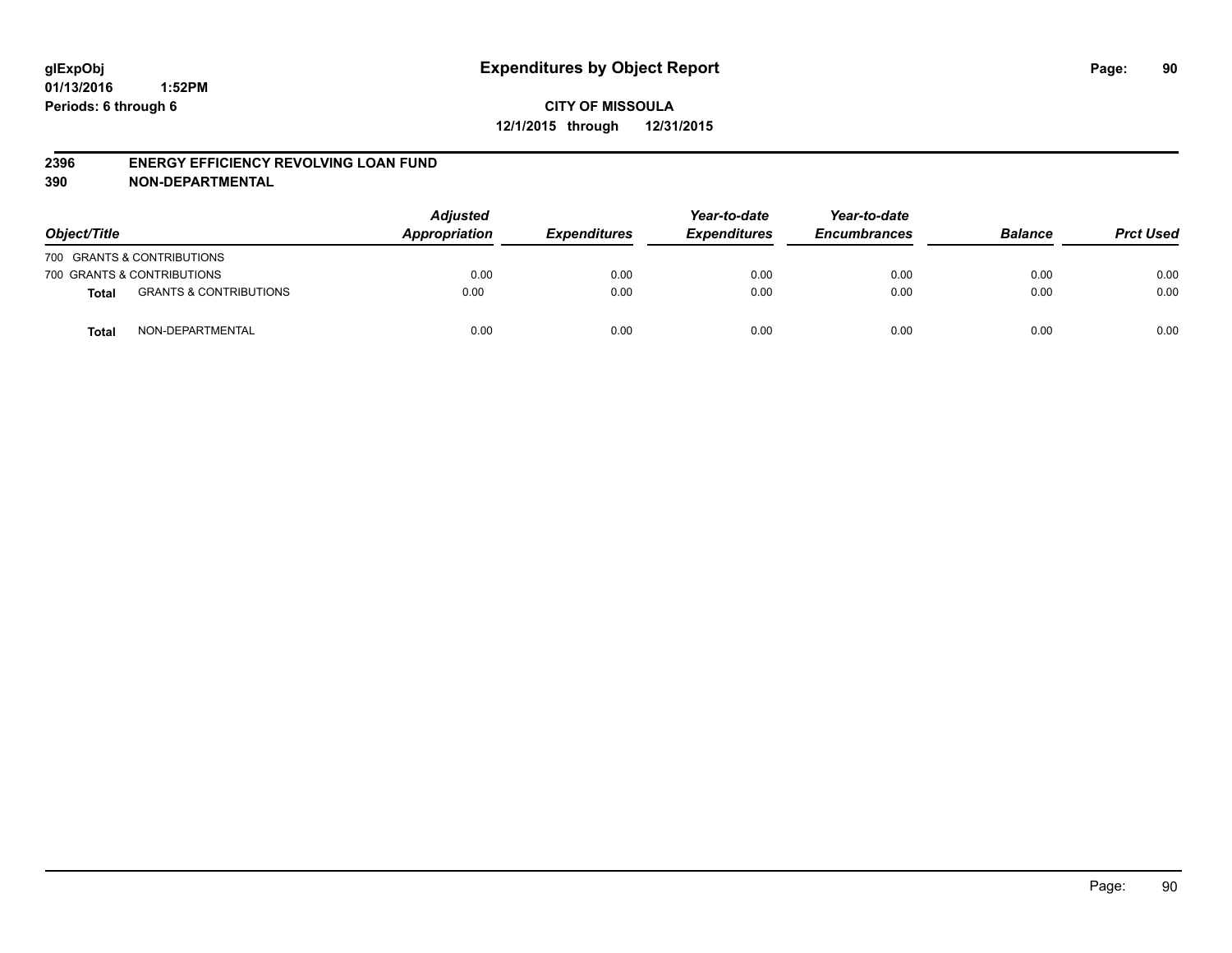# **glExpObj Expenditures by Object Report Page: 91**

**01/13/2016 1:52PM Periods: 6 through 6**

**CITY OF MISSOULA 12/1/2015 through 12/31/2015**

### **2396 ENERGY EFFICIENCY REVOLVING LOAN FUND**

| Object/Title               |                                   | <b>Adjusted</b><br>Appropriation | <b>Expenditures</b> | Year-to-date<br><b>Expenditures</b> | Year-to-date<br><b>Encumbrances</b> | <b>Balance</b> | <b>Prct Used</b> |
|----------------------------|-----------------------------------|----------------------------------|---------------------|-------------------------------------|-------------------------------------|----------------|------------------|
| 700 GRANTS & CONTRIBUTIONS |                                   |                                  |                     |                                     |                                     |                |                  |
| 700 GRANTS & CONTRIBUTIONS |                                   | 0.00                             | 0.00                | 0.00                                | 0.00                                | 0.00           | 0.00             |
| <b>Total</b>               | <b>GRANTS &amp; CONTRIBUTIONS</b> | 0.00                             | 0.00                | 0.00                                | 0.00                                | 0.00           | 0.00             |
| Total                      | ENERGY EFFICIENCY REVOLVING LOAN  | 0.00                             | 0.00                | 0.00                                | 0.00                                | 0.00           | 0.00             |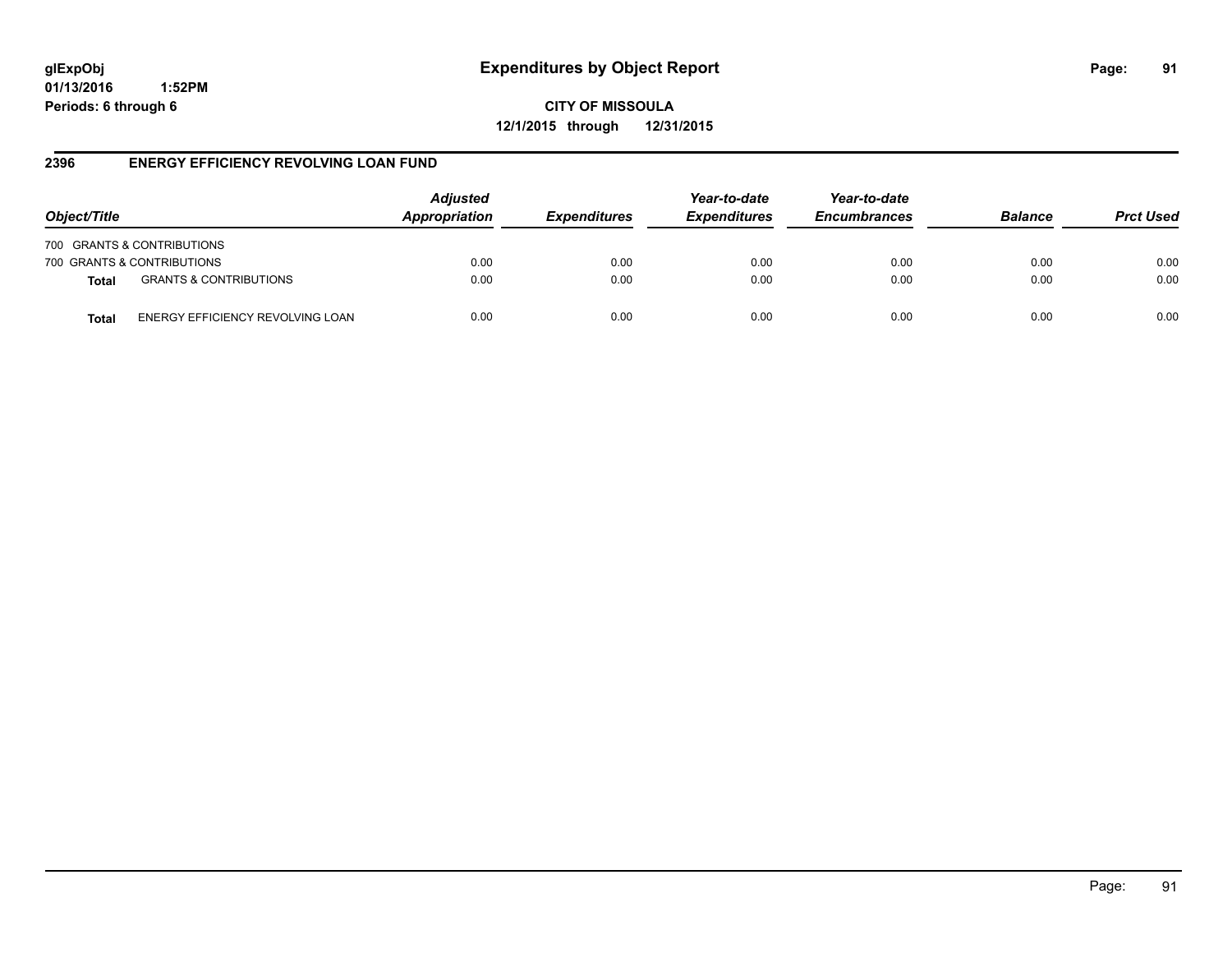### **2399 DANGEROUS BUILDING DEMOLITION & REPAIR F**

**310 BUILDING INSPECTION**

| Object/Title      |                            | <b>Adjusted</b><br><b>Appropriation</b> | <b>Expenditures</b> | Year-to-date<br><b>Expenditures</b> | Year-to-date<br><b>Encumbrances</b> | <b>Balance</b> | <b>Prct Used</b> |
|-------------------|----------------------------|-----------------------------------------|---------------------|-------------------------------------|-------------------------------------|----------------|------------------|
| 500 FIXED CHARGES |                            |                                         |                     |                                     |                                     |                |                  |
|                   | 550 MERCHANT SERVICE FEES  | 0.00                                    | 0.00                | 0.00                                | 0.00                                | 0.00           | 0.00             |
| <b>Total</b>      | <b>FIXED CHARGES</b>       | 0.00                                    | 0.00                | 0.00                                | 0.00                                | 0.00           | 0.00             |
| 800 OTHER OBJECTS |                            |                                         |                     |                                     |                                     |                |                  |
| 845 CONTINGENCY   |                            | 15,000.00                               | 0.00                | 0.00                                | 0.00                                | 15.000.00      | 0.00             |
| <b>Total</b>      | OTHER OBJECTS              | 15,000.00                               | 0.00                | 0.00                                | 0.00                                | 15.000.00      | 0.00             |
| <b>Total</b>      | <b>BUILDING INSPECTION</b> | 15,000.00                               | 0.00                | 0.00                                | 0.00                                | 15.000.00      | 0.00             |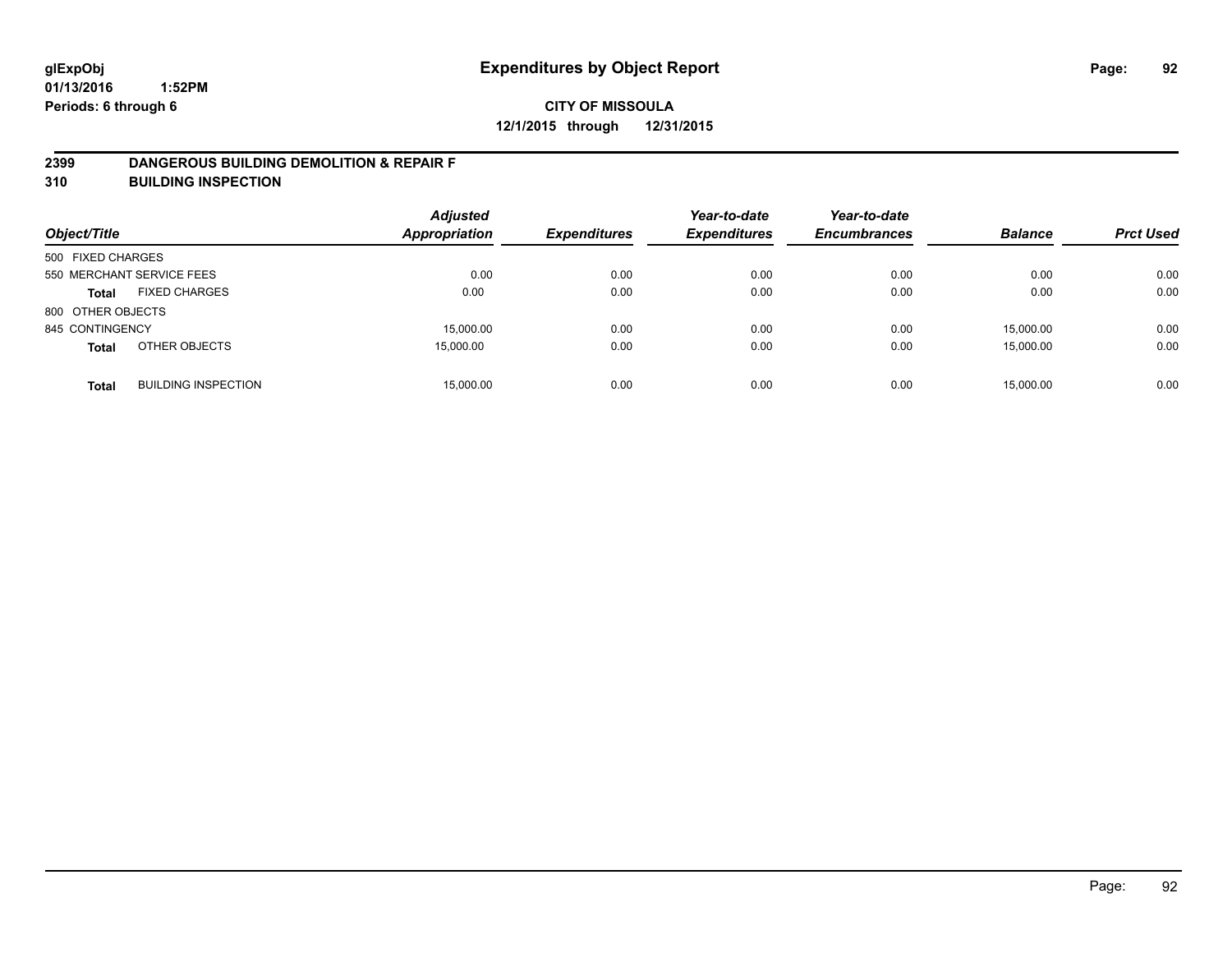**CITY OF MISSOULA 12/1/2015 through 12/31/2015**

### **2399 DANGEROUS BUILDING DEMOLITION & REPAIR F**

| Object/Title      |                                   | <b>Adjusted</b><br><b>Appropriation</b> | <b>Expenditures</b> | Year-to-date<br><b>Expenditures</b> | Year-to-date<br><b>Encumbrances</b> | <b>Balance</b> | <b>Prct Used</b> |
|-------------------|-----------------------------------|-----------------------------------------|---------------------|-------------------------------------|-------------------------------------|----------------|------------------|
| 500 FIXED CHARGES |                                   |                                         |                     |                                     |                                     |                |                  |
|                   | 550 MERCHANT SERVICE FEES         | 0.00                                    | 0.00                | 0.00                                | 0.00                                | 0.00           | 0.00             |
| <b>Total</b>      | <b>FIXED CHARGES</b>              | 0.00                                    | 0.00                | 0.00                                | 0.00                                | 0.00           | 0.00             |
| 800 OTHER OBJECTS |                                   |                                         |                     |                                     |                                     |                |                  |
| 845 CONTINGENCY   |                                   | 15,000.00                               | 0.00                | 0.00                                | 0.00                                | 15,000.00      | 0.00             |
| <b>Total</b>      | OTHER OBJECTS                     | 15,000.00                               | 0.00                | 0.00                                | 0.00                                | 15,000.00      | 0.00             |
| <b>Total</b>      | DANGEROUS BUILDING DEMOLITION & F | 15.000.00                               | 0.00                | 0.00                                | 0.00                                | 15,000.00      | 0.00             |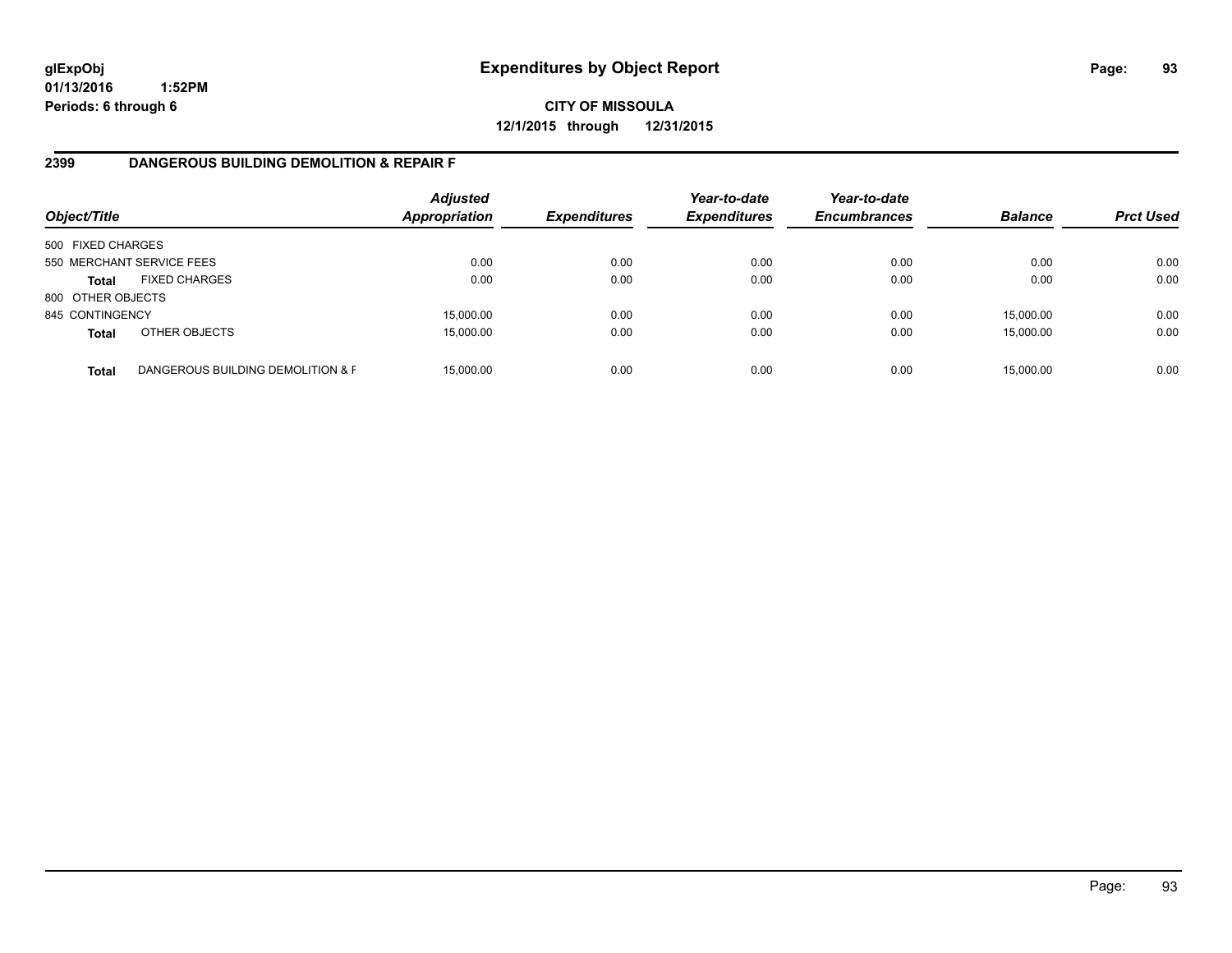#### **2400 STREET LIGHTING ASSESSMENTS FUND**

#### **280 PUBLIC WORKS OPERATIONS**

| Object/Title             |                               | <b>Adjusted</b>      | <b>Expenditures</b> | Year-to-date<br><b>Expenditures</b> | Year-to-date<br><b>Encumbrances</b> | <b>Balance</b> | <b>Prct Used</b> |
|--------------------------|-------------------------------|----------------------|---------------------|-------------------------------------|-------------------------------------|----------------|------------------|
|                          |                               | <b>Appropriation</b> |                     |                                     |                                     |                |                  |
| 300 PURCHASED SERVICES   |                               |                      |                     |                                     |                                     |                |                  |
|                          | 341 ELECTRICITY & NATURAL GAS | 327.174.00           | 54.290.95           | 162.004.77                          | 0.00                                | 165.169.23     | 49.52            |
|                          | 350 PROFESSIONAL SERVICES     | 22.902.00            | 7.726.00            | 7.726.00                            | 0.00                                | 15.176.00      | 33.74            |
| 360 REPAIR & MAINTENANCE |                               | 0.00                 | 0.00                | 0.00                                | 0.00                                | 0.00           | 0.00             |
| <b>Total</b>             | <b>PURCHASED SERVICES</b>     | 350.076.00           | 62.016.95           | 169.730.77                          | 0.00                                | 180.345.23     | 48.48            |
| 500 FIXED CHARGES        |                               |                      |                     |                                     |                                     |                |                  |
|                          | 550 MERCHANT SERVICE FEES     | 0.00                 | 0.00                | 0.00                                | 0.00                                | 0.00           | 0.00             |
| <b>Total</b>             | <b>FIXED CHARGES</b>          | 0.00                 | 0.00                | 0.00                                | 0.00                                | 0.00           | 0.00             |
| <b>Total</b>             | PUBLIC WORKS OPERATIONS       | 350.076.00           | 62.016.95           | 169.730.77                          | 0.00                                | 180.345.23     | 48.48            |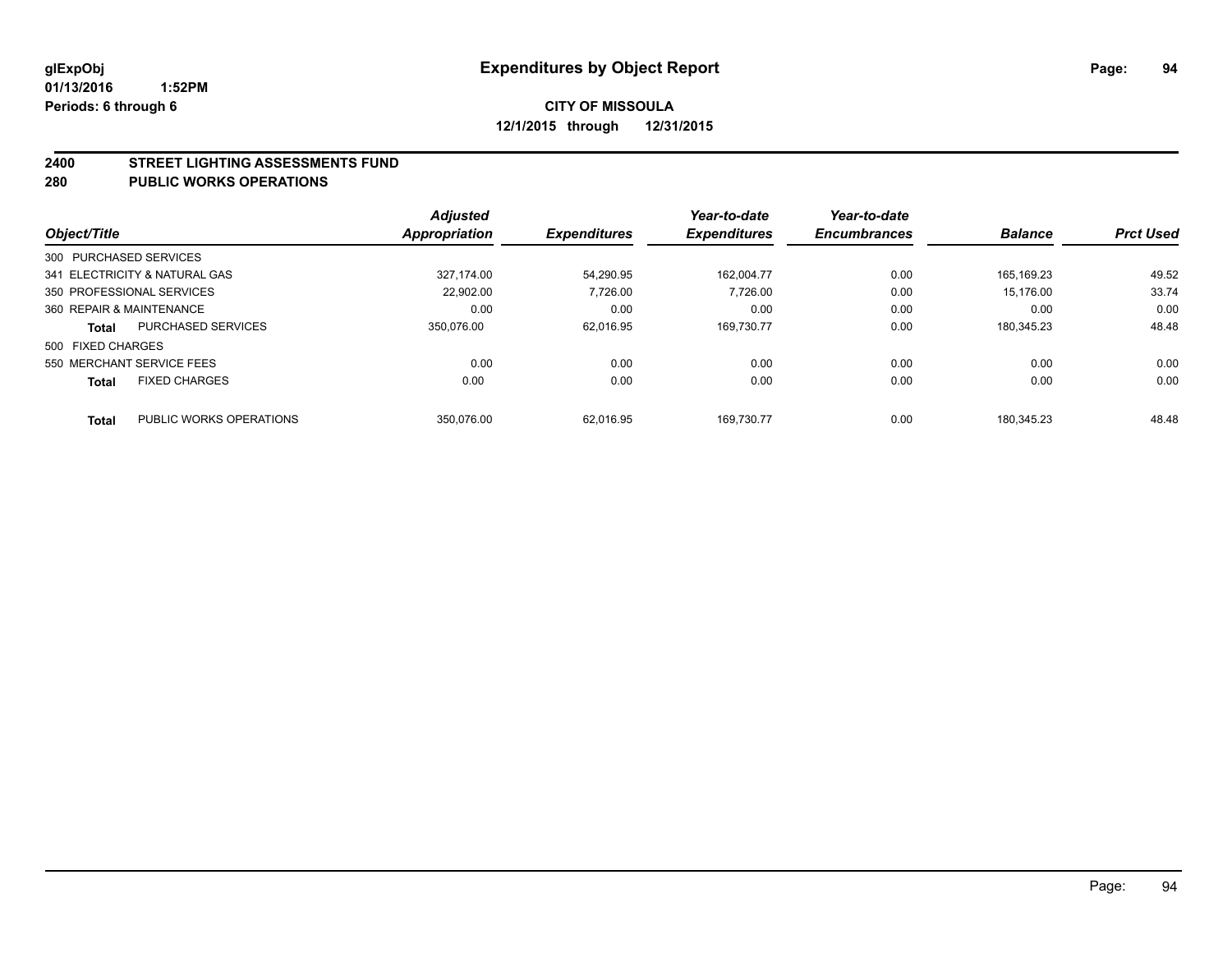# **CITY OF MISSOULA 12/1/2015 through 12/31/2015**

## **2400 STREET LIGHTING ASSESSMENTS FUND**

| Object/Title              |                                  | Adjusted<br><b>Appropriation</b> | <b>Expenditures</b> | Year-to-date<br><b>Expenditures</b> | Year-to-date<br><b>Encumbrances</b> | <b>Balance</b> | <b>Prct Used</b> |
|---------------------------|----------------------------------|----------------------------------|---------------------|-------------------------------------|-------------------------------------|----------------|------------------|
| 300 PURCHASED SERVICES    |                                  |                                  |                     |                                     |                                     |                |                  |
|                           | 341 ELECTRICITY & NATURAL GAS    | 327.174.00                       | 54,290.95           | 162.004.77                          | 0.00                                | 165.169.23     | 49.52            |
| 350 PROFESSIONAL SERVICES |                                  | 22.902.00                        | 7,726.00            | 7.726.00                            | 0.00                                | 15.176.00      | 33.74            |
| 360 REPAIR & MAINTENANCE  |                                  | 0.00                             | 0.00                | 0.00                                | 0.00                                | 0.00           | 0.00             |
| Total                     | PURCHASED SERVICES               | 350.076.00                       | 62,016.95           | 169,730.77                          | 0.00                                | 180.345.23     | 48.48            |
| 500 FIXED CHARGES         |                                  |                                  |                     |                                     |                                     |                |                  |
| 550 MERCHANT SERVICE FEES |                                  | 0.00                             | 0.00                | 0.00                                | 0.00                                | 0.00           | 0.00             |
| Total                     | <b>FIXED CHARGES</b>             | 0.00                             | 0.00                | 0.00                                | 0.00                                | 0.00           | 0.00             |
| <b>Total</b>              | STREET LIGHTING ASSESSMENTS FUND | 350.076.00                       | 62.016.95           | 169.730.77                          | 0.00                                | 180.345.23     | 48.48            |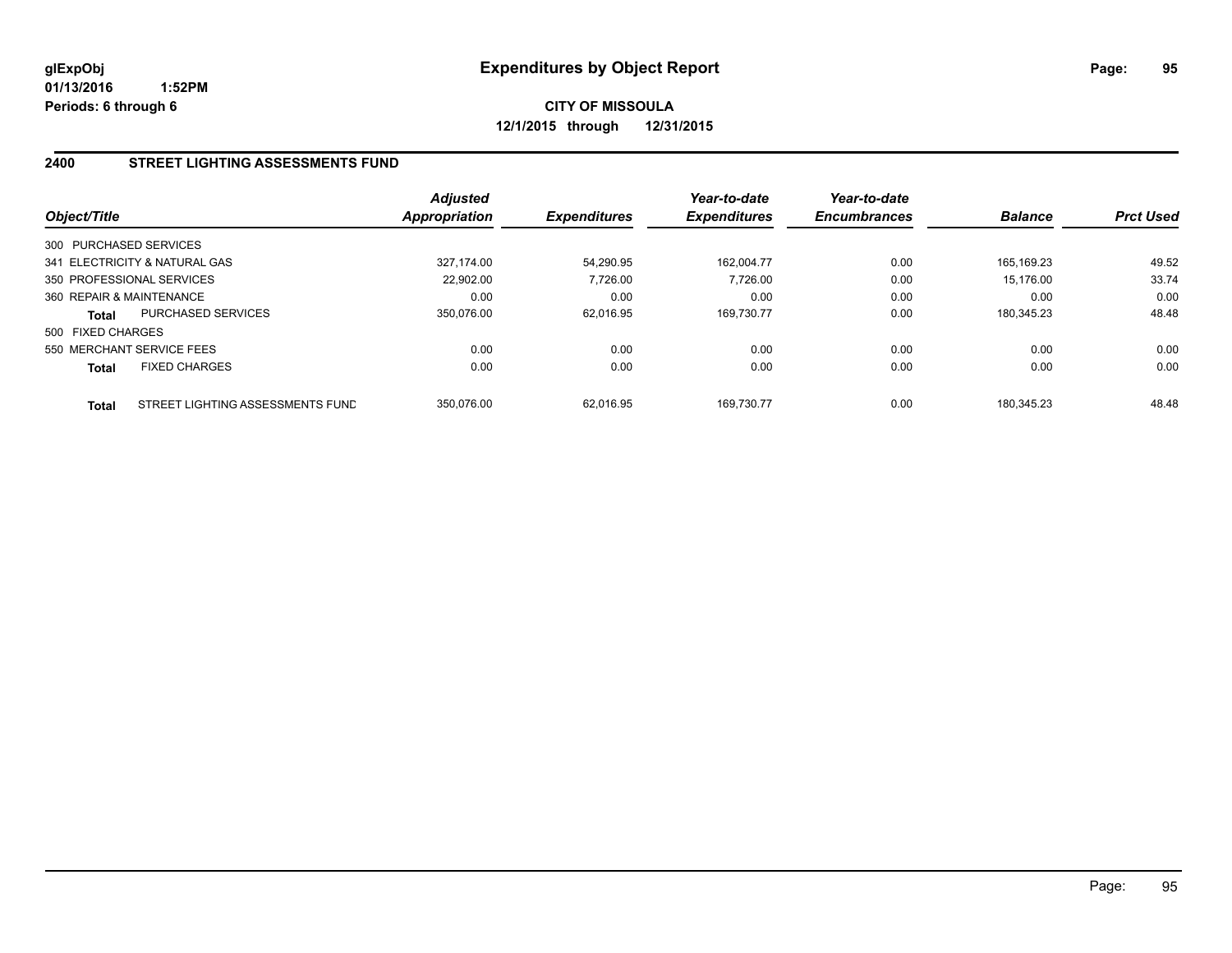#### **2500 STREET MAINTENANCE ASSESSMENT FUND**

**390 NON-DEPARTMENTAL**

| Object/Title      |                              | <b>Adjusted</b><br>Appropriation | <b>Expenditures</b> | Year-to-date<br><b>Expenditures</b> | Year-to-date<br><b>Encumbrances</b> | <b>Balance</b> | <b>Prct Used</b> |
|-------------------|------------------------------|----------------------------------|---------------------|-------------------------------------|-------------------------------------|----------------|------------------|
|                   | 300 PURCHASED SERVICES       |                                  |                     |                                     |                                     |                |                  |
| 345 GARBAGE       |                              | 32.014.00                        | 1,332.59            | 10.712.26                           | 0.00                                | 21,301.74      | 33.46            |
| <b>Total</b>      | <b>PURCHASED SERVICES</b>    | 32,014.00                        | 1,332.59            | 10,712.26                           | 0.00                                | 21,301.74      | 33.46            |
| 500 FIXED CHARGES |                              |                                  |                     |                                     |                                     |                |                  |
|                   | 550 MERCHANT SERVICE FEES    | 0.00                             | 0.00                | 0.00                                | 0.00                                | 0.00           | 0.00             |
| <b>Total</b>      | <b>FIXED CHARGES</b>         | 0.00                             | 0.00                | 0.00                                | 0.00                                | 0.00           | 0.00             |
| 800 OTHER OBJECTS |                              |                                  |                     |                                     |                                     |                |                  |
|                   | 820 TRANSFERS TO OTHER FUNDS | 27.281.00                        | 13.641.00           | 13.641.00                           | 0.00                                | 13.640.00      | 50.00            |
| <b>Total</b>      | OTHER OBJECTS                | 27.281.00                        | 13.641.00           | 13.641.00                           | 0.00                                | 13.640.00      | 50.00            |
| <b>Total</b>      | NON-DEPARTMENTAL             | 59.295.00                        | 14.973.59           | 24.353.26                           | 0.00                                | 34.941.74      | 41.07            |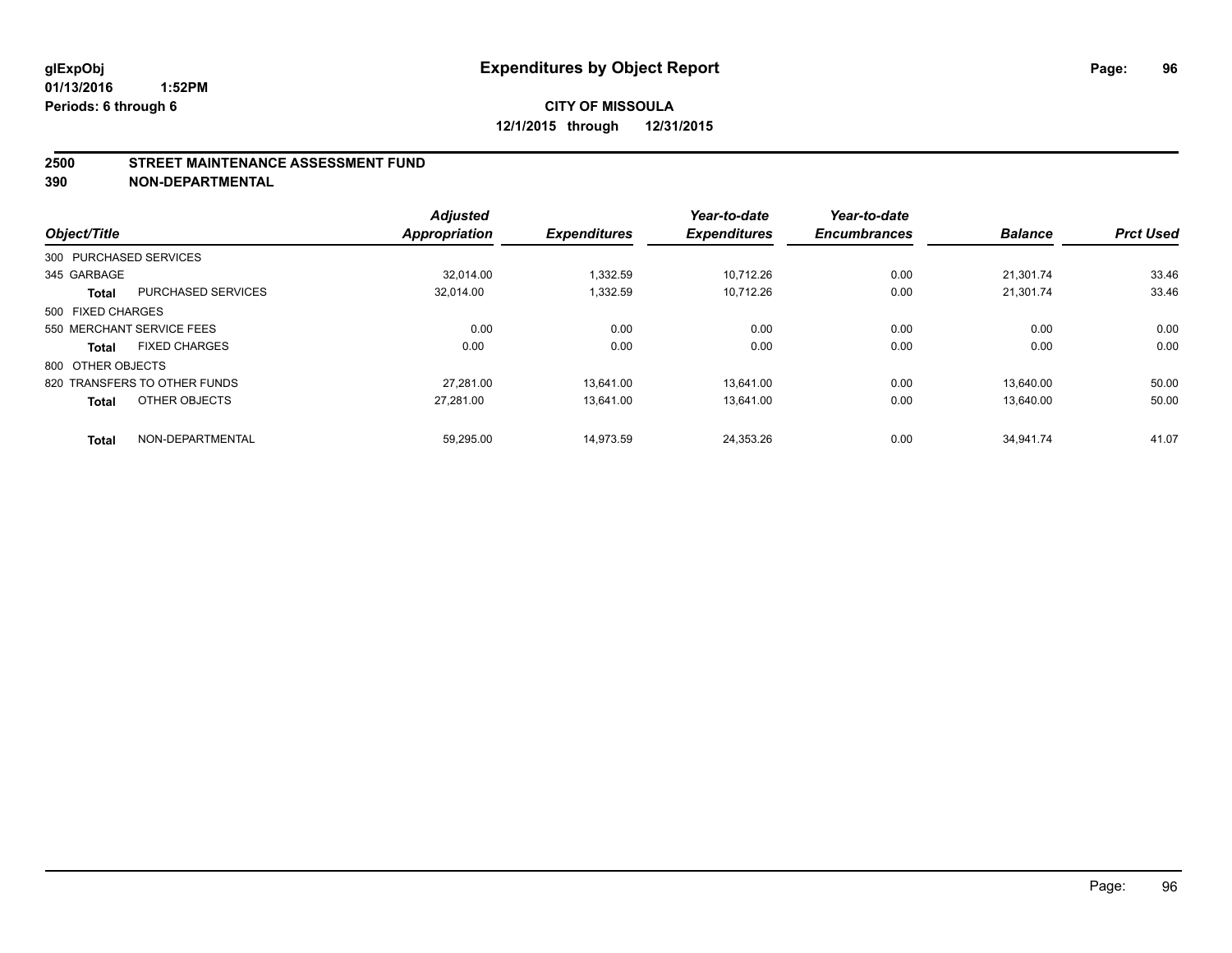**CITY OF MISSOULA 12/1/2015 through 12/31/2015**

## **2500 STREET MAINTENANCE ASSESSMENT FUND**

| Object/Title           |                                  | <b>Adjusted</b><br><b>Appropriation</b> | <b>Expenditures</b> | Year-to-date<br><b>Expenditures</b> | Year-to-date<br><b>Encumbrances</b> | <b>Balance</b> | <b>Prct Used</b> |
|------------------------|----------------------------------|-----------------------------------------|---------------------|-------------------------------------|-------------------------------------|----------------|------------------|
| 300 PURCHASED SERVICES |                                  |                                         |                     |                                     |                                     |                |                  |
| 345 GARBAGE            |                                  | 32.014.00                               | 1.332.59            | 10.712.26                           | 0.00                                | 21.301.74      | 33.46            |
| Total                  | <b>PURCHASED SERVICES</b>        | 32,014.00                               | 1,332.59            | 10,712.26                           | 0.00                                | 21,301.74      | 33.46            |
| 500 FIXED CHARGES      |                                  |                                         |                     |                                     |                                     |                |                  |
|                        | 550 MERCHANT SERVICE FEES        | 0.00                                    | 0.00                | 0.00                                | 0.00                                | 0.00           | 0.00             |
| <b>Total</b>           | <b>FIXED CHARGES</b>             | 0.00                                    | 0.00                | 0.00                                | 0.00                                | 0.00           | 0.00             |
| 800 OTHER OBJECTS      |                                  |                                         |                     |                                     |                                     |                |                  |
|                        | 820 TRANSFERS TO OTHER FUNDS     | 27.281.00                               | 13,641.00           | 13.641.00                           | 0.00                                | 13.640.00      | 50.00            |
| <b>Total</b>           | <b>OTHER OBJECTS</b>             | 27,281.00                               | 13,641.00           | 13,641.00                           | 0.00                                | 13.640.00      | 50.00            |
| <b>Total</b>           | STREET MAINTENANCE ASSESSMENT FI | 59.295.00                               | 14.973.59           | 24.353.26                           | 0.00                                | 34.941.74      | 41.07            |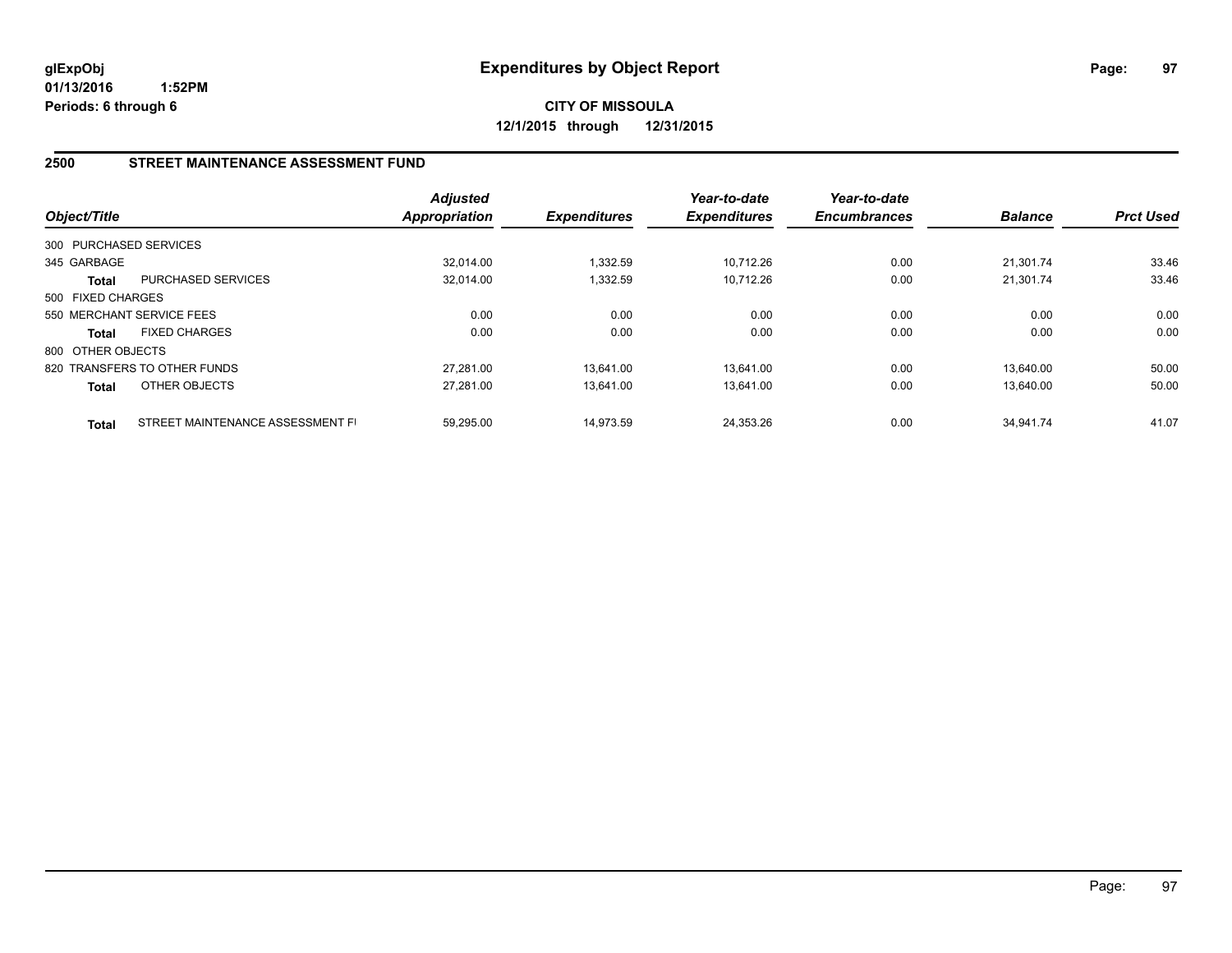### **2510 RUSSELL PARK MAINTENANCE ASSESSMENT FUND**

**370 PARKS & RECREATION**

| Object/Title                         | <b>Adjusted</b><br><b>Appropriation</b> | <b>Expenditures</b> | Year-to-date<br><b>Expenditures</b> | Year-to-date<br><b>Encumbrances</b> | <b>Balance</b> | <b>Prct Used</b> |
|--------------------------------------|-----------------------------------------|---------------------|-------------------------------------|-------------------------------------|----------------|------------------|
| 500 FIXED CHARGES                    |                                         |                     |                                     |                                     |                |                  |
| 550 MERCHANT SERVICE FEES            | 0.00                                    | 0.00                | 0.00                                | 0.00                                | 0.00           | 0.00             |
| <b>FIXED CHARGES</b><br><b>Total</b> | 0.00                                    | 0.00                | 0.00                                | 0.00                                | 0.00           | 0.00             |
| 800 OTHER OBJECTS                    |                                         |                     |                                     |                                     |                |                  |
| 820 TRANSFERS TO OTHER FUNDS         | 0.00                                    | 0.00                | 0.00                                | 0.00                                | 0.00           | 0.00             |
| OTHER OBJECTS<br><b>Total</b>        | 0.00                                    | 0.00                | 0.00                                | 0.00                                | 0.00           | 0.00             |
| PARKS & RECREATION<br><b>Total</b>   | 0.00                                    | 0.00                | 0.00                                | 0.00                                | 0.00           | 0.00             |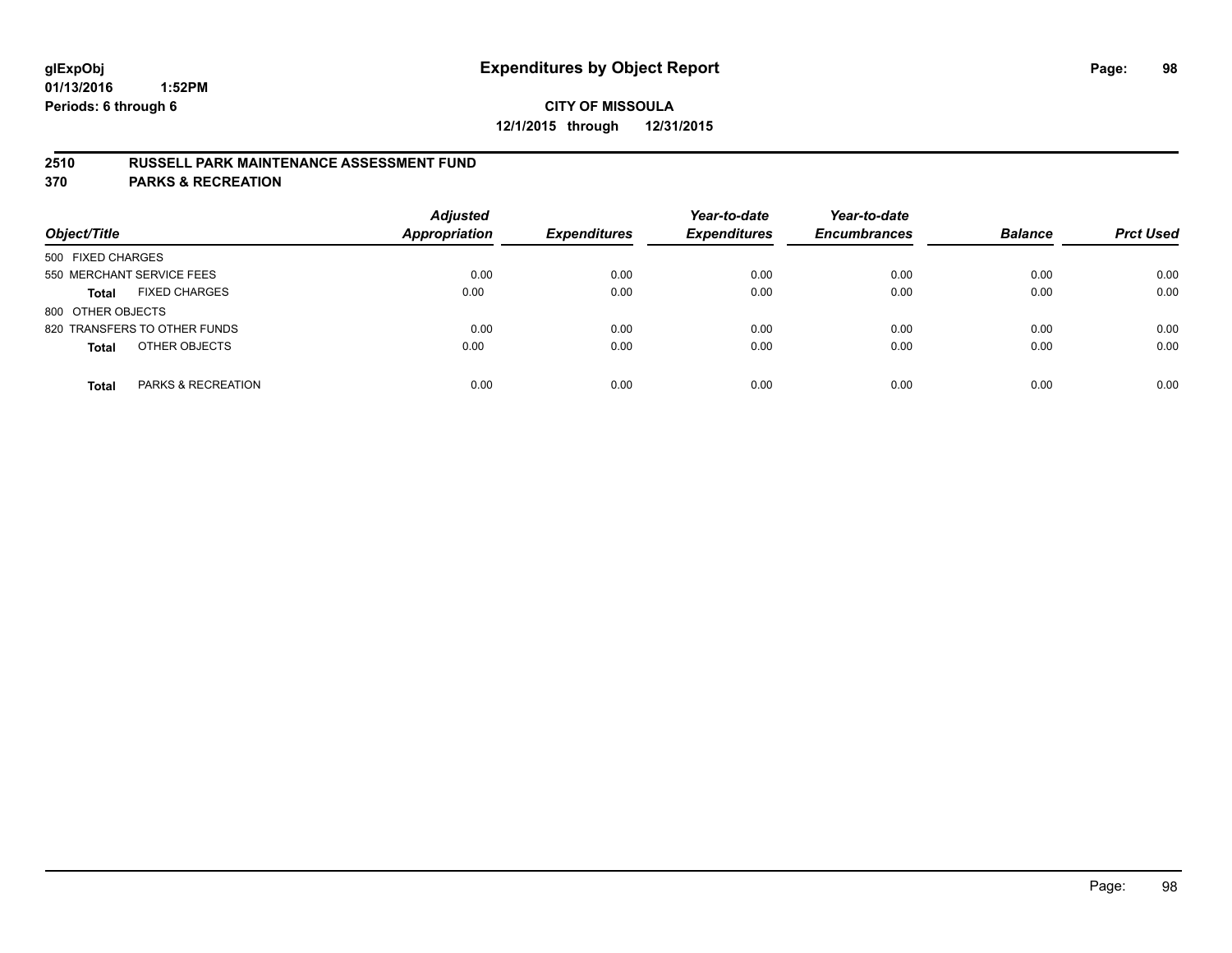**CITY OF MISSOULA 12/1/2015 through 12/31/2015**

### **2510 RUSSELL PARK MAINTENANCE ASSESSMENT FUND**

| Object/Title              |                                  | <b>Adjusted</b><br><b>Appropriation</b> | <b>Expenditures</b> | Year-to-date<br><b>Expenditures</b> | Year-to-date<br><b>Encumbrances</b> | <b>Balance</b> | <b>Prct Used</b> |
|---------------------------|----------------------------------|-----------------------------------------|---------------------|-------------------------------------|-------------------------------------|----------------|------------------|
| 500 FIXED CHARGES         |                                  |                                         |                     |                                     |                                     |                |                  |
| 550 MERCHANT SERVICE FEES |                                  | 0.00                                    | 0.00                | 0.00                                | 0.00                                | 0.00           | 0.00             |
| <b>Total</b>              | <b>FIXED CHARGES</b>             | 0.00                                    | 0.00                | 0.00                                | 0.00                                | 0.00           | 0.00             |
| 800 OTHER OBJECTS         |                                  |                                         |                     |                                     |                                     |                |                  |
|                           | 820 TRANSFERS TO OTHER FUNDS     | 0.00                                    | 0.00                | 0.00                                | 0.00                                | 0.00           | 0.00             |
| <b>Total</b>              | OTHER OBJECTS                    | 0.00                                    | 0.00                | 0.00                                | 0.00                                | 0.00           | 0.00             |
| <b>Total</b>              | RUSSELL PARK MAINTENANCE ASSESSN | 0.00                                    | 0.00                | 0.00                                | 0.00                                | 0.00           | 0.00             |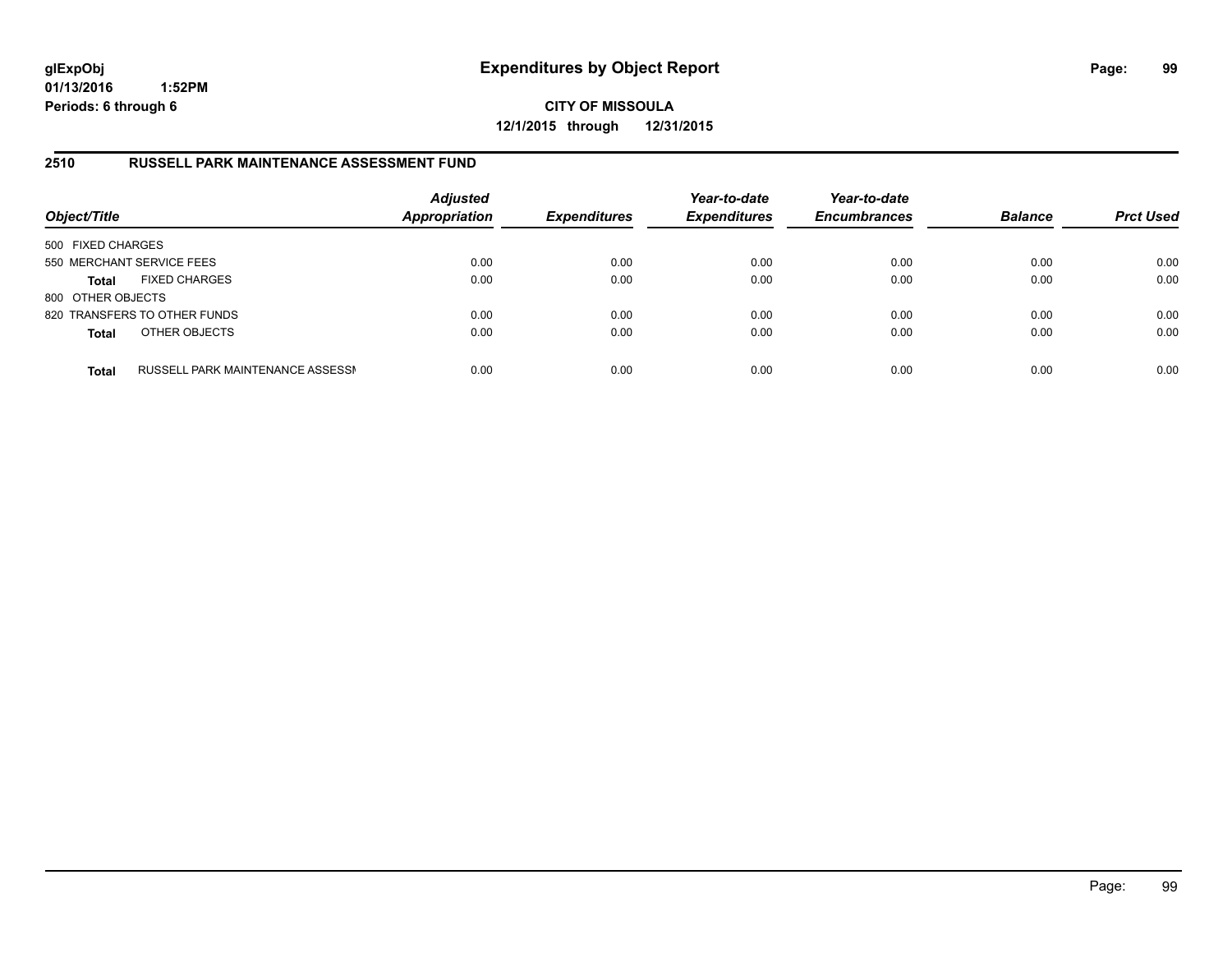# **2511 WILLOWWOOD PARK MAINTENANCE ASSESSMENT F**

**370 PARKS & RECREATION**

| Object/Title      |                               | <b>Adjusted</b><br><b>Appropriation</b> | <b>Expenditures</b> | Year-to-date<br><b>Expenditures</b> | Year-to-date<br><b>Encumbrances</b> | <b>Balance</b> | <b>Prct Used</b> |
|-------------------|-------------------------------|-----------------------------------------|---------------------|-------------------------------------|-------------------------------------|----------------|------------------|
| 500 FIXED CHARGES |                               |                                         |                     |                                     |                                     |                |                  |
|                   | 550 MERCHANT SERVICE FEES     | 0.00                                    | 0.00                | 0.00                                | 0.00                                | 0.00           | 0.00             |
| <b>Total</b>      | <b>FIXED CHARGES</b>          | 0.00                                    | 0.00                | 0.00                                | 0.00                                | 0.00           | 0.00             |
| 600 DEBT SERVICE  |                               |                                         |                     |                                     |                                     |                |                  |
|                   | 620 INTEREST / SERVICE FEES   | 0.00                                    | 0.00                | 0.00                                | 0.00                                | 0.00           | 0.00             |
| Total             | <b>DEBT SERVICE</b>           | 0.00                                    | 0.00                | 0.00                                | 0.00                                | 0.00           | 0.00             |
| 800 OTHER OBJECTS |                               |                                         |                     |                                     |                                     |                |                  |
|                   | 820 TRANSFERS TO OTHER FUNDS  | 0.00                                    | 0.00                | 0.00                                | 0.00                                | 0.00           | 0.00             |
| <b>Total</b>      | OTHER OBJECTS                 | 0.00                                    | 0.00                | 0.00                                | 0.00                                | 0.00           | 0.00             |
| <b>Total</b>      | <b>PARKS &amp; RECREATION</b> | 0.00                                    | 0.00                | 0.00                                | 0.00                                | 0.00           | 0.00             |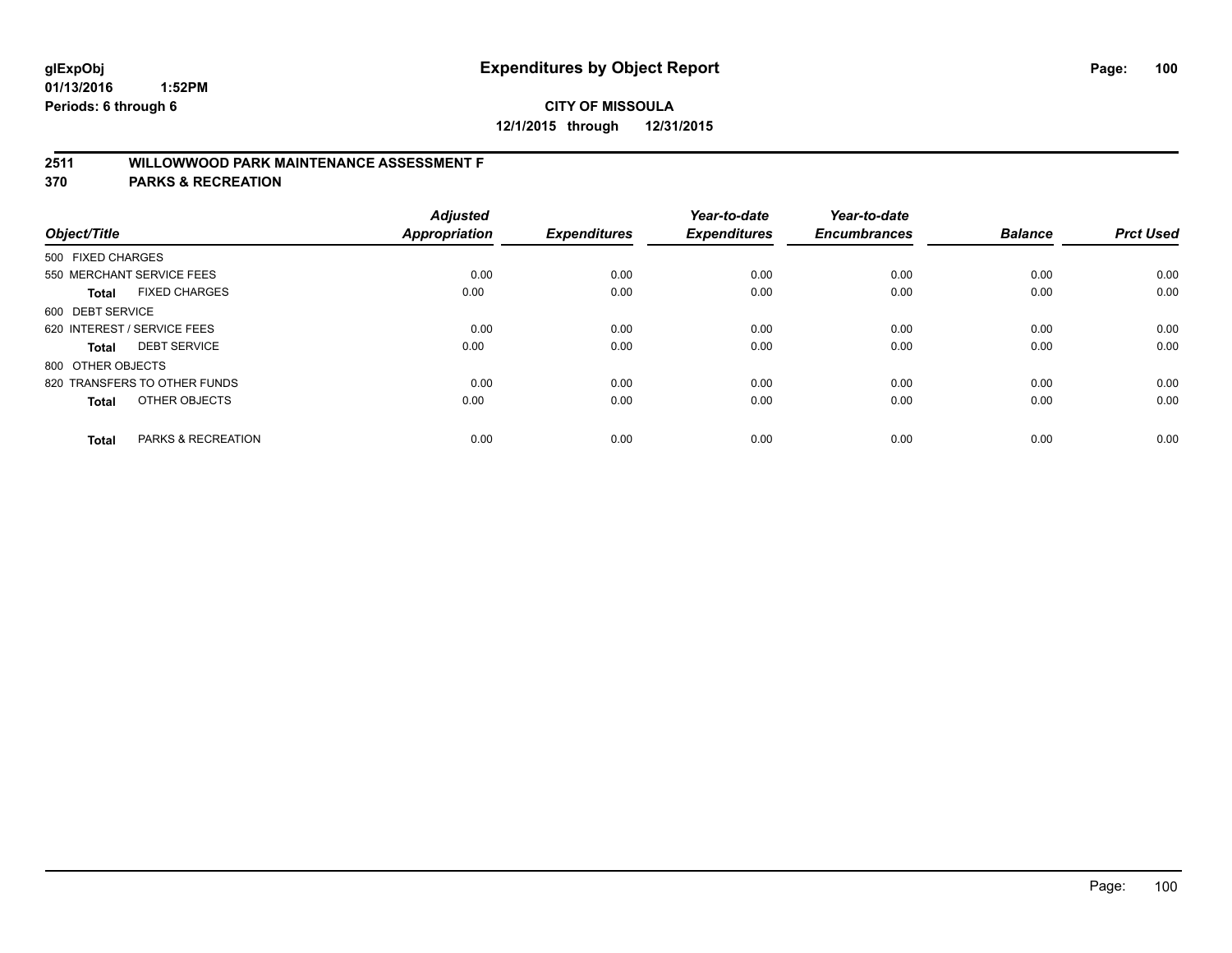**CITY OF MISSOULA 12/1/2015 through 12/31/2015**

## **2511 WILLOWWOOD PARK MAINTENANCE ASSESSMENT F**

| Object/Title      |                                 | <b>Adjusted</b><br><b>Appropriation</b> | <b>Expenditures</b> | Year-to-date<br><b>Expenditures</b> | Year-to-date<br><b>Encumbrances</b> | <b>Balance</b> | <b>Prct Used</b> |
|-------------------|---------------------------------|-----------------------------------------|---------------------|-------------------------------------|-------------------------------------|----------------|------------------|
| 500 FIXED CHARGES |                                 |                                         |                     |                                     |                                     |                |                  |
|                   | 550 MERCHANT SERVICE FEES       | 0.00                                    | 0.00                | 0.00                                | 0.00                                | 0.00           | 0.00             |
| Total             | <b>FIXED CHARGES</b>            | 0.00                                    | 0.00                | 0.00                                | 0.00                                | 0.00           | 0.00             |
| 600 DEBT SERVICE  |                                 |                                         |                     |                                     |                                     |                |                  |
|                   | 620 INTEREST / SERVICE FEES     | 0.00                                    | 0.00                | 0.00                                | 0.00                                | 0.00           | 0.00             |
| <b>Total</b>      | <b>DEBT SERVICE</b>             | 0.00                                    | 0.00                | 0.00                                | 0.00                                | 0.00           | 0.00             |
| 800 OTHER OBJECTS |                                 |                                         |                     |                                     |                                     |                |                  |
|                   | 820 TRANSFERS TO OTHER FUNDS    | 0.00                                    | 0.00                | 0.00                                | 0.00                                | 0.00           | 0.00             |
| <b>Total</b>      | OTHER OBJECTS                   | 0.00                                    | 0.00                | 0.00                                | 0.00                                | 0.00           | 0.00             |
| <b>Total</b>      | WILLOWWOOD PARK MAINTENANCE ASS | 0.00                                    | 0.00                | 0.00                                | 0.00                                | 0.00           | 0.00             |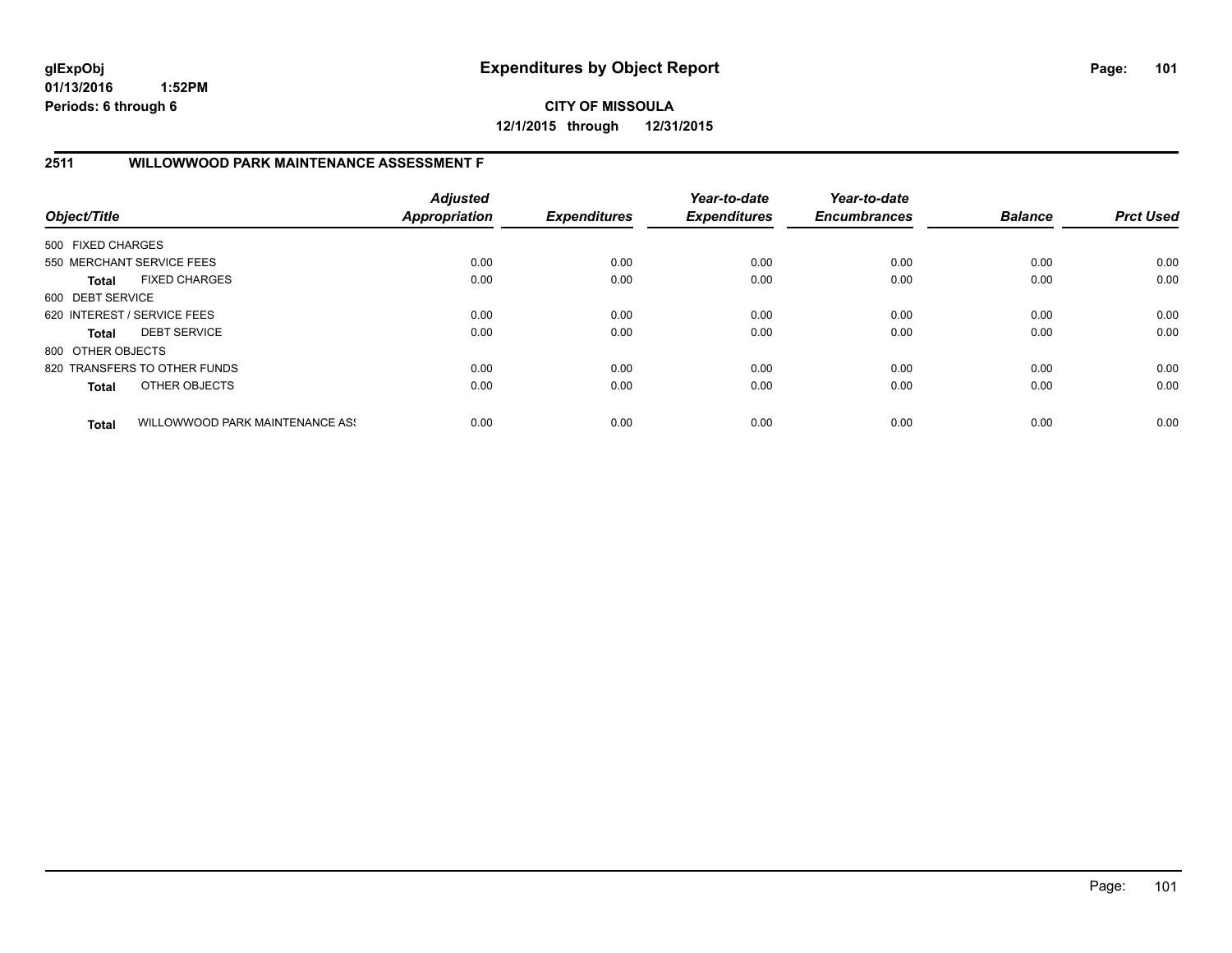#### **2512 ROAD DISTRICT #1**

**320 STREET MAINTENANCE**

|                                           | <b>Adjusted</b>      |                     | Year-to-date        | Year-to-date        |                |                  |
|-------------------------------------------|----------------------|---------------------|---------------------|---------------------|----------------|------------------|
| Object/Title                              | <b>Appropriation</b> | <b>Expenditures</b> | <b>Expenditures</b> | <b>Encumbrances</b> | <b>Balance</b> | <b>Prct Used</b> |
| 100 PERSONAL SERVICES                     |                      |                     |                     |                     |                |                  |
| 110 SALARIES AND WAGES                    | 114,940.00           | 1,368.36            | 1,368.36            | 0.00                | 113,571.64     | 1.19             |
| 130 OTHER                                 | 7,057.00             | 0.00                | 0.00                | 0.00                | 7,057.00       | 0.00             |
| 140 EMPLOYER CONTRIBUTIONS                | 37,790.00            | 239.55              | 1,006.55            | 0.00                | 36,783.45      | 2.66             |
| PERSONAL SERVICES<br><b>Total</b>         | 159,787.00           | 1,607.91            | 2,374.91            | 0.00                | 157,412.09     | 1.49             |
| 200 SUPPLIES                              |                      |                     |                     |                     |                |                  |
| 210 OFFICE SUPPLIES                       | 8,503.00             | 36.24               | 8,053.31            | 0.00                | 449.69         | 94.71            |
| 220 OPERATING SUPPLIES                    | 91,014.00            | 77,355.79           | 92,877.89           | 0.00                | $-1,863.89$    | 102.05           |
| 230 REPAIR/MAINTENANCE                    | 94,978.00            | 24,793.63           | 94,758.95           | 0.00                | 219.05         | 99.77            |
| 231 GASOLINE                              | 1,135.00             | 0.00                | 1,135.00            | 0.00                | 0.00           | 100.00           |
| 240 OTHER SUPPLIES                        | 400.00               | 0.00                | 0.00                | 0.00                | 400.00         | 0.00             |
| <b>SUPPLIES</b><br>Total                  | 196,030.00           | 102,185.66          | 196,825.15          | 0.00                | $-795.15$      | 100.41           |
| 300 PURCHASED SERVICES                    |                      |                     |                     |                     |                |                  |
| 310 COMMUNICATIONS                        | 1,000.00             | 0.00                | 0.00                | 0.00                | 1,000.00       | 0.00             |
| 330 PUBLICITY, SUBSCRIPTIONS & DUES       | 7,000.00             | 0.00                | 6,450.00            | 0.00                | 550.00         | 92.14            |
| 343 WATER CHARGES                         | 0.00                 | 0.00                | 0.00                | 0.00                | 0.00           | 0.00             |
| 350 PROFESSIONAL SERVICES                 | 89,500.00            | 1,536.34            | 5,081.34            | 0.00                | 84,418.66      | 5.68             |
| 370 TRAVEL                                | 1,450.00             | 0.00                | 490.23              | 0.00                | 959.77         | 33.81            |
| 380 TRAINING                              | 350.00               | 0.00                | 0.00                | 0.00                | 350.00         | 0.00             |
| PURCHASED SERVICES<br><b>Total</b>        | 99,300.00            | 1,536.34            | 12,021.57           | 0.00                | 87,278.43      | 12.11            |
| 400 BUILDING MATERIALS                    |                      |                     |                     |                     |                |                  |
| <b>400 BUILDING MATERIALS</b>             | 275,201.00           | 16,521.01           | 102,221.79          | 0.00                | 172,979.21     | 37.14            |
| <b>BUILDING MATERIALS</b><br><b>Total</b> | 275,201.00           | 16,521.01           | 102,221.79          | 0.00                | 172,979.21     | 37.14            |
| 500 FIXED CHARGES                         |                      |                     |                     |                     |                |                  |
| 500 FIXED CHARGES                         | 10,000.00            | 0.00                | 10,000.00           | 0.00                | 0.00           | 100.00           |
| 550 MERCHANT SERVICE FEES                 | 0.00                 | 0.00                | 0.00                | 0.00                | 0.00           | 0.00             |
| <b>FIXED CHARGES</b><br><b>Total</b>      | 10,000.00            | 0.00                | 10,000.00           | 0.00                | 0.00           | 100.00           |
| 600 DEBT SERVICE                          |                      |                     |                     |                     |                |                  |
| 610 PRINCIPAL                             | 418,252.00           | 154,690.01          | 305,820.65          | 0.00                | 112,431.35     | 73.12            |
| 620 INTEREST / SERVICE FEES               | 48,753.00            | 16,176.20           | 51,255.79           | 0.00                | $-2,502.79$    | 105.13           |
| <b>DEBT SERVICE</b><br>Total              | 467,005.00           | 170,866.21          | 357,076.44          | 0.00                | 109,928.56     | 76.46            |
| 800 OTHER OBJECTS                         |                      |                     |                     |                     |                |                  |
| 820 TRANSFERS TO OTHER FUNDS              | 0.00                 | 0.00                | 0.00                | 0.00                | 0.00           | 0.00             |
|                                           |                      |                     |                     |                     |                |                  |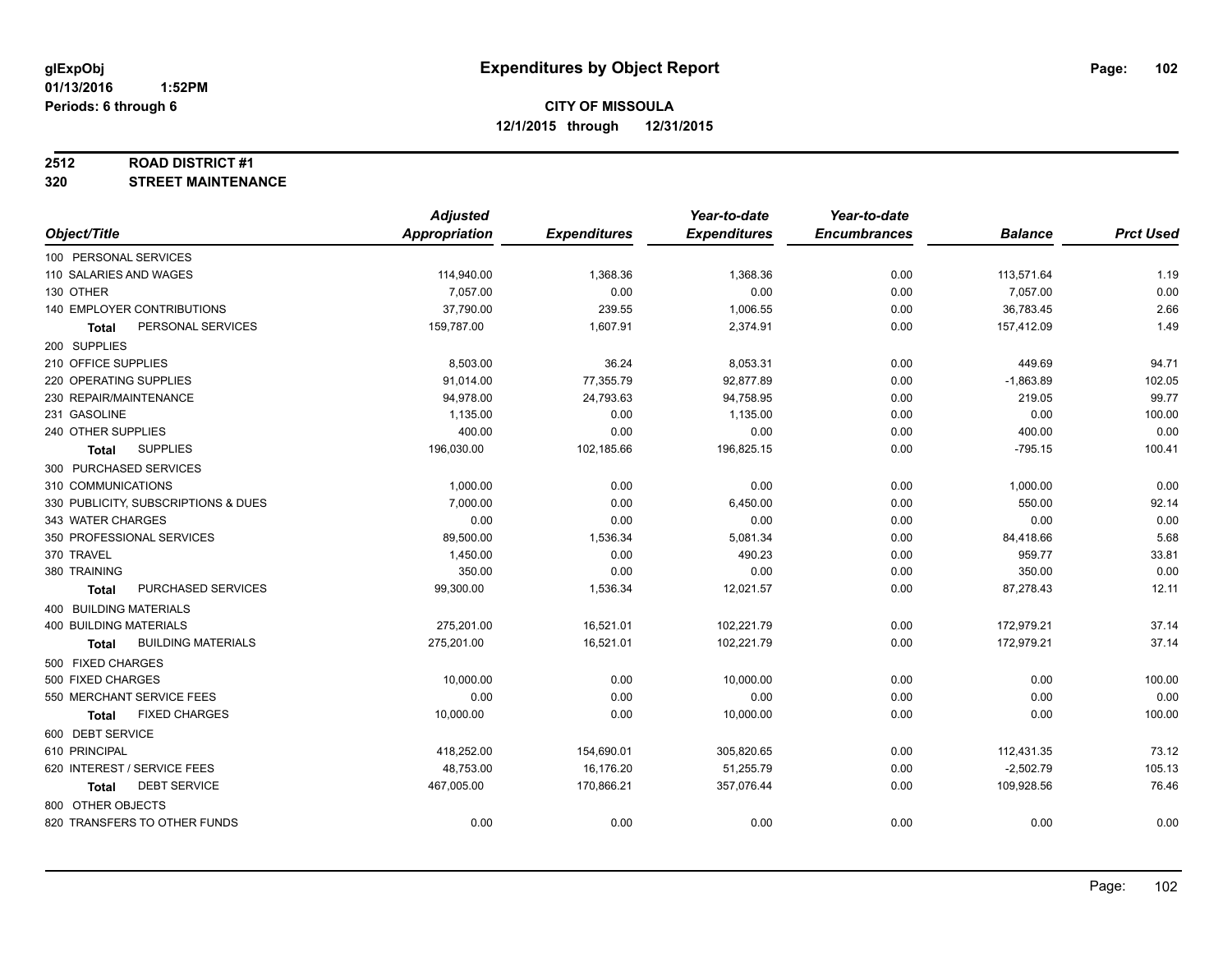#### **2512 ROAD DISTRICT #1**

**320 STREET MAINTENANCE**

|                    |                       | <b>Adjusted</b>      |                     | Year-to-date        | Year-to-date        |                |                  |
|--------------------|-----------------------|----------------------|---------------------|---------------------|---------------------|----------------|------------------|
| Object/Title       |                       | <b>Appropriation</b> | <b>Expenditures</b> | <b>Expenditures</b> | <b>Encumbrances</b> | <b>Balance</b> | <b>Prct Used</b> |
| 845 CONTINGENCY    |                       | 37,295.00            | 0.00                | 24,856.33           | 0.00                | 12.438.67      | 66.65            |
| <b>Total</b>       | OTHER OBJECTS         | 37.295.00            | 0.00                | 24,856.33           | 0.00                | 12.438.67      | 66.65            |
| 900 CAPITAL OUTLAY |                       |                      |                     |                     |                     |                |                  |
| 930 IMPROVEMENTS   |                       | 478.000.00           | 140.86              | 25,283.40           | 0.00                | 452.716.60     | 5.29             |
| Total              | <b>CAPITAL OUTLAY</b> | 478.000.00           | 140.86              | 25,283.40           | 0.00                | 452.716.60     | 5.29             |
| <b>Total</b>       | STREET MAINTENANCE    | 1,722,618.00         | 292,857.99          | 730,659.59          | 0.00                | 991.958.41     | 42.42            |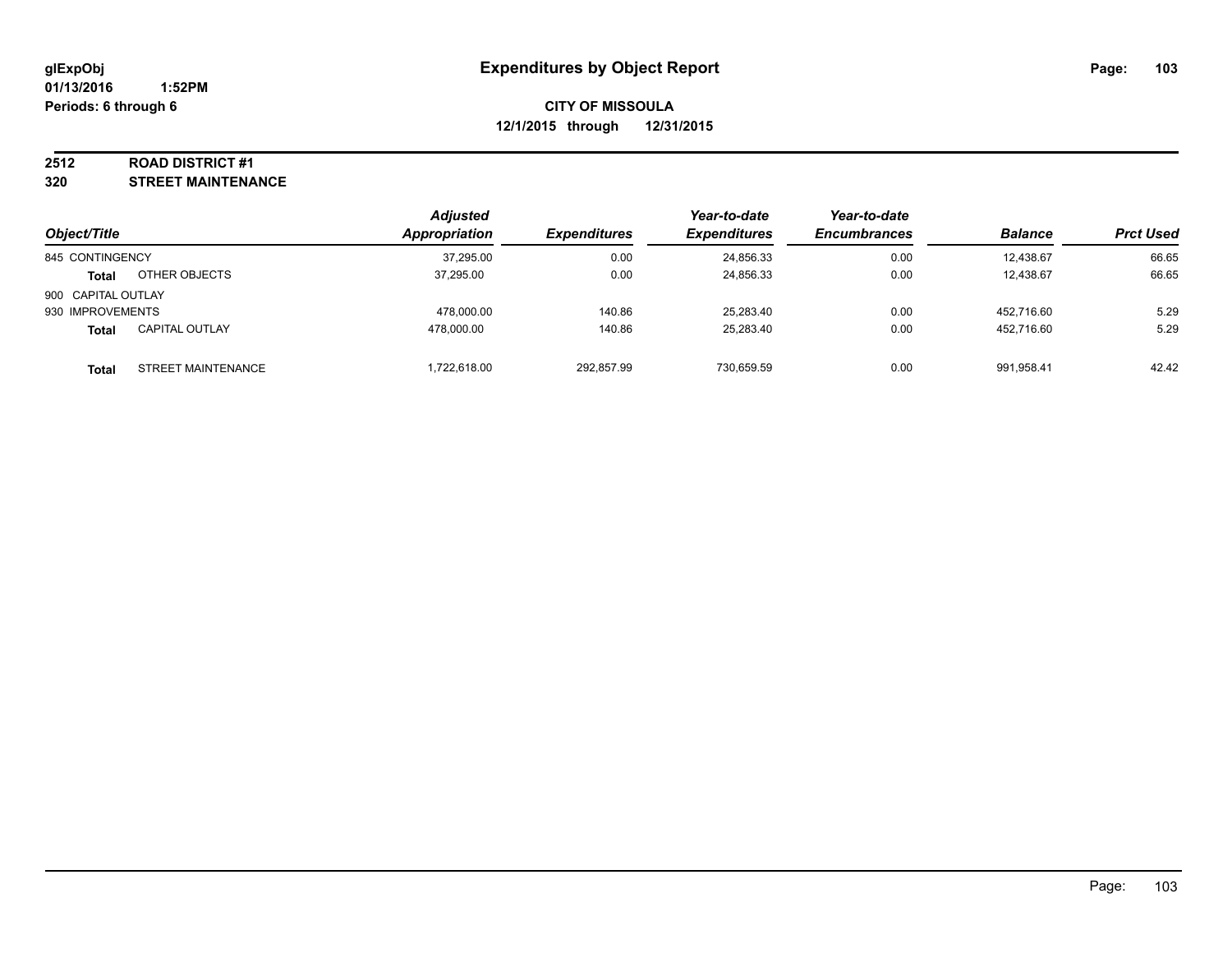#### **2512 ROAD DISTRICT #1**

|                                     | <b>Adjusted</b> |                     | Year-to-date        | Year-to-date        |                |                  |
|-------------------------------------|-----------------|---------------------|---------------------|---------------------|----------------|------------------|
| Object/Title                        | Appropriation   | <b>Expenditures</b> | <b>Expenditures</b> | <b>Encumbrances</b> | <b>Balance</b> | <b>Prct Used</b> |
| 100 PERSONAL SERVICES               |                 |                     |                     |                     |                |                  |
| 110 SALARIES AND WAGES              | 114,940.00      | 1,368.36            | 1,368.36            | 0.00                | 113,571.64     | 1.19             |
| 130 OTHER                           | 7,057.00        | 0.00                | 0.00                | 0.00                | 7,057.00       | 0.00             |
| <b>140 EMPLOYER CONTRIBUTIONS</b>   | 37,790.00       | 239.55              | 1,006.55            | 0.00                | 36,783.45      | 2.66             |
| PERSONAL SERVICES<br><b>Total</b>   | 159,787.00      | 1,607.91            | 2,374.91            | 0.00                | 157,412.09     | 1.49             |
| 200 SUPPLIES                        |                 |                     |                     |                     |                |                  |
| 210 OFFICE SUPPLIES                 | 8,503.00        | 36.24               | 8,053.31            | 0.00                | 449.69         | 94.71            |
| 220 OPERATING SUPPLIES              | 91,014.00       | 77,355.79           | 92,877.89           | 0.00                | $-1,863.89$    | 102.05           |
| 230 REPAIR/MAINTENANCE              | 94,978.00       | 24,793.63           | 94,758.95           | 0.00                | 219.05         | 99.77            |
| 231 GASOLINE                        | 1,135.00        | 0.00                | 1,135.00            | 0.00                | 0.00           | 100.00           |
| 240 OTHER SUPPLIES                  | 400.00          | 0.00                | 0.00                | 0.00                | 400.00         | 0.00             |
| <b>SUPPLIES</b><br><b>Total</b>     | 196,030.00      | 102,185.66          | 196,825.15          | 0.00                | $-795.15$      | 100.41           |
| 300 PURCHASED SERVICES              |                 |                     |                     |                     |                |                  |
| 310 COMMUNICATIONS                  | 1,000.00        | 0.00                | 0.00                | 0.00                | 1,000.00       | 0.00             |
| 330 PUBLICITY, SUBSCRIPTIONS & DUES | 7,000.00        | 0.00                | 6,450.00            | 0.00                | 550.00         | 92.14            |
| 343 WATER CHARGES                   | 0.00            | 0.00                | 0.00                | 0.00                | 0.00           | 0.00             |
| 350 PROFESSIONAL SERVICES           | 89,500.00       | 1,536.34            | 5,081.34            | 0.00                | 84,418.66      | 5.68             |
| 370 TRAVEL                          | 1,450.00        | 0.00                | 490.23              | 0.00                | 959.77         | 33.81            |
| 380 TRAINING                        | 350.00          | 0.00                | 0.00                | 0.00                | 350.00         | 0.00             |
| PURCHASED SERVICES<br><b>Total</b>  | 99,300.00       | 1,536.34            | 12,021.57           | 0.00                | 87,278.43      | 12.11            |
| 400 BUILDING MATERIALS              |                 |                     |                     |                     |                |                  |
| <b>400 BUILDING MATERIALS</b>       | 275,201.00      | 16,521.01           | 102,221.79          | 0.00                | 172,979.21     | 37.14            |
| <b>BUILDING MATERIALS</b><br>Total  | 275,201.00      | 16,521.01           | 102,221.79          | 0.00                | 172,979.21     | 37.14            |
| 500 FIXED CHARGES                   |                 |                     |                     |                     |                |                  |
| 500 FIXED CHARGES                   | 10,000.00       | 0.00                | 10,000.00           | 0.00                | 0.00           | 100.00           |
| 550 MERCHANT SERVICE FEES           | 0.00            | 0.00                | 0.00                | 0.00                | 0.00           | 0.00             |
| <b>FIXED CHARGES</b><br>Total       | 10,000.00       | 0.00                | 10,000.00           | 0.00                | 0.00           | 100.00           |
| 600 DEBT SERVICE                    |                 |                     |                     |                     |                |                  |
| 610 PRINCIPAL                       | 418,252.00      | 154,690.01          | 305,820.65          | 0.00                | 112,431.35     | 73.12            |
| 620 INTEREST / SERVICE FEES         | 48,753.00       | 16,176.20           | 51,255.79           | 0.00                | $-2,502.79$    | 105.13           |
| <b>DEBT SERVICE</b><br>Total        | 467,005.00      | 170,866.21          | 357,076.44          | 0.00                | 109,928.56     | 76.46            |
| 800 OTHER OBJECTS                   |                 |                     |                     |                     |                |                  |
| 820 TRANSFERS TO OTHER FUNDS        | 0.00            | 0.00                | 0.00                | 0.00                | 0.00           | 0.00             |
| 845 CONTINGENCY                     | 37,295.00       | 0.00                | 24,856.33           | 0.00                | 12,438.67      | 66.65            |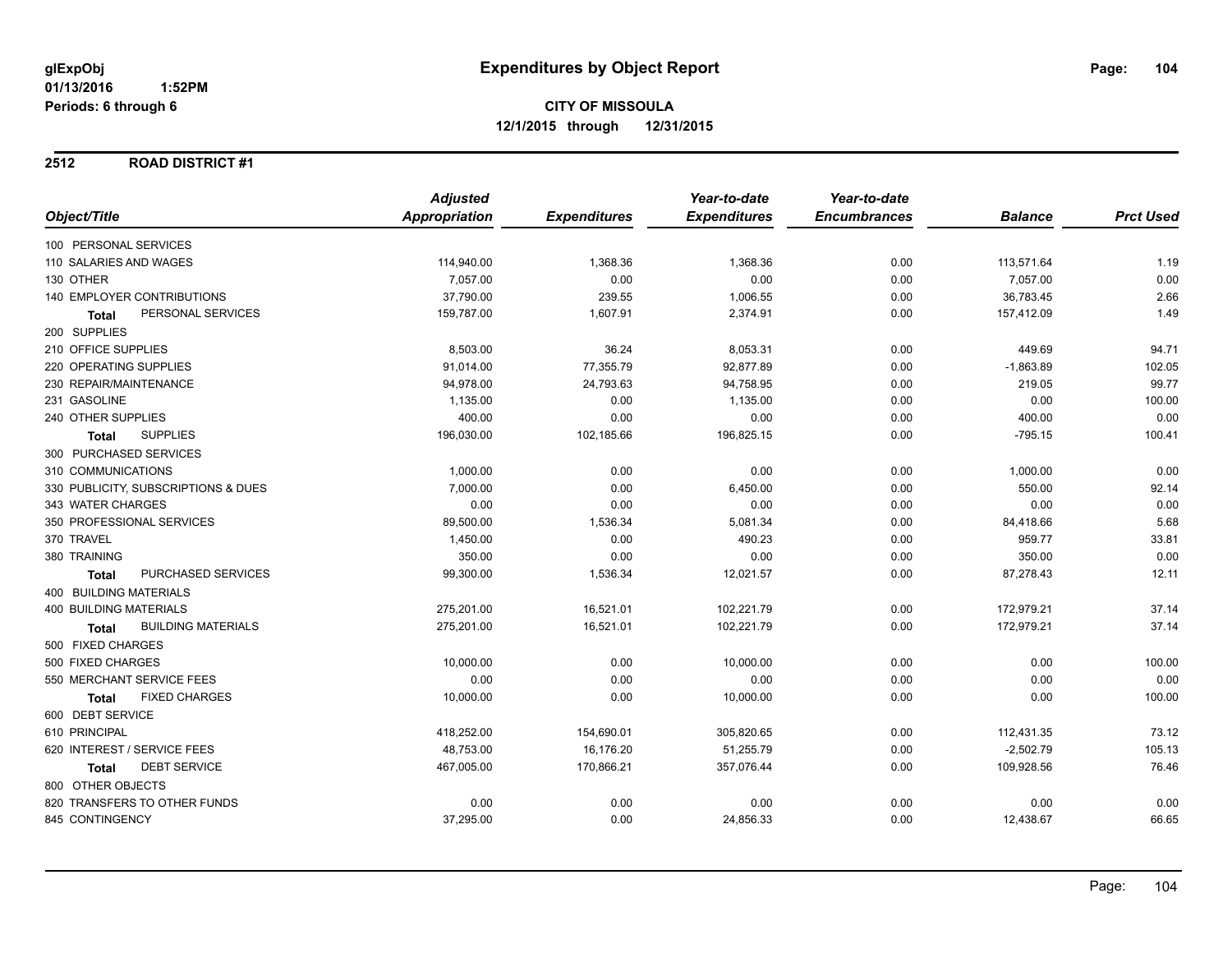### **2512 ROAD DISTRICT #1**

| Object/Title       |                        | <b>Adjusted</b><br>Appropriation | <b>Expenditures</b> | Year-to-date<br><b>Expenditures</b> | Year-to-date<br><b>Encumbrances</b> | <b>Balance</b> | <b>Prct Used</b> |
|--------------------|------------------------|----------------------------------|---------------------|-------------------------------------|-------------------------------------|----------------|------------------|
| <b>Total</b>       | OTHER OBJECTS          | 37,295.00                        | 0.00                | 24,856.33                           | 0.00                                | 12,438.67      | 66.65            |
| 900 CAPITAL OUTLAY |                        |                                  |                     |                                     |                                     |                |                  |
| 930 IMPROVEMENTS   |                        | 478,000.00                       | 140.86              | 25,283.40                           | 0.00                                | 452.716.60     | 5.29             |
| <b>Total</b>       | <b>CAPITAL OUTLAY</b>  | 478,000.00                       | 140.86              | 25,283.40                           | 0.00                                | 452.716.60     | 5.29             |
| <b>Total</b>       | <b>ROAD DISTRICT#1</b> | 1.722.618.00                     | 292,857.99          | 730,659.59                          | 0.00                                | 991.958.41     | 42.42            |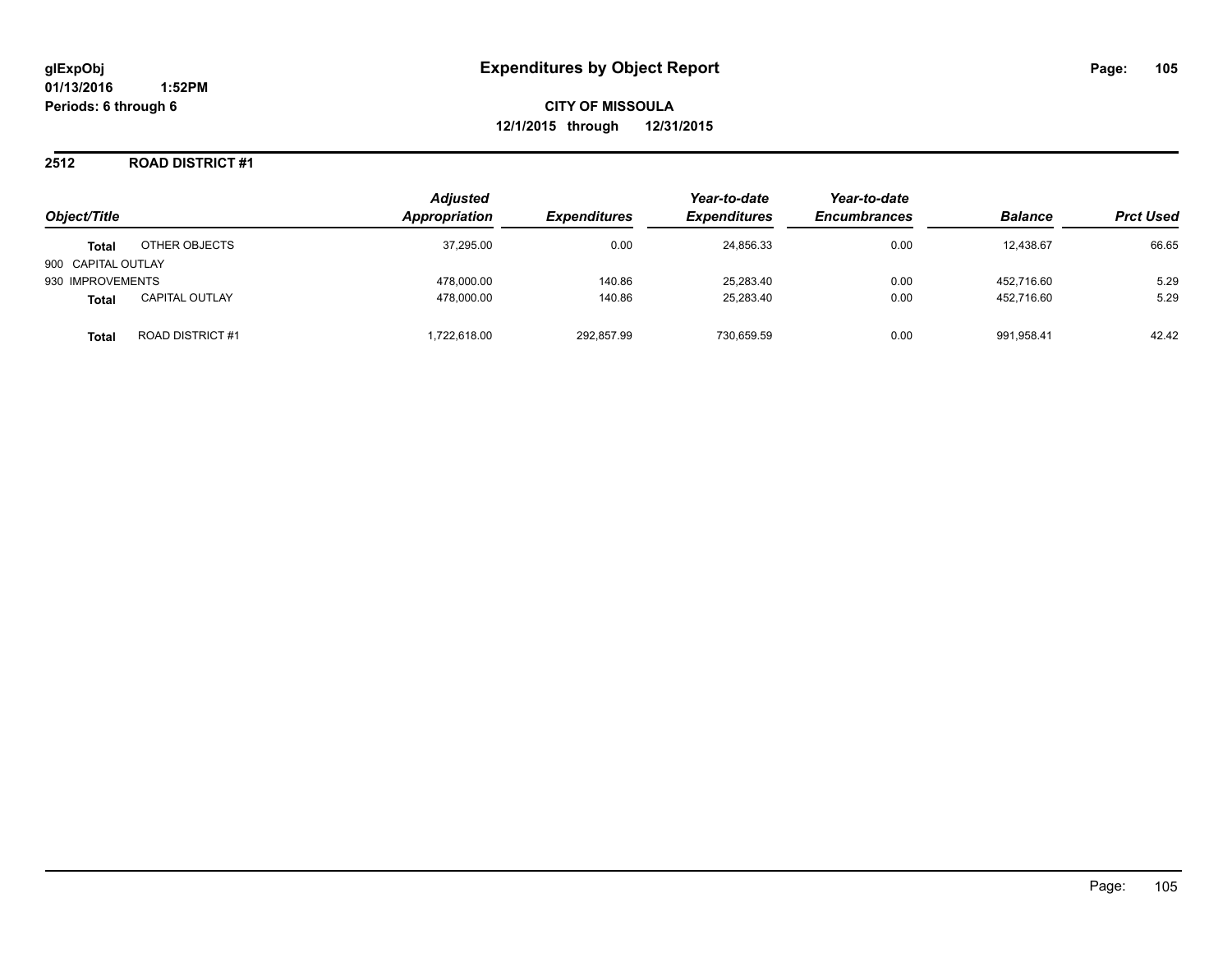#### **2513 PARK DISTRICT #1**

**370 PARKS & RECREATION**

|                                       | <b>Adjusted</b>      |                     | Year-to-date        | Year-to-date        |                |                  |
|---------------------------------------|----------------------|---------------------|---------------------|---------------------|----------------|------------------|
| Object/Title                          | <b>Appropriation</b> | <b>Expenditures</b> | <b>Expenditures</b> | <b>Encumbrances</b> | <b>Balance</b> | <b>Prct Used</b> |
| 100 PERSONAL SERVICES                 |                      |                     |                     |                     |                |                  |
| 110 SALARIES AND WAGES                | 157,892.00           | 9,024.49            | 47,953.97           | 0.00                | 109,938.03     | 30.37            |
| 120 OVERTIME/TERMINATION              | 0.00                 | 0.00                | 578.83              | 0.00                | $-578.83$      | 0.00             |
| 140 EMPLOYER CONTRIBUTIONS            | 66,793.00            | 5,053.31            | 18,434.05           | 0.00                | 48,358.95      | 27.60            |
| 141 STATE RETIREMENT CONTRIBUTIONS    | 0.00                 | 0.00                | 12.41               | 0.00                | $-12.41$       | 0.00             |
| PERSONAL SERVICES<br><b>Total</b>     | 224,685.00           | 14,077.80           | 66,979.26           | 0.00                | 157,705.74     | 29.81            |
| 200 SUPPLIES                          |                      |                     |                     |                     |                |                  |
| 220 OPERATING SUPPLIES                | 71,116.00            | 15,951.92           | 50,819.26           | 0.00                | 20,296.74      | 71.46            |
| 230 REPAIR/MAINTENANCE                | 93.267.00            | 1,691.16            | 50,015.06           | 0.00                | 43,251.94      | 53.63            |
| 231 GASOLINE                          | 10,144.00            | 0.00                | 10,144.00           | 0.00                | 0.00           | 100.00           |
| <b>SUPPLIES</b><br><b>Total</b>       | 174,527.00           | 17,643.08           | 110,978.32          | 0.00                | 63,548.68      | 63.59            |
| 300 PURCHASED SERVICES                |                      |                     |                     |                     |                |                  |
| 320 PRINTING & DUPLICATING            | 0.00                 | 0.00                | 0.00                | 0.00                | 0.00           | 0.00             |
| 330 PUBLICITY, SUBSCRIPTIONS & DUES   | 2,500.00             | 0.00                | 0.00                | 0.00                | 2,500.00       | 0.00             |
| 341 ELECTRICITY & NATURAL GAS         | 28,622.00            | 0.00                | 26,436.39           | 0.00                | 2,185.61       | 92.36            |
| 343 WATER CHARGES                     | 7,685.00             | 0.00                | 7,319.07            | 0.00                | 365.93         | 95.24            |
| 344 TELEPHONE SERVICE                 | 360.00               | 0.00                | 0.00                | 0.00                | 360.00         | 0.00             |
| 345 GARBAGE                           | 3,090.00             | 0.00                | 1,981.60            | 0.00                | 1,108.40       | 64.13            |
| 350 PROFESSIONAL SERVICES             | 163,214.00           | 5,992.11            | 50,629.10           | 0.00                | 112,584.90     | 31.02            |
| 360 REPAIR & MAINTENANCE              | 150.090.00           | 12,975.20           | 70,103.91           | 0.00                | 79,986.09      | 46.71            |
| 370 TRAVEL                            | 0.00                 | 0.00                | 99.51               | 0.00                | $-99.51$       | 0.00             |
| 380 TRAINING                          | 295.00               | 0.00                | 489.50              | 0.00                | $-194.50$      | 165.93           |
| PURCHASED SERVICES<br><b>Total</b>    | 355,856.00           | 18,967.31           | 157,059.08          | 0.00                | 198,796.92     | 44.14            |
| 500 FIXED CHARGES                     |                      |                     |                     |                     |                |                  |
| 550 MERCHANT SERVICE FEES             | 0.00                 | 0.00                | 0.00                | 0.00                | 0.00           | 0.00             |
| <b>FIXED CHARGES</b><br><b>Total</b>  | 0.00                 | 0.00                | 0.00                | 0.00                | 0.00           | 0.00             |
| 600 DEBT SERVICE                      |                      |                     |                     |                     |                |                  |
| 610 PRINCIPAL                         | 218,119.00           | 63,398.72           | 167,553.44          | 0.00                | 50,565.56      | 76.82            |
| 620 INTEREST / SERVICE FEES           | 4,413.00             | 2,216.73            | 3,598.77            | 0.00                | 814.23         | 81.55            |
| <b>DEBT SERVICE</b><br><b>Total</b>   | 222,532.00           | 65,615.45           | 171,152.21          | 0.00                | 51,379.79      | 76.91            |
| 900 CAPITAL OUTLAY                    |                      |                     |                     |                     |                |                  |
| 930 IMPROVEMENTS                      | 137,720.00           | 6,863.87            | 19,674.87           | 0.00                | 118,045.13     | 14.29            |
| <b>CAPITAL OUTLAY</b><br><b>Total</b> | 137,720.00           | 6,863.87            | 19,674.87           | 0.00                | 118,045.13     | 14.29            |
|                                       |                      |                     |                     |                     |                |                  |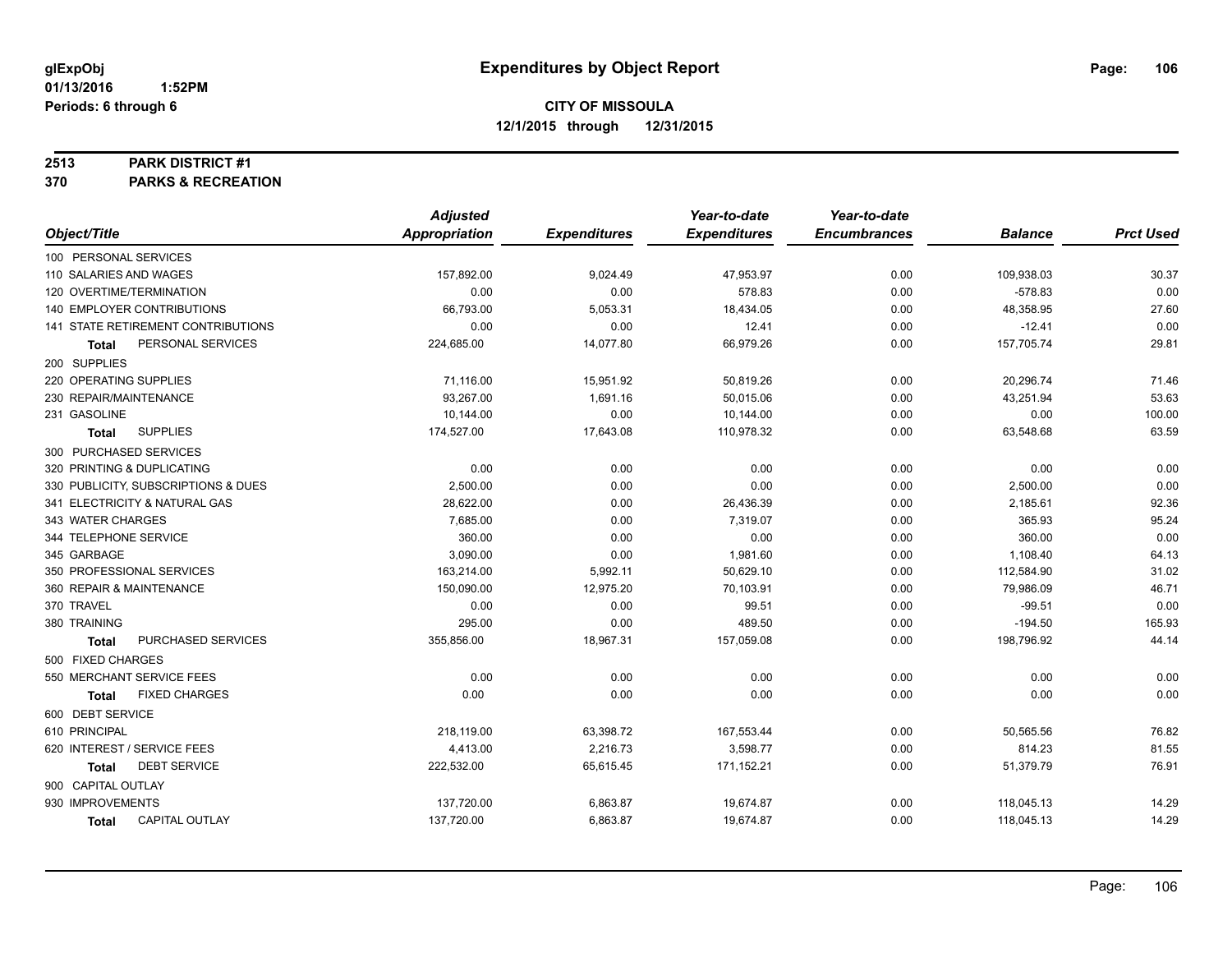| glExpObj<br>01/13/2016 | 1:52PM                             |              | <b>Expenditures by Object Report</b>                       |            |      |            |  |       |
|------------------------|------------------------------------|--------------|------------------------------------------------------------|------------|------|------------|--|-------|
| Periods: 6 through 6   |                                    |              | <b>CITY OF MISSOULA</b><br>12/31/2015<br>12/1/2015 through |            |      |            |  |       |
| 2513                   | <b>PARK DISTRICT #1</b>            |              |                                                            |            |      |            |  |       |
|                        | PARKS & RECREATION<br><b>Total</b> | 1,115,320.00 | 123.167.51                                                 | 525.843.74 | 0.00 | 589.476.26 |  | 47.15 |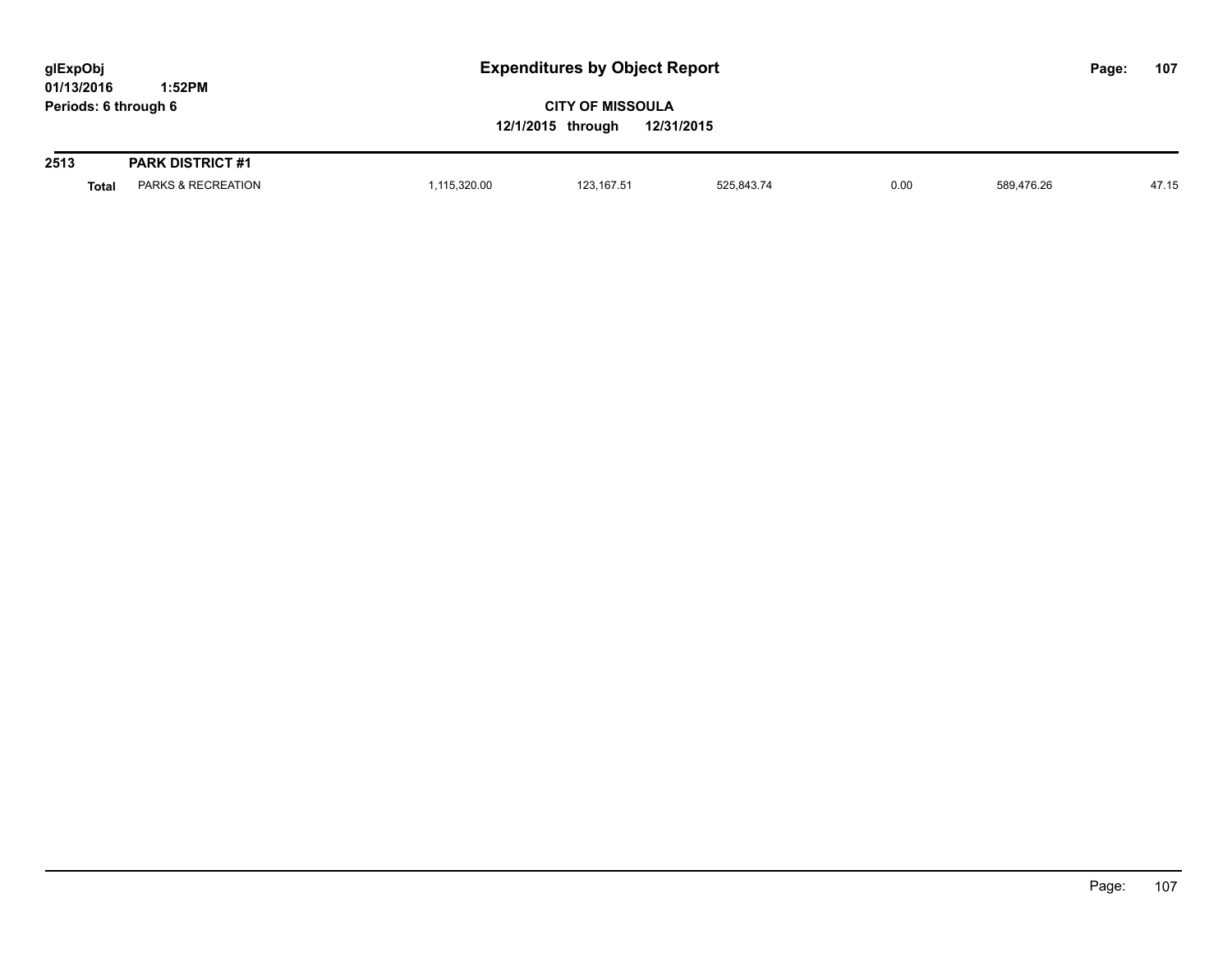### **2513 PARK DISTRICT #1**

|                                           | <b>Adjusted</b>      |                     | Year-to-date        | Year-to-date        |                |                  |
|-------------------------------------------|----------------------|---------------------|---------------------|---------------------|----------------|------------------|
| Object/Title                              | <b>Appropriation</b> | <b>Expenditures</b> | <b>Expenditures</b> | <b>Encumbrances</b> | <b>Balance</b> | <b>Prct Used</b> |
| 100 PERSONAL SERVICES                     |                      |                     |                     |                     |                |                  |
| 110 SALARIES AND WAGES                    | 157,892.00           | 9,024.49            | 47,953.97           | 0.00                | 109,938.03     | 30.37            |
| 120 OVERTIME/TERMINATION                  | 0.00                 | 0.00                | 578.83              | 0.00                | $-578.83$      | 0.00             |
| <b>140 EMPLOYER CONTRIBUTIONS</b>         | 66,793.00            | 5,053.31            | 18,434.05           | 0.00                | 48,358.95      | 27.60            |
| <b>141 STATE RETIREMENT CONTRIBUTIONS</b> | 0.00                 | 0.00                | 12.41               | 0.00                | $-12.41$       | 0.00             |
| PERSONAL SERVICES<br><b>Total</b>         | 224,685.00           | 14,077.80           | 66,979.26           | 0.00                | 157,705.74     | 29.81            |
| 200 SUPPLIES                              |                      |                     |                     |                     |                |                  |
| 220 OPERATING SUPPLIES                    | 71,116.00            | 15,951.92           | 50,819.26           | 0.00                | 20,296.74      | 71.46            |
| 230 REPAIR/MAINTENANCE                    | 93,267.00            | 1,691.16            | 50,015.06           | 0.00                | 43,251.94      | 53.63            |
| 231 GASOLINE                              | 10,144.00            | 0.00                | 10,144.00           | 0.00                | 0.00           | 100.00           |
| <b>SUPPLIES</b><br><b>Total</b>           | 174,527.00           | 17,643.08           | 110,978.32          | 0.00                | 63,548.68      | 63.59            |
| 300 PURCHASED SERVICES                    |                      |                     |                     |                     |                |                  |
| 320 PRINTING & DUPLICATING                | 0.00                 | 0.00                | 0.00                | 0.00                | 0.00           | 0.00             |
| 330 PUBLICITY, SUBSCRIPTIONS & DUES       | 2,500.00             | 0.00                | 0.00                | 0.00                | 2,500.00       | 0.00             |
| 341 ELECTRICITY & NATURAL GAS             | 28,622.00            | 0.00                | 26,436.39           | 0.00                | 2,185.61       | 92.36            |
| 343 WATER CHARGES                         | 7,685.00             | 0.00                | 7,319.07            | 0.00                | 365.93         | 95.24            |
| 344 TELEPHONE SERVICE                     | 360.00               | 0.00                | 0.00                | 0.00                | 360.00         | 0.00             |
| 345 GARBAGE                               | 3,090.00             | 0.00                | 1,981.60            | 0.00                | 1,108.40       | 64.13            |
| 350 PROFESSIONAL SERVICES                 | 163,214.00           | 5,992.11            | 50,629.10           | 0.00                | 112,584.90     | 31.02            |
| 360 REPAIR & MAINTENANCE                  | 150,090.00           | 12,975.20           | 70,103.91           | 0.00                | 79,986.09      | 46.71            |
| 370 TRAVEL                                | 0.00                 | 0.00                | 99.51               | 0.00                | $-99.51$       | 0.00             |
| 380 TRAINING                              | 295.00               | 0.00                | 489.50              | 0.00                | $-194.50$      | 165.93           |
| PURCHASED SERVICES<br><b>Total</b>        | 355,856.00           | 18,967.31           | 157,059.08          | 0.00                | 198,796.92     | 44.14            |
| 500 FIXED CHARGES                         |                      |                     |                     |                     |                |                  |
| 550 MERCHANT SERVICE FEES                 | 0.00                 | 0.00                | 0.00                | 0.00                | 0.00           | 0.00             |
| <b>FIXED CHARGES</b><br><b>Total</b>      | 0.00                 | 0.00                | 0.00                | 0.00                | 0.00           | 0.00             |
| 600 DEBT SERVICE                          |                      |                     |                     |                     |                |                  |
| 610 PRINCIPAL                             | 218,119.00           | 63,398.72           | 167,553.44          | 0.00                | 50,565.56      | 76.82            |
| 620 INTEREST / SERVICE FEES               | 4,413.00             | 2,216.73            | 3,598.77            | 0.00                | 814.23         | 81.55            |
| <b>DEBT SERVICE</b><br>Total              | 222,532.00           | 65,615.45           | 171,152.21          | 0.00                | 51,379.79      | 76.91            |
| 900 CAPITAL OUTLAY                        |                      |                     |                     |                     |                |                  |
| 930 IMPROVEMENTS                          | 137,720.00           | 6,863.87            | 19,674.87           | 0.00                | 118,045.13     | 14.29            |
| <b>CAPITAL OUTLAY</b><br><b>Total</b>     | 137,720.00           | 6,863.87            | 19,674.87           | 0.00                | 118,045.13     | 14.29            |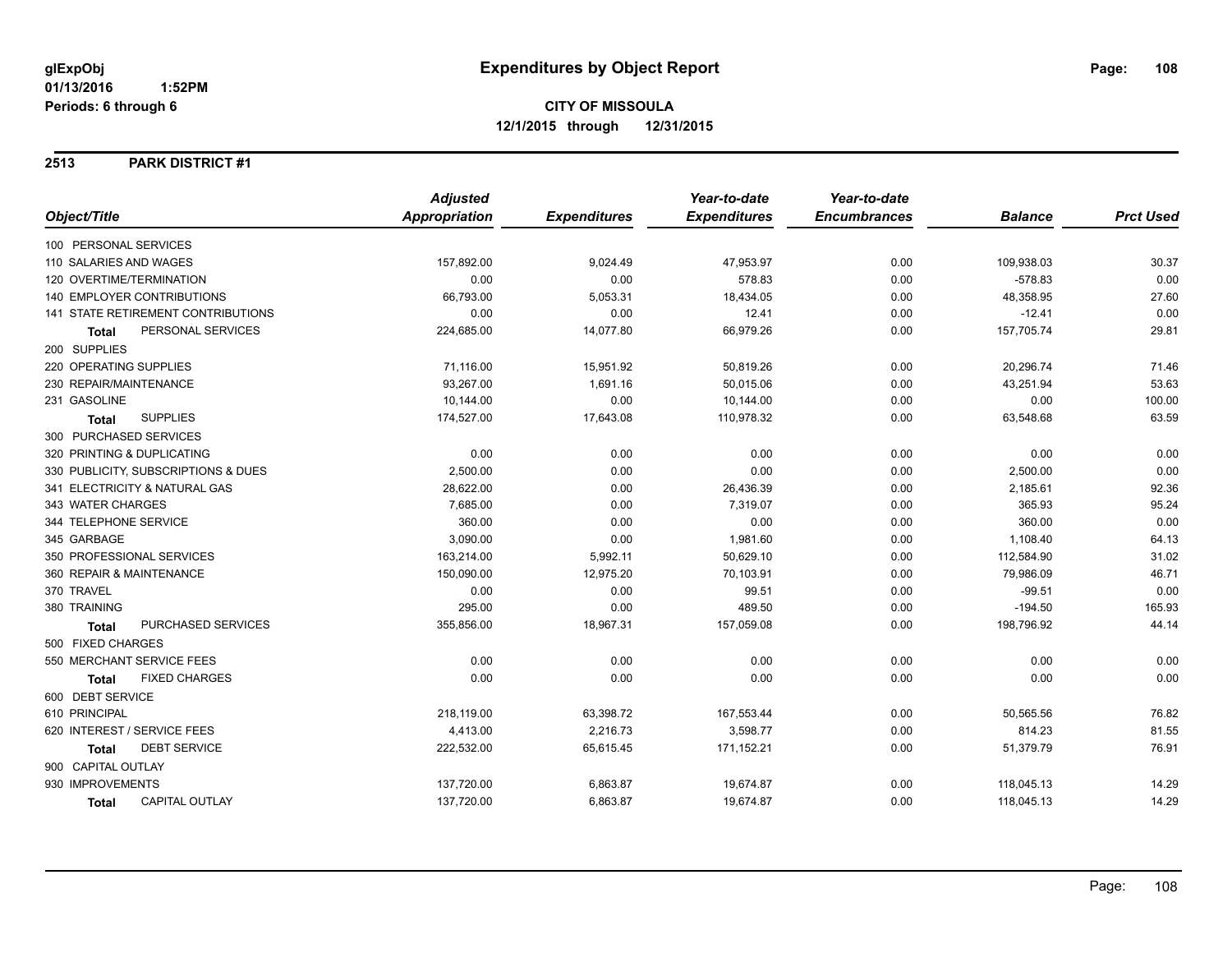| glExpObj<br>01/13/2016 | 1:52PM           |                                                            | <b>Expenditures by Object Report</b> |            |      |            |  | 109   |
|------------------------|------------------|------------------------------------------------------------|--------------------------------------|------------|------|------------|--|-------|
| Periods: 6 through 6   |                  | <b>CITY OF MISSOULA</b><br>12/1/2015 through<br>12/31/2015 |                                      |            |      |            |  |       |
| Total                  | PARK DISTRICT #1 | 115,320.00                                                 | 123, 167.51                          | 525,843.74 | 0.00 | 589.476.26 |  | 47.15 |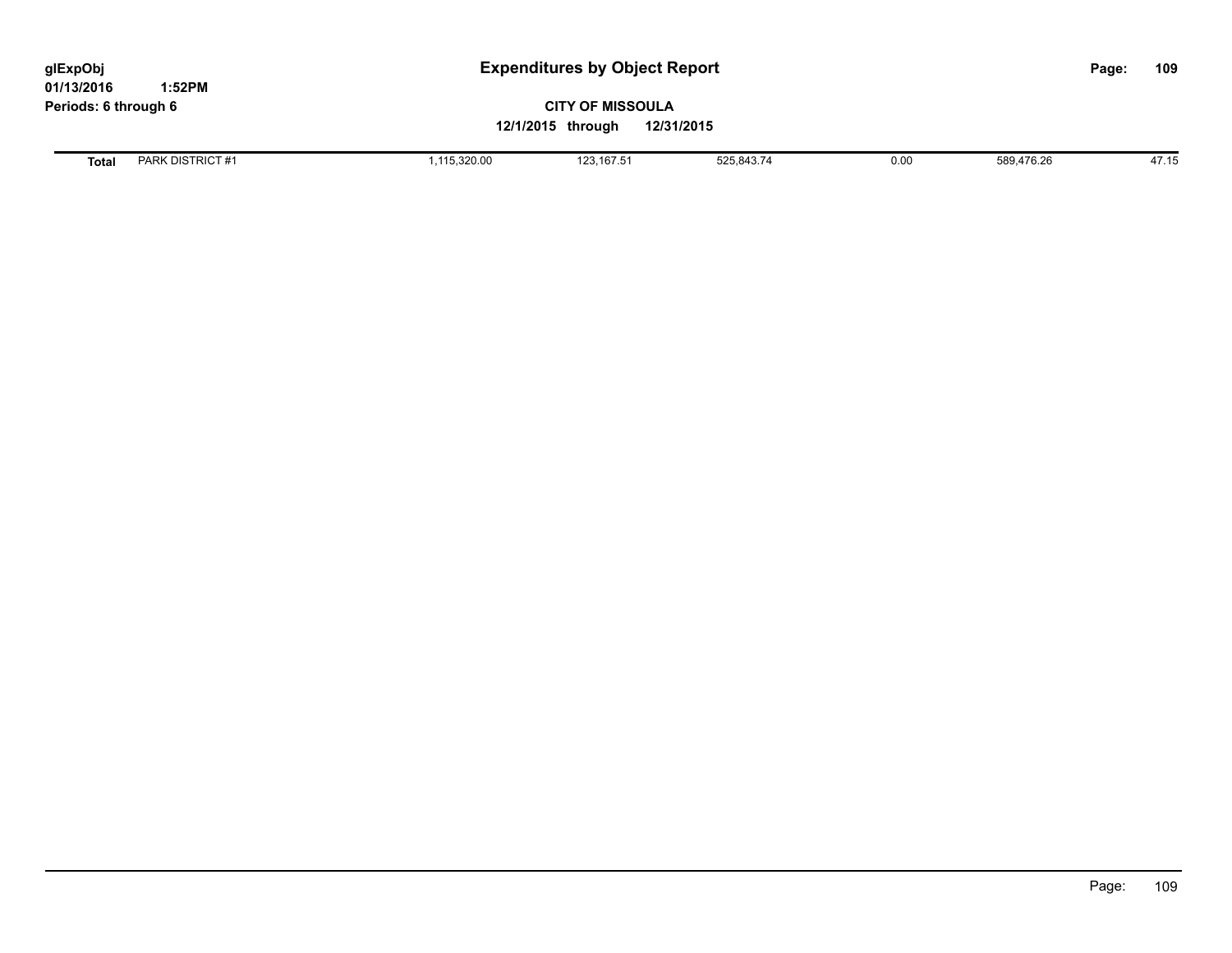#### **2514 PUBLIC SAFETY & JUSTICE DISTRICT**

**297 PUBLIC SAFETY/JUSTICE**

| Object/Title                          | <b>Adjusted</b><br><b>Appropriation</b> | <b>Expenditures</b> | Year-to-date<br><b>Expenditures</b> | Year-to-date<br><b>Encumbrances</b> | <b>Balance</b> | <b>Prct Used</b> |
|---------------------------------------|-----------------------------------------|---------------------|-------------------------------------|-------------------------------------|----------------|------------------|
| 300 PURCHASED SERVICES                |                                         |                     |                                     |                                     |                |                  |
| 310 COMMUNICATIONS                    | 0.00                                    | 0.00                | 0.00                                | 0.00                                | 0.00           | 0.00             |
| PURCHASED SERVICES<br><b>Total</b>    | 0.00                                    | 0.00                | 0.00                                | 0.00                                | 0.00           | 0.00             |
| 500 FIXED CHARGES                     |                                         |                     |                                     |                                     |                |                  |
| 550 MERCHANT SERVICE FEES             | 0.00                                    | 0.00                | 0.00                                | 0.00                                | 0.00           | 0.00             |
| <b>FIXED CHARGES</b><br><b>Total</b>  | 0.00                                    | 0.00                | 0.00                                | 0.00                                | 0.00           | 0.00             |
| PUBLIC SAFETY/JUSTICE<br><b>Total</b> | 0.00                                    | 0.00                | 0.00                                | 0.00                                | 0.00           | 0.00             |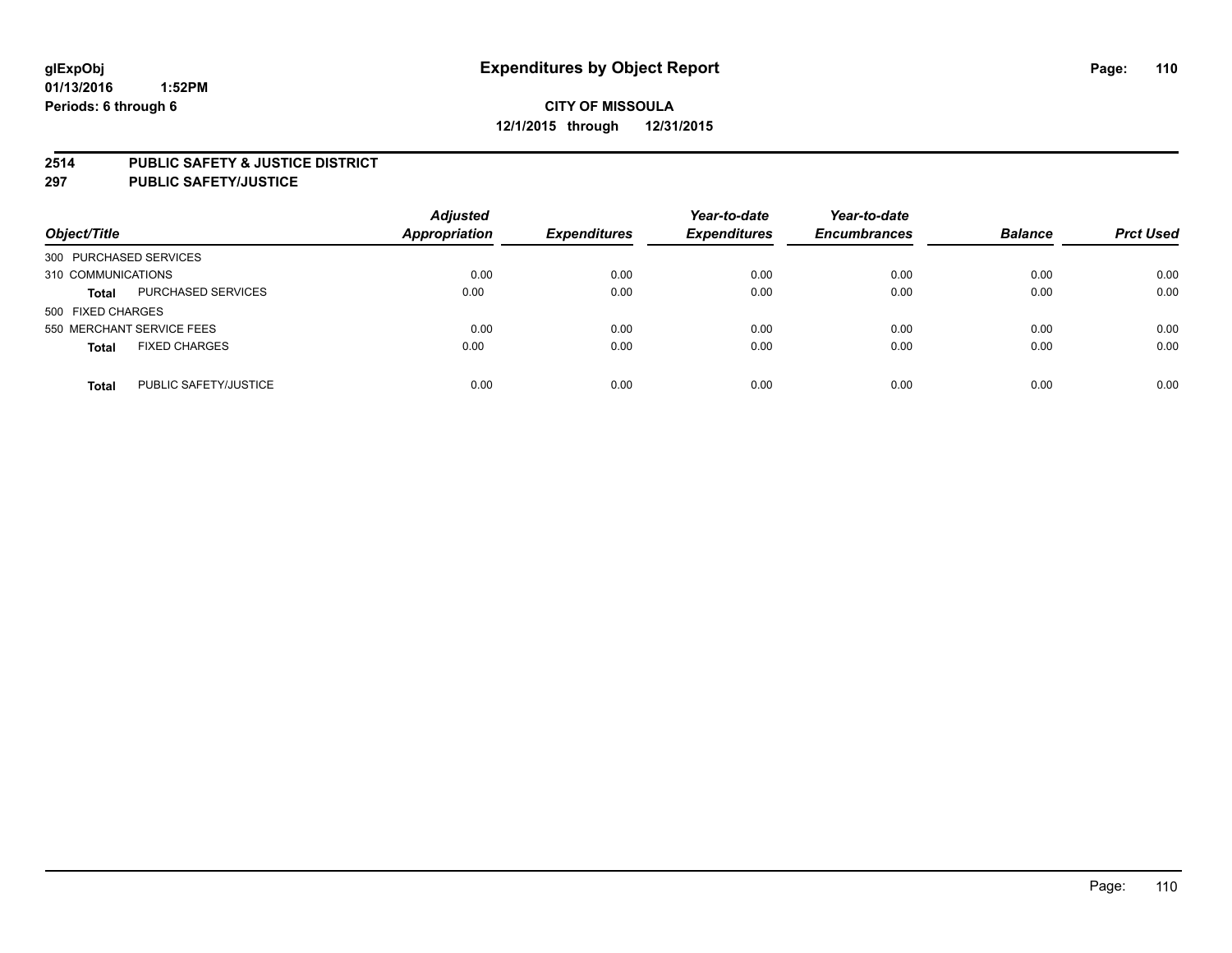### **2514 PUBLIC SAFETY & JUSTICE DISTRICT**

| Object/Title                                     | <b>Adjusted</b><br><b>Appropriation</b> | <b>Expenditures</b> | Year-to-date<br><b>Expenditures</b> | Year-to-date<br><b>Encumbrances</b> | <b>Balance</b> | <b>Prct Used</b> |
|--------------------------------------------------|-----------------------------------------|---------------------|-------------------------------------|-------------------------------------|----------------|------------------|
| 300 PURCHASED SERVICES                           |                                         |                     |                                     |                                     |                |                  |
| 310 COMMUNICATIONS                               | 0.00                                    | 0.00                | 0.00                                | 0.00                                | 0.00           | 0.00             |
| PURCHASED SERVICES<br><b>Total</b>               | 0.00                                    | 0.00                | 0.00                                | 0.00                                | 0.00           | 0.00             |
| 500 FIXED CHARGES                                |                                         |                     |                                     |                                     |                |                  |
| 550 MERCHANT SERVICE FEES                        | 0.00                                    | 0.00                | 0.00                                | 0.00                                | 0.00           | 0.00             |
| <b>FIXED CHARGES</b><br><b>Total</b>             | 0.00                                    | 0.00                | 0.00                                | 0.00                                | 0.00           | 0.00             |
| PUBLIC SAFETY & JUSTICE DISTRICT<br><b>Total</b> | 0.00                                    | 0.00                | 0.00                                | 0.00                                | 0.00           | 0.00             |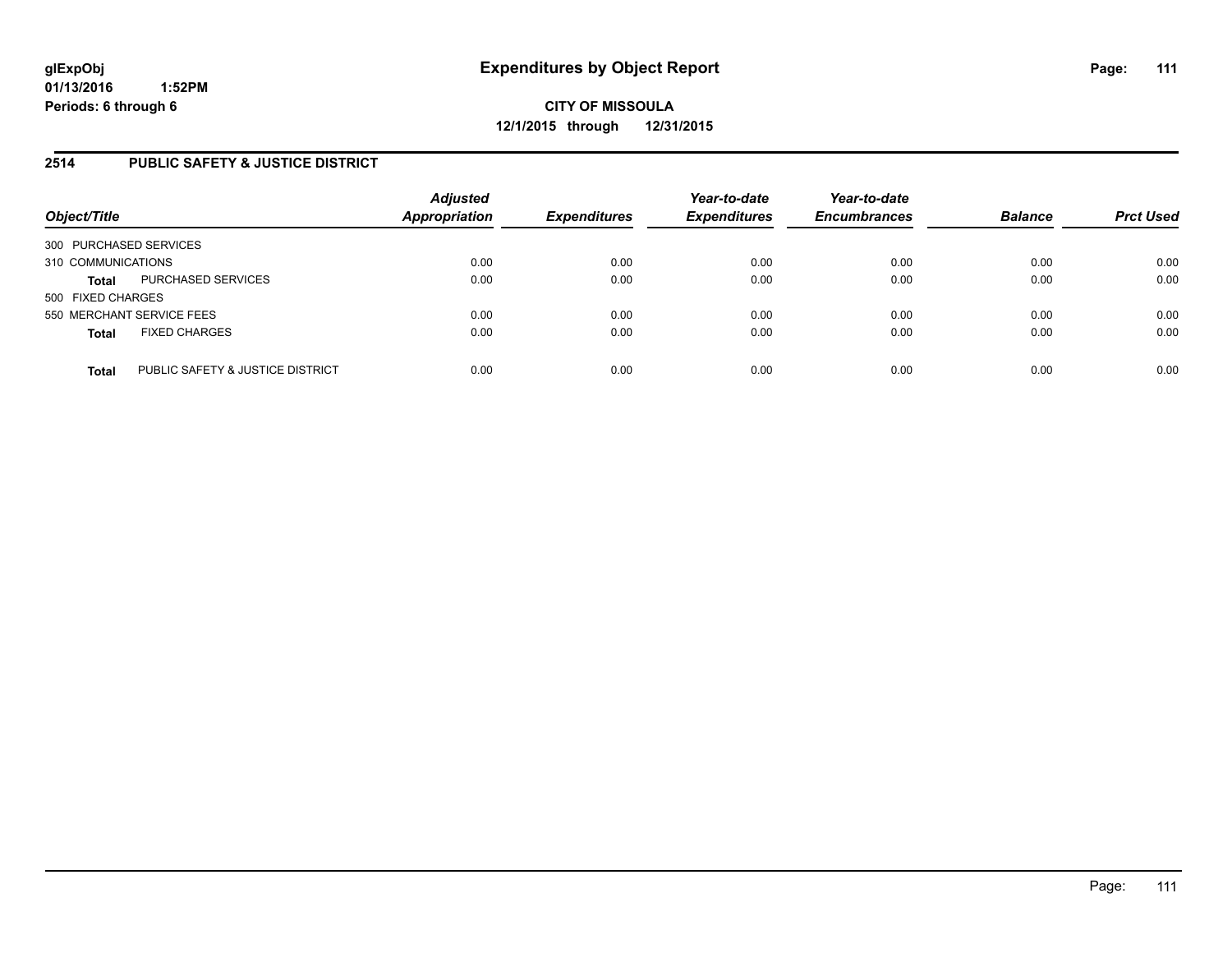#### **2820 STATE GAS TAX FUND**

**280 PUBLIC WORKS OPERATIONS**

|                    |                              | <b>Adjusted</b>      |                     | Year-to-date        | Year-to-date        |                |                  |
|--------------------|------------------------------|----------------------|---------------------|---------------------|---------------------|----------------|------------------|
| Object/Title       |                              | <b>Appropriation</b> | <b>Expenditures</b> | <b>Expenditures</b> | <b>Encumbrances</b> | <b>Balance</b> | <b>Prct Used</b> |
|                    | 300 PURCHASED SERVICES       |                      |                     |                     |                     |                |                  |
|                    | 350 PROFESSIONAL SERVICES    | 0.00                 | 0.00                | 0.00                | 0.00                | 0.00           | 0.00             |
| <b>Total</b>       | PURCHASED SERVICES           | 0.00                 | 0.00                | 0.00                | 0.00                | 0.00           | 0.00             |
| 500 FIXED CHARGES  |                              |                      |                     |                     |                     |                |                  |
| 500 FIXED CHARGES  |                              | 0.00                 | 0.00                | 0.00                | 0.00                | 0.00           | 0.00             |
|                    | 550 MERCHANT SERVICE FEES    | 0.00                 | 0.00                | 0.00                | 0.00                | 0.00           | 0.00             |
| Total              | <b>FIXED CHARGES</b>         | 0.00                 | 0.00                | 0.00                | 0.00                | 0.00           | 0.00             |
| 800 OTHER OBJECTS  |                              |                      |                     |                     |                     |                |                  |
|                    | 820 TRANSFERS TO OTHER FUNDS | 564,000.00           | 282,000.00          | 282,000.00          | 0.00                | 282,000.00     | 50.00            |
| <b>Total</b>       | OTHER OBJECTS                | 564,000.00           | 282,000.00          | 282,000.00          | 0.00                | 282,000.00     | 50.00            |
| 900 CAPITAL OUTLAY |                              |                      |                     |                     |                     |                |                  |
| 930 IMPROVEMENTS   |                              | 373,100.00           | 11,599.63           | 234,055.78          | 0.00                | 139,044.22     | 62.73            |
| <b>Total</b>       | CAPITAL OUTLAY               | 373.100.00           | 11,599.63           | 234,055.78          | 0.00                | 139.044.22     | 62.73            |
| <b>Total</b>       | PUBLIC WORKS OPERATIONS      | 937,100.00           | 293,599.63          | 516,055.78          | 0.00                | 421,044.22     | 55.07            |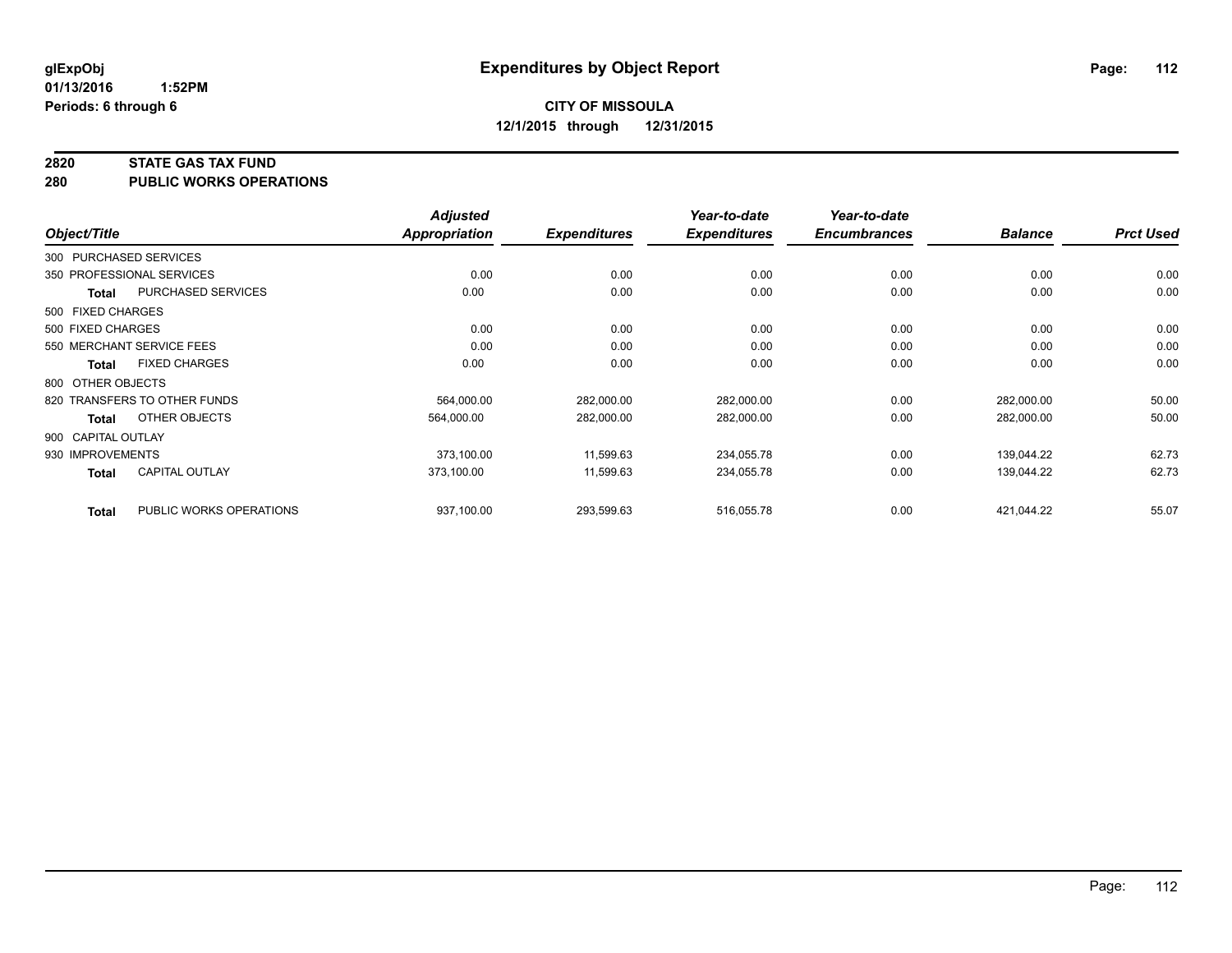### **2820 STATE GAS TAX FUND**

|                        |                              | <b>Adjusted</b>      |                     | Year-to-date        | Year-to-date        |                |                  |
|------------------------|------------------------------|----------------------|---------------------|---------------------|---------------------|----------------|------------------|
| Object/Title           |                              | <b>Appropriation</b> | <b>Expenditures</b> | <b>Expenditures</b> | <b>Encumbrances</b> | <b>Balance</b> | <b>Prct Used</b> |
| 300 PURCHASED SERVICES |                              |                      |                     |                     |                     |                |                  |
|                        | 350 PROFESSIONAL SERVICES    | 0.00                 | 0.00                | 0.00                | 0.00                | 0.00           | 0.00             |
| Total                  | <b>PURCHASED SERVICES</b>    | 0.00                 | 0.00                | 0.00                | 0.00                | 0.00           | 0.00             |
| 500 FIXED CHARGES      |                              |                      |                     |                     |                     |                |                  |
| 500 FIXED CHARGES      |                              | 0.00                 | 0.00                | 0.00                | 0.00                | 0.00           | 0.00             |
|                        | 550 MERCHANT SERVICE FEES    | 0.00                 | 0.00                | 0.00                | 0.00                | 0.00           | 0.00             |
| <b>Total</b>           | <b>FIXED CHARGES</b>         | 0.00                 | 0.00                | 0.00                | 0.00                | 0.00           | 0.00             |
| 800 OTHER OBJECTS      |                              |                      |                     |                     |                     |                |                  |
|                        | 820 TRANSFERS TO OTHER FUNDS | 564,000.00           | 282,000.00          | 282,000.00          | 0.00                | 282,000.00     | 50.00            |
| <b>Total</b>           | <b>OTHER OBJECTS</b>         | 564,000.00           | 282,000.00          | 282,000.00          | 0.00                | 282,000.00     | 50.00            |
| 900 CAPITAL OUTLAY     |                              |                      |                     |                     |                     |                |                  |
| 930 IMPROVEMENTS       |                              | 373,100.00           | 11,599.63           | 234,055.78          | 0.00                | 139,044.22     | 62.73            |
| <b>Total</b>           | <b>CAPITAL OUTLAY</b>        | 373,100.00           | 11,599.63           | 234,055.78          | 0.00                | 139,044.22     | 62.73            |
| <b>Total</b>           | <b>STATE GAS TAX FUND</b>    | 937,100.00           | 293,599.63          | 516,055.78          | 0.00                | 421,044.22     | 55.07            |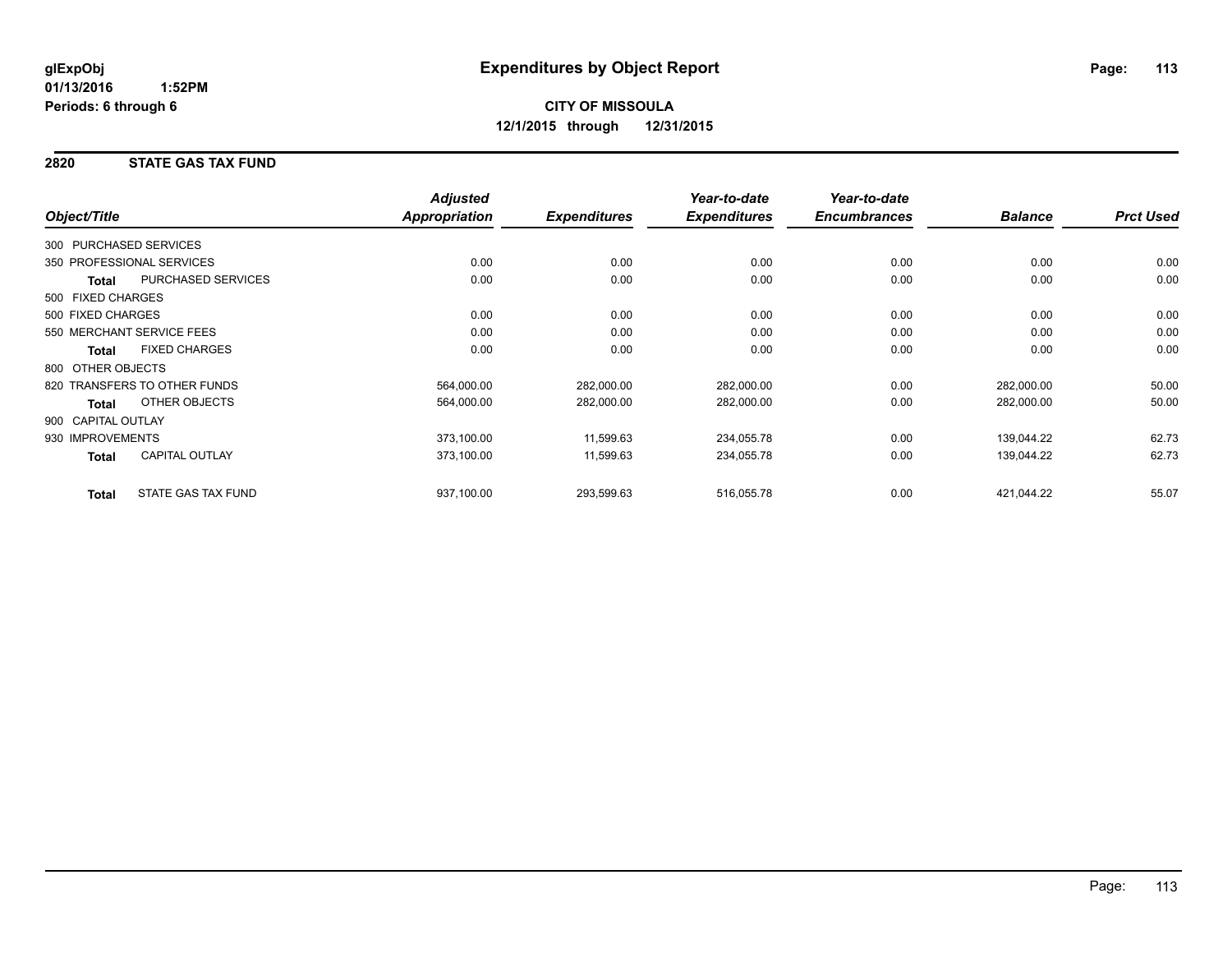**2917 CRIME VICTIM SURCHARGE**

**390 NON-DEPARTMENTAL**

| Object/Title                         | <b>Adjusted</b><br>Appropriation | <b>Expenditures</b> | Year-to-date<br><b>Expenditures</b> | Year-to-date<br><b>Encumbrances</b> | <b>Balance</b> | <b>Prct Used</b> |
|--------------------------------------|----------------------------------|---------------------|-------------------------------------|-------------------------------------|----------------|------------------|
| 500 FIXED CHARGES                    |                                  |                     |                                     |                                     |                |                  |
| 550 MERCHANT SERVICE FEES            | 0.00                             | 0.00                | 0.00                                | 0.00                                | 0.00           | 0.00             |
| <b>FIXED CHARGES</b><br><b>Total</b> | 0.00                             | 0.00                | 0.00                                | 0.00                                | 0.00           | 0.00             |
| NON-DEPARTMENTAL<br><b>Total</b>     | 0.00                             | 0.00                | 0.00                                | 0.00                                | 0.00           | 0.00             |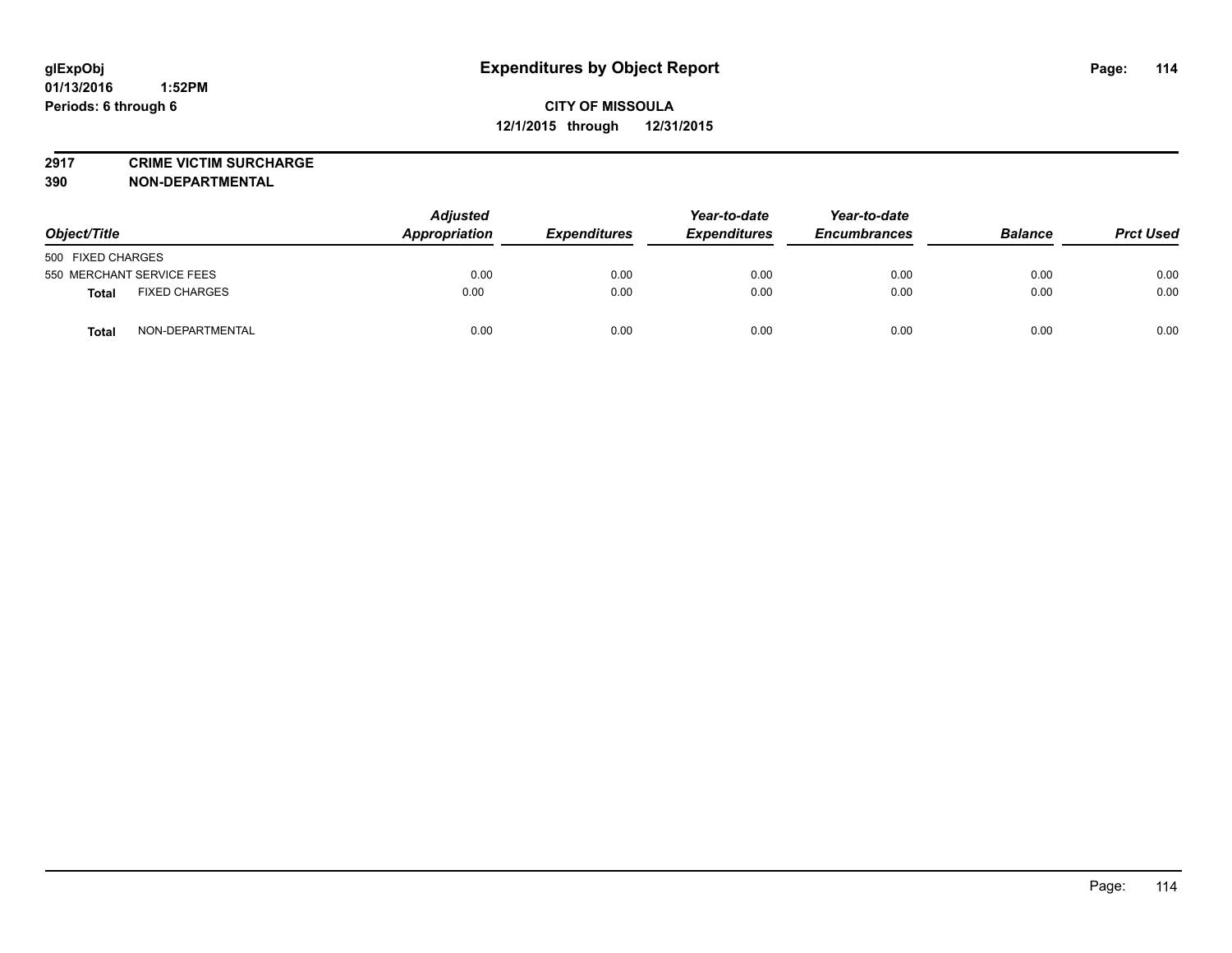**01/13/2016 1:52PM Periods: 6 through 6**

**CITY OF MISSOULA 12/1/2015 through 12/31/2015**

#### **2917 CRIME VICTIM SURCHARGE**

| Object/Title                           | <b>Adjusted</b><br>Appropriation | <b>Expenditures</b> | Year-to-date<br><b>Expenditures</b> | Year-to-date<br><b>Encumbrances</b> | <b>Balance</b> | <b>Prct Used</b> |
|----------------------------------------|----------------------------------|---------------------|-------------------------------------|-------------------------------------|----------------|------------------|
| 500 FIXED CHARGES                      |                                  |                     |                                     |                                     |                |                  |
| 550 MERCHANT SERVICE FEES              | 0.00                             | 0.00                | 0.00                                | 0.00                                | 0.00           | 0.00             |
| <b>FIXED CHARGES</b><br><b>Total</b>   | 0.00                             | 0.00                | 0.00                                | 0.00                                | 0.00           | 0.00             |
| <b>CRIME VICTIM SURCHARGE</b><br>Total | 0.00                             | 0.00                | 0.00                                | 0.00                                | 0.00           | 0.00             |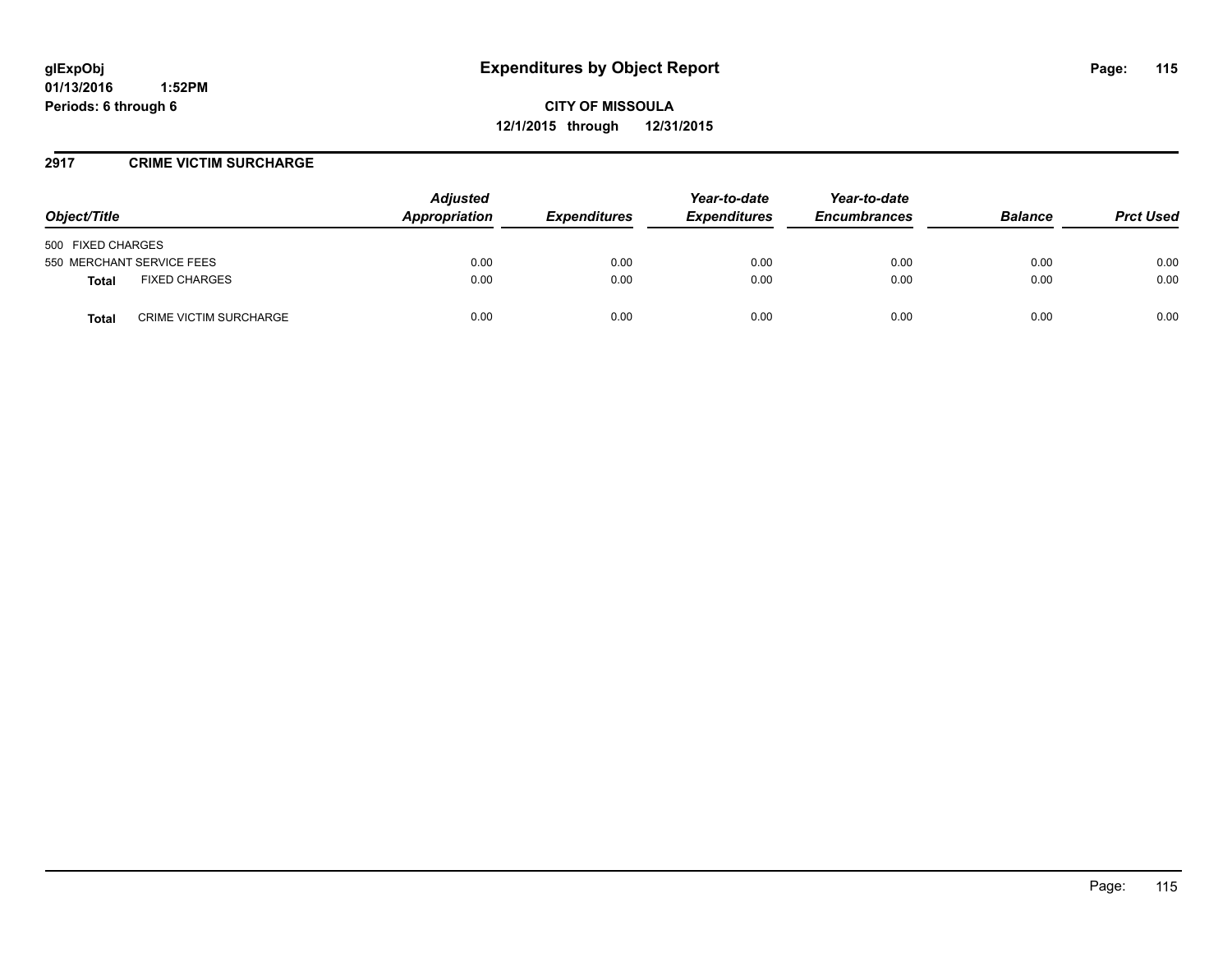#### **01/13/2016 1:52PM Periods: 6 through 6**

# **CITY OF MISSOULA 12/1/2015 through 12/31/2015**

#### **2918 LAW ENFORCEMENT BLOCK GRANT FUND**

**290 POLICE**

|                        |                                       | <b>Adjusted</b>      |                     | Year-to-date        | Year-to-date        |                |                  |
|------------------------|---------------------------------------|----------------------|---------------------|---------------------|---------------------|----------------|------------------|
| Object/Title           |                                       | <b>Appropriation</b> | <b>Expenditures</b> | <b>Expenditures</b> | <b>Encumbrances</b> | <b>Balance</b> | <b>Prct Used</b> |
| 100 PERSONAL SERVICES  |                                       |                      |                     |                     |                     |                |                  |
| 110 SALARIES AND WAGES |                                       | 30,390.00            | 0.00                | 0.00                | 0.00                | 30,390.00      | 0.00             |
|                        | 115 SALARIES/HEALTH INSURANCE BENEFIT | 0.00                 | 0.00                | 0.00                | 0.00                | 0.00           | 0.00             |
|                        | 120 OVERTIME/TERMINATION              | 0.00                 | 0.00                | 0.00                | 0.00                | 0.00           | 0.00             |
|                        | 140 EMPLOYER CONTRIBUTIONS            | 11,610.00            | 0.00                | 0.00                | 0.00                | 11,610.00      | 0.00             |
|                        | 141 STATE RETIREMENT CONTRIBUTIONS    | 0.00                 | 0.00                | 0.00                | 0.00                | 0.00           | 0.00             |
| Total                  | PERSONAL SERVICES                     | 42,000.00            | 0.00                | 0.00                | 0.00                | 42,000.00      | 0.00             |
| 200 SUPPLIES           |                                       |                      |                     |                     |                     |                |                  |
| 210 OFFICE SUPPLIES    |                                       | 0.00                 | 0.00                | 0.00                | 0.00                | 0.00           | 0.00             |
| 220 OPERATING SUPPLIES |                                       | 0.00                 | 0.00                | 0.00                | 0.00                | 0.00           | 0.00             |
| <b>Total</b>           | <b>SUPPLIES</b>                       | 0.00                 | 0.00                | 0.00                | 0.00                | 0.00           | 0.00             |
|                        | 300 PURCHASED SERVICES                |                      |                     |                     |                     |                |                  |
|                        | 320 PRINTING & DUPLICATING            | 0.00                 | 0.00                | 0.00                | 0.00                | 0.00           | 0.00             |
| 344 TELEPHONE SERVICE  |                                       | 0.00                 | 0.00                | 0.00                | 0.00                | 0.00           | 0.00             |
|                        | 350 PROFESSIONAL SERVICES             | 0.00                 | 0.00                | 0.00                | 0.00                | 0.00           | 0.00             |
| 370 TRAVEL             |                                       | 0.00                 | 0.00                | 0.00                | 0.00                | 0.00           | 0.00             |
| 380 TRAINING           |                                       | 0.00                 | 0.00                | 0.00                | 0.00                | 0.00           | 0.00             |
| <b>Total</b>           | PURCHASED SERVICES                    | 0.00                 | 0.00                | 0.00                | 0.00                | 0.00           | 0.00             |
| 500 FIXED CHARGES      |                                       |                      |                     |                     |                     |                |                  |
|                        | 550 MERCHANT SERVICE FEES             | 0.00                 | 0.00                | 0.00                | 0.00                | 0.00           | 0.00             |
| <b>Total</b>           | <b>FIXED CHARGES</b>                  | 0.00                 | 0.00                | 0.00                | 0.00                | 0.00           | 0.00             |
|                        | 700 GRANTS & CONTRIBUTIONS            |                      |                     |                     |                     |                |                  |
|                        | 700 GRANTS & CONTRIBUTIONS            | 24,590.00            | 0.00                | 0.00                | 0.00                | 24,590.00      | 0.00             |
| <b>Total</b>           | <b>GRANTS &amp; CONTRIBUTIONS</b>     | 24,590.00            | 0.00                | 0.00                | 0.00                | 24,590.00      | 0.00             |
| 900 CAPITAL OUTLAY     |                                       |                      |                     |                     |                     |                |                  |
|                        | 940 MACHINERY & EQUIPMENT             | 0.00                 | 48,482.90           | 48,482.90           | 0.00                | $-48,482.90$   | 0.00             |
| <b>Total</b>           | <b>CAPITAL OUTLAY</b>                 | 0.00                 | 48,482.90           | 48,482.90           | 0.00                | $-48,482.90$   | 0.00             |
| Total                  | <b>POLICE</b>                         | 66,590.00            | 48,482.90           | 48,482.90           | 0.00                | 18,107.10      | 72.81            |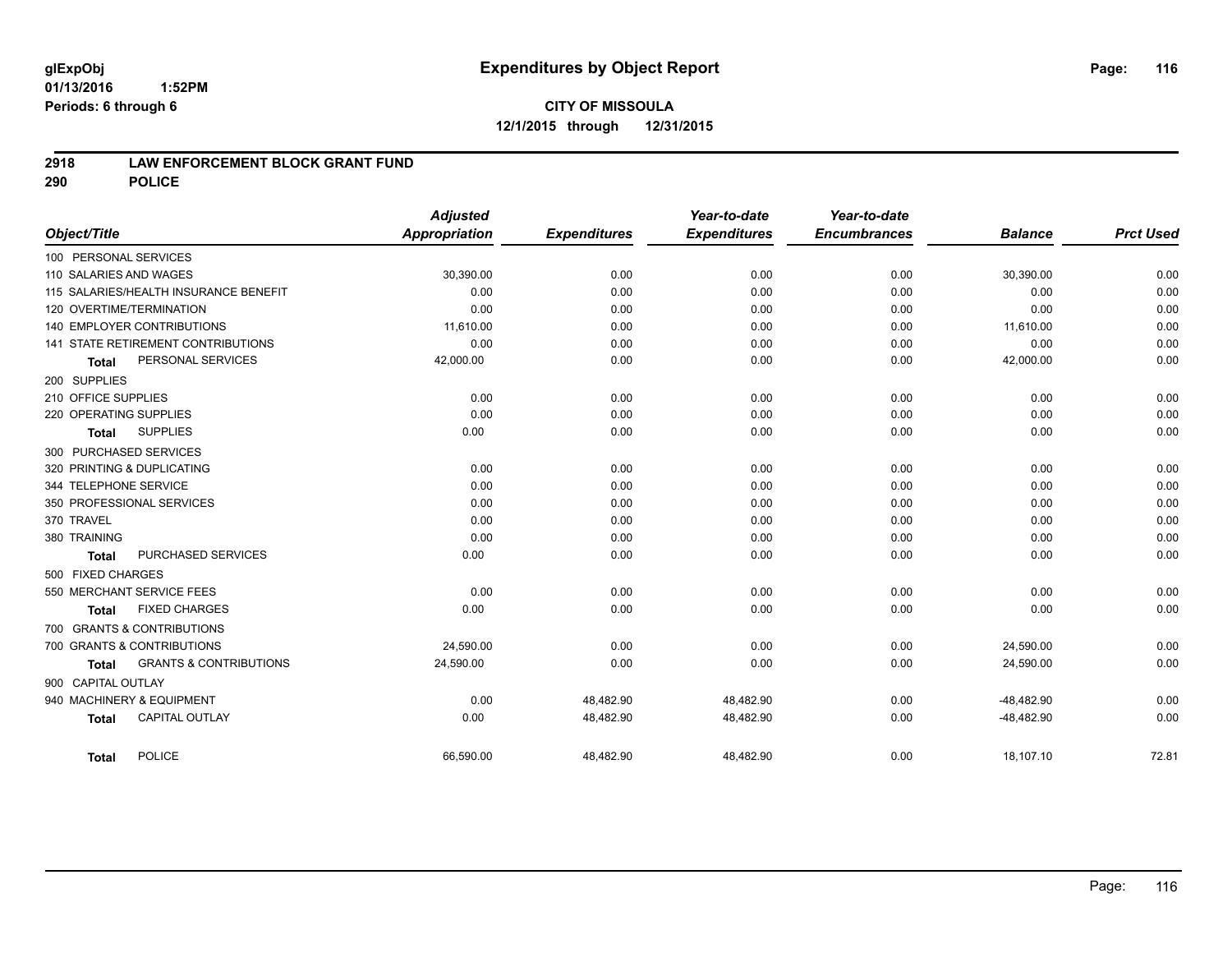#### **2918 LAW ENFORCEMENT BLOCK GRANT FUND**

**390 NON-DEPARTMENTAL**

|                           |                      | <b>Adjusted</b> |                     | Year-to-date        | Year-to-date<br><b>Encumbrances</b> | <b>Balance</b> | <b>Prct Used</b> |
|---------------------------|----------------------|-----------------|---------------------|---------------------|-------------------------------------|----------------|------------------|
| Object/Title              |                      | Appropriation   | <b>Expenditures</b> | <b>Expenditures</b> |                                     |                |                  |
| 300 PURCHASED SERVICES    |                      |                 |                     |                     |                                     |                |                  |
| 350 PROFESSIONAL SERVICES |                      | 0.00            | 0.00                | 0.00                | 0.00                                | 0.00           | 0.00             |
| Total                     | PURCHASED SERVICES   | 0.00            | 0.00                | 0.00                | 0.00                                | 0.00           | 0.00             |
| 500 FIXED CHARGES         |                      |                 |                     |                     |                                     |                |                  |
| 500 FIXED CHARGES         |                      | 0.00            | 0.00                | 0.00                | 0.00                                | 0.00           | 0.00             |
| 550 MERCHANT SERVICE FEES |                      | 0.00            | 0.00                | 0.00                | 0.00                                | 0.00           | 0.00             |
| <b>Total</b>              | <b>FIXED CHARGES</b> | 0.00            | 0.00                | 0.00                | 0.00                                | 0.00           | 0.00             |
| Total                     | NON-DEPARTMENTAL     | 0.00            | 0.00                | 0.00                | 0.00                                | 0.00           | 0.00             |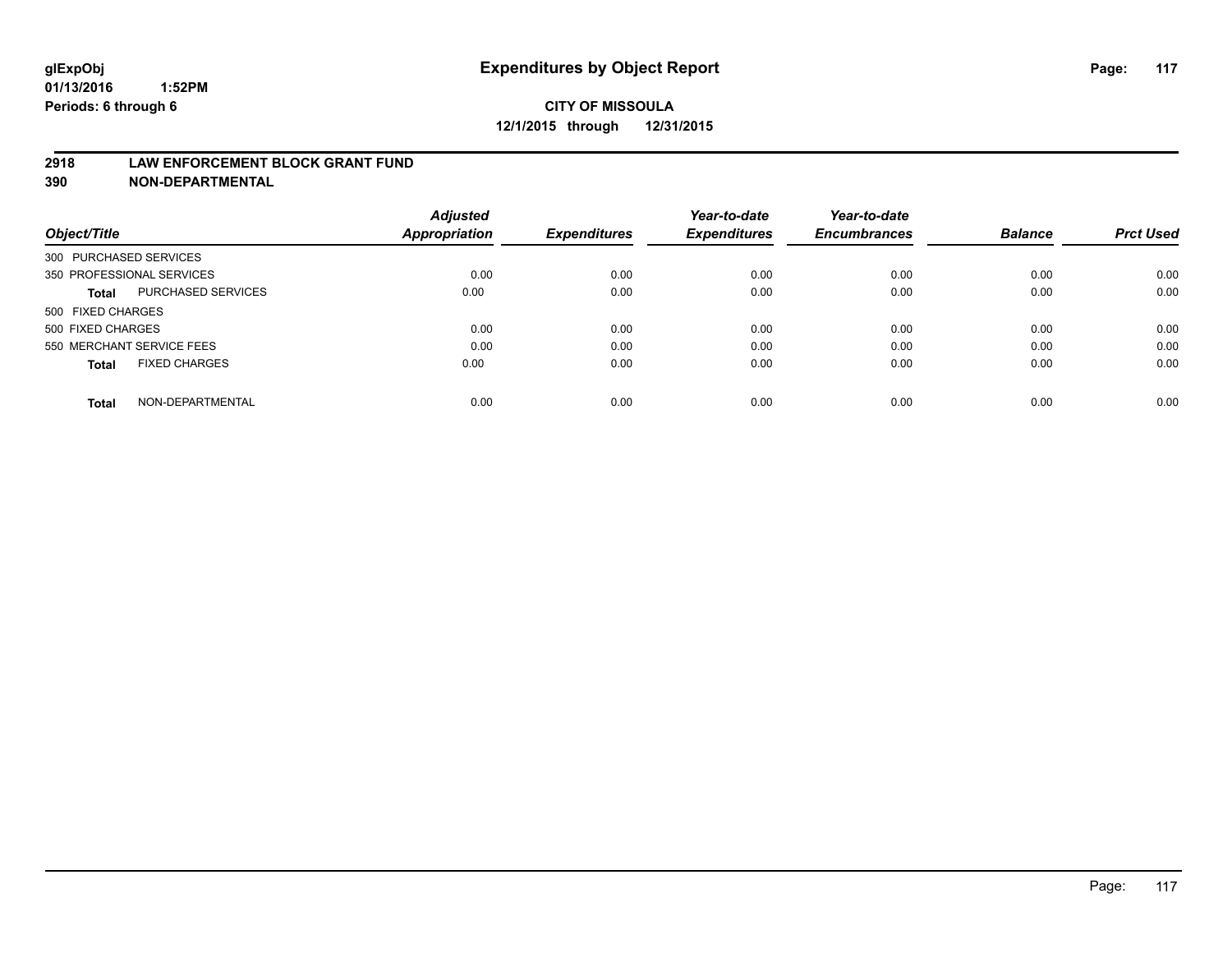**01/13/2016 1:52PM Periods: 6 through 6**

**CITY OF MISSOULA 12/1/2015 through 12/31/2015**

## **2918 LAW ENFORCEMENT BLOCK GRANT FUND**

|                        |                                           | <b>Adjusted</b>      |                     | Year-to-date        | Year-to-date        |                |                  |
|------------------------|-------------------------------------------|----------------------|---------------------|---------------------|---------------------|----------------|------------------|
| Object/Title           |                                           | <b>Appropriation</b> | <b>Expenditures</b> | <b>Expenditures</b> | <b>Encumbrances</b> | <b>Balance</b> | <b>Prct Used</b> |
| 100 PERSONAL SERVICES  |                                           |                      |                     |                     |                     |                |                  |
| 110 SALARIES AND WAGES |                                           | 30,390.00            | 0.00                | 0.00                | 0.00                | 30,390.00      | 0.00             |
|                        | 115 SALARIES/HEALTH INSURANCE BENEFIT     | 0.00                 | 0.00                | 0.00                | 0.00                | 0.00           | 0.00             |
|                        | 120 OVERTIME/TERMINATION                  | 0.00                 | 0.00                | 0.00                | 0.00                | 0.00           | 0.00             |
|                        | <b>140 EMPLOYER CONTRIBUTIONS</b>         | 11,610.00            | 0.00                | 0.00                | 0.00                | 11,610.00      | 0.00             |
|                        | <b>141 STATE RETIREMENT CONTRIBUTIONS</b> | 0.00                 | 0.00                | 0.00                | 0.00                | 0.00           | 0.00             |
| <b>Total</b>           | PERSONAL SERVICES                         | 42,000.00            | 0.00                | 0.00                | 0.00                | 42,000.00      | 0.00             |
| 200 SUPPLIES           |                                           |                      |                     |                     |                     |                |                  |
| 210 OFFICE SUPPLIES    |                                           | 0.00                 | 0.00                | 0.00                | 0.00                | 0.00           | 0.00             |
| 220 OPERATING SUPPLIES |                                           | 0.00                 | 0.00                | 0.00                | 0.00                | 0.00           | 0.00             |
| <b>Total</b>           | <b>SUPPLIES</b>                           | 0.00                 | 0.00                | 0.00                | 0.00                | 0.00           | 0.00             |
|                        | 300 PURCHASED SERVICES                    |                      |                     |                     |                     |                |                  |
|                        | 320 PRINTING & DUPLICATING                | 0.00                 | 0.00                | 0.00                | 0.00                | 0.00           | 0.00             |
| 344 TELEPHONE SERVICE  |                                           | 0.00                 | 0.00                | 0.00                | 0.00                | 0.00           | 0.00             |
|                        | 350 PROFESSIONAL SERVICES                 | 0.00                 | 0.00                | 0.00                | 0.00                | 0.00           | 0.00             |
| 370 TRAVEL             |                                           | 0.00                 | 0.00                | 0.00                | 0.00                | 0.00           | 0.00             |
| 380 TRAINING           |                                           | 0.00                 | 0.00                | 0.00                | 0.00                | 0.00           | 0.00             |
| <b>Total</b>           | PURCHASED SERVICES                        | 0.00                 | 0.00                | 0.00                | 0.00                | 0.00           | 0.00             |
| 500 FIXED CHARGES      |                                           |                      |                     |                     |                     |                |                  |
| 500 FIXED CHARGES      |                                           | 0.00                 | 0.00                | 0.00                | 0.00                | 0.00           | 0.00             |
|                        | 550 MERCHANT SERVICE FEES                 | 0.00                 | 0.00                | 0.00                | 0.00                | 0.00           | 0.00             |
| <b>Total</b>           | <b>FIXED CHARGES</b>                      | 0.00                 | 0.00                | 0.00                | 0.00                | 0.00           | 0.00             |
|                        | 700 GRANTS & CONTRIBUTIONS                |                      |                     |                     |                     |                |                  |
|                        | 700 GRANTS & CONTRIBUTIONS                | 24,590.00            | 0.00                | 0.00                | 0.00                | 24,590.00      | 0.00             |
| <b>Total</b>           | <b>GRANTS &amp; CONTRIBUTIONS</b>         | 24,590.00            | 0.00                | 0.00                | 0.00                | 24,590.00      | 0.00             |
| 900 CAPITAL OUTLAY     |                                           |                      |                     |                     |                     |                |                  |
|                        | 940 MACHINERY & EQUIPMENT                 | 0.00                 | 48,482.90           | 48,482.90           | 0.00                | $-48,482.90$   | 0.00             |
| <b>Total</b>           | <b>CAPITAL OUTLAY</b>                     | 0.00                 | 48,482.90           | 48,482.90           | 0.00                | $-48,482.90$   | 0.00             |
| Total                  | LAW ENFORCEMENT BLOCK GRANT FUN           | 66,590.00            | 48,482.90           | 48,482.90           | 0.00                | 18,107.10      | 72.81            |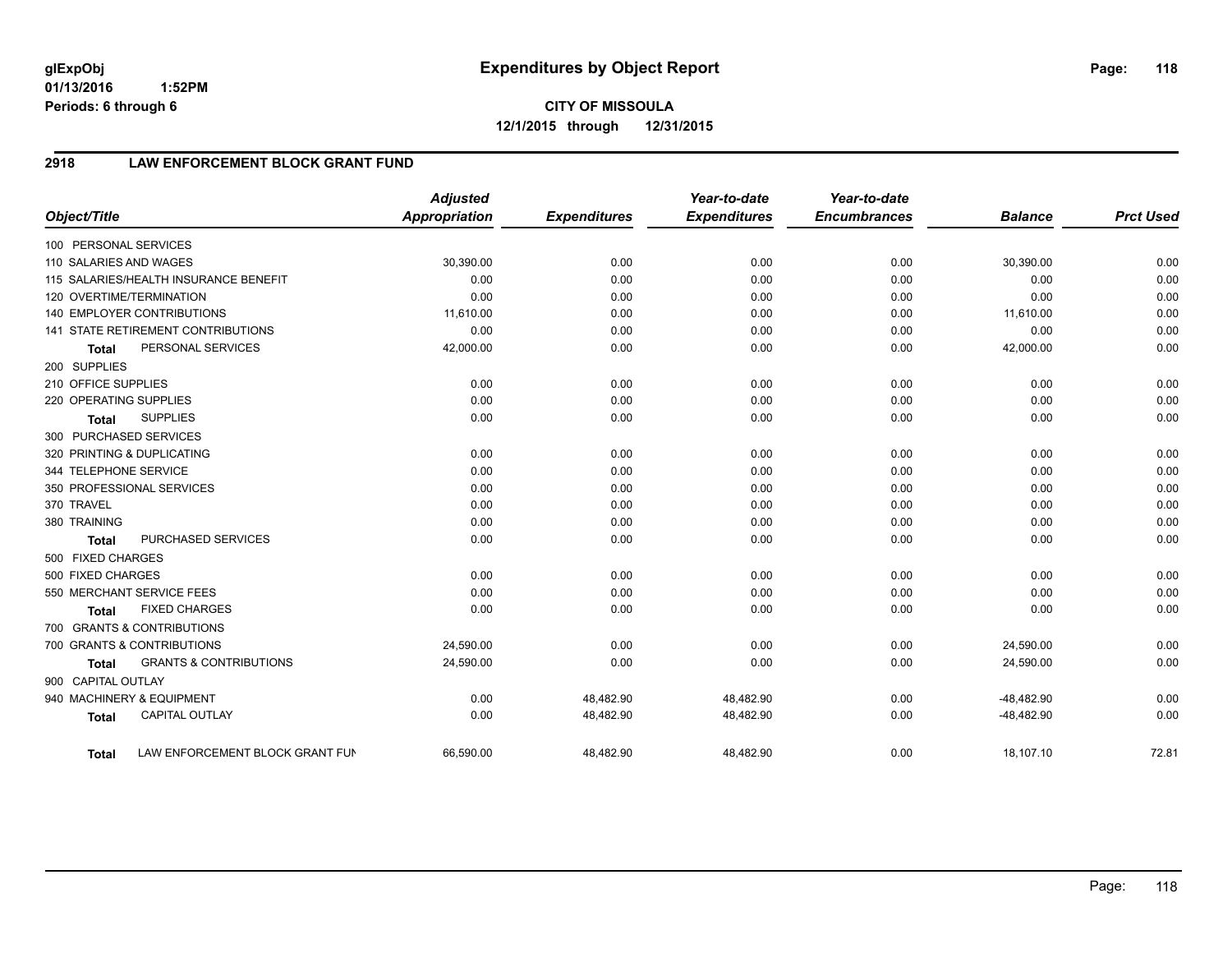#### **2919 HIDTA FUND**

**290 POLICE**

|                                                   | <b>Adjusted</b> |                     | Year-to-date        | Year-to-date        |                |                  |
|---------------------------------------------------|-----------------|---------------------|---------------------|---------------------|----------------|------------------|
| Object/Title                                      | Appropriation   | <b>Expenditures</b> | <b>Expenditures</b> | <b>Encumbrances</b> | <b>Balance</b> | <b>Prct Used</b> |
| 100 PERSONAL SERVICES                             |                 |                     |                     |                     |                |                  |
| 120 OVERTIME/TERMINATION                          | 15,000.00       | 0.00                | 0.00                | 0.00                | 15,000.00      | 0.00             |
| <b>140 EMPLOYER CONTRIBUTIONS</b>                 | 1,350.00        | 0.00                | 0.00                | 0.00                | 1,350.00       | 0.00             |
| 141 STATE RETIREMENT CONTRIBUTIONS                | 0.00            | 0.00                | 0.00                | 0.00                | 0.00           | 0.00             |
| PERSONAL SERVICES<br><b>Total</b>                 | 16,350.00       | 0.00                | 0.00                | 0.00                | 16,350.00      | 0.00             |
| 200 SUPPLIES                                      |                 |                     |                     |                     |                |                  |
| 210 OFFICE SUPPLIES                               | 500.00          | 0.00                | 0.00                | 0.00                | 500.00         | 0.00             |
| 220 OPERATING SUPPLIES                            | 500.00          | 4,840.15            | 18,677.35           | 0.00                | $-18,177.35$   | 3,735.47         |
| <b>SUPPLIES</b><br><b>Total</b>                   | 1,000.00        | 4,840.15            | 18,677.35           | 0.00                | $-17,677.35$   | 1,867.74         |
| 300 PURCHASED SERVICES                            |                 |                     |                     |                     |                |                  |
| 341 ELECTRICITY & NATURAL GAS                     | 4,600.00        | 0.00                | 0.00                | 0.00                | 4,600.00       | 0.00             |
| 344 TELEPHONE SERVICE                             | 250.00          | 0.00                | 0.00                | 0.00                | 250.00         | 0.00             |
| 350 PROFESSIONAL SERVICES                         | 4,000.00        | 490.00              | 1,247.50            | 0.00                | 2,752.50       | 31.19            |
| 360 REPAIR & MAINTENANCE                          | 1,200.00        | 0.00                | 0.00                | 0.00                | 1,200.00       | 0.00             |
| 370 TRAVEL                                        | 1,500.00        | 0.00                | 0.00                | 0.00                | 1,500.00       | 0.00             |
| 380 TRAINING                                      | 1.500.00        | 0.00                | 0.00                | 0.00                | 1,500.00       | 0.00             |
| 390 OTHER PURCHASED SERVICES                      | 200.00          | 0.00                | 0.00                | 0.00                | 200.00         | 0.00             |
| PURCHASED SERVICES<br><b>Total</b>                | 13,250.00       | 490.00              | 1,247.50            | 0.00                | 12,002.50      | 9.42             |
| 500 FIXED CHARGES                                 |                 |                     |                     |                     |                |                  |
| 500 FIXED CHARGES                                 | 11,700.00       | 1,719.87            | 12,834.81           | 0.00                | $-1,134.81$    | 109.70           |
| 550 MERCHANT SERVICE FEES                         | 0.00            | 0.00                | 0.00                | 0.00                | 0.00           | 0.00             |
| <b>FIXED CHARGES</b><br><b>Total</b>              | 11,700.00       | 1,719.87            | 12,834.81           | 0.00                | $-1,134.81$    | 109.70           |
| 700 GRANTS & CONTRIBUTIONS                        |                 |                     |                     |                     |                |                  |
| 700 GRANTS & CONTRIBUTIONS                        | 100,000.00      | 2,231.91            | 18,630.15           | 0.00                | 81,369.85      | 18.63            |
| <b>GRANTS &amp; CONTRIBUTIONS</b><br><b>Total</b> | 100,000.00      | 2,231.91            | 18,630.15           | 0.00                | 81,369.85      | 18.63            |
| 900 CAPITAL OUTLAY                                |                 |                     |                     |                     |                |                  |
| 920 BUILDINGS                                     | 50,000.00       | 0.00                | 0.00                | 0.00                | 50,000.00      | 0.00             |
| 940 MACHINERY & EQUIPMENT                         | 0.00            | 0.00                | 8,918.00            | 0.00                | $-8,918.00$    | 0.00             |
| <b>CAPITAL OUTLAY</b><br><b>Total</b>             | 50,000.00       | 0.00                | 8,918.00            | 0.00                | 41,082.00      | 17.84            |
| POLICE<br><b>Total</b>                            | 192,300.00      | 9,281.93            | 60,307.81           | 0.00                | 131,992.19     | 31.36            |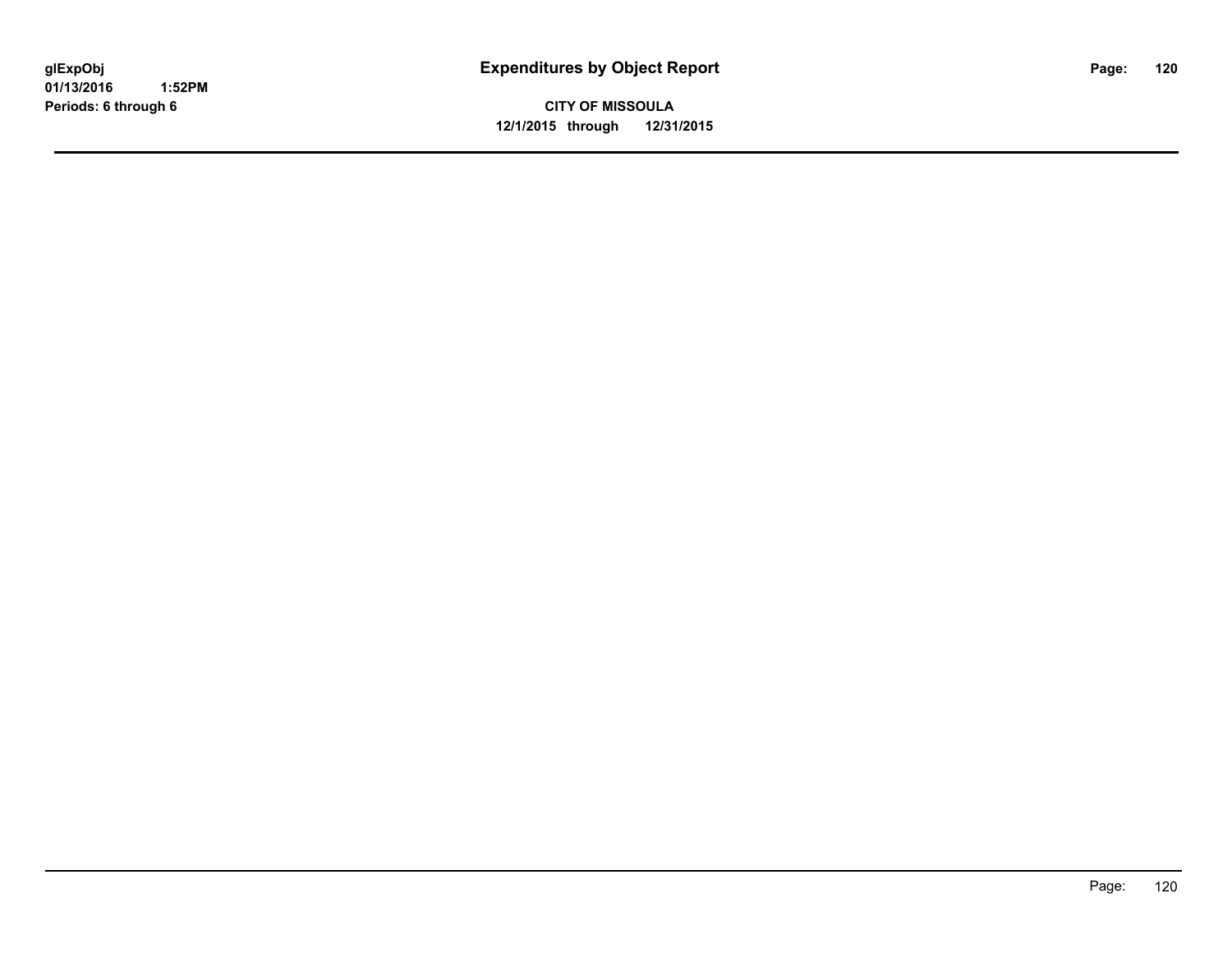**2919 HIDTA FUND**

|                                                   | <b>Adjusted</b>      |                     | Year-to-date        | Year-to-date        |                |                  |
|---------------------------------------------------|----------------------|---------------------|---------------------|---------------------|----------------|------------------|
| Object/Title                                      | <b>Appropriation</b> | <b>Expenditures</b> | <b>Expenditures</b> | <b>Encumbrances</b> | <b>Balance</b> | <b>Prct Used</b> |
| 100 PERSONAL SERVICES                             |                      |                     |                     |                     |                |                  |
| 120 OVERTIME/TERMINATION                          | 15,000.00            | 0.00                | 0.00                | 0.00                | 15,000.00      | 0.00             |
| <b>140 EMPLOYER CONTRIBUTIONS</b>                 | 1.350.00             | 0.00                | 0.00                | 0.00                | 1,350.00       | 0.00             |
| 141 STATE RETIREMENT CONTRIBUTIONS                | 0.00                 | 0.00                | 0.00                | 0.00                | 0.00           | 0.00             |
| PERSONAL SERVICES<br><b>Total</b>                 | 16,350.00            | 0.00                | 0.00                | 0.00                | 16,350.00      | 0.00             |
| 200 SUPPLIES                                      |                      |                     |                     |                     |                |                  |
| 210 OFFICE SUPPLIES                               | 500.00               | 0.00                | 0.00                | 0.00                | 500.00         | 0.00             |
| 220 OPERATING SUPPLIES                            | 500.00               | 4,840.15            | 18,677.35           | 0.00                | $-18,177.35$   | 3,735.47         |
| <b>SUPPLIES</b><br><b>Total</b>                   | 1,000.00             | 4,840.15            | 18,677.35           | 0.00                | $-17.677.35$   | 1,867.74         |
| 300 PURCHASED SERVICES                            |                      |                     |                     |                     |                |                  |
| 341 ELECTRICITY & NATURAL GAS                     | 4,600.00             | 0.00                | 0.00                | 0.00                | 4,600.00       | 0.00             |
| 344 TELEPHONE SERVICE                             | 250.00               | 0.00                | 0.00                | 0.00                | 250.00         | 0.00             |
| 350 PROFESSIONAL SERVICES                         | 4,000.00             | 490.00              | 1,247.50            | 0.00                | 2,752.50       | 31.19            |
| 360 REPAIR & MAINTENANCE                          | 1,200.00             | 0.00                | 0.00                | 0.00                | 1,200.00       | 0.00             |
| 370 TRAVEL                                        | 1,500.00             | 0.00                | 0.00                | 0.00                | 1,500.00       | 0.00             |
| 380 TRAINING                                      | 1,500.00             | 0.00                | 0.00                | 0.00                | 1,500.00       | 0.00             |
| 390 OTHER PURCHASED SERVICES                      | 200.00               | 0.00                | 0.00                | 0.00                | 200.00         | 0.00             |
| PURCHASED SERVICES<br><b>Total</b>                | 13,250.00            | 490.00              | 1,247.50            | 0.00                | 12,002.50      | 9.42             |
| 500 FIXED CHARGES                                 |                      |                     |                     |                     |                |                  |
| 500 FIXED CHARGES                                 | 11,700.00            | 1,719.87            | 12,834.81           | 0.00                | $-1,134.81$    | 109.70           |
| 550 MERCHANT SERVICE FEES                         | 0.00                 | 0.00                | 0.00                | 0.00                | 0.00           | 0.00             |
| <b>FIXED CHARGES</b><br><b>Total</b>              | 11,700.00            | 1,719.87            | 12,834.81           | 0.00                | $-1,134.81$    | 109.70           |
| 700 GRANTS & CONTRIBUTIONS                        |                      |                     |                     |                     |                |                  |
| 700 GRANTS & CONTRIBUTIONS                        | 100,000.00           | 2,231.91            | 18,630.15           | 0.00                | 81,369.85      | 18.63            |
| <b>GRANTS &amp; CONTRIBUTIONS</b><br><b>Total</b> | 100,000.00           | 2,231.91            | 18,630.15           | 0.00                | 81,369.85      | 18.63            |
| 900 CAPITAL OUTLAY                                |                      |                     |                     |                     |                |                  |
| 920 BUILDINGS                                     | 50,000.00            | 0.00                | 0.00                | 0.00                | 50,000.00      | 0.00             |
| 940 MACHINERY & EQUIPMENT                         | 0.00                 | 0.00                | 8,918.00            | 0.00                | $-8,918.00$    | 0.00             |
| CAPITAL OUTLAY<br><b>Total</b>                    | 50,000.00            | 0.00                | 8,918.00            | 0.00                | 41,082.00      | 17.84            |
| <b>HIDTA FUND</b><br><b>Total</b>                 | 192,300.00           | 9,281.93            | 60,307.81           | 0.00                | 131,992.19     | 31.36            |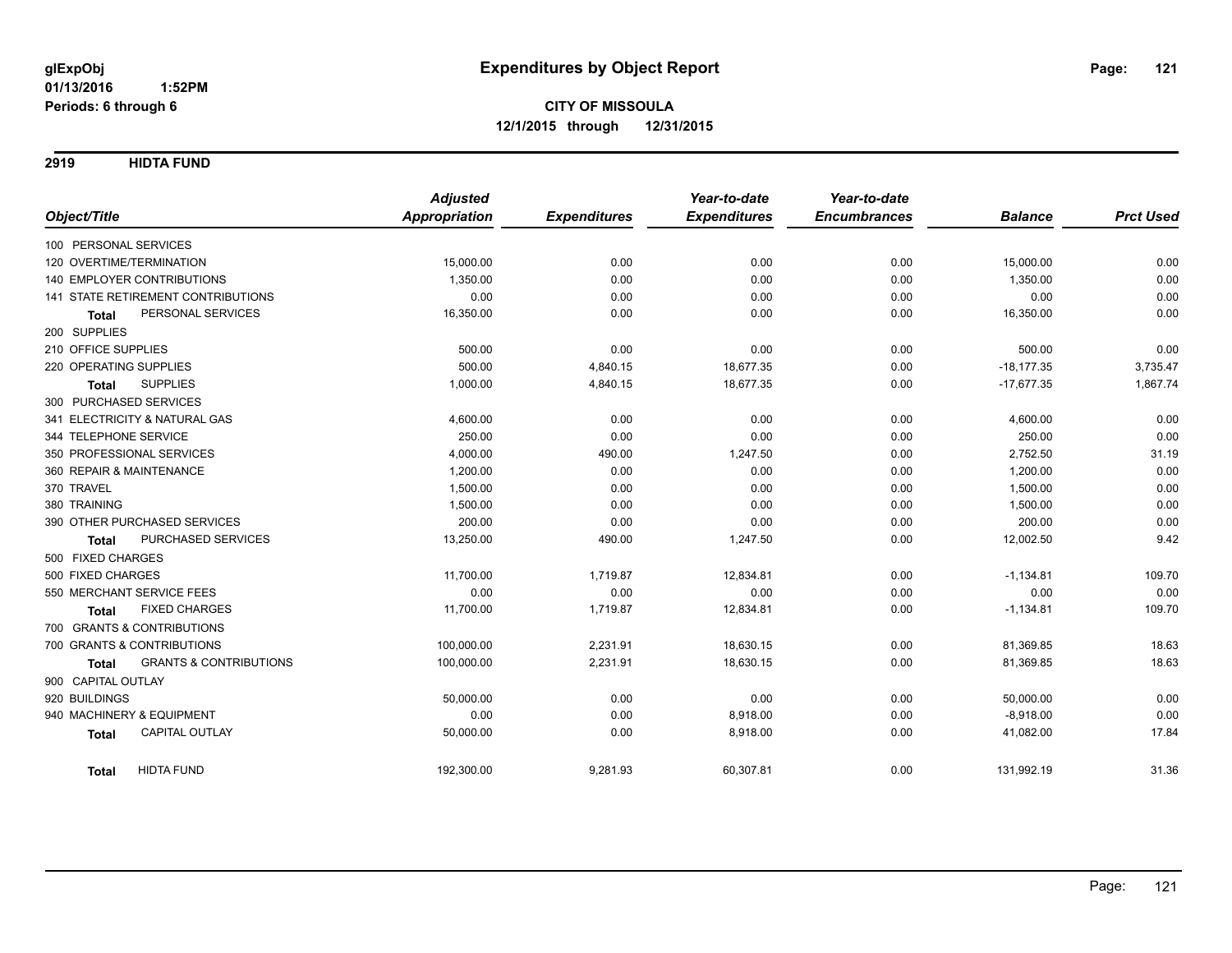#### **2939 CDBG PROGRAM INCOME ACCOUNT**

**400 ENTITLEMENT GRANTS**

| Object/Title      |                              | <b>Adjusted</b><br><b>Appropriation</b> | <b>Expenditures</b> | Year-to-date<br><b>Expenditures</b> | Year-to-date<br><b>Encumbrances</b> | <b>Balance</b> | <b>Prct Used</b> |
|-------------------|------------------------------|-----------------------------------------|---------------------|-------------------------------------|-------------------------------------|----------------|------------------|
|                   | 300 PURCHASED SERVICES       |                                         |                     |                                     |                                     |                |                  |
|                   | 350 PROFESSIONAL SERVICES    | 14,383.00                               | 0.00                | 0.00                                | 0.00                                | 14,383.00      | 0.00             |
| <b>Total</b>      | <b>PURCHASED SERVICES</b>    | 14,383.00                               | 0.00                | 0.00                                | 0.00                                | 14.383.00      | 0.00             |
| 500 FIXED CHARGES |                              |                                         |                     |                                     |                                     |                |                  |
|                   | 550 MERCHANT SERVICE FEES    | 0.00                                    | 0.00                | 0.00                                | 0.00                                | 0.00           | 0.00             |
| <b>Total</b>      | <b>FIXED CHARGES</b>         | 0.00                                    | 0.00                | 0.00                                | 0.00                                | 0.00           | 0.00             |
| 800 OTHER OBJECTS |                              |                                         |                     |                                     |                                     |                |                  |
|                   | 820 TRANSFERS TO OTHER FUNDS | 0.00                                    | 0.00                | 19.239.31                           | 0.00                                | $-19.239.31$   | 0.00             |
| <b>Total</b>      | OTHER OBJECTS                | 0.00                                    | 0.00                | 19,239.31                           | 0.00                                | $-19,239.31$   | 0.00             |
| <b>Total</b>      | <b>ENTITLEMENT GRANTS</b>    | 14,383.00                               | 0.00                | 19,239.31                           | 0.00                                | $-4,856.31$    | 133.76           |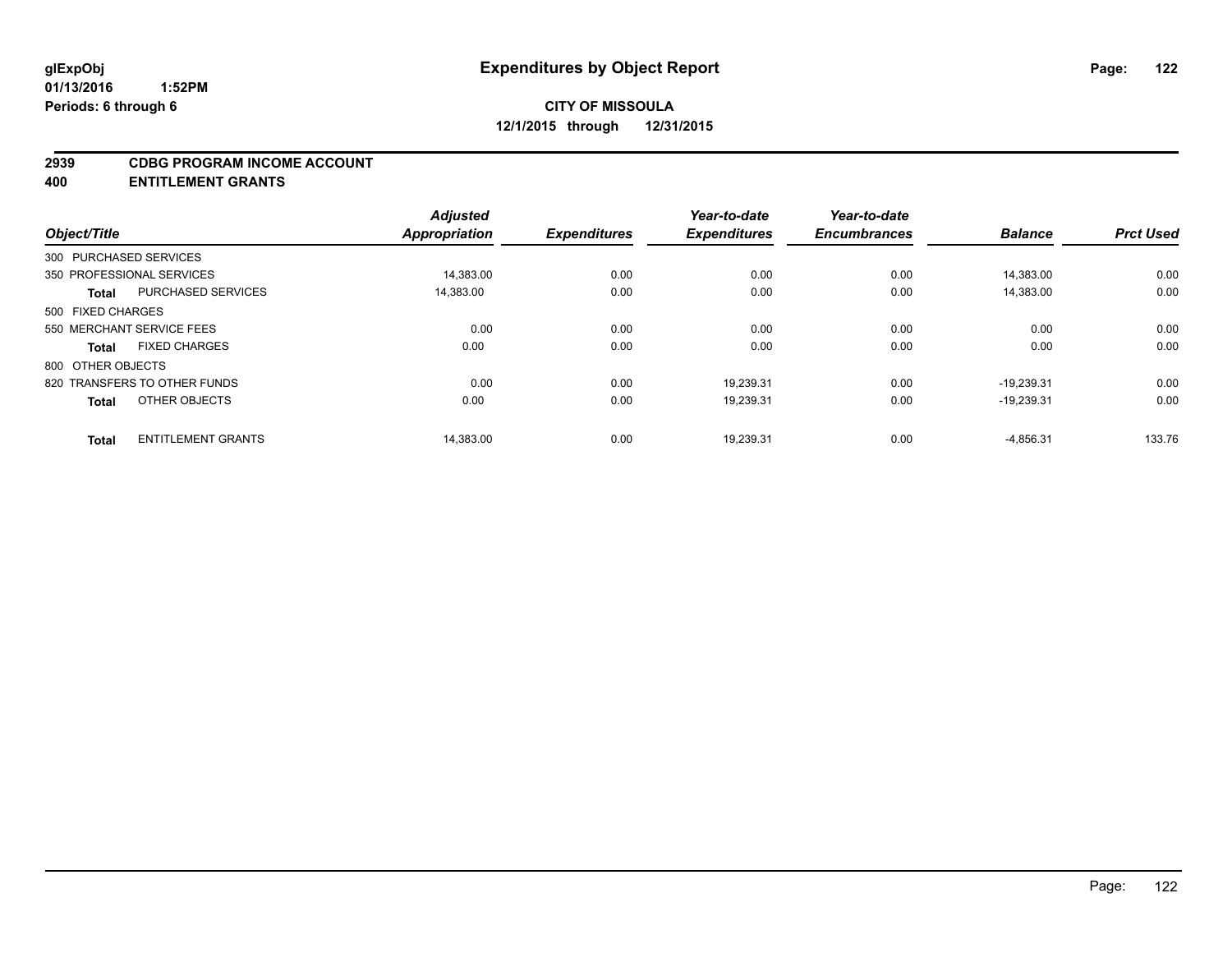### **2939 CDBG PROGRAM INCOME ACCOUNT**

| Object/Title      |                              | <b>Adjusted</b><br><b>Appropriation</b> | <b>Expenditures</b> | Year-to-date<br><b>Expenditures</b> | Year-to-date<br><b>Encumbrances</b> | <b>Balance</b> | <b>Prct Used</b> |
|-------------------|------------------------------|-----------------------------------------|---------------------|-------------------------------------|-------------------------------------|----------------|------------------|
|                   | 300 PURCHASED SERVICES       |                                         |                     |                                     |                                     |                |                  |
|                   | 350 PROFESSIONAL SERVICES    | 14.383.00                               | 0.00                | 0.00                                | 0.00                                | 14.383.00      | 0.00             |
| <b>Total</b>      | <b>PURCHASED SERVICES</b>    | 14,383.00                               | 0.00                | 0.00                                | 0.00                                | 14.383.00      | 0.00             |
| 500 FIXED CHARGES |                              |                                         |                     |                                     |                                     |                |                  |
|                   | 550 MERCHANT SERVICE FEES    | 0.00                                    | 0.00                | 0.00                                | 0.00                                | 0.00           | 0.00             |
| <b>Total</b>      | <b>FIXED CHARGES</b>         | 0.00                                    | 0.00                | 0.00                                | 0.00                                | 0.00           | 0.00             |
| 800 OTHER OBJECTS |                              |                                         |                     |                                     |                                     |                |                  |
|                   | 820 TRANSFERS TO OTHER FUNDS | 0.00                                    | 0.00                | 19,239.31                           | 0.00                                | $-19.239.31$   | 0.00             |
| <b>Total</b>      | OTHER OBJECTS                | 0.00                                    | 0.00                | 19,239.31                           | 0.00                                | $-19.239.31$   | 0.00             |
| <b>Total</b>      | CDBG PROGRAM INCOME ACCOUNT  | 14.383.00                               | 0.00                | 19.239.31                           | 0.00                                | $-4.856.31$    | 133.76           |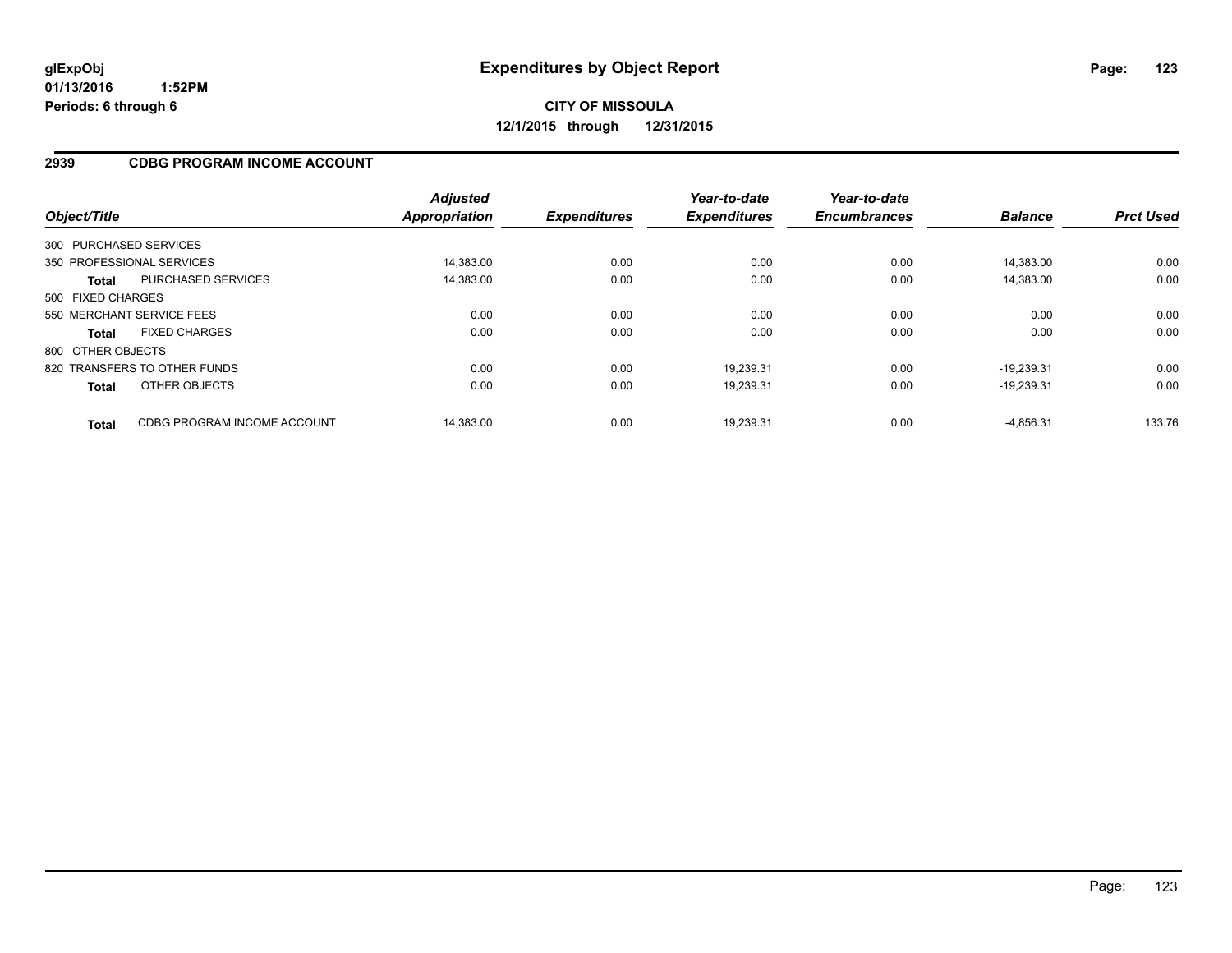# **2940 CDBG FUND**

**400 ENTITLEMENT GRANTS**

|                   |                                   | <b>Adjusted</b> |                     | Year-to-date        | Year-to-date        |                |                  |
|-------------------|-----------------------------------|-----------------|---------------------|---------------------|---------------------|----------------|------------------|
| Object/Title      |                                   | Appropriation   | <b>Expenditures</b> | <b>Expenditures</b> | <b>Encumbrances</b> | <b>Balance</b> | <b>Prct Used</b> |
|                   | 300 PURCHASED SERVICES            |                 |                     |                     |                     |                |                  |
|                   | 350 PROFESSIONAL SERVICES         | 106,591.00      | 0.00                | 0.00                | 0.00                | 106,591.00     | 0.00             |
| <b>Total</b>      | PURCHASED SERVICES                | 106,591.00      | 0.00                | 0.00                | 0.00                | 106,591.00     | 0.00             |
| 500 FIXED CHARGES |                                   |                 |                     |                     |                     |                |                  |
|                   | 550 MERCHANT SERVICE FEES         | 0.00            | 0.00                | 0.00                | 0.00                | 0.00           | 0.00             |
| <b>Total</b>      | <b>FIXED CHARGES</b>              | 0.00            | 0.00                | 0.00                | 0.00                | 0.00           | 0.00             |
|                   | 700 GRANTS & CONTRIBUTIONS        |                 |                     |                     |                     |                |                  |
|                   | 700 GRANTS & CONTRIBUTIONS        | 457,664.00      | 141.146.64          | 429.447.08          | 0.00                | 28.216.92      | 93.83            |
| <b>Total</b>      | <b>GRANTS &amp; CONTRIBUTIONS</b> | 457,664.00      | 141,146.64          | 429,447.08          | 0.00                | 28,216.92      | 93.83            |
| 800 OTHER OBJECTS |                                   |                 |                     |                     |                     |                |                  |
|                   | 820 TRANSFERS TO OTHER FUNDS      | 0.00            | 0.00                | 0.00                | 0.00                | 0.00           | 0.00             |
| <b>Total</b>      | OTHER OBJECTS                     | 0.00            | 0.00                | 0.00                | 0.00                | 0.00           | 0.00             |
| <b>Total</b>      | <b>ENTITLEMENT GRANTS</b>         | 564,255.00      | 141.146.64          | 429.447.08          | 0.00                | 134.807.92     | 76.11            |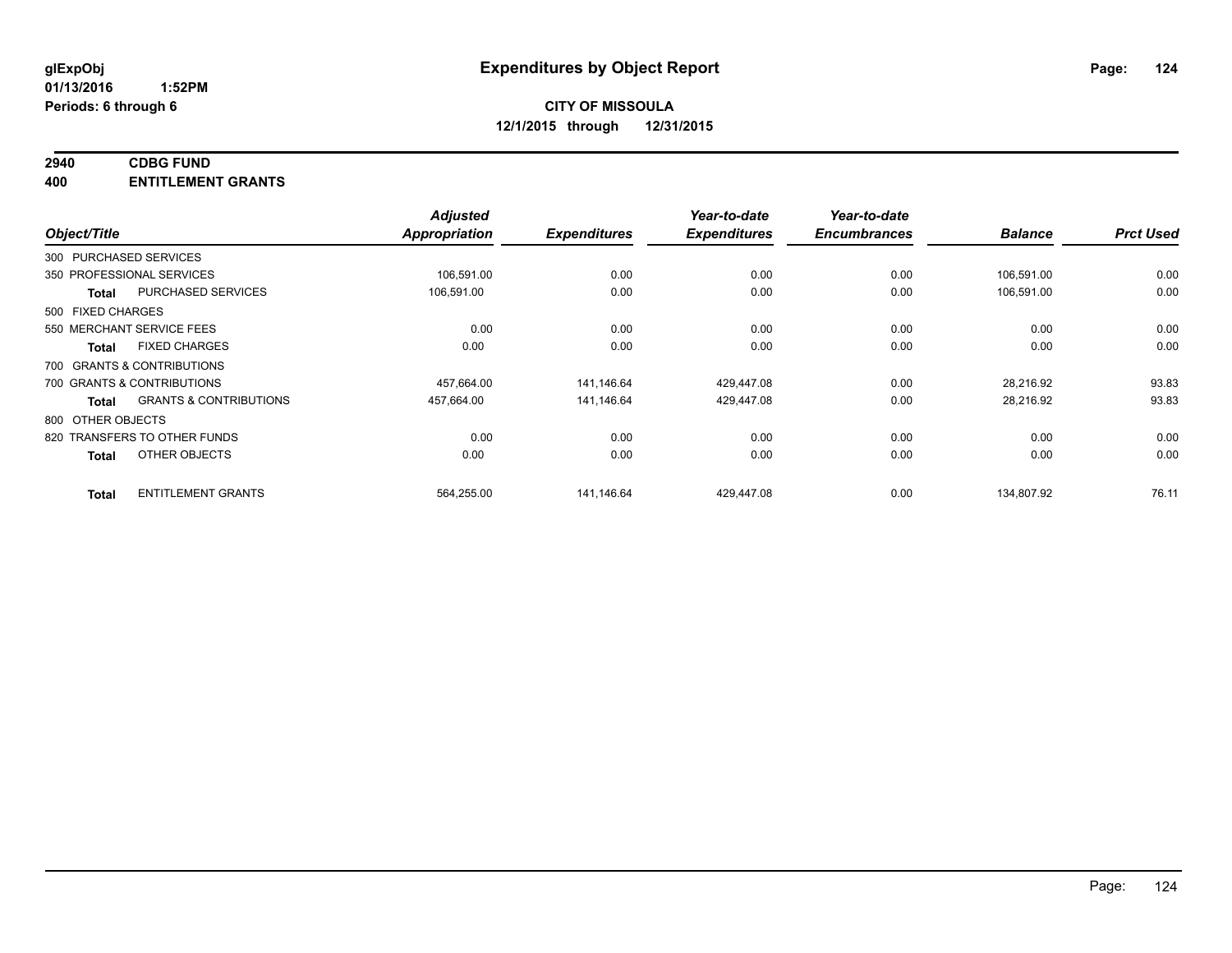**2940 CDBG FUND**

| Object/Title                     |                                   | <b>Adjusted</b><br><b>Appropriation</b> | <b>Expenditures</b> | Year-to-date<br><b>Expenditures</b> | Year-to-date<br><b>Encumbrances</b> | <b>Balance</b> | <b>Prct Used</b> |
|----------------------------------|-----------------------------------|-----------------------------------------|---------------------|-------------------------------------|-------------------------------------|----------------|------------------|
| 300 PURCHASED SERVICES           |                                   |                                         |                     |                                     |                                     |                |                  |
| 350 PROFESSIONAL SERVICES        |                                   | 106.591.00                              | 0.00                | 0.00                                | 0.00                                | 106.591.00     | 0.00             |
| <b>Total</b>                     | PURCHASED SERVICES                | 106,591.00                              | 0.00                | 0.00                                | 0.00                                | 106,591.00     | 0.00             |
| 500 FIXED CHARGES                |                                   |                                         |                     |                                     |                                     |                |                  |
| 550 MERCHANT SERVICE FEES        |                                   | 0.00                                    | 0.00                | 0.00                                | 0.00                                | 0.00           | 0.00             |
| <b>FIXED CHARGES</b><br>Total    |                                   | 0.00                                    | 0.00                | 0.00                                | 0.00                                | 0.00           | 0.00             |
| 700 GRANTS & CONTRIBUTIONS       |                                   |                                         |                     |                                     |                                     |                |                  |
| 700 GRANTS & CONTRIBUTIONS       |                                   | 457,664.00                              | 141,146.64          | 429,447.08                          | 0.00                                | 28,216.92      | 93.83            |
| Total                            | <b>GRANTS &amp; CONTRIBUTIONS</b> | 457,664.00                              | 141,146.64          | 429,447.08                          | 0.00                                | 28,216.92      | 93.83            |
| 800 OTHER OBJECTS                |                                   |                                         |                     |                                     |                                     |                |                  |
| 820 TRANSFERS TO OTHER FUNDS     |                                   | 0.00                                    | 0.00                | 0.00                                | 0.00                                | 0.00           | 0.00             |
| <b>Total</b>                     | OTHER OBJECTS                     | 0.00                                    | 0.00                | 0.00                                | 0.00                                | 0.00           | 0.00             |
| <b>CDBG FUND</b><br><b>Total</b> |                                   | 564,255.00                              | 141,146.64          | 429.447.08                          | 0.00                                | 134,807.92     | 76.11            |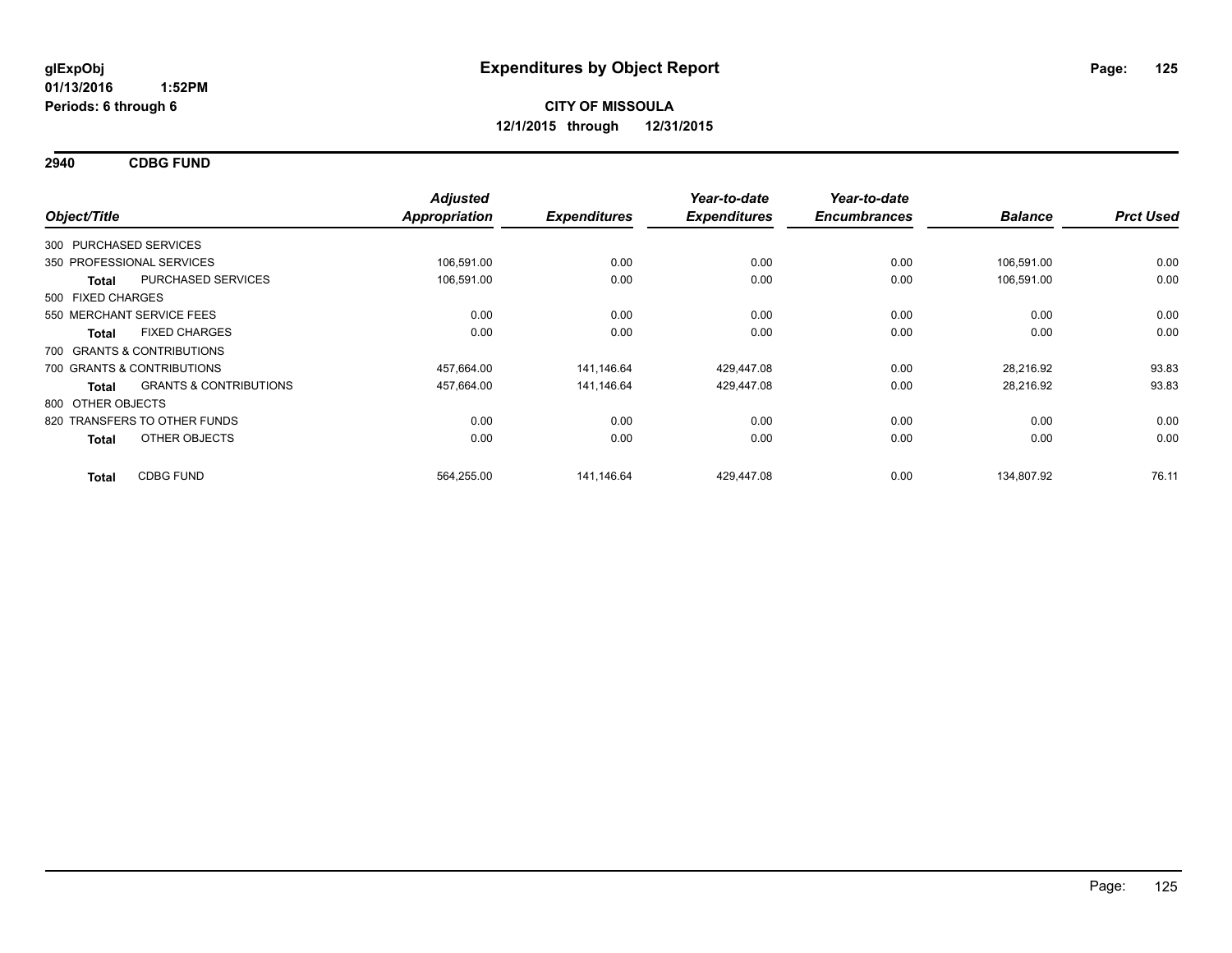### **2941 HOME FUND**

**400 ENTITLEMENT GRANTS**

| Object/Title      |                                   | <b>Adjusted</b><br>Appropriation | <b>Expenditures</b> | Year-to-date<br><b>Expenditures</b> | Year-to-date<br><b>Encumbrances</b> | <b>Balance</b> | <b>Prct Used</b> |
|-------------------|-----------------------------------|----------------------------------|---------------------|-------------------------------------|-------------------------------------|----------------|------------------|
|                   | 300 PURCHASED SERVICES            |                                  |                     |                                     |                                     |                |                  |
|                   | 350 PROFESSIONAL SERVICES         | 57,921.00                        | 0.00                | 0.00                                | 0.00                                | 57,921.00      | 0.00             |
|                   |                                   |                                  |                     |                                     |                                     |                |                  |
| <b>Total</b>      | <b>PURCHASED SERVICES</b>         | 57,921.00                        | 0.00                | 0.00                                | 0.00                                | 57,921.00      | 0.00             |
| 500 FIXED CHARGES |                                   |                                  |                     |                                     |                                     |                |                  |
|                   | 550 MERCHANT SERVICE FEES         | 0.00                             | 0.00                | 0.00                                | 0.00                                | 0.00           | 0.00             |
| <b>Total</b>      | <b>FIXED CHARGES</b>              | 0.00                             | 0.00                | 0.00                                | 0.00                                | 0.00           | 0.00             |
|                   | 700 GRANTS & CONTRIBUTIONS        |                                  |                     |                                     |                                     |                |                  |
|                   | 700 GRANTS & CONTRIBUTIONS        | 335,666.00                       | 1,667.00            | 3,612.00                            | 0.00                                | 332.054.00     | 1.08             |
| <b>Total</b>      | <b>GRANTS &amp; CONTRIBUTIONS</b> | 335,666.00                       | 1,667.00            | 3,612.00                            | 0.00                                | 332,054.00     | 1.08             |
| 800 OTHER OBJECTS |                                   |                                  |                     |                                     |                                     |                |                  |
|                   | 820 TRANSFERS TO OTHER FUNDS      | 0.00                             | 0.00                | 0.00                                | 0.00                                | 0.00           | 0.00             |
| 845 CONTINGENCY   |                                   | 0.00                             | 0.00                | 0.00                                | 0.00                                | 0.00           | 0.00             |
| <b>Total</b>      | OTHER OBJECTS                     | 0.00                             | 0.00                | 0.00                                | 0.00                                | 0.00           | 0.00             |
| <b>Total</b>      | <b>ENTITLEMENT GRANTS</b>         | 393,587.00                       | 1,667.00            | 3,612.00                            | 0.00                                | 389,975.00     | 0.92             |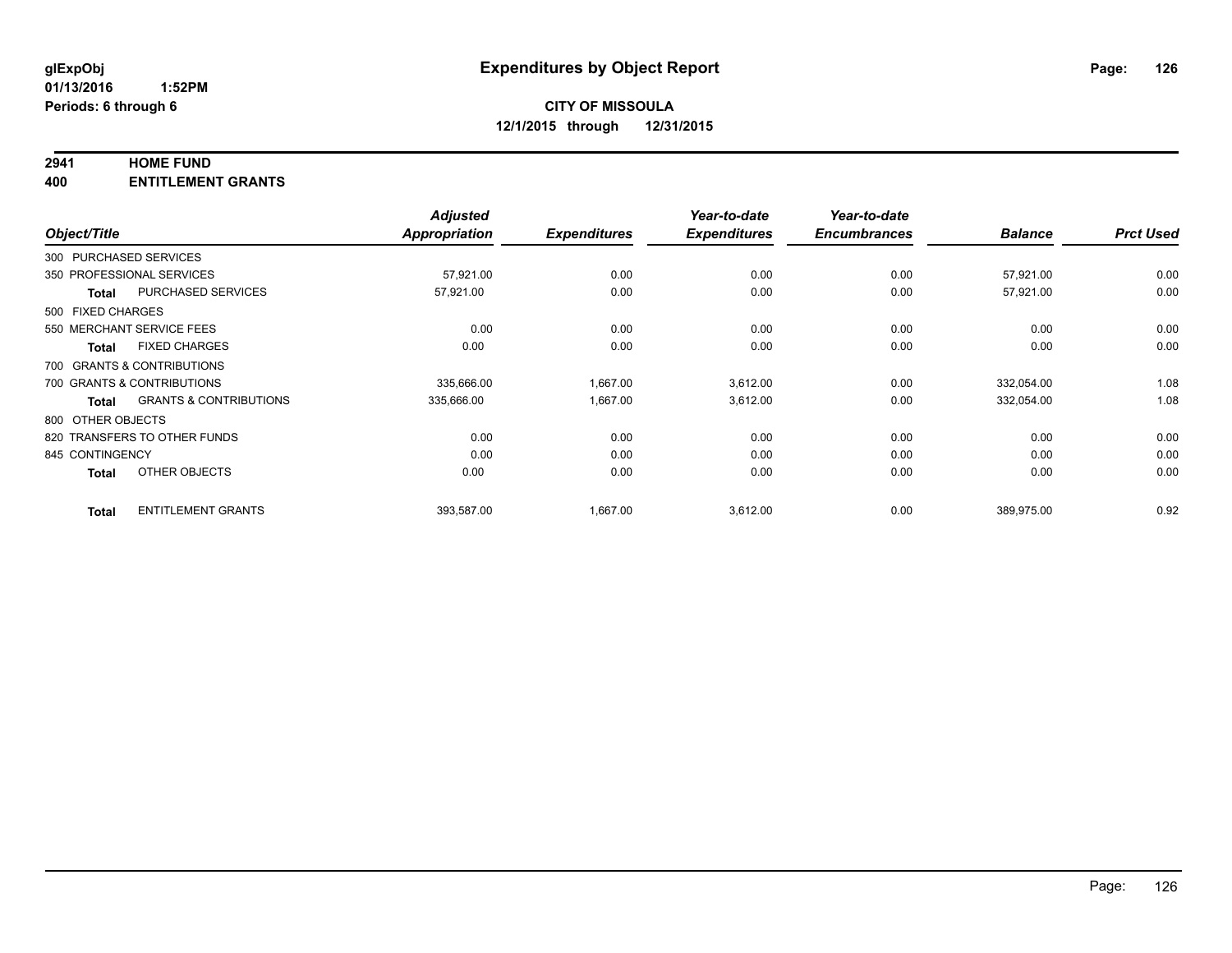**2941 HOME FUND**

| Object/Title           |                                   | <b>Adjusted</b><br><b>Appropriation</b> | <b>Expenditures</b> | Year-to-date<br><b>Expenditures</b> | Year-to-date<br><b>Encumbrances</b> | <b>Balance</b> | <b>Prct Used</b> |
|------------------------|-----------------------------------|-----------------------------------------|---------------------|-------------------------------------|-------------------------------------|----------------|------------------|
|                        |                                   |                                         |                     |                                     |                                     |                |                  |
| 300 PURCHASED SERVICES |                                   |                                         |                     |                                     |                                     |                |                  |
|                        | 350 PROFESSIONAL SERVICES         | 57,921.00                               | 0.00                | 0.00                                | 0.00                                | 57,921.00      | 0.00             |
| <b>Total</b>           | <b>PURCHASED SERVICES</b>         | 57,921.00                               | 0.00                | 0.00                                | 0.00                                | 57,921.00      | 0.00             |
| 500 FIXED CHARGES      |                                   |                                         |                     |                                     |                                     |                |                  |
|                        | 550 MERCHANT SERVICE FEES         | 0.00                                    | 0.00                | 0.00                                | 0.00                                | 0.00           | 0.00             |
| <b>Total</b>           | <b>FIXED CHARGES</b>              | 0.00                                    | 0.00                | 0.00                                | 0.00                                | 0.00           | 0.00             |
|                        | 700 GRANTS & CONTRIBUTIONS        |                                         |                     |                                     |                                     |                |                  |
|                        | 700 GRANTS & CONTRIBUTIONS        | 335,666.00                              | 1,667.00            | 3,612.00                            | 0.00                                | 332,054.00     | 1.08             |
| Total                  | <b>GRANTS &amp; CONTRIBUTIONS</b> | 335,666.00                              | 1,667.00            | 3,612.00                            | 0.00                                | 332,054.00     | 1.08             |
| 800 OTHER OBJECTS      |                                   |                                         |                     |                                     |                                     |                |                  |
|                        | 820 TRANSFERS TO OTHER FUNDS      | 0.00                                    | 0.00                | 0.00                                | 0.00                                | 0.00           | 0.00             |
| 845 CONTINGENCY        |                                   | 0.00                                    | 0.00                | 0.00                                | 0.00                                | 0.00           | 0.00             |
| <b>Total</b>           | OTHER OBJECTS                     | 0.00                                    | 0.00                | 0.00                                | 0.00                                | 0.00           | 0.00             |
| <b>Total</b>           | <b>HOME FUND</b>                  | 393,587.00                              | 1,667.00            | 3,612.00                            | 0.00                                | 389,975.00     | 0.92             |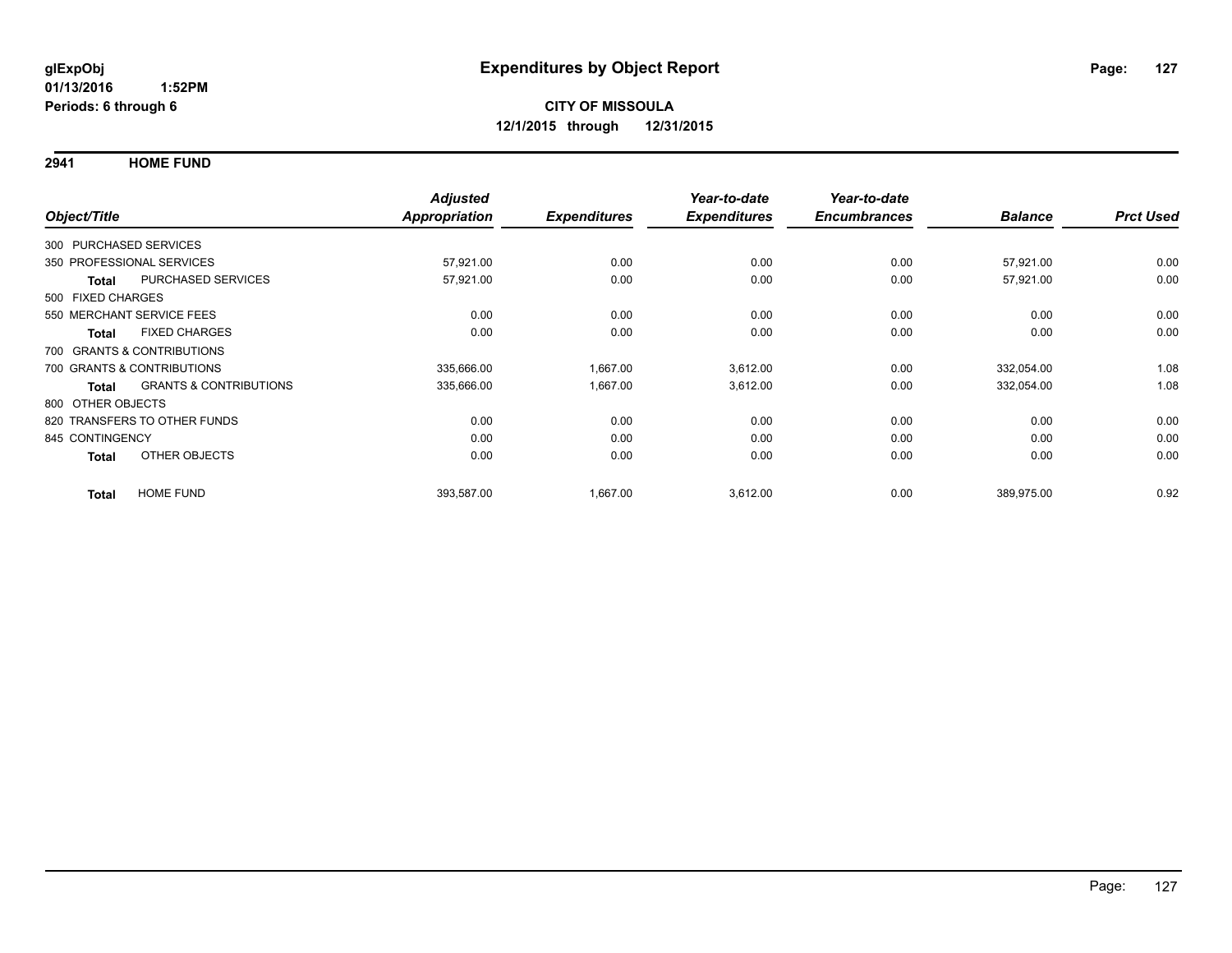#### **2942 ADDI PROGRAM**

**400 ENTITLEMENT GRANTS**

| Object/Title      |                                   | <b>Adjusted</b><br>Appropriation | <b>Expenditures</b> | Year-to-date<br><b>Expenditures</b> | Year-to-date<br><b>Encumbrances</b> | <b>Balance</b> | <b>Prct Used</b> |
|-------------------|-----------------------------------|----------------------------------|---------------------|-------------------------------------|-------------------------------------|----------------|------------------|
|                   | 300 PURCHASED SERVICES            |                                  |                     |                                     |                                     |                |                  |
|                   | 350 PROFESSIONAL SERVICES         | 12.846.00                        | 0.00                | 0.00                                | 0.00                                | 12.846.00      | 0.00             |
| Total             | <b>PURCHASED SERVICES</b>         | 12,846.00                        | 0.00                | 0.00                                | 0.00                                | 12,846.00      | 0.00             |
| 500 FIXED CHARGES |                                   |                                  |                     |                                     |                                     |                |                  |
|                   | 550 MERCHANT SERVICE FEES         | 0.00                             | 0.00                | 0.00                                | 0.00                                | 0.00           | 0.00             |
| Total             | <b>FIXED CHARGES</b>              | 0.00                             | 0.00                | 0.00                                | 0.00                                | 0.00           | 0.00             |
|                   | 700 GRANTS & CONTRIBUTIONS        |                                  |                     |                                     |                                     |                |                  |
|                   | 700 GRANTS & CONTRIBUTIONS        | 0.00                             | 0.00                | 0.00                                | 0.00                                | 0.00           | 0.00             |
| <b>Total</b>      | <b>GRANTS &amp; CONTRIBUTIONS</b> | 0.00                             | 0.00                | 0.00                                | 0.00                                | 0.00           | 0.00             |
| <b>Total</b>      | <b>ENTITLEMENT GRANTS</b>         | 12.846.00                        | 0.00                | 0.00                                | 0.00                                | 12.846.00      | 0.00             |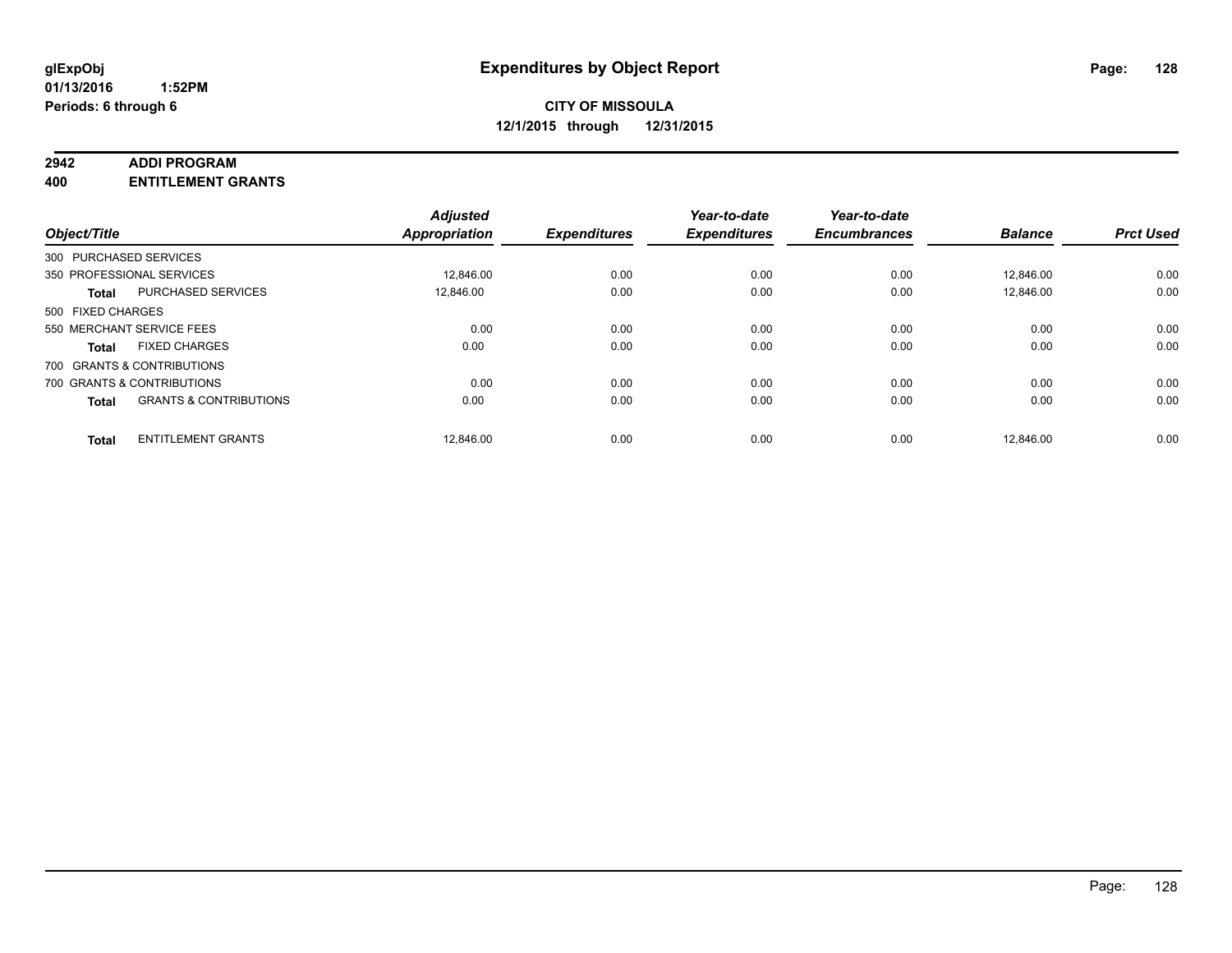#### **2942 ADDI PROGRAM**

| Object/Title           |                                   | <b>Adjusted</b><br>Appropriation | <b>Expenditures</b> | Year-to-date<br><b>Expenditures</b> | Year-to-date<br><b>Encumbrances</b> | <b>Balance</b> | <b>Prct Used</b> |
|------------------------|-----------------------------------|----------------------------------|---------------------|-------------------------------------|-------------------------------------|----------------|------------------|
| 300 PURCHASED SERVICES |                                   |                                  |                     |                                     |                                     |                |                  |
|                        | 350 PROFESSIONAL SERVICES         | 12.846.00                        | 0.00                | 0.00                                | 0.00                                | 12.846.00      | 0.00             |
| <b>Total</b>           | <b>PURCHASED SERVICES</b>         | 12.846.00                        | 0.00                | 0.00                                | 0.00                                | 12.846.00      | 0.00             |
| 500 FIXED CHARGES      |                                   |                                  |                     |                                     |                                     |                |                  |
|                        | 550 MERCHANT SERVICE FEES         | 0.00                             | 0.00                | 0.00                                | 0.00                                | 0.00           | 0.00             |
| <b>Total</b>           | <b>FIXED CHARGES</b>              | 0.00                             | 0.00                | 0.00                                | 0.00                                | 0.00           | 0.00             |
|                        | 700 GRANTS & CONTRIBUTIONS        |                                  |                     |                                     |                                     |                |                  |
|                        | 700 GRANTS & CONTRIBUTIONS        | 0.00                             | 0.00                | 0.00                                | 0.00                                | 0.00           | 0.00             |
| <b>Total</b>           | <b>GRANTS &amp; CONTRIBUTIONS</b> | 0.00                             | 0.00                | 0.00                                | 0.00                                | 0.00           | 0.00             |
| <b>Total</b>           | <b>ADDI PROGRAM</b>               | 12.846.00                        | 0.00                | 0.00                                | 0.00                                | 12.846.00      | 0.00             |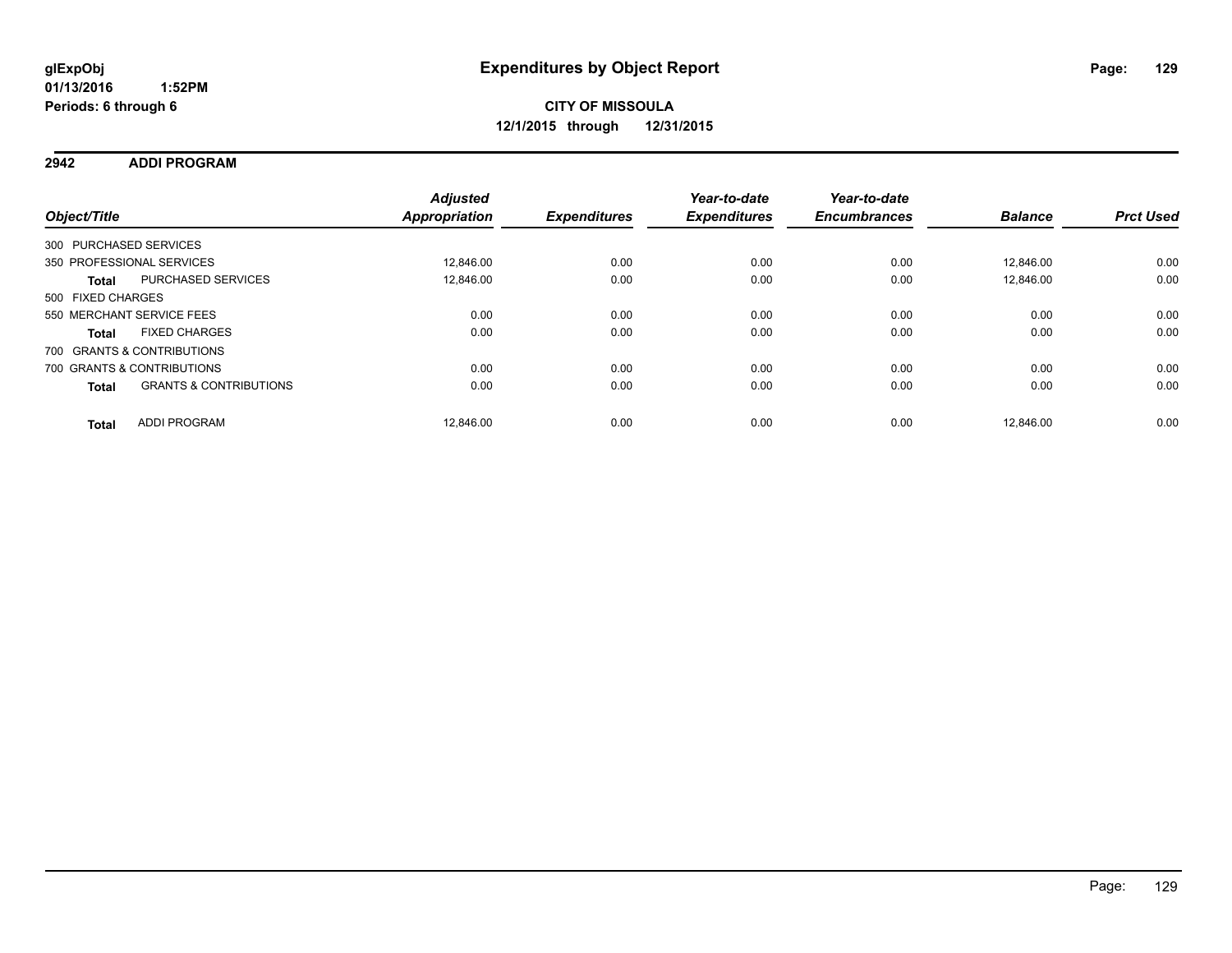#### **2943 CITY HOME PROGRAM INCOME**

**400 ENTITLEMENT GRANTS**

| Object/Title      |                                   | <b>Adjusted</b><br><b>Appropriation</b> | <b>Expenditures</b> | Year-to-date<br><b>Expenditures</b> | Year-to-date<br><b>Encumbrances</b> | <b>Balance</b> | <b>Prct Used</b> |
|-------------------|-----------------------------------|-----------------------------------------|---------------------|-------------------------------------|-------------------------------------|----------------|------------------|
|                   | 300 PURCHASED SERVICES            |                                         |                     |                                     |                                     |                |                  |
|                   | 350 PROFESSIONAL SERVICES         | 31,000.00                               | 0.00                | 0.00                                | 0.00                                | 31,000.00      | 0.00             |
|                   | 390 OTHER PURCHASED SERVICES      | 500.00                                  | 0.00                | 0.00                                | 0.00                                | 500.00         | 0.00             |
| <b>Total</b>      | <b>PURCHASED SERVICES</b>         | 31,500.00                               | 0.00                | 0.00                                | 0.00                                | 31,500.00      | 0.00             |
| 500 FIXED CHARGES |                                   |                                         |                     |                                     |                                     |                |                  |
|                   | 550 MERCHANT SERVICE FEES         | 0.00                                    | 0.00                | 0.00                                | 0.00                                | 0.00           | 0.00             |
| <b>Total</b>      | <b>FIXED CHARGES</b>              | 0.00                                    | 0.00                | 0.00                                | 0.00                                | 0.00           | 0.00             |
|                   | 700 GRANTS & CONTRIBUTIONS        |                                         |                     |                                     |                                     |                |                  |
|                   | 700 GRANTS & CONTRIBUTIONS        | 0.00                                    | 0.00                | 0.00                                | 0.00                                | 0.00           | 0.00             |
| <b>Total</b>      | <b>GRANTS &amp; CONTRIBUTIONS</b> | 0.00                                    | 0.00                | 0.00                                | 0.00                                | 0.00           | 0.00             |
| <b>Total</b>      | <b>ENTITLEMENT GRANTS</b>         | 31,500.00                               | 0.00                | 0.00                                | 0.00                                | 31,500.00      | 0.00             |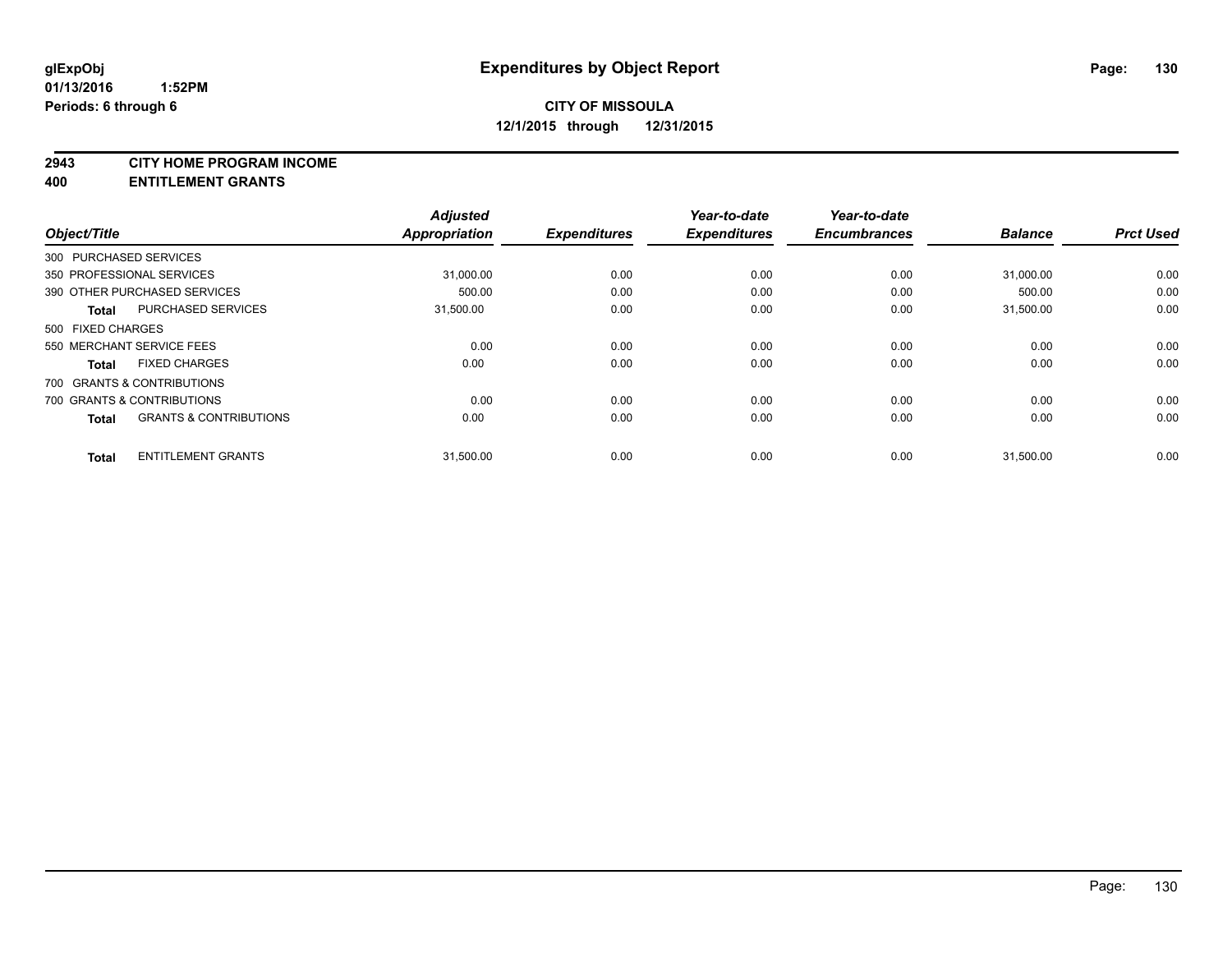#### **2943 CITY HOME PROGRAM INCOME**

| Object/Title                               | <b>Adjusted</b><br><b>Appropriation</b> | <b>Expenditures</b> | Year-to-date<br><b>Expenditures</b> | Year-to-date<br><b>Encumbrances</b> | <b>Balance</b> | <b>Prct Used</b> |
|--------------------------------------------|-----------------------------------------|---------------------|-------------------------------------|-------------------------------------|----------------|------------------|
| 300 PURCHASED SERVICES                     |                                         |                     |                                     |                                     |                |                  |
| 350 PROFESSIONAL SERVICES                  | 31,000.00                               | 0.00                | 0.00                                | 0.00                                | 31,000.00      | 0.00             |
| 390 OTHER PURCHASED SERVICES               | 500.00                                  | 0.00                | 0.00                                | 0.00                                | 500.00         | 0.00             |
| <b>PURCHASED SERVICES</b><br>Total         | 31,500.00                               | 0.00                | 0.00                                | 0.00                                | 31,500.00      | 0.00             |
| 500 FIXED CHARGES                          |                                         |                     |                                     |                                     |                |                  |
| 550 MERCHANT SERVICE FEES                  | 0.00                                    | 0.00                | 0.00                                | 0.00                                | 0.00           | 0.00             |
| <b>FIXED CHARGES</b><br>Total              | 0.00                                    | 0.00                | 0.00                                | 0.00                                | 0.00           | 0.00             |
| 700 GRANTS & CONTRIBUTIONS                 |                                         |                     |                                     |                                     |                |                  |
| 700 GRANTS & CONTRIBUTIONS                 | 0.00                                    | 0.00                | 0.00                                | 0.00                                | 0.00           | 0.00             |
| <b>GRANTS &amp; CONTRIBUTIONS</b><br>Total | 0.00                                    | 0.00                | 0.00                                | 0.00                                | 0.00           | 0.00             |
| CITY HOME PROGRAM INCOME<br><b>Total</b>   | 31,500.00                               | 0.00                | 0.00                                | 0.00                                | 31,500.00      | 0.00             |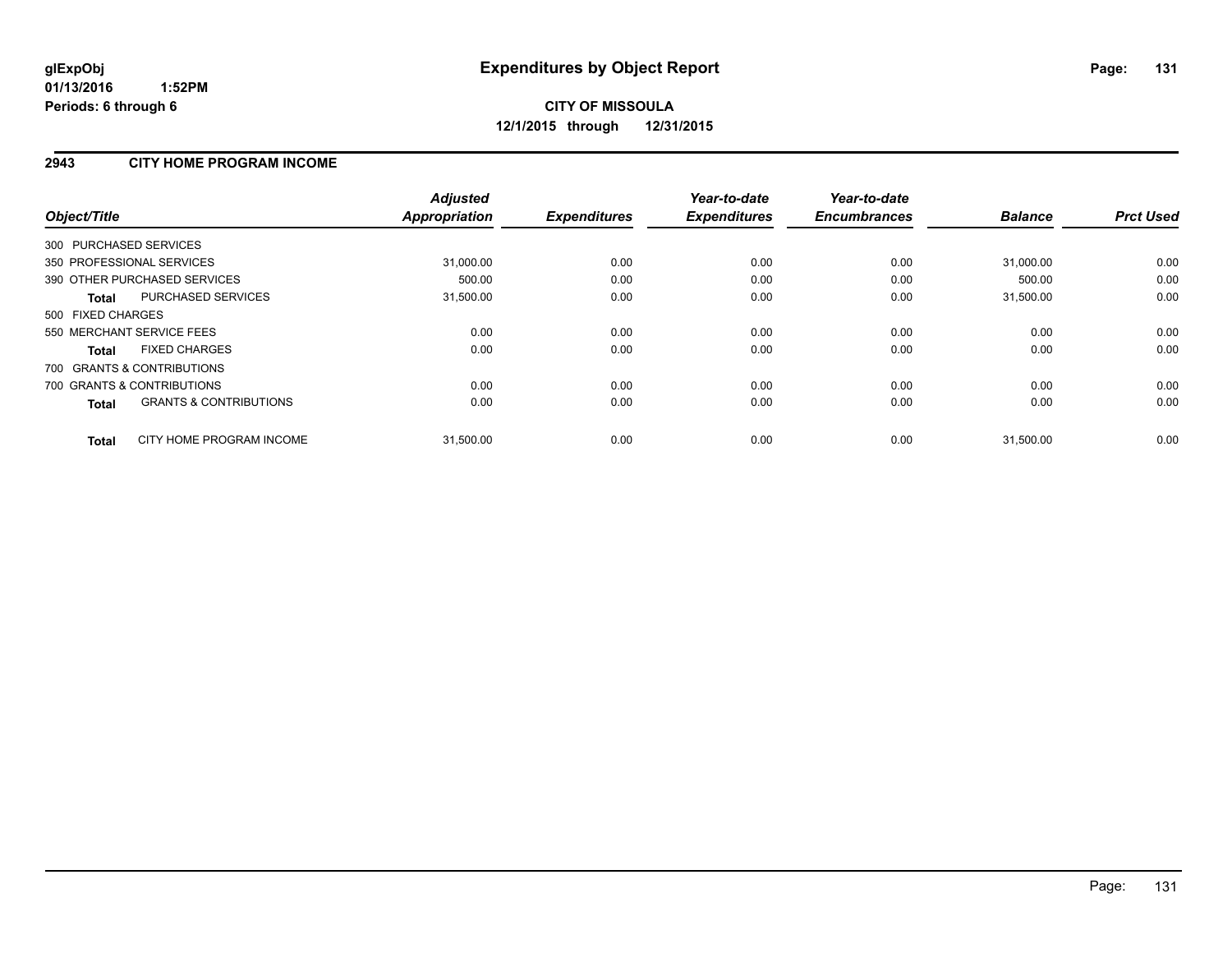#### **2944 NEIGHBORHOOD STABILIZATION PROGRAM**

**400 ENTITLEMENT GRANTS**

|                                           | <b>Adjusted</b> |                     | Year-to-date        | Year-to-date        |                |                  |
|-------------------------------------------|-----------------|---------------------|---------------------|---------------------|----------------|------------------|
| Object/Title                              | Appropriation   | <b>Expenditures</b> | <b>Expenditures</b> | <b>Encumbrances</b> | <b>Balance</b> | <b>Prct Used</b> |
| 300 PURCHASED SERVICES                    |                 |                     |                     |                     |                |                  |
| 350 PROFESSIONAL SERVICES                 | 0.00            | 0.00                | 0.00                | 0.00                | 0.00           | 0.00             |
| 390 OTHER PURCHASED SERVICES              | 0.00            | 0.00                | 0.00                | 0.00                | 0.00           | 0.00             |
| <b>PURCHASED SERVICES</b><br><b>Total</b> | 0.00            | 0.00                | 0.00                | 0.00                | 0.00           | 0.00             |
| 500 FIXED CHARGES                         |                 |                     |                     |                     |                |                  |
| 550 MERCHANT SERVICE FEES                 | 0.00            | 0.00                | 0.00                | 0.00                | 0.00           | 0.00             |
| <b>FIXED CHARGES</b><br><b>Total</b>      | 0.00            | 0.00                | 0.00                | 0.00                | 0.00           | 0.00             |
| <b>ENTITLEMENT GRANTS</b><br><b>Total</b> | 0.00            | 0.00                | 0.00                | 0.00                | 0.00           | 0.00             |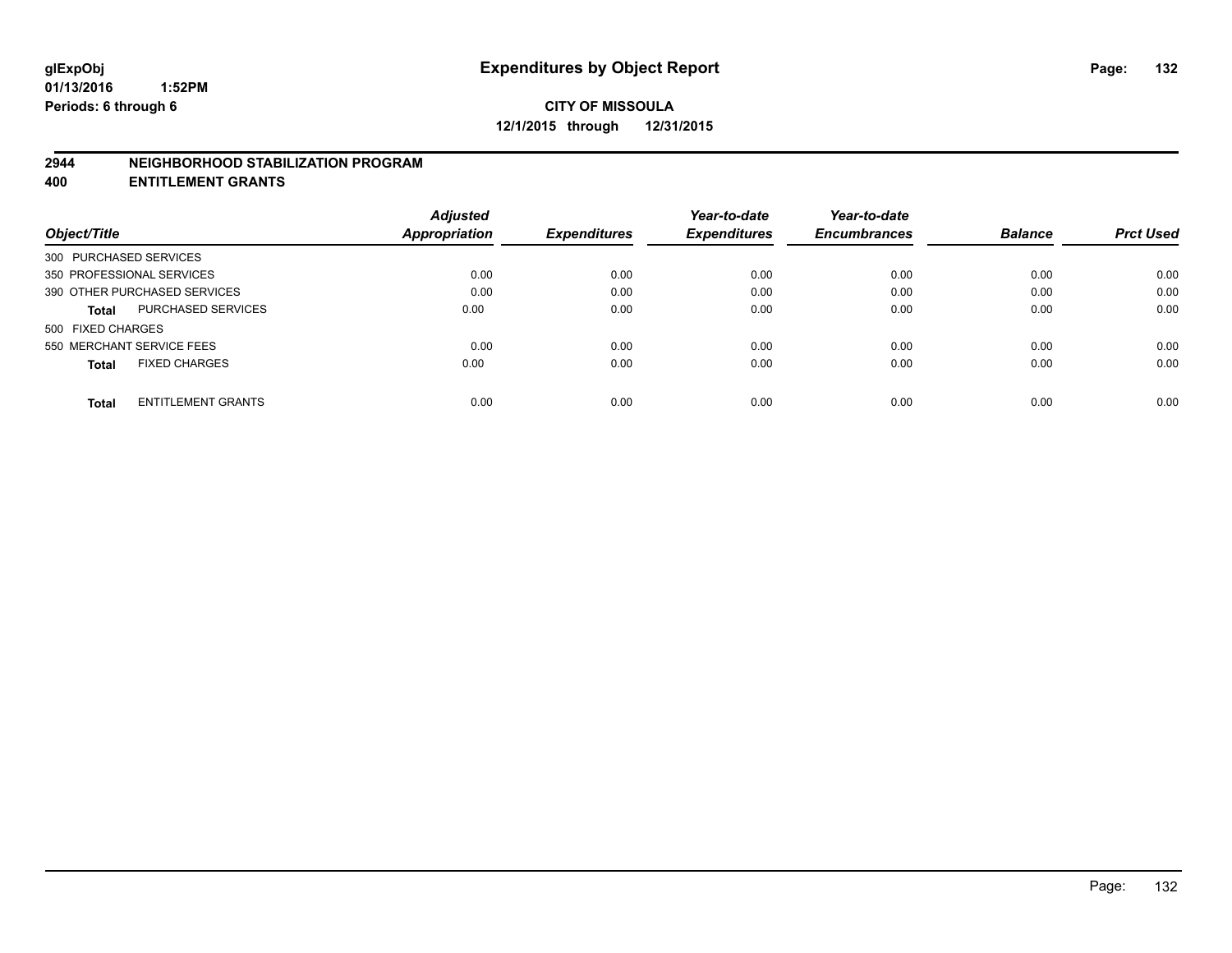#### **2944 NEIGHBORHOOD STABILIZATION PROGRAM**

**401 MHA/SILVERTIP**

| Object/Title                              | <b>Adjusted</b><br><b>Appropriation</b> | <b>Expenditures</b> | Year-to-date<br><b>Expenditures</b> | Year-to-date<br><b>Encumbrances</b> | <b>Balance</b> | <b>Prct Used</b> |
|-------------------------------------------|-----------------------------------------|---------------------|-------------------------------------|-------------------------------------|----------------|------------------|
| 300 PURCHASED SERVICES                    |                                         |                     |                                     |                                     |                |                  |
| 350 PROFESSIONAL SERVICES                 | 0.00                                    | 0.00                | 0.00                                | 0.00                                | 0.00           | 0.00             |
| <b>PURCHASED SERVICES</b><br><b>Total</b> | 0.00                                    | 0.00                | 0.00                                | 0.00                                | 0.00           | 0.00             |
| 500 FIXED CHARGES                         |                                         |                     |                                     |                                     |                |                  |
| 550 MERCHANT SERVICE FEES                 | 0.00                                    | 0.00                | 0.00                                | 0.00                                | 0.00           | 0.00             |
| <b>FIXED CHARGES</b><br><b>Total</b>      | 0.00                                    | 0.00                | 0.00                                | 0.00                                | 0.00           | 0.00             |
| <b>MHA/SILVERTIP</b><br>Total             | 0.00                                    | 0.00                | 0.00                                | 0.00                                | 0.00           | 0.00             |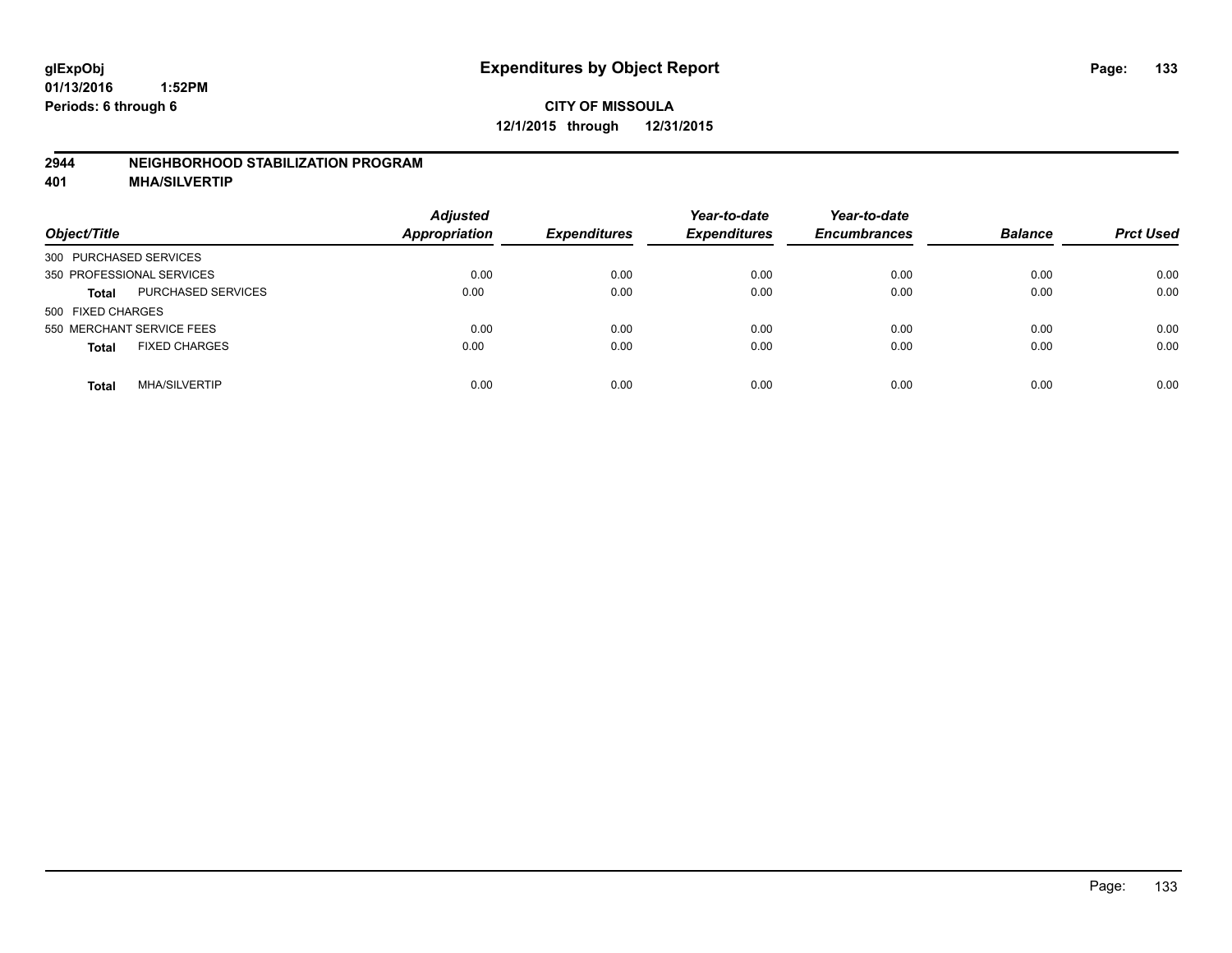#### **2944 NEIGHBORHOOD STABILIZATION PROGRAM**

**402 HUD/SILVERTIP**

| <b>Adjusted</b> |               | Year-to-date        | Year-to-date        |                     | <b>Prct Used</b> |
|-----------------|---------------|---------------------|---------------------|---------------------|------------------|
|                 |               |                     |                     |                     |                  |
|                 |               |                     |                     |                     |                  |
| 0.00            | 0.00          | 0.00                | 0.00                | 0.00                | 0.00             |
| 0.00            | 0.00          | 0.00                | 0.00                | 0.00                | 0.00             |
| 0.00            | 0.00          | 0.00                | 0.00                | 0.00                | 0.00             |
|                 |               |                     |                     |                     |                  |
| 0.00            | 0.00          | 0.00                | 0.00                | 0.00                | 0.00             |
| 0.00            | 0.00          | 0.00                | 0.00                | 0.00                | 0.00             |
| 0.00            | 0.00          | 0.00                | 0.00                | 0.00                | 0.00             |
|                 | Appropriation | <b>Expenditures</b> | <b>Expenditures</b> | <b>Encumbrances</b> | <b>Balance</b>   |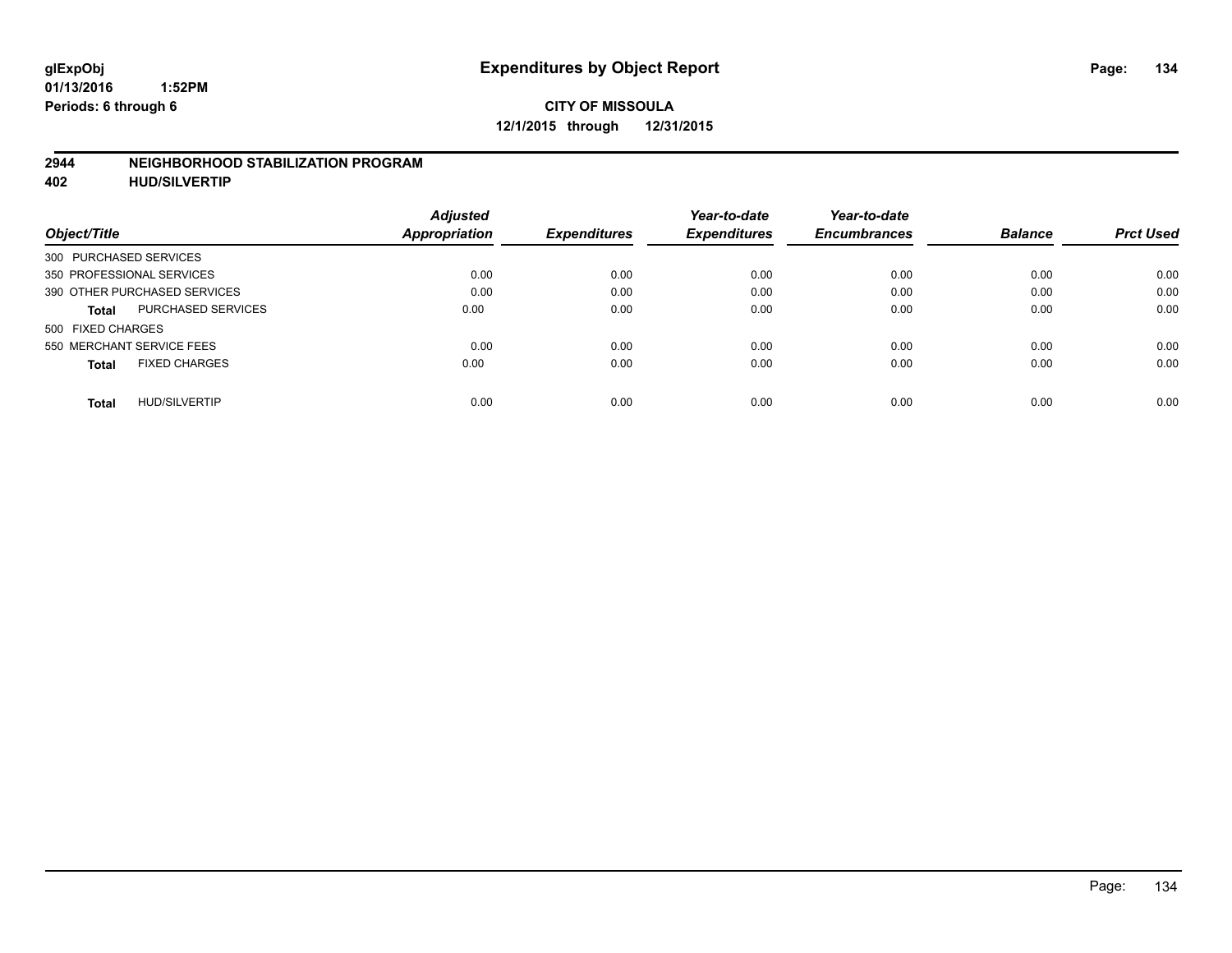**01/13/2016 1:52PM Periods: 6 through 6**

**CITY OF MISSOULA 12/1/2015 through 12/31/2015**

### **2944 NEIGHBORHOOD STABILIZATION PROGRAM**

| Object/Title           |                                  | Adjusted<br><b>Appropriation</b> | <b>Expenditures</b> | Year-to-date<br><b>Expenditures</b> | Year-to-date<br><b>Encumbrances</b> | <b>Balance</b> | <b>Prct Used</b> |
|------------------------|----------------------------------|----------------------------------|---------------------|-------------------------------------|-------------------------------------|----------------|------------------|
| 300 PURCHASED SERVICES |                                  |                                  |                     |                                     |                                     |                |                  |
|                        | 350 PROFESSIONAL SERVICES        | 0.00                             | 0.00                | 0.00                                | 0.00                                | 0.00           | 0.00             |
|                        | 390 OTHER PURCHASED SERVICES     | 0.00                             | 0.00                | 0.00                                | 0.00                                | 0.00           | 0.00             |
| <b>Total</b>           | <b>PURCHASED SERVICES</b>        | 0.00                             | 0.00                | 0.00                                | 0.00                                | 0.00           | 0.00             |
| 500 FIXED CHARGES      |                                  |                                  |                     |                                     |                                     |                |                  |
|                        | 550 MERCHANT SERVICE FEES        | 0.00                             | 0.00                | 0.00                                | 0.00                                | 0.00           | 0.00             |
| <b>Total</b>           | <b>FIXED CHARGES</b>             | 0.00                             | 0.00                | 0.00                                | 0.00                                | 0.00           | 0.00             |
| <b>Total</b>           | NEIGHBORHOOD STABILIZATION PROGF | 0.00                             | 0.00                | 0.00                                | 0.00                                | 0.00           | 0.00             |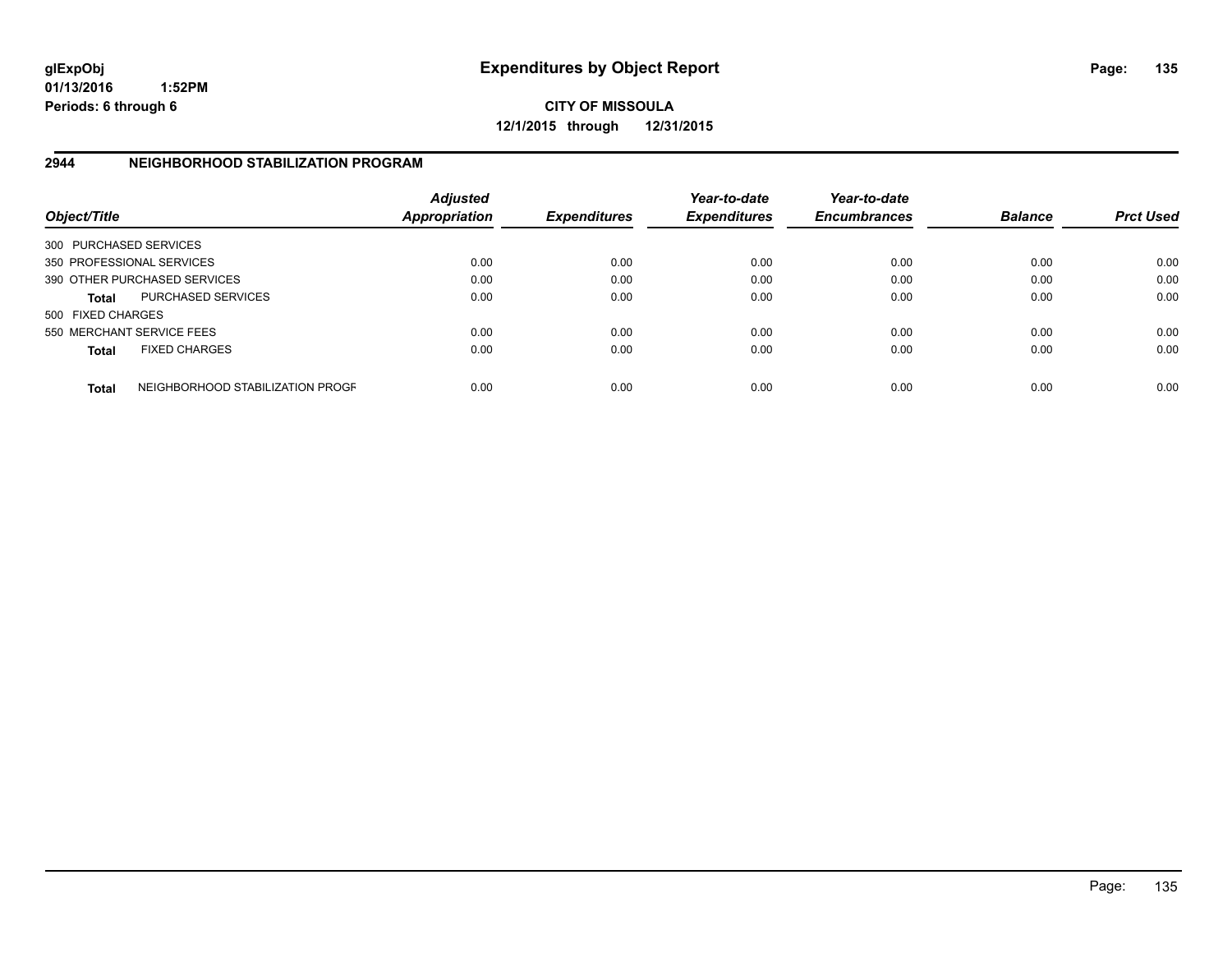#### **2955 TRANSPORTATION**

**250 DEVELOPMENT SERVICES**

|                                            | <b>Adjusted</b>      |                     | Year-to-date        | Year-to-date        |                |                  |
|--------------------------------------------|----------------------|---------------------|---------------------|---------------------|----------------|------------------|
| Object/Title                               | <b>Appropriation</b> | <b>Expenditures</b> | <b>Expenditures</b> | <b>Encumbrances</b> | <b>Balance</b> | <b>Prct Used</b> |
| 100 PERSONAL SERVICES                      |                      |                     |                     |                     |                |                  |
| 110 SALARIES AND WAGES                     | 444,693.00           | 44,786.94           | 202,136.63          | 0.00                | 242,556.37     | 45.46            |
| 120 OVERTIME/TERMINATION                   | 0.00                 | 0.00                | 12.30               | 0.00                | $-12.30$       | 0.00             |
| <b>140 EMPLOYER CONTRIBUTIONS</b>          | 160,137.00           | 13,783.85           | 75,854.61           | 0.00                | 84,282.39      | 47.37            |
| <b>141 STATE RETIREMENT CONTRIBUTIONS</b>  | 0.00                 | 0.00                | 63.86               | 0.00                | $-63.86$       | 0.00             |
| PERSONAL SERVICES<br>Total                 | 604,830.00           | 58,570.79           | 278,067.40          | 0.00                | 326,762.60     | 45.97            |
| 200 SUPPLIES                               |                      |                     |                     |                     |                |                  |
| 210 OFFICE SUPPLIES                        | 6,770.00             | 195.75              | 1,073.17            | 0.00                | 5,696.83       | 15.85            |
| 220 OPERATING SUPPLIES                     | 35,457.00            | 1,352.59            | 26,666.86           | 0.00                | 8,790.14       | 75.21            |
| 230 REPAIR/MAINTENANCE                     | 0.00                 | 0.00                | 0.00                | 0.00                | 0.00           | 0.00             |
| 231 GASOLINE                               | 0.00                 | 0.00                | 0.00                | 0.00                | 0.00           | 0.00             |
| 240 OTHER SUPPLIES                         | 360.00               | 0.00                | 0.00                | 0.00                | 360.00         | 0.00             |
| <b>SUPPLIES</b><br>Total                   | 42,587.00            | 1,548.34            | 27,740.03           | 0.00                | 14,846.97      | 65.14            |
| 300 PURCHASED SERVICES                     |                      |                     |                     |                     |                |                  |
| 310 COMMUNICATIONS                         | 1,000.00             | 226.45              | 722.07              | 0.00                | 277.93         | 72.21            |
| 320 PRINTING & DUPLICATING                 | 8,755.00             | 76.53               | 6,458.44            | 0.00                | 2,296.56       | 73.77            |
| 330 PUBLICITY, SUBSCRIPTIONS & DUES        | 32,495.00            | 5,190.54            | 16,519.50           | 0.00                | 15,975.50      | 50.84            |
| 341 ELECTRICITY & NATURAL GAS              | 0.00                 | 0.00                | 0.00                | 0.00                | 0.00           | 0.00             |
| 344 TELEPHONE SERVICE                      | 629.00               | 47.42               | 354.62              | 0.00                | 274.38         | 56.38            |
| 350 PROFESSIONAL SERVICES                  | 165,005.00           | 2,342.64            | 9,357.53            | 0.00                | 155,647.47     | 5.67             |
| 360 REPAIR & MAINTENANCE                   | 8,900.00             | 157.13              | 261.89              | 0.00                | 8,638.11       | 2.94             |
| 370 TRAVEL                                 | 13,200.00            | 261.26              | 166.52              | 0.00                | 13,033.48      | 1.26             |
| 380 TRAINING                               | 15,300.00            | 55.00               | 444.80              | 0.00                | 14,855.20      | 2.91             |
| 390 OTHER PURCHASED SERVICES               | 23,700.00            | 56,259.07           | 118,382.27          | 0.00                | $-94,682.27$   | 499.50           |
| PURCHASED SERVICES<br>Total                | 268,984.00           | 64,616.04           | 152,667.64          | 0.00                | 116,316.36     | 56.76            |
| 500 FIXED CHARGES                          |                      |                     |                     |                     |                |                  |
| 500 FIXED CHARGES                          | 38,592.00            | 13,284.57           | 13,284.57           | 0.00                | 25,307.43      | 34.42            |
| 550 MERCHANT SERVICE FEES                  | 0.00                 | 0.00                | 0.00                | 0.00                | 0.00           | 0.00             |
| <b>FIXED CHARGES</b><br>Total              | 38,592.00            | 13,284.57           | 13,284.57           | 0.00                | 25,307.43      | 34.42            |
| 700 GRANTS & CONTRIBUTIONS                 |                      |                     |                     |                     |                |                  |
| 700 GRANTS & CONTRIBUTIONS                 | 142,802.00           | 20,787.00           | 20,787.00           | 0.00                | 122,015.00     | 14.56            |
| <b>GRANTS &amp; CONTRIBUTIONS</b><br>Total | 142,802.00           | 20,787.00           | 20,787.00           | 0.00                | 122,015.00     | 14.56            |
| 000 OTHER OR IECTO                         |                      |                     |                     |                     |                |                  |

800 OTHER OBJECTS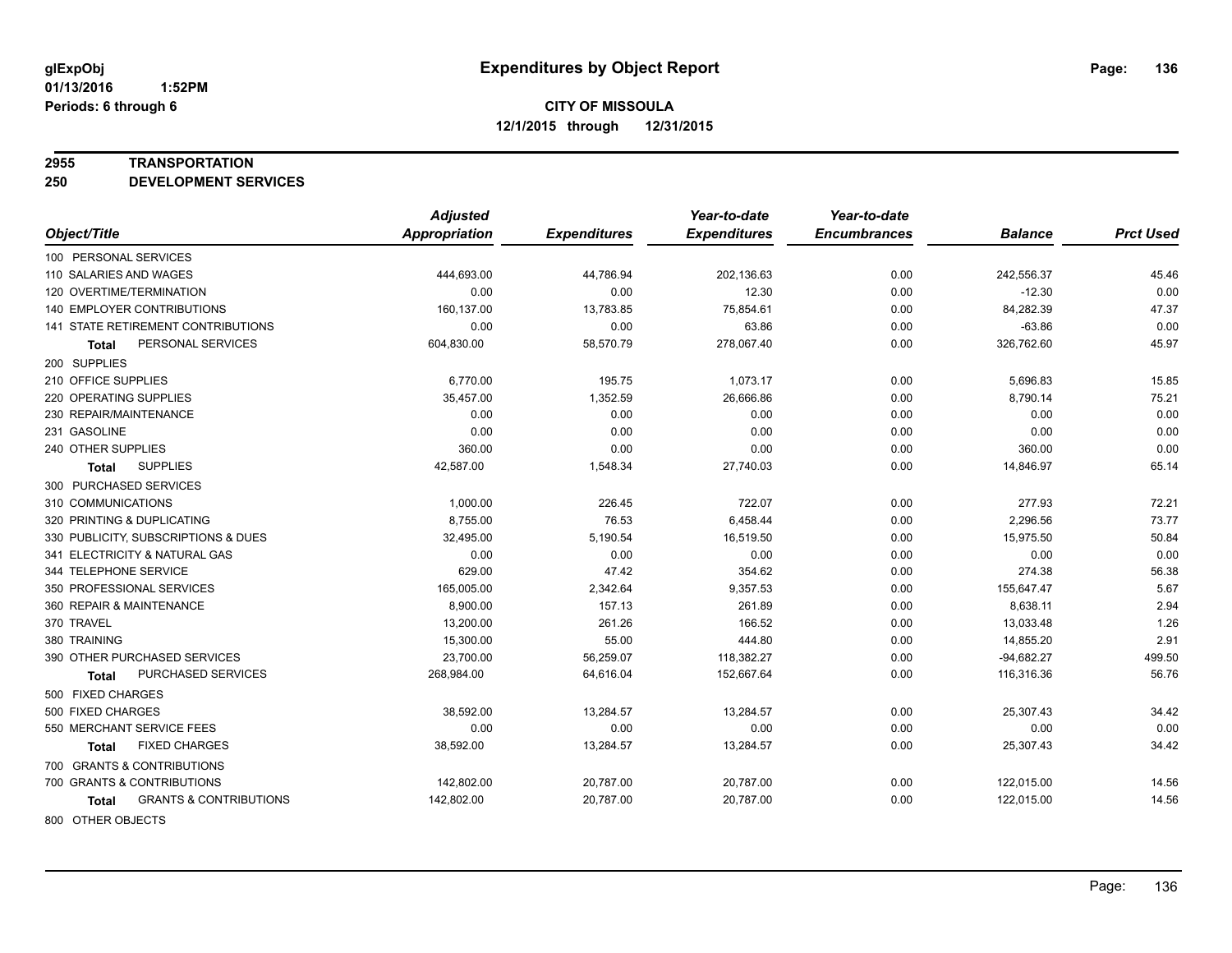#### **2955 TRANSPORTATION**

**250 DEVELOPMENT SERVICES**

| Object/Title                          | <b>Adjusted</b><br><b>Appropriation</b> | <b>Expenditures</b> | Year-to-date<br><b>Expenditures</b> | Year-to-date<br><b>Encumbrances</b> | <b>Balance</b> | <b>Prct Used</b> |
|---------------------------------------|-----------------------------------------|---------------------|-------------------------------------|-------------------------------------|----------------|------------------|
| 820 TRANSFERS TO OTHER FUNDS          | 0.00                                    | 0.00                | 0.00                                | 0.00                                | 0.00           | 0.00             |
| 845 CONTINGENCY                       | 127,295.00                              | 0.00                | 0.00                                | 0.00                                | 127,295.00     | 0.00             |
| OTHER OBJECTS<br><b>Total</b>         | 127.295.00                              | 0.00                | 0.00                                | 0.00                                | 127,295.00     | 0.00             |
| 900 CAPITAL OUTLAY                    |                                         |                     |                                     |                                     |                |                  |
| 940 MACHINERY & EQUIPMENT             | 0.00                                    | 0.00                | 0.00                                | 0.00                                | 0.00           | 0.00             |
| <b>CAPITAL OUTLAY</b><br><b>Total</b> | 0.00                                    | 0.00                | 0.00                                | 0.00                                | 0.00           | 0.00             |
| DEVELOPMENT SERVICES<br><b>Total</b>  | 1.225.090.00                            | 158.806.74          | 492.546.64                          | 0.00                                | 732.543.36     | 40.20            |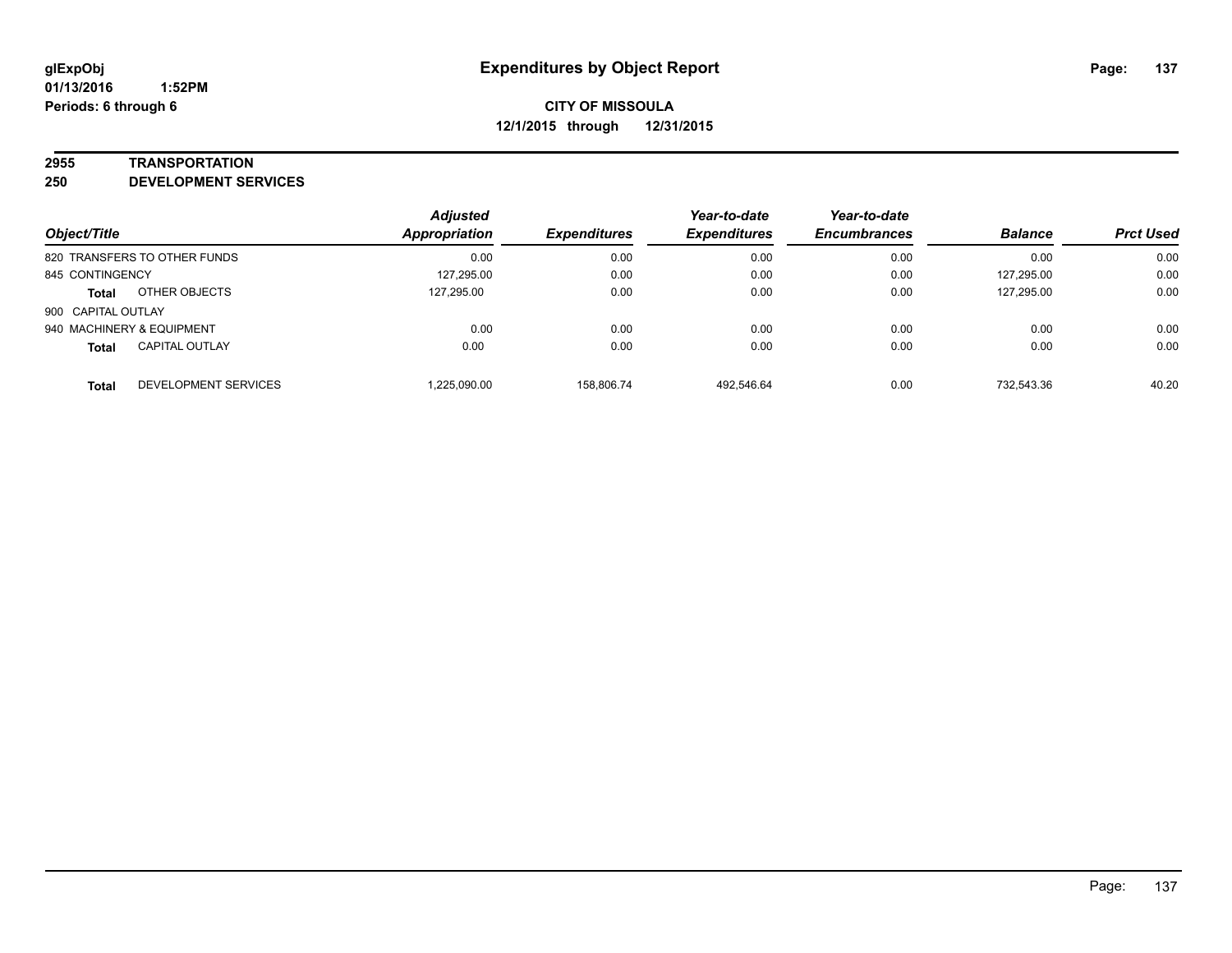#### **2955 TRANSPORTATION**

|                                            | <b>Adjusted</b>      |                     | Year-to-date        | Year-to-date        |                |                  |
|--------------------------------------------|----------------------|---------------------|---------------------|---------------------|----------------|------------------|
| Object/Title                               | <b>Appropriation</b> | <b>Expenditures</b> | <b>Expenditures</b> | <b>Encumbrances</b> | <b>Balance</b> | <b>Prct Used</b> |
| 100 PERSONAL SERVICES                      |                      |                     |                     |                     |                |                  |
| 110 SALARIES AND WAGES                     | 444,693.00           | 44,786.94           | 202,136.63          | 0.00                | 242,556.37     | 45.46            |
| 120 OVERTIME/TERMINATION                   | 0.00                 | 0.00                | 12.30               | 0.00                | $-12.30$       | 0.00             |
| 140 EMPLOYER CONTRIBUTIONS                 | 160,137.00           | 13,783.85           | 75,854.61           | 0.00                | 84,282.39      | 47.37            |
| 141 STATE RETIREMENT CONTRIBUTIONS         | 0.00                 | 0.00                | 63.86               | 0.00                | $-63.86$       | 0.00             |
| PERSONAL SERVICES<br><b>Total</b>          | 604,830.00           | 58,570.79           | 278,067.40          | 0.00                | 326,762.60     | 45.97            |
| 200 SUPPLIES                               |                      |                     |                     |                     |                |                  |
| 210 OFFICE SUPPLIES                        | 6,770.00             | 195.75              | 1,073.17            | 0.00                | 5,696.83       | 15.85            |
| 220 OPERATING SUPPLIES                     | 35,457.00            | 1,352.59            | 26,666.86           | 0.00                | 8,790.14       | 75.21            |
| 230 REPAIR/MAINTENANCE                     | 0.00                 | 0.00                | 0.00                | 0.00                | 0.00           | 0.00             |
| 231 GASOLINE                               | 0.00                 | 0.00                | 0.00                | 0.00                | 0.00           | 0.00             |
| 240 OTHER SUPPLIES                         | 360.00               | 0.00                | 0.00                | 0.00                | 360.00         | 0.00             |
| <b>SUPPLIES</b><br>Total                   | 42,587.00            | 1,548.34            | 27,740.03           | 0.00                | 14,846.97      | 65.14            |
| 300 PURCHASED SERVICES                     |                      |                     |                     |                     |                |                  |
| 310 COMMUNICATIONS                         | 1,000.00             | 226.45              | 722.07              | 0.00                | 277.93         | 72.21            |
| 320 PRINTING & DUPLICATING                 | 8,755.00             | 76.53               | 6,458.44            | 0.00                | 2,296.56       | 73.77            |
| 330 PUBLICITY, SUBSCRIPTIONS & DUES        | 32,495.00            | 5,190.54            | 16,519.50           | 0.00                | 15,975.50      | 50.84            |
| 341 ELECTRICITY & NATURAL GAS              | 0.00                 | 0.00                | 0.00                | 0.00                | 0.00           | 0.00             |
| 344 TELEPHONE SERVICE                      | 629.00               | 47.42               | 354.62              | 0.00                | 274.38         | 56.38            |
| 350 PROFESSIONAL SERVICES                  | 165,005.00           | 2,342.64            | 9,357.53            | 0.00                | 155,647.47     | 5.67             |
| 360 REPAIR & MAINTENANCE                   | 8,900.00             | 157.13              | 261.89              | 0.00                | 8,638.11       | 2.94             |
| 370 TRAVEL                                 | 13,200.00            | 261.26              | 166.52              | 0.00                | 13,033.48      | 1.26             |
| 380 TRAINING                               | 15,300.00            | 55.00               | 444.80              | 0.00                | 14,855.20      | 2.91             |
| 390 OTHER PURCHASED SERVICES               | 23,700.00            | 56,259.07           | 118,382.27          | 0.00                | $-94,682.27$   | 499.50           |
| PURCHASED SERVICES<br><b>Total</b>         | 268,984.00           | 64,616.04           | 152,667.64          | 0.00                | 116,316.36     | 56.76            |
| 500 FIXED CHARGES                          |                      |                     |                     |                     |                |                  |
| 500 FIXED CHARGES                          | 38,592.00            | 13,284.57           | 13,284.57           | 0.00                | 25,307.43      | 34.42            |
| 550 MERCHANT SERVICE FEES                  | 0.00                 | 0.00                | 0.00                | 0.00                | 0.00           | 0.00             |
| <b>FIXED CHARGES</b><br><b>Total</b>       | 38,592.00            | 13,284.57           | 13,284.57           | 0.00                | 25,307.43      | 34.42            |
| 700 GRANTS & CONTRIBUTIONS                 |                      |                     |                     |                     |                |                  |
| 700 GRANTS & CONTRIBUTIONS                 | 142,802.00           | 20,787.00           | 20,787.00           | 0.00                | 122,015.00     | 14.56            |
| <b>GRANTS &amp; CONTRIBUTIONS</b><br>Total | 142,802.00           | 20,787.00           | 20,787.00           | 0.00                | 122,015.00     | 14.56            |
| 800 OTHER OBJECTS                          |                      |                     |                     |                     |                |                  |
| 820 TRANSFERS TO OTHER FUNDS               | 0.00                 | 0.00                | 0.00                | 0.00                | 0.00           | 0.00             |
| 845 CONTINGENCY                            | 127,295.00           | 0.00                | 0.00                | 0.00                | 127,295.00     | 0.00             |
|                                            |                      |                     |                     |                     |                |                  |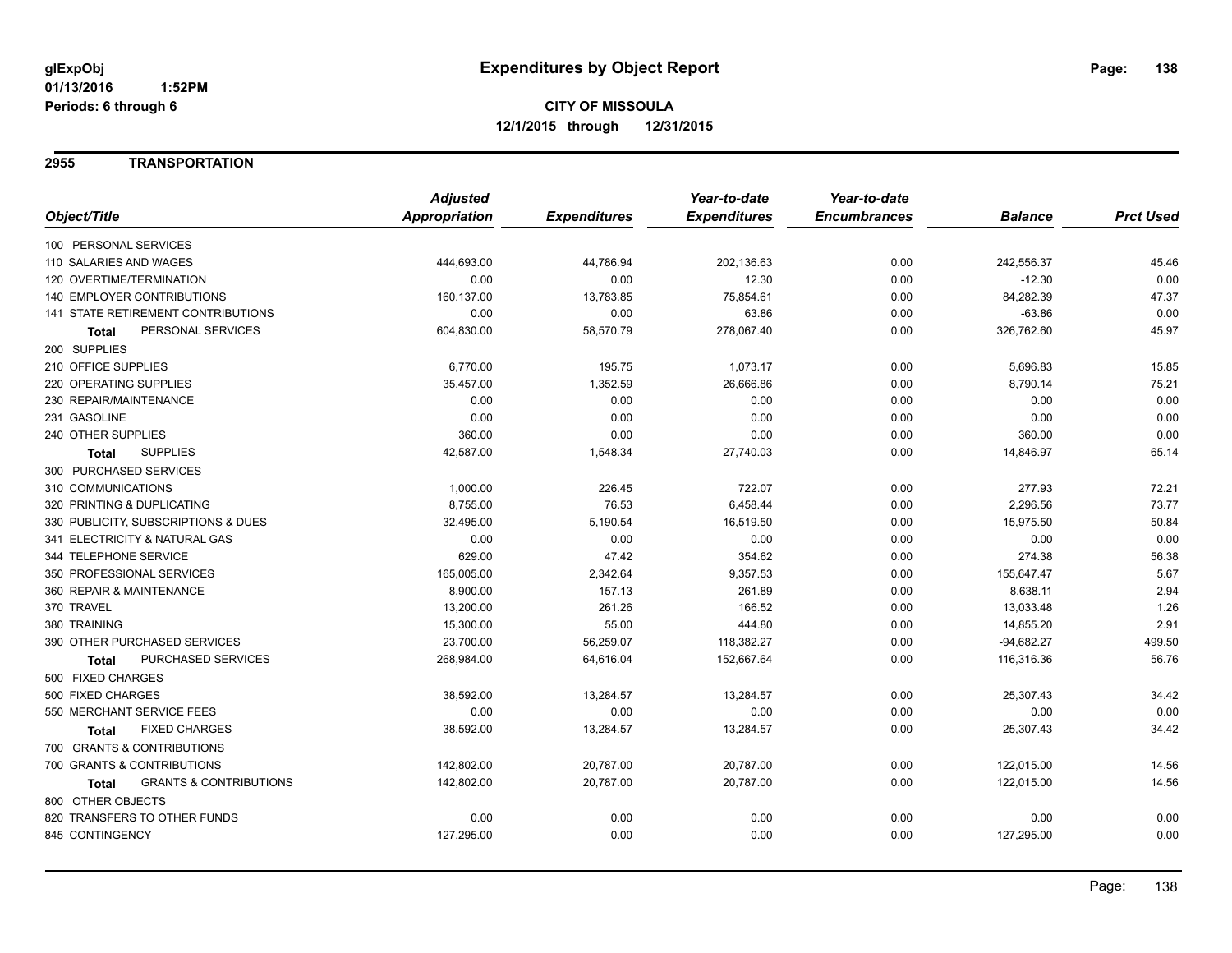#### **2955 TRANSPORTATION**

| Object/Title                          | <b>Adjusted</b><br>Appropriation | <i><b>Expenditures</b></i> | Year-to-date<br><b>Expenditures</b> | Year-to-date<br><b>Encumbrances</b> | <b>Balance</b> | <b>Prct Used</b> |
|---------------------------------------|----------------------------------|----------------------------|-------------------------------------|-------------------------------------|----------------|------------------|
| OTHER OBJECTS<br><b>Total</b>         | 127.295.00                       | 0.00                       | 0.00                                | 0.00                                | 127.295.00     | 0.00             |
| 900 CAPITAL OUTLAY                    |                                  |                            |                                     |                                     |                |                  |
| 940 MACHINERY & EQUIPMENT             | 0.00                             | 0.00                       | 0.00                                | 0.00                                | 0.00           | 0.00             |
| <b>CAPITAL OUTLAY</b><br><b>Total</b> | 0.00                             | 0.00                       | 0.00                                | 0.00                                | 0.00           | 0.00             |
| <b>TRANSPORTATION</b><br>Total        | ,225,090.00                      | 158.806.74                 | 492.546.64                          | 0.00                                | 732.543.36     | 40.20            |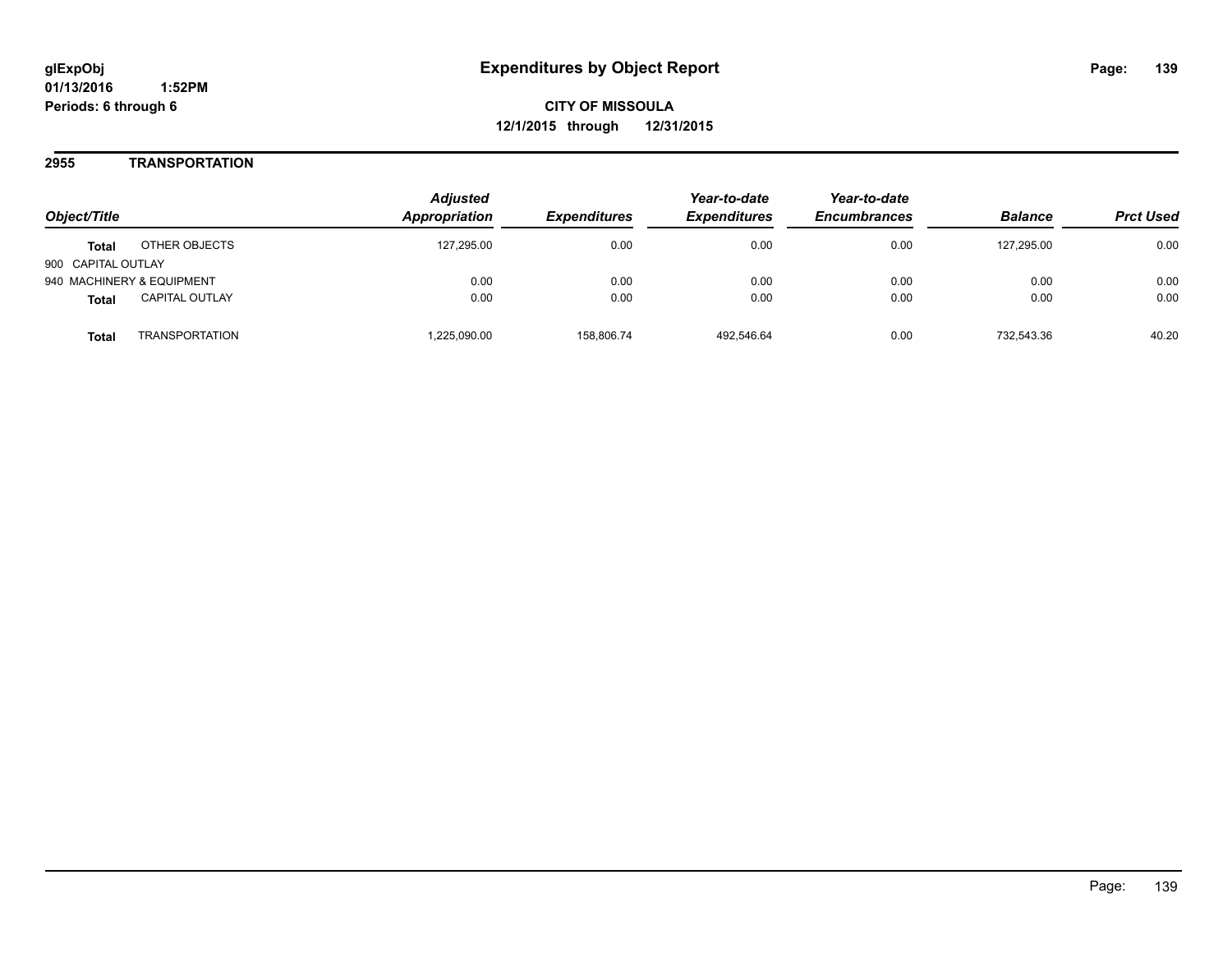#### **2987 FEDERAL TRANSPORTATION FUND**

**370 PARKS & RECREATION**

|                            |                                    | <b>Adjusted</b>      | <b>Expenditures</b> | Year-to-date<br><b>Expenditures</b> | Year-to-date<br><b>Encumbrances</b> | <b>Balance</b> | <b>Prct Used</b> |
|----------------------------|------------------------------------|----------------------|---------------------|-------------------------------------|-------------------------------------|----------------|------------------|
| Object/Title               |                                    | <b>Appropriation</b> |                     |                                     |                                     |                |                  |
| 100 PERSONAL SERVICES      |                                    |                      |                     |                                     |                                     |                |                  |
| 110 SALARIES AND WAGES     |                                    | 0.00                 | 0.00                | 530.84                              | 0.00                                | -530.84        | 0.00             |
| 140 EMPLOYER CONTRIBUTIONS |                                    | 0.00                 | 0.00                | 118.12                              | 0.00                                | $-118.12$      | 0.00             |
|                            | 141 STATE RETIREMENT CONTRIBUTIONS | 0.00                 | 0.00                | 0.48                                | 0.00                                | $-0.48$        | 0.00             |
| Total                      | PERSONAL SERVICES                  | 0.00                 | 0.00                | 649.44                              | 0.00                                | $-649.44$      | 0.00             |
| 500 FIXED CHARGES          |                                    |                      |                     |                                     |                                     |                |                  |
| 550 MERCHANT SERVICE FEES  |                                    | 0.00                 | 0.00                | 0.00                                | 0.00                                | 0.00           | 0.00             |
| <b>Total</b>               | <b>FIXED CHARGES</b>               | 0.00                 | 0.00                | 0.00                                | 0.00                                | 0.00           | 0.00             |
|                            |                                    |                      |                     |                                     |                                     |                |                  |
| <b>Total</b>               | <b>PARKS &amp; RECREATION</b>      | 0.00                 | 0.00                | 649.44                              | 0.00                                | $-649.44$      | 0.00             |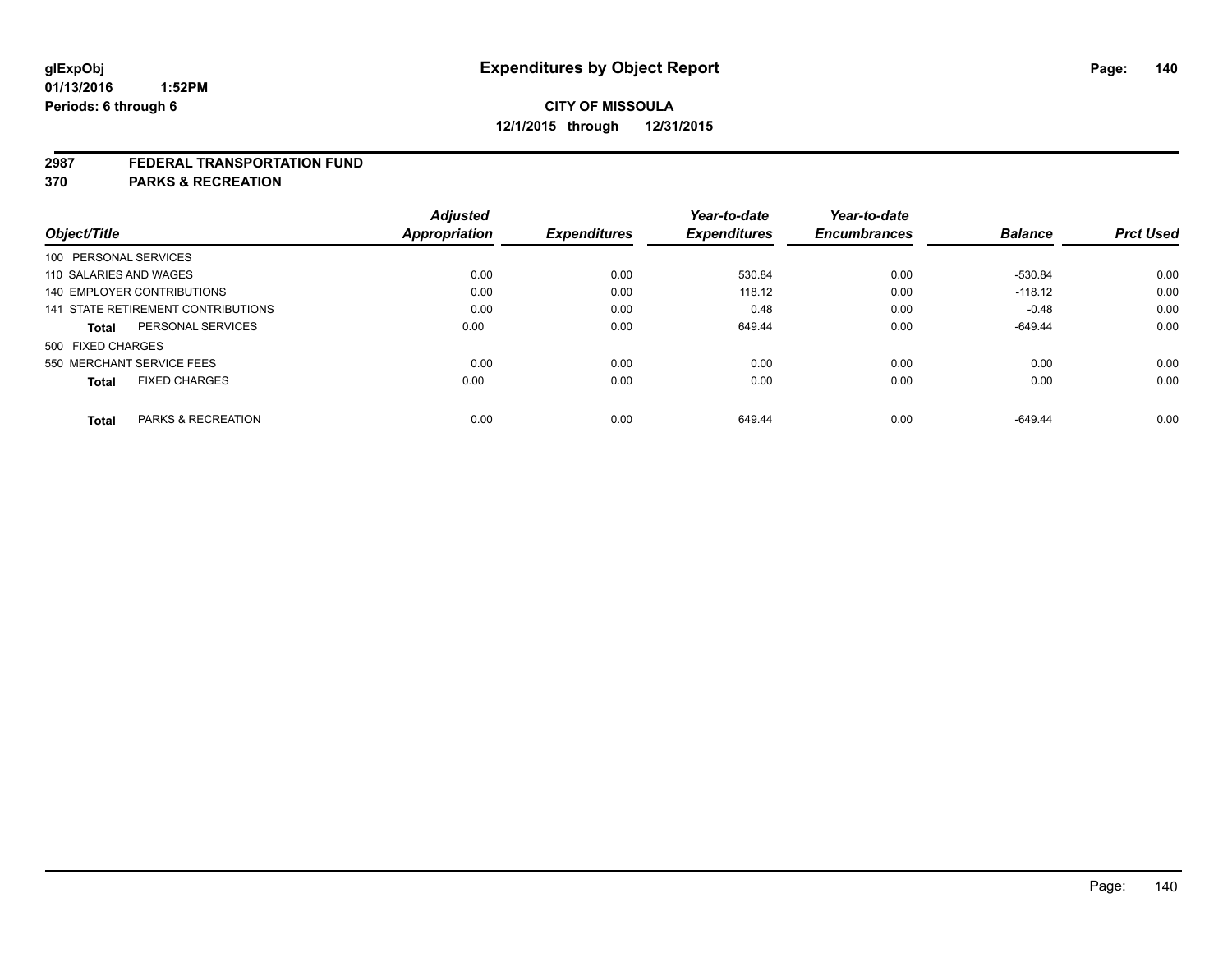#### **2987 FEDERAL TRANSPORTATION FUND**

**390 NON-DEPARTMENTAL**

| Object/Title           |                                   | <b>Adjusted</b><br>Appropriation | <b>Expenditures</b> | Year-to-date<br><b>Expenditures</b> | Year-to-date<br><b>Encumbrances</b> | <b>Balance</b> | <b>Prct Used</b> |
|------------------------|-----------------------------------|----------------------------------|---------------------|-------------------------------------|-------------------------------------|----------------|------------------|
| 100 PERSONAL SERVICES  |                                   |                                  |                     |                                     |                                     |                |                  |
| 110 SALARIES AND WAGES |                                   | 0.00                             | 0.00                | 0.00                                | 0.00                                | 0.00           | 0.00             |
|                        |                                   |                                  |                     |                                     |                                     |                |                  |
|                        | 120 OVERTIME/TERMINATION          | 0.00                             | 0.00                | 0.00                                | 0.00                                | 0.00           | 0.00             |
|                        | <b>140 EMPLOYER CONTRIBUTIONS</b> | 0.00                             | 0.00                | 0.00                                | 0.00                                | 0.00           | 0.00             |
| <b>Total</b>           | PERSONAL SERVICES                 | 0.00                             | 0.00                | 0.00                                | 0.00                                | 0.00           | 0.00             |
| 500 FIXED CHARGES      |                                   |                                  |                     |                                     |                                     |                |                  |
|                        | 550 MERCHANT SERVICE FEES         | 0.00                             | 0.00                | 0.00                                | 0.00                                | 0.00           | 0.00             |
| Total                  | <b>FIXED CHARGES</b>              | 0.00                             | 0.00                | 0.00                                | 0.00                                | 0.00           | 0.00             |
| 800 OTHER OBJECTS      |                                   |                                  |                     |                                     |                                     |                |                  |
|                        | 820 TRANSFERS TO OTHER FUNDS      | 0.00                             | 0.00                | 0.00                                | 0.00                                | 0.00           | 0.00             |
| <b>Total</b>           | OTHER OBJECTS                     | 0.00                             | 0.00                | 0.00                                | 0.00                                | 0.00           | 0.00             |
| 900 CAPITAL OUTLAY     |                                   |                                  |                     |                                     |                                     |                |                  |
| 930 IMPROVEMENTS       |                                   | 762,189.00                       | 48,339.00           | 78,485.97                           | 0.00                                | 683.703.03     | 10.30            |
| <b>Total</b>           | <b>CAPITAL OUTLAY</b>             | 762,189.00                       | 48,339.00           | 78,485.97                           | 0.00                                | 683,703.03     | 10.30            |
| <b>Total</b>           | NON-DEPARTMENTAL                  | 762,189.00                       | 48,339.00           | 78,485.97                           | 0.00                                | 683,703.03     | 10.30            |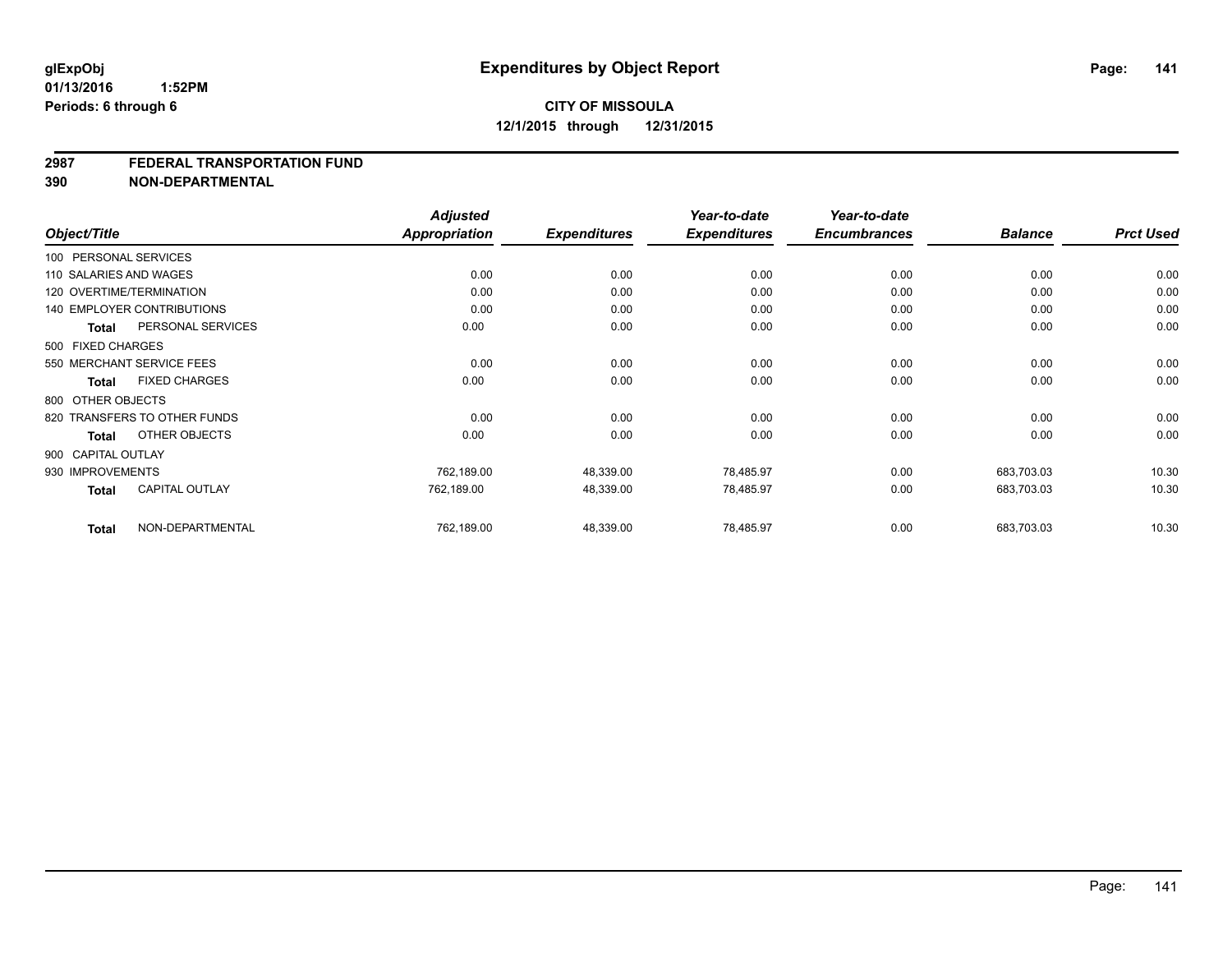**01/13/2016 1:52PM Periods: 6 through 6**

### **2987 FEDERAL TRANSPORTATION FUND**

| Object/Title           |                                    | <b>Adjusted</b><br><b>Appropriation</b> | <b>Expenditures</b> | Year-to-date<br><b>Expenditures</b> | Year-to-date<br><b>Encumbrances</b> | <b>Balance</b> | <b>Prct Used</b> |
|------------------------|------------------------------------|-----------------------------------------|---------------------|-------------------------------------|-------------------------------------|----------------|------------------|
| 100 PERSONAL SERVICES  |                                    |                                         |                     |                                     |                                     |                |                  |
| 110 SALARIES AND WAGES |                                    | 0.00                                    | 0.00                | 530.84                              | 0.00                                | $-530.84$      | 0.00             |
|                        | 120 OVERTIME/TERMINATION           | 0.00                                    | 0.00                | 0.00                                | 0.00                                | 0.00           | 0.00             |
|                        | <b>140 EMPLOYER CONTRIBUTIONS</b>  | 0.00                                    | 0.00                | 118.12                              | 0.00                                | $-118.12$      | 0.00             |
|                        | 141 STATE RETIREMENT CONTRIBUTIONS | 0.00                                    | 0.00                | 0.48                                | 0.00                                | $-0.48$        | 0.00             |
| <b>Total</b>           | PERSONAL SERVICES                  | 0.00                                    | 0.00                | 649.44                              | 0.00                                | -649.44        | 0.00             |
| 500 FIXED CHARGES      |                                    |                                         |                     |                                     |                                     |                |                  |
|                        | 550 MERCHANT SERVICE FEES          | 0.00                                    | 0.00                | 0.00                                | 0.00                                | 0.00           | 0.00             |
| Total                  | <b>FIXED CHARGES</b>               | 0.00                                    | 0.00                | 0.00                                | 0.00                                | 0.00           | 0.00             |
| 800 OTHER OBJECTS      |                                    |                                         |                     |                                     |                                     |                |                  |
|                        | 820 TRANSFERS TO OTHER FUNDS       | 0.00                                    | 0.00                | 0.00                                | 0.00                                | 0.00           | 0.00             |
| <b>Total</b>           | OTHER OBJECTS                      | 0.00                                    | 0.00                | 0.00                                | 0.00                                | 0.00           | 0.00             |
| 900 CAPITAL OUTLAY     |                                    |                                         |                     |                                     |                                     |                |                  |
| 930 IMPROVEMENTS       |                                    | 762,189.00                              | 48,339.00           | 78,485.97                           | 0.00                                | 683,703.03     | 10.30            |
| <b>Total</b>           | <b>CAPITAL OUTLAY</b>              | 762,189.00                              | 48,339.00           | 78,485.97                           | 0.00                                | 683,703.03     | 10.30            |
| <b>Total</b>           | FEDERAL TRANSPORTATION FUND        | 762,189.00                              | 48,339.00           | 79,135.41                           | 0.00                                | 683,053.59     | 10.38            |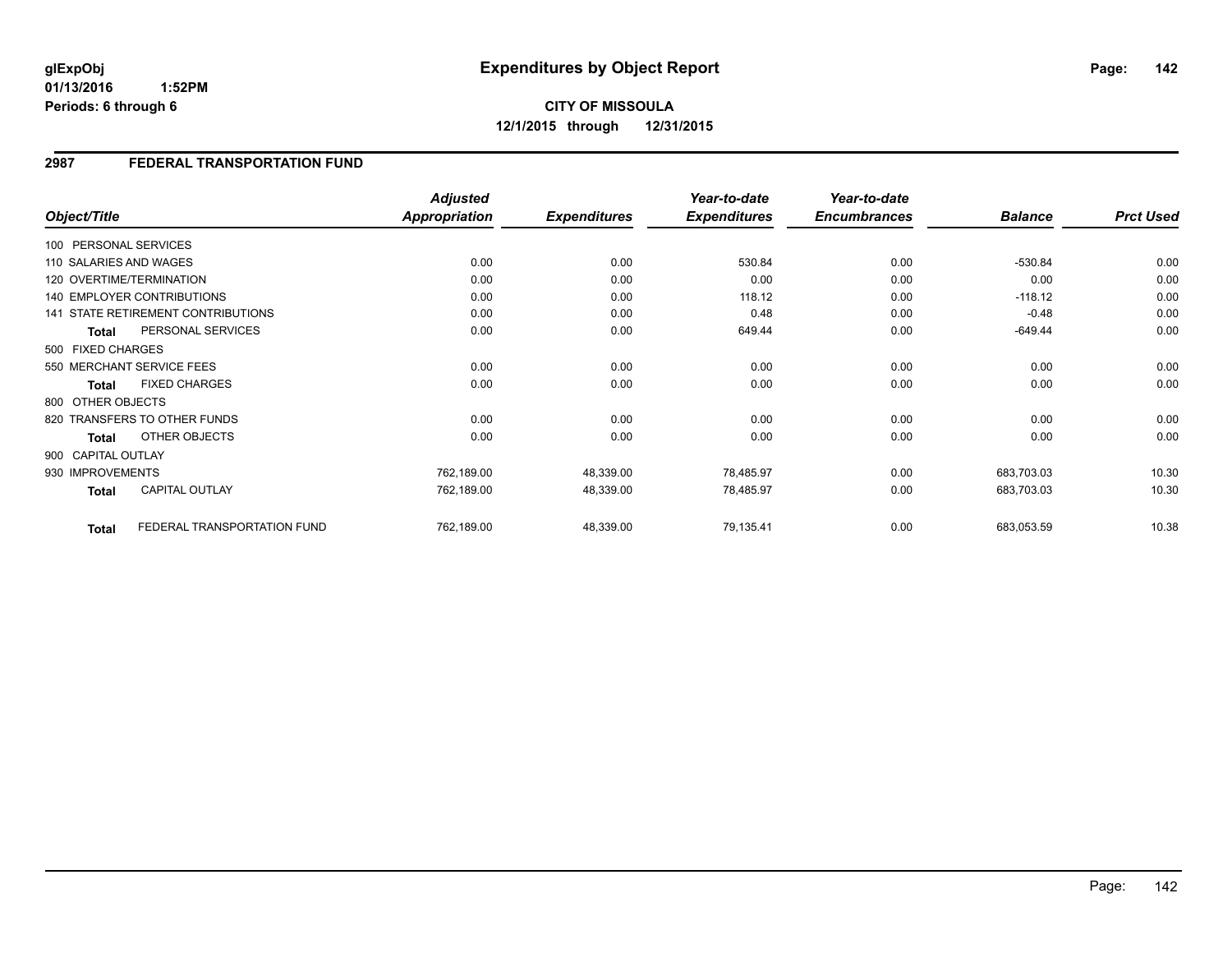#### **01/13/2016 1:52PM Periods: 6 through 6**

# **CITY OF MISSOULA 12/1/2015 through 12/31/2015**

#### **2988 GRANTS & DONATIONS FUND**

**223 CITY CLERK**

| Object/Title                         | <b>Adjusted</b><br><b>Appropriation</b> | <b>Expenditures</b> | Year-to-date<br><b>Expenditures</b> | Year-to-date<br><b>Encumbrances</b> | <b>Balance</b> | <b>Prct Used</b> |
|--------------------------------------|-----------------------------------------|---------------------|-------------------------------------|-------------------------------------|----------------|------------------|
| 200 SUPPLIES                         |                                         |                     |                                     |                                     |                |                  |
| 210 OFFICE SUPPLIES                  | 0.00                                    | 0.00                | 0.00                                | 0.00                                | 0.00           | 0.00             |
| <b>SUPPLIES</b><br>Total             | 0.00                                    | 0.00                | 0.00                                | 0.00                                | 0.00           | 0.00             |
| 500 FIXED CHARGES                    |                                         |                     |                                     |                                     |                |                  |
| 550 MERCHANT SERVICE FEES            | 0.00                                    | 0.00                | 0.00                                | 0.00                                | 0.00           | 0.00             |
| <b>FIXED CHARGES</b><br><b>Total</b> | 0.00                                    | 0.00                | 0.00                                | 0.00                                | 0.00           | 0.00             |
| <b>CITY CLERK</b><br><b>Total</b>    | 0.00                                    | 0.00                | 0.00                                | 0.00                                | 0.00           | 0.00             |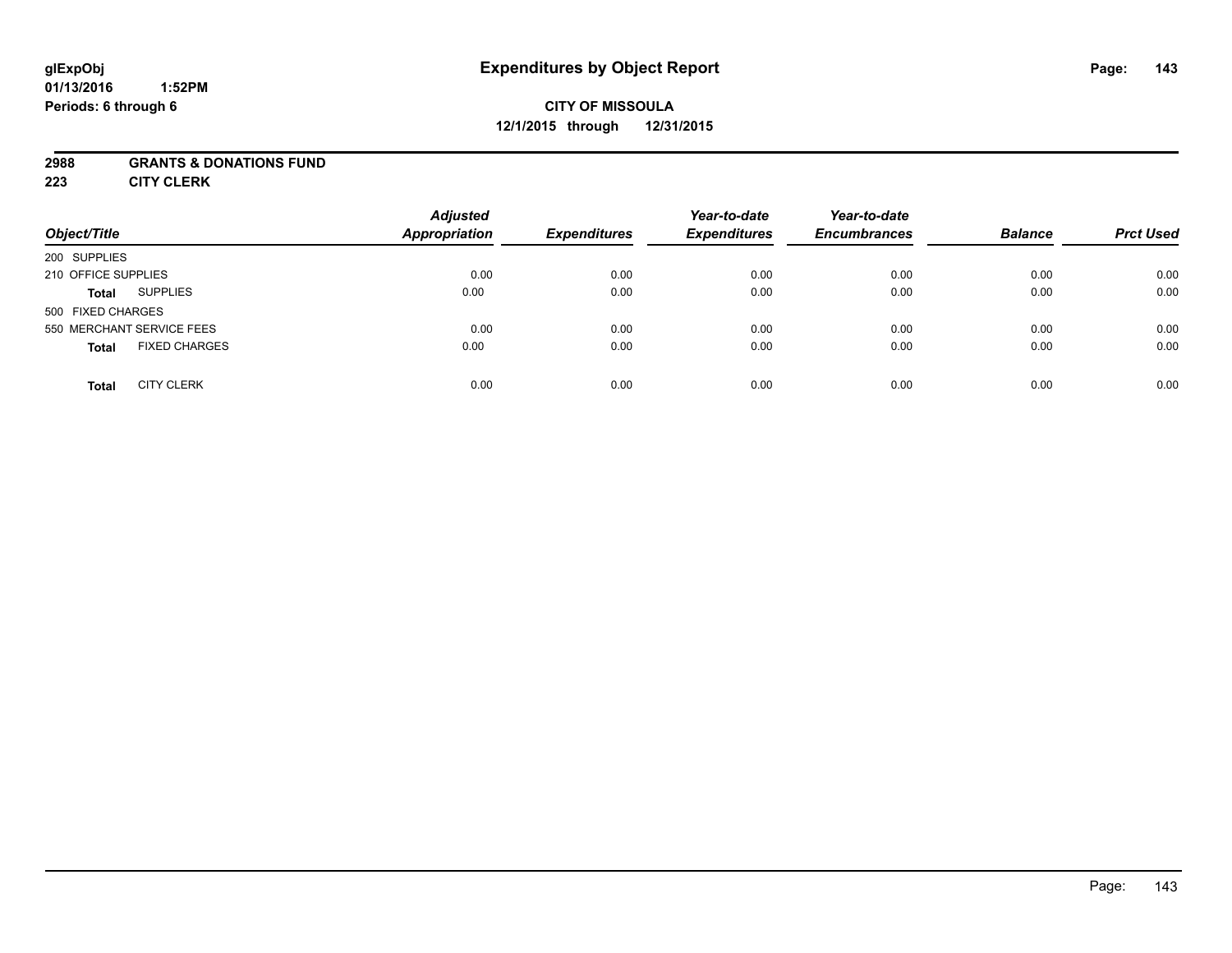**2988 GRANTS & DONATIONS FUND**

**270 CITY ATTORNEY**

|                                    |                           | <b>Adjusted</b> |                     | Year-to-date        | Year-to-date        |                |                  |
|------------------------------------|---------------------------|-----------------|---------------------|---------------------|---------------------|----------------|------------------|
| Object/Title                       |                           | Appropriation   | <b>Expenditures</b> | <b>Expenditures</b> | <b>Encumbrances</b> | <b>Balance</b> | <b>Prct Used</b> |
| 100 PERSONAL SERVICES              |                           |                 |                     |                     |                     |                |                  |
| 110 SALARIES AND WAGES             |                           | 0.00            | 3,448.67            | 14.716.76           | 0.00                | $-14,716.76$   | 0.00             |
| <b>140 EMPLOYER CONTRIBUTIONS</b>  |                           | 0.00            | 932.71              | 5,102.03            | 0.00                | $-5,102.03$    | 0.00             |
| 141 STATE RETIREMENT CONTRIBUTIONS |                           | 0.00            | 0.00                | 4.37                | 0.00                | $-4.37$        | 0.00             |
| <b>Total</b>                       | PERSONAL SERVICES         | 0.00            | 4,381.38            | 19,823.16           | 0.00                | $-19,823.16$   | 0.00             |
| 300 PURCHASED SERVICES             |                           |                 |                     |                     |                     |                |                  |
| 390 OTHER PURCHASED SERVICES       |                           | 0.00            | 0.00                | 0.00                | 0.00                | 0.00           | 0.00             |
| <b>Total</b>                       | <b>PURCHASED SERVICES</b> | 0.00            | 0.00                | 0.00                | 0.00                | 0.00           | 0.00             |
| 500 FIXED CHARGES                  |                           |                 |                     |                     |                     |                |                  |
| 550 MERCHANT SERVICE FEES          |                           | 0.00            | 0.00                | 0.00                | 0.00                | 0.00           | 0.00             |
| <b>Total</b>                       | <b>FIXED CHARGES</b>      | 0.00            | 0.00                | 0.00                | 0.00                | 0.00           | 0.00             |
| <b>Total</b>                       | <b>CITY ATTORNEY</b>      | 0.00            | 4,381.38            | 19,823.16           | 0.00                | $-19,823.16$   | 0.00             |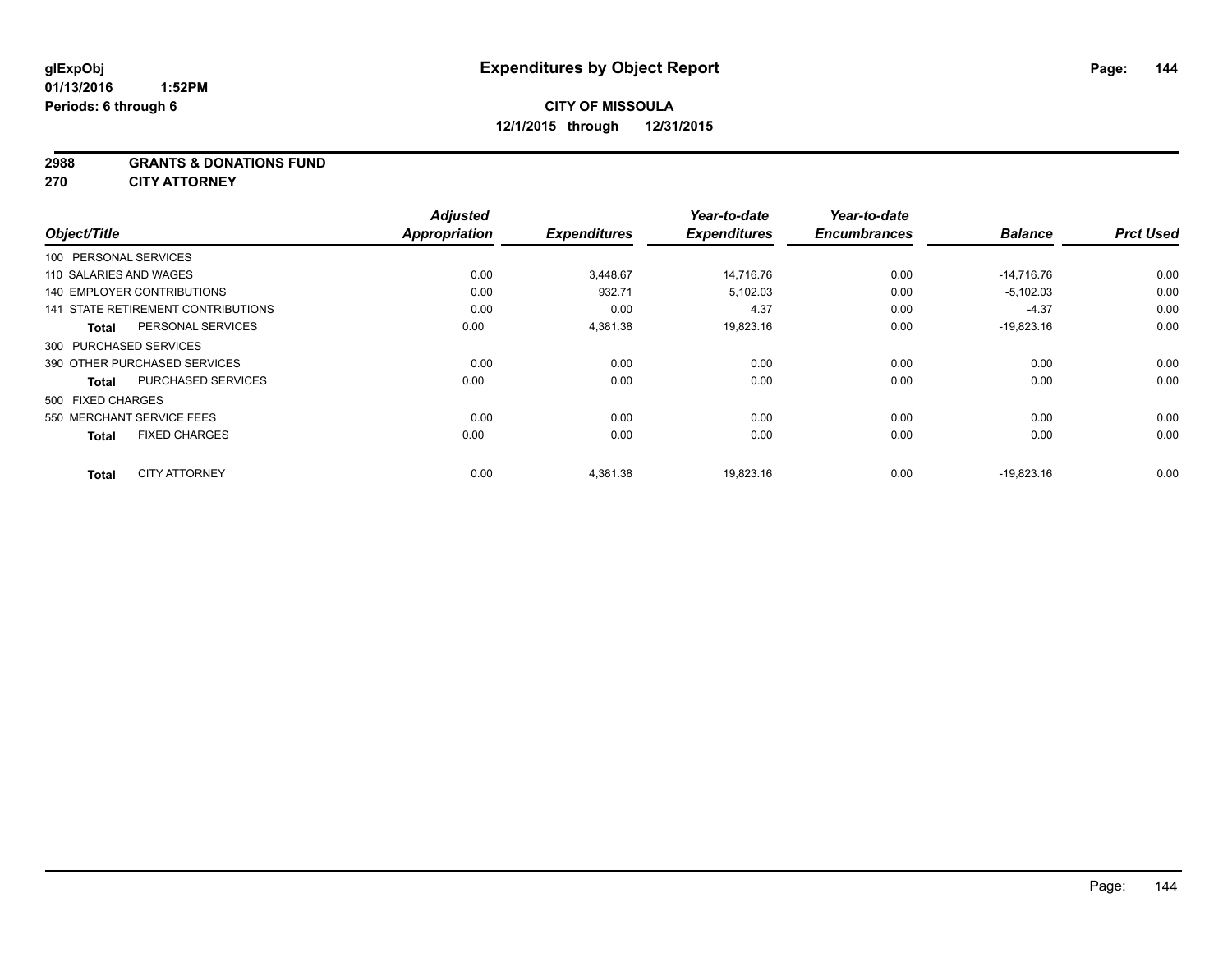### **2988 GRANTS & DONATIONS FUND**

**290 POLICE**

|                        |                           | <b>Adjusted</b>      |                     | Year-to-date        | Year-to-date        |                |                  |
|------------------------|---------------------------|----------------------|---------------------|---------------------|---------------------|----------------|------------------|
| Object/Title           |                           | <b>Appropriation</b> | <b>Expenditures</b> | <b>Expenditures</b> | <b>Encumbrances</b> | <b>Balance</b> | <b>Prct Used</b> |
| 100 PERSONAL SERVICES  |                           |                      |                     |                     |                     |                |                  |
|                        | 120 OVERTIME/TERMINATION  | 0.00                 | 0.00                | 0.00                | 0.00                | 0.00           | 0.00             |
| <b>Total</b>           | PERSONAL SERVICES         | 0.00                 | 0.00                | 0.00                | 0.00                | 0.00           | 0.00             |
| 200 SUPPLIES           |                           |                      |                     |                     |                     |                |                  |
| 210 OFFICE SUPPLIES    |                           | 0.00                 | 0.00                | 0.00                | 0.00                | 0.00           | 0.00             |
| Total                  | <b>SUPPLIES</b>           | 0.00                 | 0.00                | 0.00                | 0.00                | 0.00           | 0.00             |
| 300 PURCHASED SERVICES |                           |                      |                     |                     |                     |                |                  |
|                        | 350 PROFESSIONAL SERVICES | 0.00                 | 0.00                | 0.00                | 0.00                | 0.00           | 0.00             |
| <b>Total</b>           | PURCHASED SERVICES        | 0.00                 | 0.00                | 0.00                | 0.00                | 0.00           | 0.00             |
| 900 CAPITAL OUTLAY     |                           |                      |                     |                     |                     |                |                  |
|                        | 940 MACHINERY & EQUIPMENT | 0.00                 | 0.00                | 0.00                | 0.00                | 0.00           | 0.00             |
| <b>Total</b>           | <b>CAPITAL OUTLAY</b>     | 0.00                 | 0.00                | 0.00                | 0.00                | 0.00           | 0.00             |
| <b>Total</b>           | <b>POLICE</b>             | 0.00                 | 0.00                | 0.00                | 0.00                | 0.00           | 0.00             |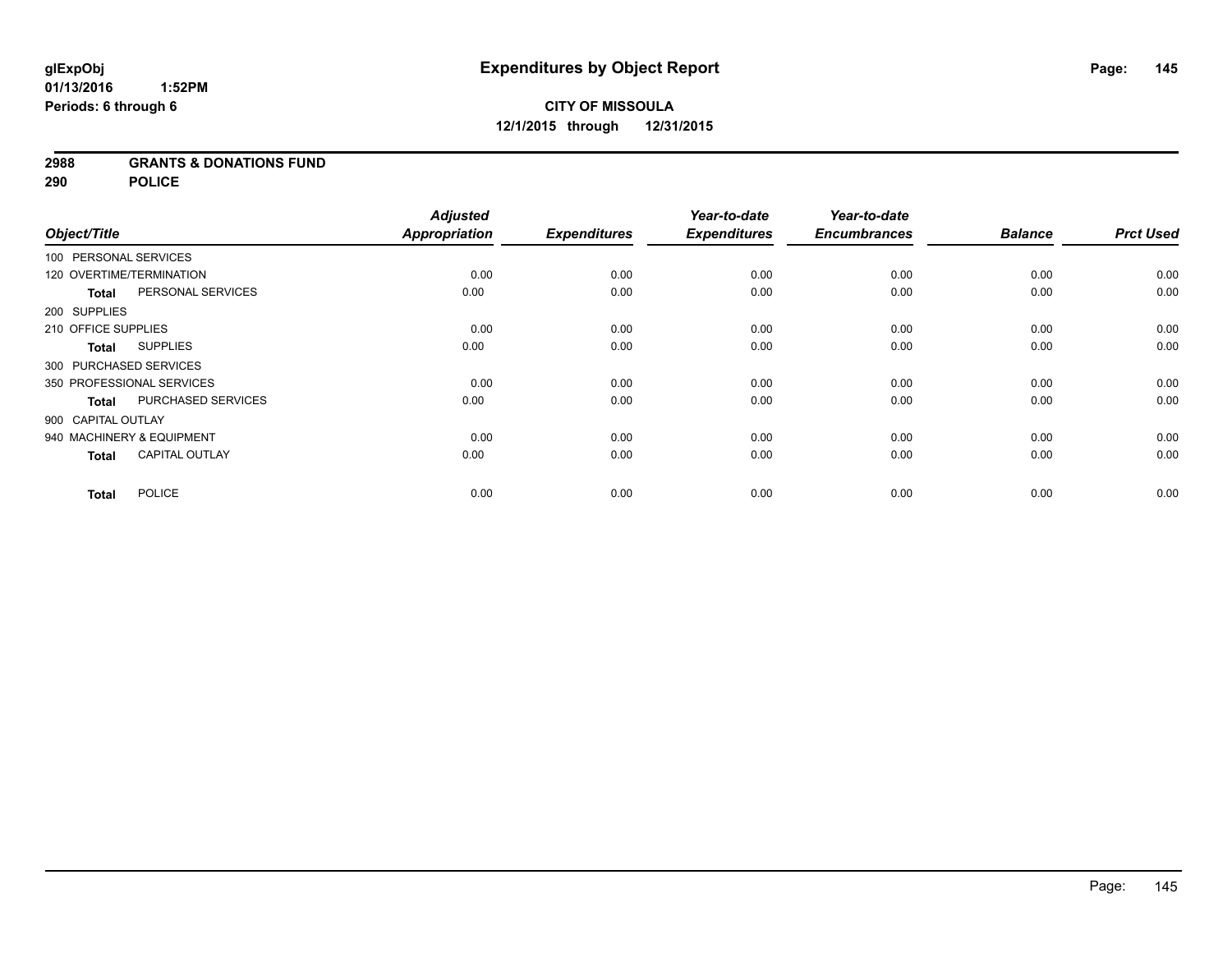# **CITY OF MISSOULA 12/1/2015 through 12/31/2015**

### **2988 GRANTS & DONATIONS FUND**

**300 FIRE**

| Object/Title       |                           | <b>Adjusted</b><br>Appropriation | <b>Expenditures</b> | Year-to-date<br><b>Expenditures</b> | Year-to-date<br><b>Encumbrances</b> | <b>Balance</b> | <b>Prct Used</b> |
|--------------------|---------------------------|----------------------------------|---------------------|-------------------------------------|-------------------------------------|----------------|------------------|
|                    |                           |                                  |                     |                                     |                                     |                |                  |
| 900 CAPITAL OUTLAY |                           |                                  |                     |                                     |                                     |                |                  |
|                    | 940 MACHINERY & EQUIPMENT | 0.00                             | 0.00                | 95,848.27                           | 0.00                                | $-95.848.27$   | 0.00             |
| <b>Total</b>       | <b>CAPITAL OUTLAY</b>     | 0.00                             | 0.00                | 95.848.27                           | 0.00                                | $-95.848.27$   | 0.00             |
| <b>Total</b>       | <b>FIRE</b>               | 0.00                             | 0.00                | 95,848.27                           | 0.00                                | $-95,848.27$   | 0.00             |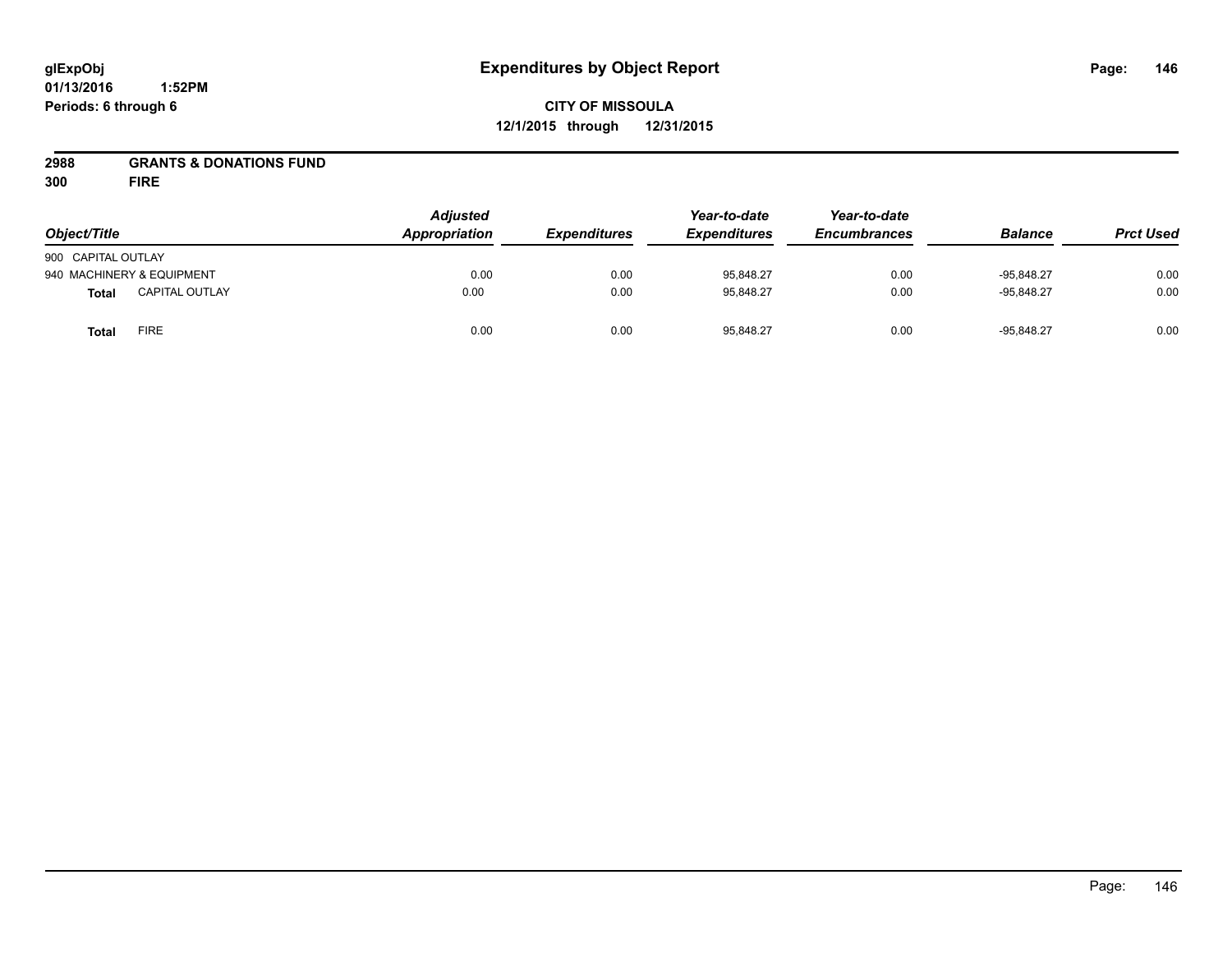**2988 GRANTS & DONATIONS FUND**

|                                           | <b>Adjusted</b> |                     | Year-to-date        | Year-to-date        |                |                  |
|-------------------------------------------|-----------------|---------------------|---------------------|---------------------|----------------|------------------|
| Object/Title                              | Appropriation   | <b>Expenditures</b> | <b>Expenditures</b> | <b>Encumbrances</b> | <b>Balance</b> | <b>Prct Used</b> |
| 100 PERSONAL SERVICES                     |                 |                     |                     |                     |                |                  |
| 110 SALARIES AND WAGES                    | 0.00            | 8,521.21            | 34,714.92           | 0.00                | $-34,714.92$   | 0.00             |
| 115 SALARIES/HEALTH INSURANCE BENEFIT     | 0.00            | 603.00              | 3.111.00            | 0.00                | $-3,111.00$    | 0.00             |
| 120 OVERTIME/TERMINATION                  | 100,055.00      | 5,534.02            | 36,481.36           | 0.00                | 63,573.64      | 36.46            |
| 130 OTHER                                 | 0.00            | 16.91               | 690.00              | 0.00                | $-690.00$      | 0.00             |
| 133 EDUCATION COMPENSATION                | 0.00            | 10.00               | 10.00               | 0.00                | $-10.00$       | 0.00             |
| <b>140 EMPLOYER CONTRIBUTIONS</b>         | 43,953.00       | 2,405.24            | 11,280.31           | 0.00                | 32,672.69      | 25.66            |
| <b>141 STATE RETIREMENT CONTRIBUTIONS</b> | 700.00          | 0.00                | 2,669.86            | 0.00                | $-1,969.86$    | 381.41           |
| PERSONAL SERVICES<br>Total                | 144,708.00      | 17,090.38           | 88,957.45           | 0.00                | 55,750.55      | 61.47            |
| 200 SUPPLIES                              |                 |                     |                     |                     |                |                  |
| 210 OFFICE SUPPLIES                       | 7,838.00        | 620.27              | 856.45              | 0.00                | 6,981.55       | 10.93            |
| 220 OPERATING SUPPLIES                    | 69,986.00       | 328.88              | 11,722.58           | 0.00                | 58,263.42      | 16.75            |
| 230 REPAIR/MAINTENANCE                    | 0.00            | 0.00                | 0.00                | 0.00                | 0.00           | 0.00             |
| 231 GASOLINE                              | 0.00            | 0.00                | 0.00                | 0.00                | 0.00           | 0.00             |
| <b>SUPPLIES</b><br>Total                  | 77,824.00       | 949.15              | 12,579.03           | 0.00                | 65,244.97      | 16.16            |
| 300 PURCHASED SERVICES                    |                 |                     |                     |                     |                |                  |
| 310 COMMUNICATIONS                        | 0.00            | 0.00                | 0.00                | 0.00                | 0.00           | 0.00             |
| 341 ELECTRICITY & NATURAL GAS             | 750.00          | 0.00                | 0.00                | 0.00                | 750.00         | 0.00             |
| 344 TELEPHONE SERVICE                     | 2,400.00        | 265.53              | 1,562.66            | 0.00                | 837.34         | 65.11            |
| 350 PROFESSIONAL SERVICES                 | 106,715.00      | 6,124.45            | 40,093.71           | 0.00                | 66,621.29      | 37.57            |
| 353 ADMINISTRATION EXPENDITURES           | 0.00            | 0.00                | 0.00                | 0.00                | 0.00           | 0.00             |
| 360 REPAIR & MAINTENANCE                  | 2,000.00        | 0.00                | 0.00                | 0.00                | 2,000.00       | 0.00             |
| 370 TRAVEL                                | 9,196.00        | 0.00                | 1,127.13            | 0.00                | 8,068.87       | 12.26            |
| 380 TRAINING                              | 558.00          | 0.00                | 0.00                | 0.00                | 558.00         | 0.00             |
| 390 OTHER PURCHASED SERVICES              | 0.00            | 0.00                | 274.79              | 0.00                | $-274.79$      | 0.00             |
| PURCHASED SERVICES<br>Total               | 121,619.00      | 6,389.98            | 43,058.29           | 0.00                | 78,560.71      | 35.40            |
| 400 BUILDING MATERIALS                    |                 |                     |                     |                     |                |                  |
| <b>400 BUILDING MATERIALS</b>             | 0.00            | 0.00                | 0.00                | 0.00                | 0.00           | 0.00             |
| <b>BUILDING MATERIALS</b><br>Total        | 0.00            | 0.00                | 0.00                | 0.00                | 0.00           | 0.00             |
| 500 FIXED CHARGES                         |                 |                     |                     |                     |                |                  |
| 500 FIXED CHARGES                         | 81,280.00       | 5,669.70            | 38,516.34           | 0.00                | 42,763.66      | 47.39            |
| 550 MERCHANT SERVICE FEES                 | 0.00            | 0.00                | 0.00                | 0.00                | 0.00           | 0.00             |
| <b>FIXED CHARGES</b><br><b>Total</b>      | 81,280.00       | 5,669.70            | 38,516.34           | 0.00                | 42,763.66      | 47.39            |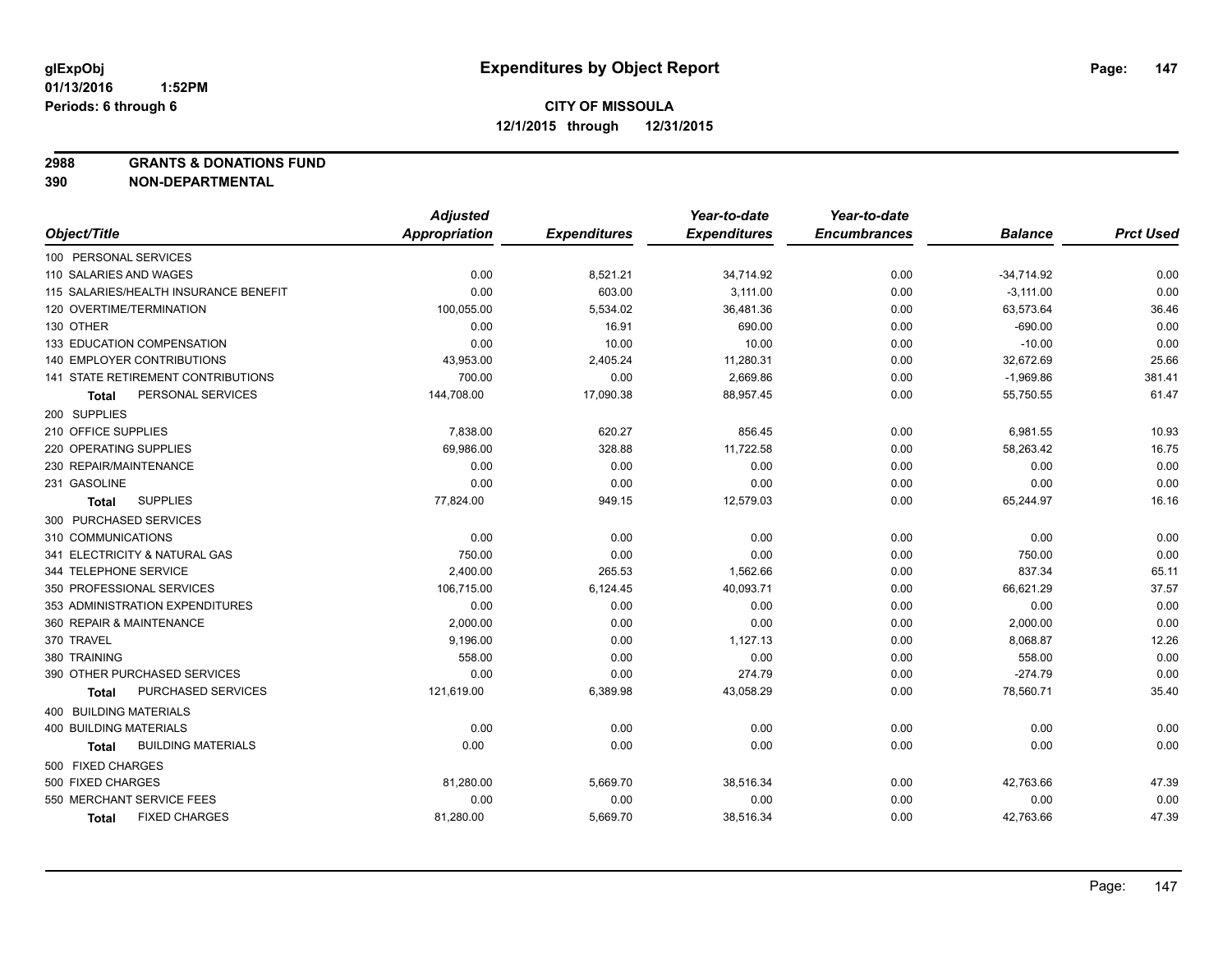**2988 GRANTS & DONATIONS FUND**

|                    |                                   | <b>Adjusted</b>      |                     | Year-to-date        | Year-to-date        | <b>Balance</b> | <b>Prct Used</b> |
|--------------------|-----------------------------------|----------------------|---------------------|---------------------|---------------------|----------------|------------------|
| Object/Title       |                                   | <b>Appropriation</b> | <b>Expenditures</b> | <b>Expenditures</b> | <b>Encumbrances</b> |                |                  |
|                    | 700 GRANTS & CONTRIBUTIONS        |                      |                     |                     |                     |                |                  |
|                    | 700 GRANTS & CONTRIBUTIONS        | 634,756.00           | 0.00                | 1,093.00            | 0.00                | 633.663.00     | 0.17             |
| Total              | <b>GRANTS &amp; CONTRIBUTIONS</b> | 634,756.00           | 0.00                | 1,093.00            | 0.00                | 633,663.00     | 0.17             |
| 800 OTHER OBJECTS  |                                   |                      |                     |                     |                     |                |                  |
|                    | 820 TRANSFERS TO OTHER FUNDS      | 0.00                 | 0.00                | 0.00                | 0.00                | 0.00           | 0.00             |
| 845 CONTINGENCY    |                                   | 0.00                 | 0.00                | 0.00                | 0.00                | 0.00           | 0.00             |
| <b>Total</b>       | OTHER OBJECTS                     | 0.00                 | 0.00                | 0.00                | 0.00                | 0.00           | 0.00             |
| 900 CAPITAL OUTLAY |                                   |                      |                     |                     |                     |                |                  |
| 930 IMPROVEMENTS   |                                   | 24,822.00            | 0.00                | 0.00                | 0.00                | 24.822.00      | 0.00             |
|                    | 940 MACHINERY & EQUIPMENT         | 1,003,930.00         | 0.00                | 10,338.00           | 0.00                | 993,592.00     | 1.03             |
| <b>Total</b>       | <b>CAPITAL OUTLAY</b>             | 1,028,752.00         | 0.00                | 10,338.00           | 0.00                | 1,018,414.00   | 1.00             |
| <b>Total</b>       | NON-DEPARTMENTAL                  | 2,088,939.00         | 30,099.21           | 194.542.11          | 0.00                | 1,894,396.89   | 9.31             |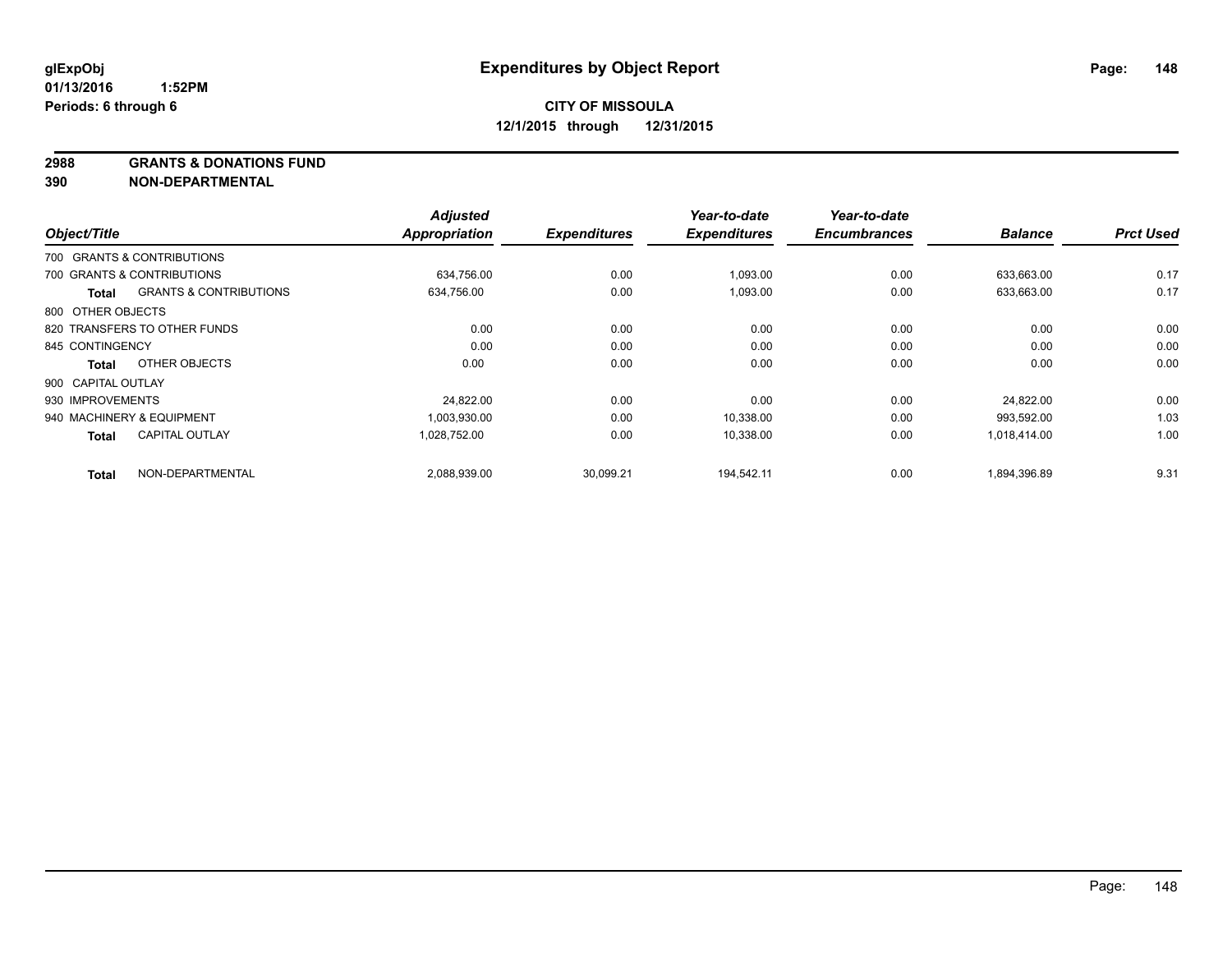**2988 GRANTS & DONATIONS FUND**

**400 ENTITLEMENT GRANTS**

| Object/Title                                      | <b>Adjusted</b><br><b>Appropriation</b> | <b>Expenditures</b> | Year-to-date<br><b>Expenditures</b> | Year-to-date<br><b>Encumbrances</b> | <b>Balance</b> | <b>Prct Used</b> |
|---------------------------------------------------|-----------------------------------------|---------------------|-------------------------------------|-------------------------------------|----------------|------------------|
| 500 FIXED CHARGES                                 |                                         |                     |                                     |                                     |                |                  |
| 550 MERCHANT SERVICE FEES                         | 0.00                                    | 0.00                | 0.00                                | 0.00                                | 0.00           | 0.00             |
| <b>FIXED CHARGES</b><br><b>Total</b>              | 0.00                                    | 0.00                | 0.00                                | 0.00                                | 0.00           | 0.00             |
| 700 GRANTS & CONTRIBUTIONS                        |                                         |                     |                                     |                                     |                |                  |
| 700 GRANTS & CONTRIBUTIONS                        | 0.00                                    | 0.00                | 0.00                                | 0.00                                | 0.00           | 0.00             |
| <b>GRANTS &amp; CONTRIBUTIONS</b><br><b>Total</b> | 0.00                                    | 0.00                | 0.00                                | 0.00                                | 0.00           | 0.00             |
| <b>ENTITLEMENT GRANTS</b><br><b>Total</b>         | 0.00                                    | 0.00                | 0.00                                | 0.00                                | 0.00           | 0.00             |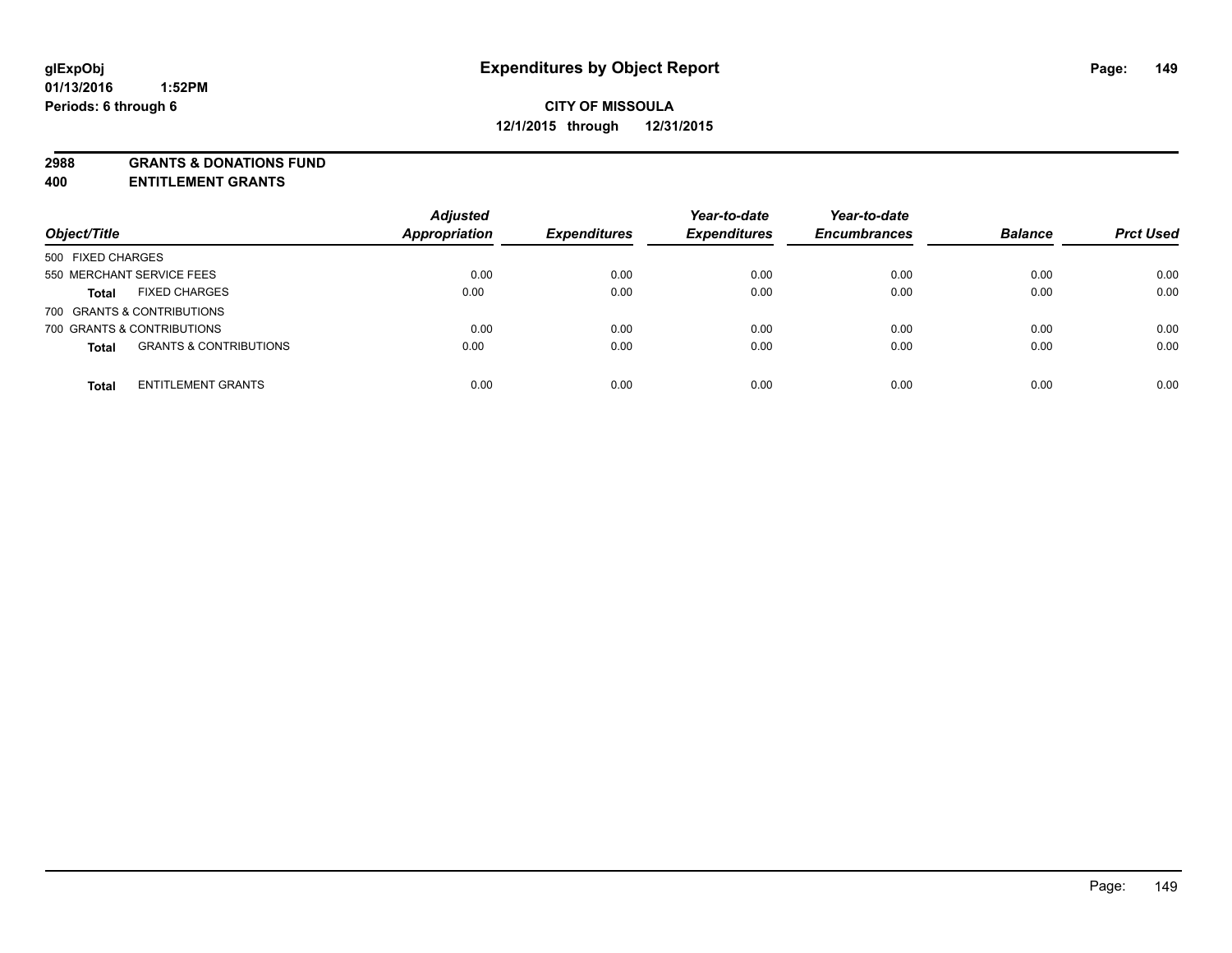# **CITY OF MISSOULA 12/1/2015 through 12/31/2015**

### **2988 GRANTS & DONATIONS FUND**

|                                           | <b>Adjusted</b>      |                     | Year-to-date        | Year-to-date        |                |                  |
|-------------------------------------------|----------------------|---------------------|---------------------|---------------------|----------------|------------------|
| Object/Title                              | <b>Appropriation</b> | <b>Expenditures</b> | <b>Expenditures</b> | <b>Encumbrances</b> | <b>Balance</b> | <b>Prct Used</b> |
| 100 PERSONAL SERVICES                     |                      |                     |                     |                     |                |                  |
| 110 SALARIES AND WAGES                    | 0.00                 | 11,969.88           | 49,431.68           | 0.00                | $-49,431.68$   | 0.00             |
| 115 SALARIES/HEALTH INSURANCE BENEFIT     | 0.00                 | 603.00              | 3,111.00            | 0.00                | $-3,111.00$    | 0.00             |
| 120 OVERTIME/TERMINATION                  | 100,055.00           | 5,534.02            | 36,481.36           | 0.00                | 63,573.64      | 36.46            |
| 130 OTHER                                 | 0.00                 | 16.91               | 690.00              | 0.00                | $-690.00$      | 0.00             |
| 133 EDUCATION COMPENSATION                | 0.00                 | 10.00               | 10.00               | 0.00                | $-10.00$       | 0.00             |
| 140 EMPLOYER CONTRIBUTIONS                | 43,953.00            | 3,337.95            | 16,382.34           | 0.00                | 27,570.66      | 37.27            |
| 141 STATE RETIREMENT CONTRIBUTIONS        | 700.00               | 0.00                | 2,674.23            | 0.00                | $-1,974.23$    | 382.03           |
| PERSONAL SERVICES<br>Total                | 144,708.00           | 21,471.76           | 108,780.61          | 0.00                | 35,927.39      | 75.17            |
| 200 SUPPLIES                              |                      |                     |                     |                     |                |                  |
| 210 OFFICE SUPPLIES                       | 7,838.00             | 620.27              | 856.45              | 0.00                | 6,981.55       | 10.93            |
| 220 OPERATING SUPPLIES                    | 69,986.00            | 328.88              | 11,722.58           | 0.00                | 58,263.42      | 16.75            |
| 230 REPAIR/MAINTENANCE                    | 0.00                 | 0.00                | 0.00                | 0.00                | 0.00           | 0.00             |
| 231 GASOLINE                              | 0.00                 | 0.00                | 0.00                | 0.00                | 0.00           | 0.00             |
| <b>SUPPLIES</b><br>Total                  | 77,824.00            | 949.15              | 12,579.03           | 0.00                | 65,244.97      | 16.16            |
| 300 PURCHASED SERVICES                    |                      |                     |                     |                     |                |                  |
| 310 COMMUNICATIONS                        | 0.00                 | 0.00                | 0.00                | 0.00                | 0.00           | 0.00             |
| 341 ELECTRICITY & NATURAL GAS             | 750.00               | 0.00                | 0.00                | 0.00                | 750.00         | 0.00             |
| 344 TELEPHONE SERVICE                     | 2,400.00             | 265.53              | 1,562.66            | 0.00                | 837.34         | 65.11            |
| 350 PROFESSIONAL SERVICES                 | 106,715.00           | 6,124.45            | 40,093.71           | 0.00                | 66,621.29      | 37.57            |
| 353 ADMINISTRATION EXPENDITURES           | 0.00                 | 0.00                | 0.00                | 0.00                | 0.00           | 0.00             |
| 360 REPAIR & MAINTENANCE                  | 2,000.00             | 0.00                | 0.00                | 0.00                | 2,000.00       | 0.00             |
| 370 TRAVEL                                | 9,196.00             | 0.00                | 1,127.13            | 0.00                | 8,068.87       | 12.26            |
| 380 TRAINING                              | 558.00               | 0.00                | 0.00                | 0.00                | 558.00         | 0.00             |
| 390 OTHER PURCHASED SERVICES              | 0.00                 | 0.00                | 274.79              | 0.00                | $-274.79$      | 0.00             |
| PURCHASED SERVICES<br><b>Total</b>        | 121,619.00           | 6,389.98            | 43,058.29           | 0.00                | 78,560.71      | 35.40            |
| 400 BUILDING MATERIALS                    |                      |                     |                     |                     |                |                  |
| 400 BUILDING MATERIALS                    | 0.00                 | 0.00                | 0.00                | 0.00                | 0.00           | 0.00             |
| <b>BUILDING MATERIALS</b><br><b>Total</b> | 0.00                 | 0.00                | 0.00                | 0.00                | 0.00           | 0.00             |
| 500 FIXED CHARGES                         |                      |                     |                     |                     |                |                  |
| 500 FIXED CHARGES                         | 81,280.00            | 5,669.70            | 38,516.34           | 0.00                | 42,763.66      | 47.39            |
| 550 MERCHANT SERVICE FEES                 | 0.00                 | 0.00                | 0.00                | 0.00                | 0.00           | 0.00             |
| <b>FIXED CHARGES</b><br><b>Total</b>      | 81,280.00            | 5,669.70            | 38,516.34           | 0.00                | 42,763.66      | 47.39            |
| 700 GRANTS & CONTRIBUTIONS                |                      |                     |                     |                     |                |                  |
| 700 GRANTS & CONTRIBUTIONS                | 634,756.00           | 0.00                | 1,093.00            | 0.00                | 633,663.00     | 0.17             |
|                                           |                      |                     |                     |                     |                |                  |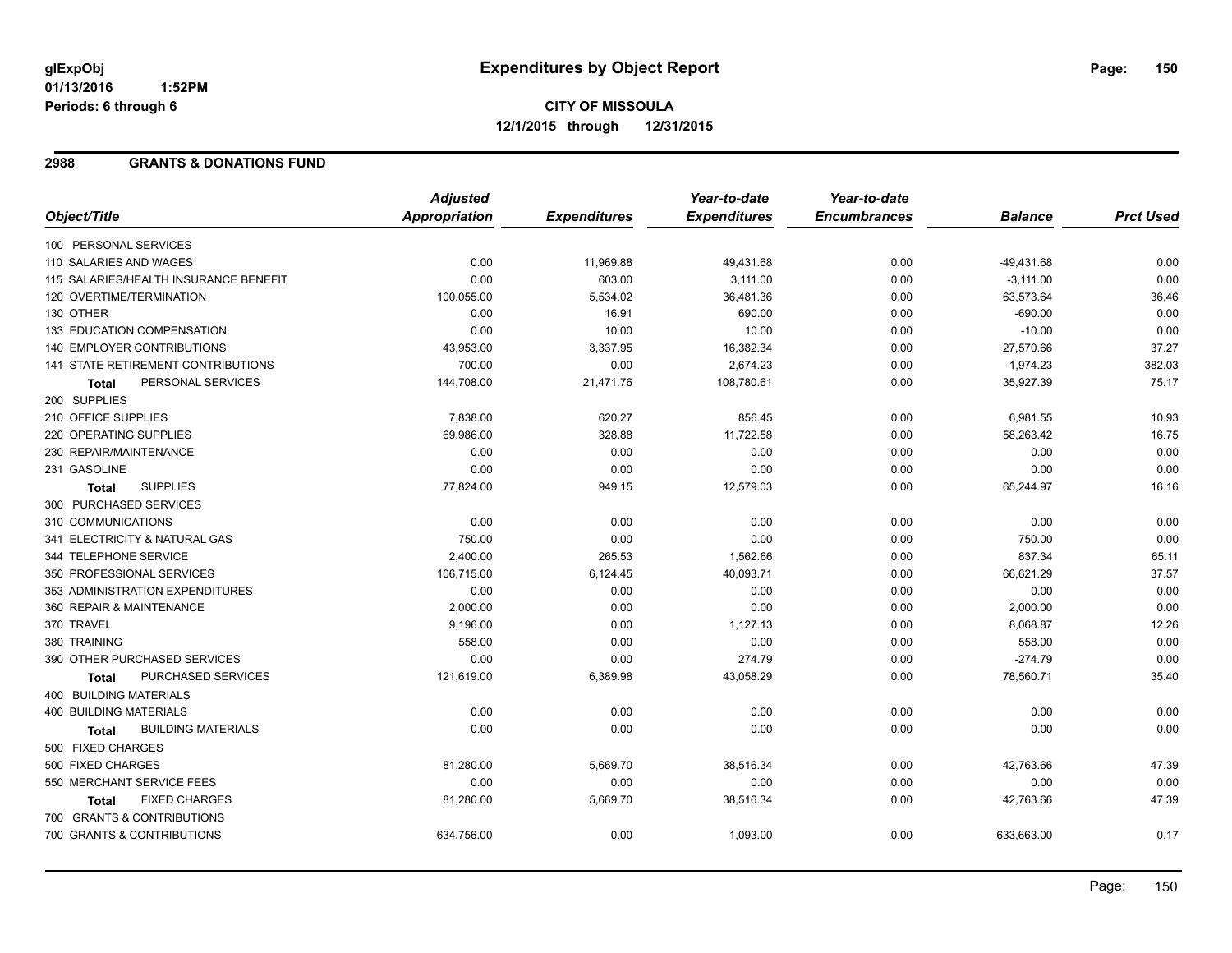### **2988 GRANTS & DONATIONS FUND**

| Object/Title       |                                    | <b>Adjusted</b><br>Appropriation | <b>Expenditures</b> | Year-to-date<br><b>Expenditures</b> | Year-to-date<br><b>Encumbrances</b> | <b>Balance</b> | <b>Prct Used</b> |
|--------------------|------------------------------------|----------------------------------|---------------------|-------------------------------------|-------------------------------------|----------------|------------------|
| <b>Total</b>       | <b>GRANTS &amp; CONTRIBUTIONS</b>  | 634,756.00                       | 0.00                | 1,093.00                            | 0.00                                | 633.663.00     | 0.17             |
| 800 OTHER OBJECTS  |                                    |                                  |                     |                                     |                                     |                |                  |
|                    | 820 TRANSFERS TO OTHER FUNDS       | 0.00                             | 0.00                | 0.00                                | 0.00                                | 0.00           | 0.00             |
| 845 CONTINGENCY    |                                    | 0.00                             | 0.00                | 0.00                                | 0.00                                | 0.00           | 0.00             |
| Total              | OTHER OBJECTS                      | 0.00                             | 0.00                | 0.00                                | 0.00                                | 0.00           | 0.00             |
| 900 CAPITAL OUTLAY |                                    |                                  |                     |                                     |                                     |                |                  |
| 930 IMPROVEMENTS   |                                    | 24,822.00                        | 0.00                | 0.00                                | 0.00                                | 24.822.00      | 0.00             |
|                    | 940 MACHINERY & EQUIPMENT          | 1.003.930.00                     | 0.00                | 106.186.27                          | 0.00                                | 897.743.73     | 10.58            |
| <b>Total</b>       | <b>CAPITAL OUTLAY</b>              | 1.028.752.00                     | 0.00                | 106.186.27                          | 0.00                                | 922.565.73     | 10.32            |
| <b>Total</b>       | <b>GRANTS &amp; DONATIONS FUND</b> | 2.088.939.00                     | 34.480.59           | 310.213.54                          | 0.00                                | 1.778.725.46   | 14.85            |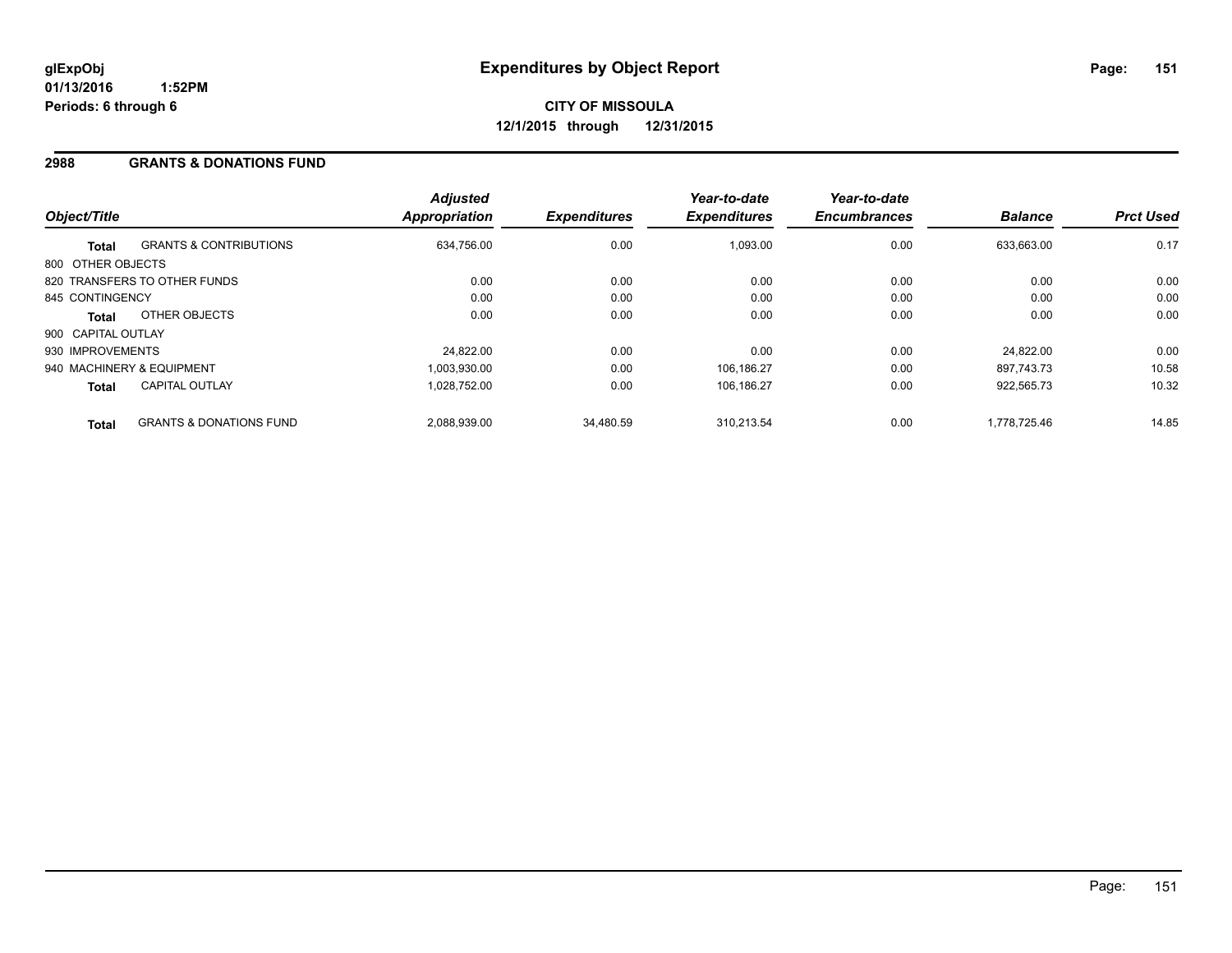# **3000 SID REVOLVING FUND**

| Object/Title                         | <b>Adjusted</b><br>Appropriation | <b>Expenditures</b> | Year-to-date<br><b>Expenditures</b> | Year-to-date<br><b>Encumbrances</b> | <b>Balance</b> | <b>Prct Used</b> |
|--------------------------------------|----------------------------------|---------------------|-------------------------------------|-------------------------------------|----------------|------------------|
| 500 FIXED CHARGES                    |                                  |                     |                                     |                                     |                |                  |
| 550 MERCHANT SERVICE FEES            | 0.00                             | 0.00                | 0.00                                | 0.00                                | 0.00           | 0.00             |
| <b>FIXED CHARGES</b><br><b>Total</b> | 0.00                             | 0.00                | 0.00                                | 0.00                                | 0.00           | 0.00             |
| 800 OTHER OBJECTS                    |                                  |                     |                                     |                                     |                |                  |
| 820 TRANSFERS TO OTHER FUNDS         | 100.000.00                       | 0.00                | 0.00                                | 0.00                                | 100.000.00     | 0.00             |
| OTHER OBJECTS<br><b>Total</b>        | 100,000.00                       | 0.00                | 0.00                                | 0.00                                | 100.000.00     | 0.00             |
| NON-DEPARTMENTAL<br><b>Total</b>     | 100.000.00                       | 0.00                | 0.00                                | 0.00                                | 100.000.00     | 0.00             |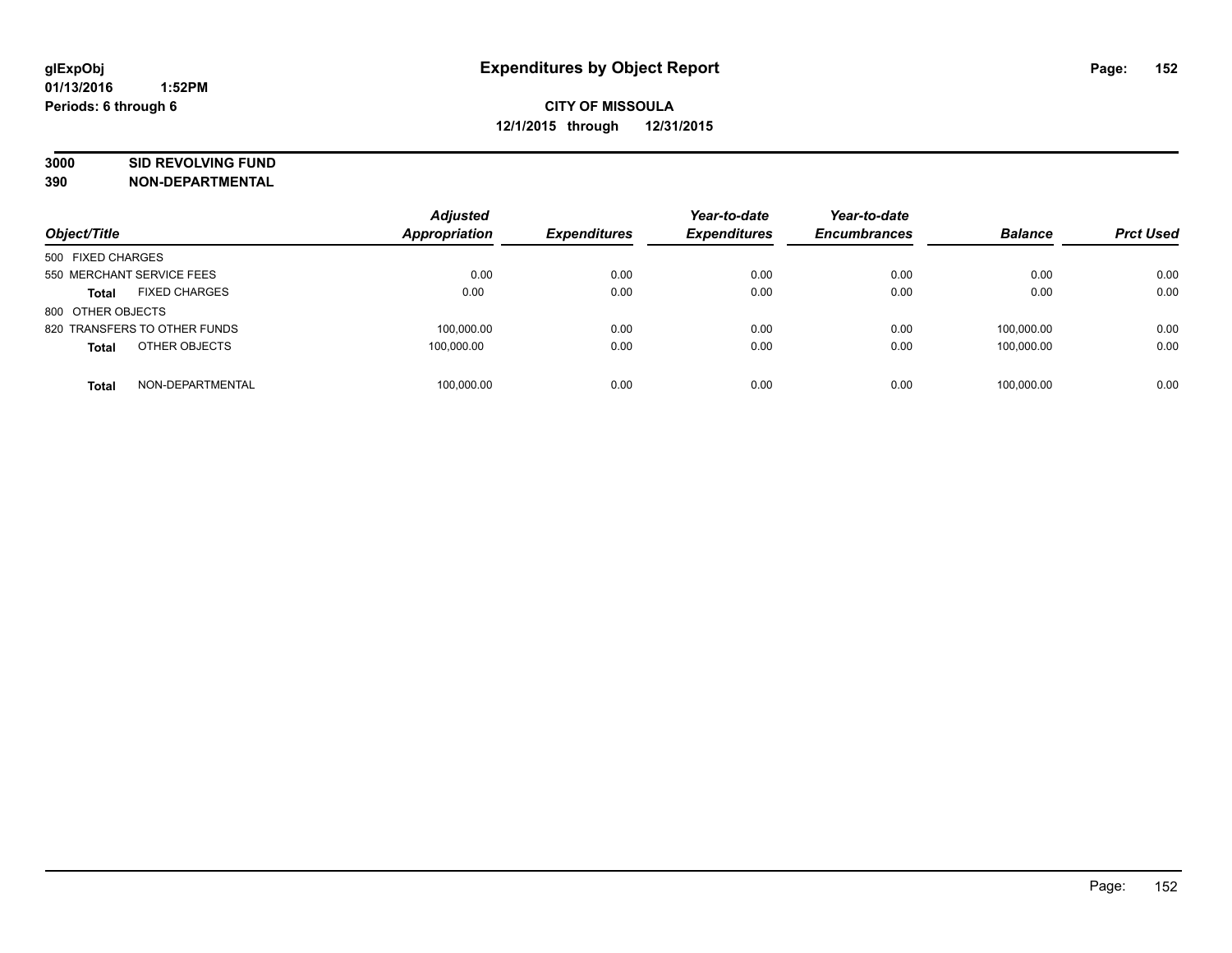**CITY OF MISSOULA 12/1/2015 through 12/31/2015**

### **3000 SID REVOLVING FUND**

|                           |                              | <b>Adjusted</b>      |                     | Year-to-date        | Year-to-date        |                |                  |
|---------------------------|------------------------------|----------------------|---------------------|---------------------|---------------------|----------------|------------------|
| Object/Title              |                              | <b>Appropriation</b> | <b>Expenditures</b> | <b>Expenditures</b> | <b>Encumbrances</b> | <b>Balance</b> | <b>Prct Used</b> |
| 500 FIXED CHARGES         |                              |                      |                     |                     |                     |                |                  |
| 550 MERCHANT SERVICE FEES |                              | 0.00                 | 0.00                | 0.00                | 0.00                | 0.00           | 0.00             |
| <b>Total</b>              | <b>FIXED CHARGES</b>         | 0.00                 | 0.00                | 0.00                | 0.00                | 0.00           | 0.00             |
| 800 OTHER OBJECTS         |                              |                      |                     |                     |                     |                |                  |
|                           | 820 TRANSFERS TO OTHER FUNDS | 100,000.00           | 0.00                | 0.00                | 0.00                | 100,000.00     | 0.00             |
| <b>Total</b>              | OTHER OBJECTS                | 100,000.00           | 0.00                | 0.00                | 0.00                | 100,000.00     | 0.00             |
|                           |                              |                      |                     |                     |                     |                |                  |
| <b>Total</b>              | SID REVOLVING FUND           | 100,000.00           | 0.00                | 0.00                | 0.00                | 100,000.00     | 0.00             |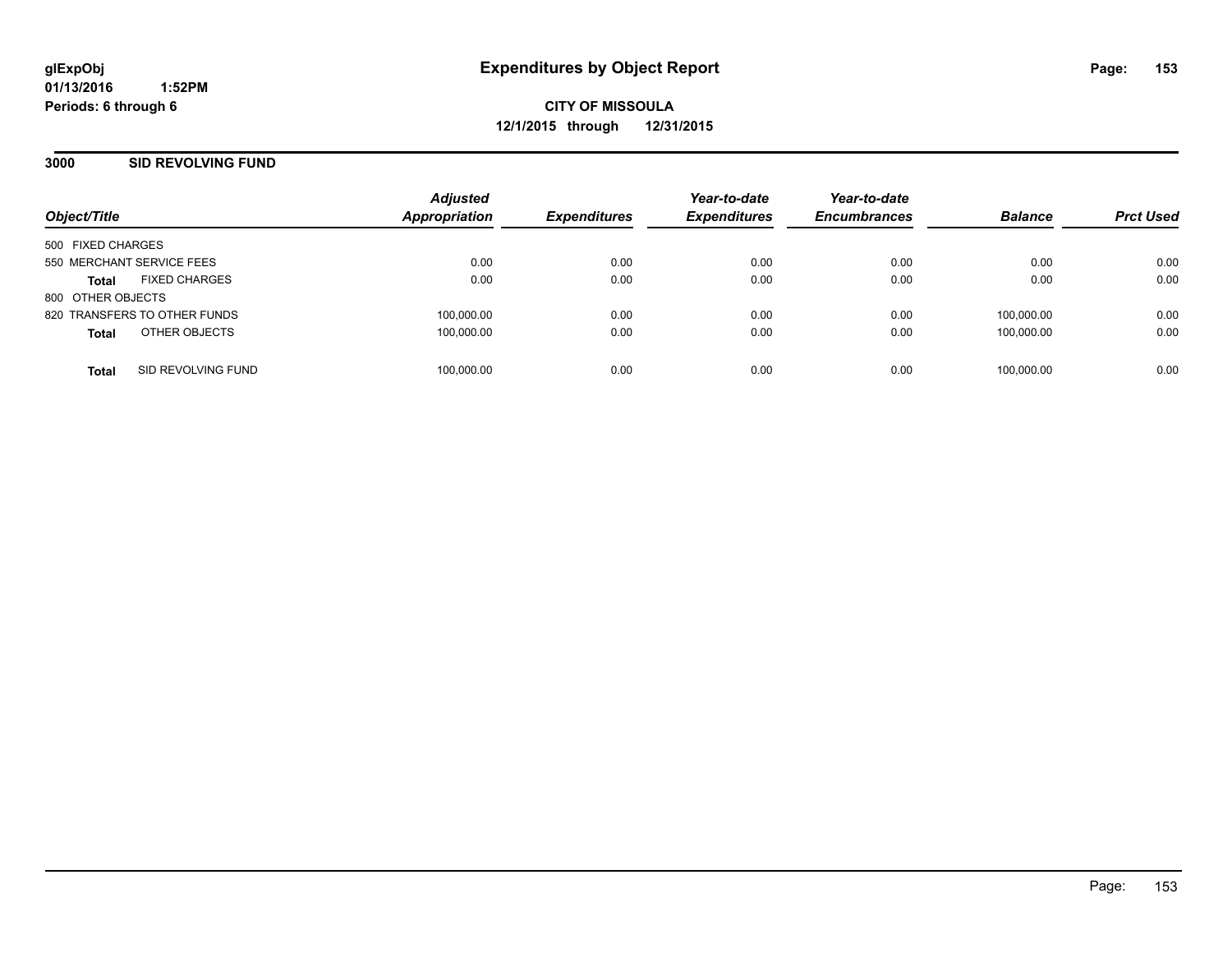# **3005 SID REBATES**

| Object/Title                         | <b>Adjusted</b><br><b>Appropriation</b> | <b>Expenditures</b> | Year-to-date<br><b>Expenditures</b> | Year-to-date<br><b>Encumbrances</b> | <b>Balance</b> | <b>Prct Used</b> |
|--------------------------------------|-----------------------------------------|---------------------|-------------------------------------|-------------------------------------|----------------|------------------|
| 500 FIXED CHARGES                    |                                         |                     |                                     |                                     |                |                  |
| 550 MERCHANT SERVICE FEES            | 0.00                                    | 0.00                | 0.00                                | 0.00                                | 0.00           | 0.00             |
| <b>FIXED CHARGES</b><br><b>Total</b> | 0.00                                    | 0.00                | 0.00                                | 0.00                                | 0.00           | 0.00             |
| NON-DEPARTMENTAL<br>Total            | 0.00                                    | 0.00                | 0.00                                | 0.00                                | 0.00           | 0.00             |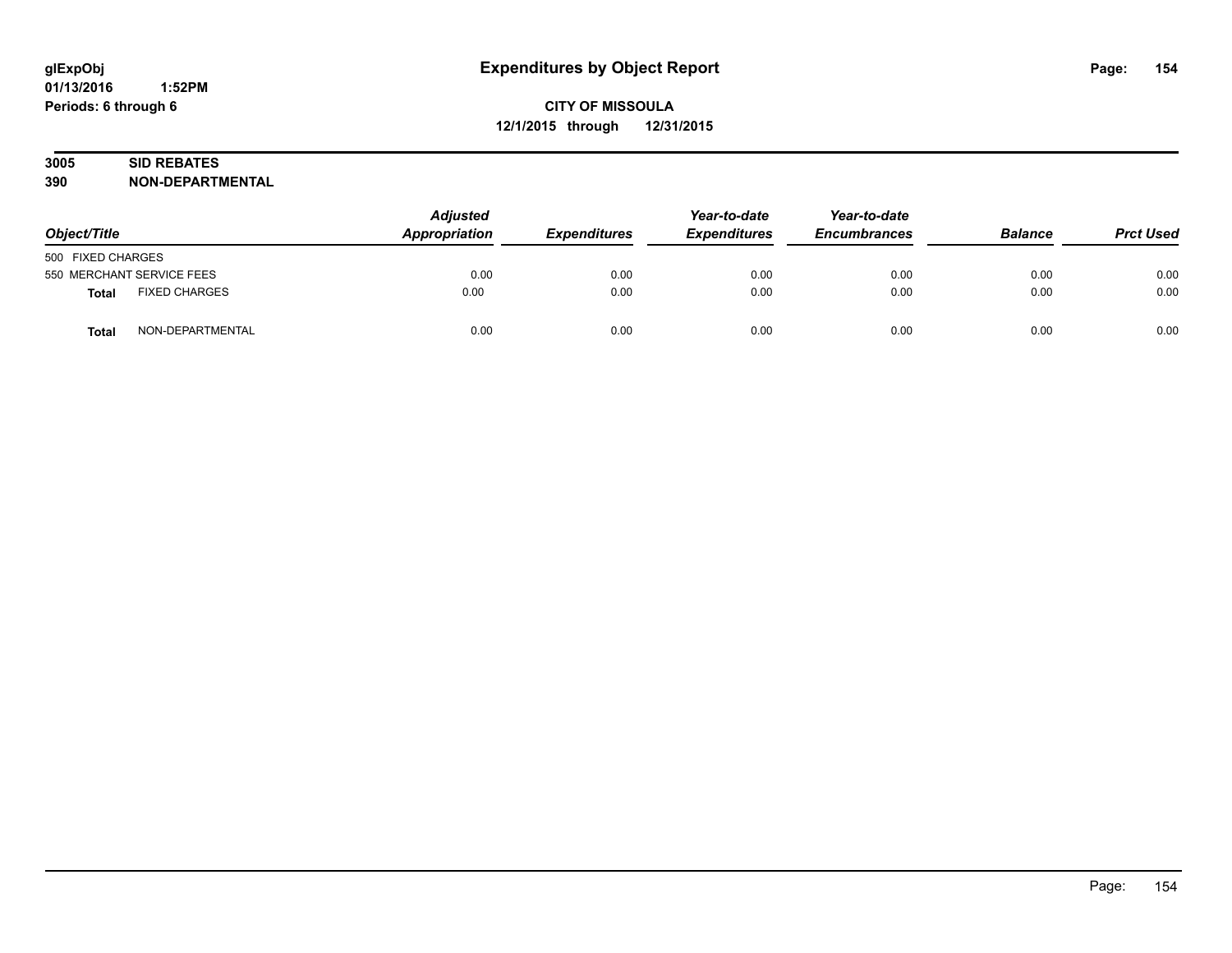**CITY OF MISSOULA 12/1/2015 through 12/31/2015**

**3005 SID REBATES**

| Object/Title                         | <b>Adjusted</b><br>Appropriation | <b>Expenditures</b> | Year-to-date<br><b>Expenditures</b> | Year-to-date<br><b>Encumbrances</b> | <b>Balance</b> | <b>Prct Used</b> |
|--------------------------------------|----------------------------------|---------------------|-------------------------------------|-------------------------------------|----------------|------------------|
| 500 FIXED CHARGES                    |                                  |                     |                                     |                                     |                |                  |
| 550 MERCHANT SERVICE FEES            | 0.00                             | 0.00                | 0.00                                | 0.00                                | 0.00           | 0.00             |
| <b>FIXED CHARGES</b><br><b>Total</b> | 0.00                             | 0.00                | 0.00                                | 0.00                                | 0.00           | 0.00             |
| SID REBATES<br><b>Total</b>          | 0.00                             | 0.00                | 0.00                                | 0.00                                | 0.00           | 0.00             |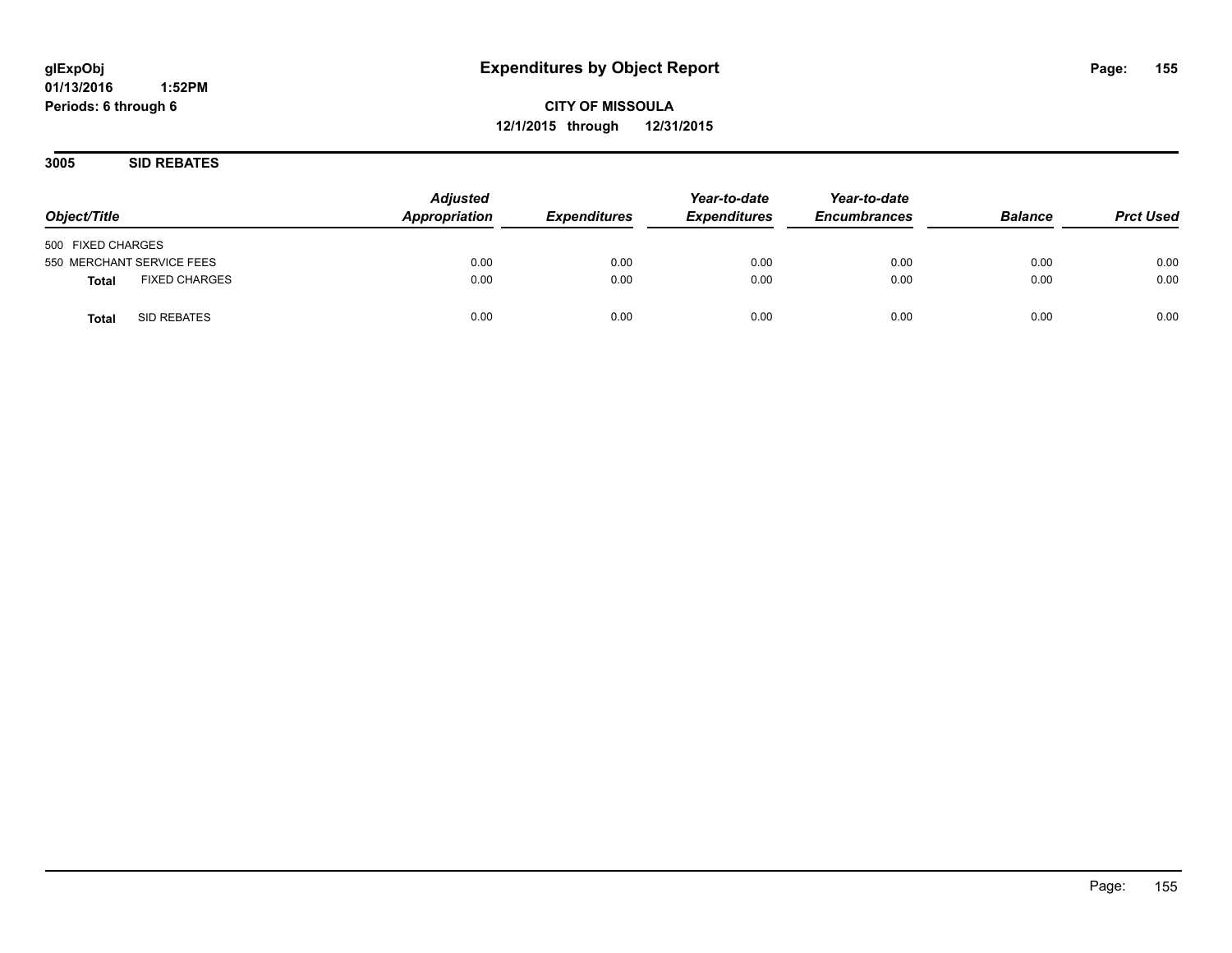# **glExpObj Expenditures by Object Report Page: 156**

# **CITY OF MISSOULA 12/1/2015 through 12/31/2015**

#### **3065 1998 PUBLIC SAFETY G O BONDS FUND**

**000 \*\*\* Title Not Found \*\*\***

| Object/Title                            | <b>Adjusted</b><br>Appropriation | <b>Expenditures</b> | Year-to-date<br><b>Expenditures</b> | Year-to-date<br><b>Encumbrances</b> | <b>Balance</b> | <b>Prct Used</b> |
|-----------------------------------------|----------------------------------|---------------------|-------------------------------------|-------------------------------------|----------------|------------------|
| 800 OTHER OBJECTS                       |                                  |                     |                                     |                                     |                |                  |
| 820 TRANSFERS TO OTHER FUNDS            | 0.00                             | 0.00                | 0.00                                | 0.00                                | 0.00           | 0.00             |
| OTHER OBJECTS<br><b>Total</b>           | 0.00                             | 0.00                | 0.00                                | 0.00                                | 0.00           | 0.00             |
| *** Title Not Found ***<br><b>Total</b> | 0.00                             | 0.00                | 0.00                                | 0.00                                | 0.00           | 0.00             |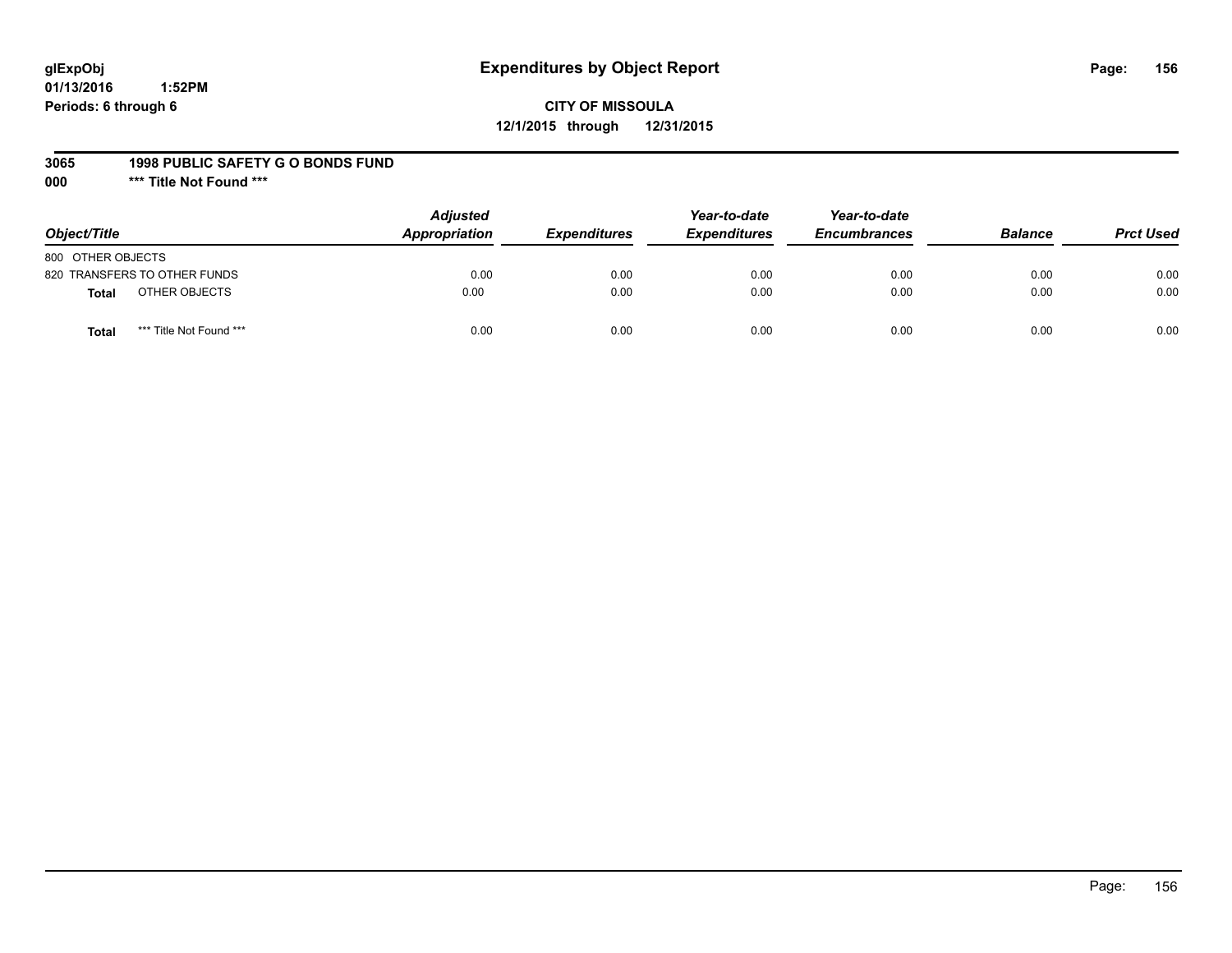#### **3065 1998 PUBLIC SAFETY G O BONDS FUND**

| Object/Title                  | <b>Adjusted</b><br>Appropriation | <b>Expenditures</b> | Year-to-date<br><b>Expenditures</b> | Year-to-date<br><b>Encumbrances</b> | <b>Balance</b> | <b>Prct Used</b> |
|-------------------------------|----------------------------------|---------------------|-------------------------------------|-------------------------------------|----------------|------------------|
| 500 FIXED CHARGES             |                                  |                     |                                     |                                     |                |                  |
| 550 MERCHANT SERVICE FEES     | 0.00                             | 0.00                | 0.00                                | 0.00                                | 0.00           | 0.00             |
| <b>FIXED CHARGES</b><br>Total | 0.00                             | 0.00                | 0.00                                | 0.00                                | 0.00           | 0.00             |
| NON-DEPARTMENTAL<br>Total     | 0.00                             | 0.00                | 0.00                                | 0.00                                | 0.00           | 0.00             |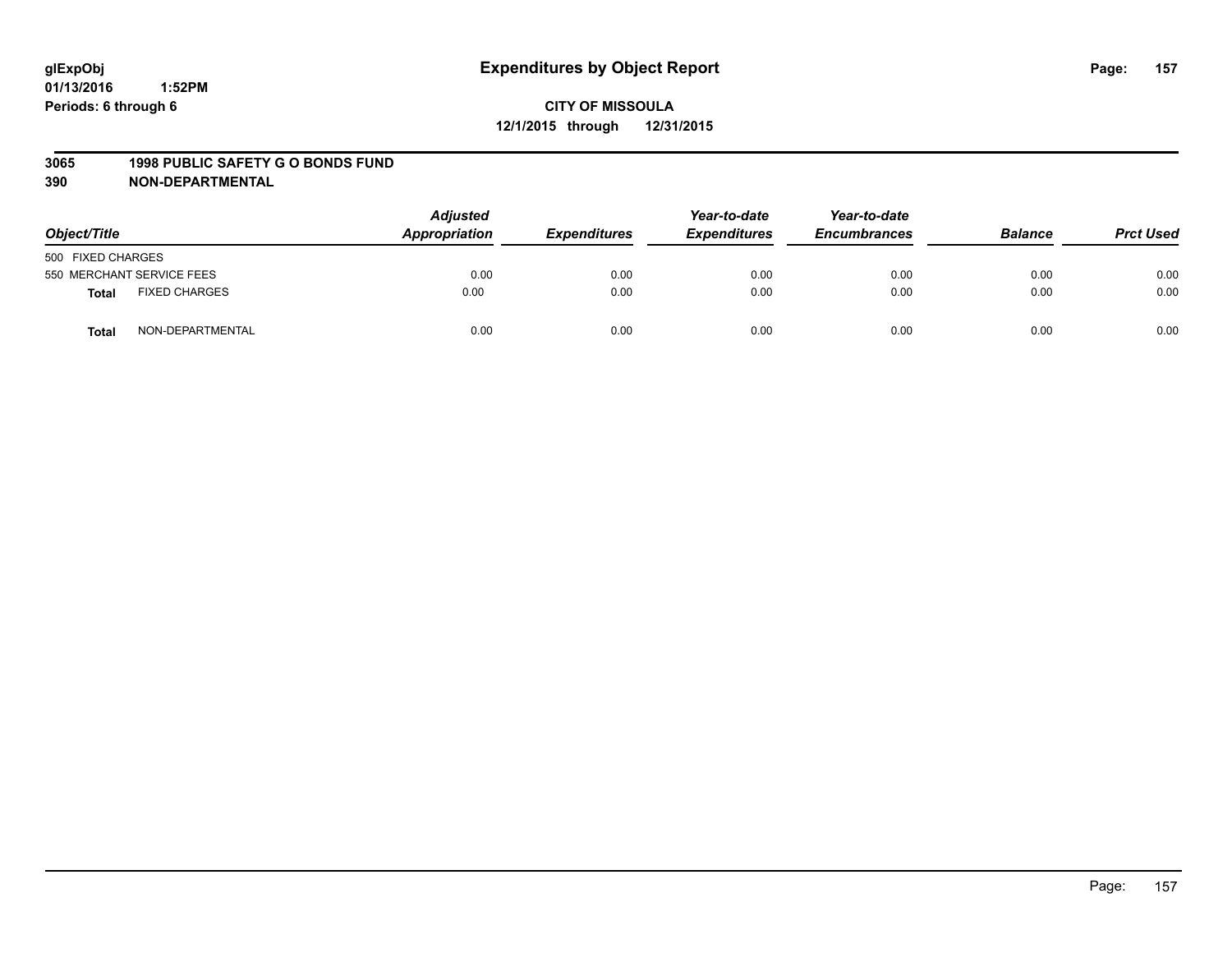**CITY OF MISSOULA 12/1/2015 through 12/31/2015**

### **3065 1998 PUBLIC SAFETY G O BONDS FUND**

| Object/Title              |                                   | <b>Adjusted</b><br><b>Appropriation</b> | <b>Expenditures</b> | Year-to-date<br><b>Expenditures</b> | Year-to-date<br><b>Encumbrances</b> | <b>Balance</b> | <b>Prct Used</b> |
|---------------------------|-----------------------------------|-----------------------------------------|---------------------|-------------------------------------|-------------------------------------|----------------|------------------|
| 500 FIXED CHARGES         |                                   |                                         |                     |                                     |                                     |                |                  |
| 550 MERCHANT SERVICE FEES |                                   | 0.00                                    | 0.00                | 0.00                                | 0.00                                | 0.00           | 0.00             |
| <b>Total</b>              | <b>FIXED CHARGES</b>              | 0.00                                    | 0.00                | 0.00                                | 0.00                                | 0.00           | 0.00             |
| 800 OTHER OBJECTS         |                                   |                                         |                     |                                     |                                     |                |                  |
|                           | 820 TRANSFERS TO OTHER FUNDS      | 0.00                                    | 0.00                | 0.00                                | 0.00                                | 0.00           | 0.00             |
| <b>Total</b>              | OTHER OBJECTS                     | 0.00                                    | 0.00                | 0.00                                | 0.00                                | 0.00           | 0.00             |
| <b>Total</b>              | 1998 PUBLIC SAFETY G O BONDS FUND | 0.00                                    | 0.00                | 0.00                                | 0.00                                | 0.00           | 0.00             |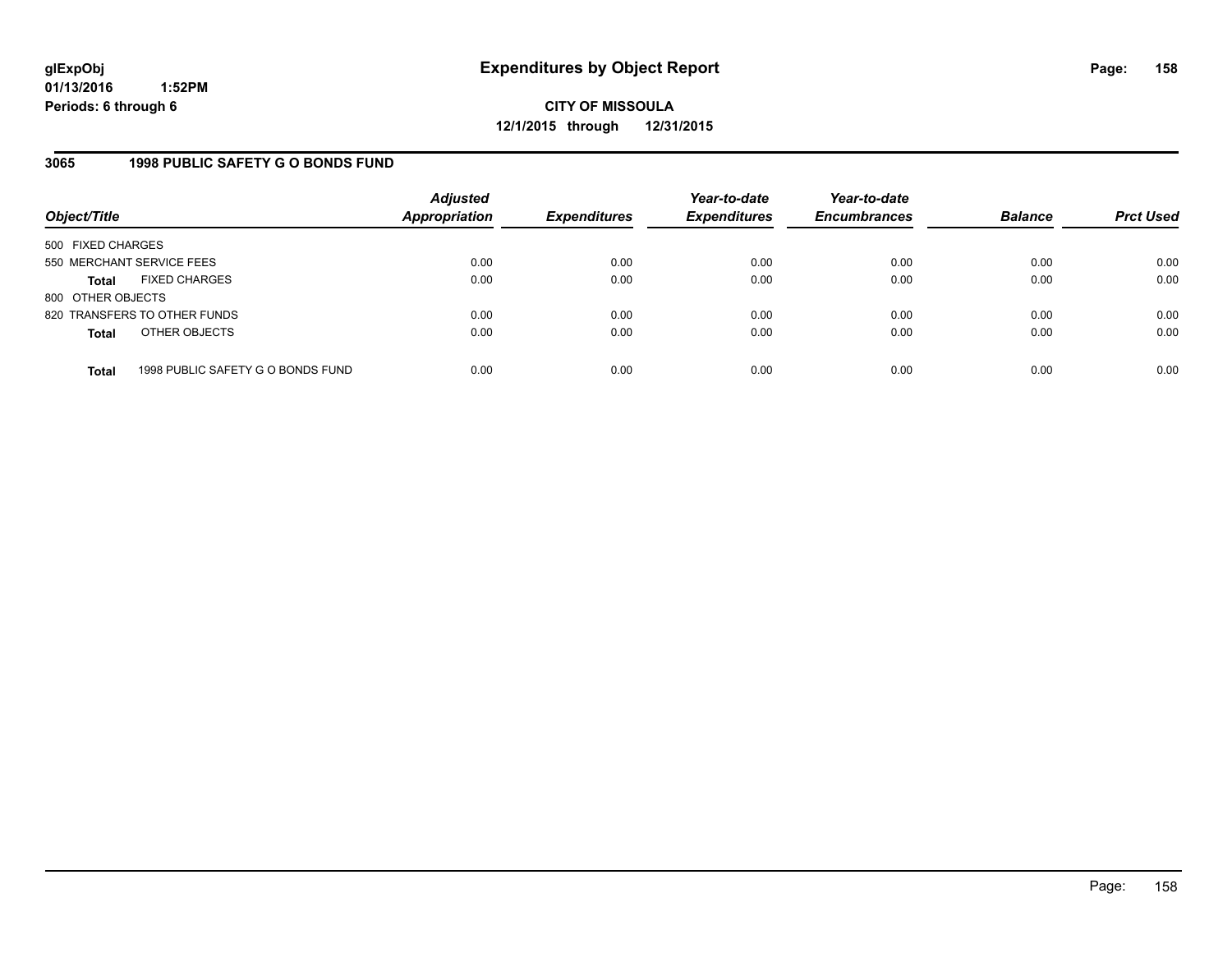### **3070 1996 OPEN SPACE GO BONDS**

| Object/Title                         | <b>Adjusted</b><br><b>Appropriation</b> | <b>Expenditures</b> | Year-to-date<br><b>Expenditures</b> | Year-to-date<br><b>Encumbrances</b> | <b>Balance</b> | <b>Prct Used</b> |
|--------------------------------------|-----------------------------------------|---------------------|-------------------------------------|-------------------------------------|----------------|------------------|
| 500 FIXED CHARGES                    |                                         |                     |                                     |                                     |                |                  |
| 550 MERCHANT SERVICE FEES            | 0.00                                    | 0.00                | 0.00                                | 0.00                                | 0.00           | 0.00             |
| <b>FIXED CHARGES</b><br><b>Total</b> | 0.00                                    | 0.00                | 0.00                                | 0.00                                | 0.00           | 0.00             |
| 800 OTHER OBJECTS                    |                                         |                     |                                     |                                     |                |                  |
| 820 TRANSFERS TO OTHER FUNDS         | 0.00                                    | 0.00                | 0.00                                | 0.00                                | 0.00           | 0.00             |
| OTHER OBJECTS<br><b>Total</b>        | 0.00                                    | 0.00                | 0.00                                | 0.00                                | 0.00           | 0.00             |
| NON-DEPARTMENTAL<br><b>Total</b>     | 0.00                                    | 0.00                | 0.00                                | 0.00                                | 0.00           | 0.00             |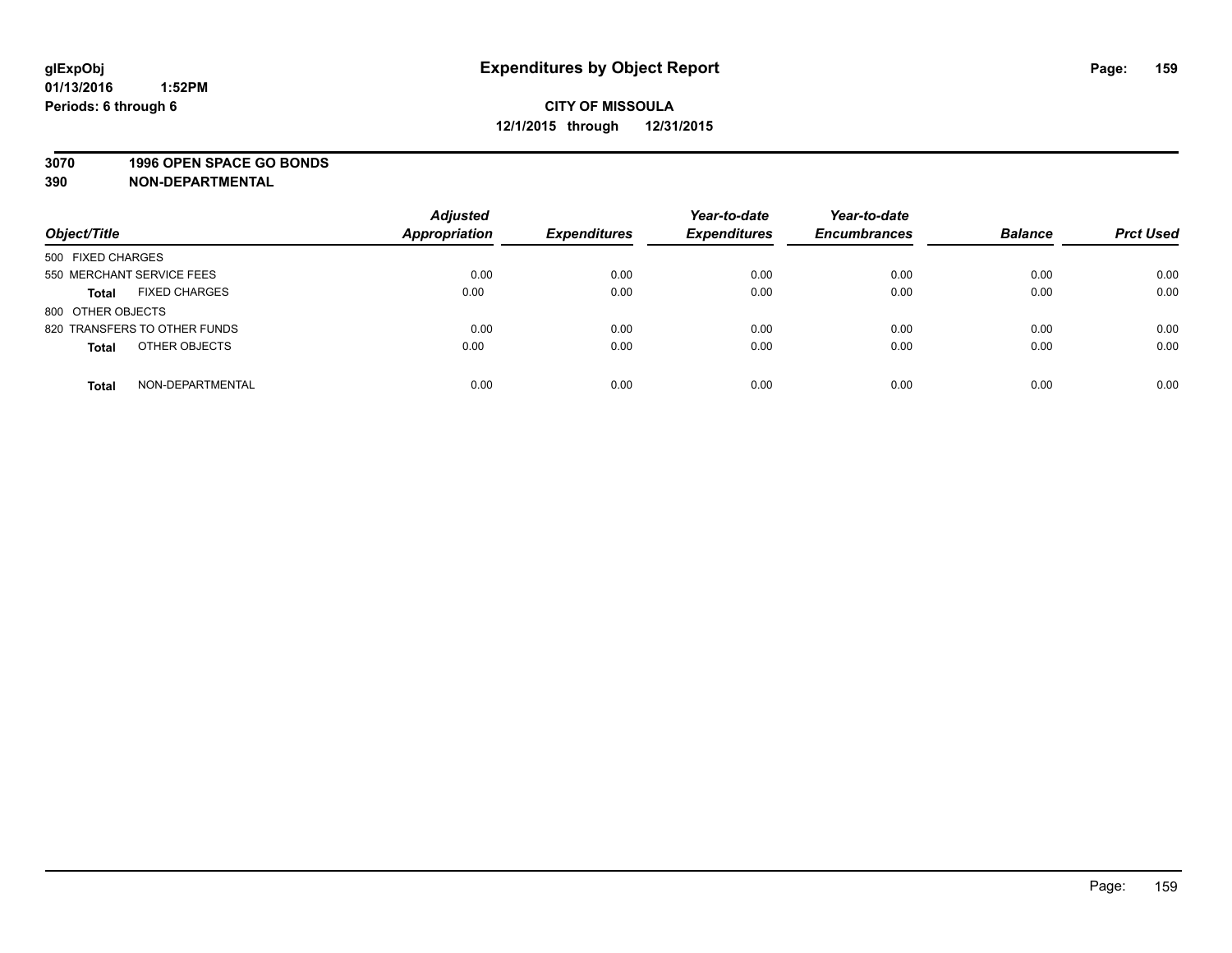### **3070 1996 OPEN SPACE GO BONDS**

| Object/Title                 |                          | <b>Adjusted</b><br><b>Appropriation</b> | <b>Expenditures</b> | Year-to-date<br><b>Expenditures</b> | Year-to-date<br><b>Encumbrances</b> | <b>Balance</b> | <b>Prct Used</b> |
|------------------------------|--------------------------|-----------------------------------------|---------------------|-------------------------------------|-------------------------------------|----------------|------------------|
| 500 FIXED CHARGES            |                          |                                         |                     |                                     |                                     |                |                  |
| 550 MERCHANT SERVICE FEES    |                          | 0.00                                    | 0.00                | 0.00                                | 0.00                                | 0.00           | 0.00             |
| <b>Total</b>                 | <b>FIXED CHARGES</b>     | 0.00                                    | 0.00                | 0.00                                | 0.00                                | 0.00           | 0.00             |
| 800 OTHER OBJECTS            |                          |                                         |                     |                                     |                                     |                |                  |
| 820 TRANSFERS TO OTHER FUNDS |                          | 0.00                                    | 0.00                | 0.00                                | 0.00                                | 0.00           | 0.00             |
| <b>Total</b>                 | OTHER OBJECTS            | 0.00                                    | 0.00                | 0.00                                | 0.00                                | 0.00           | 0.00             |
| <b>Total</b>                 | 1996 OPEN SPACE GO BONDS | 0.00                                    | 0.00                | 0.00                                | 0.00                                | 0.00           | 0.00             |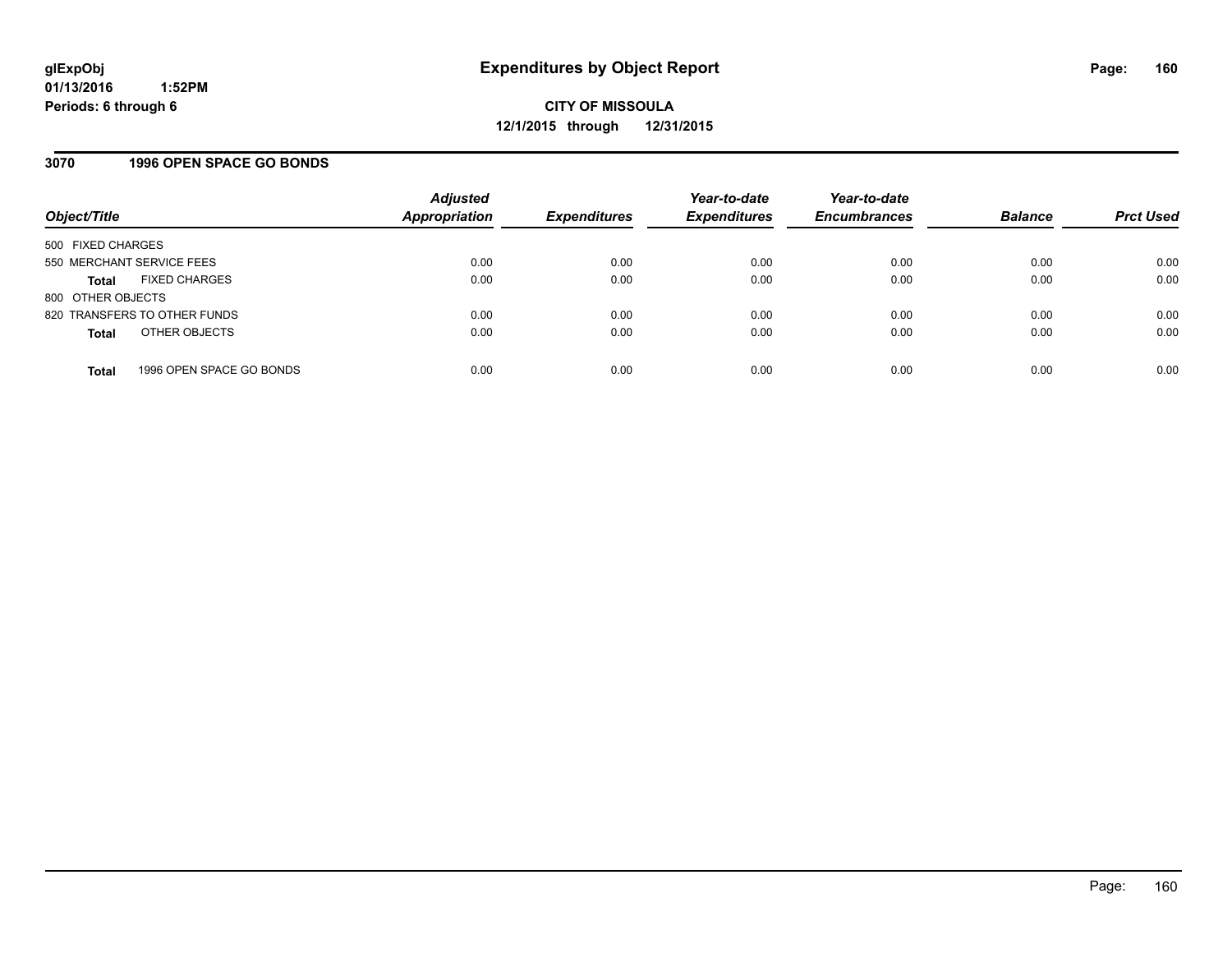#### **3075 1997 OPEN SPACE G O BOND FUND**

| Object/Title                         | <b>Adjusted</b><br><b>Appropriation</b> | <b>Expenditures</b> | Year-to-date<br><b>Expenditures</b> | Year-to-date<br><b>Encumbrances</b> | <b>Balance</b> | <b>Prct Used</b> |
|--------------------------------------|-----------------------------------------|---------------------|-------------------------------------|-------------------------------------|----------------|------------------|
|                                      |                                         |                     |                                     |                                     |                |                  |
| 500 FIXED CHARGES                    |                                         |                     |                                     |                                     |                |                  |
| 550 MERCHANT SERVICE FEES            | 0.00                                    | 0.00                | 0.00                                | 0.00                                | 0.00           | 0.00             |
| <b>FIXED CHARGES</b><br><b>Total</b> | 0.00                                    | 0.00                | 0.00                                | 0.00                                | 0.00           | 0.00             |
| 800 OTHER OBJECTS                    |                                         |                     |                                     |                                     |                |                  |
| 820 TRANSFERS TO OTHER FUNDS         | 0.00                                    | 0.00                | 0.00                                | 0.00                                | 0.00           | 0.00             |
| OTHER OBJECTS<br><b>Total</b>        | 0.00                                    | 0.00                | 0.00                                | 0.00                                | 0.00           | 0.00             |
|                                      |                                         |                     |                                     |                                     |                |                  |
| NON-DEPARTMENTAL<br><b>Total</b>     | 0.00                                    | 0.00                | 0.00                                | 0.00                                | 0.00           | 0.00             |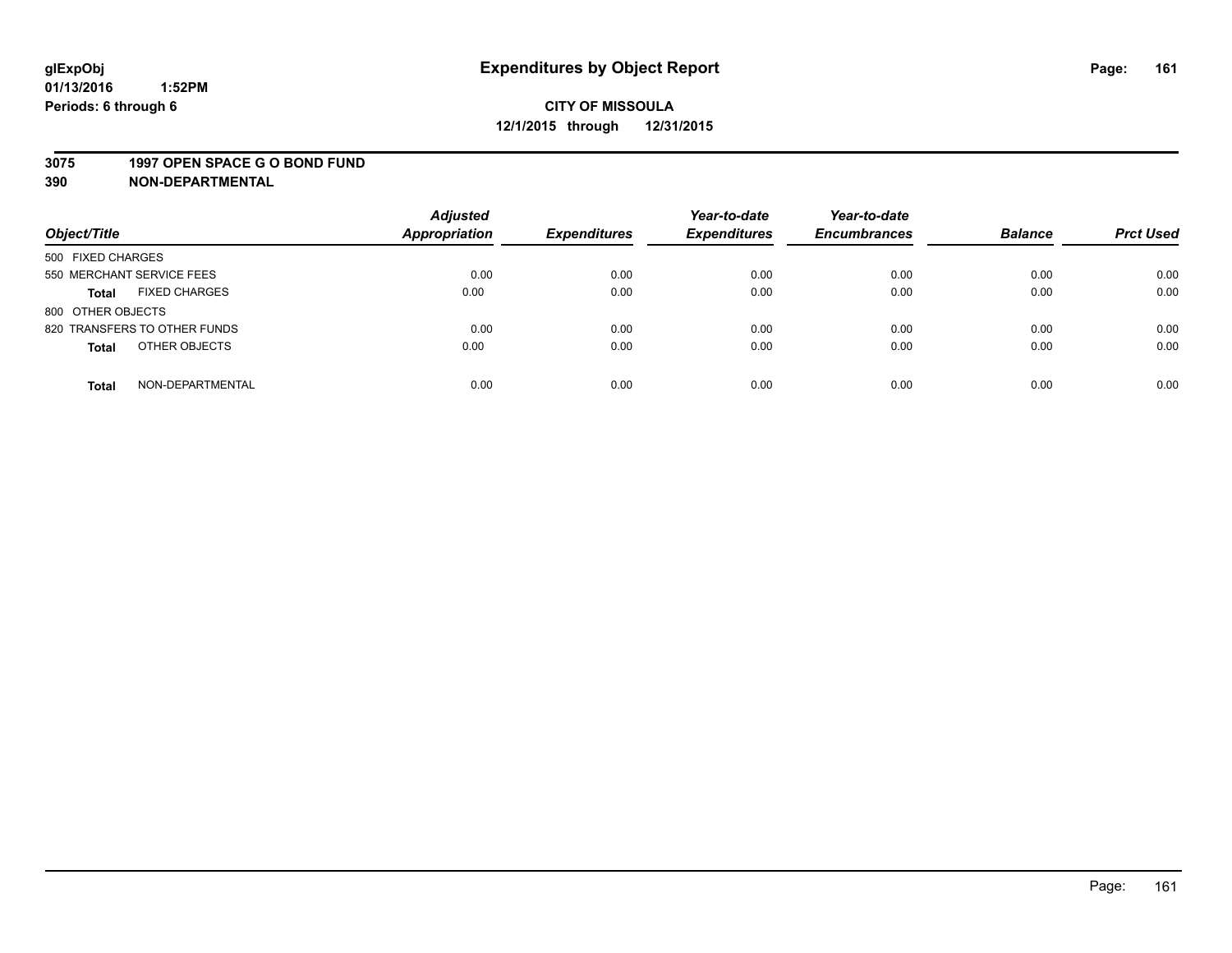### **3075 1997 OPEN SPACE G O BOND FUND**

| Object/Title              |                               | <b>Adjusted</b><br>Appropriation | <b>Expenditures</b> | Year-to-date<br><b>Expenditures</b> | Year-to-date<br><b>Encumbrances</b> | <b>Balance</b> | <b>Prct Used</b> |
|---------------------------|-------------------------------|----------------------------------|---------------------|-------------------------------------|-------------------------------------|----------------|------------------|
| 500 FIXED CHARGES         |                               |                                  |                     |                                     |                                     |                |                  |
| 550 MERCHANT SERVICE FEES |                               | 0.00                             | 0.00                | 0.00                                | 0.00                                | 0.00           | 0.00             |
| <b>Total</b>              | <b>FIXED CHARGES</b>          | 0.00                             | 0.00                | 0.00                                | 0.00                                | 0.00           | 0.00             |
| 800 OTHER OBJECTS         |                               |                                  |                     |                                     |                                     |                |                  |
|                           | 820 TRANSFERS TO OTHER FUNDS  | 0.00                             | 0.00                | 0.00                                | 0.00                                | 0.00           | 0.00             |
| <b>Total</b>              | OTHER OBJECTS                 | 0.00                             | 0.00                | 0.00                                | 0.00                                | 0.00           | 0.00             |
| <b>Total</b>              | 1997 OPEN SPACE G O BOND FUND | 0.00                             | 0.00                | 0.00                                | 0.00                                | 0.00           | 0.00             |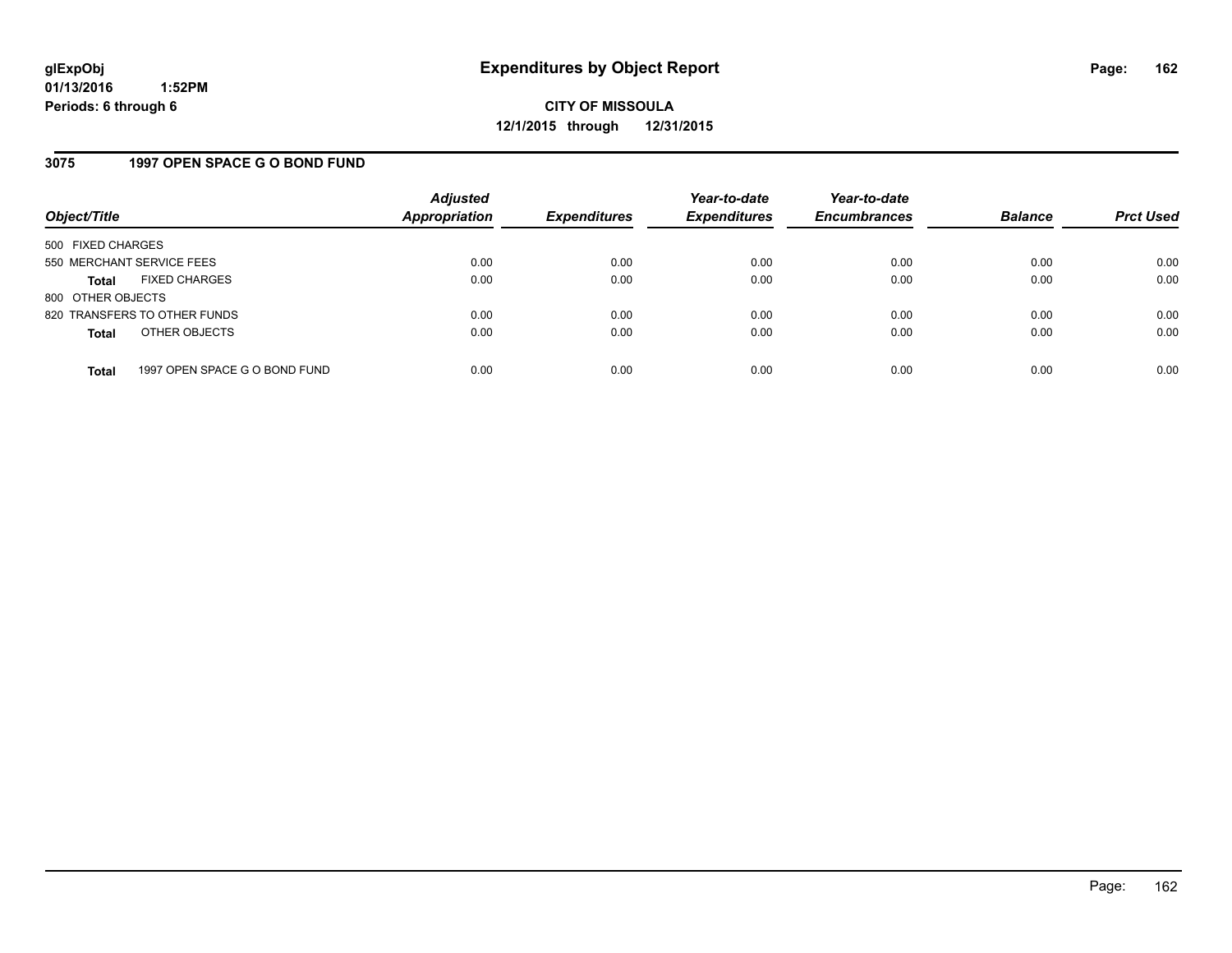### **3080 1994 FIRE EQUIP/CITY HALLS REFUND BOND F**

| Object/Title                |                              | <b>Adjusted</b><br><b>Appropriation</b> | <b>Expenditures</b> | Year-to-date<br><b>Expenditures</b> | Year-to-date<br><b>Encumbrances</b> | <b>Balance</b> | <b>Prct Used</b> |
|-----------------------------|------------------------------|-----------------------------------------|---------------------|-------------------------------------|-------------------------------------|----------------|------------------|
| 500 FIXED CHARGES           |                              |                                         |                     |                                     |                                     |                |                  |
|                             | 550 MERCHANT SERVICE FEES    | 0.00                                    | 0.00                | 0.00                                | 0.00                                | 0.00           | 0.00             |
| <b>Total</b>                | <b>FIXED CHARGES</b>         | 0.00                                    | 0.00                | 0.00                                | 0.00                                | 0.00           | 0.00             |
| 600 DEBT SERVICE            |                              |                                         |                     |                                     |                                     |                |                  |
| 620 INTEREST / SERVICE FEES |                              | 0.00                                    | 0.00                | 0.00                                | 0.00                                | 0.00           | 0.00             |
| <b>Total</b>                | <b>DEBT SERVICE</b>          | 0.00                                    | 0.00                | 0.00                                | 0.00                                | 0.00           | 0.00             |
| 800 OTHER OBJECTS           |                              |                                         |                     |                                     |                                     |                |                  |
|                             | 820 TRANSFERS TO OTHER FUNDS | 0.00                                    | 0.00                | 0.00                                | 0.00                                | 0.00           | 0.00             |
| <b>Total</b>                | OTHER OBJECTS                | 0.00                                    | 0.00                | 0.00                                | 0.00                                | 0.00           | 0.00             |
| <b>Total</b>                | NON-DEPARTMENTAL             | 0.00                                    | 0.00                | 0.00                                | 0.00                                | 0.00           | 0.00             |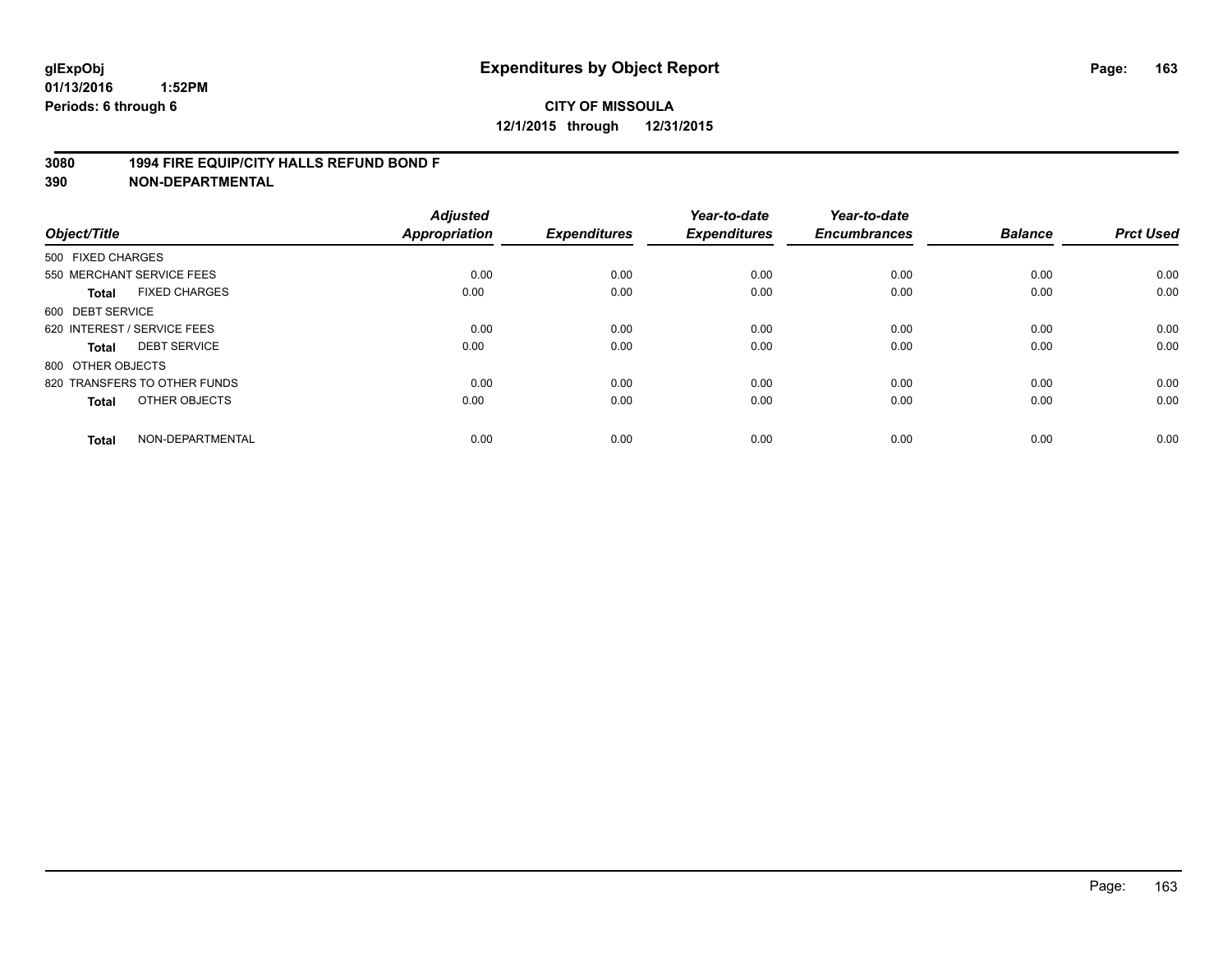**CITY OF MISSOULA 12/1/2015 through 12/31/2015**

### **3080 1994 FIRE EQUIP/CITY HALLS REFUND BOND F**

| Object/Title                |                                     | <b>Adjusted</b><br><b>Appropriation</b> | <b>Expenditures</b> | Year-to-date<br><b>Expenditures</b> | Year-to-date<br><b>Encumbrances</b> | <b>Balance</b> | <b>Prct Used</b> |
|-----------------------------|-------------------------------------|-----------------------------------------|---------------------|-------------------------------------|-------------------------------------|----------------|------------------|
| 500 FIXED CHARGES           |                                     |                                         |                     |                                     |                                     |                |                  |
| 550 MERCHANT SERVICE FEES   |                                     | 0.00                                    | 0.00                | 0.00                                | 0.00                                | 0.00           | 0.00             |
| <b>Total</b>                | <b>FIXED CHARGES</b>                | 0.00                                    | 0.00                | 0.00                                | 0.00                                | 0.00           | 0.00             |
| 600 DEBT SERVICE            |                                     |                                         |                     |                                     |                                     |                |                  |
| 620 INTEREST / SERVICE FEES |                                     | 0.00                                    | 0.00                | 0.00                                | 0.00                                | 0.00           | 0.00             |
| <b>Total</b>                | <b>DEBT SERVICE</b>                 | 0.00                                    | 0.00                | 0.00                                | 0.00                                | 0.00           | 0.00             |
| 800 OTHER OBJECTS           |                                     |                                         |                     |                                     |                                     |                |                  |
|                             | 820 TRANSFERS TO OTHER FUNDS        | 0.00                                    | 0.00                | 0.00                                | 0.00                                | 0.00           | 0.00             |
| <b>Total</b>                | OTHER OBJECTS                       | 0.00                                    | 0.00                | 0.00                                | 0.00                                | 0.00           | 0.00             |
| <b>Total</b>                | 1994 FIRE EQUIP/CITY HALLS REFUND B | 0.00                                    | 0.00                | 0.00                                | 0.00                                | 0.00           | 0.00             |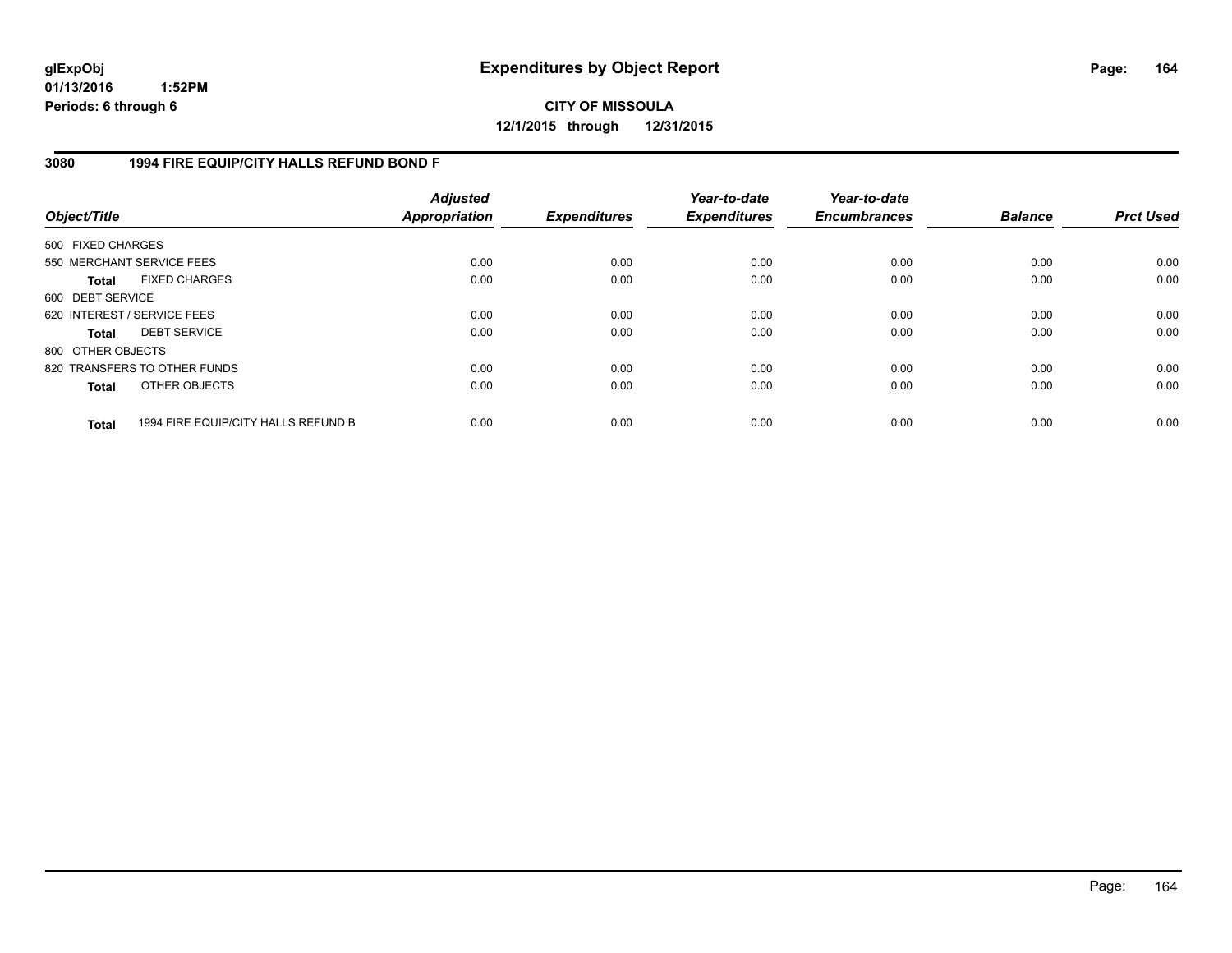# **CITY OF MISSOULA 12/1/2015 through 12/31/2015**

#### **3085 1993 FIRE STATION G O BOND FUND**

| Object/Title                         | <b>Adjusted</b><br><b>Appropriation</b> | <b>Expenditures</b> | Year-to-date<br><b>Expenditures</b> | Year-to-date<br><b>Encumbrances</b> | <b>Balance</b> | <b>Prct Used</b> |
|--------------------------------------|-----------------------------------------|---------------------|-------------------------------------|-------------------------------------|----------------|------------------|
| 500 FIXED CHARGES                    |                                         |                     |                                     |                                     |                |                  |
| 550 MERCHANT SERVICE FEES            | 0.00                                    | 0.00                | 0.00                                | 0.00                                | 0.00           | 0.00             |
| <b>FIXED CHARGES</b><br><b>Total</b> | 0.00                                    | 0.00                | 0.00                                | 0.00                                | 0.00           | 0.00             |
| 800 OTHER OBJECTS                    |                                         |                     |                                     |                                     |                |                  |
| 820 TRANSFERS TO OTHER FUNDS         | 0.00                                    | 0.00                | 0.00                                | 0.00                                | 0.00           | 0.00             |
| OTHER OBJECTS<br><b>Total</b>        | 0.00                                    | 0.00                | 0.00                                | 0.00                                | 0.00           | 0.00             |
| NON-DEPARTMENTAL<br><b>Total</b>     | 0.00                                    | 0.00                | 0.00                                | 0.00                                | 0.00           | 0.00             |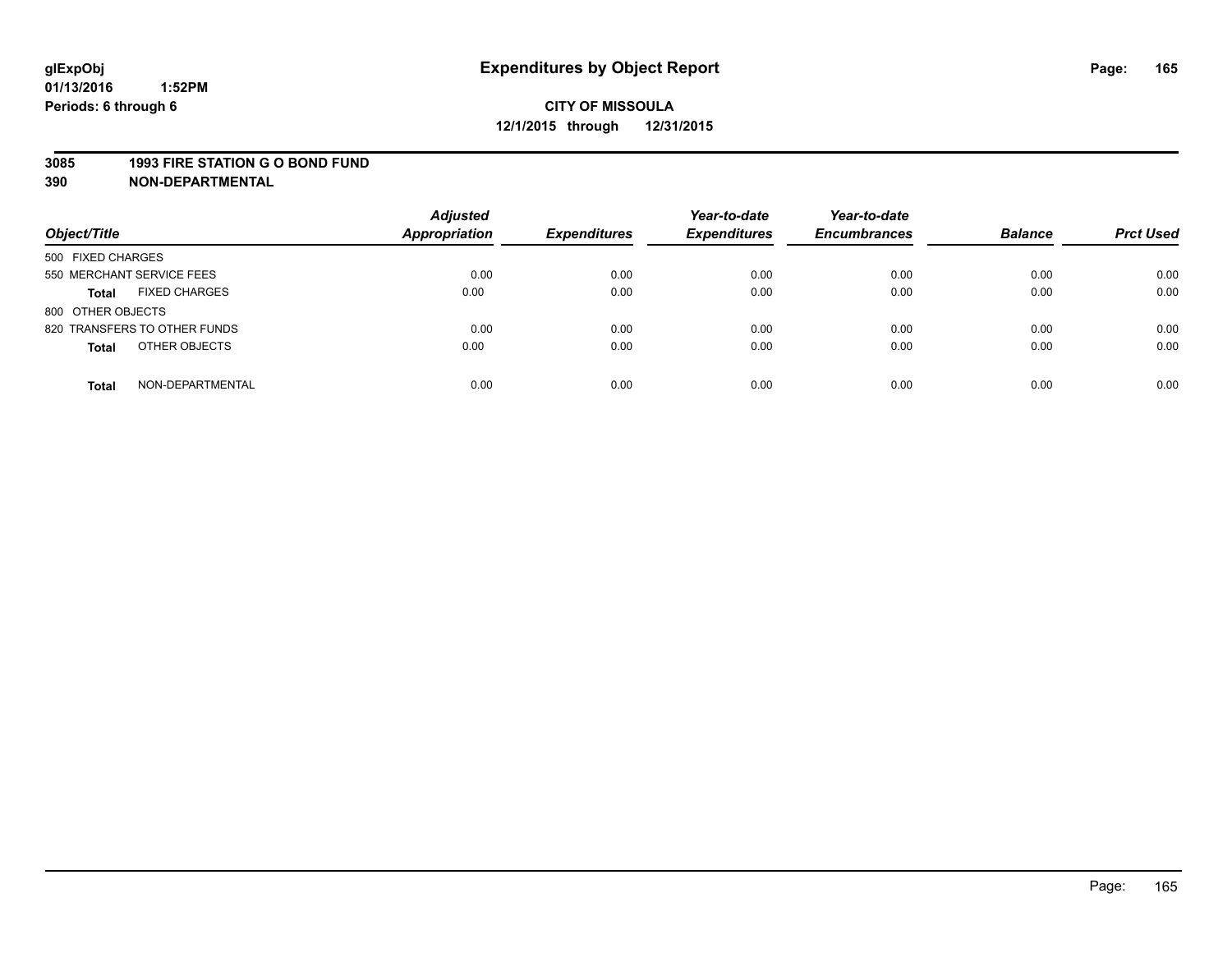### **3085 1993 FIRE STATION G O BOND FUND**

| Object/Title              |                                 | <b>Adjusted</b><br><b>Appropriation</b> | <b>Expenditures</b> | Year-to-date<br><b>Expenditures</b> | Year-to-date<br><b>Encumbrances</b> | <b>Balance</b> | <b>Prct Used</b> |
|---------------------------|---------------------------------|-----------------------------------------|---------------------|-------------------------------------|-------------------------------------|----------------|------------------|
| 500 FIXED CHARGES         |                                 |                                         |                     |                                     |                                     |                |                  |
| 550 MERCHANT SERVICE FEES |                                 | 0.00                                    | 0.00                | 0.00                                | 0.00                                | 0.00           | 0.00             |
| <b>Total</b>              | <b>FIXED CHARGES</b>            | 0.00                                    | 0.00                | 0.00                                | 0.00                                | 0.00           | 0.00             |
| 800 OTHER OBJECTS         |                                 |                                         |                     |                                     |                                     |                |                  |
|                           | 820 TRANSFERS TO OTHER FUNDS    | 0.00                                    | 0.00                | 0.00                                | 0.00                                | 0.00           | 0.00             |
| <b>Total</b>              | OTHER OBJECTS                   | 0.00                                    | 0.00                | 0.00                                | 0.00                                | 0.00           | 0.00             |
| <b>Total</b>              | 1993 FIRE STATION G O BOND FUND | 0.00                                    | 0.00                | 0.00                                | 0.00                                | 0.00           | 0.00             |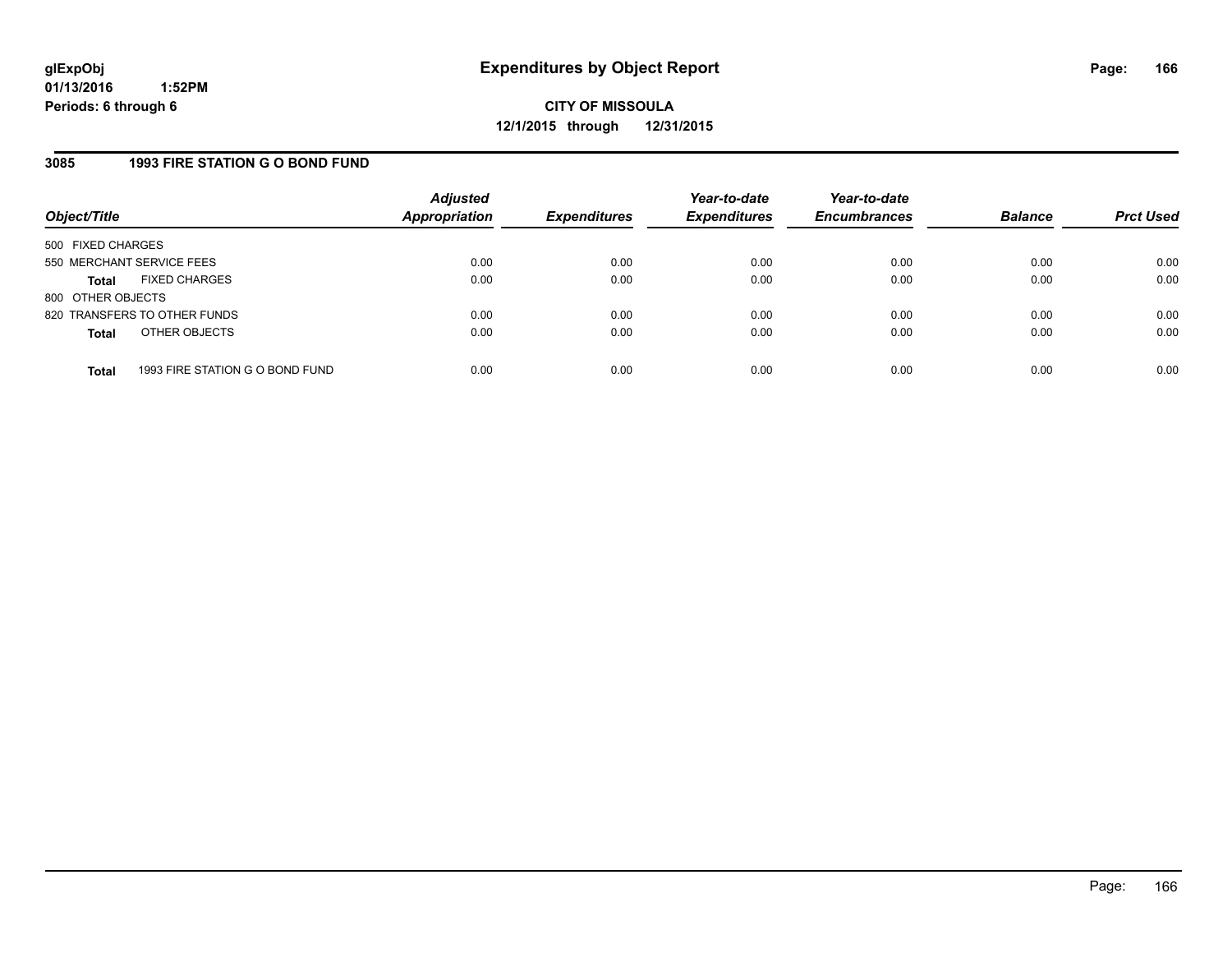# **3090 2004 AQUATICS BOND**

| Object/Title                |                              | <b>Adjusted</b><br><b>Appropriation</b> | <b>Expenditures</b> | Year-to-date<br><b>Expenditures</b> | Year-to-date<br><b>Encumbrances</b> | <b>Balance</b> | <b>Prct Used</b> |
|-----------------------------|------------------------------|-----------------------------------------|---------------------|-------------------------------------|-------------------------------------|----------------|------------------|
| 500 FIXED CHARGES           |                              |                                         |                     |                                     |                                     |                |                  |
| 550 MERCHANT SERVICE FEES   |                              | 0.00                                    | 0.00                | 0.00                                | 0.00                                | 0.00           | 0.00             |
| <b>Total</b>                | <b>FIXED CHARGES</b>         | 0.00                                    | 0.00                | 0.00                                | 0.00                                | 0.00           | 0.00             |
| 600 DEBT SERVICE            |                              |                                         |                     |                                     |                                     |                |                  |
| 610 PRINCIPAL               |                              | 0.00                                    | 0.00                | 0.00                                | 0.00                                | 0.00           | 0.00             |
| 620 INTEREST / SERVICE FEES |                              | 0.00                                    | 0.00                | 0.00                                | 0.00                                | 0.00           | 0.00             |
| <b>Total</b>                | <b>DEBT SERVICE</b>          | 0.00                                    | 0.00                | 0.00                                | 0.00                                | 0.00           | 0.00             |
| 800 OTHER OBJECTS           |                              |                                         |                     |                                     |                                     |                |                  |
|                             | 820 TRANSFERS TO OTHER FUNDS | 0.00                                    | 0.00                | 0.00                                | 0.00                                | 0.00           | 0.00             |
| <b>Total</b>                | OTHER OBJECTS                | 0.00                                    | 0.00                | 0.00                                | 0.00                                | 0.00           | 0.00             |
|                             |                              |                                         |                     |                                     |                                     |                |                  |
| <b>Total</b>                | NON-DEPARTMENTAL             | 0.00                                    | 0.00                | 0.00                                | 0.00                                | 0.00           | 0.00             |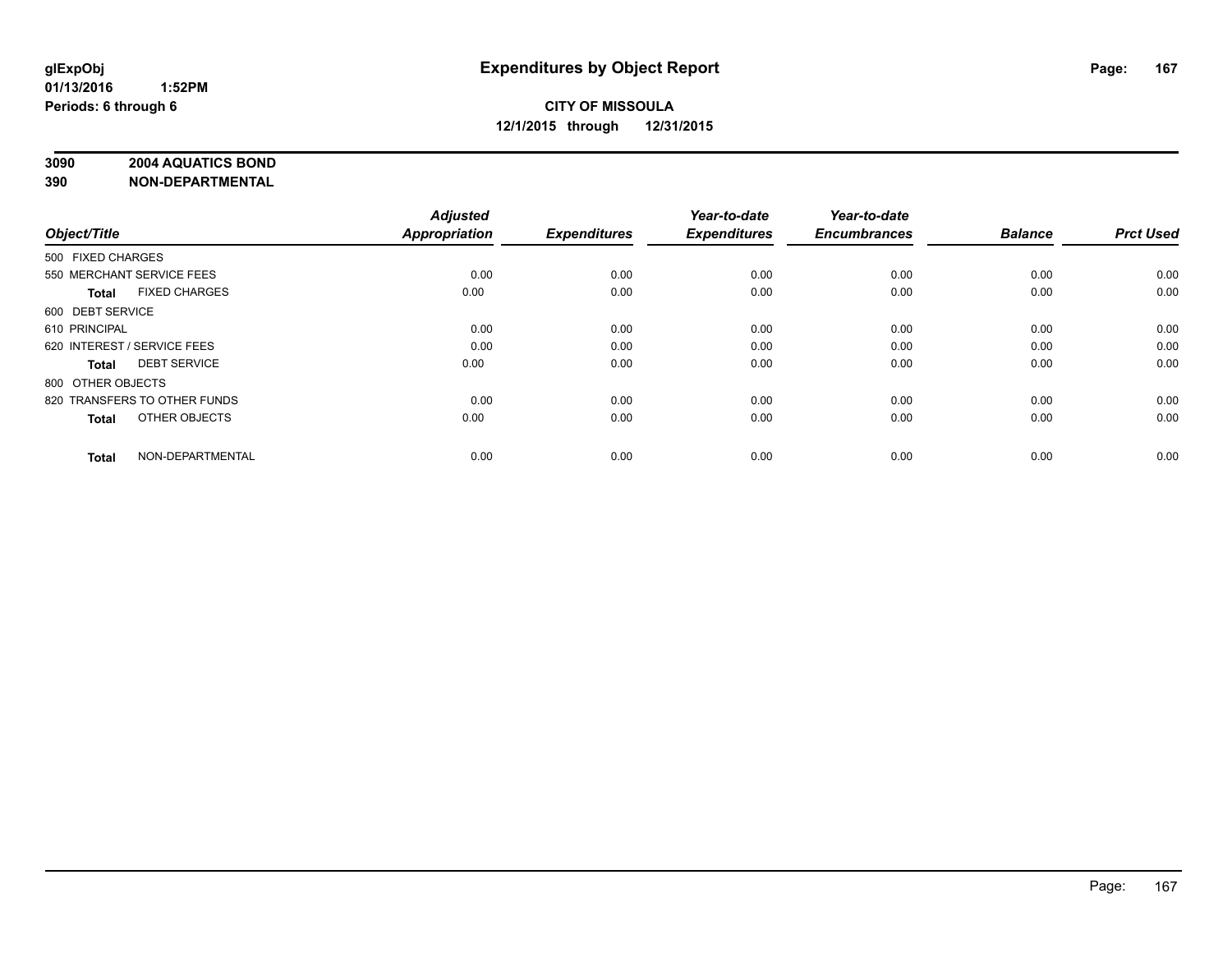# **CITY OF MISSOULA 12/1/2015 through 12/31/2015**

### **3090 2004 AQUATICS BOND**

|                              |                      | <b>Adjusted</b>      |                     | Year-to-date        | Year-to-date<br><b>Encumbrances</b> | <b>Balance</b> | <b>Prct Used</b> |
|------------------------------|----------------------|----------------------|---------------------|---------------------|-------------------------------------|----------------|------------------|
| Object/Title                 |                      | <b>Appropriation</b> | <b>Expenditures</b> | <b>Expenditures</b> |                                     |                |                  |
| 500 FIXED CHARGES            |                      |                      |                     |                     |                                     |                |                  |
| 550 MERCHANT SERVICE FEES    |                      | 0.00                 | 0.00                | 0.00                | 0.00                                | 0.00           | 0.00             |
| <b>Total</b>                 | <b>FIXED CHARGES</b> | 0.00                 | 0.00                | 0.00                | 0.00                                | 0.00           | 0.00             |
| 600 DEBT SERVICE             |                      |                      |                     |                     |                                     |                |                  |
| 610 PRINCIPAL                |                      | 0.00                 | 0.00                | 0.00                | 0.00                                | 0.00           | 0.00             |
| 620 INTEREST / SERVICE FEES  |                      | 0.00                 | 0.00                | 0.00                | 0.00                                | 0.00           | 0.00             |
| <b>Total</b>                 | <b>DEBT SERVICE</b>  | 0.00                 | 0.00                | 0.00                | 0.00                                | 0.00           | 0.00             |
| 800 OTHER OBJECTS            |                      |                      |                     |                     |                                     |                |                  |
| 820 TRANSFERS TO OTHER FUNDS |                      | 0.00                 | 0.00                | 0.00                | 0.00                                | 0.00           | 0.00             |
| <b>Total</b>                 | OTHER OBJECTS        | 0.00                 | 0.00                | 0.00                | 0.00                                | 0.00           | 0.00             |
| <b>Total</b>                 | 2004 AQUATICS BOND   | 0.00                 | 0.00                | 0.00                | 0.00                                | 0.00           | 0.00             |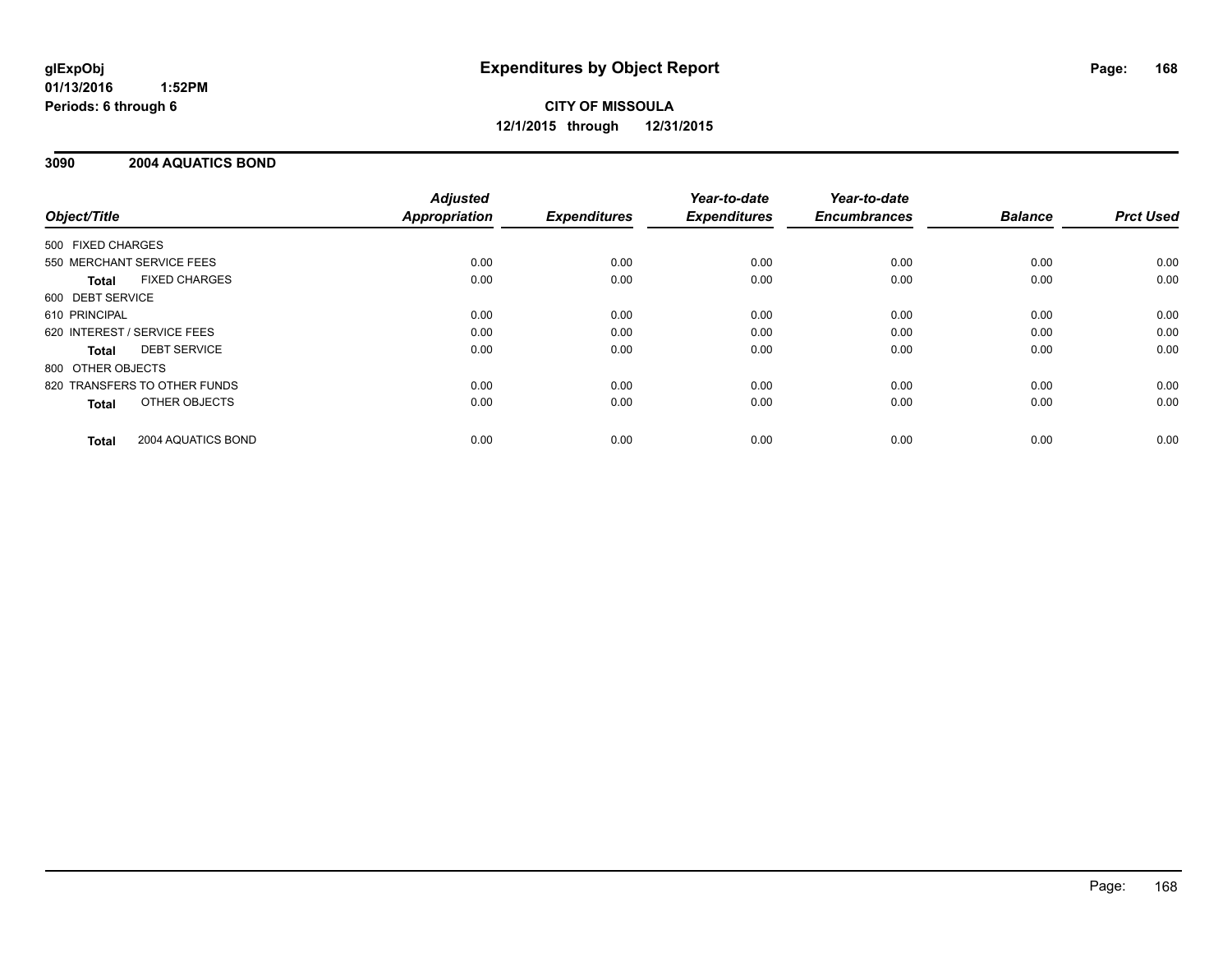### **3091 SERIES 2012A AQUATICS REFUNDING BOND**

|                                     |                      | <b>Adjusted</b>      |                     | Year-to-date        | Year-to-date        |                |                  |
|-------------------------------------|----------------------|----------------------|---------------------|---------------------|---------------------|----------------|------------------|
| Object/Title                        |                      | <b>Appropriation</b> | <b>Expenditures</b> | <b>Expenditures</b> | <b>Encumbrances</b> | <b>Balance</b> | <b>Prct Used</b> |
| 500 FIXED CHARGES                   |                      |                      |                     |                     |                     |                |                  |
| 550 MERCHANT SERVICE FEES           |                      | 0.00                 | 0.00                | 0.00                | 0.00                | 0.00           | 0.00             |
| <b>Total</b>                        | <b>FIXED CHARGES</b> | 0.00                 | 0.00                | 0.00                | 0.00                | 0.00           | 0.00             |
| 600 DEBT SERVICE                    |                      |                      |                     |                     |                     |                |                  |
| 610 PRINCIPAL                       |                      | 505,000.00           | 0.00                | 0.00                | 0.00                | 505,000.00     | 0.00             |
| 620 INTEREST / SERVICE FEES         |                      | 90.148.00            | 44,898.75           | 45.248.75           | 0.00                | 44,899.25      | 50.19            |
| <b>DEBT SERVICE</b><br><b>Total</b> |                      | 595.148.00           | 44,898.75           | 45,248.75           | 0.00                | 549,899.25     | 7.60             |
| 800 OTHER OBJECTS                   |                      |                      |                     |                     |                     |                |                  |
| 820 TRANSFERS TO OTHER FUNDS        |                      | 0.00                 | 0.00                | 0.00                | 0.00                | 0.00           | 0.00             |
| <b>Total</b>                        | OTHER OBJECTS        | 0.00                 | 0.00                | 0.00                | 0.00                | 0.00           | 0.00             |
| <b>Total</b>                        | NON-DEPARTMENTAL     | 595,148.00           | 44,898.75           | 45,248.75           | 0.00                | 549,899.25     | 7.60             |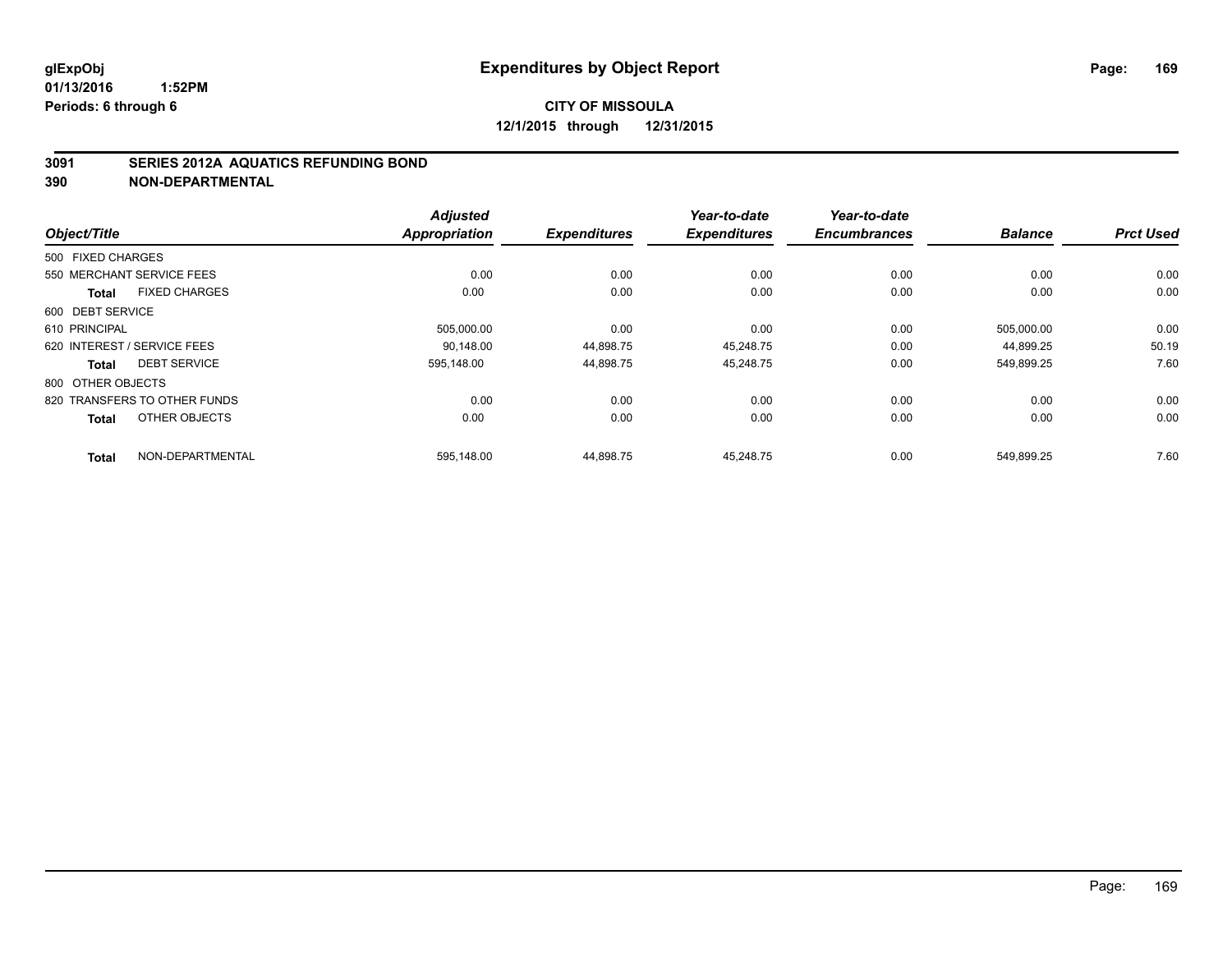**CITY OF MISSOULA 12/1/2015 through 12/31/2015**

### **3091 SERIES 2012A AQUATICS REFUNDING BOND**

| Object/Title      |                                   | <b>Adjusted</b><br>Appropriation | <b>Expenditures</b> | Year-to-date<br><b>Expenditures</b> | Year-to-date<br><b>Encumbrances</b> | <b>Balance</b> | <b>Prct Used</b> |
|-------------------|-----------------------------------|----------------------------------|---------------------|-------------------------------------|-------------------------------------|----------------|------------------|
|                   |                                   |                                  |                     |                                     |                                     |                |                  |
| 500 FIXED CHARGES |                                   |                                  |                     |                                     |                                     |                |                  |
|                   | 550 MERCHANT SERVICE FEES         | 0.00                             | 0.00                | 0.00                                | 0.00                                | 0.00           | 0.00             |
| <b>Total</b>      | <b>FIXED CHARGES</b>              | 0.00                             | 0.00                | 0.00                                | 0.00                                | 0.00           | 0.00             |
| 600 DEBT SERVICE  |                                   |                                  |                     |                                     |                                     |                |                  |
| 610 PRINCIPAL     |                                   | 505,000.00                       | 0.00                | 0.00                                | 0.00                                | 505,000.00     | 0.00             |
|                   | 620 INTEREST / SERVICE FEES       | 90.148.00                        | 44,898.75           | 45,248.75                           | 0.00                                | 44.899.25      | 50.19            |
| <b>Total</b>      | <b>DEBT SERVICE</b>               | 595,148.00                       | 44,898.75           | 45,248.75                           | 0.00                                | 549,899.25     | 7.60             |
| 800 OTHER OBJECTS |                                   |                                  |                     |                                     |                                     |                |                  |
|                   | 820 TRANSFERS TO OTHER FUNDS      | 0.00                             | 0.00                | 0.00                                | 0.00                                | 0.00           | 0.00             |
| <b>Total</b>      | OTHER OBJECTS                     | 0.00                             | 0.00                | 0.00                                | 0.00                                | 0.00           | 0.00             |
| <b>Total</b>      | SERIES 2012A AQUATICS REFUNDING B | 595.148.00                       | 44.898.75           | 45.248.75                           | 0.00                                | 549.899.25     | 7.60             |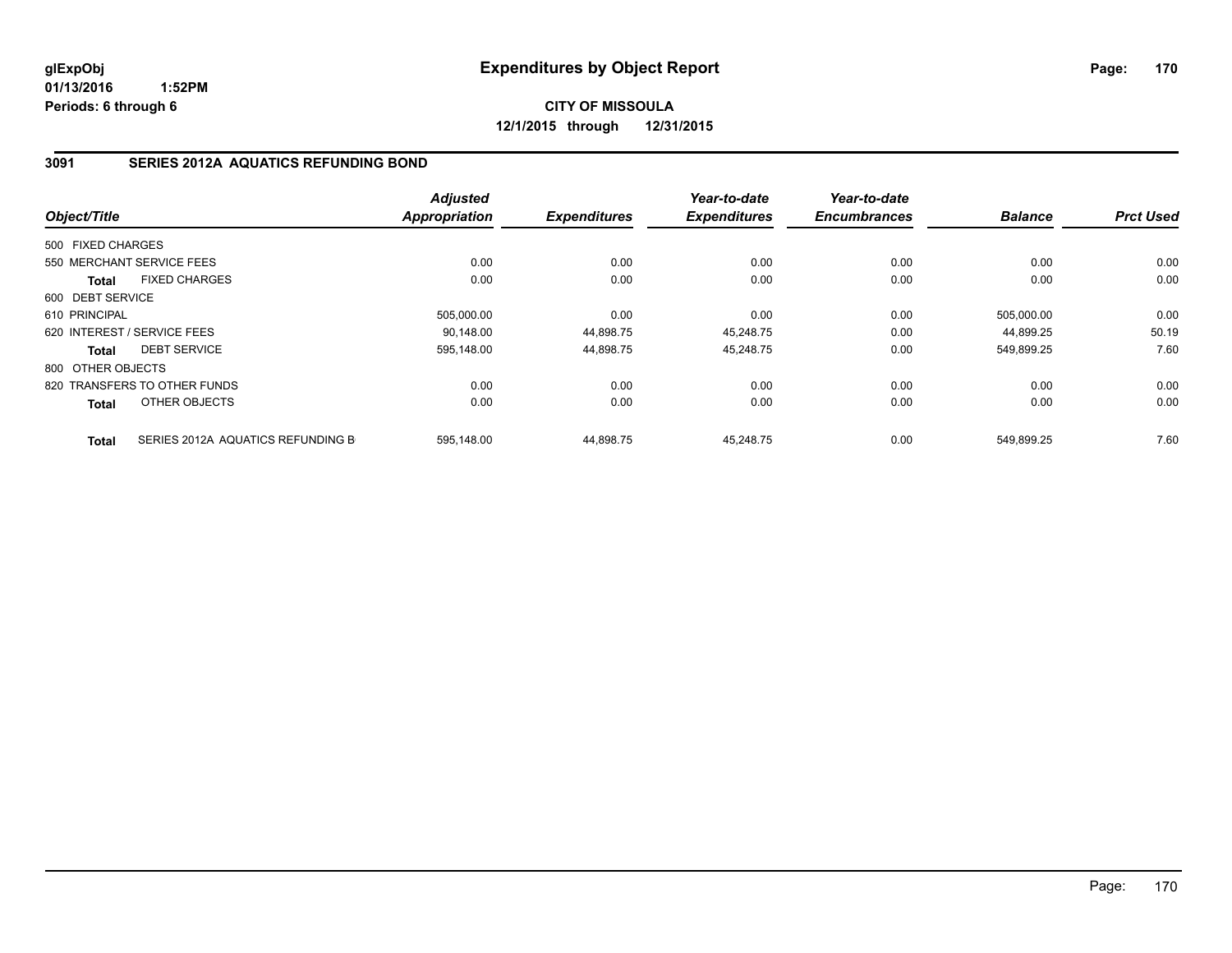#### **3092 Series 2013A GO REFUNDING BONDS**

|                                      |                      | <b>Adjusted</b>         | Year-to-date        | Year-to-date<br><b>Encumbrances</b> | <b>Balance</b> | <b>Prct Used</b> |
|--------------------------------------|----------------------|-------------------------|---------------------|-------------------------------------|----------------|------------------|
| Object/Title                         | <b>Appropriation</b> | <b>Expenditures</b>     | <b>Expenditures</b> |                                     |                |                  |
| 500 FIXED CHARGES                    |                      |                         |                     |                                     |                |                  |
| 550 MERCHANT SERVICE FEES            |                      | 0.00                    | 0.00<br>0.00        | 0.00                                | 0.00           | 0.00             |
| <b>FIXED CHARGES</b><br><b>Total</b> |                      | 0.00                    | 0.00<br>0.00        | 0.00                                | 0.00           | 0.00             |
| 600 DEBT SERVICE                     |                      |                         |                     |                                     |                |                  |
| 610 PRINCIPAL                        |                      | 580,000.00              | 0.00<br>0.00        | 0.00                                | 580,000.00     | 0.00             |
| 620 INTEREST / SERVICE FEES          |                      | 108.926.00<br>54,288.00 | 54,288.00           | 0.00                                | 54,638.00      | 49.84            |
| <b>DEBT SERVICE</b><br><b>Total</b>  |                      | 688,926.00<br>54,288.00 | 54,288.00           | 0.00                                | 634,638.00     | 7.88             |
| 800 OTHER OBJECTS                    |                      |                         |                     |                                     |                |                  |
| 820 TRANSFERS TO OTHER FUNDS         |                      | 0.00                    | 0.00<br>0.00        | 0.00                                | 0.00           | 0.00             |
| OTHER OBJECTS<br><b>Total</b>        |                      | 0.00<br>0.00            | 0.00                | 0.00                                | 0.00           | 0.00             |
| NON-DEPARTMENTAL<br><b>Total</b>     |                      | 688,926.00<br>54,288.00 | 54,288.00           | 0.00                                | 634.638.00     | 7.88             |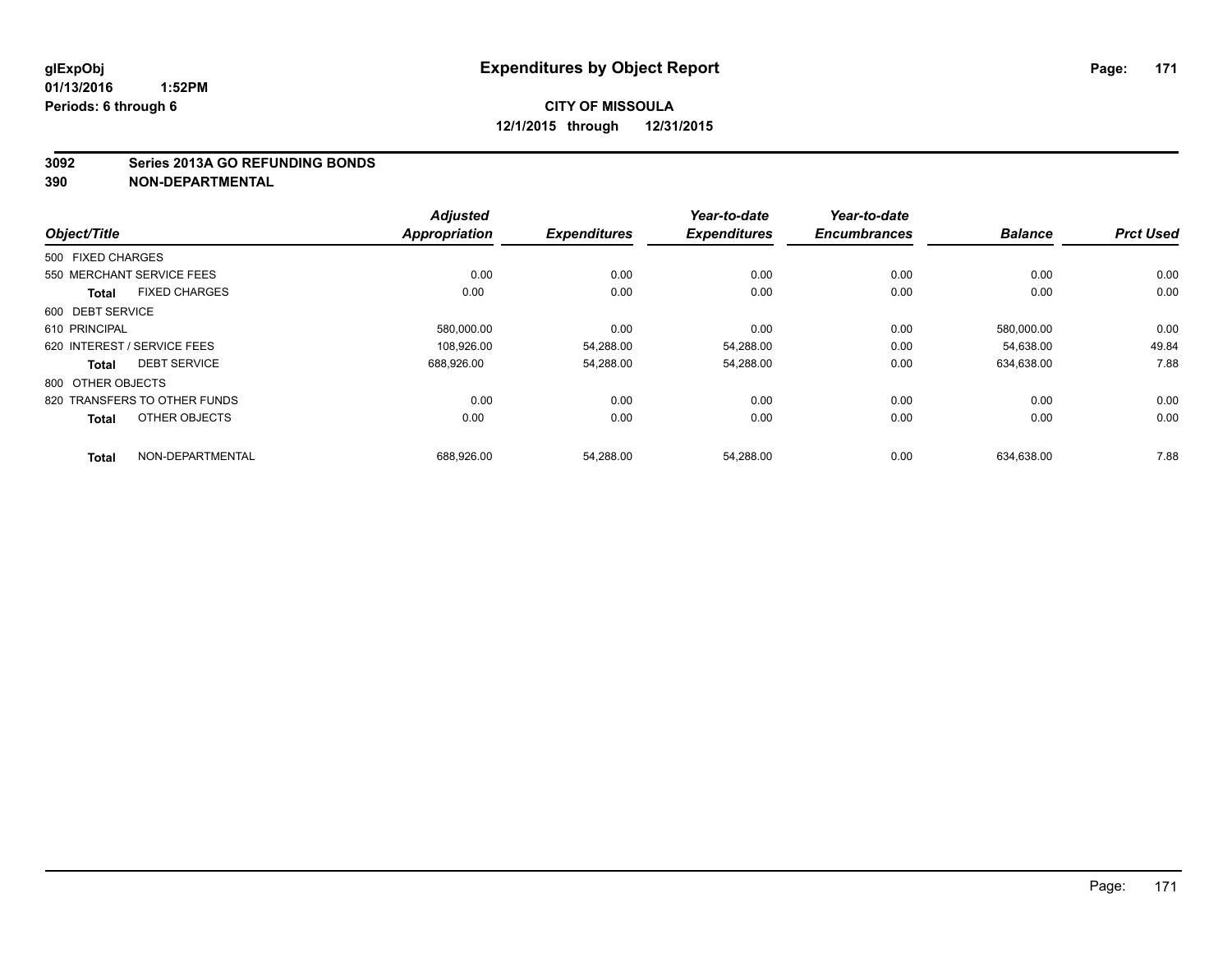# **CITY OF MISSOULA 12/1/2015 through 12/31/2015**

### **3092 Series 2013A GO REFUNDING BONDS**

| Object/Title      |                                 | <b>Adjusted</b><br><b>Appropriation</b> | <b>Expenditures</b> | Year-to-date<br><b>Expenditures</b> | Year-to-date<br><b>Encumbrances</b> | <b>Balance</b> | <b>Prct Used</b> |
|-------------------|---------------------------------|-----------------------------------------|---------------------|-------------------------------------|-------------------------------------|----------------|------------------|
|                   |                                 |                                         |                     |                                     |                                     |                |                  |
| 500 FIXED CHARGES |                                 |                                         |                     |                                     |                                     |                |                  |
|                   | 550 MERCHANT SERVICE FEES       | 0.00                                    | 0.00                | 0.00                                | 0.00                                | 0.00           | 0.00             |
| <b>Total</b>      | <b>FIXED CHARGES</b>            | 0.00                                    | 0.00                | 0.00                                | 0.00                                | 0.00           | 0.00             |
| 600 DEBT SERVICE  |                                 |                                         |                     |                                     |                                     |                |                  |
| 610 PRINCIPAL     |                                 | 580.000.00                              | 0.00                | 0.00                                | 0.00                                | 580,000.00     | 0.00             |
|                   | 620 INTEREST / SERVICE FEES     | 108,926.00                              | 54,288.00           | 54,288.00                           | 0.00                                | 54.638.00      | 49.84            |
| <b>Total</b>      | <b>DEBT SERVICE</b>             | 688.926.00                              | 54,288.00           | 54,288.00                           | 0.00                                | 634,638.00     | 7.88             |
| 800 OTHER OBJECTS |                                 |                                         |                     |                                     |                                     |                |                  |
|                   | 820 TRANSFERS TO OTHER FUNDS    | 0.00                                    | 0.00                | 0.00                                | 0.00                                | 0.00           | 0.00             |
| <b>Total</b>      | OTHER OBJECTS                   | 0.00                                    | 0.00                | 0.00                                | 0.00                                | 0.00           | 0.00             |
| <b>Total</b>      | Series 2013A GO REFUNDING BONDS | 688.926.00                              | 54.288.00           | 54.288.00                           | 0.00                                | 634.638.00     | 7.88             |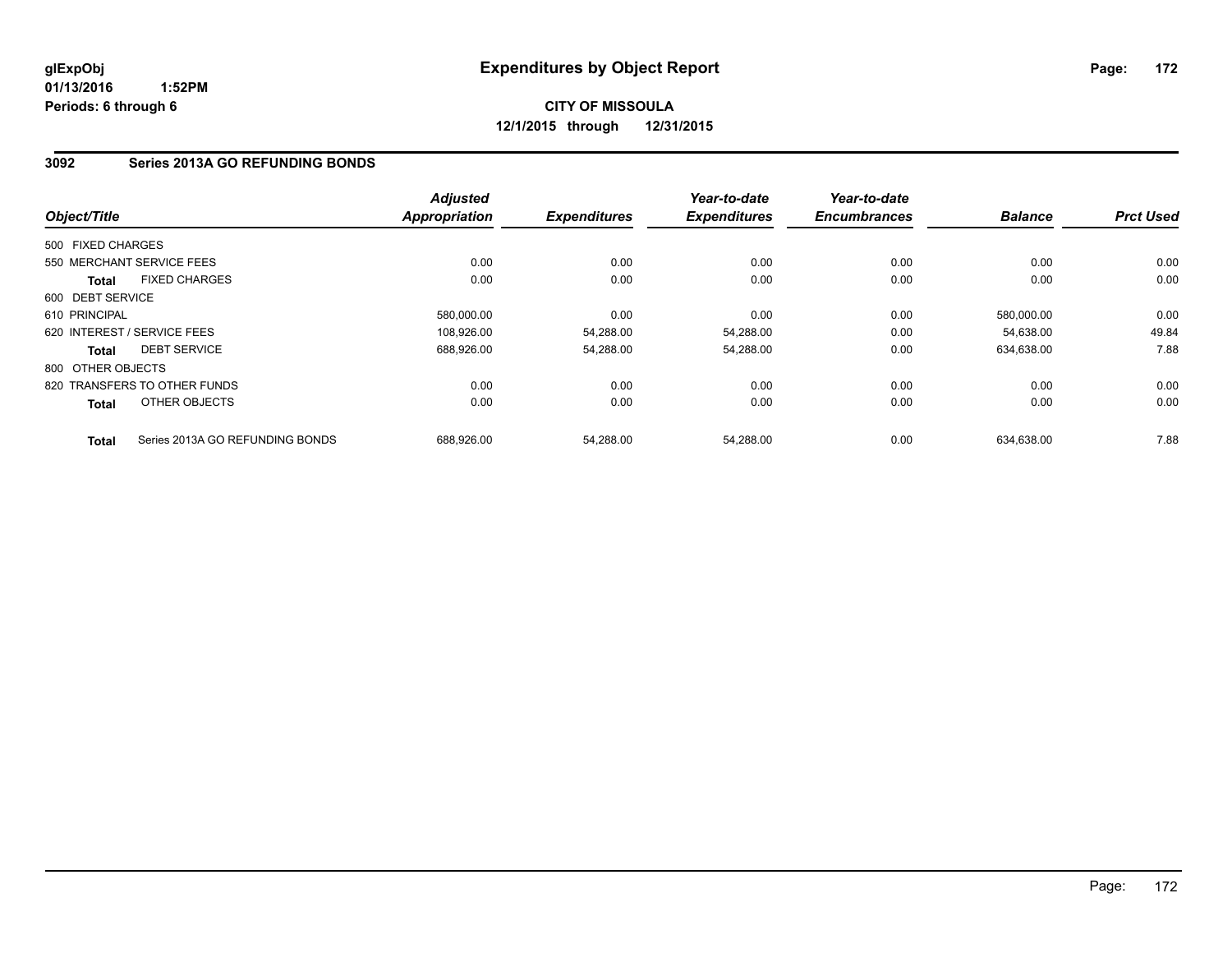#### **3095 2004 REFUNDING BONDS DEBT SERVICE**

|                                     | <b>Adjusted</b> |                     | Year-to-date        | Year-to-date<br><b>Encumbrances</b> | <b>Balance</b> | <b>Prct Used</b> |
|-------------------------------------|-----------------|---------------------|---------------------|-------------------------------------|----------------|------------------|
| Object/Title                        | Appropriation   | <b>Expenditures</b> | <b>Expenditures</b> |                                     |                |                  |
| 500 FIXED CHARGES                   |                 |                     |                     |                                     |                |                  |
| 550 MERCHANT SERVICE FEES           | 0.00            | 0.00                | 0.00                | 0.00                                | 0.00           | 0.00             |
| <b>FIXED CHARGES</b><br>Total       | 0.00            | 0.00                | 0.00                | 0.00                                | 0.00           | 0.00             |
| 600 DEBT SERVICE                    |                 |                     |                     |                                     |                |                  |
| 610 PRINCIPAL                       | 0.00            | 0.00                | 0.00                | 0.00                                | 0.00           | 0.00             |
| 620 INTEREST / SERVICE FEES         | 0.00            | 0.00                | 3,100.00            | 0.00                                | $-3,100.00$    | 0.00             |
| <b>DEBT SERVICE</b><br><b>Total</b> | 0.00            | 0.00                | 3,100.00            | 0.00                                | $-3,100.00$    | 0.00             |
| NON-DEPARTMENTAL<br><b>Total</b>    | 0.00            | 0.00                | 3,100.00            | 0.00                                | $-3,100.00$    | 0.00             |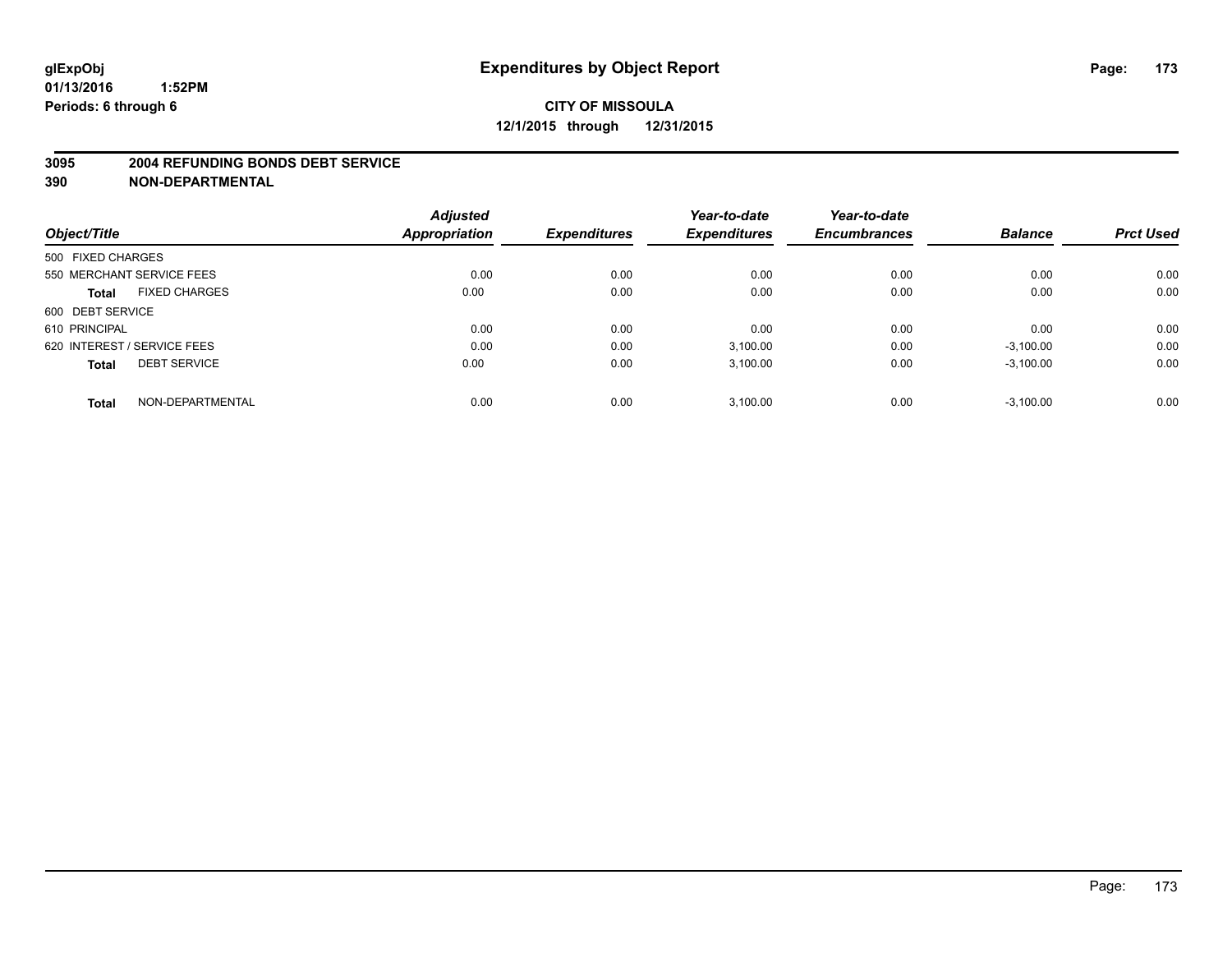**CITY OF MISSOULA 12/1/2015 through 12/31/2015**

### **3095 2004 REFUNDING BONDS DEBT SERVICE**

| Object/Title                |                                   | <b>Adjusted</b><br><b>Appropriation</b> | <b>Expenditures</b> | Year-to-date<br><b>Expenditures</b> | Year-to-date<br><b>Encumbrances</b> | <b>Balance</b> | <b>Prct Used</b> |
|-----------------------------|-----------------------------------|-----------------------------------------|---------------------|-------------------------------------|-------------------------------------|----------------|------------------|
| 500 FIXED CHARGES           |                                   |                                         |                     |                                     |                                     |                |                  |
| 550 MERCHANT SERVICE FEES   |                                   | 0.00                                    | 0.00                | 0.00                                | 0.00                                | 0.00           | 0.00             |
| <b>Total</b>                | <b>FIXED CHARGES</b>              | 0.00                                    | 0.00                | 0.00                                | 0.00                                | 0.00           | 0.00             |
| 600 DEBT SERVICE            |                                   |                                         |                     |                                     |                                     |                |                  |
| 610 PRINCIPAL               |                                   | 0.00                                    | 0.00                | 0.00                                | 0.00                                | 0.00           | 0.00             |
| 620 INTEREST / SERVICE FEES |                                   | 0.00                                    | 0.00                | 3.100.00                            | 0.00                                | $-3,100.00$    | 0.00             |
| <b>Total</b>                | <b>DEBT SERVICE</b>               | 0.00                                    | 0.00                | 3,100.00                            | 0.00                                | $-3,100.00$    | 0.00             |
| <b>Total</b>                | 2004 REFUNDING BONDS DEBT SERVICE | 0.00                                    | 0.00                | 3,100.00                            | 0.00                                | $-3.100.00$    | 0.00             |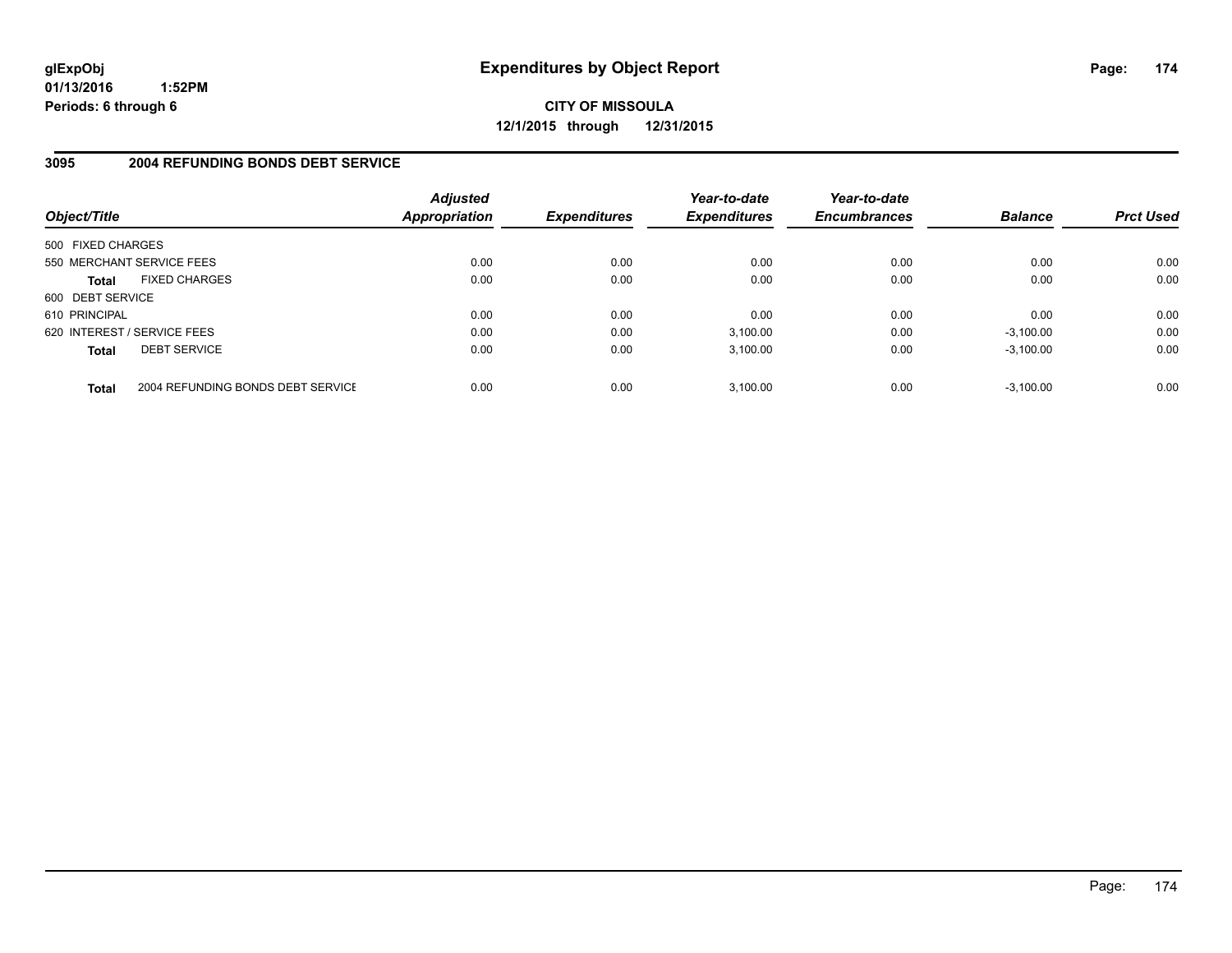**3096 NEW FIRE STATION GO BOND**

|                             |                              | <b>Adjusted</b>      |                     | Year-to-date        | Year-to-date        |                |                  |
|-----------------------------|------------------------------|----------------------|---------------------|---------------------|---------------------|----------------|------------------|
| Object/Title                |                              | <b>Appropriation</b> | <b>Expenditures</b> | <b>Expenditures</b> | <b>Encumbrances</b> | <b>Balance</b> | <b>Prct Used</b> |
| 500 FIXED CHARGES           |                              |                      |                     |                     |                     |                |                  |
| 550 MERCHANT SERVICE FEES   |                              | 0.00                 | 0.00                | 0.00                | 0.00                | 0.00           | 0.00             |
| <b>Total</b>                | <b>FIXED CHARGES</b>         | 0.00                 | 0.00                | 0.00                | 0.00                | 0.00           | 0.00             |
| 600 DEBT SERVICE            |                              |                      |                     |                     |                     |                |                  |
| 610 PRINCIPAL               |                              | 3,876,559.00         | 0.00                | 0.00                | 0.00                | 3,876,559.00   | 0.00             |
| 620 INTEREST / SERVICE FEES |                              | 12.500.00            | 6.075.00            | 6,425.00            | 0.00                | 6.075.00       | 51.40            |
| <b>Total</b>                | <b>DEBT SERVICE</b>          | 3,889,059.00         | 6,075.00            | 6,425.00            | 0.00                | 3,882,634.00   | 0.17             |
| 800 OTHER OBJECTS           |                              |                      |                     |                     |                     |                |                  |
|                             | 820 TRANSFERS TO OTHER FUNDS | 0.00                 | 0.00                | 0.00                | 0.00                | 0.00           | 0.00             |
| <b>Total</b>                | OTHER OBJECTS                | 0.00                 | 0.00                | 0.00                | 0.00                | 0.00           | 0.00             |
| <b>Total</b>                | NON-DEPARTMENTAL             | 3,889,059.00         | 6,075.00            | 6,425.00            | 0.00                | 3,882,634.00   | 0.17             |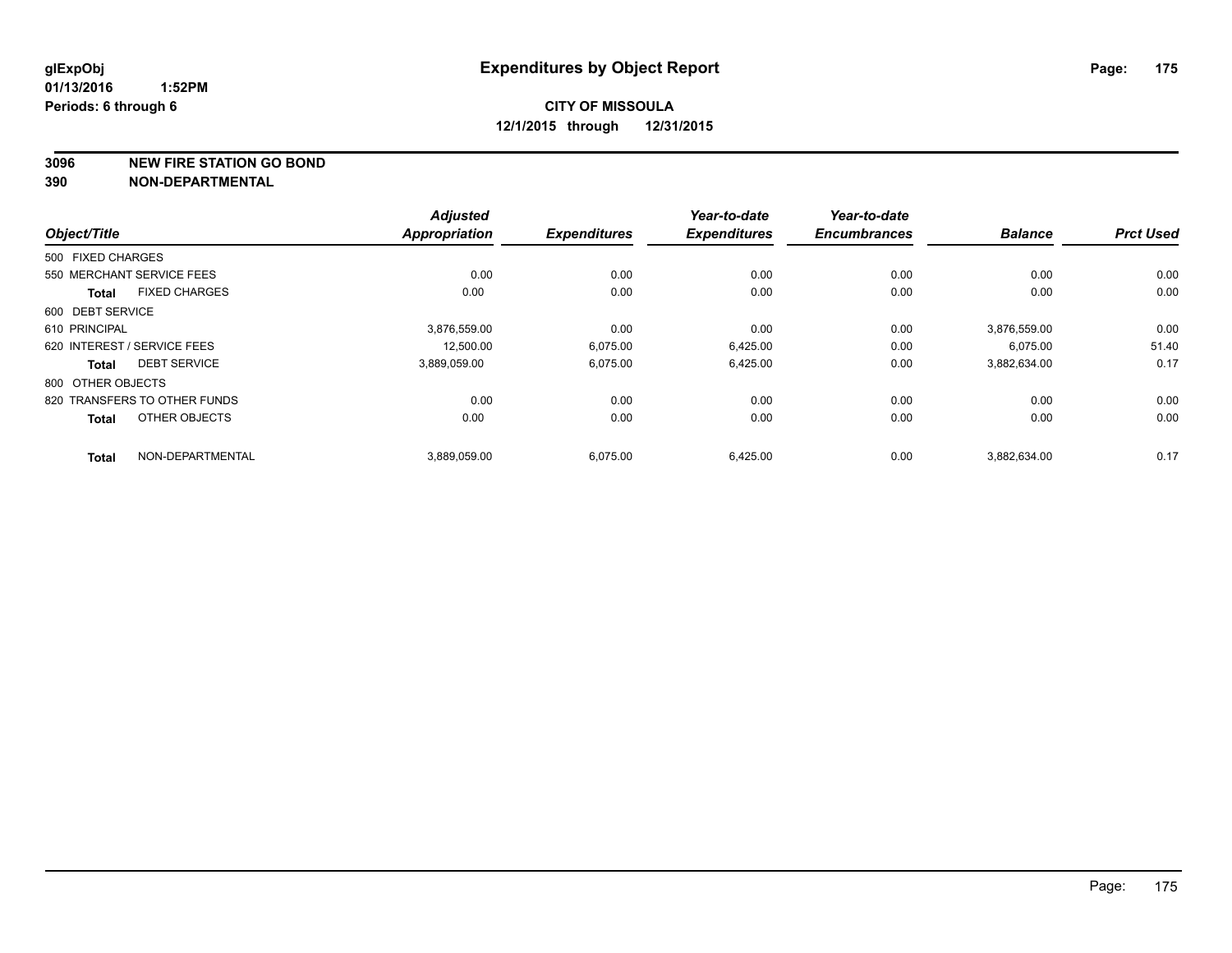# **CITY OF MISSOULA 12/1/2015 through 12/31/2015**

### **3096 NEW FIRE STATION GO BOND**

| Object/Title                |                              | <b>Adjusted</b><br><b>Appropriation</b> | <b>Expenditures</b> | Year-to-date<br><b>Expenditures</b> | Year-to-date<br><b>Encumbrances</b> | <b>Balance</b> | <b>Prct Used</b> |
|-----------------------------|------------------------------|-----------------------------------------|---------------------|-------------------------------------|-------------------------------------|----------------|------------------|
|                             |                              |                                         |                     |                                     |                                     |                |                  |
| 500 FIXED CHARGES           |                              |                                         |                     |                                     |                                     |                |                  |
| 550 MERCHANT SERVICE FEES   |                              | 0.00                                    | 0.00                | 0.00                                | 0.00                                | 0.00           | 0.00             |
| <b>Total</b>                | <b>FIXED CHARGES</b>         | 0.00                                    | 0.00                | 0.00                                | 0.00                                | 0.00           | 0.00             |
| 600 DEBT SERVICE            |                              |                                         |                     |                                     |                                     |                |                  |
| 610 PRINCIPAL               |                              | 3,876,559.00                            | 0.00                | 0.00                                | 0.00                                | 3.876.559.00   | 0.00             |
| 620 INTEREST / SERVICE FEES |                              | 12.500.00                               | 6,075.00            | 6,425.00                            | 0.00                                | 6.075.00       | 51.40            |
| <b>Total</b>                | <b>DEBT SERVICE</b>          | 3,889,059.00                            | 6,075.00            | 6,425.00                            | 0.00                                | 3,882,634.00   | 0.17             |
| 800 OTHER OBJECTS           |                              |                                         |                     |                                     |                                     |                |                  |
|                             | 820 TRANSFERS TO OTHER FUNDS | 0.00                                    | 0.00                | 0.00                                | 0.00                                | 0.00           | 0.00             |
| <b>Total</b>                | OTHER OBJECTS                | 0.00                                    | 0.00                | 0.00                                | 0.00                                | 0.00           | 0.00             |
| <b>Total</b>                | NEW FIRE STATION GO BOND     | 3,889,059.00                            | 6,075.00            | 6,425.00                            | 0.00                                | 3,882,634.00   | 0.17             |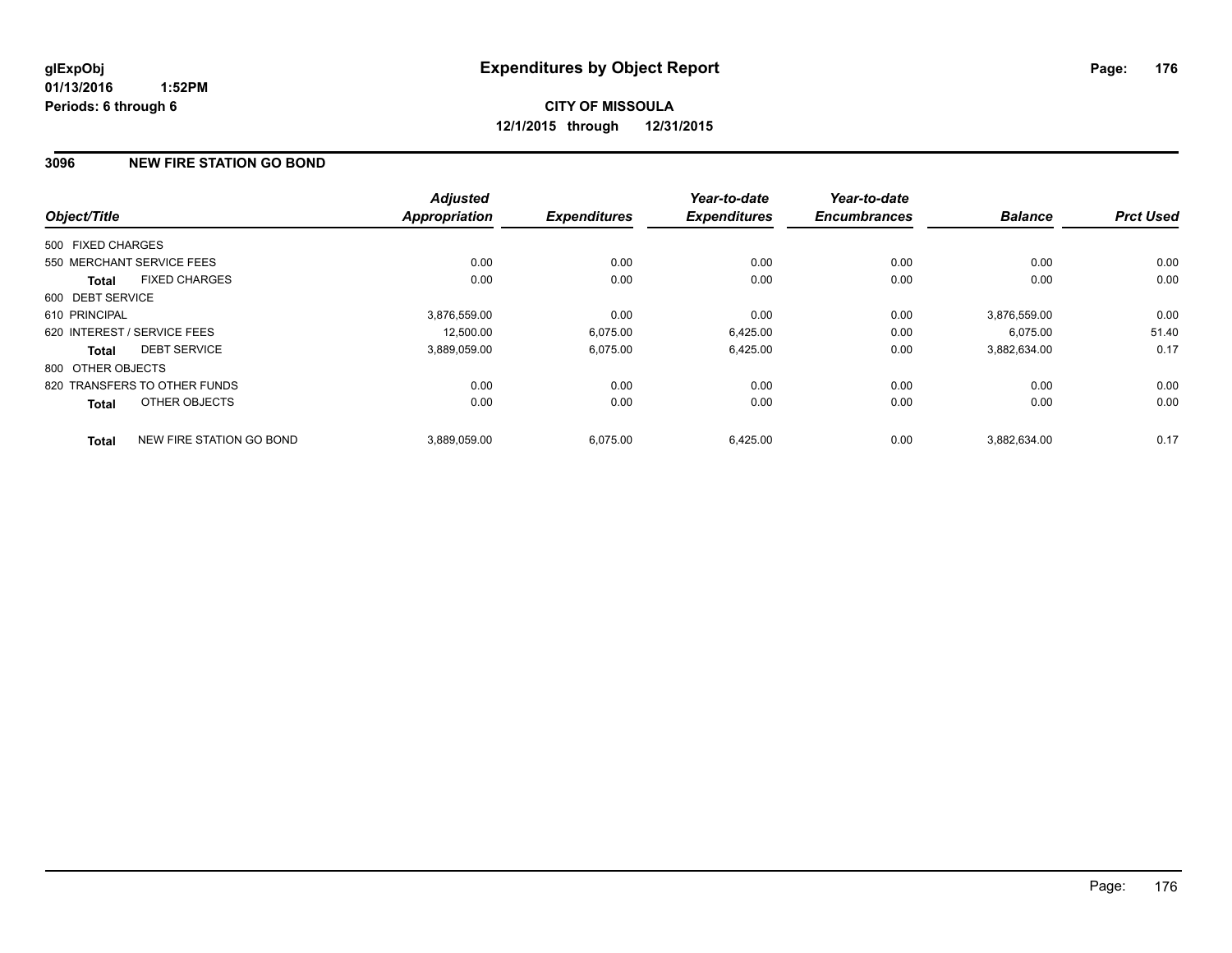**3097 2007 REFUNDING BONDS**

| Object/Title                         | <b>Adjusted</b><br><b>Appropriation</b> | <b>Expenditures</b> | Year-to-date<br><b>Expenditures</b> | Year-to-date<br><b>Encumbrances</b> | <b>Balance</b> | <b>Prct Used</b> |
|--------------------------------------|-----------------------------------------|---------------------|-------------------------------------|-------------------------------------|----------------|------------------|
| 500 FIXED CHARGES                    |                                         |                     |                                     |                                     |                |                  |
| 500 FIXED CHARGES                    | 0.00                                    | 0.00                | 0.00                                | 0.00                                | 0.00           | 0.00             |
| 550 MERCHANT SERVICE FEES            | 0.00                                    | 0.00                | 0.00                                | 0.00                                | 0.00           | 0.00             |
| <b>FIXED CHARGES</b><br><b>Total</b> | 0.00                                    | 0.00                | 0.00                                | 0.00                                | 0.00           | 0.00             |
| 600 DEBT SERVICE                     |                                         |                     |                                     |                                     |                |                  |
| 610 PRINCIPAL                        | 0.00                                    | 0.00                | 0.00                                | 0.00                                | 0.00           | 0.00             |
| 620 INTEREST / SERVICE FEES          | 0.00                                    | 0.00                | 0.00                                | 0.00                                | 0.00           | 0.00             |
| <b>DEBT SERVICE</b><br><b>Total</b>  | 0.00                                    | 0.00                | 0.00                                | 0.00                                | 0.00           | 0.00             |
| NON-DEPARTMENTAL<br><b>Total</b>     | 0.00                                    | 0.00                | 0.00                                | 0.00                                | 0.00           | 0.00             |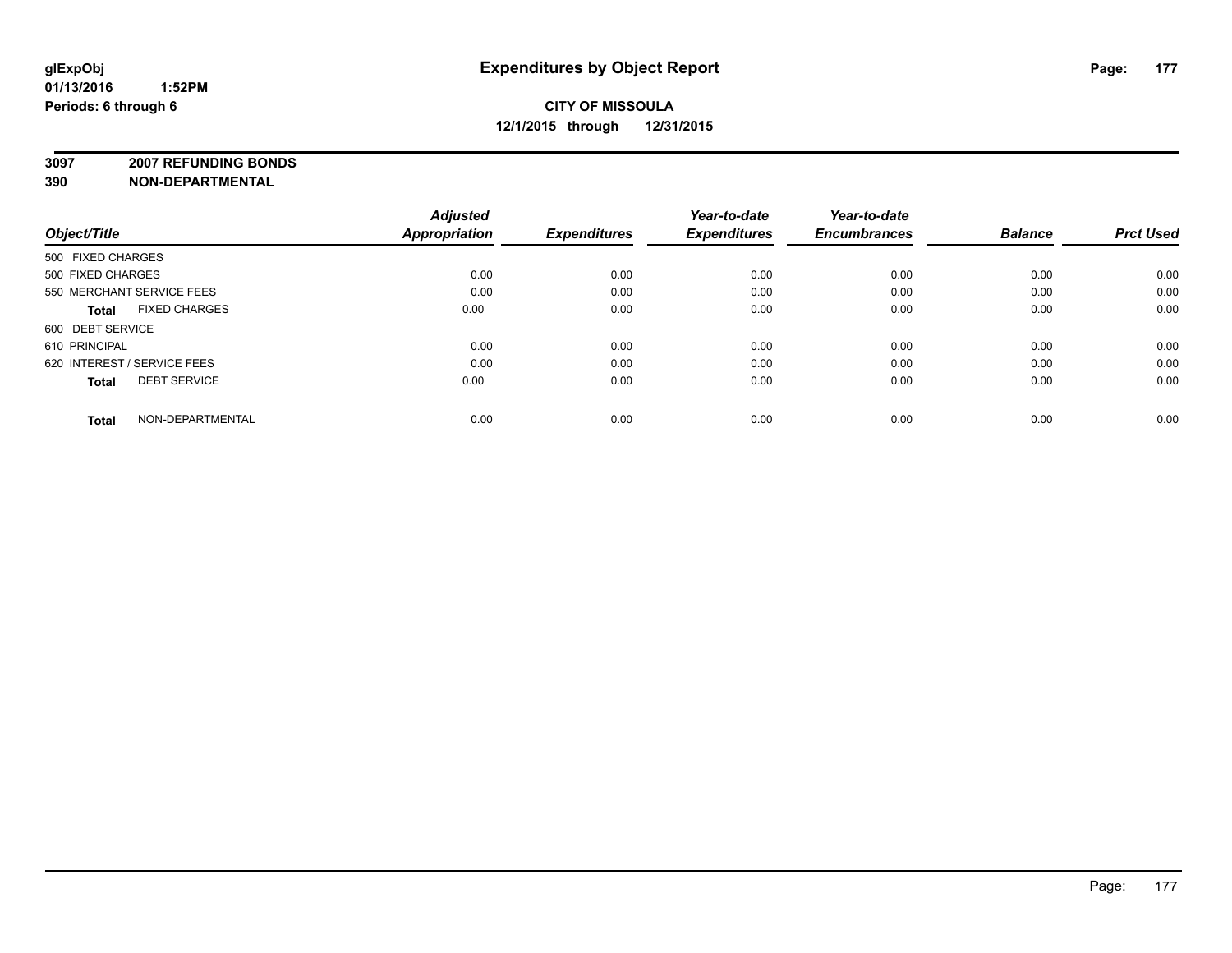# **CITY OF MISSOULA 12/1/2015 through 12/31/2015**

### **3097 2007 REFUNDING BONDS**

| Object/Title                |                      | <b>Adjusted</b><br><b>Appropriation</b> | <b>Expenditures</b> | Year-to-date<br><b>Expenditures</b> | Year-to-date<br><b>Encumbrances</b> | <b>Balance</b> | <b>Prct Used</b> |
|-----------------------------|----------------------|-----------------------------------------|---------------------|-------------------------------------|-------------------------------------|----------------|------------------|
| 500 FIXED CHARGES           |                      |                                         |                     |                                     |                                     |                |                  |
| 500 FIXED CHARGES           |                      | 0.00                                    | 0.00                | 0.00                                | 0.00                                | 0.00           | 0.00             |
| 550 MERCHANT SERVICE FEES   |                      | 0.00                                    | 0.00                | 0.00                                | 0.00                                | 0.00           | 0.00             |
| <b>Total</b>                | <b>FIXED CHARGES</b> | 0.00                                    | 0.00                | 0.00                                | 0.00                                | 0.00           | 0.00             |
| 600 DEBT SERVICE            |                      |                                         |                     |                                     |                                     |                |                  |
| 610 PRINCIPAL               |                      | 0.00                                    | 0.00                | 0.00                                | 0.00                                | 0.00           | 0.00             |
| 620 INTEREST / SERVICE FEES |                      | 0.00                                    | 0.00                | 0.00                                | 0.00                                | 0.00           | 0.00             |
| <b>Total</b>                | <b>DEBT SERVICE</b>  | 0.00                                    | 0.00                | 0.00                                | 0.00                                | 0.00           | 0.00             |
| <b>Total</b>                | 2007 REFUNDING BONDS | 0.00                                    | 0.00                | 0.00                                | 0.00                                | 0.00           | 0.00             |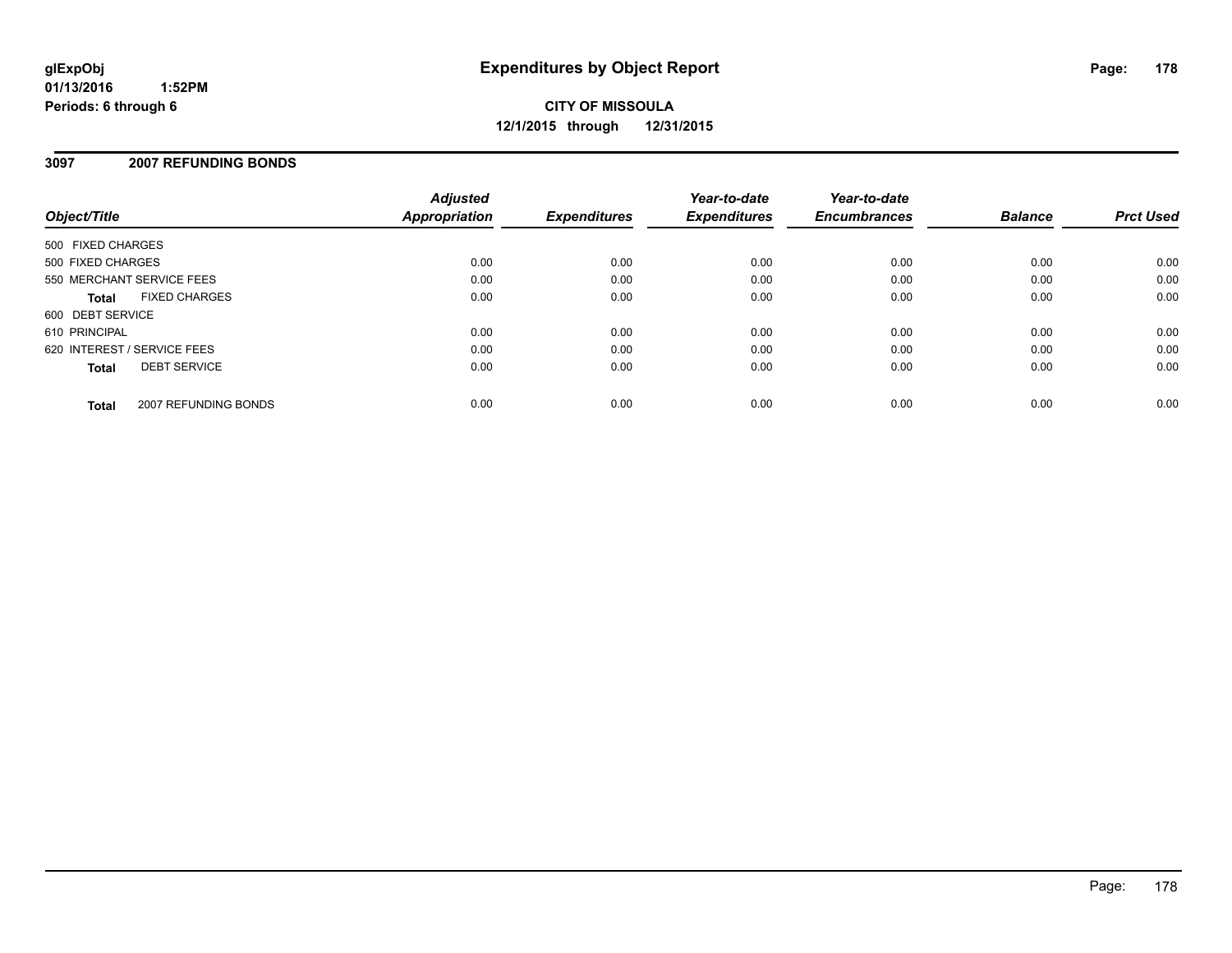# **CITY OF MISSOULA 12/1/2015 through 12/31/2015**

#### **3100 SIDEWALK & CURB WARRANTS FUND**

| Object/Title                         | <b>Adjusted</b><br><b>Appropriation</b> | <b>Expenditures</b> | Year-to-date<br><b>Expenditures</b> | Year-to-date<br><b>Encumbrances</b> | <b>Balance</b> | <b>Prct Used</b> |
|--------------------------------------|-----------------------------------------|---------------------|-------------------------------------|-------------------------------------|----------------|------------------|
| 500 FIXED CHARGES                    |                                         |                     |                                     |                                     |                |                  |
| 550 MERCHANT SERVICE FEES            | 0.00                                    | 0.00                | 0.00                                | 0.00                                | 0.00           | 0.00             |
| <b>FIXED CHARGES</b><br><b>Total</b> | 0.00                                    | 0.00                | 0.00                                | 0.00                                | 0.00           | 0.00             |
| 600 DEBT SERVICE                     |                                         |                     |                                     |                                     |                |                  |
| 610 PRINCIPAL                        | 0.00                                    | 0.00                | 0.00                                | 0.00                                | 0.00           | 0.00             |
| 620 INTEREST / SERVICE FEES          | 0.00                                    | 0.00                | 0.00                                | 0.00                                | 0.00           | 0.00             |
| <b>DEBT SERVICE</b><br><b>Total</b>  | 0.00                                    | 0.00                | 0.00                                | 0.00                                | 0.00           | 0.00             |
| 800 OTHER OBJECTS                    |                                         |                     |                                     |                                     |                |                  |
| 820 TRANSFERS TO OTHER FUNDS         | 0.00                                    | 0.00                | 0.00                                | 0.00                                | 0.00           | 0.00             |
| OTHER OBJECTS<br><b>Total</b>        | 0.00                                    | 0.00                | 0.00                                | 0.00                                | 0.00           | 0.00             |
|                                      |                                         |                     |                                     |                                     |                |                  |
| NON-DEPARTMENTAL<br><b>Total</b>     | 0.00                                    | 0.00                | 0.00                                | 0.00                                | 0.00           | 0.00             |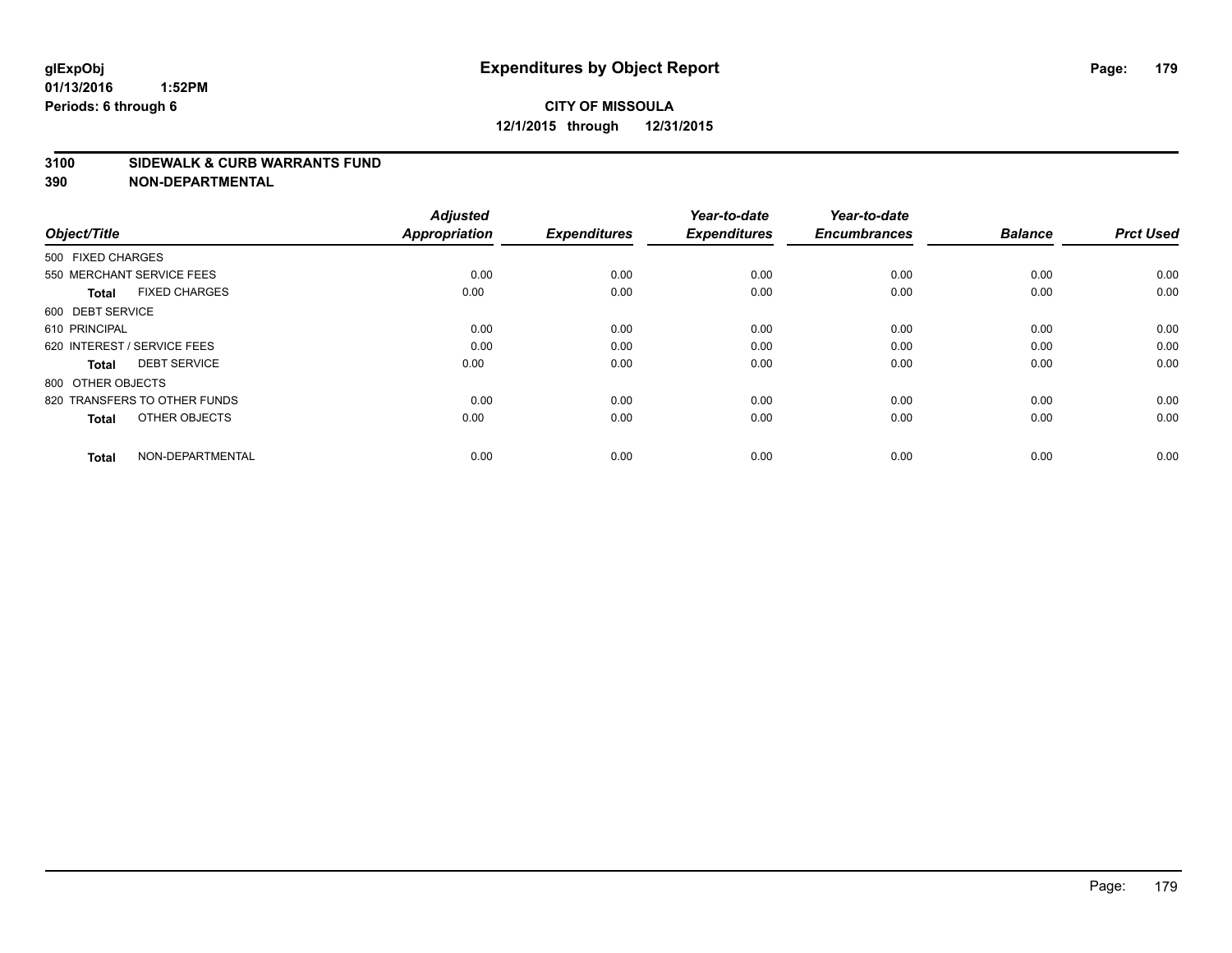# **CITY OF MISSOULA 12/1/2015 through 12/31/2015**

### **3100 SIDEWALK & CURB WARRANTS FUND**

| Object/Title      |                               | <b>Adjusted</b><br><b>Appropriation</b> | <b>Expenditures</b> | Year-to-date<br><b>Expenditures</b> | Year-to-date<br><b>Encumbrances</b> | <b>Balance</b> | <b>Prct Used</b> |
|-------------------|-------------------------------|-----------------------------------------|---------------------|-------------------------------------|-------------------------------------|----------------|------------------|
| 500 FIXED CHARGES |                               |                                         |                     |                                     |                                     |                |                  |
|                   | 550 MERCHANT SERVICE FEES     | 0.00                                    | 0.00                | 0.00                                | 0.00                                | 0.00           | 0.00             |
| <b>Total</b>      | <b>FIXED CHARGES</b>          | 0.00                                    | 0.00                | 0.00                                | 0.00                                | 0.00           | 0.00             |
| 600 DEBT SERVICE  |                               |                                         |                     |                                     |                                     |                |                  |
| 610 PRINCIPAL     |                               | 0.00                                    | 0.00                | 0.00                                | 0.00                                | 0.00           | 0.00             |
|                   | 620 INTEREST / SERVICE FEES   | 0.00                                    | 0.00                | 0.00                                | 0.00                                | 0.00           | 0.00             |
| <b>Total</b>      | <b>DEBT SERVICE</b>           | 0.00                                    | 0.00                | 0.00                                | 0.00                                | 0.00           | 0.00             |
| 800 OTHER OBJECTS |                               |                                         |                     |                                     |                                     |                |                  |
|                   | 820 TRANSFERS TO OTHER FUNDS  | 0.00                                    | 0.00                | 0.00                                | 0.00                                | 0.00           | 0.00             |
| <b>Total</b>      | OTHER OBJECTS                 | 0.00                                    | 0.00                | 0.00                                | 0.00                                | 0.00           | 0.00             |
| <b>Total</b>      | SIDEWALK & CURB WARRANTS FUND | 0.00                                    | 0.00                | 0.00                                | 0.00                                | 0.00           | 0.00             |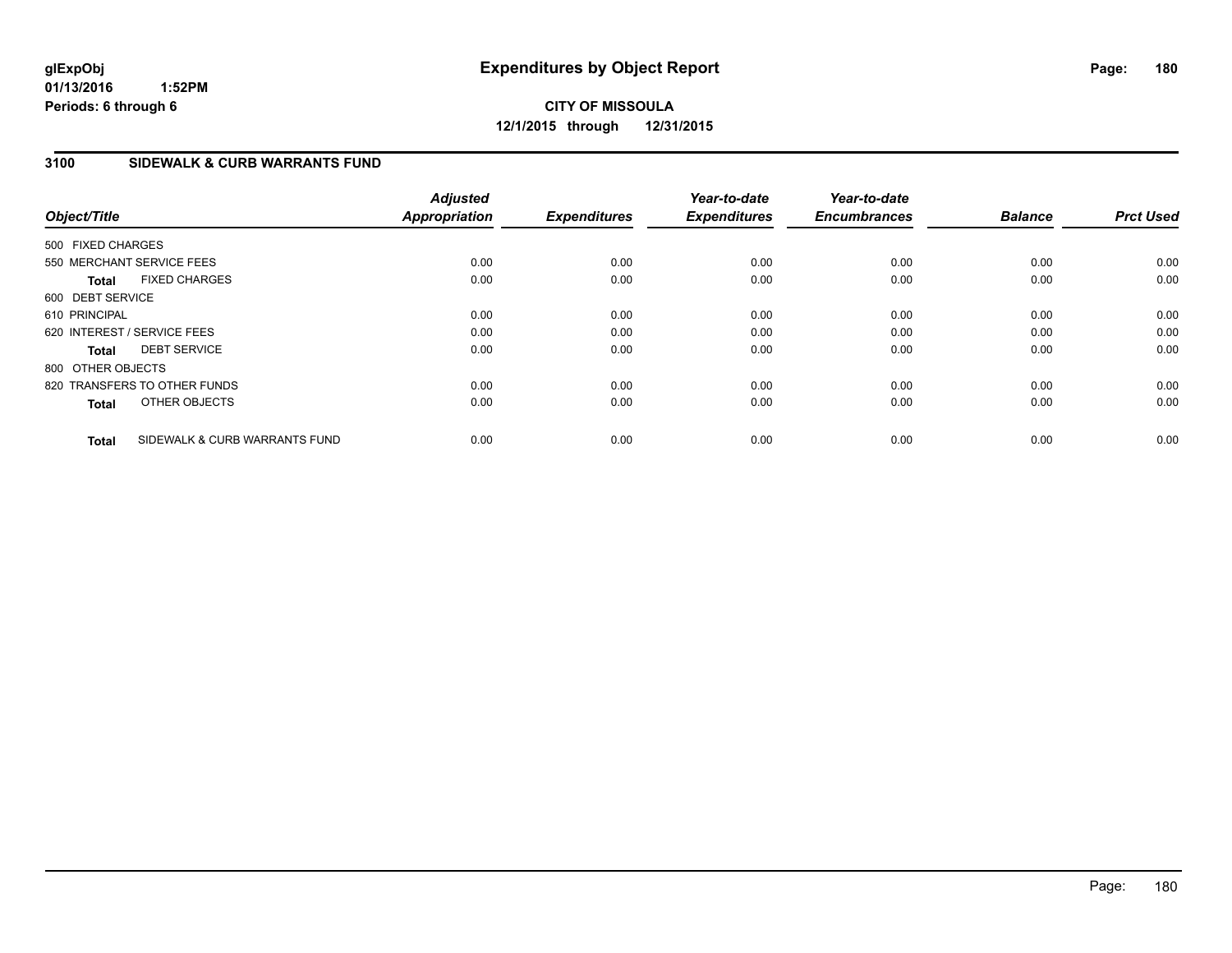#### **3200 FY99 SIDEWALK & CURB DEBT SERVICE FUND**

| Object/Title                         | <b>Adjusted</b><br>Appropriation | <b>Expenditures</b> | Year-to-date<br><b>Expenditures</b> | Year-to-date<br><b>Encumbrances</b> | <b>Balance</b> | <b>Prct Used</b> |
|--------------------------------------|----------------------------------|---------------------|-------------------------------------|-------------------------------------|----------------|------------------|
| 500 FIXED CHARGES                    |                                  |                     |                                     |                                     |                |                  |
|                                      |                                  |                     |                                     |                                     |                |                  |
| 550 MERCHANT SERVICE FEES            | 0.00                             | 0.00                | 0.00                                | 0.00                                | 0.00           | 0.00             |
| <b>FIXED CHARGES</b><br><b>Total</b> | 0.00                             | 0.00                | 0.00                                | 0.00                                | 0.00           | 0.00             |
| 600 DEBT SERVICE                     |                                  |                     |                                     |                                     |                |                  |
| 610 PRINCIPAL                        | 0.00                             | 0.00                | 0.00                                | 0.00                                | 0.00           | 0.00             |
| 620 INTEREST / SERVICE FEES          | 0.00                             | 0.00                | 0.00                                | 0.00                                | 0.00           | 0.00             |
| <b>DEBT SERVICE</b><br><b>Total</b>  | 0.00                             | 0.00                | 0.00                                | 0.00                                | 0.00           | 0.00             |
| 800 OTHER OBJECTS                    |                                  |                     |                                     |                                     |                |                  |
| 820 TRANSFERS TO OTHER FUNDS         | 0.00                             | 0.00                | 0.00                                | 0.00                                | 0.00           | 0.00             |
| OTHER OBJECTS<br><b>Total</b>        | 0.00                             | 0.00                | 0.00                                | 0.00                                | 0.00           | 0.00             |
|                                      |                                  |                     |                                     |                                     |                |                  |
| NON-DEPARTMENTAL<br><b>Total</b>     | 0.00                             | 0.00                | 0.00                                | 0.00                                | 0.00           | 0.00             |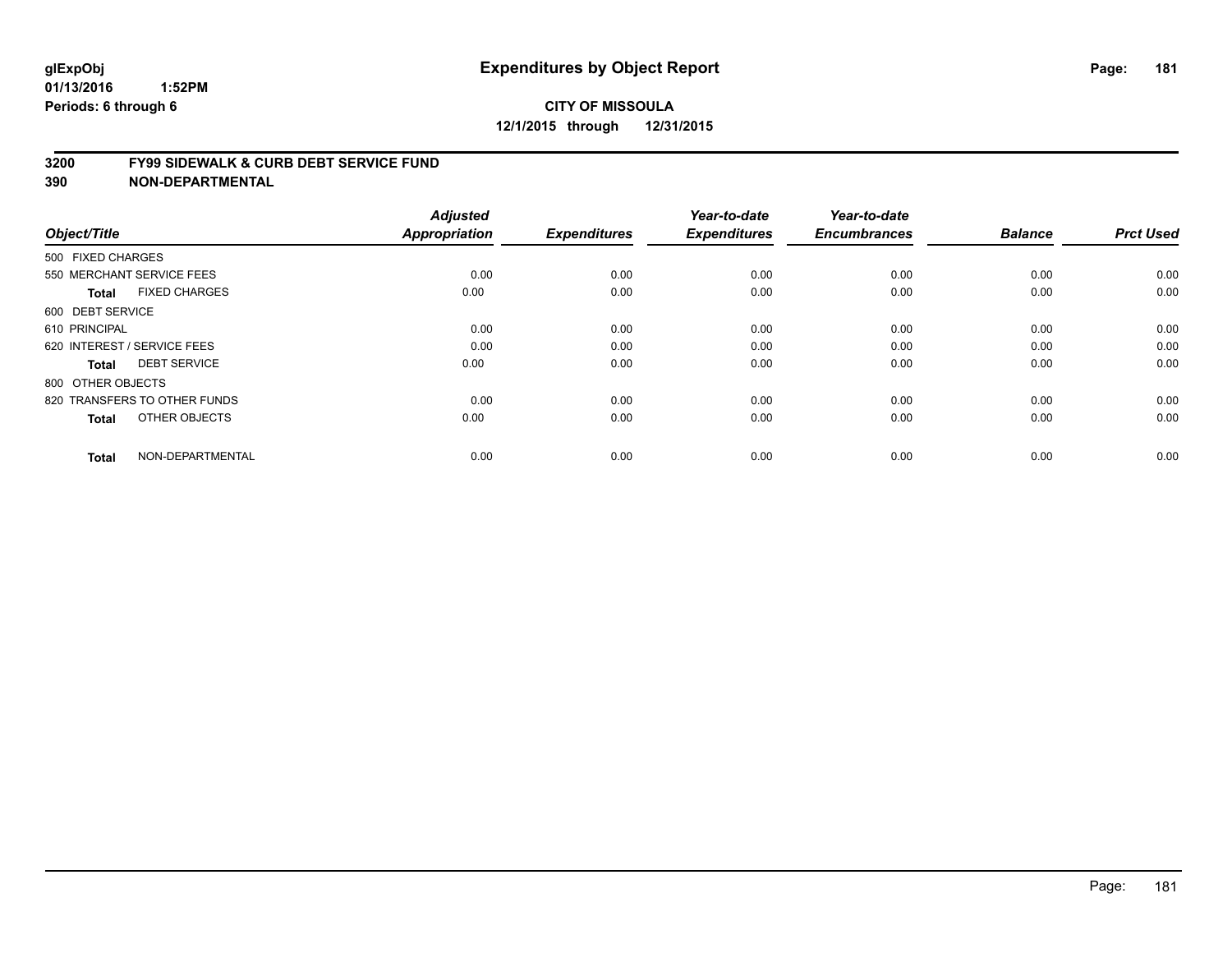**CITY OF MISSOULA 12/1/2015 through 12/31/2015**

### **3200 FY99 SIDEWALK & CURB DEBT SERVICE FUND**

| Object/Title      |                                              | <b>Adjusted</b><br><b>Appropriation</b> | <b>Expenditures</b> | Year-to-date<br><b>Expenditures</b> | Year-to-date<br><b>Encumbrances</b> | <b>Balance</b> | <b>Prct Used</b> |
|-------------------|----------------------------------------------|-----------------------------------------|---------------------|-------------------------------------|-------------------------------------|----------------|------------------|
| 500 FIXED CHARGES |                                              |                                         |                     |                                     |                                     |                |                  |
|                   | 550 MERCHANT SERVICE FEES                    | 0.00                                    | 0.00                | 0.00                                | 0.00                                | 0.00           | 0.00             |
|                   |                                              |                                         |                     |                                     |                                     |                |                  |
| Total             | <b>FIXED CHARGES</b>                         | 0.00                                    | 0.00                | 0.00                                | 0.00                                | 0.00           | 0.00             |
| 600 DEBT SERVICE  |                                              |                                         |                     |                                     |                                     |                |                  |
| 610 PRINCIPAL     |                                              | 0.00                                    | 0.00                | 0.00                                | 0.00                                | 0.00           | 0.00             |
|                   | 620 INTEREST / SERVICE FEES                  | 0.00                                    | 0.00                | 0.00                                | 0.00                                | 0.00           | 0.00             |
| Total             | <b>DEBT SERVICE</b>                          | 0.00                                    | 0.00                | 0.00                                | 0.00                                | 0.00           | 0.00             |
| 800 OTHER OBJECTS |                                              |                                         |                     |                                     |                                     |                |                  |
|                   | 820 TRANSFERS TO OTHER FUNDS                 | 0.00                                    | 0.00                | 0.00                                | 0.00                                | 0.00           | 0.00             |
| <b>Total</b>      | OTHER OBJECTS                                | 0.00                                    | 0.00                | 0.00                                | 0.00                                | 0.00           | 0.00             |
| <b>Total</b>      | <b>FY99 SIDEWALK &amp; CURB DEBT SERVICE</b> | 0.00                                    | 0.00                | 0.00                                | 0.00                                | 0.00           | 0.00             |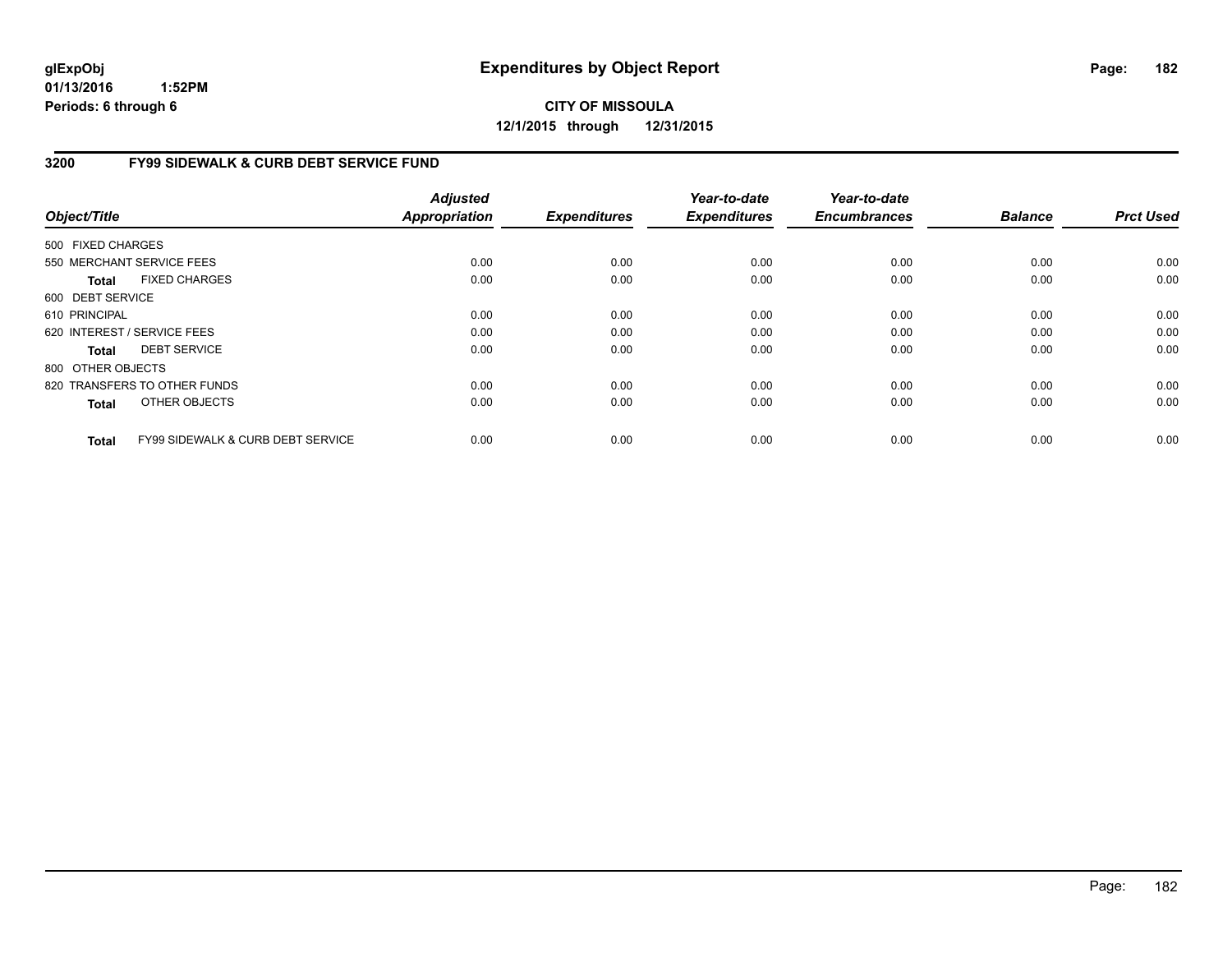#### **3300 FY00 SIDEWALK & CURB DEBT SERVICE FUND**

| Object/Title                         | <b>Adjusted</b><br>Appropriation | <b>Expenditures</b> | Year-to-date<br><b>Expenditures</b> | Year-to-date<br><b>Encumbrances</b> | <b>Balance</b> | <b>Prct Used</b> |
|--------------------------------------|----------------------------------|---------------------|-------------------------------------|-------------------------------------|----------------|------------------|
| 500 FIXED CHARGES                    |                                  |                     |                                     |                                     |                |                  |
| 550 MERCHANT SERVICE FEES            | 0.00                             | 0.00                | 0.00                                | 0.00                                | 0.00           | 0.00             |
| <b>FIXED CHARGES</b><br><b>Total</b> | 0.00                             | 0.00                | 0.00                                | 0.00                                | 0.00           | 0.00             |
| 600 DEBT SERVICE                     |                                  |                     |                                     |                                     |                |                  |
| 610 PRINCIPAL                        | 0.00                             | 0.00                | 0.00                                | 0.00                                | 0.00           | 0.00             |
| 620 INTEREST / SERVICE FEES          | 0.00                             | 0.00                | 0.00                                | 0.00                                | 0.00           | 0.00             |
| <b>DEBT SERVICE</b><br><b>Total</b>  | 0.00                             | 0.00                | 0.00                                | 0.00                                | 0.00           | 0.00             |
| NON-DEPARTMENTAL<br><b>Total</b>     | 0.00                             | 0.00                | 0.00                                | 0.00                                | 0.00           | 0.00             |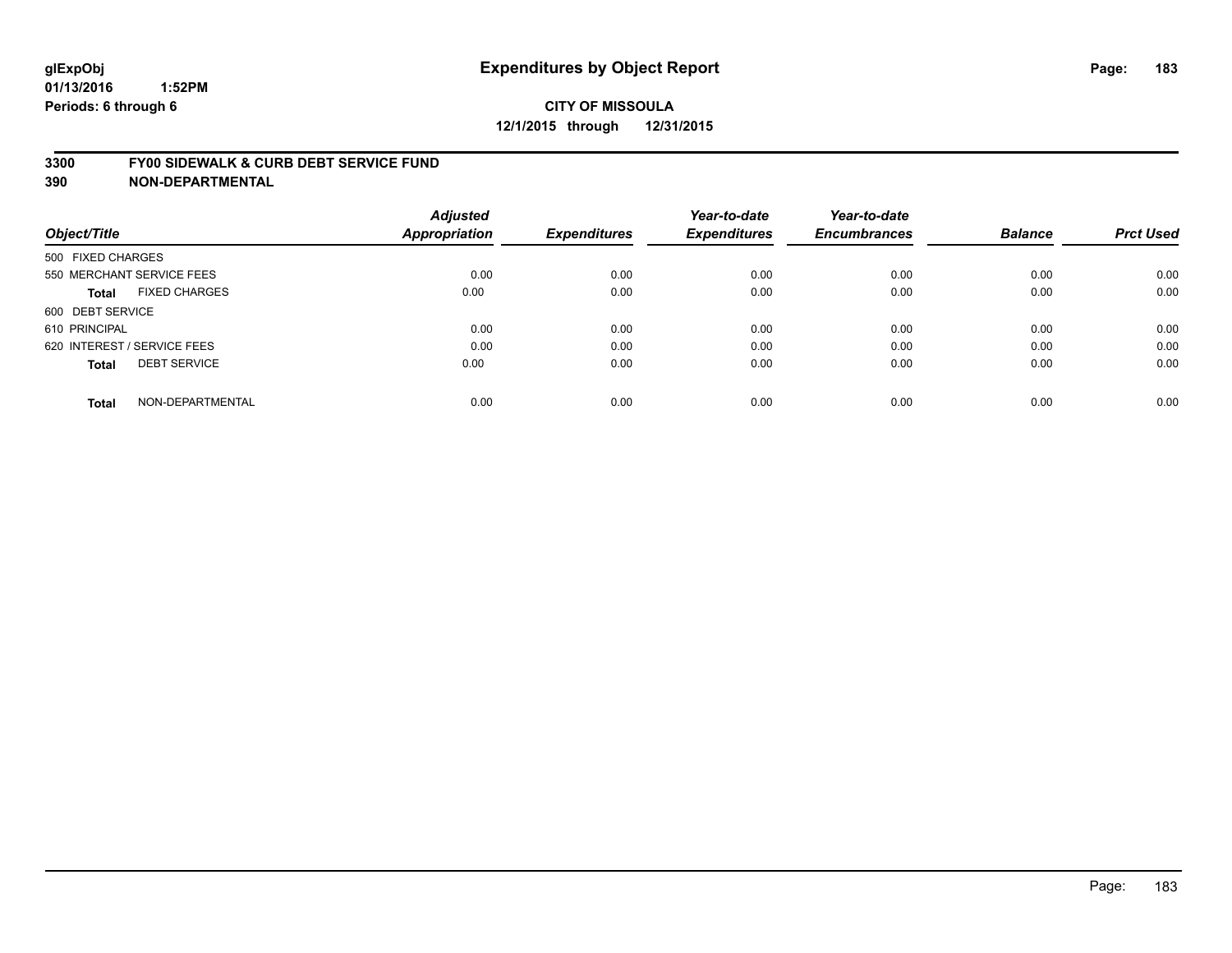**CITY OF MISSOULA 12/1/2015 through 12/31/2015**

### **3300 FY00 SIDEWALK & CURB DEBT SERVICE FUND**

| Object/Title                |                                   | <b>Adjusted</b><br><b>Appropriation</b> | <b>Expenditures</b> | Year-to-date<br><b>Expenditures</b> | Year-to-date<br><b>Encumbrances</b> | <b>Balance</b> | <b>Prct Used</b> |
|-----------------------------|-----------------------------------|-----------------------------------------|---------------------|-------------------------------------|-------------------------------------|----------------|------------------|
| 500 FIXED CHARGES           |                                   |                                         |                     |                                     |                                     |                |                  |
|                             | 550 MERCHANT SERVICE FEES         | 0.00                                    | 0.00                | 0.00                                | 0.00                                | 0.00           | 0.00             |
| <b>Total</b>                | <b>FIXED CHARGES</b>              | 0.00                                    | 0.00                | 0.00                                | 0.00                                | 0.00           | 0.00             |
| 600 DEBT SERVICE            |                                   |                                         |                     |                                     |                                     |                |                  |
| 610 PRINCIPAL               |                                   | 0.00                                    | 0.00                | 0.00                                | 0.00                                | 0.00           | 0.00             |
| 620 INTEREST / SERVICE FEES |                                   | 0.00                                    | 0.00                | 0.00                                | 0.00                                | 0.00           | 0.00             |
| <b>Total</b>                | <b>DEBT SERVICE</b>               | 0.00                                    | 0.00                | 0.00                                | 0.00                                | 0.00           | 0.00             |
| <b>Total</b>                | FY00 SIDEWALK & CURB DEBT SERVICE | 0.00                                    | 0.00                | 0.00                                | 0.00                                | 0.00           | 0.00             |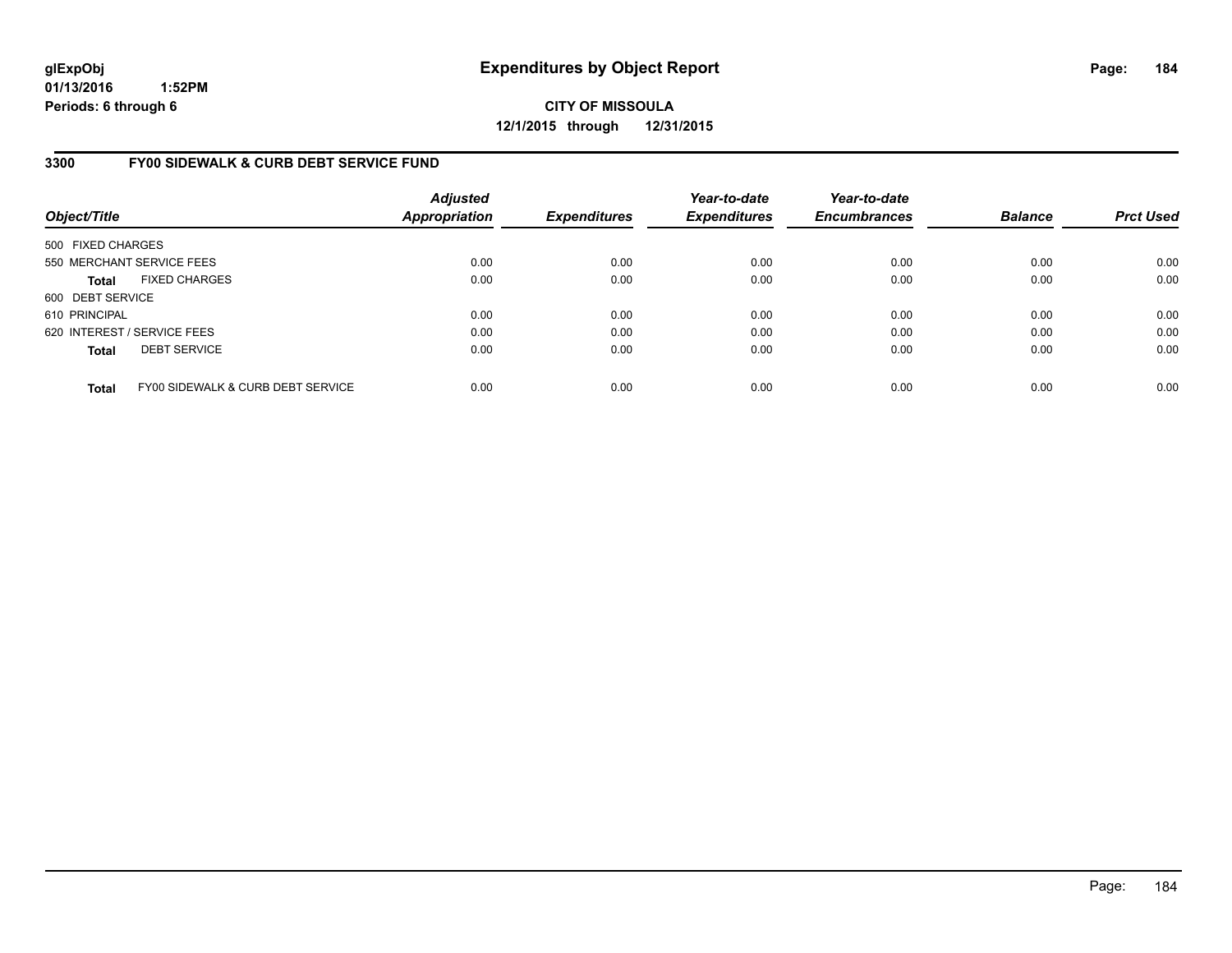# **3305 JUDGMENT LEVIES**

| Object/Title                        | <b>Adjusted</b><br><b>Appropriation</b> | <b>Expenditures</b> | Year-to-date<br><b>Expenditures</b> | Year-to-date<br><b>Encumbrances</b> | <b>Balance</b> | <b>Prct Used</b> |
|-------------------------------------|-----------------------------------------|---------------------|-------------------------------------|-------------------------------------|----------------|------------------|
| 600 DEBT SERVICE                    |                                         |                     |                                     |                                     |                |                  |
| 615 JUDGMENT LEVY DEBT PAYMENT      | 0.00                                    | 0.00                | 0.00                                | 0.00                                | 0.00           | 0.00             |
| <b>DEBT SERVICE</b><br><b>Total</b> | 0.00                                    | 0.00                | 0.00                                | 0.00                                | 0.00           | 0.00             |
| 800 OTHER OBJECTS                   |                                         |                     |                                     |                                     |                |                  |
| 820 TRANSFERS TO OTHER FUNDS        | 0.00                                    | 0.00                | 0.00                                | 0.00                                | 0.00           | 0.00             |
| OTHER OBJECTS<br><b>Total</b>       | 0.00                                    | 0.00                | 0.00                                | 0.00                                | 0.00           | 0.00             |
| NON-DEPARTMENTAL<br><b>Total</b>    | 0.00                                    | 0.00                | 0.00                                | 0.00                                | 0.00           | 0.00             |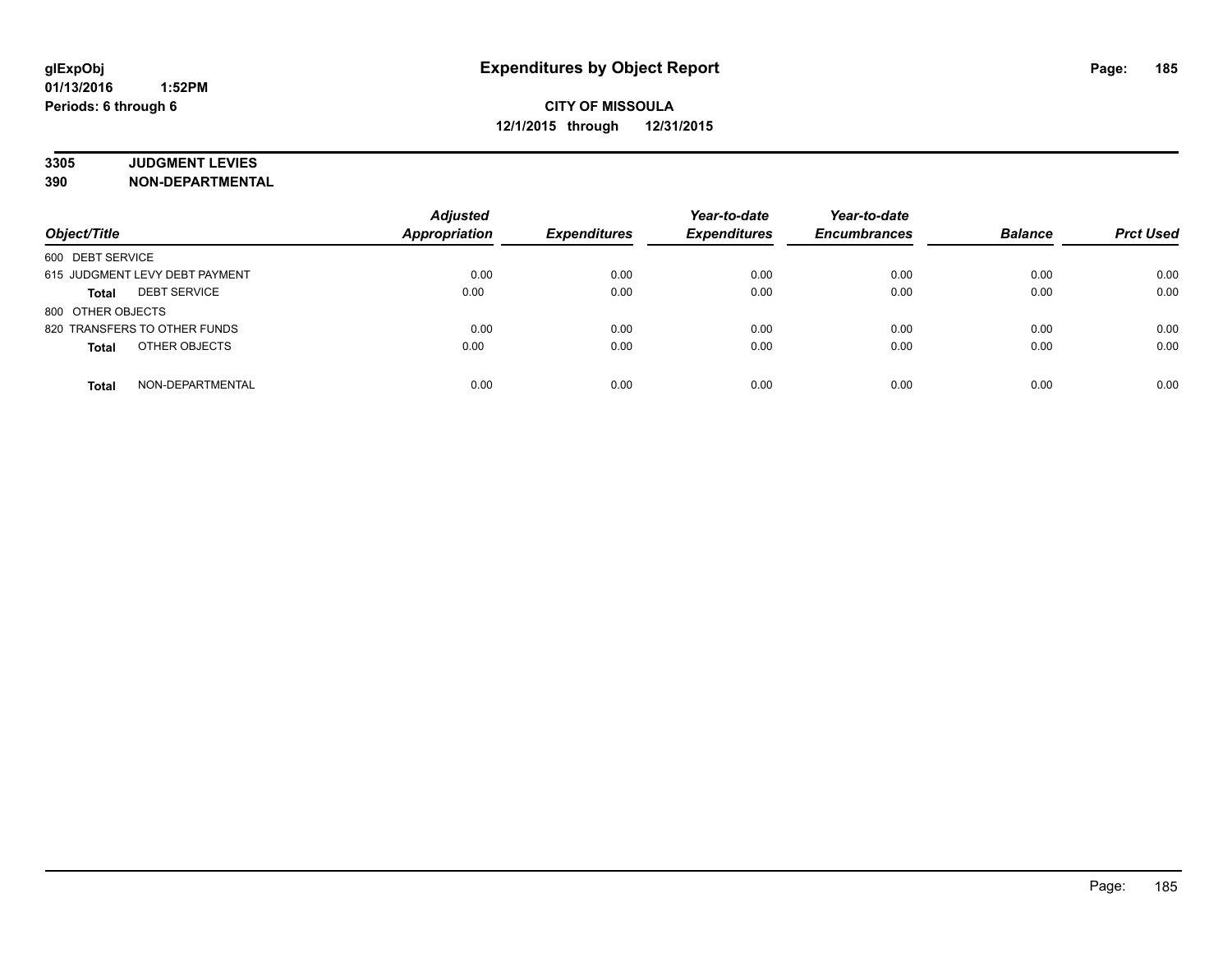**CITY OF MISSOULA 12/1/2015 through 12/31/2015**

**3305 JUDGMENT LEVIES**

| Object/Title                        | <b>Adjusted</b><br><b>Appropriation</b> | <b>Expenditures</b> | Year-to-date<br><b>Expenditures</b> | Year-to-date<br><b>Encumbrances</b> | <b>Balance</b> | <b>Prct Used</b> |
|-------------------------------------|-----------------------------------------|---------------------|-------------------------------------|-------------------------------------|----------------|------------------|
| 600 DEBT SERVICE                    |                                         |                     |                                     |                                     |                |                  |
| 615 JUDGMENT LEVY DEBT PAYMENT      | 0.00                                    | 0.00                | 0.00                                | 0.00                                | 0.00           | 0.00             |
| <b>DEBT SERVICE</b><br><b>Total</b> | 0.00                                    | 0.00                | 0.00                                | 0.00                                | 0.00           | 0.00             |
| 800 OTHER OBJECTS                   |                                         |                     |                                     |                                     |                |                  |
| 820 TRANSFERS TO OTHER FUNDS        | 0.00                                    | 0.00                | 0.00                                | 0.00                                | 0.00           | 0.00             |
| OTHER OBJECTS<br><b>Total</b>       | 0.00                                    | 0.00                | 0.00                                | 0.00                                | 0.00           | 0.00             |
| <b>JUDGMENT LEVIES</b><br>Total     | 0.00                                    | 0.00                | 0.00                                | 0.00                                | 0.00           | 0.00             |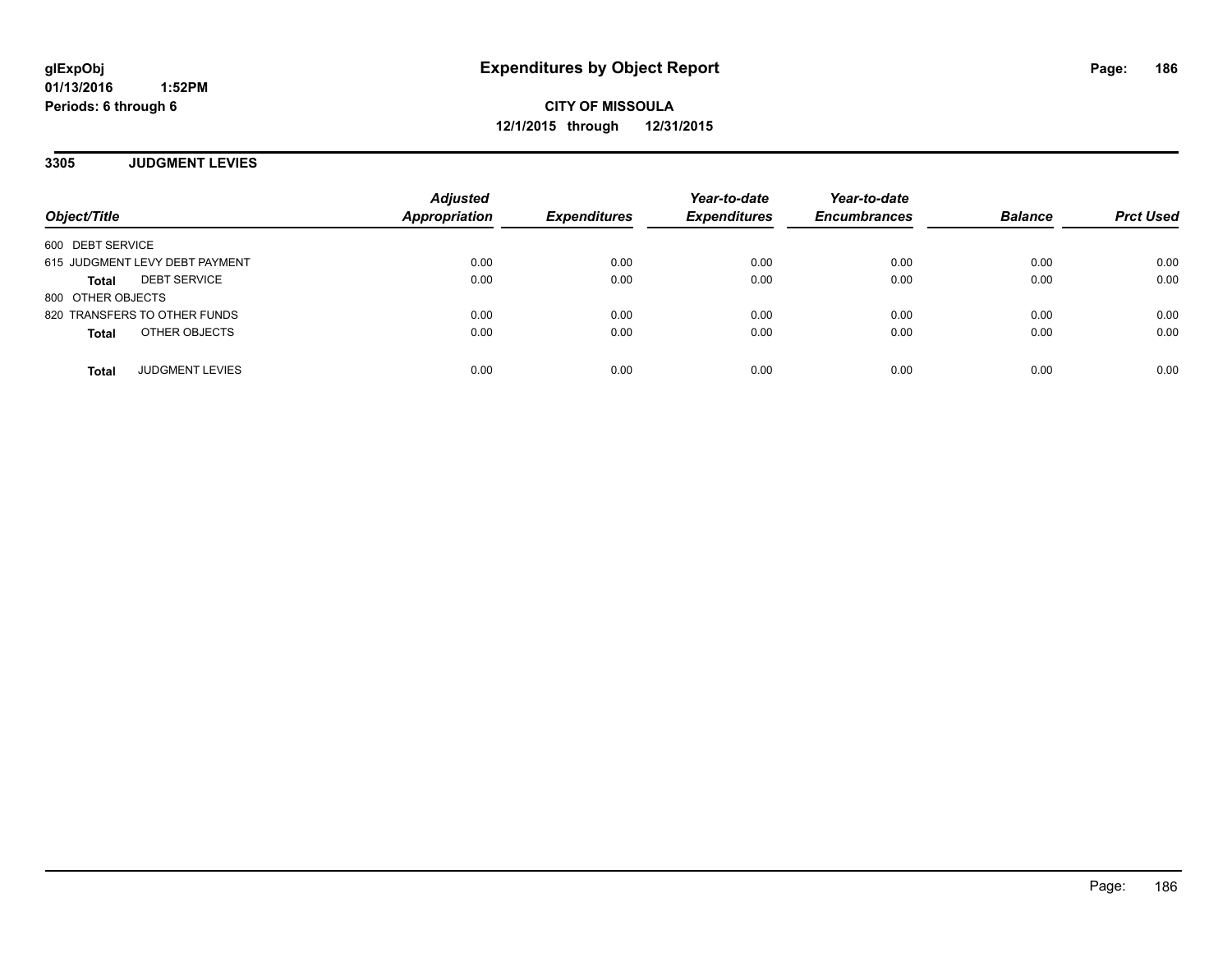# **glExpObj Expenditures by Object Report Page: 187**

**01/13/2016 1:52PM Periods: 6 through 6**

#### **3400 FY01 SIDEWALK & CURB DEBT SERVICE FUND**

**000 \*\*\* Title Not Found \*\*\***

| Object/Title                     | <b>Adjusted</b><br>Appropriation | <b>Expenditures</b> | Year-to-date<br><b>Expenditures</b> | Year-to-date<br><b>Encumbrances</b> | <b>Balance</b> | <b>Prct Used</b> |
|----------------------------------|----------------------------------|---------------------|-------------------------------------|-------------------------------------|----------------|------------------|
| 800 OTHER OBJECTS                |                                  |                     |                                     |                                     |                |                  |
| 820 TRANSFERS TO OTHER FUNDS     | 0.00                             | 0.00                | 0.00                                | 0.00                                | 0.00           | 0.00             |
| OTHER OBJECTS<br><b>Total</b>    | 0.00                             | 0.00                | 0.00                                | 0.00                                | 0.00           | 0.00             |
| *** Title Not Found ***<br>Total | 0.00                             | 0.00                | 0.00                                | 0.00                                | 0.00           | 0.00             |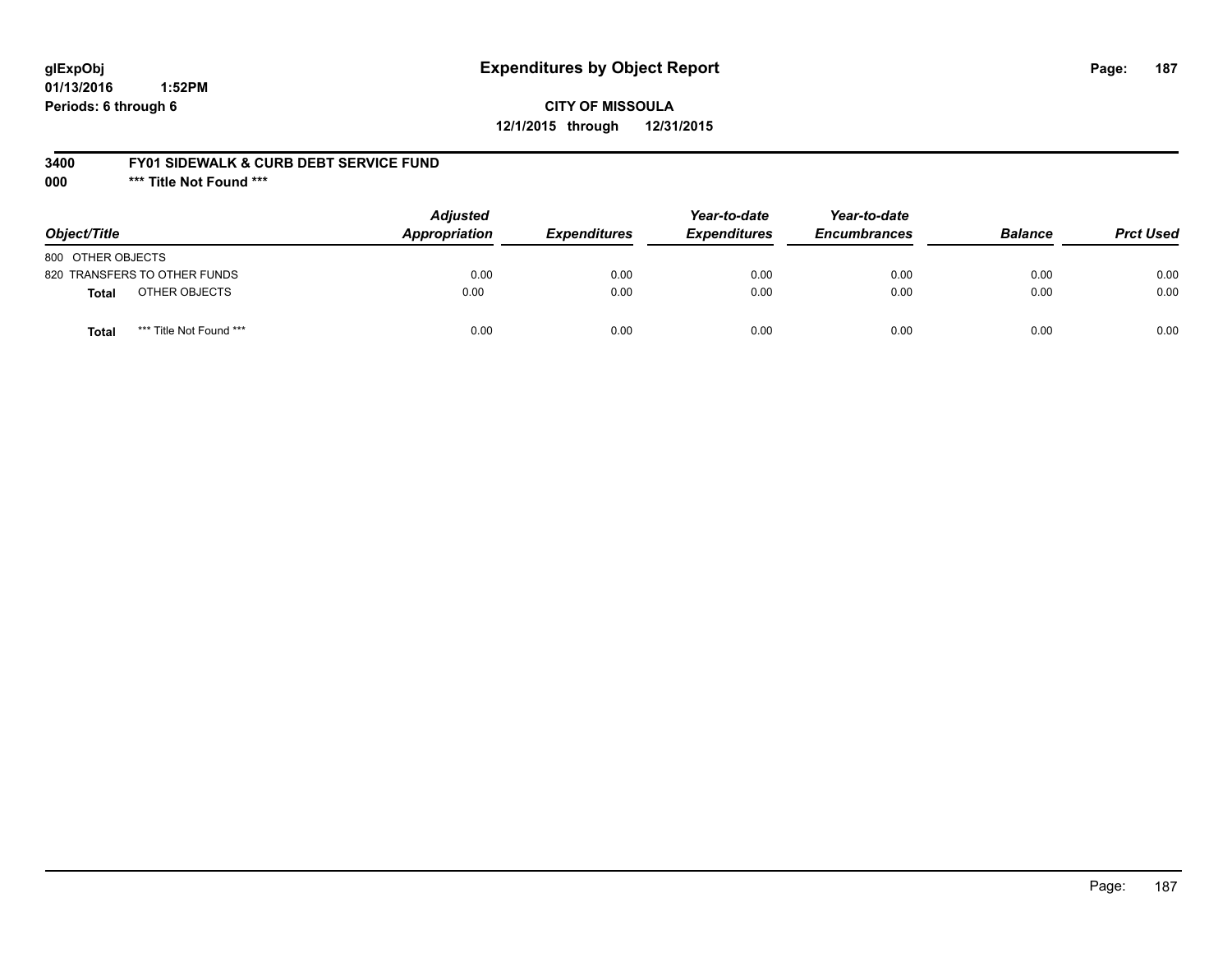#### **3400 FY01 SIDEWALK & CURB DEBT SERVICE FUND**

| Object/Title                         | <b>Adjusted</b><br>Appropriation | <b>Expenditures</b> | Year-to-date<br><b>Expenditures</b> | Year-to-date<br><b>Encumbrances</b> | <b>Balance</b> | <b>Prct Used</b> |
|--------------------------------------|----------------------------------|---------------------|-------------------------------------|-------------------------------------|----------------|------------------|
| 500 FIXED CHARGES                    |                                  |                     |                                     |                                     |                |                  |
|                                      |                                  |                     |                                     |                                     |                |                  |
| 550 MERCHANT SERVICE FEES            | 0.00                             | 0.00                | 0.00                                | 0.00                                | 0.00           | 0.00             |
| <b>FIXED CHARGES</b><br><b>Total</b> | 0.00                             | 0.00                | 0.00                                | 0.00                                | 0.00           | 0.00             |
| 600 DEBT SERVICE                     |                                  |                     |                                     |                                     |                |                  |
| 610 PRINCIPAL                        | 0.00                             | 0.00                | 0.00                                | 0.00                                | 0.00           | 0.00             |
| 620 INTEREST / SERVICE FEES          | 0.00                             | 0.00                | 0.00                                | 0.00                                | 0.00           | 0.00             |
| <b>DEBT SERVICE</b><br><b>Total</b>  | 0.00                             | 0.00                | 0.00                                | 0.00                                | 0.00           | 0.00             |
| 800 OTHER OBJECTS                    |                                  |                     |                                     |                                     |                |                  |
| 820 TRANSFERS TO OTHER FUNDS         | 0.00                             | 0.00                | 0.00                                | 0.00                                | 0.00           | 0.00             |
| OTHER OBJECTS<br><b>Total</b>        | 0.00                             | 0.00                | 0.00                                | 0.00                                | 0.00           | 0.00             |
|                                      |                                  |                     |                                     |                                     |                |                  |
| NON-DEPARTMENTAL<br><b>Total</b>     | 0.00                             | 0.00                | 0.00                                | 0.00                                | 0.00           | 0.00             |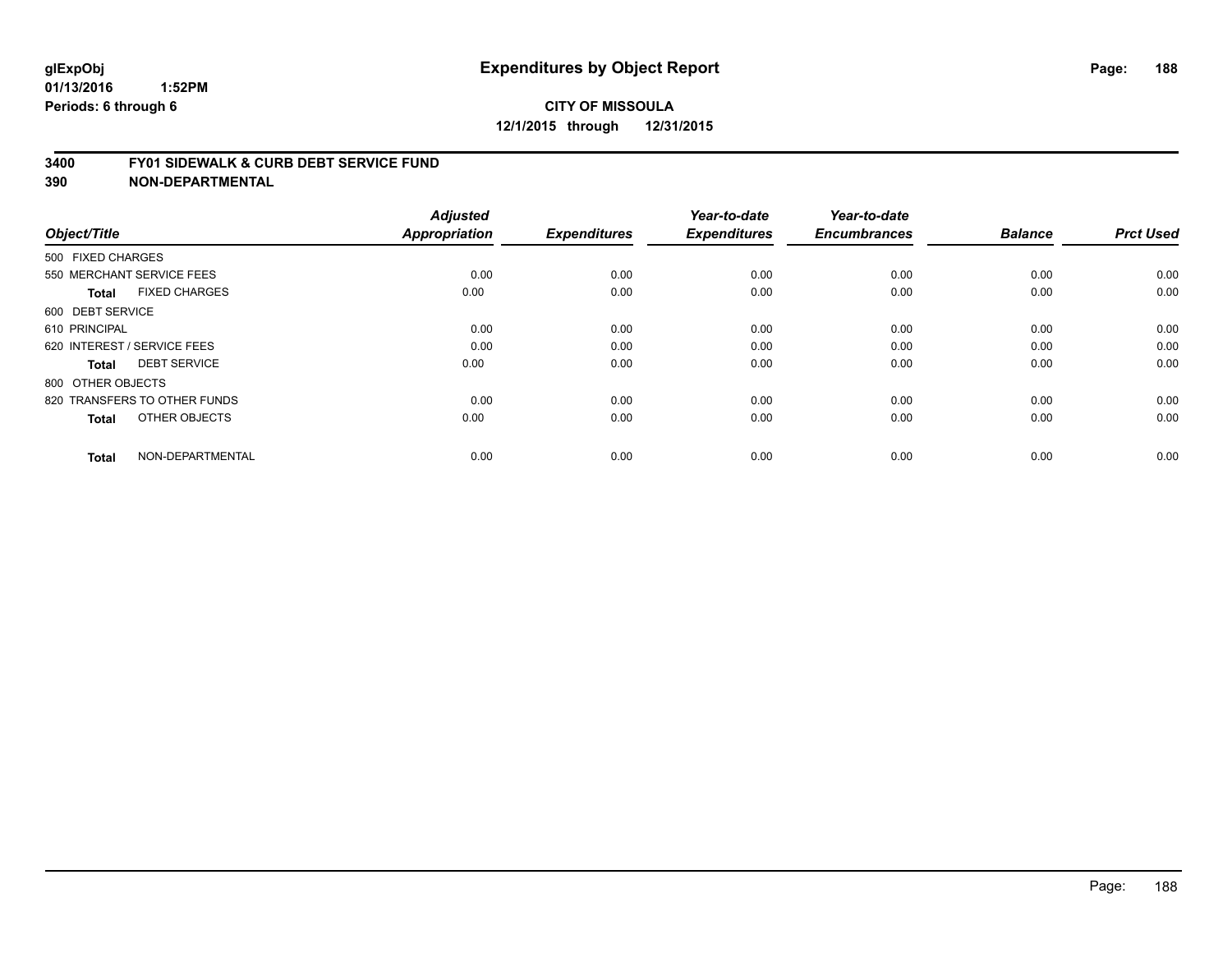**CITY OF MISSOULA 12/1/2015 through 12/31/2015**

### **3400 FY01 SIDEWALK & CURB DEBT SERVICE FUND**

| Object/Title      |                                              | <b>Adjusted</b><br><b>Appropriation</b> | <b>Expenditures</b> | Year-to-date<br><b>Expenditures</b> | Year-to-date<br><b>Encumbrances</b> | <b>Balance</b> | <b>Prct Used</b> |
|-------------------|----------------------------------------------|-----------------------------------------|---------------------|-------------------------------------|-------------------------------------|----------------|------------------|
| 500 FIXED CHARGES |                                              |                                         |                     |                                     |                                     |                |                  |
|                   | 550 MERCHANT SERVICE FEES                    | 0.00                                    | 0.00                | 0.00                                | 0.00                                | 0.00           | 0.00             |
|                   |                                              |                                         |                     |                                     |                                     |                |                  |
| Total             | <b>FIXED CHARGES</b>                         | 0.00                                    | 0.00                | 0.00                                | 0.00                                | 0.00           | 0.00             |
| 600 DEBT SERVICE  |                                              |                                         |                     |                                     |                                     |                |                  |
| 610 PRINCIPAL     |                                              | 0.00                                    | 0.00                | 0.00                                | 0.00                                | 0.00           | 0.00             |
|                   | 620 INTEREST / SERVICE FEES                  | 0.00                                    | 0.00                | 0.00                                | 0.00                                | 0.00           | 0.00             |
| Total             | <b>DEBT SERVICE</b>                          | 0.00                                    | 0.00                | 0.00                                | 0.00                                | 0.00           | 0.00             |
| 800 OTHER OBJECTS |                                              |                                         |                     |                                     |                                     |                |                  |
|                   | 820 TRANSFERS TO OTHER FUNDS                 | 0.00                                    | 0.00                | 0.00                                | 0.00                                | 0.00           | 0.00             |
| <b>Total</b>      | OTHER OBJECTS                                | 0.00                                    | 0.00                | 0.00                                | 0.00                                | 0.00           | 0.00             |
| <b>Total</b>      | <b>FY01 SIDEWALK &amp; CURB DEBT SERVICE</b> | 0.00                                    | 0.00                | 0.00                                | 0.00                                | 0.00           | 0.00             |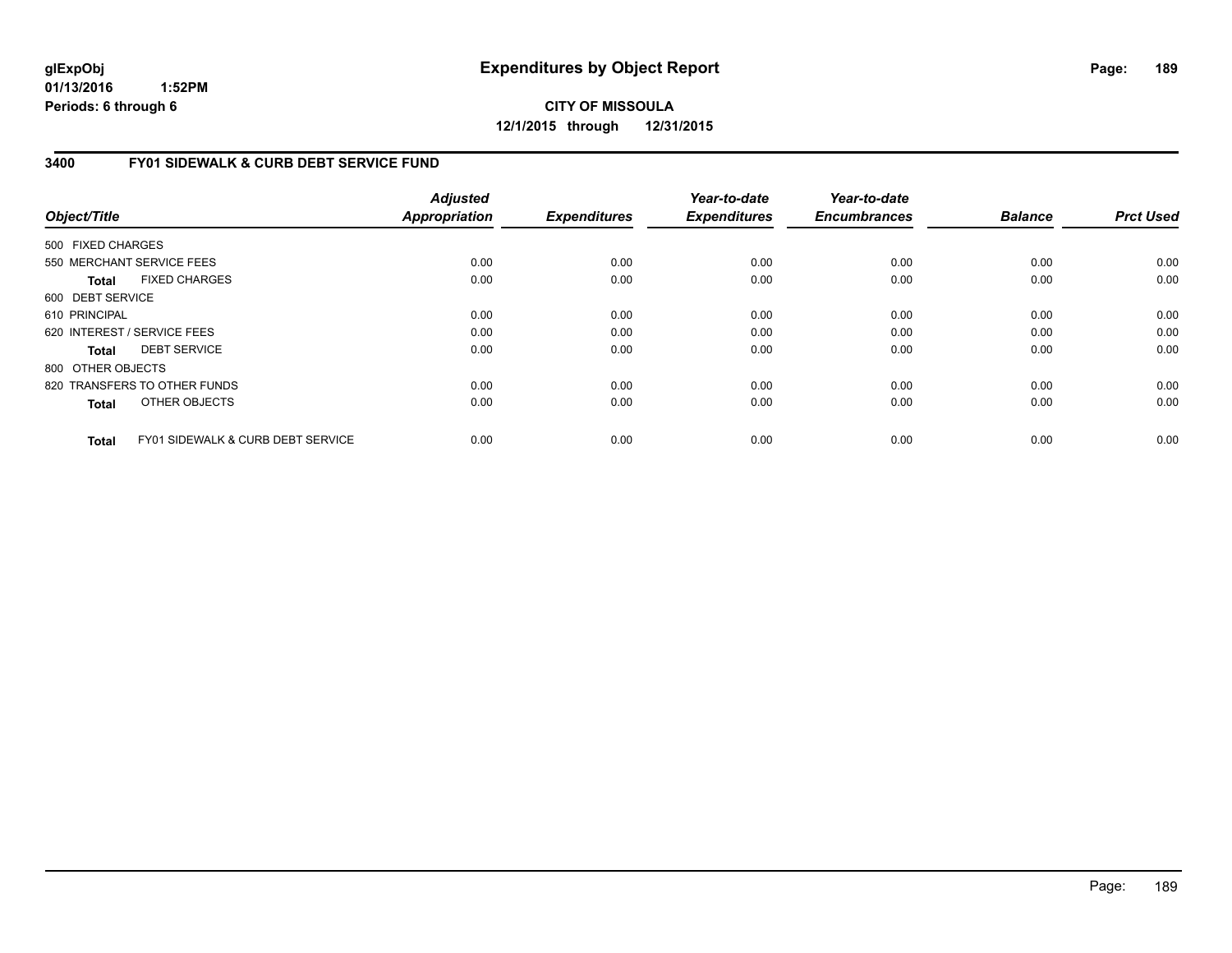# **glExpObj Expenditures by Object Report Page: 190**

**01/13/2016 1:52PM Periods: 6 through 6**

#### **3410 FY02 SIDEWALK & CURB DEBT SERVICE FUND**

**000 \*\*\* Title Not Found \*\*\***

| Object/Title                     | <b>Adjusted</b><br>Appropriation | <b>Expenditures</b> | Year-to-date<br><b>Expenditures</b> | Year-to-date<br><b>Encumbrances</b> | <b>Balance</b> | <b>Prct Used</b> |
|----------------------------------|----------------------------------|---------------------|-------------------------------------|-------------------------------------|----------------|------------------|
| 800 OTHER OBJECTS                |                                  |                     |                                     |                                     |                |                  |
| 820 TRANSFERS TO OTHER FUNDS     | 0.00                             | 0.00                | 0.00                                | 0.00                                | 0.00           | 0.00             |
| OTHER OBJECTS<br><b>Total</b>    | 0.00                             | 0.00                | 0.00                                | 0.00                                | 0.00           | 0.00             |
| *** Title Not Found ***<br>Total | 0.00                             | 0.00                | 0.00                                | 0.00                                | 0.00           | 0.00             |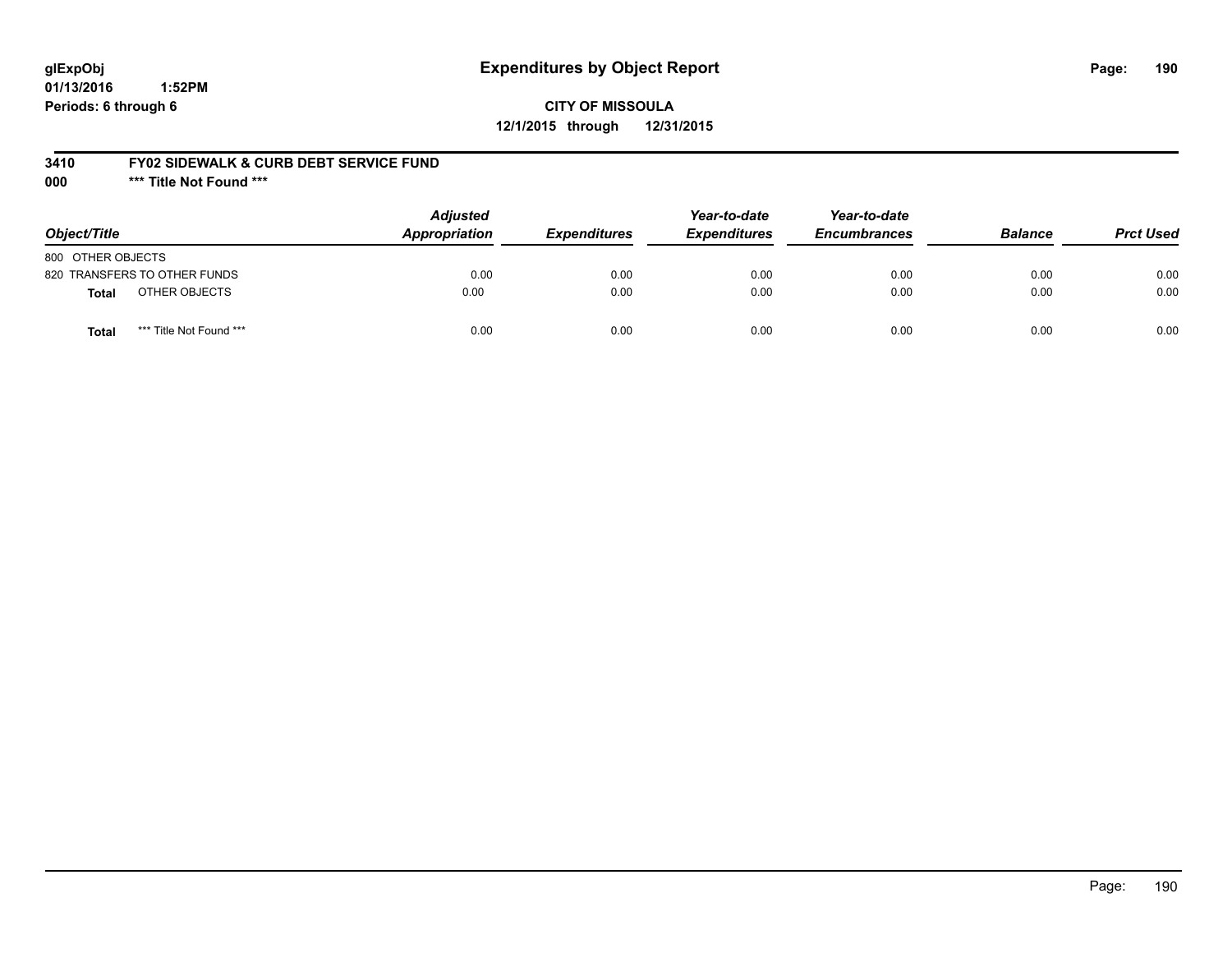#### **3410 FY02 SIDEWALK & CURB DEBT SERVICE FUND**

| Object/Title                         | <b>Adjusted</b><br><b>Appropriation</b> | <b>Expenditures</b> | Year-to-date<br><b>Expenditures</b> | Year-to-date<br><b>Encumbrances</b> | <b>Balance</b> | <b>Prct Used</b> |
|--------------------------------------|-----------------------------------------|---------------------|-------------------------------------|-------------------------------------|----------------|------------------|
| 500 FIXED CHARGES                    |                                         |                     |                                     |                                     |                |                  |
| 550 MERCHANT SERVICE FEES            | 0.00                                    | 0.00                | 0.00                                | 0.00                                | 0.00           | 0.00             |
| <b>FIXED CHARGES</b><br><b>Total</b> | 0.00                                    | 0.00                | 0.00                                | 0.00                                | 0.00           | 0.00             |
| 600 DEBT SERVICE                     |                                         |                     |                                     |                                     |                |                  |
| 610 PRINCIPAL                        | 0.00                                    | 0.00                | 0.00                                | 0.00                                | 0.00           | 0.00             |
| 620 INTEREST / SERVICE FEES          | 0.00                                    | 0.00                | 350.00                              | 0.00                                | $-350.00$      | 0.00             |
| <b>DEBT SERVICE</b><br><b>Total</b>  | 0.00                                    | 0.00                | 350.00                              | 0.00                                | $-350.00$      | 0.00             |
| NON-DEPARTMENTAL<br><b>Total</b>     | 0.00                                    | 0.00                | 350.00                              | 0.00                                | $-350.00$      | 0.00             |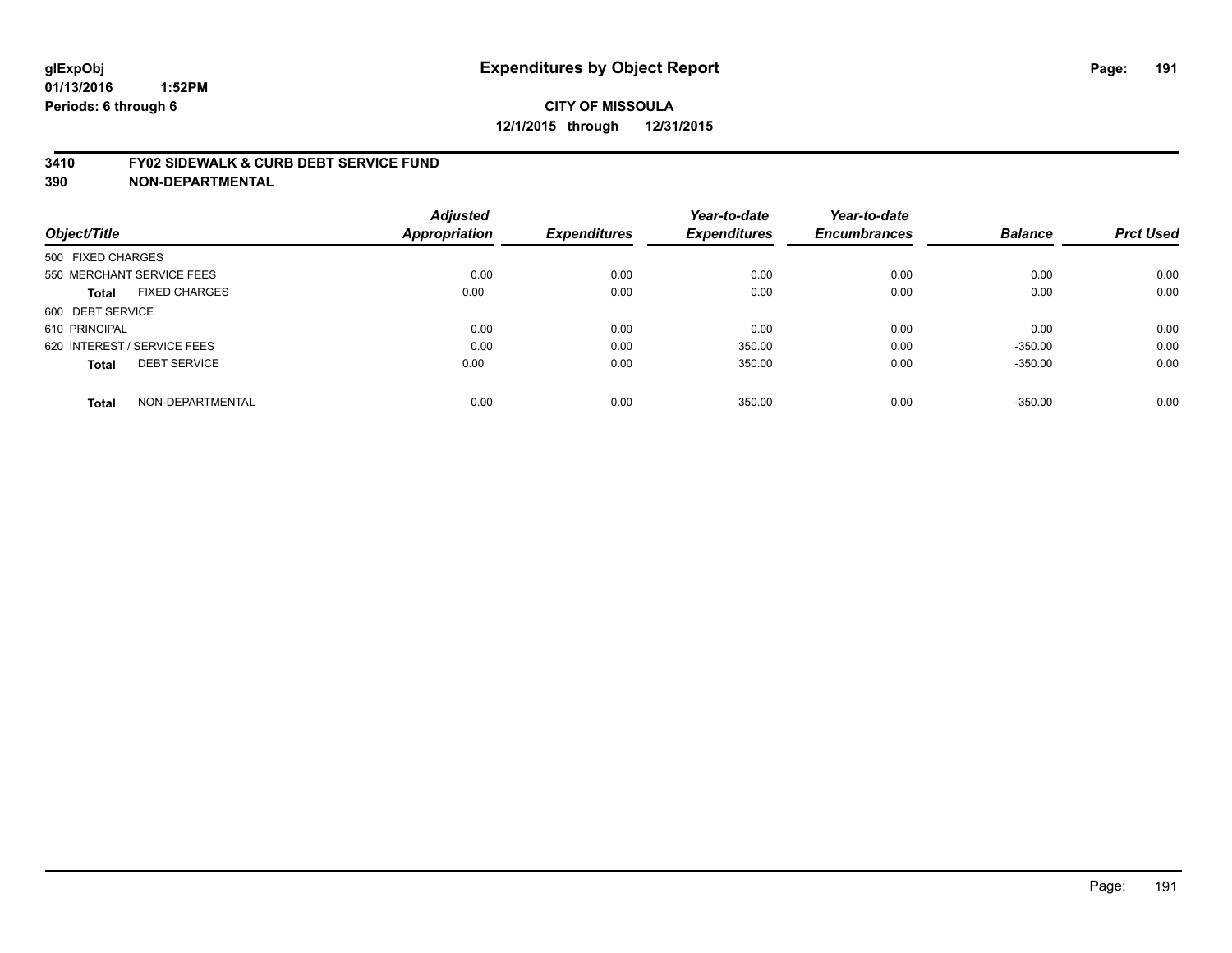**CITY OF MISSOULA 12/1/2015 through 12/31/2015**

### **3410 FY02 SIDEWALK & CURB DEBT SERVICE FUND**

| Object/Title      |                                              | <b>Adjusted</b><br><b>Appropriation</b> | <b>Expenditures</b> | Year-to-date<br><b>Expenditures</b> | Year-to-date<br><b>Encumbrances</b> | <b>Balance</b> | <b>Prct Used</b> |
|-------------------|----------------------------------------------|-----------------------------------------|---------------------|-------------------------------------|-------------------------------------|----------------|------------------|
|                   |                                              |                                         |                     |                                     |                                     |                |                  |
| 500 FIXED CHARGES |                                              |                                         |                     |                                     |                                     |                |                  |
|                   | 550 MERCHANT SERVICE FEES                    | 0.00                                    | 0.00                | 0.00                                | 0.00                                | 0.00           | 0.00             |
| Total             | <b>FIXED CHARGES</b>                         | 0.00                                    | 0.00                | 0.00                                | 0.00                                | 0.00           | 0.00             |
| 600 DEBT SERVICE  |                                              |                                         |                     |                                     |                                     |                |                  |
| 610 PRINCIPAL     |                                              | 0.00                                    | 0.00                | 0.00                                | 0.00                                | 0.00           | 0.00             |
|                   | 620 INTEREST / SERVICE FEES                  | 0.00                                    | 0.00                | 350.00                              | 0.00                                | $-350.00$      | 0.00             |
| Total             | <b>DEBT SERVICE</b>                          | 0.00                                    | 0.00                | 350.00                              | 0.00                                | $-350.00$      | 0.00             |
| 800 OTHER OBJECTS |                                              |                                         |                     |                                     |                                     |                |                  |
|                   | 820 TRANSFERS TO OTHER FUNDS                 | 0.00                                    | 0.00                | 0.00                                | 0.00                                | 0.00           | 0.00             |
| <b>Total</b>      | OTHER OBJECTS                                | 0.00                                    | 0.00                | 0.00                                | 0.00                                | 0.00           | 0.00             |
| <b>Total</b>      | <b>FY02 SIDEWALK &amp; CURB DEBT SERVICE</b> | 0.00                                    | 0.00                | 350.00                              | 0.00                                | $-350.00$      | 0.00             |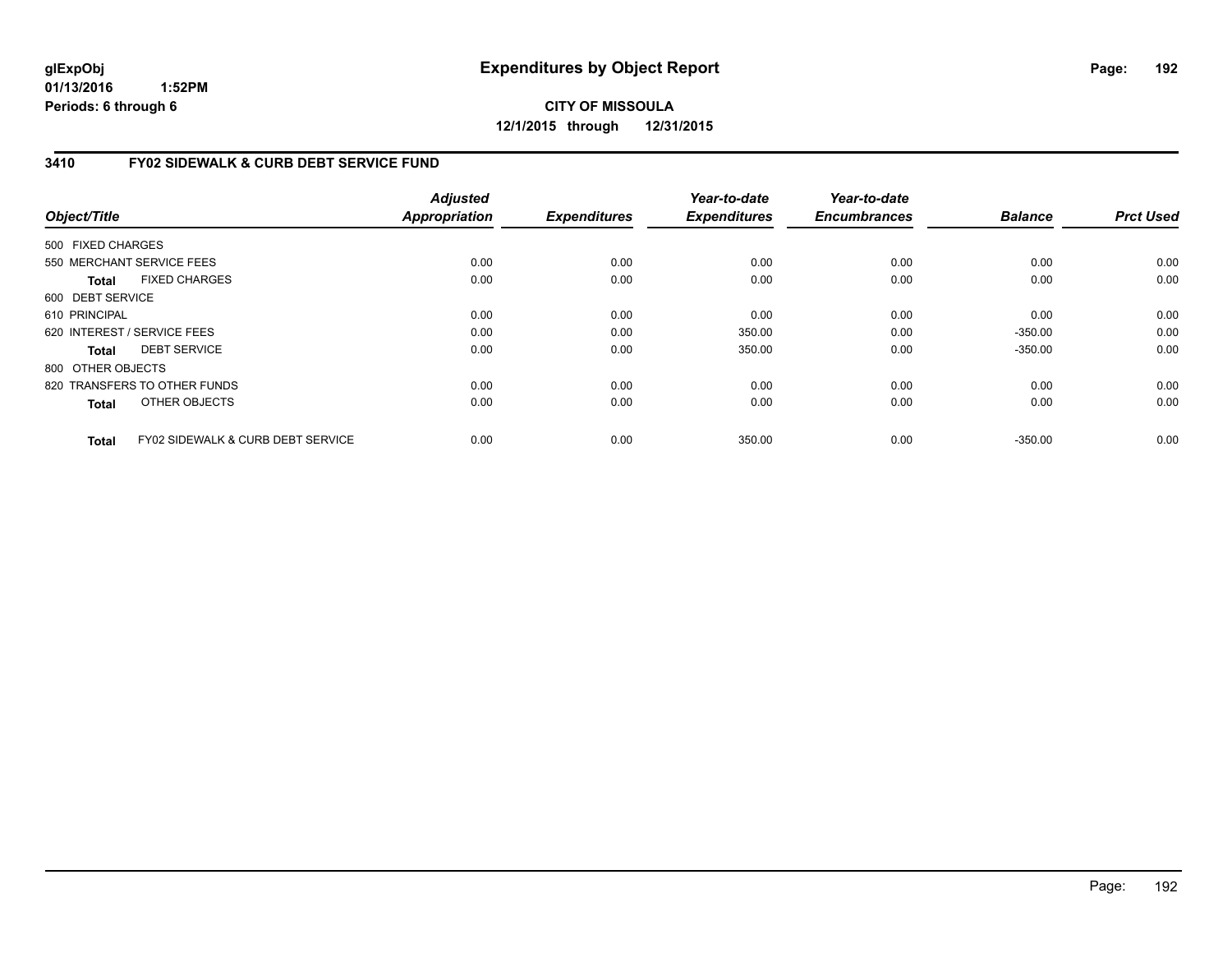#### **3420 FY03 SIDEWALK & CURB DEBT SERVICE**

|                                      | <b>Adjusted</b>      |                     | Year-to-date        | Year-to-date        |                |                  |
|--------------------------------------|----------------------|---------------------|---------------------|---------------------|----------------|------------------|
| Object/Title                         | <b>Appropriation</b> | <b>Expenditures</b> | <b>Expenditures</b> | <b>Encumbrances</b> | <b>Balance</b> | <b>Prct Used</b> |
| 500 FIXED CHARGES                    |                      |                     |                     |                     |                |                  |
| 550 MERCHANT SERVICE FEES            | 0.00                 | 0.00                | 0.00                | 0.00                | 0.00           | 0.00             |
| <b>FIXED CHARGES</b><br><b>Total</b> | 0.00                 | 0.00                | 0.00                | 0.00                | 0.00           | 0.00             |
| 600 DEBT SERVICE                     |                      |                     |                     |                     |                |                  |
| 610 PRINCIPAL                        | 0.00                 | 0.00                | 0.00                | 0.00                | 0.00           | 0.00             |
| 620 INTEREST / SERVICE FEES          | 0.00                 | 0.00                | 350.00              | 0.00                | $-350.00$      | 0.00             |
| <b>DEBT SERVICE</b><br><b>Total</b>  | 0.00                 | 0.00                | 350.00              | 0.00                | $-350.00$      | 0.00             |
| NON-DEPARTMENTAL<br><b>Total</b>     | 0.00                 | 0.00                | 350.00              | 0.00                | $-350.00$      | 0.00             |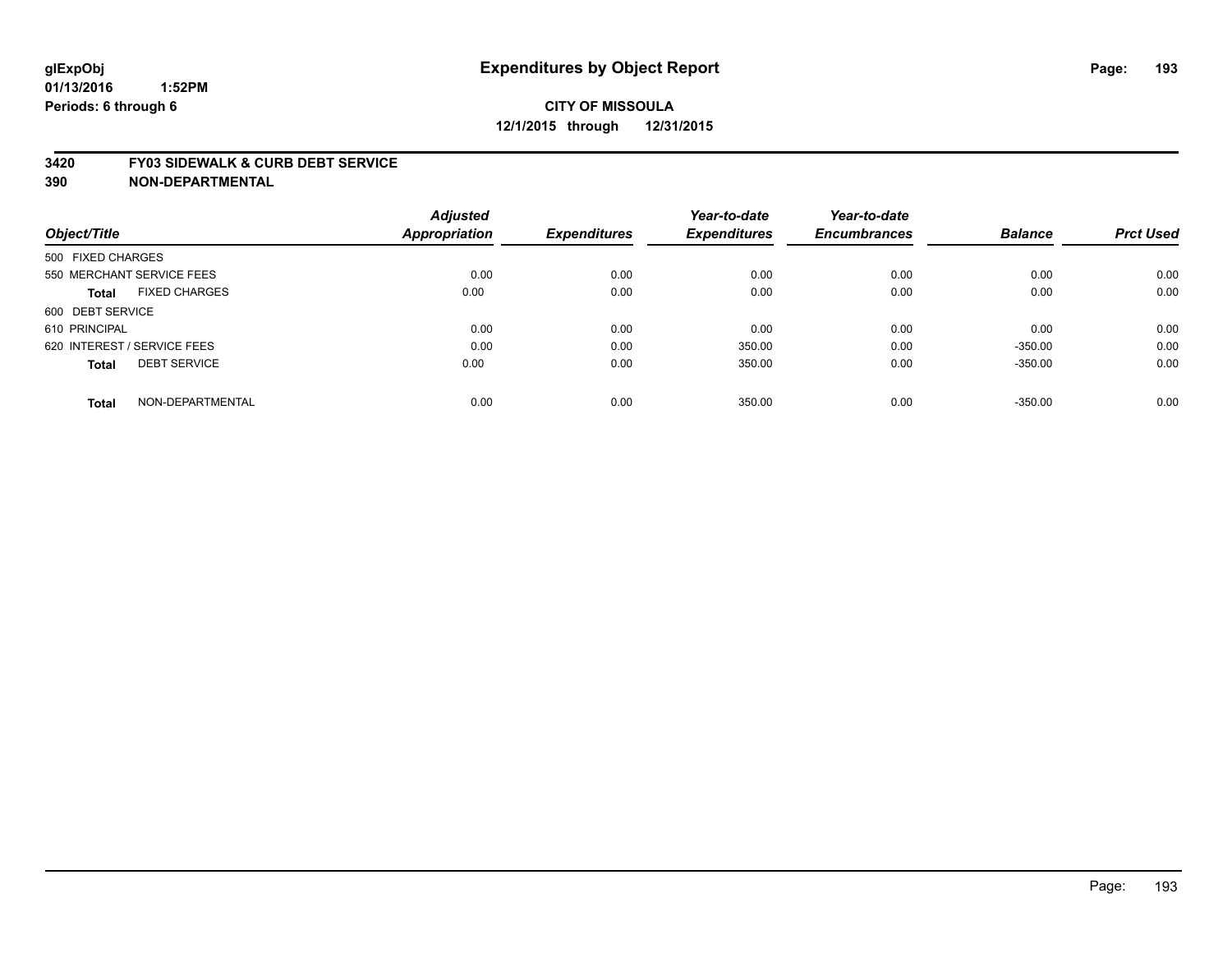**CITY OF MISSOULA 12/1/2015 through 12/31/2015**

### **3420 FY03 SIDEWALK & CURB DEBT SERVICE**

| Object/Title      |                                   | <b>Adjusted</b><br><b>Appropriation</b> | <b>Expenditures</b> | Year-to-date<br><b>Expenditures</b> | Year-to-date<br><b>Encumbrances</b> | <b>Balance</b> | <b>Prct Used</b> |
|-------------------|-----------------------------------|-----------------------------------------|---------------------|-------------------------------------|-------------------------------------|----------------|------------------|
| 500 FIXED CHARGES |                                   |                                         |                     |                                     |                                     |                |                  |
|                   | 550 MERCHANT SERVICE FEES         | 0.00                                    | 0.00                | 0.00                                | 0.00                                | 0.00           | 0.00             |
| <b>Total</b>      | <b>FIXED CHARGES</b>              | 0.00                                    | 0.00                | 0.00                                | 0.00                                | 0.00           | 0.00             |
| 600 DEBT SERVICE  |                                   |                                         |                     |                                     |                                     |                |                  |
| 610 PRINCIPAL     |                                   | 0.00                                    | 0.00                | 0.00                                | 0.00                                | 0.00           | 0.00             |
|                   | 620 INTEREST / SERVICE FEES       | 0.00                                    | 0.00                | 350.00                              | 0.00                                | $-350.00$      | 0.00             |
| <b>Total</b>      | <b>DEBT SERVICE</b>               | 0.00                                    | 0.00                | 350.00                              | 0.00                                | $-350.00$      | 0.00             |
| <b>Total</b>      | FY03 SIDEWALK & CURB DEBT SERVICE | 0.00                                    | 0.00                | 350.00                              | 0.00                                | $-350.00$      | 0.00             |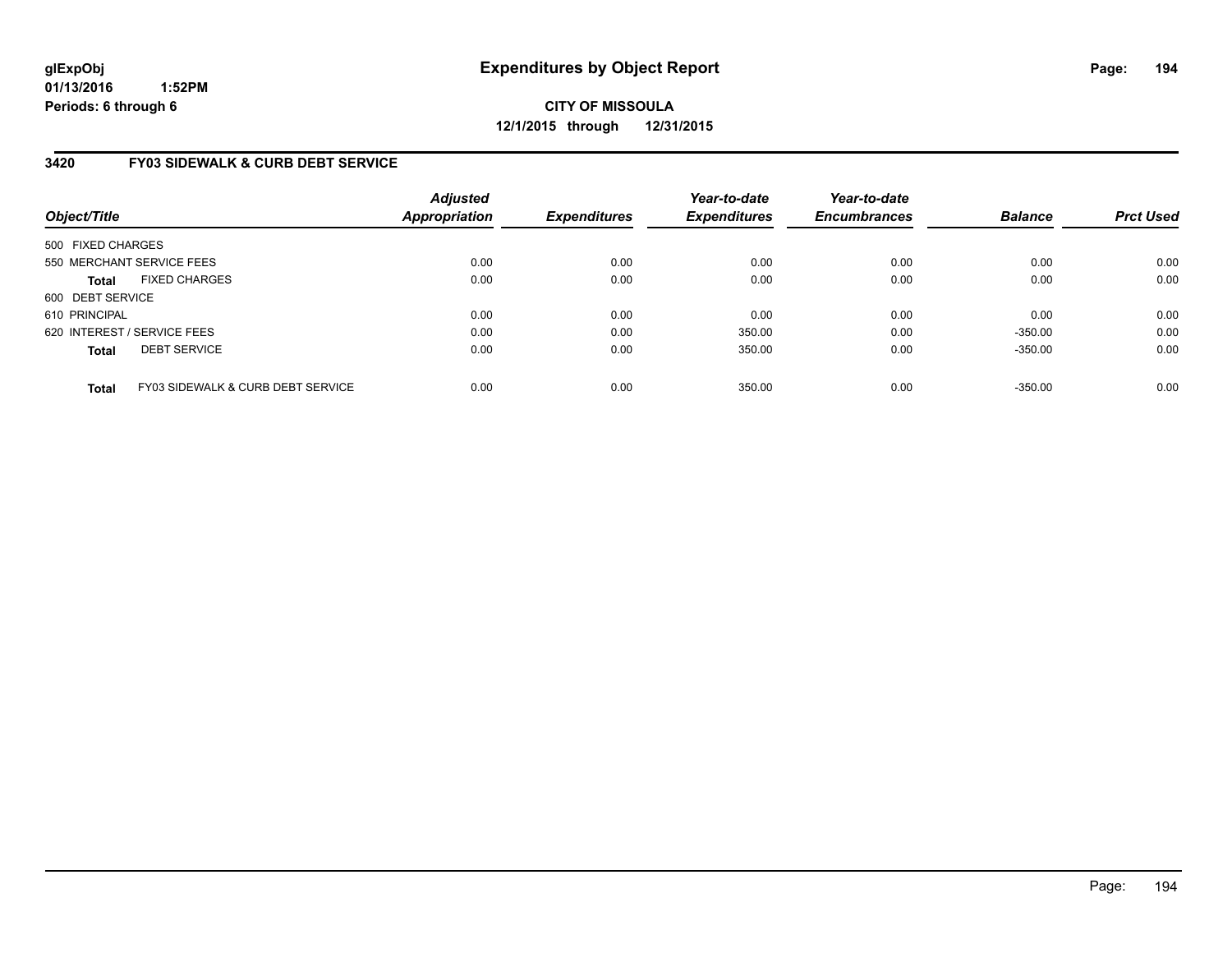# **CITY OF MISSOULA 12/1/2015 through 12/31/2015**

#### **3430 FY04 SIDEWALK CURB DEBT SERVICE**

|                             |                      | <b>Adjusted</b> |                     | Year-to-date        | Year-to-date        |                |                  |
|-----------------------------|----------------------|-----------------|---------------------|---------------------|---------------------|----------------|------------------|
| Object/Title                |                      | Appropriation   | <b>Expenditures</b> | <b>Expenditures</b> | <b>Encumbrances</b> | <b>Balance</b> | <b>Prct Used</b> |
| 500 FIXED CHARGES           |                      |                 |                     |                     |                     |                |                  |
| 550 MERCHANT SERVICE FEES   |                      | 0.00            | 0.00                | 0.00                | 0.00                | 0.00           | 0.00             |
| <b>Total</b>                | <b>FIXED CHARGES</b> | 0.00            | 0.00                | 0.00                | 0.00                | 0.00           | 0.00             |
| 600 DEBT SERVICE            |                      |                 |                     |                     |                     |                |                  |
| 610 PRINCIPAL               |                      | 10.000.00       | 0.00                | 0.00                | 0.00                | 10.000.00      | 0.00             |
| 620 INTEREST / SERVICE FEES |                      | 824.00          | 237.50              | 587.50              | 0.00                | 236.50         | 71.30            |
| <b>Total</b>                | <b>DEBT SERVICE</b>  | 10.824.00       | 237.50              | 587.50              | 0.00                | 10.236.50      | 5.43             |
| <b>Total</b>                | NON-DEPARTMENTAL     | 10.824.00       | 237.50              | 587.50              | 0.00                | 10.236.50      | 5.43             |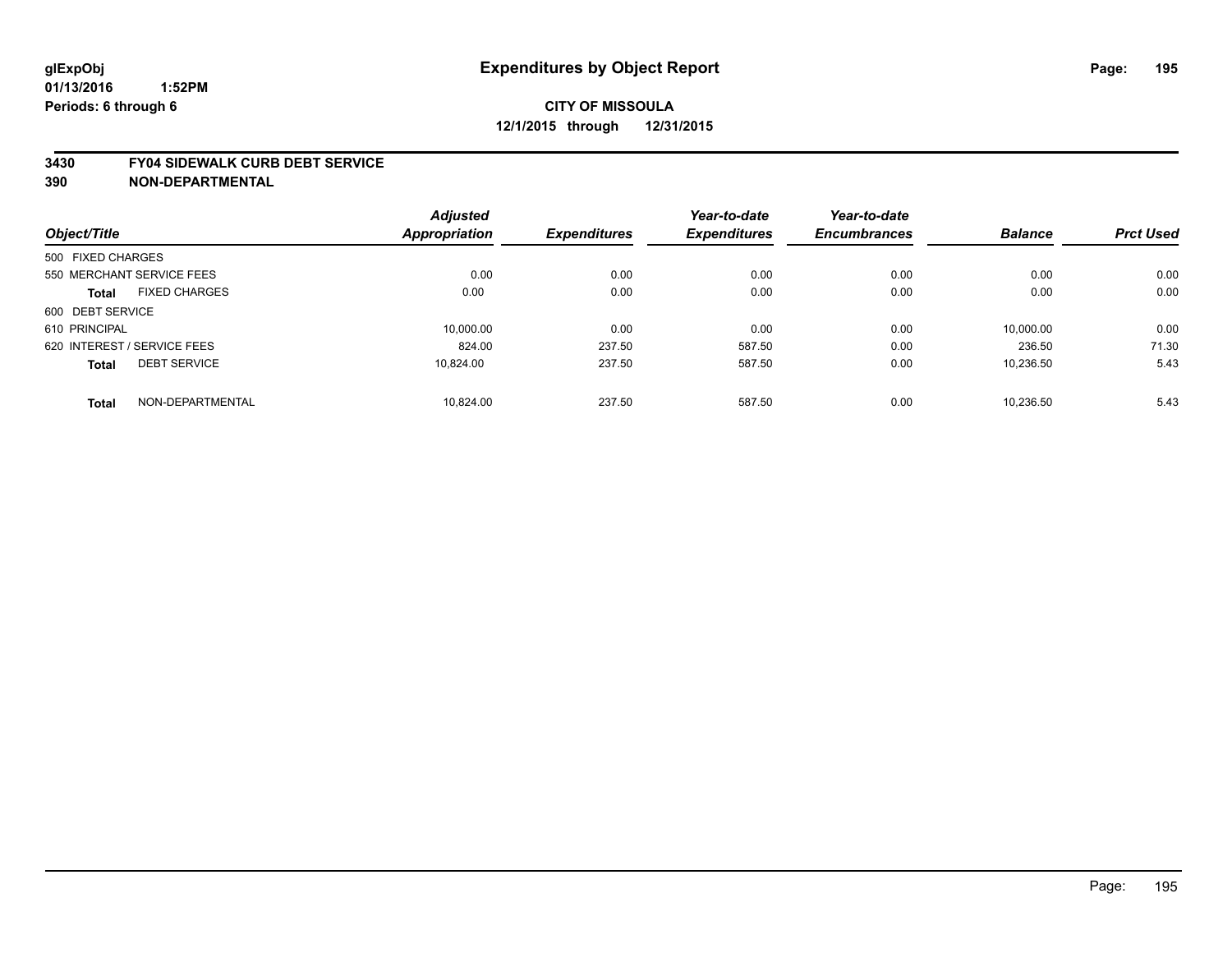**CITY OF MISSOULA 12/1/2015 through 12/31/2015**

### **3430 FY04 SIDEWALK CURB DEBT SERVICE**

| Object/Title                |                                 | <b>Adjusted</b><br><b>Appropriation</b> | <b>Expenditures</b> | Year-to-date<br><b>Expenditures</b> | Year-to-date<br><b>Encumbrances</b> | <b>Balance</b> | <b>Prct Used</b> |
|-----------------------------|---------------------------------|-----------------------------------------|---------------------|-------------------------------------|-------------------------------------|----------------|------------------|
| 500 FIXED CHARGES           |                                 |                                         |                     |                                     |                                     |                |                  |
| 550 MERCHANT SERVICE FEES   |                                 | 0.00                                    | 0.00                | 0.00                                | 0.00                                | 0.00           | 0.00             |
| <b>Total</b>                | <b>FIXED CHARGES</b>            | 0.00                                    | 0.00                | 0.00                                | 0.00                                | 0.00           | 0.00             |
| 600 DEBT SERVICE            |                                 |                                         |                     |                                     |                                     |                |                  |
| 610 PRINCIPAL               |                                 | 10.000.00                               | 0.00                | 0.00                                | 0.00                                | 10.000.00      | 0.00             |
| 620 INTEREST / SERVICE FEES |                                 | 824.00                                  | 237.50              | 587.50                              | 0.00                                | 236.50         | 71.30            |
| <b>Total</b>                | <b>DEBT SERVICE</b>             | 10.824.00                               | 237.50              | 587.50                              | 0.00                                | 10,236.50      | 5.43             |
| <b>Total</b>                | FY04 SIDEWALK CURB DEBT SERVICE | 10.824.00                               | 237.50              | 587.50                              | 0.00                                | 10.236.50      | 5.43             |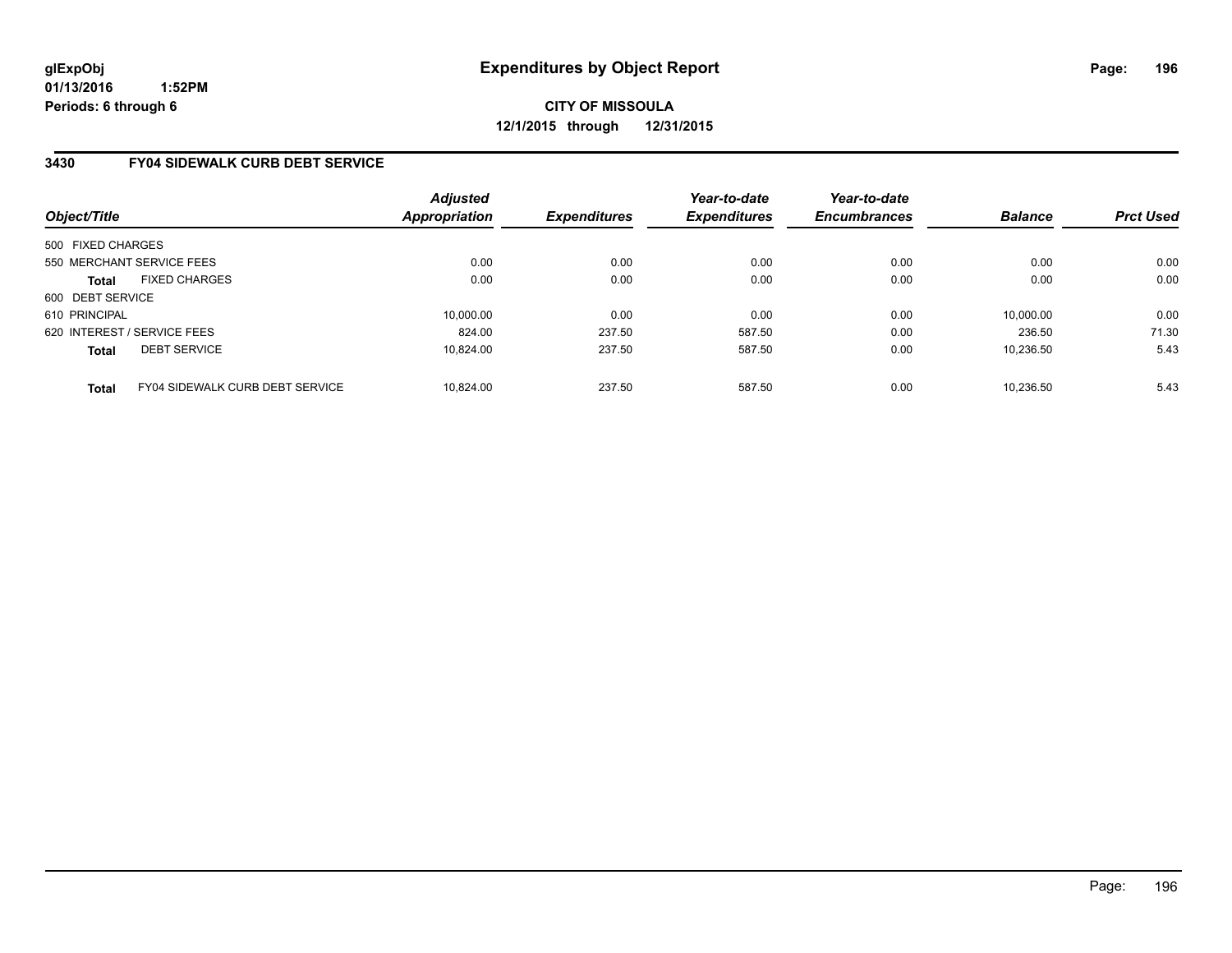**3440 FY 05 SIDEWALK AND CURB**

|                   |                             | <b>Adjusted</b>      |                     | Year-to-date        | Year-to-date        |                |                  |
|-------------------|-----------------------------|----------------------|---------------------|---------------------|---------------------|----------------|------------------|
| Object/Title      |                             | <b>Appropriation</b> | <b>Expenditures</b> | <b>Expenditures</b> | <b>Encumbrances</b> | <b>Balance</b> | <b>Prct Used</b> |
| 500 FIXED CHARGES |                             |                      |                     |                     |                     |                |                  |
|                   | 550 MERCHANT SERVICE FEES   | 0.00                 | 0.00                | 0.00                | 0.00                | 0.00           | 0.00             |
| <b>Total</b>      | <b>FIXED CHARGES</b>        | 0.00                 | 0.00                | 0.00                | 0.00                | 0.00           | 0.00             |
| 600 DEBT SERVICE  |                             |                      |                     |                     |                     |                |                  |
| 610 PRINCIPAL     |                             | 35.000.00            | 0.00                | 0.00                | 0.00                | 35.000.00      | 0.00             |
|                   | 620 INTEREST / SERVICE FEES | 3.588.00             | 1,618.75            | 1,968.75            | 0.00                | 1,619.25       | 54.87            |
| <b>Total</b>      | <b>DEBT SERVICE</b>         | 38.588.00            | 1.618.75            | 1,968.75            | 0.00                | 36.619.25      | 5.10             |
| <b>Total</b>      | NON-DEPARTMENTAL            | 38,588.00            | 1,618.75            | 1,968.75            | 0.00                | 36.619.25      | 5.10             |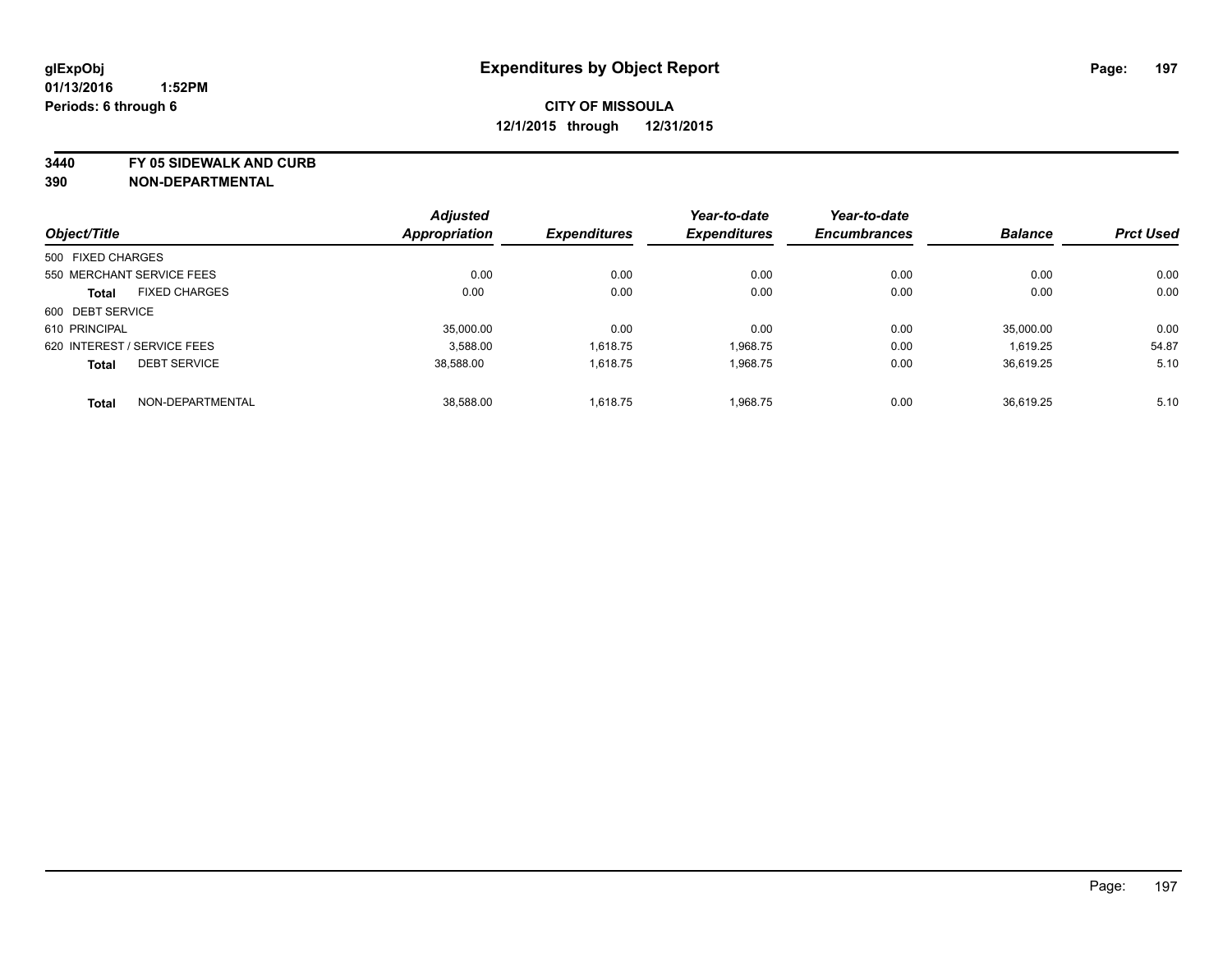#### **3440 FY 05 SIDEWALK AND CURB**

| Object/Title      |                             | <b>Adjusted</b><br><b>Appropriation</b> | <b>Expenditures</b> | Year-to-date<br><b>Expenditures</b> | Year-to-date<br><b>Encumbrances</b> | <b>Balance</b> | <b>Prct Used</b> |
|-------------------|-----------------------------|-----------------------------------------|---------------------|-------------------------------------|-------------------------------------|----------------|------------------|
| 500 FIXED CHARGES |                             |                                         |                     |                                     |                                     |                |                  |
|                   | 550 MERCHANT SERVICE FEES   | 0.00                                    | 0.00                | 0.00                                | 0.00                                | 0.00           | 0.00             |
| <b>Total</b>      | <b>FIXED CHARGES</b>        | 0.00                                    | 0.00                | 0.00                                | 0.00                                | 0.00           | 0.00             |
| 600 DEBT SERVICE  |                             |                                         |                     |                                     |                                     |                |                  |
| 610 PRINCIPAL     |                             | 35,000.00                               | 0.00                | 0.00                                | 0.00                                | 35,000.00      | 0.00             |
|                   | 620 INTEREST / SERVICE FEES | 3,588.00                                | 1,618.75            | 1.968.75                            | 0.00                                | 1.619.25       | 54.87            |
| <b>Total</b>      | <b>DEBT SERVICE</b>         | 38,588.00                               | 1,618.75            | 1.968.75                            | 0.00                                | 36,619.25      | 5.10             |
| <b>Total</b>      | FY 05 SIDEWALK AND CURB     | 38,588.00                               | 1.618.75            | 1.968.75                            | 0.00                                | 36.619.25      | 5.10             |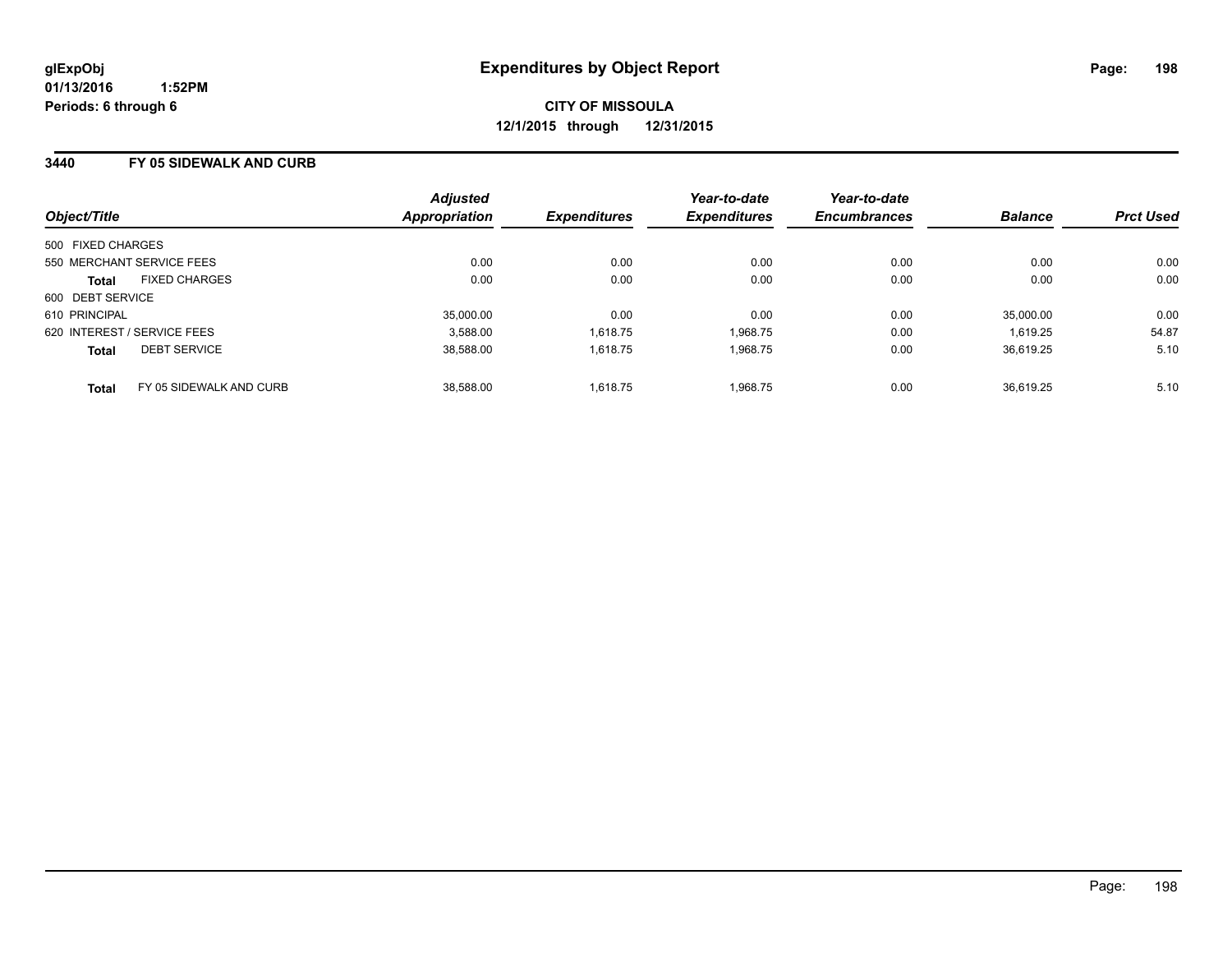**3450 FY 06 SIDEWALK AND CURB**

|                   |                             | <b>Adjusted</b>      |                     | Year-to-date        | Year-to-date        |                |                  |
|-------------------|-----------------------------|----------------------|---------------------|---------------------|---------------------|----------------|------------------|
| Object/Title      |                             | <b>Appropriation</b> | <b>Expenditures</b> | <b>Expenditures</b> | <b>Encumbrances</b> | <b>Balance</b> | <b>Prct Used</b> |
| 500 FIXED CHARGES |                             |                      |                     |                     |                     |                |                  |
|                   | 550 MERCHANT SERVICE FEES   | 0.00                 | 0.00                | 0.00                | 0.00                | 0.00           | 0.00             |
| <b>Total</b>      | <b>FIXED CHARGES</b>        | 0.00                 | 0.00                | 0.00                | 0.00                | 0.00           | 0.00             |
| 600 DEBT SERVICE  |                             |                      |                     |                     |                     |                |                  |
| 610 PRINCIPAL     |                             | 25,000.00            | 0.00                | 0.00                | 0.00                | 25.000.00      | 0.00             |
|                   | 620 INTEREST / SERVICE FEES | 3.537.00             | 1,593.75            | 1,593.75            | 0.00                | 1,943.25       | 45.06            |
| <b>Total</b>      | <b>DEBT SERVICE</b>         | 28.537.00            | 1,593.75            | 1,593.75            | 0.00                | 26.943.25      | 5.58             |
| <b>Total</b>      | NON-DEPARTMENTAL            | 28,537.00            | 1,593.75            | 1,593.75            | 0.00                | 26.943.25      | 5.58             |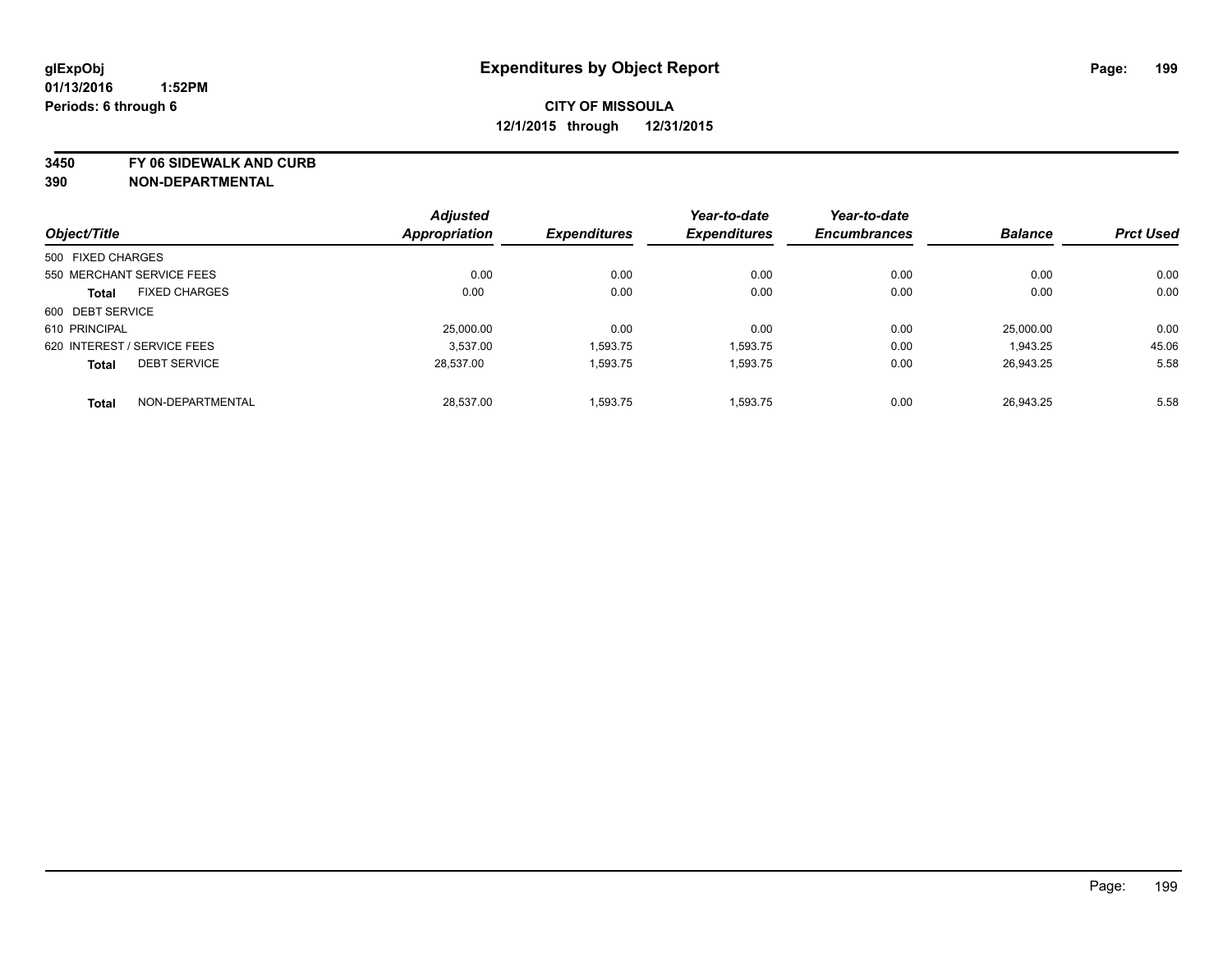#### **3450 FY 06 SIDEWALK AND CURB**

| Object/Title                            | <b>Adjusted</b><br><b>Appropriation</b> | <b>Expenditures</b> | Year-to-date<br><b>Expenditures</b> | Year-to-date<br><b>Encumbrances</b> | <b>Balance</b> | <b>Prct Used</b> |
|-----------------------------------------|-----------------------------------------|---------------------|-------------------------------------|-------------------------------------|----------------|------------------|
| 500 FIXED CHARGES                       |                                         |                     |                                     |                                     |                |                  |
| 550 MERCHANT SERVICE FEES               | 0.00                                    | 0.00                | 0.00                                | 0.00                                | 0.00           | 0.00             |
| <b>FIXED CHARGES</b><br><b>Total</b>    | 0.00                                    | 0.00                | 0.00                                | 0.00                                | 0.00           | 0.00             |
| 600 DEBT SERVICE                        |                                         |                     |                                     |                                     |                |                  |
| 610 PRINCIPAL                           | 25,000.00                               | 0.00                | 0.00                                | 0.00                                | 25.000.00      | 0.00             |
| 620 INTEREST / SERVICE FEES             | 3.537.00                                | 1,593.75            | 1,593.75                            | 0.00                                | 1,943.25       | 45.06            |
| <b>DEBT SERVICE</b><br><b>Total</b>     | 28.537.00                               | 1,593.75            | 1,593.75                            | 0.00                                | 26,943.25      | 5.58             |
| FY 06 SIDEWALK AND CURB<br><b>Total</b> | 28.537.00                               | 1.593.75            | 1.593.75                            | 0.00                                | 26.943.25      | 5.58             |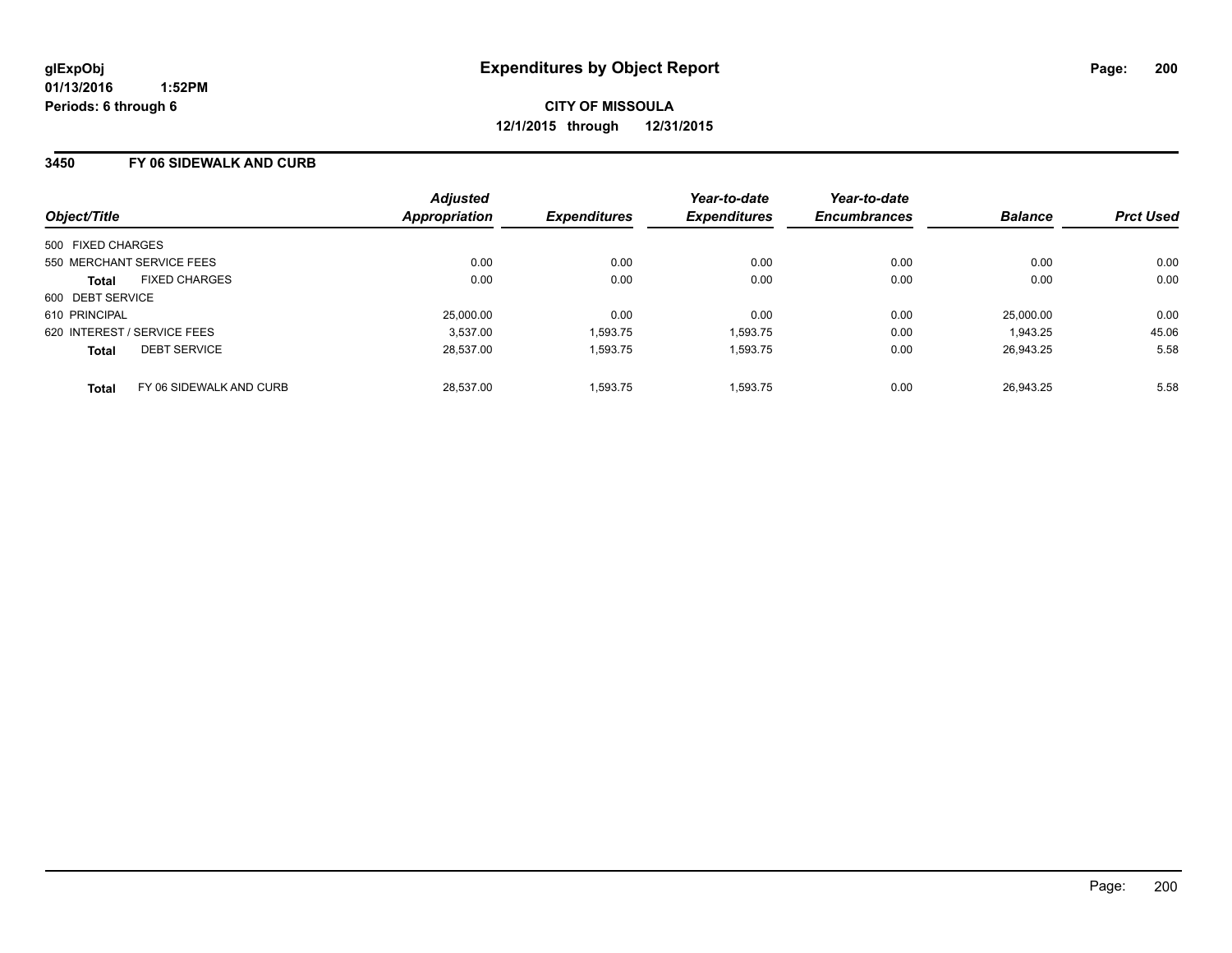#### **3460 FY07 SIDEWALK AND CURB DEBT**

|                   |                             | <b>Adjusted</b> |                     | Year-to-date        | Year-to-date        |                |                  |
|-------------------|-----------------------------|-----------------|---------------------|---------------------|---------------------|----------------|------------------|
| Object/Title      |                             | Appropriation   | <b>Expenditures</b> | <b>Expenditures</b> | <b>Encumbrances</b> | <b>Balance</b> | <b>Prct Used</b> |
| 500 FIXED CHARGES |                             |                 |                     |                     |                     |                |                  |
|                   | 550 MERCHANT SERVICE FEES   | 0.00            | 0.00                | 0.00                | 0.00                | 0.00           | 0.00             |
| <b>Total</b>      | <b>FIXED CHARGES</b>        | 0.00            | 0.00                | 0.00                | 0.00                | 0.00           | 0.00             |
| 600 DEBT SERVICE  |                             |                 |                     |                     |                     |                |                  |
| 610 PRINCIPAL     |                             | 45.000.00       | 0.00                | 0.00                | 0.00                | 45.000.00      | 0.00             |
|                   | 620 INTEREST / SERVICE FEES | 13.810.00       | 6,730.00            | 7.080.00            | 0.00                | 6,730.00       | 51.27            |
| <b>Total</b>      | <b>DEBT SERVICE</b>         | 58.810.00       | 6,730.00            | 7,080.00            | 0.00                | 51,730.00      | 12.04            |
| <b>Total</b>      | NON-DEPARTMENTAL            | 58.810.00       | 6.730.00            | 7.080.00            | 0.00                | 51.730.00      | 12.04            |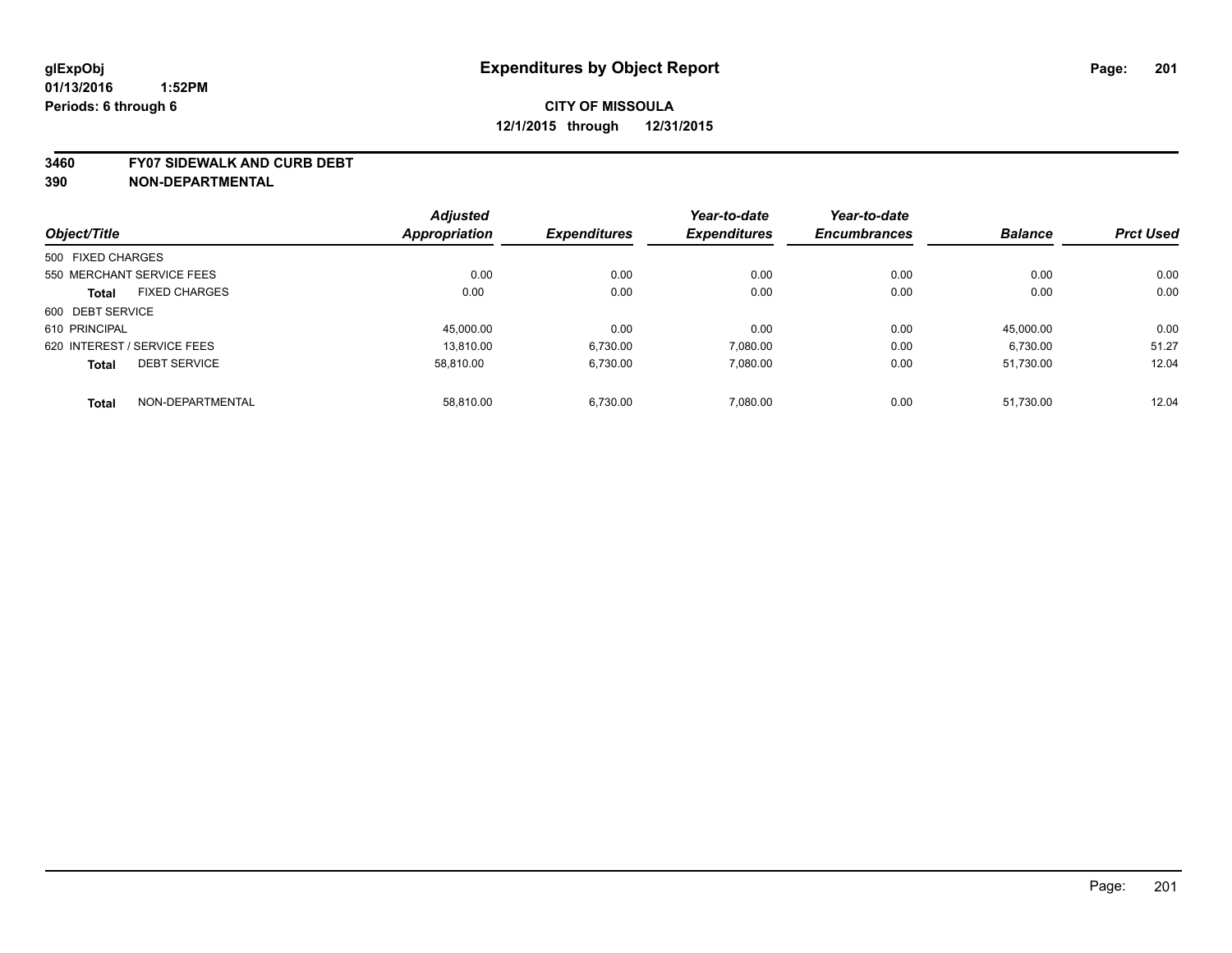#### **3460 FY07 SIDEWALK AND CURB DEBT**

| Object/Title                                | <b>Adjusted</b><br>Appropriation | <b>Expenditures</b> | Year-to-date<br><b>Expenditures</b> | Year-to-date<br><b>Encumbrances</b> | <b>Balance</b> | <b>Prct Used</b> |
|---------------------------------------------|----------------------------------|---------------------|-------------------------------------|-------------------------------------|----------------|------------------|
| 500 FIXED CHARGES                           |                                  |                     |                                     |                                     |                |                  |
| 550 MERCHANT SERVICE FEES                   | 0.00                             | 0.00                | 0.00                                | 0.00                                | 0.00           | 0.00             |
| <b>FIXED CHARGES</b><br><b>Total</b>        | 0.00                             | 0.00                | 0.00                                | 0.00                                | 0.00           | 0.00             |
| 600 DEBT SERVICE                            |                                  |                     |                                     |                                     |                |                  |
| 610 PRINCIPAL                               | 45,000.00                        | 0.00                | 0.00                                | 0.00                                | 45.000.00      | 0.00             |
| 620 INTEREST / SERVICE FEES                 | 13.810.00                        | 6,730.00            | 7,080.00                            | 0.00                                | 6,730.00       | 51.27            |
| <b>DEBT SERVICE</b><br><b>Total</b>         | 58.810.00                        | 6.730.00            | 7.080.00                            | 0.00                                | 51.730.00      | 12.04            |
| FY07 SIDEWALK AND CURB DEBT<br><b>Total</b> | 58.810.00                        | 6.730.00            | 7.080.00                            | 0.00                                | 51.730.00      | 12.04            |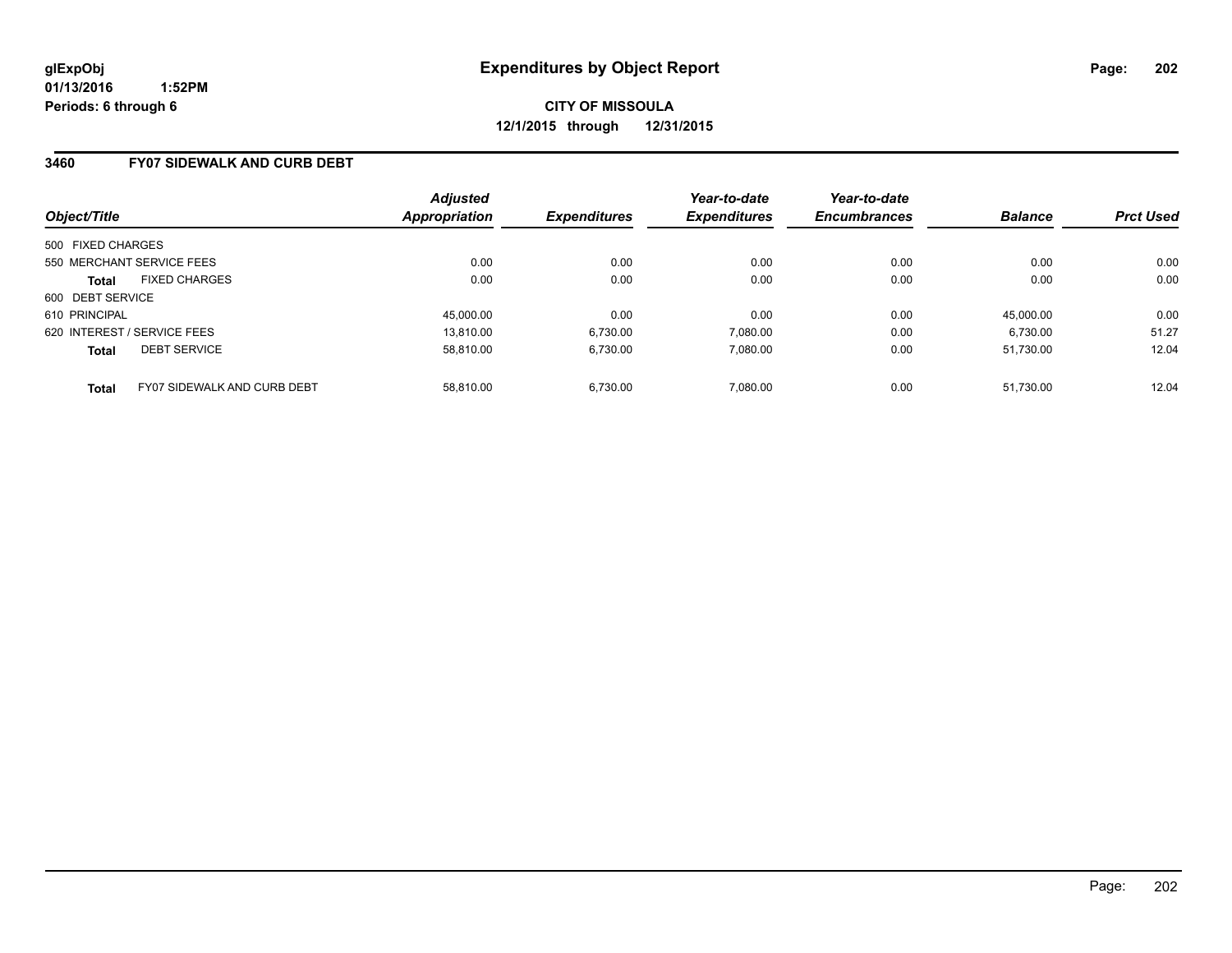#### **3461 SERIES 2008A SIDEWALK AND CURB**

#### **280 PUBLIC WORKS OPERATIONS**

| Object/Title                            | <b>Adjusted</b><br>Appropriation | <b>Expenditures</b> | Year-to-date<br><b>Expenditures</b> | Year-to-date<br><b>Encumbrances</b> | <b>Balance</b> | <b>Prct Used</b> |
|-----------------------------------------|----------------------------------|---------------------|-------------------------------------|-------------------------------------|----------------|------------------|
| 500 FIXED CHARGES                       |                                  |                     |                                     |                                     |                |                  |
| 550 MERCHANT SERVICE FEES               | 0.00                             | 0.00                | 0.00                                | 0.00                                | 0.00           | 0.00             |
| <b>FIXED CHARGES</b><br><b>Total</b>    | 0.00                             | 0.00                | 0.00                                | 0.00                                | 0.00           | 0.00             |
| 800 OTHER OBJECTS                       |                                  |                     |                                     |                                     |                |                  |
| 820 TRANSFERS TO OTHER FUNDS            | 0.00                             | 0.00                | 0.00                                | 0.00                                | 0.00           | 0.00             |
| OTHER OBJECTS<br><b>Total</b>           | 0.00                             | 0.00                | 0.00                                | 0.00                                | 0.00           | 0.00             |
| PUBLIC WORKS OPERATIONS<br><b>Total</b> | 0.00                             | 0.00                | 0.00                                | 0.00                                | 0.00           | 0.00             |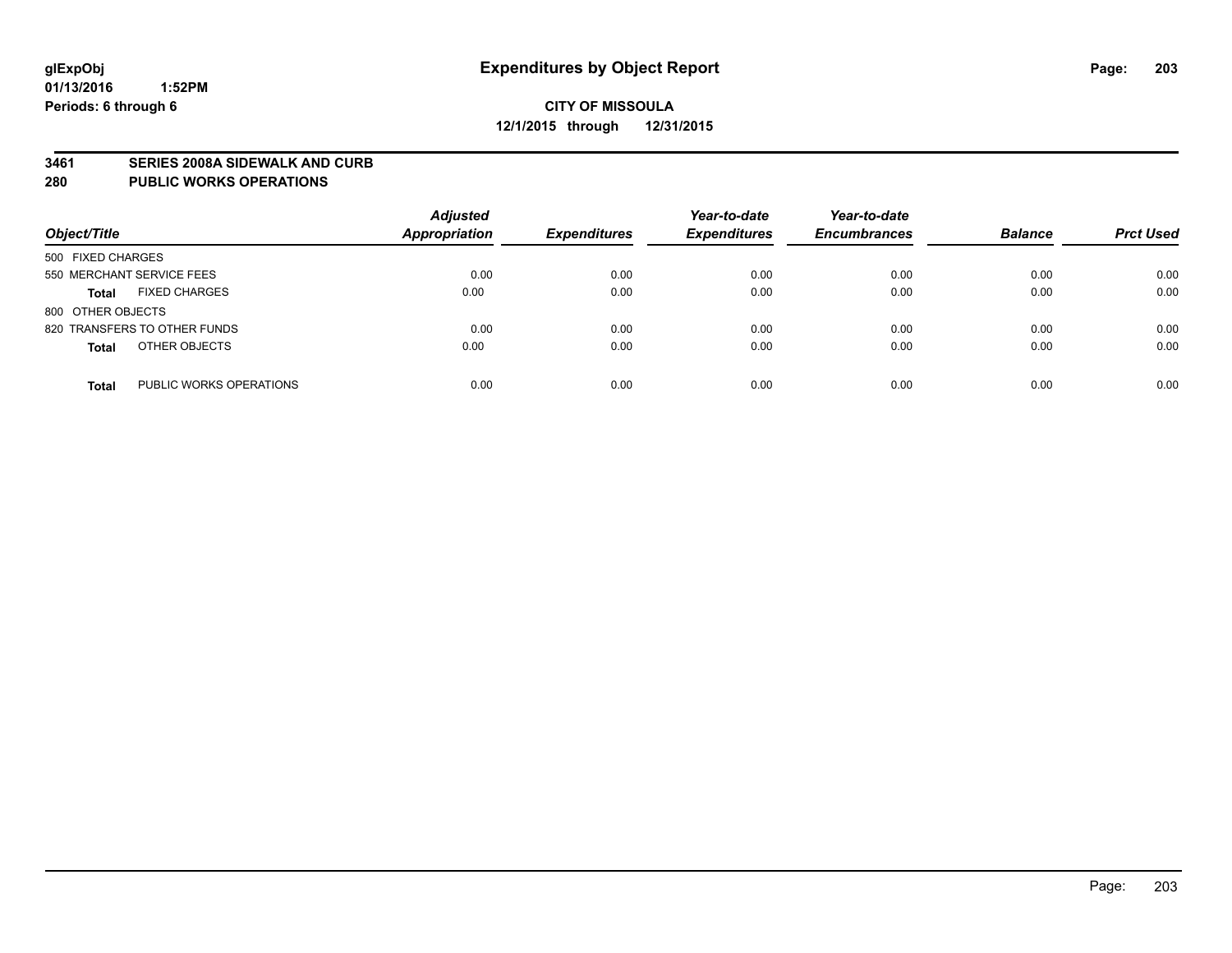#### **3461 SERIES 2008A SIDEWALK AND CURB**

|                                      | <b>Adjusted</b>      |                     | Year-to-date        | Year-to-date        |                |                  |
|--------------------------------------|----------------------|---------------------|---------------------|---------------------|----------------|------------------|
| Object/Title                         | <b>Appropriation</b> | <b>Expenditures</b> | <b>Expenditures</b> | <b>Encumbrances</b> | <b>Balance</b> | <b>Prct Used</b> |
| 500 FIXED CHARGES                    |                      |                     |                     |                     |                |                  |
| 550 MERCHANT SERVICE FEES            | 0.00                 | 0.00                | 0.00                | 0.00                | 0.00           | 0.00             |
| <b>FIXED CHARGES</b><br><b>Total</b> | 0.00                 | 0.00                | 0.00                | 0.00                | 0.00           | 0.00             |
| 600 DEBT SERVICE                     |                      |                     |                     |                     |                |                  |
| 610 PRINCIPAL                        | 50,000.00            | 0.00                | 0.00                | 0.00                | 50,000.00      | 0.00             |
| 620 INTEREST / SERVICE FEES          | 10.213.00            | 4,931.25            | 4,931.25            | 0.00                | 5.281.75       | 48.28            |
| <b>DEBT SERVICE</b><br><b>Total</b>  | 60.213.00            | 4,931.25            | 4,931.25            | 0.00                | 55,281.75      | 8.19             |
| 800 OTHER OBJECTS                    |                      |                     |                     |                     |                |                  |
| 820 TRANSFERS TO OTHER FUNDS         | 0.00                 | 0.00                | 0.00                | 0.00                | 0.00           | 0.00             |
| OTHER OBJECTS<br><b>Total</b>        | 0.00                 | 0.00                | 0.00                | 0.00                | 0.00           | 0.00             |
| NON-DEPARTMENTAL<br><b>Total</b>     | 60,213.00            | 4,931.25            | 4,931.25            | 0.00                | 55,281.75      | 8.19             |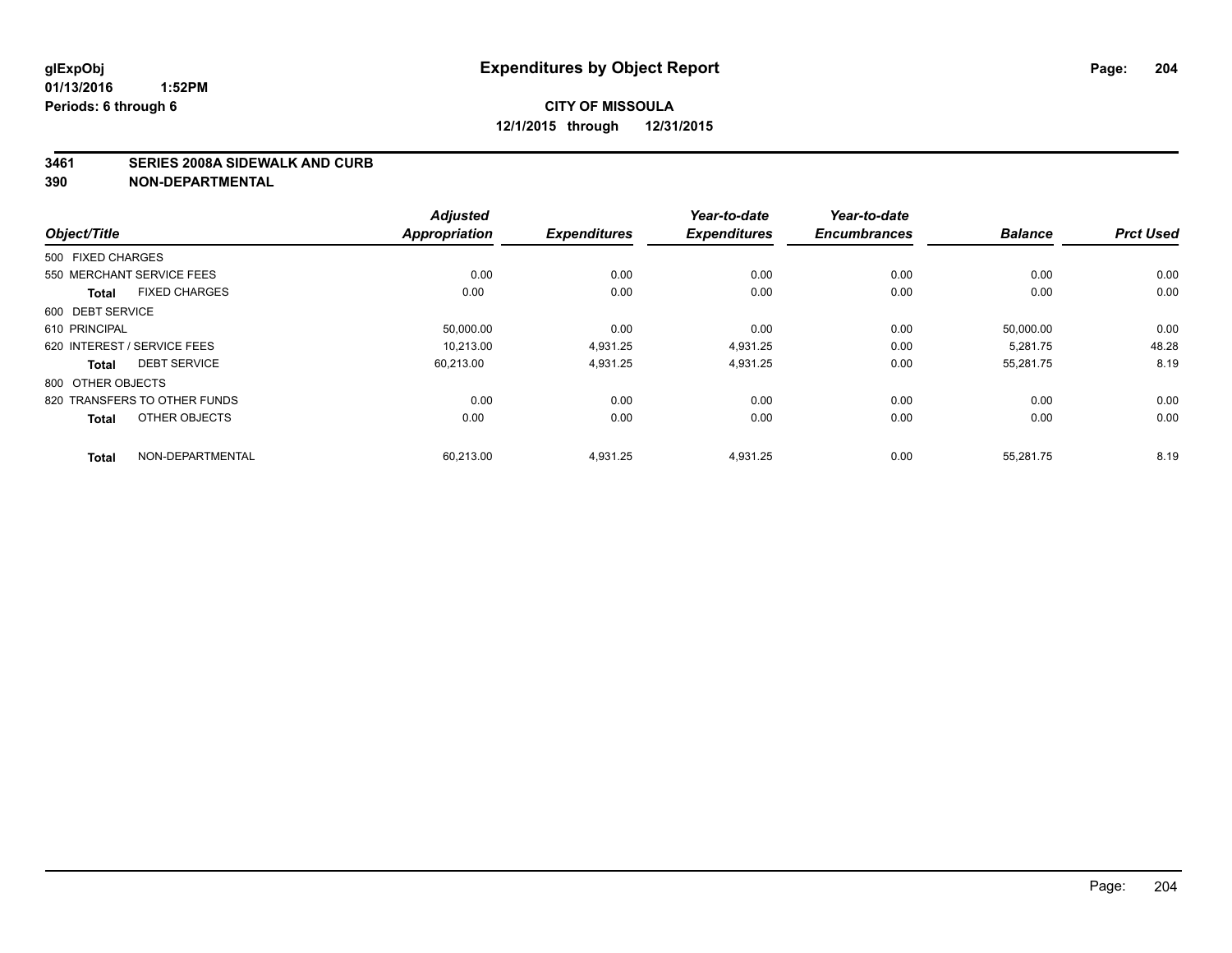# **CITY OF MISSOULA 12/1/2015 through 12/31/2015**

### **3461 SERIES 2008A SIDEWALK AND CURB**

| Object/Title                |                                | <b>Adjusted</b><br><b>Appropriation</b> | <b>Expenditures</b> | Year-to-date<br><b>Expenditures</b> | Year-to-date<br><b>Encumbrances</b> | <b>Balance</b> | <b>Prct Used</b> |
|-----------------------------|--------------------------------|-----------------------------------------|---------------------|-------------------------------------|-------------------------------------|----------------|------------------|
| 500 FIXED CHARGES           |                                |                                         |                     |                                     |                                     |                |                  |
| 550 MERCHANT SERVICE FEES   |                                | 0.00                                    | 0.00                | 0.00                                | 0.00                                | 0.00           | 0.00             |
| <b>Total</b>                | <b>FIXED CHARGES</b>           | 0.00                                    | 0.00                | 0.00                                | 0.00                                | 0.00           | 0.00             |
| 600 DEBT SERVICE            |                                |                                         |                     |                                     |                                     |                |                  |
| 610 PRINCIPAL               |                                | 50.000.00                               | 0.00                | 0.00                                | 0.00                                | 50.000.00      | 0.00             |
| 620 INTEREST / SERVICE FEES |                                | 10,213.00                               | 4,931.25            | 4,931.25                            | 0.00                                | 5,281.75       | 48.28            |
| <b>Total</b>                | <b>DEBT SERVICE</b>            | 60,213.00                               | 4,931.25            | 4,931.25                            | 0.00                                | 55,281.75      | 8.19             |
| 800 OTHER OBJECTS           |                                |                                         |                     |                                     |                                     |                |                  |
|                             | 820 TRANSFERS TO OTHER FUNDS   | 0.00                                    | 0.00                | 0.00                                | 0.00                                | 0.00           | 0.00             |
| <b>Total</b>                | OTHER OBJECTS                  | 0.00                                    | 0.00                | 0.00                                | 0.00                                | 0.00           | 0.00             |
| <b>Total</b>                | SERIES 2008A SIDEWALK AND CURB | 60.213.00                               | 4,931.25            | 4,931.25                            | 0.00                                | 55.281.75      | 8.19             |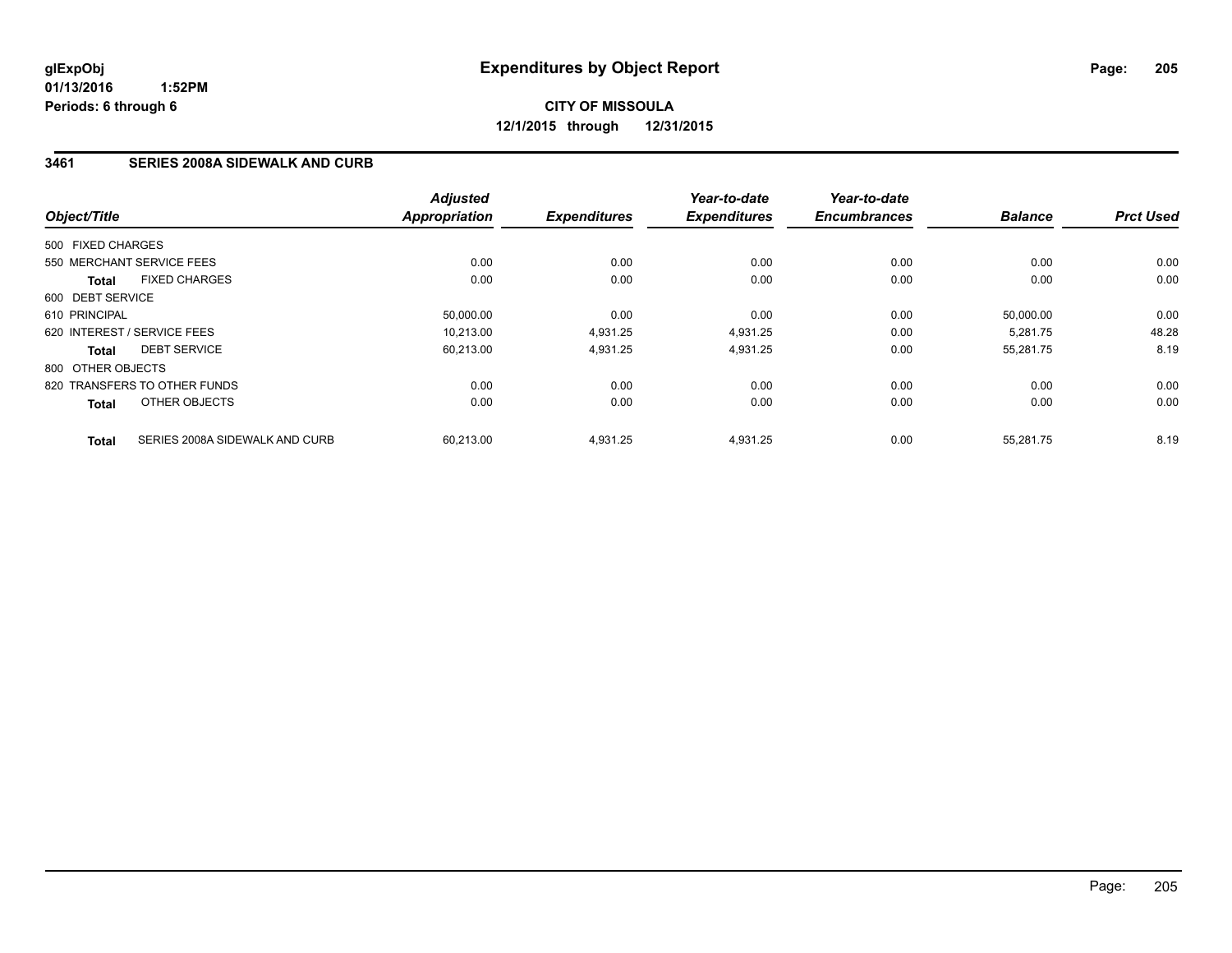#### **3462 SERIES 2009 SIDEWALK AND CURB**

|                                      | <b>Adjusted</b>      |                     | Year-to-date        | Year-to-date        |                |                  |
|--------------------------------------|----------------------|---------------------|---------------------|---------------------|----------------|------------------|
| Object/Title                         | <b>Appropriation</b> | <b>Expenditures</b> | <b>Expenditures</b> | <b>Encumbrances</b> | <b>Balance</b> | <b>Prct Used</b> |
| 500 FIXED CHARGES                    |                      |                     |                     |                     |                |                  |
| 550 MERCHANT SERVICE FEES            | 0.00                 | 0.00                | 0.00                | 0.00                | 0.00           | 0.00             |
| <b>FIXED CHARGES</b><br><b>Total</b> | 0.00                 | 0.00                | 0.00                | 0.00                | 0.00           | 0.00             |
| 600 DEBT SERVICE                     |                      |                     |                     |                     |                |                  |
| 610 PRINCIPAL                        | 50,000.00            | 0.00                | 0.00                | 0.00                | 50,000.00      | 0.00             |
| 620 INTEREST / SERVICE FEES          | 15.342.00            | 7,496.25            | 7.796.25            | 0.00                | 7.545.75       | 50.82            |
| <b>DEBT SERVICE</b><br><b>Total</b>  | 65,342.00            | 7,496.25            | 7,796.25            | 0.00                | 57,545.75      | 11.93            |
| 800 OTHER OBJECTS                    |                      |                     |                     |                     |                |                  |
| 820 TRANSFERS TO OTHER FUNDS         | 0.00                 | 0.00                | 0.00                | 0.00                | 0.00           | 0.00             |
| OTHER OBJECTS<br><b>Total</b>        | 0.00                 | 0.00                | 0.00                | 0.00                | 0.00           | 0.00             |
| NON-DEPARTMENTAL<br><b>Total</b>     | 65,342.00            | 7,496.25            | 7,796.25            | 0.00                | 57,545.75      | 11.93            |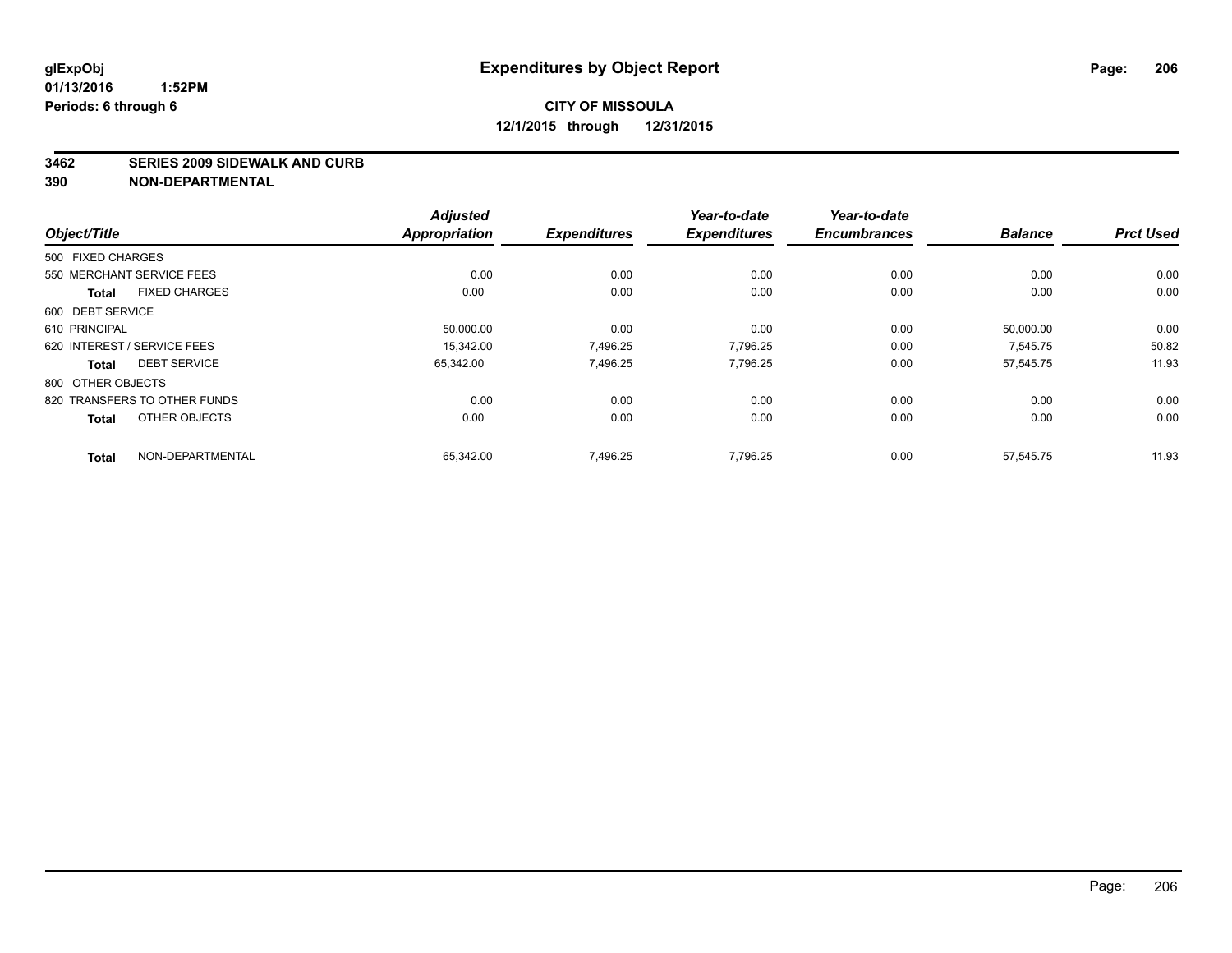### **3462 SERIES 2009 SIDEWALK AND CURB**

| Object/Title                 |                               | <b>Adjusted</b><br><b>Appropriation</b> | <b>Expenditures</b> | Year-to-date<br><b>Expenditures</b> | Year-to-date<br><b>Encumbrances</b> | <b>Balance</b> | <b>Prct Used</b> |
|------------------------------|-------------------------------|-----------------------------------------|---------------------|-------------------------------------|-------------------------------------|----------------|------------------|
| 500 FIXED CHARGES            |                               |                                         |                     |                                     |                                     |                |                  |
| 550 MERCHANT SERVICE FEES    |                               | 0.00                                    | 0.00                | 0.00                                | 0.00                                | 0.00           | 0.00             |
| <b>Total</b>                 | <b>FIXED CHARGES</b>          | 0.00                                    | 0.00                | 0.00                                | 0.00                                | 0.00           | 0.00             |
| 600 DEBT SERVICE             |                               |                                         |                     |                                     |                                     |                |                  |
| 610 PRINCIPAL                |                               | 50,000.00                               | 0.00                | 0.00                                | 0.00                                | 50.000.00      | 0.00             |
| 620 INTEREST / SERVICE FEES  |                               | 15,342.00                               | 7,496.25            | 7,796.25                            | 0.00                                | 7,545.75       | 50.82            |
| <b>Total</b>                 | <b>DEBT SERVICE</b>           | 65,342.00                               | 7,496.25            | 7,796.25                            | 0.00                                | 57,545.75      | 11.93            |
| 800 OTHER OBJECTS            |                               |                                         |                     |                                     |                                     |                |                  |
| 820 TRANSFERS TO OTHER FUNDS |                               | 0.00                                    | 0.00                | 0.00                                | 0.00                                | 0.00           | 0.00             |
| <b>Total</b>                 | OTHER OBJECTS                 | 0.00                                    | 0.00                | 0.00                                | 0.00                                | 0.00           | 0.00             |
| <b>Total</b>                 | SERIES 2009 SIDEWALK AND CURB | 65.342.00                               | 7.496.25            | 7.796.25                            | 0.00                                | 57.545.75      | 11.93            |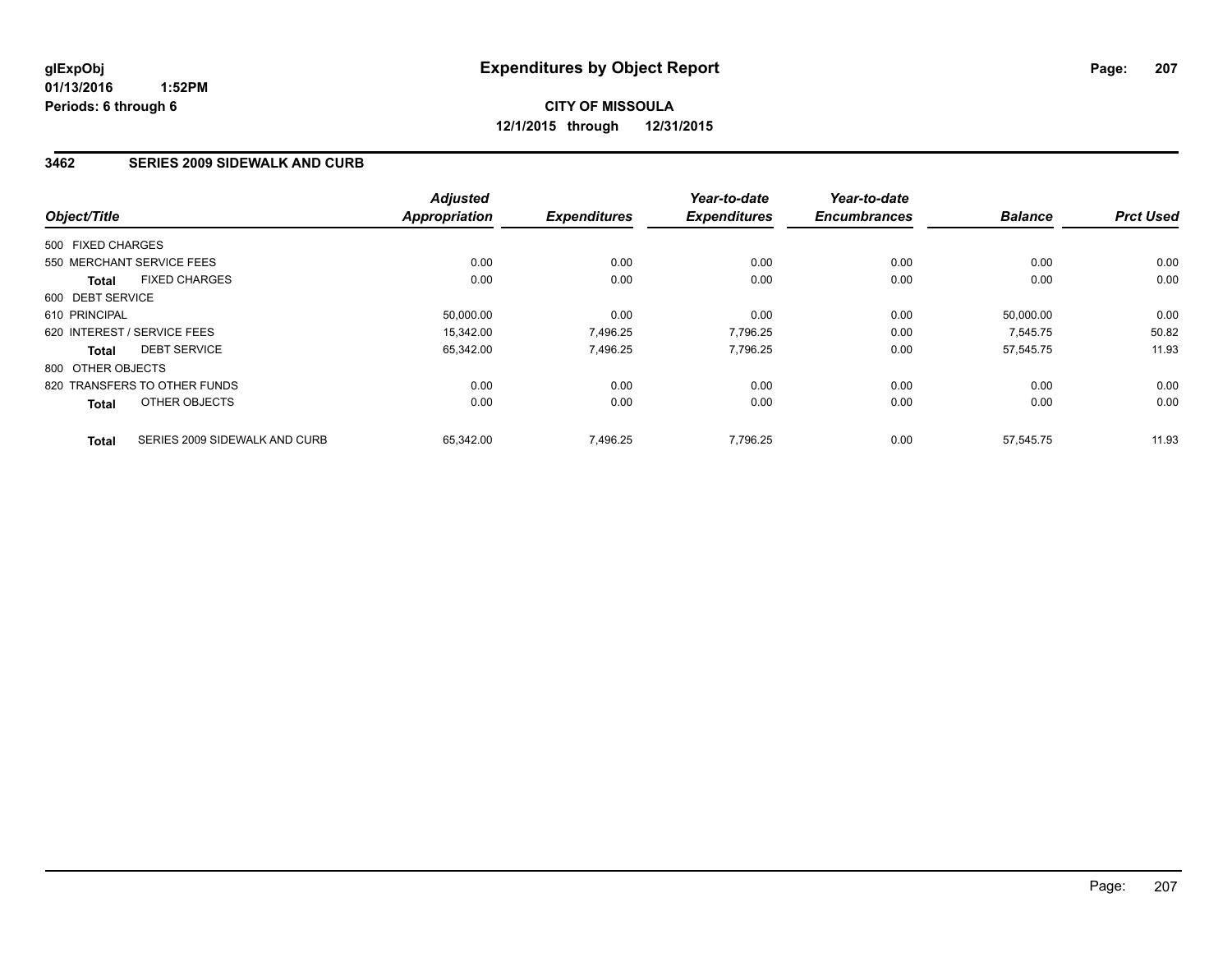#### **3463 SERIES 2010 SIDEWALK AND CURB**

|                             |                      | <b>Adjusted</b> |                     | Year-to-date        | Year-to-date        |                |                  |
|-----------------------------|----------------------|-----------------|---------------------|---------------------|---------------------|----------------|------------------|
| Object/Title                |                      | Appropriation   | <b>Expenditures</b> | <b>Expenditures</b> | <b>Encumbrances</b> | <b>Balance</b> | <b>Prct Used</b> |
| 500 FIXED CHARGES           |                      |                 |                     |                     |                     |                |                  |
| 550 MERCHANT SERVICE FEES   |                      | 0.00            | 0.00                | 0.00                | 0.00                | 0.00           | 0.00             |
| <b>Total</b>                | <b>FIXED CHARGES</b> | 0.00            | 0.00                | 0.00                | 0.00                | 0.00           | 0.00             |
| 600 DEBT SERVICE            |                      |                 |                     |                     |                     |                |                  |
| 610 PRINCIPAL               |                      | 75,000.00       | 0.00                | 0.00                | 0.00                | 75.000.00      | 0.00             |
| 620 INTEREST / SERVICE FEES |                      | 25.413.00       | 12.531.25           | 12,881.25           | 0.00                | 12.531.75      | 50.69            |
| <b>Total</b>                | <b>DEBT SERVICE</b>  | 100.413.00      | 12.531.25           | 12.881.25           | 0.00                | 87.531.75      | 12.83            |
| <b>Total</b>                | NON-DEPARTMENTAL     | 100.413.00      | 12.531.25           | 12.881.25           | 0.00                | 87.531.75      | 12.83            |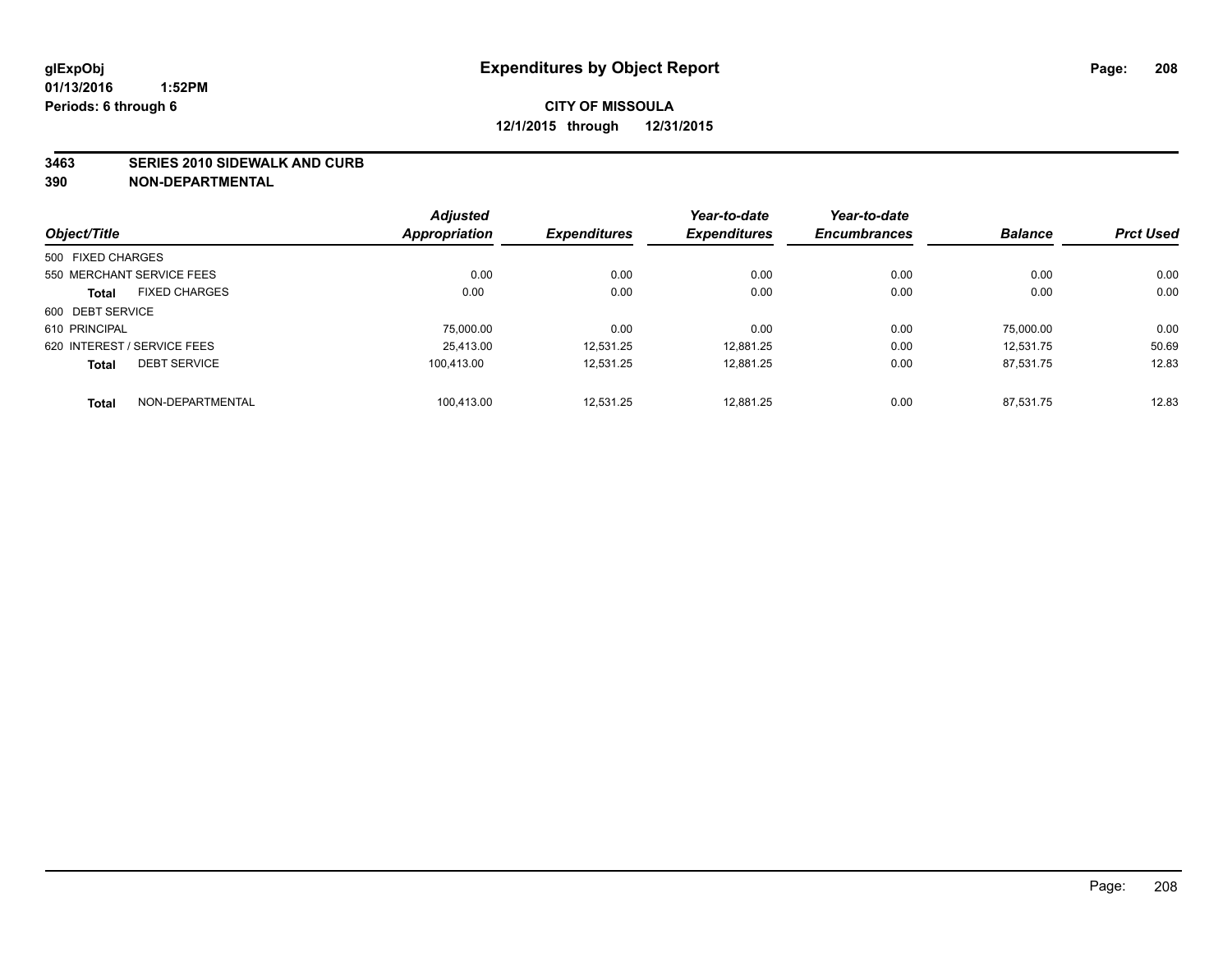#### **3463 SERIES 2010 SIDEWALK AND CURB**

| Object/Title      |                               | <b>Adjusted</b><br><b>Appropriation</b> | <b>Expenditures</b> | Year-to-date<br><b>Expenditures</b> | Year-to-date<br><b>Encumbrances</b> | <b>Balance</b> | <b>Prct Used</b> |
|-------------------|-------------------------------|-----------------------------------------|---------------------|-------------------------------------|-------------------------------------|----------------|------------------|
| 500 FIXED CHARGES |                               |                                         |                     |                                     |                                     |                |                  |
|                   | 550 MERCHANT SERVICE FEES     | 0.00                                    | 0.00                | 0.00                                | 0.00                                | 0.00           | 0.00             |
| <b>Total</b>      | <b>FIXED CHARGES</b>          | 0.00                                    | 0.00                | 0.00                                | 0.00                                | 0.00           | 0.00             |
| 600 DEBT SERVICE  |                               |                                         |                     |                                     |                                     |                |                  |
| 610 PRINCIPAL     |                               | 75,000.00                               | 0.00                | 0.00                                | 0.00                                | 75,000.00      | 0.00             |
|                   | 620 INTEREST / SERVICE FEES   | 25.413.00                               | 12.531.25           | 12.881.25                           | 0.00                                | 12.531.75      | 50.69            |
| <b>Total</b>      | <b>DEBT SERVICE</b>           | 100.413.00                              | 12.531.25           | 12.881.25                           | 0.00                                | 87.531.75      | 12.83            |
| Total             | SERIES 2010 SIDEWALK AND CURB | 100.413.00                              | 12.531.25           | 12.881.25                           | 0.00                                | 87.531.75      | 12.83            |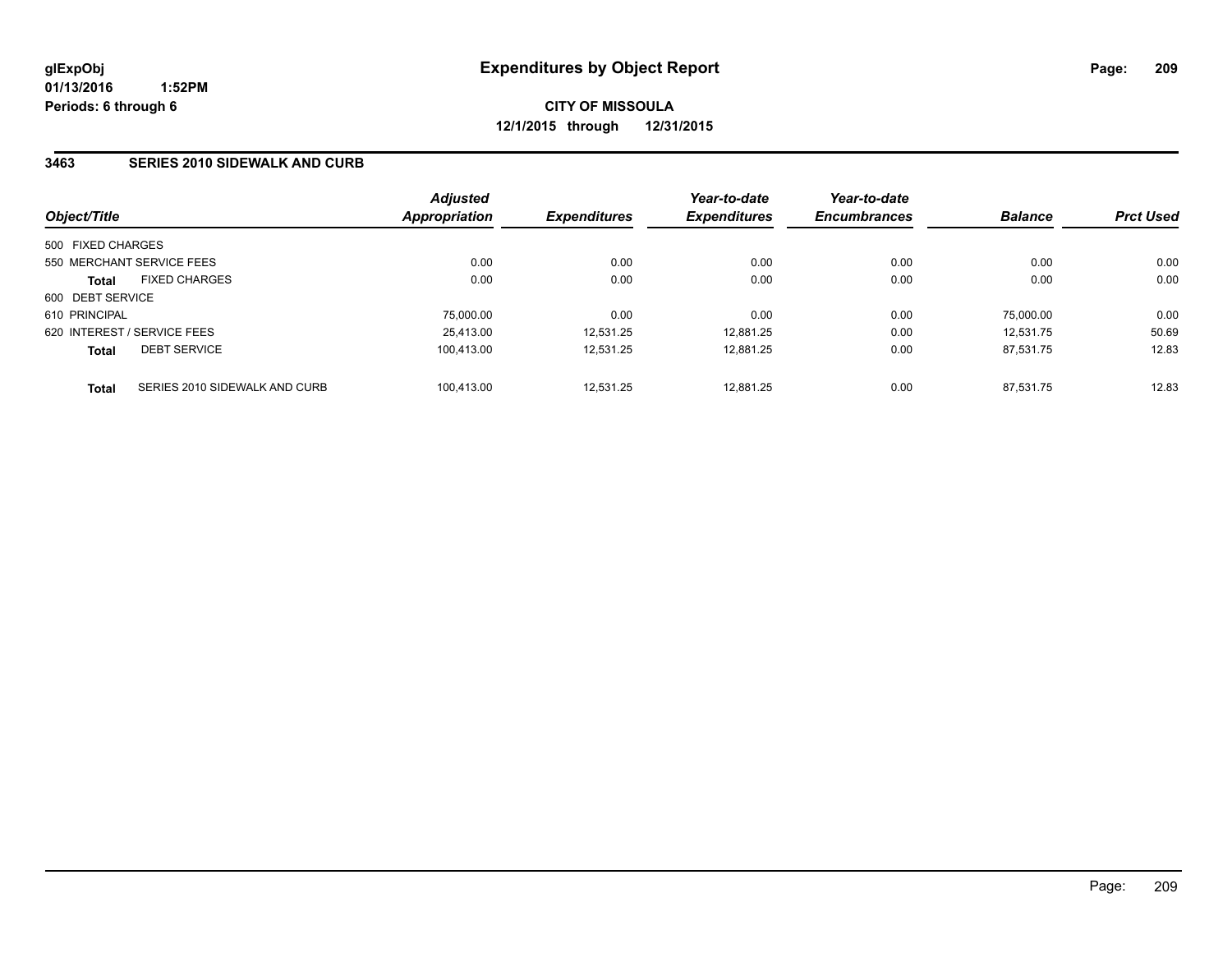**3464 FY12 S/C DEBT SERVICE**

|                   |                             | <b>Adjusted</b> |                     | Year-to-date        | Year-to-date        |                |                  |
|-------------------|-----------------------------|-----------------|---------------------|---------------------|---------------------|----------------|------------------|
| Object/Title      |                             | Appropriation   | <b>Expenditures</b> | <b>Expenditures</b> | <b>Encumbrances</b> | <b>Balance</b> | <b>Prct Used</b> |
| 500 FIXED CHARGES |                             |                 |                     |                     |                     |                |                  |
|                   | 550 MERCHANT SERVICE FEES   | 0.00            | 0.00                | 0.00                | 0.00                | 0.00           | 0.00             |
| <b>Total</b>      | <b>FIXED CHARGES</b>        | 0.00            | 0.00                | 0.00                | 0.00                | 0.00           | 0.00             |
| 600 DEBT SERVICE  |                             |                 |                     |                     |                     |                |                  |
| 610 PRINCIPAL     |                             | 50.000.00       | 0.00                | 0.00                | 0.00                | 50.000.00      | 0.00             |
|                   | 620 INTEREST / SERVICE FEES | 21.785.00       | 10,717.50           | 11.067.50           | 0.00                | 10.717.50      | 50.80            |
| <b>Total</b>      | <b>DEBT SERVICE</b>         | 71.785.00       | 10,717.50           | 11,067.50           | 0.00                | 60.717.50      | 15.42            |
| <b>Total</b>      | NON-DEPARTMENTAL            | 71,785.00       | 10.717.50           | 11.067.50           | 0.00                | 60.717.50      | 15.42            |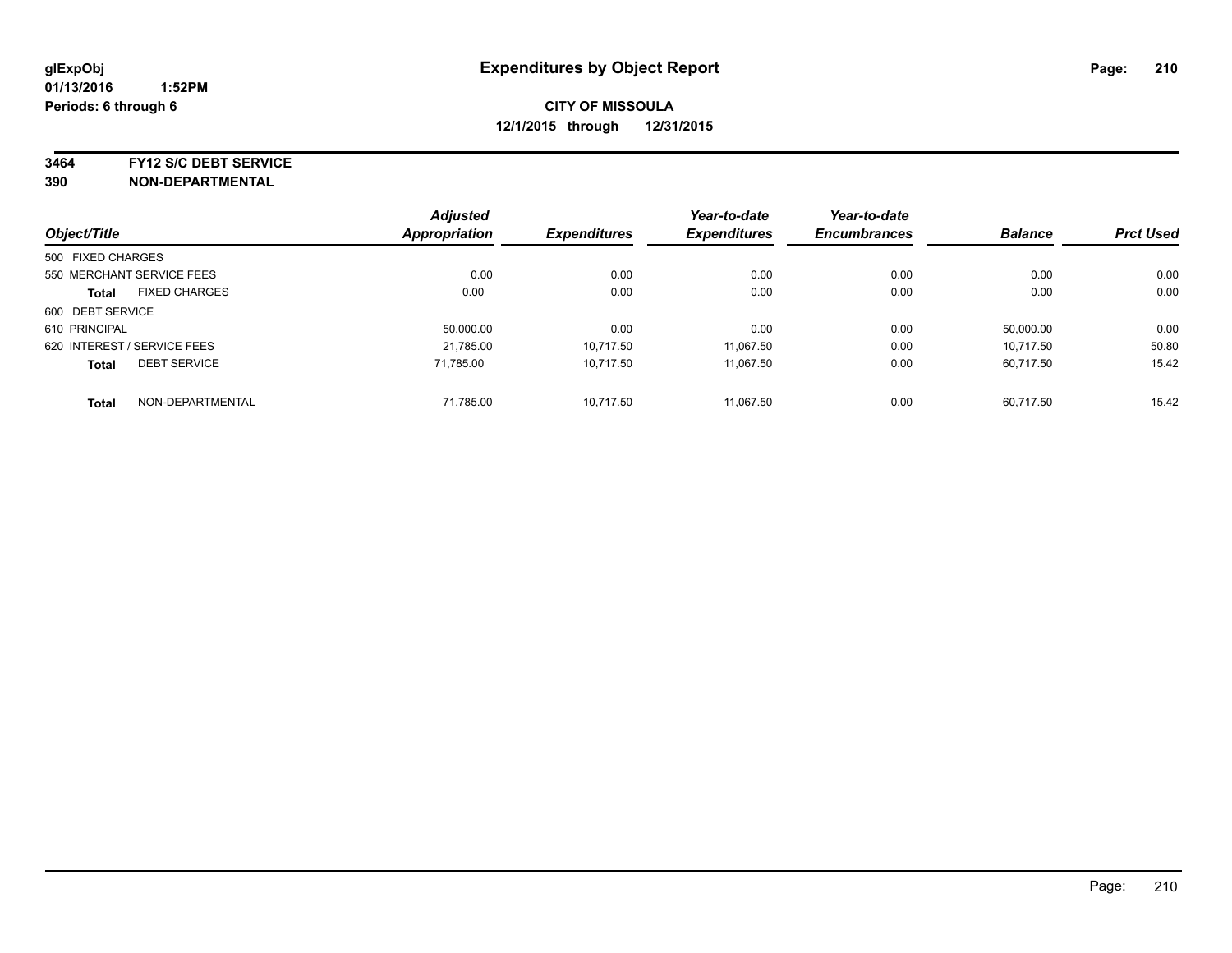### **3464 FY12 S/C DEBT SERVICE**

|                             |                           | <b>Adjusted</b>      |                     | Year-to-date        | Year-to-date        |                |                  |
|-----------------------------|---------------------------|----------------------|---------------------|---------------------|---------------------|----------------|------------------|
| Object/Title                |                           | <b>Appropriation</b> | <b>Expenditures</b> | <b>Expenditures</b> | <b>Encumbrances</b> | <b>Balance</b> | <b>Prct Used</b> |
| 500 FIXED CHARGES           |                           |                      |                     |                     |                     |                |                  |
|                             | 550 MERCHANT SERVICE FEES | 0.00                 | 0.00                | 0.00                | 0.00                | 0.00           | 0.00             |
| <b>Total</b>                | <b>FIXED CHARGES</b>      | 0.00                 | 0.00                | 0.00                | 0.00                | 0.00           | 0.00             |
| 600 DEBT SERVICE            |                           |                      |                     |                     |                     |                |                  |
| 610 PRINCIPAL               |                           | 50,000.00            | 0.00                | 0.00                | 0.00                | 50,000.00      | 0.00             |
| 620 INTEREST / SERVICE FEES |                           | 21,785.00            | 10,717.50           | 11.067.50           | 0.00                | 10.717.50      | 50.80            |
| <b>Total</b>                | <b>DEBT SERVICE</b>       | 71,785.00            | 10.717.50           | 11.067.50           | 0.00                | 60.717.50      | 15.42            |
| <b>Total</b>                | FY12 S/C DEBT SERVICE     | 71,785.00            | 10.717.50           | 11.067.50           | 0.00                | 60.717.50      | 15.42            |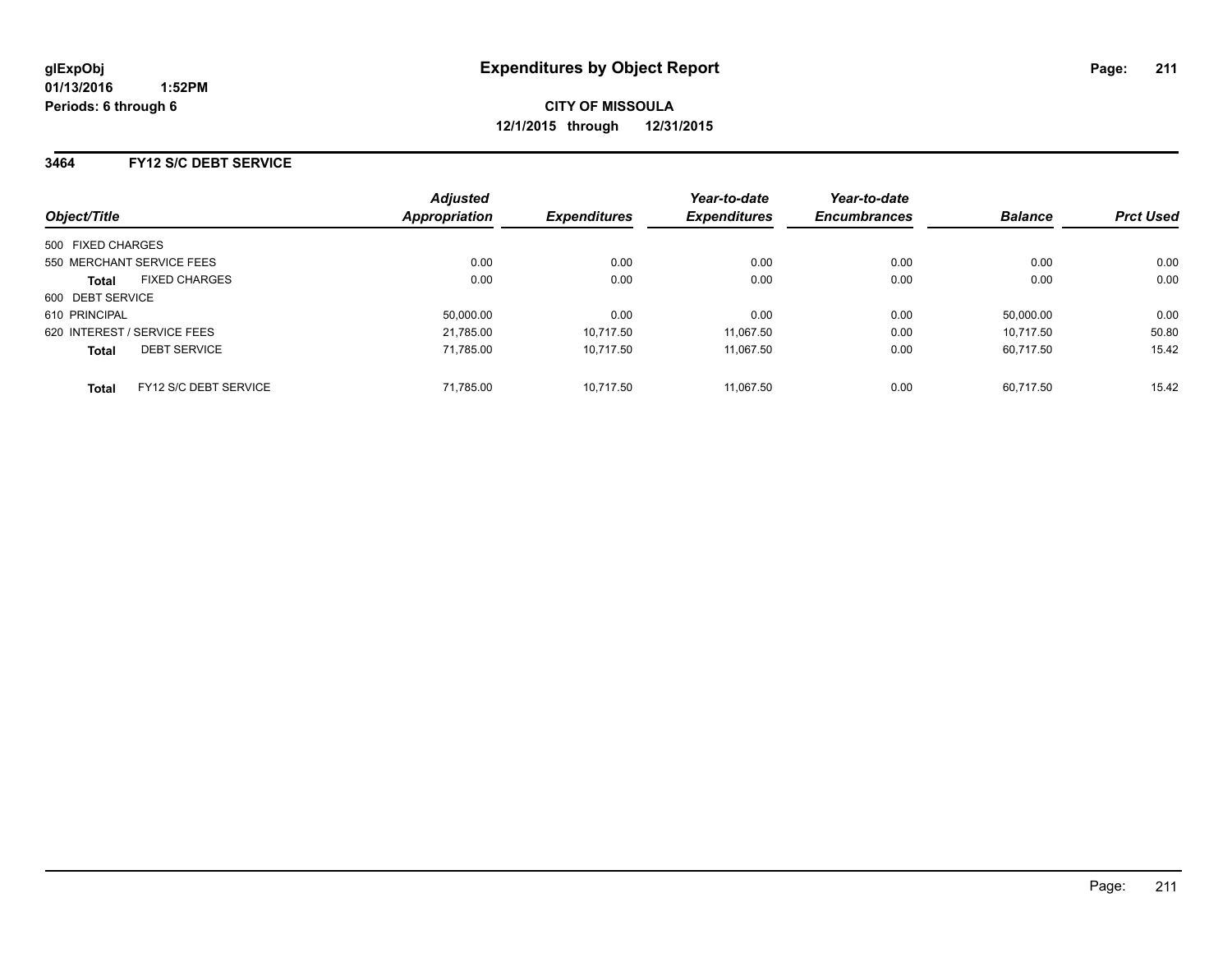# **CITY OF MISSOULA 12/1/2015 through 12/31/2015**

#### **3465 FY13 SIDEWALK/CURB DEBT SERVICE**

|                             |                      | <b>Adjusted</b>      |                     | Year-to-date        | Year-to-date        |                |                  |
|-----------------------------|----------------------|----------------------|---------------------|---------------------|---------------------|----------------|------------------|
| Object/Title                |                      | <b>Appropriation</b> | <b>Expenditures</b> | <b>Expenditures</b> | <b>Encumbrances</b> | <b>Balance</b> | <b>Prct Used</b> |
| 500 FIXED CHARGES           |                      |                      |                     |                     |                     |                |                  |
| 550 MERCHANT SERVICE FEES   |                      | 0.00                 | 0.00                | 0.00                | 0.00                | 0.00           | 0.00             |
| <b>Total</b>                | <b>FIXED CHARGES</b> | 0.00                 | 0.00                | 0.00                | 0.00                | 0.00           | 0.00             |
| 600 DEBT SERVICE            |                      |                      |                     |                     |                     |                |                  |
| 610 PRINCIPAL               |                      | 29.000.00            | 0.00                | 0.00                | 0.00                | 29.000.00      | 0.00             |
| 620 INTEREST / SERVICE FEES |                      | 11.021.00            | 5,556.17            | 5,556.17            | 0.00                | 5,464.83       | 50.41            |
| <b>Total</b>                | <b>DEBT SERVICE</b>  | 40.021.00            | 5,556.17            | 5.556.17            | 0.00                | 34.464.83      | 13.88            |
| <b>Total</b>                | NON-DEPARTMENTAL     | 40.021.00            | 5,556.17            | 5,556.17            | 0.00                | 34.464.83      | 13.88            |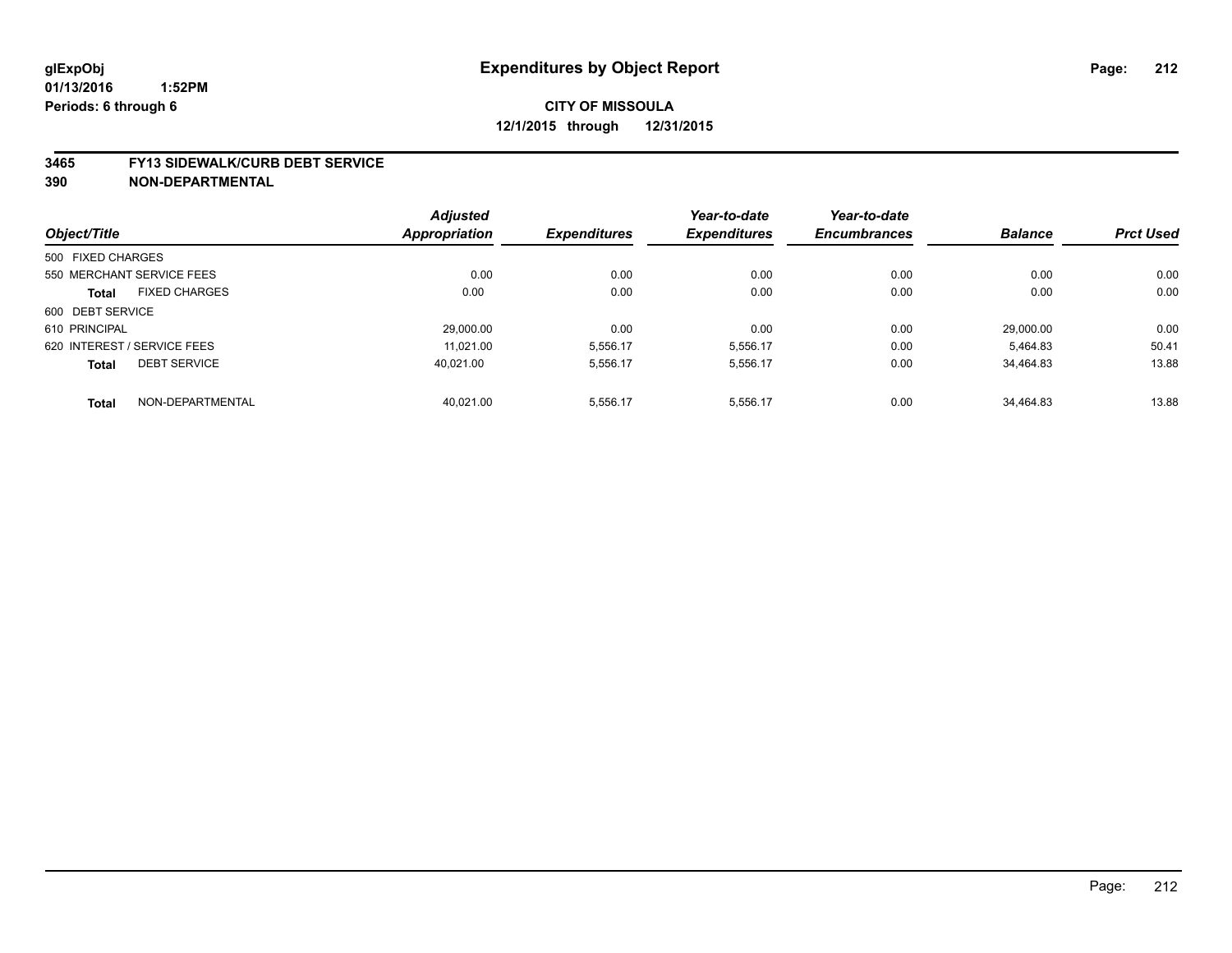# **CITY OF MISSOULA 12/1/2015 through 12/31/2015**

### **3465 FY13 SIDEWALK/CURB DEBT SERVICE**

| Object/Title      |                                 | <b>Adjusted</b><br><b>Appropriation</b> | <b>Expenditures</b> | Year-to-date<br><b>Expenditures</b> | Year-to-date<br><b>Encumbrances</b> | <b>Balance</b> | <b>Prct Used</b> |
|-------------------|---------------------------------|-----------------------------------------|---------------------|-------------------------------------|-------------------------------------|----------------|------------------|
| 500 FIXED CHARGES |                                 |                                         |                     |                                     |                                     |                |                  |
|                   | 550 MERCHANT SERVICE FEES       | 0.00                                    | 0.00                | 0.00                                | 0.00                                | 0.00           | 0.00             |
| <b>Total</b>      | <b>FIXED CHARGES</b>            | 0.00                                    | 0.00                | 0.00                                | 0.00                                | 0.00           | 0.00             |
| 600 DEBT SERVICE  |                                 |                                         |                     |                                     |                                     |                |                  |
| 610 PRINCIPAL     |                                 | 29,000.00                               | 0.00                | 0.00                                | 0.00                                | 29.000.00      | 0.00             |
|                   | 620 INTEREST / SERVICE FEES     | 11.021.00                               | 5,556.17            | 5,556.17                            | 0.00                                | 5.464.83       | 50.41            |
| <b>Total</b>      | <b>DEBT SERVICE</b>             | 40.021.00                               | 5.556.17            | 5.556.17                            | 0.00                                | 34.464.83      | 13.88            |
| <b>Total</b>      | FY13 SIDEWALK/CURB DEBT SERVICE | 40.021.00                               | 5.556.17            | 5.556.17                            | 0.00                                | 34.464.83      | 13.88            |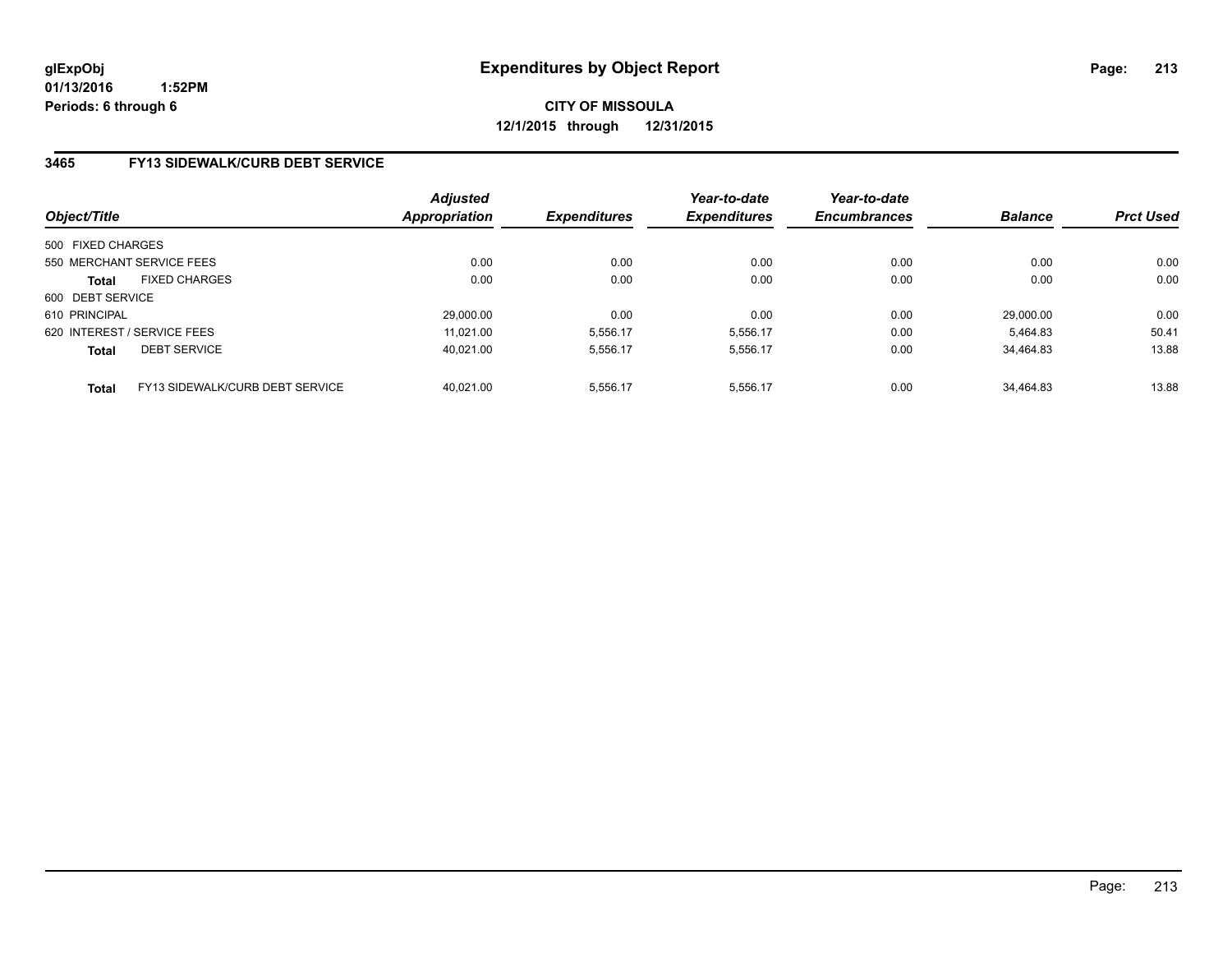# **CITY OF MISSOULA 12/1/2015 through 12/31/2015**

#### **3466 FY15 SIDEWALK/CURB DEBT SERVICE**

|                        |                             | <b>Adjusted</b>      |                     | Year-to-date        | Year-to-date        |                |                  |
|------------------------|-----------------------------|----------------------|---------------------|---------------------|---------------------|----------------|------------------|
| Object/Title           |                             | <b>Appropriation</b> | <b>Expenditures</b> | <b>Expenditures</b> | <b>Encumbrances</b> | <b>Balance</b> | <b>Prct Used</b> |
| 300 PURCHASED SERVICES |                             |                      |                     |                     |                     |                |                  |
|                        | 350 PROFESSIONAL SERVICES   | 0.00                 | 4,000.00            | 25,812.46           | 0.00                | $-25,812.46$   | 0.00             |
| <b>Total</b>           | <b>PURCHASED SERVICES</b>   | 0.00                 | 4,000.00            | 25,812.46           | 0.00                | $-25,812.46$   | 0.00             |
| 500 FIXED CHARGES      |                             |                      |                     |                     |                     |                |                  |
|                        | 550 MERCHANT SERVICE FEES   | 0.00                 | 0.00                | 0.00                | 0.00                | 0.00           | 0.00             |
| <b>Total</b>           | <b>FIXED CHARGES</b>        | 0.00                 | 0.00                | 0.00                | 0.00                | 0.00           | 0.00             |
| 600 DEBT SERVICE       |                             |                      |                     |                     |                     |                |                  |
| 610 PRINCIPAL          |                             | 0.00                 | 0.00                | 0.00                | 0.00                | 0.00           | 0.00             |
|                        | 620 INTEREST / SERVICE FEES | 0.00                 | 4,341.86            | 4,341.86            | 0.00                | -4,341.86      | 0.00             |
| <b>Total</b>           | <b>DEBT SERVICE</b>         | 0.00                 | 4,341.86            | 4,341.86            | 0.00                | $-4,341.86$    | 0.00             |
| <b>Total</b>           | NON-DEPARTMENTAL            | 0.00                 | 8,341.86            | 30,154.32           | 0.00                | $-30,154.32$   | 0.00             |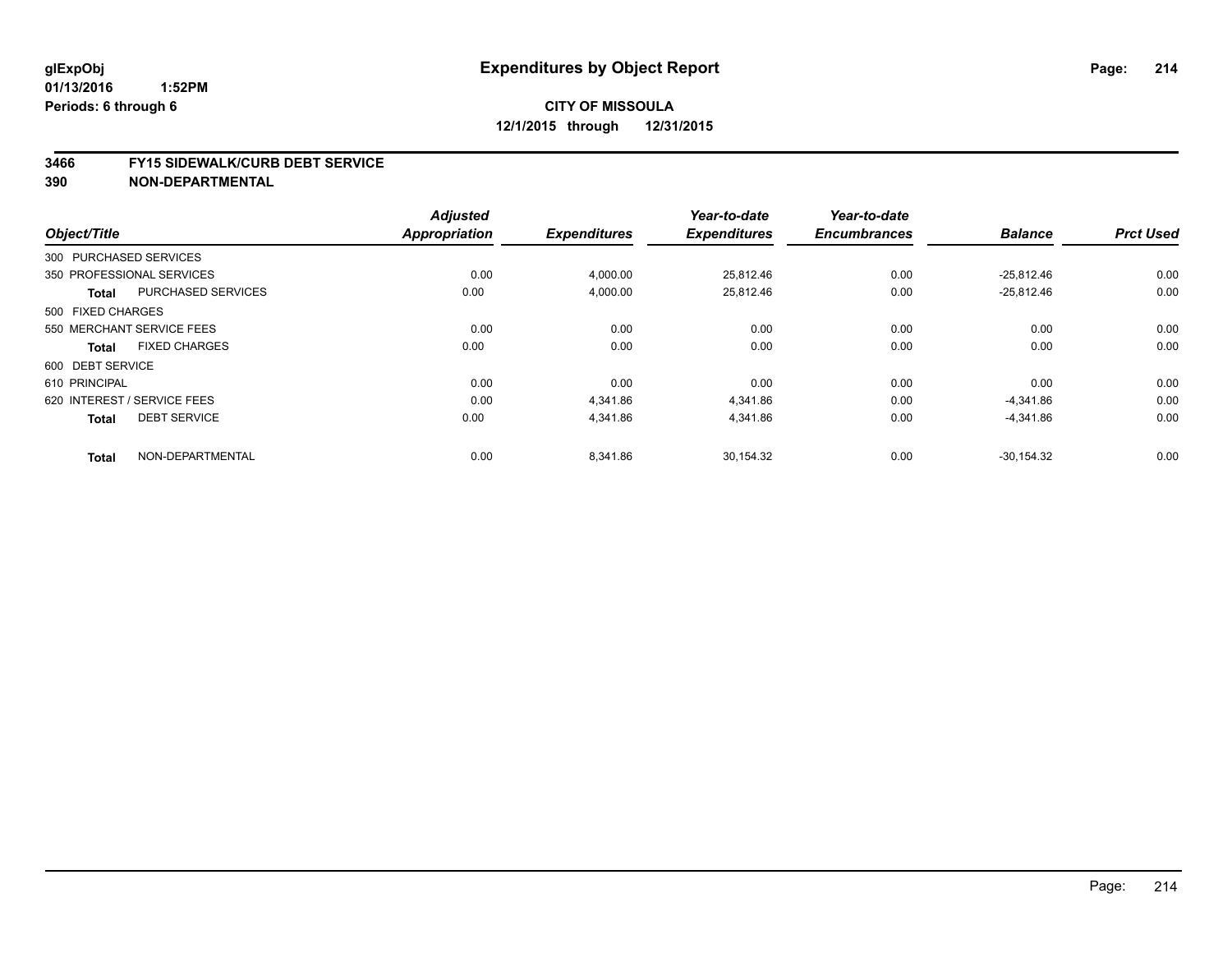**CITY OF MISSOULA 12/1/2015 through 12/31/2015**

### **3466 FY15 SIDEWALK/CURB DEBT SERVICE**

| Object/Title      |                                 | <b>Adjusted</b><br>Appropriation | <b>Expenditures</b> | Year-to-date<br><b>Expenditures</b> | Year-to-date<br><b>Encumbrances</b> | <b>Balance</b> | <b>Prct Used</b> |
|-------------------|---------------------------------|----------------------------------|---------------------|-------------------------------------|-------------------------------------|----------------|------------------|
|                   | 300 PURCHASED SERVICES          |                                  |                     |                                     |                                     |                |                  |
|                   |                                 |                                  |                     |                                     |                                     |                |                  |
|                   | 350 PROFESSIONAL SERVICES       | 0.00                             | 4,000.00            | 25,812.46                           | 0.00                                | $-25,812.46$   | 0.00             |
| <b>Total</b>      | PURCHASED SERVICES              | 0.00                             | 4,000.00            | 25,812.46                           | 0.00                                | $-25,812.46$   | 0.00             |
| 500 FIXED CHARGES |                                 |                                  |                     |                                     |                                     |                |                  |
|                   | 550 MERCHANT SERVICE FEES       | 0.00                             | 0.00                | 0.00                                | 0.00                                | 0.00           | 0.00             |
| Total             | <b>FIXED CHARGES</b>            | 0.00                             | 0.00                | 0.00                                | 0.00                                | 0.00           | 0.00             |
| 600 DEBT SERVICE  |                                 |                                  |                     |                                     |                                     |                |                  |
| 610 PRINCIPAL     |                                 | 0.00                             | 0.00                | 0.00                                | 0.00                                | 0.00           | 0.00             |
|                   | 620 INTEREST / SERVICE FEES     | 0.00                             | 4.341.86            | 4.341.86                            | 0.00                                | $-4,341.86$    | 0.00             |
| <b>Total</b>      | <b>DEBT SERVICE</b>             | 0.00                             | 4,341.86            | 4,341.86                            | 0.00                                | $-4,341.86$    | 0.00             |
| Total             | FY15 SIDEWALK/CURB DEBT SERVICE | 0.00                             | 8.341.86            | 30.154.32                           | 0.00                                | $-30.154.32$   | 0.00             |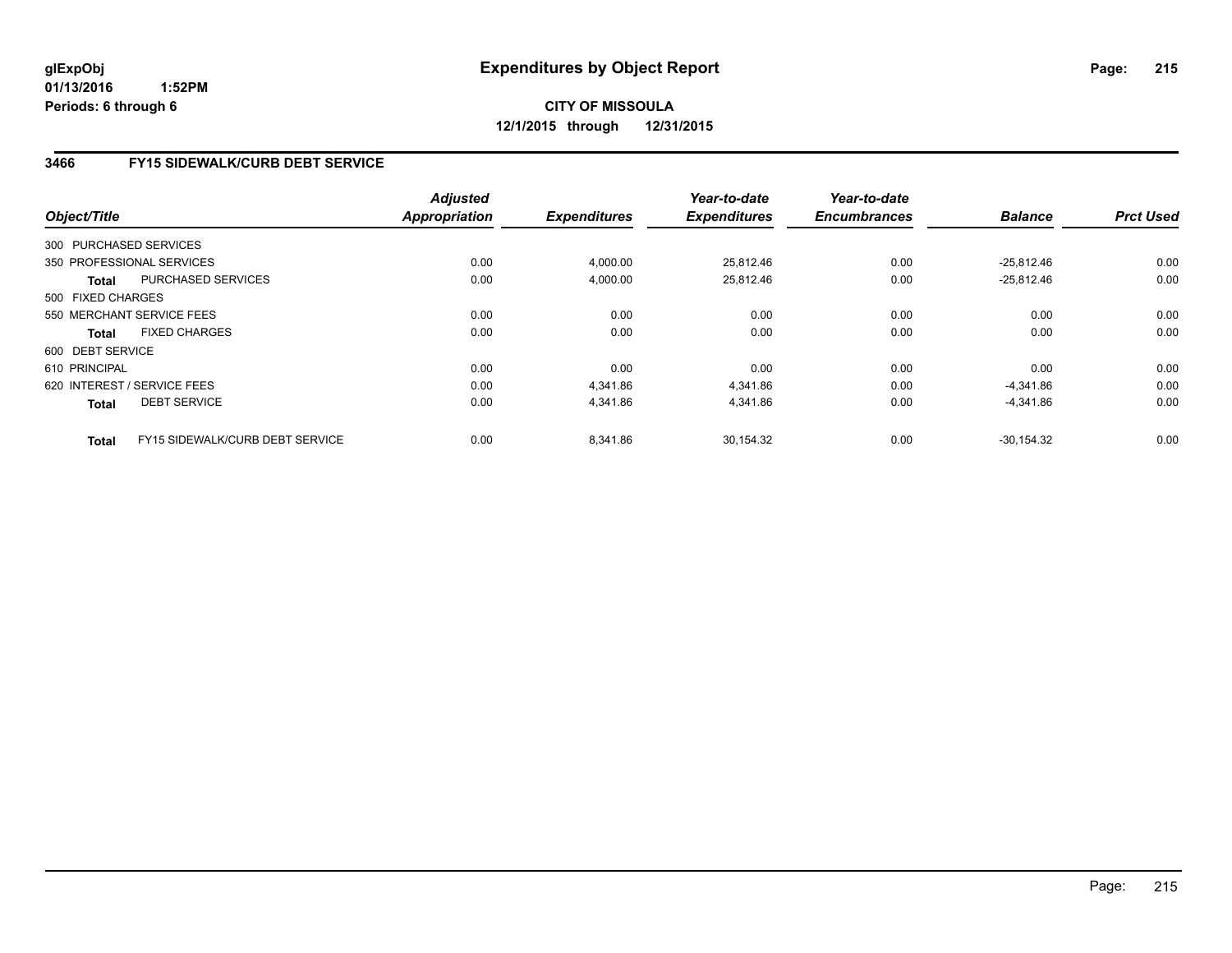#### **3491 SID 491 DEBT SERVICE FUND**

| Object/Title                 | <b>Adjusted</b><br>Appropriation | <b>Expenditures</b> | Year-to-date<br><b>Expenditures</b> | Year-to-date<br><b>Encumbrances</b> | <b>Balance</b> | <b>Prct Used</b> |
|------------------------------|----------------------------------|---------------------|-------------------------------------|-------------------------------------|----------------|------------------|
| 600 DEBT SERVICE             |                                  |                     |                                     |                                     |                |                  |
| 620 INTEREST / SERVICE FEES  | 0.00                             | 0.00                | 0.00                                | 0.00                                | 0.00           | 0.00             |
| <b>DEBT SERVICE</b><br>Total | 0.00                             | 0.00                | 0.00                                | 0.00                                | 0.00           | 0.00             |
| NON-DEPARTMENTAL<br>Total    | 0.00                             | 0.00                | 0.00                                | 0.00                                | 0.00           | 0.00             |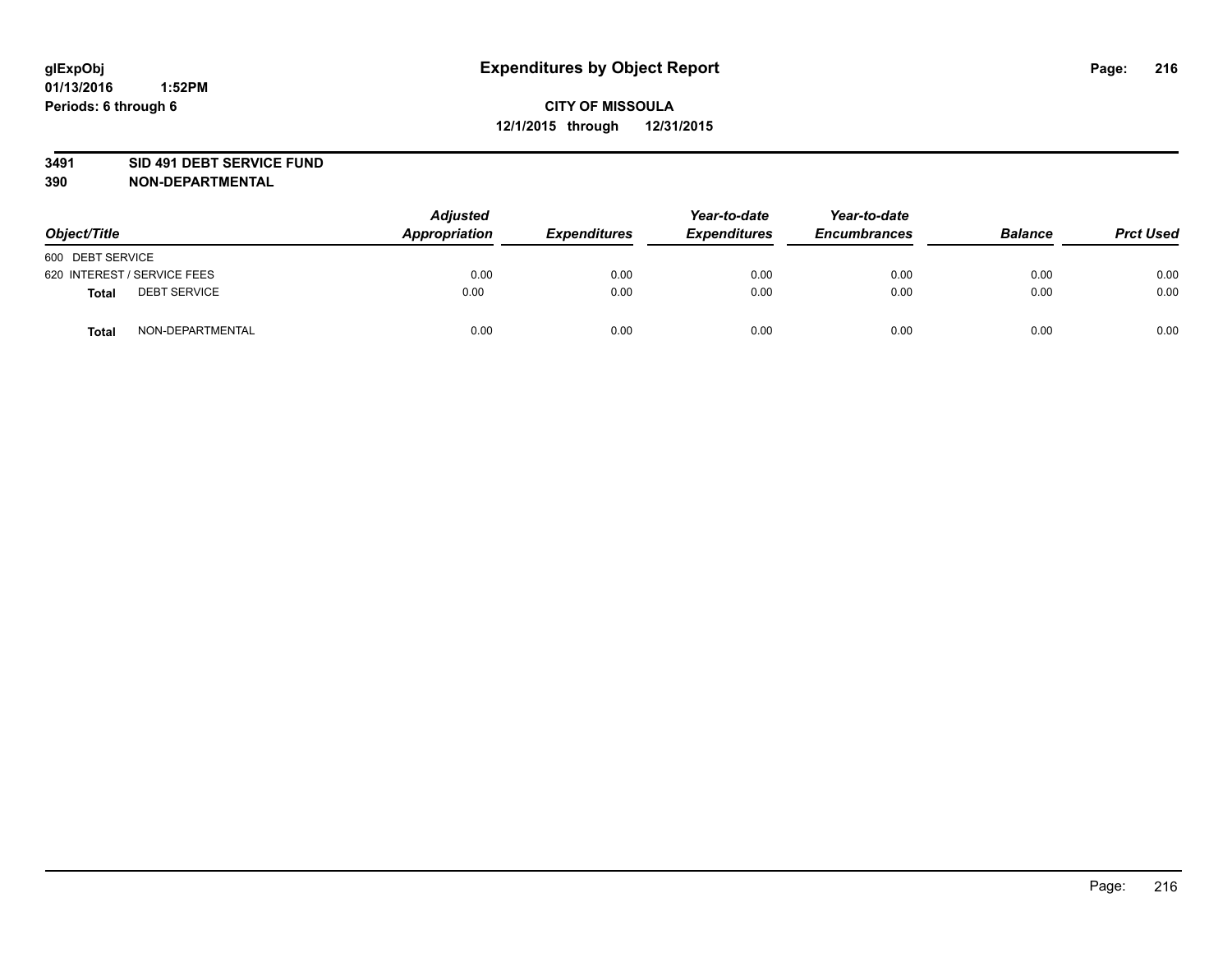#### **3491 SID 491 DEBT SERVICE FUND**

| Object/Title                       | <b>Adjusted</b><br>Appropriation | <b>Expenditures</b> | Year-to-date<br><b>Expenditures</b> | Year-to-date<br><b>Encumbrances</b> | <b>Balance</b> | <b>Prct Used</b> |
|------------------------------------|----------------------------------|---------------------|-------------------------------------|-------------------------------------|----------------|------------------|
| 600 DEBT SERVICE                   |                                  |                     |                                     |                                     |                |                  |
| 620 INTEREST / SERVICE FEES        | 0.00                             | 0.00                | 0.00                                | 0.00                                | 0.00           | 0.00             |
| <b>DEBT SERVICE</b><br>Total       | 0.00                             | 0.00                | 0.00                                | 0.00                                | 0.00           | 0.00             |
| SID 491 DEBT SERVICE FUND<br>Total | 0.00                             | 0.00                | 0.00                                | 0.00                                | 0.00           | 0.00             |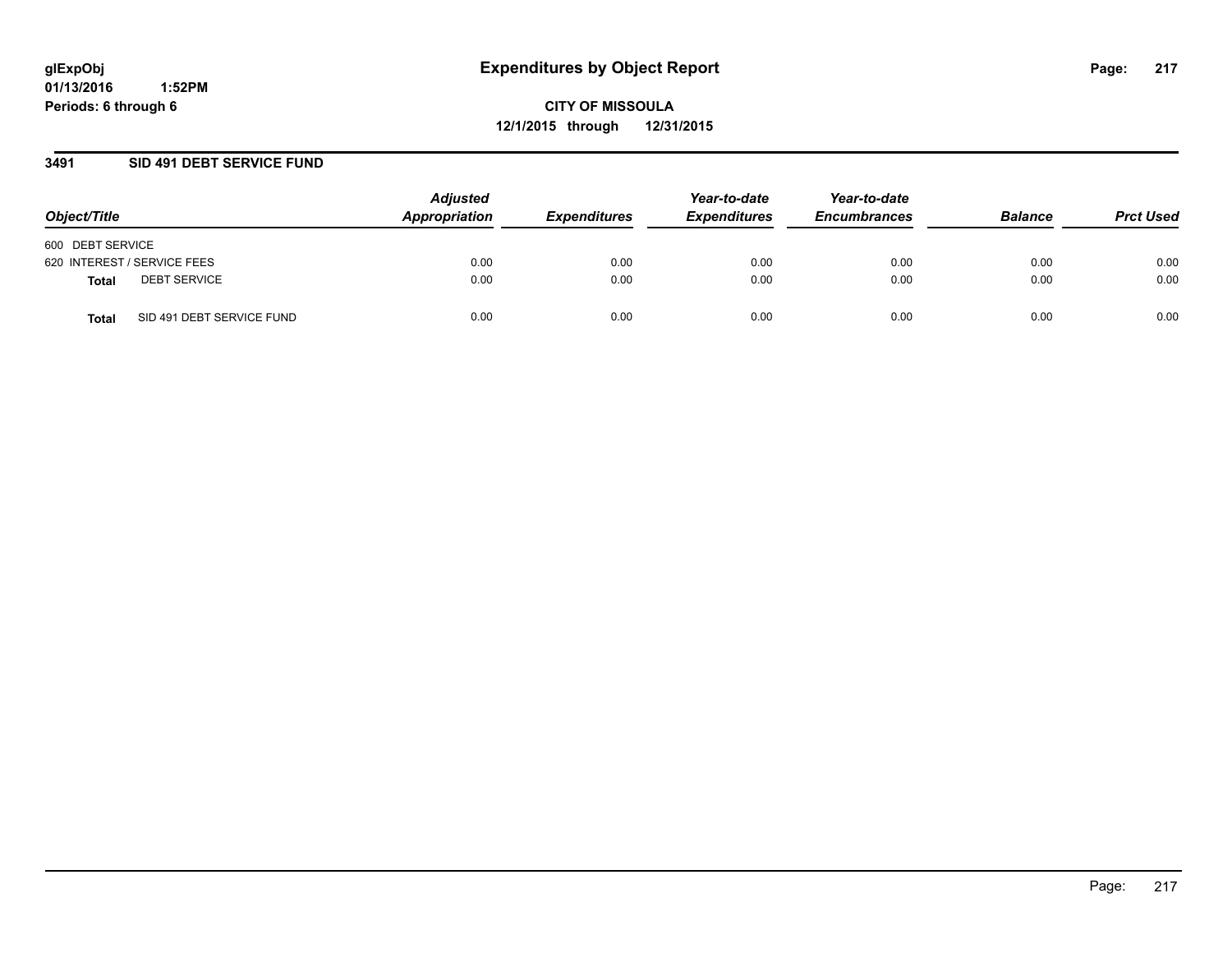## **CITY OF MISSOULA 12/1/2015 through 12/31/2015**

**3495 SID 495 DEBT SERVICE FUND**

| Object/Title                            | <b>Adjusted</b><br>Appropriation | <b>Expenditures</b> | Year-to-date<br><b>Expenditures</b> | Year-to-date<br><b>Encumbrances</b> | <b>Balance</b> | <b>Prct Used</b> |
|-----------------------------------------|----------------------------------|---------------------|-------------------------------------|-------------------------------------|----------------|------------------|
| 800 OTHER OBJECTS                       |                                  |                     |                                     |                                     |                |                  |
| 820 TRANSFERS TO OTHER FUNDS            | 0.00                             | 0.00                | 0.00                                | 0.00                                | 0.00           | 0.00             |
| OTHER OBJECTS<br><b>Total</b>           | 0.00                             | 0.00                | 0.00                                | 0.00                                | 0.00           | 0.00             |
| *** Title Not Found ***<br><b>Total</b> | 0.00                             | 0.00                | 0.00                                | 0.00                                | 0.00           | 0.00             |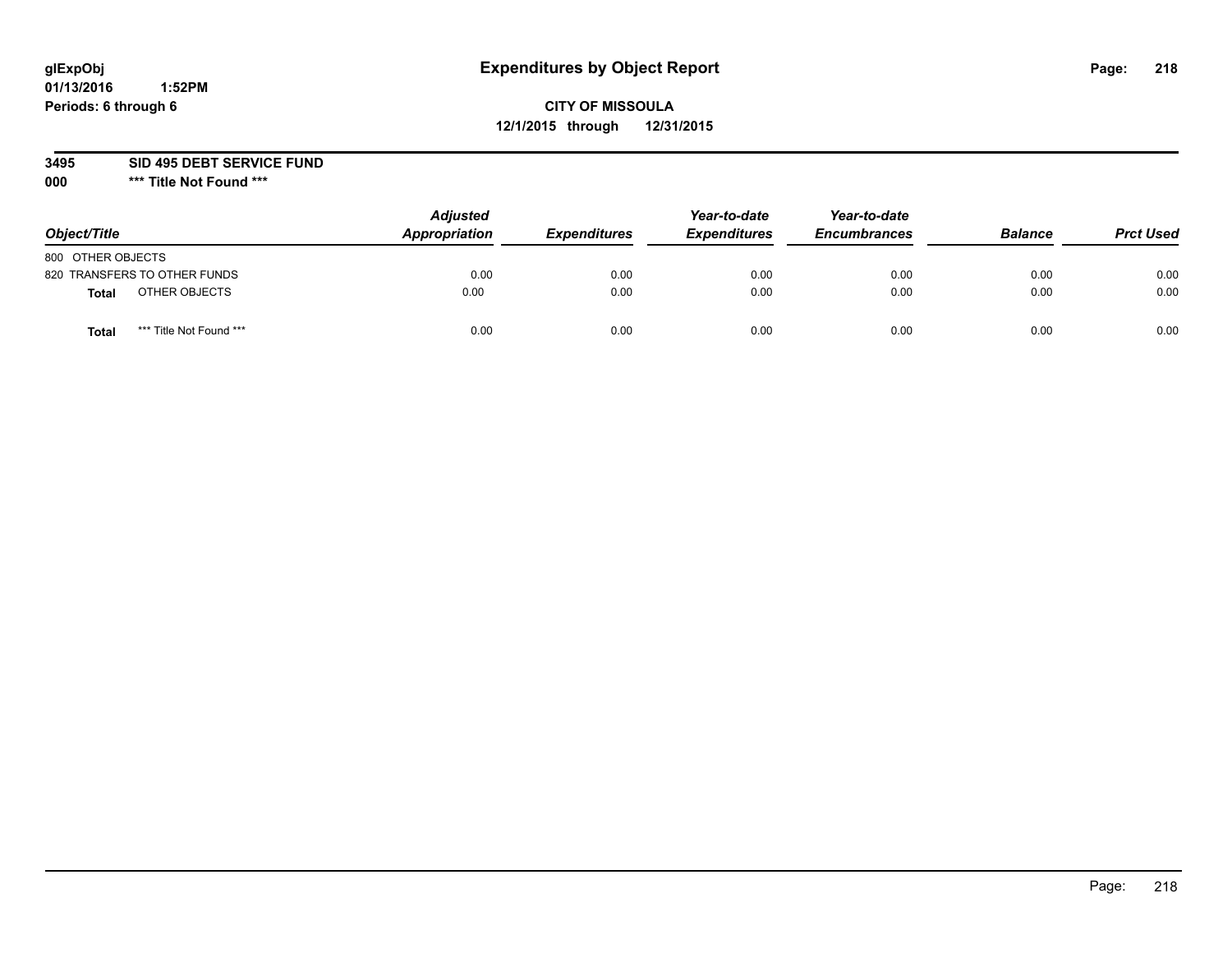#### **3495 SID 495 DEBT SERVICE FUND**

| Object/Title                         | <b>Adjusted</b><br><b>Appropriation</b> | <b>Expenditures</b> | Year-to-date<br><b>Expenditures</b> | Year-to-date<br><b>Encumbrances</b> | <b>Balance</b> | <b>Prct Used</b> |
|--------------------------------------|-----------------------------------------|---------------------|-------------------------------------|-------------------------------------|----------------|------------------|
| 500 FIXED CHARGES                    |                                         |                     |                                     |                                     |                |                  |
| 550 MERCHANT SERVICE FEES            | 0.00                                    | 0.00                | 0.00                                | 0.00                                | 0.00           | 0.00             |
| <b>FIXED CHARGES</b><br><b>Total</b> | 0.00                                    | 0.00                | 0.00                                | 0.00                                | 0.00           | 0.00             |
| 800 OTHER OBJECTS                    |                                         |                     |                                     |                                     |                |                  |
| 820 TRANSFERS TO OTHER FUNDS         | 0.00                                    | 0.00                | 0.00                                | 0.00                                | 0.00           | 0.00             |
| OTHER OBJECTS<br><b>Total</b>        | 0.00                                    | 0.00                | 0.00                                | 0.00                                | 0.00           | 0.00             |
| NON-DEPARTMENTAL<br><b>Total</b>     | 0.00                                    | 0.00                | 0.00                                | 0.00                                | 0.00           | 0.00             |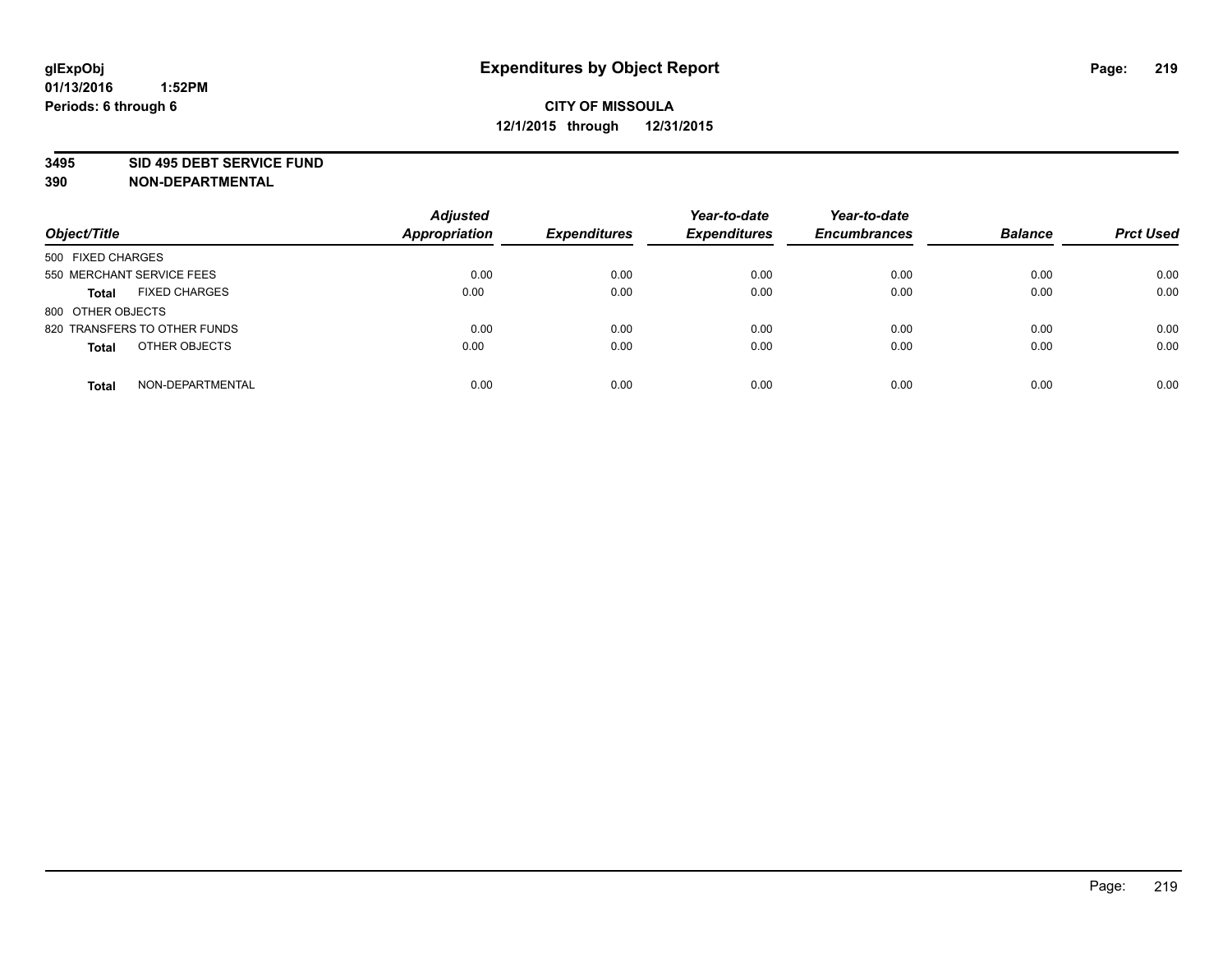#### **3495 SID 495 DEBT SERVICE FUND**

| Object/Title                              | <b>Adjusted</b><br><b>Appropriation</b> | <b>Expenditures</b> | Year-to-date<br><b>Expenditures</b> | Year-to-date<br><b>Encumbrances</b> | <b>Balance</b> | <b>Prct Used</b> |
|-------------------------------------------|-----------------------------------------|---------------------|-------------------------------------|-------------------------------------|----------------|------------------|
| 500 FIXED CHARGES                         |                                         |                     |                                     |                                     |                |                  |
| 550 MERCHANT SERVICE FEES                 | 0.00                                    | 0.00                | 0.00                                | 0.00                                | 0.00           | 0.00             |
| <b>FIXED CHARGES</b><br>Total             | 0.00                                    | 0.00                | 0.00                                | 0.00                                | 0.00           | 0.00             |
| 800 OTHER OBJECTS                         |                                         |                     |                                     |                                     |                |                  |
| 820 TRANSFERS TO OTHER FUNDS              | 0.00                                    | 0.00                | 0.00                                | 0.00                                | 0.00           | 0.00             |
| OTHER OBJECTS<br><b>Total</b>             | 0.00                                    | 0.00                | 0.00                                | 0.00                                | 0.00           | 0.00             |
| SID 495 DEBT SERVICE FUND<br><b>Total</b> | 0.00                                    | 0.00                | 0.00                                | 0.00                                | 0.00           | 0.00             |
|                                           |                                         |                     |                                     |                                     |                |                  |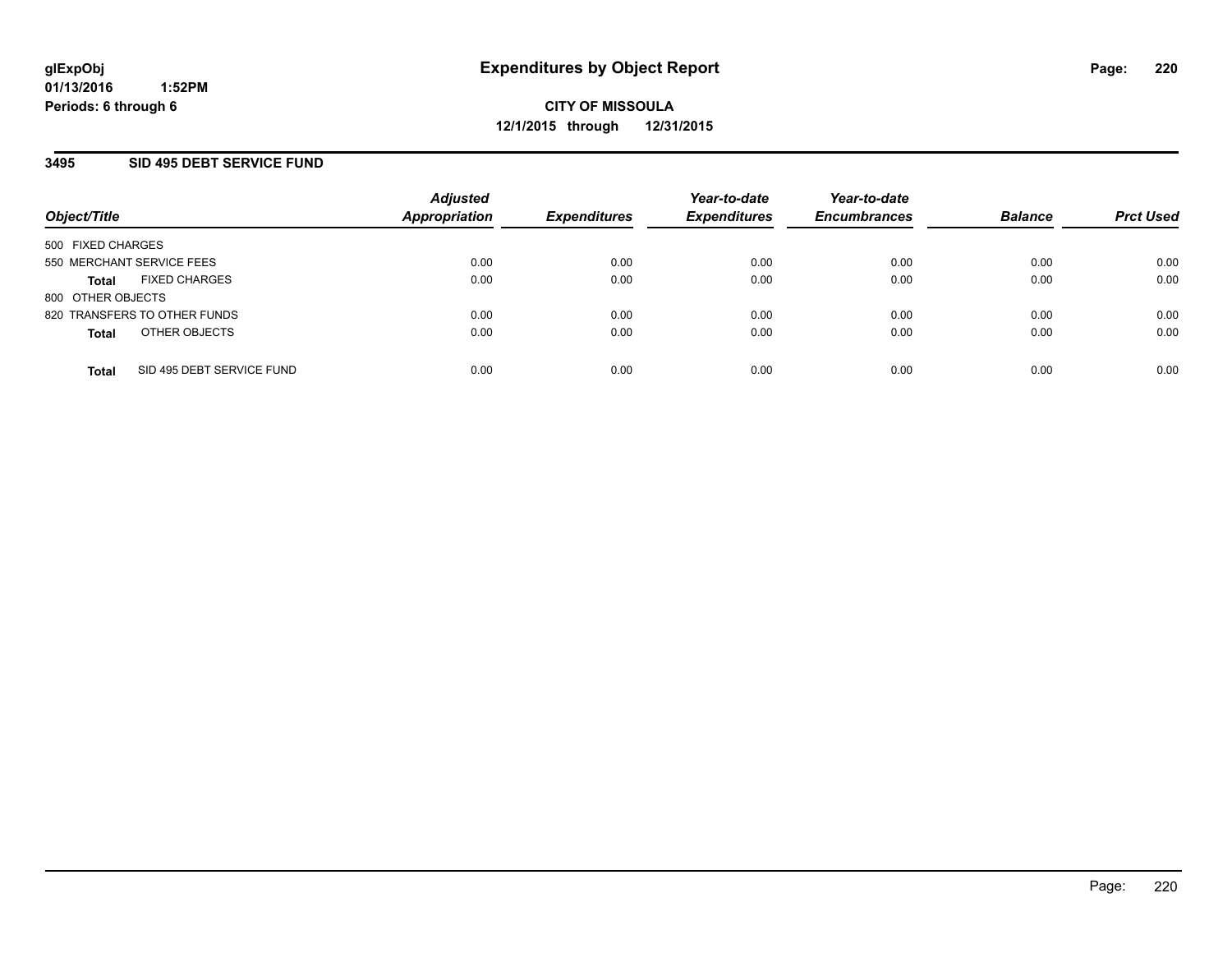## **CITY OF MISSOULA 12/1/2015 through 12/31/2015**

**3497 SID 497 DEBT SERVICE FUND**

| Object/Title                     | <b>Adjusted</b><br>Appropriation | <b>Expenditures</b> | Year-to-date<br><b>Expenditures</b> | Year-to-date<br><b>Encumbrances</b> | <b>Balance</b> | <b>Prct Used</b> |
|----------------------------------|----------------------------------|---------------------|-------------------------------------|-------------------------------------|----------------|------------------|
| 800 OTHER OBJECTS                |                                  |                     |                                     |                                     |                |                  |
| 820 TRANSFERS TO OTHER FUNDS     | 0.00                             | 0.00                | 0.00                                | 0.00                                | 0.00           | 0.00             |
| OTHER OBJECTS<br><b>Total</b>    | 0.00                             | 0.00                | 0.00                                | 0.00                                | 0.00           | 0.00             |
| *** Title Not Found ***<br>Total | 0.00                             | 0.00                | 0.00                                | 0.00                                | 0.00           | 0.00             |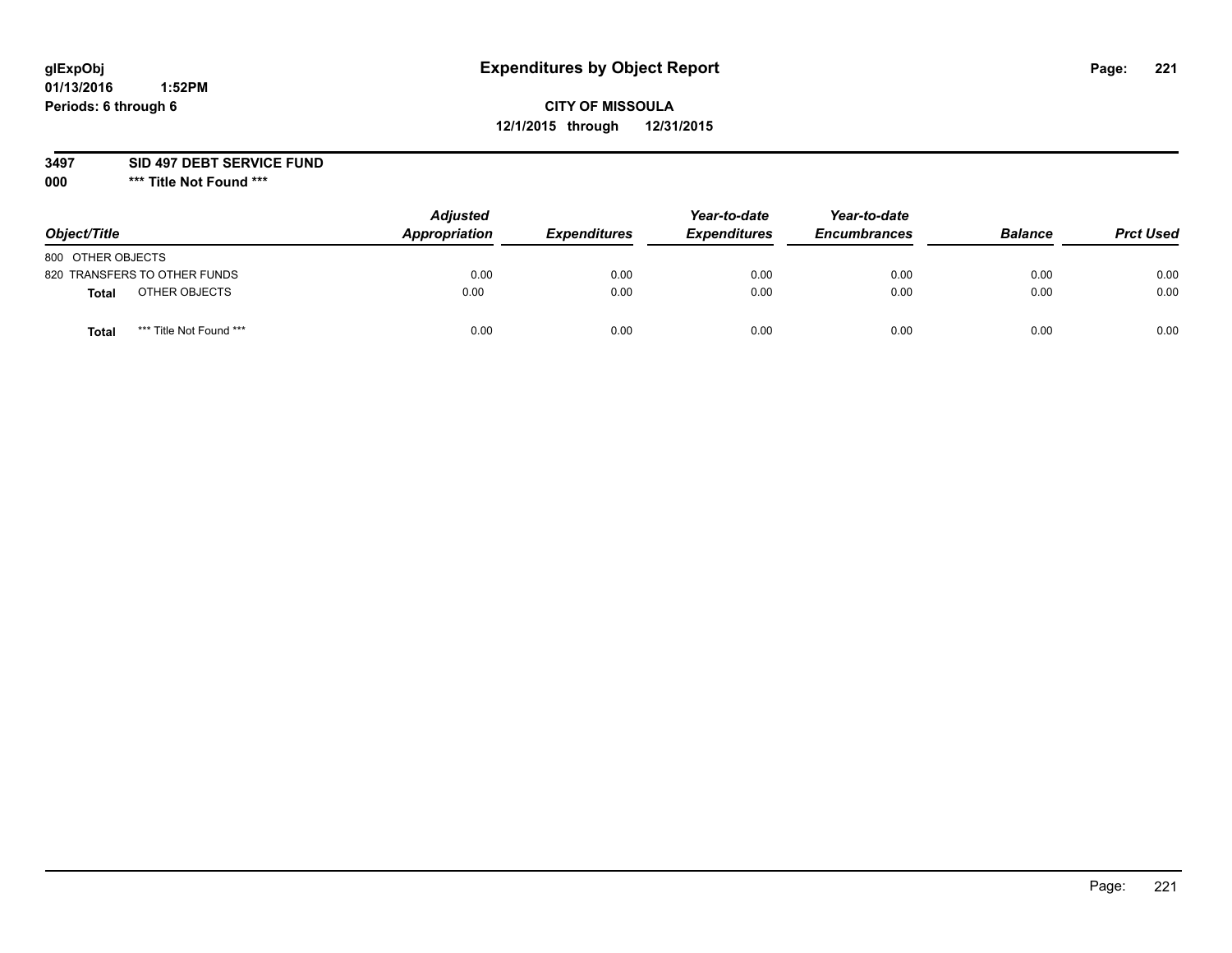#### **3497 SID 497 DEBT SERVICE FUND**

| Object/Title                         | <b>Adjusted</b><br><b>Appropriation</b> | <b>Expenditures</b> | Year-to-date<br><b>Expenditures</b> | Year-to-date<br><b>Encumbrances</b> | <b>Balance</b> | <b>Prct Used</b> |
|--------------------------------------|-----------------------------------------|---------------------|-------------------------------------|-------------------------------------|----------------|------------------|
| 500 FIXED CHARGES                    |                                         |                     |                                     |                                     |                |                  |
| 550 MERCHANT SERVICE FEES            | 0.00                                    | 0.00                | 0.00                                | 0.00                                | 0.00           | 0.00             |
| <b>FIXED CHARGES</b><br><b>Total</b> | 0.00                                    | 0.00                | 0.00                                | 0.00                                | 0.00           | 0.00             |
| 600 DEBT SERVICE                     |                                         |                     |                                     |                                     |                |                  |
| 620 INTEREST / SERVICE FEES          | 0.00                                    | 0.00                | 0.00                                | 0.00                                | 0.00           | 0.00             |
| <b>DEBT SERVICE</b><br><b>Total</b>  | 0.00                                    | 0.00                | 0.00                                | 0.00                                | 0.00           | 0.00             |
| 800 OTHER OBJECTS                    |                                         |                     |                                     |                                     |                |                  |
| 800 OTHER OBJECTS                    | 0.00                                    | 0.00                | 0.00                                | 0.00                                | 0.00           | 0.00             |
| 820 TRANSFERS TO OTHER FUNDS         | 0.00                                    | 0.00                | 0.00                                | 0.00                                | 0.00           | 0.00             |
| OTHER OBJECTS<br><b>Total</b>        | 0.00                                    | 0.00                | 0.00                                | 0.00                                | 0.00           | 0.00             |
|                                      |                                         |                     |                                     |                                     |                |                  |
| NON-DEPARTMENTAL<br><b>Total</b>     | 0.00                                    | 0.00                | 0.00                                | 0.00                                | 0.00           | 0.00             |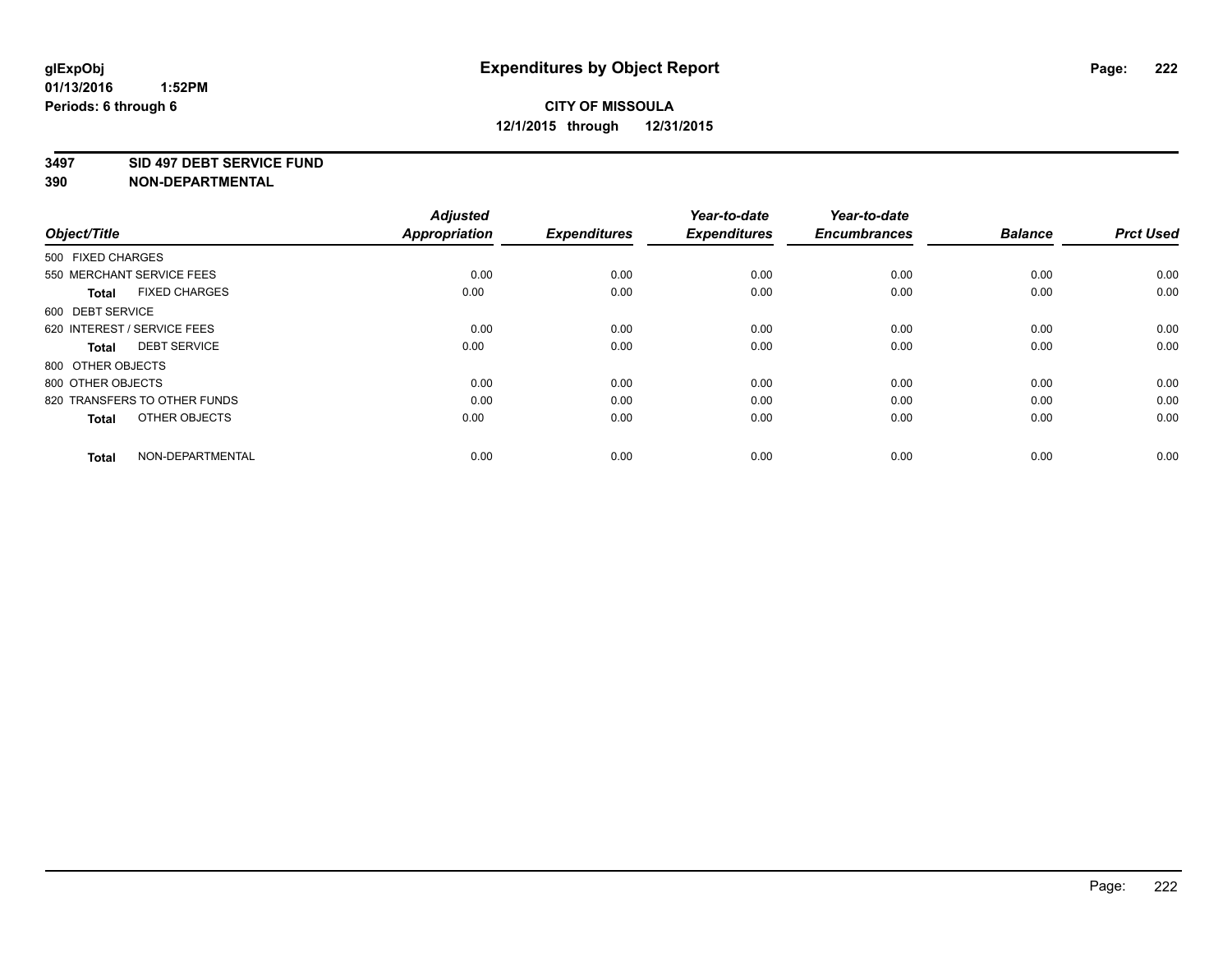#### **01/13/2016 1:52PM Periods: 6 through 6**

## **CITY OF MISSOULA 12/1/2015 through 12/31/2015**

#### **3497 SID 497 DEBT SERVICE FUND**

| Object/Title      |                              | <b>Adjusted</b><br>Appropriation | <b>Expenditures</b> | Year-to-date<br><b>Expenditures</b> | Year-to-date<br><b>Encumbrances</b> | <b>Balance</b> | <b>Prct Used</b> |
|-------------------|------------------------------|----------------------------------|---------------------|-------------------------------------|-------------------------------------|----------------|------------------|
| 500 FIXED CHARGES |                              |                                  |                     |                                     |                                     |                |                  |
|                   | 550 MERCHANT SERVICE FEES    | 0.00                             | 0.00                | 0.00                                | 0.00                                | 0.00           | 0.00             |
| <b>Total</b>      | <b>FIXED CHARGES</b>         | 0.00                             | 0.00                | 0.00                                | 0.00                                | 0.00           | 0.00             |
| 600 DEBT SERVICE  |                              |                                  |                     |                                     |                                     |                |                  |
|                   | 620 INTEREST / SERVICE FEES  | 0.00                             | 0.00                | 0.00                                | 0.00                                | 0.00           | 0.00             |
| Total             | <b>DEBT SERVICE</b>          | 0.00                             | 0.00                | 0.00                                | 0.00                                | 0.00           | 0.00             |
| 800 OTHER OBJECTS |                              |                                  |                     |                                     |                                     |                |                  |
| 800 OTHER OBJECTS |                              | 0.00                             | 0.00                | 0.00                                | 0.00                                | 0.00           | 0.00             |
|                   | 820 TRANSFERS TO OTHER FUNDS | 0.00                             | 0.00                | 0.00                                | 0.00                                | 0.00           | 0.00             |
| <b>Total</b>      | OTHER OBJECTS                | 0.00                             | 0.00                | 0.00                                | 0.00                                | 0.00           | 0.00             |
| <b>Total</b>      | SID 497 DEBT SERVICE FUND    | 0.00                             | 0.00                | 0.00                                | 0.00                                | 0.00           | 0.00             |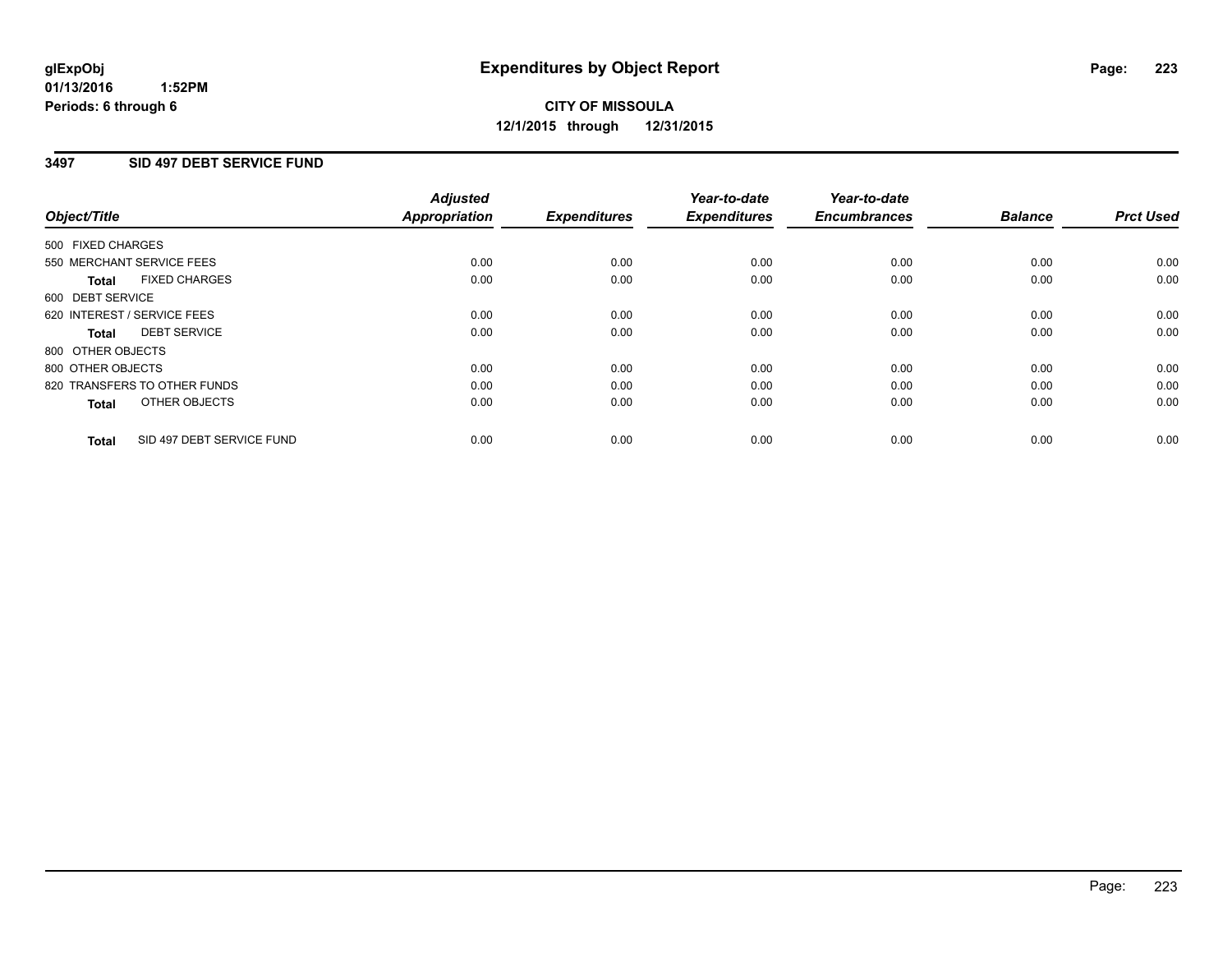## **CITY OF MISSOULA 12/1/2015 through 12/31/2015**

**3498 SID 498 DEBT SERVICE FUND**

| Object/Title                            | <b>Adjusted</b><br>Appropriation | <b>Expenditures</b> | Year-to-date<br><b>Expenditures</b> | Year-to-date<br><b>Encumbrances</b> | <b>Balance</b> | <b>Prct Used</b> |
|-----------------------------------------|----------------------------------|---------------------|-------------------------------------|-------------------------------------|----------------|------------------|
| 800 OTHER OBJECTS                       |                                  |                     |                                     |                                     |                |                  |
| 820 TRANSFERS TO OTHER FUNDS            | 0.00                             | 0.00                | 0.00                                | 0.00                                | 0.00           | 0.00             |
| OTHER OBJECTS<br><b>Total</b>           | 0.00                             | 0.00                | 0.00                                | 0.00                                | 0.00           | 0.00             |
| *** Title Not Found ***<br><b>Total</b> | 0.00                             | 0.00                | 0.00                                | 0.00                                | 0.00           | 0.00             |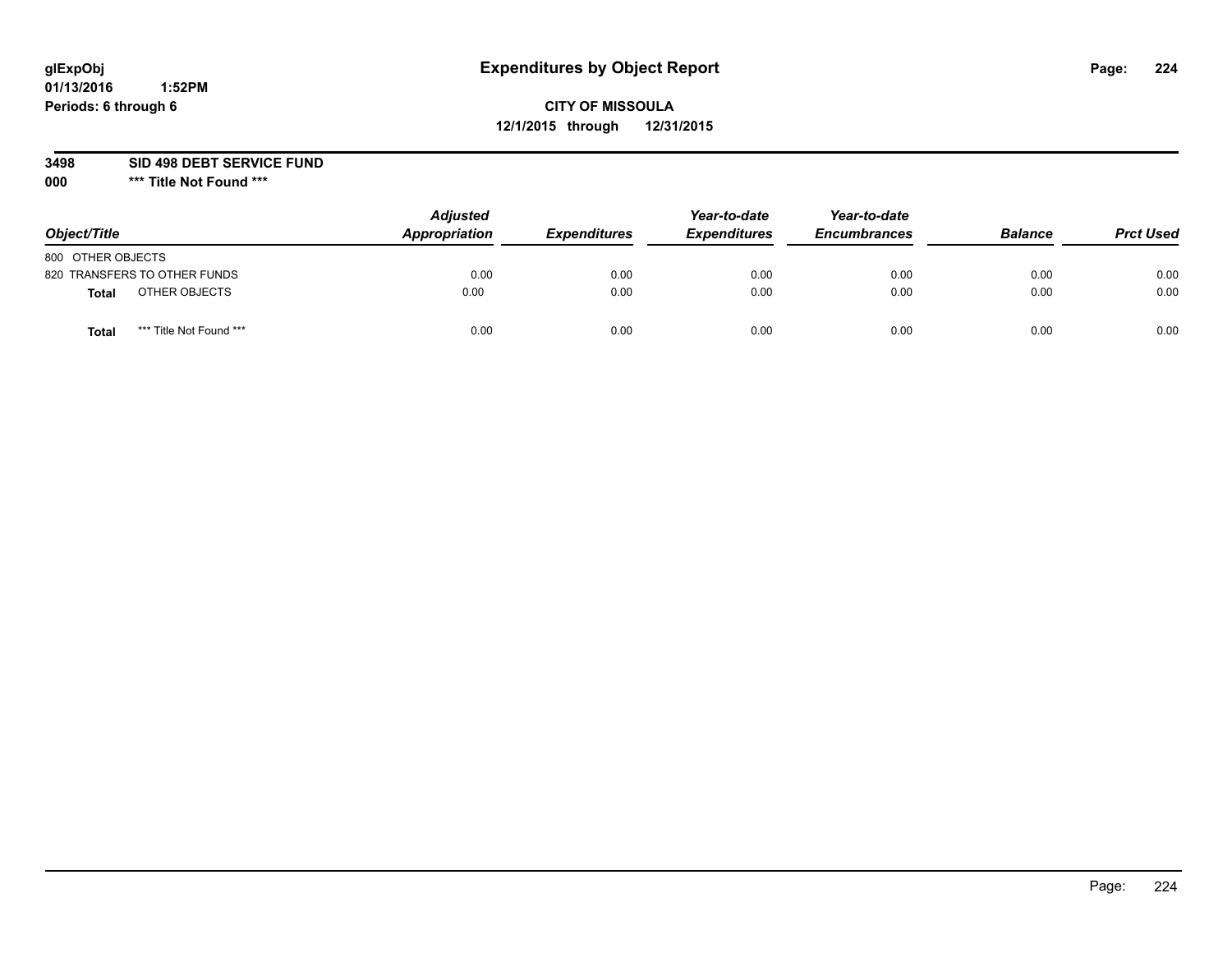#### **3498 SID 498 DEBT SERVICE FUND**

| Object/Title                         | <b>Adjusted</b><br><b>Appropriation</b> | <b>Expenditures</b> | Year-to-date<br><b>Expenditures</b> | Year-to-date<br><b>Encumbrances</b> | <b>Balance</b> | <b>Prct Used</b> |
|--------------------------------------|-----------------------------------------|---------------------|-------------------------------------|-------------------------------------|----------------|------------------|
|                                      |                                         |                     |                                     |                                     |                |                  |
| 500 FIXED CHARGES                    |                                         |                     |                                     |                                     |                |                  |
| 550 MERCHANT SERVICE FEES            | 0.00                                    | 0.00                | 0.00                                | 0.00                                | 0.00           | 0.00             |
| <b>FIXED CHARGES</b><br><b>Total</b> | 0.00                                    | 0.00                | 0.00                                | 0.00                                | 0.00           | 0.00             |
| 600 DEBT SERVICE                     |                                         |                     |                                     |                                     |                |                  |
| 610 PRINCIPAL                        | 0.00                                    | 0.00                | 0.00                                | 0.00                                | 0.00           | 0.00             |
| 620 INTEREST / SERVICE FEES          | 0.00                                    | 0.00                | 0.00                                | 0.00                                | 0.00           | 0.00             |
| <b>DEBT SERVICE</b><br>Total         | 0.00                                    | 0.00                | 0.00                                | 0.00                                | 0.00           | 0.00             |
|                                      |                                         |                     |                                     |                                     |                |                  |
| NON-DEPARTMENTAL<br><b>Total</b>     | 0.00                                    | 0.00                | 0.00                                | 0.00                                | 0.00           | 0.00             |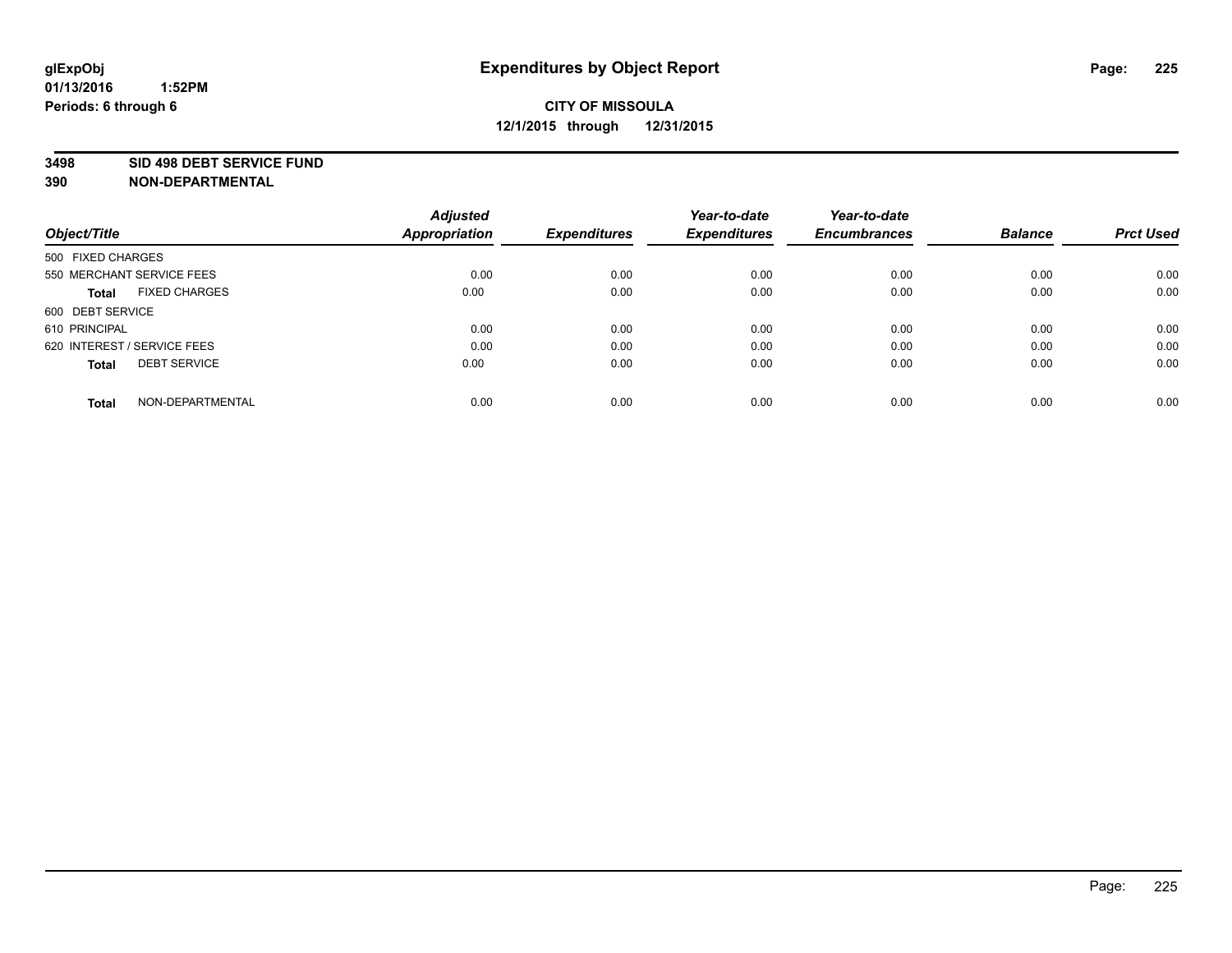#### **3498 SID 498 DEBT SERVICE FUND**

| Object/Title                              | <b>Adjusted</b><br><b>Appropriation</b> | <b>Expenditures</b> | Year-to-date<br><b>Expenditures</b> | Year-to-date<br><b>Encumbrances</b> | <b>Balance</b> | <b>Prct Used</b> |
|-------------------------------------------|-----------------------------------------|---------------------|-------------------------------------|-------------------------------------|----------------|------------------|
| 500 FIXED CHARGES                         |                                         |                     |                                     |                                     |                |                  |
| 550 MERCHANT SERVICE FEES                 | 0.00                                    | 0.00                | 0.00                                | 0.00                                | 0.00           | 0.00             |
| <b>FIXED CHARGES</b><br>Total             | 0.00                                    | 0.00                | 0.00                                | 0.00                                | 0.00           | 0.00             |
| 600 DEBT SERVICE                          |                                         |                     |                                     |                                     |                |                  |
| 610 PRINCIPAL                             | 0.00                                    | 0.00                | 0.00                                | 0.00                                | 0.00           | 0.00             |
| 620 INTEREST / SERVICE FEES               | 0.00                                    | 0.00                | 0.00                                | 0.00                                | 0.00           | 0.00             |
| <b>DEBT SERVICE</b><br>Total              | 0.00                                    | 0.00                | 0.00                                | 0.00                                | 0.00           | 0.00             |
| 800 OTHER OBJECTS                         |                                         |                     |                                     |                                     |                |                  |
| 820 TRANSFERS TO OTHER FUNDS              | 0.00                                    | 0.00                | 0.00                                | 0.00                                | 0.00           | 0.00             |
| OTHER OBJECTS<br><b>Total</b>             | 0.00                                    | 0.00                | 0.00                                | 0.00                                | 0.00           | 0.00             |
| SID 498 DEBT SERVICE FUND<br><b>Total</b> | 0.00                                    | 0.00                | 0.00                                | 0.00                                | 0.00           | 0.00             |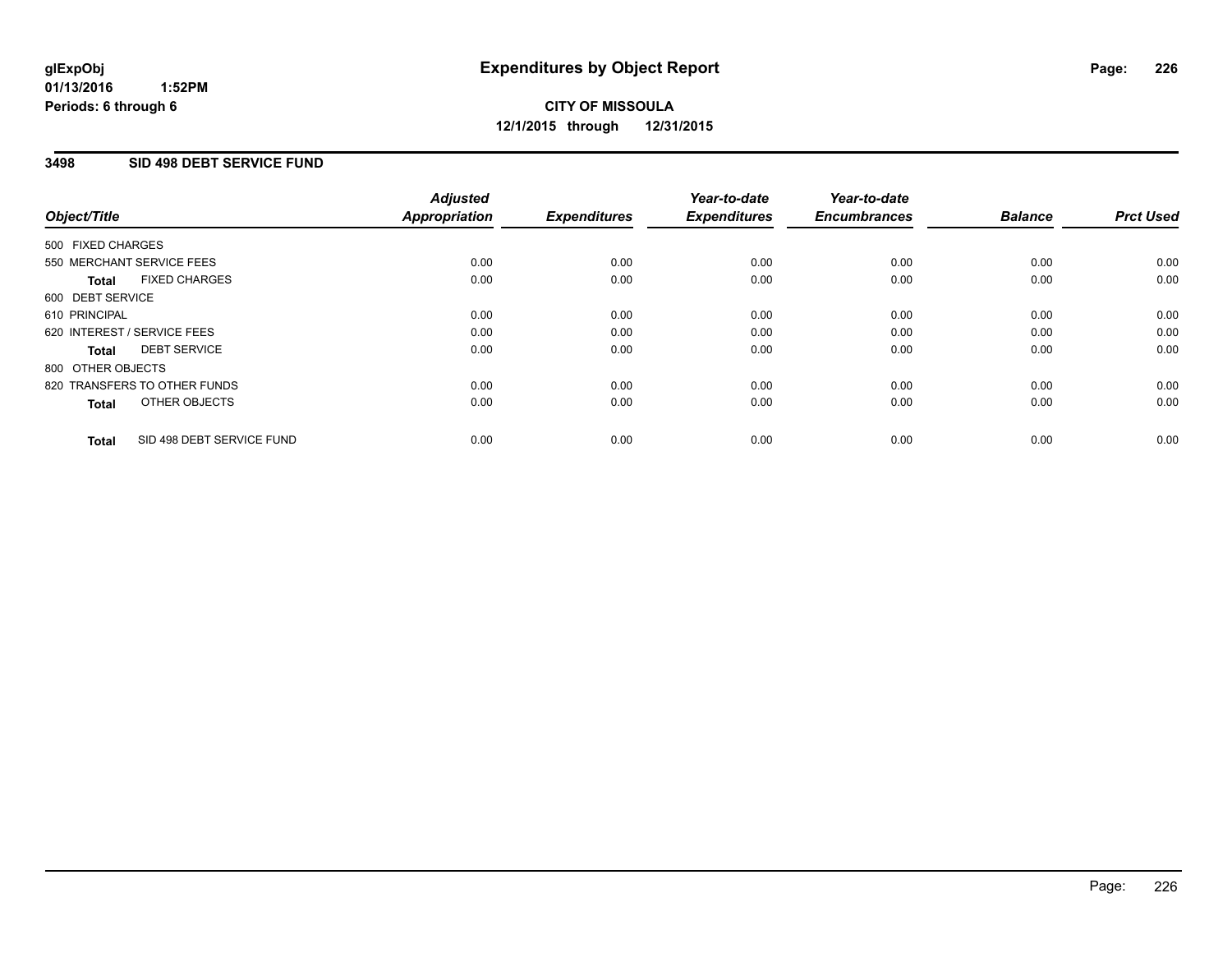#### **3500 SID 500 DEBT SERVICE FUND**

| Object/Title                        | <b>Adjusted</b><br><b>Appropriation</b> | <b>Expenditures</b> | Year-to-date<br><b>Expenditures</b> | Year-to-date<br><b>Encumbrances</b> | <b>Balance</b> | <b>Prct Used</b> |
|-------------------------------------|-----------------------------------------|---------------------|-------------------------------------|-------------------------------------|----------------|------------------|
| 600 DEBT SERVICE                    |                                         |                     |                                     |                                     |                |                  |
| 620 INTEREST / SERVICE FEES         | 0.00                                    | 0.00                | 0.00                                | 0.00                                | 0.00           | 0.00             |
| <b>DEBT SERVICE</b><br><b>Total</b> | 0.00                                    | 0.00                | 0.00                                | 0.00                                | 0.00           | 0.00             |
| 800 OTHER OBJECTS                   |                                         |                     |                                     |                                     |                |                  |
| 820 TRANSFERS TO OTHER FUNDS        | 0.00                                    | 0.00                | 0.00                                | 0.00                                | 0.00           | 0.00             |
| OTHER OBJECTS<br><b>Total</b>       | 0.00                                    | 0.00                | 0.00                                | 0.00                                | 0.00           | 0.00             |
| NON-DEPARTMENTAL<br><b>Total</b>    | 0.00                                    | 0.00                | 0.00                                | 0.00                                | 0.00           | 0.00             |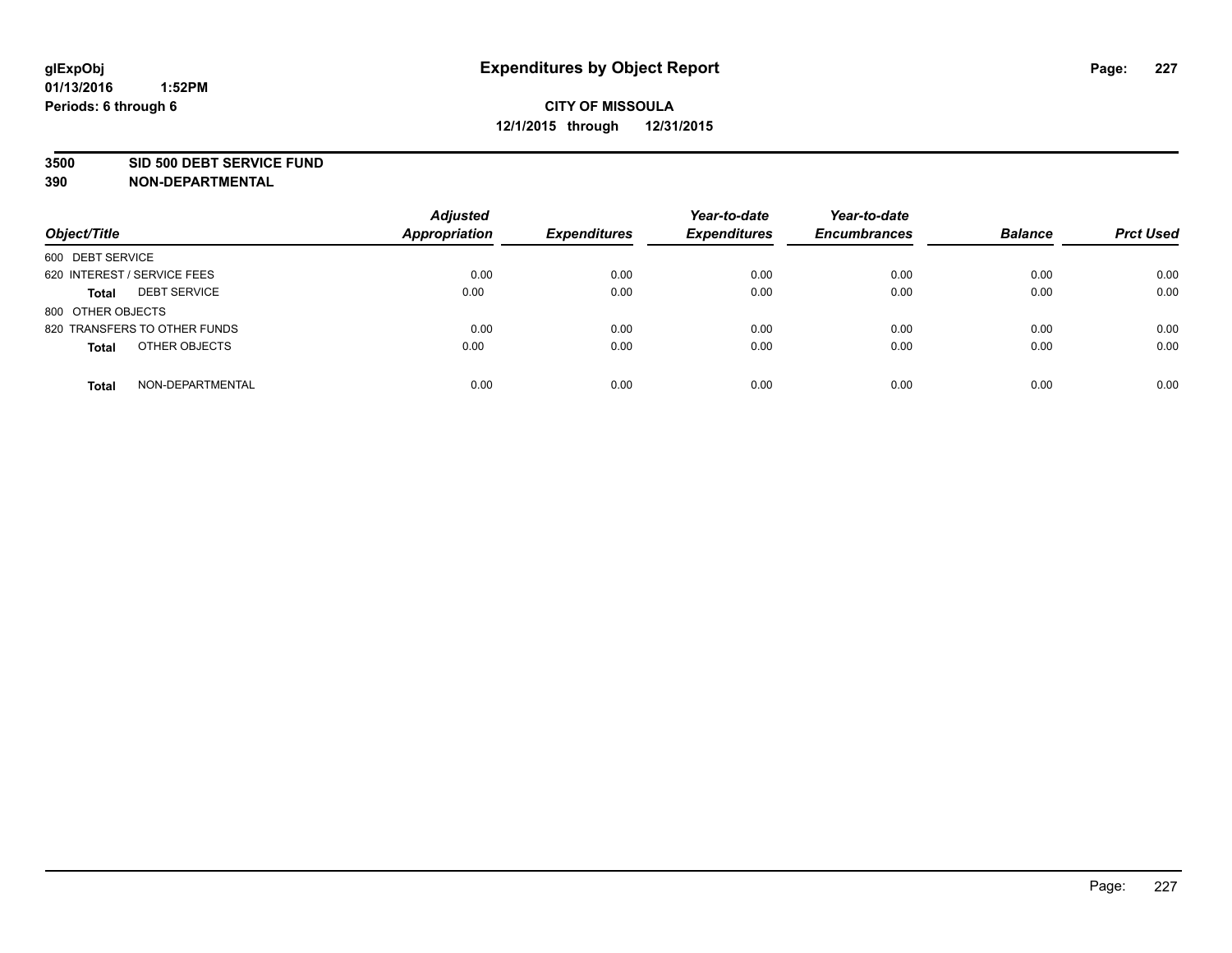#### **3500 SID 500 DEBT SERVICE FUND**

| Object/Title                |                              | <b>Adjusted</b><br>Appropriation | <b>Expenditures</b> | Year-to-date<br><b>Expenditures</b> | Year-to-date<br><b>Encumbrances</b> | <b>Balance</b> | <b>Prct Used</b> |
|-----------------------------|------------------------------|----------------------------------|---------------------|-------------------------------------|-------------------------------------|----------------|------------------|
| 600 DEBT SERVICE            |                              |                                  |                     |                                     |                                     |                |                  |
| 620 INTEREST / SERVICE FEES |                              | 0.00                             | 0.00                | 0.00                                | 0.00                                | 0.00           | 0.00             |
| <b>Total</b>                | <b>DEBT SERVICE</b>          | 0.00                             | 0.00                | 0.00                                | 0.00                                | 0.00           | 0.00             |
| 800 OTHER OBJECTS           |                              |                                  |                     |                                     |                                     |                |                  |
|                             | 820 TRANSFERS TO OTHER FUNDS | 0.00                             | 0.00                | 0.00                                | 0.00                                | 0.00           | 0.00             |
| <b>Total</b>                | OTHER OBJECTS                | 0.00                             | 0.00                | 0.00                                | 0.00                                | 0.00           | 0.00             |
| <b>Total</b>                | SID 500 DEBT SERVICE FUND    | 0.00                             | 0.00                | 0.00                                | 0.00                                | 0.00           | 0.00             |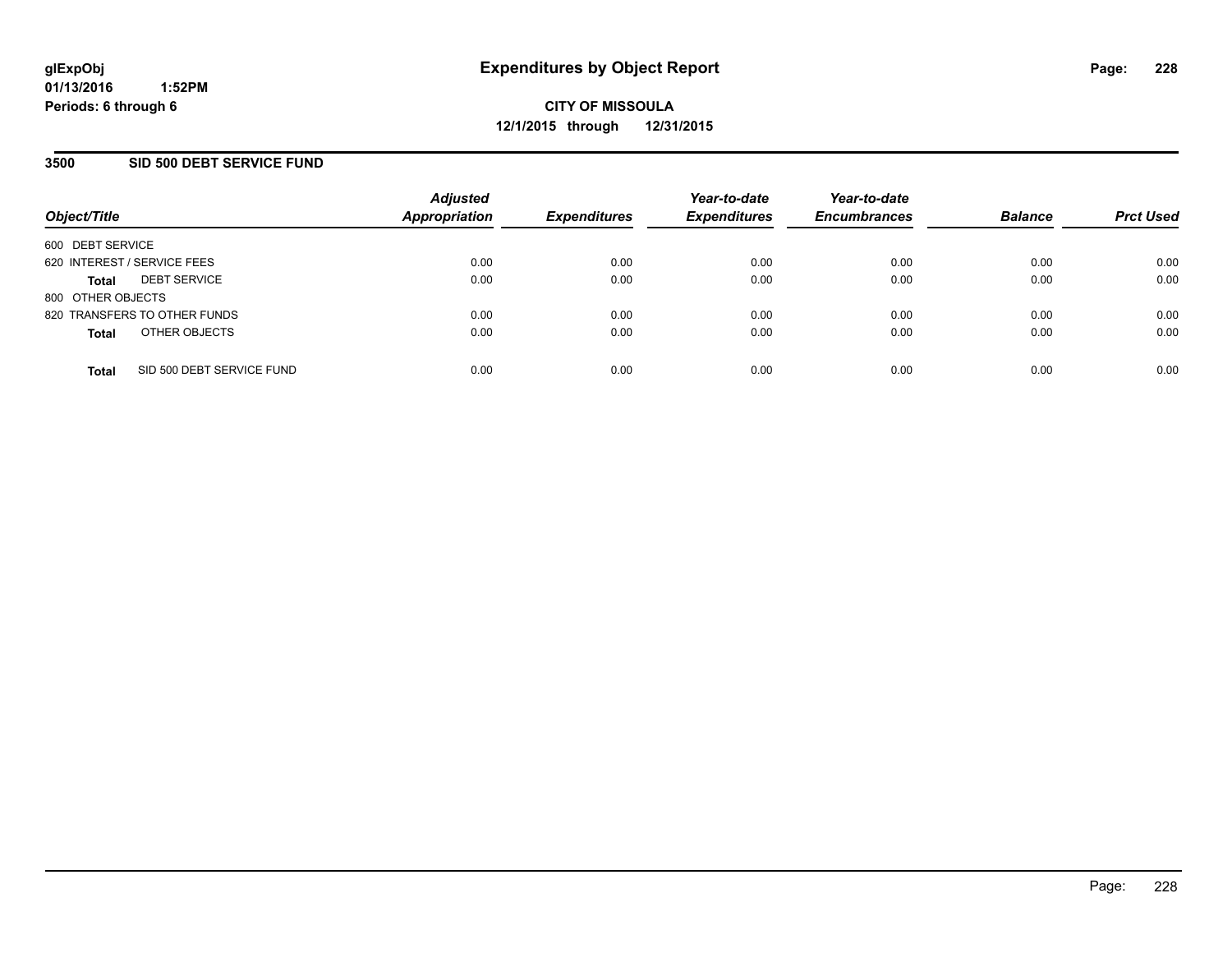## **CITY OF MISSOULA 12/1/2015 through 12/31/2015**

**3501 SID 501 DEBT SERVICE FUND**

| Object/Title                            | <b>Adjusted</b><br>Appropriation | <b>Expenditures</b> | Year-to-date<br><b>Expenditures</b> | Year-to-date<br><b>Encumbrances</b> | <b>Balance</b> | <b>Prct Used</b> |
|-----------------------------------------|----------------------------------|---------------------|-------------------------------------|-------------------------------------|----------------|------------------|
| 800 OTHER OBJECTS                       |                                  |                     |                                     |                                     |                |                  |
| 820 TRANSFERS TO OTHER FUNDS            | 0.00                             | 0.00                | 0.00                                | 0.00                                | 0.00           | 0.00             |
| OTHER OBJECTS<br><b>Total</b>           | 0.00                             | 0.00                | 0.00                                | 0.00                                | 0.00           | 0.00             |
| *** Title Not Found ***<br><b>Total</b> | 0.00                             | 0.00                | 0.00                                | 0.00                                | 0.00           | 0.00             |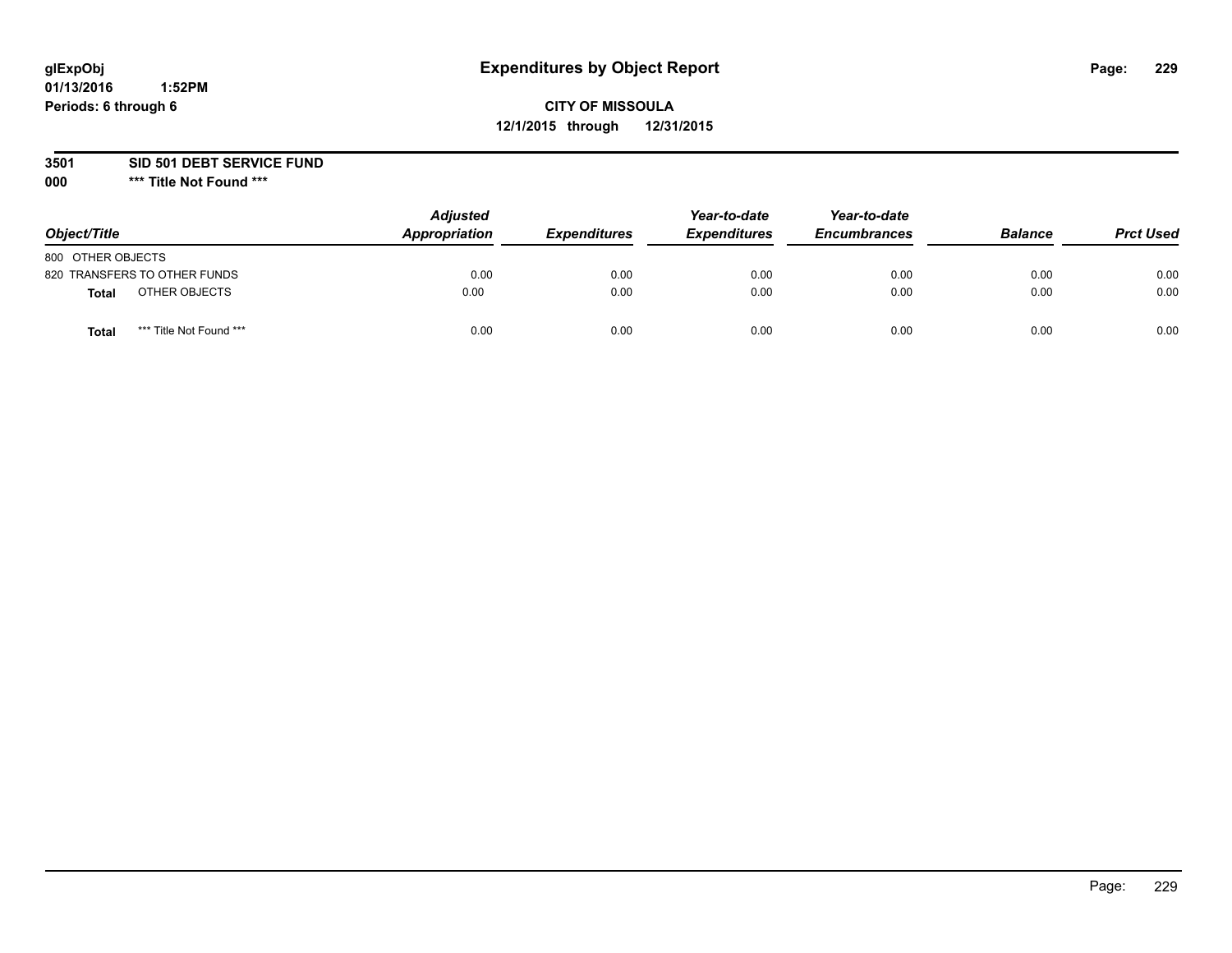#### **3501 SID 501 DEBT SERVICE FUND**

| Object/Title                         | <b>Adjusted</b><br><b>Appropriation</b> | <b>Expenditures</b> | Year-to-date<br><b>Expenditures</b> | Year-to-date<br><b>Encumbrances</b> | <b>Balance</b> | <b>Prct Used</b> |
|--------------------------------------|-----------------------------------------|---------------------|-------------------------------------|-------------------------------------|----------------|------------------|
|                                      |                                         |                     |                                     |                                     |                |                  |
| 500 FIXED CHARGES                    |                                         |                     |                                     |                                     |                |                  |
| 550 MERCHANT SERVICE FEES            | 0.00                                    | 0.00                | 0.00                                | 0.00                                | 0.00           | 0.00             |
| <b>FIXED CHARGES</b><br><b>Total</b> | 0.00                                    | 0.00                | 0.00                                | 0.00                                | 0.00           | 0.00             |
| 600 DEBT SERVICE                     |                                         |                     |                                     |                                     |                |                  |
| 610 PRINCIPAL                        | 0.00                                    | 0.00                | 0.00                                | 0.00                                | 0.00           | 0.00             |
| 620 INTEREST / SERVICE FEES          | 0.00                                    | 0.00                | 0.00                                | 0.00                                | 0.00           | 0.00             |
| <b>DEBT SERVICE</b><br>Total         | 0.00                                    | 0.00                | 0.00                                | 0.00                                | 0.00           | 0.00             |
|                                      |                                         |                     |                                     |                                     |                |                  |
| NON-DEPARTMENTAL<br><b>Total</b>     | 0.00                                    | 0.00                | 0.00                                | 0.00                                | 0.00           | 0.00             |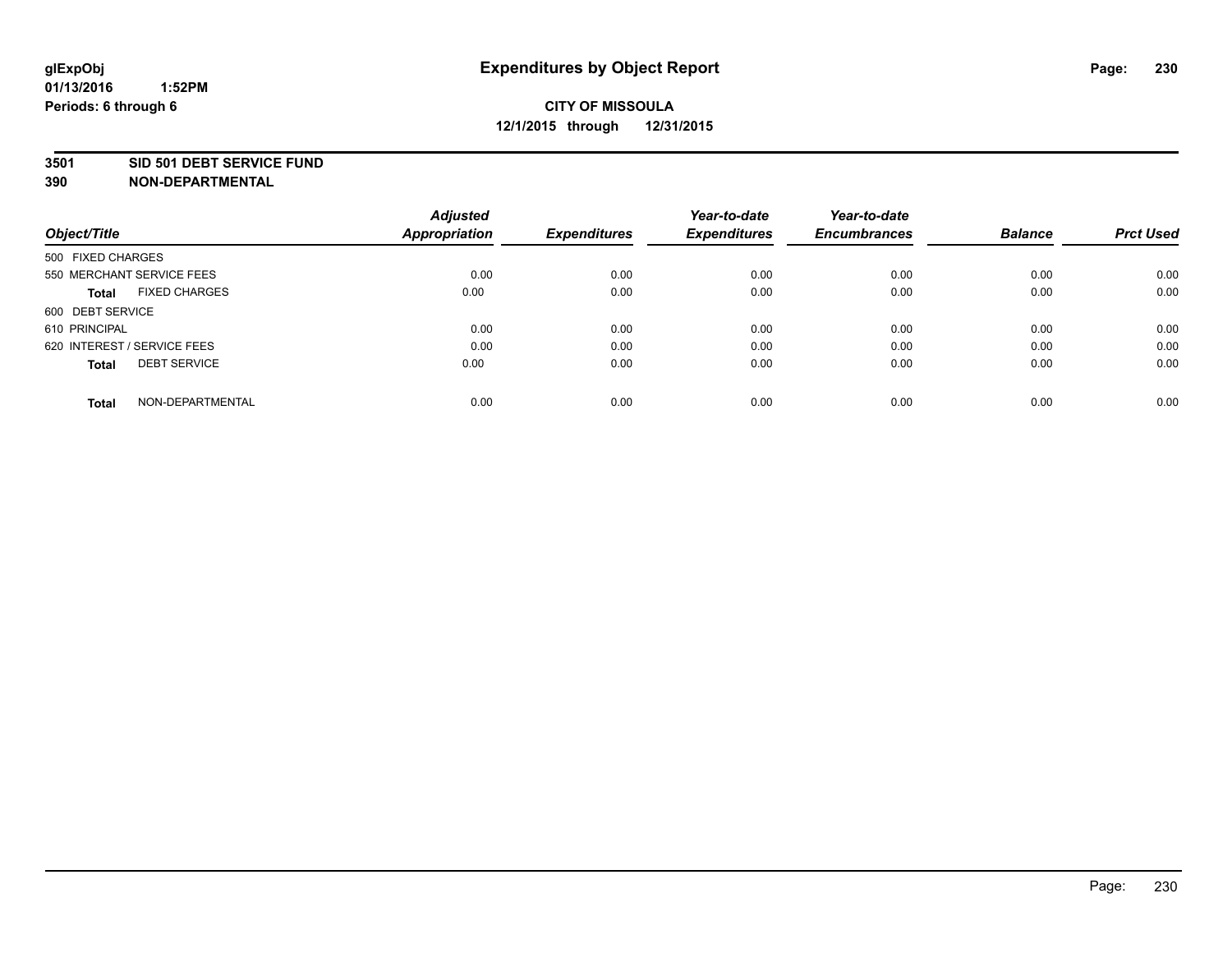#### **3501 SID 501 DEBT SERVICE FUND**

| Object/Title                              | <b>Adjusted</b><br><b>Appropriation</b> | <b>Expenditures</b> | Year-to-date<br><b>Expenditures</b> | Year-to-date<br><b>Encumbrances</b> | <b>Balance</b> | <b>Prct Used</b> |
|-------------------------------------------|-----------------------------------------|---------------------|-------------------------------------|-------------------------------------|----------------|------------------|
| 500 FIXED CHARGES                         |                                         |                     |                                     |                                     |                |                  |
| 550 MERCHANT SERVICE FEES                 | 0.00                                    | 0.00                | 0.00                                | 0.00                                | 0.00           | 0.00             |
| <b>FIXED CHARGES</b><br>Total             | 0.00                                    | 0.00                | 0.00                                | 0.00                                | 0.00           | 0.00             |
| 600 DEBT SERVICE                          |                                         |                     |                                     |                                     |                |                  |
| 610 PRINCIPAL                             | 0.00                                    | 0.00                | 0.00                                | 0.00                                | 0.00           | 0.00             |
| 620 INTEREST / SERVICE FEES               | 0.00                                    | 0.00                | 0.00                                | 0.00                                | 0.00           | 0.00             |
| <b>DEBT SERVICE</b><br>Total              | 0.00                                    | 0.00                | 0.00                                | 0.00                                | 0.00           | 0.00             |
| 800 OTHER OBJECTS                         |                                         |                     |                                     |                                     |                |                  |
| 820 TRANSFERS TO OTHER FUNDS              | 0.00                                    | 0.00                | 0.00                                | 0.00                                | 0.00           | 0.00             |
| OTHER OBJECTS<br><b>Total</b>             | 0.00                                    | 0.00                | 0.00                                | 0.00                                | 0.00           | 0.00             |
| SID 501 DEBT SERVICE FUND<br><b>Total</b> | 0.00                                    | 0.00                | 0.00                                | 0.00                                | 0.00           | 0.00             |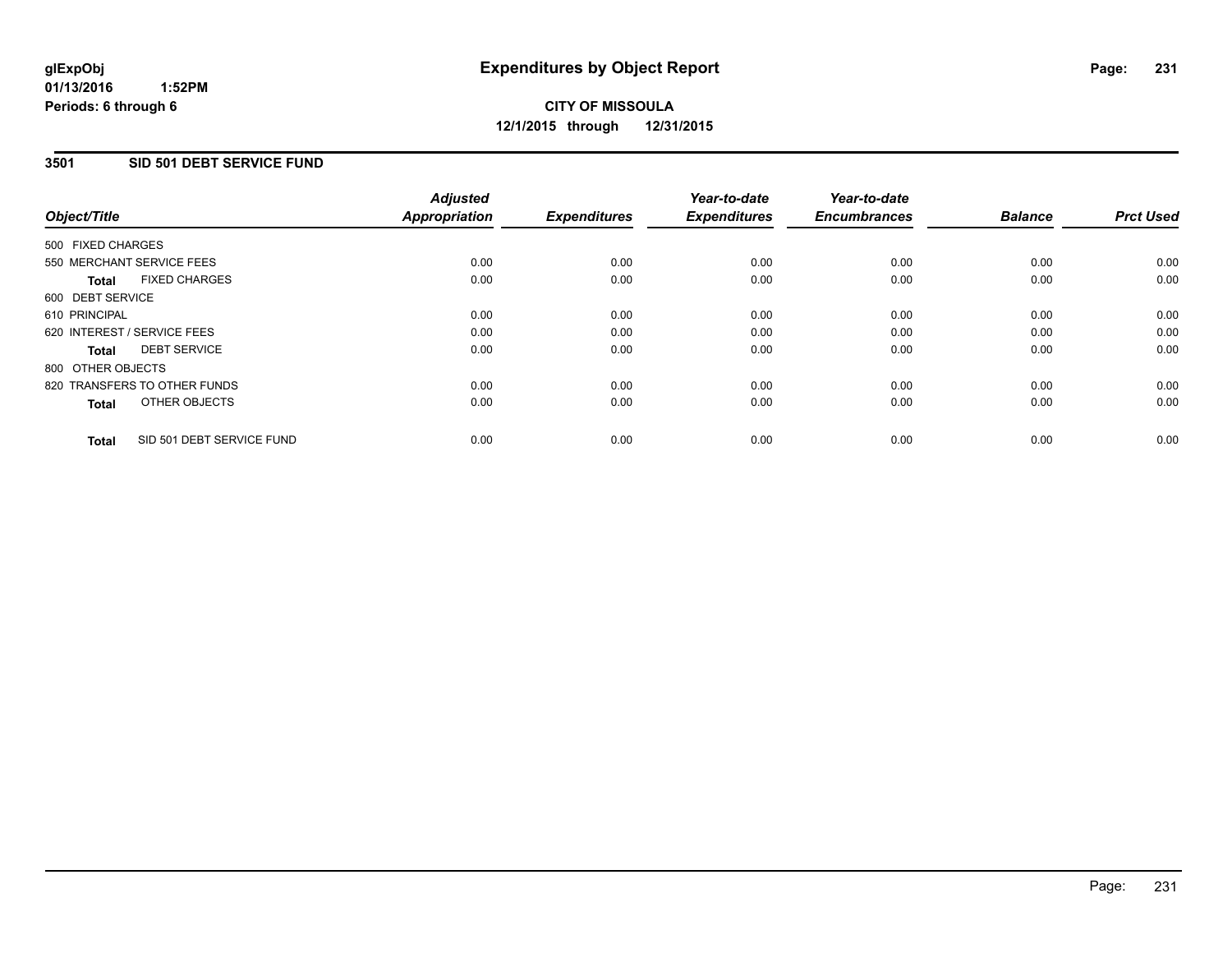## **CITY OF MISSOULA 12/1/2015 through 12/31/2015**

**3503 SID 503 DEBT SERVICE FUND**

| Object/Title                            | <b>Adjusted</b><br>Appropriation | <b>Expenditures</b> | Year-to-date<br><b>Expenditures</b> | Year-to-date<br><b>Encumbrances</b> | <b>Balance</b> | <b>Prct Used</b> |
|-----------------------------------------|----------------------------------|---------------------|-------------------------------------|-------------------------------------|----------------|------------------|
| 800 OTHER OBJECTS                       |                                  |                     |                                     |                                     |                |                  |
| 820 TRANSFERS TO OTHER FUNDS            | 0.00                             | 0.00                | 0.00                                | 0.00                                | 0.00           | 0.00             |
| OTHER OBJECTS<br><b>Total</b>           | 0.00                             | 0.00                | 0.00                                | 0.00                                | 0.00           | 0.00             |
| *** Title Not Found ***<br><b>Total</b> | 0.00                             | 0.00                | 0.00                                | 0.00                                | 0.00           | 0.00             |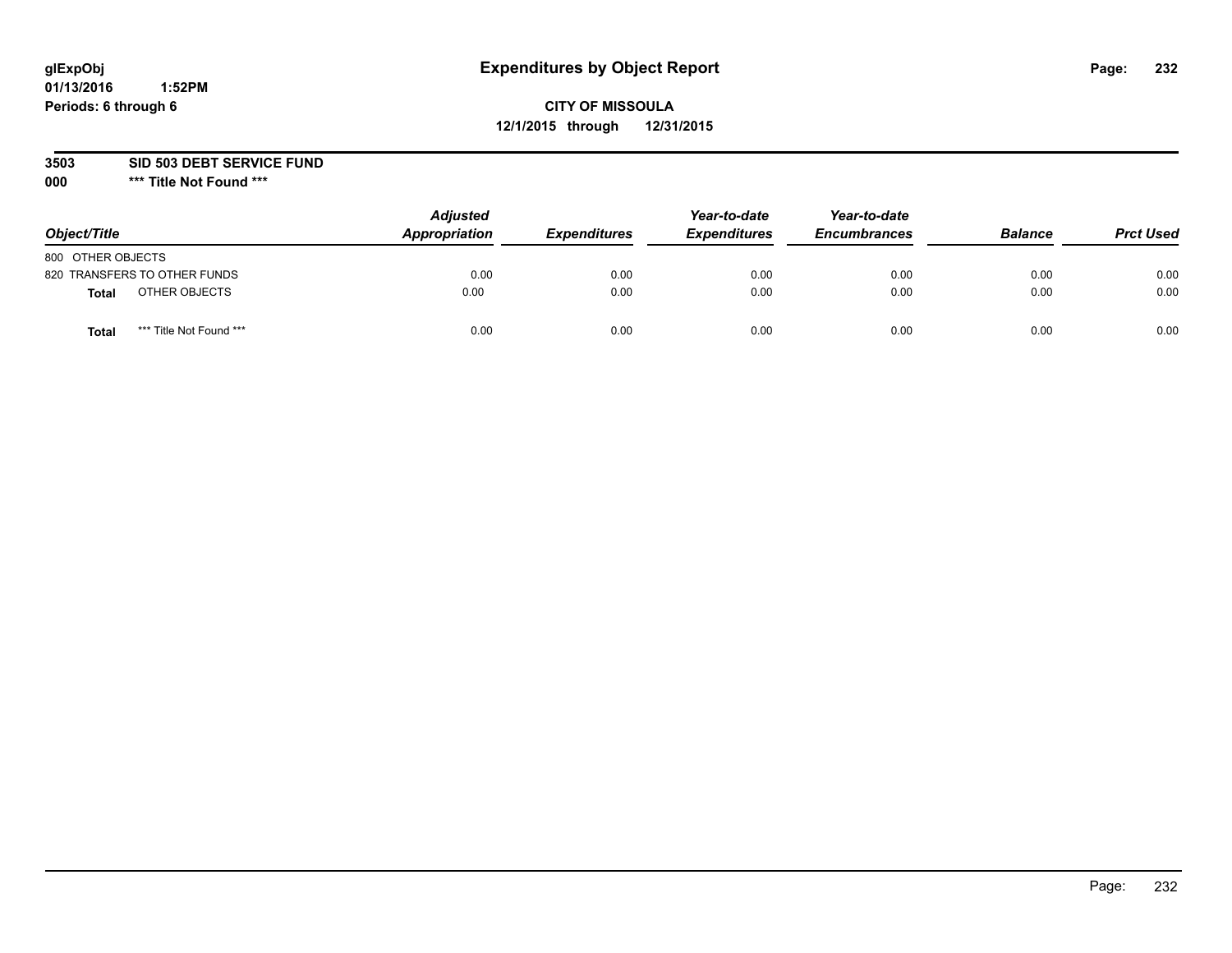#### **3503 SID 503 DEBT SERVICE FUND**

| Object/Title                         | <b>Adjusted</b><br><b>Appropriation</b> | <b>Expenditures</b> | Year-to-date<br><b>Expenditures</b> | Year-to-date<br><b>Encumbrances</b> | <b>Balance</b> | <b>Prct Used</b> |
|--------------------------------------|-----------------------------------------|---------------------|-------------------------------------|-------------------------------------|----------------|------------------|
|                                      |                                         |                     |                                     |                                     |                |                  |
| 500 FIXED CHARGES                    |                                         |                     |                                     |                                     |                |                  |
| 550 MERCHANT SERVICE FEES            | 0.00                                    | 0.00                | 0.00                                | 0.00                                | 0.00           | 0.00             |
| <b>FIXED CHARGES</b><br><b>Total</b> | 0.00                                    | 0.00                | 0.00                                | 0.00                                | 0.00           | 0.00             |
| 600 DEBT SERVICE                     |                                         |                     |                                     |                                     |                |                  |
| 610 PRINCIPAL                        | 0.00                                    | 0.00                | 0.00                                | 0.00                                | 0.00           | 0.00             |
| 620 INTEREST / SERVICE FEES          | 0.00                                    | 0.00                | 0.00                                | 0.00                                | 0.00           | 0.00             |
| <b>DEBT SERVICE</b><br>Total         | 0.00                                    | 0.00                | 0.00                                | 0.00                                | 0.00           | 0.00             |
|                                      |                                         |                     |                                     |                                     |                |                  |
| NON-DEPARTMENTAL<br><b>Total</b>     | 0.00                                    | 0.00                | 0.00                                | 0.00                                | 0.00           | 0.00             |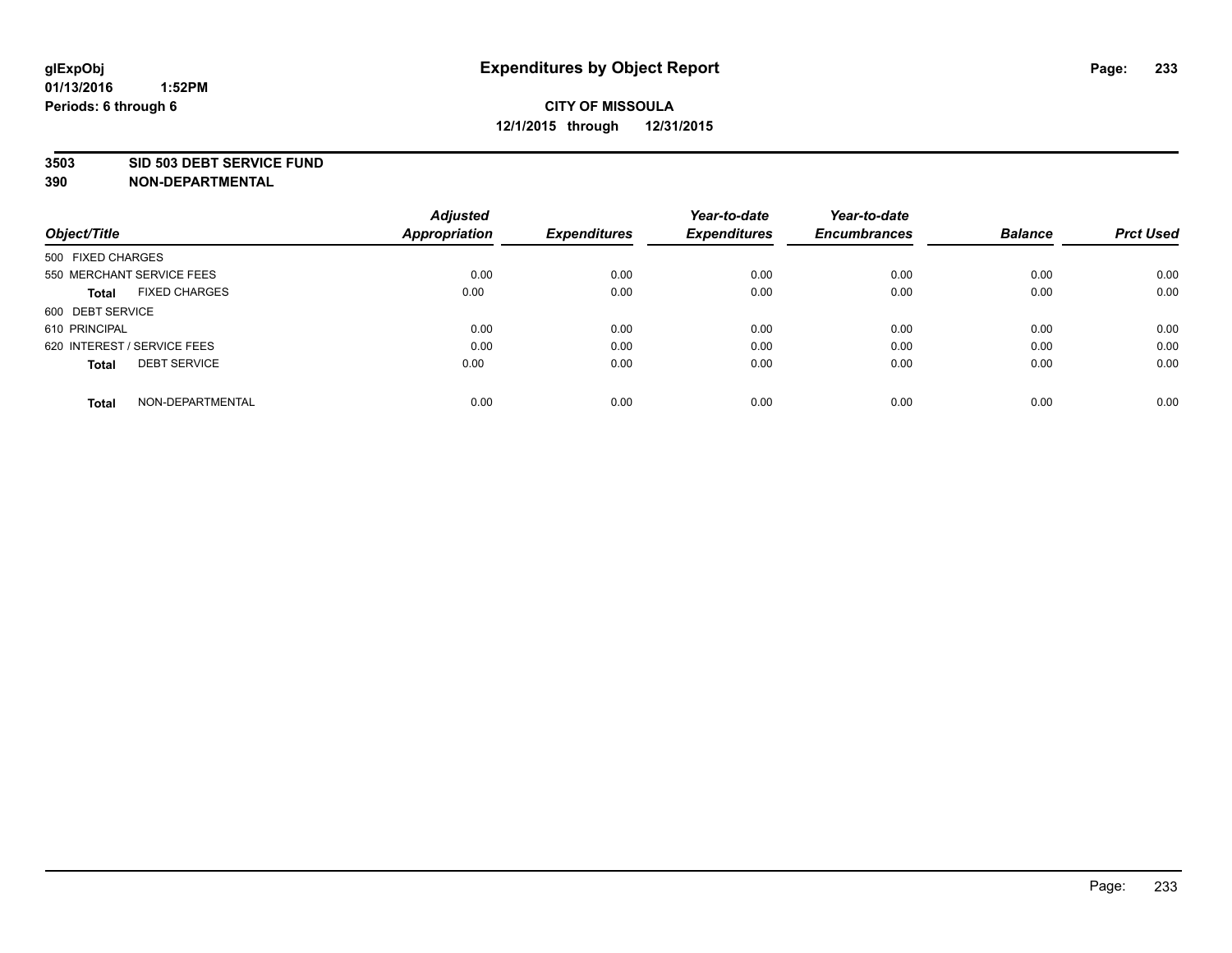#### **3503 SID 503 DEBT SERVICE FUND**

| Object/Title      |                              | <b>Adjusted</b><br>Appropriation | <b>Expenditures</b> | Year-to-date<br><b>Expenditures</b> | Year-to-date<br><b>Encumbrances</b> | <b>Balance</b> | <b>Prct Used</b> |
|-------------------|------------------------------|----------------------------------|---------------------|-------------------------------------|-------------------------------------|----------------|------------------|
| 500 FIXED CHARGES |                              |                                  |                     |                                     |                                     |                |                  |
|                   | 550 MERCHANT SERVICE FEES    | 0.00                             | 0.00                | 0.00                                | 0.00                                | 0.00           | 0.00             |
| <b>Total</b>      | <b>FIXED CHARGES</b>         | 0.00                             | 0.00                | 0.00                                | 0.00                                | 0.00           | 0.00             |
| 600 DEBT SERVICE  |                              |                                  |                     |                                     |                                     |                |                  |
| 610 PRINCIPAL     |                              | 0.00                             | 0.00                | 0.00                                | 0.00                                | 0.00           | 0.00             |
|                   | 620 INTEREST / SERVICE FEES  | 0.00                             | 0.00                | 0.00                                | 0.00                                | 0.00           | 0.00             |
| Total             | <b>DEBT SERVICE</b>          | 0.00                             | 0.00                | 0.00                                | 0.00                                | 0.00           | 0.00             |
| 800 OTHER OBJECTS |                              |                                  |                     |                                     |                                     |                |                  |
|                   | 820 TRANSFERS TO OTHER FUNDS | 0.00                             | 0.00                | 0.00                                | 0.00                                | 0.00           | 0.00             |
| <b>Total</b>      | OTHER OBJECTS                | 0.00                             | 0.00                | 0.00                                | 0.00                                | 0.00           | 0.00             |
| <b>Total</b>      | SID 503 DEBT SERVICE FUND    | 0.00                             | 0.00                | 0.00                                | 0.00                                | 0.00           | 0.00             |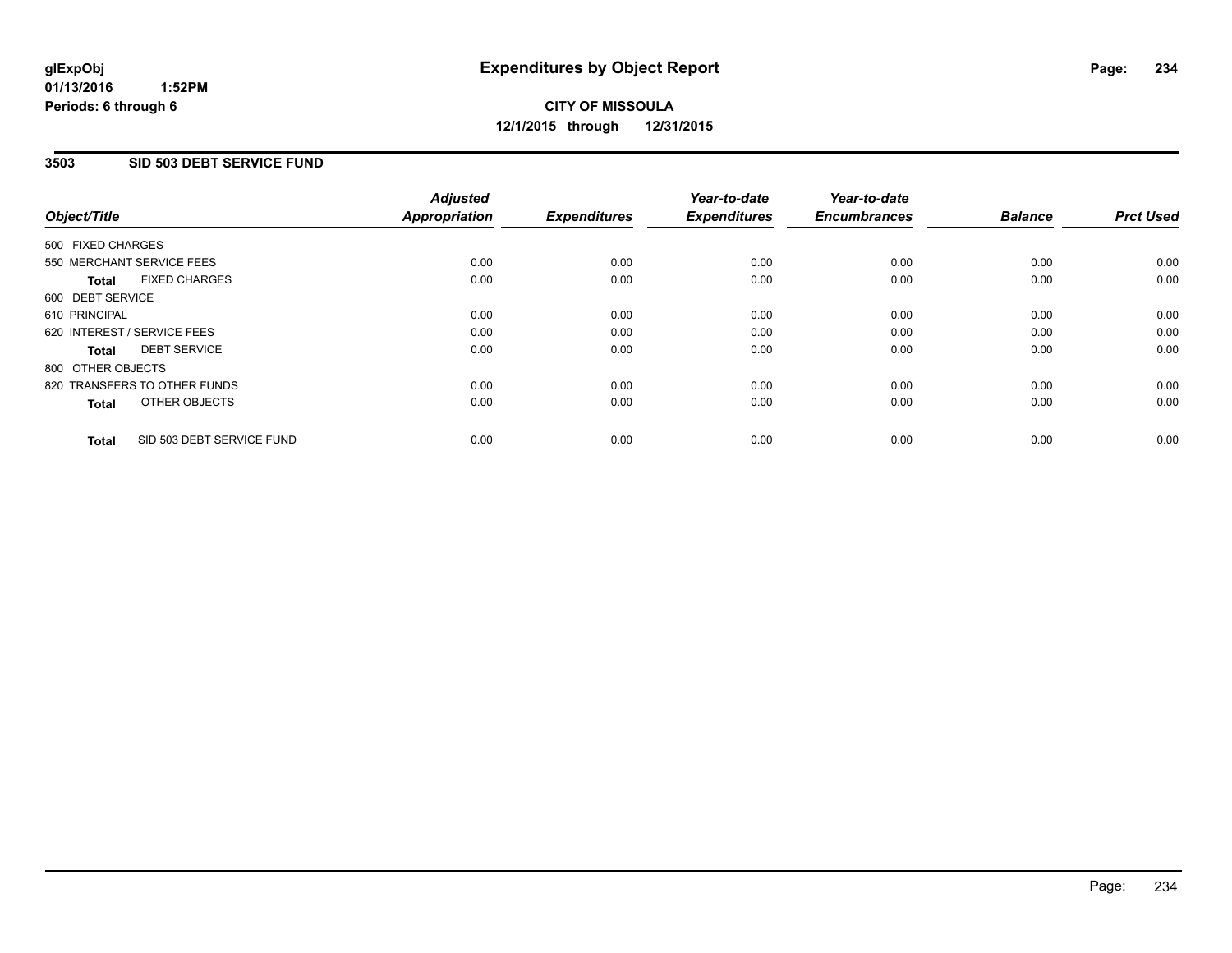## **CITY OF MISSOULA 12/1/2015 through 12/31/2015**

**3505 SID 505 DEBT SERVICE FUND**

| Object/Title                            | <b>Adjusted</b><br>Appropriation | <b>Expenditures</b> | Year-to-date<br><b>Expenditures</b> | Year-to-date<br><b>Encumbrances</b> | <b>Balance</b> | <b>Prct Used</b> |
|-----------------------------------------|----------------------------------|---------------------|-------------------------------------|-------------------------------------|----------------|------------------|
| 800 OTHER OBJECTS                       |                                  |                     |                                     |                                     |                |                  |
| 820 TRANSFERS TO OTHER FUNDS            | 0.00                             | 0.00                | 0.00                                | 0.00                                | 0.00           | 0.00             |
| OTHER OBJECTS<br><b>Total</b>           | 0.00                             | 0.00                | 0.00                                | 0.00                                | 0.00           | 0.00             |
| *** Title Not Found ***<br><b>Total</b> | 0.00                             | 0.00                | 0.00                                | 0.00                                | 0.00           | 0.00             |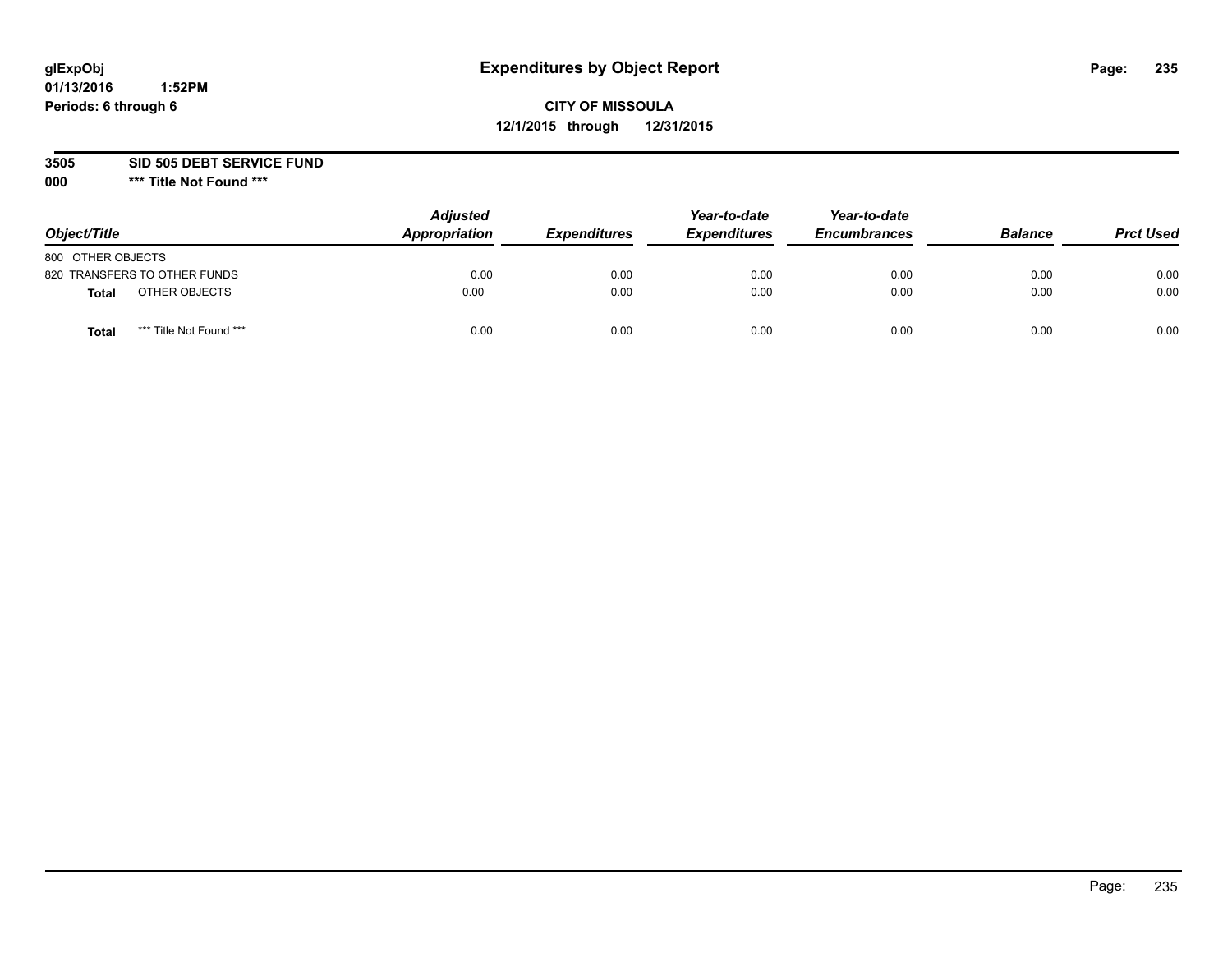#### **3505 SID 505 DEBT SERVICE FUND**

| Object/Title                         | <b>Adjusted</b><br><b>Appropriation</b> | <b>Expenditures</b> | Year-to-date<br><b>Expenditures</b> | Year-to-date<br><b>Encumbrances</b> | <b>Balance</b> | <b>Prct Used</b> |
|--------------------------------------|-----------------------------------------|---------------------|-------------------------------------|-------------------------------------|----------------|------------------|
|                                      |                                         |                     |                                     |                                     |                |                  |
| 500 FIXED CHARGES                    |                                         |                     |                                     |                                     |                |                  |
| 550 MERCHANT SERVICE FEES            | 0.00                                    | 0.00                | 0.00                                | 0.00                                | 0.00           | 0.00             |
| <b>FIXED CHARGES</b><br><b>Total</b> | 0.00                                    | 0.00                | 0.00                                | 0.00                                | 0.00           | 0.00             |
| 600 DEBT SERVICE                     |                                         |                     |                                     |                                     |                |                  |
| 610 PRINCIPAL                        | 0.00                                    | 0.00                | 0.00                                | 0.00                                | 0.00           | 0.00             |
| 620 INTEREST / SERVICE FEES          | 0.00                                    | 0.00                | 0.00                                | 0.00                                | 0.00           | 0.00             |
| <b>DEBT SERVICE</b><br>Total         | 0.00                                    | 0.00                | 0.00                                | 0.00                                | 0.00           | 0.00             |
|                                      |                                         |                     |                                     |                                     |                |                  |
| NON-DEPARTMENTAL<br><b>Total</b>     | 0.00                                    | 0.00                | 0.00                                | 0.00                                | 0.00           | 0.00             |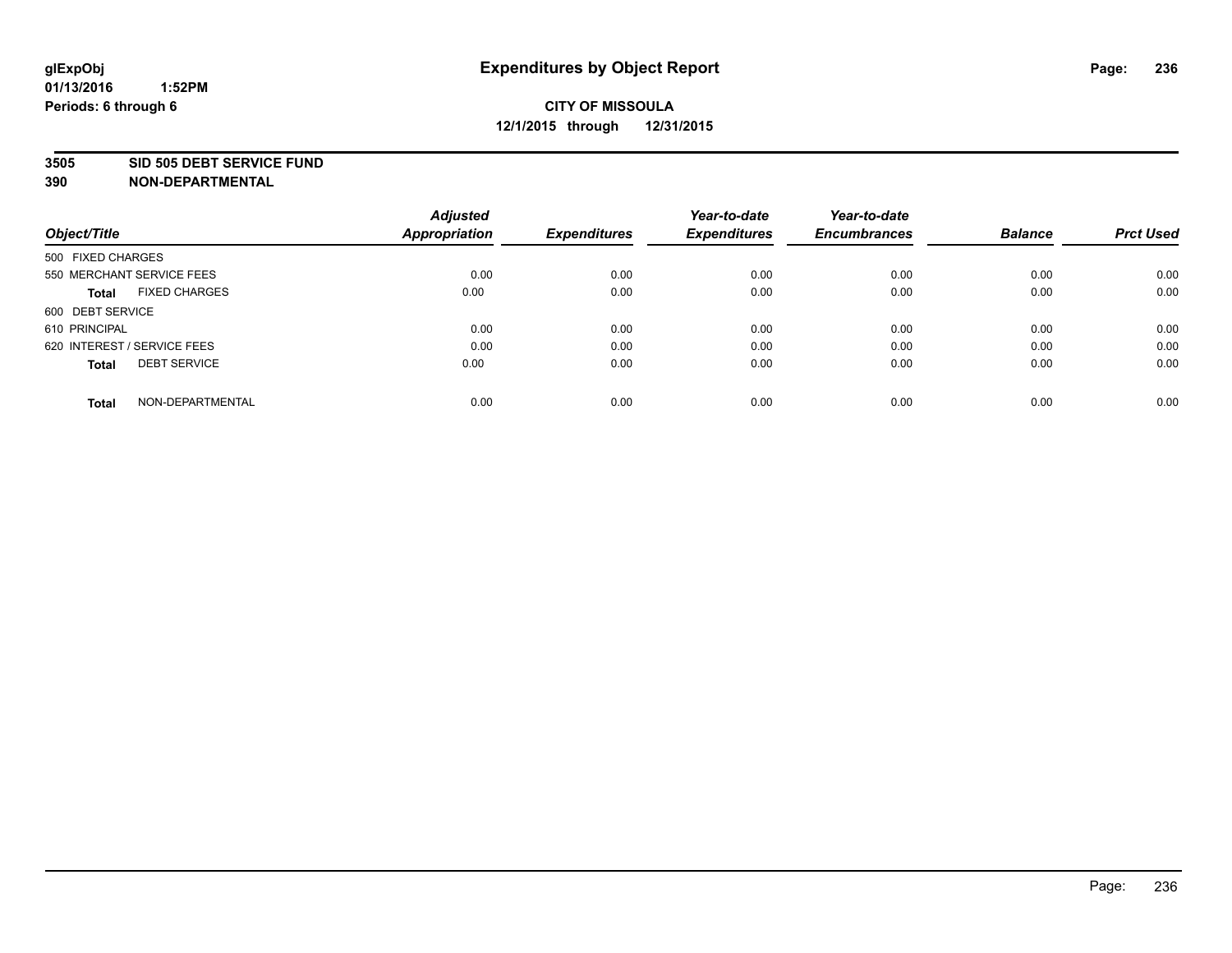#### **01/13/2016 1:52PM Periods: 6 through 6**

## **CITY OF MISSOULA 12/1/2015 through 12/31/2015**

#### **3505 SID 505 DEBT SERVICE FUND**

| Object/Title      |                              | <b>Adjusted</b><br>Appropriation | <b>Expenditures</b> | Year-to-date<br><b>Expenditures</b> | Year-to-date<br><b>Encumbrances</b> | <b>Balance</b> | <b>Prct Used</b> |
|-------------------|------------------------------|----------------------------------|---------------------|-------------------------------------|-------------------------------------|----------------|------------------|
| 500 FIXED CHARGES |                              |                                  |                     |                                     |                                     |                |                  |
|                   | 550 MERCHANT SERVICE FEES    | 0.00                             | 0.00                | 0.00                                | 0.00                                | 0.00           | 0.00             |
| <b>Total</b>      | <b>FIXED CHARGES</b>         | 0.00                             | 0.00                | 0.00                                | 0.00                                | 0.00           | 0.00             |
| 600 DEBT SERVICE  |                              |                                  |                     |                                     |                                     |                |                  |
| 610 PRINCIPAL     |                              | 0.00                             | 0.00                | 0.00                                | 0.00                                | 0.00           | 0.00             |
|                   | 620 INTEREST / SERVICE FEES  | 0.00                             | 0.00                | 0.00                                | 0.00                                | 0.00           | 0.00             |
| Total             | <b>DEBT SERVICE</b>          | 0.00                             | 0.00                | 0.00                                | 0.00                                | 0.00           | 0.00             |
| 800 OTHER OBJECTS |                              |                                  |                     |                                     |                                     |                |                  |
|                   | 820 TRANSFERS TO OTHER FUNDS | 0.00                             | 0.00                | 0.00                                | 0.00                                | 0.00           | 0.00             |
| <b>Total</b>      | OTHER OBJECTS                | 0.00                             | 0.00                | 0.00                                | 0.00                                | 0.00           | 0.00             |
| <b>Total</b>      | SID 505 DEBT SERVICE FUND    | 0.00                             | 0.00                | 0.00                                | 0.00                                | 0.00           | 0.00             |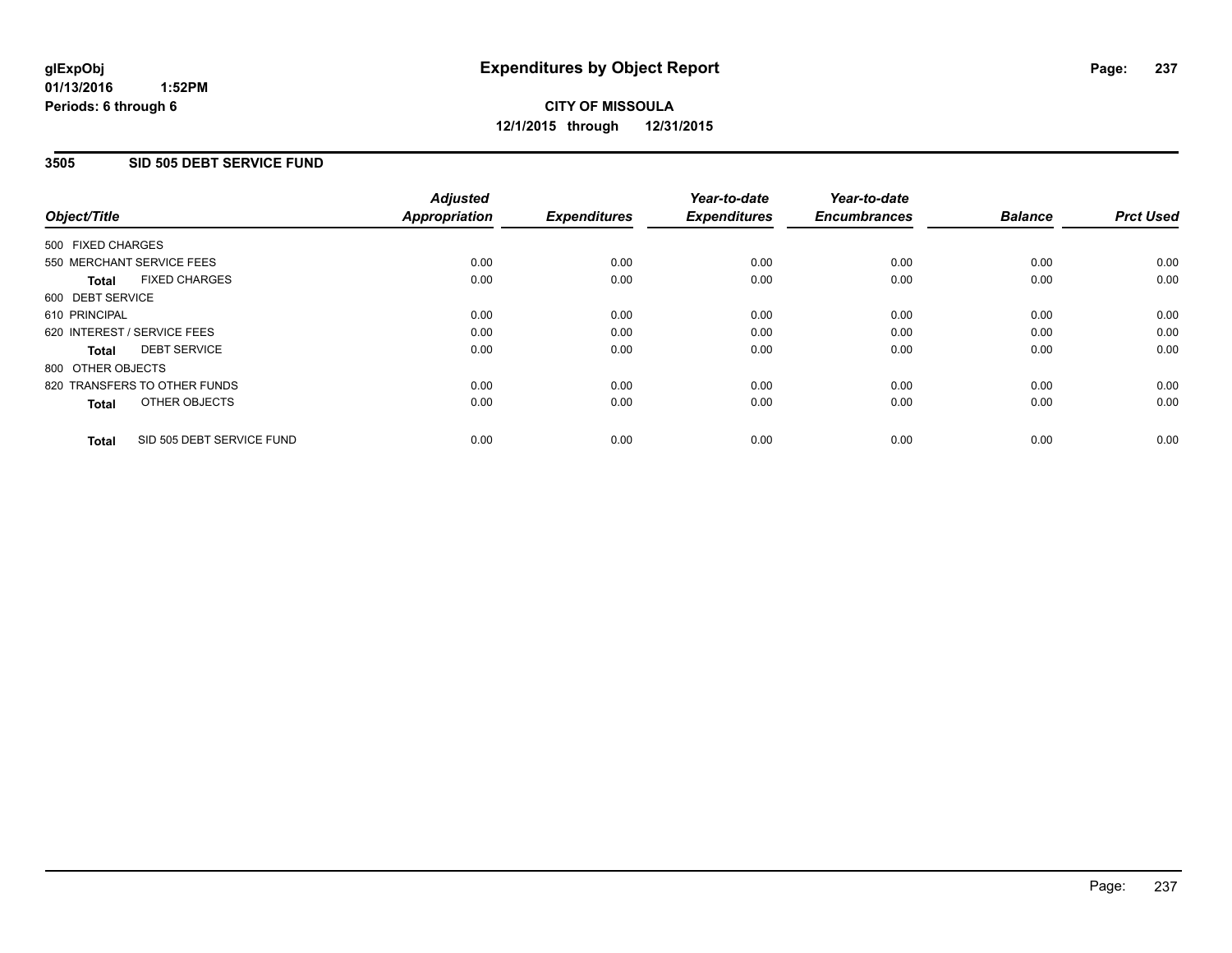## **CITY OF MISSOULA 12/1/2015 through 12/31/2015**

**3506 SID 506 DEBT SERVICE FUND**

| Object/Title                            | <b>Adjusted</b><br>Appropriation | <b>Expenditures</b> | Year-to-date<br><b>Expenditures</b> | Year-to-date<br><b>Encumbrances</b> | <b>Balance</b> | <b>Prct Used</b> |
|-----------------------------------------|----------------------------------|---------------------|-------------------------------------|-------------------------------------|----------------|------------------|
| 800 OTHER OBJECTS                       |                                  |                     |                                     |                                     |                |                  |
| 820 TRANSFERS TO OTHER FUNDS            | 0.00                             | 0.00                | 0.00                                | 0.00                                | 0.00           | 0.00             |
| OTHER OBJECTS<br><b>Total</b>           | 0.00                             | 0.00                | 0.00                                | 0.00                                | 0.00           | 0.00             |
| *** Title Not Found ***<br><b>Total</b> | 0.00                             | 0.00                | 0.00                                | 0.00                                | 0.00           | 0.00             |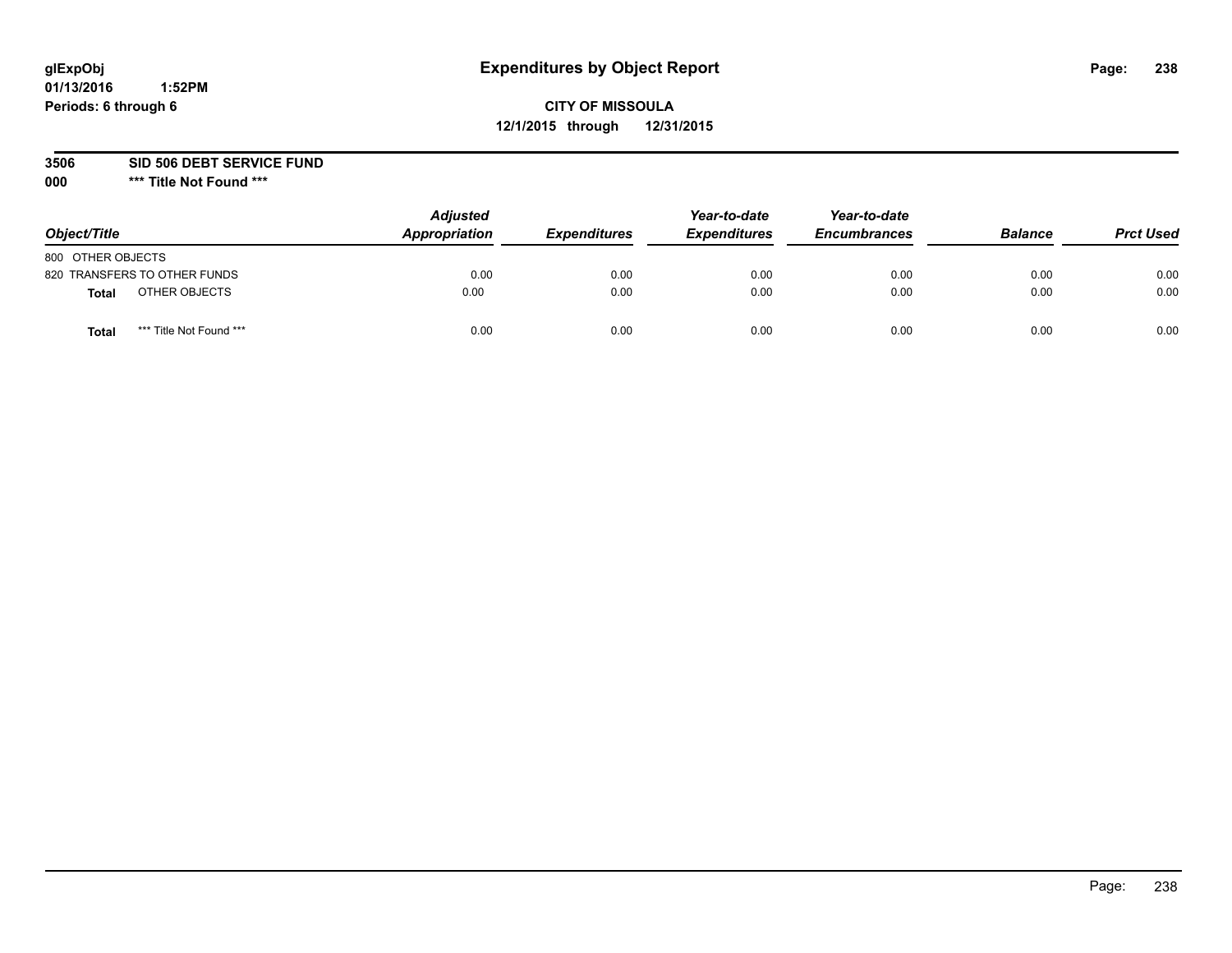#### **3506 SID 506 DEBT SERVICE FUND**

| Object/Title                         | <b>Adjusted</b><br><b>Appropriation</b> | <b>Expenditures</b> | Year-to-date<br><b>Expenditures</b> | Year-to-date<br><b>Encumbrances</b> | <b>Balance</b> | <b>Prct Used</b> |
|--------------------------------------|-----------------------------------------|---------------------|-------------------------------------|-------------------------------------|----------------|------------------|
|                                      |                                         |                     |                                     |                                     |                |                  |
| 500 FIXED CHARGES                    |                                         |                     |                                     |                                     |                |                  |
| 550 MERCHANT SERVICE FEES            | 0.00                                    | 0.00                | 0.00                                | 0.00                                | 0.00           | 0.00             |
| <b>FIXED CHARGES</b><br><b>Total</b> | 0.00                                    | 0.00                | 0.00                                | 0.00                                | 0.00           | 0.00             |
| 600 DEBT SERVICE                     |                                         |                     |                                     |                                     |                |                  |
| 610 PRINCIPAL                        | 0.00                                    | 0.00                | 0.00                                | 0.00                                | 0.00           | 0.00             |
| 620 INTEREST / SERVICE FEES          | 0.00                                    | 0.00                | 0.00                                | 0.00                                | 0.00           | 0.00             |
| <b>DEBT SERVICE</b><br>Total         | 0.00                                    | 0.00                | 0.00                                | 0.00                                | 0.00           | 0.00             |
|                                      |                                         |                     |                                     |                                     |                |                  |
| NON-DEPARTMENTAL<br><b>Total</b>     | 0.00                                    | 0.00                | 0.00                                | 0.00                                | 0.00           | 0.00             |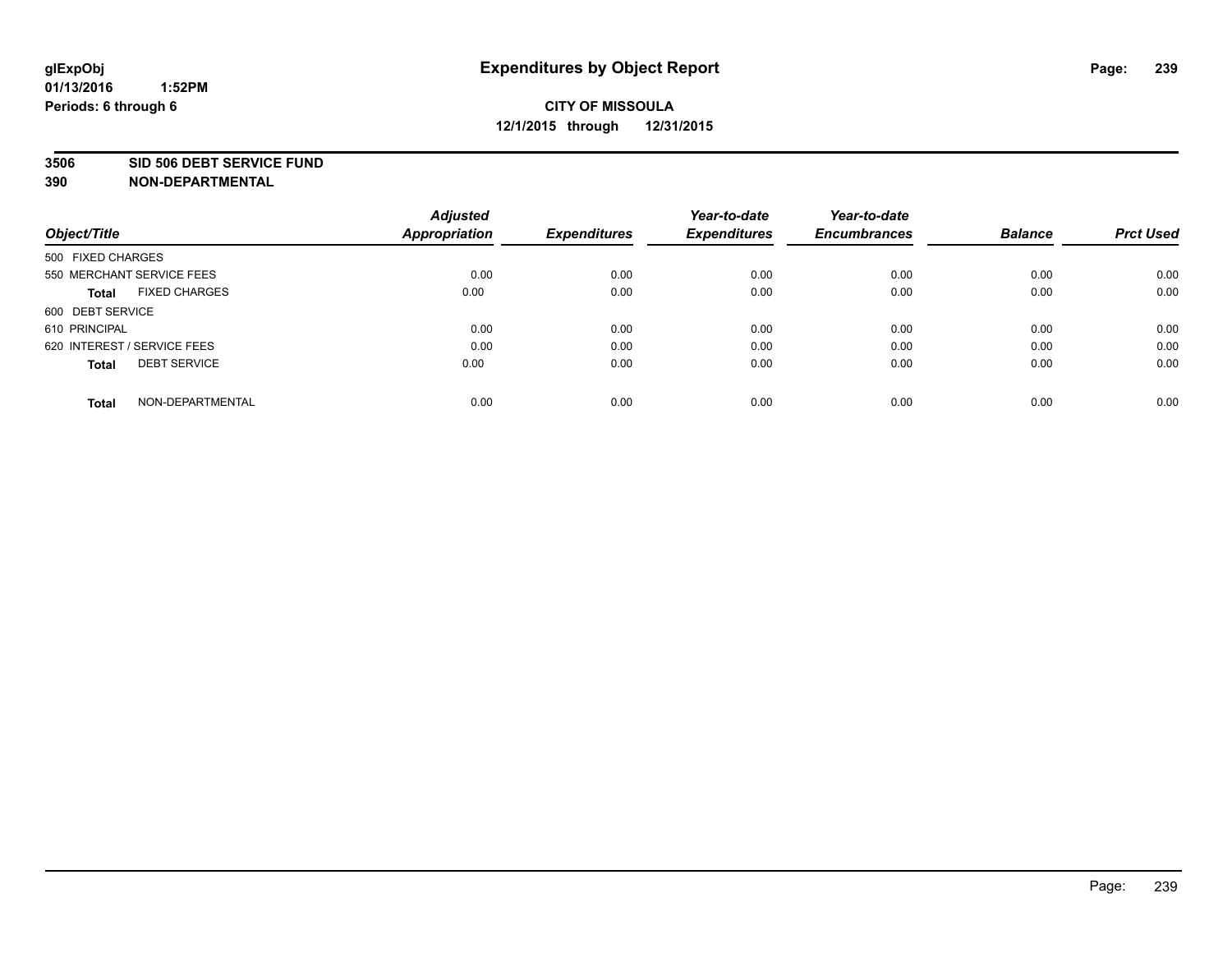#### **01/13/2016 1:52PM Periods: 6 through 6**

## **CITY OF MISSOULA 12/1/2015 through 12/31/2015**

#### **3506 SID 506 DEBT SERVICE FUND**

| Object/Title      |                              | <b>Adjusted</b><br>Appropriation | <b>Expenditures</b> | Year-to-date<br><b>Expenditures</b> | Year-to-date<br><b>Encumbrances</b> | <b>Balance</b> | <b>Prct Used</b> |
|-------------------|------------------------------|----------------------------------|---------------------|-------------------------------------|-------------------------------------|----------------|------------------|
| 500 FIXED CHARGES |                              |                                  |                     |                                     |                                     |                |                  |
|                   | 550 MERCHANT SERVICE FEES    | 0.00                             | 0.00                | 0.00                                | 0.00                                | 0.00           | 0.00             |
| <b>Total</b>      | <b>FIXED CHARGES</b>         | 0.00                             | 0.00                | 0.00                                | 0.00                                | 0.00           | 0.00             |
| 600 DEBT SERVICE  |                              |                                  |                     |                                     |                                     |                |                  |
| 610 PRINCIPAL     |                              | 0.00                             | 0.00                | 0.00                                | 0.00                                | 0.00           | 0.00             |
|                   | 620 INTEREST / SERVICE FEES  | 0.00                             | 0.00                | 0.00                                | 0.00                                | 0.00           | 0.00             |
| Total             | <b>DEBT SERVICE</b>          | 0.00                             | 0.00                | 0.00                                | 0.00                                | 0.00           | 0.00             |
| 800 OTHER OBJECTS |                              |                                  |                     |                                     |                                     |                |                  |
|                   | 820 TRANSFERS TO OTHER FUNDS | 0.00                             | 0.00                | 0.00                                | 0.00                                | 0.00           | 0.00             |
| <b>Total</b>      | OTHER OBJECTS                | 0.00                             | 0.00                | 0.00                                | 0.00                                | 0.00           | 0.00             |
| <b>Total</b>      | SID 506 DEBT SERVICE FUND    | 0.00                             | 0.00                | 0.00                                | 0.00                                | 0.00           | 0.00             |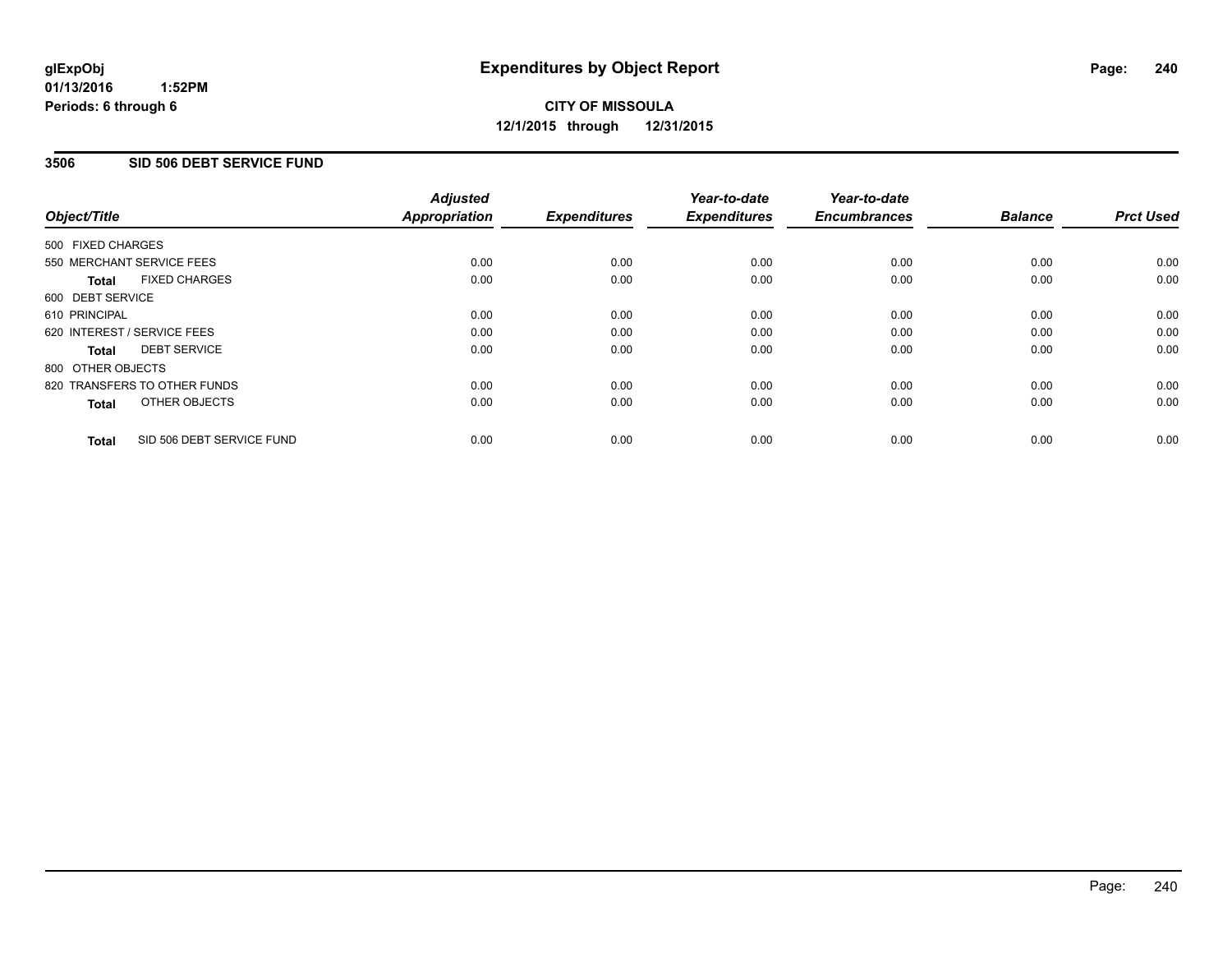## **CITY OF MISSOULA 12/1/2015 through 12/31/2015**

**3507 SID 507 DEBT SERVICE FUND**

| Object/Title                     | <b>Adjusted</b><br>Appropriation | <b>Expenditures</b> | Year-to-date<br><b>Expenditures</b> | Year-to-date<br><b>Encumbrances</b> | <b>Balance</b> | <b>Prct Used</b> |
|----------------------------------|----------------------------------|---------------------|-------------------------------------|-------------------------------------|----------------|------------------|
| 800 OTHER OBJECTS                |                                  |                     |                                     |                                     |                |                  |
| 820 TRANSFERS TO OTHER FUNDS     | 0.00                             | 0.00                | 0.00                                | 0.00                                | 0.00           | 0.00             |
| OTHER OBJECTS<br><b>Total</b>    | 0.00                             | 0.00                | 0.00                                | 0.00                                | 0.00           | 0.00             |
| *** Title Not Found ***<br>Total | 0.00                             | 0.00                | 0.00                                | 0.00                                | 0.00           | 0.00             |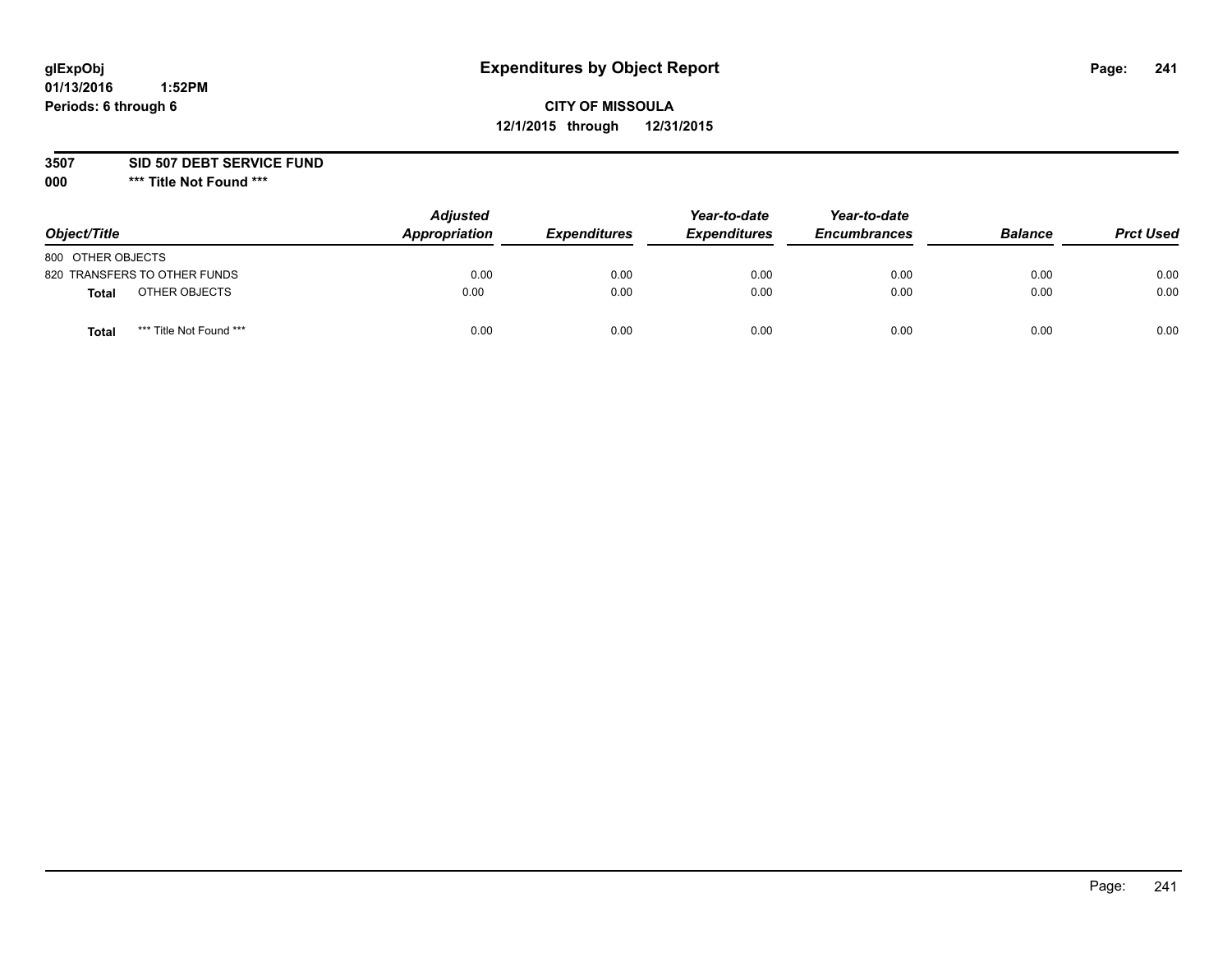#### **3507 SID 507 DEBT SERVICE FUND**

| Object/Title              |                      | <b>Adjusted</b><br>Appropriation | <b>Expenditures</b> | Year-to-date<br><b>Expenditures</b> | Year-to-date<br><b>Encumbrances</b> | <b>Balance</b> | <b>Prct Used</b> |
|---------------------------|----------------------|----------------------------------|---------------------|-------------------------------------|-------------------------------------|----------------|------------------|
| 500 FIXED CHARGES         |                      |                                  |                     |                                     |                                     |                |                  |
| 550 MERCHANT SERVICE FEES |                      | 0.00                             | 0.00                | 0.00                                | 0.00                                | 0.00           | 0.00             |
| <b>Total</b>              | <b>FIXED CHARGES</b> | 0.00                             | 0.00                | 0.00                                | 0.00                                | 0.00           | 0.00             |
| <b>Total</b>              | NON-DEPARTMENTAL     | 0.00                             | 0.00                | 0.00                                | 0.00                                | 0.00           | 0.00             |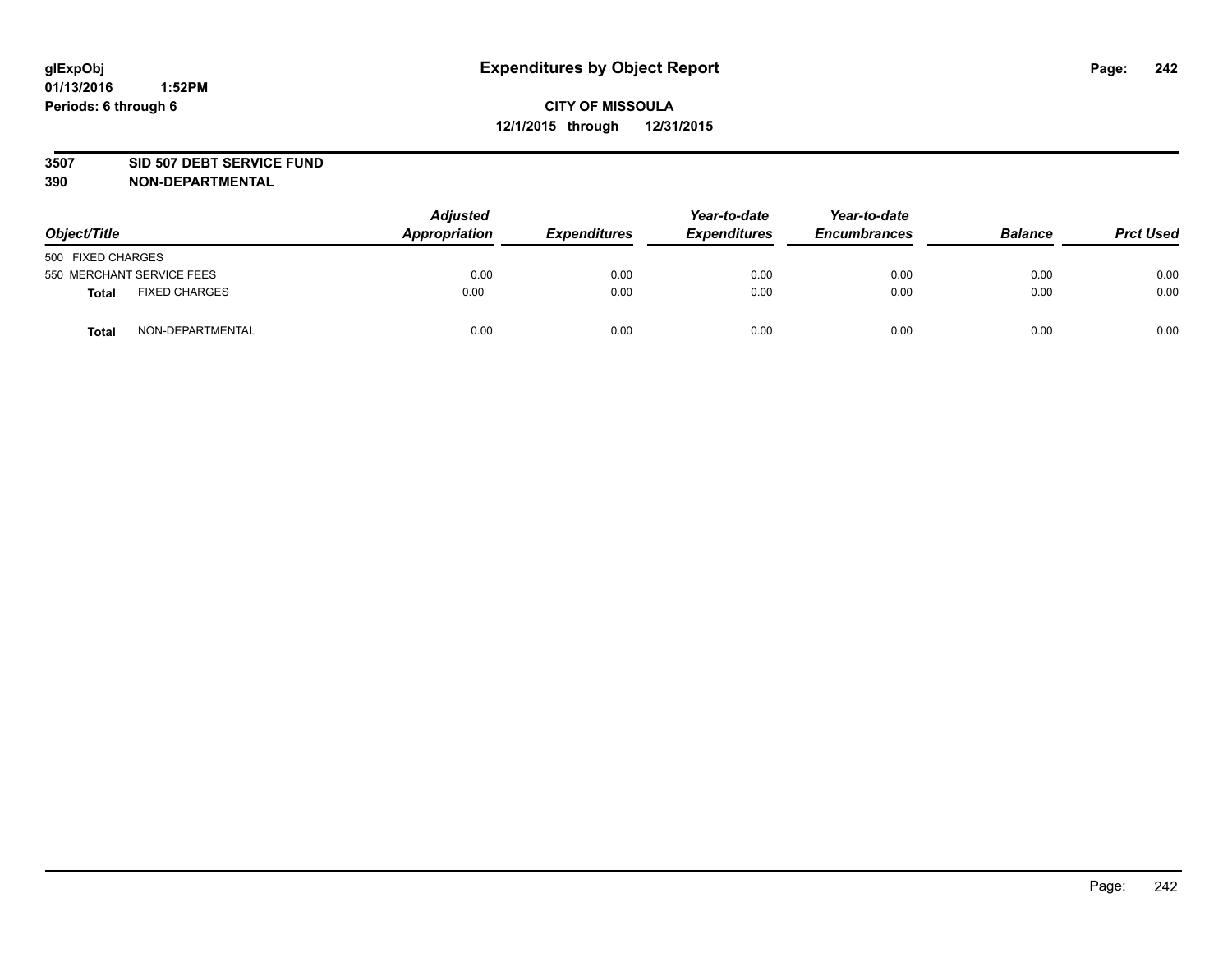#### **3507 SID 507 DEBT SERVICE FUND**

| Object/Title                              | <b>Adjusted</b><br>Appropriation | <b>Expenditures</b> | Year-to-date<br><b>Expenditures</b> | Year-to-date<br><b>Encumbrances</b> | <b>Balance</b> | <b>Prct Used</b> |
|-------------------------------------------|----------------------------------|---------------------|-------------------------------------|-------------------------------------|----------------|------------------|
| 500 FIXED CHARGES                         |                                  |                     |                                     |                                     |                |                  |
| 550 MERCHANT SERVICE FEES                 | 0.00                             | 0.00                | 0.00                                | 0.00                                | 0.00           | 0.00             |
| <b>FIXED CHARGES</b><br><b>Total</b>      | 0.00                             | 0.00                | 0.00                                | 0.00                                | 0.00           | 0.00             |
| 800 OTHER OBJECTS                         |                                  |                     |                                     |                                     |                |                  |
| 820 TRANSFERS TO OTHER FUNDS              | 0.00                             | 0.00                | 0.00                                | 0.00                                | 0.00           | 0.00             |
| OTHER OBJECTS<br><b>Total</b>             | 0.00                             | 0.00                | 0.00                                | 0.00                                | 0.00           | 0.00             |
| SID 507 DEBT SERVICE FUND<br><b>Total</b> | 0.00                             | 0.00                | 0.00                                | 0.00                                | 0.00           | 0.00             |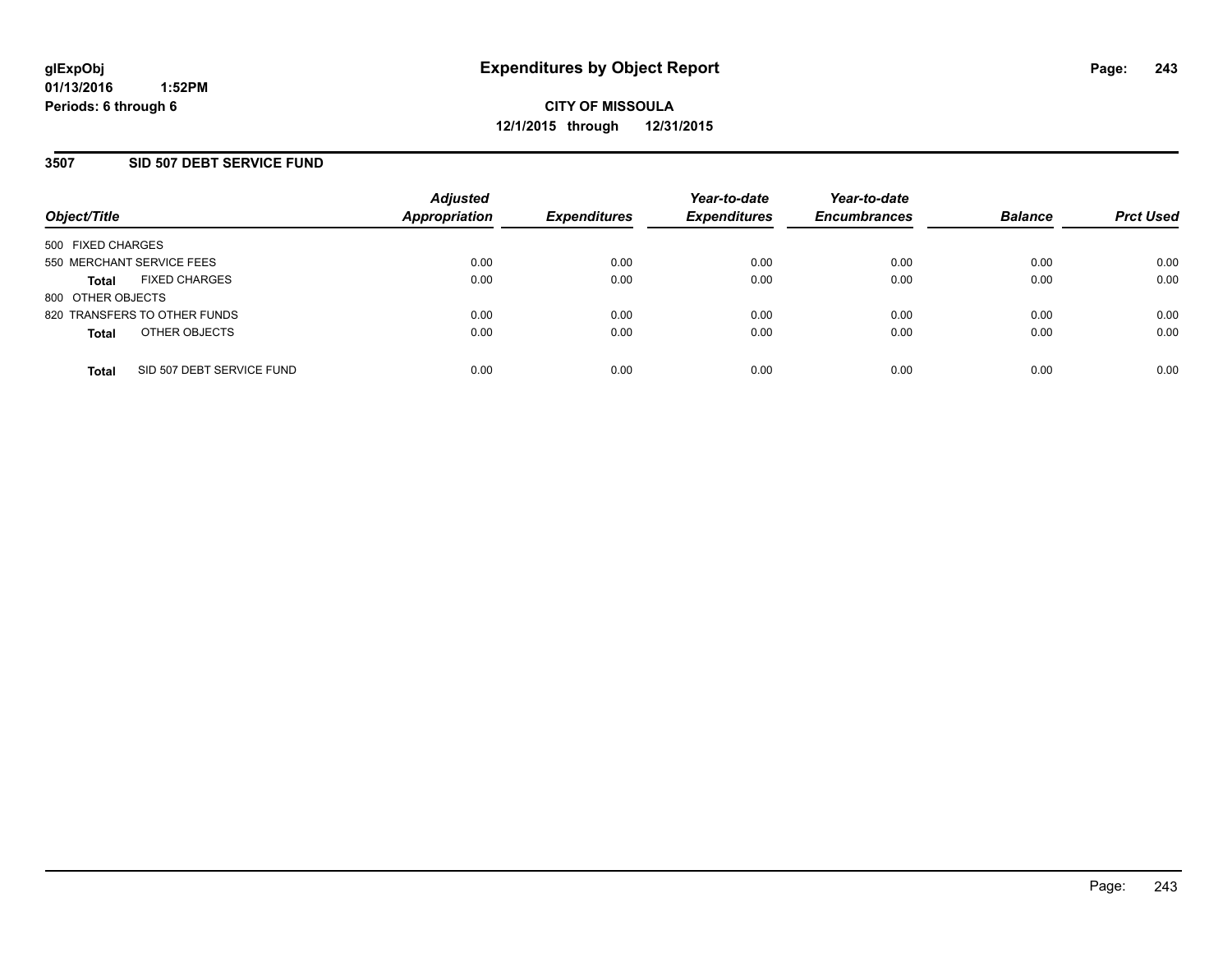## **CITY OF MISSOULA 12/1/2015 through 12/31/2015**

**3508 SID 508 DEBT SERVICE FUND**

| Object/Title                     | <b>Adjusted</b><br>Appropriation | <b>Expenditures</b> | Year-to-date<br><b>Expenditures</b> | Year-to-date<br><b>Encumbrances</b> | <b>Balance</b> | <b>Prct Used</b> |
|----------------------------------|----------------------------------|---------------------|-------------------------------------|-------------------------------------|----------------|------------------|
| 800 OTHER OBJECTS                |                                  |                     |                                     |                                     |                |                  |
| 820 TRANSFERS TO OTHER FUNDS     | 0.00                             | 0.00                | 0.00                                | 0.00                                | 0.00           | 0.00             |
| OTHER OBJECTS<br><b>Total</b>    | 0.00                             | 0.00                | 0.00                                | 0.00                                | 0.00           | 0.00             |
| *** Title Not Found ***<br>Total | 0.00                             | 0.00                | 0.00                                | 0.00                                | 0.00           | 0.00             |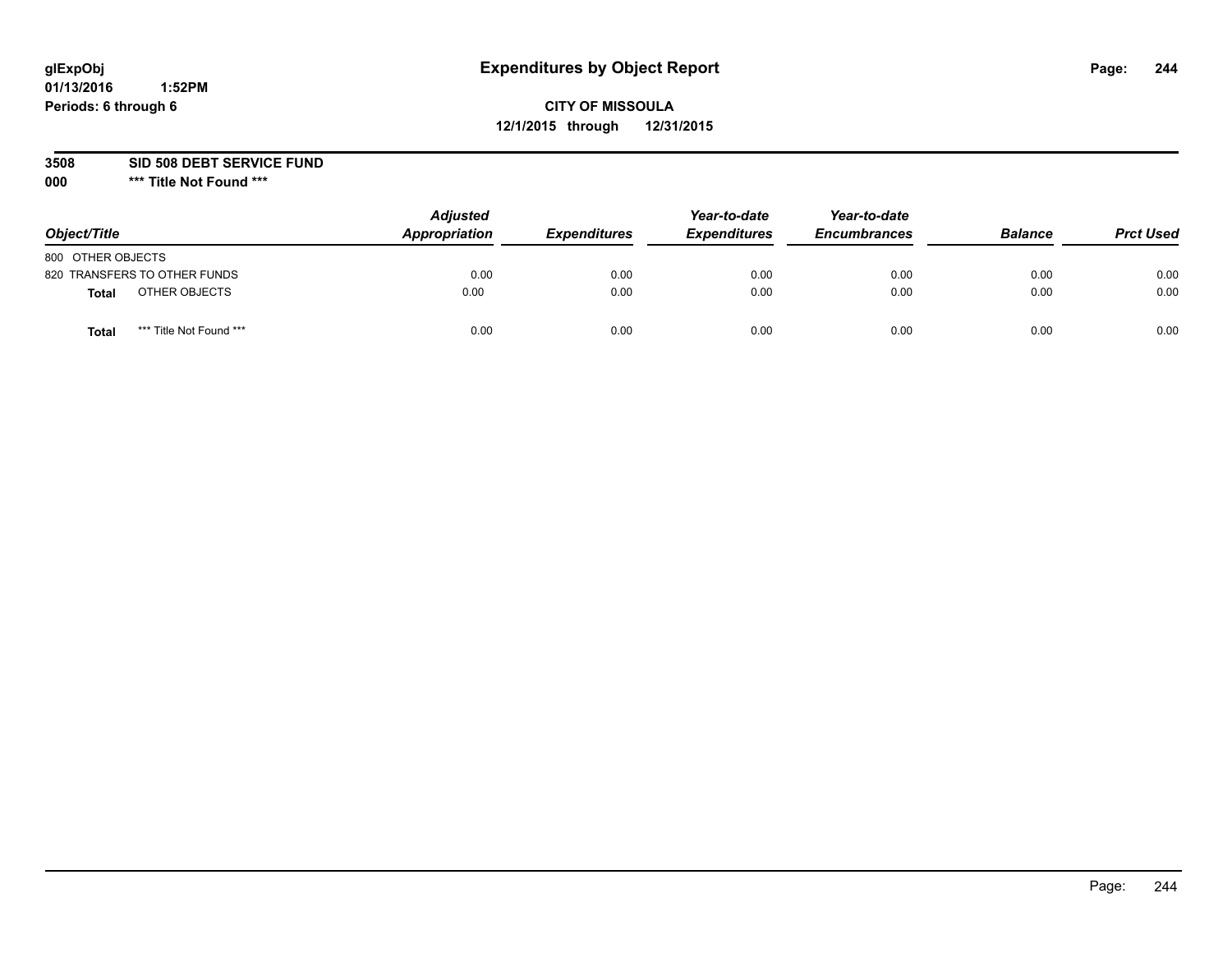#### **3508 SID 508 DEBT SERVICE FUND**

| Object/Title                         | <b>Adjusted</b><br>Appropriation | <b>Expenditures</b> | Year-to-date<br><b>Expenditures</b> | Year-to-date<br><b>Encumbrances</b> | <b>Balance</b> | <b>Prct Used</b> |
|--------------------------------------|----------------------------------|---------------------|-------------------------------------|-------------------------------------|----------------|------------------|
| 500 FIXED CHARGES                    |                                  |                     |                                     |                                     |                |                  |
| 550 MERCHANT SERVICE FEES            | 0.00                             | 0.00                | 0.00                                | 0.00                                | 0.00           | 0.00             |
| <b>FIXED CHARGES</b><br><b>Total</b> | 0.00                             | 0.00                | 0.00                                | 0.00                                | 0.00           | 0.00             |
| NON-DEPARTMENTAL<br>Total            | 0.00                             | 0.00                | 0.00                                | 0.00                                | 0.00           | 0.00             |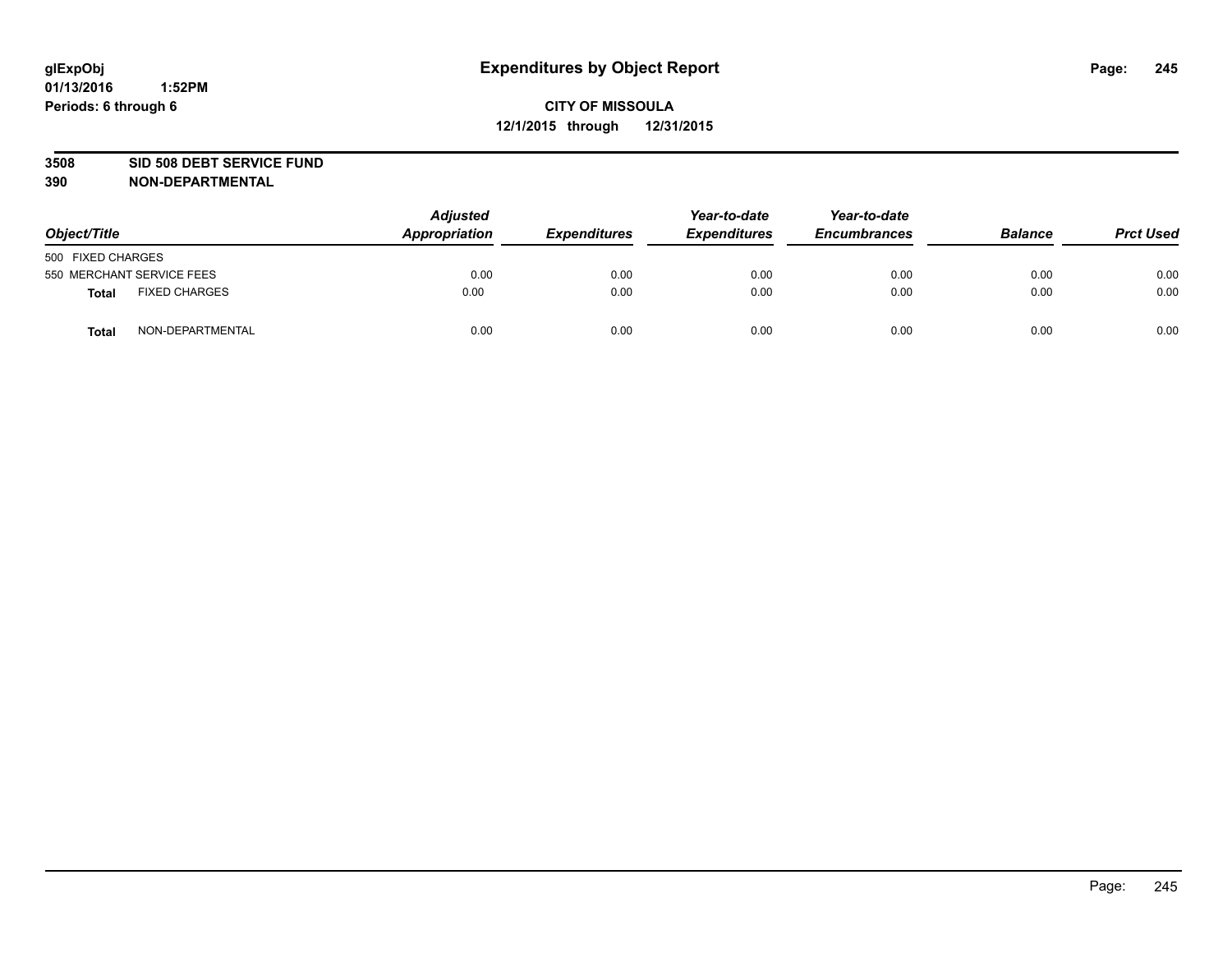#### **3508 SID 508 DEBT SERVICE FUND**

| Object/Title              |                              | <b>Adjusted</b><br><b>Appropriation</b> | <b>Expenditures</b> | Year-to-date<br><b>Expenditures</b> | Year-to-date<br><b>Encumbrances</b> | <b>Balance</b> | <b>Prct Used</b> |
|---------------------------|------------------------------|-----------------------------------------|---------------------|-------------------------------------|-------------------------------------|----------------|------------------|
| 500 FIXED CHARGES         |                              |                                         |                     |                                     |                                     |                |                  |
| 550 MERCHANT SERVICE FEES |                              | 0.00                                    | 0.00                | 0.00                                | 0.00                                | 0.00           | 0.00             |
| <b>Total</b>              | <b>FIXED CHARGES</b>         | 0.00                                    | 0.00                | 0.00                                | 0.00                                | 0.00           | 0.00             |
| 800 OTHER OBJECTS         |                              |                                         |                     |                                     |                                     |                |                  |
|                           | 820 TRANSFERS TO OTHER FUNDS | 0.00                                    | 0.00                | 0.00                                | 0.00                                | 0.00           | 0.00             |
| <b>Total</b>              | OTHER OBJECTS                | 0.00                                    | 0.00                | 0.00                                | 0.00                                | 0.00           | 0.00             |
| Total                     | SID 508 DEBT SERVICE FUND    | 0.00                                    | 0.00                | 0.00                                | 0.00                                | 0.00           | 0.00             |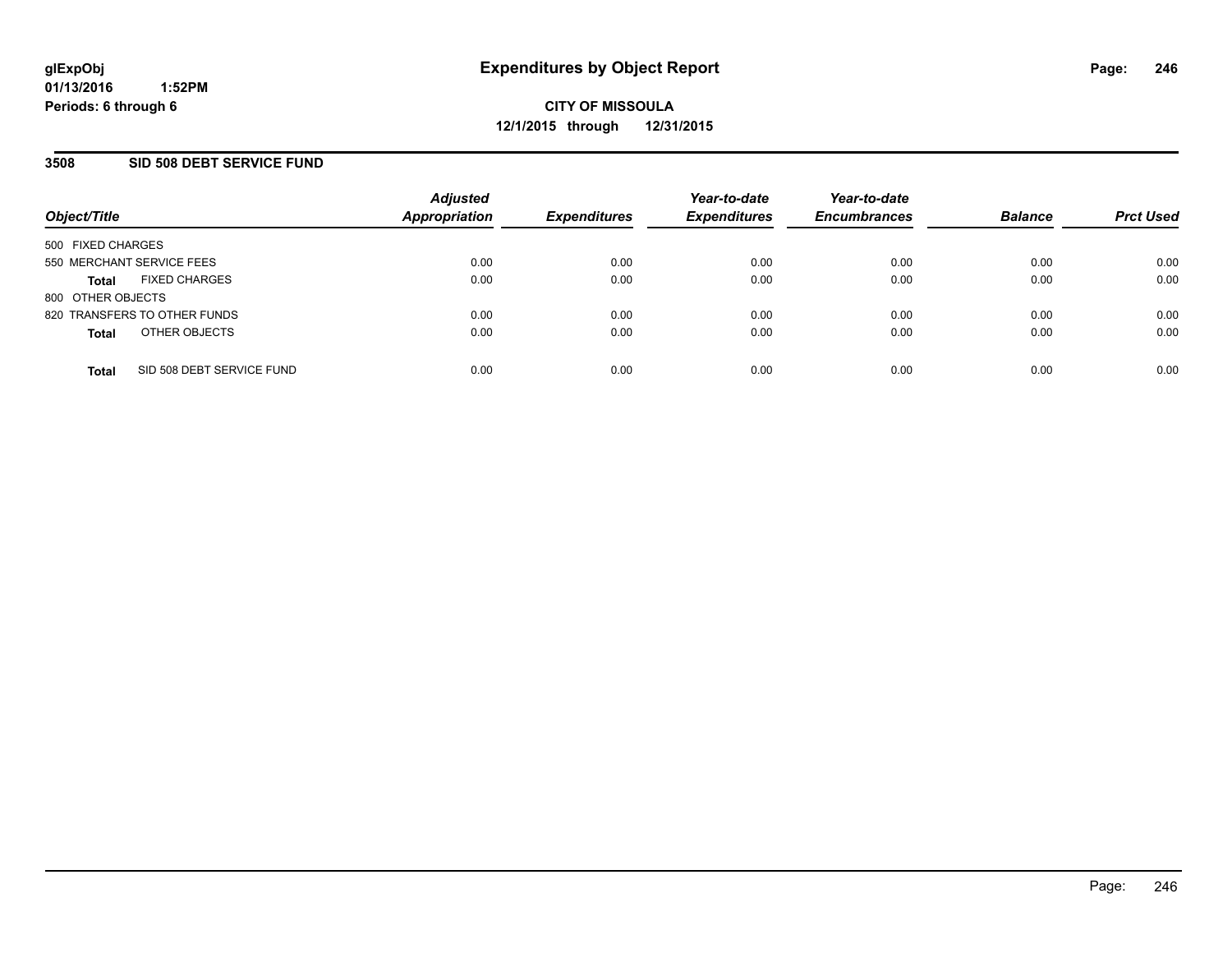## **CITY OF MISSOULA 12/1/2015 through 12/31/2015**

**3510 SID 510 DEBT SERVICE FUND**

| Object/Title                     | <b>Adjusted</b><br><b>Appropriation</b> | <i><b>Expenditures</b></i> | Year-to-date<br><b>Expenditures</b> | Year-to-date<br><b>Encumbrances</b> | <b>Balance</b> | <b>Prct Used</b> |
|----------------------------------|-----------------------------------------|----------------------------|-------------------------------------|-------------------------------------|----------------|------------------|
| 800 OTHER OBJECTS                |                                         |                            |                                     |                                     |                |                  |
| 820 TRANSFERS TO OTHER FUNDS     | 0.00                                    | 0.00                       | 0.00                                | 0.00                                | 0.00           | 0.00             |
| OTHER OBJECTS<br><b>Total</b>    | 0.00                                    | 0.00                       | 0.00                                | 0.00                                | 0.00           | 0.00             |
| *** Title Not Found ***<br>Total | 0.00                                    | 0.00                       | 0.00                                | 0.00                                | 0.00           | 0.00             |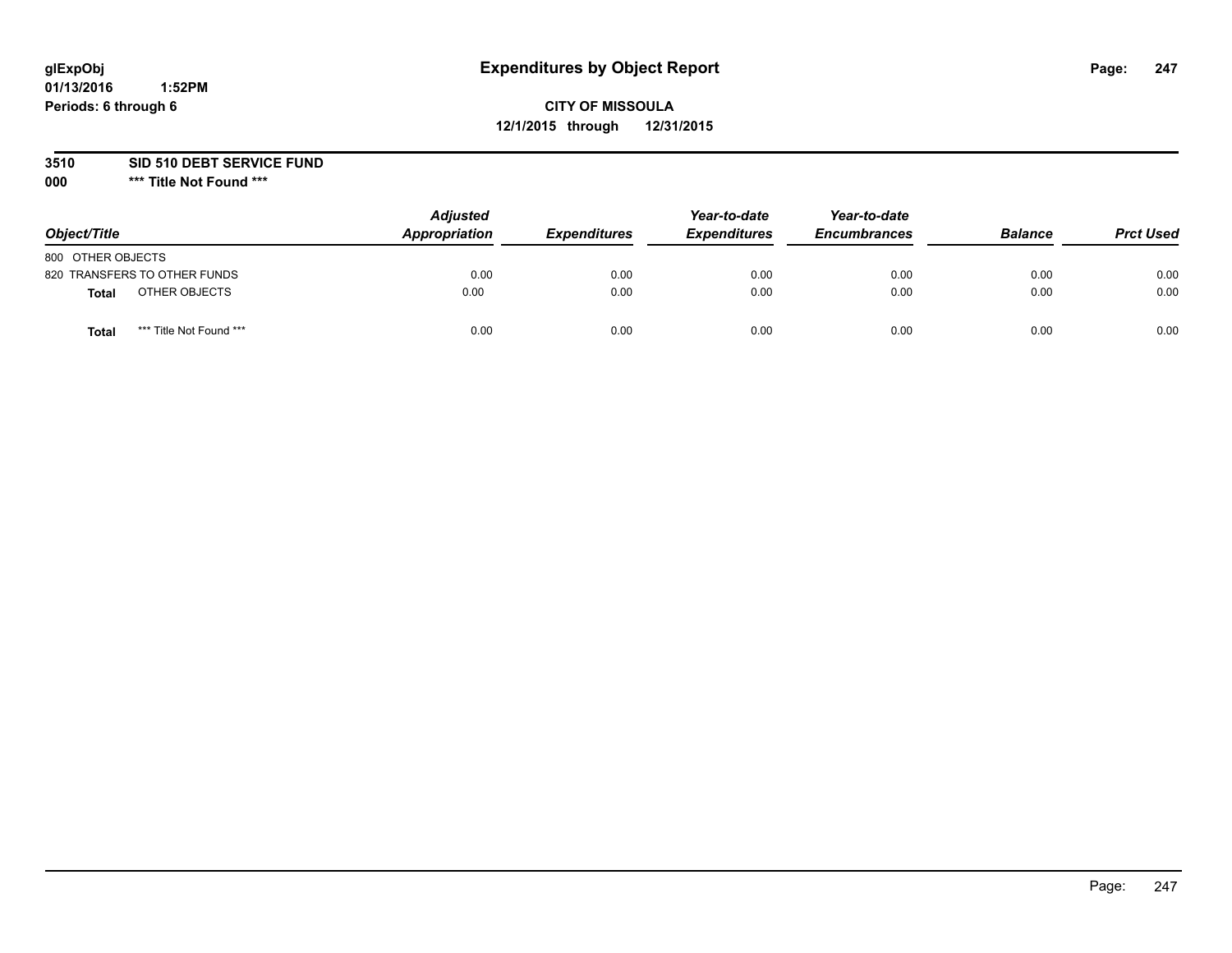#### **3510 SID 510 DEBT SERVICE FUND**

| Object/Title                         | <b>Adjusted</b><br><b>Appropriation</b> | <b>Expenditures</b> | Year-to-date<br><b>Expenditures</b> | Year-to-date<br><b>Encumbrances</b> | <b>Balance</b> | <b>Prct Used</b> |
|--------------------------------------|-----------------------------------------|---------------------|-------------------------------------|-------------------------------------|----------------|------------------|
|                                      |                                         |                     |                                     |                                     |                |                  |
| 500 FIXED CHARGES                    |                                         |                     |                                     |                                     |                |                  |
| 550 MERCHANT SERVICE FEES            | 0.00                                    | 0.00                | 0.00                                | 0.00                                | 0.00           | 0.00             |
| <b>FIXED CHARGES</b><br><b>Total</b> | 0.00                                    | 0.00                | 0.00                                | 0.00                                | 0.00           | 0.00             |
| 600 DEBT SERVICE                     |                                         |                     |                                     |                                     |                |                  |
| 610 PRINCIPAL                        | 0.00                                    | 0.00                | 0.00                                | 0.00                                | 0.00           | 0.00             |
| 620 INTEREST / SERVICE FEES          | 0.00                                    | 0.00                | 0.00                                | 0.00                                | 0.00           | 0.00             |
| <b>DEBT SERVICE</b><br>Total         | 0.00                                    | 0.00                | 0.00                                | 0.00                                | 0.00           | 0.00             |
|                                      |                                         |                     |                                     |                                     |                |                  |
| NON-DEPARTMENTAL<br><b>Total</b>     | 0.00                                    | 0.00                | 0.00                                | 0.00                                | 0.00           | 0.00             |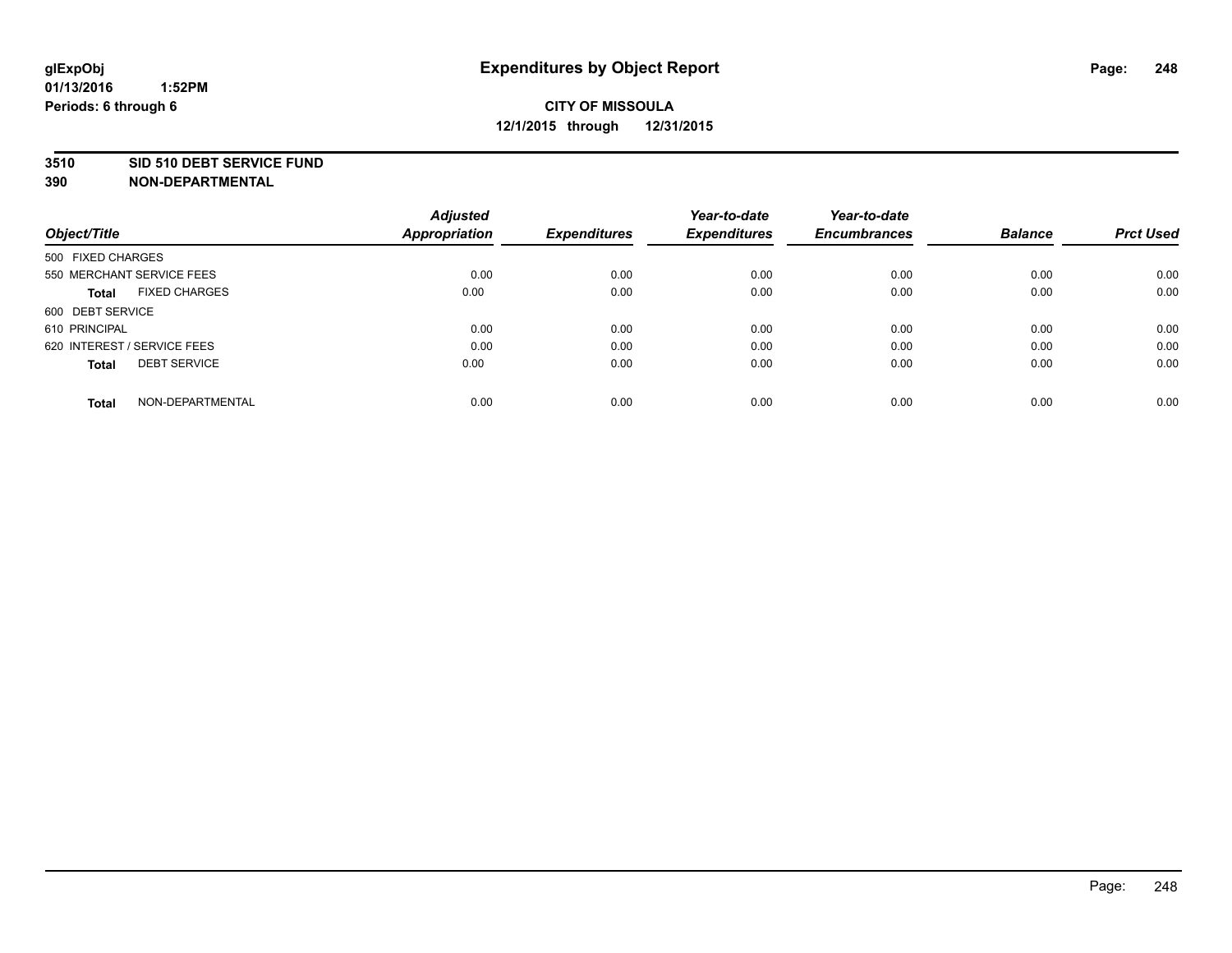#### **3510 SID 510 DEBT SERVICE FUND**

|                                           | <b>Adjusted</b>      | <b>Expenditures</b> | Year-to-date<br><b>Expenditures</b> | Year-to-date<br><b>Encumbrances</b> | <b>Balance</b> | <b>Prct Used</b> |
|-------------------------------------------|----------------------|---------------------|-------------------------------------|-------------------------------------|----------------|------------------|
| Object/Title                              | <b>Appropriation</b> |                     |                                     |                                     |                |                  |
| 500 FIXED CHARGES                         |                      |                     |                                     |                                     |                |                  |
| 550 MERCHANT SERVICE FEES                 | 0.00                 | 0.00                | 0.00                                | 0.00                                | 0.00           | 0.00             |
| <b>FIXED CHARGES</b><br>Total             | 0.00                 | 0.00                | 0.00                                | 0.00                                | 0.00           | 0.00             |
| 600 DEBT SERVICE                          |                      |                     |                                     |                                     |                |                  |
| 610 PRINCIPAL                             | 0.00                 | 0.00                | 0.00                                | 0.00                                | 0.00           | 0.00             |
| 620 INTEREST / SERVICE FEES               | 0.00                 | 0.00                | 0.00                                | 0.00                                | 0.00           | 0.00             |
| <b>DEBT SERVICE</b><br>Total              | 0.00                 | 0.00                | 0.00                                | 0.00                                | 0.00           | 0.00             |
| 800 OTHER OBJECTS                         |                      |                     |                                     |                                     |                |                  |
| 820 TRANSFERS TO OTHER FUNDS              | 0.00                 | 0.00                | 0.00                                | 0.00                                | 0.00           | 0.00             |
| OTHER OBJECTS<br><b>Total</b>             | 0.00                 | 0.00                | 0.00                                | 0.00                                | 0.00           | 0.00             |
| SID 510 DEBT SERVICE FUND<br><b>Total</b> | 0.00                 | 0.00                | 0.00                                | 0.00                                | 0.00           | 0.00             |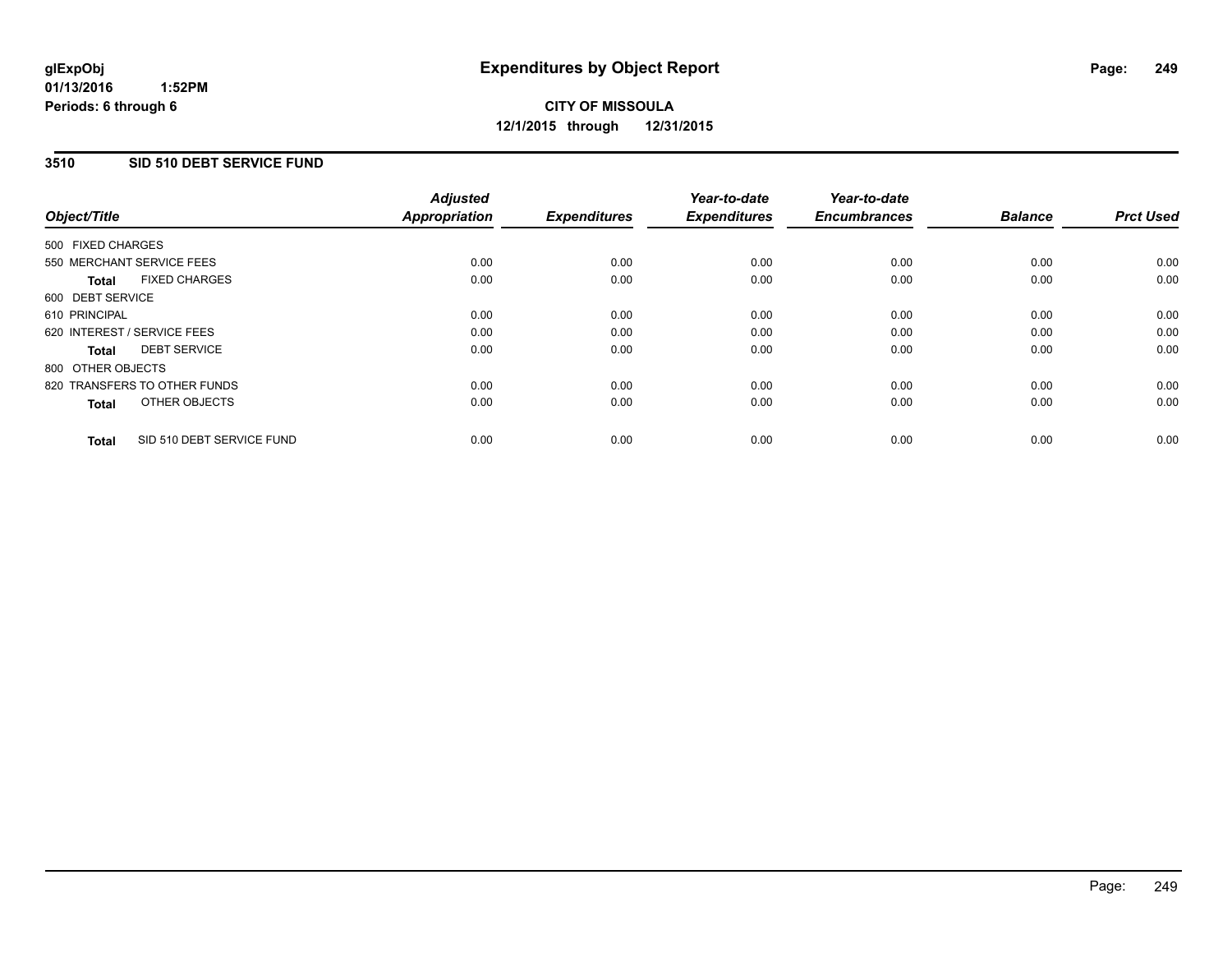## **CITY OF MISSOULA 12/1/2015 through 12/31/2015**

**3511 SID 511 DEBT SERVICE FUND**

| Object/Title                            | <b>Adjusted</b><br>Appropriation | <b>Expenditures</b> | Year-to-date<br><b>Expenditures</b> | Year-to-date<br><b>Encumbrances</b> | <b>Balance</b> | <b>Prct Used</b> |
|-----------------------------------------|----------------------------------|---------------------|-------------------------------------|-------------------------------------|----------------|------------------|
| 800 OTHER OBJECTS                       |                                  |                     |                                     |                                     |                |                  |
| 820 TRANSFERS TO OTHER FUNDS            | 0.00                             | 0.00                | 0.00                                | 0.00                                | 0.00           | 0.00             |
| OTHER OBJECTS<br><b>Total</b>           | 0.00                             | 0.00                | 0.00                                | 0.00                                | 0.00           | 0.00             |
| *** Title Not Found ***<br><b>Total</b> | 0.00                             | 0.00                | 0.00                                | 0.00                                | 0.00           | 0.00             |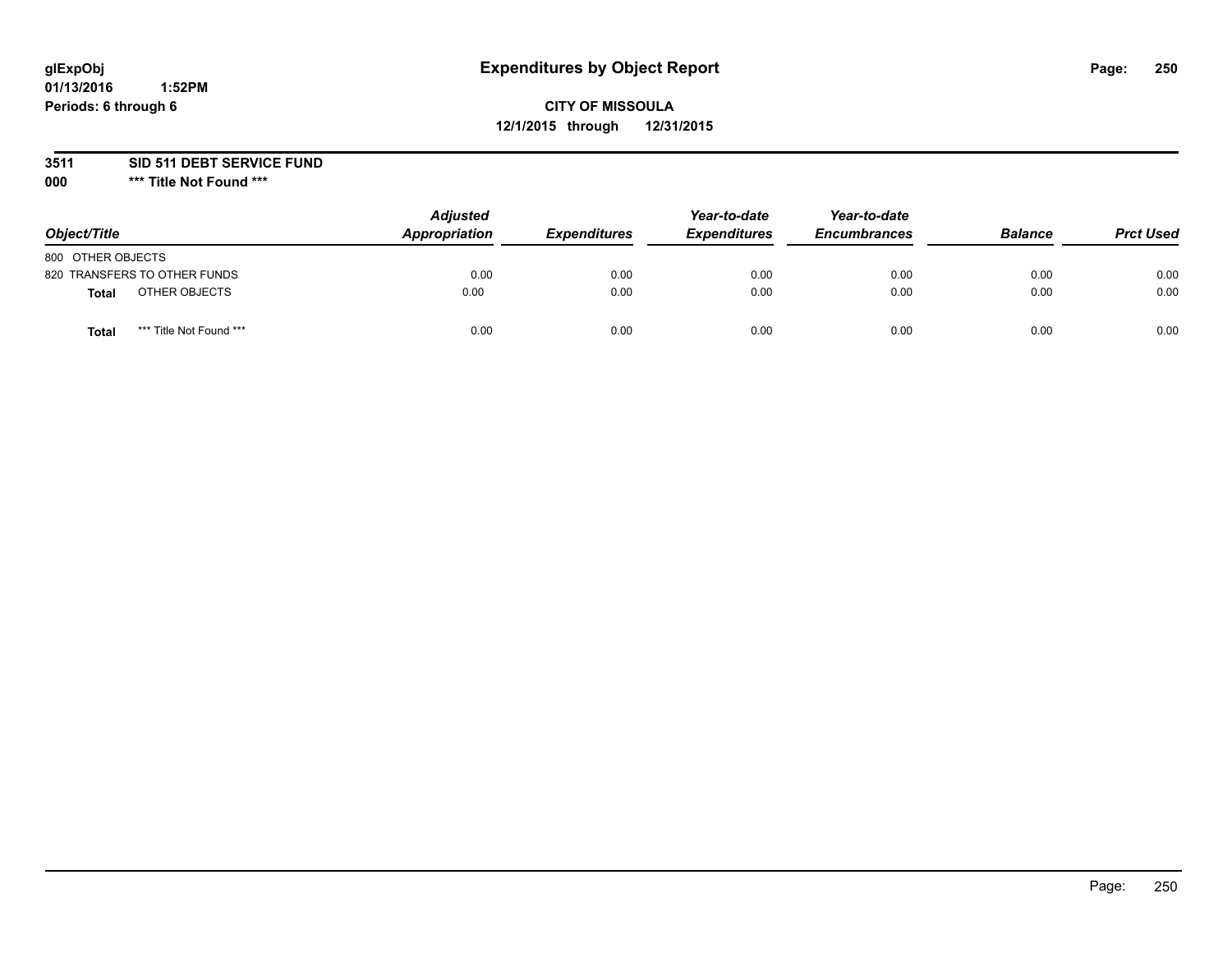#### **3511 SID 511 DEBT SERVICE FUND**

| Object/Title                        | <b>Adjusted</b><br><b>Appropriation</b> | <b>Expenditures</b> | Year-to-date<br><b>Expenditures</b> | Year-to-date<br><b>Encumbrances</b> | <b>Balance</b> | <b>Prct Used</b> |
|-------------------------------------|-----------------------------------------|---------------------|-------------------------------------|-------------------------------------|----------------|------------------|
|                                     |                                         |                     |                                     |                                     |                |                  |
| 500 FIXED CHARGES                   |                                         |                     |                                     |                                     |                |                  |
| 550 MERCHANT SERVICE FEES           | 0.00                                    | 0.00                | 0.00                                | 0.00                                | 0.00           | 0.00             |
| <b>FIXED CHARGES</b><br>Total       | 0.00                                    | 0.00                | 0.00                                | 0.00                                | 0.00           | 0.00             |
| 600 DEBT SERVICE                    |                                         |                     |                                     |                                     |                |                  |
| 610 PRINCIPAL                       | 0.00                                    | 0.00                | 0.00                                | 0.00                                | 0.00           | 0.00             |
| 620 INTEREST / SERVICE FEES         | 0.00                                    | 0.00                | 0.00                                | 0.00                                | 0.00           | 0.00             |
| <b>DEBT SERVICE</b><br><b>Total</b> | 0.00                                    | 0.00                | 0.00                                | 0.00                                | 0.00           | 0.00             |
| NON-DEPARTMENTAL<br><b>Total</b>    | 0.00                                    | 0.00                | 0.00                                | 0.00                                | 0.00           | 0.00             |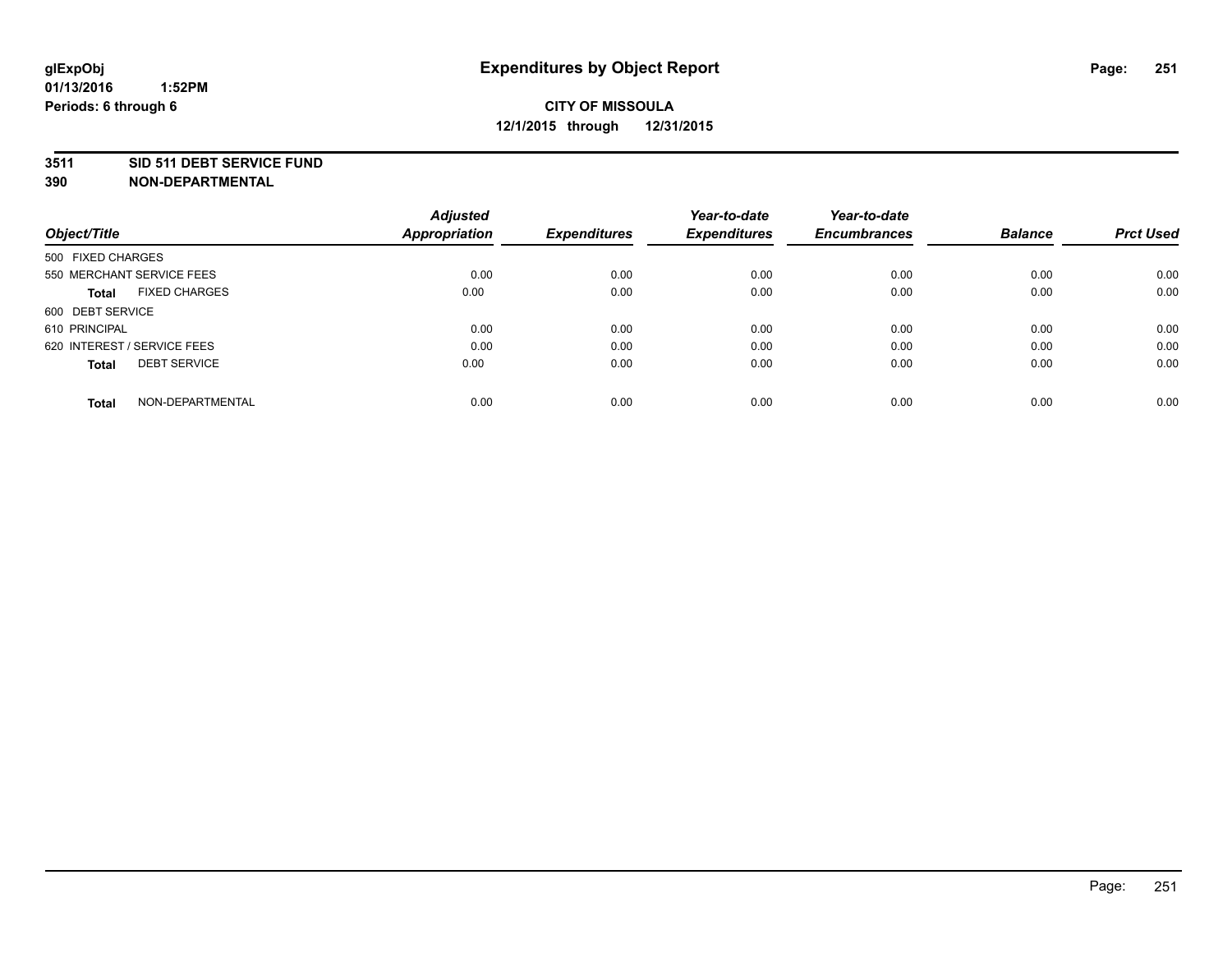#### **3511 SID 511 DEBT SERVICE FUND**

| Object/Title                              | <b>Adjusted</b><br><b>Appropriation</b> | <b>Expenditures</b> | Year-to-date<br><b>Expenditures</b> | Year-to-date<br><b>Encumbrances</b> | <b>Balance</b> | <b>Prct Used</b> |
|-------------------------------------------|-----------------------------------------|---------------------|-------------------------------------|-------------------------------------|----------------|------------------|
|                                           |                                         |                     |                                     |                                     |                |                  |
| 500 FIXED CHARGES                         |                                         |                     |                                     |                                     |                |                  |
| 550 MERCHANT SERVICE FEES                 | 0.00                                    | 0.00                | 0.00                                | 0.00                                | 0.00           | 0.00             |
| <b>FIXED CHARGES</b><br>Total             | 0.00                                    | 0.00                | 0.00                                | 0.00                                | 0.00           | 0.00             |
| 600 DEBT SERVICE                          |                                         |                     |                                     |                                     |                |                  |
| 610 PRINCIPAL                             | 0.00                                    | 0.00                | 0.00                                | 0.00                                | 0.00           | 0.00             |
| 620 INTEREST / SERVICE FEES               | 0.00                                    | 0.00                | 0.00                                | 0.00                                | 0.00           | 0.00             |
| <b>DEBT SERVICE</b><br><b>Total</b>       | 0.00                                    | 0.00                | 0.00                                | 0.00                                | 0.00           | 0.00             |
| 800 OTHER OBJECTS                         |                                         |                     |                                     |                                     |                |                  |
| 820 TRANSFERS TO OTHER FUNDS              | 0.00                                    | 0.00                | 0.00                                | 0.00                                | 0.00           | 0.00             |
| OTHER OBJECTS<br><b>Total</b>             | 0.00                                    | 0.00                | 0.00                                | 0.00                                | 0.00           | 0.00             |
|                                           |                                         |                     |                                     |                                     |                |                  |
| SID 511 DEBT SERVICE FUND<br><b>Total</b> | 0.00                                    | 0.00                | 0.00                                | 0.00                                | 0.00           | 0.00             |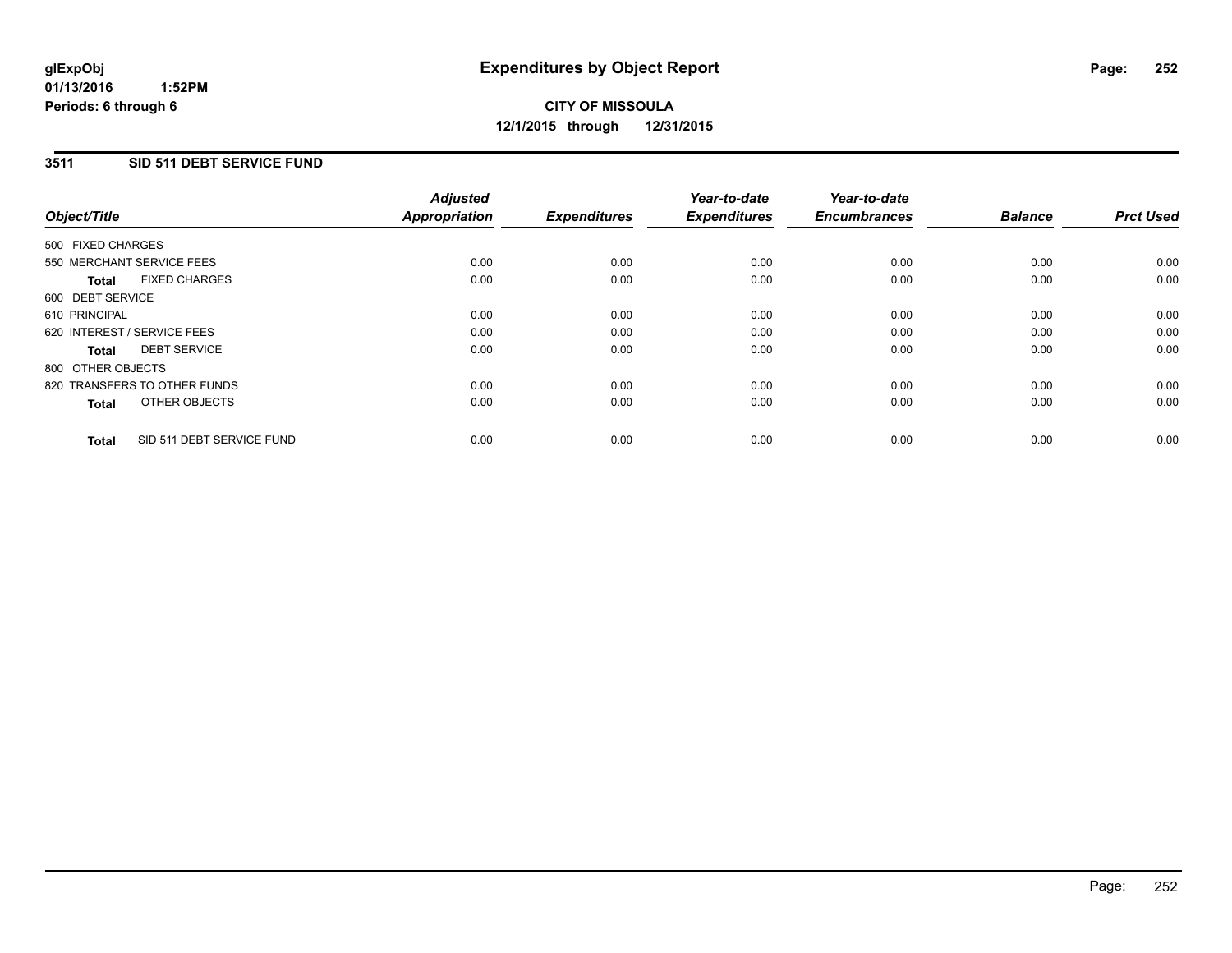#### **3512 SID 512 DEBT SERVICE FUND**

|                   |                             | <b>Adjusted</b>      |                     | Year-to-date        | Year-to-date        |                |                  |
|-------------------|-----------------------------|----------------------|---------------------|---------------------|---------------------|----------------|------------------|
| Object/Title      |                             | <b>Appropriation</b> | <b>Expenditures</b> | <b>Expenditures</b> | <b>Encumbrances</b> | <b>Balance</b> | <b>Prct Used</b> |
| 500 FIXED CHARGES |                             |                      |                     |                     |                     |                |                  |
|                   | 550 MERCHANT SERVICE FEES   | 0.00                 | 0.00                | 0.00                | 0.00                | 0.00           | 0.00             |
| <b>Total</b>      | <b>FIXED CHARGES</b>        | 0.00                 | 0.00                | 0.00                | 0.00                | 0.00           | 0.00             |
| 600 DEBT SERVICE  |                             |                      |                     |                     |                     |                |                  |
| 610 PRINCIPAL     |                             | 29.670.00            | 0.00                | 0.00                | 0.00                | 29.670.00      | 0.00             |
|                   | 620 INTEREST / SERVICE FEES | 3.685.00             | 1.667.70            | 2.017.70            | 0.00                | 1.667.30       | 54.75            |
| <b>Total</b>      | <b>DEBT SERVICE</b>         | 33.355.00            | 1,667.70            | 2,017.70            | 0.00                | 31.337.30      | 6.05             |
| <b>Total</b>      | NON-DEPARTMENTAL            | 33,355.00            | 1.667.70            | 2.017.70            | 0.00                | 31.337.30      | 6.05             |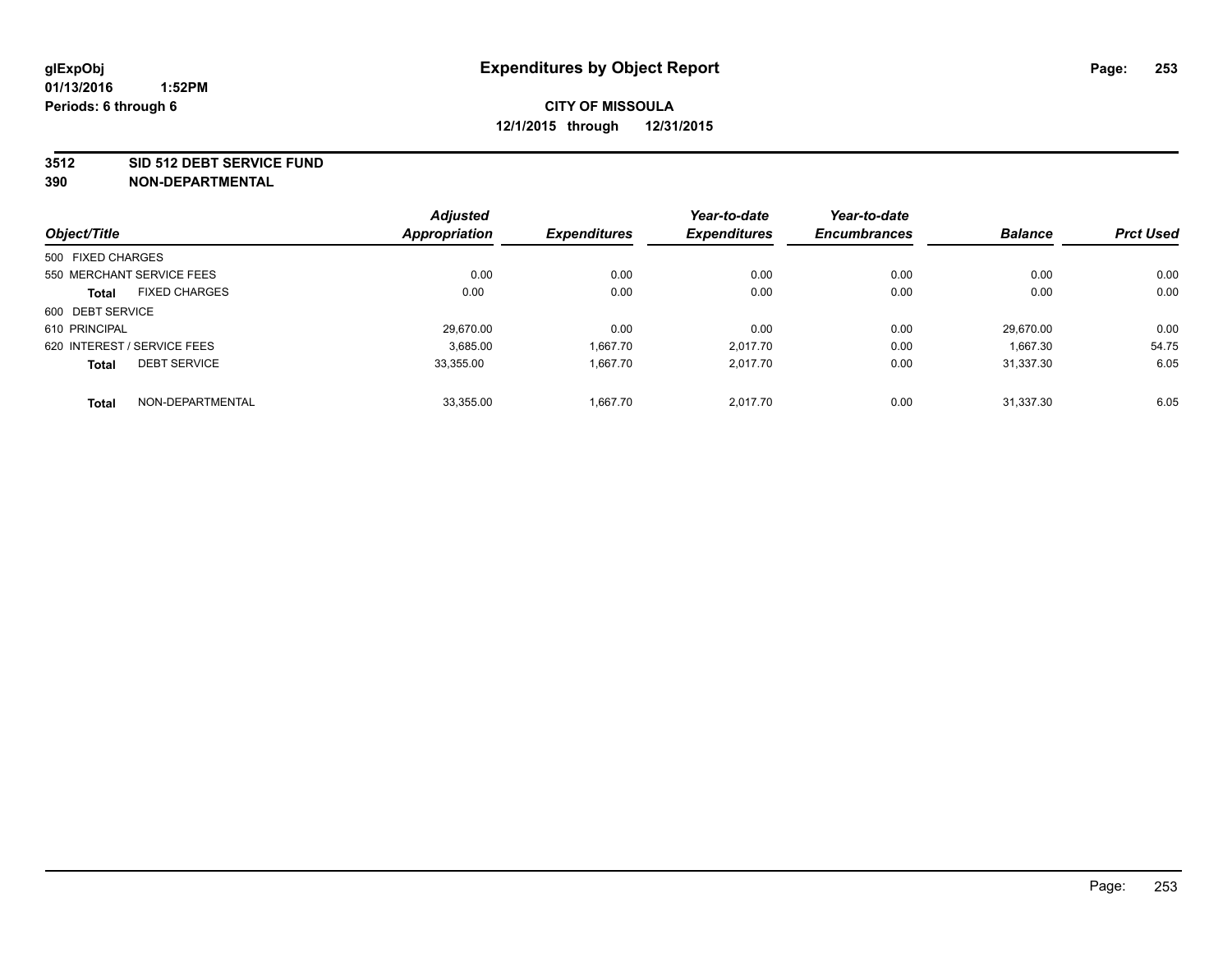#### **3512 SID 512 DEBT SERVICE FUND**

| Object/Title                         |                           | <b>Adjusted</b><br>Appropriation | <b>Expenditures</b> | Year-to-date<br><b>Expenditures</b> | Year-to-date<br><b>Encumbrances</b> | <b>Balance</b> | <b>Prct Used</b> |
|--------------------------------------|---------------------------|----------------------------------|---------------------|-------------------------------------|-------------------------------------|----------------|------------------|
| 500 FIXED CHARGES                    |                           |                                  |                     |                                     |                                     |                |                  |
| 550 MERCHANT SERVICE FEES            |                           | 0.00                             | 0.00                | 0.00                                | 0.00                                | 0.00           | 0.00             |
| <b>FIXED CHARGES</b><br><b>Total</b> |                           | 0.00                             | 0.00                | 0.00                                | 0.00                                | 0.00           | 0.00             |
| 600 DEBT SERVICE                     |                           |                                  |                     |                                     |                                     |                |                  |
| 610 PRINCIPAL                        |                           | 29.670.00                        | 0.00                | 0.00                                | 0.00                                | 29.670.00      | 0.00             |
| 620 INTEREST / SERVICE FEES          |                           | 3.685.00                         | 1,667.70            | 2.017.70                            | 0.00                                | 1.667.30       | 54.75            |
| <b>DEBT SERVICE</b><br><b>Total</b>  |                           | 33.355.00                        | 1.667.70            | 2.017.70                            | 0.00                                | 31.337.30      | 6.05             |
| <b>Total</b>                         | SID 512 DEBT SERVICE FUND | 33.355.00                        | 1.667.70            | 2.017.70                            | 0.00                                | 31.337.30      | 6.05             |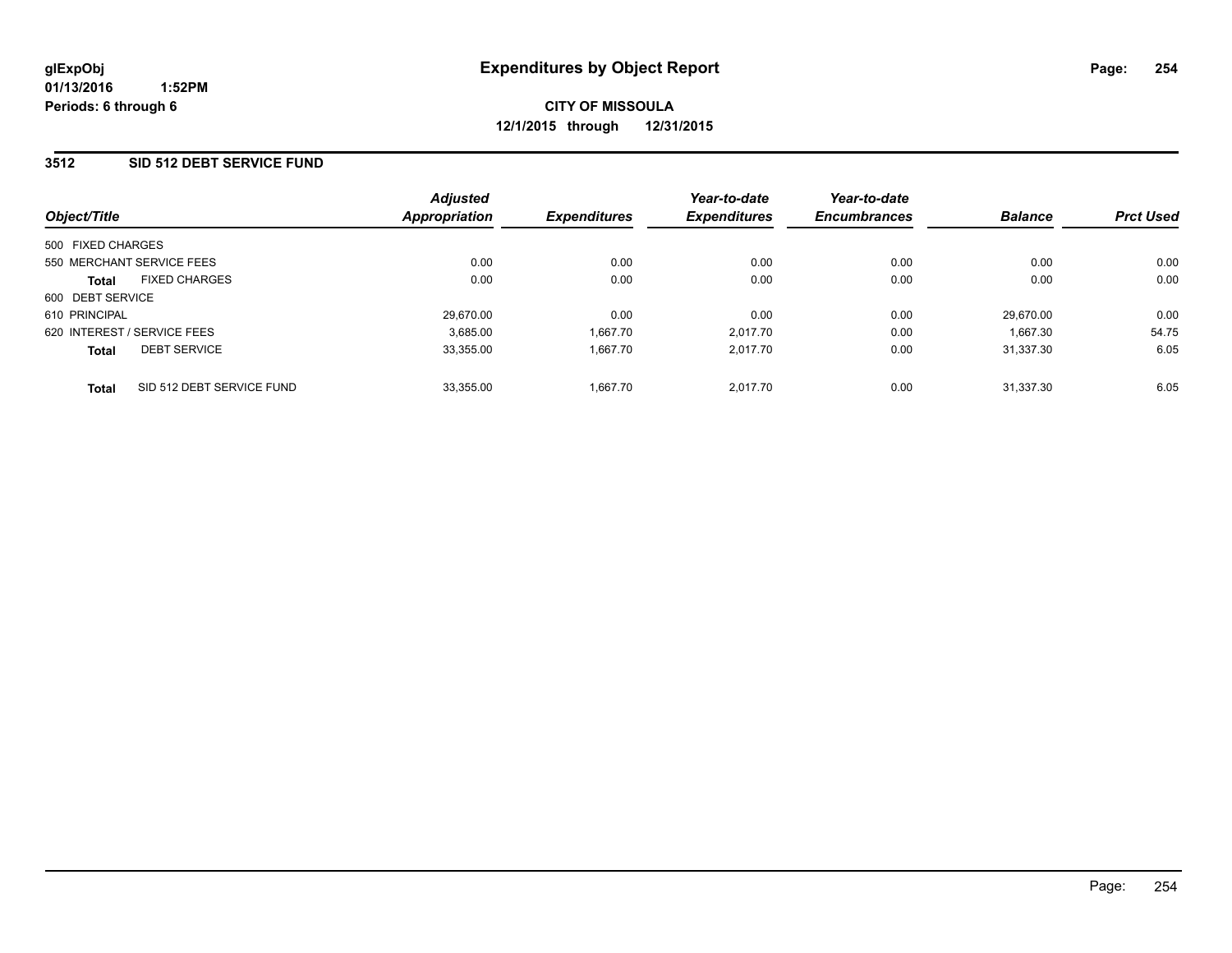#### **3513 SID 513 DEBT SERVICE FUND**

**280 PUBLIC WORKS OPERATIONS**

| Object/Title                            | <b>Adjusted</b><br><b>Appropriation</b> | <b>Expenditures</b> | Year-to-date<br><b>Expenditures</b> | Year-to-date<br><b>Encumbrances</b> | <b>Balance</b> | <b>Prct Used</b> |
|-----------------------------------------|-----------------------------------------|---------------------|-------------------------------------|-------------------------------------|----------------|------------------|
| 500 FIXED CHARGES                       |                                         |                     |                                     |                                     |                |                  |
| 550 MERCHANT SERVICE FEES               | 0.00                                    | 0.00                | 0.00                                | 0.00                                | 0.00           | 0.00             |
| <b>FIXED CHARGES</b><br><b>Total</b>    | 0.00                                    | 0.00                | 0.00                                | 0.00                                | 0.00           | 0.00             |
| 800 OTHER OBJECTS                       |                                         |                     |                                     |                                     |                |                  |
| 820 TRANSFERS TO OTHER FUNDS            | 0.00                                    | 0.00                | 0.00                                | 0.00                                | 0.00           | 0.00             |
| OTHER OBJECTS<br><b>Total</b>           | 0.00                                    | 0.00                | 0.00                                | 0.00                                | 0.00           | 0.00             |
| PUBLIC WORKS OPERATIONS<br><b>Total</b> | 0.00                                    | 0.00                | 0.00                                | 0.00                                | 0.00           | 0.00             |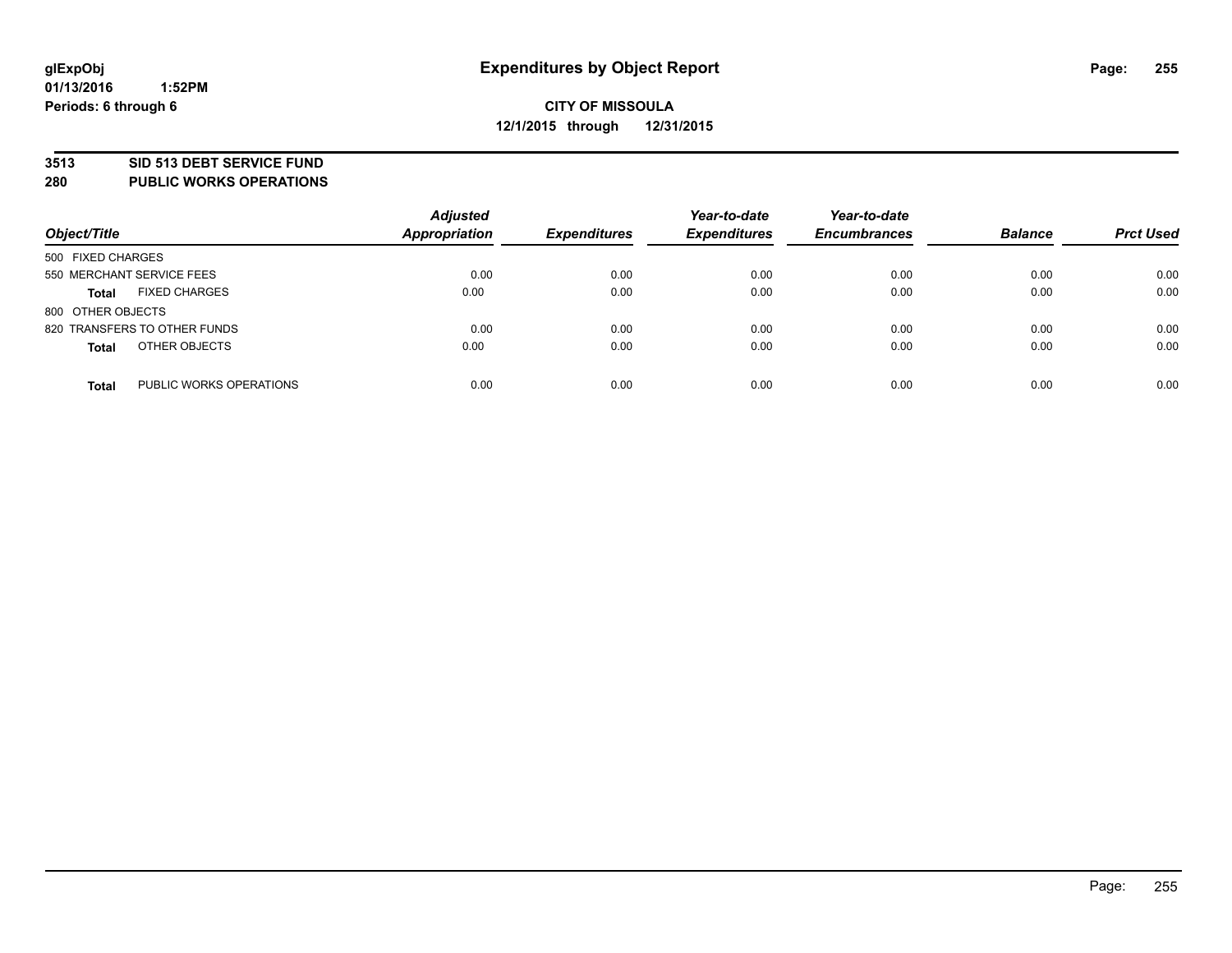#### **3513 SID 513 DEBT SERVICE FUND**

| Object/Title                         | <b>Adjusted</b><br><b>Appropriation</b> | <b>Expenditures</b> | Year-to-date<br><b>Expenditures</b> | Year-to-date<br><b>Encumbrances</b> | <b>Balance</b> | <b>Prct Used</b> |
|--------------------------------------|-----------------------------------------|---------------------|-------------------------------------|-------------------------------------|----------------|------------------|
| 500 FIXED CHARGES                    |                                         |                     |                                     |                                     |                |                  |
| 550 MERCHANT SERVICE FEES            | 0.00                                    | 0.00                | 0.00                                | 0.00                                | 0.00           | 0.00             |
| <b>FIXED CHARGES</b><br><b>Total</b> | 0.00                                    | 0.00                | 0.00                                | 0.00                                | 0.00           | 0.00             |
| 600 DEBT SERVICE                     |                                         |                     |                                     |                                     |                |                  |
| 610 PRINCIPAL                        | 0.00                                    | 0.00                | 0.00                                | 0.00                                | 0.00           | 0.00             |
| 620 INTEREST / SERVICE FEES          | 0.00                                    | 0.00                | 0.00                                | 0.00                                | 0.00           | 0.00             |
| <b>DEBT SERVICE</b><br><b>Total</b>  | 0.00                                    | 0.00                | 0.00                                | 0.00                                | 0.00           | 0.00             |
| 800 OTHER OBJECTS                    |                                         |                     |                                     |                                     |                |                  |
| 820 TRANSFERS TO OTHER FUNDS         | 0.00                                    | 0.00                | 0.00                                | 0.00                                | 0.00           | 0.00             |
| OTHER OBJECTS<br><b>Total</b>        | 0.00                                    | 0.00                | 0.00                                | 0.00                                | 0.00           | 0.00             |
|                                      |                                         |                     |                                     |                                     |                |                  |
| NON-DEPARTMENTAL<br><b>Total</b>     | 0.00                                    | 0.00                | 0.00                                | 0.00                                | 0.00           | 0.00             |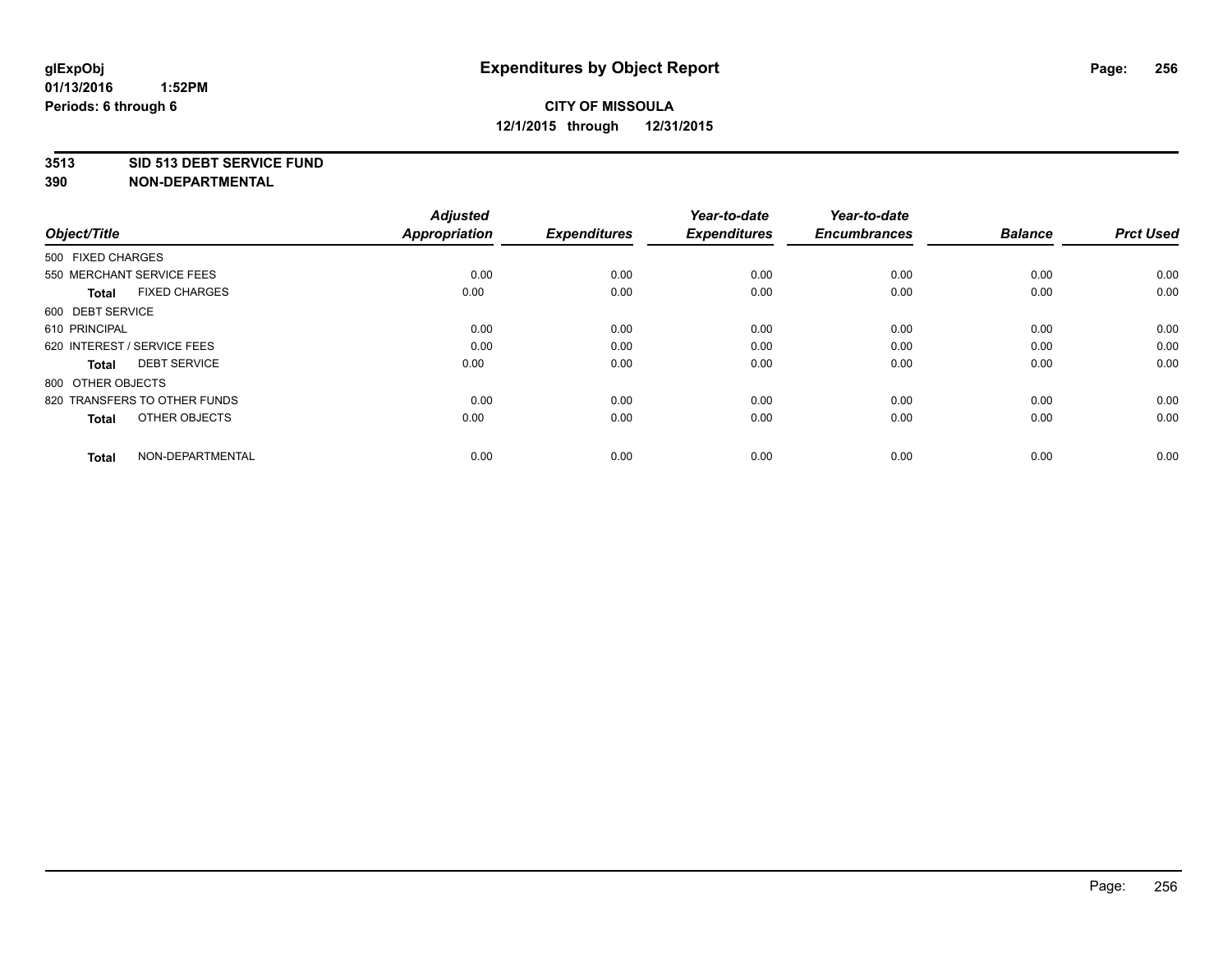#### **3513 SID 513 DEBT SERVICE FUND**

| Object/Title                              | <b>Adjusted</b><br><b>Appropriation</b> | <b>Expenditures</b> | Year-to-date<br><b>Expenditures</b> | Year-to-date<br><b>Encumbrances</b> | <b>Balance</b> | <b>Prct Used</b> |
|-------------------------------------------|-----------------------------------------|---------------------|-------------------------------------|-------------------------------------|----------------|------------------|
|                                           |                                         |                     |                                     |                                     |                |                  |
| 500 FIXED CHARGES                         |                                         |                     |                                     |                                     |                |                  |
| 550 MERCHANT SERVICE FEES                 | 0.00                                    | 0.00                | 0.00                                | 0.00                                | 0.00           | 0.00             |
| <b>FIXED CHARGES</b><br><b>Total</b>      | 0.00                                    | 0.00                | 0.00                                | 0.00                                | 0.00           | 0.00             |
| 600 DEBT SERVICE                          |                                         |                     |                                     |                                     |                |                  |
| 610 PRINCIPAL                             | 0.00                                    | 0.00                | 0.00                                | 0.00                                | 0.00           | 0.00             |
| 620 INTEREST / SERVICE FEES               | 0.00                                    | 0.00                | 0.00                                | 0.00                                | 0.00           | 0.00             |
| <b>DEBT SERVICE</b><br><b>Total</b>       | 0.00                                    | 0.00                | 0.00                                | 0.00                                | 0.00           | 0.00             |
| 800 OTHER OBJECTS                         |                                         |                     |                                     |                                     |                |                  |
| 820 TRANSFERS TO OTHER FUNDS              | 0.00                                    | 0.00                | 0.00                                | 0.00                                | 0.00           | 0.00             |
| OTHER OBJECTS<br><b>Total</b>             | 0.00                                    | 0.00                | 0.00                                | 0.00                                | 0.00           | 0.00             |
|                                           |                                         |                     |                                     |                                     |                |                  |
| SID 513 DEBT SERVICE FUND<br><b>Total</b> | 0.00                                    | 0.00                | 0.00                                | 0.00                                | 0.00           | 0.00             |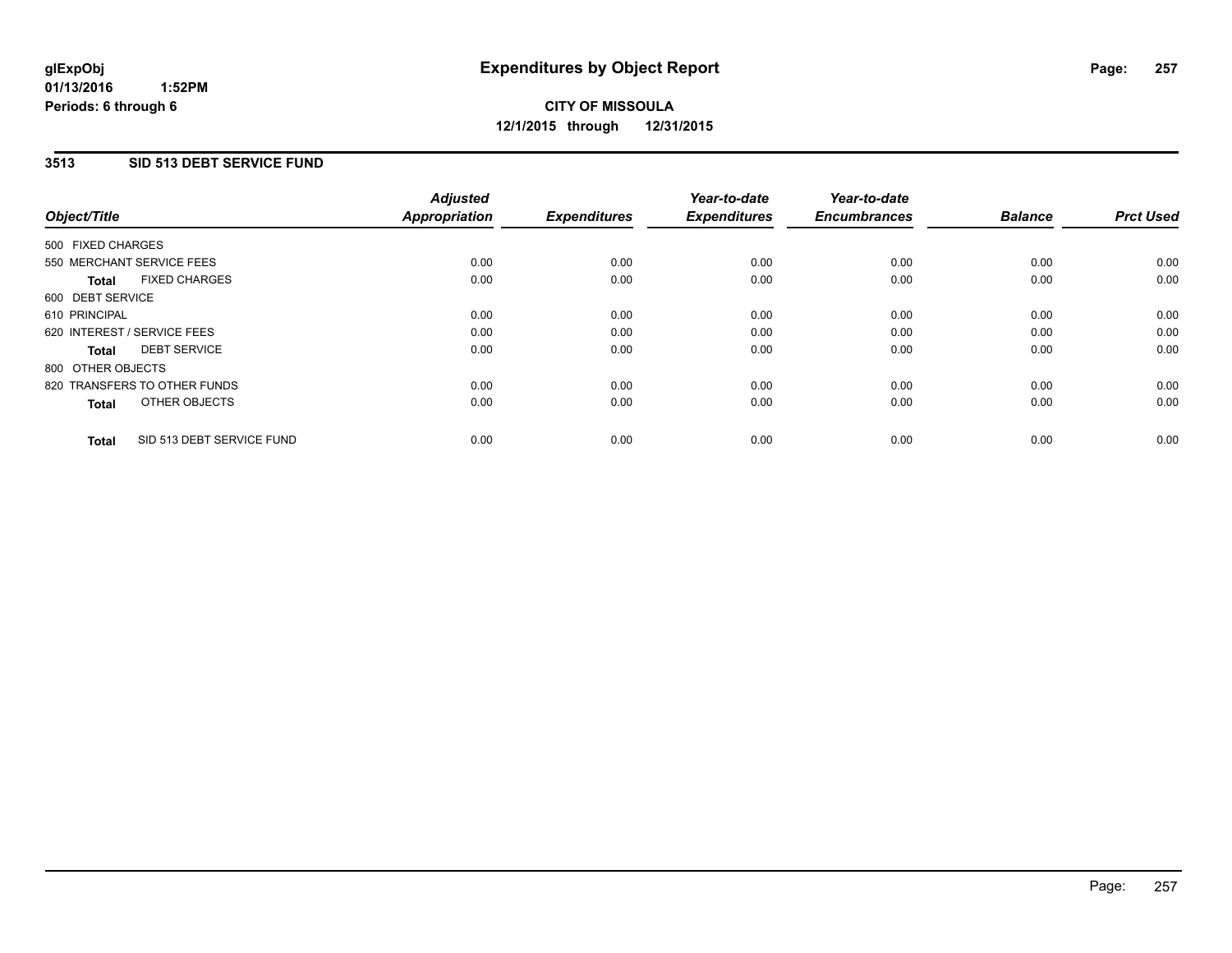# **glExpObj Expenditures by Object Report Page: 258**

## **CITY OF MISSOULA 12/1/2015 through 12/31/2015**

**3514 SID 514 DEBT SERVICE FUND**

**000 \*\*\* Title Not Found \*\*\***

| Object/Title                     | <b>Adjusted</b><br>Appropriation | <b>Expenditures</b> | Year-to-date<br><b>Expenditures</b> | Year-to-date<br><b>Encumbrances</b> | <b>Balance</b> | <b>Prct Used</b> |
|----------------------------------|----------------------------------|---------------------|-------------------------------------|-------------------------------------|----------------|------------------|
| 800 OTHER OBJECTS                |                                  |                     |                                     |                                     |                |                  |
| 820 TRANSFERS TO OTHER FUNDS     | 0.00                             | 0.00                | 0.00                                | 0.00                                | 0.00           | 0.00             |
| OTHER OBJECTS<br>Total           | 0.00                             | 0.00                | 0.00                                | 0.00                                | 0.00           | 0.00             |
| *** Title Not Found ***<br>Total | 0.00                             | 0.00                | 0.00                                | 0.00                                | 0.00           | 0.00             |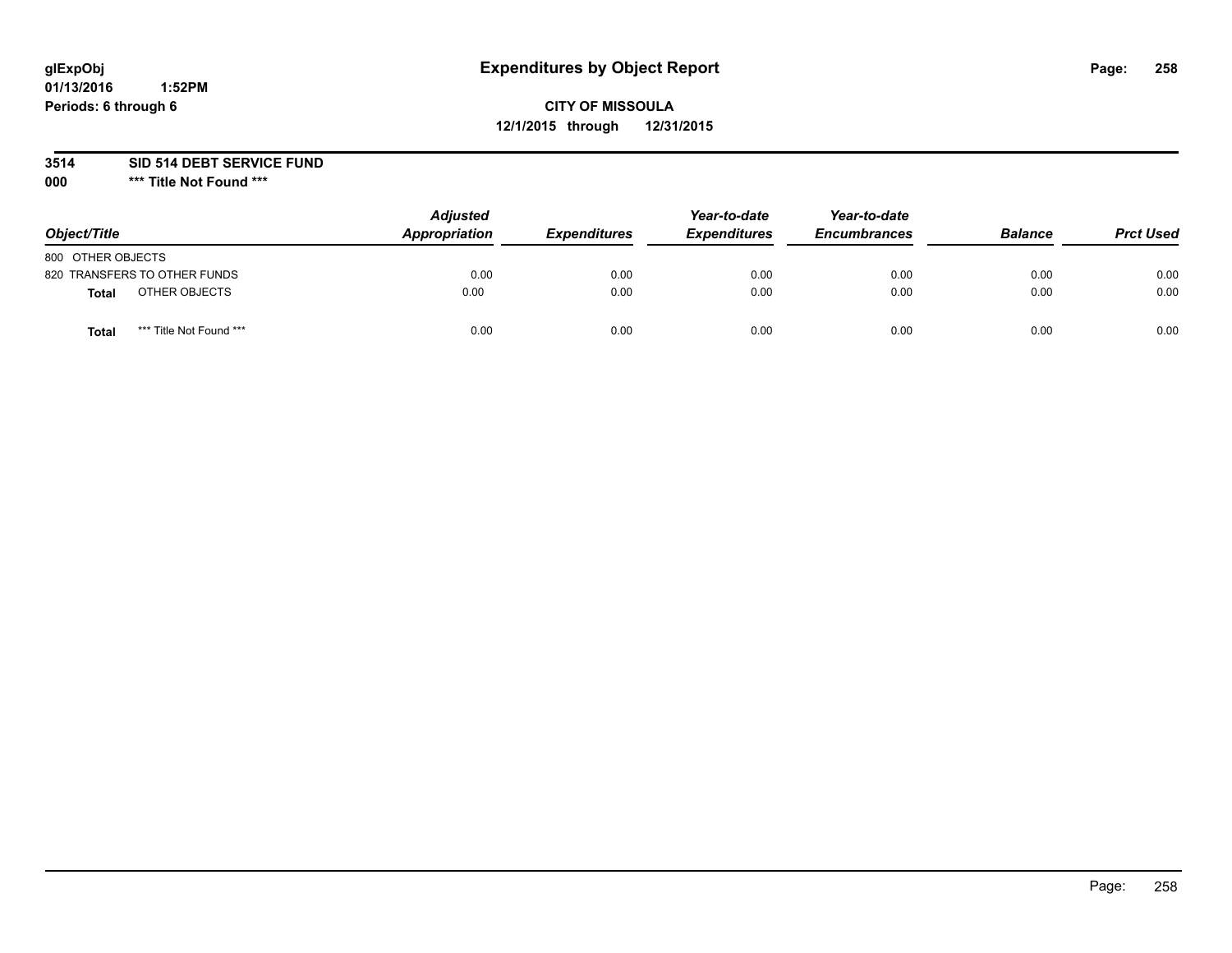#### **3514 SID 514 DEBT SERVICE FUND**

| Object/Title                         | <b>Adjusted</b><br><b>Appropriation</b> | <b>Expenditures</b> | Year-to-date<br><b>Expenditures</b> | Year-to-date<br><b>Encumbrances</b> | <b>Balance</b> | <b>Prct Used</b> |
|--------------------------------------|-----------------------------------------|---------------------|-------------------------------------|-------------------------------------|----------------|------------------|
|                                      |                                         |                     |                                     |                                     |                |                  |
| 500 FIXED CHARGES                    |                                         |                     |                                     |                                     |                |                  |
| 550 MERCHANT SERVICE FEES            | 0.00                                    | 0.00                | 0.00                                | 0.00                                | 0.00           | 0.00             |
| <b>FIXED CHARGES</b><br><b>Total</b> | 0.00                                    | 0.00                | 0.00                                | 0.00                                | 0.00           | 0.00             |
| 600 DEBT SERVICE                     |                                         |                     |                                     |                                     |                |                  |
| 610 PRINCIPAL                        | 0.00                                    | 0.00                | 0.00                                | 0.00                                | 0.00           | 0.00             |
| 620 INTEREST / SERVICE FEES          | 0.00                                    | 0.00                | 0.00                                | 0.00                                | 0.00           | 0.00             |
| <b>DEBT SERVICE</b><br><b>Total</b>  | 0.00                                    | 0.00                | 0.00                                | 0.00                                | 0.00           | 0.00             |
|                                      |                                         |                     |                                     |                                     |                |                  |
| NON-DEPARTMENTAL<br><b>Total</b>     | 0.00                                    | 0.00                | 0.00                                | 0.00                                | 0.00           | 0.00             |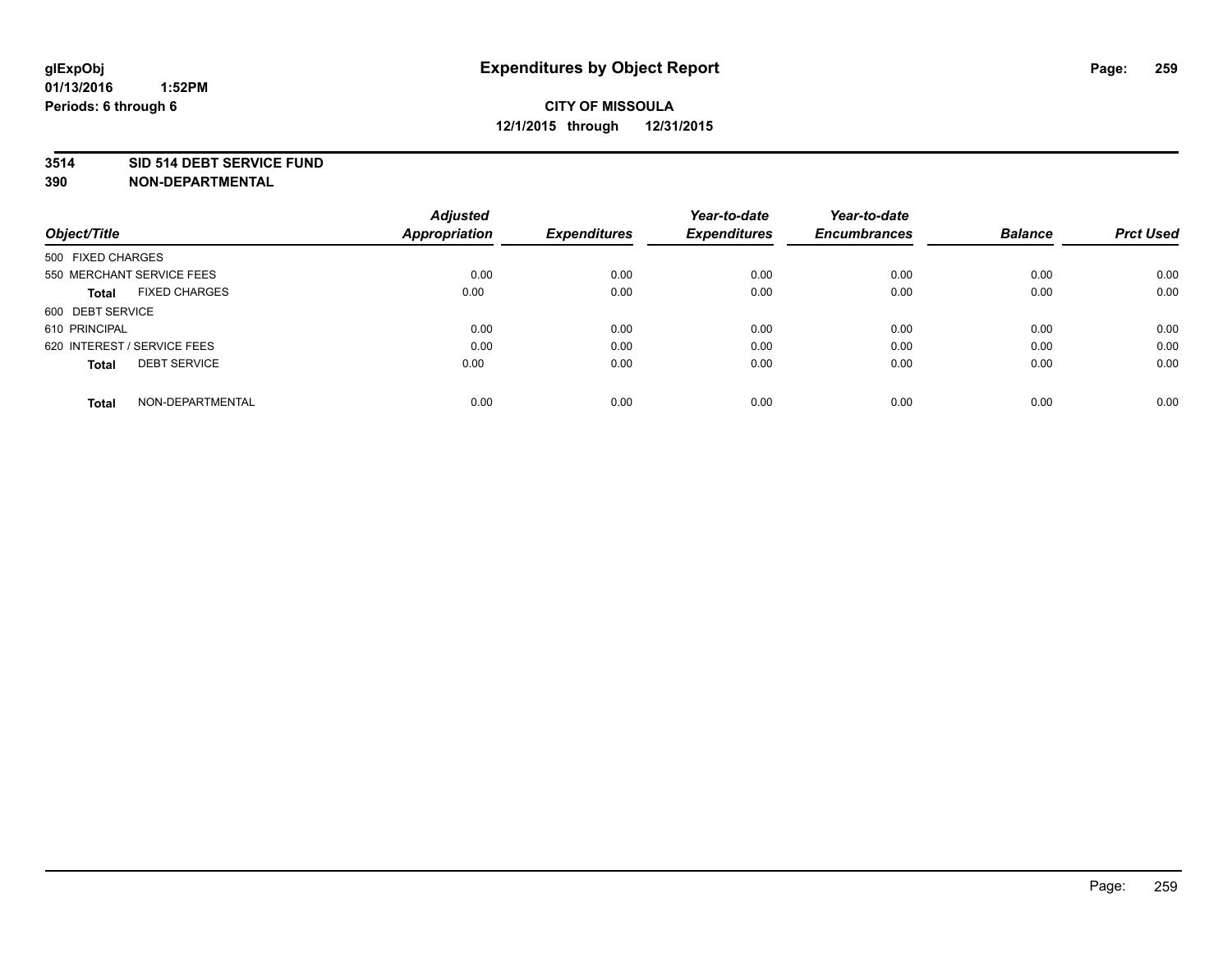## **3514 SID 514 DEBT SERVICE FUND**

| Object/Title      |                              | <b>Adjusted</b><br>Appropriation | <b>Expenditures</b> | Year-to-date<br><b>Expenditures</b> | Year-to-date<br><b>Encumbrances</b> | <b>Balance</b> | <b>Prct Used</b> |
|-------------------|------------------------------|----------------------------------|---------------------|-------------------------------------|-------------------------------------|----------------|------------------|
| 500 FIXED CHARGES |                              |                                  |                     |                                     |                                     |                |                  |
|                   | 550 MERCHANT SERVICE FEES    | 0.00                             | 0.00                | 0.00                                | 0.00                                | 0.00           | 0.00             |
| <b>Total</b>      | <b>FIXED CHARGES</b>         | 0.00                             | 0.00                | 0.00                                | 0.00                                | 0.00           | 0.00             |
| 600 DEBT SERVICE  |                              |                                  |                     |                                     |                                     |                |                  |
| 610 PRINCIPAL     |                              | 0.00                             | 0.00                | 0.00                                | 0.00                                | 0.00           | 0.00             |
|                   | 620 INTEREST / SERVICE FEES  | 0.00                             | 0.00                | 0.00                                | 0.00                                | 0.00           | 0.00             |
| <b>Total</b>      | <b>DEBT SERVICE</b>          | 0.00                             | 0.00                | 0.00                                | 0.00                                | 0.00           | 0.00             |
| 800 OTHER OBJECTS |                              |                                  |                     |                                     |                                     |                |                  |
|                   | 820 TRANSFERS TO OTHER FUNDS | 0.00                             | 0.00                | 0.00                                | 0.00                                | 0.00           | 0.00             |
| <b>Total</b>      | OTHER OBJECTS                | 0.00                             | 0.00                | 0.00                                | 0.00                                | 0.00           | 0.00             |
| <b>Total</b>      | SID 514 DEBT SERVICE FUND    | 0.00                             | 0.00                | 0.00                                | 0.00                                | 0.00           | 0.00             |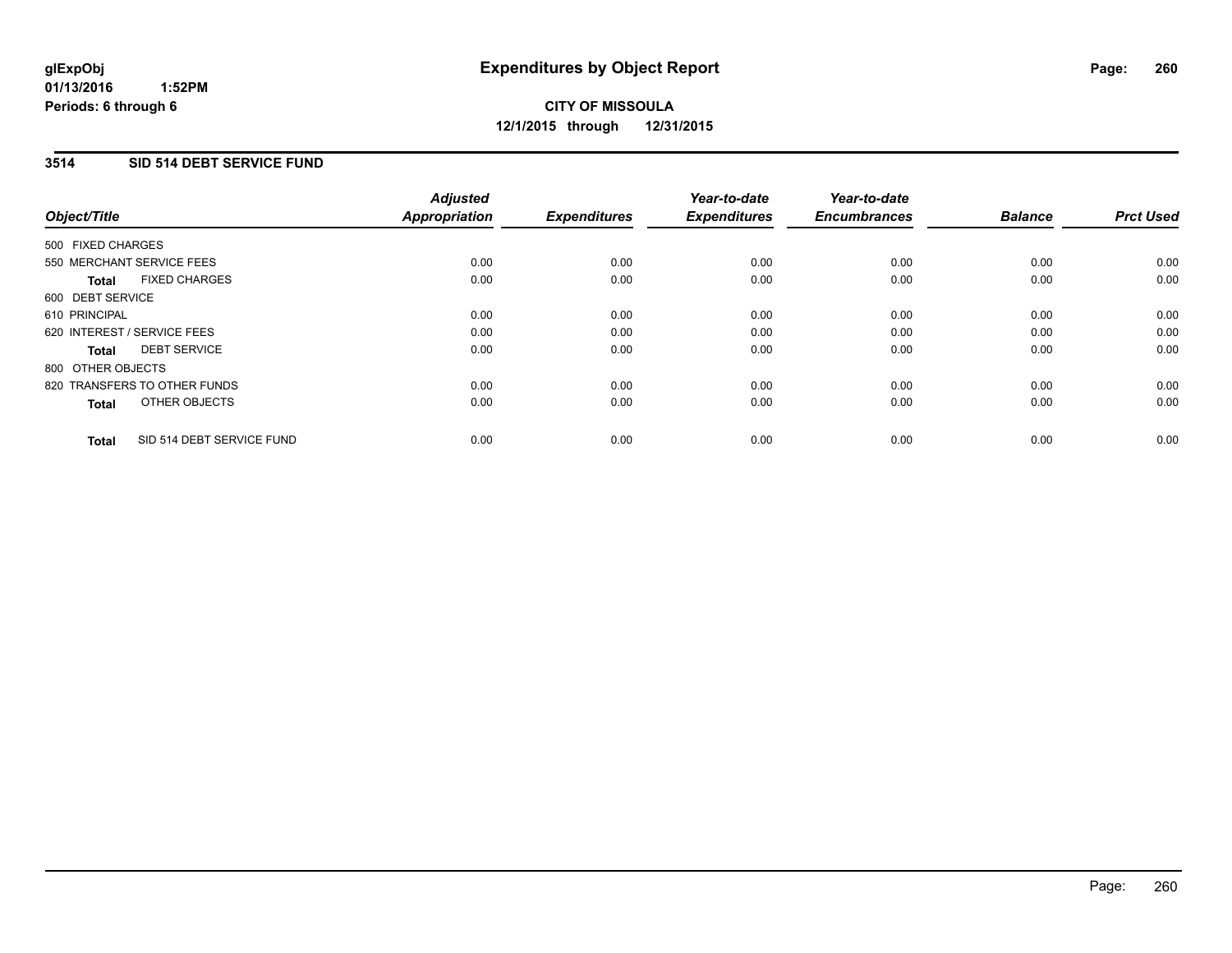#### **3515 SID 515 DEBT SERVICE FUND**

| Object/Title                         | <b>Adjusted</b><br><b>Appropriation</b> | <b>Expenditures</b> | Year-to-date<br><b>Expenditures</b> | Year-to-date<br><b>Encumbrances</b> | <b>Balance</b> | <b>Prct Used</b> |
|--------------------------------------|-----------------------------------------|---------------------|-------------------------------------|-------------------------------------|----------------|------------------|
| 500 FIXED CHARGES                    |                                         |                     |                                     |                                     |                |                  |
| 550 MERCHANT SERVICE FEES            | 0.00                                    | 0.00                | 0.00                                | 0.00                                | 0.00           | 0.00             |
| <b>FIXED CHARGES</b><br><b>Total</b> | 0.00                                    | 0.00                | 0.00                                | 0.00                                | 0.00           | 0.00             |
| 600 DEBT SERVICE                     |                                         |                     |                                     |                                     |                |                  |
| 610 PRINCIPAL                        | 0.00                                    | 0.00                | 0.00                                | 0.00                                | 0.00           | 0.00             |
| 620 INTEREST / SERVICE FEES          | 0.00                                    | 0.00                | 0.00                                | 0.00                                | 0.00           | 0.00             |
| <b>DEBT SERVICE</b><br><b>Total</b>  | 0.00                                    | 0.00                | 0.00                                | 0.00                                | 0.00           | 0.00             |
| 800 OTHER OBJECTS                    |                                         |                     |                                     |                                     |                |                  |
| 820 TRANSFERS TO OTHER FUNDS         | 0.00                                    | 0.00                | 0.00                                | 0.00                                | 0.00           | 0.00             |
| OTHER OBJECTS<br><b>Total</b>        | 0.00                                    | 0.00                | 0.00                                | 0.00                                | 0.00           | 0.00             |
|                                      |                                         |                     |                                     |                                     |                |                  |
| NON-DEPARTMENTAL<br><b>Total</b>     | 0.00                                    | 0.00                | 0.00                                | 0.00                                | 0.00           | 0.00             |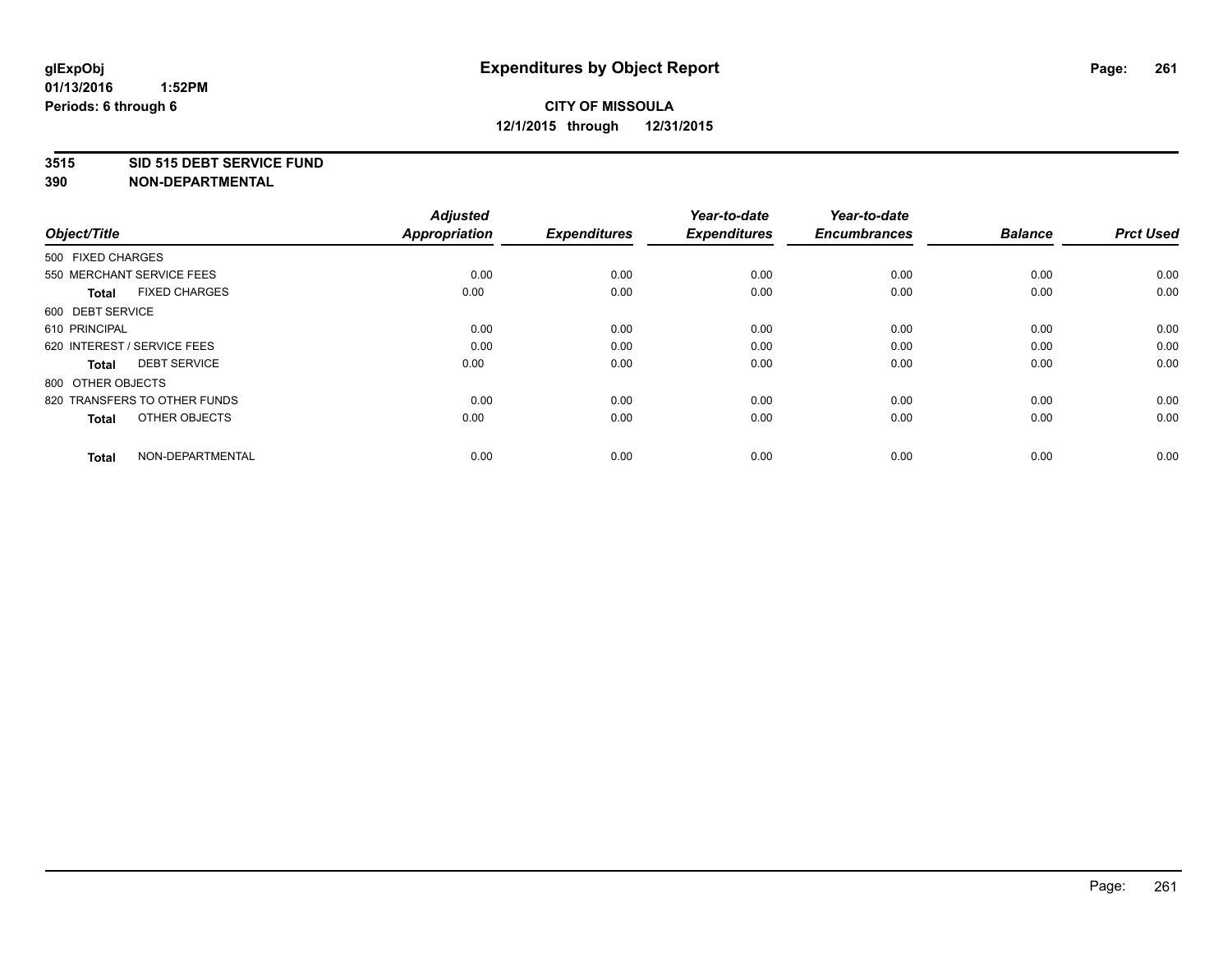#### **3515 SID 515 DEBT SERVICE FUND**

| Object/Title      |                              | <b>Adjusted</b><br>Appropriation | <b>Expenditures</b> | Year-to-date<br><b>Expenditures</b> | Year-to-date<br><b>Encumbrances</b> | <b>Balance</b> | <b>Prct Used</b> |
|-------------------|------------------------------|----------------------------------|---------------------|-------------------------------------|-------------------------------------|----------------|------------------|
| 500 FIXED CHARGES |                              |                                  |                     |                                     |                                     |                |                  |
|                   | 550 MERCHANT SERVICE FEES    | 0.00                             | 0.00                | 0.00                                | 0.00                                | 0.00           | 0.00             |
| <b>Total</b>      | <b>FIXED CHARGES</b>         | 0.00                             | 0.00                | 0.00                                | 0.00                                | 0.00           | 0.00             |
| 600 DEBT SERVICE  |                              |                                  |                     |                                     |                                     |                |                  |
| 610 PRINCIPAL     |                              | 0.00                             | 0.00                | 0.00                                | 0.00                                | 0.00           | 0.00             |
|                   | 620 INTEREST / SERVICE FEES  | 0.00                             | 0.00                | 0.00                                | 0.00                                | 0.00           | 0.00             |
| <b>Total</b>      | <b>DEBT SERVICE</b>          | 0.00                             | 0.00                | 0.00                                | 0.00                                | 0.00           | 0.00             |
| 800 OTHER OBJECTS |                              |                                  |                     |                                     |                                     |                |                  |
|                   | 820 TRANSFERS TO OTHER FUNDS | 0.00                             | 0.00                | 0.00                                | 0.00                                | 0.00           | 0.00             |
| <b>Total</b>      | OTHER OBJECTS                | 0.00                             | 0.00                | 0.00                                | 0.00                                | 0.00           | 0.00             |
| <b>Total</b>      | SID 515 DEBT SERVICE FUND    | 0.00                             | 0.00                | 0.00                                | 0.00                                | 0.00           | 0.00             |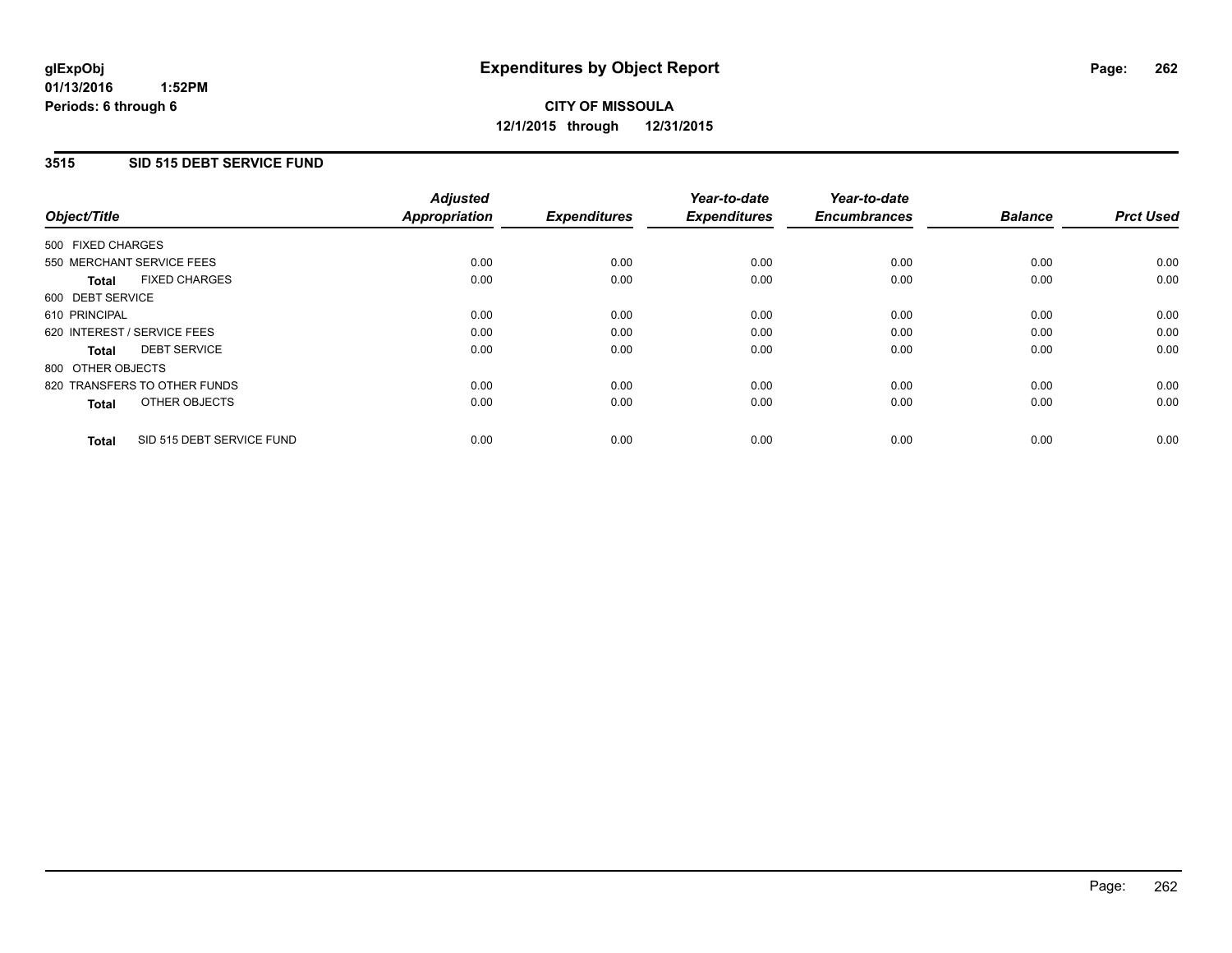# **glExpObj Expenditures by Object Report Page: 263**

## **CITY OF MISSOULA 12/1/2015 through 12/31/2015**

**3517 SID 517 DEBT SERVICE FUND**

**000 \*\*\* Title Not Found \*\*\***

| Object/Title                     | <b>Adjusted</b><br><b>Appropriation</b> | <i><b>Expenditures</b></i> | Year-to-date<br><b>Expenditures</b> | Year-to-date<br><b>Encumbrances</b> | <b>Balance</b> | <b>Prct Used</b> |
|----------------------------------|-----------------------------------------|----------------------------|-------------------------------------|-------------------------------------|----------------|------------------|
| 800 OTHER OBJECTS                |                                         |                            |                                     |                                     |                |                  |
| 820 TRANSFERS TO OTHER FUNDS     | 0.00                                    | 0.00                       | 0.00                                | 0.00                                | 0.00           | 0.00             |
| OTHER OBJECTS<br><b>Total</b>    | 0.00                                    | 0.00                       | 0.00                                | 0.00                                | 0.00           | 0.00             |
| *** Title Not Found ***<br>Total | 0.00                                    | 0.00                       | 0.00                                | 0.00                                | 0.00           | 0.00             |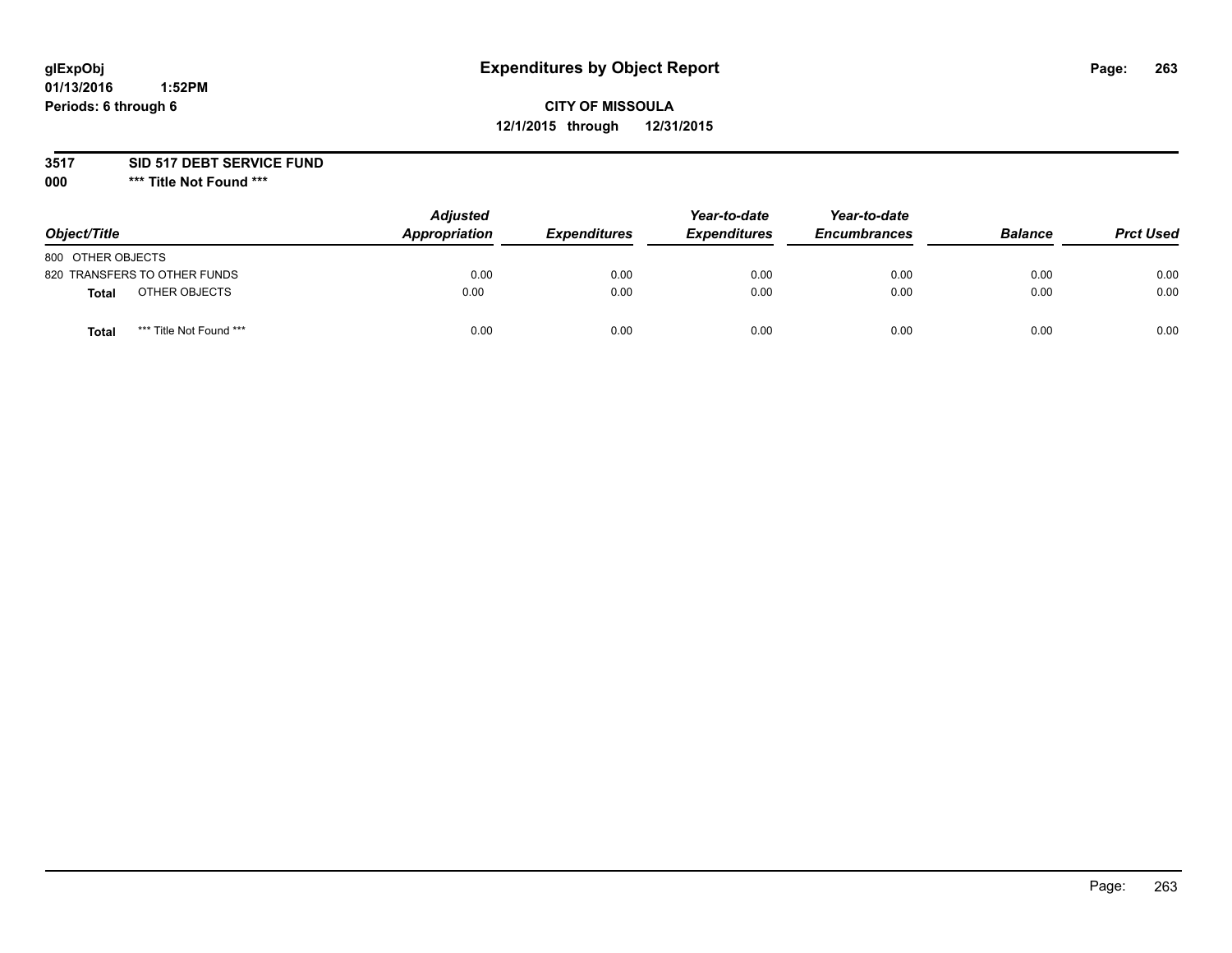#### **3517 SID 517 DEBT SERVICE FUND**

| Object/Title                         | <b>Adjusted</b><br><b>Appropriation</b> | <b>Expenditures</b> | Year-to-date<br><b>Expenditures</b> | Year-to-date<br><b>Encumbrances</b> | <b>Balance</b> | <b>Prct Used</b> |
|--------------------------------------|-----------------------------------------|---------------------|-------------------------------------|-------------------------------------|----------------|------------------|
|                                      |                                         |                     |                                     |                                     |                |                  |
| 500 FIXED CHARGES                    |                                         |                     |                                     |                                     |                |                  |
| 550 MERCHANT SERVICE FEES            | 0.00                                    | 0.00                | 0.00                                | 0.00                                | 0.00           | 0.00             |
| <b>FIXED CHARGES</b><br><b>Total</b> | 0.00                                    | 0.00                | 0.00                                | 0.00                                | 0.00           | 0.00             |
| 600 DEBT SERVICE                     |                                         |                     |                                     |                                     |                |                  |
| 610 PRINCIPAL                        | 0.00                                    | 0.00                | 0.00                                | 0.00                                | 0.00           | 0.00             |
| 620 INTEREST / SERVICE FEES          | 0.00                                    | 0.00                | 0.00                                | 0.00                                | 0.00           | 0.00             |
| <b>DEBT SERVICE</b><br><b>Total</b>  | 0.00                                    | 0.00                | 0.00                                | 0.00                                | 0.00           | 0.00             |
|                                      |                                         |                     |                                     |                                     |                |                  |
| NON-DEPARTMENTAL<br><b>Total</b>     | 0.00                                    | 0.00                | 0.00                                | 0.00                                | 0.00           | 0.00             |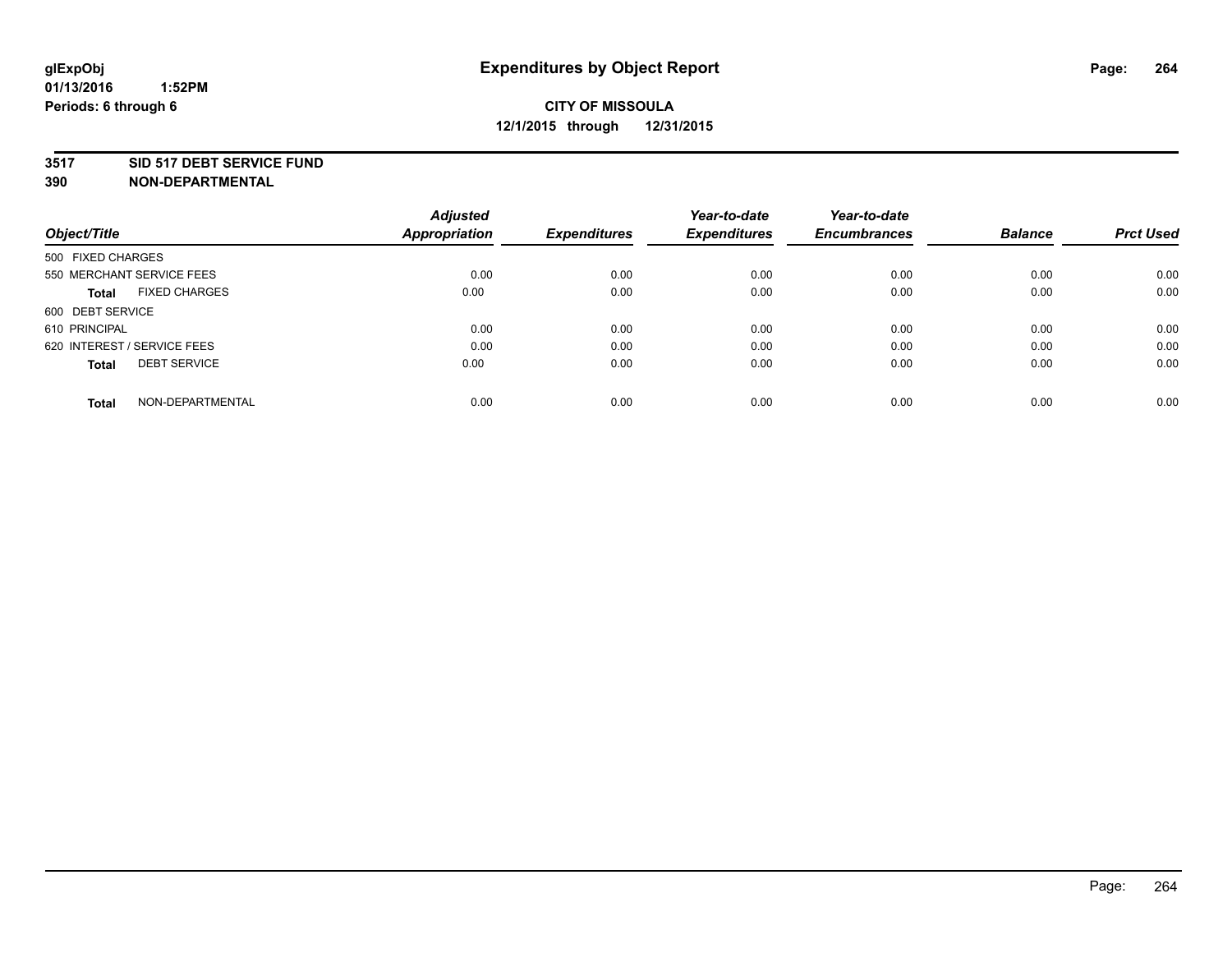#### **3517 SID 517 DEBT SERVICE FUND**

| Object/Title                              | <b>Adjusted</b><br><b>Appropriation</b> | <b>Expenditures</b> | Year-to-date<br><b>Expenditures</b> | Year-to-date<br><b>Encumbrances</b> | <b>Balance</b> | <b>Prct Used</b> |
|-------------------------------------------|-----------------------------------------|---------------------|-------------------------------------|-------------------------------------|----------------|------------------|
| 500 FIXED CHARGES                         |                                         |                     |                                     |                                     |                |                  |
| 550 MERCHANT SERVICE FEES                 | 0.00                                    | 0.00                | 0.00                                | 0.00                                | 0.00           | 0.00             |
| <b>FIXED CHARGES</b><br><b>Total</b>      | 0.00                                    | 0.00                | 0.00                                | 0.00                                | 0.00           | 0.00             |
| 600 DEBT SERVICE                          |                                         |                     |                                     |                                     |                |                  |
| 610 PRINCIPAL                             | 0.00                                    | 0.00                | 0.00                                | 0.00                                | 0.00           | 0.00             |
| 620 INTEREST / SERVICE FEES               | 0.00                                    | 0.00                | 0.00                                | 0.00                                | 0.00           | 0.00             |
| <b>DEBT SERVICE</b><br><b>Total</b>       | 0.00                                    | 0.00                | 0.00                                | 0.00                                | 0.00           | 0.00             |
| 800 OTHER OBJECTS                         |                                         |                     |                                     |                                     |                |                  |
| 820 TRANSFERS TO OTHER FUNDS              | 0.00                                    | 0.00                | 0.00                                | 0.00                                | 0.00           | 0.00             |
| OTHER OBJECTS<br><b>Total</b>             | 0.00                                    | 0.00                | 0.00                                | 0.00                                | 0.00           | 0.00             |
| SID 517 DEBT SERVICE FUND<br><b>Total</b> | 0.00                                    | 0.00                | 0.00                                | 0.00                                | 0.00           | 0.00             |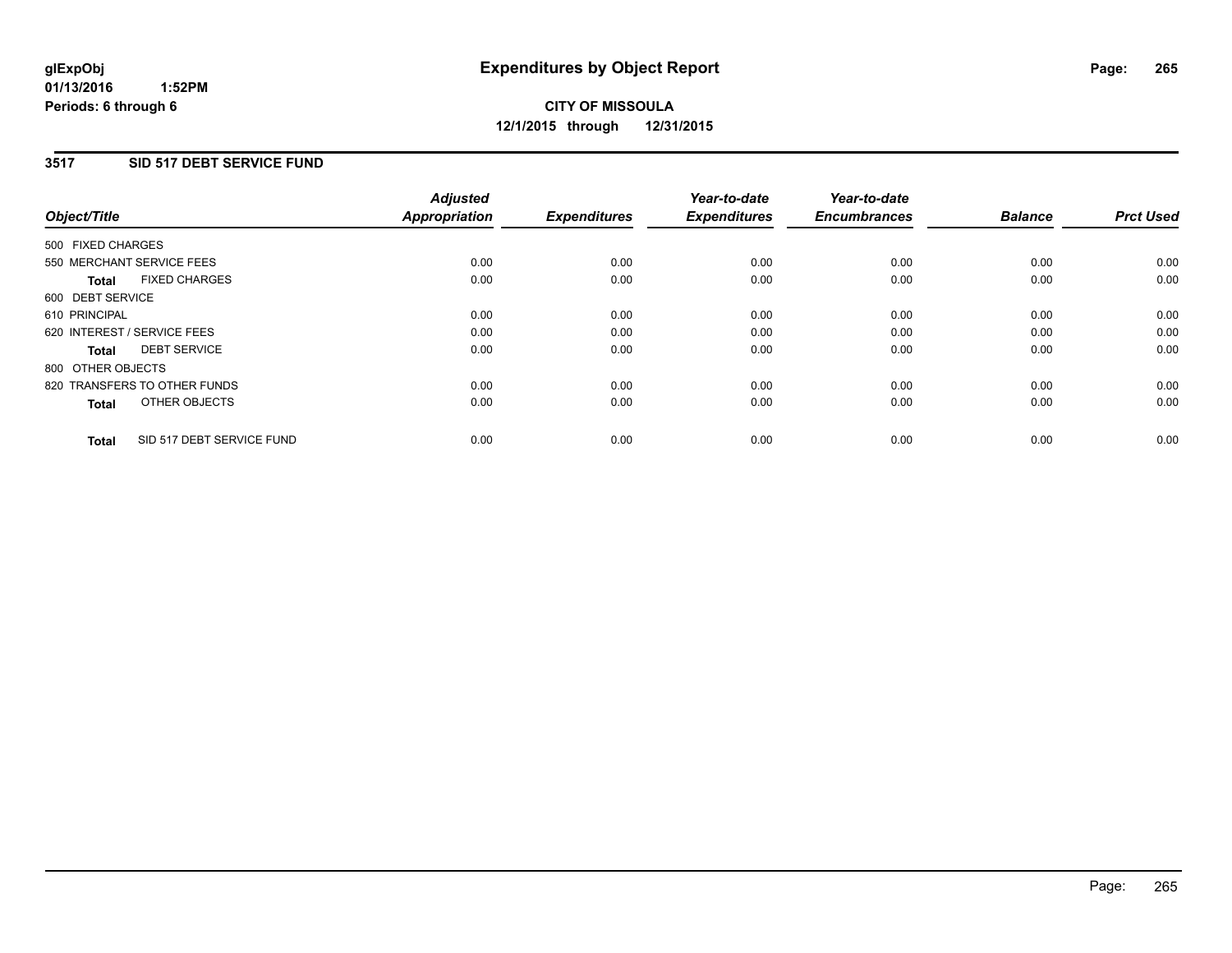# **glExpObj Expenditures by Object Report Page: 266**

## **CITY OF MISSOULA 12/1/2015 through 12/31/2015**

**3518 SID 518 DEBT SERVICE FUND**

**000 \*\*\* Title Not Found \*\*\***

| Object/Title                     | <b>Adjusted</b><br>Appropriation | <b>Expenditures</b> | Year-to-date<br><b>Expenditures</b> | Year-to-date<br><b>Encumbrances</b> | <b>Balance</b> | <b>Prct Used</b> |
|----------------------------------|----------------------------------|---------------------|-------------------------------------|-------------------------------------|----------------|------------------|
| 800 OTHER OBJECTS                |                                  |                     |                                     |                                     |                |                  |
| 820 TRANSFERS TO OTHER FUNDS     | 0.00                             | 0.00                | 0.00                                | 0.00                                | 0.00           | 0.00             |
| OTHER OBJECTS<br>Total           | 0.00                             | 0.00                | 0.00                                | 0.00                                | 0.00           | 0.00             |
| *** Title Not Found ***<br>Total | 0.00                             | 0.00                | 0.00                                | 0.00                                | 0.00           | 0.00             |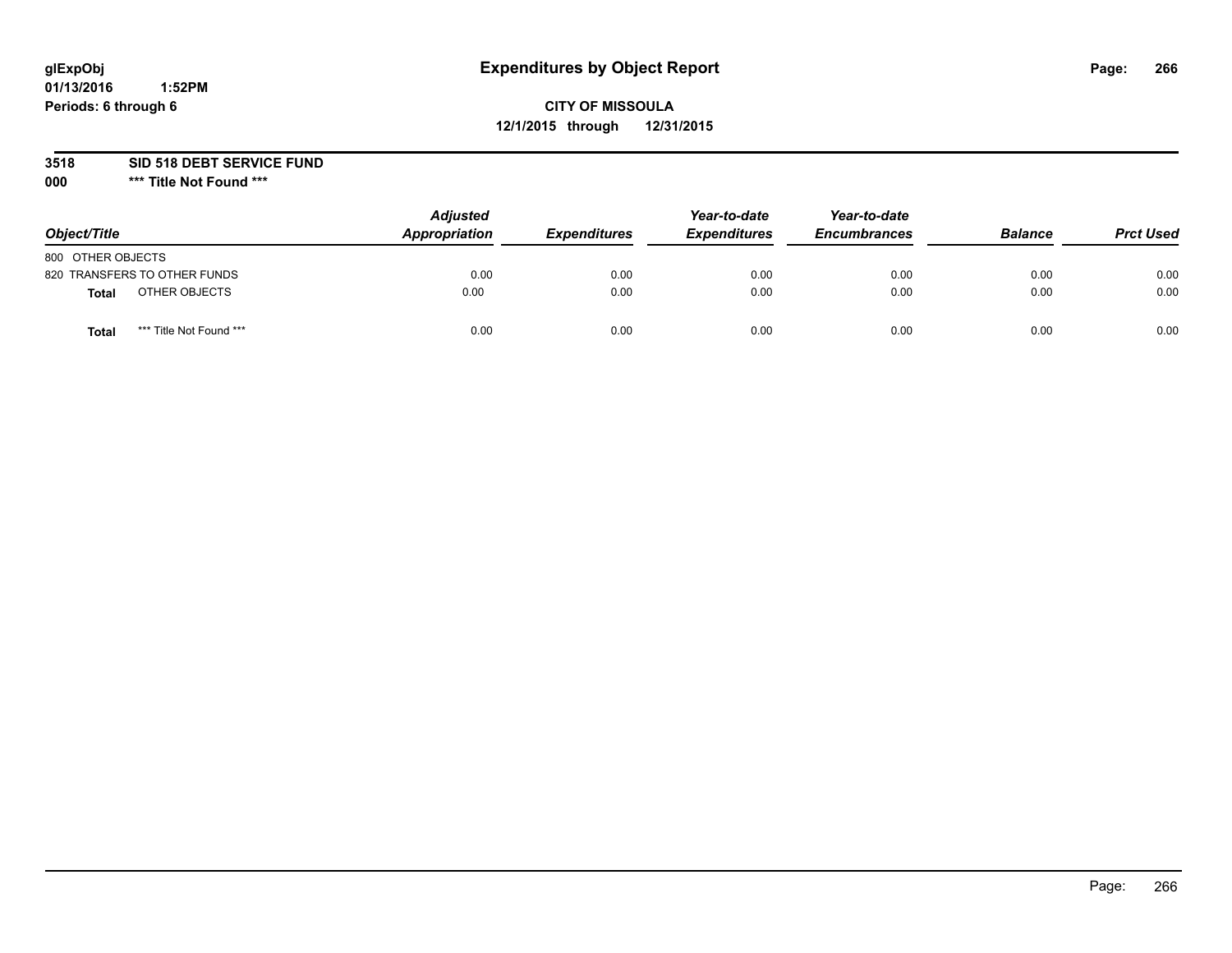#### **3518 SID 518 DEBT SERVICE FUND**

| Object/Title                         | <b>Adjusted</b><br><b>Appropriation</b> | <b>Expenditures</b> | Year-to-date<br><b>Expenditures</b> | Year-to-date<br><b>Encumbrances</b> | <b>Balance</b> | <b>Prct Used</b> |
|--------------------------------------|-----------------------------------------|---------------------|-------------------------------------|-------------------------------------|----------------|------------------|
| 500 FIXED CHARGES                    |                                         |                     |                                     |                                     |                |                  |
| 550 MERCHANT SERVICE FEES            | 0.00                                    | 0.00                | 0.00                                | 0.00                                | 0.00           | 0.00             |
| <b>FIXED CHARGES</b><br><b>Total</b> | 0.00                                    | 0.00                | 0.00                                | 0.00                                | 0.00           | 0.00             |
| 600 DEBT SERVICE                     |                                         |                     |                                     |                                     |                |                  |
| 610 PRINCIPAL                        | 0.00                                    | 0.00                | 0.00                                | 0.00                                | 0.00           | 0.00             |
| 620 INTEREST / SERVICE FEES          | 0.00                                    | 0.00                | 0.00                                | 0.00                                | 0.00           | 0.00             |
| <b>DEBT SERVICE</b><br><b>Total</b>  | 0.00                                    | 0.00                | 0.00                                | 0.00                                | 0.00           | 0.00             |
| 800 OTHER OBJECTS                    |                                         |                     |                                     |                                     |                |                  |
| 820 TRANSFERS TO OTHER FUNDS         | 0.00                                    | 0.00                | 0.00                                | 0.00                                | 0.00           | 0.00             |
| OTHER OBJECTS<br><b>Total</b>        | 0.00                                    | 0.00                | 0.00                                | 0.00                                | 0.00           | 0.00             |
|                                      |                                         |                     |                                     |                                     |                |                  |
| NON-DEPARTMENTAL<br><b>Total</b>     | 0.00                                    | 0.00                | 0.00                                | 0.00                                | 0.00           | 0.00             |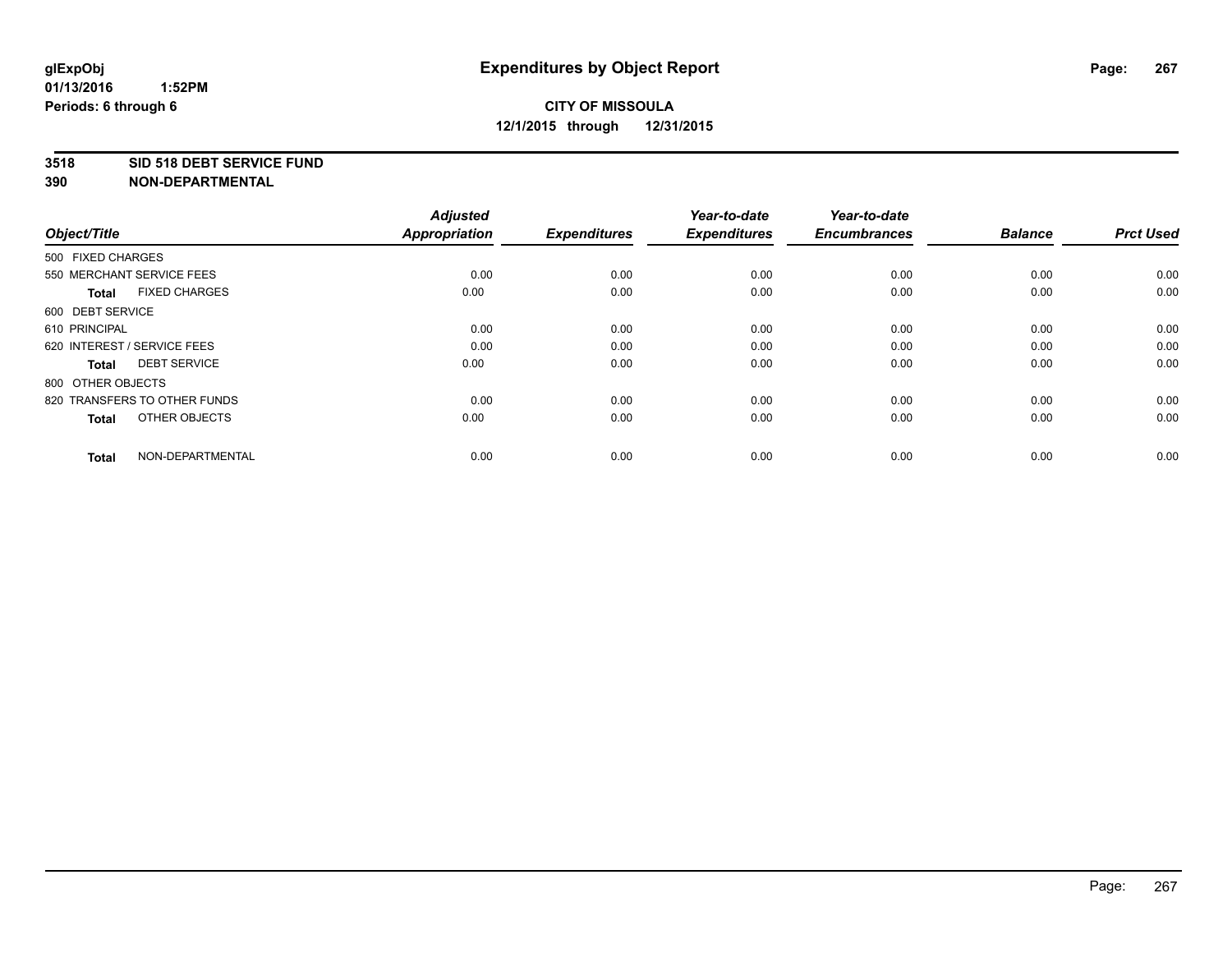#### **3518 SID 518 DEBT SERVICE FUND**

| Object/Title                              | <b>Adjusted</b><br><b>Appropriation</b> | <b>Expenditures</b> | Year-to-date<br><b>Expenditures</b> | Year-to-date<br><b>Encumbrances</b> | <b>Balance</b> | <b>Prct Used</b> |
|-------------------------------------------|-----------------------------------------|---------------------|-------------------------------------|-------------------------------------|----------------|------------------|
|                                           |                                         |                     |                                     |                                     |                |                  |
| 500 FIXED CHARGES                         |                                         |                     |                                     |                                     |                |                  |
| 550 MERCHANT SERVICE FEES                 | 0.00                                    | 0.00                | 0.00                                | 0.00                                | 0.00           | 0.00             |
| <b>FIXED CHARGES</b><br><b>Total</b>      | 0.00                                    | 0.00                | 0.00                                | 0.00                                | 0.00           | 0.00             |
| 600 DEBT SERVICE                          |                                         |                     |                                     |                                     |                |                  |
| 610 PRINCIPAL                             | 0.00                                    | 0.00                | 0.00                                | 0.00                                | 0.00           | 0.00             |
| 620 INTEREST / SERVICE FEES               | 0.00                                    | 0.00                | 0.00                                | 0.00                                | 0.00           | 0.00             |
| <b>DEBT SERVICE</b><br><b>Total</b>       | 0.00                                    | 0.00                | 0.00                                | 0.00                                | 0.00           | 0.00             |
| 800 OTHER OBJECTS                         |                                         |                     |                                     |                                     |                |                  |
| 820 TRANSFERS TO OTHER FUNDS              | 0.00                                    | 0.00                | 0.00                                | 0.00                                | 0.00           | 0.00             |
| OTHER OBJECTS<br><b>Total</b>             | 0.00                                    | 0.00                | 0.00                                | 0.00                                | 0.00           | 0.00             |
|                                           |                                         |                     |                                     |                                     |                |                  |
| SID 518 DEBT SERVICE FUND<br><b>Total</b> | 0.00                                    | 0.00                | 0.00                                | 0.00                                | 0.00           | 0.00             |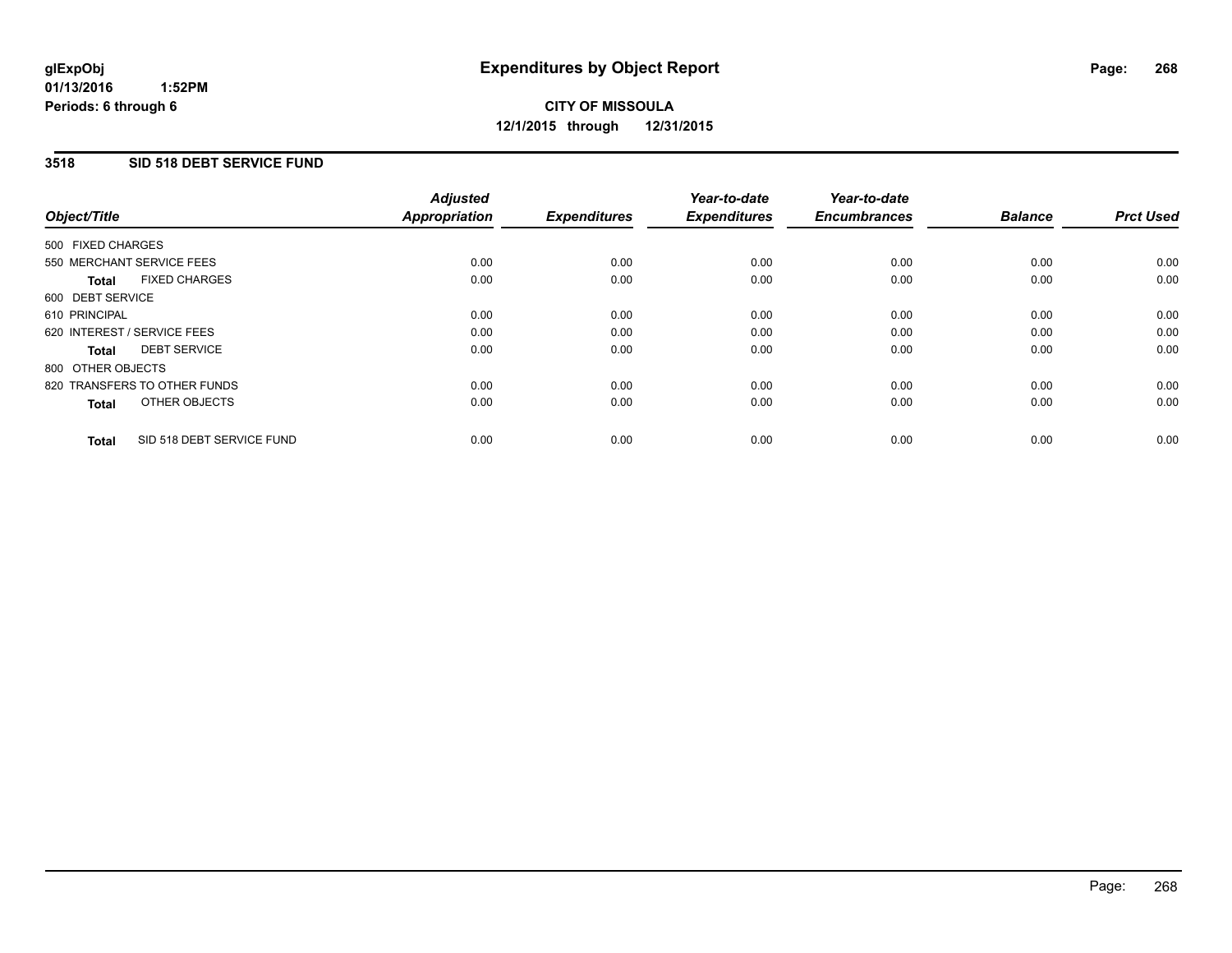#### **3519 SID 519 DEBT SERVICE FUND**

| Object/Title                         | <b>Adjusted</b><br><b>Appropriation</b> | <b>Expenditures</b> | Year-to-date<br><b>Expenditures</b> | Year-to-date<br><b>Encumbrances</b> | <b>Balance</b> | <b>Prct Used</b> |
|--------------------------------------|-----------------------------------------|---------------------|-------------------------------------|-------------------------------------|----------------|------------------|
| 500 FIXED CHARGES                    |                                         |                     |                                     |                                     |                |                  |
| 550 MERCHANT SERVICE FEES            | 0.00                                    | 0.00                | 0.00                                | 0.00                                | 0.00           | 0.00             |
| <b>FIXED CHARGES</b><br><b>Total</b> | 0.00                                    | 0.00                | 0.00                                | 0.00                                | 0.00           | 0.00             |
| 600 DEBT SERVICE                     |                                         |                     |                                     |                                     |                |                  |
| 610 PRINCIPAL                        | 0.00                                    | 0.00                | 0.00                                | 0.00                                | 0.00           | 0.00             |
| 620 INTEREST / SERVICE FEES          | 0.00                                    | 0.00                | 0.00                                | 0.00                                | 0.00           | 0.00             |
| <b>DEBT SERVICE</b><br><b>Total</b>  | 0.00                                    | 0.00                | 0.00                                | 0.00                                | 0.00           | 0.00             |
| 800 OTHER OBJECTS                    |                                         |                     |                                     |                                     |                |                  |
| 820 TRANSFERS TO OTHER FUNDS         | 0.00                                    | 0.00                | 0.00                                | 0.00                                | 0.00           | 0.00             |
| OTHER OBJECTS<br><b>Total</b>        | 0.00                                    | 0.00                | 0.00                                | 0.00                                | 0.00           | 0.00             |
|                                      |                                         |                     |                                     |                                     |                |                  |
| NON-DEPARTMENTAL<br><b>Total</b>     | 0.00                                    | 0.00                | 0.00                                | 0.00                                | 0.00           | 0.00             |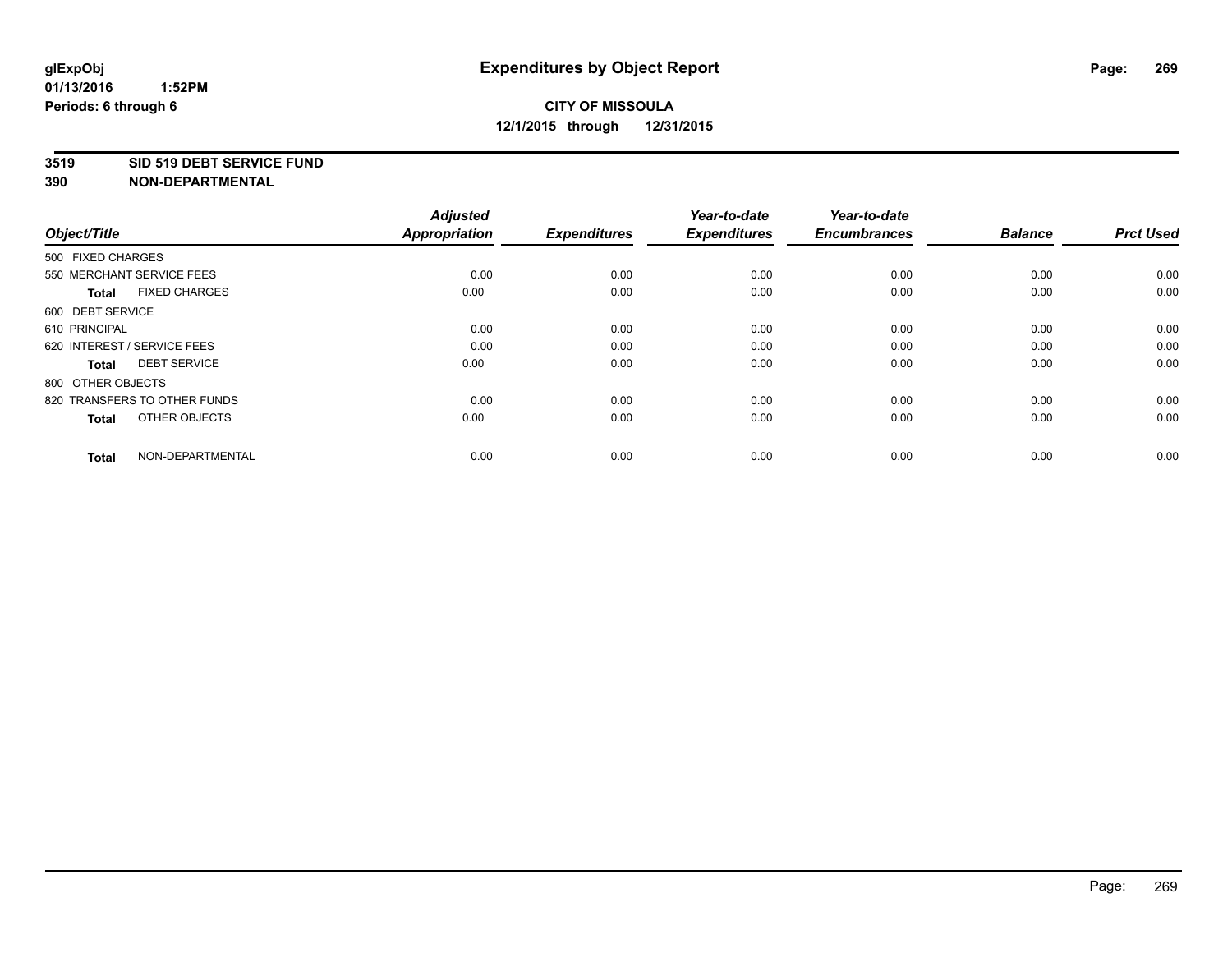#### **3519 SID 519 DEBT SERVICE FUND**

| Object/Title                              | <b>Adjusted</b><br><b>Appropriation</b> | <b>Expenditures</b> | Year-to-date<br><b>Expenditures</b> | Year-to-date<br><b>Encumbrances</b> | <b>Balance</b> | <b>Prct Used</b> |
|-------------------------------------------|-----------------------------------------|---------------------|-------------------------------------|-------------------------------------|----------------|------------------|
|                                           |                                         |                     |                                     |                                     |                |                  |
| 500 FIXED CHARGES                         |                                         |                     |                                     |                                     |                |                  |
| 550 MERCHANT SERVICE FEES                 | 0.00                                    | 0.00                | 0.00                                | 0.00                                | 0.00           | 0.00             |
| <b>FIXED CHARGES</b><br><b>Total</b>      | 0.00                                    | 0.00                | 0.00                                | 0.00                                | 0.00           | 0.00             |
| 600 DEBT SERVICE                          |                                         |                     |                                     |                                     |                |                  |
| 610 PRINCIPAL                             | 0.00                                    | 0.00                | 0.00                                | 0.00                                | 0.00           | 0.00             |
| 620 INTEREST / SERVICE FEES               | 0.00                                    | 0.00                | 0.00                                | 0.00                                | 0.00           | 0.00             |
| <b>DEBT SERVICE</b><br><b>Total</b>       | 0.00                                    | 0.00                | 0.00                                | 0.00                                | 0.00           | 0.00             |
| 800 OTHER OBJECTS                         |                                         |                     |                                     |                                     |                |                  |
| 820 TRANSFERS TO OTHER FUNDS              | 0.00                                    | 0.00                | 0.00                                | 0.00                                | 0.00           | 0.00             |
| OTHER OBJECTS<br><b>Total</b>             | 0.00                                    | 0.00                | 0.00                                | 0.00                                | 0.00           | 0.00             |
|                                           |                                         |                     |                                     |                                     |                |                  |
| SID 519 DEBT SERVICE FUND<br><b>Total</b> | 0.00                                    | 0.00                | 0.00                                | 0.00                                | 0.00           | 0.00             |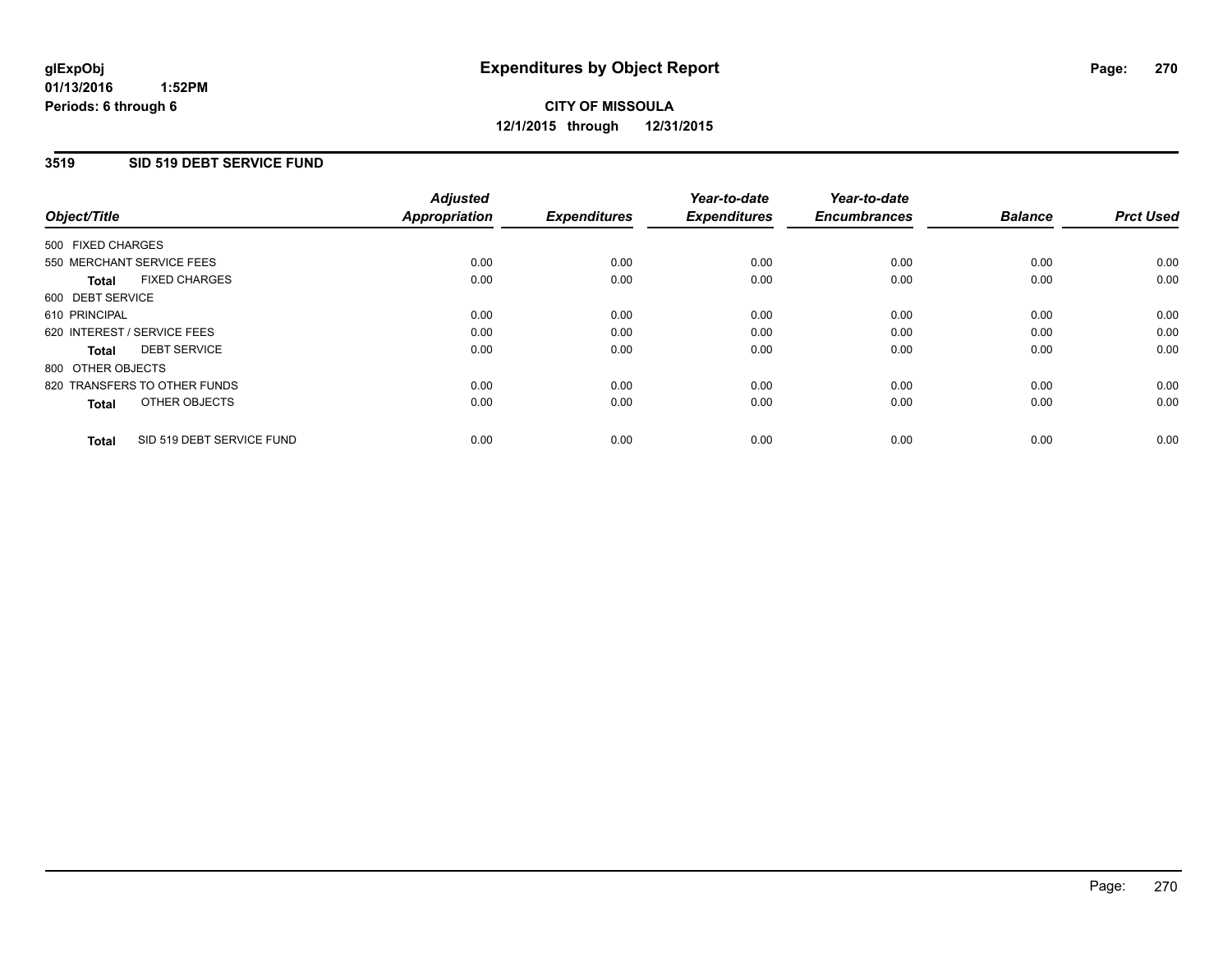**3520 SID 520 DEBT SERVICE FUND**

|                             |                      | <b>Adjusted</b>     |                     | Year-to-date        | Year-to-date | <b>Balance</b> | <b>Prct Used</b> |
|-----------------------------|----------------------|---------------------|---------------------|---------------------|--------------|----------------|------------------|
| Object/Title                | <b>Appropriation</b> | <b>Expenditures</b> | <b>Expenditures</b> | <b>Encumbrances</b> |              |                |                  |
| 500 FIXED CHARGES           |                      |                     |                     |                     |              |                |                  |
| 550 MERCHANT SERVICE FEES   |                      | 0.00                | 0.00                | 0.00                | 0.00         | 0.00           | 0.00             |
| <b>Total</b>                | <b>FIXED CHARGES</b> | 0.00                | 0.00                | 0.00                | 0.00         | 0.00           | 0.00             |
| 600 DEBT SERVICE            |                      |                     |                     |                     |              |                |                  |
| 610 PRINCIPAL               |                      | 138.000.00          | 68.000.00           | 68,000.00           | 0.00         | 70.000.00      | 49.28            |
| 620 INTEREST / SERVICE FEES |                      | 21.920.00           | 11.640.00           | 11.640.00           | 0.00         | 10.280.00      | 53.10            |
| <b>Total</b>                | <b>DEBT SERVICE</b>  | 159.920.00          | 79.640.00           | 79.640.00           | 0.00         | 80.280.00      | 49.80            |
| <b>Total</b>                | NON-DEPARTMENTAL     | 159.920.00          | 79.640.00           | 79.640.00           | 0.00         | 80.280.00      | 49.80            |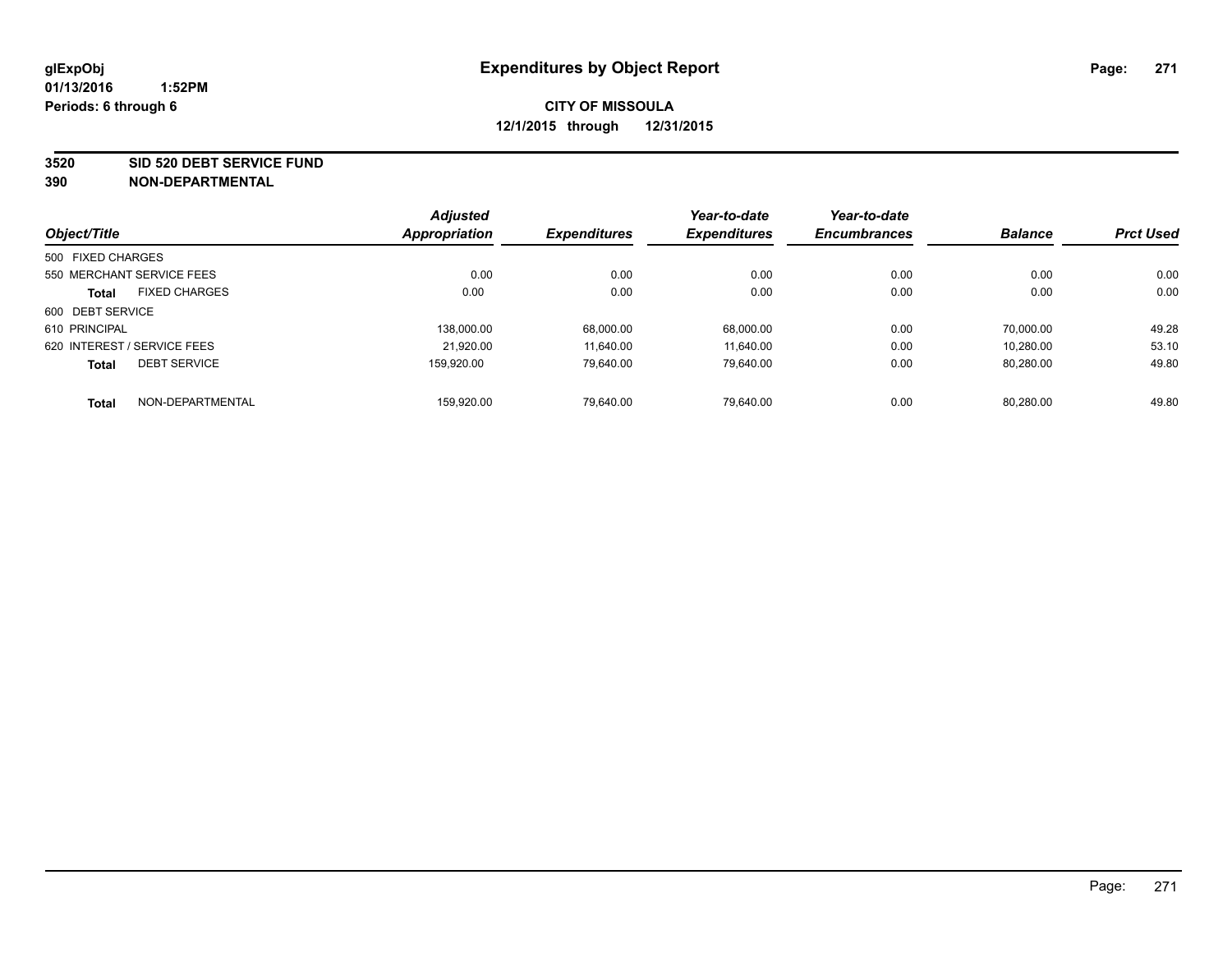#### **3520 SID 520 DEBT SERVICE FUND**

| Object/Title                              | <b>Adjusted</b><br><b>Appropriation</b> | <b>Expenditures</b> | Year-to-date<br><b>Expenditures</b> | Year-to-date<br><b>Encumbrances</b> | <b>Balance</b> | <b>Prct Used</b> |
|-------------------------------------------|-----------------------------------------|---------------------|-------------------------------------|-------------------------------------|----------------|------------------|
| 500 FIXED CHARGES                         |                                         |                     |                                     |                                     |                |                  |
| 550 MERCHANT SERVICE FEES                 | 0.00                                    | 0.00                | 0.00                                | 0.00                                | 0.00           | 0.00             |
| <b>FIXED CHARGES</b><br><b>Total</b>      | 0.00                                    | 0.00                | 0.00                                | 0.00                                | 0.00           | 0.00             |
| 600 DEBT SERVICE                          |                                         |                     |                                     |                                     |                |                  |
| 610 PRINCIPAL                             | 138,000.00                              | 68,000.00           | 68,000.00                           | 0.00                                | 70.000.00      | 49.28            |
| 620 INTEREST / SERVICE FEES               | 21,920.00                               | 11.640.00           | 11.640.00                           | 0.00                                | 10.280.00      | 53.10            |
| <b>DEBT SERVICE</b><br><b>Total</b>       | 159.920.00                              | 79.640.00           | 79.640.00                           | 0.00                                | 80.280.00      | 49.80            |
| SID 520 DEBT SERVICE FUND<br><b>Total</b> | 159.920.00                              | 79.640.00           | 79.640.00                           | 0.00                                | 80.280.00      | 49.80            |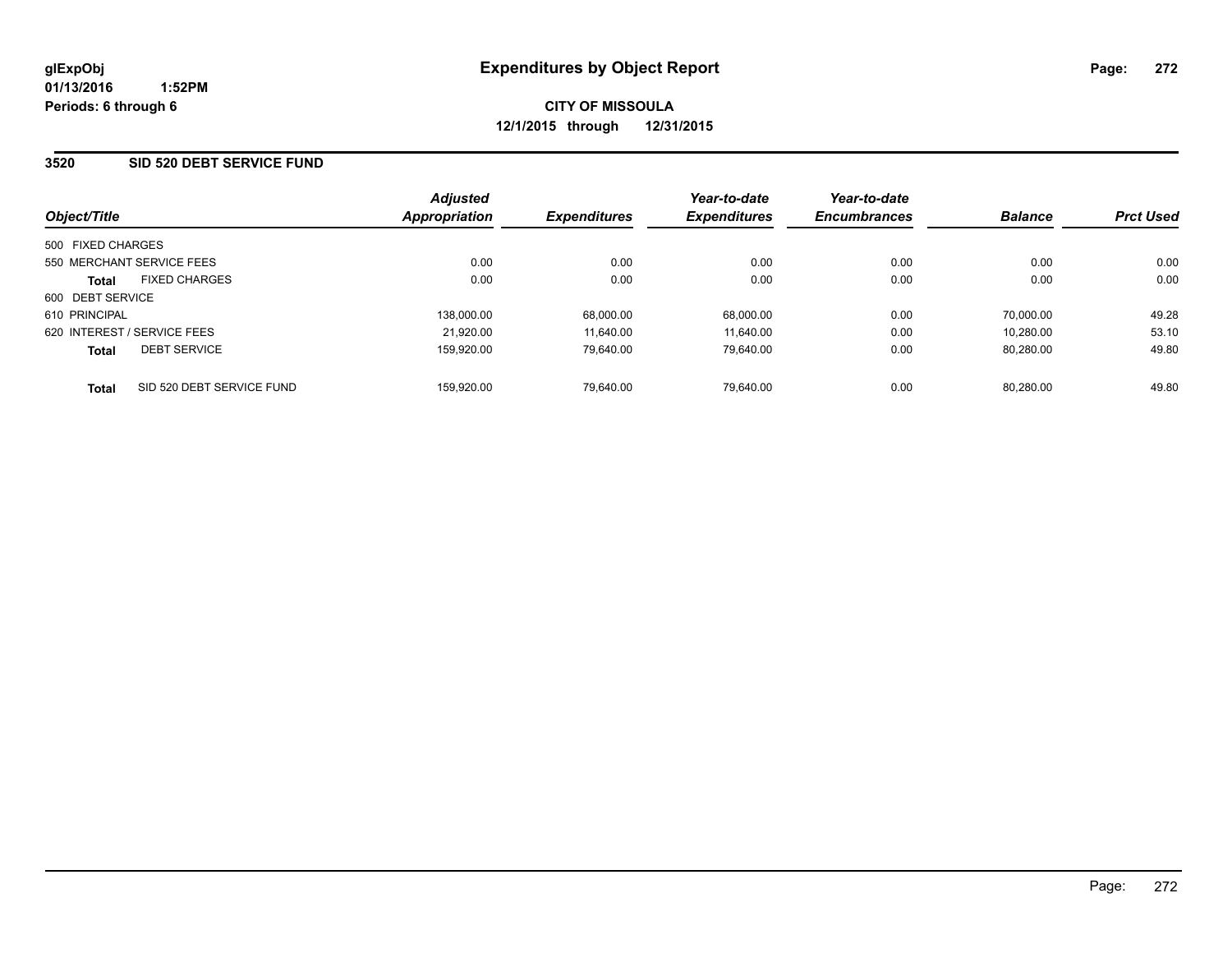#### **3521 SID 521 DEBT SERVICE FUND**

|                                      | <b>Adjusted</b>      |                     | Year-to-date        | Year-to-date        |                |                  |
|--------------------------------------|----------------------|---------------------|---------------------|---------------------|----------------|------------------|
| Object/Title                         | <b>Appropriation</b> | <b>Expenditures</b> | <b>Expenditures</b> | <b>Encumbrances</b> | <b>Balance</b> | <b>Prct Used</b> |
| 500 FIXED CHARGES                    |                      |                     |                     |                     |                |                  |
| 550 MERCHANT SERVICE FEES            | 0.00                 | 0.00                | 0.00                | 0.00                | 0.00           | 0.00             |
| <b>FIXED CHARGES</b><br><b>Total</b> | 0.00                 | 0.00                | 0.00                | 0.00                | 0.00           | 0.00             |
| 600 DEBT SERVICE                     |                      |                     |                     |                     |                |                  |
| 610 PRINCIPAL                        | 135.00               | 0.00                | 0.00                | 0.00                | 135.00         | 0.00             |
| 620 INTEREST / SERVICE FEES          | 15.00                | 7.59                | 7.59                | 0.00                | 7.41           | 50.60            |
| <b>DEBT SERVICE</b><br><b>Total</b>  | 150.00               | 7.59                | 7.59                | 0.00                | 142.41         | 5.06             |
| NON-DEPARTMENTAL<br><b>Total</b>     | 150.00               | 7.59                | 7.59                | 0.00                | 142.41         | 5.06             |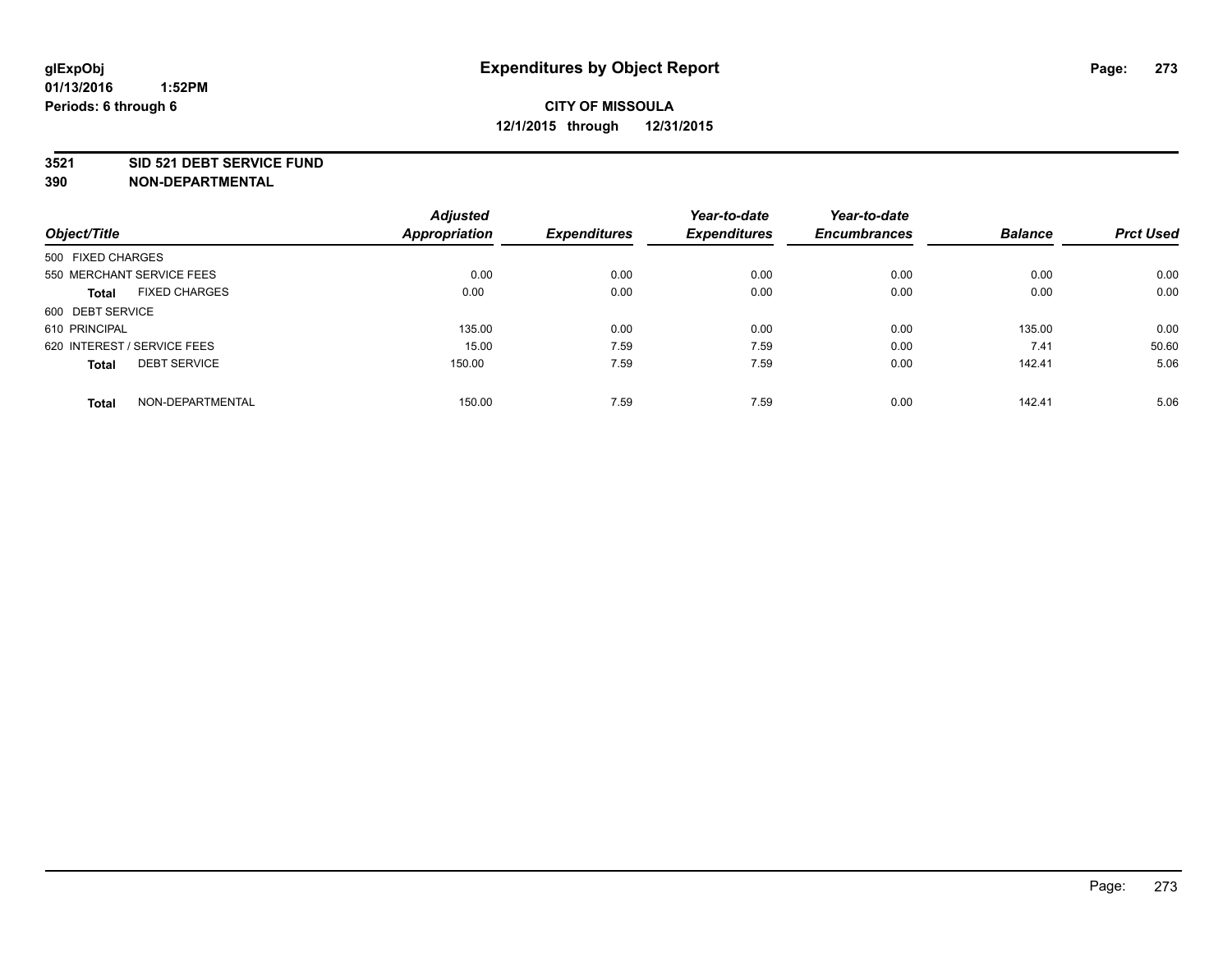#### **3521 SID 521 DEBT SERVICE FUND**

| Object/Title                              | <b>Adjusted</b><br><b>Appropriation</b> | <b>Expenditures</b> | Year-to-date<br><b>Expenditures</b> | Year-to-date<br><b>Encumbrances</b> | <b>Balance</b> | <b>Prct Used</b> |
|-------------------------------------------|-----------------------------------------|---------------------|-------------------------------------|-------------------------------------|----------------|------------------|
| 500 FIXED CHARGES                         |                                         |                     |                                     |                                     |                |                  |
| 550 MERCHANT SERVICE FEES                 | 0.00                                    | 0.00                | 0.00                                | 0.00                                | 0.00           | 0.00             |
| <b>FIXED CHARGES</b><br><b>Total</b>      | 0.00                                    | 0.00                | 0.00                                | 0.00                                | 0.00           | 0.00             |
| 600 DEBT SERVICE                          |                                         |                     |                                     |                                     |                |                  |
| 610 PRINCIPAL                             | 135.00                                  | 0.00                | 0.00                                | 0.00                                | 135.00         | 0.00             |
| 620 INTEREST / SERVICE FEES               | 15.00                                   | 7.59                | 7.59                                | 0.00                                | 7.41           | 50.60            |
| <b>DEBT SERVICE</b><br><b>Total</b>       | 150.00                                  | 7.59                | 7.59                                | 0.00                                | 142.41         | 5.06             |
| SID 521 DEBT SERVICE FUND<br><b>Total</b> | 150.00                                  | 7.59                | 7.59                                | 0.00                                | 142.41         | 5.06             |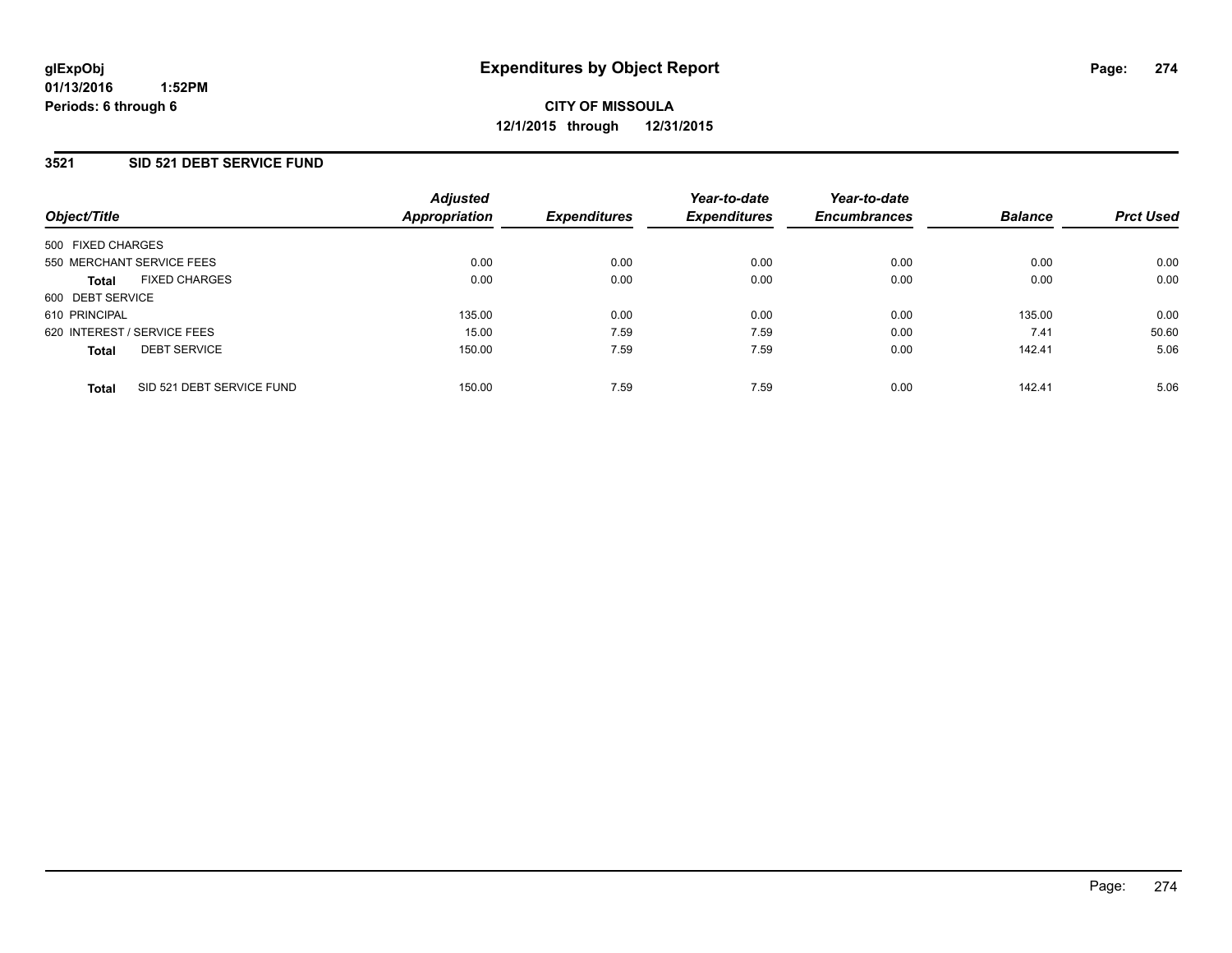#### **3522 SID 522 DEBT SERVICE FUND**

|                                      | <b>Adjusted</b>      |                     | Year-to-date        | Year-to-date        |                |                  |
|--------------------------------------|----------------------|---------------------|---------------------|---------------------|----------------|------------------|
| Object/Title                         | <b>Appropriation</b> | <b>Expenditures</b> | <b>Expenditures</b> | <b>Encumbrances</b> | <b>Balance</b> | <b>Prct Used</b> |
| 500 FIXED CHARGES                    |                      |                     |                     |                     |                |                  |
| 550 MERCHANT SERVICE FEES            | 0.00                 | 0.00                | 0.00                | 0.00                | 0.00           | 0.00             |
| <b>FIXED CHARGES</b><br><b>Total</b> | 0.00                 | 0.00                | 0.00                | 0.00                | 0.00           | 0.00             |
| 600 DEBT SERVICE                     |                      |                     |                     |                     |                |                  |
| 610 PRINCIPAL                        | 195.00               | 0.00                | 0.00                | 0.00                | 195.00         | 0.00             |
| 620 INTEREST / SERVICE FEES          | 22.00                | 10.96               | 10.96               | 0.00                | 11.04          | 49.82            |
| <b>DEBT SERVICE</b><br><b>Total</b>  | 217.00               | 10.96               | 10.96               | 0.00                | 206.04         | 5.05             |
| NON-DEPARTMENTAL<br><b>Total</b>     | 217.00               | 10.96               | 10.96               | 0.00                | 206.04         | 5.05             |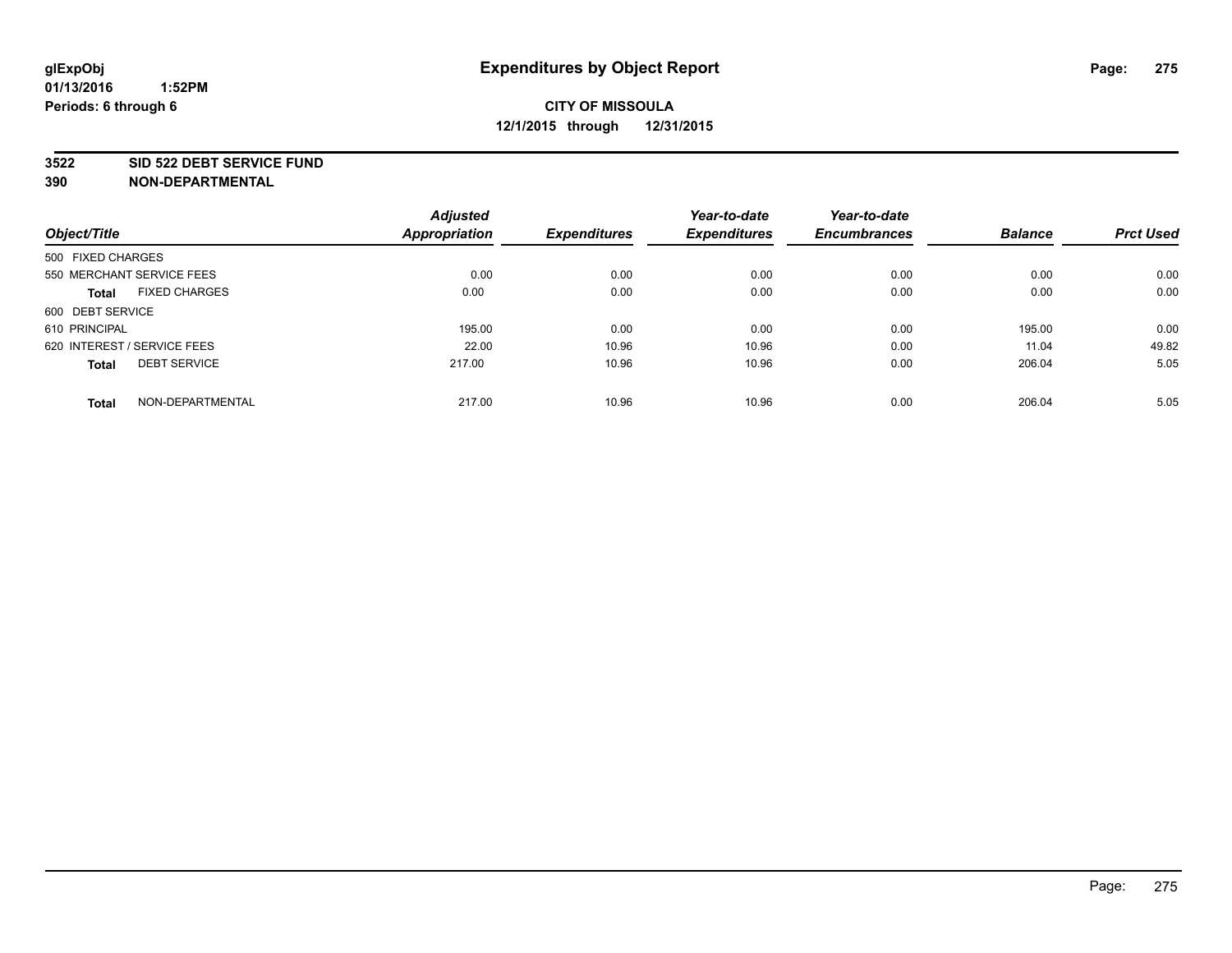#### **3522 SID 522 DEBT SERVICE FUND**

| Object/Title                              | <b>Adjusted</b><br><b>Appropriation</b> | <b>Expenditures</b> | Year-to-date<br><b>Expenditures</b> | Year-to-date<br><b>Encumbrances</b> | <b>Balance</b> | <b>Prct Used</b> |
|-------------------------------------------|-----------------------------------------|---------------------|-------------------------------------|-------------------------------------|----------------|------------------|
| 500 FIXED CHARGES                         |                                         |                     |                                     |                                     |                |                  |
| 550 MERCHANT SERVICE FEES                 | 0.00                                    | 0.00                | 0.00                                | 0.00                                | 0.00           | 0.00             |
| <b>FIXED CHARGES</b><br><b>Total</b>      | 0.00                                    | 0.00                | 0.00                                | 0.00                                | 0.00           | 0.00             |
| 600 DEBT SERVICE                          |                                         |                     |                                     |                                     |                |                  |
| 610 PRINCIPAL                             | 195.00                                  | 0.00                | 0.00                                | 0.00                                | 195.00         | 0.00             |
| 620 INTEREST / SERVICE FEES               | 22.00                                   | 10.96               | 10.96                               | 0.00                                | 11.04          | 49.82            |
| <b>DEBT SERVICE</b><br><b>Total</b>       | 217.00                                  | 10.96               | 10.96                               | 0.00                                | 206.04         | 5.05             |
| SID 522 DEBT SERVICE FUND<br><b>Total</b> | 217.00                                  | 10.96               | 10.96                               | 0.00                                | 206.04         | 5.05             |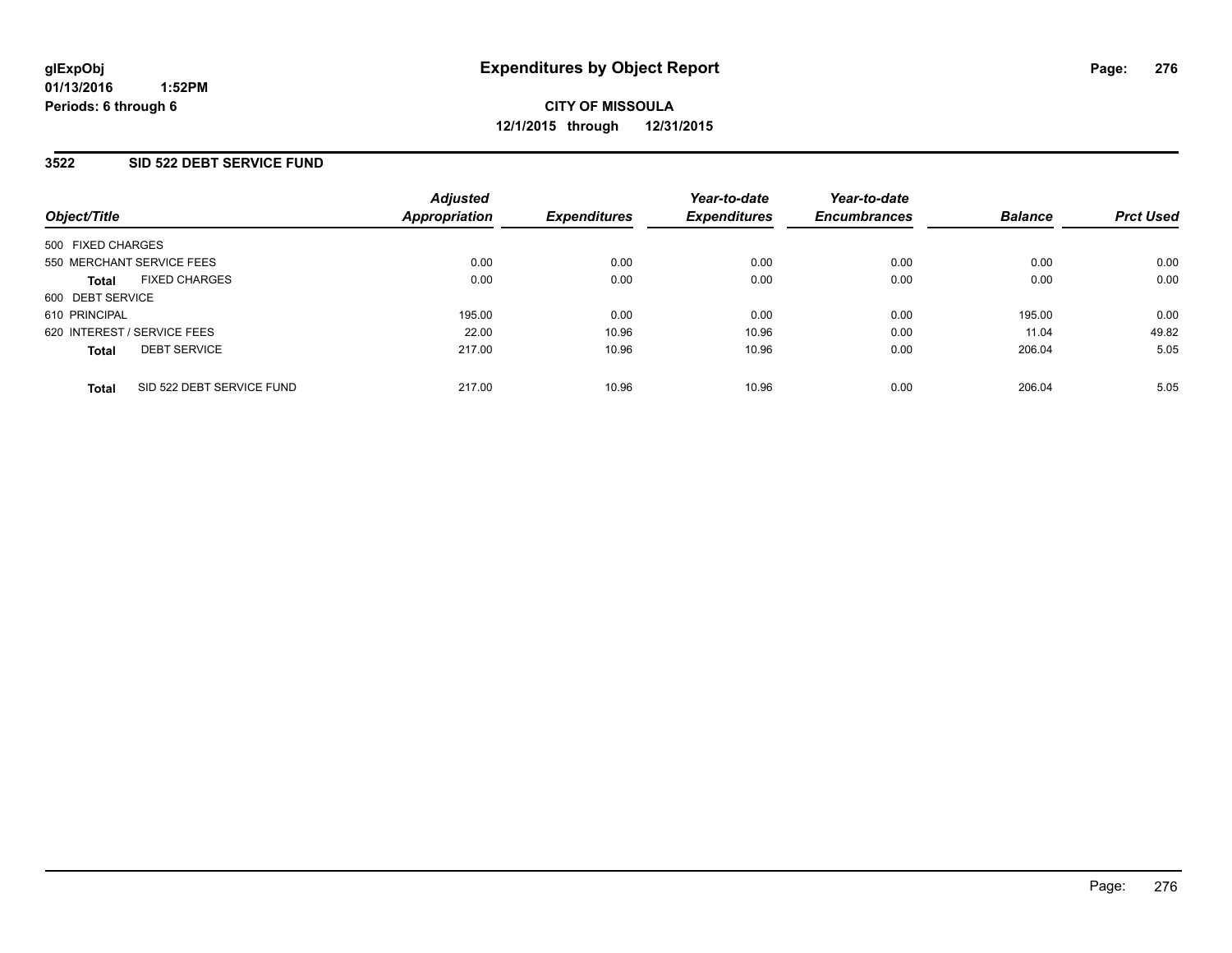**3524 SID 524 DEBT SERVICE FUND**

|                   |                             | <b>Adjusted</b>      |                     | Year-to-date        | Year-to-date        |                |                  |
|-------------------|-----------------------------|----------------------|---------------------|---------------------|---------------------|----------------|------------------|
| Object/Title      |                             | <b>Appropriation</b> | <b>Expenditures</b> | <b>Expenditures</b> | <b>Encumbrances</b> | <b>Balance</b> | <b>Prct Used</b> |
| 500 FIXED CHARGES |                             |                      |                     |                     |                     |                |                  |
|                   | 550 MERCHANT SERVICE FEES   | 0.00                 | 0.00                | 0.00                | 0.00                | 0.00           | 0.00             |
| <b>Total</b>      | <b>FIXED CHARGES</b>        | 0.00                 | 0.00                | 0.00                | 0.00                | 0.00           | 0.00             |
| 600 DEBT SERVICE  |                             |                      |                     |                     |                     |                |                  |
| 610 PRINCIPAL     |                             | 224.000.00           | 111.000.00          | 111,000.00          | 0.00                | 113.000.00     | 49.55            |
|                   | 620 INTEREST / SERVICE FEES | 80.660.00            | 41.440.00           | 41.440.00           | 0.00                | 39.220.00      | 51.38            |
| <b>Total</b>      | <b>DEBT SERVICE</b>         | 304.660.00           | 152.440.00          | 152.440.00          | 0.00                | 152.220.00     | 50.04            |
| <b>Total</b>      | NON-DEPARTMENTAL            | 304.660.00           | 152.440.00          | 152.440.00          | 0.00                | 152.220.00     | 50.04            |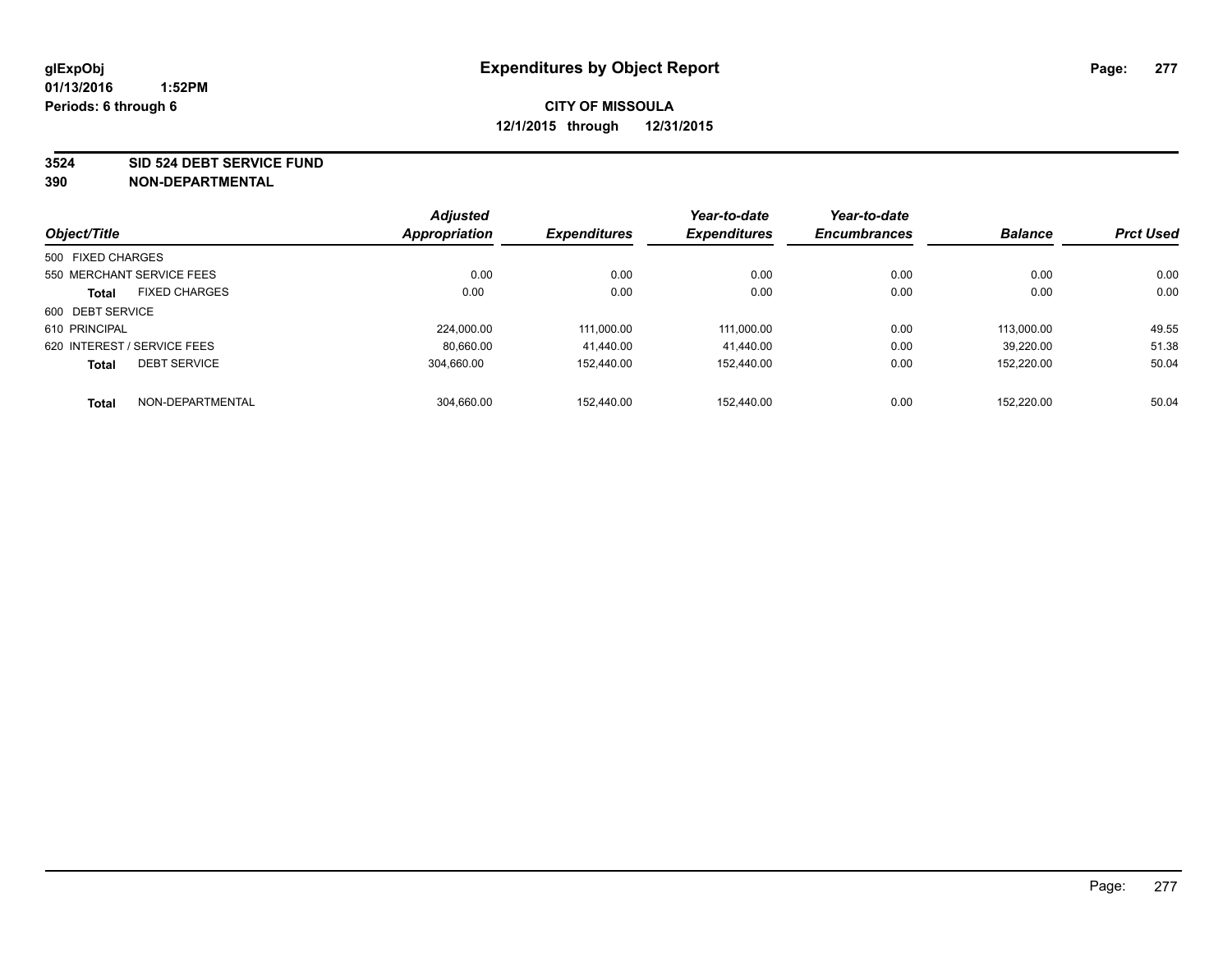#### **3524 SID 524 DEBT SERVICE FUND**

|                             |                           | <b>Adjusted</b>      |                            | Year-to-date        | Year-to-date        |                |                  |
|-----------------------------|---------------------------|----------------------|----------------------------|---------------------|---------------------|----------------|------------------|
| Object/Title                |                           | <b>Appropriation</b> | <i><b>Expenditures</b></i> | <b>Expenditures</b> | <b>Encumbrances</b> | <b>Balance</b> | <b>Prct Used</b> |
| 500 FIXED CHARGES           |                           |                      |                            |                     |                     |                |                  |
| 550 MERCHANT SERVICE FEES   |                           | 0.00                 | 0.00                       | 0.00                | 0.00                | 0.00           | 0.00             |
| <b>Total</b>                | <b>FIXED CHARGES</b>      | 0.00                 | 0.00                       | 0.00                | 0.00                | 0.00           | 0.00             |
| 600 DEBT SERVICE            |                           |                      |                            |                     |                     |                |                  |
| 610 PRINCIPAL               |                           | 224,000.00           | 111.000.00                 | 111,000.00          | 0.00                | 113.000.00     | 49.55            |
| 620 INTEREST / SERVICE FEES |                           | 80.660.00            | 41.440.00                  | 41.440.00           | 0.00                | 39.220.00      | 51.38            |
| <b>Total</b>                | <b>DEBT SERVICE</b>       | 304.660.00           | 152.440.00                 | 152.440.00          | 0.00                | 152.220.00     | 50.04            |
| <b>Total</b>                | SID 524 DEBT SERVICE FUND | 304.660.00           | 152.440.00                 | 152.440.00          | 0.00                | 152.220.00     | 50.04            |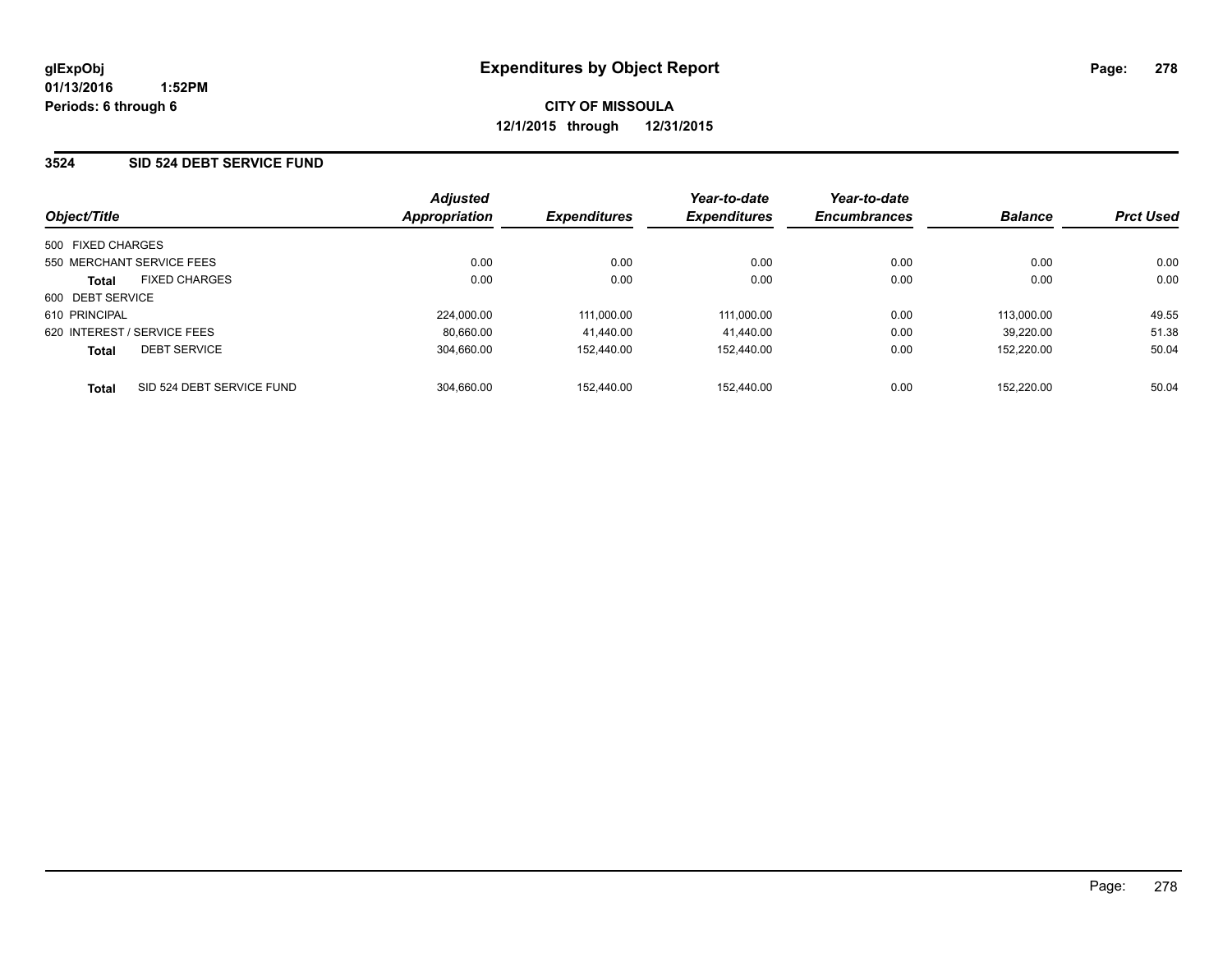**3525 SID 525 DEBT SERVICE FUND**

|                             |                           | <b>Adjusted</b> |                     | Year-to-date        | Year-to-date        |                |                  |
|-----------------------------|---------------------------|-----------------|---------------------|---------------------|---------------------|----------------|------------------|
| Object/Title                |                           | Appropriation   | <b>Expenditures</b> | <b>Expenditures</b> | <b>Encumbrances</b> | <b>Balance</b> | <b>Prct Used</b> |
| 500 FIXED CHARGES           |                           |                 |                     |                     |                     |                |                  |
|                             | 550 MERCHANT SERVICE FEES | 0.00            | 0.00                | 0.00                | 0.00                | 0.00           | 0.00             |
| <b>Total</b>                | <b>FIXED CHARGES</b>      | 0.00            | 0.00                | 0.00                | 0.00                | 0.00           | 0.00             |
| 600 DEBT SERVICE            |                           |                 |                     |                     |                     |                |                  |
| 610 PRINCIPAL               |                           | 26.000.00       | 13.000.00           | 13.000.00           | 0.00                | 13.000.00      | 50.00            |
| 620 INTEREST / SERVICE FEES |                           | 5.500.00        | 2,880.00            | 2.880.00            | 0.00                | 2,620.00       | 52.36            |
| <b>Total</b>                | <b>DEBT SERVICE</b>       | 31.500.00       | 15,880.00           | 15.880.00           | 0.00                | 15.620.00      | 50.41            |
| <b>Total</b>                | NON-DEPARTMENTAL          | 31.500.00       | 15.880.00           | 15.880.00           | 0.00                | 15.620.00      | 50.41            |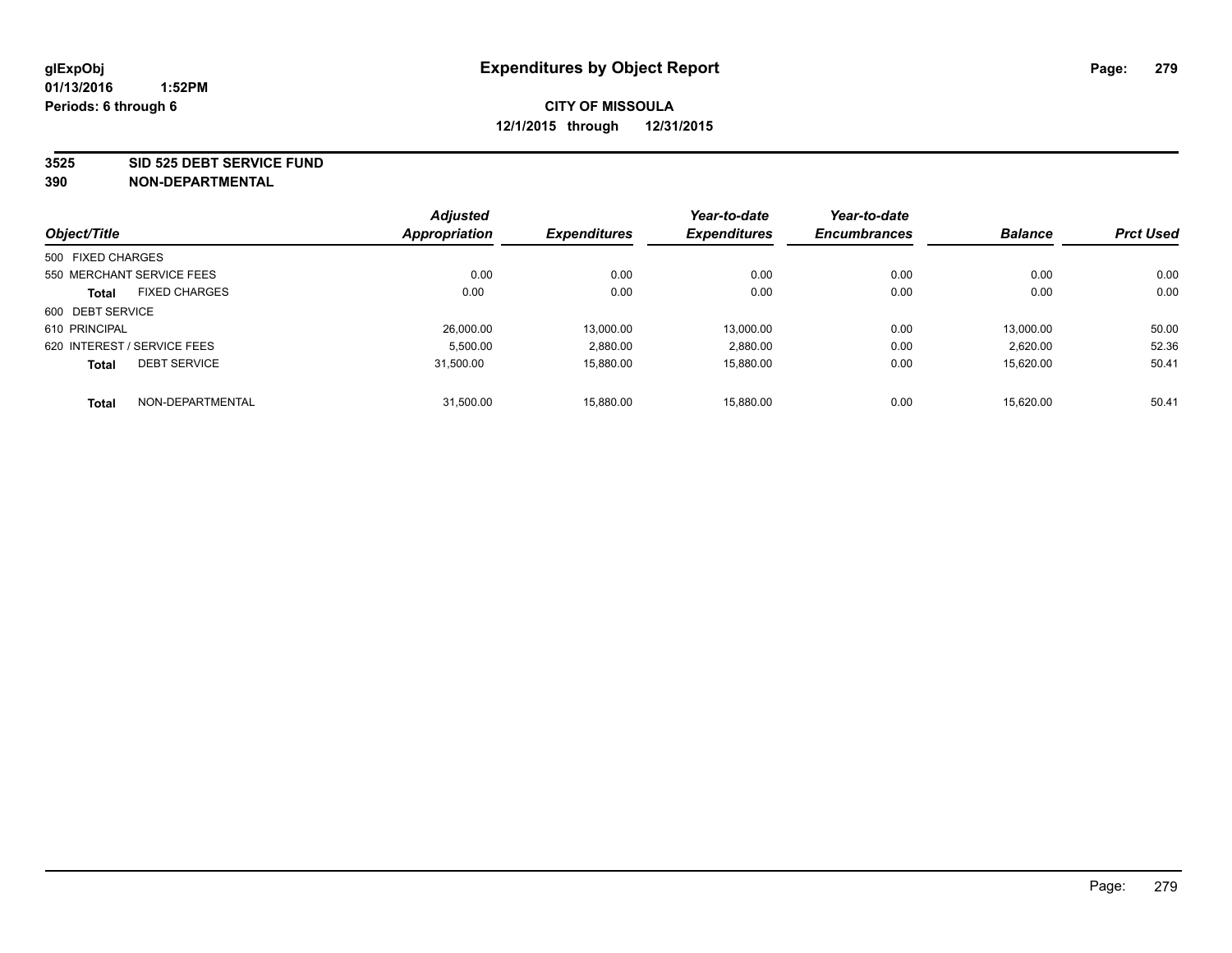#### **3525 SID 525 DEBT SERVICE FUND**

| Object/Title                              | <b>Adjusted</b><br><b>Appropriation</b> | <b>Expenditures</b> | Year-to-date<br><b>Expenditures</b> | Year-to-date<br><b>Encumbrances</b> | <b>Balance</b> | <b>Prct Used</b> |
|-------------------------------------------|-----------------------------------------|---------------------|-------------------------------------|-------------------------------------|----------------|------------------|
| 500 FIXED CHARGES                         |                                         |                     |                                     |                                     |                |                  |
| 550 MERCHANT SERVICE FEES                 | 0.00                                    | 0.00                | 0.00                                | 0.00                                | 0.00           | 0.00             |
| <b>FIXED CHARGES</b><br><b>Total</b>      | 0.00                                    | 0.00                | 0.00                                | 0.00                                | 0.00           | 0.00             |
| 600 DEBT SERVICE                          |                                         |                     |                                     |                                     |                |                  |
| 610 PRINCIPAL                             | 26,000.00                               | 13,000.00           | 13,000.00                           | 0.00                                | 13.000.00      | 50.00            |
| 620 INTEREST / SERVICE FEES               | 5.500.00                                | 2,880.00            | 2,880.00                            | 0.00                                | 2,620.00       | 52.36            |
| <b>DEBT SERVICE</b><br><b>Total</b>       | 31.500.00                               | 15.880.00           | 15,880.00                           | 0.00                                | 15.620.00      | 50.41            |
| SID 525 DEBT SERVICE FUND<br><b>Total</b> | 31.500.00                               | 15.880.00           | 15.880.00                           | 0.00                                | 15.620.00      | 50.41            |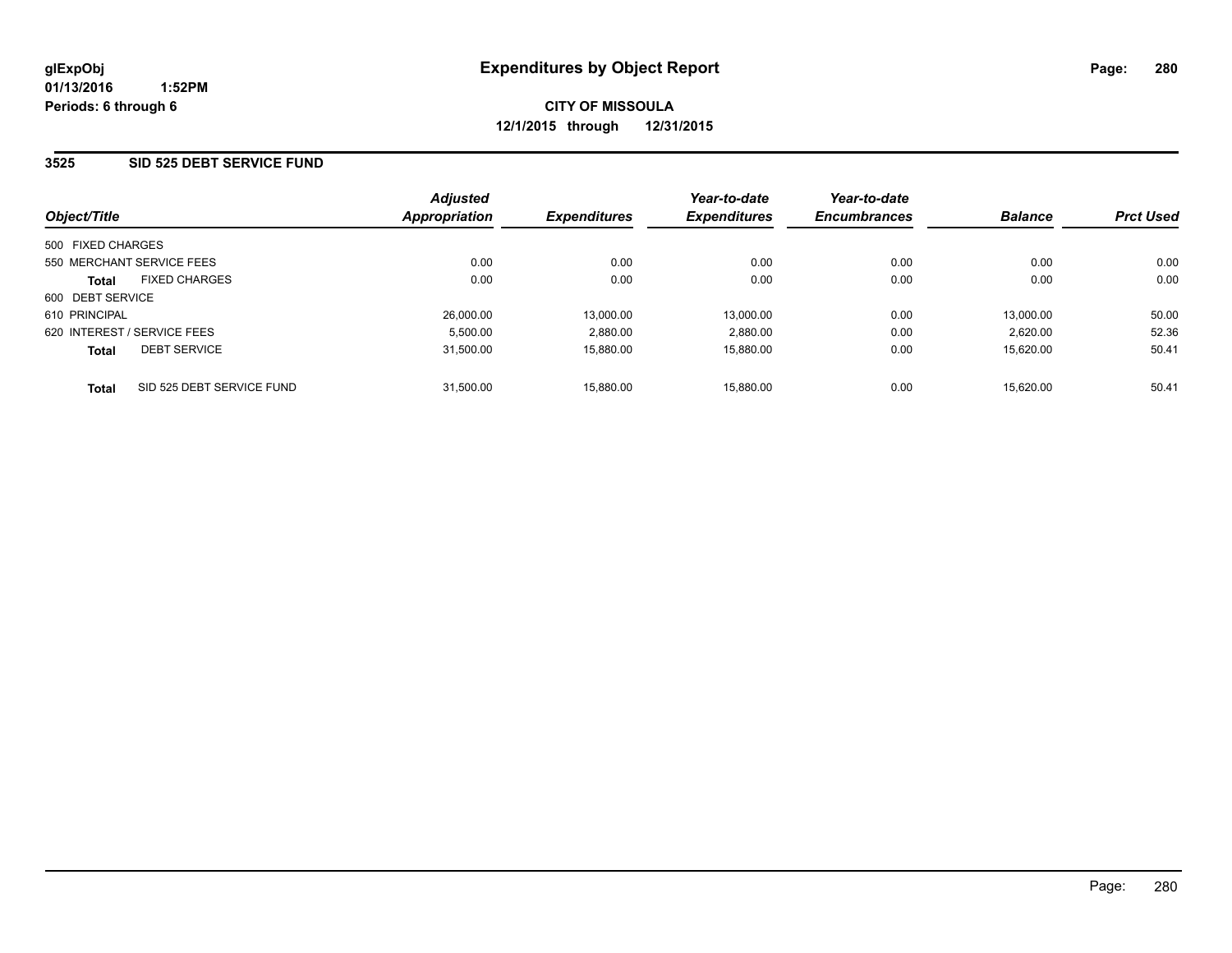**3526 SID 526 DEBT SERVICE FUND**

|                   |                             | <b>Adjusted</b> |                     | Year-to-date        | Year-to-date        |                |                  |
|-------------------|-----------------------------|-----------------|---------------------|---------------------|---------------------|----------------|------------------|
| Object/Title      |                             | Appropriation   | <b>Expenditures</b> | <b>Expenditures</b> | <b>Encumbrances</b> | <b>Balance</b> | <b>Prct Used</b> |
| 500 FIXED CHARGES |                             |                 |                     |                     |                     |                |                  |
|                   | 550 MERCHANT SERVICE FEES   | 0.00            | 0.00                | 0.00                | 0.00                | 0.00           | 0.00             |
| <b>Total</b>      | <b>FIXED CHARGES</b>        | 0.00            | 0.00                | 0.00                | 0.00                | 0.00           | 0.00             |
| 600 DEBT SERVICE  |                             |                 |                     |                     |                     |                |                  |
| 610 PRINCIPAL     |                             | 154.000.00      | 76.000.00           | 76,000.00           | 0.00                | 78.000.00      | 49.35            |
|                   | 620 INTEREST / SERVICE FEES | 39.320.00       | 20.420.00           | 20.420.00           | 0.00                | 18.900.00      | 51.93            |
| <b>Total</b>      | <b>DEBT SERVICE</b>         | 193.320.00      | 96.420.00           | 96.420.00           | 0.00                | 96.900.00      | 49.88            |
| <b>Total</b>      | NON-DEPARTMENTAL            | 193.320.00      | 96.420.00           | 96.420.00           | 0.00                | 96.900.00      | 49.88            |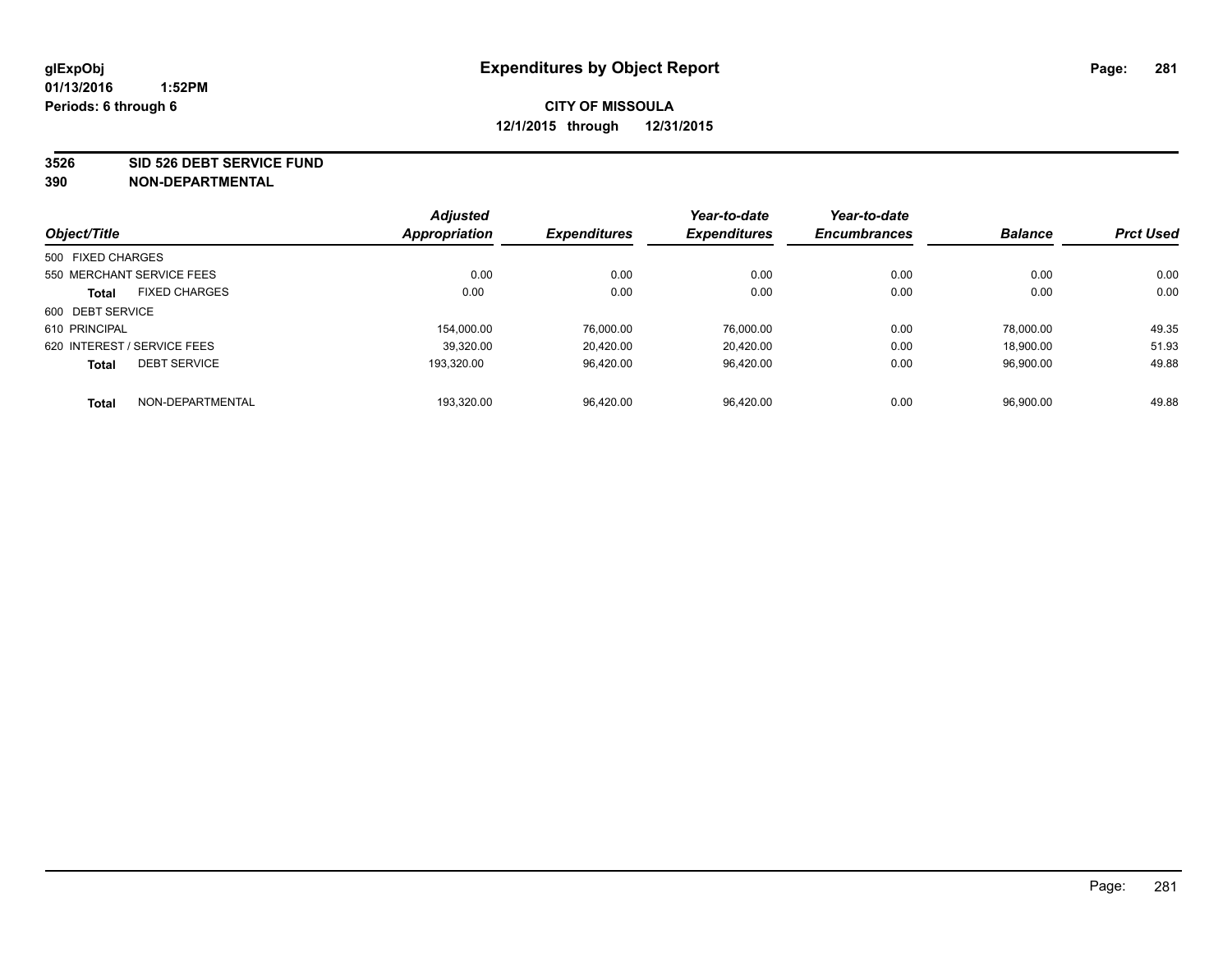#### **3526 SID 526 DEBT SERVICE FUND**

| Object/Title                              | <b>Adjusted</b><br><b>Appropriation</b> | <b>Expenditures</b> | Year-to-date<br><b>Expenditures</b> | Year-to-date<br><b>Encumbrances</b> | <b>Balance</b> | <b>Prct Used</b> |
|-------------------------------------------|-----------------------------------------|---------------------|-------------------------------------|-------------------------------------|----------------|------------------|
| 500 FIXED CHARGES                         |                                         |                     |                                     |                                     |                |                  |
| 550 MERCHANT SERVICE FEES                 | 0.00                                    | 0.00                | 0.00                                | 0.00                                | 0.00           | 0.00             |
| <b>FIXED CHARGES</b><br><b>Total</b>      | 0.00                                    | 0.00                | 0.00                                | 0.00                                | 0.00           | 0.00             |
| 600 DEBT SERVICE                          |                                         |                     |                                     |                                     |                |                  |
| 610 PRINCIPAL                             | 154,000.00                              | 76,000.00           | 76,000.00                           | 0.00                                | 78.000.00      | 49.35            |
| 620 INTEREST / SERVICE FEES               | 39.320.00                               | 20.420.00           | 20.420.00                           | 0.00                                | 18.900.00      | 51.93            |
| <b>DEBT SERVICE</b><br><b>Total</b>       | 193.320.00                              | 96.420.00           | 96.420.00                           | 0.00                                | 96,900.00      | 49.88            |
| SID 526 DEBT SERVICE FUND<br><b>Total</b> | 193,320.00                              | 96.420.00           | 96.420.00                           | 0.00                                | 96.900.00      | 49.88            |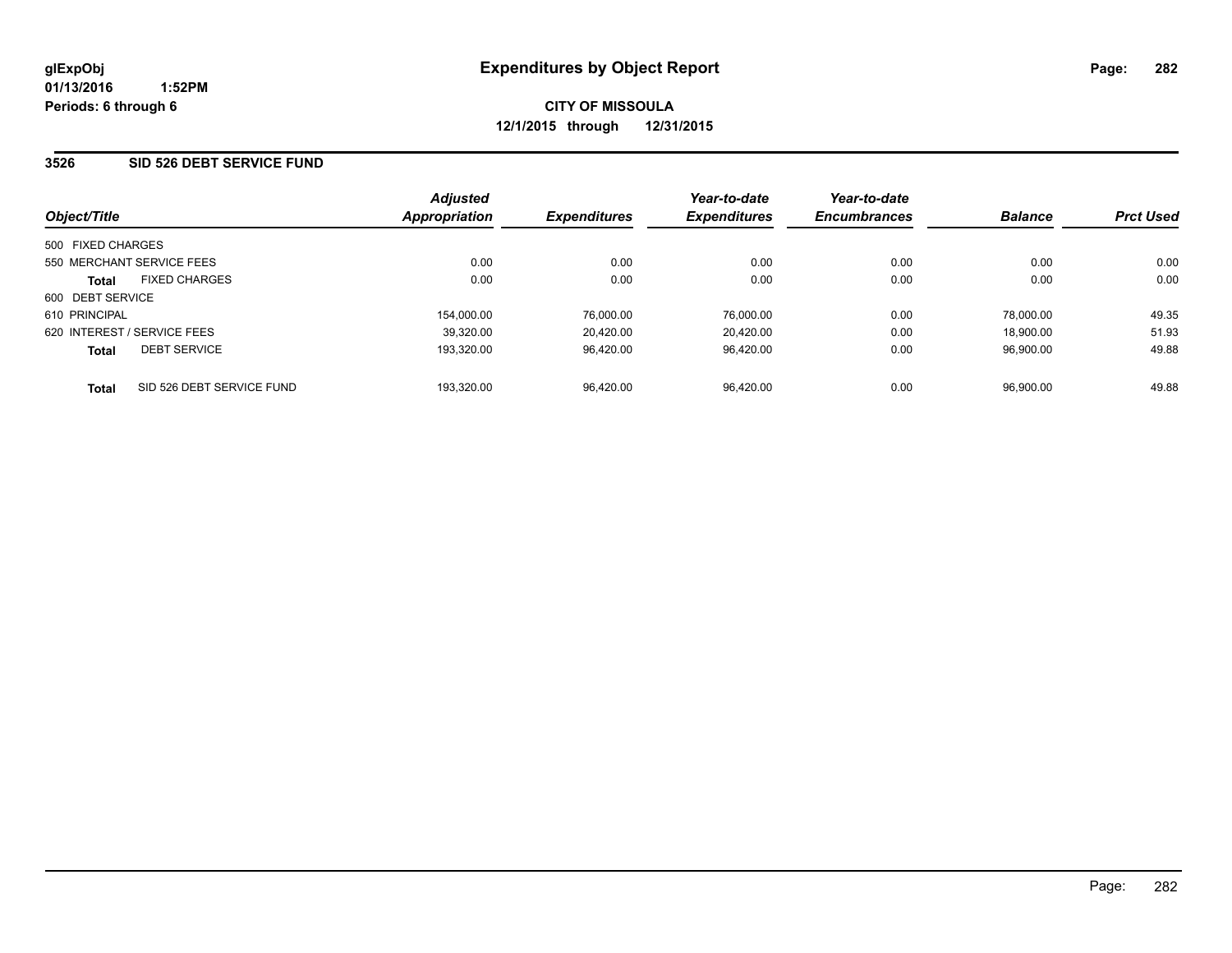# **glExpObj Expenditures by Object Report Page: 283**

## **CITY OF MISSOULA 12/1/2015 through 12/31/2015**

**3527 SID 527 DEBT SERVICE FUND**

**000 \*\*\* Title Not Found \*\*\***

| Object/Title                            | <b>Adjusted</b><br>Appropriation | <b>Expenditures</b> | Year-to-date<br><b>Expenditures</b> | Year-to-date<br><b>Encumbrances</b> | <b>Balance</b> | <b>Prct Used</b> |
|-----------------------------------------|----------------------------------|---------------------|-------------------------------------|-------------------------------------|----------------|------------------|
| 800 OTHER OBJECTS                       |                                  |                     |                                     |                                     |                |                  |
| 820 TRANSFERS TO OTHER FUNDS            | 0.00                             | 0.00                | 0.00                                | 0.00                                | 0.00           | 0.00             |
| OTHER OBJECTS<br><b>Total</b>           | 0.00                             | 0.00                | 0.00                                | 0.00                                | 0.00           | 0.00             |
| *** Title Not Found ***<br><b>Total</b> | 0.00                             | 0.00                | 0.00                                | 0.00                                | 0.00           | 0.00             |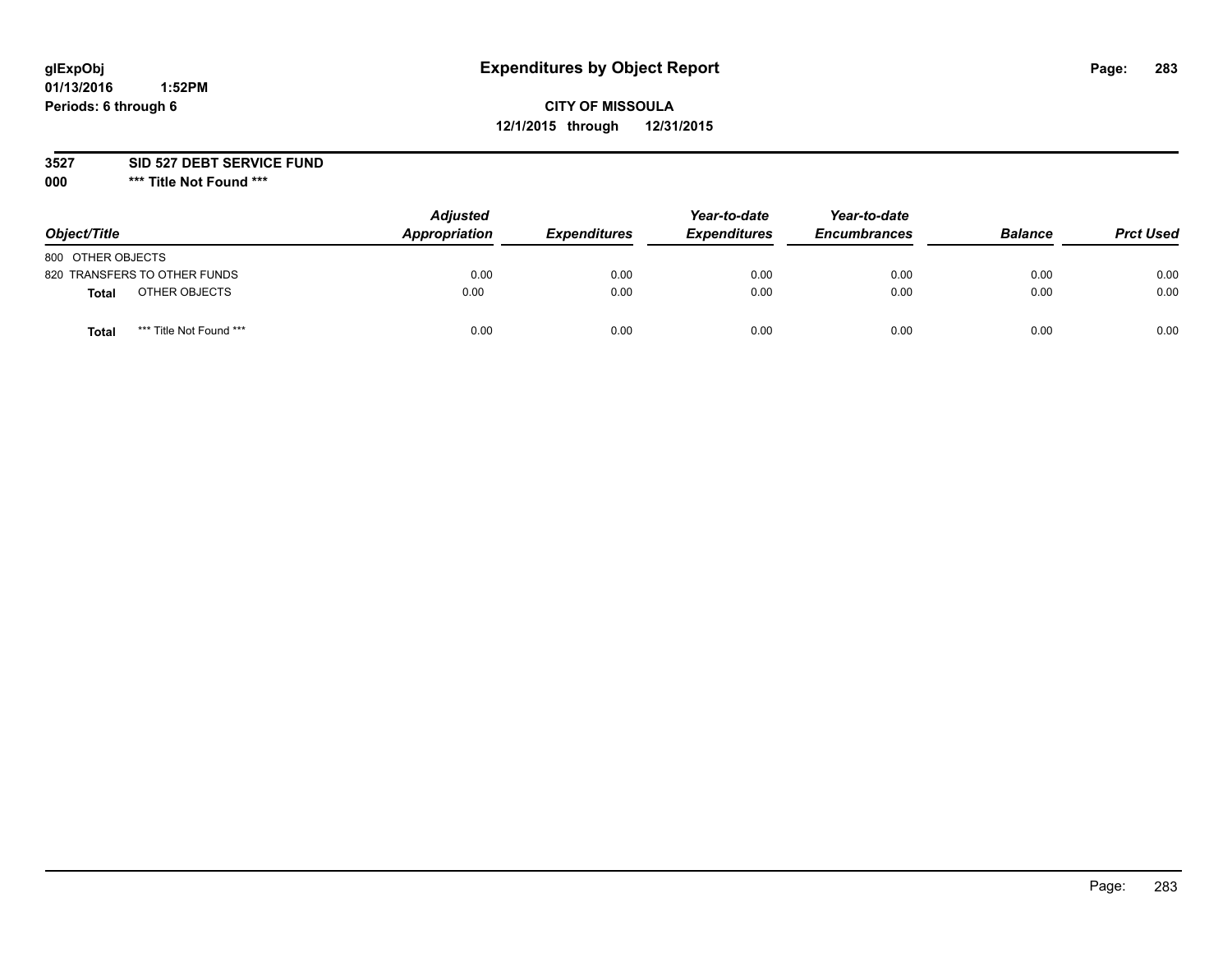#### **3527 SID 527 DEBT SERVICE FUND**

| Object/Title                         | <b>Adjusted</b><br><b>Appropriation</b> | <b>Expenditures</b> | Year-to-date<br><b>Expenditures</b> | Year-to-date<br><b>Encumbrances</b> | <b>Balance</b> | <b>Prct Used</b> |
|--------------------------------------|-----------------------------------------|---------------------|-------------------------------------|-------------------------------------|----------------|------------------|
|                                      |                                         |                     |                                     |                                     |                |                  |
| 500 FIXED CHARGES                    |                                         |                     |                                     |                                     |                |                  |
| 550 MERCHANT SERVICE FEES            | 0.00                                    | 0.00                | 0.00                                | 0.00                                | 0.00           | 0.00             |
| <b>FIXED CHARGES</b><br><b>Total</b> | 0.00                                    | 0.00                | 0.00                                | 0.00                                | 0.00           | 0.00             |
| 600 DEBT SERVICE                     |                                         |                     |                                     |                                     |                |                  |
| 610 PRINCIPAL                        | 0.00                                    | 0.00                | 0.00                                | 0.00                                | 0.00           | 0.00             |
| 620 INTEREST / SERVICE FEES          | 0.00                                    | 0.00                | 0.00                                | 0.00                                | 0.00           | 0.00             |
| <b>DEBT SERVICE</b><br>Total         | 0.00                                    | 0.00                | 0.00                                | 0.00                                | 0.00           | 0.00             |
|                                      |                                         |                     |                                     |                                     |                |                  |
| NON-DEPARTMENTAL<br><b>Total</b>     | 0.00                                    | 0.00                | 0.00                                | 0.00                                | 0.00           | 0.00             |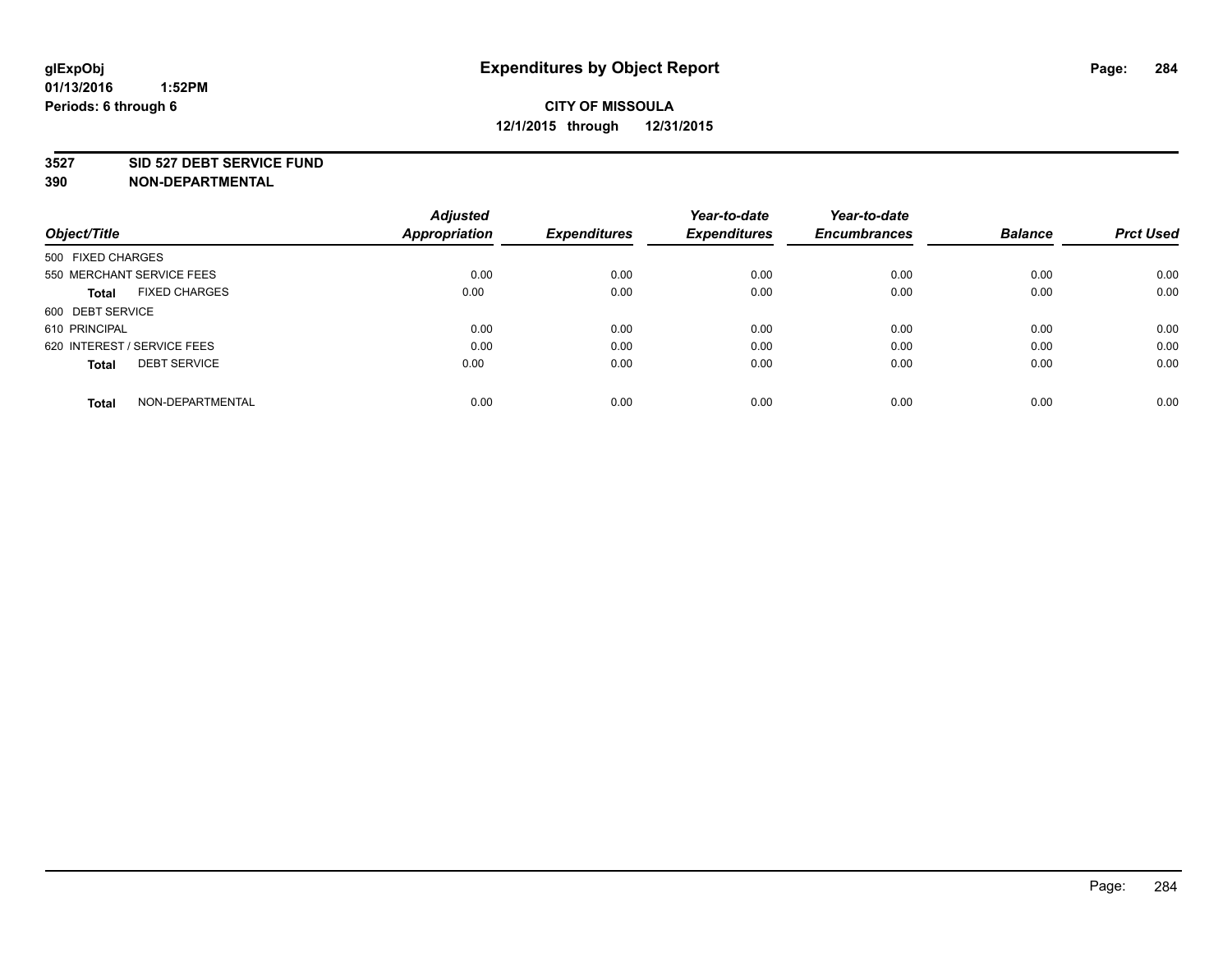#### **01/13/2016 1:52PM Periods: 6 through 6**

# **CITY OF MISSOULA 12/1/2015 through 12/31/2015**

#### **3527 SID 527 DEBT SERVICE FUND**

| Object/Title      |                              | <b>Adjusted</b><br>Appropriation | <b>Expenditures</b> | Year-to-date<br><b>Expenditures</b> | Year-to-date<br><b>Encumbrances</b> | <b>Balance</b> | <b>Prct Used</b> |
|-------------------|------------------------------|----------------------------------|---------------------|-------------------------------------|-------------------------------------|----------------|------------------|
| 500 FIXED CHARGES |                              |                                  |                     |                                     |                                     |                |                  |
|                   | 550 MERCHANT SERVICE FEES    | 0.00                             | 0.00                | 0.00                                | 0.00                                | 0.00           | 0.00             |
| <b>Total</b>      | <b>FIXED CHARGES</b>         | 0.00                             | 0.00                | 0.00                                | 0.00                                | 0.00           | 0.00             |
| 600 DEBT SERVICE  |                              |                                  |                     |                                     |                                     |                |                  |
| 610 PRINCIPAL     |                              | 0.00                             | 0.00                | 0.00                                | 0.00                                | 0.00           | 0.00             |
|                   | 620 INTEREST / SERVICE FEES  | 0.00                             | 0.00                | 0.00                                | 0.00                                | 0.00           | 0.00             |
| Total             | <b>DEBT SERVICE</b>          | 0.00                             | 0.00                | 0.00                                | 0.00                                | 0.00           | 0.00             |
| 800 OTHER OBJECTS |                              |                                  |                     |                                     |                                     |                |                  |
|                   | 820 TRANSFERS TO OTHER FUNDS | 0.00                             | 0.00                | 0.00                                | 0.00                                | 0.00           | 0.00             |
| <b>Total</b>      | OTHER OBJECTS                | 0.00                             | 0.00                | 0.00                                | 0.00                                | 0.00           | 0.00             |
| <b>Total</b>      | SID 527 DEBT SERVICE FUND    | 0.00                             | 0.00                | 0.00                                | 0.00                                | 0.00           | 0.00             |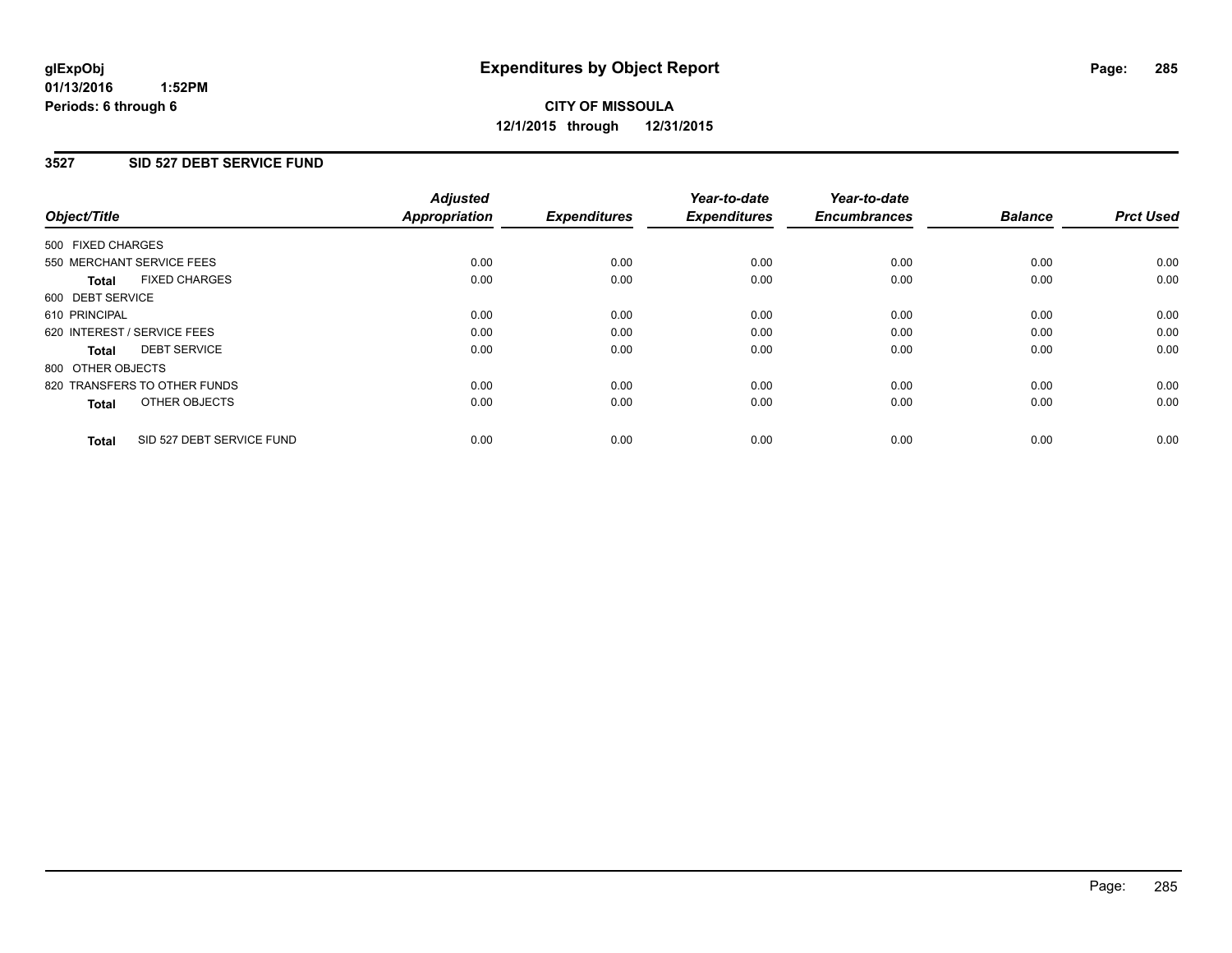#### **3530 SID 530 DEBT SERVICE FUND**

| Object/Title      |                              | <b>Adjusted</b><br><b>Appropriation</b> | <b>Expenditures</b> | Year-to-date<br><b>Expenditures</b> | Year-to-date<br><b>Encumbrances</b> | <b>Balance</b> | <b>Prct Used</b> |
|-------------------|------------------------------|-----------------------------------------|---------------------|-------------------------------------|-------------------------------------|----------------|------------------|
|                   |                              |                                         |                     |                                     |                                     |                |                  |
| 500 FIXED CHARGES |                              |                                         |                     |                                     |                                     |                |                  |
|                   | 550 MERCHANT SERVICE FEES    | 0.00                                    | 0.00                | 0.00                                | 0.00                                | 0.00           | 0.00             |
| <b>Total</b>      | <b>FIXED CHARGES</b>         | 0.00                                    | 0.00                | 0.00                                | 0.00                                | 0.00           | 0.00             |
| 600 DEBT SERVICE  |                              |                                         |                     |                                     |                                     |                |                  |
| 610 PRINCIPAL     |                              | 677.00                                  | 0.00                | 676.45                              | 0.00                                | 0.55           | 99.92            |
|                   | 620 INTEREST / SERVICE FEES  | 4.00                                    | 0.00                | 4.19                                | 0.00                                | $-0.19$        | 104.75           |
| <b>Total</b>      | <b>DEBT SERVICE</b>          | 681.00                                  | 0.00                | 680.64                              | 0.00                                | 0.36           | 99.95            |
| 800 OTHER OBJECTS |                              |                                         |                     |                                     |                                     |                |                  |
|                   | 820 TRANSFERS TO OTHER FUNDS | 0.00                                    | 0.00                | 0.00                                | 0.00                                | 0.00           | 0.00             |
| <b>Total</b>      | OTHER OBJECTS                | 0.00                                    | 0.00                | 0.00                                | 0.00                                | 0.00           | 0.00             |
| <b>Total</b>      | NON-DEPARTMENTAL             | 681.00                                  | 0.00                | 680.64                              | 0.00                                | 0.36           | 99.95            |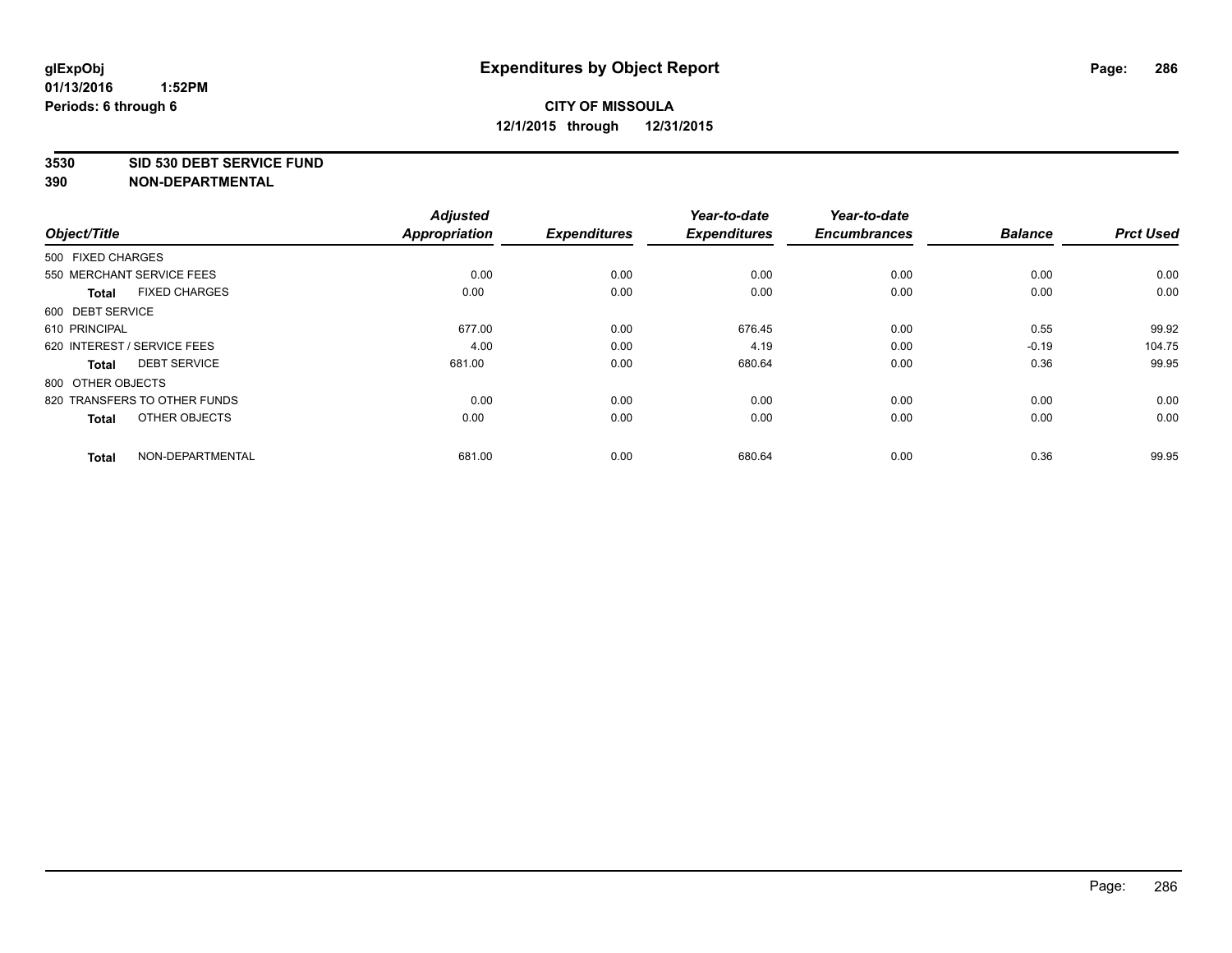#### **3530 SID 530 DEBT SERVICE FUND**

| Object/Title      |                              | <b>Adjusted</b><br><b>Appropriation</b> | <b>Expenditures</b> | Year-to-date<br><b>Expenditures</b> | Year-to-date<br><b>Encumbrances</b> | <b>Balance</b> | <b>Prct Used</b> |
|-------------------|------------------------------|-----------------------------------------|---------------------|-------------------------------------|-------------------------------------|----------------|------------------|
|                   |                              |                                         |                     |                                     |                                     |                |                  |
| 500 FIXED CHARGES |                              |                                         |                     |                                     |                                     |                |                  |
|                   | 550 MERCHANT SERVICE FEES    | 0.00                                    | 0.00                | 0.00                                | 0.00                                | 0.00           | 0.00             |
| <b>Total</b>      | <b>FIXED CHARGES</b>         | 0.00                                    | 0.00                | 0.00                                | 0.00                                | 0.00           | 0.00             |
| 600 DEBT SERVICE  |                              |                                         |                     |                                     |                                     |                |                  |
| 610 PRINCIPAL     |                              | 677.00                                  | 0.00                | 676.45                              | 0.00                                | 0.55           | 99.92            |
|                   | 620 INTEREST / SERVICE FEES  | 4.00                                    | 0.00                | 4.19                                | 0.00                                | $-0.19$        | 104.75           |
| Total             | <b>DEBT SERVICE</b>          | 681.00                                  | 0.00                | 680.64                              | 0.00                                | 0.36           | 99.95            |
| 800 OTHER OBJECTS |                              |                                         |                     |                                     |                                     |                |                  |
|                   | 820 TRANSFERS TO OTHER FUNDS | 0.00                                    | 0.00                | 0.00                                | 0.00                                | 0.00           | 0.00             |
| <b>Total</b>      | OTHER OBJECTS                | 0.00                                    | 0.00                | 0.00                                | 0.00                                | 0.00           | 0.00             |
| <b>Total</b>      | SID 530 DEBT SERVICE FUND    | 681.00                                  | 0.00                | 680.64                              | 0.00                                | 0.36           | 99.95            |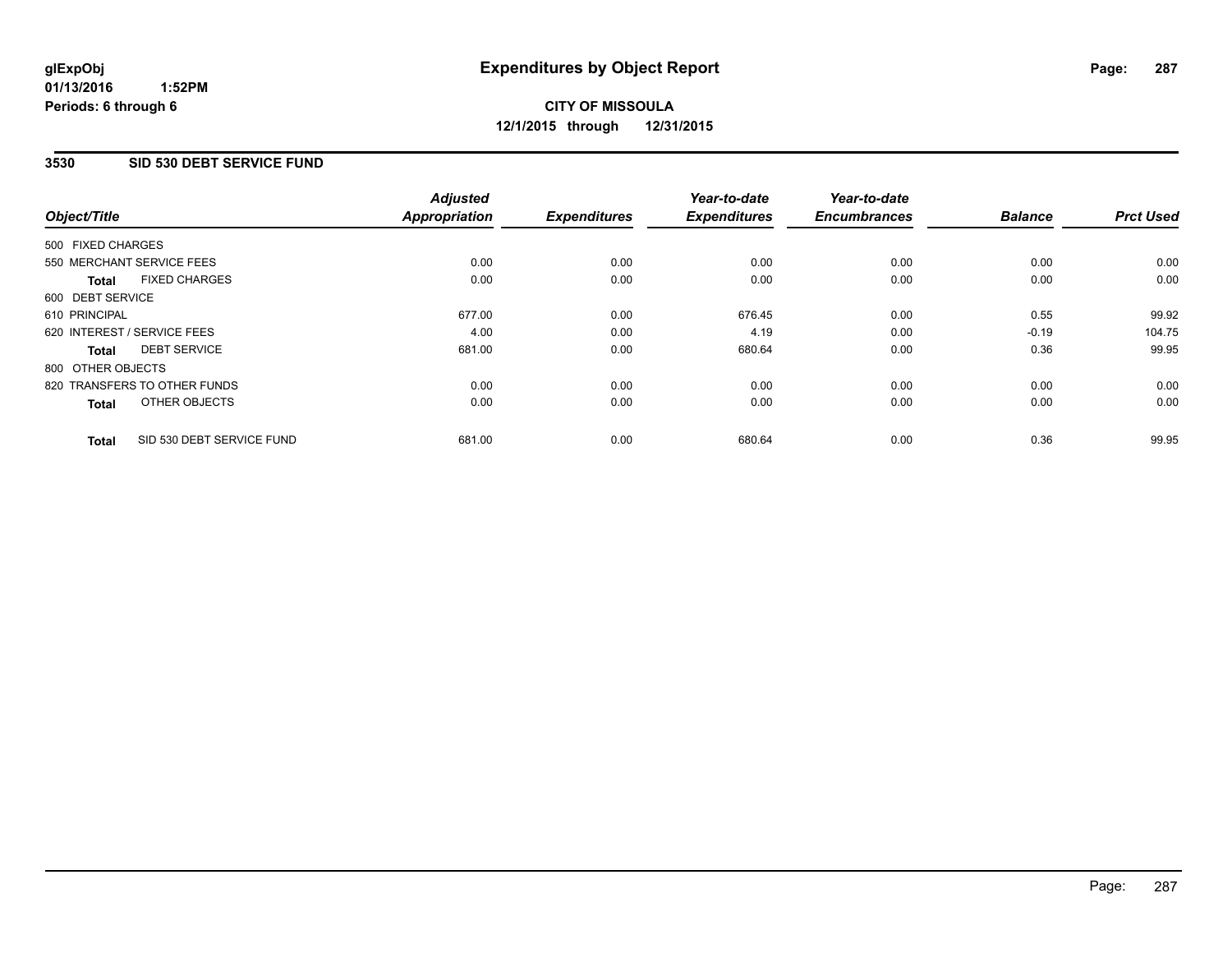#### **3531 SID 531 HICKORY ST CALMING**

| Object/Title                         | <b>Adjusted</b><br><b>Appropriation</b> | <b>Expenditures</b> | Year-to-date<br><b>Expenditures</b> | Year-to-date<br><b>Encumbrances</b> | <b>Balance</b> | <b>Prct Used</b> |
|--------------------------------------|-----------------------------------------|---------------------|-------------------------------------|-------------------------------------|----------------|------------------|
| 500 FIXED CHARGES                    |                                         |                     |                                     |                                     |                |                  |
| 550 MERCHANT SERVICE FEES            | 0.00                                    | 0.00                | 0.00                                | 0.00                                | 0.00           | 0.00             |
| <b>FIXED CHARGES</b><br><b>Total</b> | 0.00                                    | 0.00                | 0.00                                | 0.00                                | 0.00           | 0.00             |
| 800 OTHER OBJECTS                    |                                         |                     |                                     |                                     |                |                  |
| 820 TRANSFERS TO OTHER FUNDS         | 0.00                                    | 0.00                | 0.00                                | 0.00                                | 0.00           | 0.00             |
| OTHER OBJECTS<br><b>Total</b>        | 0.00                                    | 0.00                | 0.00                                | 0.00                                | 0.00           | 0.00             |
| NON-DEPARTMENTAL<br><b>Total</b>     | 0.00                                    | 0.00                | 0.00                                | 0.00                                | 0.00           | 0.00             |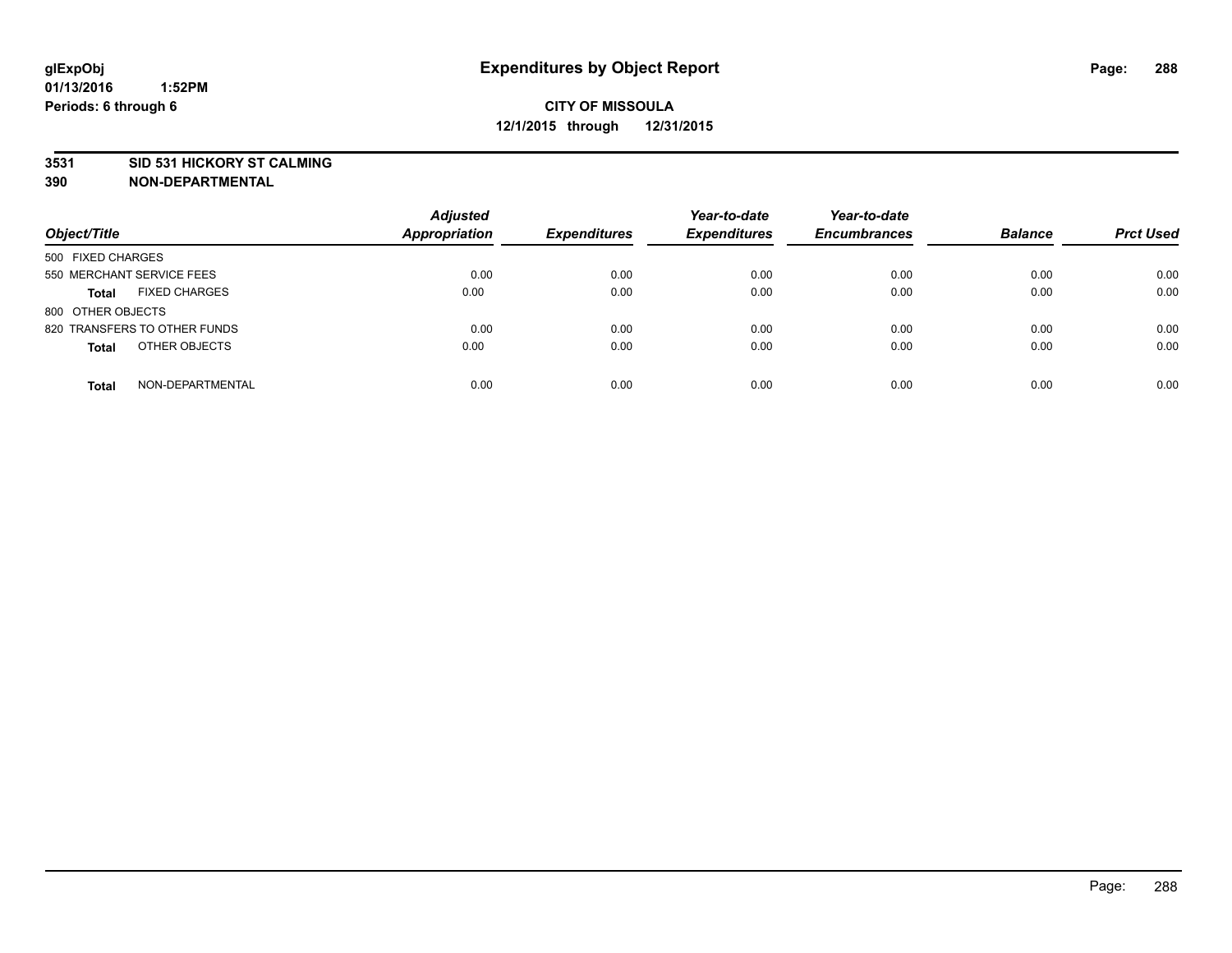## **3531 SID 531 HICKORY ST CALMING**

| Object/Title              |                              | <b>Adjusted</b><br>Appropriation | <b>Expenditures</b> | Year-to-date<br><b>Expenditures</b> | Year-to-date<br><b>Encumbrances</b> | <b>Balance</b> | <b>Prct Used</b> |
|---------------------------|------------------------------|----------------------------------|---------------------|-------------------------------------|-------------------------------------|----------------|------------------|
| 500 FIXED CHARGES         |                              |                                  |                     |                                     |                                     |                |                  |
| 550 MERCHANT SERVICE FEES |                              | 0.00                             | 0.00                | 0.00                                | 0.00                                | 0.00           | 0.00             |
| Total                     | <b>FIXED CHARGES</b>         | 0.00                             | 0.00                | 0.00                                | 0.00                                | 0.00           | 0.00             |
| 800 OTHER OBJECTS         |                              |                                  |                     |                                     |                                     |                |                  |
|                           | 820 TRANSFERS TO OTHER FUNDS | 0.00                             | 0.00                | 0.00                                | 0.00                                | 0.00           | 0.00             |
| <b>Total</b>              | OTHER OBJECTS                | 0.00                             | 0.00                | 0.00                                | 0.00                                | 0.00           | 0.00             |
| <b>Total</b>              | SID 531 HICKORY ST CALMING   | 0.00                             | 0.00                | 0.00                                | 0.00                                | 0.00           | 0.00             |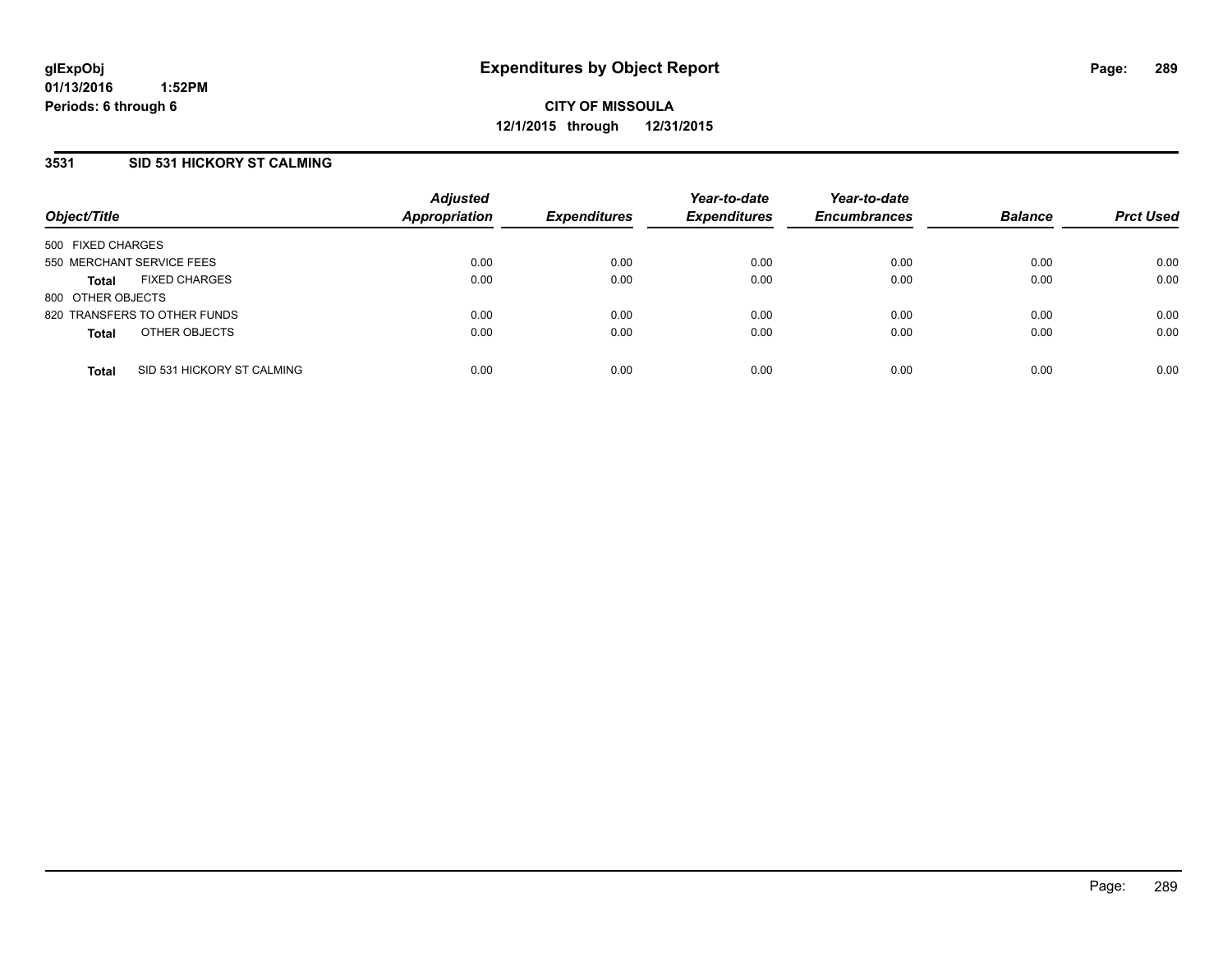#### **3532 SID 532 DEBT SERVICE FUND**

| Object/Title      |                             | <b>Adjusted</b><br><b>Appropriation</b> | <b>Expenditures</b> | Year-to-date<br><b>Expenditures</b> | Year-to-date<br><b>Encumbrances</b> | <b>Balance</b> | <b>Prct Used</b> |
|-------------------|-----------------------------|-----------------------------------------|---------------------|-------------------------------------|-------------------------------------|----------------|------------------|
|                   |                             |                                         |                     |                                     |                                     |                |                  |
| 500 FIXED CHARGES |                             |                                         |                     |                                     |                                     |                |                  |
|                   | 550 MERCHANT SERVICE FEES   | 0.00                                    | 0.00                | 0.00                                | 0.00                                | 0.00           | 0.00             |
| <b>Total</b>      | <b>FIXED CHARGES</b>        | 0.00                                    | 0.00                | 0.00                                | 0.00                                | 0.00           | 0.00             |
| 600 DEBT SERVICE  |                             |                                         |                     |                                     |                                     |                |                  |
| 610 PRINCIPAL     |                             | 30.000.00                               | 0.00                | 0.00                                | 0.00                                | 30.000.00      | 0.00             |
|                   | 620 INTEREST / SERVICE FEES | 12.363.00                               | 6,006.25            | 6,356.25                            | 0.00                                | 6,006.75       | 51.41            |
| <b>Total</b>      | <b>DEBT SERVICE</b>         | 42.363.00                               | 6,006.25            | 6,356.25                            | 0.00                                | 36.006.75      | 15.00            |
| <b>Total</b>      | NON-DEPARTMENTAL            | 42.363.00                               | 6,006.25            | 6.356.25                            | 0.00                                | 36.006.75      | 15.00            |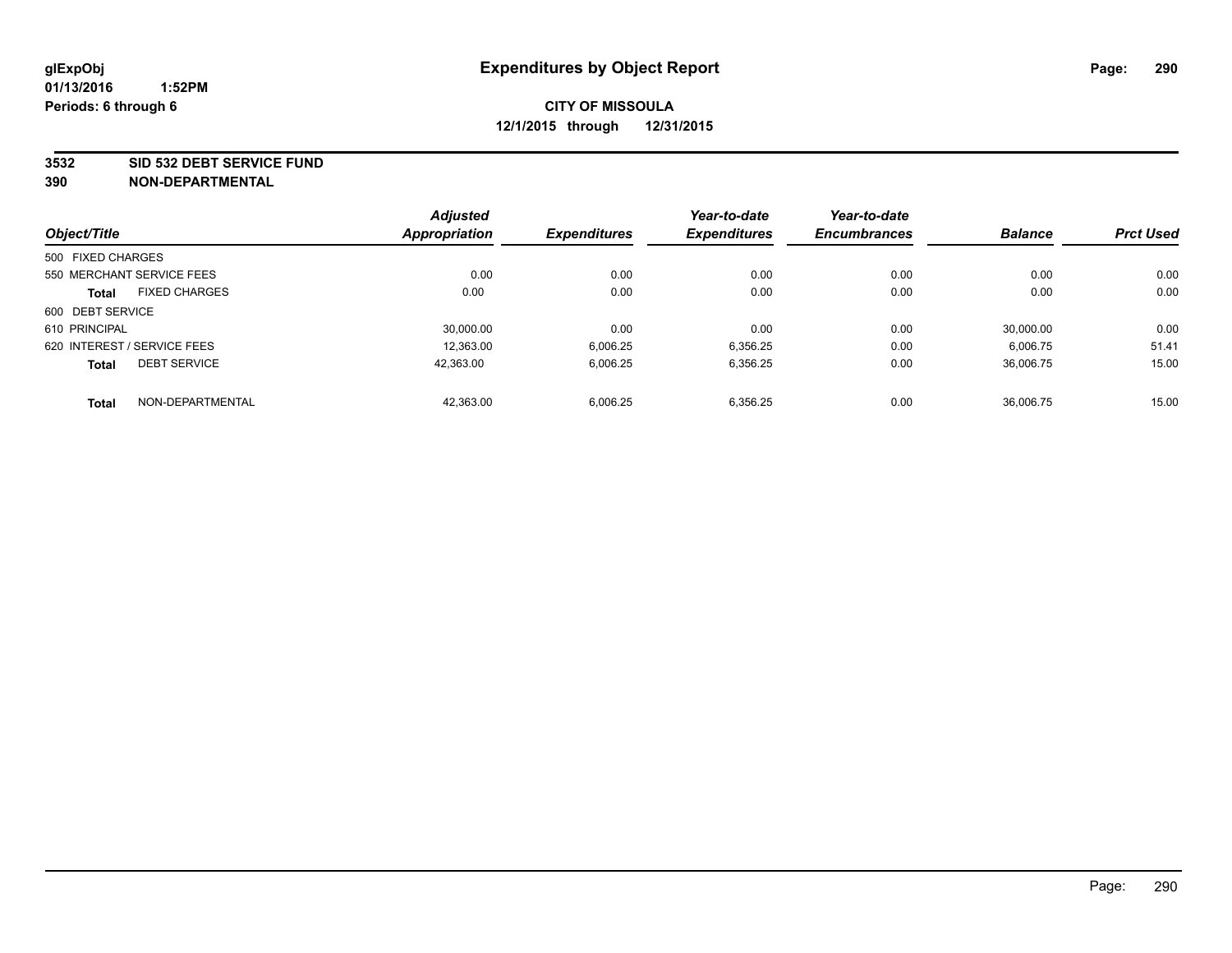## **3532 SID 532 DEBT SERVICE FUND**

| Object/Title                         |                           | <b>Adjusted</b><br><b>Appropriation</b> | <b>Expenditures</b> | Year-to-date<br><b>Expenditures</b> | Year-to-date<br><b>Encumbrances</b> | <b>Balance</b> | <b>Prct Used</b> |
|--------------------------------------|---------------------------|-----------------------------------------|---------------------|-------------------------------------|-------------------------------------|----------------|------------------|
|                                      |                           |                                         |                     |                                     |                                     |                |                  |
| 500 FIXED CHARGES                    |                           |                                         |                     |                                     |                                     |                |                  |
| 550 MERCHANT SERVICE FEES            |                           | 0.00                                    | 0.00                | 0.00                                | 0.00                                | 0.00           | 0.00             |
| <b>FIXED CHARGES</b><br><b>Total</b> |                           | 0.00                                    | 0.00                | 0.00                                | 0.00                                | 0.00           | 0.00             |
| 600 DEBT SERVICE                     |                           |                                         |                     |                                     |                                     |                |                  |
| 610 PRINCIPAL                        |                           | 30,000.00                               | 0.00                | 0.00                                | 0.00                                | 30,000.00      | 0.00             |
| 620 INTEREST / SERVICE FEES          |                           | 12,363.00                               | 6,006.25            | 6,356.25                            | 0.00                                | 6.006.75       | 51.41            |
| <b>DEBT SERVICE</b><br><b>Total</b>  |                           | 42.363.00                               | 6,006.25            | 6,356.25                            | 0.00                                | 36.006.75      | 15.00            |
| <b>Total</b>                         | SID 532 DEBT SERVICE FUND | 42.363.00                               | 6,006.25            | 6.356.25                            | 0.00                                | 36.006.75      | 15.00            |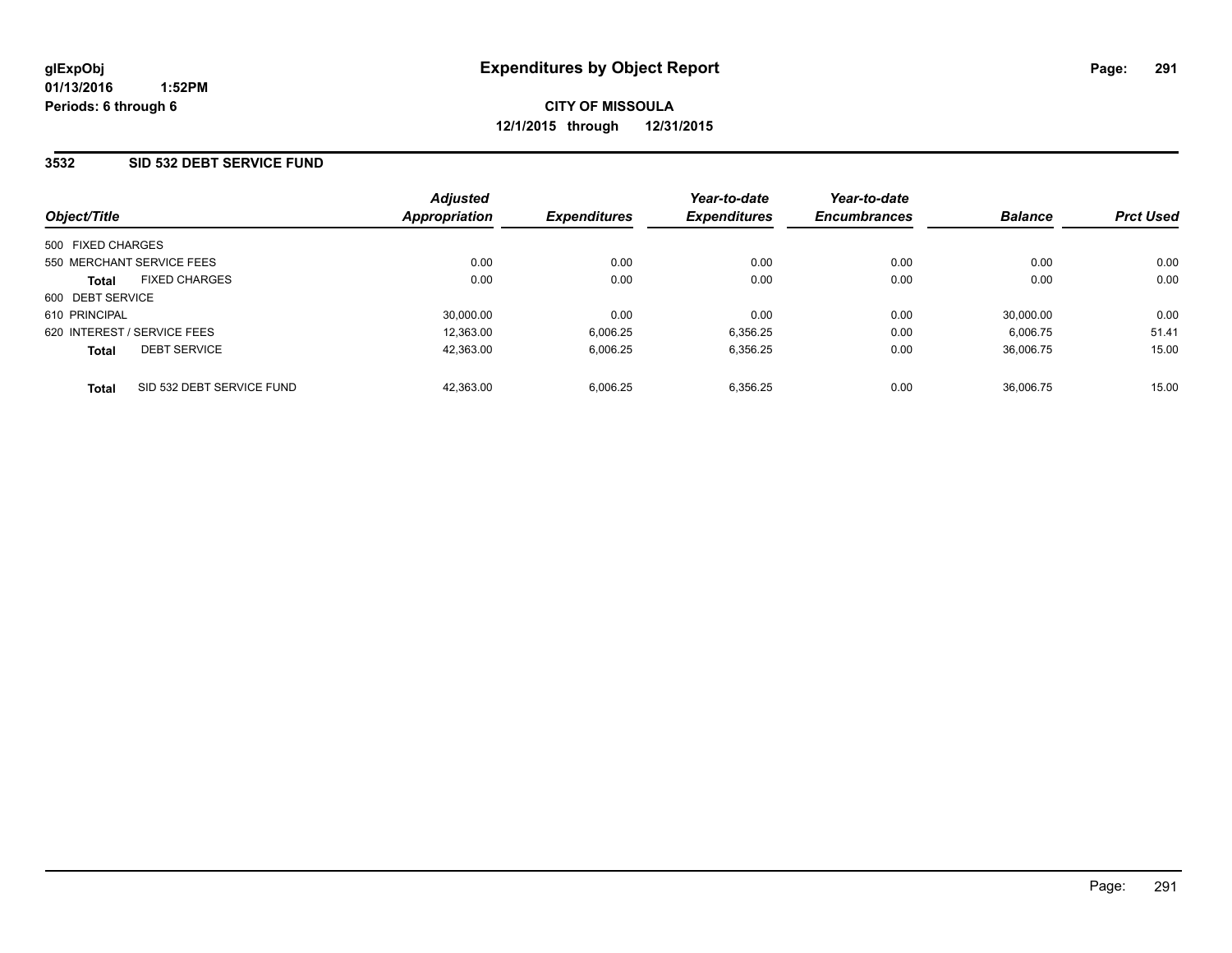#### **01/13/2016 1:52PM Periods: 6 through 6**

# **CITY OF MISSOULA 12/1/2015 through 12/31/2015**

#### **3533 GILBERT ST SEWER SID DEBT FUND**

**330 WASTEWATER**

| Object/Title                  | <b>Adjusted</b><br>Appropriation | <b>Expenditures</b> | Year-to-date<br><b>Expenditures</b> | Year-to-date<br><b>Encumbrances</b> | <b>Balance</b> | <b>Prct Used</b> |
|-------------------------------|----------------------------------|---------------------|-------------------------------------|-------------------------------------|----------------|------------------|
| 500 FIXED CHARGES             |                                  |                     |                                     |                                     |                |                  |
| 550 MERCHANT SERVICE FEES     | 0.00                             | 0.00                | 0.00                                | 0.00                                | 0.00           | 0.00             |
| <b>FIXED CHARGES</b><br>Total | 0.00                             | 0.00                | 0.00                                | 0.00                                | 0.00           | 0.00             |
| <b>WASTEWATER</b><br>Total    | 0.00                             | 0.00                | 0.00                                | 0.00                                | 0.00           | 0.00             |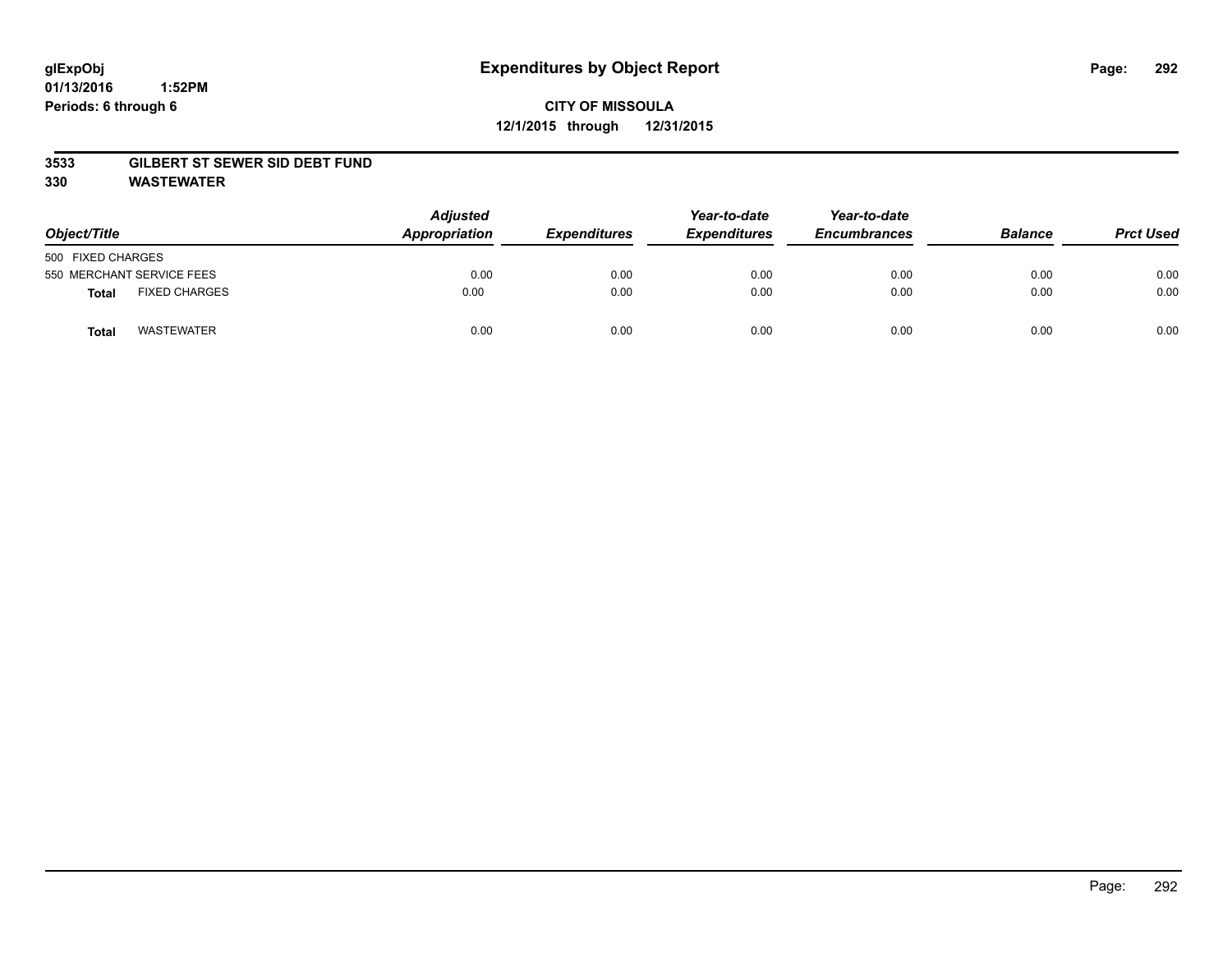#### **3533 GILBERT ST SEWER SID DEBT FUND**

|                                  | <b>Adjusted</b>      |                     | Year-to-date        | Year-to-date        |                |                  |
|----------------------------------|----------------------|---------------------|---------------------|---------------------|----------------|------------------|
| Object/Title                     | <b>Appropriation</b> | <b>Expenditures</b> | <b>Expenditures</b> | <b>Encumbrances</b> | <b>Balance</b> | <b>Prct Used</b> |
| 500 FIXED CHARGES                |                      |                     |                     |                     |                |                  |
| 500 FIXED CHARGES                | 0.00                 | 0.00                | 0.00                | 0.00                | 0.00           | 0.00             |
| 550 MERCHANT SERVICE FEES        | 0.00                 | 0.00                | 0.00                | 0.00                | 0.00           | 0.00             |
| <b>FIXED CHARGES</b><br>Total    | 0.00                 | 0.00                | 0.00                | 0.00                | 0.00           | 0.00             |
| 600 DEBT SERVICE                 |                      |                     |                     |                     |                |                  |
| 610 PRINCIPAL                    | 12,000.00            | 6,000.00            | 6,000.00            | 0.00                | 6,000.00       | 50.00            |
| 620 INTEREST / SERVICE FEES      | 5,325.00             | 2,718.75            | 2,718.75            | 0.00                | 2,606.25       | 51.06            |
| <b>DEBT SERVICE</b><br>Total     | 17,325.00            | 8,718.75            | 8,718.75            | 0.00                | 8,606.25       | 50.32            |
| 800 OTHER OBJECTS                |                      |                     |                     |                     |                |                  |
| 820 TRANSFERS TO OTHER FUNDS     | 0.00                 | 0.00                | 0.00                | 0.00                | 0.00           | 0.00             |
| OTHER OBJECTS<br><b>Total</b>    | 0.00                 | 0.00                | 0.00                | 0.00                | 0.00           | 0.00             |
| NON-DEPARTMENTAL<br><b>Total</b> | 17,325.00            | 8,718.75            | 8.718.75            | 0.00                | 8,606.25       | 50.32            |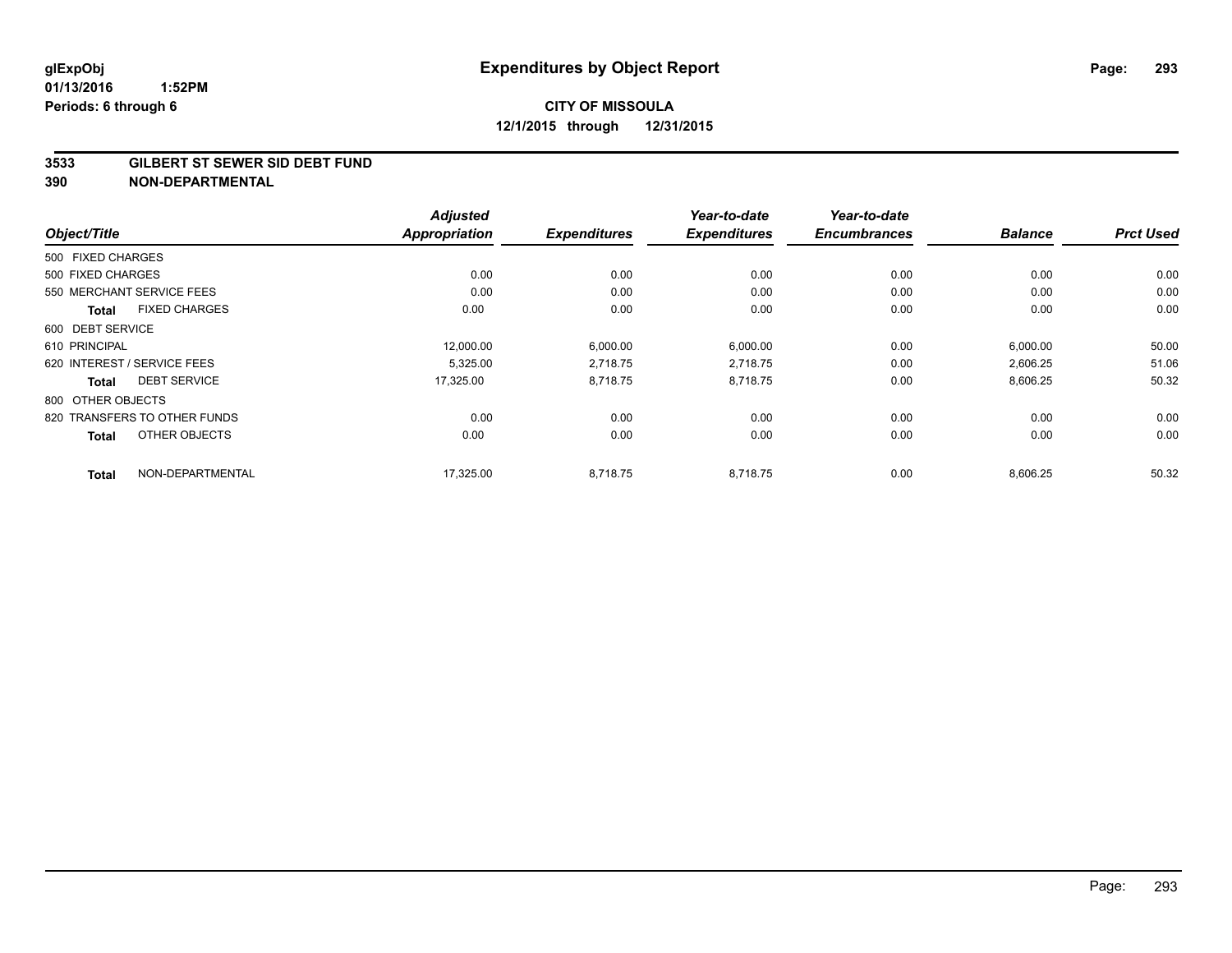**01/13/2016 1:52PM Periods: 6 through 6**

# **CITY OF MISSOULA 12/1/2015 through 12/31/2015**

## **3533 GILBERT ST SEWER SID DEBT FUND**

| Object/Title      |                                | <b>Adjusted</b><br><b>Appropriation</b> | <b>Expenditures</b> | Year-to-date<br><b>Expenditures</b> | Year-to-date<br><b>Encumbrances</b> | <b>Balance</b> | <b>Prct Used</b> |
|-------------------|--------------------------------|-----------------------------------------|---------------------|-------------------------------------|-------------------------------------|----------------|------------------|
|                   |                                |                                         |                     |                                     |                                     |                |                  |
| 500 FIXED CHARGES |                                |                                         |                     |                                     |                                     |                |                  |
| 500 FIXED CHARGES |                                | 0.00                                    | 0.00                | 0.00                                | 0.00                                | 0.00           | 0.00             |
|                   | 550 MERCHANT SERVICE FEES      | 0.00                                    | 0.00                | 0.00                                | 0.00                                | 0.00           | 0.00             |
| Total             | <b>FIXED CHARGES</b>           | 0.00                                    | 0.00                | 0.00                                | 0.00                                | 0.00           | 0.00             |
| 600 DEBT SERVICE  |                                |                                         |                     |                                     |                                     |                |                  |
| 610 PRINCIPAL     |                                | 12,000.00                               | 6,000.00            | 6,000.00                            | 0.00                                | 6,000.00       | 50.00            |
|                   | 620 INTEREST / SERVICE FEES    | 5,325.00                                | 2,718.75            | 2,718.75                            | 0.00                                | 2,606.25       | 51.06            |
| Total             | <b>DEBT SERVICE</b>            | 17,325.00                               | 8,718.75            | 8,718.75                            | 0.00                                | 8,606.25       | 50.32            |
| 800 OTHER OBJECTS |                                |                                         |                     |                                     |                                     |                |                  |
|                   | 820 TRANSFERS TO OTHER FUNDS   | 0.00                                    | 0.00                | 0.00                                | 0.00                                | 0.00           | 0.00             |
| <b>Total</b>      | OTHER OBJECTS                  | 0.00                                    | 0.00                | 0.00                                | 0.00                                | 0.00           | 0.00             |
| <b>Total</b>      | GILBERT ST SEWER SID DEBT FUND | 17,325.00                               | 8,718.75            | 8,718.75                            | 0.00                                | 8,606.25       | 50.32            |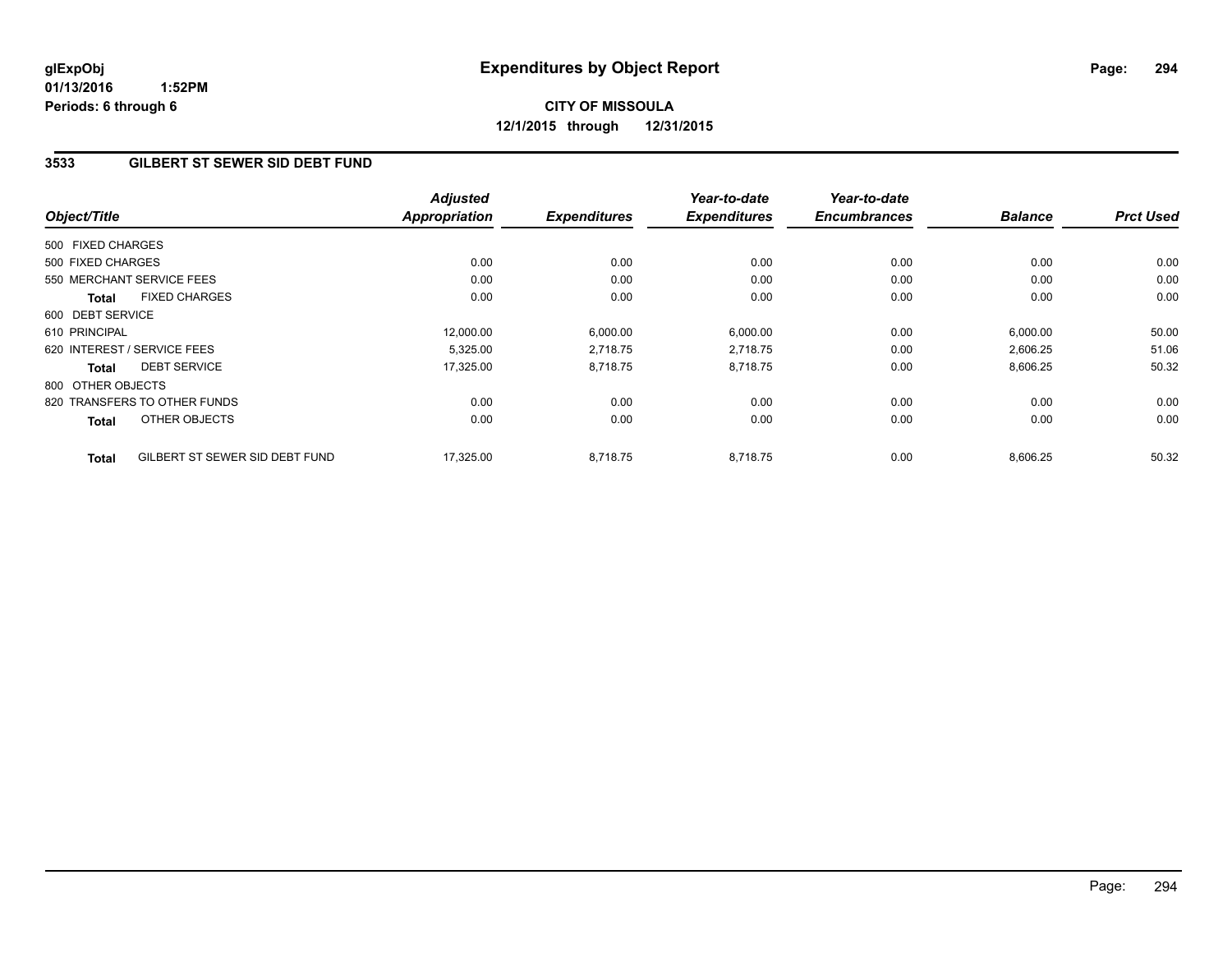#### **3534 LINCOLNWOOD SEWER PHASE I**

|                   |                             | <b>Adjusted</b>      |                     | Year-to-date        | Year-to-date        |                |                  |
|-------------------|-----------------------------|----------------------|---------------------|---------------------|---------------------|----------------|------------------|
| Object/Title      |                             | <b>Appropriation</b> | <b>Expenditures</b> | <b>Expenditures</b> | <b>Encumbrances</b> | <b>Balance</b> | <b>Prct Used</b> |
| 500 FIXED CHARGES |                             |                      |                     |                     |                     |                |                  |
|                   | 550 MERCHANT SERVICE FEES   | 0.00                 | 0.00                | 0.00                | 0.00                | 0.00           | 0.00             |
| <b>Total</b>      | <b>FIXED CHARGES</b>        | 0.00                 | 0.00                | 0.00                | 0.00                | 0.00           | 0.00             |
| 600 DEBT SERVICE  |                             |                      |                     |                     |                     |                |                  |
| 610 PRINCIPAL     |                             | 12.000.00            | 6.000.00            | 6,000.00            | 0.00                | 6,000.00       | 50.00            |
|                   | 620 INTEREST / SERVICE FEES | 5.963.00             | 3,037.50            | 3.037.50            | 0.00                | 2.925.50       | 50.94            |
| <b>Total</b>      | <b>DEBT SERVICE</b>         | 17.963.00            | 9,037.50            | 9,037.50            | 0.00                | 8,925.50       | 50.31            |
| <b>Total</b>      | NON-DEPARTMENTAL            | 17.963.00            | 9,037.50            | 9,037.50            | 0.00                | 8,925.50       | 50.31            |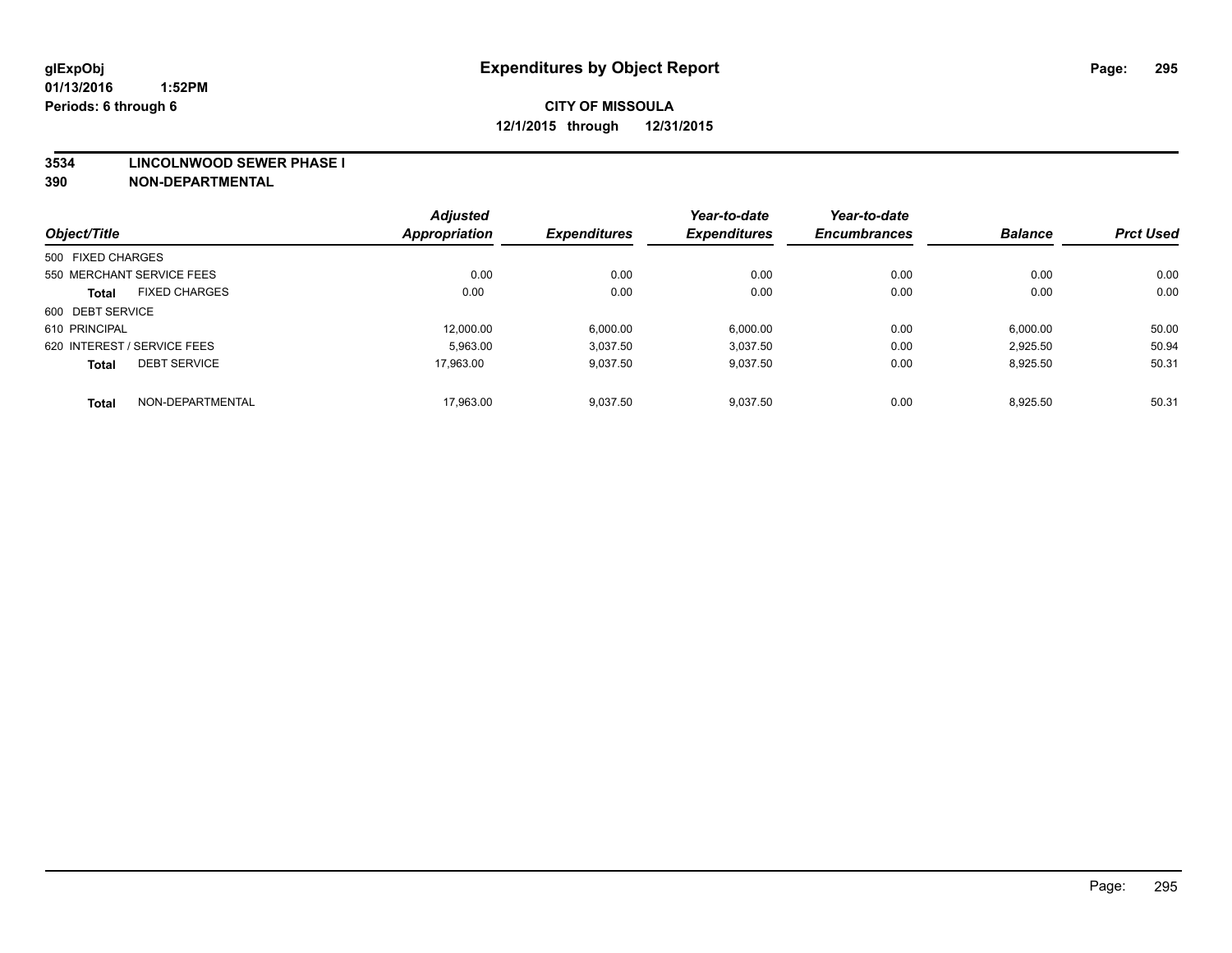### **3534 LINCOLNWOOD SEWER PHASE I**

| Object/Title                              | <b>Adjusted</b><br>Appropriation | <b>Expenditures</b> | Year-to-date<br><b>Expenditures</b> | Year-to-date<br><b>Encumbrances</b> | <b>Balance</b> | <b>Prct Used</b> |
|-------------------------------------------|----------------------------------|---------------------|-------------------------------------|-------------------------------------|----------------|------------------|
| 500 FIXED CHARGES                         |                                  |                     |                                     |                                     |                |                  |
| 550 MERCHANT SERVICE FEES                 | 0.00                             | 0.00                | 0.00                                | 0.00                                | 0.00           | 0.00             |
| <b>FIXED CHARGES</b><br><b>Total</b>      | 0.00                             | 0.00                | 0.00                                | 0.00                                | 0.00           | 0.00             |
| 600 DEBT SERVICE                          |                                  |                     |                                     |                                     |                |                  |
| 610 PRINCIPAL                             | 12,000.00                        | 6,000.00            | 6.000.00                            | 0.00                                | 6,000.00       | 50.00            |
| 620 INTEREST / SERVICE FEES               | 5.963.00                         | 3,037.50            | 3.037.50                            | 0.00                                | 2.925.50       | 50.94            |
| <b>DEBT SERVICE</b><br><b>Total</b>       | 17.963.00                        | 9.037.50            | 9.037.50                            | 0.00                                | 8.925.50       | 50.31            |
| LINCOLNWOOD SEWER PHASE I<br><b>Total</b> | 17.963.00                        | 9.037.50            | 9.037.50                            | 0.00                                | 8.925.50       | 50.31            |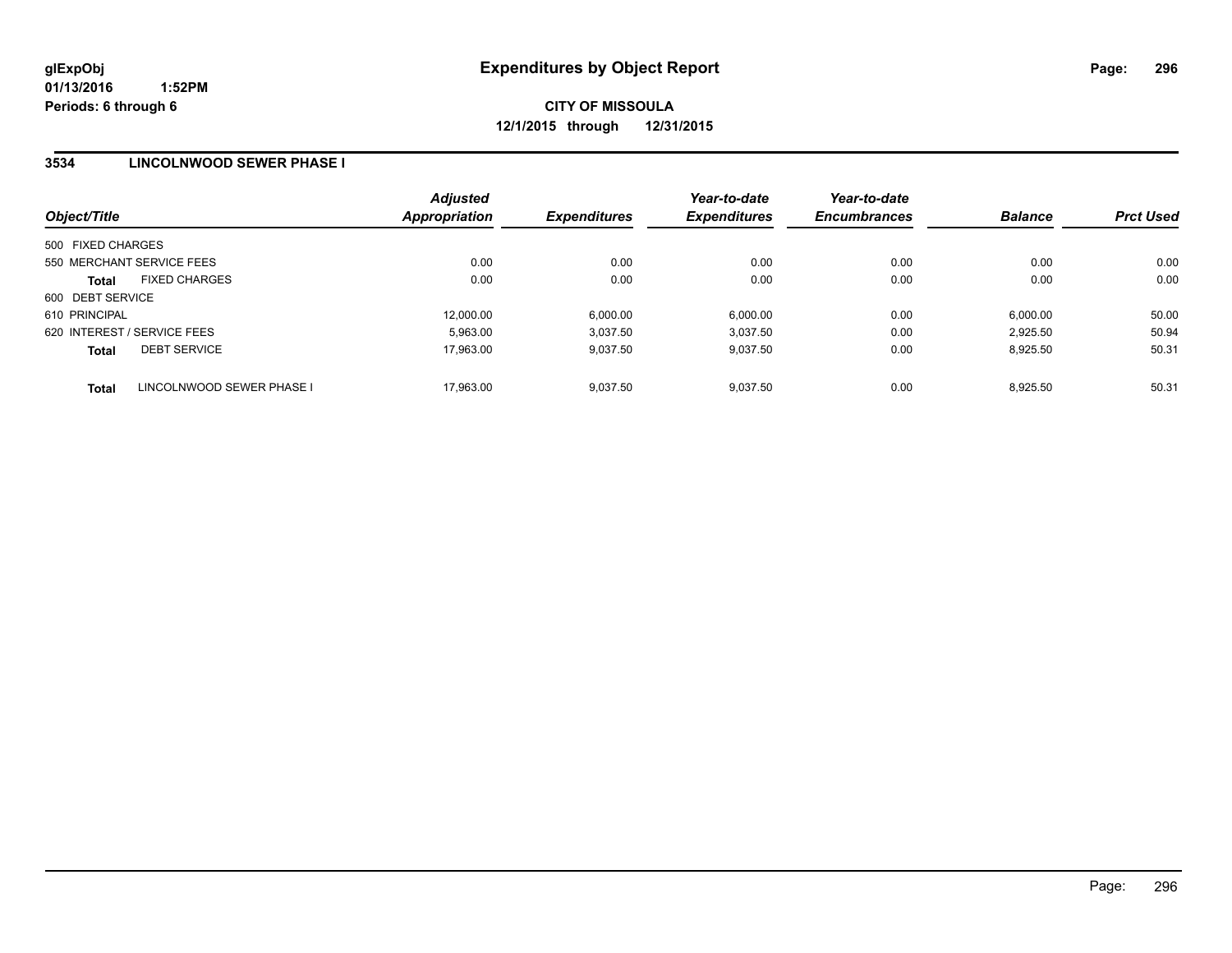#### **3535 SLANT STREET TRAFFIC CALMING**

| Object/Title                         | <b>Adjusted</b><br><b>Appropriation</b> | <b>Expenditures</b> | Year-to-date<br><b>Expenditures</b> | Year-to-date<br><b>Encumbrances</b> | <b>Balance</b> | <b>Prct Used</b> |
|--------------------------------------|-----------------------------------------|---------------------|-------------------------------------|-------------------------------------|----------------|------------------|
|                                      |                                         |                     |                                     |                                     |                |                  |
| 500 FIXED CHARGES                    |                                         |                     |                                     |                                     |                |                  |
| 550 MERCHANT SERVICE FEES            | 0.00                                    | 0.00                | 0.00                                | 0.00                                | 0.00           | 0.00             |
| <b>FIXED CHARGES</b><br><b>Total</b> | 0.00                                    | 0.00                | 0.00                                | 0.00                                | 0.00           | 0.00             |
| 800 OTHER OBJECTS                    |                                         |                     |                                     |                                     |                |                  |
| 820 TRANSFERS TO OTHER FUNDS         | 0.00                                    | 0.00                | 0.00                                | 0.00                                | 0.00           | 0.00             |
| OTHER OBJECTS<br><b>Total</b>        | 0.00                                    | 0.00                | 0.00                                | 0.00                                | 0.00           | 0.00             |
|                                      |                                         |                     |                                     |                                     |                |                  |
| NON-DEPARTMENTAL<br><b>Total</b>     | 0.00                                    | 0.00                | 0.00                                | 0.00                                | 0.00           | 0.00             |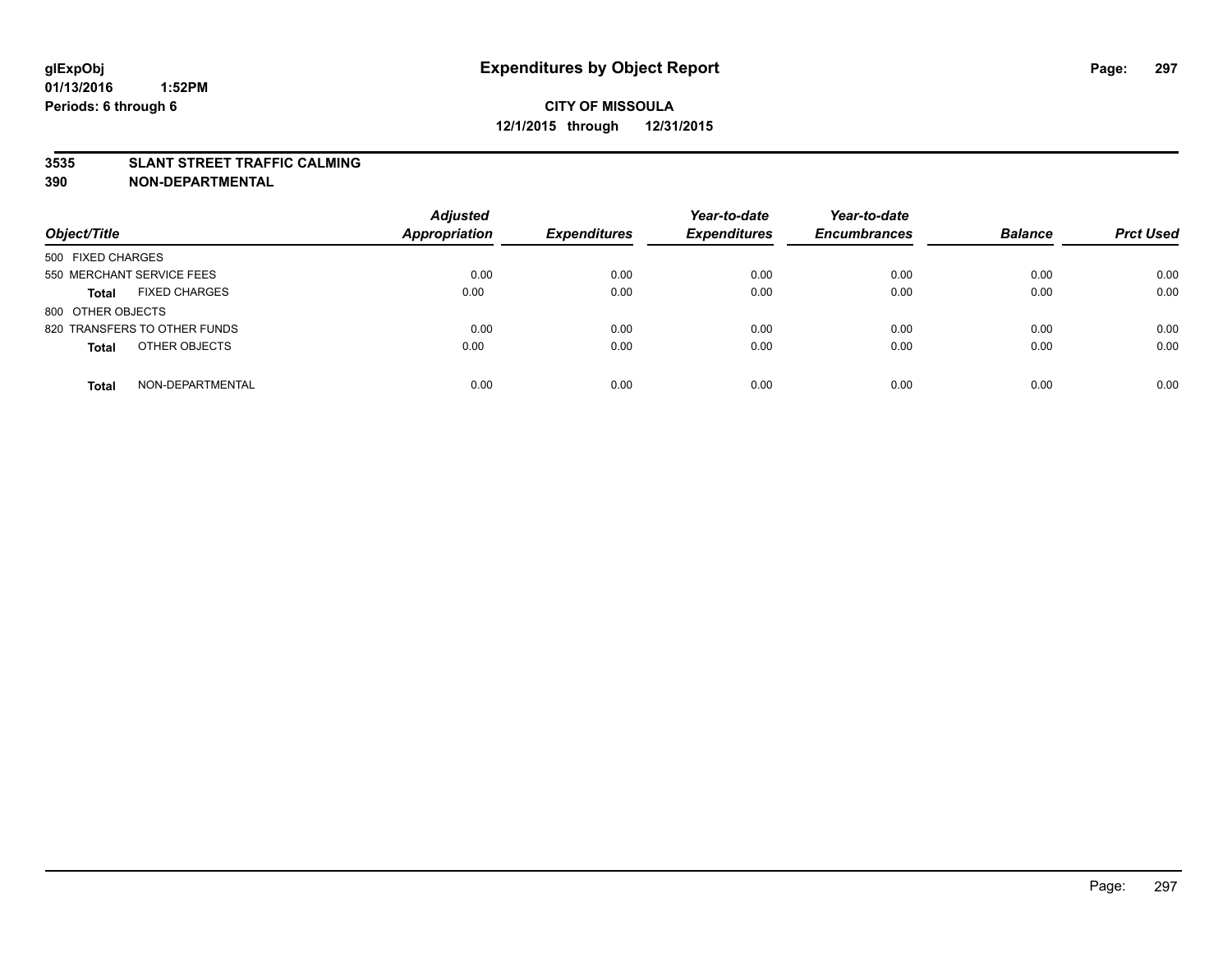## **3535 SLANT STREET TRAFFIC CALMING**

| Object/Title              |                              | <b>Adjusted</b><br>Appropriation | <b>Expenditures</b> | Year-to-date<br><b>Expenditures</b> | Year-to-date<br><b>Encumbrances</b> | <b>Balance</b> | <b>Prct Used</b> |
|---------------------------|------------------------------|----------------------------------|---------------------|-------------------------------------|-------------------------------------|----------------|------------------|
| 500 FIXED CHARGES         |                              |                                  |                     |                                     |                                     |                |                  |
| 550 MERCHANT SERVICE FEES |                              | 0.00                             | 0.00                | 0.00                                | 0.00                                | 0.00           | 0.00             |
| <b>Total</b>              | <b>FIXED CHARGES</b>         | 0.00                             | 0.00                | 0.00                                | 0.00                                | 0.00           | 0.00             |
| 800 OTHER OBJECTS         |                              |                                  |                     |                                     |                                     |                |                  |
|                           | 820 TRANSFERS TO OTHER FUNDS | 0.00                             | 0.00                | 0.00                                | 0.00                                | 0.00           | 0.00             |
| <b>Total</b>              | OTHER OBJECTS                | 0.00                             | 0.00                | 0.00                                | 0.00                                | 0.00           | 0.00             |
| <b>Total</b>              | SLANT STREET TRAFFIC CALMING | 0.00                             | 0.00                | 0.00                                | 0.00                                | 0.00           | 0.00             |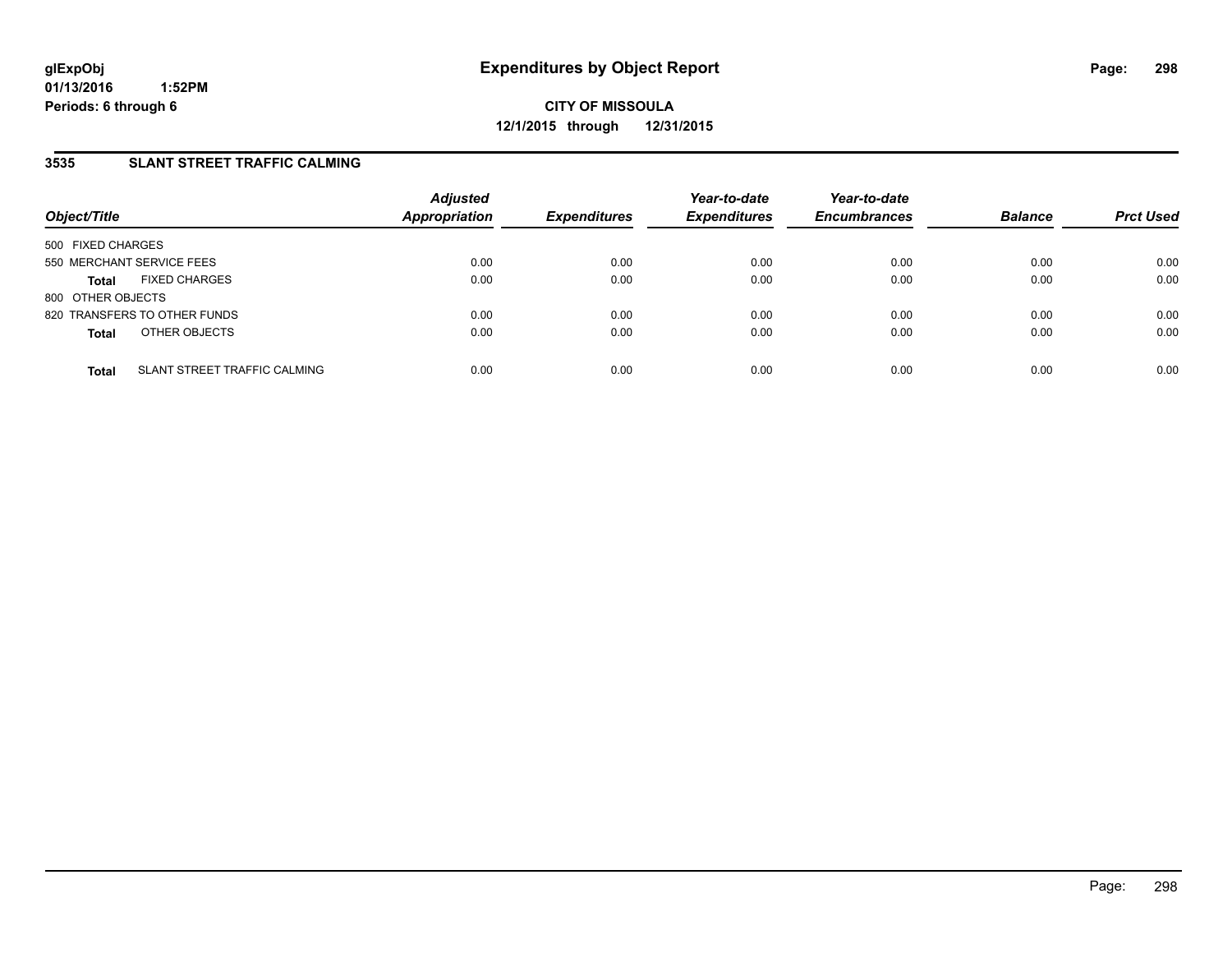#### **3536 LINCOLNWOOD SEWER PHASE II**

|                   |                             | <b>Adjusted</b> |                     | Year-to-date        | Year-to-date        |                |                  |
|-------------------|-----------------------------|-----------------|---------------------|---------------------|---------------------|----------------|------------------|
| Object/Title      |                             | Appropriation   | <b>Expenditures</b> | <b>Expenditures</b> | <b>Encumbrances</b> | <b>Balance</b> | <b>Prct Used</b> |
| 500 FIXED CHARGES |                             |                 |                     |                     |                     |                |                  |
|                   | 550 MERCHANT SERVICE FEES   | 0.00            | 0.00                | 0.00                | 0.00                | 0.00           | 0.00             |
| <b>Total</b>      | <b>FIXED CHARGES</b>        | 0.00            | 0.00                | 0.00                | 0.00                | 0.00           | 0.00             |
| 600 DEBT SERVICE  |                             |                 |                     |                     |                     |                |                  |
| 610 PRINCIPAL     |                             | 21,000.00       | 10.000.00           | 10,000.00           | 0.00                | 11,000.00      | 47.62            |
|                   | 620 INTEREST / SERVICE FEES | 10.350.00       | 5.268.75            | 5,268.75            | 0.00                | 5,081.25       | 50.91            |
| <b>Total</b>      | <b>DEBT SERVICE</b>         | 31.350.00       | 15.268.75           | 15,268.75           | 0.00                | 16.081.25      | 48.70            |
| <b>Total</b>      | NON-DEPARTMENTAL            | 31,350.00       | 15.268.75           | 15.268.75           | 0.00                | 16.081.25      | 48.70            |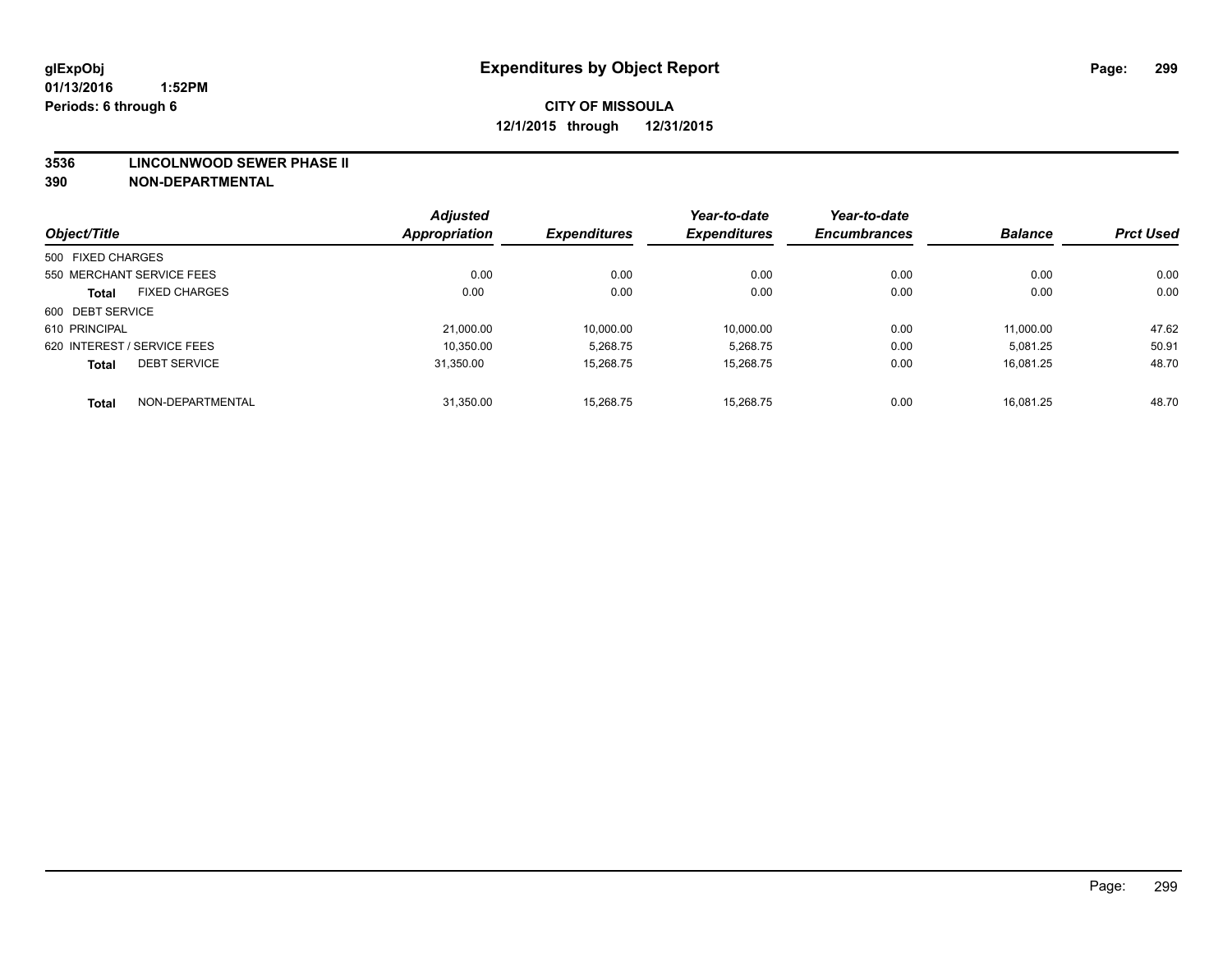### **3536 LINCOLNWOOD SEWER PHASE II**

| Object/Title                               | <b>Adjusted</b><br><b>Appropriation</b> | <b>Expenditures</b> | Year-to-date<br><b>Expenditures</b> | Year-to-date<br><b>Encumbrances</b> | <b>Balance</b> | <b>Prct Used</b> |
|--------------------------------------------|-----------------------------------------|---------------------|-------------------------------------|-------------------------------------|----------------|------------------|
| 500 FIXED CHARGES                          |                                         |                     |                                     |                                     |                |                  |
| 550 MERCHANT SERVICE FEES                  | 0.00                                    | 0.00                | 0.00                                | 0.00                                | 0.00           | 0.00             |
| <b>FIXED CHARGES</b><br><b>Total</b>       | 0.00                                    | 0.00                | 0.00                                | 0.00                                | 0.00           | 0.00             |
| 600 DEBT SERVICE                           |                                         |                     |                                     |                                     |                |                  |
| 610 PRINCIPAL                              | 21,000.00                               | 10,000.00           | 10.000.00                           | 0.00                                | 11,000.00      | 47.62            |
| 620 INTEREST / SERVICE FEES                | 10,350.00                               | 5.268.75            | 5,268.75                            | 0.00                                | 5.081.25       | 50.91            |
| <b>DEBT SERVICE</b><br><b>Total</b>        | 31,350.00                               | 15.268.75           | 15,268.75                           | 0.00                                | 16.081.25      | 48.70            |
| LINCOLNWOOD SEWER PHASE II<br><b>Total</b> | 31,350.00                               | 15.268.75           | 15.268.75                           | 0.00                                | 16.081.25      | 48.70            |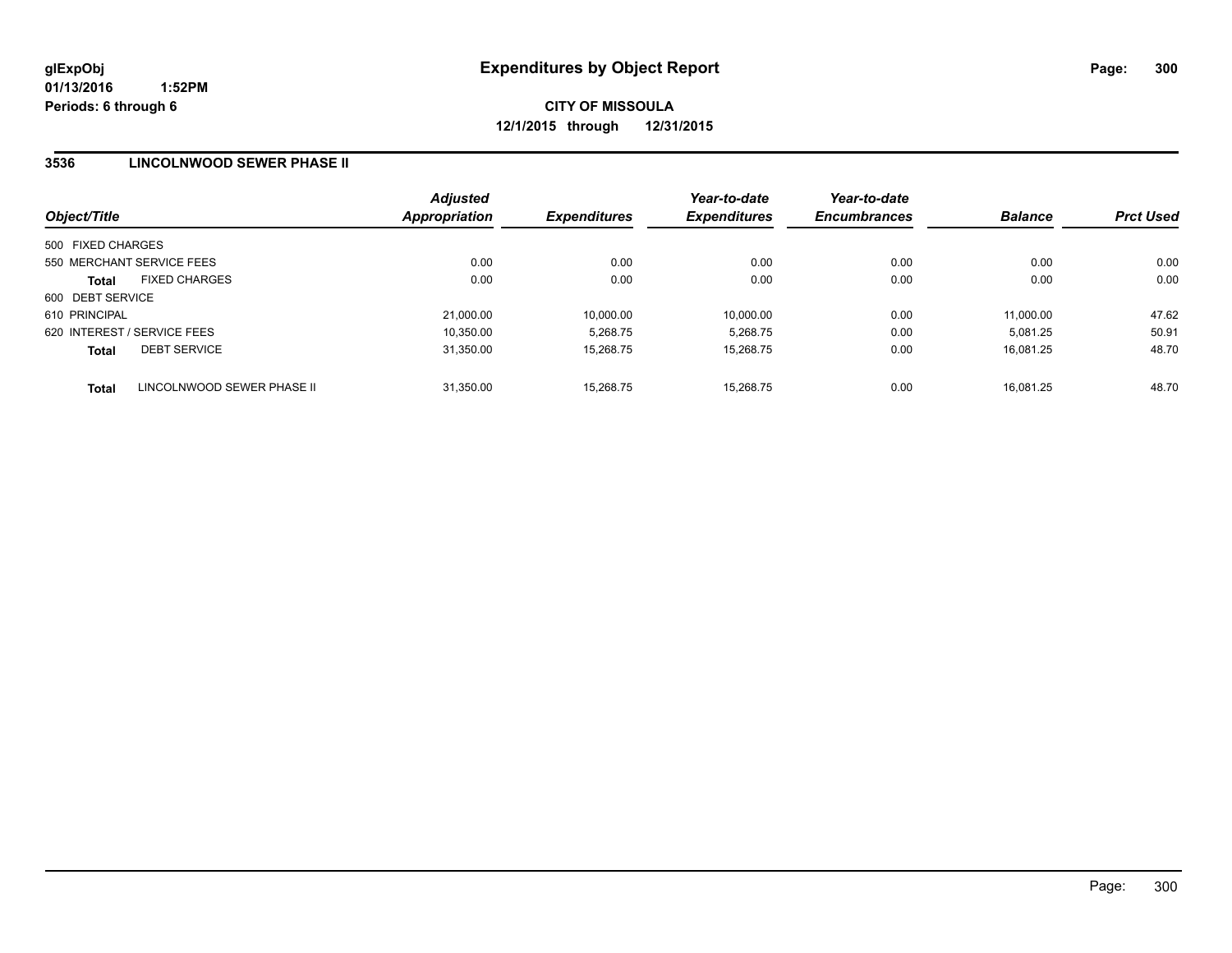#### **3539 SOUTH 4TH STREET W TRAFFIC**

| Object/Title                         | <b>Adjusted</b><br><b>Appropriation</b> | <b>Expenditures</b> | Year-to-date<br><b>Expenditures</b> | Year-to-date<br><b>Encumbrances</b> | <b>Balance</b> | <b>Prct Used</b> |
|--------------------------------------|-----------------------------------------|---------------------|-------------------------------------|-------------------------------------|----------------|------------------|
| 500 FIXED CHARGES                    |                                         |                     |                                     |                                     |                |                  |
| 550 MERCHANT SERVICE FEES            | 0.00                                    | 0.00                | 0.00                                | 0.00                                | 0.00           | 0.00             |
| <b>FIXED CHARGES</b><br><b>Total</b> | 0.00                                    | 0.00                | 0.00                                | 0.00                                | 0.00           | 0.00             |
| 800 OTHER OBJECTS                    |                                         |                     |                                     |                                     |                |                  |
| 820 TRANSFERS TO OTHER FUNDS         | 0.00                                    | 0.00                | 0.00                                | 0.00                                | 0.00           | 0.00             |
| OTHER OBJECTS<br><b>Total</b>        | 0.00                                    | 0.00                | 0.00                                | 0.00                                | 0.00           | 0.00             |
| NON-DEPARTMENTAL<br><b>Total</b>     | 0.00                                    | 0.00                | 0.00                                | 0.00                                | 0.00           | 0.00             |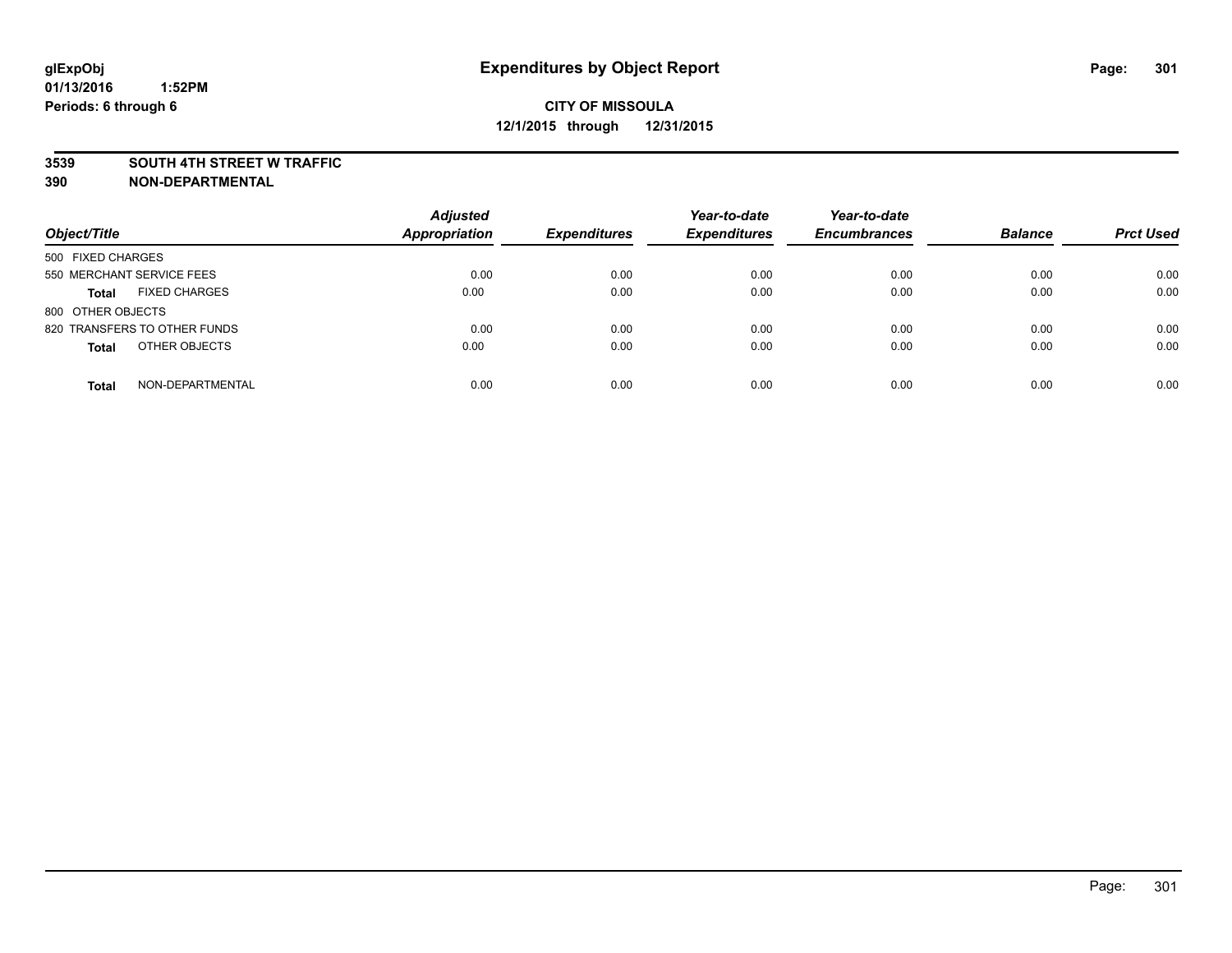### **3539 SOUTH 4TH STREET W TRAFFIC**

| Object/Title              |                              | <b>Adjusted</b><br>Appropriation | <b>Expenditures</b> | Year-to-date<br><b>Expenditures</b> | Year-to-date<br><b>Encumbrances</b> | <b>Balance</b> | <b>Prct Used</b> |
|---------------------------|------------------------------|----------------------------------|---------------------|-------------------------------------|-------------------------------------|----------------|------------------|
| 500 FIXED CHARGES         |                              |                                  |                     |                                     |                                     |                |                  |
| 550 MERCHANT SERVICE FEES |                              | 0.00                             | 0.00                | 0.00                                | 0.00                                | 0.00           | 0.00             |
| Total                     | <b>FIXED CHARGES</b>         | 0.00                             | 0.00                | 0.00                                | 0.00                                | 0.00           | 0.00             |
| 800 OTHER OBJECTS         |                              |                                  |                     |                                     |                                     |                |                  |
|                           | 820 TRANSFERS TO OTHER FUNDS | 0.00                             | 0.00                | 0.00                                | 0.00                                | 0.00           | 0.00             |
| <b>Total</b>              | OTHER OBJECTS                | 0.00                             | 0.00                | 0.00                                | 0.00                                | 0.00           | 0.00             |
| <b>Total</b>              | SOUTH 4TH STREET W TRAFFIC   | 0.00                             | 0.00                | 0.00                                | 0.00                                | 0.00           | 0.00             |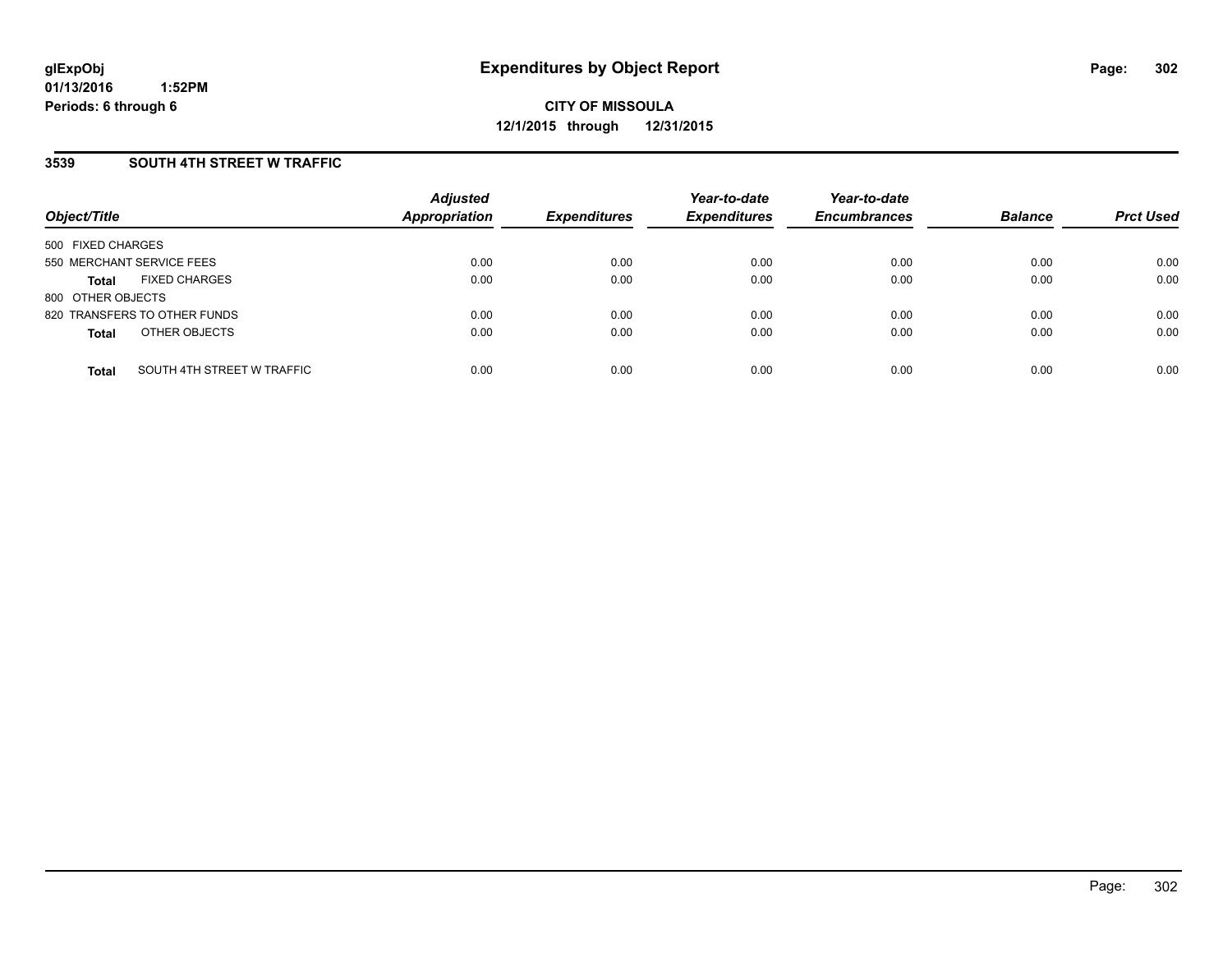**3540 SID 540 DEBT SERVICE FUND**

|                   |                             | <b>Adjusted</b> |                     | Year-to-date        | Year-to-date        |                |                  |
|-------------------|-----------------------------|-----------------|---------------------|---------------------|---------------------|----------------|------------------|
| Object/Title      |                             | Appropriation   | <b>Expenditures</b> | <b>Expenditures</b> | <b>Encumbrances</b> | <b>Balance</b> | <b>Prct Used</b> |
| 500 FIXED CHARGES |                             |                 |                     |                     |                     |                |                  |
|                   | 550 MERCHANT SERVICE FEES   | 0.00            | 0.00                | 0.00                | 0.00                | 0.00           | 0.00             |
| <b>Total</b>      | <b>FIXED CHARGES</b>        | 0.00            | 0.00                | 0.00                | 0.00                | 0.00           | 0.00             |
| 600 DEBT SERVICE  |                             |                 |                     |                     |                     |                |                  |
| 610 PRINCIPAL     |                             | 70,000.00       | 0.00                | 0.00                | 0.00                | 70,000.00      | 0.00             |
|                   | 620 INTEREST / SERVICE FEES | 49.192.00       | 24.771.25           | 24.771.25           | 0.00                | 24.420.75      | 50.36            |
| <b>Total</b>      | <b>DEBT SERVICE</b>         | 119.192.00      | 24.771.25           | 24.771.25           | 0.00                | 94.420.75      | 20.78            |
| <b>Total</b>      | NON-DEPARTMENTAL            | 119.192.00      | 24.771.25           | 24.771.25           | 0.00                | 94.420.75      | 20.78            |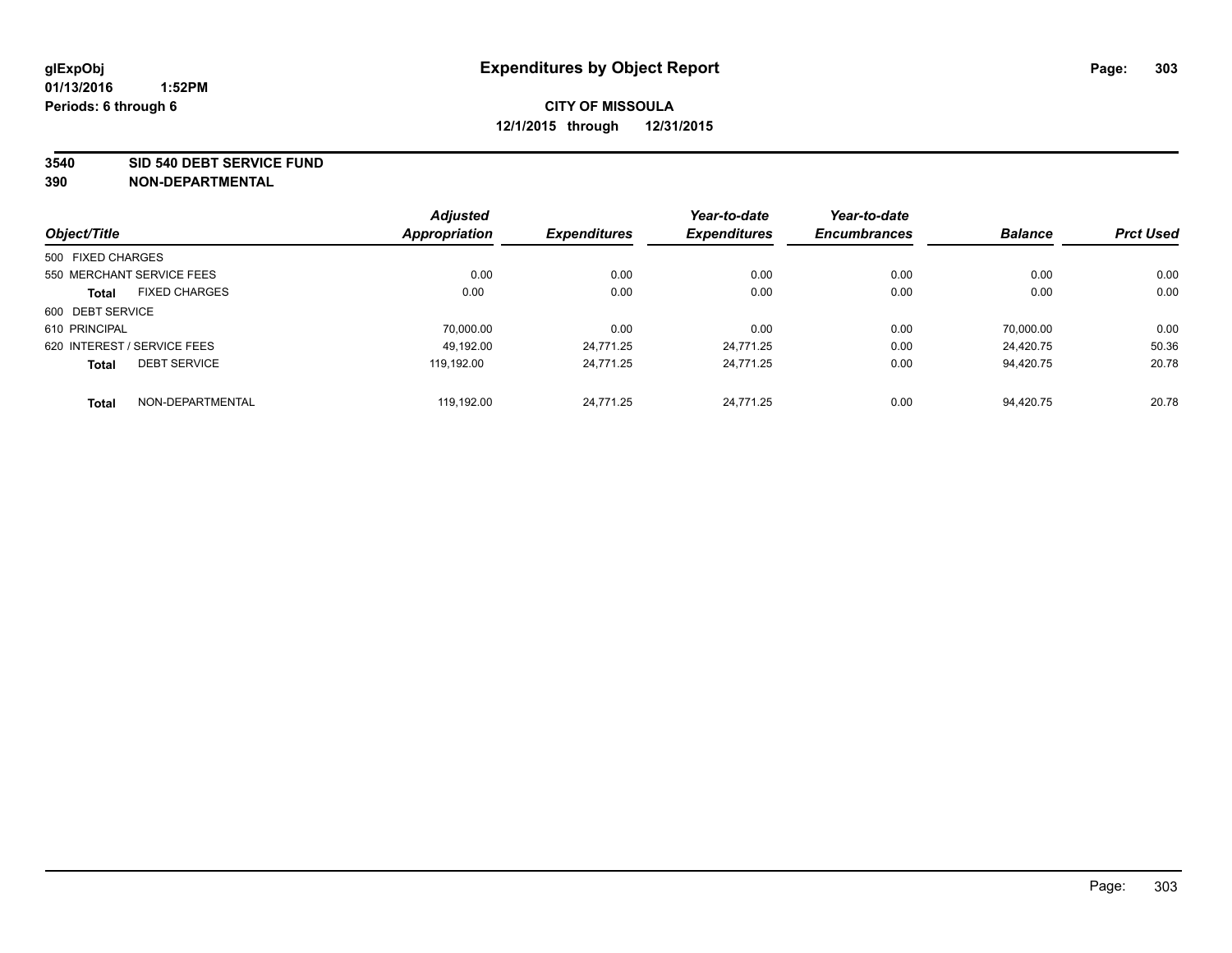### **3540 SID 540 DEBT SERVICE FUND**

| Object/Title                              | <b>Adjusted</b><br><b>Appropriation</b> | <b>Expenditures</b> | Year-to-date<br><b>Expenditures</b> | Year-to-date<br><b>Encumbrances</b> | <b>Balance</b> | <b>Prct Used</b> |
|-------------------------------------------|-----------------------------------------|---------------------|-------------------------------------|-------------------------------------|----------------|------------------|
| 500 FIXED CHARGES                         |                                         |                     |                                     |                                     |                |                  |
| 550 MERCHANT SERVICE FEES                 | 0.00                                    | 0.00                | 0.00                                | 0.00                                | 0.00           | 0.00             |
| <b>FIXED CHARGES</b><br><b>Total</b>      | 0.00                                    | 0.00                | 0.00                                | 0.00                                | 0.00           | 0.00             |
| 600 DEBT SERVICE                          |                                         |                     |                                     |                                     |                |                  |
| 610 PRINCIPAL                             | 70,000.00                               | 0.00                | 0.00                                | 0.00                                | 70.000.00      | 0.00             |
| 620 INTEREST / SERVICE FEES               | 49.192.00                               | 24.771.25           | 24.771.25                           | 0.00                                | 24.420.75      | 50.36            |
| <b>DEBT SERVICE</b><br><b>Total</b>       | 119.192.00                              | 24.771.25           | 24,771.25                           | 0.00                                | 94.420.75      | 20.78            |
| SID 540 DEBT SERVICE FUND<br><b>Total</b> | 119.192.00                              | 24.771.25           | 24.771.25                           | 0.00                                | 94.420.75      | 20.78            |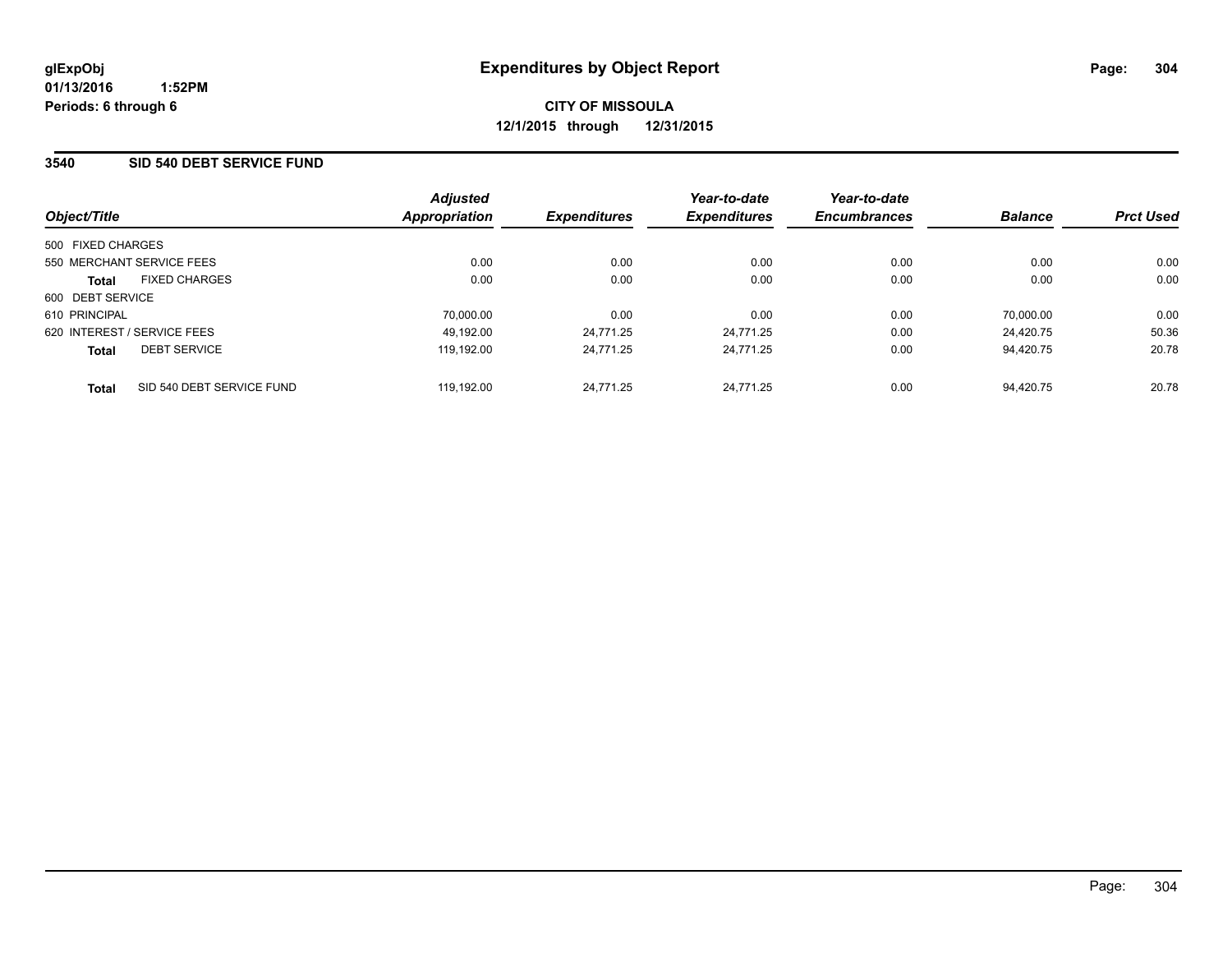#### **3541 SID 541 DEBT SERVICE**

|                             |                      | <b>Adjusted</b> |                     | Year-to-date        | Year-to-date        |                |                  |
|-----------------------------|----------------------|-----------------|---------------------|---------------------|---------------------|----------------|------------------|
| Object/Title                |                      | Appropriation   | <b>Expenditures</b> | <b>Expenditures</b> | <b>Encumbrances</b> | <b>Balance</b> | <b>Prct Used</b> |
| 500 FIXED CHARGES           |                      |                 |                     |                     |                     |                |                  |
| 550 MERCHANT SERVICE FEES   |                      | 0.00            | 0.00                | 0.00                | 0.00                | 0.00           | 0.00             |
| <b>Total</b>                | <b>FIXED CHARGES</b> | 0.00            | 0.00                | 0.00                | 0.00                | 0.00           | 0.00             |
| 600 DEBT SERVICE            |                      |                 |                     |                     |                     |                |                  |
| 610 PRINCIPAL               |                      | 30.000.00       | 0.00                | 0.00                | 0.00                | 30.000.00      | 0.00             |
| 620 INTEREST / SERVICE FEES |                      | 29.303.00       | 14.476.25           | 14.776.25           | 0.00                | 14.526.75      | 50.43            |
| <b>Total</b>                | <b>DEBT SERVICE</b>  | 59,303.00       | 14,476.25           | 14.776.25           | 0.00                | 44,526.75      | 24.92            |
| <b>Total</b>                | NON-DEPARTMENTAL     | 59,303.00       | 14,476.25           | 14.776.25           | 0.00                | 44.526.75      | 24.92            |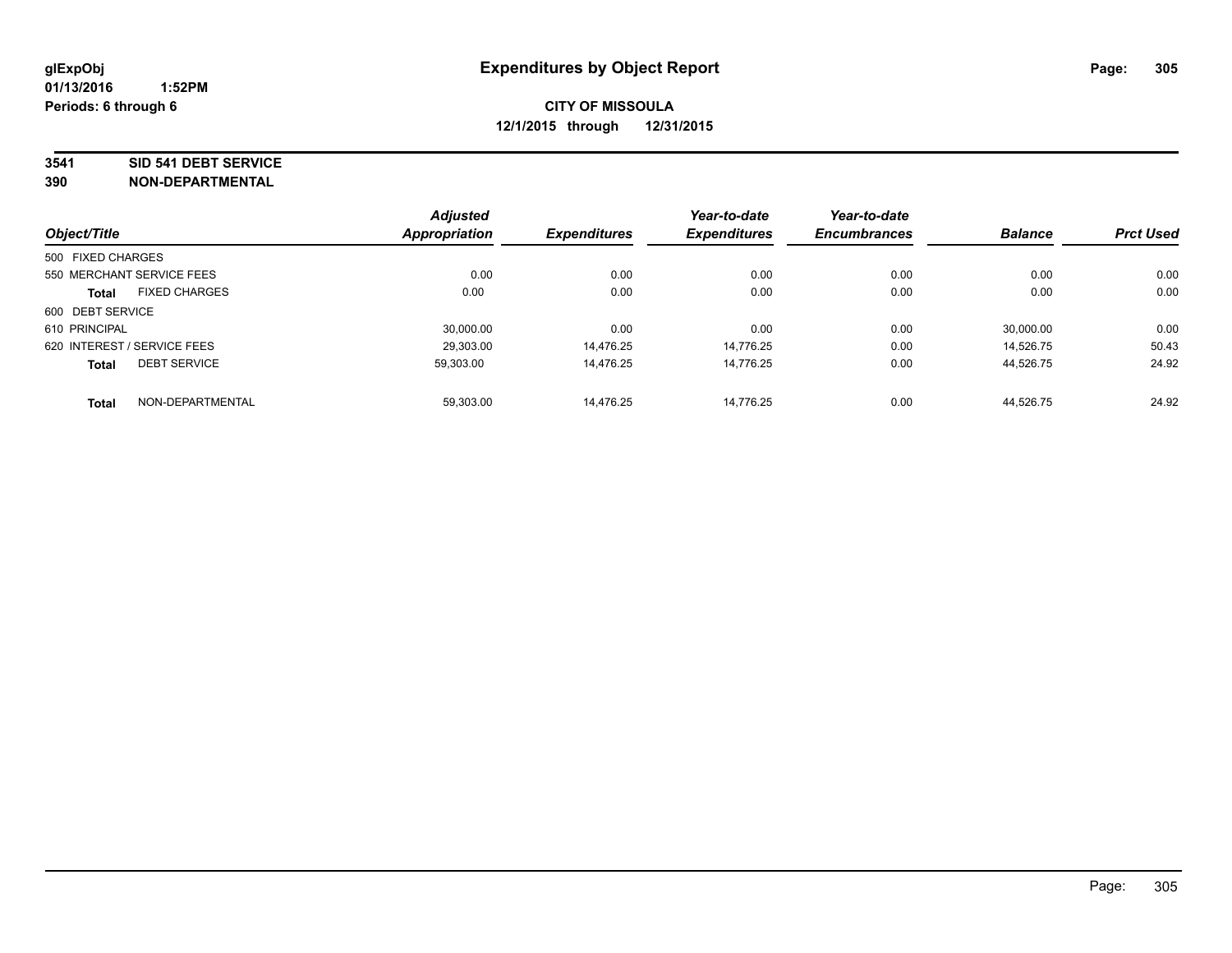#### **3541 SID 541 DEBT SERVICE**

| Object/Title                         | <b>Adjusted</b><br>Appropriation | <b>Expenditures</b> | Year-to-date<br><b>Expenditures</b> | Year-to-date<br><b>Encumbrances</b> | <b>Balance</b> | <b>Prct Used</b> |
|--------------------------------------|----------------------------------|---------------------|-------------------------------------|-------------------------------------|----------------|------------------|
|                                      |                                  |                     |                                     |                                     |                |                  |
| 500 FIXED CHARGES                    |                                  |                     |                                     |                                     |                |                  |
| 550 MERCHANT SERVICE FEES            | 0.00                             | 0.00                | 0.00                                | 0.00                                | 0.00           | 0.00             |
| <b>FIXED CHARGES</b><br><b>Total</b> | 0.00                             | 0.00                | 0.00                                | 0.00                                | 0.00           | 0.00             |
| 600 DEBT SERVICE                     |                                  |                     |                                     |                                     |                |                  |
| 610 PRINCIPAL                        | 30.000.00                        | 0.00                | 0.00                                | 0.00                                | 30.000.00      | 0.00             |
| 620 INTEREST / SERVICE FEES          | 29,303.00                        | 14.476.25           | 14.776.25                           | 0.00                                | 14.526.75      | 50.43            |
| <b>DEBT SERVICE</b><br><b>Total</b>  | 59.303.00                        | 14.476.25           | 14.776.25                           | 0.00                                | 44.526.75      | 24.92            |
| SID 541 DEBT SERVICE<br><b>Total</b> | 59.303.00                        | 14.476.25           | 14.776.25                           | 0.00                                | 44.526.75      | 24.92            |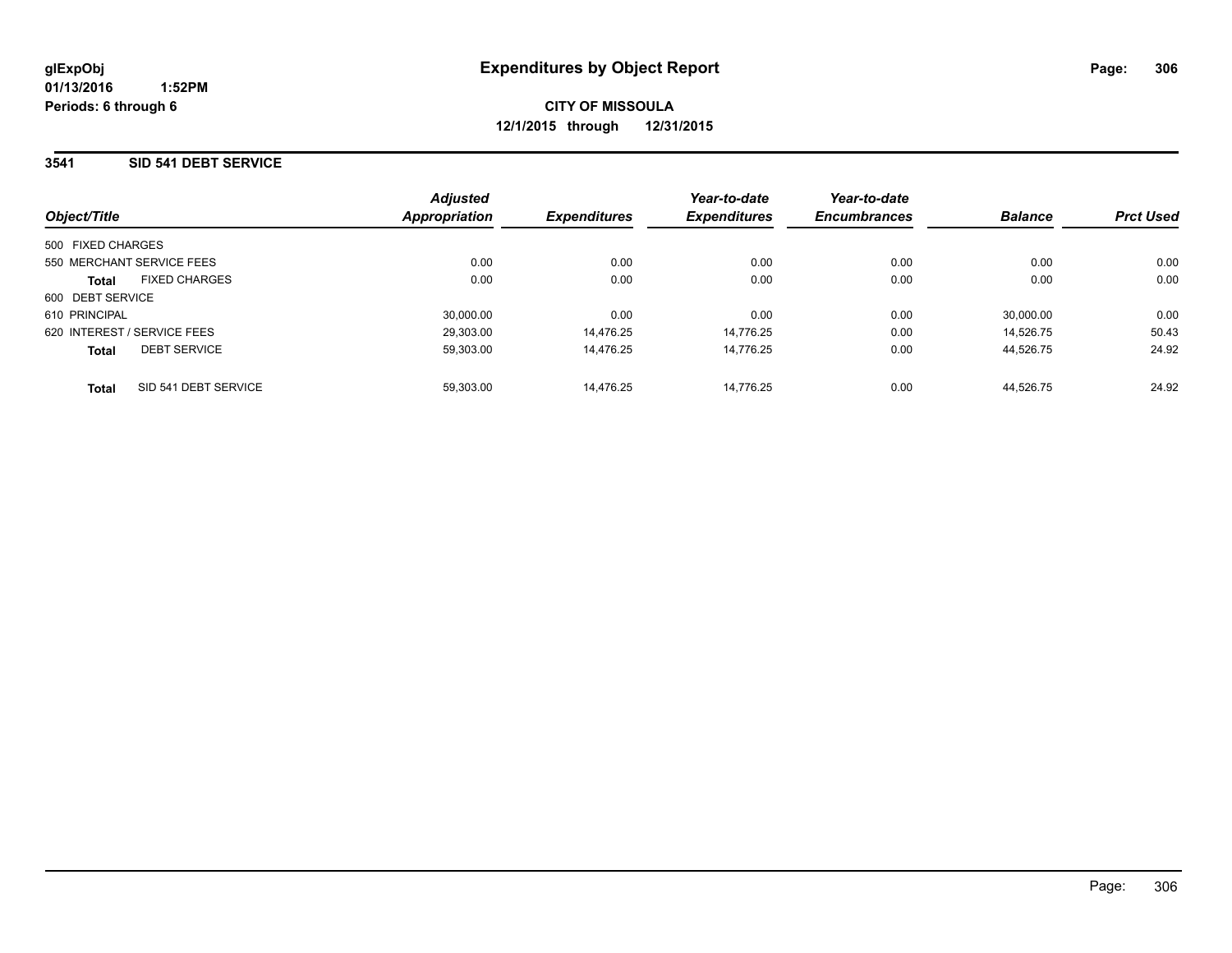#### **3543 SID 543 DEBT SERVICE**

| Object/Title                         | <b>Adjusted</b><br><b>Appropriation</b> | <b>Expenditures</b> | Year-to-date<br><b>Expenditures</b> | Year-to-date<br><b>Encumbrances</b> | <b>Balance</b> | <b>Prct Used</b> |
|--------------------------------------|-----------------------------------------|---------------------|-------------------------------------|-------------------------------------|----------------|------------------|
|                                      |                                         |                     |                                     |                                     |                |                  |
| 500 FIXED CHARGES                    |                                         |                     |                                     |                                     |                |                  |
| 550 MERCHANT SERVICE FEES            | 0.00                                    | 0.00                | 0.00                                | 0.00                                | 0.00           | 0.00             |
| <b>FIXED CHARGES</b><br><b>Total</b> | 0.00                                    | 0.00                | 0.00                                | 0.00                                | 0.00           | 0.00             |
| 600 DEBT SERVICE                     |                                         |                     |                                     |                                     |                |                  |
| 610 PRINCIPAL                        | 0.00                                    | 0.00                | 0.00                                | 0.00                                | 0.00           | 0.00             |
| 620 INTEREST / SERVICE FEES          | 0.00                                    | 0.00                | 0.00                                | 0.00                                | 0.00           | 0.00             |
| <b>DEBT SERVICE</b><br><b>Total</b>  | 0.00                                    | 0.00                | 0.00                                | 0.00                                | 0.00           | 0.00             |
| 800 OTHER OBJECTS                    |                                         |                     |                                     |                                     |                |                  |
| 820 TRANSFERS TO OTHER FUNDS         | 0.00                                    | 0.00                | 0.00                                | 0.00                                | 0.00           | 0.00             |
| OTHER OBJECTS<br><b>Total</b>        | 0.00                                    | 0.00                | 0.00                                | 0.00                                | 0.00           | 0.00             |
|                                      |                                         |                     |                                     |                                     |                |                  |
| NON-DEPARTMENTAL<br><b>Total</b>     | 0.00                                    | 0.00                | 0.00                                | 0.00                                | 0.00           | 0.00             |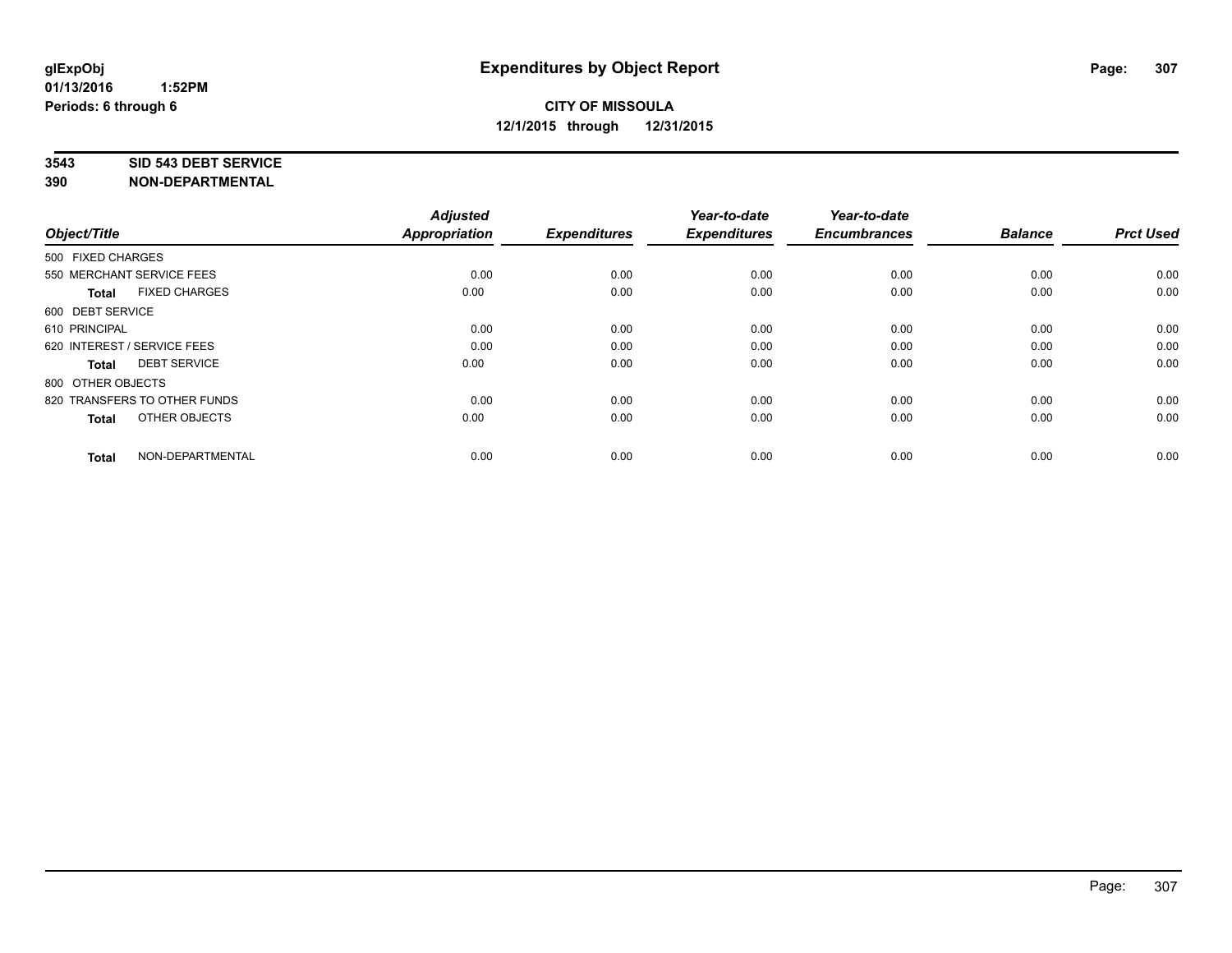#### **01/13/2016 1:52PM Periods: 6 through 6**

# **CITY OF MISSOULA 12/1/2015 through 12/31/2015**

## **3543 SID 543 DEBT SERVICE**

| Object/Title      |                              | <b>Adjusted</b><br>Appropriation | <b>Expenditures</b> | Year-to-date<br><b>Expenditures</b> | Year-to-date<br><b>Encumbrances</b> | <b>Balance</b> | <b>Prct Used</b> |
|-------------------|------------------------------|----------------------------------|---------------------|-------------------------------------|-------------------------------------|----------------|------------------|
| 500 FIXED CHARGES |                              |                                  |                     |                                     |                                     |                |                  |
|                   | 550 MERCHANT SERVICE FEES    | 0.00                             | 0.00                | 0.00                                | 0.00                                | 0.00           | 0.00             |
| <b>Total</b>      | <b>FIXED CHARGES</b>         | 0.00                             | 0.00                | 0.00                                | 0.00                                | 0.00           | 0.00             |
| 600 DEBT SERVICE  |                              |                                  |                     |                                     |                                     |                |                  |
| 610 PRINCIPAL     |                              | 0.00                             | 0.00                | 0.00                                | 0.00                                | 0.00           | 0.00             |
|                   | 620 INTEREST / SERVICE FEES  | 0.00                             | 0.00                | 0.00                                | 0.00                                | 0.00           | 0.00             |
| Total             | <b>DEBT SERVICE</b>          | 0.00                             | 0.00                | 0.00                                | 0.00                                | 0.00           | 0.00             |
| 800 OTHER OBJECTS |                              |                                  |                     |                                     |                                     |                |                  |
|                   | 820 TRANSFERS TO OTHER FUNDS | 0.00                             | 0.00                | 0.00                                | 0.00                                | 0.00           | 0.00             |
| <b>Total</b>      | <b>OTHER OBJECTS</b>         | 0.00                             | 0.00                | 0.00                                | 0.00                                | 0.00           | 0.00             |
| <b>Total</b>      | SID 543 DEBT SERVICE         | 0.00                             | 0.00                | 0.00                                | 0.00                                | 0.00           | 0.00             |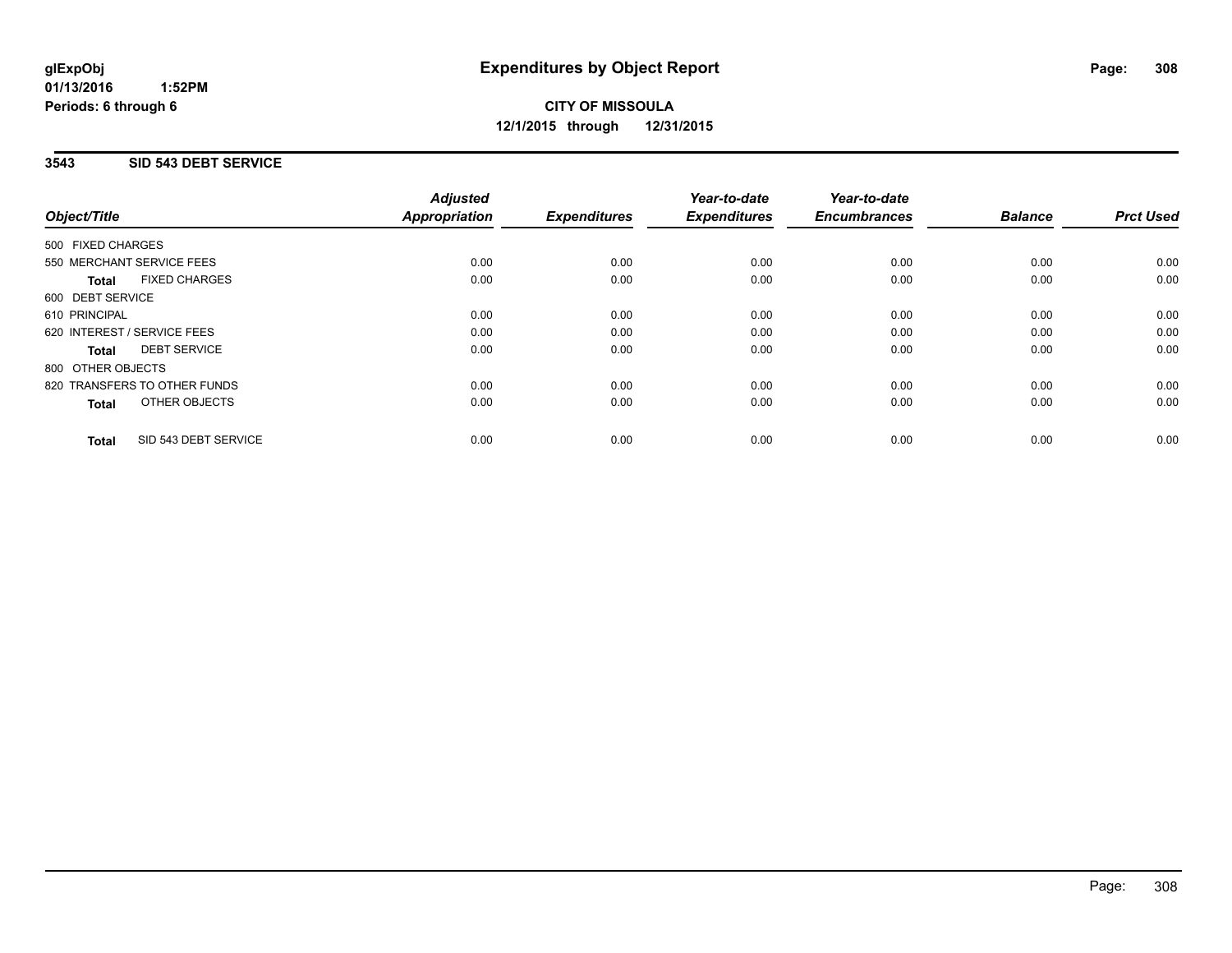#### **3544 SID 544 RATTLESNAKE DEBT SERVICE**

| Object/Title                        | <b>Adjusted</b><br>Appropriation | <i><b>Expenditures</b></i> | Year-to-date<br><b>Expenditures</b> | Year-to-date<br><b>Encumbrances</b> | <b>Balance</b> | <b>Prct Used</b> |
|-------------------------------------|----------------------------------|----------------------------|-------------------------------------|-------------------------------------|----------------|------------------|
| 600 DEBT SERVICE                    |                                  |                            |                                     |                                     |                |                  |
| 610 PRINCIPAL                       | 67,000.00                        | 33,000.00                  | 33,000.00                           | 0.00                                | 34,000.00      | 49.25            |
| 620 INTEREST / SERVICE FEES         | 49.181.00                        | 25,340.63                  | 25,340.63                           | 0.00                                | 23.840.37      | 51.53            |
| <b>DEBT SERVICE</b><br><b>Total</b> | 116.181.00                       | 58.340.63                  | 58.340.63                           | 0.00                                | 57.840.37      | 50.22            |
| NON-DEPARTMENTAL<br><b>Total</b>    | 116,181.00                       | 58,340.63                  | 58,340.63                           | 0.00                                | 57,840.37      | 50.22            |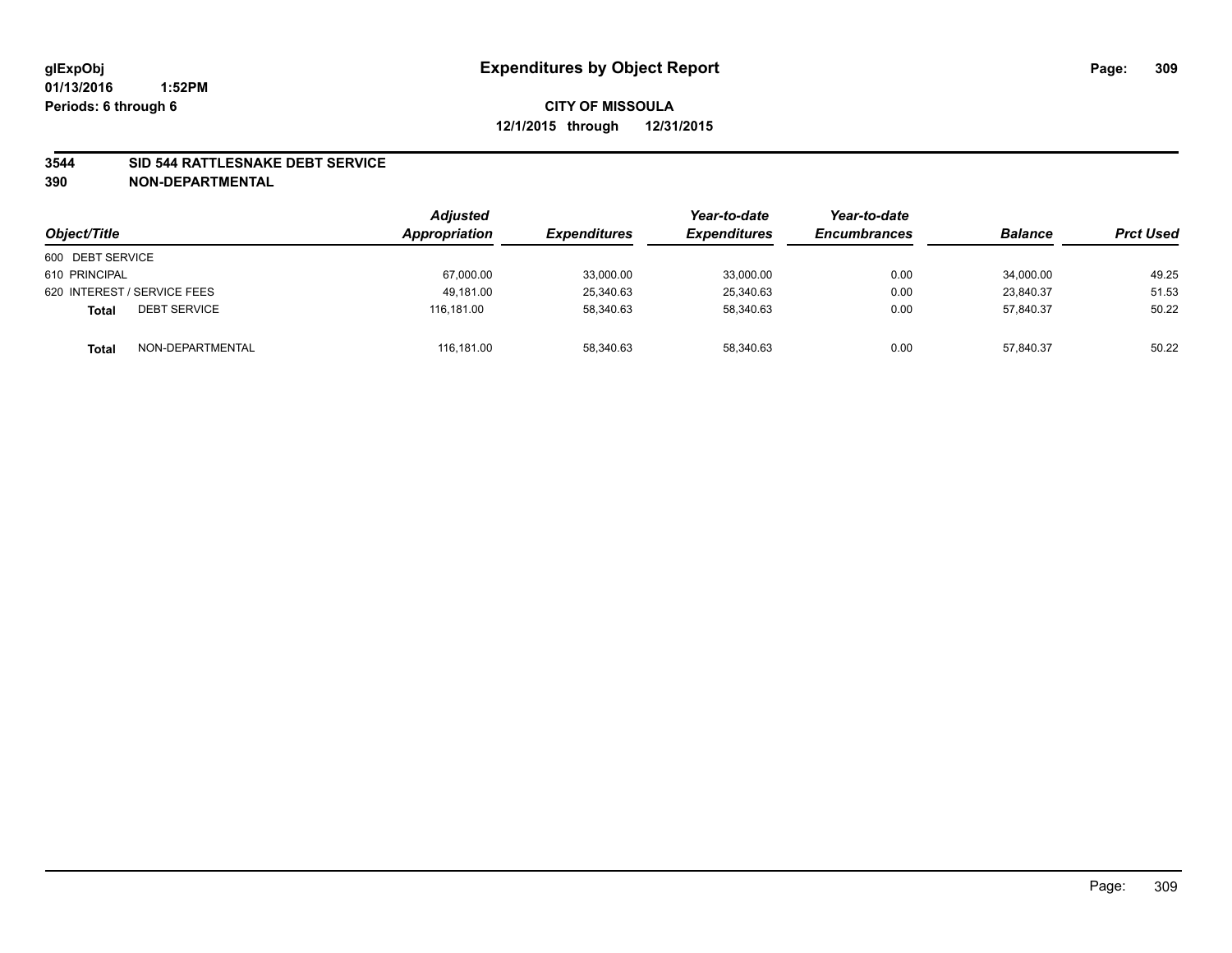#### **3544 SID 544 RATTLESNAKE DEBT SERVICE**

**550 SID 544 PROJECT**

| Object/Title                        | <b>Adjusted</b><br>Appropriation | <b>Expenditures</b> | Year-to-date<br><b>Expenditures</b> | Year-to-date<br><b>Encumbrances</b> | <b>Balance</b> | <b>Prct Used</b> |
|-------------------------------------|----------------------------------|---------------------|-------------------------------------|-------------------------------------|----------------|------------------|
| 600 DEBT SERVICE                    |                                  |                     |                                     |                                     |                |                  |
| 610 PRINCIPAL                       | 16,000.00                        | 8,000.00            | 8.000.00                            | 0.00                                | 8,000.00       | 50.00            |
| 620 INTEREST / SERVICE FEES         | 4,830.00                         | 2,450.00            | 2,450.00                            | 0.00                                | 2,380.00       | 50.72            |
| <b>DEBT SERVICE</b><br><b>Total</b> | 20,830.00                        | 10,450.00           | 10,450.00                           | 0.00                                | 10,380.00      | 50.17            |
| SID 544 PROJECT<br><b>Total</b>     | 20,830.00                        | 10,450.00           | 10,450.00                           | 0.00                                | 10,380.00      | 50.17            |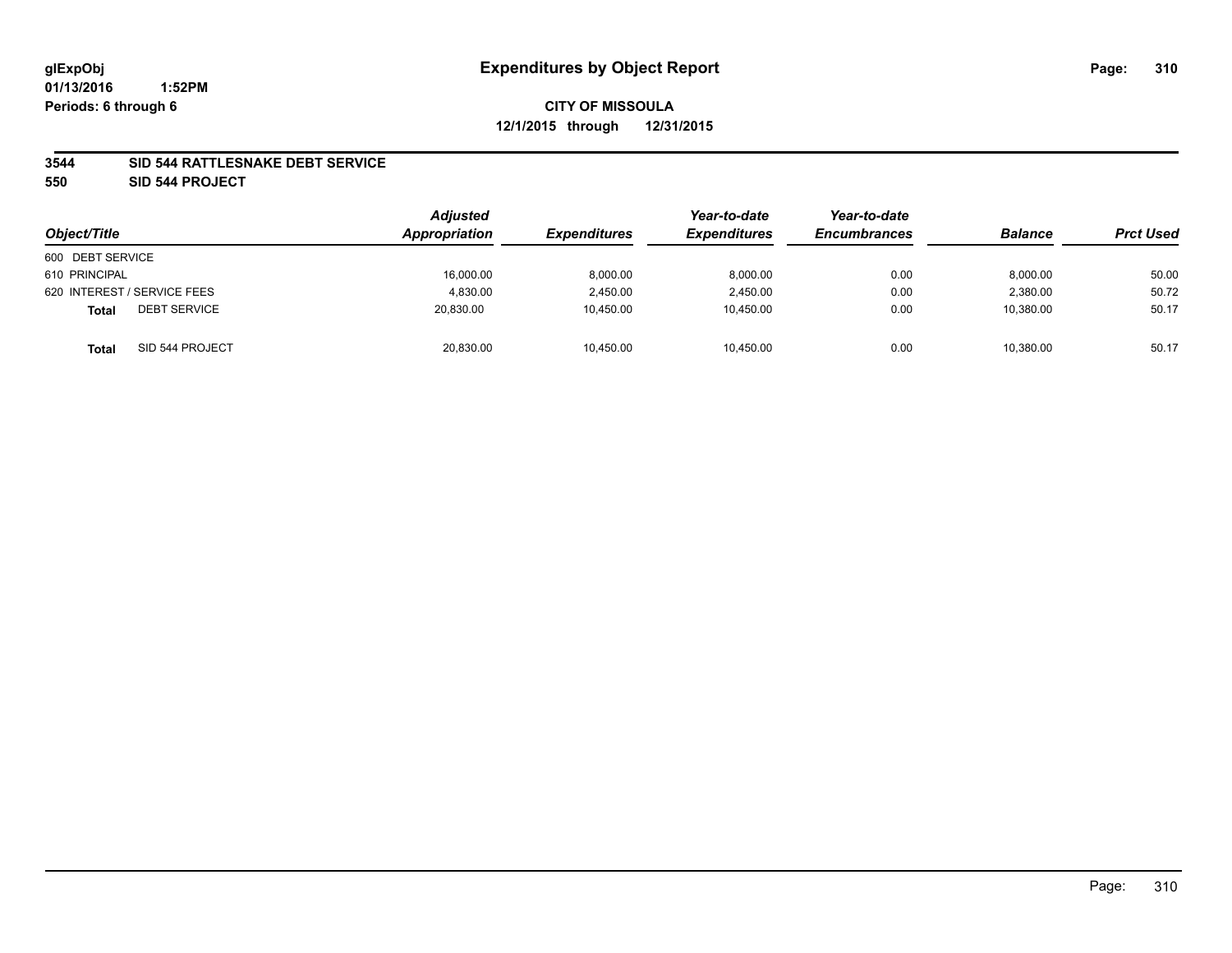#### **3544 SID 544 RATTLESNAKE DEBT SERVICE**

**555 LOLO STREET PROJECT**

|                             |                            | <b>Adjusted</b>      |                     | Year-to-date        | Year-to-date        |                |                  |
|-----------------------------|----------------------------|----------------------|---------------------|---------------------|---------------------|----------------|------------------|
| Object/Title                |                            | <b>Appropriation</b> | <b>Expenditures</b> | <b>Expenditures</b> | <b>Encumbrances</b> | <b>Balance</b> | <b>Prct Used</b> |
| 500 FIXED CHARGES           |                            |                      |                     |                     |                     |                |                  |
| 550 MERCHANT SERVICE FEES   |                            | 0.00                 | 0.00                | 0.00                | 0.00                | 0.00           | 0.00             |
| Total                       | <b>FIXED CHARGES</b>       | 0.00                 | 0.00                | 0.00                | 0.00                | 0.00           | 0.00             |
| 600 DEBT SERVICE            |                            |                      |                     |                     |                     |                |                  |
| 610 PRINCIPAL               |                            | 1.500.00             | 500.00              | 500.00              | 0.00                | 1,000.00       | 33.33            |
| 620 INTEREST / SERVICE FEES |                            | 872.00               | 0.00                | 0.00                | 0.00                | 872.00         | 0.00             |
| <b>Total</b>                | <b>DEBT SERVICE</b>        | 2,372.00             | 500.00              | 500.00              | 0.00                | 1,872.00       | 21.08            |
| <b>Total</b>                | <b>LOLO STREET PROJECT</b> | 2,372.00             | 500.00              | 500.00              | 0.00                | 1,872.00       | 21.08            |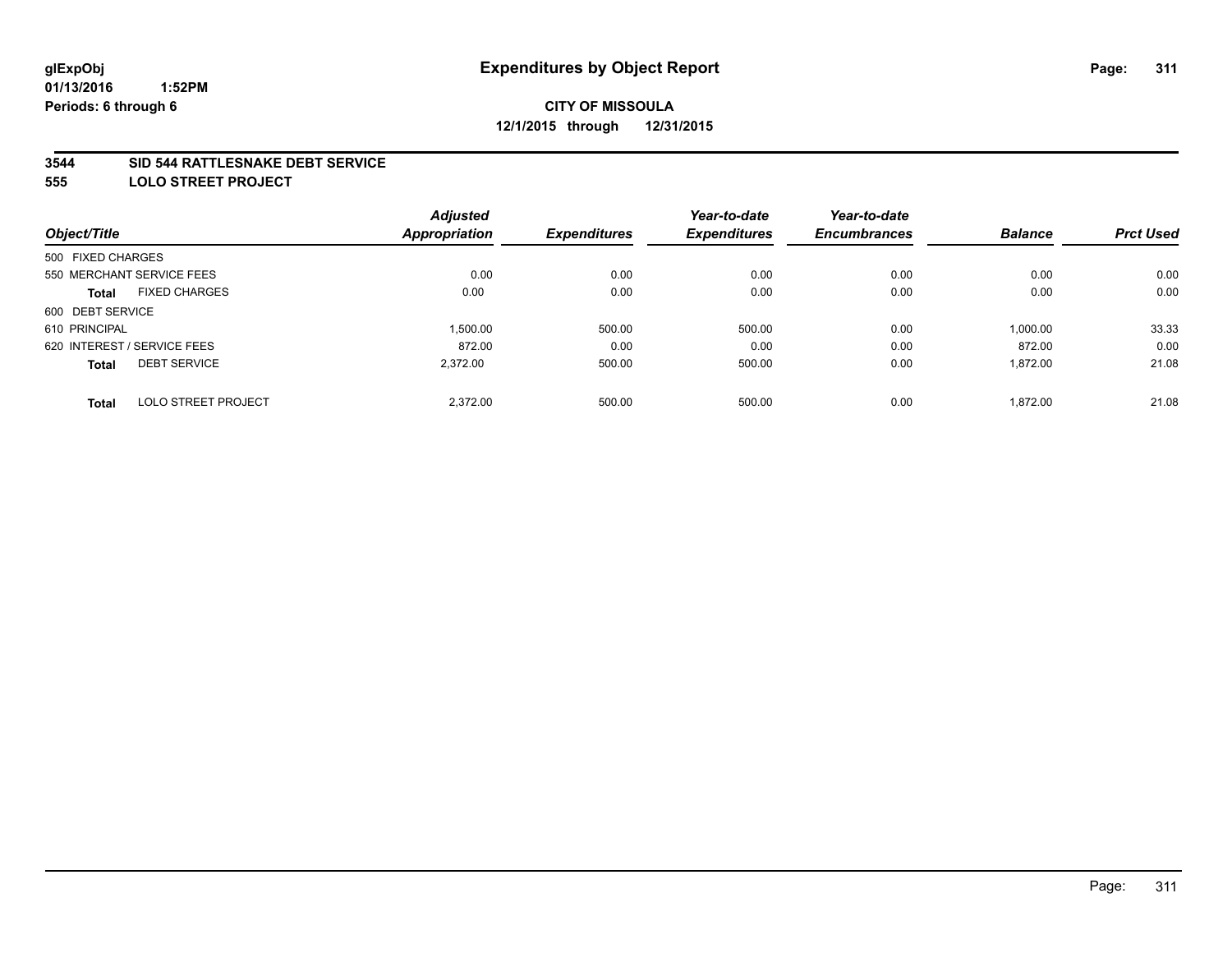**01/13/2016 1:52PM Periods: 6 through 6**

**CITY OF MISSOULA 12/1/2015 through 12/31/2015**

## **3544 SID 544 RATTLESNAKE DEBT SERVICE**

| Object/Title      |                                  | <b>Adjusted</b><br>Appropriation | <b>Expenditures</b> | Year-to-date<br><b>Expenditures</b> | Year-to-date<br><b>Encumbrances</b> | <b>Balance</b> | <b>Prct Used</b> |
|-------------------|----------------------------------|----------------------------------|---------------------|-------------------------------------|-------------------------------------|----------------|------------------|
| 500 FIXED CHARGES |                                  |                                  |                     |                                     |                                     |                |                  |
|                   | 550 MERCHANT SERVICE FEES        | 0.00                             | 0.00                | 0.00                                | 0.00                                | 0.00           | 0.00             |
| <b>Total</b>      | <b>FIXED CHARGES</b>             | 0.00                             | 0.00                | 0.00                                | 0.00                                | 0.00           | 0.00             |
| 600 DEBT SERVICE  |                                  |                                  |                     |                                     |                                     |                |                  |
| 610 PRINCIPAL     |                                  | 84.500.00                        | 41.500.00           | 41.500.00                           | 0.00                                | 43.000.00      | 49.11            |
|                   | 620 INTEREST / SERVICE FEES      | 54.883.00                        | 27.790.63           | 27.790.63                           | 0.00                                | 27.092.37      | 50.64            |
| <b>Total</b>      | <b>DEBT SERVICE</b>              | 139.383.00                       | 69,290.63           | 69,290.63                           | 0.00                                | 70.092.37      | 49.71            |
| <b>Total</b>      | SID 544 RATTLESNAKE DEBT SERVICE | 139.383.00                       | 69.290.63           | 69.290.63                           | 0.00                                | 70.092.37      | 49.71            |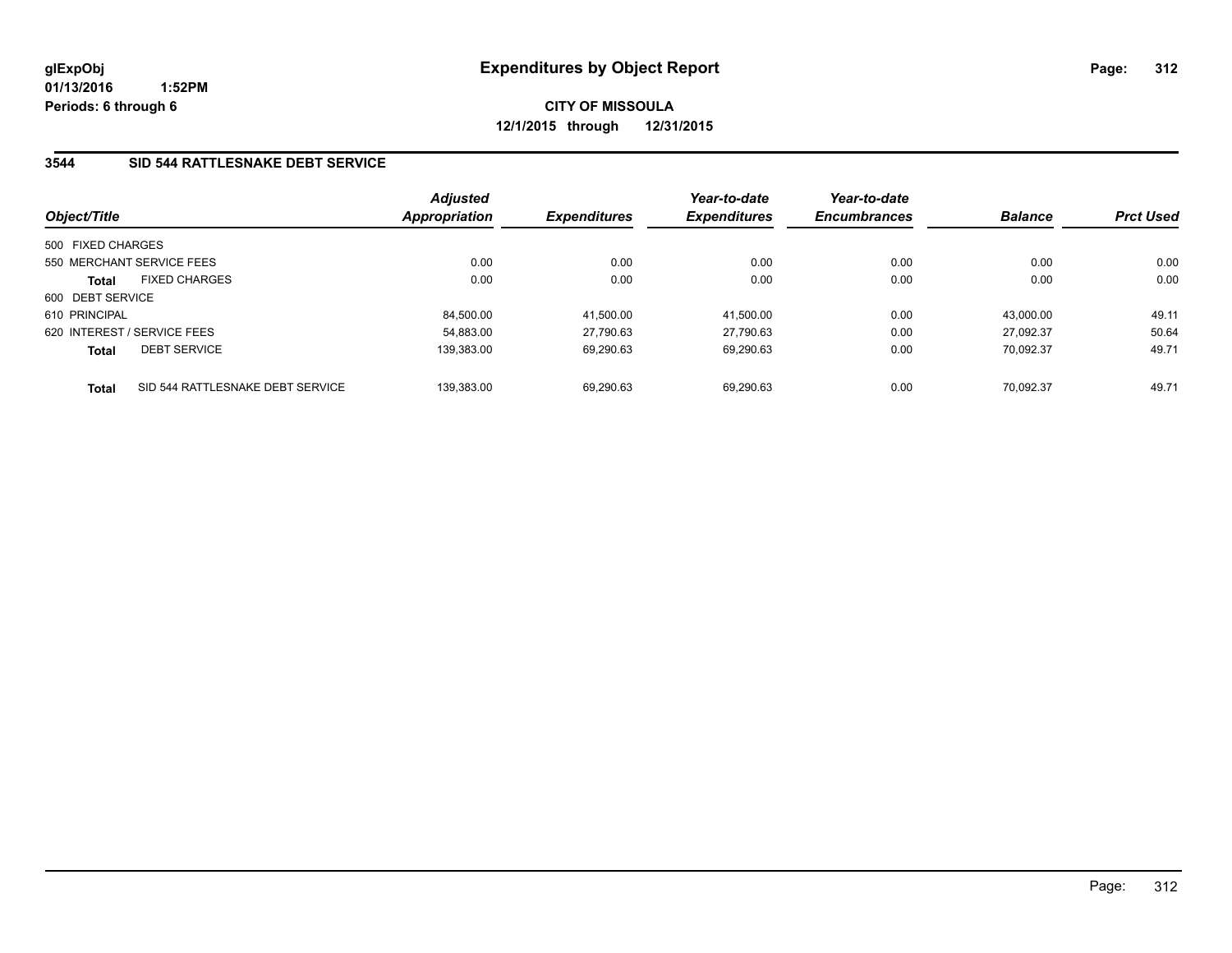#### **3545 SID 545 DEBT SERVICE**

| Object/Title                         | <b>Adjusted</b><br><b>Appropriation</b> | <b>Expenditures</b> | Year-to-date<br><b>Expenditures</b> | Year-to-date<br><b>Encumbrances</b> | <b>Balance</b> | <b>Prct Used</b> |
|--------------------------------------|-----------------------------------------|---------------------|-------------------------------------|-------------------------------------|----------------|------------------|
| 500 FIXED CHARGES                    |                                         |                     |                                     |                                     |                |                  |
| 550 MERCHANT SERVICE FEES            | 0.00                                    | 0.00                | 0.00                                | 0.00                                | 0.00           | 0.00             |
| <b>FIXED CHARGES</b><br><b>Total</b> | 0.00                                    | 0.00                | 0.00                                | 0.00                                | 0.00           | 0.00             |
| 600 DEBT SERVICE                     |                                         |                     |                                     |                                     |                |                  |
| 610 PRINCIPAL                        | 0.00                                    | 0.00                | 0.00                                | 0.00                                | 0.00           | 0.00             |
| 620 INTEREST / SERVICE FEES          | 0.00                                    | 0.00                | 0.00                                | 0.00                                | 0.00           | 0.00             |
| <b>DEBT SERVICE</b><br><b>Total</b>  | 0.00                                    | 0.00                | 0.00                                | 0.00                                | 0.00           | 0.00             |
| 800 OTHER OBJECTS                    |                                         |                     |                                     |                                     |                |                  |
| 820 TRANSFERS TO OTHER FUNDS         | 0.00                                    | 0.00                | 0.00                                | 0.00                                | 0.00           | 0.00             |
| OTHER OBJECTS<br><b>Total</b>        | 0.00                                    | 0.00                | 0.00                                | 0.00                                | 0.00           | 0.00             |
|                                      |                                         |                     |                                     |                                     |                |                  |
| NON-DEPARTMENTAL<br><b>Total</b>     | 0.00                                    | 0.00                | 0.00                                | 0.00                                | 0.00           | 0.00             |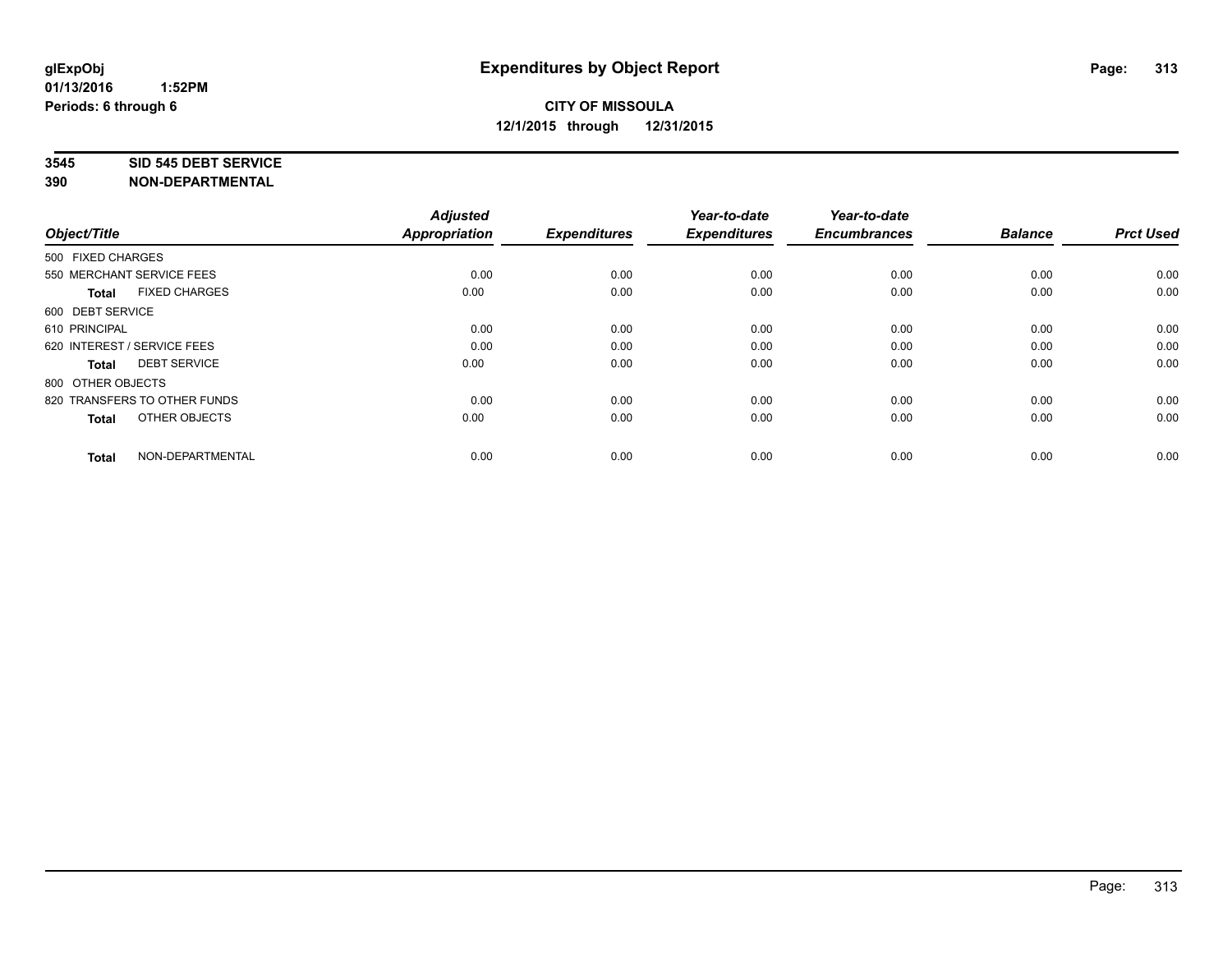#### **01/13/2016 1:52PM Periods: 6 through 6**

# **CITY OF MISSOULA 12/1/2015 through 12/31/2015**

## **3545 SID 545 DEBT SERVICE**

|                                      | <b>Adjusted</b>      |                     | Year-to-date        | Year-to-date        |                |                  |
|--------------------------------------|----------------------|---------------------|---------------------|---------------------|----------------|------------------|
| Object/Title                         | <b>Appropriation</b> | <b>Expenditures</b> | <b>Expenditures</b> | <b>Encumbrances</b> | <b>Balance</b> | <b>Prct Used</b> |
| 500 FIXED CHARGES                    |                      |                     |                     |                     |                |                  |
| 550 MERCHANT SERVICE FEES            | 0.00                 | 0.00                | 0.00                | 0.00                | 0.00           | 0.00             |
| <b>FIXED CHARGES</b><br>Total        | 0.00                 | 0.00                | 0.00                | 0.00                | 0.00           | 0.00             |
| 600 DEBT SERVICE                     |                      |                     |                     |                     |                |                  |
| 610 PRINCIPAL                        | 0.00                 | 0.00                | 0.00                | 0.00                | 0.00           | 0.00             |
| 620 INTEREST / SERVICE FEES          | 0.00                 | 0.00                | 0.00                | 0.00                | 0.00           | 0.00             |
| <b>DEBT SERVICE</b><br>Total         | 0.00                 | 0.00                | 0.00                | 0.00                | 0.00           | 0.00             |
| 800 OTHER OBJECTS                    |                      |                     |                     |                     |                |                  |
| 820 TRANSFERS TO OTHER FUNDS         | 0.00                 | 0.00                | 0.00                | 0.00                | 0.00           | 0.00             |
| <b>OTHER OBJECTS</b><br><b>Total</b> | 0.00                 | 0.00                | 0.00                | 0.00                | 0.00           | 0.00             |
| SID 545 DEBT SERVICE<br><b>Total</b> | 0.00                 | 0.00                | 0.00                | 0.00                | 0.00           | 0.00             |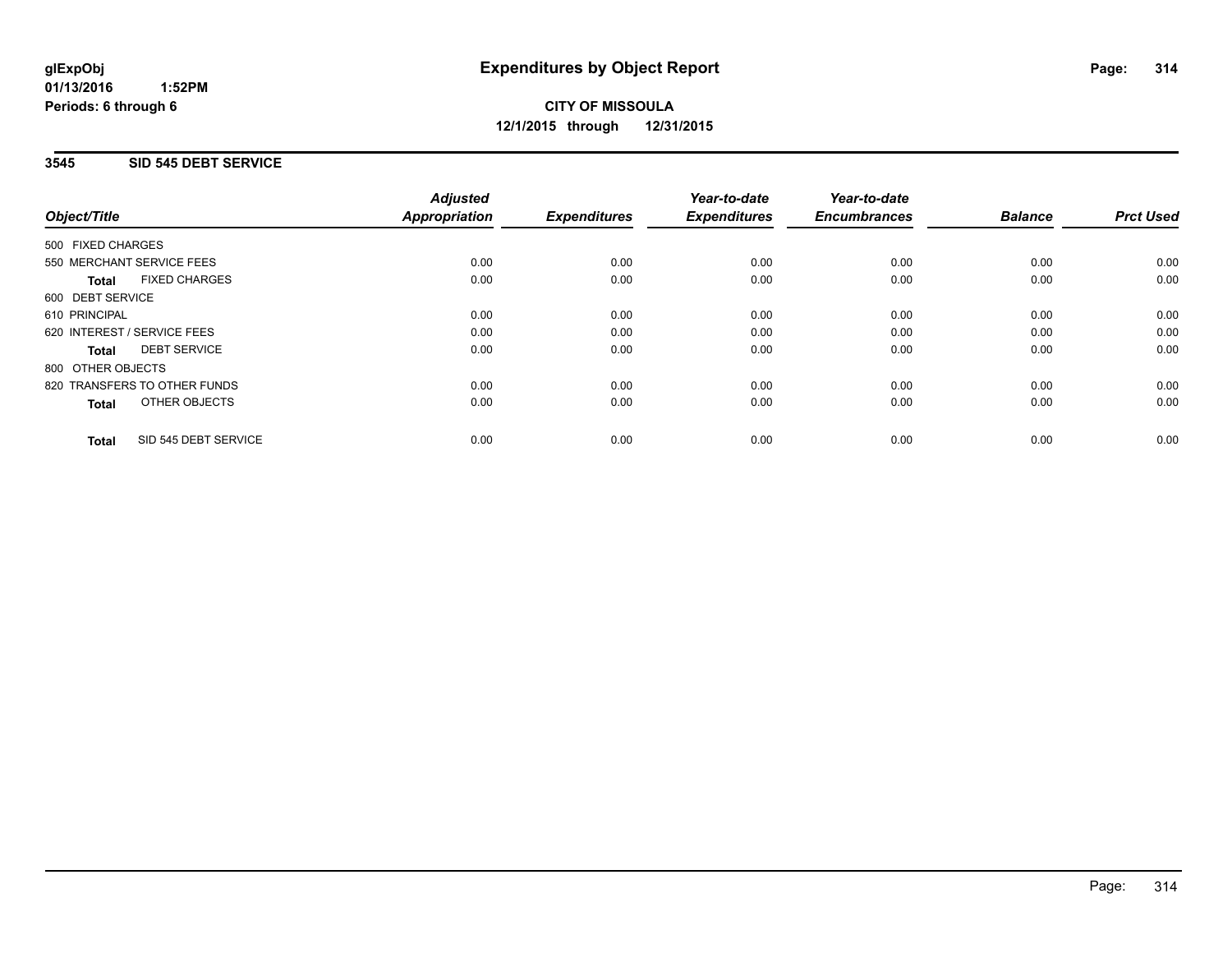#### **3546 SID 546 DEBT SERVICE**

| Object/Title                         | <b>Adjusted</b><br><b>Appropriation</b> | <b>Expenditures</b> | Year-to-date<br><b>Expenditures</b> | Year-to-date<br><b>Encumbrances</b> | <b>Balance</b> | <b>Prct Used</b> |
|--------------------------------------|-----------------------------------------|---------------------|-------------------------------------|-------------------------------------|----------------|------------------|
| 500 FIXED CHARGES                    |                                         |                     |                                     |                                     |                |                  |
| 550 MERCHANT SERVICE FEES            | 0.00                                    | 0.00                | 0.00                                | 0.00                                | 0.00           | 0.00             |
| <b>FIXED CHARGES</b><br><b>Total</b> | 0.00                                    | 0.00                | 0.00                                | 0.00                                | 0.00           | 0.00             |
| 600 DEBT SERVICE                     |                                         |                     |                                     |                                     |                |                  |
| 610 PRINCIPAL                        | 0.00                                    | 0.00                | 0.00                                | 0.00                                | 0.00           | 0.00             |
| 620 INTEREST / SERVICE FEES          | 0.00                                    | 0.00                | 0.00                                | 0.00                                | 0.00           | 0.00             |
| <b>DEBT SERVICE</b><br><b>Total</b>  | 0.00                                    | 0.00                | 0.00                                | 0.00                                | 0.00           | 0.00             |
| 800 OTHER OBJECTS                    |                                         |                     |                                     |                                     |                |                  |
| 820 TRANSFERS TO OTHER FUNDS         | 0.00                                    | 0.00                | 0.00                                | 0.00                                | 0.00           | 0.00             |
| OTHER OBJECTS<br><b>Total</b>        | 0.00                                    | 0.00                | 0.00                                | 0.00                                | 0.00           | 0.00             |
|                                      |                                         |                     |                                     |                                     |                |                  |
| NON-DEPARTMENTAL<br><b>Total</b>     | 0.00                                    | 0.00                | 0.00                                | 0.00                                | 0.00           | 0.00             |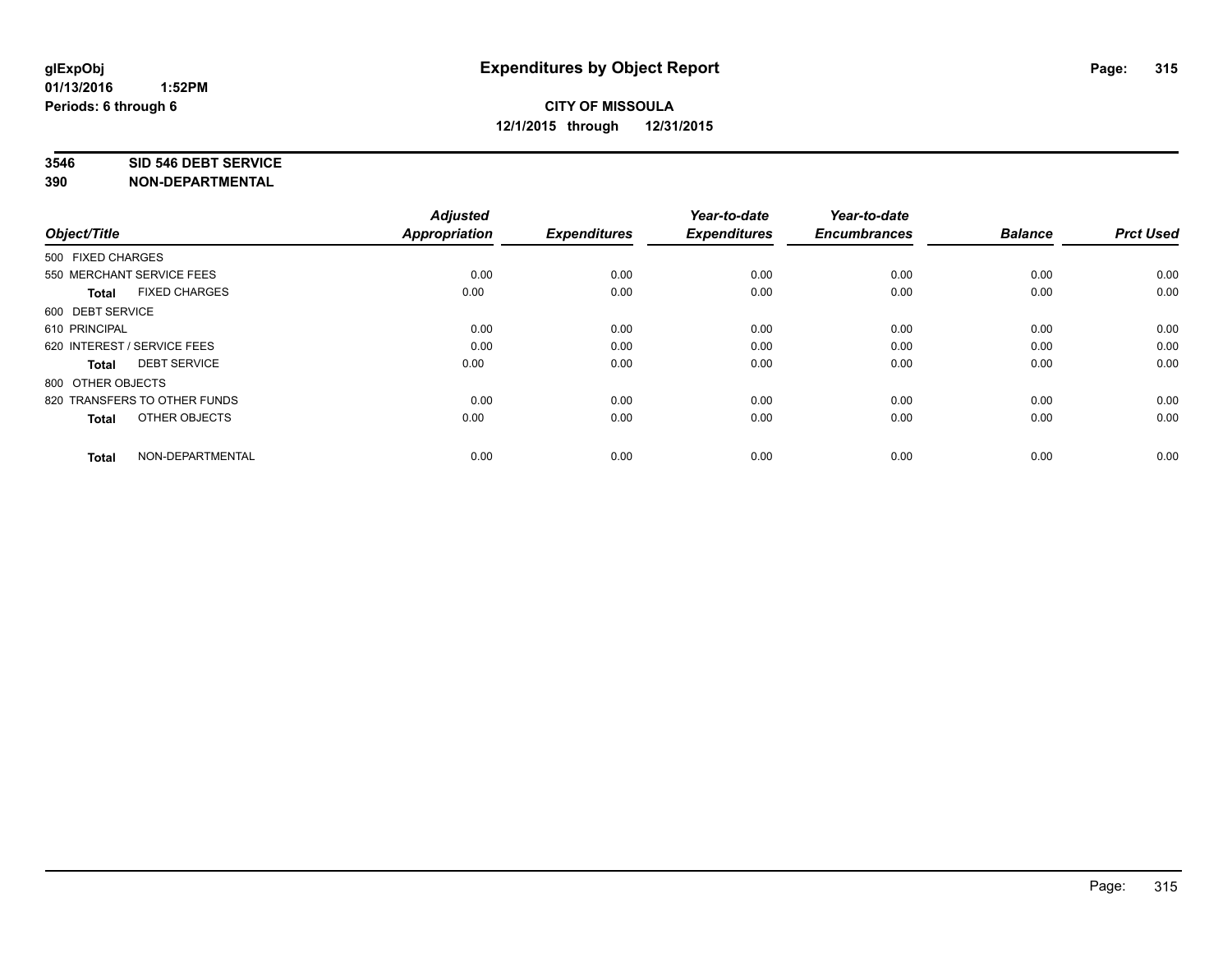#### **01/13/2016 1:52PM Periods: 6 through 6**

# **CITY OF MISSOULA 12/1/2015 through 12/31/2015**

## **3546 SID 546 DEBT SERVICE**

|                             |                              | <b>Adjusted</b>      |                     | Year-to-date        | Year-to-date<br><b>Encumbrances</b> | <b>Balance</b> | <b>Prct Used</b> |
|-----------------------------|------------------------------|----------------------|---------------------|---------------------|-------------------------------------|----------------|------------------|
| Object/Title                |                              | <b>Appropriation</b> | <b>Expenditures</b> | <b>Expenditures</b> |                                     |                |                  |
| 500 FIXED CHARGES           |                              |                      |                     |                     |                                     |                |                  |
| 550 MERCHANT SERVICE FEES   |                              | 0.00                 | 0.00                | 0.00                | 0.00                                | 0.00           | 0.00             |
| Total                       | <b>FIXED CHARGES</b>         | 0.00                 | 0.00                | 0.00                | 0.00                                | 0.00           | 0.00             |
| 600 DEBT SERVICE            |                              |                      |                     |                     |                                     |                |                  |
| 610 PRINCIPAL               |                              | 0.00                 | 0.00                | 0.00                | 0.00                                | 0.00           | 0.00             |
| 620 INTEREST / SERVICE FEES |                              | 0.00                 | 0.00                | 0.00                | 0.00                                | 0.00           | 0.00             |
| Total                       | <b>DEBT SERVICE</b>          | 0.00                 | 0.00                | 0.00                | 0.00                                | 0.00           | 0.00             |
| 800 OTHER OBJECTS           |                              |                      |                     |                     |                                     |                |                  |
|                             | 820 TRANSFERS TO OTHER FUNDS | 0.00                 | 0.00                | 0.00                | 0.00                                | 0.00           | 0.00             |
| <b>Total</b>                | OTHER OBJECTS                | 0.00                 | 0.00                | 0.00                | 0.00                                | 0.00           | 0.00             |
| <b>Total</b>                | SID 546 DEBT SERVICE         | 0.00                 | 0.00                | 0.00                | 0.00                                | 0.00           | 0.00             |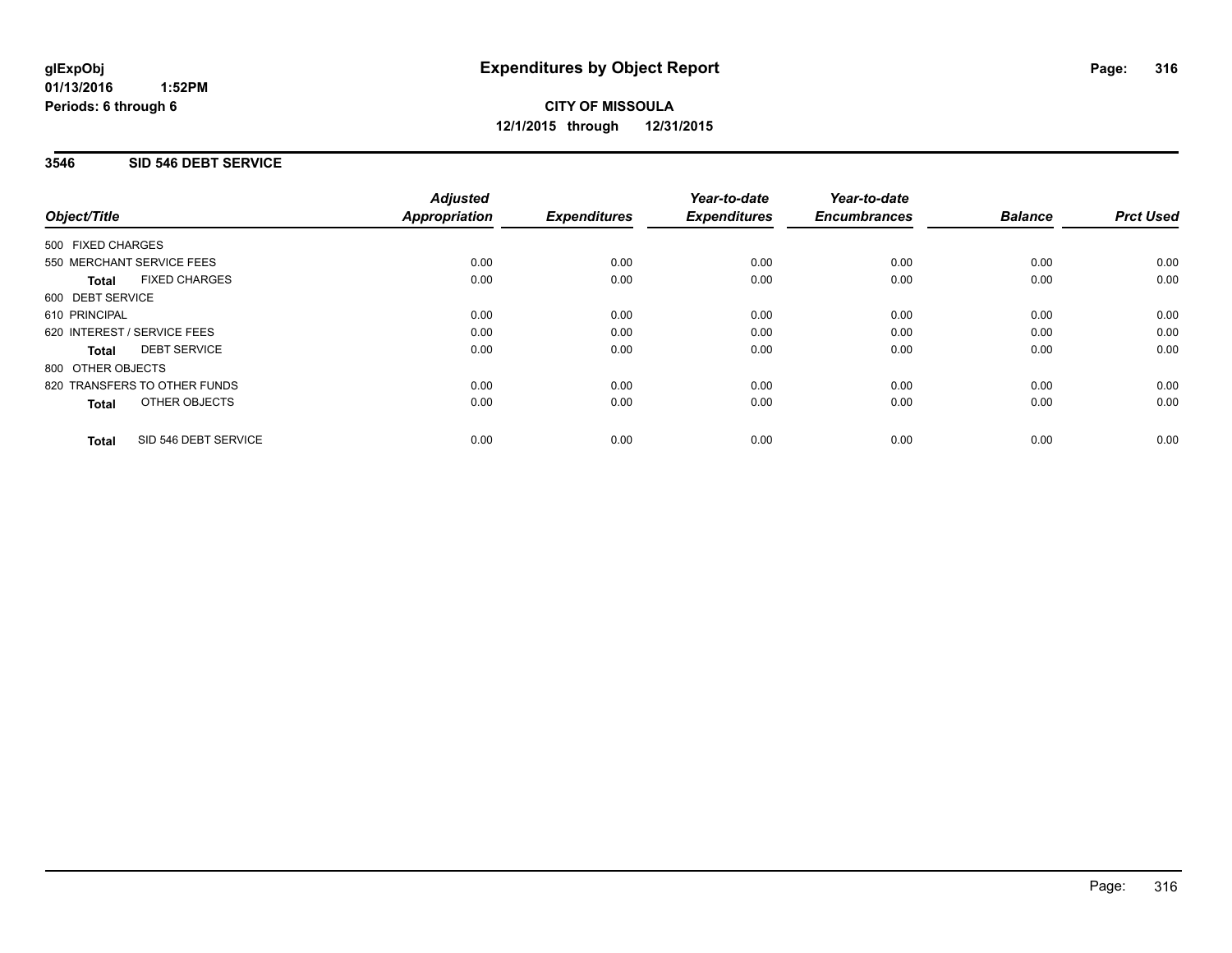**3548 SID 548-5TH, 6TH & ARTHUR**

|                   |                             | <b>Adjusted</b>      |                     | Year-to-date        | Year-to-date        |                |                  |
|-------------------|-----------------------------|----------------------|---------------------|---------------------|---------------------|----------------|------------------|
| Object/Title      |                             | <b>Appropriation</b> | <b>Expenditures</b> | <b>Expenditures</b> | <b>Encumbrances</b> | <b>Balance</b> | <b>Prct Used</b> |
| 500 FIXED CHARGES |                             |                      |                     |                     |                     |                |                  |
|                   | 550 MERCHANT SERVICE FEES   | 0.00                 | 0.00                | 0.00                | 0.00                | 0.00           | 0.00             |
| <b>Total</b>      | <b>FIXED CHARGES</b>        | 0.00                 | 0.00                | 0.00                | 0.00                | 0.00           | 0.00             |
| 600 DEBT SERVICE  |                             |                      |                     |                     |                     |                |                  |
| 610 PRINCIPAL     |                             | 65,000.00            | 0.00                | 0.00                | 0.00                | 65.000.00      | 0.00             |
|                   | 620 INTEREST / SERVICE FEES | 46.525.00            | 23.087.50           | 23.437.50           | 0.00                | 23.087.50      | 50.38            |
| <b>Total</b>      | <b>DEBT SERVICE</b>         | 111.525.00           | 23,087.50           | 23,437.50           | 0.00                | 88.087.50      | 21.02            |
| <b>Total</b>      | NON-DEPARTMENTAL            | 111.525.00           | 23,087.50           | 23.437.50           | 0.00                | 88.087.50      | 21.02            |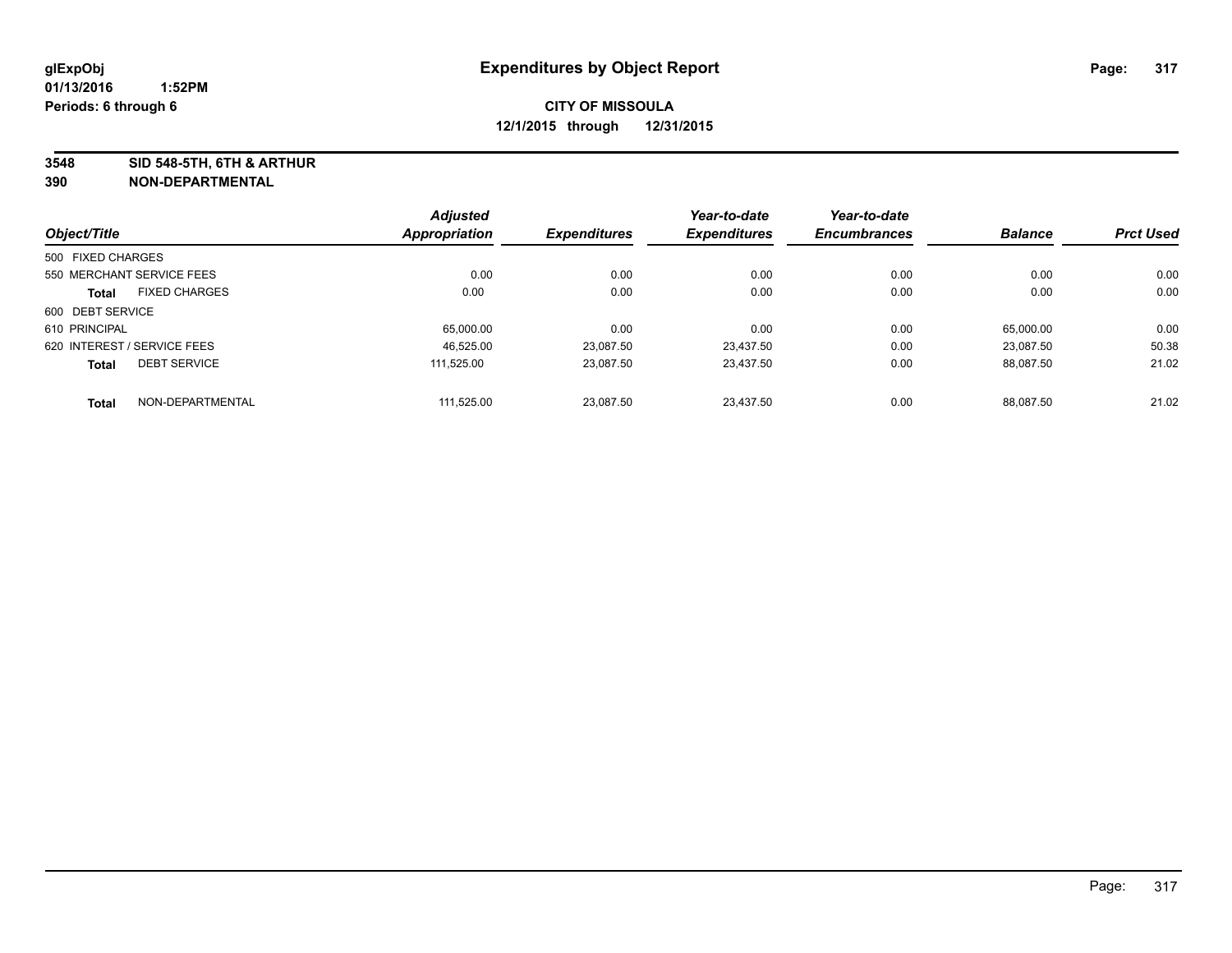### **3548 SID 548-5TH, 6TH & ARTHUR**

| Object/Title                              | <b>Adjusted</b><br><b>Appropriation</b> | <b>Expenditures</b> | Year-to-date<br><b>Expenditures</b> | Year-to-date<br><b>Encumbrances</b> | <b>Balance</b> | <b>Prct Used</b> |
|-------------------------------------------|-----------------------------------------|---------------------|-------------------------------------|-------------------------------------|----------------|------------------|
|                                           |                                         |                     |                                     |                                     |                |                  |
| 500 FIXED CHARGES                         |                                         |                     |                                     |                                     |                |                  |
| 550 MERCHANT SERVICE FEES                 | 0.00                                    | 0.00                | 0.00                                | 0.00                                | 0.00           | 0.00             |
| <b>FIXED CHARGES</b><br><b>Total</b>      | 0.00                                    | 0.00                | 0.00                                | 0.00                                | 0.00           | 0.00             |
| 600 DEBT SERVICE                          |                                         |                     |                                     |                                     |                |                  |
| 610 PRINCIPAL                             | 65,000.00                               | 0.00                | 0.00                                | 0.00                                | 65,000.00      | 0.00             |
| 620 INTEREST / SERVICE FEES               | 46,525.00                               | 23.087.50           | 23.437.50                           | 0.00                                | 23.087.50      | 50.38            |
| <b>DEBT SERVICE</b><br><b>Total</b>       | 111.525.00                              | 23.087.50           | 23.437.50                           | 0.00                                | 88.087.50      | 21.02            |
| SID 548-5TH, 6TH & ARTHUR<br><b>Total</b> | 111.525.00                              | 23.087.50           | 23.437.50                           | 0.00                                | 88.087.50      | 21.02            |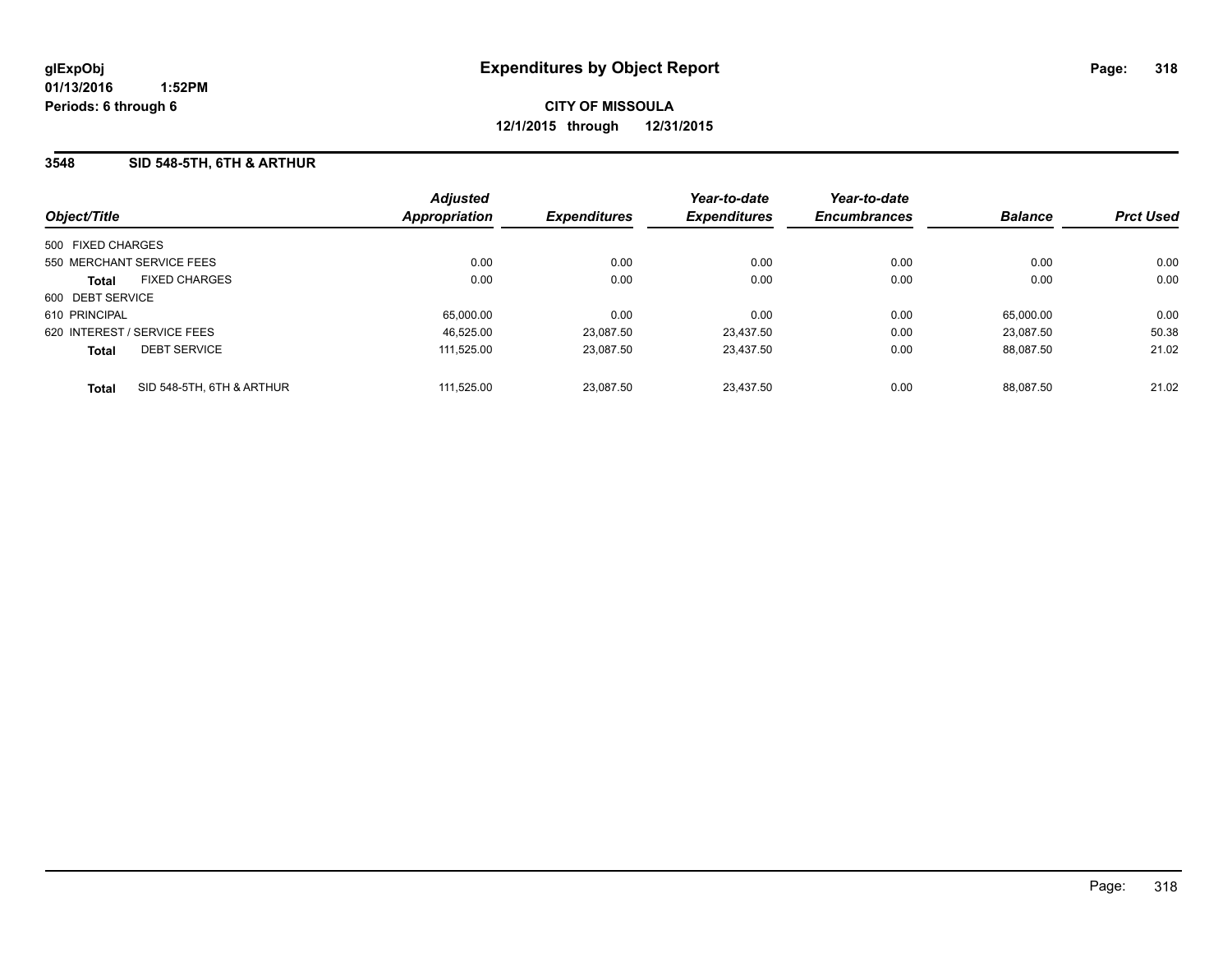### **3549 SID 549 HILLVIEW WAY**

| Object/Title                        | <b>Adjusted</b><br><b>Appropriation</b> | <b>Expenditures</b> | Year-to-date<br><b>Expenditures</b> | Year-to-date<br><b>Encumbrances</b> | <b>Balance</b> | <b>Prct Used</b> |
|-------------------------------------|-----------------------------------------|---------------------|-------------------------------------|-------------------------------------|----------------|------------------|
| 600 DEBT SERVICE                    |                                         |                     |                                     |                                     |                |                  |
| 610 PRINCIPAL                       | 0.00                                    | 0.00                | 0.00                                | 0.00                                | 0.00           | 0.00             |
| 620 INTEREST / SERVICE FEES         | 0.00                                    | 0.00                | 0.00                                | 0.00                                | 0.00           | 0.00             |
| <b>DEBT SERVICE</b><br><b>Total</b> | 0.00                                    | 0.00                | 0.00                                | 0.00                                | 0.00           | 0.00             |
| NON-DEPARTMENTAL<br><b>Total</b>    | 0.00                                    | 0.00                | 0.00                                | 0.00                                | 0.00           | 0.00             |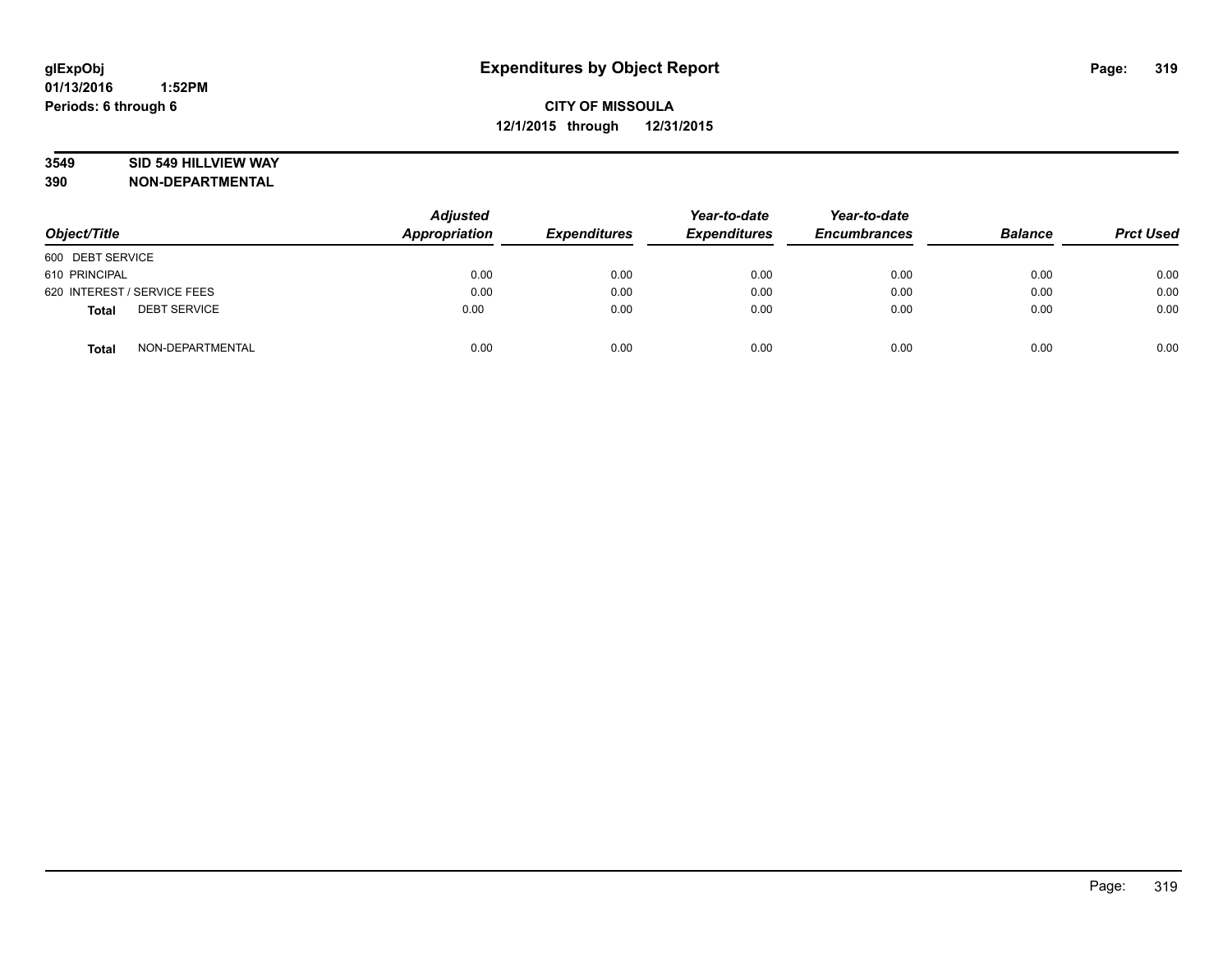### **3549 SID 549 HILLVIEW WAY**

| Object/Title                |                      | <b>Adjusted</b><br>Appropriation | <b>Expenditures</b> | Year-to-date<br><b>Expenditures</b> | Year-to-date<br><b>Encumbrances</b> | <b>Balance</b> | <b>Prct Used</b> |
|-----------------------------|----------------------|----------------------------------|---------------------|-------------------------------------|-------------------------------------|----------------|------------------|
| 600 DEBT SERVICE            |                      |                                  |                     |                                     |                                     |                |                  |
| 610 PRINCIPAL               |                      | 0.00                             | 0.00                | 0.00                                | 0.00                                | 0.00           | 0.00             |
| 620 INTEREST / SERVICE FEES |                      | 0.00                             | 0.00                | 0.00                                | 0.00                                | 0.00           | 0.00             |
| <b>Total</b>                | <b>DEBT SERVICE</b>  | 0.00                             | 0.00                | 0.00                                | 0.00                                | 0.00           | 0.00             |
| <b>Total</b>                | SID 549 HILLVIEW WAY | 0.00                             | 0.00                | 0.00                                | 0.00                                | 0.00           | 0.00             |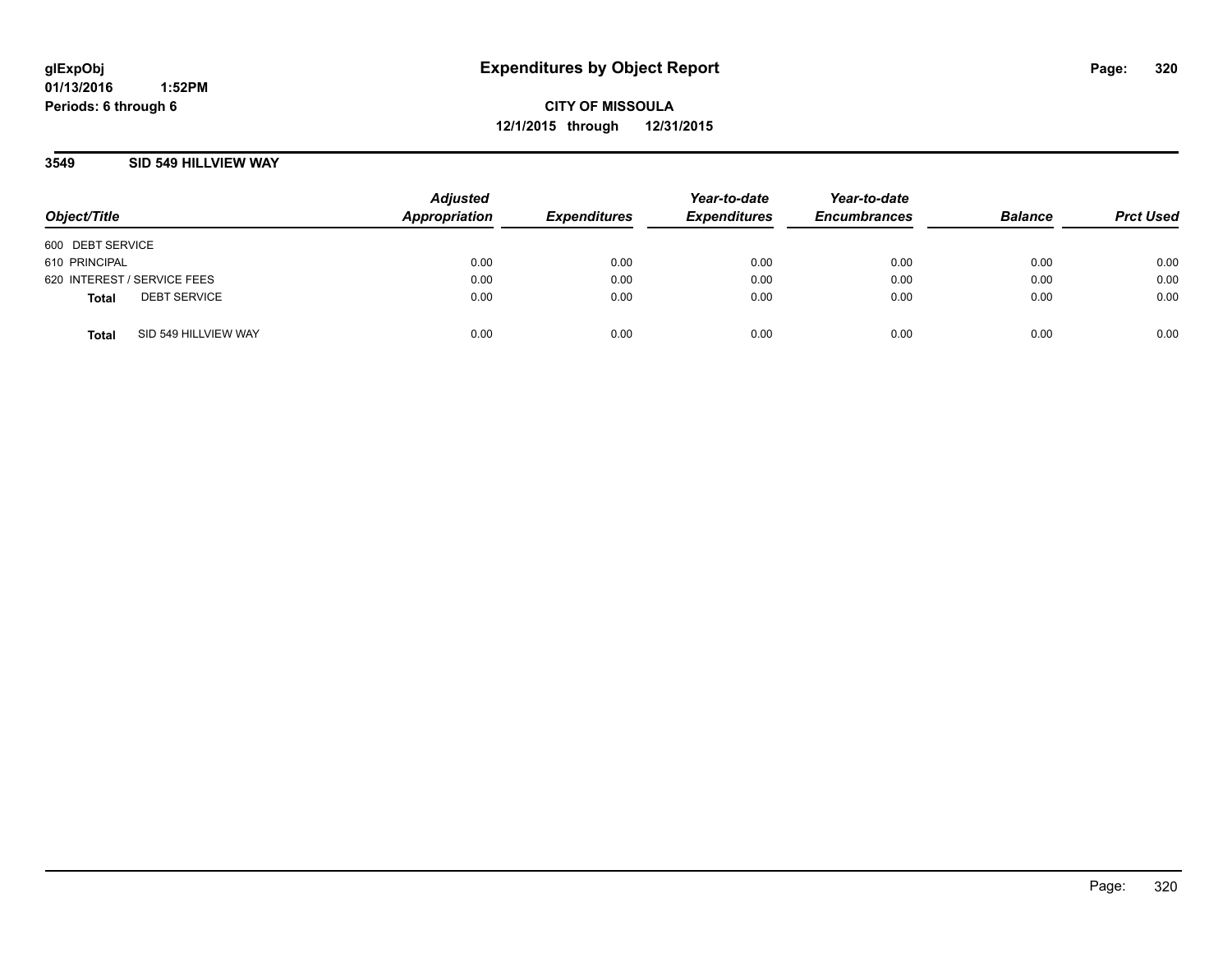# **glExpObj Expenditures by Object Report Page: 321**

# **CITY OF MISSOULA 12/1/2015 through 12/31/2015**

#### **4060 CAPITAL IMPROVEMENT PROGRAM FUND**

**360 \*\*\* Title Not Found \*\*\***

| Object/Title              |                         | <b>Adjusted</b><br><b>Appropriation</b> | <i><b>Expenditures</b></i> | Year-to-date<br><b>Expenditures</b> | Year-to-date<br><b>Encumbrances</b> | <b>Balance</b> | <b>Prct Used</b> |
|---------------------------|-------------------------|-----------------------------------------|----------------------------|-------------------------------------|-------------------------------------|----------------|------------------|
| 900 CAPITAL OUTLAY        |                         |                                         |                            |                                     |                                     |                |                  |
| 941 DUI DIGITAL EQUIPMENT |                         | 0.00                                    | 0.00                       | 0.00                                | 0.00                                | 0.00           | 0.00             |
| <b>Total</b>              | <b>CAPITAL OUTLAY</b>   | 0.00                                    | 0.00                       | 0.00                                | 0.00                                | 0.00           | 0.00             |
| Total                     | *** Title Not Found *** | 0.00                                    | 0.00                       | 0.00                                | 0.00                                | 0.00           | 0.00             |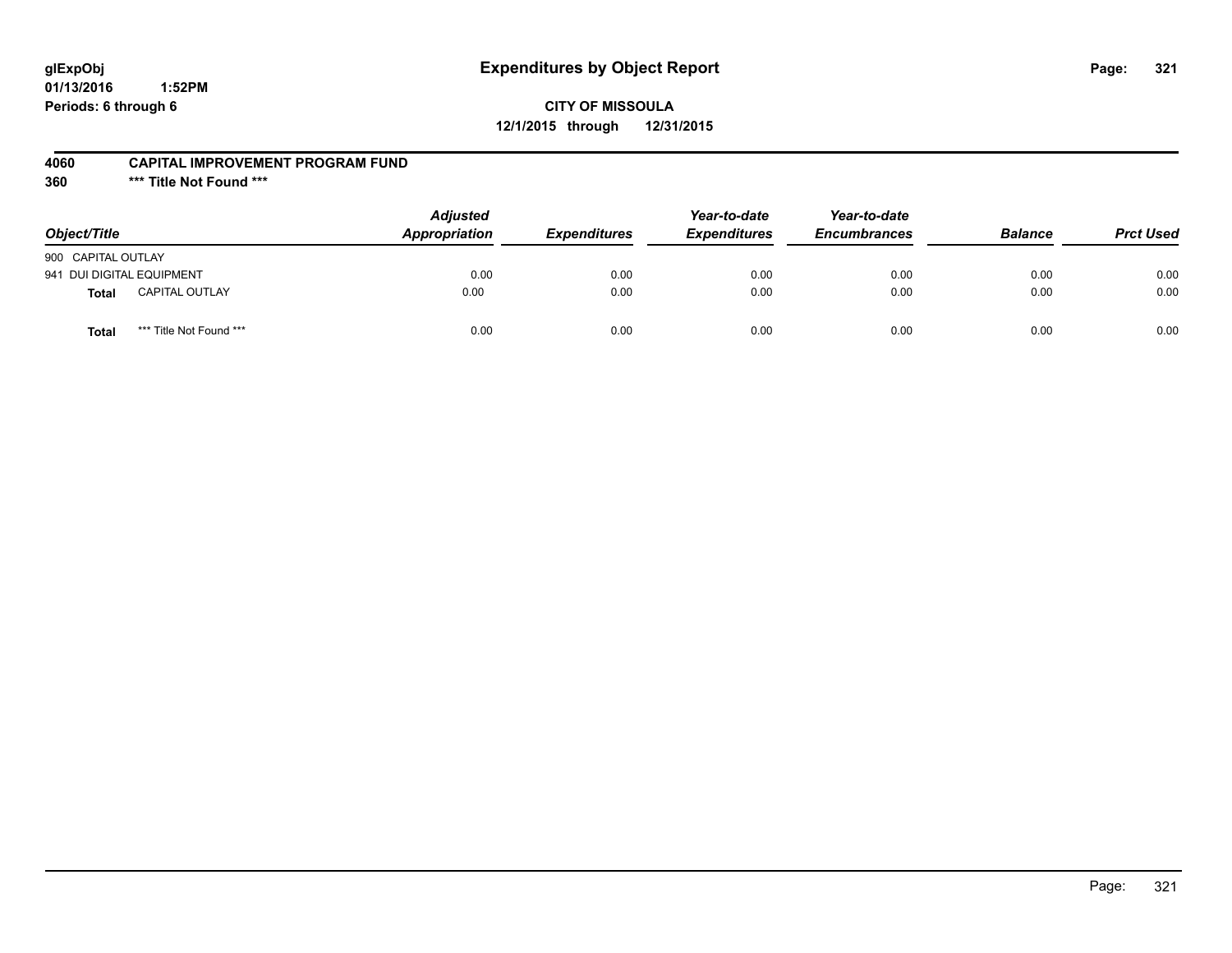### **4060 CAPITAL IMPROVEMENT PROGRAM FUND**

|                             |                              | <b>Adjusted</b>      |                     | Year-to-date        | Year-to-date        |                |                  |
|-----------------------------|------------------------------|----------------------|---------------------|---------------------|---------------------|----------------|------------------|
| Object/Title                |                              | <b>Appropriation</b> | <b>Expenditures</b> | <b>Expenditures</b> | <b>Encumbrances</b> | <b>Balance</b> | <b>Prct Used</b> |
| 100 PERSONAL SERVICES       |                              |                      |                     |                     |                     |                |                  |
| 110 SALARIES AND WAGES      |                              | 0.00                 | 0.00                | 0.00                | 0.00                | 0.00           | 0.00             |
| 140 EMPLOYER CONTRIBUTIONS  |                              | 0.00                 | 0.00                | 0.00                | 0.00                | 0.00           | 0.00             |
| Total                       | PERSONAL SERVICES            | 0.00                 | 0.00                | 0.00                | 0.00                | 0.00           | 0.00             |
| 300 PURCHASED SERVICES      |                              |                      |                     |                     |                     |                |                  |
| 350 PROFESSIONAL SERVICES   |                              | 0.00                 | 0.00                | 0.00                | 0.00                | 0.00           | 0.00             |
| Total                       | PURCHASED SERVICES           | 0.00                 | 0.00                | 0.00                | 0.00                | 0.00           | 0.00             |
| 500 FIXED CHARGES           |                              |                      |                     |                     |                     |                |                  |
| 550 MERCHANT SERVICE FEES   |                              | 0.00                 | 0.00                | 0.00                | 0.00                | 0.00           | 0.00             |
| Total                       | <b>FIXED CHARGES</b>         | 0.00                 | 0.00                | 0.00                | 0.00                | 0.00           | 0.00             |
| 600 DEBT SERVICE            |                              |                      |                     |                     |                     |                |                  |
| 610 PRINCIPAL               |                              | 828,684.00           | 119,406.04          | 187.912.37          | 0.00                | 640.771.63     | 22.68            |
| 620 INTEREST / SERVICE FEES |                              | 235.881.00           | 121,472.20          | 145,061.69          | 0.00                | 90.819.31      | 61.50            |
| <b>Total</b>                | <b>DEBT SERVICE</b>          | 1,064,565.00         | 240,878.24          | 332,974.06          | 0.00                | 731,590.94     | 31.28            |
| 800 OTHER OBJECTS           |                              |                      |                     |                     |                     |                |                  |
|                             | 820 TRANSFERS TO OTHER FUNDS | 0.00                 | 0.00                | 0.00                | 0.00                | 0.00           | 0.00             |
| <b>Total</b>                | OTHER OBJECTS                | 0.00                 | 0.00                | 0.00                | 0.00                | 0.00           | 0.00             |
| 900 CAPITAL OUTLAY          |                              |                      |                     |                     |                     |                |                  |
| 930 IMPROVEMENTS            |                              | 0.00                 | 4,425.14            | 31,378.64           | 0.00                | $-31,378.64$   | 0.00             |
| 940 MACHINERY & EQUIPMENT   |                              | 20,000.00            | 199,773.79          | 457,167.03          | 0.00                | -437.167.03    | 2,285.84         |
| 941 DUI DIGITAL EQUIPMENT   |                              | 0.00                 | 14,934.03           | 14,934.03           | 0.00                | $-14,934.03$   | 0.00             |
| <b>Total</b>                | <b>CAPITAL OUTLAY</b>        | 20,000.00            | 219,132.96          | 503,479.70          | 0.00                | -483,479.70    | 2,517.40         |
| Total                       | NON-DEPARTMENTAL             | 1,084,565.00         | 460,011.20          | 836,453.76          | 0.00                | 248,111.24     | 77.12            |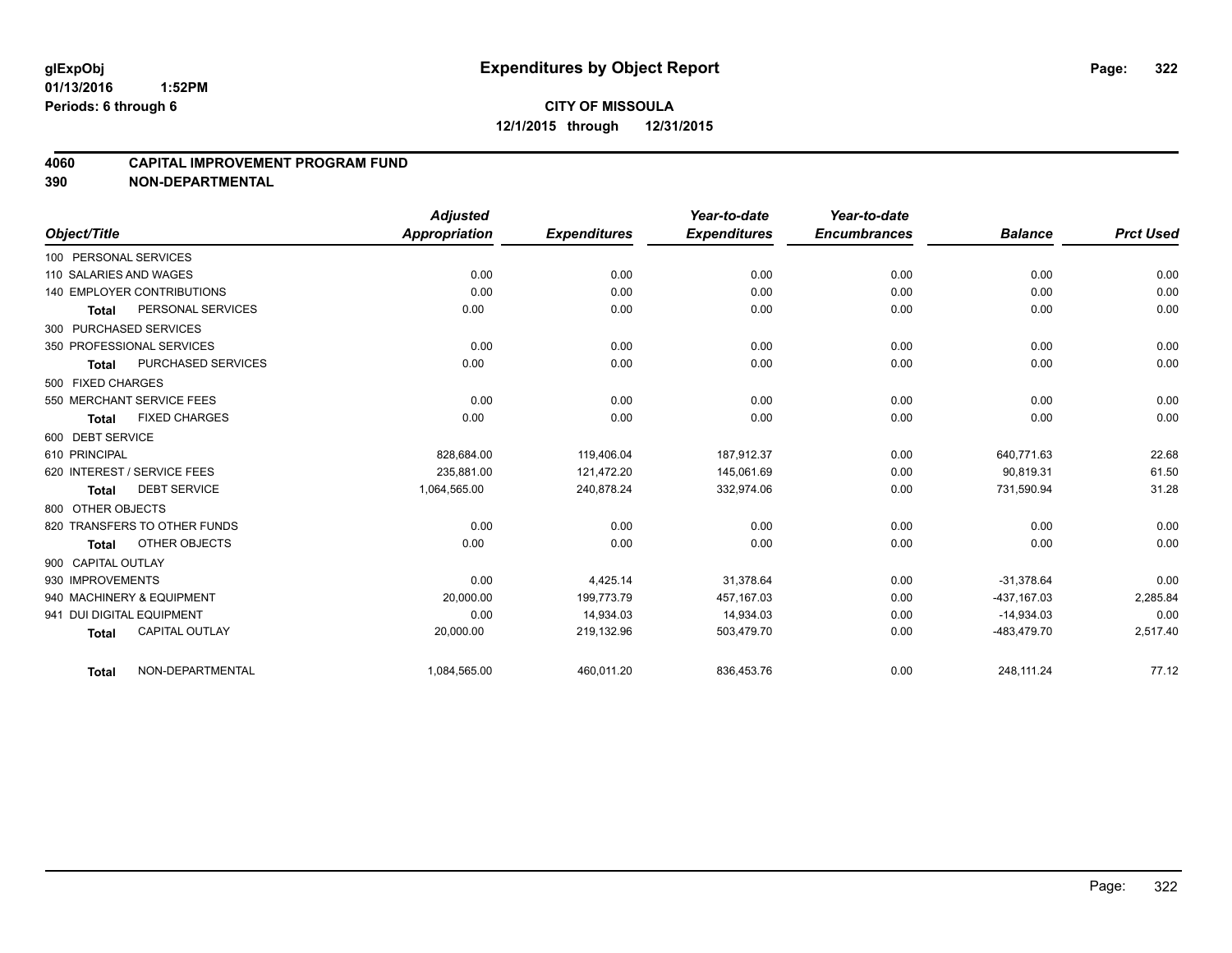#### **4060 CAPITAL IMPROVEMENT PROGRAM FUND**

**391 ENERGY PERFORMANCE PROJ.**

| Object/Title       |                                 | <b>Adjusted</b><br><b>Appropriation</b> | <b>Expenditures</b> | Year-to-date<br><b>Expenditures</b> | Year-to-date<br><b>Encumbrances</b> | <b>Balance</b> | <b>Prct Used</b> |
|--------------------|---------------------------------|-----------------------------------------|---------------------|-------------------------------------|-------------------------------------|----------------|------------------|
|                    | 300 PURCHASED SERVICES          |                                         |                     |                                     |                                     |                |                  |
|                    | 350 PROFESSIONAL SERVICES       | 0.00                                    | 0.00                | 0.00                                | 0.00                                | 0.00           | 0.00             |
| <b>Total</b>       | <b>PURCHASED SERVICES</b>       | 0.00                                    | 0.00                | 0.00                                | 0.00                                | 0.00           | 0.00             |
| 500 FIXED CHARGES  |                                 |                                         |                     |                                     |                                     |                |                  |
|                    | 550 MERCHANT SERVICE FEES       | 0.00                                    | 0.00                | 0.00                                | 0.00                                | 0.00           | 0.00             |
| Total              | <b>FIXED CHARGES</b>            | 0.00                                    | 0.00                | 0.00                                | 0.00                                | 0.00           | 0.00             |
| 900 CAPITAL OUTLAY |                                 |                                         |                     |                                     |                                     |                |                  |
| 930 IMPROVEMENTS   |                                 | 0.00                                    | 0.00                | 0.00                                | 0.00                                | 0.00           | 0.00             |
| Total              | <b>CAPITAL OUTLAY</b>           | 0.00                                    | 0.00                | 0.00                                | 0.00                                | 0.00           | 0.00             |
| <b>Total</b>       | <b>ENERGY PERFORMANCE PROJ.</b> | 0.00                                    | 0.00                | 0.00                                | 0.00                                | 0.00           | 0.00             |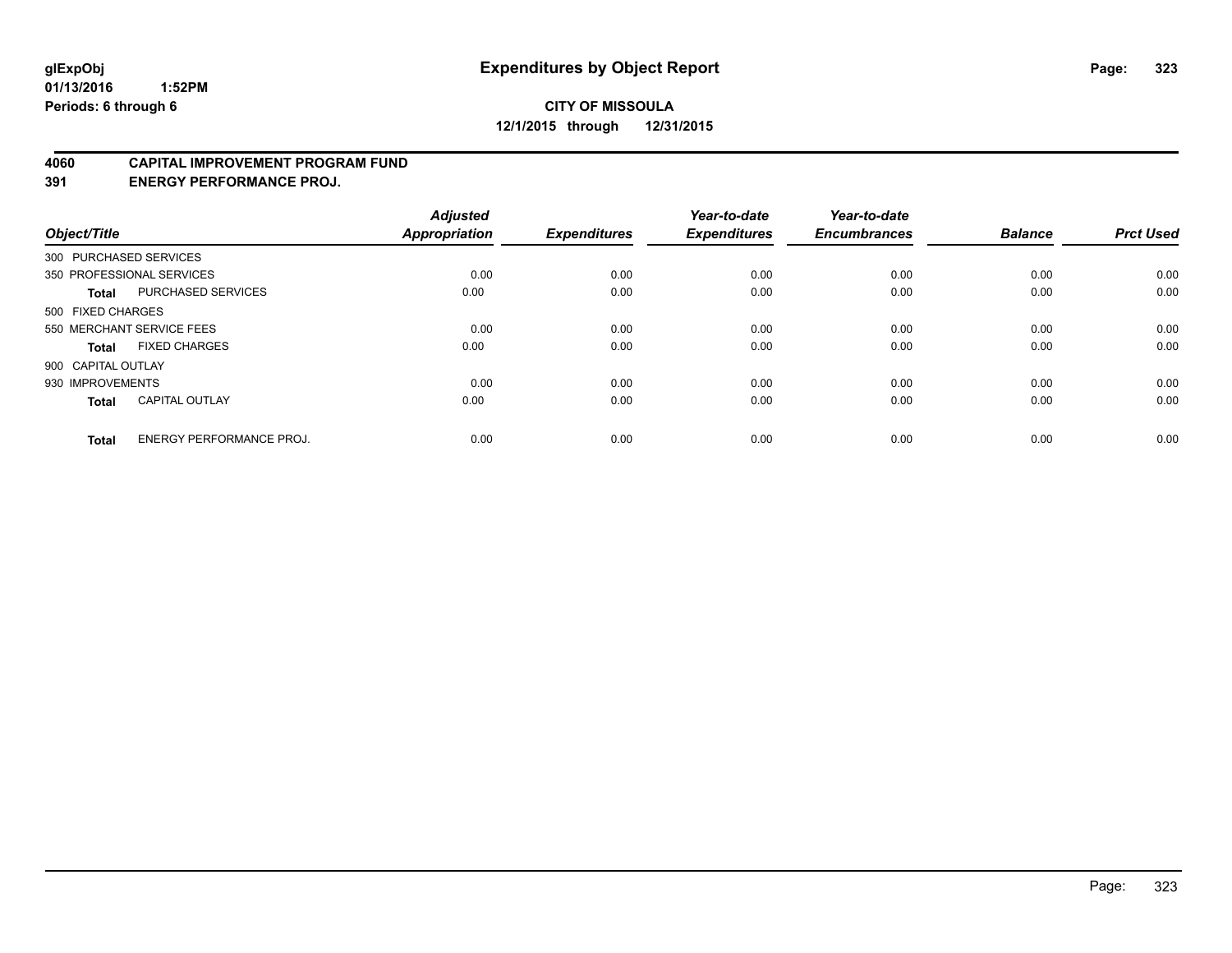**01/13/2016 1:52PM Periods: 6 through 6**

**CITY OF MISSOULA 12/1/2015 through 12/31/2015**

## **4060 CAPITAL IMPROVEMENT PROGRAM FUND**

|                           |                                   | <b>Adjusted</b>      |                     | Year-to-date        | Year-to-date        |                |                  |
|---------------------------|-----------------------------------|----------------------|---------------------|---------------------|---------------------|----------------|------------------|
| Object/Title              |                                   | <b>Appropriation</b> | <b>Expenditures</b> | <b>Expenditures</b> | <b>Encumbrances</b> | <b>Balance</b> | <b>Prct Used</b> |
| 100 PERSONAL SERVICES     |                                   |                      |                     |                     |                     |                |                  |
| 110 SALARIES AND WAGES    |                                   | 0.00                 | 0.00                | 0.00                | 0.00                | 0.00           | 0.00             |
|                           | <b>140 EMPLOYER CONTRIBUTIONS</b> | 0.00                 | 0.00                | 0.00                | 0.00                | 0.00           | 0.00             |
| <b>Total</b>              | PERSONAL SERVICES                 | 0.00                 | 0.00                | 0.00                | 0.00                | 0.00           | 0.00             |
| 300 PURCHASED SERVICES    |                                   |                      |                     |                     |                     |                |                  |
|                           | 350 PROFESSIONAL SERVICES         | 0.00                 | 0.00                | 0.00                | 0.00                | 0.00           | 0.00             |
| <b>Total</b>              | PURCHASED SERVICES                | 0.00                 | 0.00                | 0.00                | 0.00                | 0.00           | 0.00             |
| 500 FIXED CHARGES         |                                   |                      |                     |                     |                     |                |                  |
|                           | 550 MERCHANT SERVICE FEES         | 0.00                 | 0.00                | 0.00                | 0.00                | 0.00           | 0.00             |
| <b>Total</b>              | <b>FIXED CHARGES</b>              | 0.00                 | 0.00                | 0.00                | 0.00                | 0.00           | 0.00             |
| 600 DEBT SERVICE          |                                   |                      |                     |                     |                     |                |                  |
| 610 PRINCIPAL             |                                   | 828,684.00           | 119,406.04          | 187,912.37          | 0.00                | 640,771.63     | 22.68            |
|                           | 620 INTEREST / SERVICE FEES       | 235,881.00           | 121,472.20          | 145,061.69          | 0.00                | 90,819.31      | 61.50            |
| <b>Total</b>              | <b>DEBT SERVICE</b>               | 1,064,565.00         | 240,878.24          | 332,974.06          | 0.00                | 731,590.94     | 31.28            |
| 800 OTHER OBJECTS         |                                   |                      |                     |                     |                     |                |                  |
|                           | 820 TRANSFERS TO OTHER FUNDS      | 0.00                 | 0.00                | 0.00                | 0.00                | 0.00           | 0.00             |
| <b>Total</b>              | <b>OTHER OBJECTS</b>              | 0.00                 | 0.00                | 0.00                | 0.00                | 0.00           | 0.00             |
| 900 CAPITAL OUTLAY        |                                   |                      |                     |                     |                     |                |                  |
| 930 IMPROVEMENTS          |                                   | 0.00                 | 4,425.14            | 31,378.64           | 0.00                | $-31,378.64$   | 0.00             |
|                           | 940 MACHINERY & EQUIPMENT         | 20,000.00            | 199,773.79          | 457, 167.03         | 0.00                | -437,167.03    | 2,285.84         |
| 941 DUI DIGITAL EQUIPMENT |                                   | 0.00                 | 14,934.03           | 14,934.03           | 0.00                | $-14,934.03$   | 0.00             |
| <b>Total</b>              | <b>CAPITAL OUTLAY</b>             | 20,000.00            | 219,132.96          | 503,479.70          | 0.00                | -483,479.70    | 2,517.40         |
| <b>Total</b>              | CAPITAL IMPROVEMENT PROGRAM FUN   | 1,084,565.00         | 460,011.20          | 836,453.76          | 0.00                | 248,111.24     | 77.12            |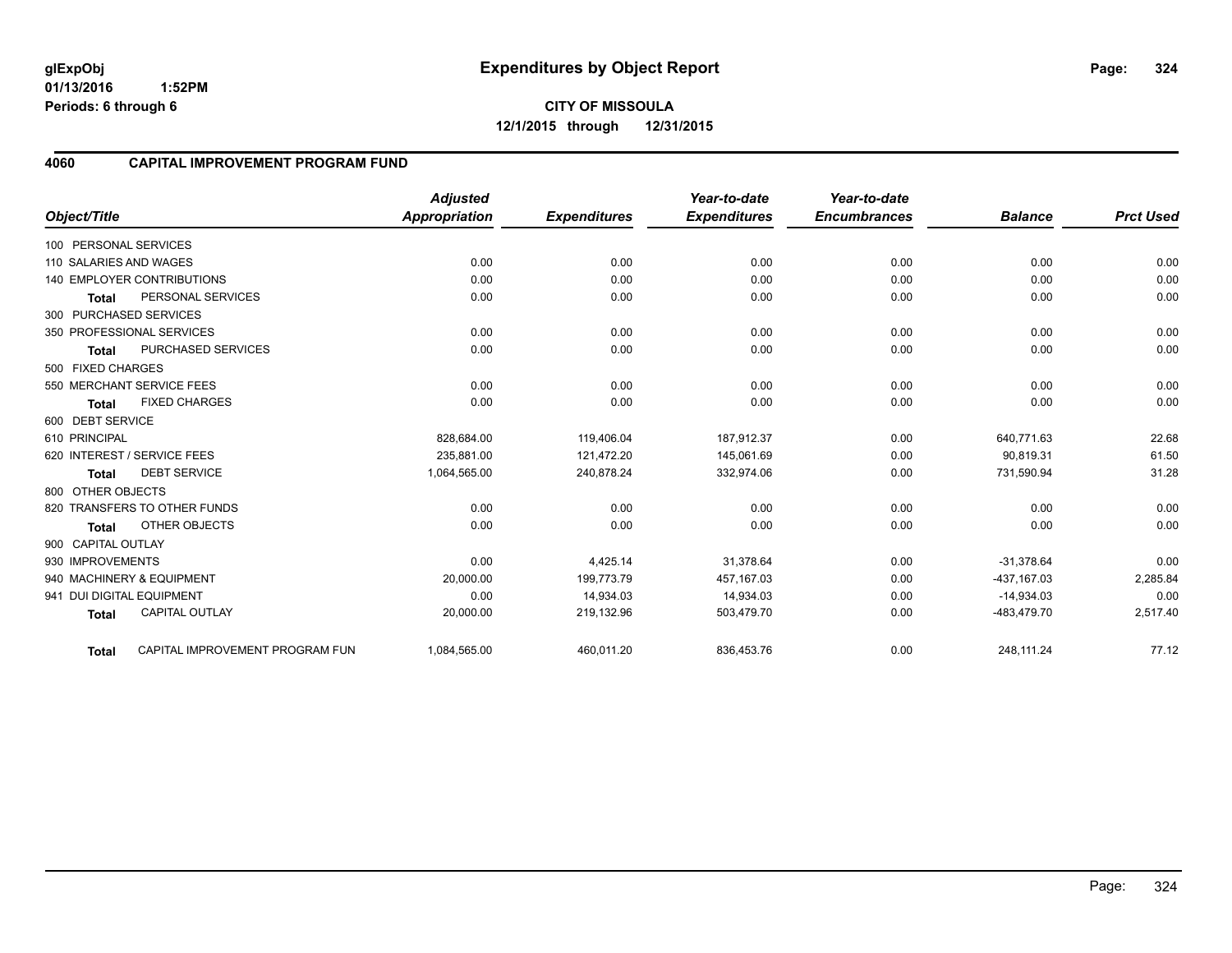### **4130 1997 G O BOND OPEN SPACE PURCHASE FUND**

**390 NON-DEPARTMENTAL**

| Object/Title                          | <b>Adjusted</b><br><b>Appropriation</b> | <b>Expenditures</b> | Year-to-date<br><b>Expenditures</b> | Year-to-date<br><b>Encumbrances</b> | <b>Balance</b> | <b>Prct Used</b> |
|---------------------------------------|-----------------------------------------|---------------------|-------------------------------------|-------------------------------------|----------------|------------------|
| 500 FIXED CHARGES                     |                                         |                     |                                     |                                     |                |                  |
| 550 MERCHANT SERVICE FEES             |                                         | 0.00<br>0.00        | 0.00                                | 0.00                                | 0.00           | 0.00             |
| <b>FIXED CHARGES</b><br><b>Total</b>  | 0.00                                    | 0.00                | 0.00                                | 0.00                                | 0.00           | 0.00             |
| 800 OTHER OBJECTS                     |                                         |                     |                                     |                                     |                |                  |
| 820 TRANSFERS TO OTHER FUNDS          |                                         | 0.00<br>0.00        | 0.00                                | 0.00                                | 0.00           | 0.00             |
| OTHER OBJECTS<br>Total                | 0.00                                    | 0.00                | 0.00                                | 0.00                                | 0.00           | 0.00             |
| 900 CAPITAL OUTLAY                    |                                         |                     |                                     |                                     |                |                  |
| 930 IMPROVEMENTS                      | 375.602.00                              | 0.00                | 0.00                                | 0.00                                | 375.602.00     | 0.00             |
| <b>CAPITAL OUTLAY</b><br><b>Total</b> | 375.602.00                              | 0.00                | 0.00                                | 0.00                                | 375,602.00     | 0.00             |
| NON-DEPARTMENTAL<br><b>Total</b>      | 375,602.00                              | 0.00                | 0.00                                | 0.00                                | 375.602.00     | 0.00             |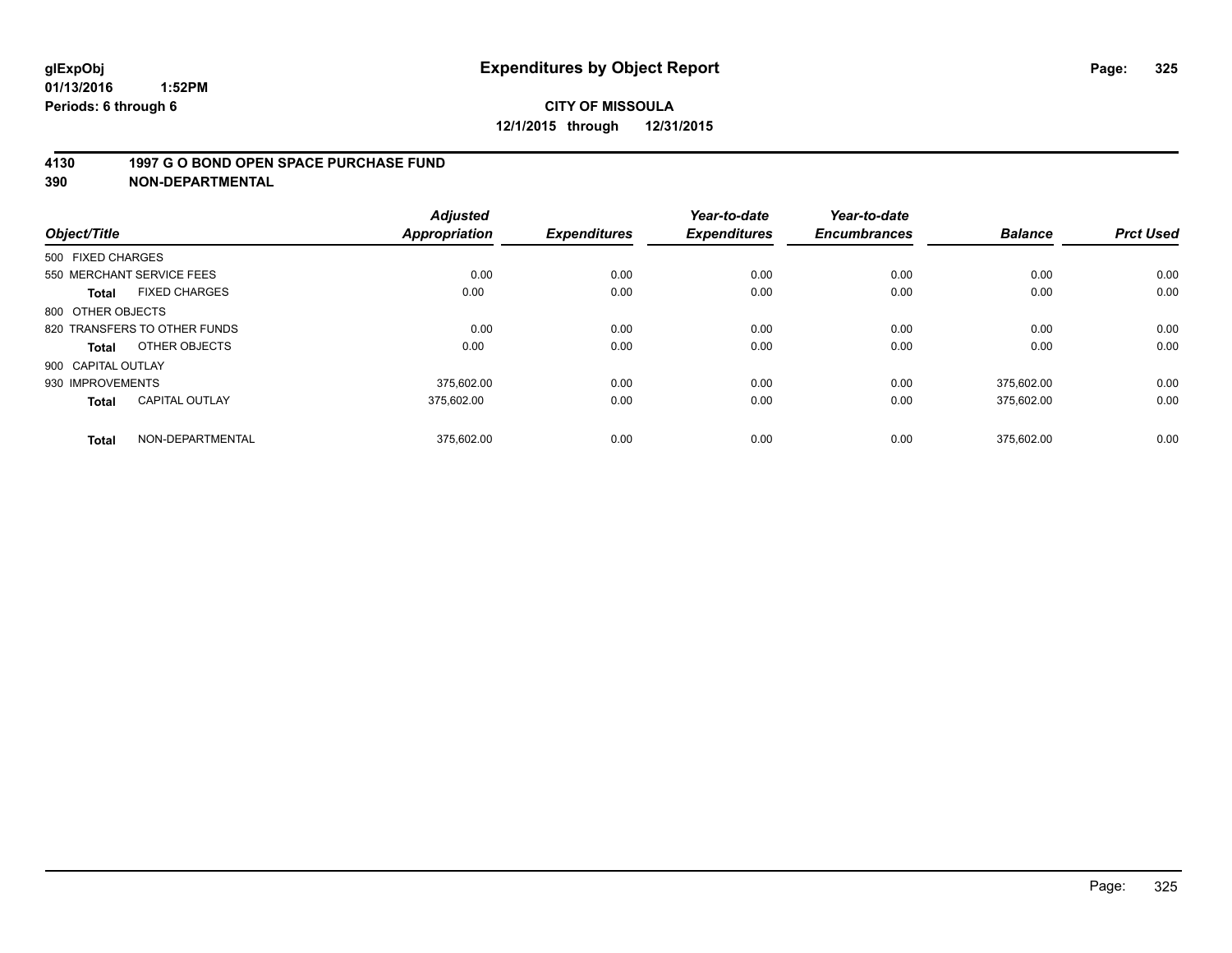**CITY OF MISSOULA 12/1/2015 through 12/31/2015**

### **4130 1997 G O BOND OPEN SPACE PURCHASE FUND**

| Object/Title       |                                   | <b>Adjusted</b><br><b>Appropriation</b> | <b>Expenditures</b> | Year-to-date<br><b>Expenditures</b> | Year-to-date<br><b>Encumbrances</b> | <b>Balance</b> | <b>Prct Used</b> |
|--------------------|-----------------------------------|-----------------------------------------|---------------------|-------------------------------------|-------------------------------------|----------------|------------------|
| 500 FIXED CHARGES  |                                   |                                         |                     |                                     |                                     |                |                  |
|                    | 550 MERCHANT SERVICE FEES         | 0.00                                    | 0.00                | 0.00                                | 0.00                                | 0.00           | 0.00             |
| Total              | <b>FIXED CHARGES</b>              | 0.00                                    | 0.00                | 0.00                                | 0.00                                | 0.00           | 0.00             |
| 800 OTHER OBJECTS  |                                   |                                         |                     |                                     |                                     |                |                  |
|                    | 820 TRANSFERS TO OTHER FUNDS      | 0.00                                    | 0.00                | 0.00                                | 0.00                                | 0.00           | 0.00             |
| Total              | OTHER OBJECTS                     | 0.00                                    | 0.00                | 0.00                                | 0.00                                | 0.00           | 0.00             |
| 900 CAPITAL OUTLAY |                                   |                                         |                     |                                     |                                     |                |                  |
| 930 IMPROVEMENTS   |                                   | 375,602.00                              | 0.00                | 0.00                                | 0.00                                | 375.602.00     | 0.00             |
| <b>Total</b>       | <b>CAPITAL OUTLAY</b>             | 375,602.00                              | 0.00                | 0.00                                | 0.00                                | 375,602.00     | 0.00             |
| <b>Total</b>       | 1997 G O BOND OPEN SPACE PURCHASI | 375.602.00                              | 0.00                | 0.00                                | 0.00                                | 375.602.00     | 0.00             |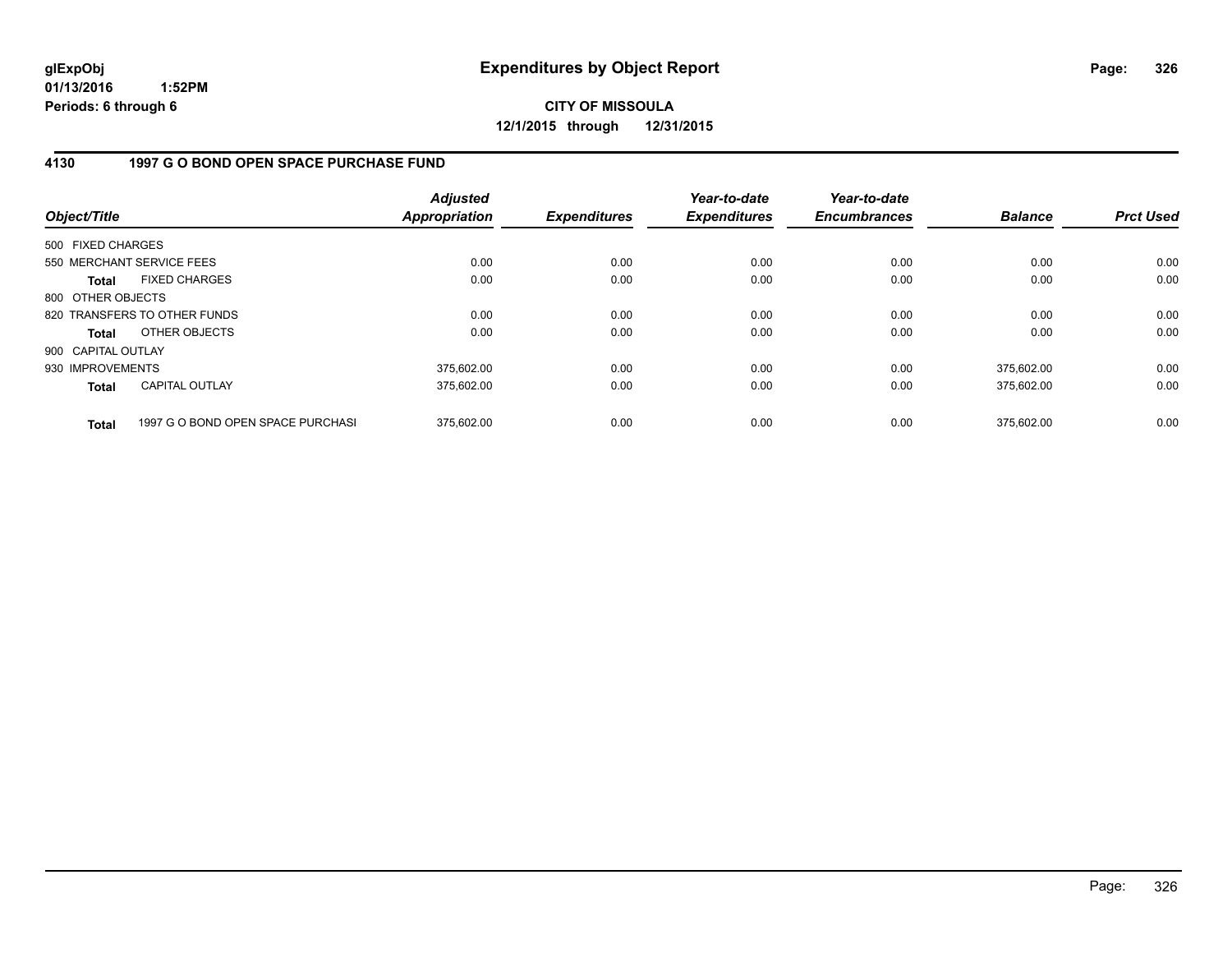### **4196 NEW FIRE STATION GO BOND**

**300 FIRE**

|                    |                              | <b>Adjusted</b>      |                     | Year-to-date        | Year-to-date        |                |                  |
|--------------------|------------------------------|----------------------|---------------------|---------------------|---------------------|----------------|------------------|
| Object/Title       |                              | <b>Appropriation</b> | <b>Expenditures</b> | <b>Expenditures</b> | <b>Encumbrances</b> | <b>Balance</b> | <b>Prct Used</b> |
| 500 FIXED CHARGES  |                              |                      |                     |                     |                     |                |                  |
|                    | 550 MERCHANT SERVICE FEES    | 0.00                 | 0.00                | 0.00                | 0.00                | 0.00           | 0.00             |
| <b>Total</b>       | <b>FIXED CHARGES</b>         | 0.00                 | 0.00                | 0.00                | 0.00                | 0.00           | 0.00             |
| 800 OTHER OBJECTS  |                              |                      |                     |                     |                     |                |                  |
|                    | 820 TRANSFERS TO OTHER FUNDS | 0.00                 | 0.00                | 0.00                | 0.00                | 0.00           | 0.00             |
| <b>Total</b>       | OTHER OBJECTS                | 0.00                 | 0.00                | 0.00                | 0.00                | 0.00           | 0.00             |
| 900 CAPITAL OUTLAY |                              |                      |                     |                     |                     |                |                  |
| 920 BUILDINGS      |                              | 0.00                 | 0.00                | 0.00                | 0.00                | 0.00           | 0.00             |
| 930 IMPROVEMENTS   |                              | 0.00                 | 0.00                | 0.00                | 0.00                | 0.00           | 0.00             |
|                    | 940 MACHINERY & EQUIPMENT    | 0.00                 | 0.00                | 0.00                | 0.00                | 0.00           | 0.00             |
| <b>Total</b>       | <b>CAPITAL OUTLAY</b>        | 0.00                 | 0.00                | 0.00                | 0.00                | 0.00           | 0.00             |
| <b>Total</b>       | <b>FIRE</b>                  | 0.00                 | 0.00                | 0.00                | 0.00                | 0.00           | 0.00             |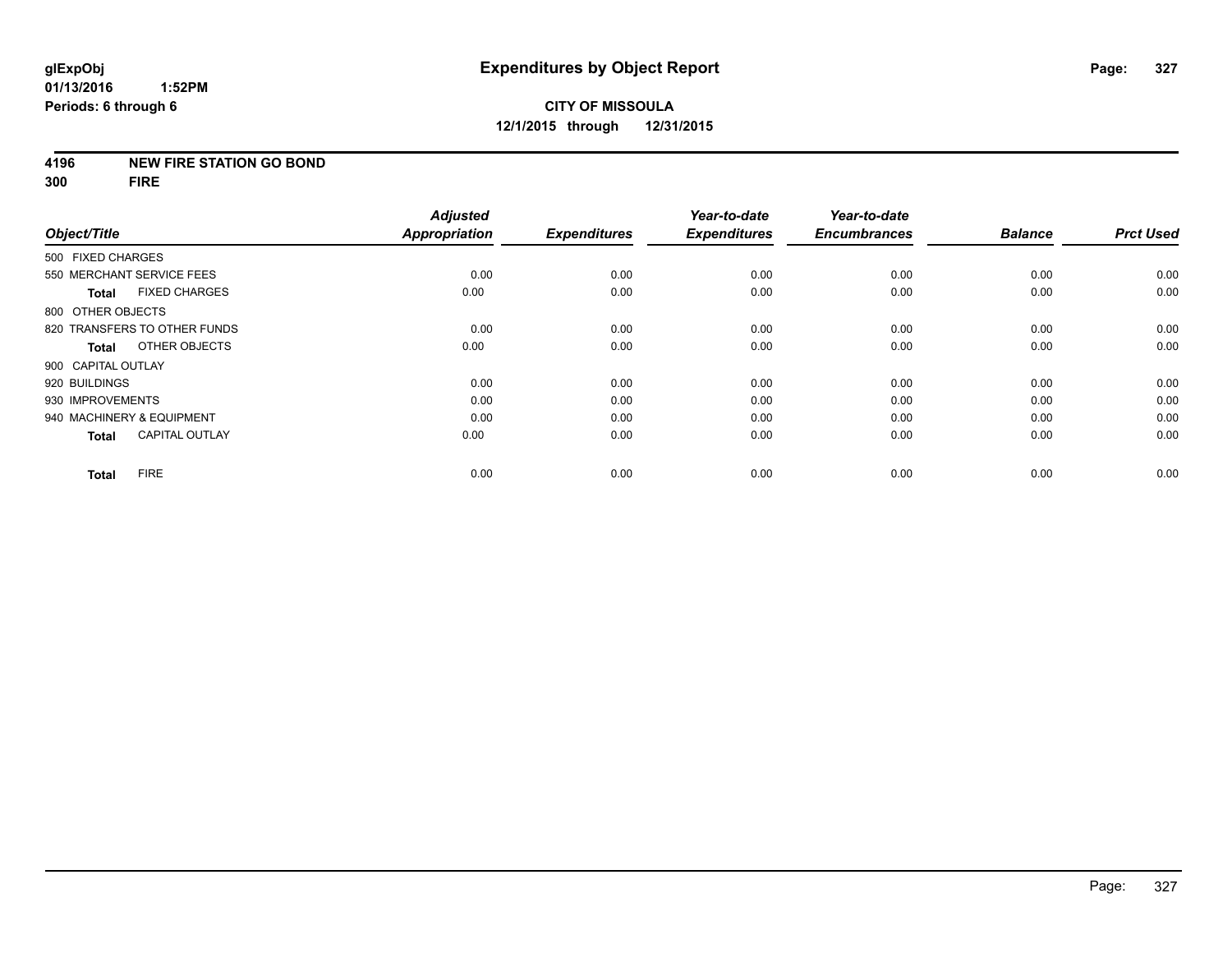## **4196 NEW FIRE STATION GO BOND**

| Object/Title              |                              | <b>Adjusted</b><br><b>Appropriation</b> | <b>Expenditures</b> | Year-to-date<br><b>Expenditures</b> | Year-to-date<br><b>Encumbrances</b> | <b>Balance</b> | <b>Prct Used</b> |
|---------------------------|------------------------------|-----------------------------------------|---------------------|-------------------------------------|-------------------------------------|----------------|------------------|
|                           |                              |                                         |                     |                                     |                                     |                |                  |
| 500 FIXED CHARGES         |                              |                                         |                     |                                     |                                     |                |                  |
| 550 MERCHANT SERVICE FEES |                              | 0.00                                    | 0.00                | 0.00                                | 0.00                                | 0.00           | 0.00             |
| Total                     | <b>FIXED CHARGES</b>         | 0.00                                    | 0.00                | 0.00                                | 0.00                                | 0.00           | 0.00             |
| 800 OTHER OBJECTS         |                              |                                         |                     |                                     |                                     |                |                  |
|                           | 820 TRANSFERS TO OTHER FUNDS | 0.00                                    | 0.00                | 0.00                                | 0.00                                | 0.00           | 0.00             |
| Total                     | OTHER OBJECTS                | 0.00                                    | 0.00                | 0.00                                | 0.00                                | 0.00           | 0.00             |
| 900 CAPITAL OUTLAY        |                              |                                         |                     |                                     |                                     |                |                  |
| 920 BUILDINGS             |                              | 0.00                                    | 0.00                | 0.00                                | 0.00                                | 0.00           | 0.00             |
| 930 IMPROVEMENTS          |                              | 0.00                                    | 0.00                | 0.00                                | 0.00                                | 0.00           | 0.00             |
| 940 MACHINERY & EQUIPMENT |                              | 0.00                                    | 0.00                | 0.00                                | 0.00                                | 0.00           | 0.00             |
| <b>Total</b>              | <b>CAPITAL OUTLAY</b>        | 0.00                                    | 0.00                | 0.00                                | 0.00                                | 0.00           | 0.00             |
| <b>Total</b>              | NEW FIRE STATION GO BOND     | 0.00                                    | 0.00                | 0.00                                | 0.00                                | 0.00           | 0.00             |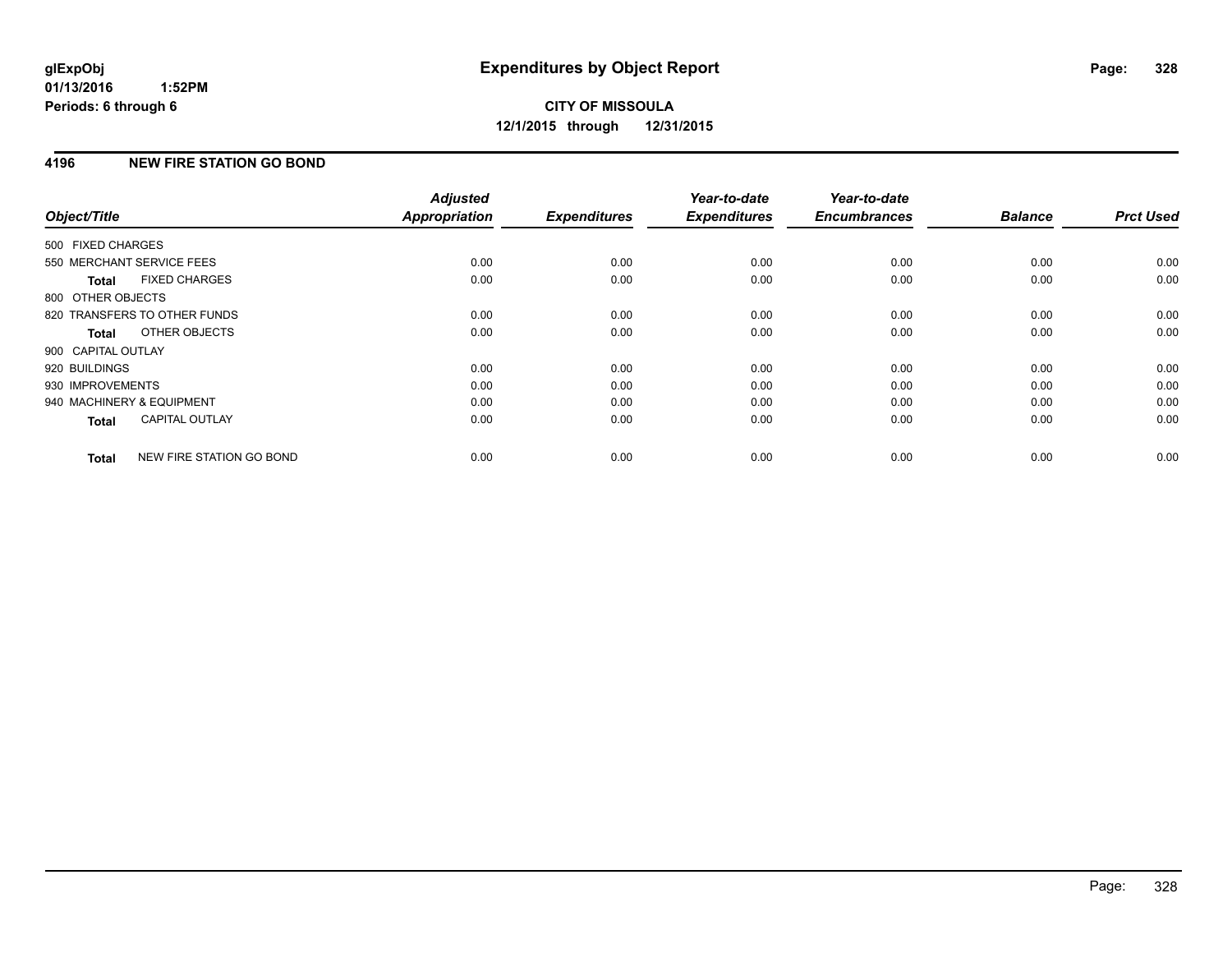#### **4450 S/C CONSTRUCTION FUND FOR FY06**

| Object/Title                            | <b>Adjusted</b><br><b>Appropriation</b> | <b>Expenditures</b> | Year-to-date<br><b>Expenditures</b> | Year-to-date<br><b>Encumbrances</b> | <b>Balance</b> | <b>Prct Used</b> |
|-----------------------------------------|-----------------------------------------|---------------------|-------------------------------------|-------------------------------------|----------------|------------------|
| 500 FIXED CHARGES                       |                                         |                     |                                     |                                     |                |                  |
| 550 MERCHANT SERVICE FEES               | 0.00                                    | 0.00                | 0.00                                | 0.00                                | 0.00           | 0.00             |
| <b>FIXED CHARGES</b><br><b>Total</b>    | 0.00                                    | 0.00                | 0.00                                | 0.00                                | 0.00           | 0.00             |
| 800 OTHER OBJECTS                       |                                         |                     |                                     |                                     |                |                  |
| 820 TRANSFERS TO OTHER FUNDS            | 0.00                                    | 0.00                | 0.00                                | 0.00                                | 0.00           | 0.00             |
| OTHER OBJECTS<br><b>Total</b>           | 0.00                                    | 0.00                | 0.00                                | 0.00                                | 0.00           | 0.00             |
| PUBLIC WORKS OPERATIONS<br><b>Total</b> | 0.00                                    | 0.00                | 0.00                                | 0.00                                | 0.00           | 0.00             |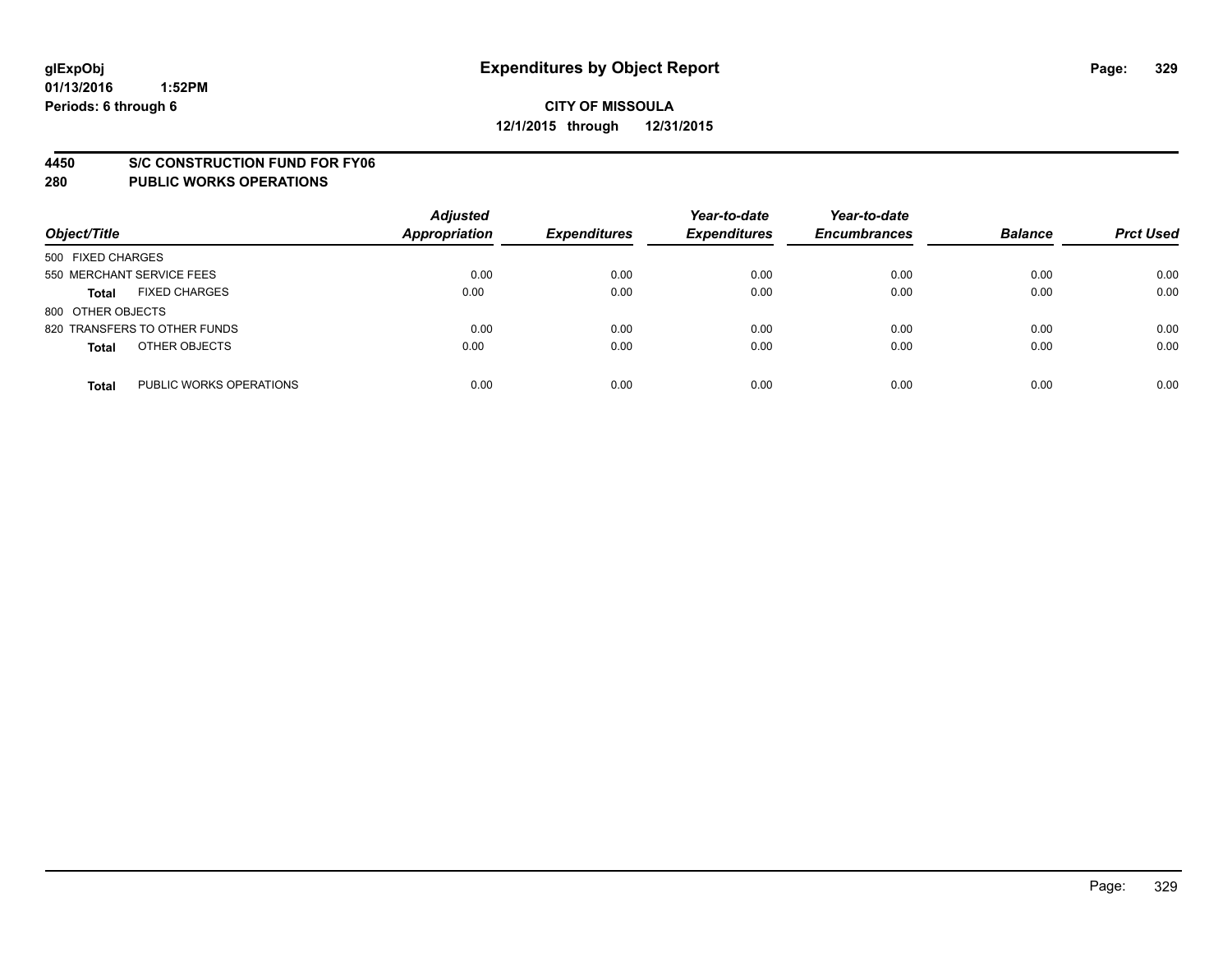**CITY OF MISSOULA 12/1/2015 through 12/31/2015**

## **4450 S/C CONSTRUCTION FUND FOR FY06**

| Object/Title                                   | <b>Adjusted</b><br>Appropriation | <b>Expenditures</b> | Year-to-date<br><b>Expenditures</b> | Year-to-date<br><b>Encumbrances</b> | <b>Balance</b> | <b>Prct Used</b> |
|------------------------------------------------|----------------------------------|---------------------|-------------------------------------|-------------------------------------|----------------|------------------|
| 500 FIXED CHARGES                              |                                  |                     |                                     |                                     |                |                  |
| 550 MERCHANT SERVICE FEES                      | 0.00                             | 0.00                | 0.00                                | 0.00                                | 0.00           | 0.00             |
| <b>FIXED CHARGES</b><br><b>Total</b>           | 0.00                             | 0.00                | 0.00                                | 0.00                                | 0.00           | 0.00             |
| 800 OTHER OBJECTS                              |                                  |                     |                                     |                                     |                |                  |
| 820 TRANSFERS TO OTHER FUNDS                   | 0.00                             | 0.00                | 0.00                                | 0.00                                | 0.00           | 0.00             |
| OTHER OBJECTS<br><b>Total</b>                  | 0.00                             | 0.00                | 0.00                                | 0.00                                | 0.00           | 0.00             |
| S/C CONSTRUCTION FUND FOR FY06<br><b>Total</b> | 0.00                             | 0.00                | 0.00                                | 0.00                                | 0.00           | 0.00             |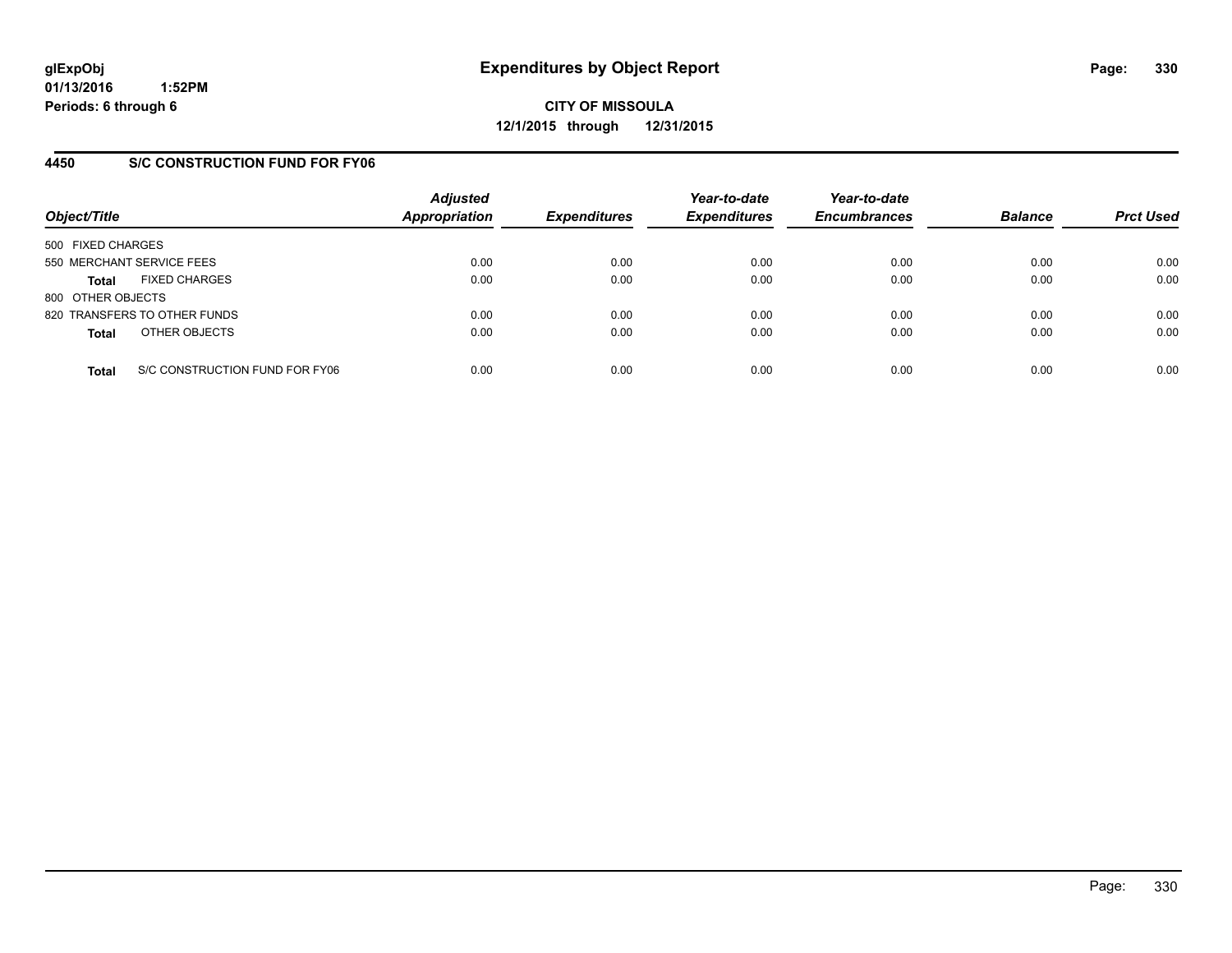#### **4451 FY07 S/C BOND FUND**

| Object/Title                            | <b>Adjusted</b><br><b>Appropriation</b> | <b>Expenditures</b> | Year-to-date<br><b>Expenditures</b> | Year-to-date<br><b>Encumbrances</b> | <b>Balance</b> | <b>Prct Used</b> |
|-----------------------------------------|-----------------------------------------|---------------------|-------------------------------------|-------------------------------------|----------------|------------------|
| 500 FIXED CHARGES                       |                                         |                     |                                     |                                     |                |                  |
| 550 MERCHANT SERVICE FEES               | 0.00                                    | 0.00                | 0.00                                | 0.00                                | 0.00           | 0.00             |
| <b>FIXED CHARGES</b><br><b>Total</b>    | 0.00                                    | 0.00                | 0.00                                | 0.00                                | 0.00           | 0.00             |
| 800 OTHER OBJECTS                       |                                         |                     |                                     |                                     |                |                  |
| 820 TRANSFERS TO OTHER FUNDS            | 0.00                                    | 0.00                | 0.00                                | 0.00                                | 0.00           | 0.00             |
| OTHER OBJECTS<br><b>Total</b>           | 0.00                                    | 0.00                | 0.00                                | 0.00                                | 0.00           | 0.00             |
| PUBLIC WORKS OPERATIONS<br><b>Total</b> | 0.00                                    | 0.00                | 0.00                                | 0.00                                | 0.00           | 0.00             |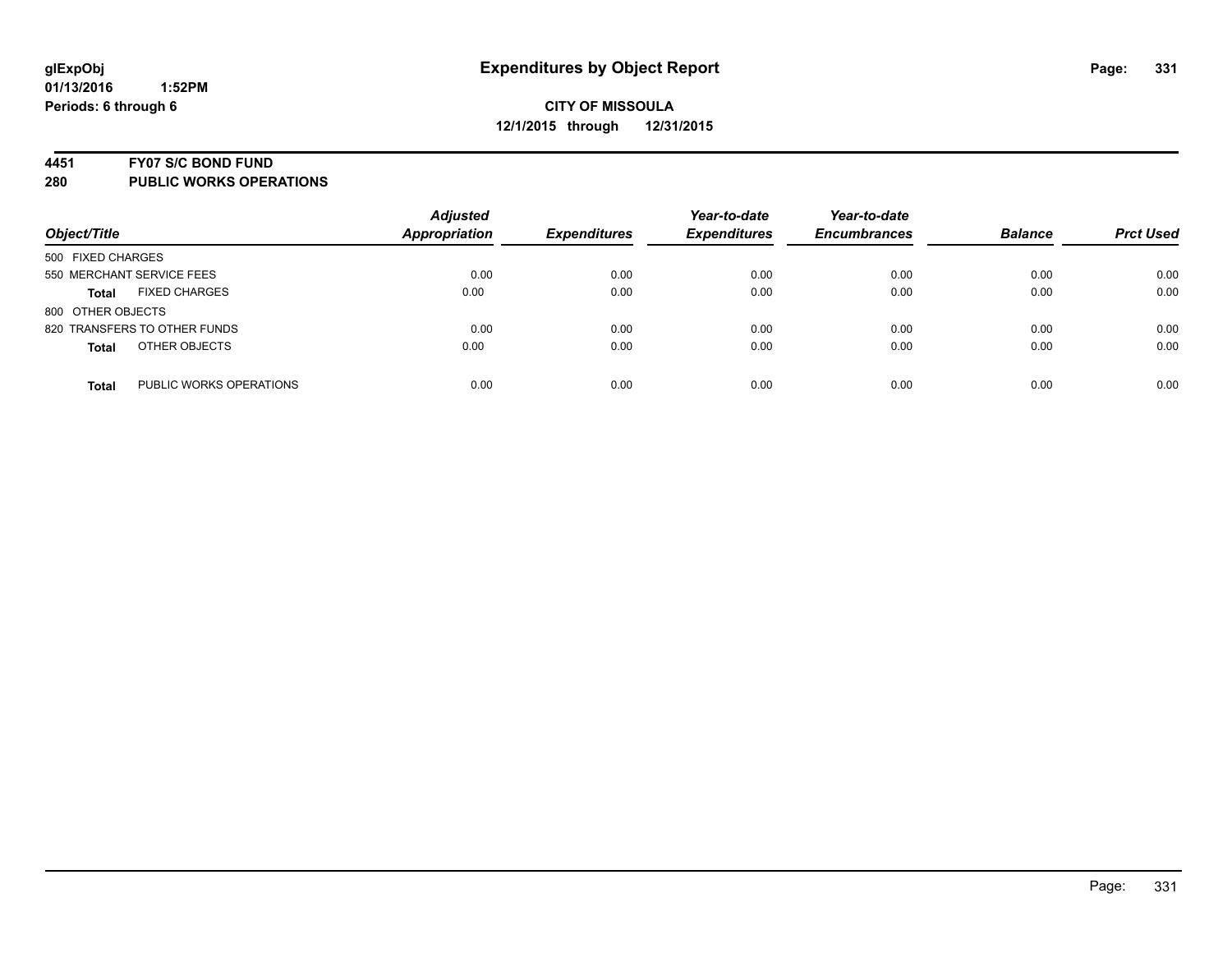### **4451 FY07 S/C BOND FUND**

| Object/Title                         | <b>Adjusted</b><br><b>Appropriation</b> | <b>Expenditures</b> | Year-to-date<br><b>Expenditures</b> | Year-to-date<br><b>Encumbrances</b> | <b>Balance</b> | <b>Prct Used</b> |
|--------------------------------------|-----------------------------------------|---------------------|-------------------------------------|-------------------------------------|----------------|------------------|
| 500 FIXED CHARGES                    |                                         |                     |                                     |                                     |                |                  |
| 550 MERCHANT SERVICE FEES            | 0.00                                    | 0.00                | 0.00                                | 0.00                                | 0.00           | 0.00             |
| <b>FIXED CHARGES</b><br><b>Total</b> | 0.00                                    | 0.00                | 0.00                                | 0.00                                | 0.00           | 0.00             |
| 800 OTHER OBJECTS                    |                                         |                     |                                     |                                     |                |                  |
| 820 TRANSFERS TO OTHER FUNDS         | 0.00                                    | 0.00                | 0.00                                | 0.00                                | 0.00           | 0.00             |
| OTHER OBJECTS<br><b>Total</b>        | 0.00                                    | 0.00                | 0.00                                | 0.00                                | 0.00           | 0.00             |
| FY07 S/C BOND FUND<br><b>Total</b>   | 0.00                                    | 0.00                | 0.00                                | 0.00                                | 0.00           | 0.00             |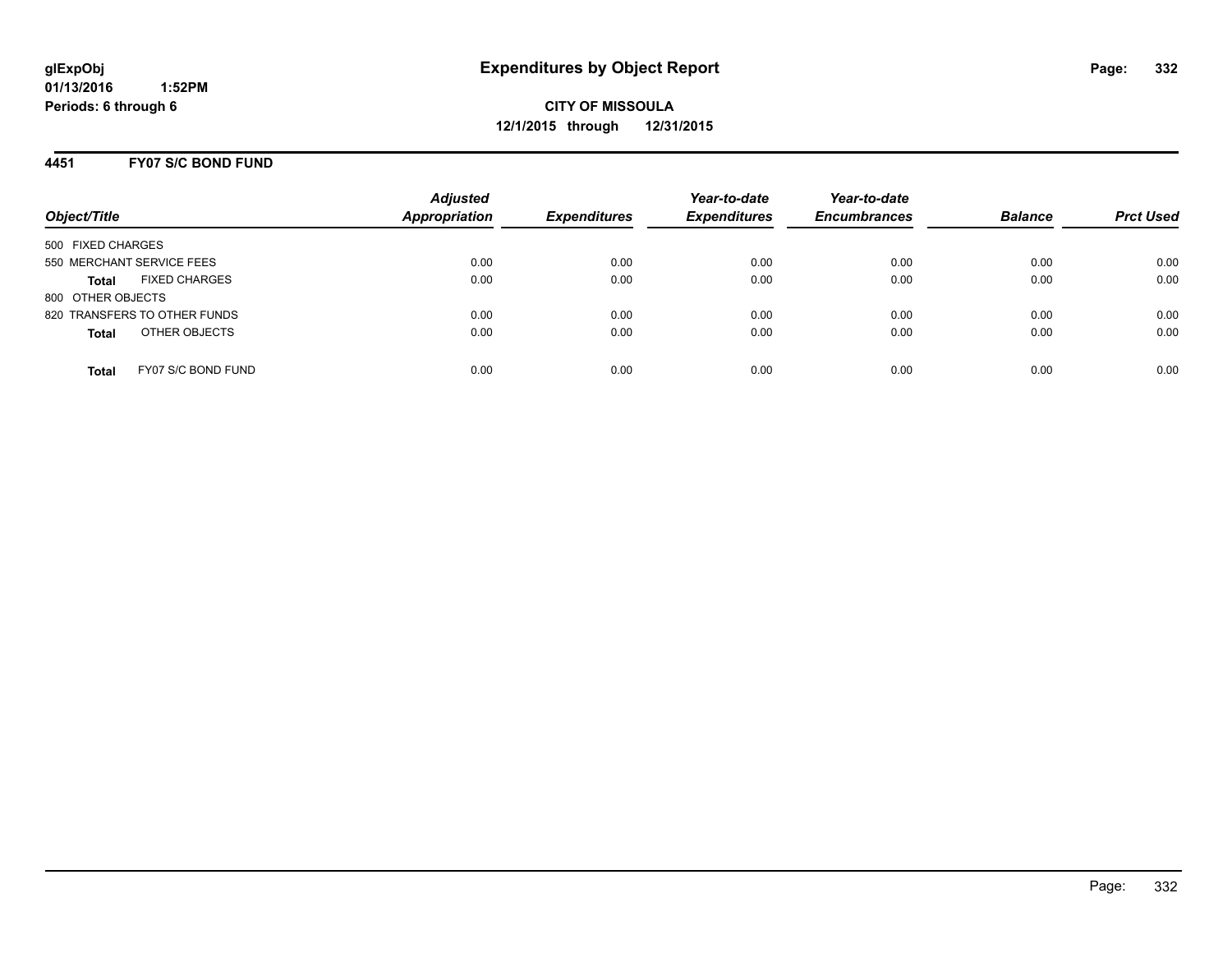### **4452 S/C CONSTRUCTION FUND FOR FY 08 BOND SAL**

| Object/Title       |                           | <b>Adjusted</b><br><b>Appropriation</b> | <b>Expenditures</b> | Year-to-date<br><b>Expenditures</b> | Year-to-date<br><b>Encumbrances</b> | <b>Balance</b> | <b>Prct Used</b> |
|--------------------|---------------------------|-----------------------------------------|---------------------|-------------------------------------|-------------------------------------|----------------|------------------|
| 500 FIXED CHARGES  |                           |                                         |                     |                                     |                                     |                |                  |
|                    | 550 MERCHANT SERVICE FEES | 0.00                                    | 0.00                | 0.00                                | 0.00                                | 0.00           | 0.00             |
| <b>Total</b>       | <b>FIXED CHARGES</b>      | 0.00                                    | 0.00                | 0.00                                | 0.00                                | 0.00           | 0.00             |
| 900 CAPITAL OUTLAY |                           |                                         |                     |                                     |                                     |                |                  |
| 930 IMPROVEMENTS   |                           | 0.00                                    | 0.00                | 0.00                                | 0.00                                | 0.00           | 0.00             |
| <b>Total</b>       | <b>CAPITAL OUTLAY</b>     | 0.00                                    | 0.00                | 0.00                                | 0.00                                | 0.00           | 0.00             |
| <b>Total</b>       | PUBLIC WORKS OPERATIONS   | 0.00                                    | 0.00                | 0.00                                | 0.00                                | 0.00           | 0.00             |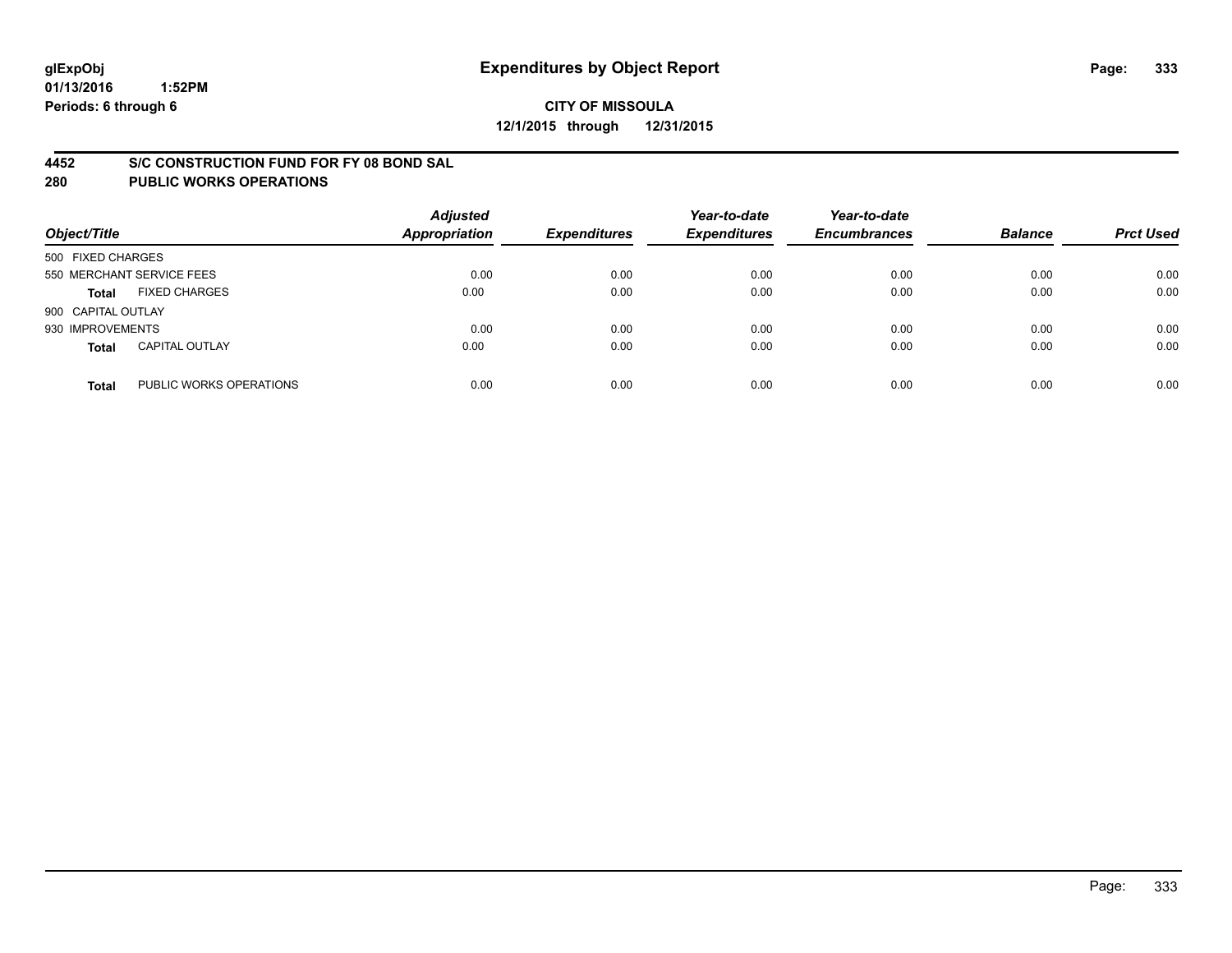**CITY OF MISSOULA 12/1/2015 through 12/31/2015**

## **4452 S/C CONSTRUCTION FUND FOR FY 08 BOND SAL**

| Object/Title       |                                    | <b>Adjusted</b><br><b>Appropriation</b> | <b>Expenditures</b> | Year-to-date<br><b>Expenditures</b> | Year-to-date<br><b>Encumbrances</b> | <b>Balance</b> | <b>Prct Used</b> |
|--------------------|------------------------------------|-----------------------------------------|---------------------|-------------------------------------|-------------------------------------|----------------|------------------|
| 500 FIXED CHARGES  |                                    |                                         |                     |                                     |                                     |                |                  |
|                    | 550 MERCHANT SERVICE FEES          | 0.00                                    | 0.00                | 0.00                                | 0.00                                | 0.00           | 0.00             |
| Total              | <b>FIXED CHARGES</b>               | 0.00                                    | 0.00                | 0.00                                | 0.00                                | 0.00           | 0.00             |
| 900 CAPITAL OUTLAY |                                    |                                         |                     |                                     |                                     |                |                  |
| 930 IMPROVEMENTS   |                                    | 0.00                                    | 0.00                | 0.00                                | 0.00                                | 0.00           | 0.00             |
| <b>Total</b>       | <b>CAPITAL OUTLAY</b>              | 0.00                                    | 0.00                | 0.00                                | 0.00                                | 0.00           | 0.00             |
| <b>Total</b>       | S/C CONSTRUCTION FUND FOR FY 08 BO | 0.00                                    | 0.00                | 0.00                                | 0.00                                | 0.00           | 0.00             |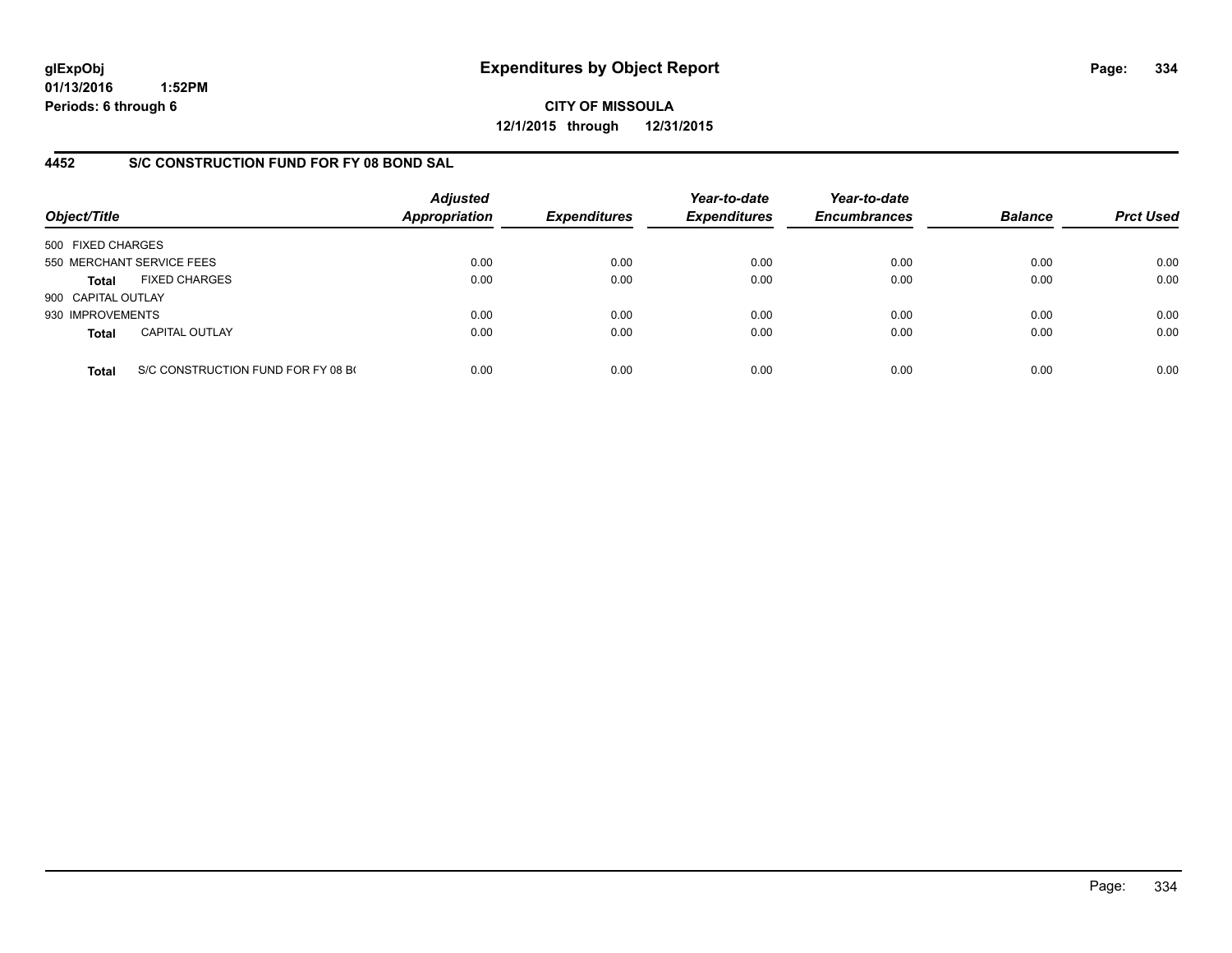#### **4453 S/C CONSTRUCTION FUND FY09 BOND**

| Object/Title       |                              | <b>Adjusted</b><br><b>Appropriation</b> | <b>Expenditures</b> | Year-to-date<br><b>Expenditures</b> | Year-to-date<br><b>Encumbrances</b> | <b>Balance</b> | <b>Prct Used</b> |
|--------------------|------------------------------|-----------------------------------------|---------------------|-------------------------------------|-------------------------------------|----------------|------------------|
| 500 FIXED CHARGES  |                              |                                         |                     |                                     |                                     |                |                  |
|                    | 550 MERCHANT SERVICE FEES    | 0.00                                    | 0.00                | 0.00                                | 0.00                                | 0.00           | 0.00             |
| <b>Total</b>       | <b>FIXED CHARGES</b>         | 0.00                                    | 0.00                | 0.00                                | 0.00                                | 0.00           | 0.00             |
| 800 OTHER OBJECTS  |                              |                                         |                     |                                     |                                     |                |                  |
|                    | 820 TRANSFERS TO OTHER FUNDS | 0.00                                    | 0.00                | 0.00                                | 0.00                                | 0.00           | 0.00             |
| <b>Total</b>       | OTHER OBJECTS                | 0.00                                    | 0.00                | 0.00                                | 0.00                                | 0.00           | 0.00             |
| 900 CAPITAL OUTLAY |                              |                                         |                     |                                     |                                     |                |                  |
| 930 IMPROVEMENTS   |                              | 0.00                                    | 0.00                | 0.00                                | 0.00                                | 0.00           | 0.00             |
| <b>Total</b>       | <b>CAPITAL OUTLAY</b>        | 0.00                                    | 0.00                | 0.00                                | 0.00                                | 0.00           | 0.00             |
| <b>Total</b>       | PUBLIC WORKS OPERATIONS      | 0.00                                    | 0.00                | 0.00                                | 0.00                                | 0.00           | 0.00             |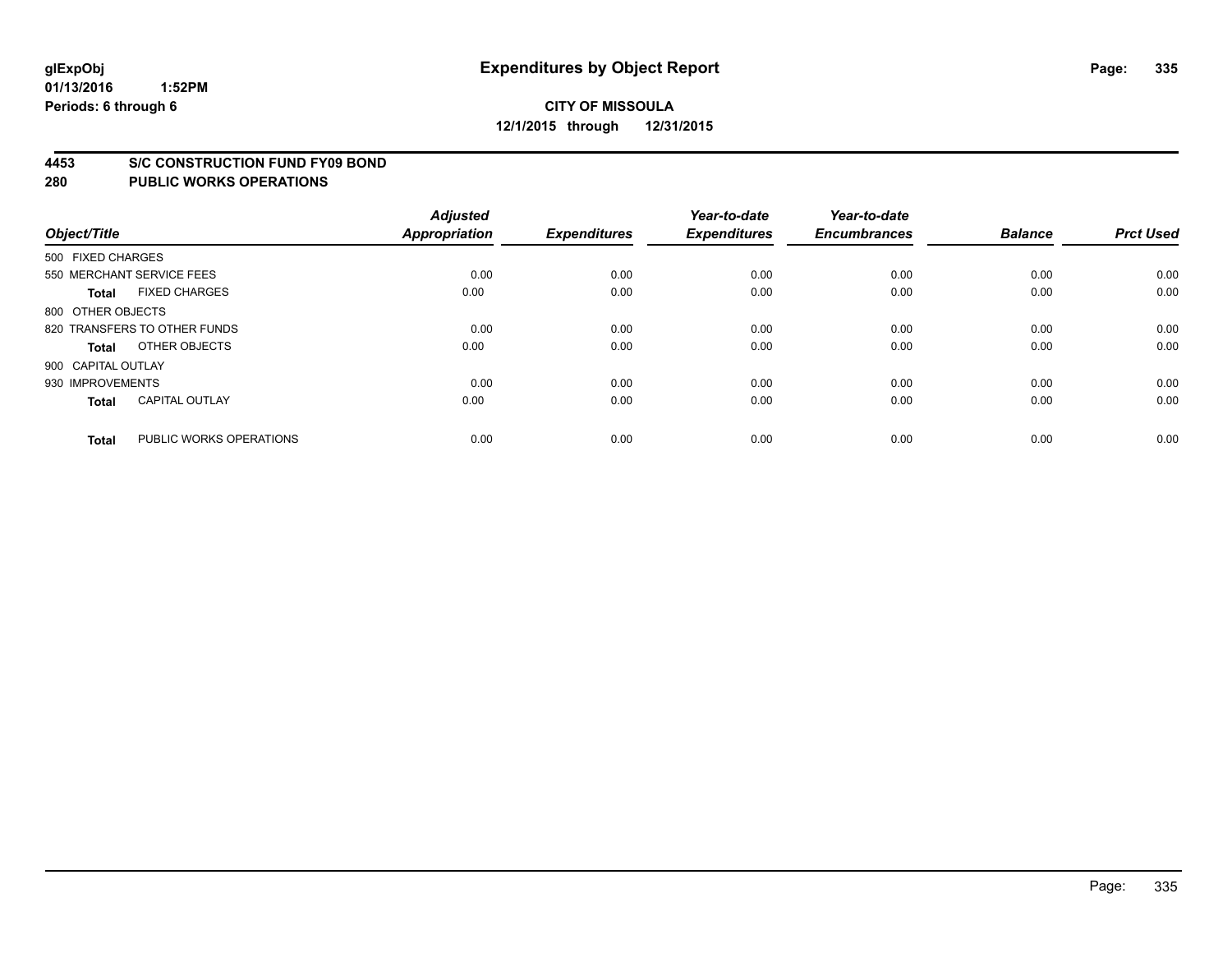### **4453 S/C CONSTRUCTION FUND FY09 BOND**

**390 NON-DEPARTMENTAL**

| Object/Title                  | <b>Adjusted</b><br>Appropriation | <b>Expenditures</b> | Year-to-date<br><b>Expenditures</b> | Year-to-date<br><b>Encumbrances</b> | <b>Balance</b> | <b>Prct Used</b> |
|-------------------------------|----------------------------------|---------------------|-------------------------------------|-------------------------------------|----------------|------------------|
| 500 FIXED CHARGES             |                                  |                     |                                     |                                     |                |                  |
| 500 FIXED CHARGES             | 0.00                             | 0.00                | 0.00                                | 0.00                                | 0.00           | 0.00             |
| 550 MERCHANT SERVICE FEES     | 0.00                             | 0.00                | 0.00                                | 0.00                                | 0.00           | 0.00             |
| <b>FIXED CHARGES</b><br>Total | 0.00                             | 0.00                | 0.00                                | 0.00                                | 0.00           | 0.00             |
| NON-DEPARTMENTAL<br>Total     | 0.00                             | 0.00                | 0.00                                | 0.00                                | 0.00           | 0.00             |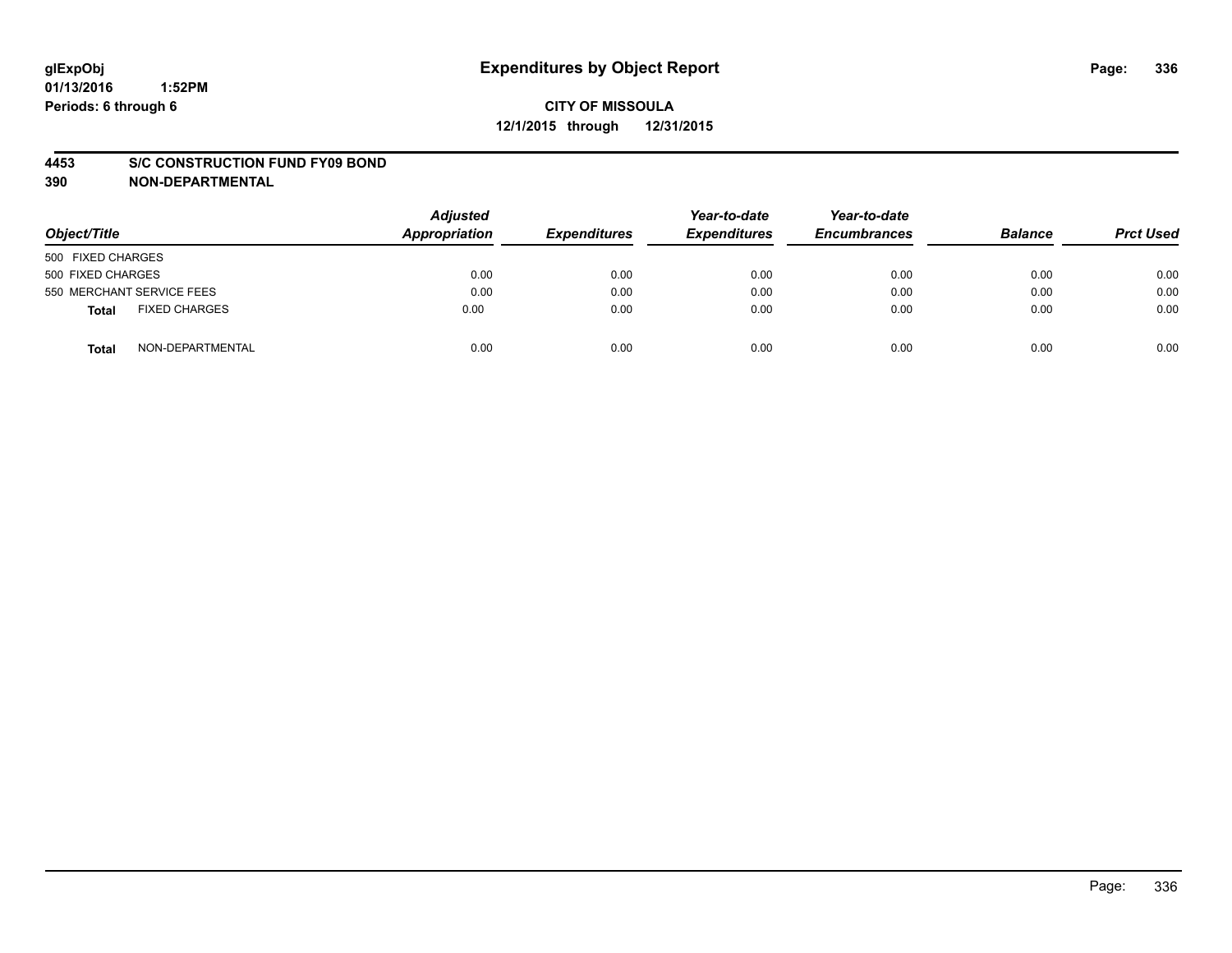**CITY OF MISSOULA 12/1/2015 through 12/31/2015**

## **4453 S/C CONSTRUCTION FUND FY09 BOND**

| Object/Title       |                                 | <b>Adjusted</b><br><b>Appropriation</b> | <b>Expenditures</b> | Year-to-date<br><b>Expenditures</b> | Year-to-date<br><b>Encumbrances</b> | <b>Balance</b> | <b>Prct Used</b> |
|--------------------|---------------------------------|-----------------------------------------|---------------------|-------------------------------------|-------------------------------------|----------------|------------------|
| 500 FIXED CHARGES  |                                 |                                         |                     |                                     |                                     |                |                  |
|                    |                                 |                                         |                     |                                     |                                     |                |                  |
| 500 FIXED CHARGES  |                                 | 0.00                                    | 0.00                | 0.00                                | 0.00                                | 0.00           | 0.00             |
|                    | 550 MERCHANT SERVICE FEES       | 0.00                                    | 0.00                | 0.00                                | 0.00                                | 0.00           | 0.00             |
| <b>Total</b>       | <b>FIXED CHARGES</b>            | 0.00                                    | 0.00                | 0.00                                | 0.00                                | 0.00           | 0.00             |
| 800 OTHER OBJECTS  |                                 |                                         |                     |                                     |                                     |                |                  |
|                    | 820 TRANSFERS TO OTHER FUNDS    | 0.00                                    | 0.00                | 0.00                                | 0.00                                | 0.00           | 0.00             |
| Total              | OTHER OBJECTS                   | 0.00                                    | 0.00                | 0.00                                | 0.00                                | 0.00           | 0.00             |
| 900 CAPITAL OUTLAY |                                 |                                         |                     |                                     |                                     |                |                  |
| 930 IMPROVEMENTS   |                                 | 0.00                                    | 0.00                | 0.00                                | 0.00                                | 0.00           | 0.00             |
| <b>Total</b>       | <b>CAPITAL OUTLAY</b>           | 0.00                                    | 0.00                | 0.00                                | 0.00                                | 0.00           | 0.00             |
|                    |                                 |                                         |                     |                                     |                                     |                |                  |
| <b>Total</b>       | S/C CONSTRUCTION FUND FY09 BOND | 0.00                                    | 0.00                | 0.00                                | 0.00                                | 0.00           | 0.00             |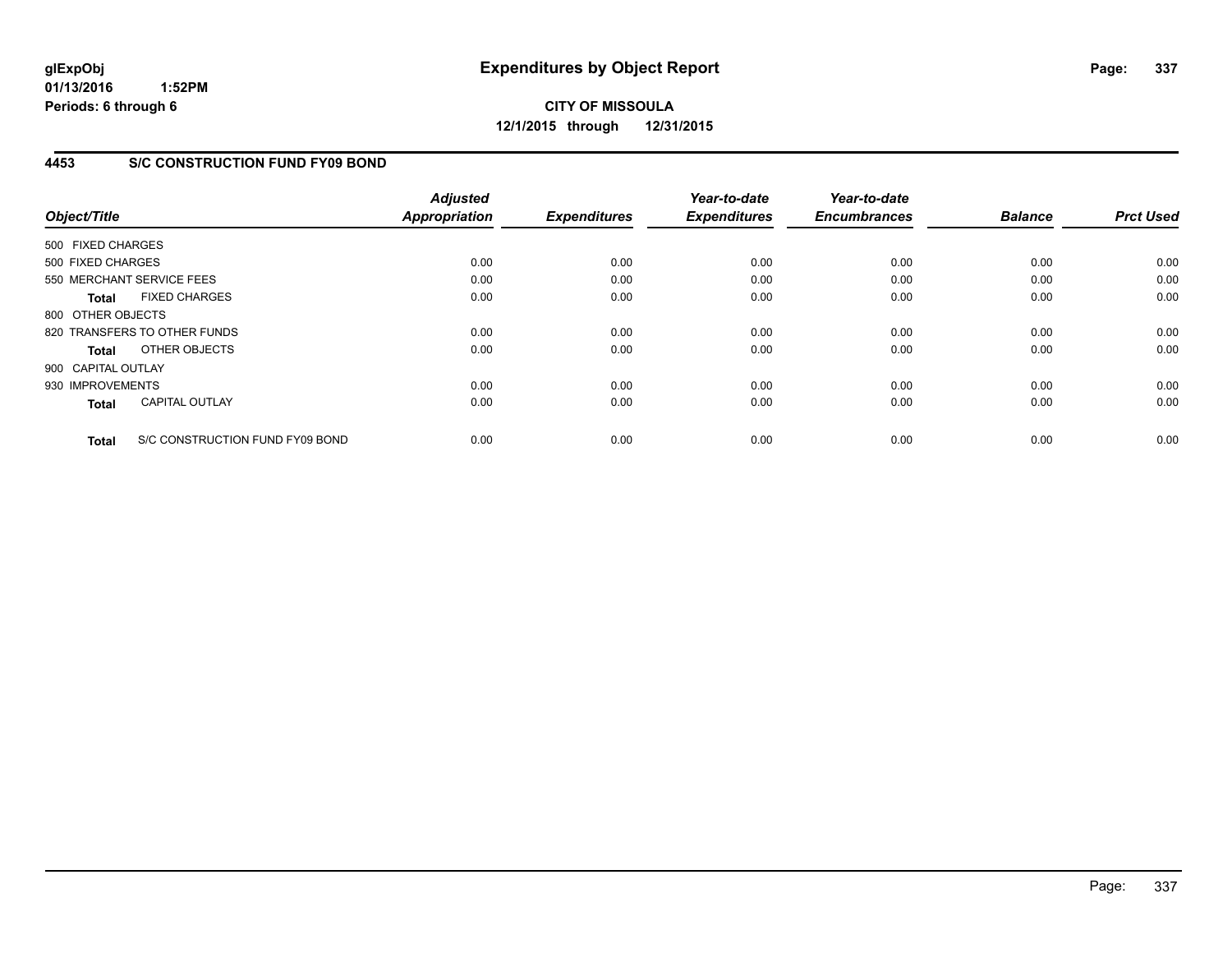### **4454 S/C CONSTRUCTION FUND FOR FY10**

| Object/Title       |                           | <b>Adjusted</b><br><b>Appropriation</b> | <b>Expenditures</b> | Year-to-date<br><b>Expenditures</b> | Year-to-date<br><b>Encumbrances</b> | <b>Balance</b> | <b>Prct Used</b> |
|--------------------|---------------------------|-----------------------------------------|---------------------|-------------------------------------|-------------------------------------|----------------|------------------|
| 500 FIXED CHARGES  |                           |                                         |                     |                                     |                                     |                |                  |
|                    | 550 MERCHANT SERVICE FEES | 0.00                                    | 0.00                | 0.00                                | 0.00                                | 0.00           | 0.00             |
| <b>Total</b>       | <b>FIXED CHARGES</b>      | 0.00                                    | 0.00                | 0.00                                | 0.00                                | 0.00           | 0.00             |
| 900 CAPITAL OUTLAY |                           |                                         |                     |                                     |                                     |                |                  |
| 930 IMPROVEMENTS   |                           | 0.00                                    | 0.00                | 0.00                                | 0.00                                | 0.00           | 0.00             |
| <b>Total</b>       | <b>CAPITAL OUTLAY</b>     | 0.00                                    | 0.00                | 0.00                                | 0.00                                | 0.00           | 0.00             |
| <b>Total</b>       | PUBLIC WORKS OPERATIONS   | 0.00                                    | 0.00                | 0.00                                | 0.00                                | 0.00           | 0.00             |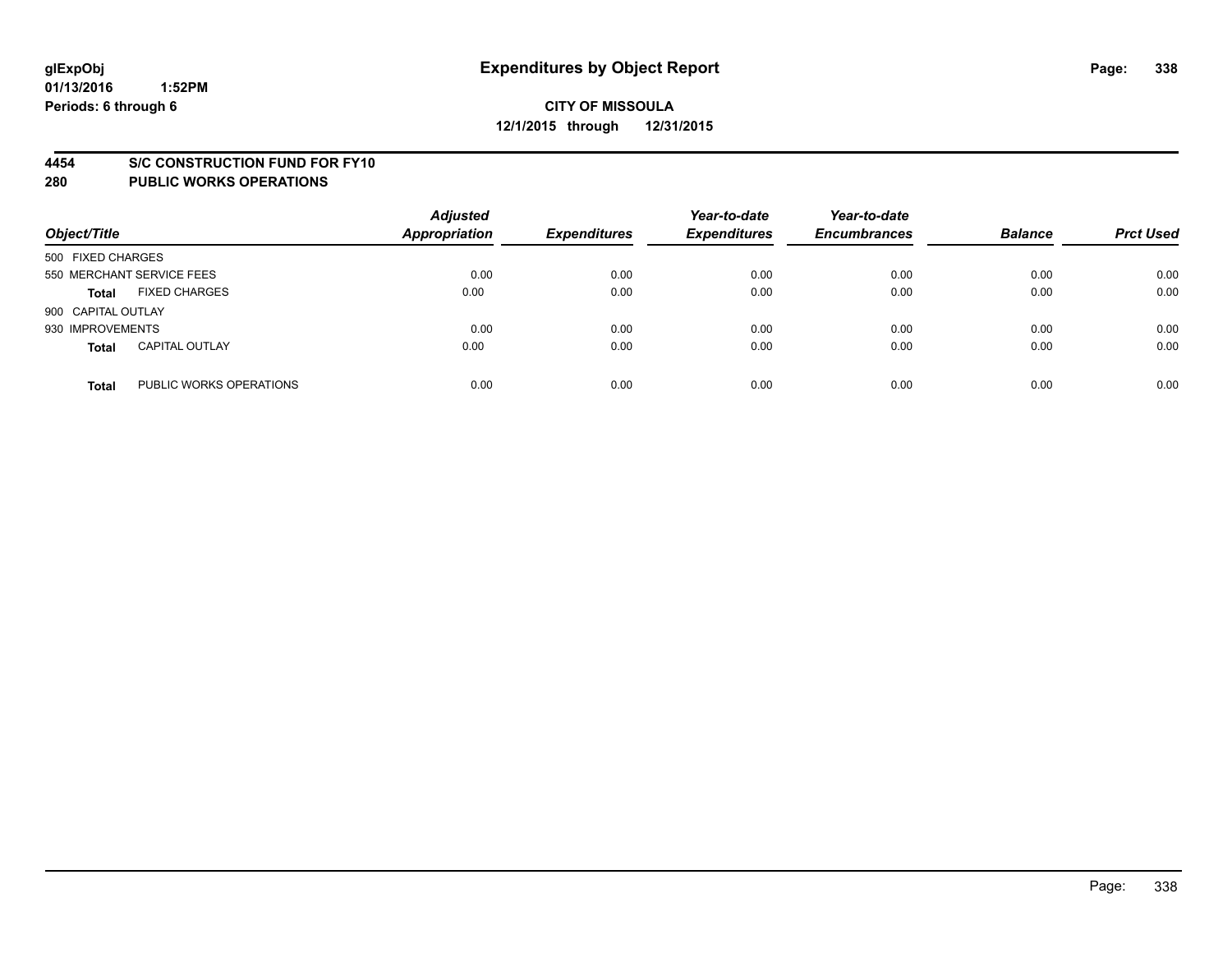## **4454 S/C CONSTRUCTION FUND FOR FY10**

| Object/Title       |                                | <b>Adjusted</b><br><b>Appropriation</b> | <b>Expenditures</b> | Year-to-date<br><b>Expenditures</b> | Year-to-date<br><b>Encumbrances</b> | <b>Balance</b> | <b>Prct Used</b> |
|--------------------|--------------------------------|-----------------------------------------|---------------------|-------------------------------------|-------------------------------------|----------------|------------------|
| 500 FIXED CHARGES  |                                |                                         |                     |                                     |                                     |                |                  |
|                    | 550 MERCHANT SERVICE FEES      | 0.00                                    | 0.00                | 0.00                                | 0.00                                | 0.00           | 0.00             |
| <b>Total</b>       | <b>FIXED CHARGES</b>           | 0.00                                    | 0.00                | 0.00                                | 0.00                                | 0.00           | 0.00             |
| 900 CAPITAL OUTLAY |                                |                                         |                     |                                     |                                     |                |                  |
| 930 IMPROVEMENTS   |                                | 0.00                                    | 0.00                | 0.00                                | 0.00                                | 0.00           | 0.00             |
| <b>Total</b>       | <b>CAPITAL OUTLAY</b>          | 0.00                                    | 0.00                | 0.00                                | 0.00                                | 0.00           | 0.00             |
| <b>Total</b>       | S/C CONSTRUCTION FUND FOR FY10 | 0.00                                    | 0.00                | 0.00                                | 0.00                                | 0.00           | 0.00             |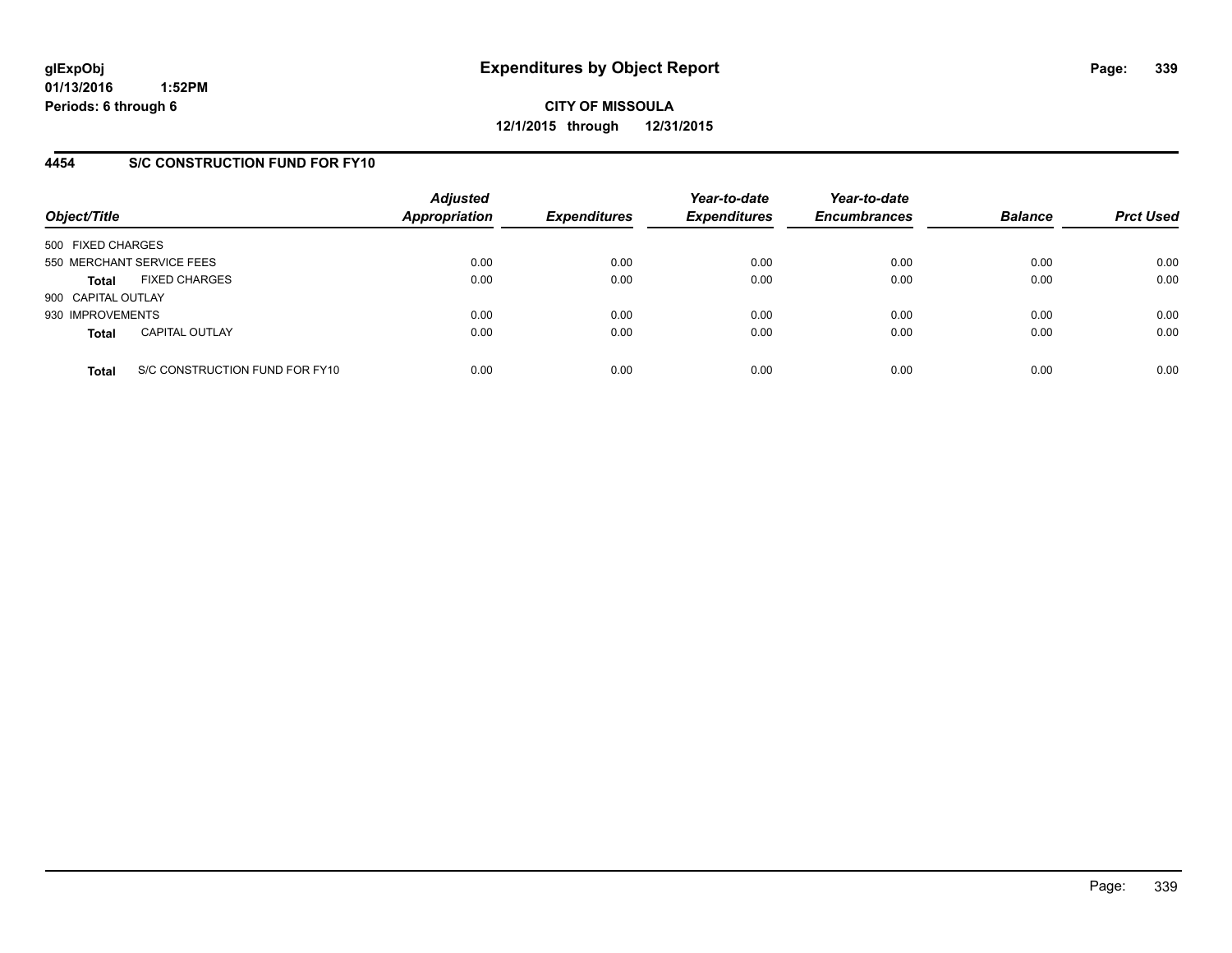**4455 FY11 S/C CONSTRUCTION FUND**

| Object/Title                            | <b>Adjusted</b><br><b>Appropriation</b> | <b>Expenditures</b> | Year-to-date<br><b>Expenditures</b> | Year-to-date<br><b>Encumbrances</b> | <b>Balance</b> | <b>Prct Used</b> |
|-----------------------------------------|-----------------------------------------|---------------------|-------------------------------------|-------------------------------------|----------------|------------------|
| 500 FIXED CHARGES                       |                                         |                     |                                     |                                     |                |                  |
| 550 MERCHANT SERVICE FEES               | 0.00                                    | 0.00                | 0.00                                | 0.00                                | 0.00           | 0.00             |
| <b>FIXED CHARGES</b><br><b>Total</b>    | 0.00                                    | 0.00                | 0.00                                | 0.00                                | 0.00           | 0.00             |
| 900 CAPITAL OUTLAY                      |                                         |                     |                                     |                                     |                |                  |
| 930 IMPROVEMENTS                        | 0.00                                    | 0.00                | 0.00                                | 0.00                                | 0.00           | 0.00             |
| <b>CAPITAL OUTLAY</b><br><b>Total</b>   | 0.00                                    | 0.00                | 0.00                                | 0.00                                | 0.00           | 0.00             |
| PUBLIC WORKS OPERATIONS<br><b>Total</b> | 0.00                                    | 0.00                | 0.00                                | 0.00                                | 0.00           | 0.00             |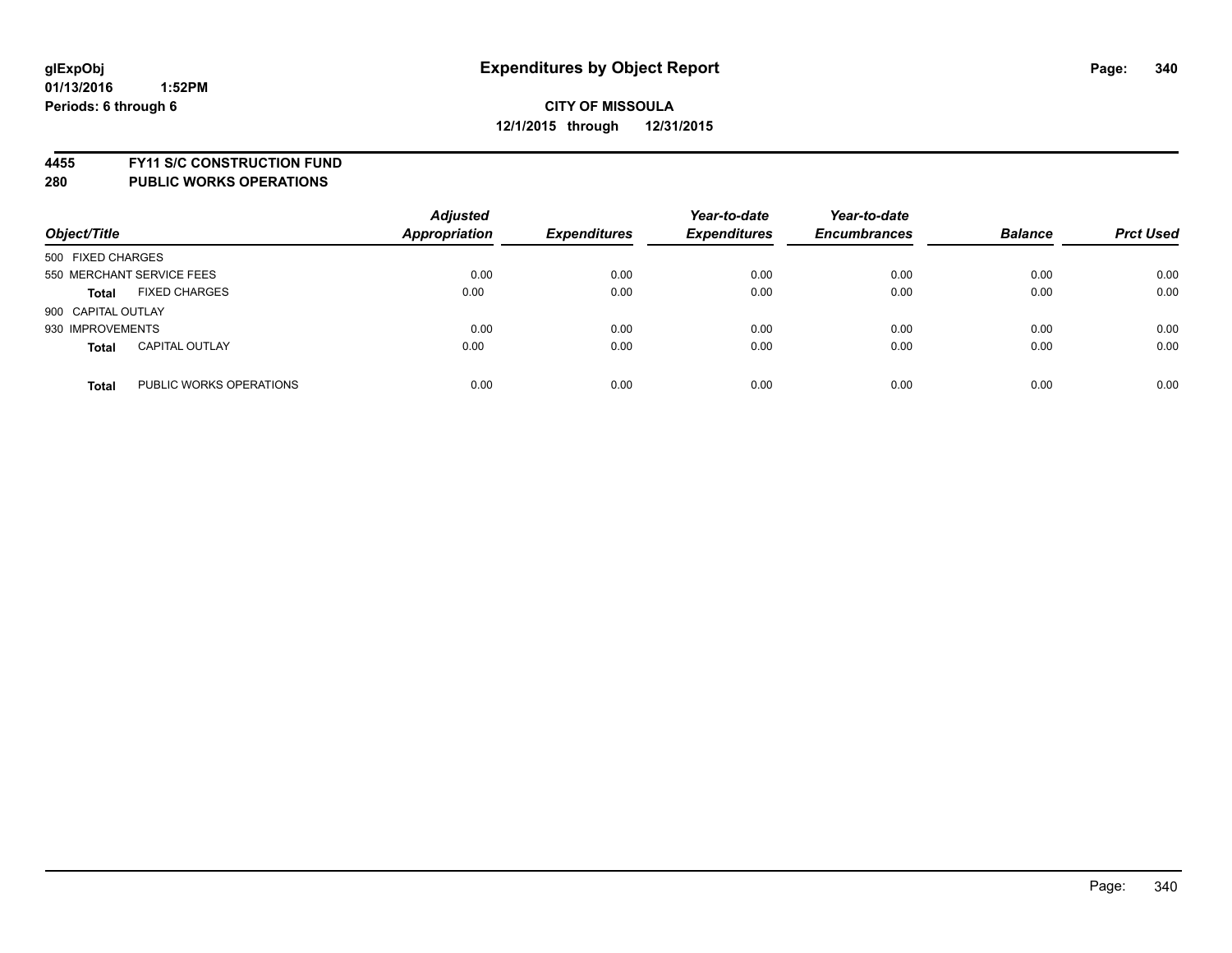## **4455 FY11 S/C CONSTRUCTION FUND**

| Object/Title       |                                   | <b>Adjusted</b><br><b>Appropriation</b> | <b>Expenditures</b> | Year-to-date<br><b>Expenditures</b> | Year-to-date<br><b>Encumbrances</b> | <b>Balance</b> | <b>Prct Used</b> |
|--------------------|-----------------------------------|-----------------------------------------|---------------------|-------------------------------------|-------------------------------------|----------------|------------------|
| 500 FIXED CHARGES  |                                   |                                         |                     |                                     |                                     |                |                  |
|                    | 550 MERCHANT SERVICE FEES         | 0.00                                    | 0.00                | 0.00                                | 0.00                                | 0.00           | 0.00             |
| <b>Total</b>       | <b>FIXED CHARGES</b>              | 0.00                                    | 0.00                | 0.00                                | 0.00                                | 0.00           | 0.00             |
| 900 CAPITAL OUTLAY |                                   |                                         |                     |                                     |                                     |                |                  |
| 930 IMPROVEMENTS   |                                   | 0.00                                    | 0.00                | 0.00                                | 0.00                                | 0.00           | 0.00             |
| <b>Total</b>       | <b>CAPITAL OUTLAY</b>             | 0.00                                    | 0.00                | 0.00                                | 0.00                                | 0.00           | 0.00             |
| <b>Total</b>       | <b>FY11 S/C CONSTRUCTION FUND</b> | 0.00                                    | 0.00                | 0.00                                | 0.00                                | 0.00           | 0.00             |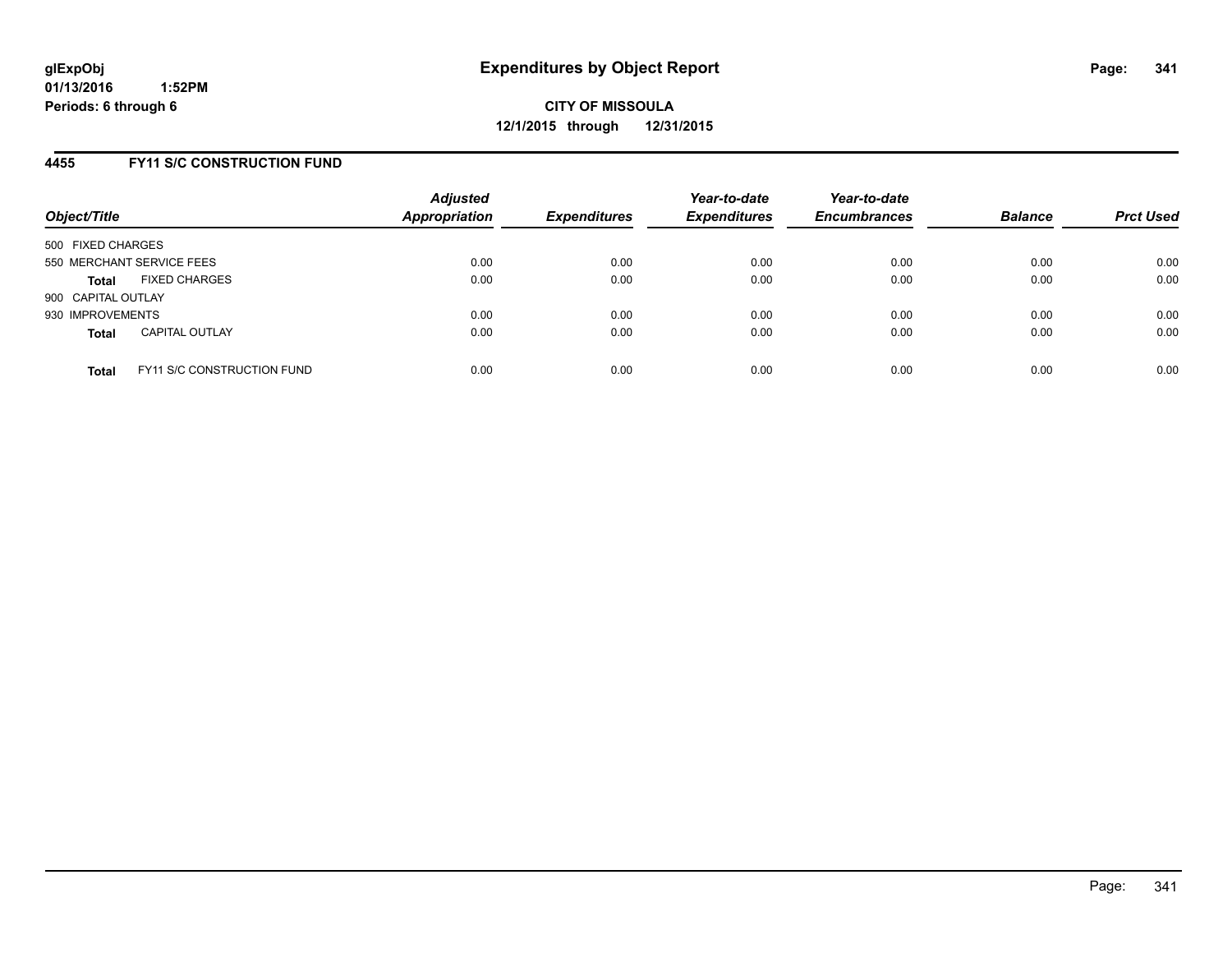**4456 FY12 S/C CONSTRUCTION FUND**

|                    |                              | <b>Adjusted</b> |                     | Year-to-date        | Year-to-date        |                |                  |
|--------------------|------------------------------|-----------------|---------------------|---------------------|---------------------|----------------|------------------|
| Object/Title       |                              | Appropriation   | <b>Expenditures</b> | <b>Expenditures</b> | <b>Encumbrances</b> | <b>Balance</b> | <b>Prct Used</b> |
| 500 FIXED CHARGES  |                              |                 |                     |                     |                     |                |                  |
|                    | 550 MERCHANT SERVICE FEES    | 0.00            | 0.00                | 0.00                | 0.00                | 0.00           | 0.00             |
| <b>Total</b>       | <b>FIXED CHARGES</b>         | 0.00            | 0.00                | 0.00                | 0.00                | 0.00           | 0.00             |
| 800 OTHER OBJECTS  |                              |                 |                     |                     |                     |                |                  |
|                    | 820 TRANSFERS TO OTHER FUNDS | 0.00            | 0.00                | 0.00                | 0.00                | 0.00           | 0.00             |
| <b>Total</b>       | OTHER OBJECTS                | 0.00            | 0.00                | 0.00                | 0.00                | 0.00           | 0.00             |
| 900 CAPITAL OUTLAY |                              |                 |                     |                     |                     |                |                  |
| 930 IMPROVEMENTS   |                              | 0.00            | 0.00                | 0.00                | 0.00                | 0.00           | 0.00             |
| Total              | <b>CAPITAL OUTLAY</b>        | 0.00            | 0.00                | 0.00                | 0.00                | 0.00           | 0.00             |
| <b>Total</b>       | PUBLIC WORKS OPERATIONS      | 0.00            | 0.00                | 0.00                | 0.00                | 0.00           | 0.00             |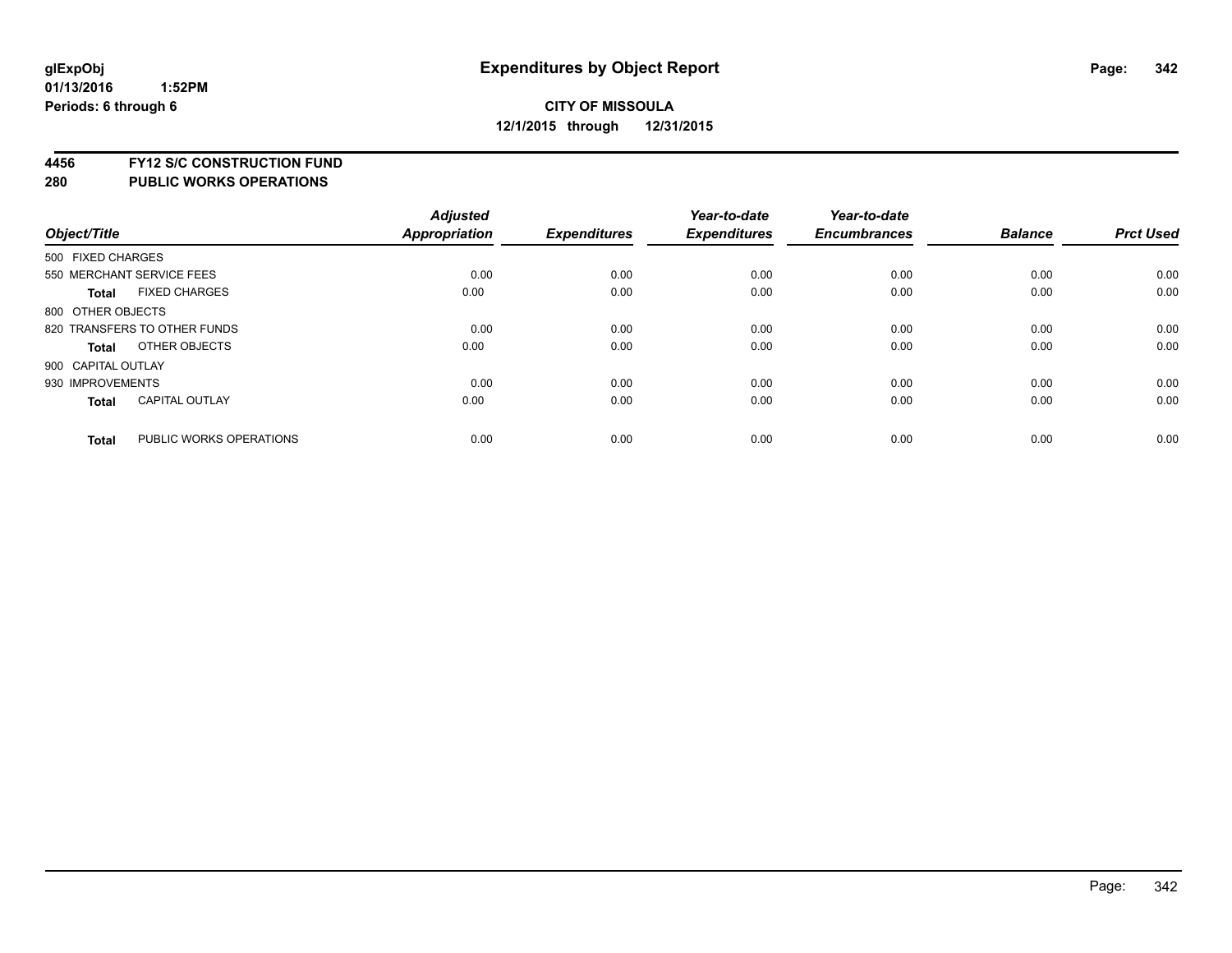## **4456 FY12 S/C CONSTRUCTION FUND**

| Object/Title       |                                   | <b>Adjusted</b><br><b>Appropriation</b> | <b>Expenditures</b> | Year-to-date<br><b>Expenditures</b> | Year-to-date<br><b>Encumbrances</b> | <b>Balance</b> | <b>Prct Used</b> |
|--------------------|-----------------------------------|-----------------------------------------|---------------------|-------------------------------------|-------------------------------------|----------------|------------------|
| 500 FIXED CHARGES  |                                   |                                         |                     |                                     |                                     |                |                  |
|                    | 550 MERCHANT SERVICE FEES         | 0.00                                    | 0.00                | 0.00                                | 0.00                                | 0.00           | 0.00             |
| <b>Total</b>       | <b>FIXED CHARGES</b>              | 0.00                                    | 0.00                | 0.00                                | 0.00                                | 0.00           | 0.00             |
| 800 OTHER OBJECTS  |                                   |                                         |                     |                                     |                                     |                |                  |
|                    | 820 TRANSFERS TO OTHER FUNDS      | 0.00                                    | 0.00                | 0.00                                | 0.00                                | 0.00           | 0.00             |
| <b>Total</b>       | OTHER OBJECTS                     | 0.00                                    | 0.00                | 0.00                                | 0.00                                | 0.00           | 0.00             |
| 900 CAPITAL OUTLAY |                                   |                                         |                     |                                     |                                     |                |                  |
| 930 IMPROVEMENTS   |                                   | 0.00                                    | 0.00                | 0.00                                | 0.00                                | 0.00           | 0.00             |
| Total              | <b>CAPITAL OUTLAY</b>             | 0.00                                    | 0.00                | 0.00                                | 0.00                                | 0.00           | 0.00             |
| <b>Total</b>       | <b>FY12 S/C CONSTRUCTION FUND</b> | 0.00                                    | 0.00                | 0.00                                | 0.00                                | 0.00           | 0.00             |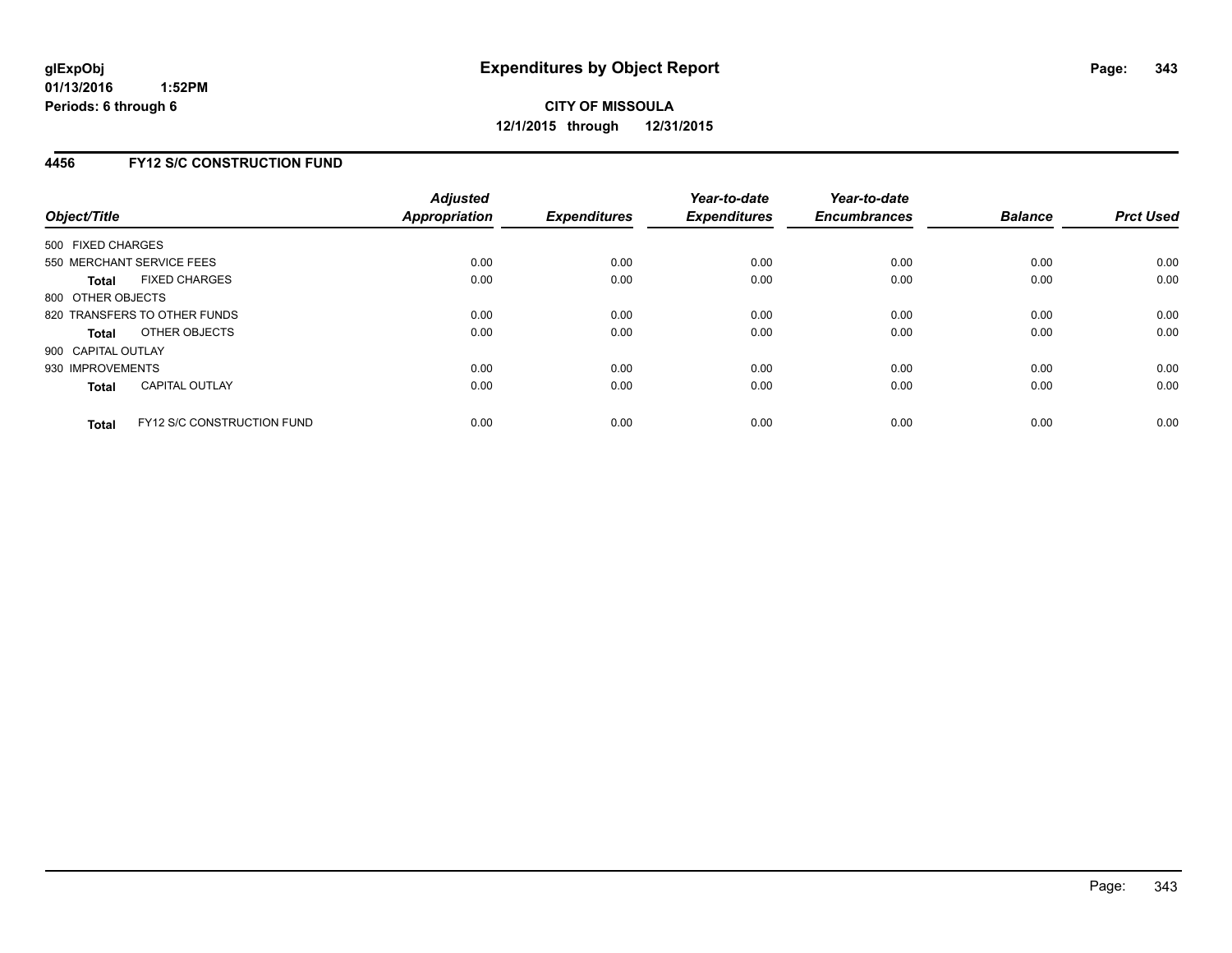#### **4457 FY13 SIDEWALK/CURB CONSTRUCTION**

| Object/Title       |                              | <b>Adjusted</b><br>Appropriation | <b>Expenditures</b> | Year-to-date<br><b>Expenditures</b> | Year-to-date<br><b>Encumbrances</b> | <b>Balance</b> | <b>Prct Used</b> |
|--------------------|------------------------------|----------------------------------|---------------------|-------------------------------------|-------------------------------------|----------------|------------------|
|                    |                              |                                  |                     |                                     |                                     |                |                  |
|                    | 300 PURCHASED SERVICES       |                                  |                     |                                     |                                     |                |                  |
|                    | 350 PROFESSIONAL SERVICES    | 0.00                             | 0.00                | 0.00                                | 0.00                                | 0.00           | 0.00             |
| <b>Total</b>       | PURCHASED SERVICES           | 0.00                             | 0.00                | 0.00                                | 0.00                                | 0.00           | 0.00             |
| 500 FIXED CHARGES  |                              |                                  |                     |                                     |                                     |                |                  |
|                    | 550 MERCHANT SERVICE FEES    | 0.00                             | 0.00                | 0.00                                | 0.00                                | 0.00           | 0.00             |
| <b>Total</b>       | <b>FIXED CHARGES</b>         | 0.00                             | 0.00                | 0.00                                | 0.00                                | 0.00           | 0.00             |
| 800 OTHER OBJECTS  |                              |                                  |                     |                                     |                                     |                |                  |
|                    | 820 TRANSFERS TO OTHER FUNDS | 0.00                             | 0.00                | 0.00                                | 0.00                                | 0.00           | 0.00             |
| <b>Total</b>       | OTHER OBJECTS                | 0.00                             | 0.00                | 0.00                                | 0.00                                | 0.00           | 0.00             |
| 900 CAPITAL OUTLAY |                              |                                  |                     |                                     |                                     |                |                  |
| 930 IMPROVEMENTS   |                              | 0.00                             | 0.00                | 0.00                                | 0.00                                | 0.00           | 0.00             |
| <b>Total</b>       | <b>CAPITAL OUTLAY</b>        | 0.00                             | 0.00                | 0.00                                | 0.00                                | 0.00           | 0.00             |
| <b>Total</b>       | PUBLIC WORKS OPERATIONS      | 0.00                             | 0.00                | 0.00                                | 0.00                                | 0.00           | 0.00             |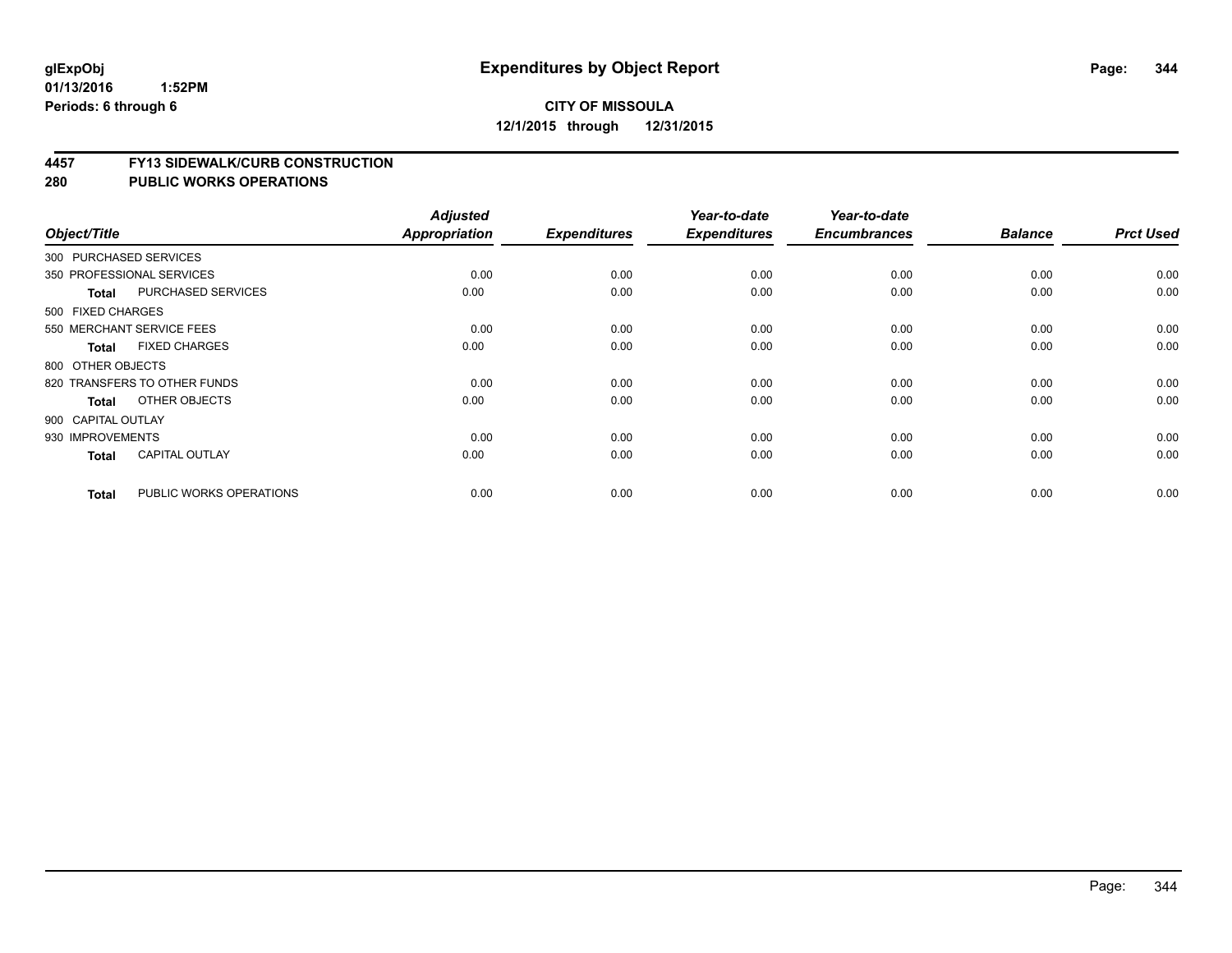# **CITY OF MISSOULA 12/1/2015 through 12/31/2015**

# **4457 FY13 SIDEWALK/CURB CONSTRUCTION**

| Object/Title              |                                 | <b>Adjusted</b><br><b>Appropriation</b> | <b>Expenditures</b> | Year-to-date<br><b>Expenditures</b> | Year-to-date<br><b>Encumbrances</b> | <b>Balance</b> | <b>Prct Used</b> |
|---------------------------|---------------------------------|-----------------------------------------|---------------------|-------------------------------------|-------------------------------------|----------------|------------------|
| 300 PURCHASED SERVICES    |                                 |                                         |                     |                                     |                                     |                |                  |
| 350 PROFESSIONAL SERVICES |                                 | 0.00                                    | 0.00                | 0.00                                | 0.00                                | 0.00           | 0.00             |
| <b>Total</b>              | PURCHASED SERVICES              | 0.00                                    | 0.00                | 0.00                                | 0.00                                | 0.00           | 0.00             |
| 500 FIXED CHARGES         |                                 |                                         |                     |                                     |                                     |                |                  |
| 550 MERCHANT SERVICE FEES |                                 | 0.00                                    | 0.00                | 0.00                                | 0.00                                | 0.00           | 0.00             |
| <b>Total</b>              | <b>FIXED CHARGES</b>            | 0.00                                    | 0.00                | 0.00                                | 0.00                                | 0.00           | 0.00             |
| 800 OTHER OBJECTS         |                                 |                                         |                     |                                     |                                     |                |                  |
|                           | 820 TRANSFERS TO OTHER FUNDS    | 0.00                                    | 0.00                | 0.00                                | 0.00                                | 0.00           | 0.00             |
| Total                     | OTHER OBJECTS                   | 0.00                                    | 0.00                | 0.00                                | 0.00                                | 0.00           | 0.00             |
| 900 CAPITAL OUTLAY        |                                 |                                         |                     |                                     |                                     |                |                  |
| 930 IMPROVEMENTS          |                                 | 0.00                                    | 0.00                | 0.00                                | 0.00                                | 0.00           | 0.00             |
| <b>Total</b>              | <b>CAPITAL OUTLAY</b>           | 0.00                                    | 0.00                | 0.00                                | 0.00                                | 0.00           | 0.00             |
| <b>Total</b>              | FY13 SIDEWALK/CURB CONSTRUCTION | 0.00                                    | 0.00                | 0.00                                | 0.00                                | 0.00           | 0.00             |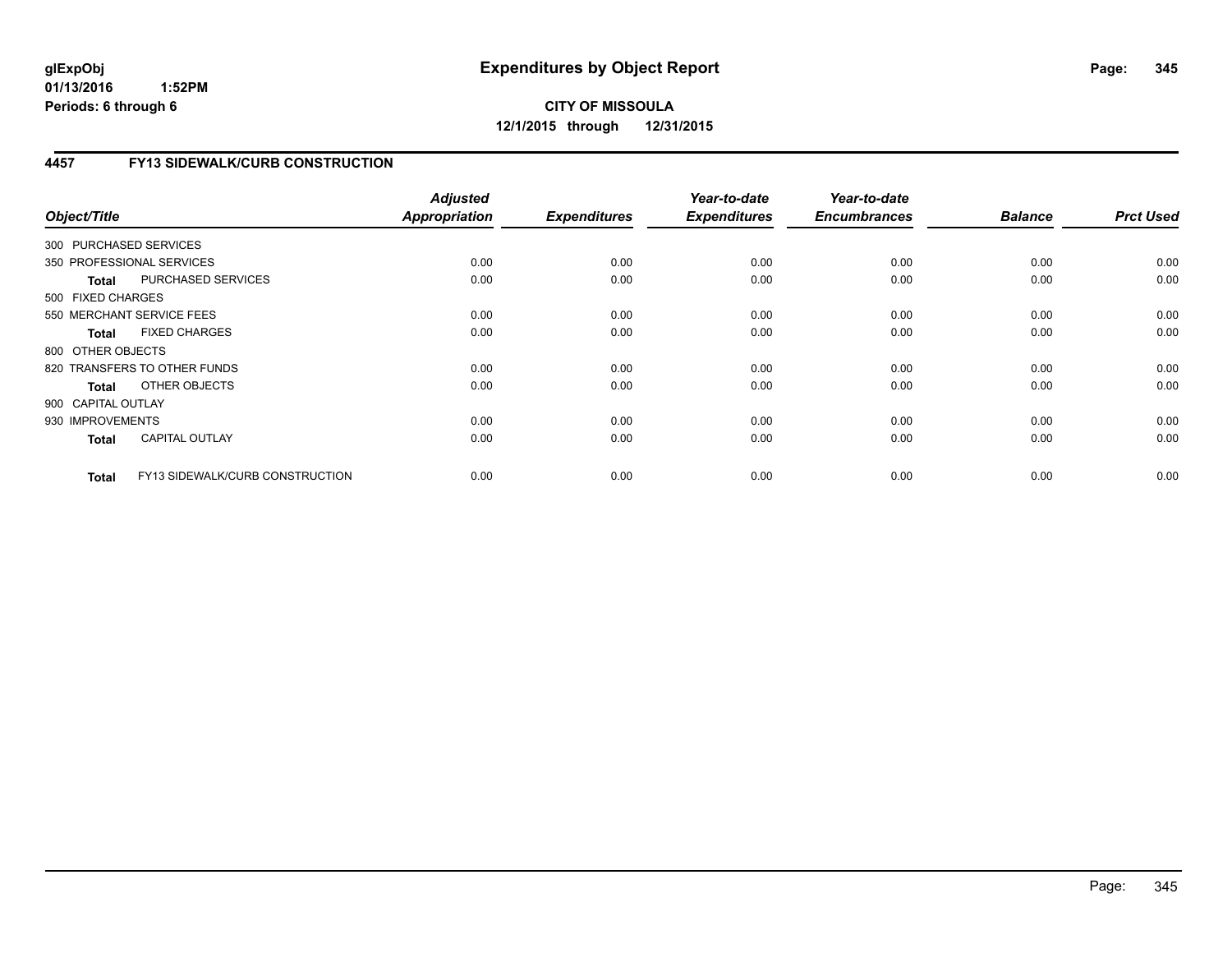#### **4458 FY14 SIDEWALK & CURB CONSTRUCTION**

| Object/Title       |                              | <b>Adjusted</b><br><b>Appropriation</b> | <b>Expenditures</b> | Year-to-date<br><b>Expenditures</b> | Year-to-date<br><b>Encumbrances</b> | <b>Balance</b> | <b>Prct Used</b> |
|--------------------|------------------------------|-----------------------------------------|---------------------|-------------------------------------|-------------------------------------|----------------|------------------|
| 500 FIXED CHARGES  |                              |                                         |                     |                                     |                                     |                |                  |
|                    | 550 MERCHANT SERVICE FEES    | 0.00                                    | 0.00                | 0.00                                | 0.00                                | 0.00           | 0.00             |
| <b>Total</b>       | <b>FIXED CHARGES</b>         | 0.00                                    | 0.00                | 0.00                                | 0.00                                | 0.00           | 0.00             |
| 800 OTHER OBJECTS  |                              |                                         |                     |                                     |                                     |                |                  |
|                    | 820 TRANSFERS TO OTHER FUNDS | 0.00                                    | 0.00                | 0.00                                | 0.00                                | 0.00           | 0.00             |
| Total              | OTHER OBJECTS                | 0.00                                    | 0.00                | 0.00                                | 0.00                                | 0.00           | 0.00             |
| 900 CAPITAL OUTLAY |                              |                                         |                     |                                     |                                     |                |                  |
| 930 IMPROVEMENTS   |                              | 0.00                                    | 0.00                | 0.00                                | 0.00                                | 0.00           | 0.00             |
| <b>Total</b>       | <b>CAPITAL OUTLAY</b>        | 0.00                                    | 0.00                | 0.00                                | 0.00                                | 0.00           | 0.00             |
| <b>Total</b>       | PUBLIC WORKS OPERATIONS      | 0.00                                    | 0.00                | 0.00                                | 0.00                                | 0.00           | 0.00             |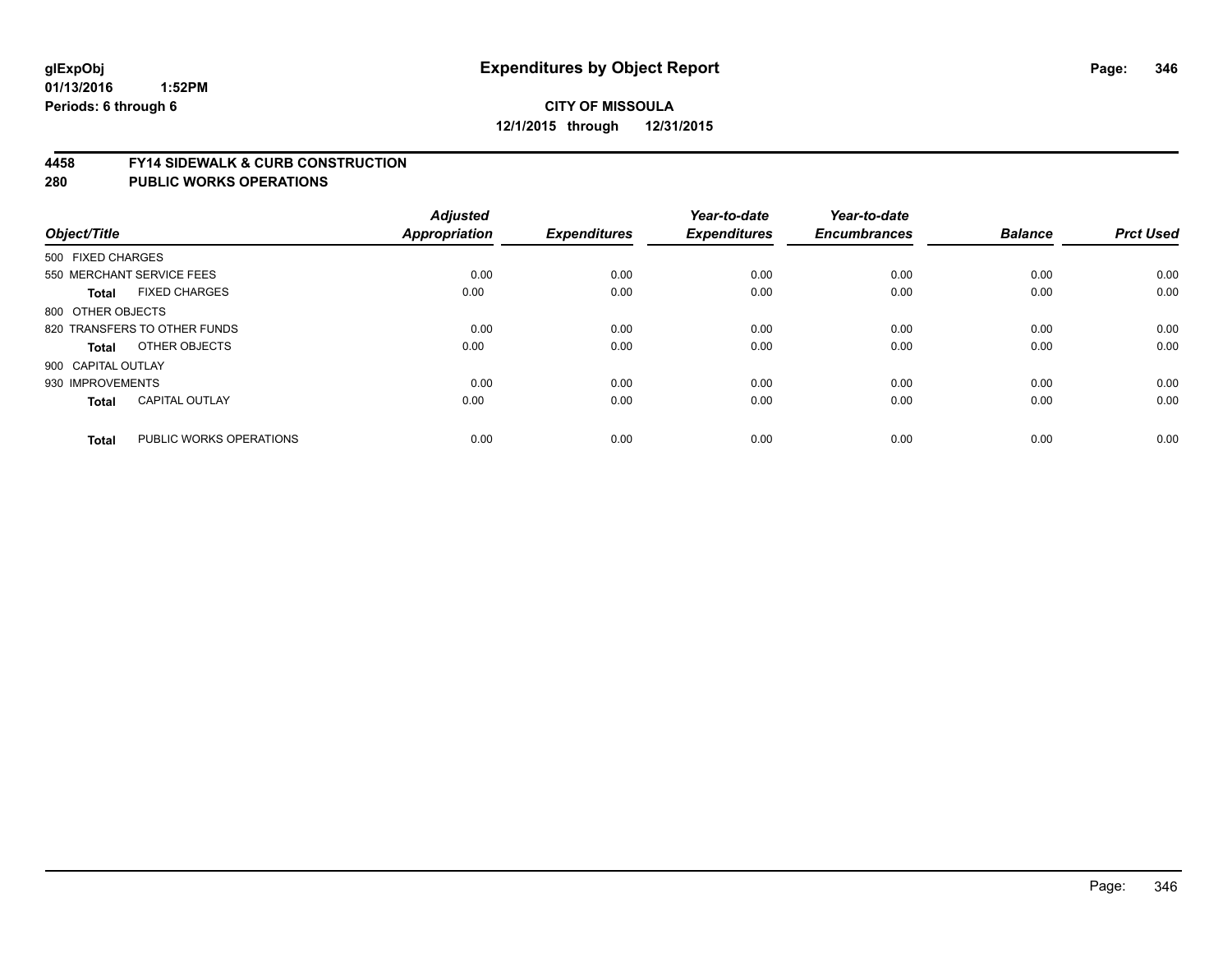**CITY OF MISSOULA 12/1/2015 through 12/31/2015**

## **4458 FY14 SIDEWALK & CURB CONSTRUCTION**

| Object/Title       |                                              | <b>Adjusted</b><br>Appropriation | <b>Expenditures</b> | Year-to-date<br><b>Expenditures</b> | Year-to-date<br><b>Encumbrances</b> | <b>Balance</b> | <b>Prct Used</b> |
|--------------------|----------------------------------------------|----------------------------------|---------------------|-------------------------------------|-------------------------------------|----------------|------------------|
| 500 FIXED CHARGES  |                                              |                                  |                     |                                     |                                     |                |                  |
|                    | 550 MERCHANT SERVICE FEES                    | 0.00                             | 0.00                | 0.00                                | 0.00                                | 0.00           | 0.00             |
| <b>Total</b>       | <b>FIXED CHARGES</b>                         | 0.00                             | 0.00                | 0.00                                | 0.00                                | 0.00           | 0.00             |
| 800 OTHER OBJECTS  |                                              |                                  |                     |                                     |                                     |                |                  |
|                    | 820 TRANSFERS TO OTHER FUNDS                 | 0.00                             | 0.00                | 0.00                                | 0.00                                | 0.00           | 0.00             |
| <b>Total</b>       | OTHER OBJECTS                                | 0.00                             | 0.00                | 0.00                                | 0.00                                | 0.00           | 0.00             |
| 900 CAPITAL OUTLAY |                                              |                                  |                     |                                     |                                     |                |                  |
| 930 IMPROVEMENTS   |                                              | 0.00                             | 0.00                | 0.00                                | 0.00                                | 0.00           | 0.00             |
| <b>Total</b>       | <b>CAPITAL OUTLAY</b>                        | 0.00                             | 0.00                | 0.00                                | 0.00                                | 0.00           | 0.00             |
| <b>Total</b>       | <b>FY14 SIDEWALK &amp; CURB CONSTRUCTIOL</b> | 0.00                             | 0.00                | 0.00                                | 0.00                                | 0.00           | 0.00             |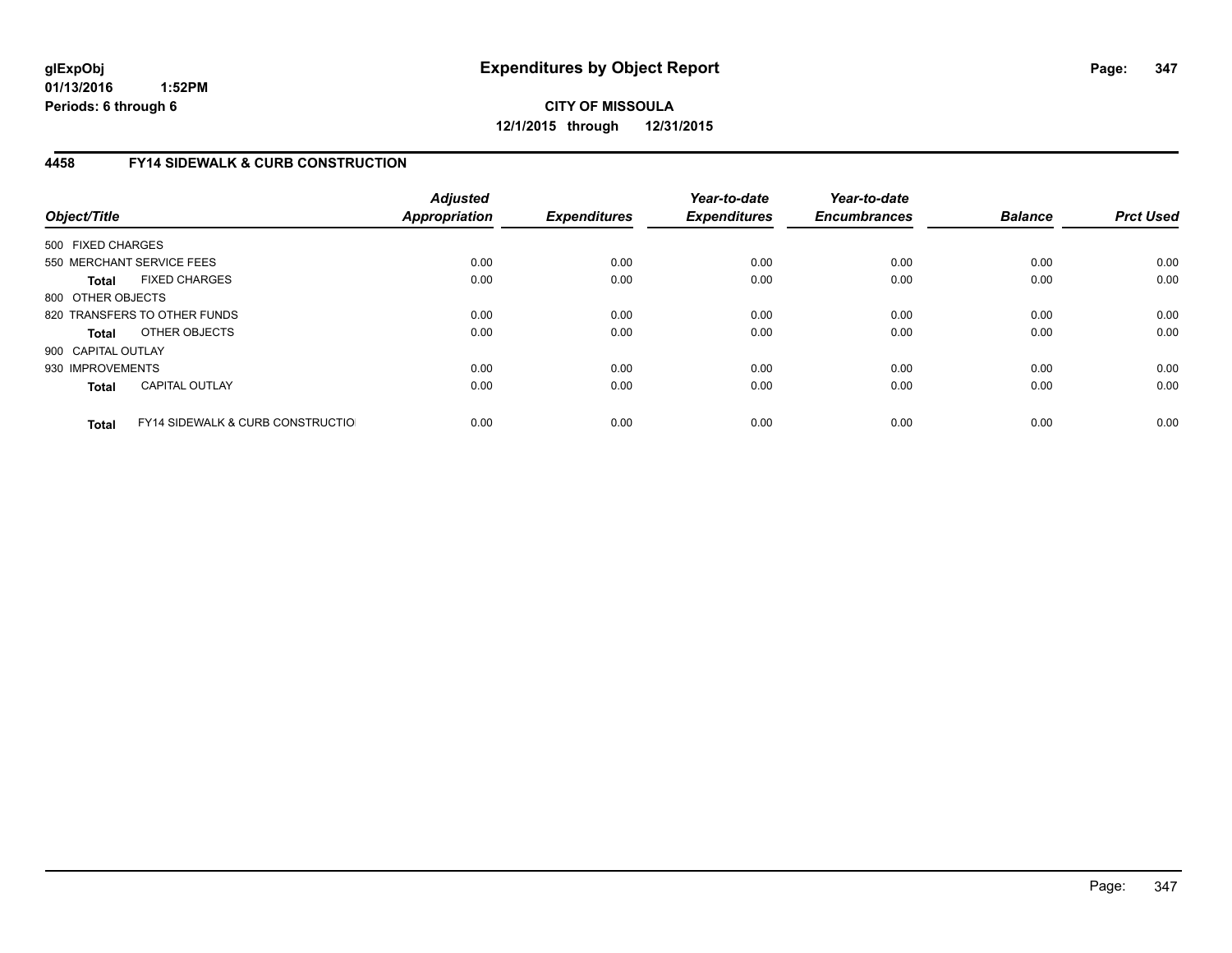#### **4459 FY15 SIDEWALK/CURB CONSTRUCTION**

|                    |                              | <b>Adjusted</b>      |                     | Year-to-date        | Year-to-date        |                |                  |
|--------------------|------------------------------|----------------------|---------------------|---------------------|---------------------|----------------|------------------|
| Object/Title       |                              | <b>Appropriation</b> | <b>Expenditures</b> | <b>Expenditures</b> | <b>Encumbrances</b> | <b>Balance</b> | <b>Prct Used</b> |
| 500 FIXED CHARGES  |                              |                      |                     |                     |                     |                |                  |
|                    | 550 MERCHANT SERVICE FEES    | 0.00                 | 0.00                | 0.00                | 0.00                | 0.00           | 0.00             |
| <b>Total</b>       | <b>FIXED CHARGES</b>         | 0.00                 | 0.00                | 0.00                | 0.00                | 0.00           | 0.00             |
| 800 OTHER OBJECTS  |                              |                      |                     |                     |                     |                |                  |
|                    | 820 TRANSFERS TO OTHER FUNDS | 0.00                 | 0.00                | 29,930.00           | 0.00                | $-29,930.00$   | 0.00             |
| Total              | OTHER OBJECTS                | 0.00                 | 0.00                | 29,930.00           | 0.00                | $-29,930.00$   | 0.00             |
| 900 CAPITAL OUTLAY |                              |                      |                     |                     |                     |                |                  |
| 930 IMPROVEMENTS   |                              | 0.00                 | 0.00                | 0.00                | 0.00                | 0.00           | 0.00             |
| <b>Total</b>       | <b>CAPITAL OUTLAY</b>        | 0.00                 | 0.00                | 0.00                | 0.00                | 0.00           | 0.00             |
| <b>Total</b>       | PUBLIC WORKS OPERATIONS      | 0.00                 | 0.00                | 29,930.00           | 0.00                | $-29,930.00$   | 0.00             |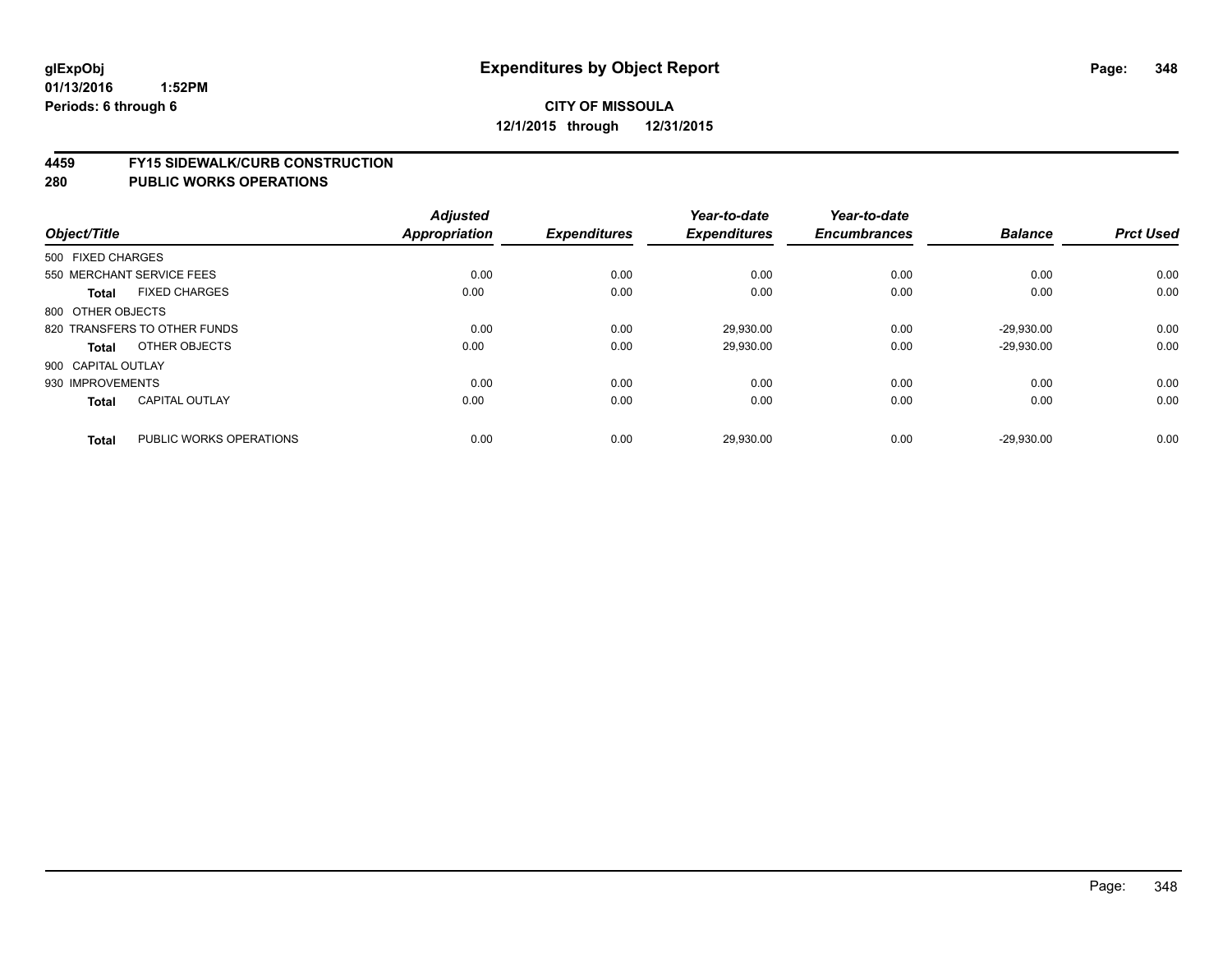## **4459 FY15 SIDEWALK/CURB CONSTRUCTION**

| Object/Title       |                                        | <b>Adjusted</b><br><b>Appropriation</b> | <b>Expenditures</b> | Year-to-date<br><b>Expenditures</b> | Year-to-date<br><b>Encumbrances</b> | <b>Balance</b> | <b>Prct Used</b> |
|--------------------|----------------------------------------|-----------------------------------------|---------------------|-------------------------------------|-------------------------------------|----------------|------------------|
| 500 FIXED CHARGES  |                                        |                                         |                     |                                     |                                     |                |                  |
|                    | 550 MERCHANT SERVICE FEES              | 0.00                                    | 0.00                | 0.00                                | 0.00                                | 0.00           | 0.00             |
| <b>Total</b>       | <b>FIXED CHARGES</b>                   | 0.00                                    | 0.00                | 0.00                                | 0.00                                | 0.00           | 0.00             |
| 800 OTHER OBJECTS  |                                        |                                         |                     |                                     |                                     |                |                  |
|                    | 820 TRANSFERS TO OTHER FUNDS           | 0.00                                    | 0.00                | 29,930.00                           | 0.00                                | $-29,930.00$   | 0.00             |
| <b>Total</b>       | OTHER OBJECTS                          | 0.00                                    | 0.00                | 29,930.00                           | 0.00                                | $-29.930.00$   | 0.00             |
| 900 CAPITAL OUTLAY |                                        |                                         |                     |                                     |                                     |                |                  |
| 930 IMPROVEMENTS   |                                        | 0.00                                    | 0.00                | 0.00                                | 0.00                                | 0.00           | 0.00             |
| <b>Total</b>       | <b>CAPITAL OUTLAY</b>                  | 0.00                                    | 0.00                | 0.00                                | 0.00                                | 0.00           | 0.00             |
| <b>Total</b>       | <b>FY15 SIDEWALK/CURB CONSTRUCTION</b> | 0.00                                    | 0.00                | 29,930.00                           | 0.00                                | $-29.930.00$   | 0.00             |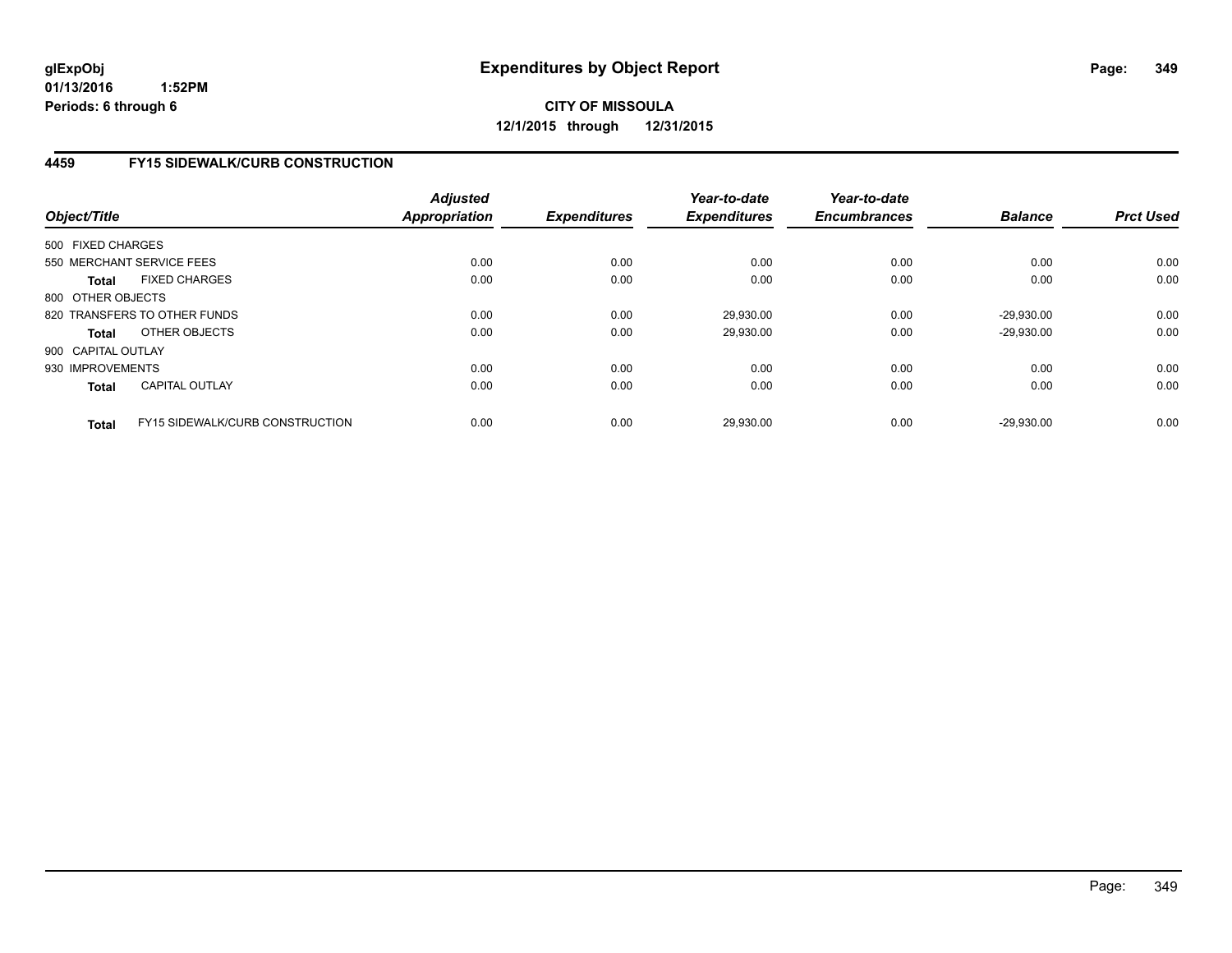#### **4460 FY16 SIDEWALK/CURB CONSTRUCTION**

| Object/Title              |                         | <b>Adjusted</b><br>Appropriation | <b>Expenditures</b> | Year-to-date<br><b>Expenditures</b> | Year-to-date<br><b>Encumbrances</b> | <b>Balance</b> | <b>Prct Used</b> |
|---------------------------|-------------------------|----------------------------------|---------------------|-------------------------------------|-------------------------------------|----------------|------------------|
| 500 FIXED CHARGES         |                         |                                  |                     |                                     |                                     |                |                  |
| 550 MERCHANT SERVICE FEES |                         | 0.00                             | 0.00                | 0.00                                | 0.00                                | 0.00           | 0.00             |
| <b>Total</b>              | <b>FIXED CHARGES</b>    | 0.00                             | 0.00                | 0.00                                | 0.00                                | 0.00           | 0.00             |
| 900 CAPITAL OUTLAY        |                         |                                  |                     |                                     |                                     |                |                  |
| 930 IMPROVEMENTS          |                         | 0.00                             | 4.601.50            | 574,033.30                          | 0.00                                | -574,033.30    | 0.00             |
| <b>Total</b>              | <b>CAPITAL OUTLAY</b>   | 0.00                             | 4.601.50            | 574,033.30                          | 0.00                                | -574.033.30    | 0.00             |
| <b>Total</b>              | PUBLIC WORKS OPERATIONS | 0.00                             | 4.601.50            | 574.033.30                          | 0.00                                | -574.033.30    | 0.00             |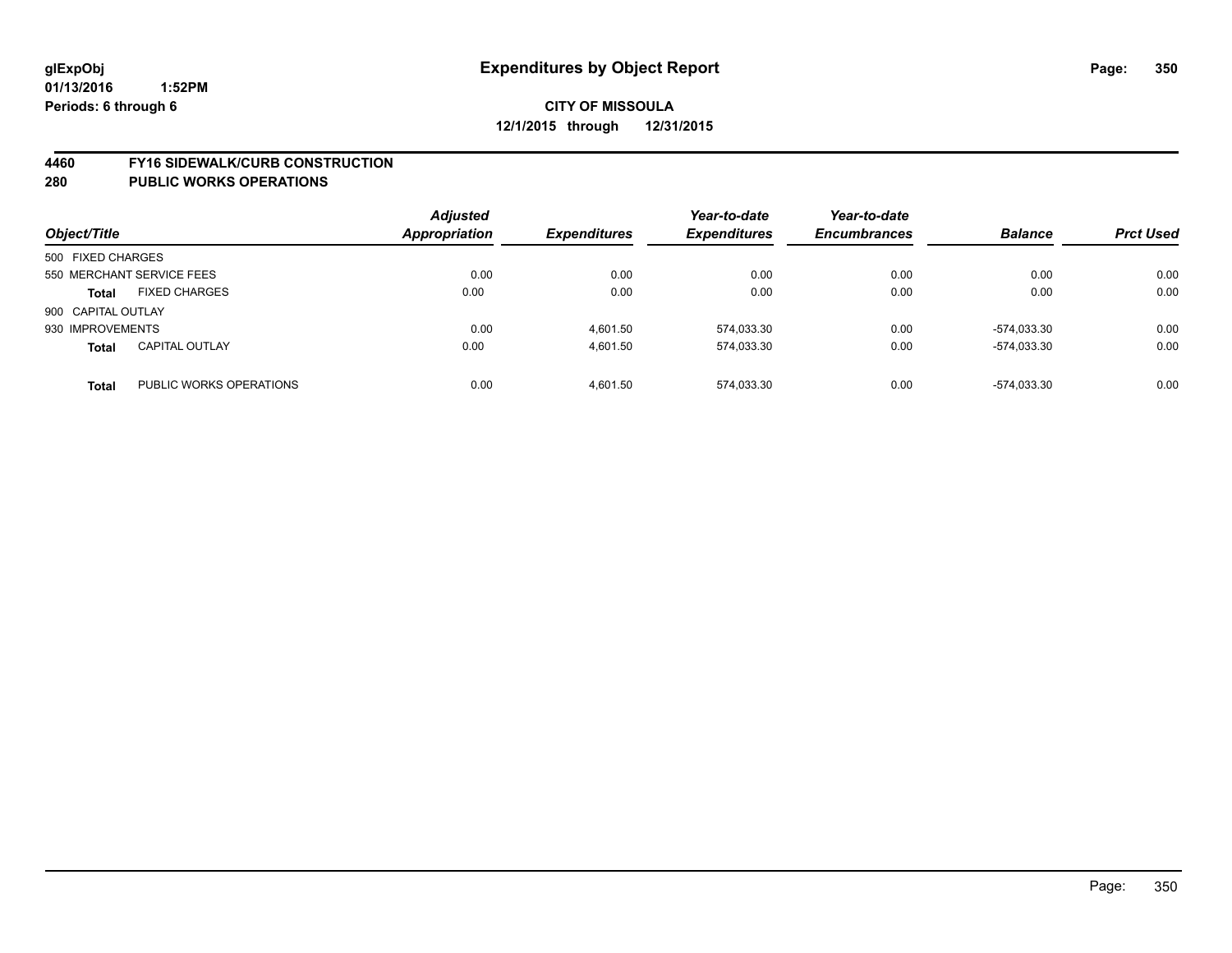**CITY OF MISSOULA 12/1/2015 through 12/31/2015**

## **4460 FY16 SIDEWALK/CURB CONSTRUCTION**

| Object/Title       |                                        | <b>Adjusted</b><br>Appropriation | <b>Expenditures</b> | Year-to-date<br><b>Expenditures</b> | Year-to-date<br><b>Encumbrances</b> | <b>Balance</b> | <b>Prct Used</b> |
|--------------------|----------------------------------------|----------------------------------|---------------------|-------------------------------------|-------------------------------------|----------------|------------------|
| 500 FIXED CHARGES  |                                        |                                  |                     |                                     |                                     |                |                  |
|                    | 550 MERCHANT SERVICE FEES              | 0.00                             | 0.00                | 0.00                                | 0.00                                | 0.00           | 0.00             |
| Total              | <b>FIXED CHARGES</b>                   | 0.00                             | 0.00                | 0.00                                | 0.00                                | 0.00           | 0.00             |
| 900 CAPITAL OUTLAY |                                        |                                  |                     |                                     |                                     |                |                  |
| 930 IMPROVEMENTS   |                                        | 0.00                             | 4.601.50            | 574.033.30                          | 0.00                                | -574.033.30    | 0.00             |
| <b>Total</b>       | <b>CAPITAL OUTLAY</b>                  | 0.00                             | 4.601.50            | 574,033.30                          | 0.00                                | -574,033.30    | 0.00             |
| <b>Total</b>       | <b>FY16 SIDEWALK/CURB CONSTRUCTION</b> | 0.00                             | 4.601.50            | 574.033.30                          | 0.00                                | -574.033.30    | 0.00             |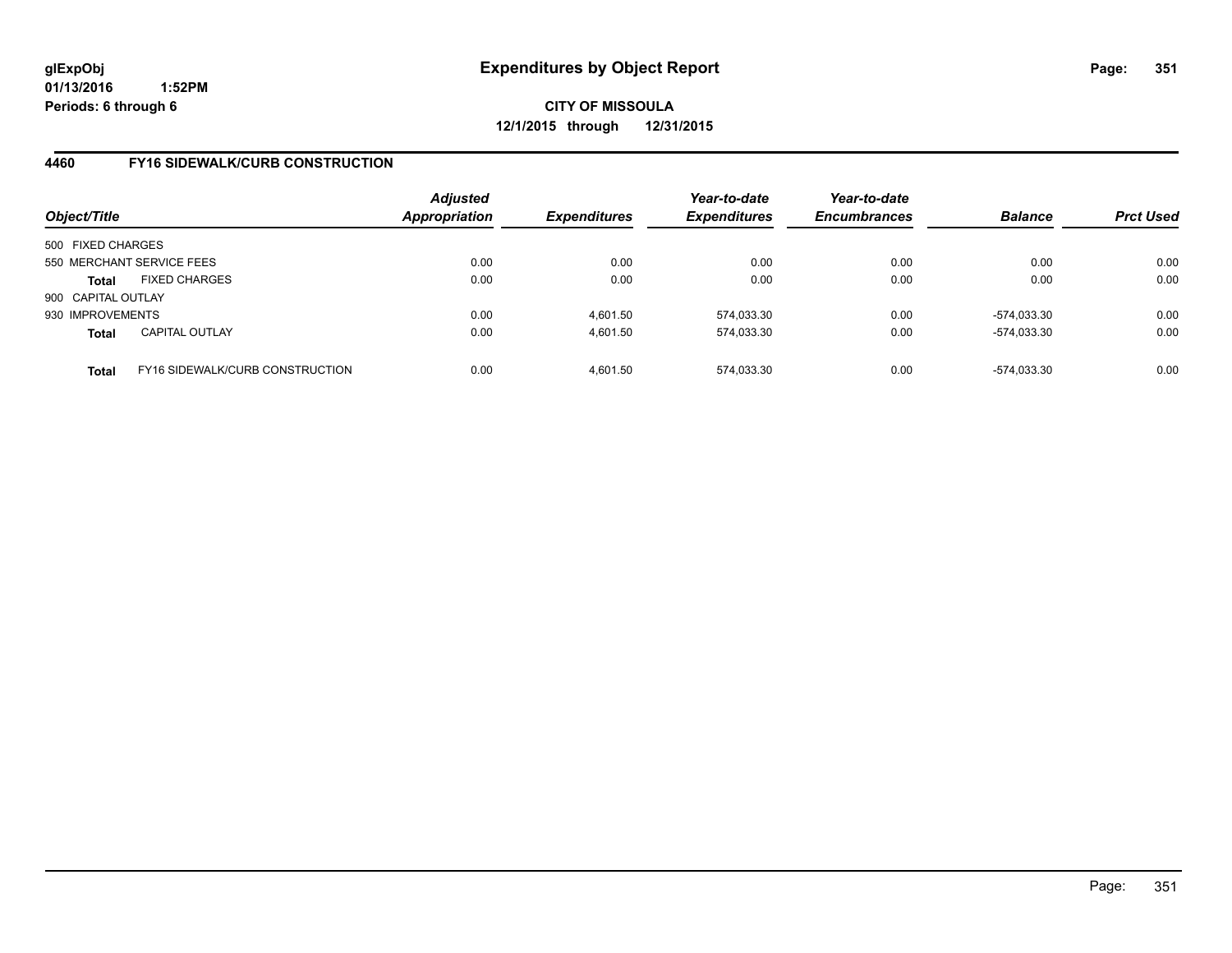# **CITY OF MISSOULA 12/1/2015 through 12/31/2015**

**4531 SID 531 TRAFFIC CALMING**

**000 \*\*\* Title Not Found \*\*\***

| Object/Title                            | <b>Adjusted</b><br>Appropriation | <b>Expenditures</b> | Year-to-date<br><b>Expenditures</b> | Year-to-date<br><b>Encumbrances</b> | <b>Balance</b> | <b>Prct Used</b> |
|-----------------------------------------|----------------------------------|---------------------|-------------------------------------|-------------------------------------|----------------|------------------|
| 500 FIXED CHARGES                       |                                  |                     |                                     |                                     |                |                  |
| 550 MERCHANT SERVICE FEES               | 0.00                             | 0.00                | 0.00                                | 0.00                                | 0.00           | 0.00             |
| <b>FIXED CHARGES</b><br><b>Total</b>    | 0.00                             | 0.00                | 0.00                                | 0.00                                | 0.00           | 0.00             |
| 600 DEBT SERVICE                        |                                  |                     |                                     |                                     |                |                  |
| 620 INTEREST / SERVICE FEES             | 0.00                             | 0.00                | 0.00                                | 0.00                                | 0.00           | 0.00             |
| <b>DEBT SERVICE</b><br><b>Total</b>     | 0.00                             | 0.00                | 0.00                                | 0.00                                | 0.00           | 0.00             |
| *** Title Not Found ***<br><b>Total</b> | 0.00                             | 0.00                | 0.00                                | 0.00                                | 0.00           | 0.00             |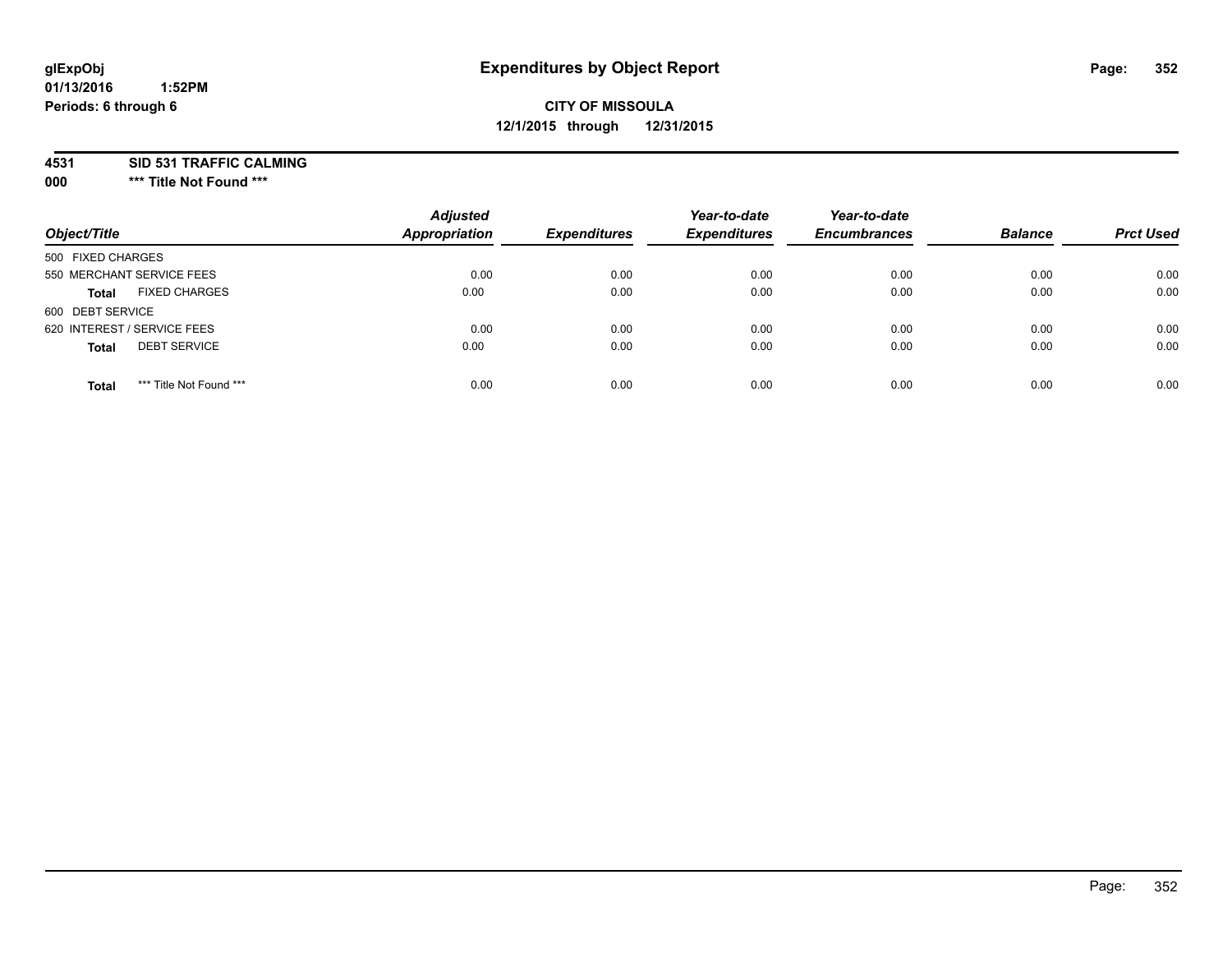**4531 SID 531 TRAFFIC CALMING**

**390 NON-DEPARTMENTAL**

| Object/Title              |                       | <b>Adjusted</b><br><b>Appropriation</b> | <b>Expenditures</b> | Year-to-date<br><b>Expenditures</b> | Year-to-date<br><b>Encumbrances</b> | <b>Balance</b> | <b>Prct Used</b> |
|---------------------------|-----------------------|-----------------------------------------|---------------------|-------------------------------------|-------------------------------------|----------------|------------------|
| 500 FIXED CHARGES         |                       |                                         |                     |                                     |                                     |                |                  |
| 550 MERCHANT SERVICE FEES |                       | 0.00                                    | 0.00                | 0.00                                | 0.00                                | 0.00           | 0.00             |
| <b>Total</b>              | <b>FIXED CHARGES</b>  | 0.00                                    | 0.00                | 0.00                                | 0.00                                | 0.00           | 0.00             |
| 900 CAPITAL OUTLAY        |                       |                                         |                     |                                     |                                     |                |                  |
| 930 IMPROVEMENTS          |                       | 0.00                                    | 0.00                | 0.00                                | 0.00                                | 0.00           | 0.00             |
| Total                     | <b>CAPITAL OUTLAY</b> | 0.00                                    | 0.00                | 0.00                                | 0.00                                | 0.00           | 0.00             |
| <b>Total</b>              | NON-DEPARTMENTAL      | 0.00                                    | 0.00                | 0.00                                | 0.00                                | 0.00           | 0.00             |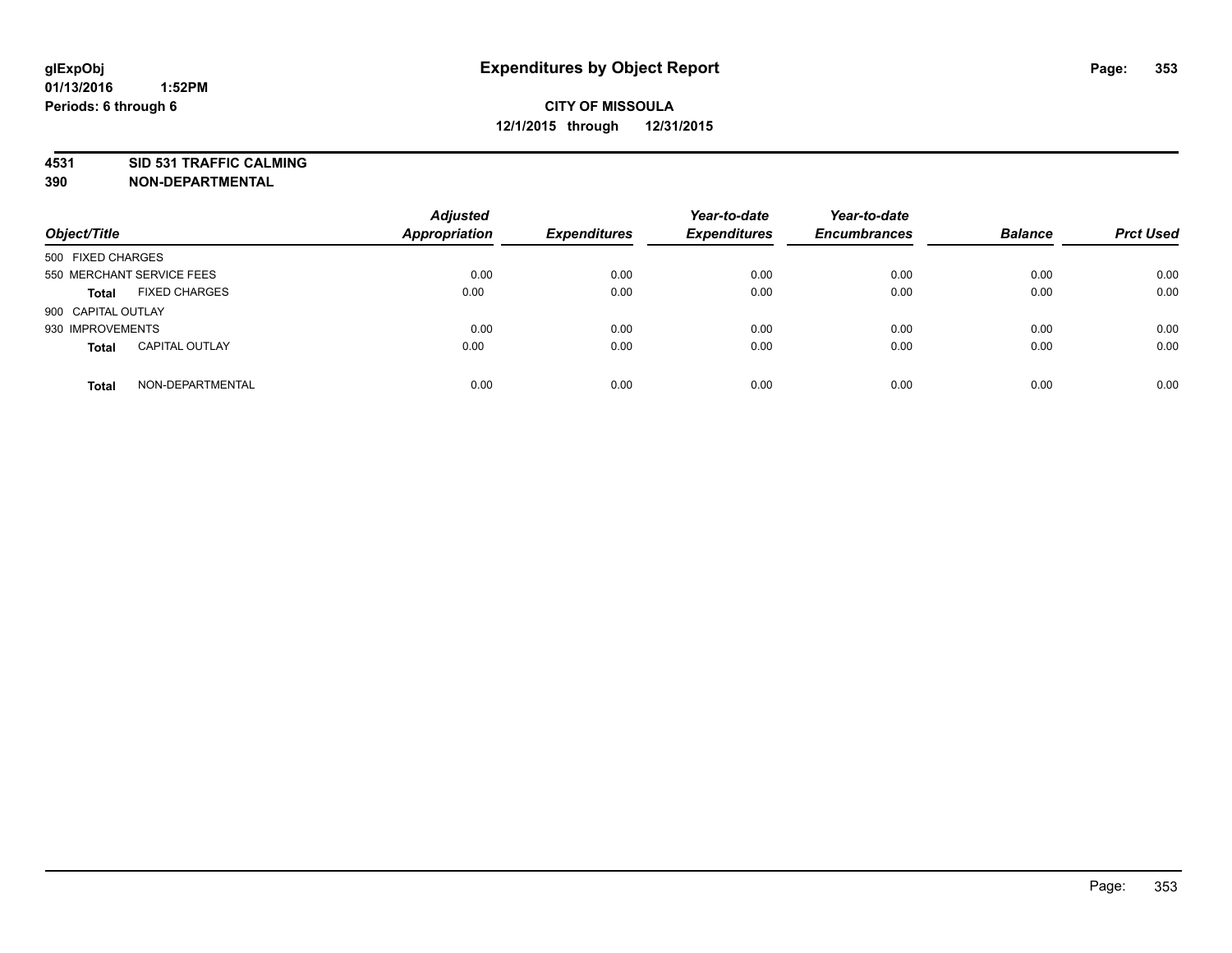## **4531 SID 531 TRAFFIC CALMING**

| Object/Title       |                             | <b>Adjusted</b><br>Appropriation | <b>Expenditures</b> | Year-to-date<br><b>Expenditures</b> | Year-to-date<br><b>Encumbrances</b> | <b>Balance</b> | <b>Prct Used</b> |
|--------------------|-----------------------------|----------------------------------|---------------------|-------------------------------------|-------------------------------------|----------------|------------------|
| 500 FIXED CHARGES  |                             |                                  |                     |                                     |                                     |                |                  |
|                    | 550 MERCHANT SERVICE FEES   | 0.00                             | 0.00                | 0.00                                | 0.00                                | 0.00           | 0.00             |
| <b>Total</b>       | <b>FIXED CHARGES</b>        | 0.00                             | 0.00                | 0.00                                | 0.00                                | 0.00           | 0.00             |
| 600 DEBT SERVICE   |                             |                                  |                     |                                     |                                     |                |                  |
|                    | 620 INTEREST / SERVICE FEES | 0.00                             | 0.00                | 0.00                                | 0.00                                | 0.00           | 0.00             |
| <b>Total</b>       | <b>DEBT SERVICE</b>         | 0.00                             | 0.00                | 0.00                                | 0.00                                | 0.00           | 0.00             |
| 900 CAPITAL OUTLAY |                             |                                  |                     |                                     |                                     |                |                  |
| 930 IMPROVEMENTS   |                             | 0.00                             | 0.00                | 0.00                                | 0.00                                | 0.00           | 0.00             |
| <b>Total</b>       | <b>CAPITAL OUTLAY</b>       | 0.00                             | 0.00                | 0.00                                | 0.00                                | 0.00           | 0.00             |
| <b>Total</b>       | SID 531 TRAFFIC CALMING     | 0.00                             | 0.00                | 0.00                                | 0.00                                | 0.00           | 0.00             |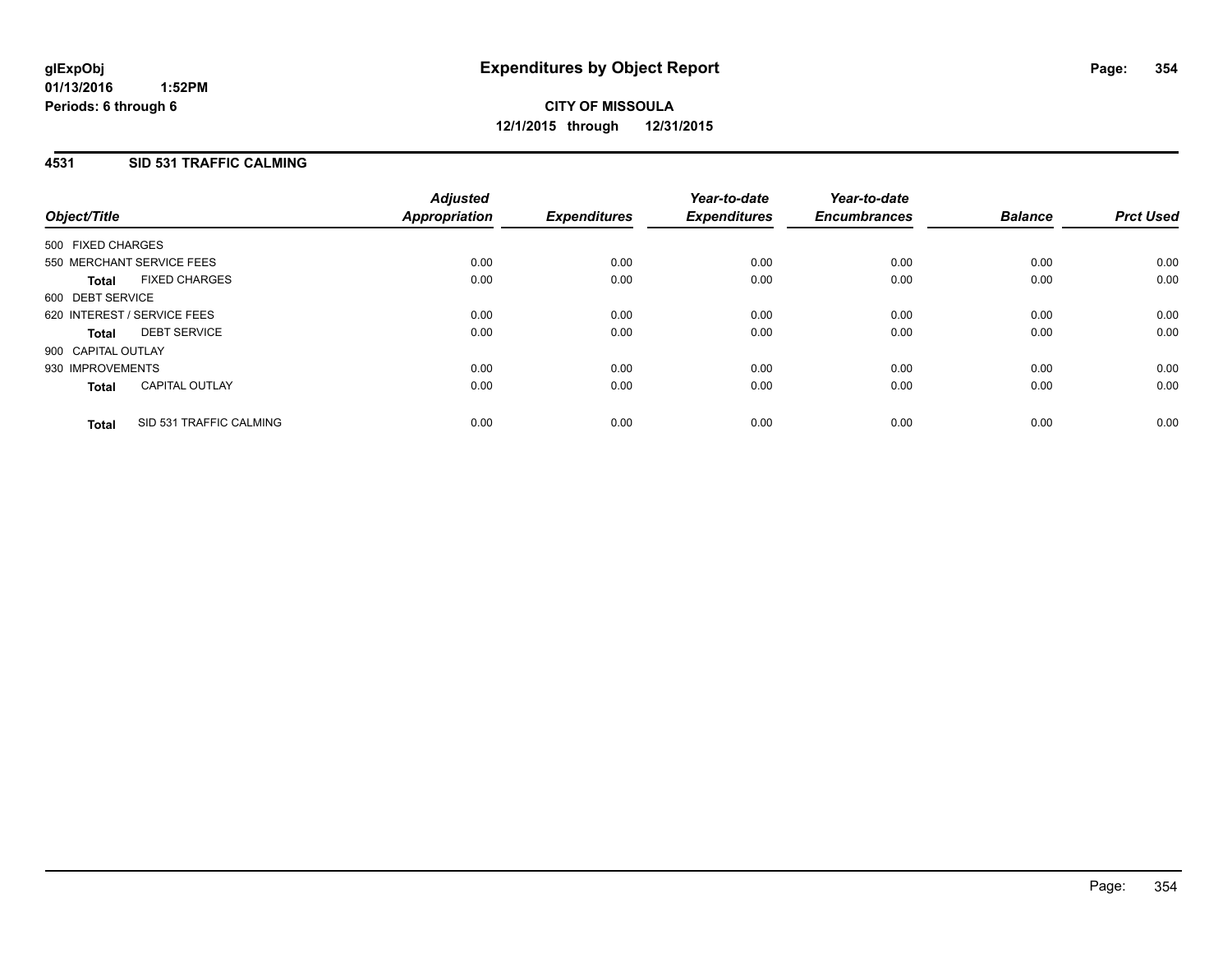### **4532 MALONEY RANCH SID**

**390 NON-DEPARTMENTAL**

| Object/Title                          | <b>Adjusted</b><br><b>Appropriation</b> | <b>Expenditures</b> | Year-to-date<br><b>Expenditures</b> | Year-to-date<br><b>Encumbrances</b> | <b>Balance</b> | <b>Prct Used</b> |
|---------------------------------------|-----------------------------------------|---------------------|-------------------------------------|-------------------------------------|----------------|------------------|
| 500 FIXED CHARGES                     |                                         |                     |                                     |                                     |                |                  |
| 550 MERCHANT SERVICE FEES             | 0.00                                    | 0.00                | 0.00                                | 0.00                                | 0.00           | 0.00             |
| <b>FIXED CHARGES</b><br><b>Total</b>  | 0.00                                    | 0.00                | 0.00                                | 0.00                                | 0.00           | 0.00             |
| 900 CAPITAL OUTLAY                    |                                         |                     |                                     |                                     |                |                  |
| 930 IMPROVEMENTS                      | 0.00                                    | 0.00                | 0.00                                | 0.00                                | 0.00           | 0.00             |
| <b>CAPITAL OUTLAY</b><br><b>Total</b> | 0.00                                    | 0.00                | 0.00                                | 0.00                                | 0.00           | 0.00             |
| NON-DEPARTMENTAL<br><b>Total</b>      | 0.00                                    | 0.00                | 0.00                                | 0.00                                | 0.00           | 0.00             |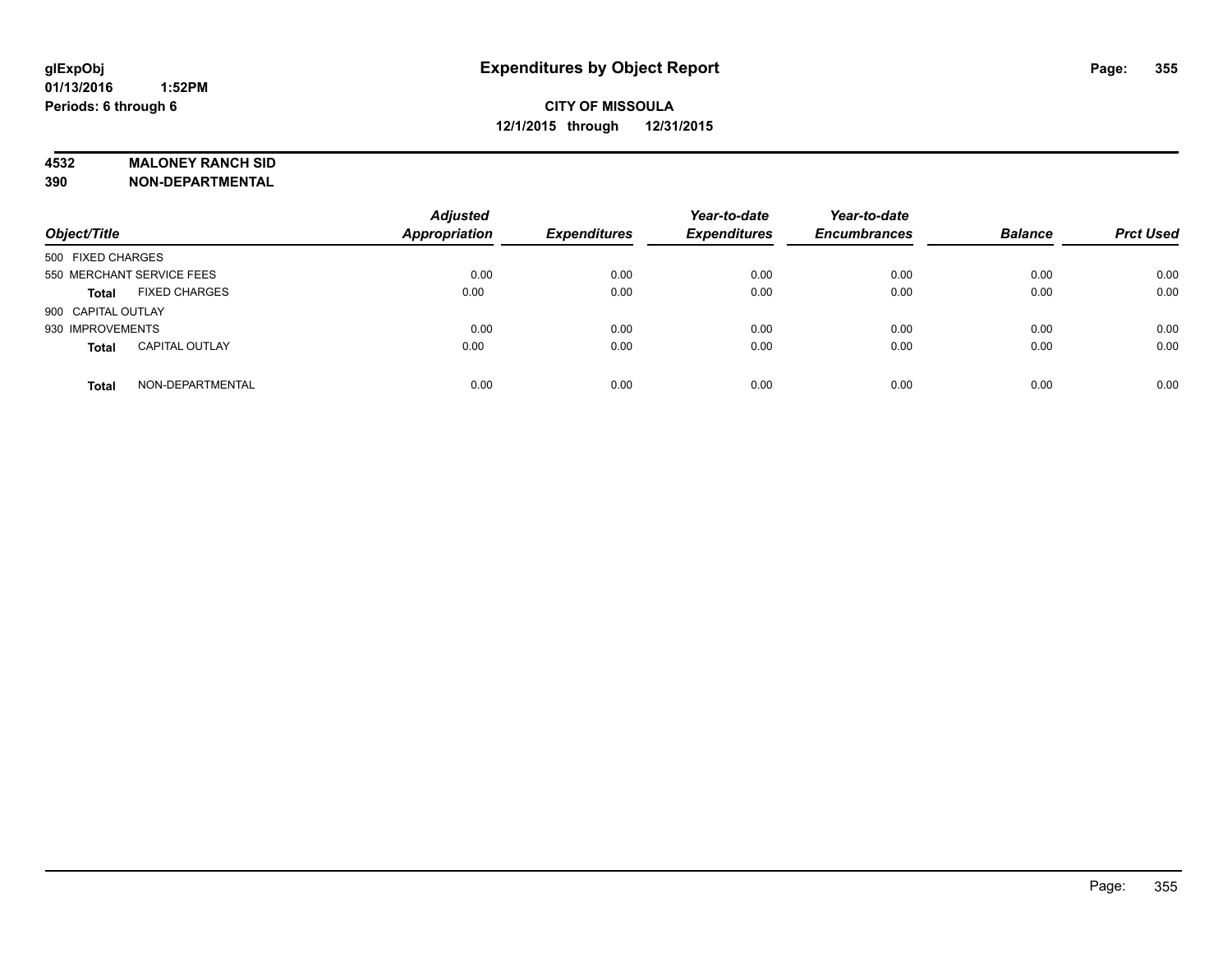### **4532 MALONEY RANCH SID**

| Object/Title                             | <b>Adjusted</b><br><b>Appropriation</b> | <b>Expenditures</b> | Year-to-date<br><b>Expenditures</b> | Year-to-date<br><b>Encumbrances</b> | <b>Balance</b> | <b>Prct Used</b> |
|------------------------------------------|-----------------------------------------|---------------------|-------------------------------------|-------------------------------------|----------------|------------------|
| 500 FIXED CHARGES                        |                                         |                     |                                     |                                     |                |                  |
| 550 MERCHANT SERVICE FEES                | 0.00                                    | 0.00                | 0.00                                | 0.00                                | 0.00           | 0.00             |
| <b>FIXED CHARGES</b><br>Total            | 0.00                                    | 0.00                | 0.00                                | 0.00                                | 0.00           | 0.00             |
| 900 CAPITAL OUTLAY                       |                                         |                     |                                     |                                     |                |                  |
| 930 IMPROVEMENTS                         | 0.00                                    | 0.00                | 0.00                                | 0.00                                | 0.00           | 0.00             |
| <b>CAPITAL OUTLAY</b><br><b>Total</b>    | 0.00                                    | 0.00                | 0.00                                | 0.00                                | 0.00           | 0.00             |
| <b>MALONEY RANCH SID</b><br><b>Total</b> | 0.00                                    | 0.00                | 0.00                                | 0.00                                | 0.00           | 0.00             |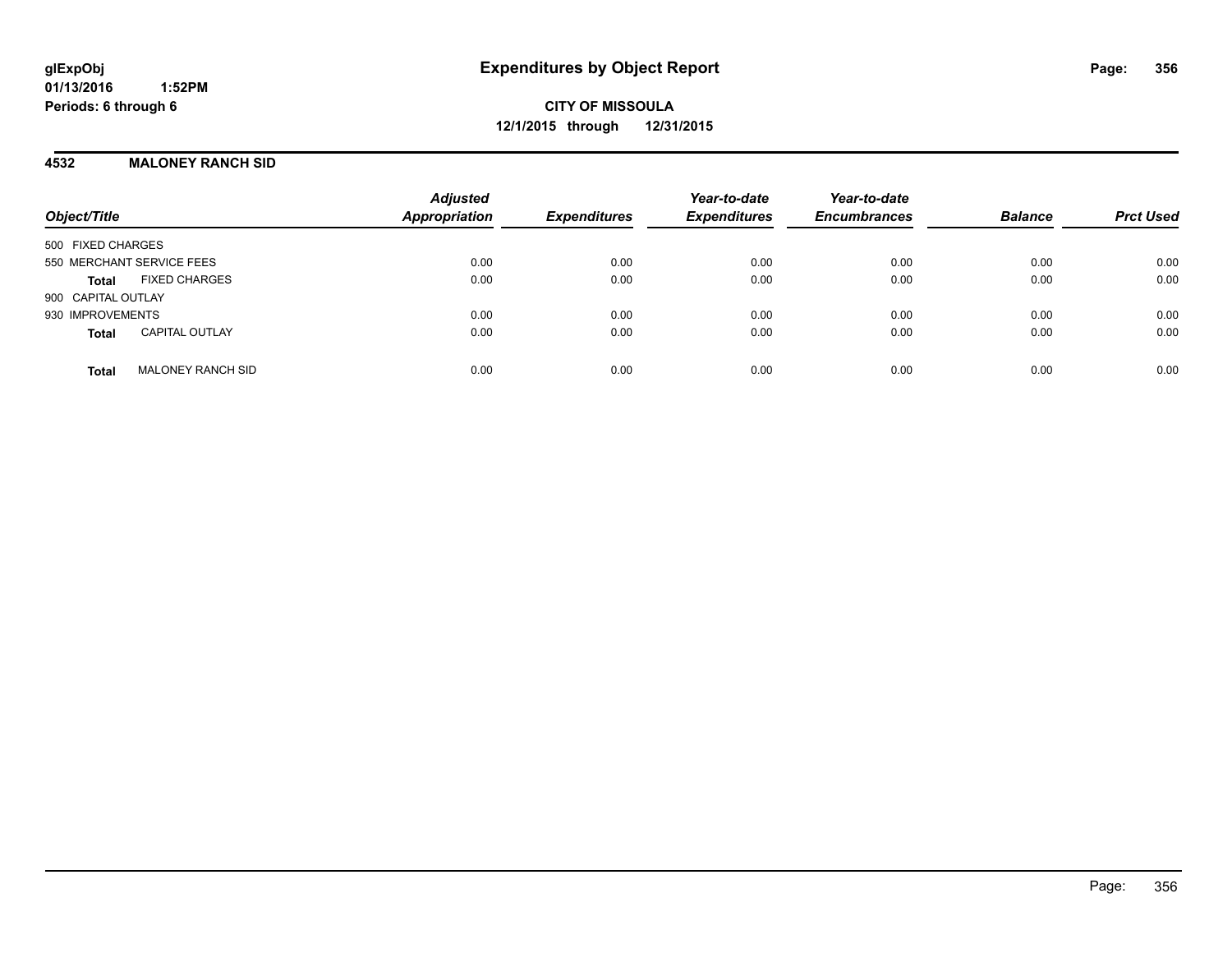**4533 RATTLESNAKE SEWER SID 390 NON-DEPARTMENTAL**

| Object/Title                         | <b>Adjusted</b><br>Appropriation | <b>Expenditures</b> | Year-to-date<br><b>Expenditures</b> | Year-to-date<br><b>Encumbrances</b> | <b>Balance</b> | <b>Prct Used</b> |
|--------------------------------------|----------------------------------|---------------------|-------------------------------------|-------------------------------------|----------------|------------------|
| 500 FIXED CHARGES                    |                                  |                     |                                     |                                     |                |                  |
| 550 MERCHANT SERVICE FEES            | 0.00                             | 0.00                | 0.00                                | 0.00                                | 0.00           | 0.00             |
| <b>FIXED CHARGES</b><br><b>Total</b> | 0.00                             | 0.00                | 0.00                                | 0.00                                | 0.00           | 0.00             |
| NON-DEPARTMENTAL<br>Total            | 0.00                             | 0.00                | 0.00                                | 0.00                                | 0.00           | 0.00             |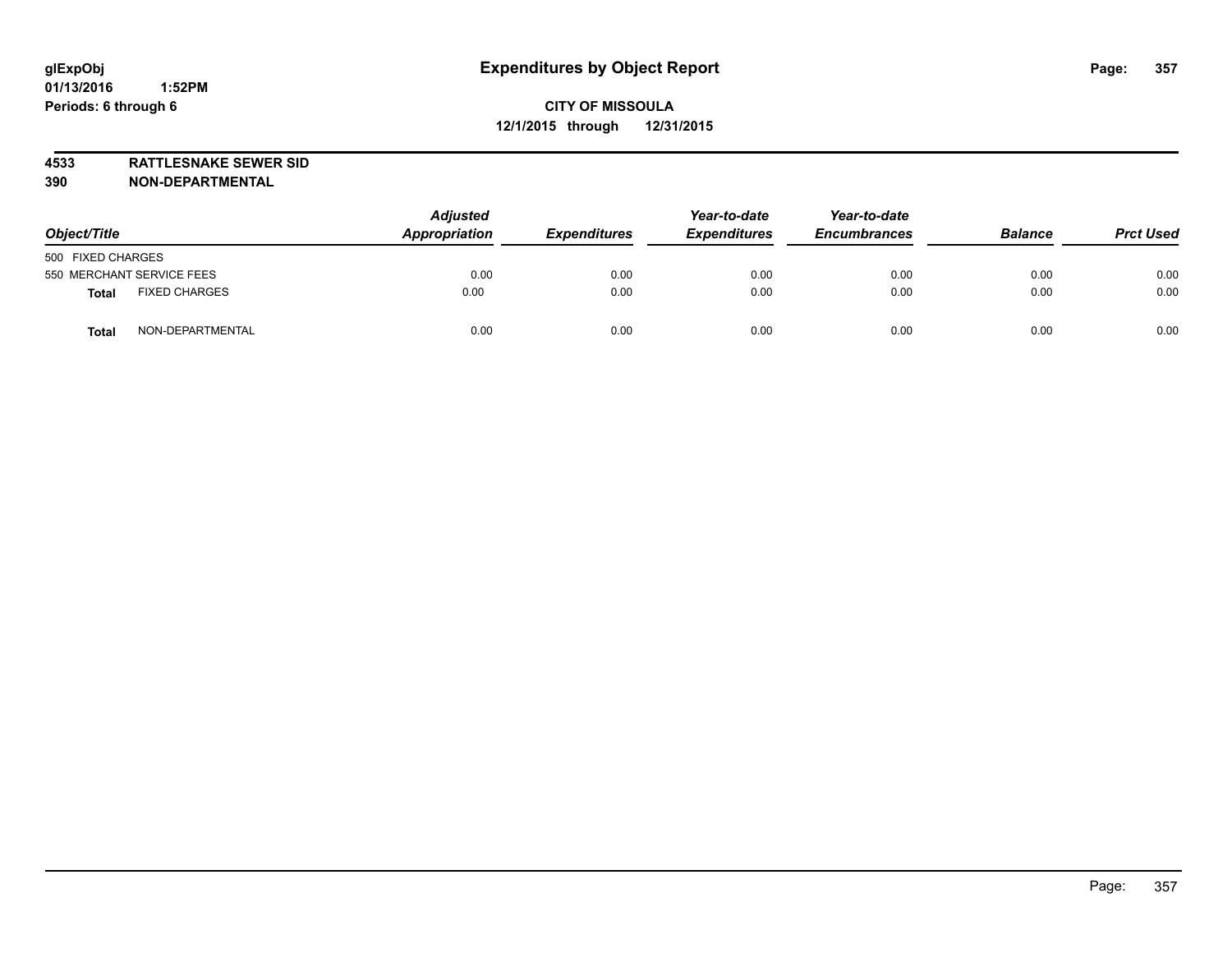**CITY OF MISSOULA 12/1/2015 through 12/31/2015**

## **4533 RATTLESNAKE SEWER SID**

| Object/Title                         | <b>Adjusted</b><br>Appropriation | <b>Expenditures</b> | Year-to-date<br><b>Expenditures</b> | Year-to-date<br><b>Encumbrances</b> | <b>Balance</b> | <b>Prct Used</b> |
|--------------------------------------|----------------------------------|---------------------|-------------------------------------|-------------------------------------|----------------|------------------|
| 500 FIXED CHARGES                    |                                  |                     |                                     |                                     |                |                  |
| 550 MERCHANT SERVICE FEES            | 0.00                             | 0.00                | 0.00                                | 0.00                                | 0.00           | 0.00             |
| <b>FIXED CHARGES</b><br><b>Total</b> | 0.00                             | 0.00                | 0.00                                | 0.00                                | 0.00           | 0.00             |
| RATTLESNAKE SEWER SID<br>Total       | 0.00                             | 0.00                | 0.00                                | 0.00                                | 0.00           | 0.00             |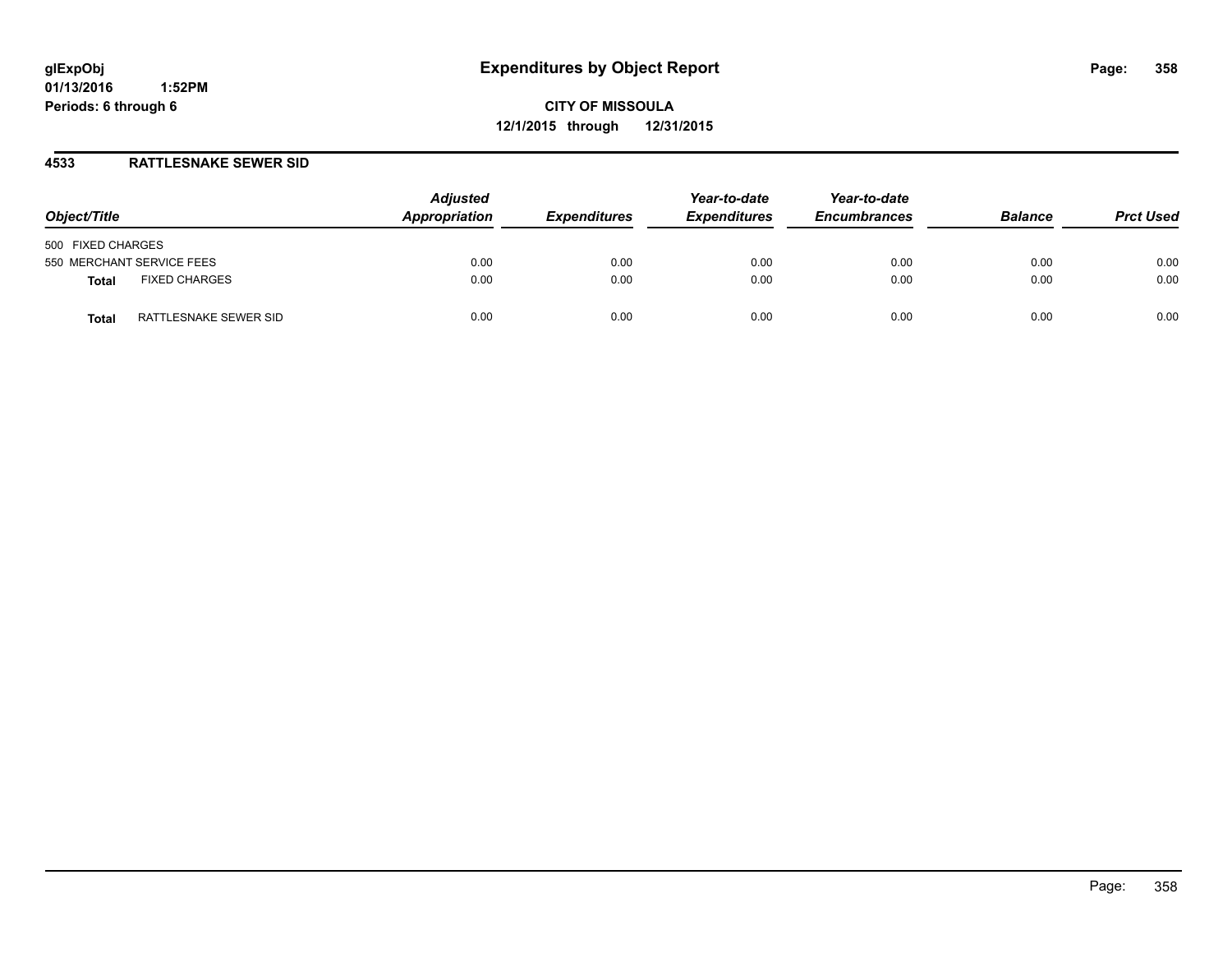### **4534 SID 534 LINCOLNWOOD**

**390 NON-DEPARTMENTAL**

| Object/Title                         | <b>Adjusted</b><br><b>Appropriation</b> | <b>Expenditures</b> | Year-to-date<br><b>Expenditures</b> | Year-to-date<br><b>Encumbrances</b> | <b>Balance</b> | <b>Prct Used</b> |
|--------------------------------------|-----------------------------------------|---------------------|-------------------------------------|-------------------------------------|----------------|------------------|
| 500 FIXED CHARGES                    |                                         |                     |                                     |                                     |                |                  |
| 550 MERCHANT SERVICE FEES            | 0.00                                    | 0.00                | 0.00                                | 0.00                                | 0.00           | 0.00             |
| <b>FIXED CHARGES</b><br><b>Total</b> | 0.00                                    | 0.00                | 0.00                                | 0.00                                | 0.00           | 0.00             |
| 800 OTHER OBJECTS                    |                                         |                     |                                     |                                     |                |                  |
| 820 TRANSFERS TO OTHER FUNDS         | 0.00                                    | 0.00                | 0.00                                | 0.00                                | 0.00           | 0.00             |
| OTHER OBJECTS<br><b>Total</b>        | 0.00                                    | 0.00                | 0.00                                | 0.00                                | 0.00           | 0.00             |
| NON-DEPARTMENTAL<br><b>Total</b>     | 0.00                                    | 0.00                | 0.00                                | 0.00                                | 0.00           | 0.00             |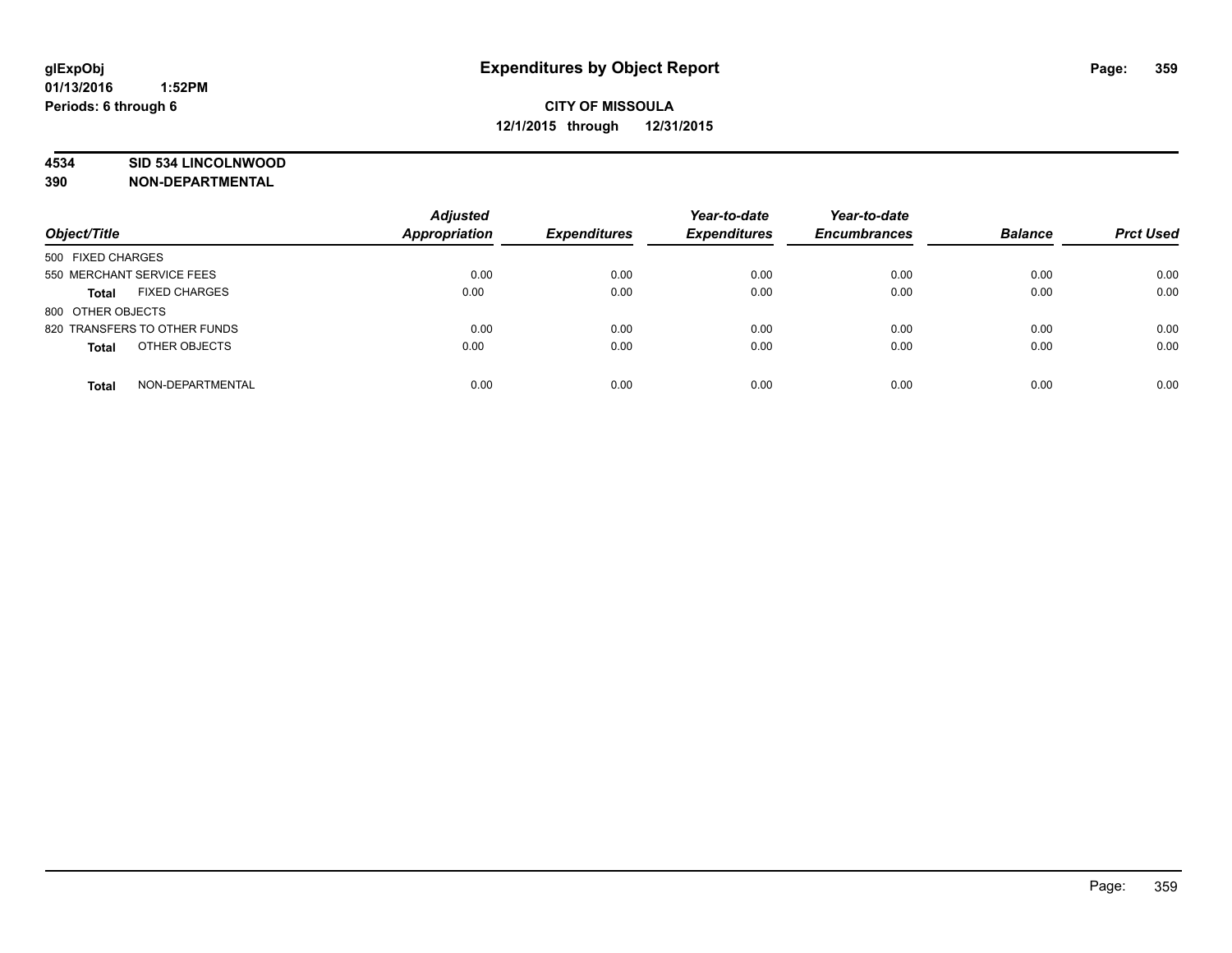### **4534 SID 534 LINCOLNWOOD**

| Object/Title                         | <b>Adjusted</b><br>Appropriation | <b>Expenditures</b> | Year-to-date<br><b>Expenditures</b> | Year-to-date<br><b>Encumbrances</b> | <b>Balance</b> | <b>Prct Used</b> |
|--------------------------------------|----------------------------------|---------------------|-------------------------------------|-------------------------------------|----------------|------------------|
| 500 FIXED CHARGES                    |                                  |                     |                                     |                                     |                |                  |
| 550 MERCHANT SERVICE FEES            | 0.00                             | 0.00                | 0.00                                | 0.00                                | 0.00           | 0.00             |
| <b>FIXED CHARGES</b><br><b>Total</b> | 0.00                             | 0.00                | 0.00                                | 0.00                                | 0.00           | 0.00             |
| 800 OTHER OBJECTS                    |                                  |                     |                                     |                                     |                |                  |
| 820 TRANSFERS TO OTHER FUNDS         | 0.00                             | 0.00                | 0.00                                | 0.00                                | 0.00           | 0.00             |
| OTHER OBJECTS<br><b>Total</b>        | 0.00                             | 0.00                | 0.00                                | 0.00                                | 0.00           | 0.00             |
| SID 534 LINCOLNWOOD<br><b>Total</b>  | 0.00                             | 0.00                | 0.00                                | 0.00                                | 0.00           | 0.00             |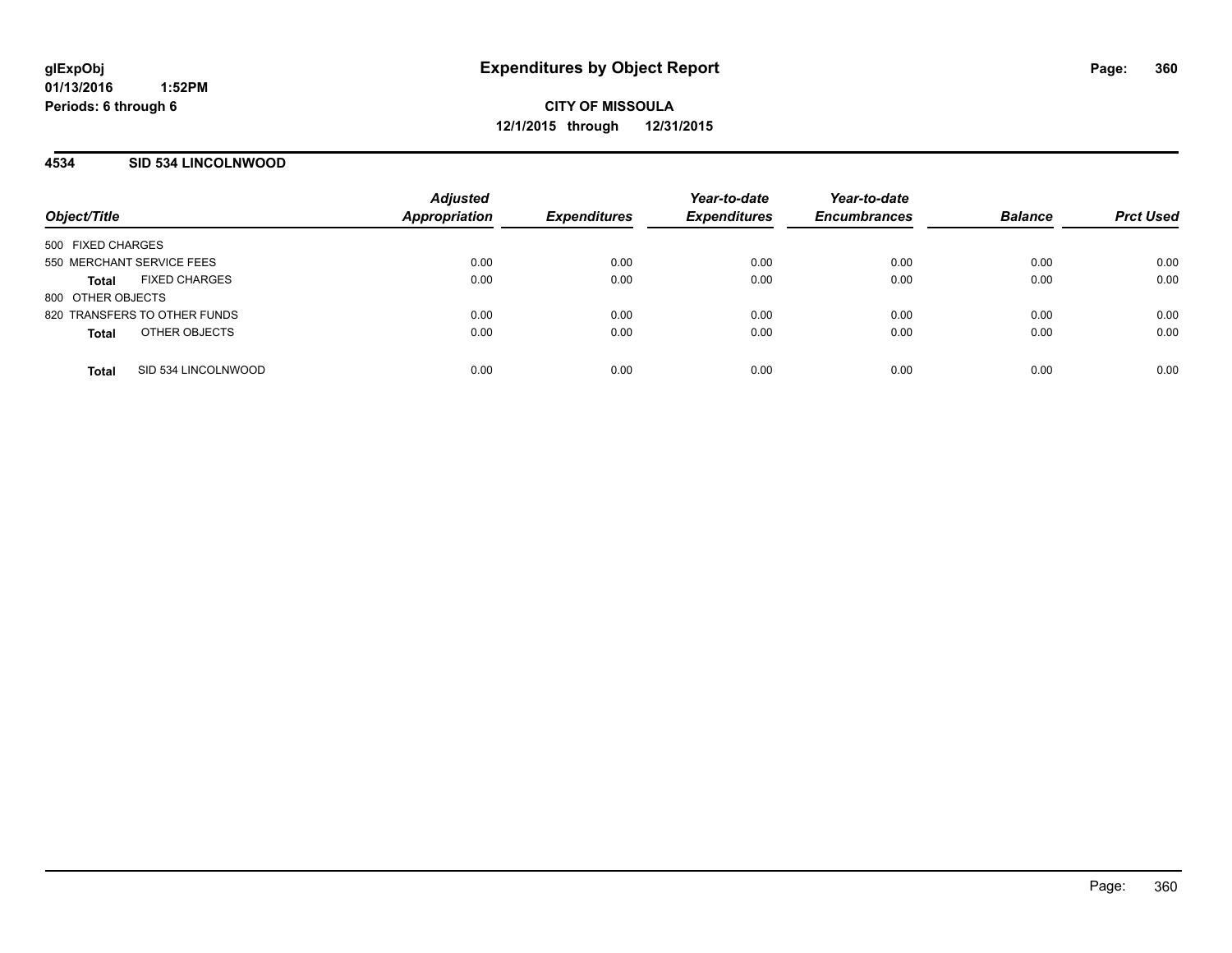## **CITY OF MISSOULA 12/1/2015 through 12/31/2015**

#### **4535 SLANT STREET TRAFFIC CALMING**

**000 \*\*\* Title Not Found \*\*\***

| Object/Title                            | <b>Adjusted</b><br><b>Appropriation</b> | <b>Expenditures</b> | Year-to-date<br><b>Expenditures</b> | Year-to-date<br><b>Encumbrances</b> | <b>Balance</b> | <b>Prct Used</b> |
|-----------------------------------------|-----------------------------------------|---------------------|-------------------------------------|-------------------------------------|----------------|------------------|
| 500 FIXED CHARGES                       |                                         |                     |                                     |                                     |                |                  |
| 550 MERCHANT SERVICE FEES               | 0.00                                    | 0.00                | 0.00                                | 0.00                                | 0.00           | 0.00             |
| <b>FIXED CHARGES</b><br><b>Total</b>    | 0.00                                    | 0.00                | 0.00                                | 0.00                                | 0.00           | 0.00             |
| 600 DEBT SERVICE                        |                                         |                     |                                     |                                     |                |                  |
| 620 INTEREST / SERVICE FEES             | 0.00                                    | 0.00                | 0.00                                | 0.00                                | 0.00           | 0.00             |
| <b>DEBT SERVICE</b><br><b>Total</b>     | 0.00                                    | 0.00                | 0.00                                | 0.00                                | 0.00           | 0.00             |
| *** Title Not Found ***<br><b>Total</b> | 0.00                                    | 0.00                | 0.00                                | 0.00                                | 0.00           | 0.00             |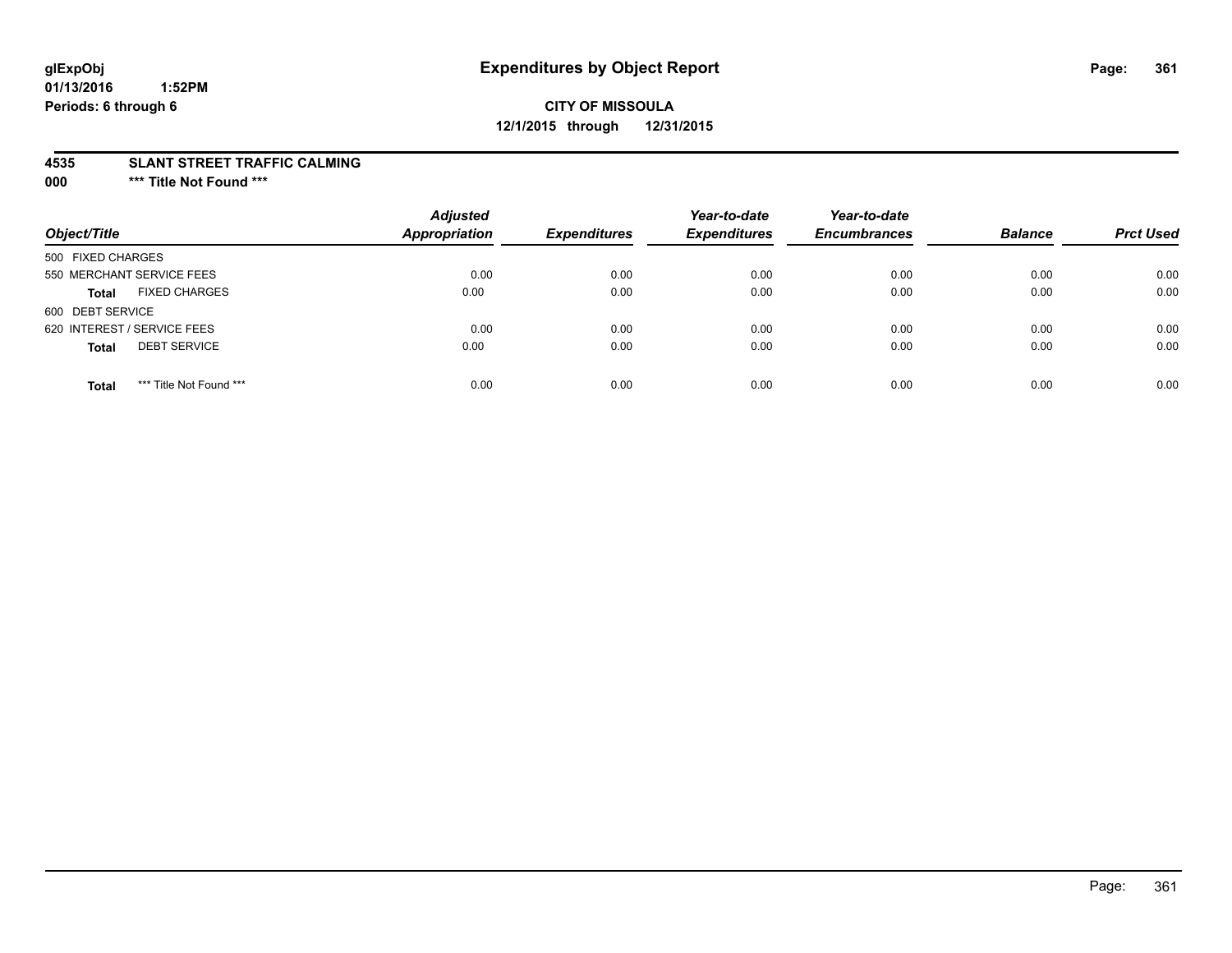### **4535 SLANT STREET TRAFFIC CALMING**

| Object/Title                |                                     | <b>Adjusted</b><br><b>Appropriation</b> | <b>Expenditures</b> | Year-to-date<br><b>Expenditures</b> | Year-to-date<br><b>Encumbrances</b> | <b>Balance</b> | <b>Prct Used</b> |
|-----------------------------|-------------------------------------|-----------------------------------------|---------------------|-------------------------------------|-------------------------------------|----------------|------------------|
| 500 FIXED CHARGES           |                                     |                                         |                     |                                     |                                     |                |                  |
| 550 MERCHANT SERVICE FEES   |                                     | 0.00                                    | 0.00                | 0.00                                | 0.00                                | 0.00           | 0.00             |
| <b>Total</b>                | <b>FIXED CHARGES</b>                | 0.00                                    | 0.00                | 0.00                                | 0.00                                | 0.00           | 0.00             |
| 600 DEBT SERVICE            |                                     |                                         |                     |                                     |                                     |                |                  |
| 620 INTEREST / SERVICE FEES |                                     | 0.00                                    | 0.00                | 0.00                                | 0.00                                | 0.00           | 0.00             |
| <b>Total</b>                | <b>DEBT SERVICE</b>                 | 0.00                                    | 0.00                | 0.00                                | 0.00                                | 0.00           | 0.00             |
| <b>Total</b>                | <b>SLANT STREET TRAFFIC CALMING</b> | 0.00                                    | 0.00                | 0.00                                | 0.00                                | 0.00           | 0.00             |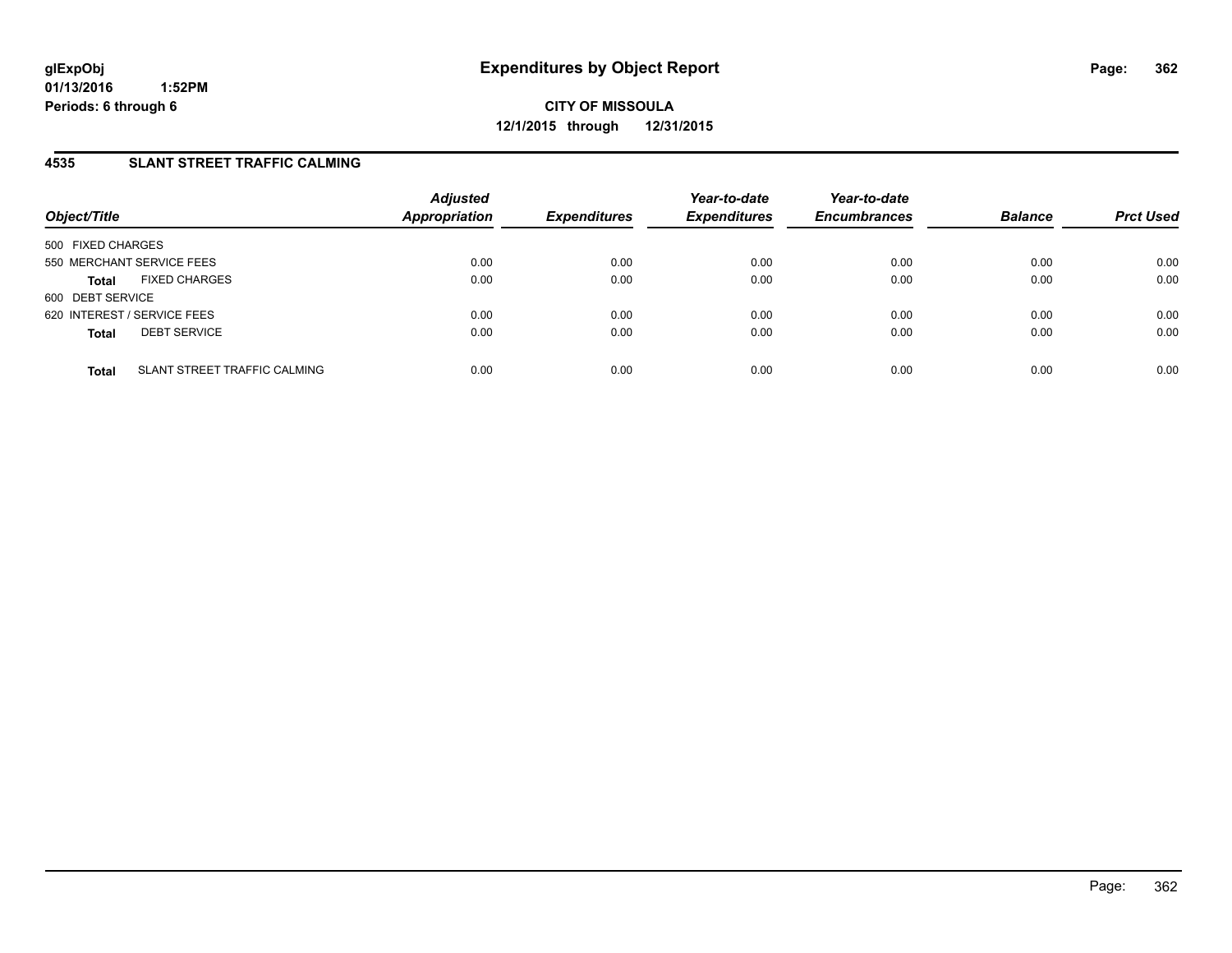#### **4536 SID536 LINCOLNWOOD SWR PH2**

| Object/Title                         | <b>Adjusted</b><br>Appropriation | <b>Expenditures</b> | Year-to-date<br><b>Expenditures</b> | Year-to-date<br><b>Encumbrances</b> | <b>Balance</b> | <b>Prct Used</b> |
|--------------------------------------|----------------------------------|---------------------|-------------------------------------|-------------------------------------|----------------|------------------|
| 500 FIXED CHARGES                    |                                  |                     |                                     |                                     |                |                  |
| 550 MERCHANT SERVICE FEES            | 0.00                             | 0.00                | 0.00                                | 0.00                                | 0.00           | 0.00             |
| <b>FIXED CHARGES</b><br><b>Total</b> | 0.00                             | 0.00                | 0.00                                | 0.00                                | 0.00           | 0.00             |
| NON-DEPARTMENTAL<br><b>Total</b>     | 0.00                             | 0.00                | 0.00                                | 0.00                                | 0.00           | 0.00             |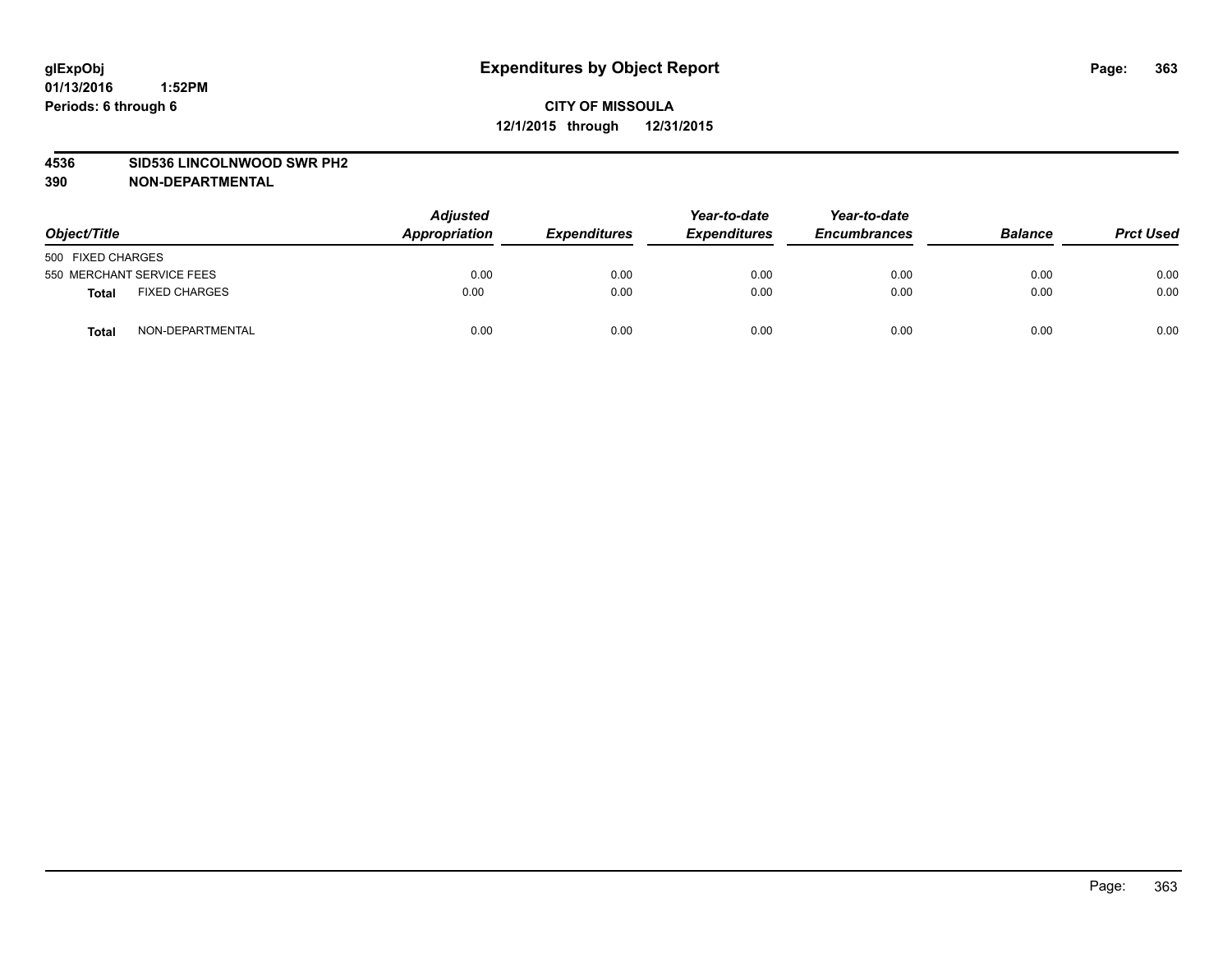**CITY OF MISSOULA 12/1/2015 through 12/31/2015**

#### **4536 SID536 LINCOLNWOOD SWR PH2**

| Object/Title                         | <b>Adjusted</b><br>Appropriation | <i><b>Expenditures</b></i> | Year-to-date<br><i><b>Expenditures</b></i> | Year-to-date<br><b>Encumbrances</b> | <b>Balance</b> | <b>Prct Used</b> |
|--------------------------------------|----------------------------------|----------------------------|--------------------------------------------|-------------------------------------|----------------|------------------|
| 500 FIXED CHARGES                    |                                  |                            |                                            |                                     |                |                  |
| 550 MERCHANT SERVICE FEES            | 0.00                             | 0.00                       | 0.00                                       | 0.00                                | 0.00           | 0.00             |
| <b>FIXED CHARGES</b><br><b>Total</b> | 0.00                             | 0.00                       | 0.00                                       | 0.00                                | 0.00           | 0.00             |
| SID536 LINCOLNWOOD SWR PH2<br>Total  | 0.00                             | 0.00                       | 0.00                                       | 0.00                                | 0.00           | 0.00             |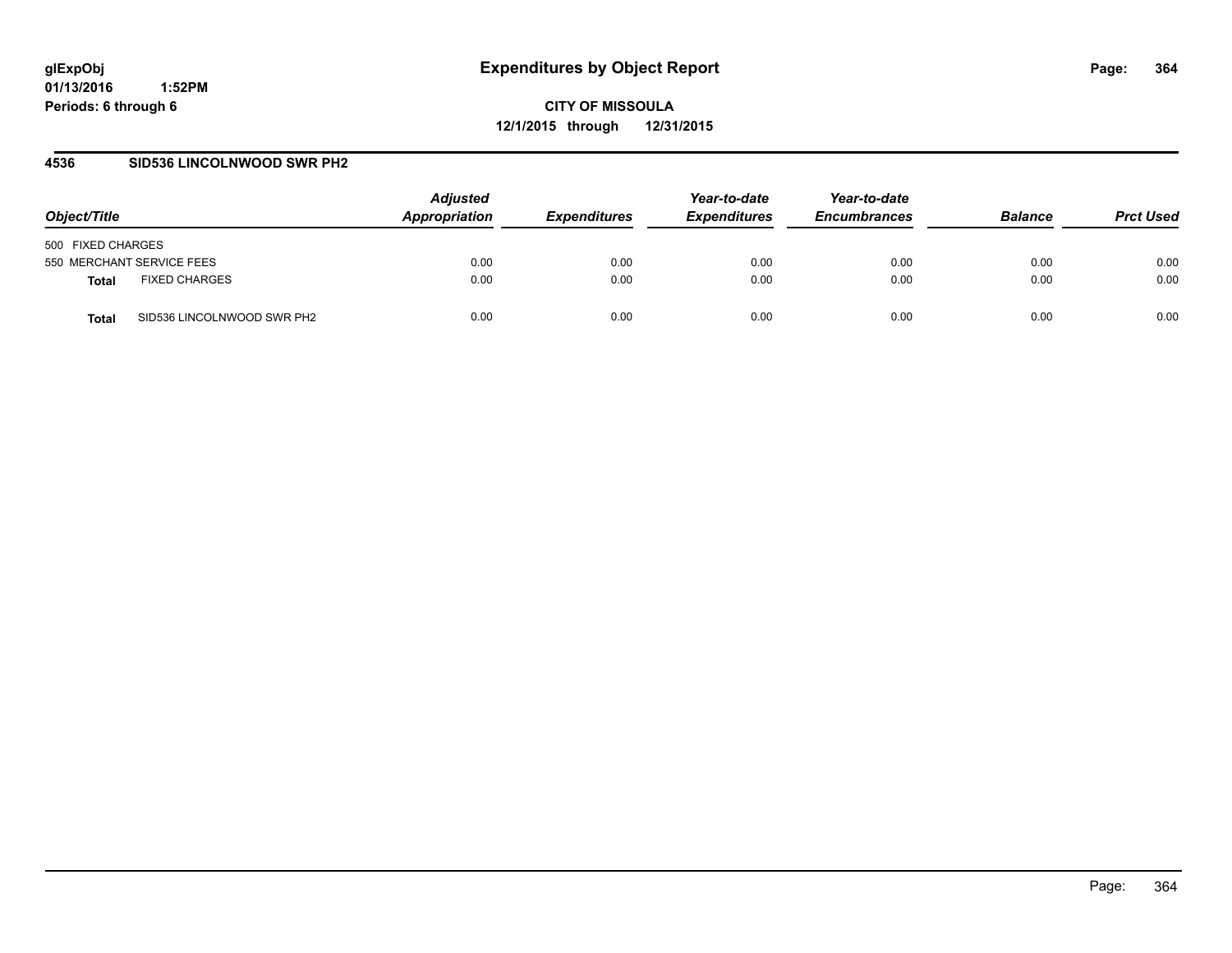## **CITY OF MISSOULA 12/1/2015 through 12/31/2015**

#### **4539 SID 539 4th STREET**

**000 \*\*\* Title Not Found \*\*\***

| Object/Title                            | <b>Adjusted</b><br><b>Appropriation</b> | <b>Expenditures</b> | Year-to-date<br><b>Expenditures</b> | Year-to-date<br><b>Encumbrances</b> | <b>Balance</b> | <b>Prct Used</b> |
|-----------------------------------------|-----------------------------------------|---------------------|-------------------------------------|-------------------------------------|----------------|------------------|
| 500 FIXED CHARGES                       |                                         |                     |                                     |                                     |                |                  |
| 550 MERCHANT SERVICE FEES               | 0.00                                    | 0.00                | 0.00                                | 0.00                                | 0.00           | 0.00             |
| <b>FIXED CHARGES</b><br><b>Total</b>    | 0.00                                    | 0.00                | 0.00                                | 0.00                                | 0.00           | 0.00             |
| 600 DEBT SERVICE                        |                                         |                     |                                     |                                     |                |                  |
| 620 INTEREST / SERVICE FEES             | 0.00                                    | 0.00                | 0.00                                | 0.00                                | 0.00           | 0.00             |
| <b>DEBT SERVICE</b><br><b>Total</b>     | 0.00                                    | 0.00                | 0.00                                | 0.00                                | 0.00           | 0.00             |
| *** Title Not Found ***<br><b>Total</b> | 0.00                                    | 0.00                | 0.00                                | 0.00                                | 0.00           | 0.00             |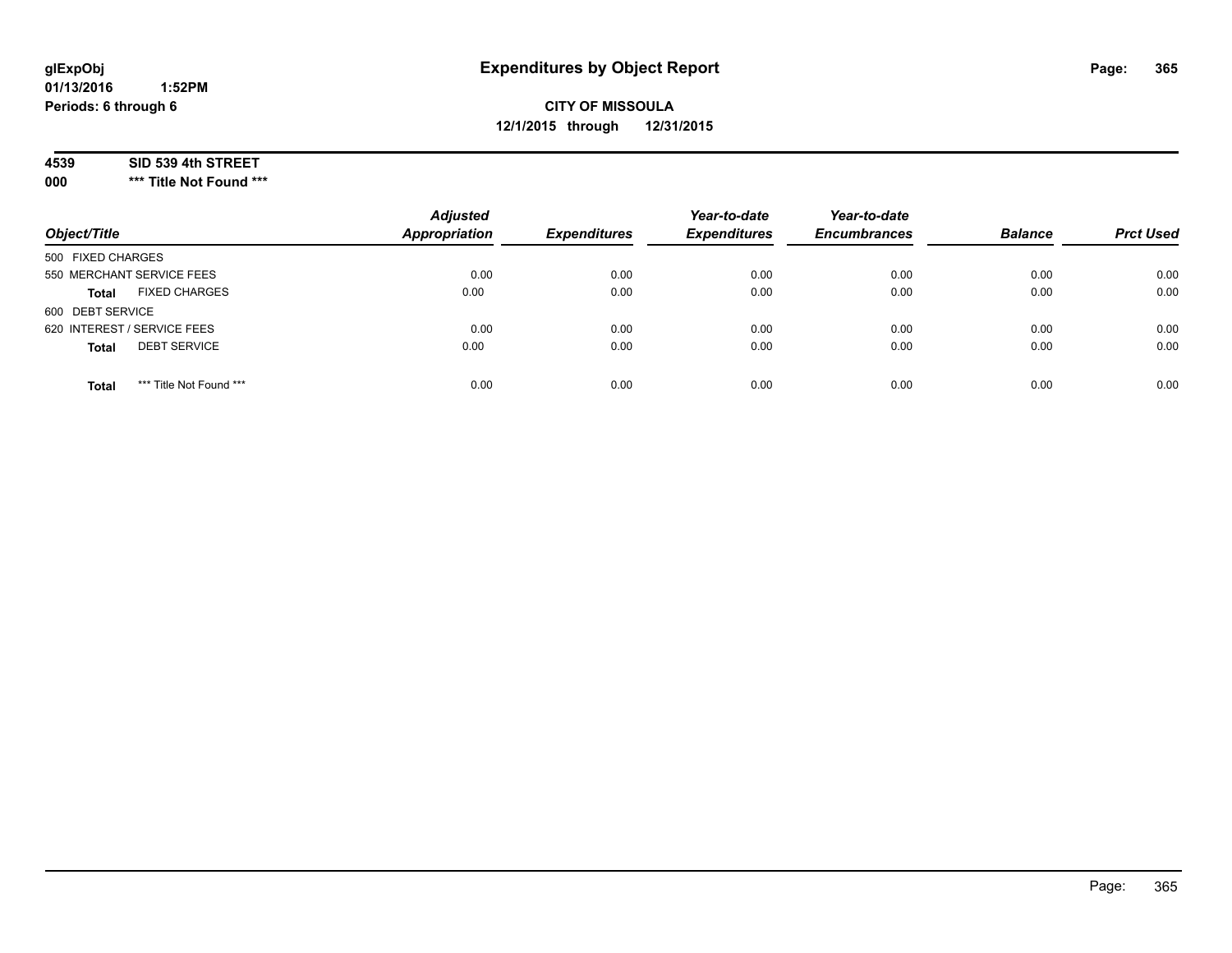**CITY OF MISSOULA 12/1/2015 through 12/31/2015**

**4539 SID 539 4th STREET**

| Object/Title                         | <b>Adjusted</b><br><b>Appropriation</b> | <b>Expenditures</b> | Year-to-date<br><b>Expenditures</b> | Year-to-date<br><b>Encumbrances</b> | <b>Balance</b> | <b>Prct Used</b> |
|--------------------------------------|-----------------------------------------|---------------------|-------------------------------------|-------------------------------------|----------------|------------------|
| 500 FIXED CHARGES                    |                                         |                     |                                     |                                     |                |                  |
| 550 MERCHANT SERVICE FEES            | 0.00                                    | 0.00                | 0.00                                | 0.00                                | 0.00           | 0.00             |
| <b>FIXED CHARGES</b><br><b>Total</b> | 0.00                                    | 0.00                | 0.00                                | 0.00                                | 0.00           | 0.00             |
| 600 DEBT SERVICE                     |                                         |                     |                                     |                                     |                |                  |
| 620 INTEREST / SERVICE FEES          | 0.00                                    | 0.00                | 0.00                                | 0.00                                | 0.00           | 0.00             |
| <b>DEBT SERVICE</b><br><b>Total</b>  | 0.00                                    | 0.00                | 0.00                                | 0.00                                | 0.00           | 0.00             |
| SID 539 4th STREET<br>Total          | 0.00                                    | 0.00                | 0.00                                | 0.00                                | 0.00           | 0.00             |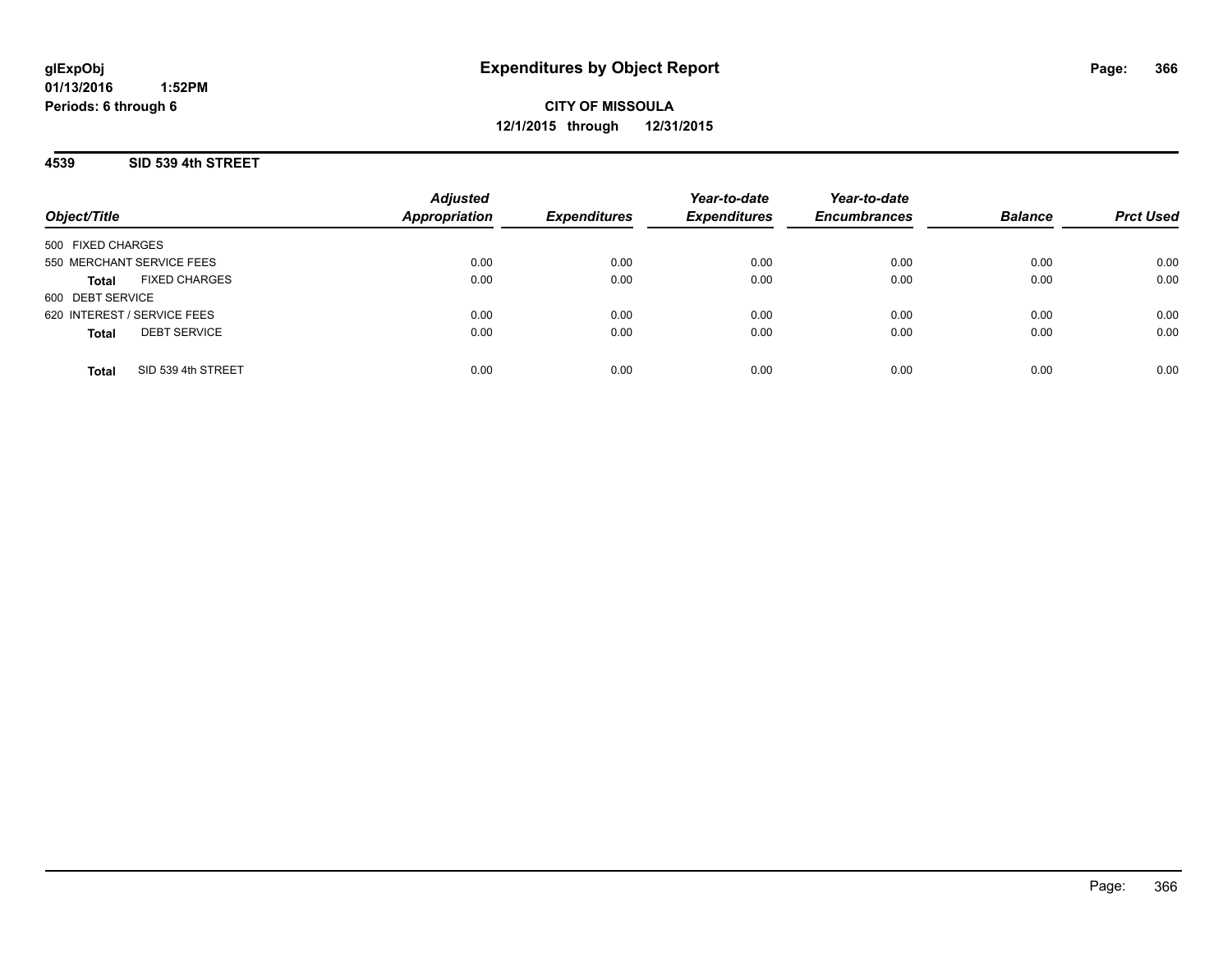#### **4540 SID 540 ENGLAND BLVD**

| Object/Title                         | <b>Adjusted</b><br>Appropriation | <b>Expenditures</b> | Year-to-date<br><b>Expenditures</b> | Year-to-date<br><b>Encumbrances</b> | <b>Balance</b> | <b>Prct Used</b> |
|--------------------------------------|----------------------------------|---------------------|-------------------------------------|-------------------------------------|----------------|------------------|
| 500 FIXED CHARGES                    |                                  |                     |                                     |                                     |                |                  |
| 550 MERCHANT SERVICE FEES            | 0.00                             | 0.00                | 0.00                                | 0.00                                | 0.00           | 0.00             |
| <b>FIXED CHARGES</b><br><b>Total</b> | 0.00                             | 0.00                | 0.00                                | 0.00                                | 0.00           | 0.00             |
| 800 OTHER OBJECTS                    |                                  |                     |                                     |                                     |                |                  |
| 820 TRANSFERS TO OTHER FUNDS         | 0.00                             | 0.00                | 0.00                                | 0.00                                | 0.00           | 0.00             |
| OTHER OBJECTS<br><b>Total</b>        | 0.00                             | 0.00                | 0.00                                | 0.00                                | 0.00           | 0.00             |
| NON-DEPARTMENTAL<br><b>Total</b>     | 0.00                             | 0.00                | 0.00                                | 0.00                                | 0.00           | 0.00             |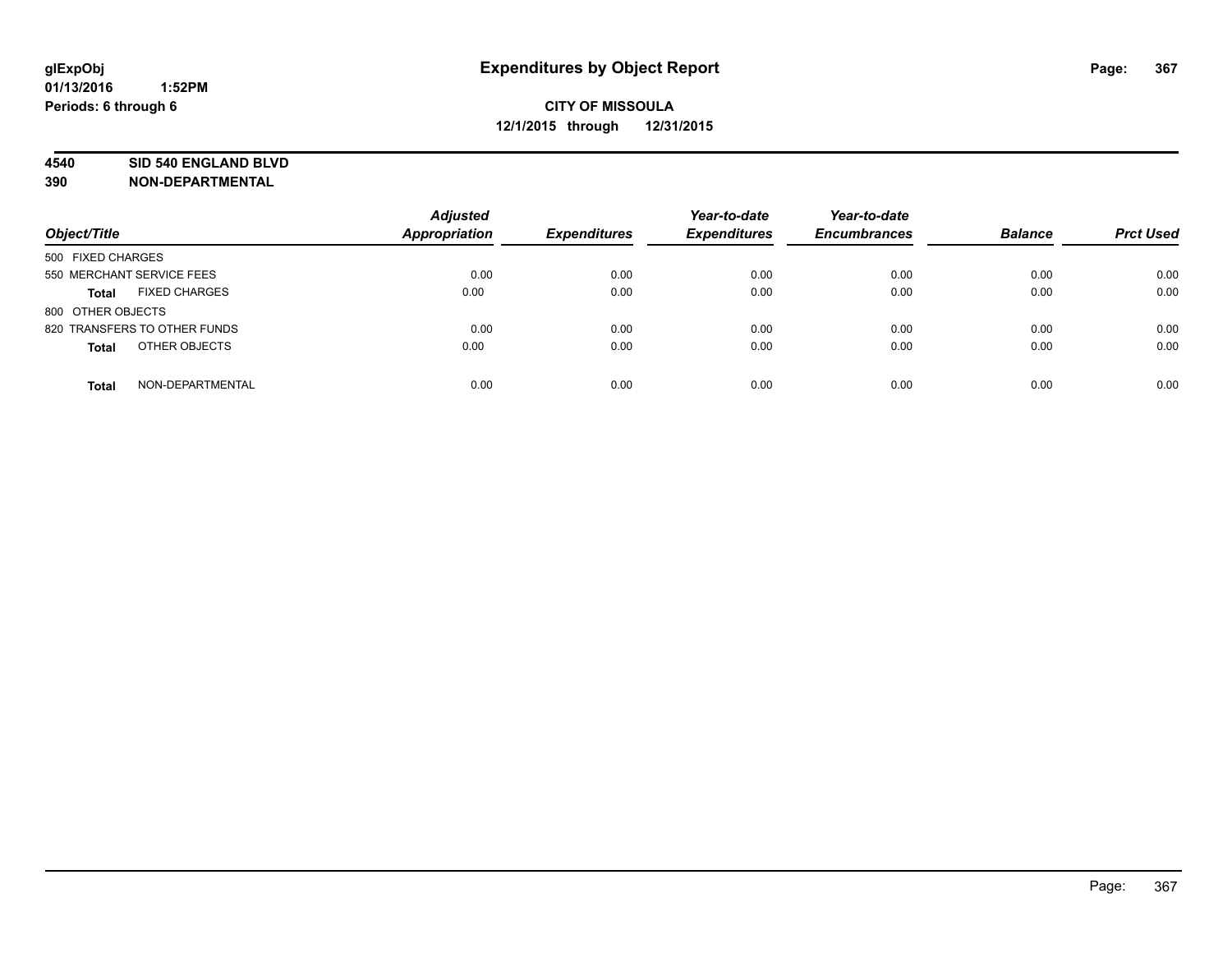#### **4540 SID 540 ENGLAND BLVD**

| Object/Title                 |                      | <b>Adjusted</b><br>Appropriation | <b>Expenditures</b> | Year-to-date<br><b>Expenditures</b> | Year-to-date<br><b>Encumbrances</b> | <b>Balance</b> | <b>Prct Used</b> |
|------------------------------|----------------------|----------------------------------|---------------------|-------------------------------------|-------------------------------------|----------------|------------------|
|                              |                      |                                  |                     |                                     |                                     |                |                  |
| 500 FIXED CHARGES            |                      |                                  |                     |                                     |                                     |                |                  |
| 550 MERCHANT SERVICE FEES    |                      | 0.00                             | 0.00                | 0.00                                | 0.00                                | 0.00           | 0.00             |
| Total                        | <b>FIXED CHARGES</b> | 0.00                             | 0.00                | 0.00                                | 0.00                                | 0.00           | 0.00             |
| 800 OTHER OBJECTS            |                      |                                  |                     |                                     |                                     |                |                  |
| 820 TRANSFERS TO OTHER FUNDS |                      | 0.00                             | 0.00                | 0.00                                | 0.00                                | 0.00           | 0.00             |
| <b>Total</b>                 | OTHER OBJECTS        | 0.00                             | 0.00                | 0.00                                | 0.00                                | 0.00           | 0.00             |
|                              |                      |                                  |                     |                                     |                                     |                |                  |
| <b>Total</b>                 | SID 540 ENGLAND BLVD | 0.00                             | 0.00                | 0.00                                | 0.00                                | 0.00           | 0.00             |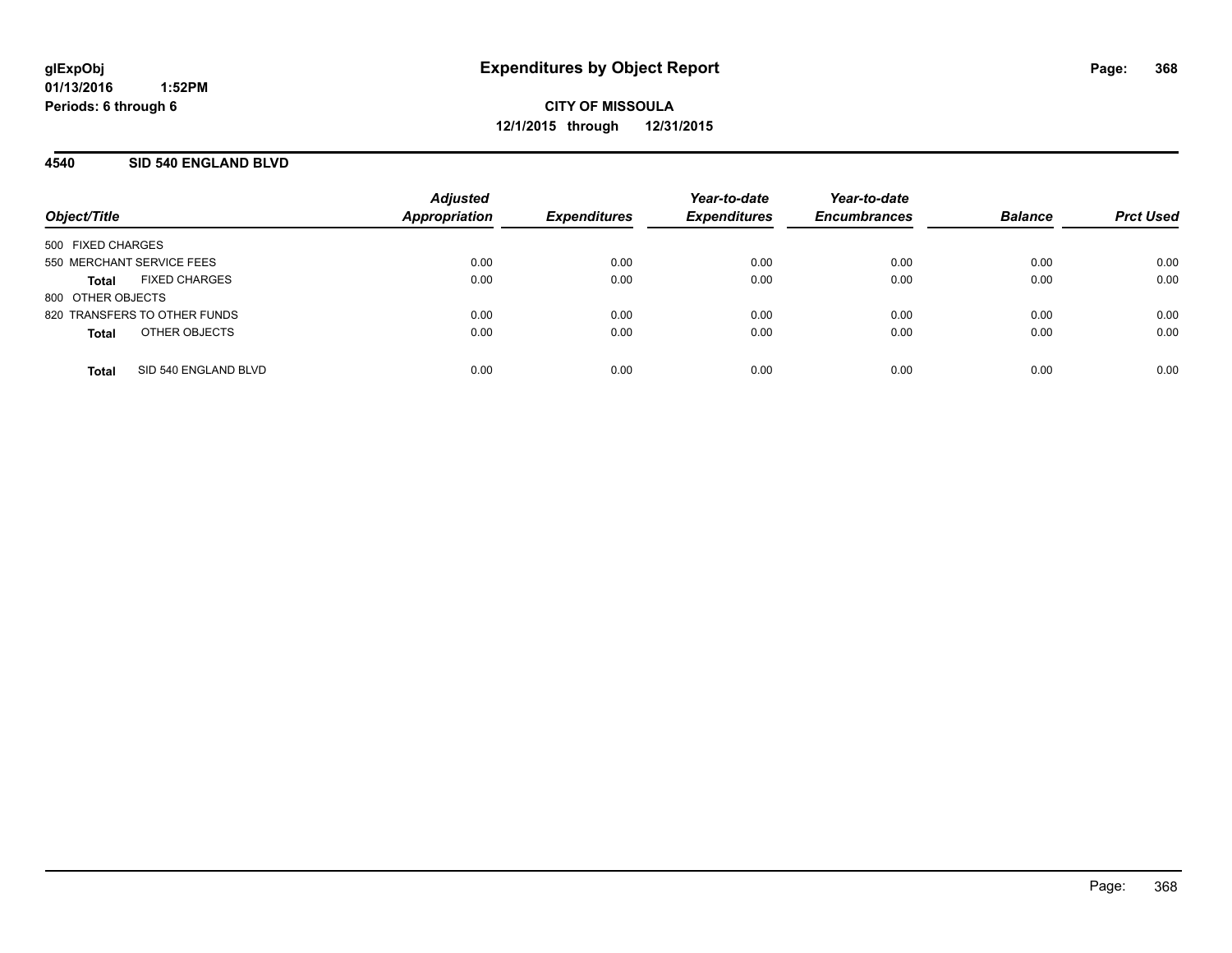#### **4541 SID 541 PINEVIEW PARK**

|                                       | <b>Adjusted</b> |                     | Year-to-date        | Year-to-date        |                |                  |
|---------------------------------------|-----------------|---------------------|---------------------|---------------------|----------------|------------------|
| Object/Title                          | Appropriation   | <b>Expenditures</b> | <b>Expenditures</b> | <b>Encumbrances</b> | <b>Balance</b> | <b>Prct Used</b> |
| 500 FIXED CHARGES                     |                 |                     |                     |                     |                |                  |
| 500 FIXED CHARGES                     | 0.00            | 0.00                | 0.00                | 0.00                | 0.00           | 0.00             |
| 550 MERCHANT SERVICE FEES             | 0.00            | 0.00                | 0.00                | 0.00                | 0.00           | 0.00             |
| <b>FIXED CHARGES</b><br>Total         | 0.00            | 0.00                | 0.00                | 0.00                | 0.00           | 0.00             |
| 900 CAPITAL OUTLAY                    |                 |                     |                     |                     |                |                  |
| 930 IMPROVEMENTS                      | 0.00            | 0.00                | 0.00                | 0.00                | 0.00           | 0.00             |
| <b>CAPITAL OUTLAY</b><br><b>Total</b> | 0.00            | 0.00                | 0.00                | 0.00                | 0.00           | 0.00             |
| NON-DEPARTMENTAL<br><b>Total</b>      | 0.00            | 0.00                | 0.00                | 0.00                | 0.00           | 0.00             |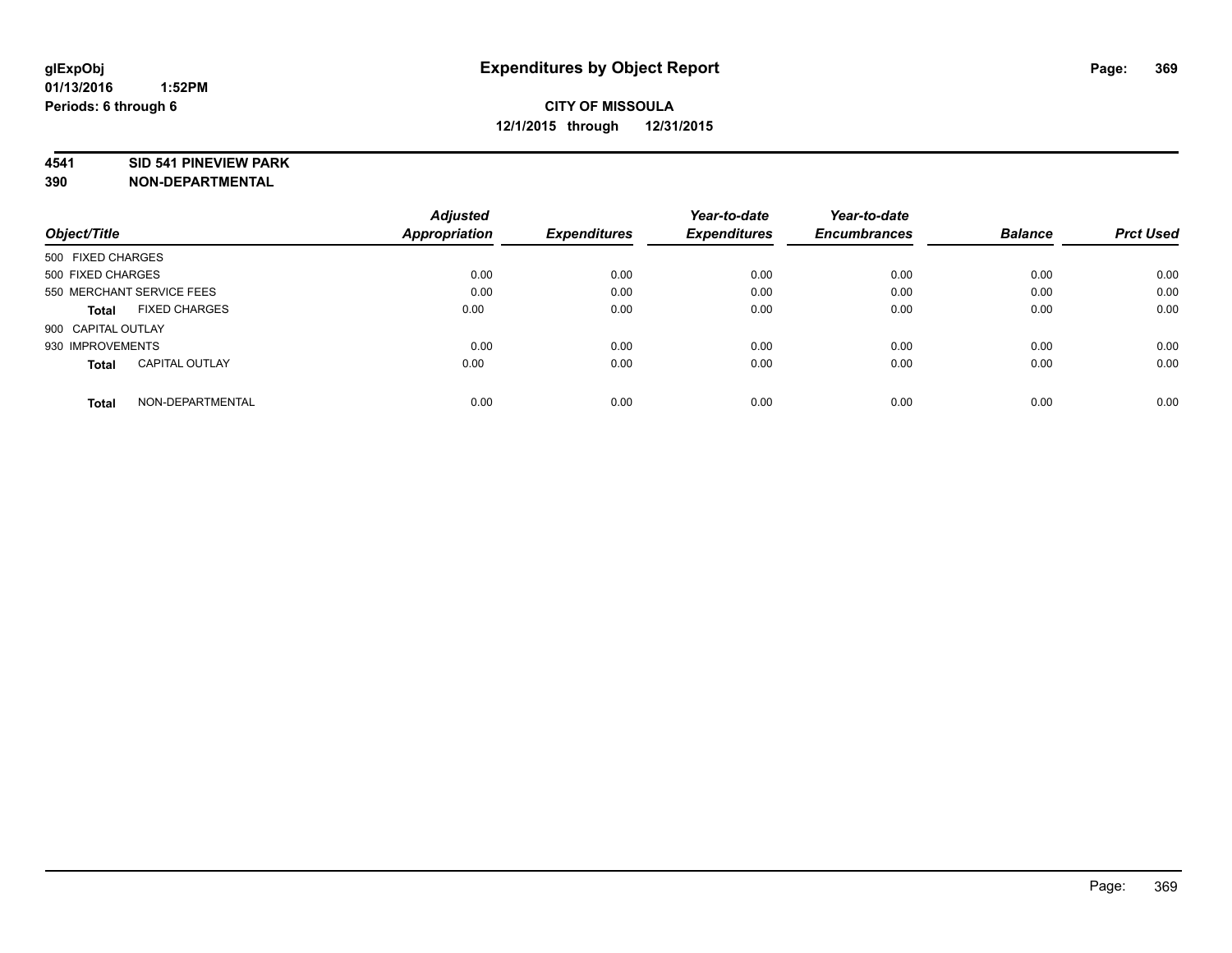#### **4541 SID 541 PINEVIEW PARK**

| Object/Title              |                       | <b>Adjusted</b><br><b>Appropriation</b> | <b>Expenditures</b> | Year-to-date<br><b>Expenditures</b> | Year-to-date<br><b>Encumbrances</b> | <b>Balance</b> | <b>Prct Used</b> |
|---------------------------|-----------------------|-----------------------------------------|---------------------|-------------------------------------|-------------------------------------|----------------|------------------|
| 500 FIXED CHARGES         |                       |                                         |                     |                                     |                                     |                |                  |
| 500 FIXED CHARGES         |                       | 0.00                                    | 0.00                | 0.00                                | 0.00                                | 0.00           | 0.00             |
| 550 MERCHANT SERVICE FEES |                       | 0.00                                    | 0.00                | 0.00                                | 0.00                                | 0.00           | 0.00             |
| Total                     | <b>FIXED CHARGES</b>  | 0.00                                    | 0.00                | 0.00                                | 0.00                                | 0.00           | 0.00             |
| 900 CAPITAL OUTLAY        |                       |                                         |                     |                                     |                                     |                |                  |
| 930 IMPROVEMENTS          |                       | 0.00                                    | 0.00                | 0.00                                | 0.00                                | 0.00           | 0.00             |
| <b>Total</b>              | <b>CAPITAL OUTLAY</b> | 0.00                                    | 0.00                | 0.00                                | 0.00                                | 0.00           | 0.00             |
| <b>Total</b>              | SID 541 PINEVIEW PARK | 0.00                                    | 0.00                | 0.00                                | 0.00                                | 0.00           | 0.00             |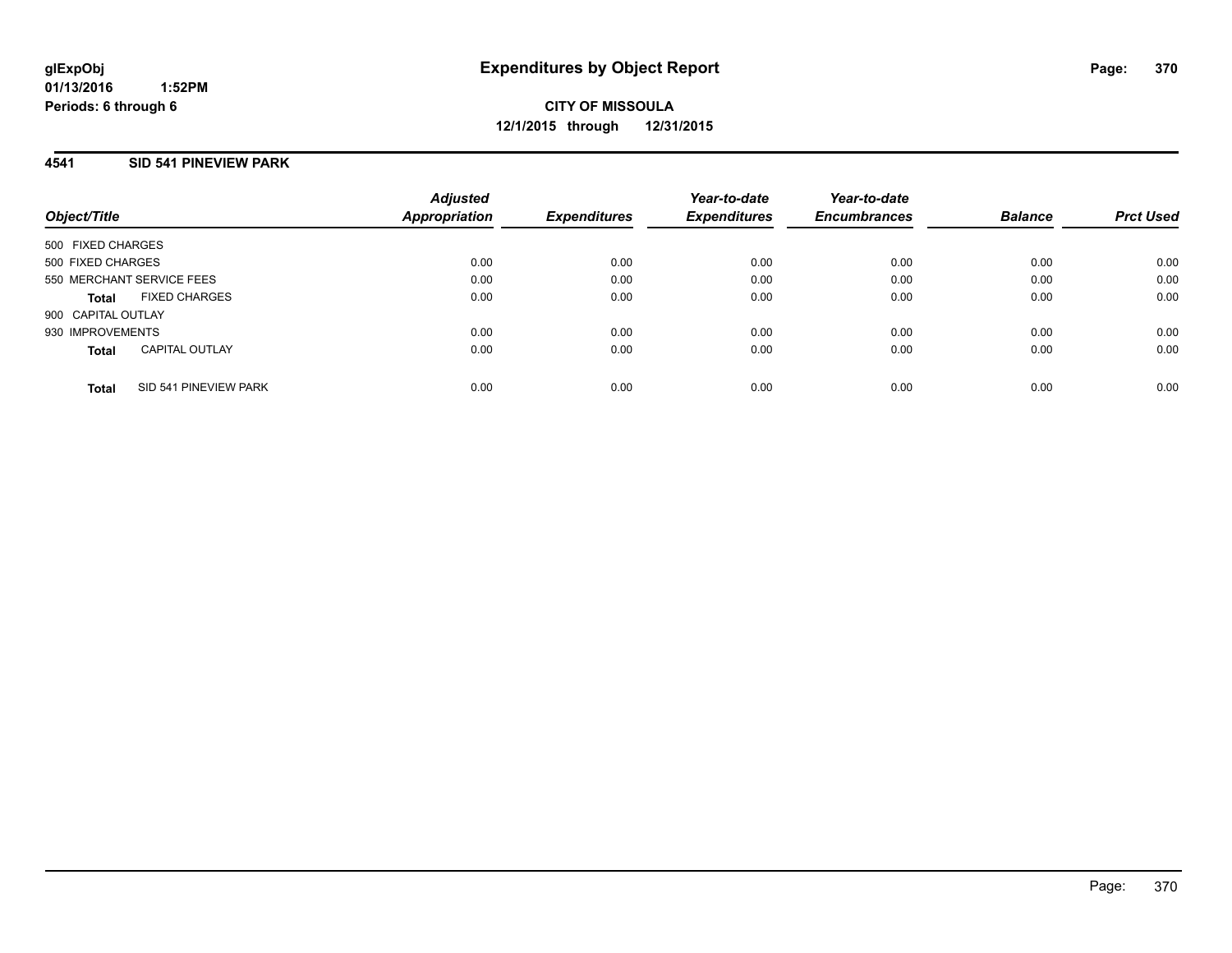#### **4542 SID 542 HILLVIEW WAY**

| Object/Title              |                           | <b>Adjusted</b><br><b>Appropriation</b> | <b>Expenditures</b> | Year-to-date<br><b>Expenditures</b> | Year-to-date<br><b>Encumbrances</b> | <b>Balance</b> | <b>Prct Used</b> |
|---------------------------|---------------------------|-----------------------------------------|---------------------|-------------------------------------|-------------------------------------|----------------|------------------|
| 300 PURCHASED SERVICES    |                           |                                         |                     |                                     |                                     |                |                  |
| 350 PROFESSIONAL SERVICES |                           | 0.00                                    | 0.00                | 0.00                                | 0.00                                | 0.00           | 0.00             |
| <b>Total</b>              | <b>PURCHASED SERVICES</b> | 0.00                                    | 0.00                | 0.00                                | 0.00                                | 0.00           | 0.00             |
| 500 FIXED CHARGES         |                           |                                         |                     |                                     |                                     |                |                  |
| 550 MERCHANT SERVICE FEES |                           | 0.00                                    | 0.00                | 0.00                                | 0.00                                | 0.00           | 0.00             |
| <b>Total</b>              | <b>FIXED CHARGES</b>      | 0.00                                    | 0.00                | 0.00                                | 0.00                                | 0.00           | 0.00             |
| 900 CAPITAL OUTLAY        |                           |                                         |                     |                                     |                                     |                |                  |
| 930 IMPROVEMENTS          |                           | 0.00                                    | 0.00                | 0.00                                | 0.00                                | 0.00           | 0.00             |
| <b>Total</b>              | <b>CAPITAL OUTLAY</b>     | 0.00                                    | 0.00                | 0.00                                | 0.00                                | 0.00           | 0.00             |
| <b>Total</b>              | NON-DEPARTMENTAL          | 0.00                                    | 0.00                | 0.00                                | 0.00                                | 0.00           | 0.00             |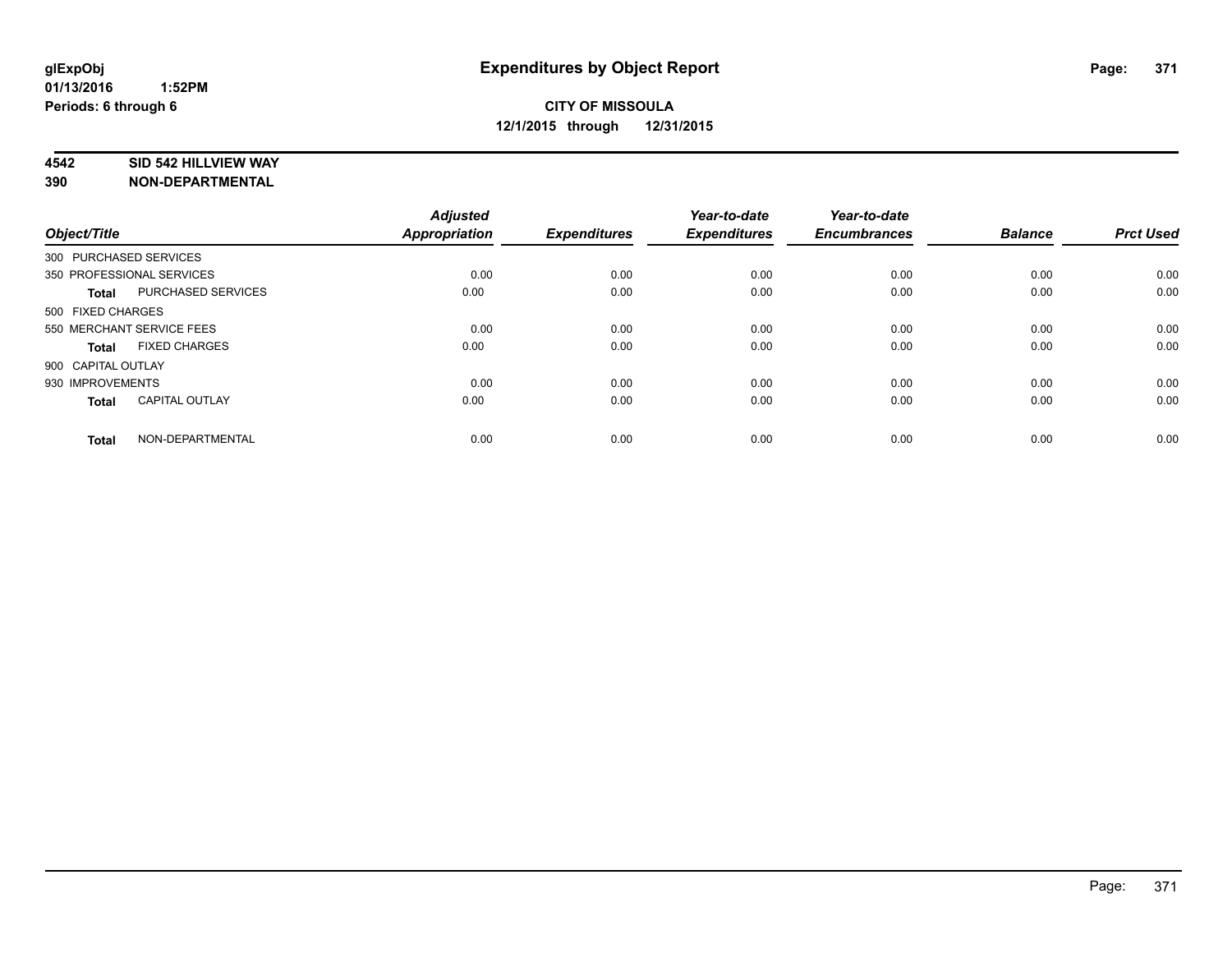### **4542 SID 542 HILLVIEW WAY**

| Object/Title                          |                      | <b>Adjusted</b><br>Appropriation | <b>Expenditures</b> | Year-to-date<br><b>Expenditures</b> | Year-to-date<br><b>Encumbrances</b> | <b>Balance</b> | <b>Prct Used</b> |
|---------------------------------------|----------------------|----------------------------------|---------------------|-------------------------------------|-------------------------------------|----------------|------------------|
|                                       |                      |                                  |                     |                                     |                                     |                |                  |
| 300 PURCHASED SERVICES                |                      |                                  |                     |                                     |                                     |                |                  |
| 350 PROFESSIONAL SERVICES             |                      | 0.00                             | 0.00                | 0.00                                | 0.00                                | 0.00           | 0.00             |
| <b>Total</b>                          | PURCHASED SERVICES   | 0.00                             | 0.00                | 0.00                                | 0.00                                | 0.00           | 0.00             |
| 500 FIXED CHARGES                     |                      |                                  |                     |                                     |                                     |                |                  |
| 550 MERCHANT SERVICE FEES             |                      | 0.00                             | 0.00                | 0.00                                | 0.00                                | 0.00           | 0.00             |
| <b>FIXED CHARGES</b><br><b>Total</b>  |                      | 0.00                             | 0.00                | 0.00                                | 0.00                                | 0.00           | 0.00             |
| 900 CAPITAL OUTLAY                    |                      |                                  |                     |                                     |                                     |                |                  |
| 930 IMPROVEMENTS                      |                      | 0.00                             | 0.00                | 0.00                                | 0.00                                | 0.00           | 0.00             |
| <b>CAPITAL OUTLAY</b><br><b>Total</b> |                      | 0.00                             | 0.00                | 0.00                                | 0.00                                | 0.00           | 0.00             |
| <b>Total</b>                          | SID 542 HILLVIEW WAY | 0.00                             | 0.00                | 0.00                                | 0.00                                | 0.00           | 0.00             |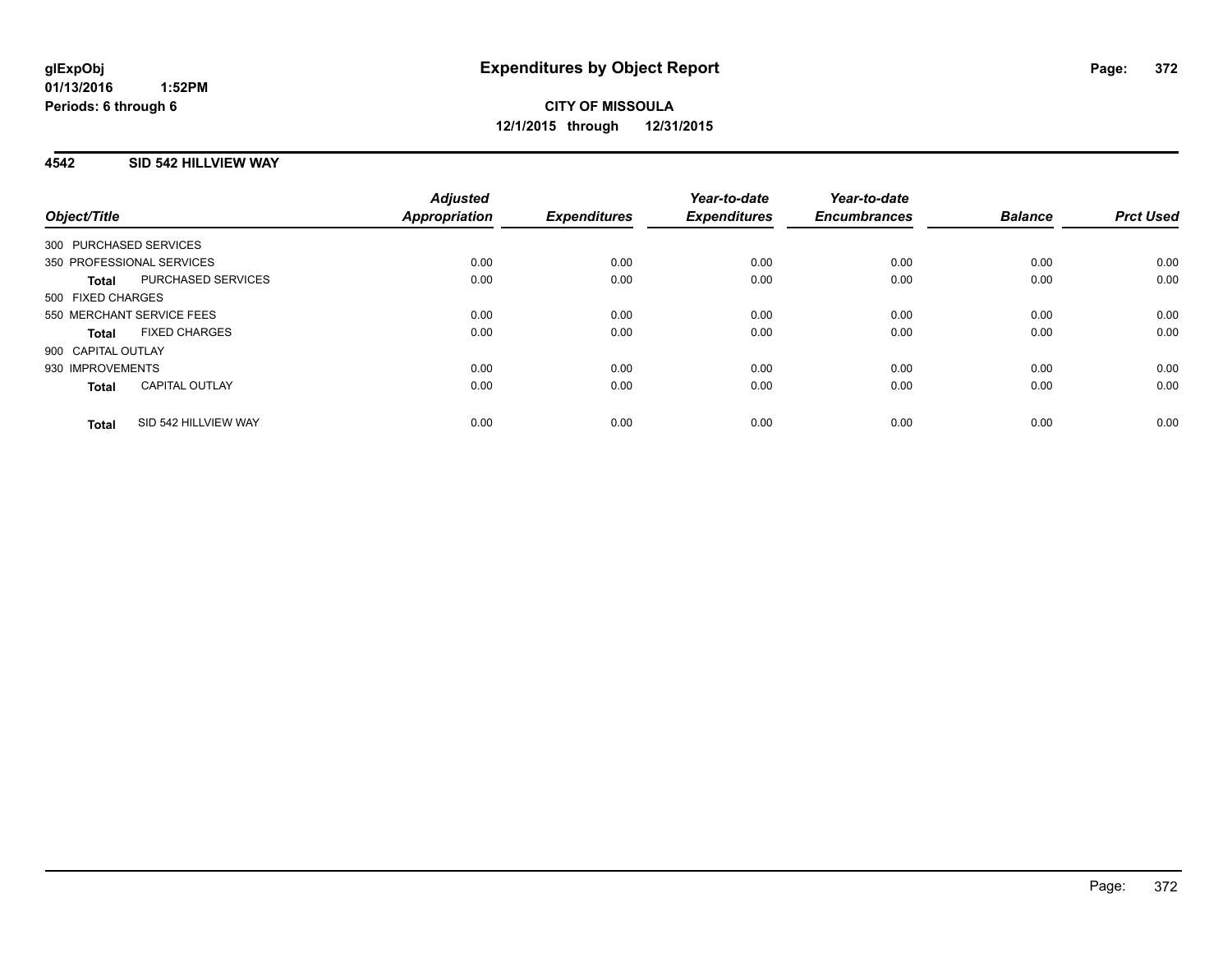## **CITY OF MISSOULA 12/1/2015 through 12/31/2015**

**4543 SID 543 TRAFFIC CALMING**

**000 \*\*\* Title Not Found \*\*\***

| Object/Title                            | <b>Adjusted</b><br><b>Appropriation</b> | <b>Expenditures</b> | Year-to-date<br><b>Expenditures</b> | Year-to-date<br><b>Encumbrances</b> | <b>Balance</b> | <b>Prct Used</b> |
|-----------------------------------------|-----------------------------------------|---------------------|-------------------------------------|-------------------------------------|----------------|------------------|
| 500 FIXED CHARGES                       |                                         |                     |                                     |                                     |                |                  |
| 550 MERCHANT SERVICE FEES               | 0.00                                    | 0.00                | 0.00                                | 0.00                                | 0.00           | 0.00             |
| <b>FIXED CHARGES</b><br><b>Total</b>    | 0.00                                    | 0.00                | 0.00                                | 0.00                                | 0.00           | 0.00             |
| 600 DEBT SERVICE                        |                                         |                     |                                     |                                     |                |                  |
| 620 INTEREST / SERVICE FEES             | 0.00                                    | 0.00                | 0.00                                | 0.00                                | 0.00           | 0.00             |
| <b>DEBT SERVICE</b><br><b>Total</b>     | 0.00                                    | 0.00                | 0.00                                | 0.00                                | 0.00           | 0.00             |
| *** Title Not Found ***<br><b>Total</b> | 0.00                                    | 0.00                | 0.00                                | 0.00                                | 0.00           | 0.00             |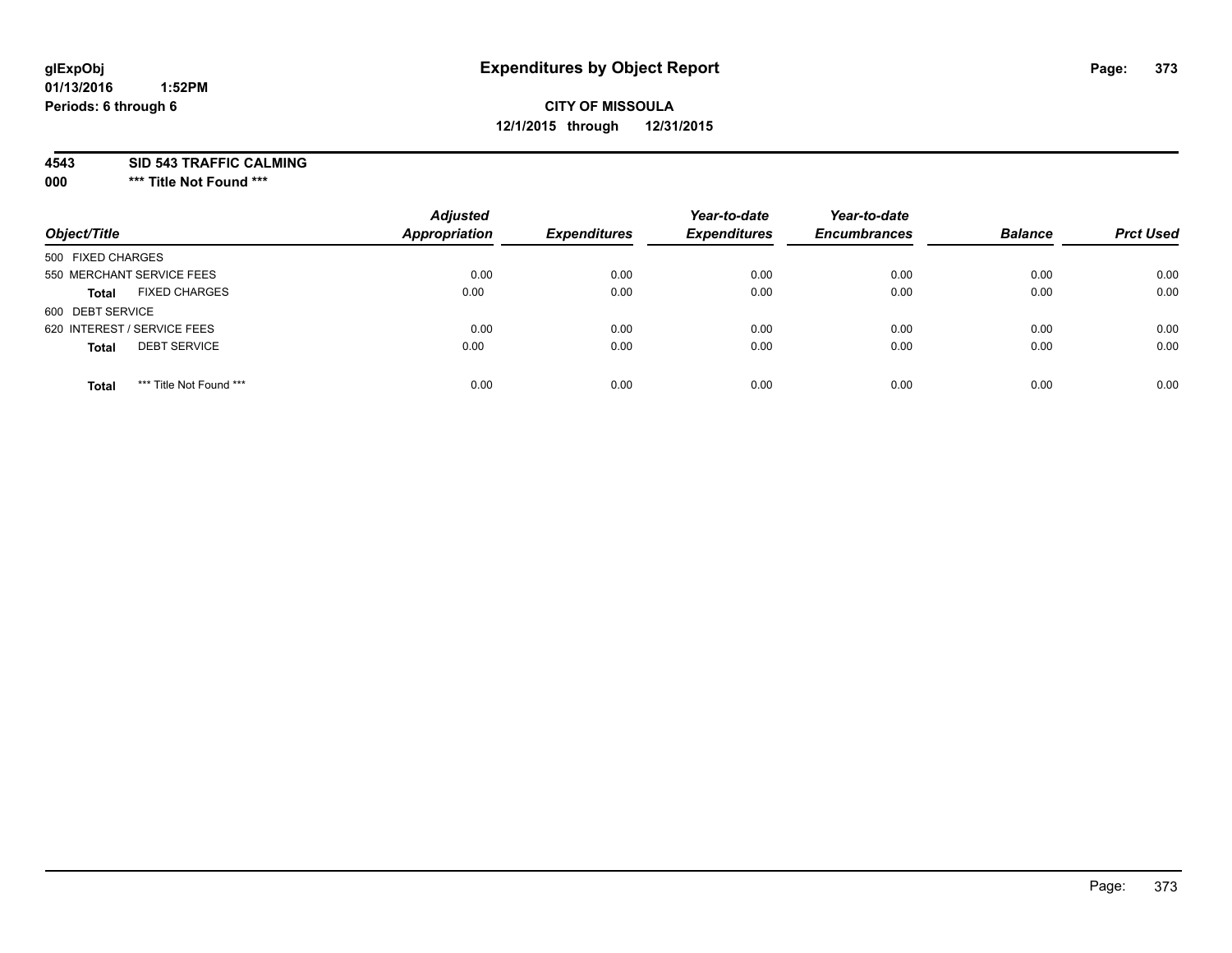**4543 SID 543 TRAFFIC CALMING**

| Object/Title           |                           | <b>Adjusted</b><br><b>Appropriation</b> | <b>Expenditures</b> | Year-to-date<br><b>Expenditures</b> | Year-to-date<br><b>Encumbrances</b> | <b>Balance</b> | <b>Prct Used</b> |
|------------------------|---------------------------|-----------------------------------------|---------------------|-------------------------------------|-------------------------------------|----------------|------------------|
| 300 PURCHASED SERVICES |                           |                                         |                     |                                     |                                     |                |                  |
|                        | 350 PROFESSIONAL SERVICES | 0.00                                    | 0.00                | 0.00                                | 0.00                                | 0.00           | 0.00             |
| <b>Total</b>           | PURCHASED SERVICES        | 0.00                                    | 0.00                | 0.00                                | 0.00                                | 0.00           | 0.00             |
| 500 FIXED CHARGES      |                           |                                         |                     |                                     |                                     |                |                  |
|                        | 550 MERCHANT SERVICE FEES | 0.00                                    | 0.00                | 0.00                                | 0.00                                | 0.00           | 0.00             |
| <b>Total</b>           | <b>FIXED CHARGES</b>      | 0.00                                    | 0.00                | 0.00                                | 0.00                                | 0.00           | 0.00             |
| 900 CAPITAL OUTLAY     |                           |                                         |                     |                                     |                                     |                |                  |
| 930 IMPROVEMENTS       |                           | 0.00                                    | 0.00                | 0.00                                | 0.00                                | 0.00           | 0.00             |
| <b>Total</b>           | <b>CAPITAL OUTLAY</b>     | 0.00                                    | 0.00                | 0.00                                | 0.00                                | 0.00           | 0.00             |
| <b>Total</b>           | NON-DEPARTMENTAL          | 0.00                                    | 0.00                | 0.00                                | 0.00                                | 0.00           | 0.00             |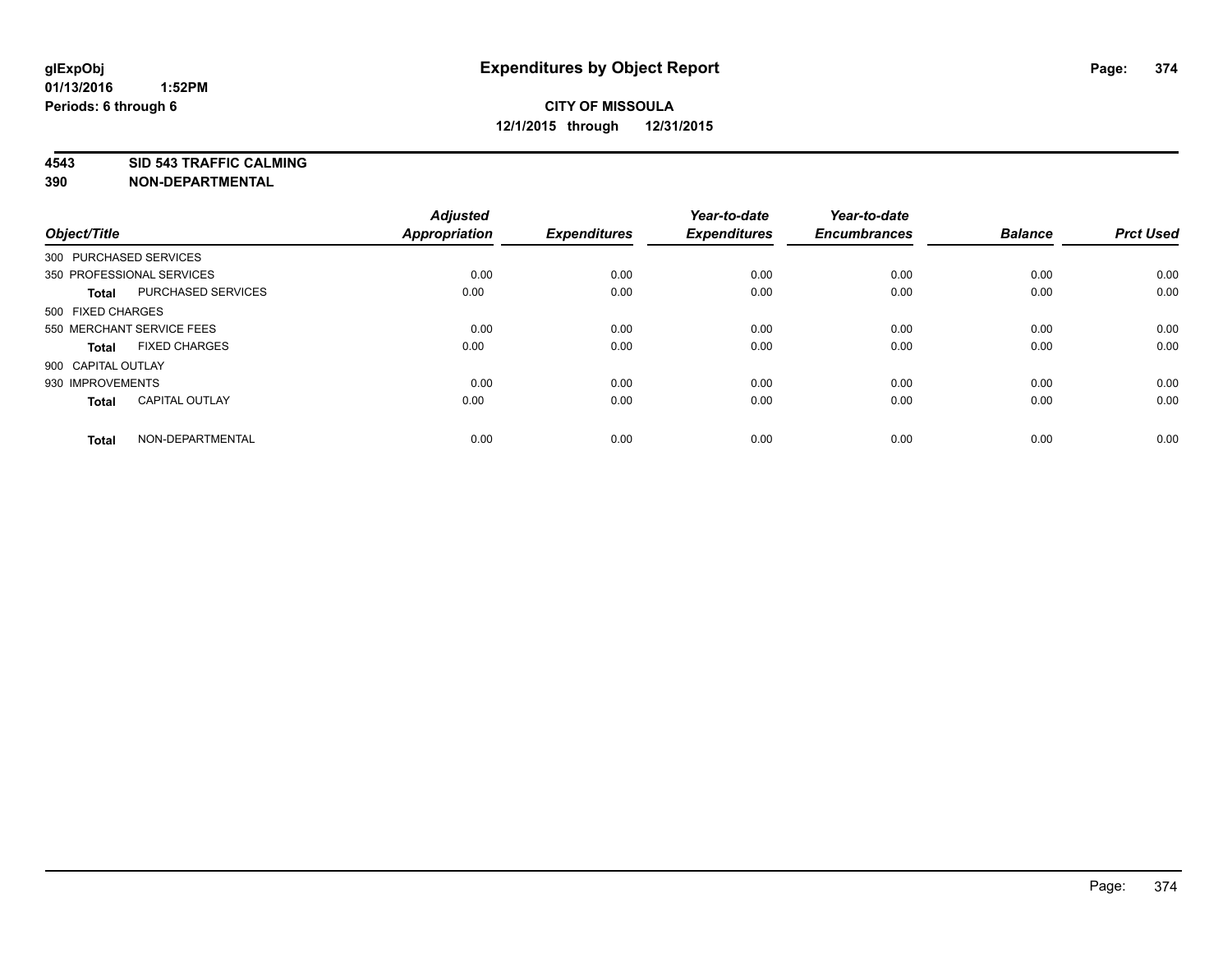# **CITY OF MISSOULA 12/1/2015 through 12/31/2015**

### **4543 SID 543 TRAFFIC CALMING**

| Object/Title           |                             | <b>Adjusted</b><br>Appropriation | <b>Expenditures</b> | Year-to-date<br><b>Expenditures</b> | Year-to-date<br><b>Encumbrances</b> | <b>Balance</b> | <b>Prct Used</b> |
|------------------------|-----------------------------|----------------------------------|---------------------|-------------------------------------|-------------------------------------|----------------|------------------|
| 300 PURCHASED SERVICES |                             |                                  |                     |                                     |                                     |                |                  |
|                        |                             |                                  |                     |                                     |                                     |                |                  |
|                        | 350 PROFESSIONAL SERVICES   | 0.00                             | 0.00                | 0.00                                | 0.00                                | 0.00           | 0.00             |
| <b>Total</b>           | PURCHASED SERVICES          | 0.00                             | 0.00                | 0.00                                | 0.00                                | 0.00           | 0.00             |
| 500 FIXED CHARGES      |                             |                                  |                     |                                     |                                     |                |                  |
|                        | 550 MERCHANT SERVICE FEES   | 0.00                             | 0.00                | 0.00                                | 0.00                                | 0.00           | 0.00             |
| <b>Total</b>           | <b>FIXED CHARGES</b>        | 0.00                             | 0.00                | 0.00                                | 0.00                                | 0.00           | 0.00             |
| 600 DEBT SERVICE       |                             |                                  |                     |                                     |                                     |                |                  |
|                        | 620 INTEREST / SERVICE FEES | 0.00                             | 0.00                | 0.00                                | 0.00                                | 0.00           | 0.00             |
| Total                  | <b>DEBT SERVICE</b>         | 0.00                             | 0.00                | 0.00                                | 0.00                                | 0.00           | 0.00             |
| 900 CAPITAL OUTLAY     |                             |                                  |                     |                                     |                                     |                |                  |
| 930 IMPROVEMENTS       |                             | 0.00                             | 0.00                | 0.00                                | 0.00                                | 0.00           | 0.00             |
| <b>Total</b>           | CAPITAL OUTLAY              | 0.00                             | 0.00                | 0.00                                | 0.00                                | 0.00           | 0.00             |
| <b>Total</b>           | SID 543 TRAFFIC CALMING     | 0.00                             | 0.00                | 0.00                                | 0.00                                | 0.00           | 0.00             |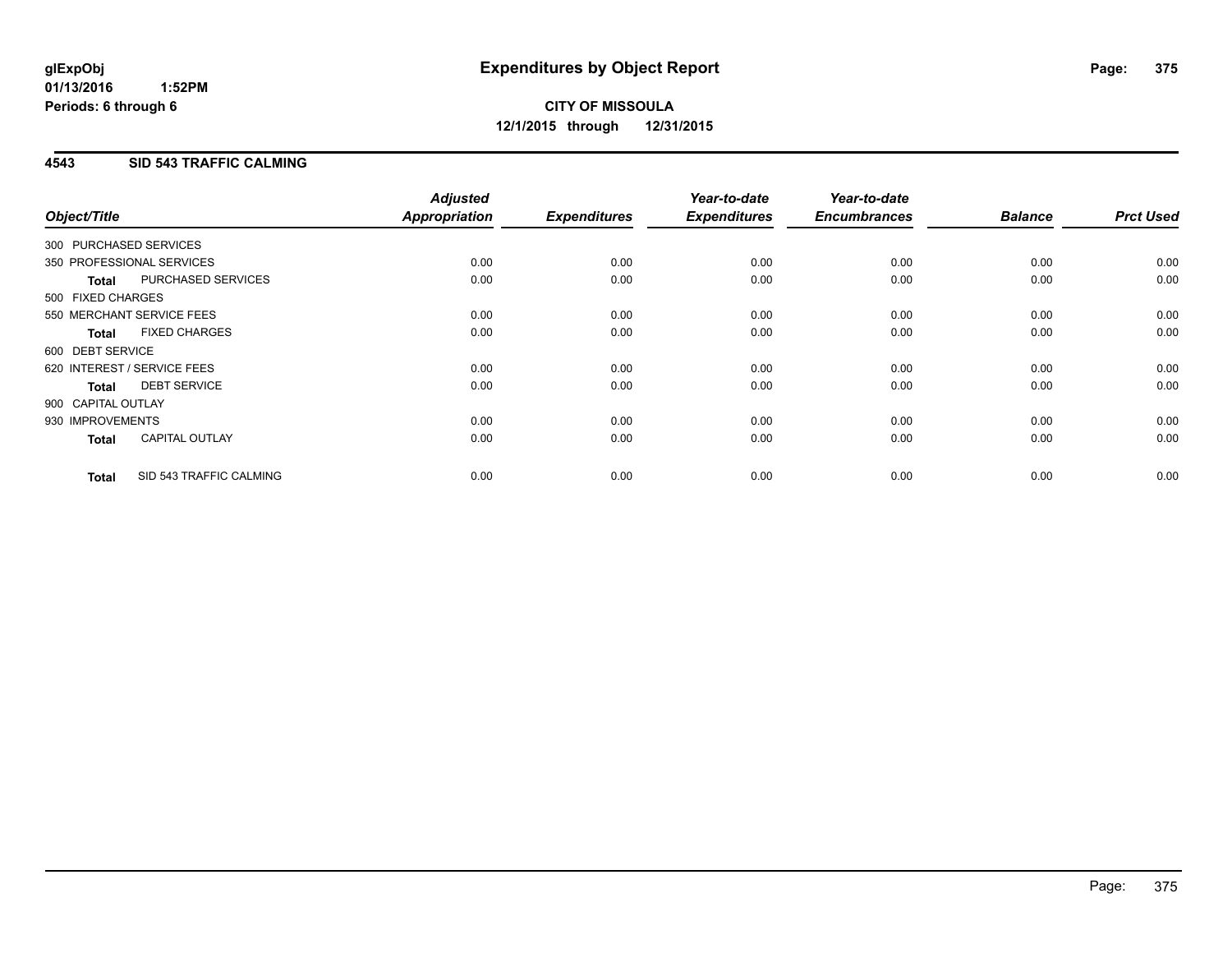#### **4544 MILLER CREEK MITIGATION FUND**

| Object/Title                          | <b>Adjusted</b><br><b>Appropriation</b> | <b>Expenditures</b> | Year-to-date<br><b>Expenditures</b> | Year-to-date<br><b>Encumbrances</b> | <b>Balance</b> | <b>Prct Used</b> |
|---------------------------------------|-----------------------------------------|---------------------|-------------------------------------|-------------------------------------|----------------|------------------|
| 500 FIXED CHARGES                     |                                         |                     |                                     |                                     |                |                  |
| 550 MERCHANT SERVICE FEES             | 0.00                                    | 0.00                | 0.00                                | 0.00                                | 0.00           | 0.00             |
| <b>FIXED CHARGES</b><br><b>Total</b>  | 0.00                                    | 0.00                | 0.00                                | 0.00                                | 0.00           | 0.00             |
| 900 CAPITAL OUTLAY                    |                                         |                     |                                     |                                     |                |                  |
| 930 IMPROVEMENTS                      | 0.00                                    | 0.00                | 0.00                                | 0.00                                | 0.00           | 0.00             |
| <b>CAPITAL OUTLAY</b><br><b>Total</b> | 0.00                                    | 0.00                | 0.00                                | 0.00                                | 0.00           | 0.00             |
| NON-DEPARTMENTAL<br><b>Total</b>      | 0.00                                    | 0.00                | 0.00                                | 0.00                                | 0.00           | 0.00             |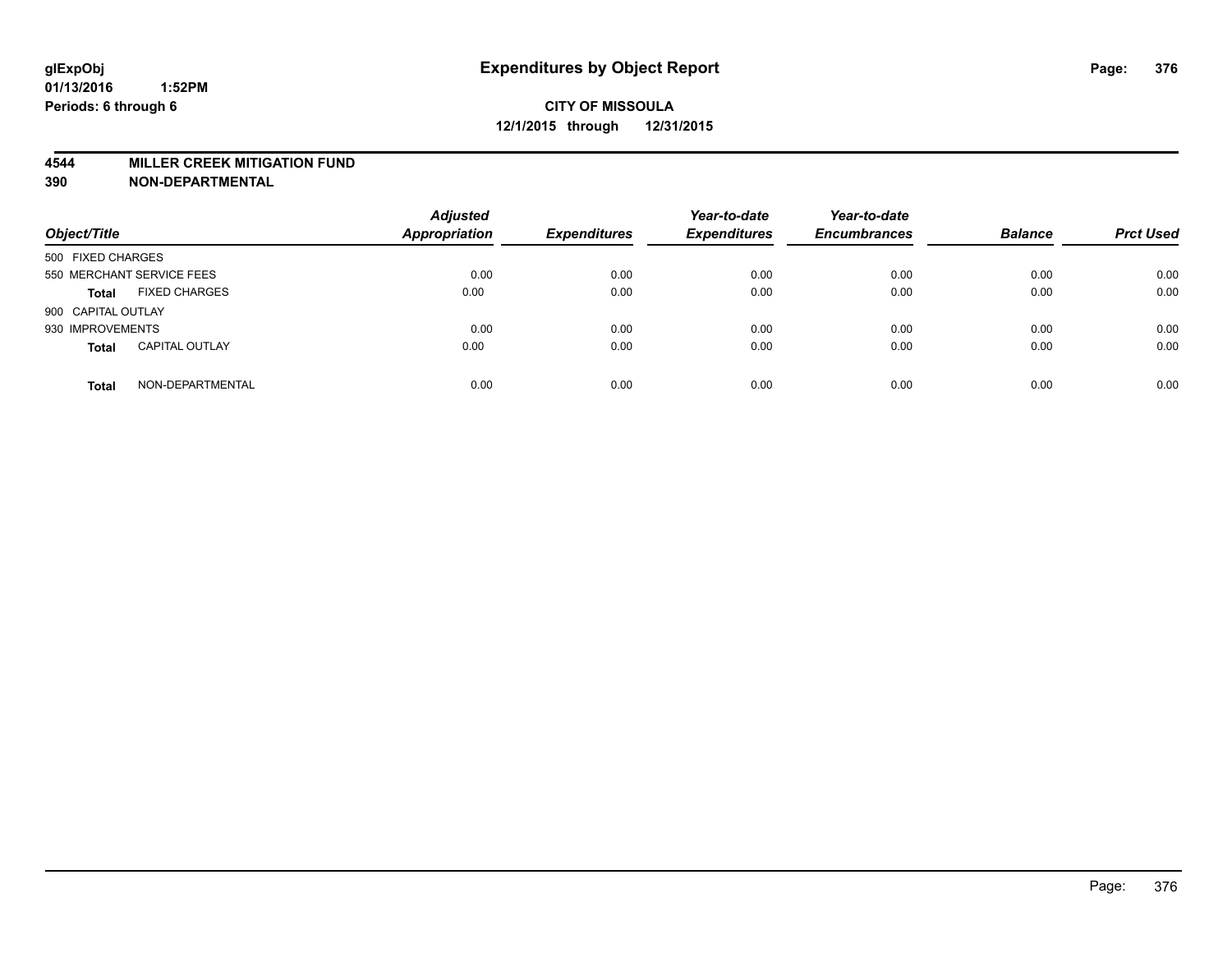#### **4544 MILLER CREEK MITIGATION FUND**

| Object/Title              |                              | <b>Adjusted</b><br>Appropriation | <b>Expenditures</b> | Year-to-date<br><b>Expenditures</b> | Year-to-date<br><b>Encumbrances</b> | <b>Balance</b> | <b>Prct Used</b> |
|---------------------------|------------------------------|----------------------------------|---------------------|-------------------------------------|-------------------------------------|----------------|------------------|
| 500 FIXED CHARGES         |                              |                                  |                     |                                     |                                     |                |                  |
| 550 MERCHANT SERVICE FEES |                              | 0.00                             | 0.00                | 0.00                                | 0.00                                | 0.00           | 0.00             |
| <b>Total</b>              | <b>FIXED CHARGES</b>         | 0.00                             | 0.00                | 0.00                                | 0.00                                | 0.00           | 0.00             |
| 900 CAPITAL OUTLAY        |                              |                                  |                     |                                     |                                     |                |                  |
| 930 IMPROVEMENTS          |                              | 0.00                             | 0.00                | 0.00                                | 0.00                                | 0.00           | 0.00             |
| <b>Total</b>              | <b>CAPITAL OUTLAY</b>        | 0.00                             | 0.00                | 0.00                                | 0.00                                | 0.00           | 0.00             |
| <b>Total</b>              | MILLER CREEK MITIGATION FUND | 0.00                             | 0.00                | 0.00                                | 0.00                                | 0.00           | 0.00             |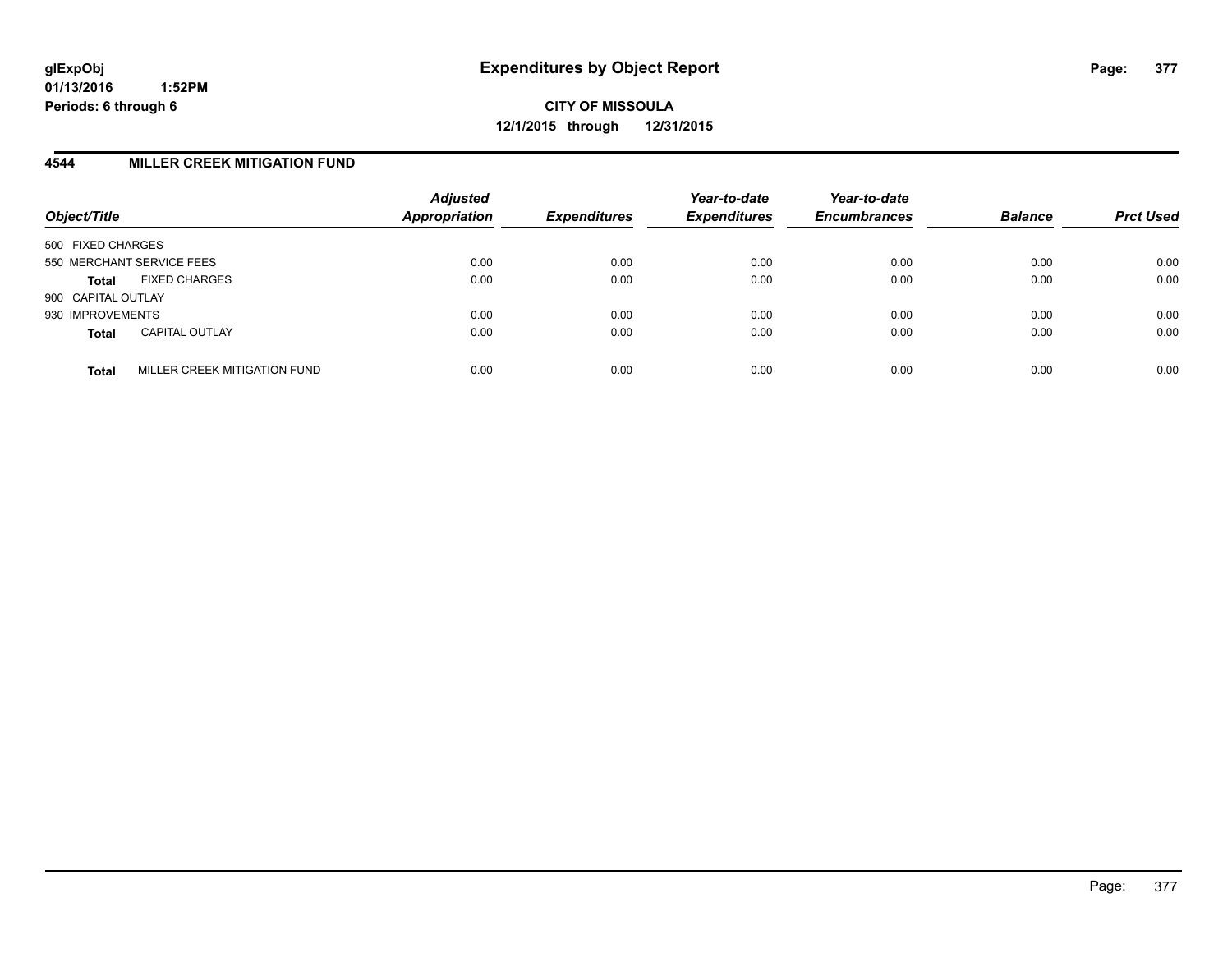#### **4545 MILLER CREEK TWITE CONSTRUCTION**

| Object/Title       |                           | <b>Adjusted</b><br><b>Appropriation</b> | <b>Expenditures</b> | Year-to-date<br><b>Expenditures</b> | Year-to-date<br><b>Encumbrances</b> | <b>Balance</b> | <b>Prct Used</b> |
|--------------------|---------------------------|-----------------------------------------|---------------------|-------------------------------------|-------------------------------------|----------------|------------------|
|                    | 300 PURCHASED SERVICES    |                                         |                     |                                     |                                     |                |                  |
|                    | 350 PROFESSIONAL SERVICES | 0.00                                    | 0.00                | 0.00                                | 0.00                                | 0.00           | 0.00             |
| <b>Total</b>       | <b>PURCHASED SERVICES</b> | 0.00                                    | 0.00                | 0.00                                | 0.00                                | 0.00           | 0.00             |
| 500 FIXED CHARGES  |                           |                                         |                     |                                     |                                     |                |                  |
|                    | 550 MERCHANT SERVICE FEES | 0.00                                    | 0.00                | 0.00                                | 0.00                                | 0.00           | 0.00             |
| Total              | <b>FIXED CHARGES</b>      | 0.00                                    | 0.00                | 0.00                                | 0.00                                | 0.00           | 0.00             |
| 900 CAPITAL OUTLAY |                           |                                         |                     |                                     |                                     |                |                  |
| 930 IMPROVEMENTS   |                           | 0.00                                    | 0.00                | 0.00                                | 0.00                                | 0.00           | 0.00             |
| Total              | <b>CAPITAL OUTLAY</b>     | 0.00                                    | 0.00                | 0.00                                | 0.00                                | 0.00           | 0.00             |
| <b>Total</b>       | NON-DEPARTMENTAL          | 0.00                                    | 0.00                | 0.00                                | 0.00                                | 0.00           | 0.00             |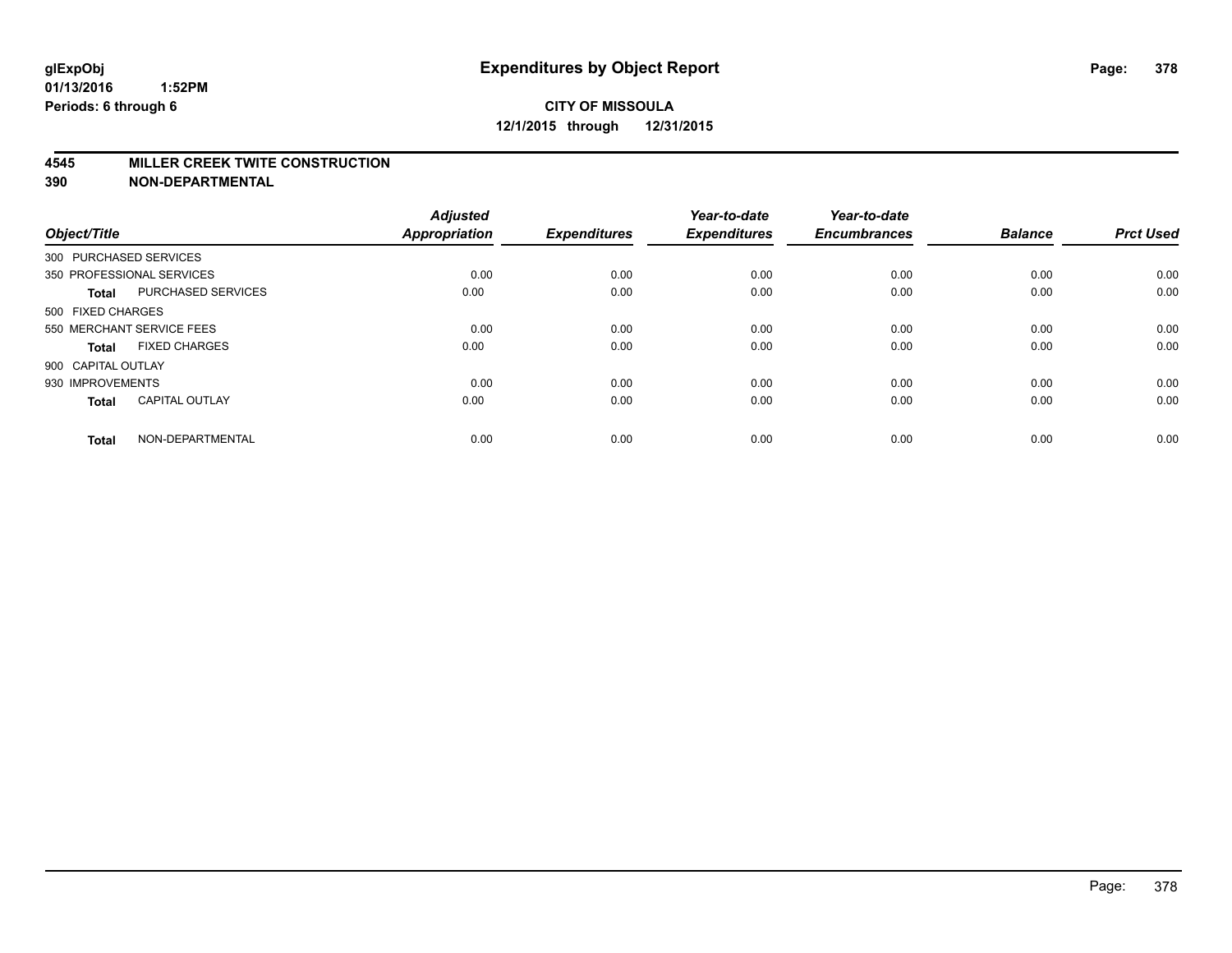# **4545 MILLER CREEK TWITE CONSTRUCTION**

| Object/Title           |                                 | <b>Adjusted</b><br><b>Appropriation</b> | <b>Expenditures</b> | Year-to-date<br><b>Expenditures</b> | Year-to-date<br><b>Encumbrances</b> | <b>Balance</b> | <b>Prct Used</b> |
|------------------------|---------------------------------|-----------------------------------------|---------------------|-------------------------------------|-------------------------------------|----------------|------------------|
| 300 PURCHASED SERVICES |                                 |                                         |                     |                                     |                                     |                |                  |
|                        | 350 PROFESSIONAL SERVICES       | 0.00                                    | 0.00                | 0.00                                | 0.00                                | 0.00           | 0.00             |
| <b>Total</b>           | <b>PURCHASED SERVICES</b>       | 0.00                                    | 0.00                | 0.00                                | 0.00                                | 0.00           | 0.00             |
| 500 FIXED CHARGES      |                                 |                                         |                     |                                     |                                     |                |                  |
|                        | 550 MERCHANT SERVICE FEES       | 0.00                                    | 0.00                | 0.00                                | 0.00                                | 0.00           | 0.00             |
| <b>Total</b>           | <b>FIXED CHARGES</b>            | 0.00                                    | 0.00                | 0.00                                | 0.00                                | 0.00           | 0.00             |
| 900 CAPITAL OUTLAY     |                                 |                                         |                     |                                     |                                     |                |                  |
| 930 IMPROVEMENTS       |                                 | 0.00                                    | 0.00                | 0.00                                | 0.00                                | 0.00           | 0.00             |
| <b>Total</b>           | <b>CAPITAL OUTLAY</b>           | 0.00                                    | 0.00                | 0.00                                | 0.00                                | 0.00           | 0.00             |
| <b>Total</b>           | MILLER CREEK TWITE CONSTRUCTION | 0.00                                    | 0.00                | 0.00                                | 0.00                                | 0.00           | 0.00             |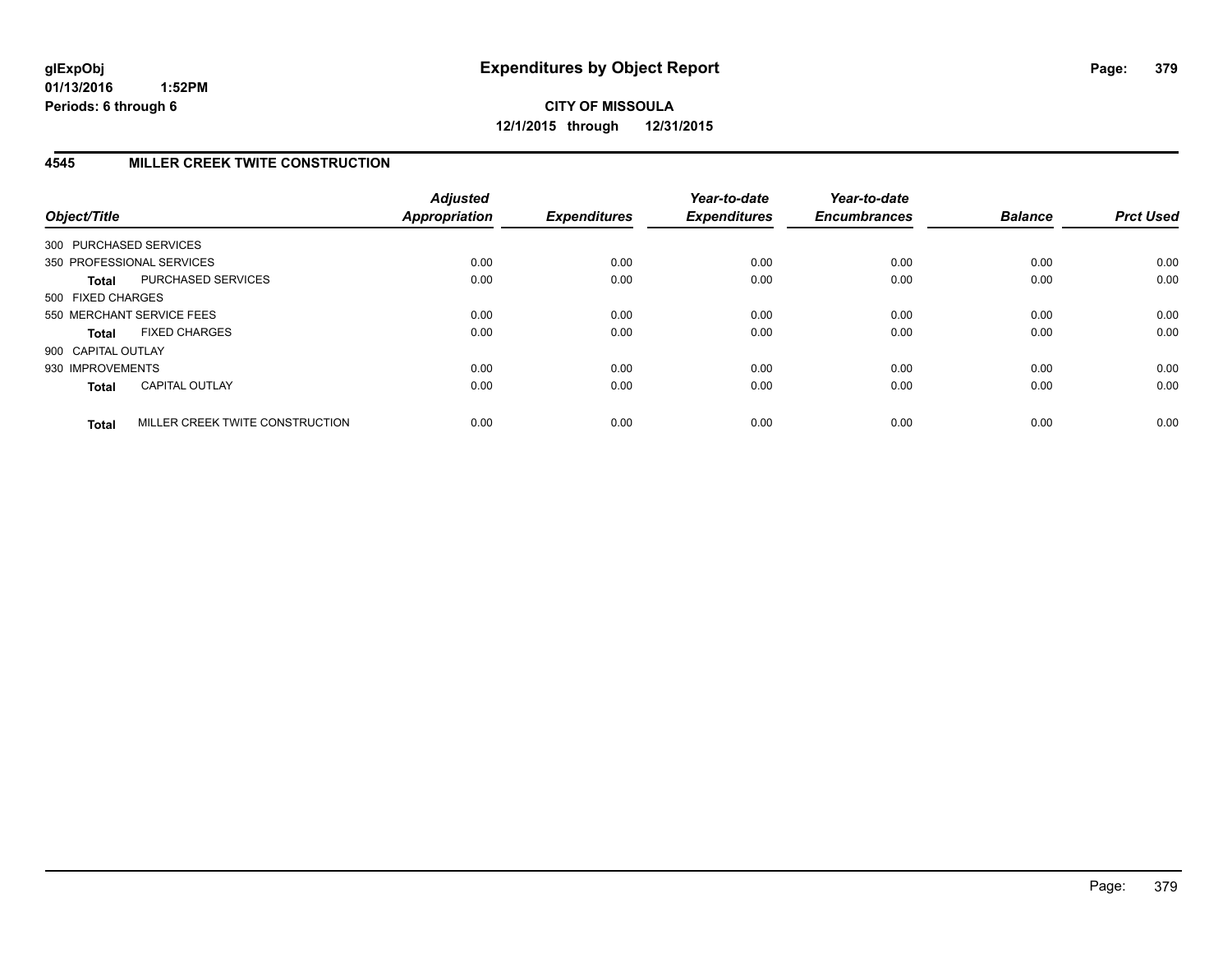#### **4546 MILLER CREEK MALOHNEY CONSTRUCTION**

| Object/Title       |                           | <b>Adjusted</b><br><b>Appropriation</b> | <b>Expenditures</b> | Year-to-date<br><b>Expenditures</b> | Year-to-date<br><b>Encumbrances</b> | <b>Balance</b> | <b>Prct Used</b> |
|--------------------|---------------------------|-----------------------------------------|---------------------|-------------------------------------|-------------------------------------|----------------|------------------|
|                    | 300 PURCHASED SERVICES    |                                         |                     |                                     |                                     |                |                  |
|                    | 350 PROFESSIONAL SERVICES | 0.00                                    | 0.00                | 0.00                                | 0.00                                | 0.00           | 0.00             |
| <b>Total</b>       | <b>PURCHASED SERVICES</b> | 0.00                                    | 0.00                | 0.00                                | 0.00                                | 0.00           | 0.00             |
| 500 FIXED CHARGES  |                           |                                         |                     |                                     |                                     |                |                  |
|                    | 550 MERCHANT SERVICE FEES | 0.00                                    | 0.00                | 0.00                                | 0.00                                | 0.00           | 0.00             |
| Total              | <b>FIXED CHARGES</b>      | 0.00                                    | 0.00                | 0.00                                | 0.00                                | 0.00           | 0.00             |
| 900 CAPITAL OUTLAY |                           |                                         |                     |                                     |                                     |                |                  |
| 930 IMPROVEMENTS   |                           | 0.00                                    | 0.00                | 0.00                                | 0.00                                | 0.00           | 0.00             |
| <b>Total</b>       | <b>CAPITAL OUTLAY</b>     | 0.00                                    | 0.00                | 0.00                                | 0.00                                | 0.00           | 0.00             |
| <b>Total</b>       | NON-DEPARTMENTAL          | 0.00                                    | 0.00                | 0.00                                | 0.00                                | 0.00           | 0.00             |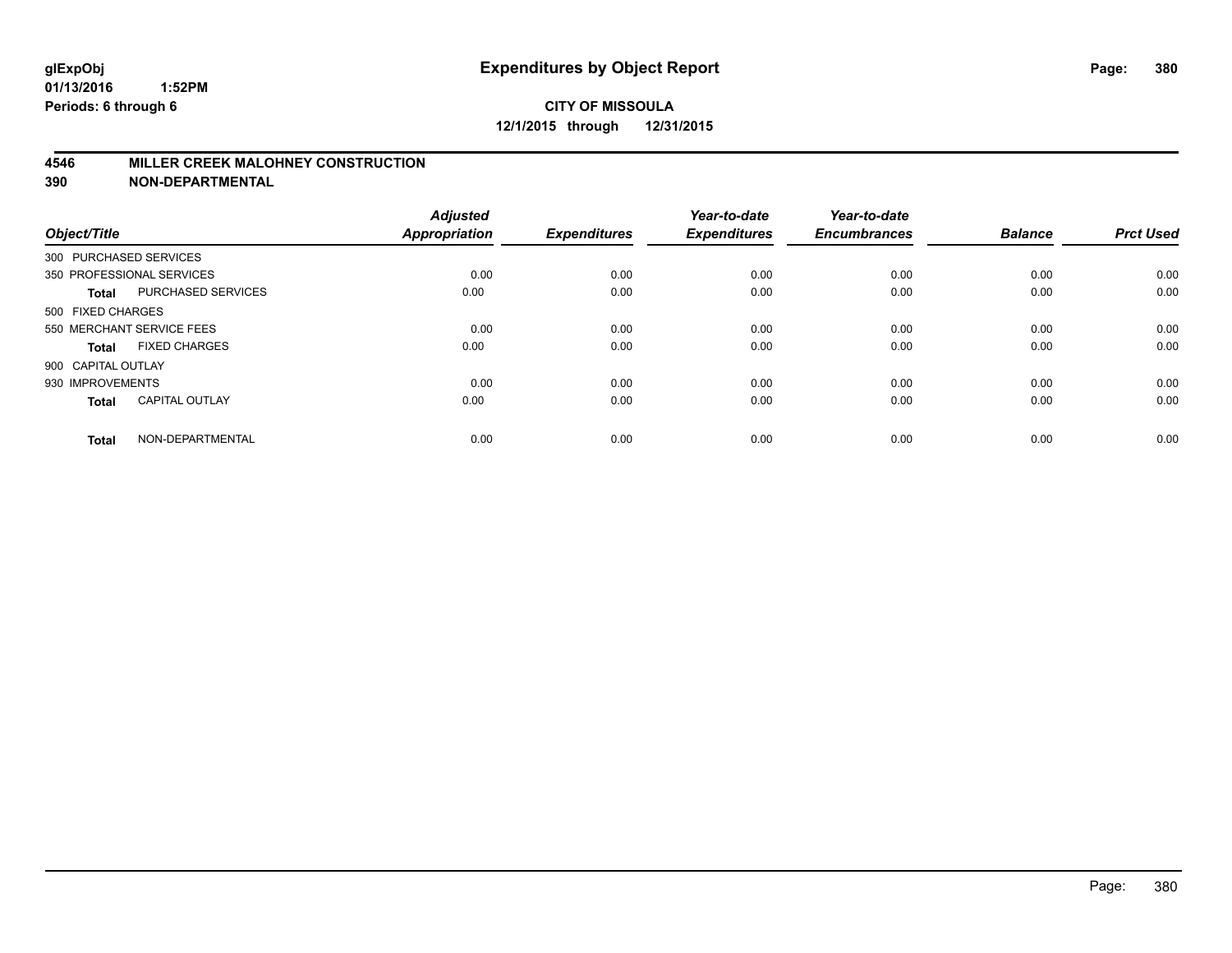**CITY OF MISSOULA 12/1/2015 through 12/31/2015**

## **4546 MILLER CREEK MALOHNEY CONSTRUCTION**

| Object/Title           |                                 | <b>Adjusted</b><br><b>Appropriation</b> | <b>Expenditures</b> | Year-to-date<br><b>Expenditures</b> | Year-to-date<br><b>Encumbrances</b> | <b>Balance</b> | <b>Prct Used</b> |
|------------------------|---------------------------------|-----------------------------------------|---------------------|-------------------------------------|-------------------------------------|----------------|------------------|
| 300 PURCHASED SERVICES |                                 |                                         |                     |                                     |                                     |                |                  |
|                        | 350 PROFESSIONAL SERVICES       | 0.00                                    | 0.00                | 0.00                                | 0.00                                | 0.00           | 0.00             |
| <b>Total</b>           | PURCHASED SERVICES              | 0.00                                    | 0.00                | 0.00                                | 0.00                                | 0.00           | 0.00             |
| 500 FIXED CHARGES      |                                 |                                         |                     |                                     |                                     |                |                  |
|                        | 550 MERCHANT SERVICE FEES       | 0.00                                    | 0.00                | 0.00                                | 0.00                                | 0.00           | 0.00             |
| <b>Total</b>           | <b>FIXED CHARGES</b>            | 0.00                                    | 0.00                | 0.00                                | 0.00                                | 0.00           | 0.00             |
| 900 CAPITAL OUTLAY     |                                 |                                         |                     |                                     |                                     |                |                  |
| 930 IMPROVEMENTS       |                                 | 0.00                                    | 0.00                | 0.00                                | 0.00                                | 0.00           | 0.00             |
| <b>Total</b>           | <b>CAPITAL OUTLAY</b>           | 0.00                                    | 0.00                | 0.00                                | 0.00                                | 0.00           | 0.00             |
| <b>Total</b>           | MILLER CREEK MALOHNEY CONSTRUCT | 0.00                                    | 0.00                | 0.00                                | 0.00                                | 0.00           | 0.00             |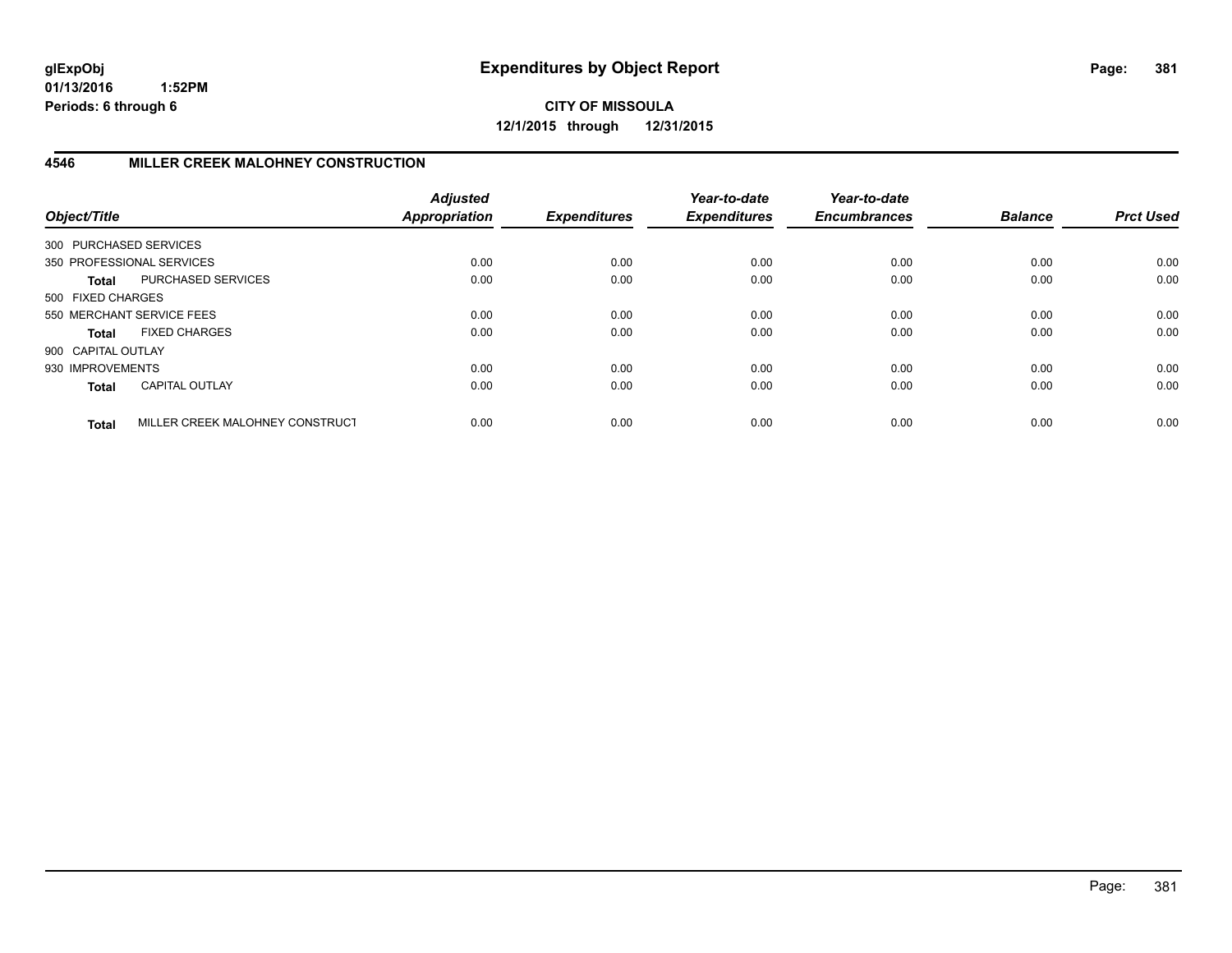#### **4547 MILLER CREEK MCCARTHY CONSTRUCTION**

| Object/Title       |                           | <b>Adjusted</b><br><b>Appropriation</b> | <b>Expenditures</b> | Year-to-date<br><b>Expenditures</b> | Year-to-date<br><b>Encumbrances</b> | <b>Balance</b> | <b>Prct Used</b> |
|--------------------|---------------------------|-----------------------------------------|---------------------|-------------------------------------|-------------------------------------|----------------|------------------|
|                    | 300 PURCHASED SERVICES    |                                         |                     |                                     |                                     |                |                  |
|                    | 350 PROFESSIONAL SERVICES | 0.00                                    | 0.00                | 0.00                                | 0.00                                | 0.00           | 0.00             |
| <b>Total</b>       | <b>PURCHASED SERVICES</b> | 0.00                                    | 0.00                | 0.00                                | 0.00                                | 0.00           | 0.00             |
| 500 FIXED CHARGES  |                           |                                         |                     |                                     |                                     |                |                  |
|                    | 550 MERCHANT SERVICE FEES | 0.00                                    | 0.00                | 0.00                                | 0.00                                | 0.00           | 0.00             |
| Total              | <b>FIXED CHARGES</b>      | 0.00                                    | 0.00                | 0.00                                | 0.00                                | 0.00           | 0.00             |
| 900 CAPITAL OUTLAY |                           |                                         |                     |                                     |                                     |                |                  |
| 930 IMPROVEMENTS   |                           | 0.00                                    | 0.00                | 0.00                                | 0.00                                | 0.00           | 0.00             |
| Total              | <b>CAPITAL OUTLAY</b>     | 0.00                                    | 0.00                | 0.00                                | 0.00                                | 0.00           | 0.00             |
| <b>Total</b>       | NON-DEPARTMENTAL          | 0.00                                    | 0.00                | 0.00                                | 0.00                                | 0.00           | 0.00             |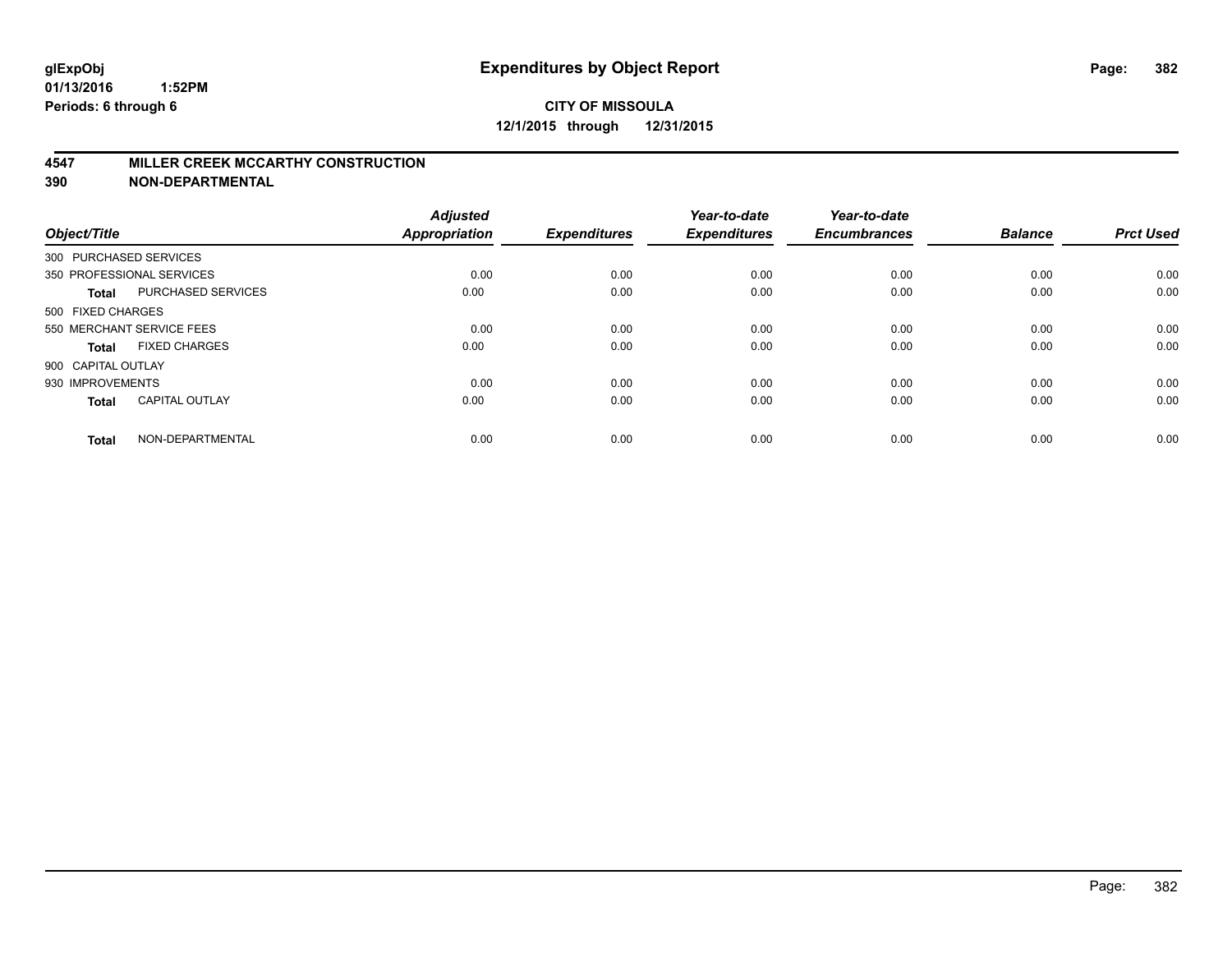**CITY OF MISSOULA 12/1/2015 through 12/31/2015**

## **4547 MILLER CREEK MCCARTHY CONSTRUCTION**

| Object/Title           |                                 | <b>Adjusted</b><br><b>Appropriation</b> | <b>Expenditures</b> | Year-to-date<br><b>Expenditures</b> | Year-to-date<br><b>Encumbrances</b> | <b>Balance</b> | <b>Prct Used</b> |
|------------------------|---------------------------------|-----------------------------------------|---------------------|-------------------------------------|-------------------------------------|----------------|------------------|
| 300 PURCHASED SERVICES |                                 |                                         |                     |                                     |                                     |                |                  |
|                        | 350 PROFESSIONAL SERVICES       | 0.00                                    | 0.00                | 0.00                                | 0.00                                | 0.00           | 0.00             |
| <b>Total</b>           | PURCHASED SERVICES              | 0.00                                    | 0.00                | 0.00                                | 0.00                                | 0.00           | 0.00             |
| 500 FIXED CHARGES      |                                 |                                         |                     |                                     |                                     |                |                  |
|                        | 550 MERCHANT SERVICE FEES       | 0.00                                    | 0.00                | 0.00                                | 0.00                                | 0.00           | 0.00             |
| <b>Total</b>           | <b>FIXED CHARGES</b>            | 0.00                                    | 0.00                | 0.00                                | 0.00                                | 0.00           | 0.00             |
| 900 CAPITAL OUTLAY     |                                 |                                         |                     |                                     |                                     |                |                  |
| 930 IMPROVEMENTS       |                                 | 0.00                                    | 0.00                | 0.00                                | 0.00                                | 0.00           | 0.00             |
| <b>Total</b>           | <b>CAPITAL OUTLAY</b>           | 0.00                                    | 0.00                | 0.00                                | 0.00                                | 0.00           | 0.00             |
| <b>Total</b>           | MILLER CREEK MCCARTHY CONSTRUCT | 0.00                                    | 0.00                | 0.00                                | 0.00                                | 0.00           | 0.00             |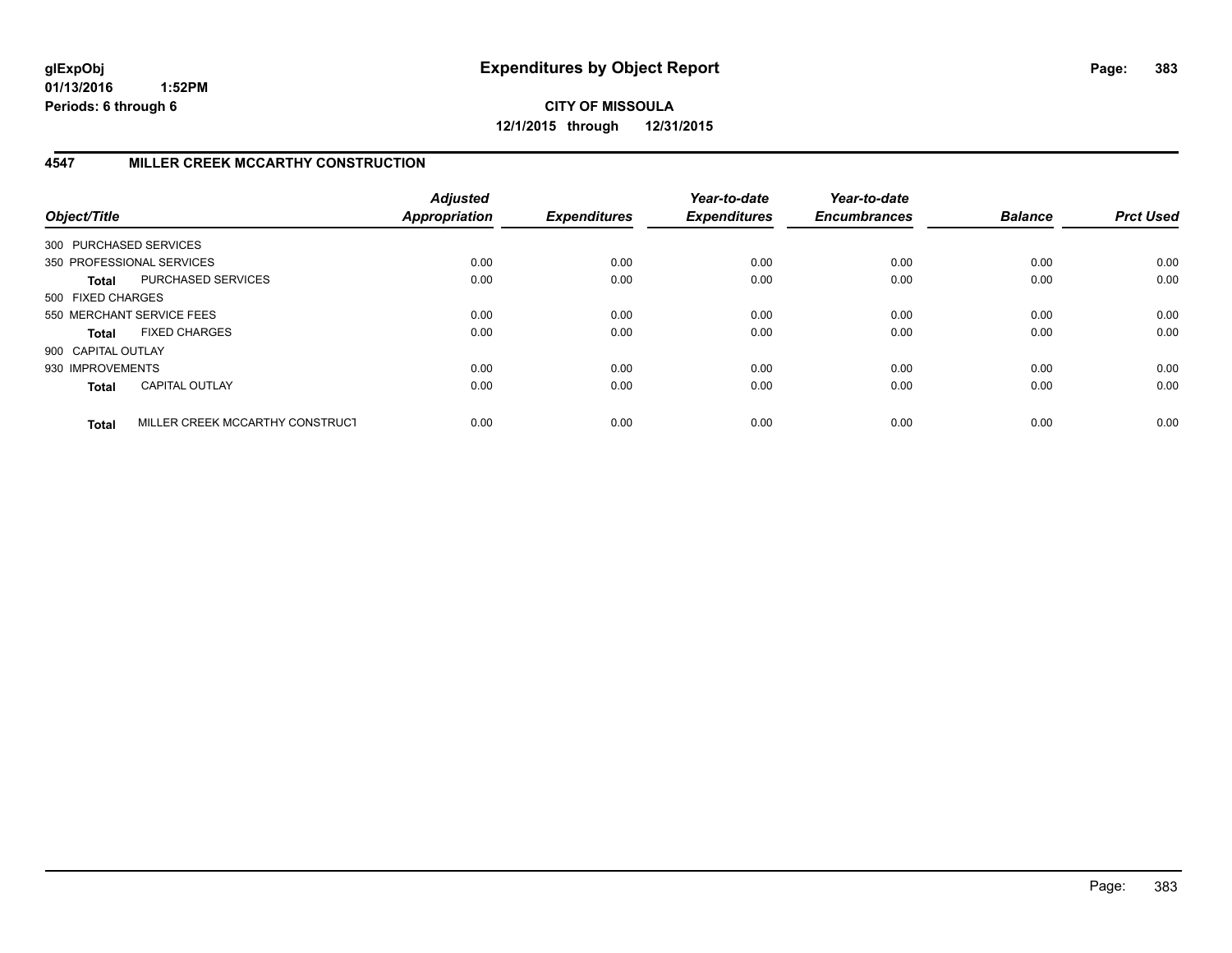#### **4548 5TH,6TH & ARTHUR ROAD IMPROVEMENTS**

| Object/Title           |                              | <b>Adjusted</b><br>Appropriation | <b>Expenditures</b> | Year-to-date<br><b>Expenditures</b> | Year-to-date<br><b>Encumbrances</b> | <b>Balance</b> | <b>Prct Used</b> |
|------------------------|------------------------------|----------------------------------|---------------------|-------------------------------------|-------------------------------------|----------------|------------------|
| 300 PURCHASED SERVICES |                              |                                  |                     |                                     |                                     |                |                  |
|                        | 350 PROFESSIONAL SERVICES    | 0.00                             | 0.00                | 0.00                                | 0.00                                | 0.00           | 0.00             |
| <b>Total</b>           | PURCHASED SERVICES           | 0.00                             | 0.00                | 0.00                                | 0.00                                | 0.00           | 0.00             |
| 500 FIXED CHARGES      |                              |                                  |                     |                                     |                                     |                |                  |
|                        | 550 MERCHANT SERVICE FEES    | 0.00                             | 0.00                | 0.00                                | 0.00                                | 0.00           | 0.00             |
| <b>Total</b>           | <b>FIXED CHARGES</b>         | 0.00                             | 0.00                | 0.00                                | 0.00                                | 0.00           | 0.00             |
| 800 OTHER OBJECTS      |                              |                                  |                     |                                     |                                     |                |                  |
|                        | 820 TRANSFERS TO OTHER FUNDS | 0.00                             | 0.00                | 0.00                                | 0.00                                | 0.00           | 0.00             |
| <b>Total</b>           | OTHER OBJECTS                | 0.00                             | 0.00                | 0.00                                | 0.00                                | 0.00           | 0.00             |
| 900 CAPITAL OUTLAY     |                              |                                  |                     |                                     |                                     |                |                  |
| 930 IMPROVEMENTS       |                              | 0.00                             | 0.00                | 0.00                                | 0.00                                | 0.00           | 0.00             |
| <b>Total</b>           | <b>CAPITAL OUTLAY</b>        | 0.00                             | 0.00                | 0.00                                | 0.00                                | 0.00           | 0.00             |
| <b>Total</b>           | NON-DEPARTMENTAL             | 0.00                             | 0.00                | 0.00                                | 0.00                                | 0.00           | 0.00             |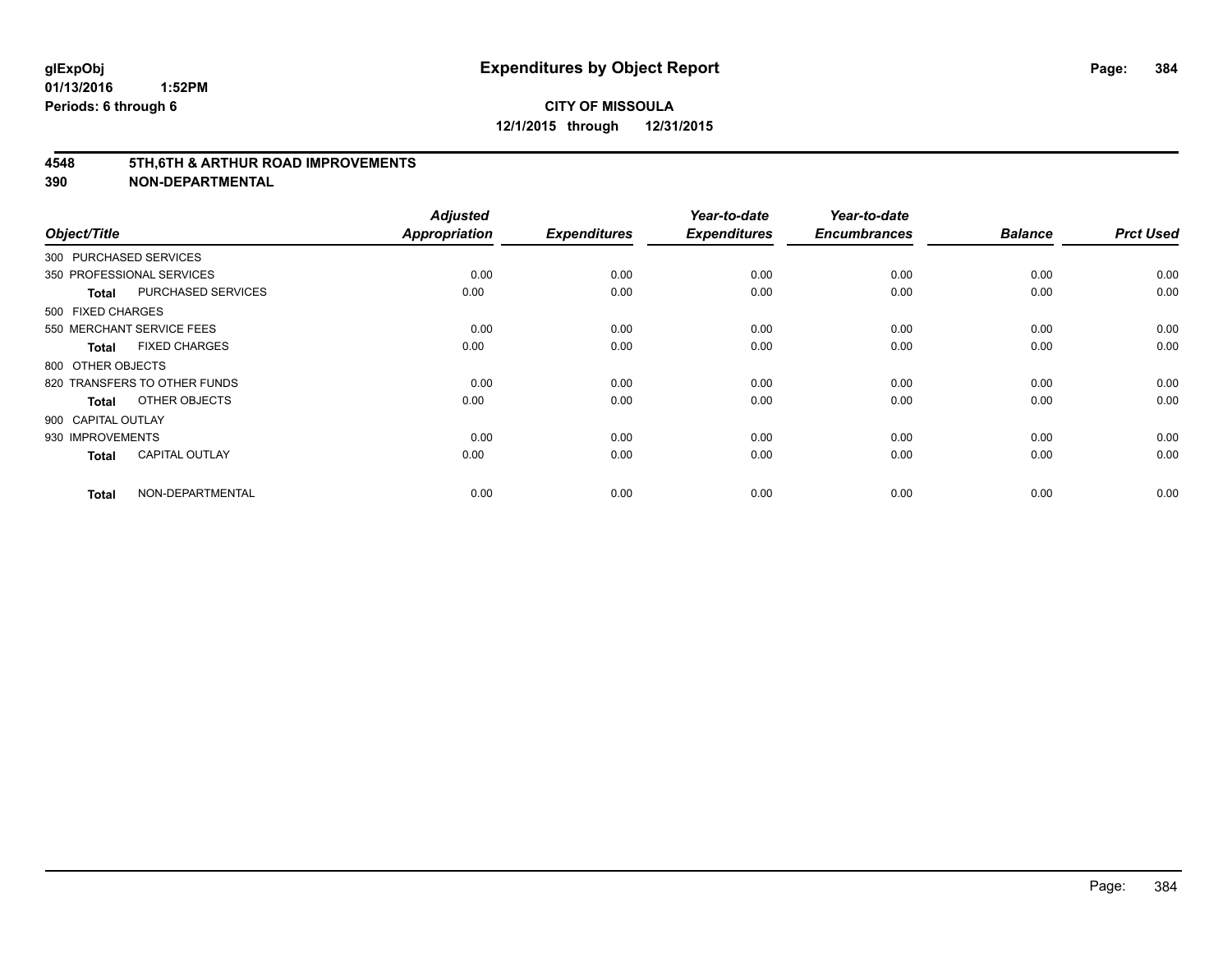**CITY OF MISSOULA 12/1/2015 through 12/31/2015**

### **4548 5TH,6TH & ARTHUR ROAD IMPROVEMENTS**

| Object/Title           |                                   | <b>Adjusted</b><br>Appropriation | <b>Expenditures</b> | Year-to-date<br><b>Expenditures</b> | Year-to-date<br><b>Encumbrances</b> | <b>Balance</b> | <b>Prct Used</b> |
|------------------------|-----------------------------------|----------------------------------|---------------------|-------------------------------------|-------------------------------------|----------------|------------------|
| 300 PURCHASED SERVICES |                                   |                                  |                     |                                     |                                     |                |                  |
|                        | 350 PROFESSIONAL SERVICES         | 0.00                             | 0.00                | 0.00                                | 0.00                                | 0.00           | 0.00             |
| <b>Total</b>           | PURCHASED SERVICES                | 0.00                             | 0.00                | 0.00                                | 0.00                                | 0.00           | 0.00             |
| 500 FIXED CHARGES      |                                   |                                  |                     |                                     |                                     |                |                  |
|                        | 550 MERCHANT SERVICE FEES         | 0.00                             | 0.00                | 0.00                                | 0.00                                | 0.00           | 0.00             |
| <b>Total</b>           | <b>FIXED CHARGES</b>              | 0.00                             | 0.00                | 0.00                                | 0.00                                | 0.00           | 0.00             |
| 800 OTHER OBJECTS      |                                   |                                  |                     |                                     |                                     |                |                  |
|                        | 820 TRANSFERS TO OTHER FUNDS      | 0.00                             | 0.00                | 0.00                                | 0.00                                | 0.00           | 0.00             |
| Total                  | OTHER OBJECTS                     | 0.00                             | 0.00                | 0.00                                | 0.00                                | 0.00           | 0.00             |
| 900 CAPITAL OUTLAY     |                                   |                                  |                     |                                     |                                     |                |                  |
| 930 IMPROVEMENTS       |                                   | 0.00                             | 0.00                | 0.00                                | 0.00                                | 0.00           | 0.00             |
| <b>Total</b>           | <b>CAPITAL OUTLAY</b>             | 0.00                             | 0.00                | 0.00                                | 0.00                                | 0.00           | 0.00             |
| <b>Total</b>           | 5TH, 6TH & ARTHUR ROAD IMPROVEMEN | 0.00                             | 0.00                | 0.00                                | 0.00                                | 0.00           | 0.00             |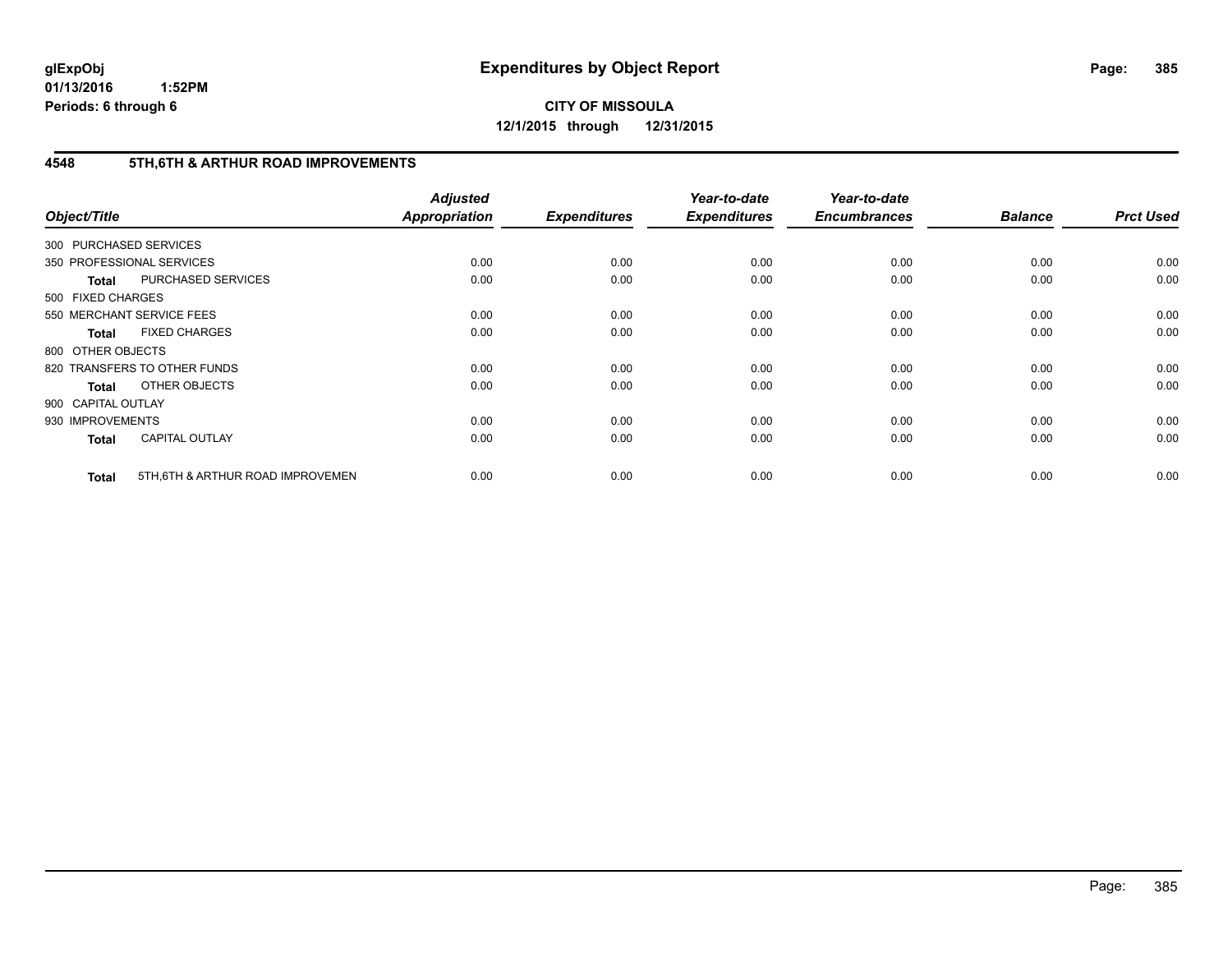#### **4745 MALONEY/TWITE MILLER CR \$1.2M CONTRIB**

| Object/Title       |                              | <b>Adjusted</b><br><b>Appropriation</b> | <b>Expenditures</b> | Year-to-date<br><b>Expenditures</b> | Year-to-date<br><b>Encumbrances</b> | <b>Balance</b> | <b>Prct Used</b> |
|--------------------|------------------------------|-----------------------------------------|---------------------|-------------------------------------|-------------------------------------|----------------|------------------|
|                    | 300 PURCHASED SERVICES       |                                         |                     |                                     |                                     |                |                  |
|                    | 350 PROFESSIONAL SERVICES    | 0.00                                    | 0.00                | 0.00                                | 0.00                                | 0.00           | 0.00             |
| <b>Total</b>       | PURCHASED SERVICES           | 0.00                                    | 0.00                | 0.00                                | 0.00                                | 0.00           | 0.00             |
| 500 FIXED CHARGES  |                              |                                         |                     |                                     |                                     |                |                  |
|                    | 550 MERCHANT SERVICE FEES    | 0.00                                    | 0.00                | 0.00                                | 0.00                                | 0.00           | 0.00             |
| <b>Total</b>       | <b>FIXED CHARGES</b>         | 0.00                                    | 0.00                | 0.00                                | 0.00                                | 0.00           | 0.00             |
| 800 OTHER OBJECTS  |                              |                                         |                     |                                     |                                     |                |                  |
|                    | 820 TRANSFERS TO OTHER FUNDS | 0.00                                    | 0.00                | 0.00                                | 0.00                                | 0.00           | 0.00             |
| <b>Total</b>       | OTHER OBJECTS                | 0.00                                    | 0.00                | 0.00                                | 0.00                                | 0.00           | 0.00             |
| 900 CAPITAL OUTLAY |                              |                                         |                     |                                     |                                     |                |                  |
| 930 IMPROVEMENTS   |                              | 0.00                                    | 0.00                | 0.00                                | 0.00                                | 0.00           | 0.00             |
| <b>Total</b>       | <b>CAPITAL OUTLAY</b>        | 0.00                                    | 0.00                | 0.00                                | 0.00                                | 0.00           | 0.00             |
| <b>Total</b>       | NON-DEPARTMENTAL             | 0.00                                    | 0.00                | 0.00                                | 0.00                                | 0.00           | 0.00             |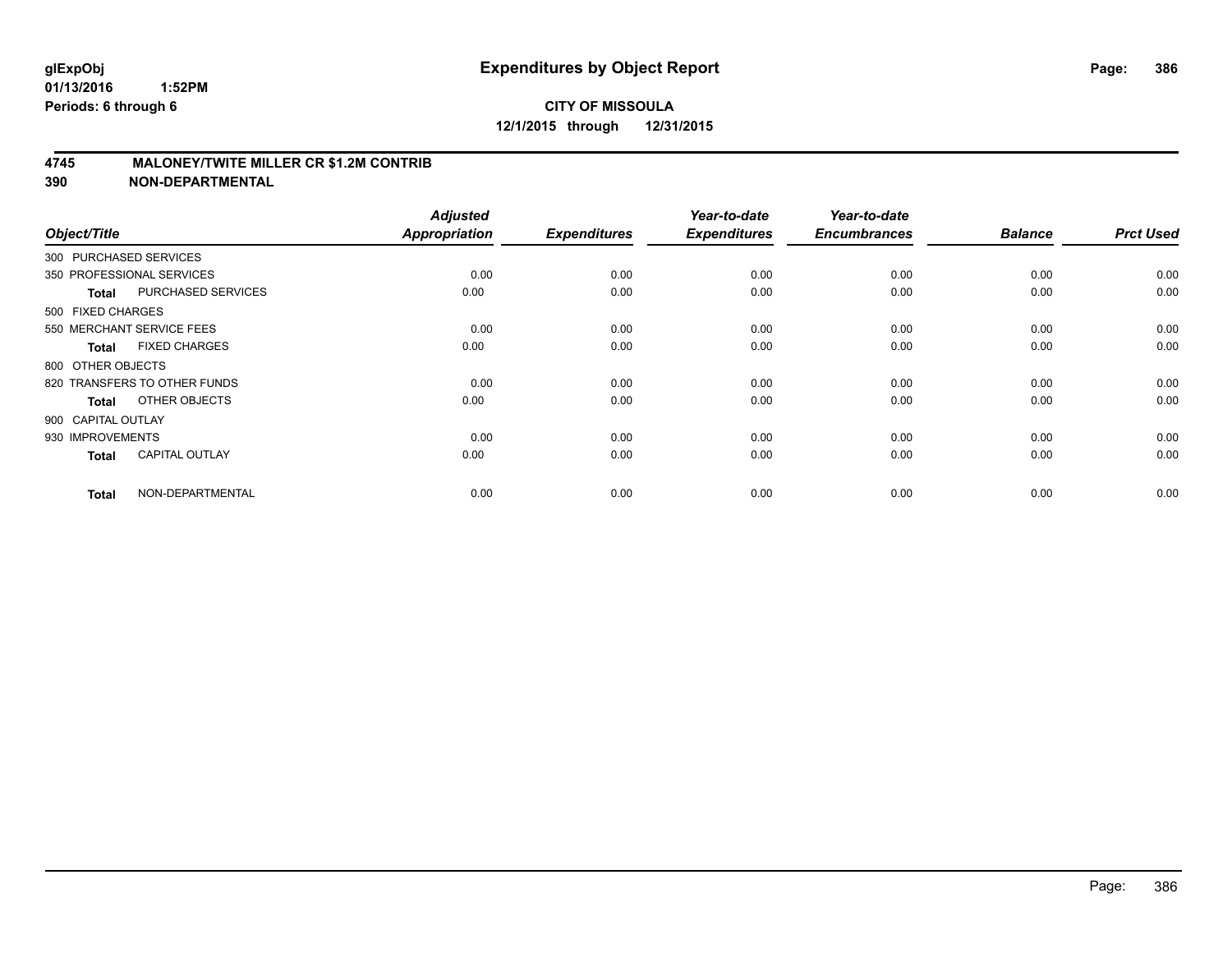# **4745 MALONEY/TWITE MILLER CR \$1.2M CONTRIB**

| Object/Title           |                                    | <b>Adjusted</b><br>Appropriation | <b>Expenditures</b> | Year-to-date<br><b>Expenditures</b> | Year-to-date<br><b>Encumbrances</b> | <b>Balance</b> | <b>Prct Used</b> |
|------------------------|------------------------------------|----------------------------------|---------------------|-------------------------------------|-------------------------------------|----------------|------------------|
| 300 PURCHASED SERVICES |                                    |                                  |                     |                                     |                                     |                |                  |
|                        | 350 PROFESSIONAL SERVICES          | 0.00                             | 0.00                | 0.00                                | 0.00                                | 0.00           | 0.00             |
| <b>Total</b>           | PURCHASED SERVICES                 | 0.00                             | 0.00                | 0.00                                | 0.00                                | 0.00           | 0.00             |
| 500 FIXED CHARGES      |                                    |                                  |                     |                                     |                                     |                |                  |
|                        | 550 MERCHANT SERVICE FEES          | 0.00                             | 0.00                | 0.00                                | 0.00                                | 0.00           | 0.00             |
| <b>Total</b>           | <b>FIXED CHARGES</b>               | 0.00                             | 0.00                | 0.00                                | 0.00                                | 0.00           | 0.00             |
| 800 OTHER OBJECTS      |                                    |                                  |                     |                                     |                                     |                |                  |
|                        | 820 TRANSFERS TO OTHER FUNDS       | 0.00                             | 0.00                | 0.00                                | 0.00                                | 0.00           | 0.00             |
| <b>Total</b>           | OTHER OBJECTS                      | 0.00                             | 0.00                | 0.00                                | 0.00                                | 0.00           | 0.00             |
| 900 CAPITAL OUTLAY     |                                    |                                  |                     |                                     |                                     |                |                  |
| 930 IMPROVEMENTS       |                                    | 0.00                             | 0.00                | 0.00                                | 0.00                                | 0.00           | 0.00             |
| <b>Total</b>           | <b>CAPITAL OUTLAY</b>              | 0.00                             | 0.00                | 0.00                                | 0.00                                | 0.00           | 0.00             |
| <b>Total</b>           | MALONEY/TWITE MILLER CR \$1.2M CON | 0.00                             | 0.00                | 0.00                                | 0.00                                | 0.00           | 0.00             |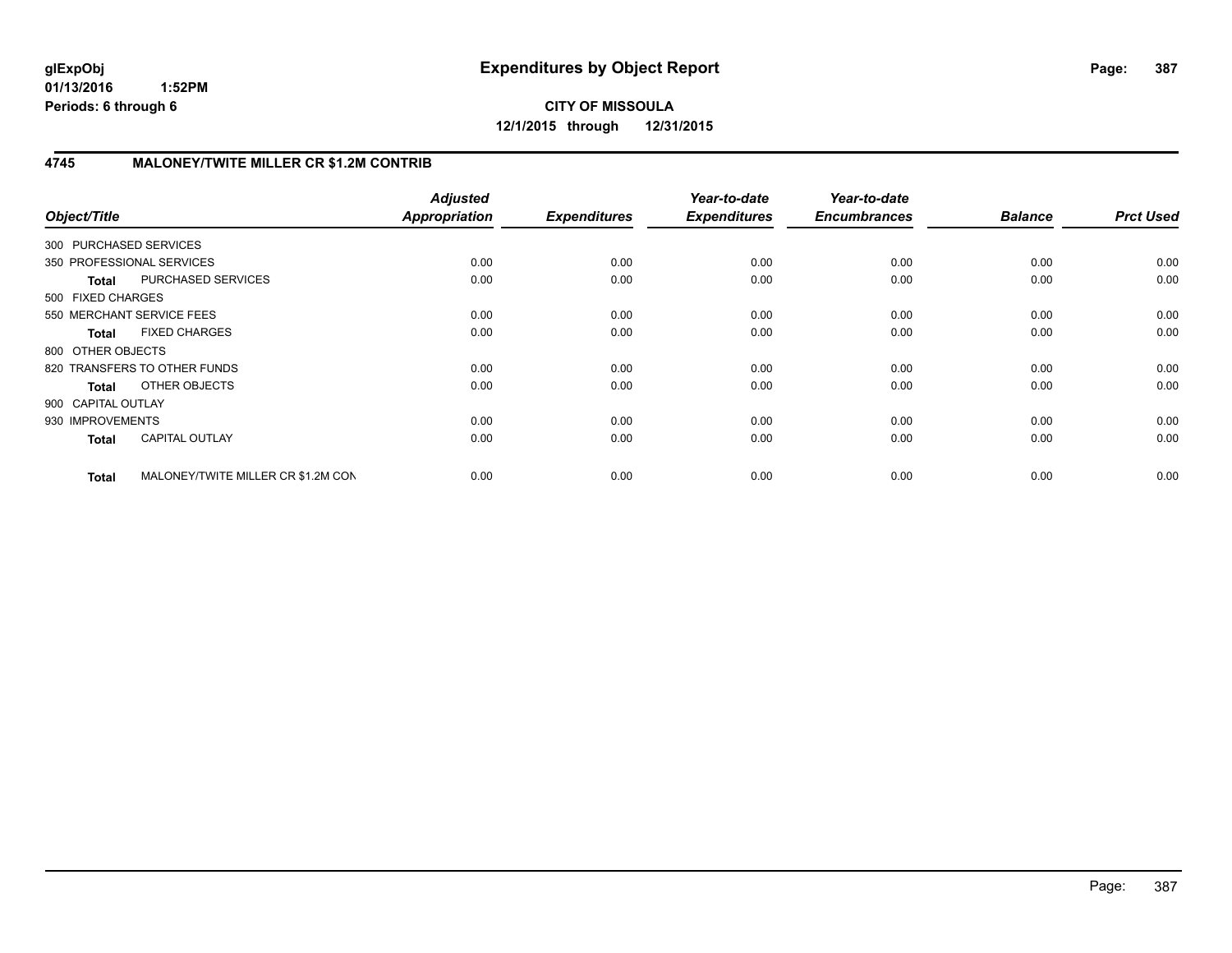# **4941 HILLVIEW WAY CONSTRUCTION**

#### **280 PUBLIC WORKS OPERATIONS**

| Object/Title        |                            | <b>Adjusted</b><br><b>Appropriation</b> | <b>Expenditures</b> | Year-to-date<br><b>Expenditures</b> | Year-to-date<br><b>Encumbrances</b> | <b>Balance</b> | <b>Prct Used</b> |
|---------------------|----------------------------|-----------------------------------------|---------------------|-------------------------------------|-------------------------------------|----------------|------------------|
| 200 SUPPLIES        |                            |                                         |                     |                                     |                                     |                |                  |
| 210 OFFICE SUPPLIES |                            | 0.00                                    | 0.00                | 0.00                                | 0.00                                | 0.00           | 0.00             |
| Total               | <b>SUPPLIES</b>            | 0.00                                    | 0.00                | 0.00                                | 0.00                                | 0.00           | 0.00             |
|                     | 300 PURCHASED SERVICES     |                                         |                     |                                     |                                     |                |                  |
| 310 COMMUNICATIONS  |                            | 0.00                                    | 0.00                | 0.00                                | 0.00                                | 0.00           | 0.00             |
|                     | 320 PRINTING & DUPLICATING | 0.00                                    | 0.00                | 0.00                                | 0.00                                | 0.00           | 0.00             |
|                     | 350 PROFESSIONAL SERVICES  | 0.00                                    | 25,147.90           | 60,509.83                           | 0.00                                | $-60,509.83$   | 0.00             |
| Total               | <b>PURCHASED SERVICES</b>  | 0.00                                    | 25,147.90           | 60,509.83                           | 0.00                                | $-60,509.83$   | 0.00             |
| 500 FIXED CHARGES   |                            |                                         |                     |                                     |                                     |                |                  |
|                     | 550 MERCHANT SERVICE FEES  | 0.00                                    | 0.00                | 0.00                                | 0.00                                | 0.00           | 0.00             |
| Total               | <b>FIXED CHARGES</b>       | 0.00                                    | 0.00                | 0.00                                | 0.00                                | 0.00           | 0.00             |
| 900 CAPITAL OUTLAY  |                            |                                         |                     |                                     |                                     |                |                  |
| 930 IMPROVEMENTS    |                            | 0.00                                    | 0.00                | 0.00                                | 0.00                                | 0.00           | 0.00             |
| <b>Total</b>        | <b>CAPITAL OUTLAY</b>      | 0.00                                    | 0.00                | 0.00                                | 0.00                                | 0.00           | 0.00             |
| <b>Total</b>        | PUBLIC WORKS OPERATIONS    | 0.00                                    | 25,147.90           | 60,509.83                           | 0.00                                | $-60,509.83$   | 0.00             |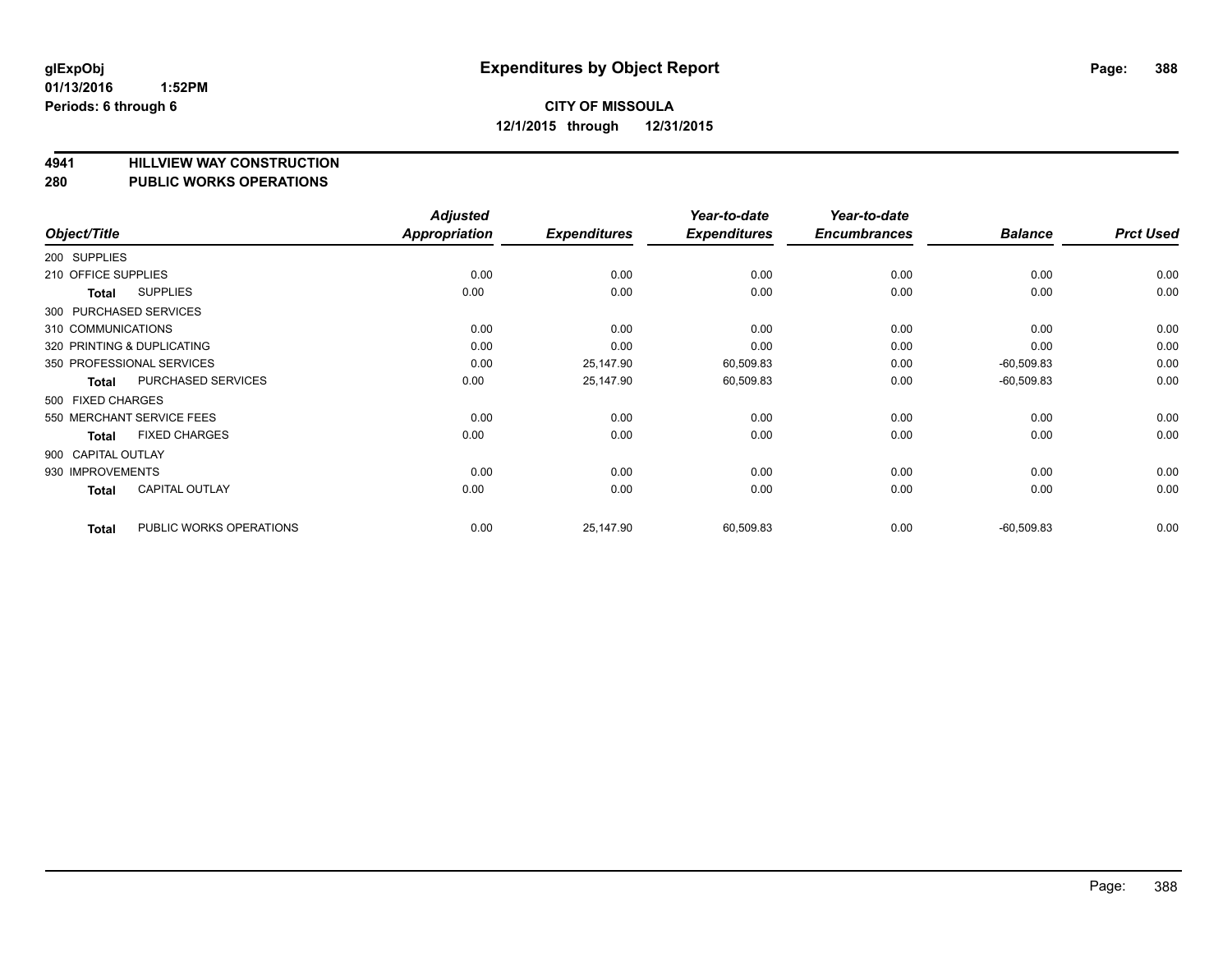# **CITY OF MISSOULA 12/1/2015 through 12/31/2015**

#### **4941 HILLVIEW WAY CONSTRUCTION**

|                     |                                  | <b>Adjusted</b>      |                     | Year-to-date        | Year-to-date        |                |                  |
|---------------------|----------------------------------|----------------------|---------------------|---------------------|---------------------|----------------|------------------|
| Object/Title        |                                  | <b>Appropriation</b> | <b>Expenditures</b> | <b>Expenditures</b> | <b>Encumbrances</b> | <b>Balance</b> | <b>Prct Used</b> |
| 200 SUPPLIES        |                                  |                      |                     |                     |                     |                |                  |
| 210 OFFICE SUPPLIES |                                  | 0.00                 | 0.00                | 0.00                | 0.00                | 0.00           | 0.00             |
| Total               | <b>SUPPLIES</b>                  | 0.00                 | 0.00                | 0.00                | 0.00                | 0.00           | 0.00             |
|                     | 300 PURCHASED SERVICES           |                      |                     |                     |                     |                |                  |
| 310 COMMUNICATIONS  |                                  | 0.00                 | 0.00                | 0.00                | 0.00                | 0.00           | 0.00             |
|                     | 320 PRINTING & DUPLICATING       | 0.00                 | 0.00                | 0.00                | 0.00                | 0.00           | 0.00             |
|                     | 350 PROFESSIONAL SERVICES        | 0.00                 | 25,147.90           | 60,509.83           | 0.00                | $-60,509.83$   | 0.00             |
| <b>Total</b>        | PURCHASED SERVICES               | 0.00                 | 25,147.90           | 60,509.83           | 0.00                | $-60,509.83$   | 0.00             |
| 500 FIXED CHARGES   |                                  |                      |                     |                     |                     |                |                  |
|                     | 550 MERCHANT SERVICE FEES        | 0.00                 | 0.00                | 0.00                | 0.00                | 0.00           | 0.00             |
| <b>Total</b>        | <b>FIXED CHARGES</b>             | 0.00                 | 0.00                | 0.00                | 0.00                | 0.00           | 0.00             |
| 900 CAPITAL OUTLAY  |                                  |                      |                     |                     |                     |                |                  |
| 930 IMPROVEMENTS    |                                  | 0.00                 | 0.00                | 0.00                | 0.00                | 0.00           | 0.00             |
| <b>Total</b>        | <b>CAPITAL OUTLAY</b>            | 0.00                 | 0.00                | 0.00                | 0.00                | 0.00           | 0.00             |
| <b>Total</b>        | <b>HILLVIEW WAY CONSTRUCTION</b> | 0.00                 | 25,147.90           | 60,509.83           | 0.00                | $-60,509.83$   | 0.00             |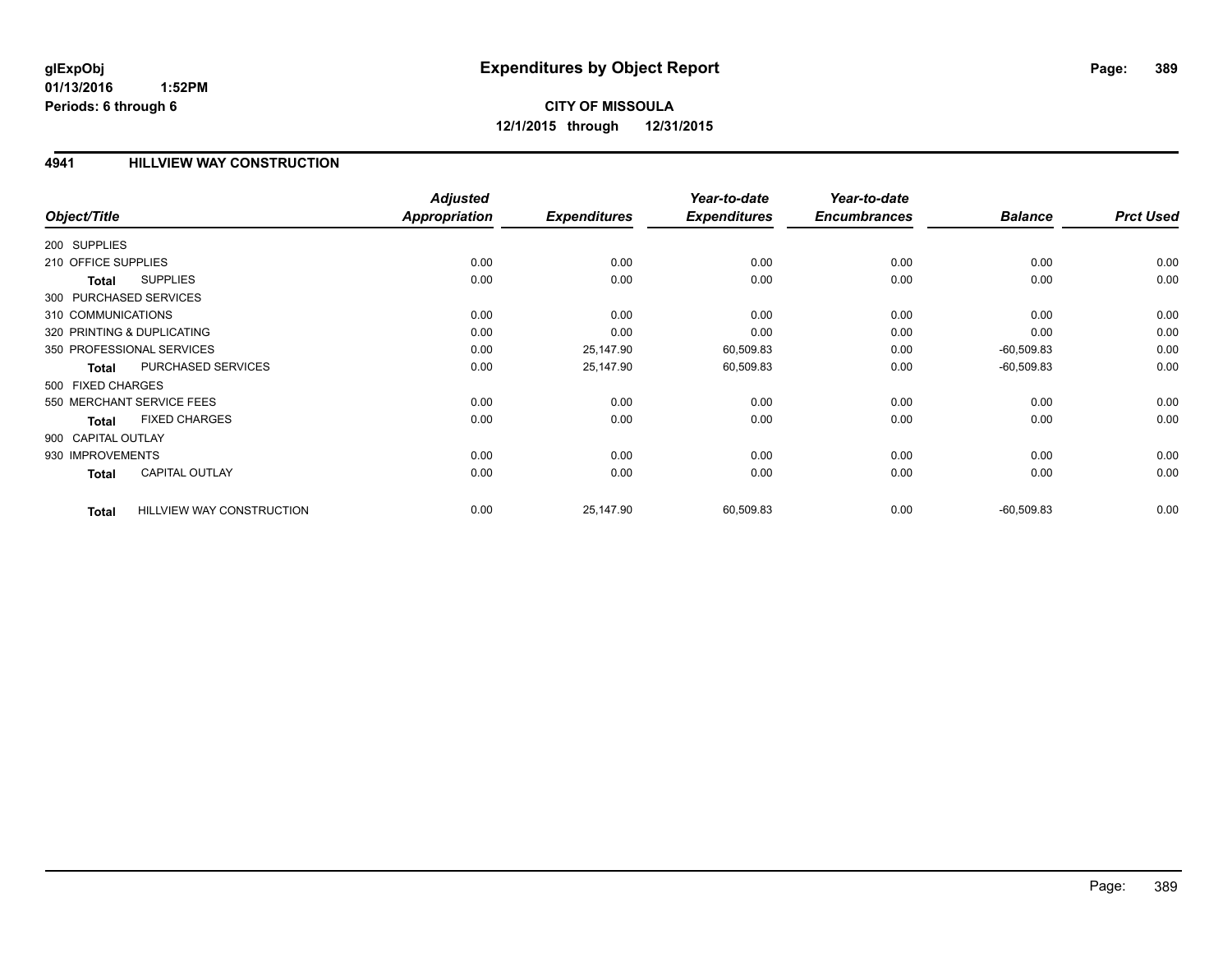# **glExpObj Expenditures by Object Report Page: 390**

## **CITY OF MISSOULA 12/1/2015 through 12/31/2015**

#### **4944 RATTLESNAKE SEWER COLLECTION (544)**

**000 \*\*\* Title Not Found \*\*\***

| Object/Title              |                         | <b>Adjusted</b><br><b>Appropriation</b> | <i><b>Expenditures</b></i> | Year-to-date<br><b>Expenditures</b> | Year-to-date<br><b>Encumbrances</b> | <b>Balance</b> | <b>Prct Used</b> |
|---------------------------|-------------------------|-----------------------------------------|----------------------------|-------------------------------------|-------------------------------------|----------------|------------------|
| 500 FIXED CHARGES         |                         |                                         |                            |                                     |                                     |                |                  |
| 550 MERCHANT SERVICE FEES |                         | 0.00                                    | 0.00                       | 0.00                                | 0.00                                | 0.00           | 0.00             |
| <b>Total</b>              | <b>FIXED CHARGES</b>    | 0.00                                    | 0.00                       | 0.00                                | 0.00                                | 0.00           | 0.00             |
| Total                     | *** Title Not Found *** | 0.00                                    | 0.00                       | 0.00                                | 0.00                                | 0.00           | 0.00             |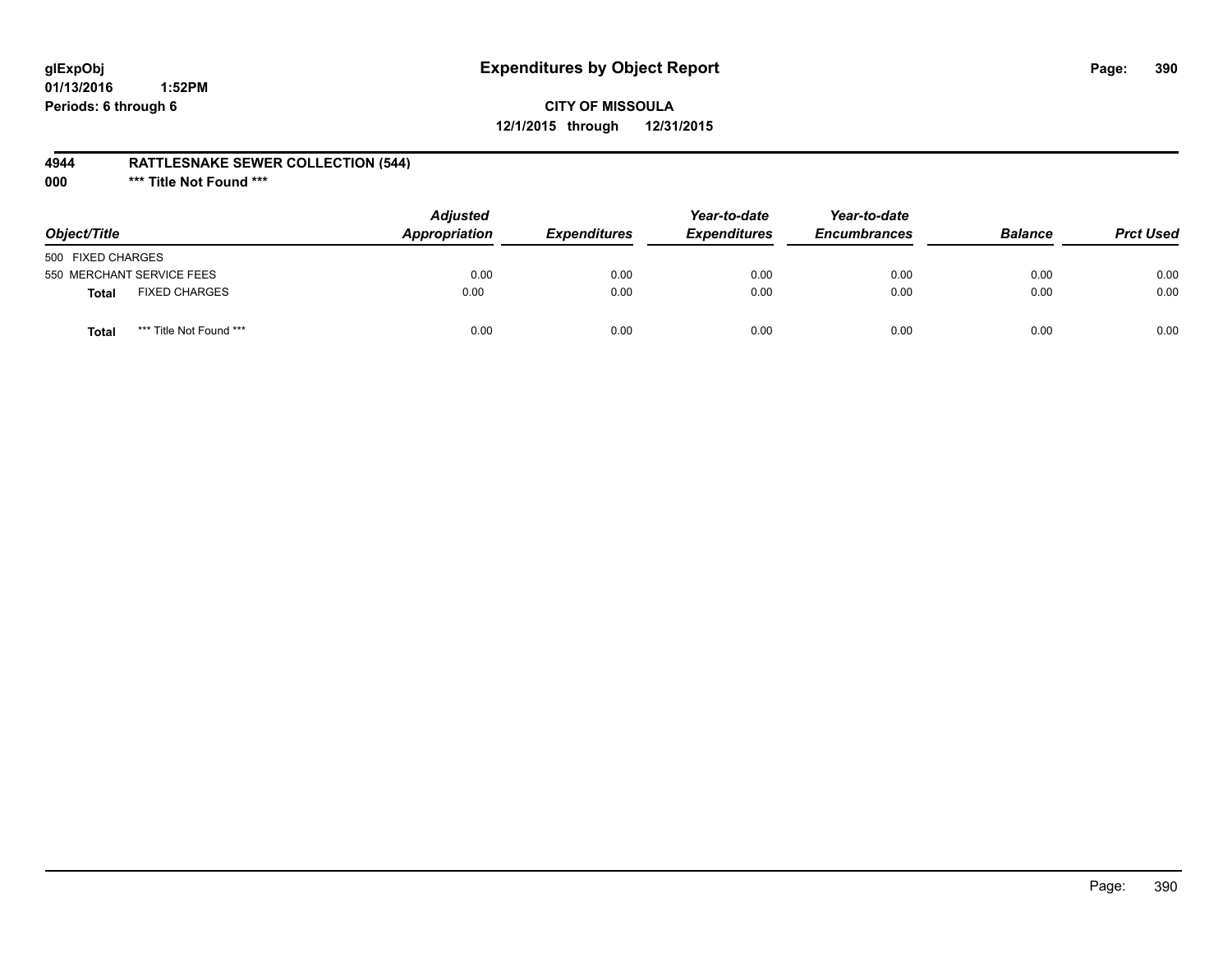#### **4944 RATTLESNAKE SEWER COLLECTION (544)**

| Object/Title           |                           | <b>Adjusted</b><br><b>Appropriation</b> | <b>Expenditures</b> | Year-to-date<br><b>Expenditures</b> | Year-to-date<br><b>Encumbrances</b> | <b>Balance</b> | <b>Prct Used</b> |
|------------------------|---------------------------|-----------------------------------------|---------------------|-------------------------------------|-------------------------------------|----------------|------------------|
| 300 PURCHASED SERVICES |                           |                                         |                     |                                     |                                     |                |                  |
|                        | 350 PROFESSIONAL SERVICES | 0.00                                    | 0.00                | 0.00                                | 0.00                                | 0.00           | 0.00             |
| <b>Total</b>           | <b>PURCHASED SERVICES</b> | 0.00                                    | 0.00                | 0.00                                | 0.00                                | 0.00           | 0.00             |
| 500 FIXED CHARGES      |                           |                                         |                     |                                     |                                     |                |                  |
|                        | 550 MERCHANT SERVICE FEES | 0.00                                    | 0.00                | 0.00                                | 0.00                                | 0.00           | 0.00             |
| <b>Total</b>           | <b>FIXED CHARGES</b>      | 0.00                                    | 0.00                | 0.00                                | 0.00                                | 0.00           | 0.00             |
| 600 DEBT SERVICE       |                           |                                         |                     |                                     |                                     |                |                  |
| 610 PRINCIPAL          |                           | 0.00                                    | 0.00                | 0.00                                | 0.00                                | 0.00           | 0.00             |
| <b>Total</b>           | <b>DEBT SERVICE</b>       | 0.00                                    | 0.00                | 0.00                                | 0.00                                | 0.00           | 0.00             |
| 900 CAPITAL OUTLAY     |                           |                                         |                     |                                     |                                     |                |                  |
| 930 IMPROVEMENTS       |                           | 0.00                                    | 0.00                | 0.00                                | 0.00                                | 0.00           | 0.00             |
| <b>Total</b>           | <b>CAPITAL OUTLAY</b>     | 0.00                                    | 0.00                | 0.00                                | 0.00                                | 0.00           | 0.00             |
| <b>Total</b>           | NON-DEPARTMENTAL          | 0.00                                    | 0.00                | 0.00                                | 0.00                                | 0.00           | 0.00             |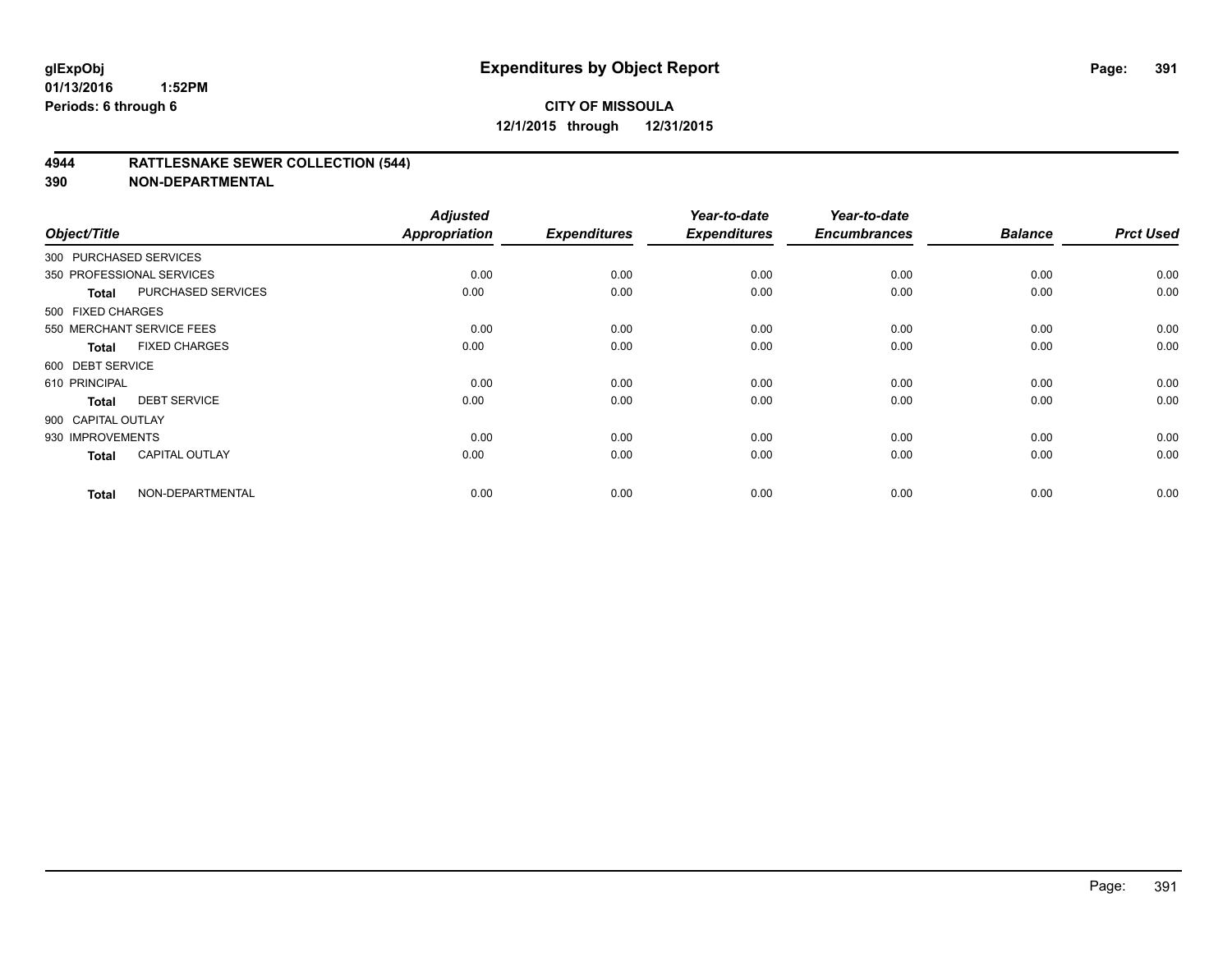# **CITY OF MISSOULA 12/1/2015 through 12/31/2015**

#### **4944 RATTLESNAKE SEWER COLLECTION (544)**

**550 SID 544 PROJECT**

| Object/Title            |                           | <b>Adjusted</b><br><b>Appropriation</b> | <b>Expenditures</b> | Year-to-date<br><b>Expenditures</b> | Year-to-date<br><b>Encumbrances</b> | <b>Balance</b> | <b>Prct Used</b> |
|-------------------------|---------------------------|-----------------------------------------|---------------------|-------------------------------------|-------------------------------------|----------------|------------------|
| 300 PURCHASED SERVICES  |                           |                                         |                     |                                     |                                     |                |                  |
|                         | 350 PROFESSIONAL SERVICES | 0.00                                    | 0.00                | 0.00                                | 0.00                                | 0.00           | 0.00             |
| Total                   | PURCHASED SERVICES        | 0.00                                    | 0.00                | 0.00                                | 0.00                                | 0.00           | 0.00             |
| 500 FIXED CHARGES       |                           |                                         |                     |                                     |                                     |                |                  |
|                         | 550 MERCHANT SERVICE FEES | 0.00                                    | 0.00                | 0.00                                | 0.00                                | 0.00           | 0.00             |
| <b>Total</b>            | <b>FIXED CHARGES</b>      | 0.00                                    | 0.00                | 0.00                                | 0.00                                | 0.00           | 0.00             |
| 900 CAPITAL OUTLAY      |                           |                                         |                     |                                     |                                     |                |                  |
| 915 EASEMENTS           |                           | 0.00                                    | 0.00                | 0.00                                | 0.00                                | 0.00           | 0.00             |
| 930 IMPROVEMENTS        |                           | 0.00                                    | 0.00                | 0.00                                | 0.00                                | 0.00           | 0.00             |
| 960 CAPITAL CONTINGENCY |                           | 0.00                                    | 0.00                | 0.00                                | 0.00                                | 0.00           | 0.00             |
| Total                   | <b>CAPITAL OUTLAY</b>     | 0.00                                    | 0.00                | 0.00                                | 0.00                                | 0.00           | 0.00             |
| <b>Total</b>            | SID 544 PROJECT           | 0.00                                    | 0.00                | 0.00                                | 0.00                                | 0.00           | 0.00             |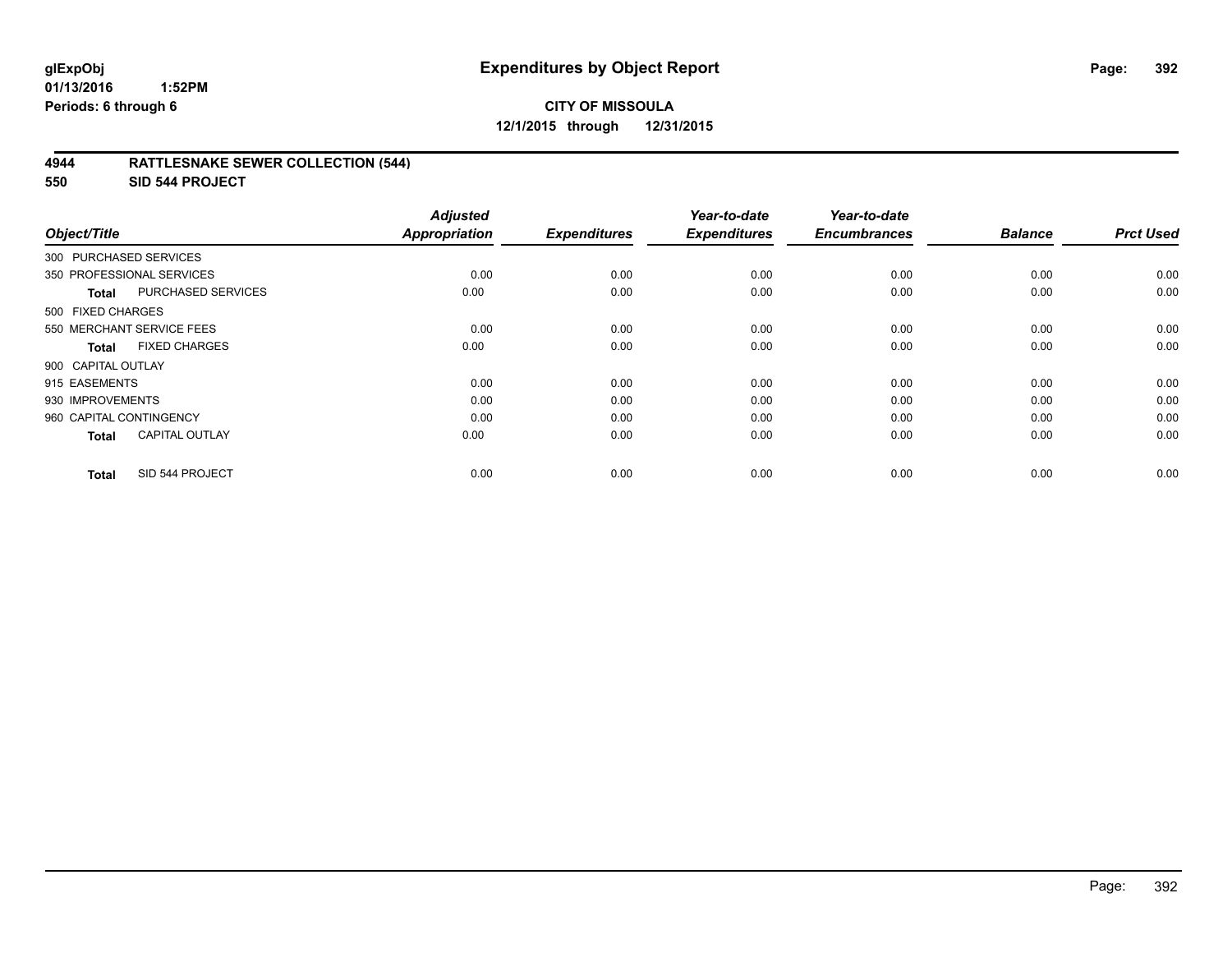#### **4944 RATTLESNAKE SEWER COLLECTION (544)**

**555 LOLO STREET PROJECT**

|                                            | <b>Adjusted</b>      |                     | Year-to-date        | Year-to-date        |                |                  |
|--------------------------------------------|----------------------|---------------------|---------------------|---------------------|----------------|------------------|
| Object/Title                               | <b>Appropriation</b> | <b>Expenditures</b> | <b>Expenditures</b> | <b>Encumbrances</b> | <b>Balance</b> | <b>Prct Used</b> |
| 500 FIXED CHARGES                          |                      |                     |                     |                     |                |                  |
| 550 MERCHANT SERVICE FEES                  | 0.00                 | 0.00                | 0.00                | 0.00                | 0.00           | 0.00             |
| <b>FIXED CHARGES</b><br>Total              | 0.00                 | 0.00                | 0.00                | 0.00                | 0.00           | 0.00             |
| 900 CAPITAL OUTLAY                         |                      |                     |                     |                     |                |                  |
| 930 IMPROVEMENTS                           | 0.00                 | 0.00                | 0.00                | 0.00                | 0.00           | 0.00             |
| 960 CAPITAL CONTINGENCY                    | 0.00                 | 0.00                | 0.00                | 0.00                | 0.00           | 0.00             |
| <b>CAPITAL OUTLAY</b><br><b>Total</b>      | 0.00                 | 0.00                | 0.00                | 0.00                | 0.00           | 0.00             |
| <b>LOLO STREET PROJECT</b><br><b>Total</b> | 0.00                 | 0.00                | 0.00                | 0.00                | 0.00           | 0.00             |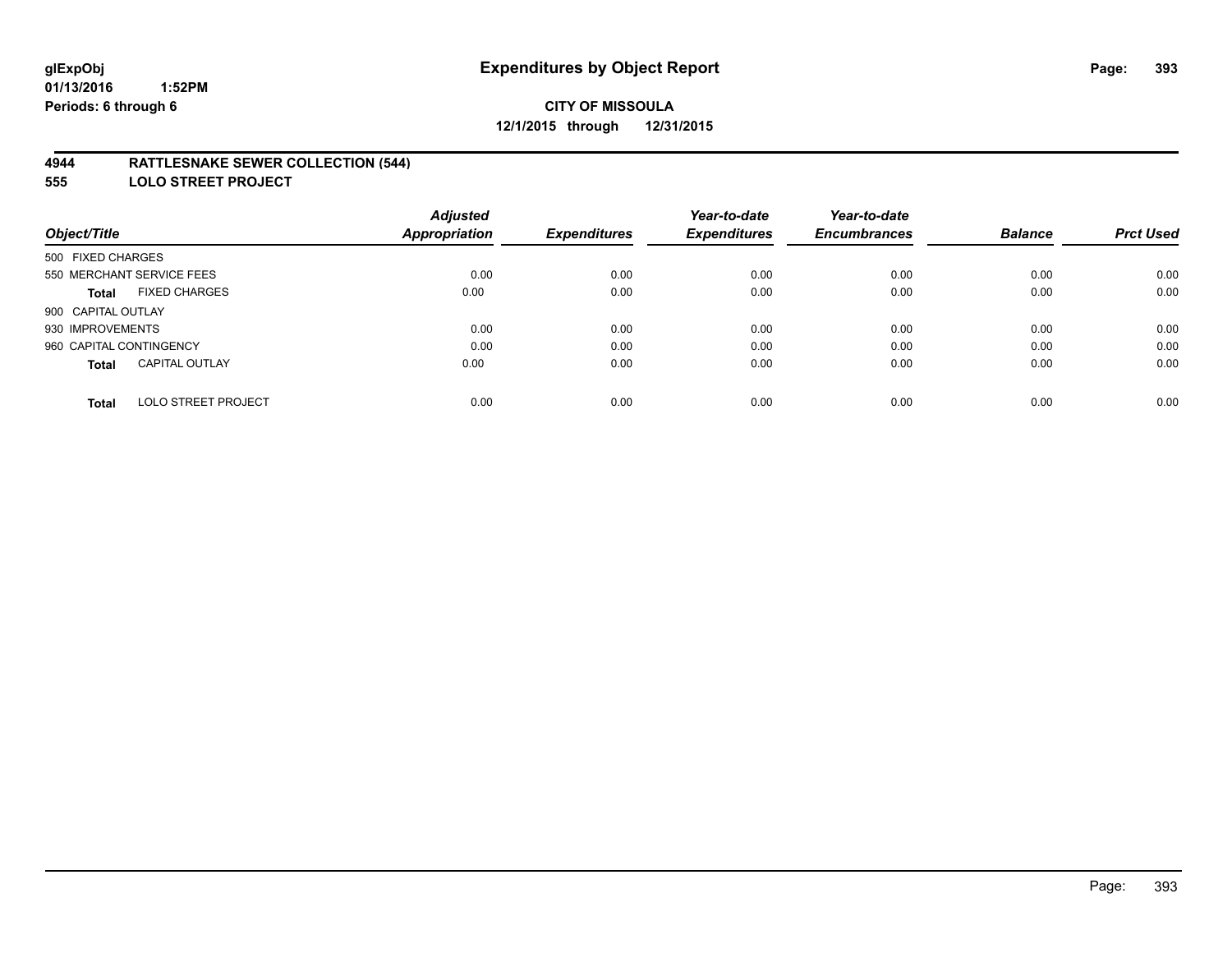# **CITY OF MISSOULA 12/1/2015 through 12/31/2015**

# **4944 RATTLESNAKE SEWER COLLECTION (544)**

| Object/Title            |                                  | <b>Adjusted</b><br><b>Appropriation</b> | <b>Expenditures</b> | Year-to-date<br><b>Expenditures</b> | Year-to-date<br><b>Encumbrances</b> | <b>Balance</b> | <b>Prct Used</b> |
|-------------------------|----------------------------------|-----------------------------------------|---------------------|-------------------------------------|-------------------------------------|----------------|------------------|
| 300 PURCHASED SERVICES  |                                  |                                         |                     |                                     |                                     |                |                  |
|                         | 350 PROFESSIONAL SERVICES        | 0.00                                    | 0.00                | 0.00                                | 0.00                                | 0.00           | 0.00             |
| <b>Total</b>            | PURCHASED SERVICES               | 0.00                                    | 0.00                | 0.00                                | 0.00                                | 0.00           | 0.00             |
| 500 FIXED CHARGES       |                                  |                                         |                     |                                     |                                     |                |                  |
|                         | 550 MERCHANT SERVICE FEES        | 0.00                                    | 0.00                | 0.00                                | 0.00                                | 0.00           | 0.00             |
| <b>Total</b>            | <b>FIXED CHARGES</b>             | 0.00                                    | 0.00                | 0.00                                | 0.00                                | 0.00           | 0.00             |
| 600 DEBT SERVICE        |                                  |                                         |                     |                                     |                                     |                |                  |
| 610 PRINCIPAL           |                                  | 0.00                                    | 0.00                | 0.00                                | 0.00                                | 0.00           | 0.00             |
| <b>Total</b>            | <b>DEBT SERVICE</b>              | 0.00                                    | 0.00                | 0.00                                | 0.00                                | 0.00           | 0.00             |
| 900 CAPITAL OUTLAY      |                                  |                                         |                     |                                     |                                     |                |                  |
| 915 EASEMENTS           |                                  | 0.00                                    | 0.00                | 0.00                                | 0.00                                | 0.00           | 0.00             |
| 930 IMPROVEMENTS        |                                  | 0.00                                    | 0.00                | 0.00                                | 0.00                                | 0.00           | 0.00             |
| 960 CAPITAL CONTINGENCY |                                  | 0.00                                    | 0.00                | 0.00                                | 0.00                                | 0.00           | 0.00             |
| <b>Total</b>            | <b>CAPITAL OUTLAY</b>            | 0.00                                    | 0.00                | 0.00                                | 0.00                                | 0.00           | 0.00             |
| <b>Total</b>            | RATTLESNAKE SEWER COLLECTION (54 | 0.00                                    | 0.00                | 0.00                                | 0.00                                | 0.00           | 0.00             |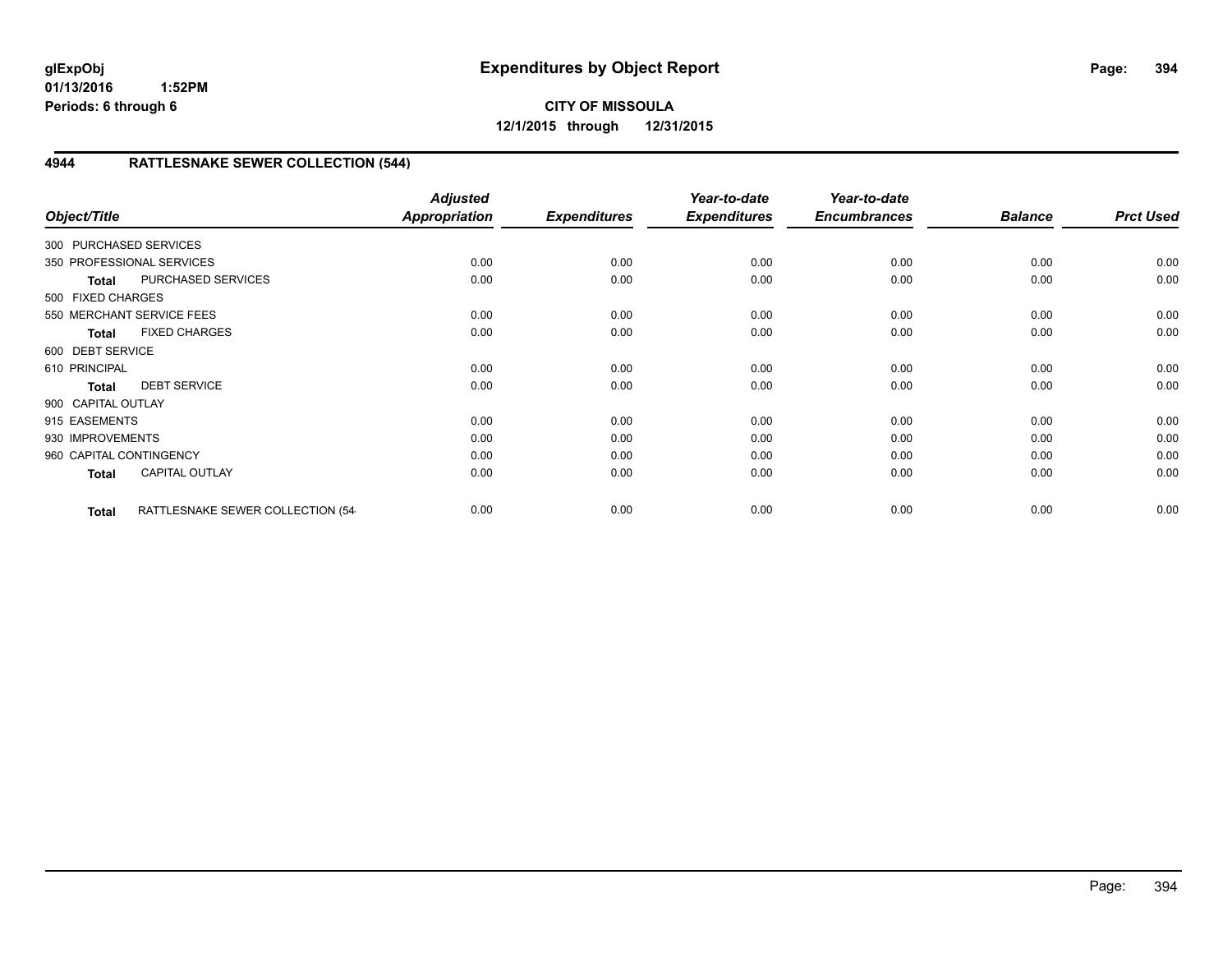## **CITY OF MISSOULA 12/1/2015 through 12/31/2015**

#### **4945 PHILLIPS ST TRAFFIC CALMING**

**000 \*\*\* Title Not Found \*\*\***

| Object/Title                            | <b>Adjusted</b><br><b>Appropriation</b> | <b>Expenditures</b> | Year-to-date<br><b>Expenditures</b> | Year-to-date<br><b>Encumbrances</b> | <b>Balance</b> | <b>Prct Used</b> |
|-----------------------------------------|-----------------------------------------|---------------------|-------------------------------------|-------------------------------------|----------------|------------------|
| 500 FIXED CHARGES                       |                                         |                     |                                     |                                     |                |                  |
| 550 MERCHANT SERVICE FEES               | 0.00                                    | 0.00                | 0.00                                | 0.00                                | 0.00           | 0.00             |
| <b>FIXED CHARGES</b><br><b>Total</b>    | 0.00                                    | 0.00                | 0.00                                | 0.00                                | 0.00           | 0.00             |
| 600 DEBT SERVICE                        |                                         |                     |                                     |                                     |                |                  |
| 620 INTEREST / SERVICE FEES             | 0.00                                    | 0.00                | 0.00                                | 0.00                                | 0.00           | 0.00             |
| <b>DEBT SERVICE</b><br><b>Total</b>     | 0.00                                    | 0.00                | 0.00                                | 0.00                                | 0.00           | 0.00             |
| *** Title Not Found ***<br><b>Total</b> | 0.00                                    | 0.00                | 0.00                                | 0.00                                | 0.00           | 0.00             |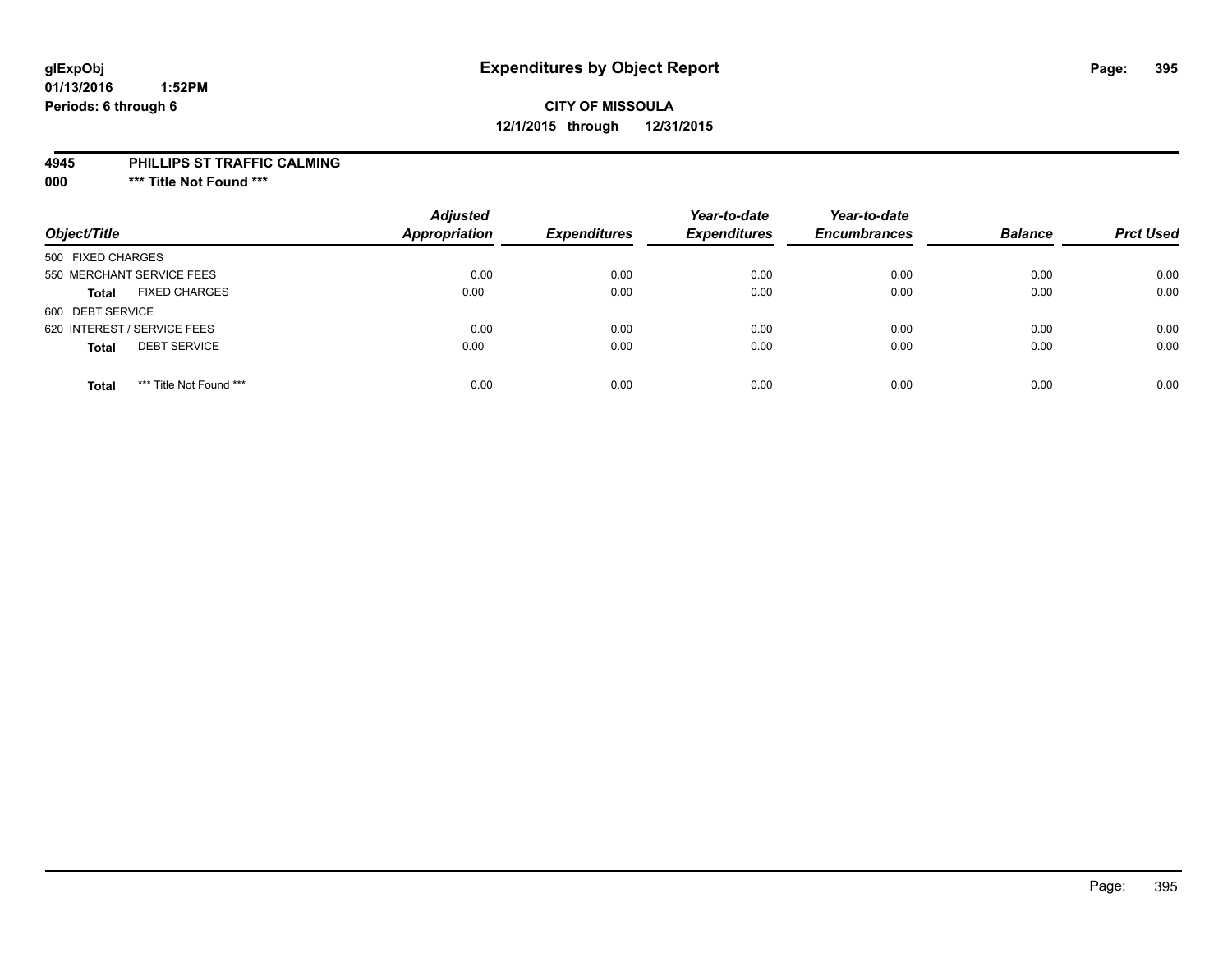#### **4945 PHILLIPS ST TRAFFIC CALMING**

| Object/Title                                | <b>Adjusted</b><br><b>Appropriation</b> | <b>Expenditures</b> | Year-to-date<br><b>Expenditures</b> | Year-to-date<br><b>Encumbrances</b> | <b>Balance</b> | <b>Prct Used</b> |
|---------------------------------------------|-----------------------------------------|---------------------|-------------------------------------|-------------------------------------|----------------|------------------|
| 500 FIXED CHARGES                           |                                         |                     |                                     |                                     |                |                  |
| 550 MERCHANT SERVICE FEES                   | 0.00                                    | 0.00                | 0.00                                | 0.00                                | 0.00           | 0.00             |
| <b>FIXED CHARGES</b><br><b>Total</b>        | 0.00                                    | 0.00                | 0.00                                | 0.00                                | 0.00           | 0.00             |
| 600 DEBT SERVICE                            |                                         |                     |                                     |                                     |                |                  |
| 620 INTEREST / SERVICE FEES                 | 0.00                                    | 0.00                | 0.00                                | 0.00                                | 0.00           | 0.00             |
| <b>DEBT SERVICE</b><br><b>Total</b>         | 0.00                                    | 0.00                | 0.00                                | 0.00                                | 0.00           | 0.00             |
| PHILLIPS ST TRAFFIC CALMING<br><b>Total</b> | 0.00                                    | 0.00                | 0.00                                | 0.00                                | 0.00           | 0.00             |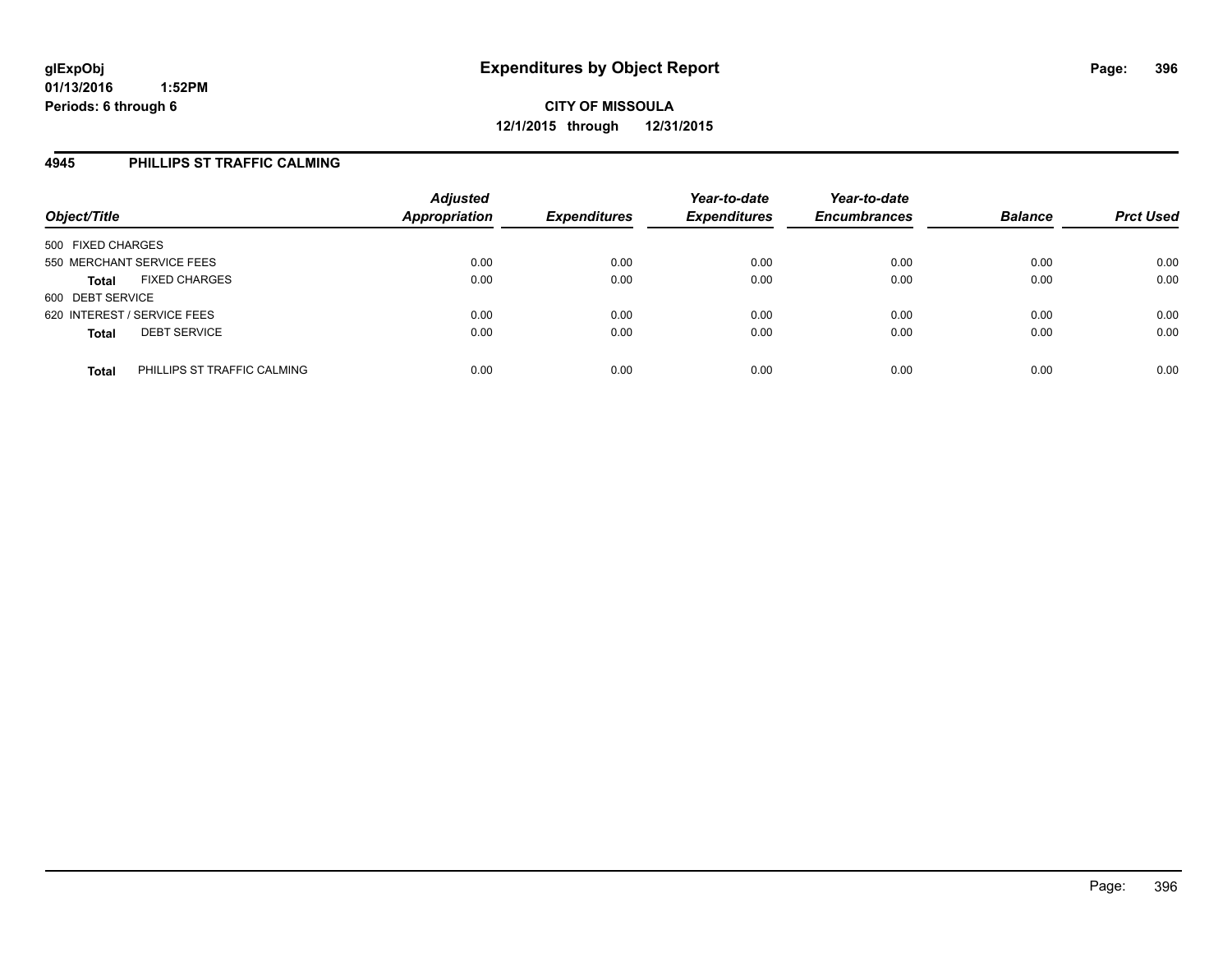# **glExpObj Expenditures by Object Report Page: 397**

#### **01/13/2016 1:52PM Periods: 6 through 6**

# **CITY OF MISSOULA 12/1/2015 through 12/31/2015**

#### **4946 PATTEE CREEK DR. TRAFFIC CALMING**

**000 \*\*\* Title Not Found \*\*\***

| Object/Title                            | <b>Adjusted</b><br><b>Appropriation</b> | <b>Expenditures</b> | Year-to-date<br><b>Expenditures</b> | Year-to-date<br><b>Encumbrances</b> | <b>Balance</b> | <b>Prct Used</b> |
|-----------------------------------------|-----------------------------------------|---------------------|-------------------------------------|-------------------------------------|----------------|------------------|
| 500 FIXED CHARGES                       |                                         |                     |                                     |                                     |                |                  |
| 550 MERCHANT SERVICE FEES               | 0.00                                    | 0.00                | 0.00                                | 0.00                                | 0.00           | 0.00             |
| <b>FIXED CHARGES</b><br><b>Total</b>    | 0.00                                    | 0.00                | 0.00                                | 0.00                                | 0.00           | 0.00             |
| 600 DEBT SERVICE                        |                                         |                     |                                     |                                     |                |                  |
| 620 INTEREST / SERVICE FEES             | 0.00                                    | 0.00                | 0.00                                | 0.00                                | 0.00           | 0.00             |
| <b>DEBT SERVICE</b><br><b>Total</b>     | 0.00                                    | 0.00                | 0.00                                | 0.00                                | 0.00           | 0.00             |
| *** Title Not Found ***<br><b>Total</b> | 0.00                                    | 0.00                | 0.00                                | 0.00                                | 0.00           | 0.00             |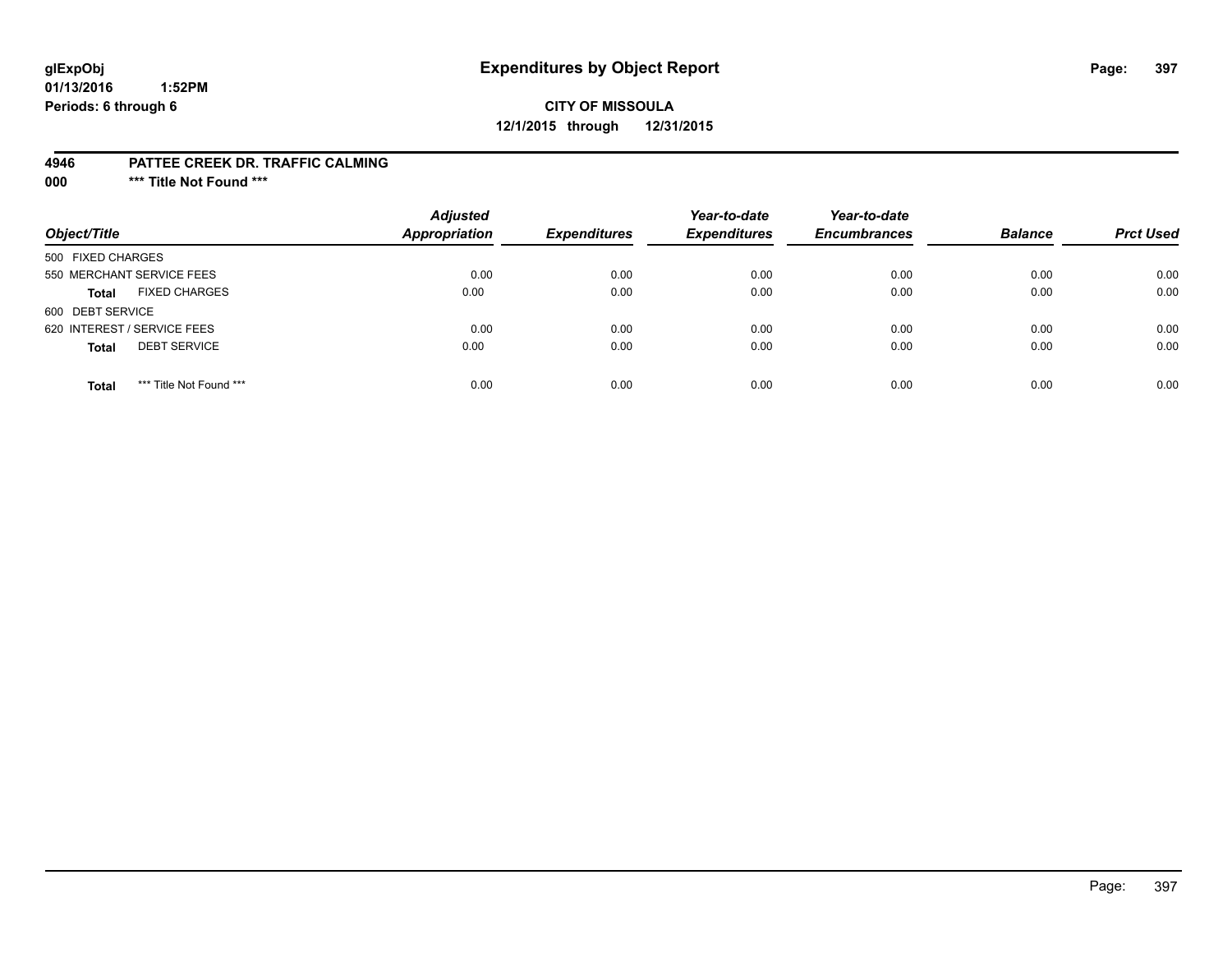#### **4946 PATTEE CREEK DR. TRAFFIC CALMING**

**390 NON-DEPARTMENTAL**

| Object/Title           |                           | <b>Adjusted</b><br><b>Appropriation</b> | <b>Expenditures</b> | Year-to-date<br><b>Expenditures</b> | Year-to-date<br><b>Encumbrances</b> | <b>Balance</b> | <b>Prct Used</b> |
|------------------------|---------------------------|-----------------------------------------|---------------------|-------------------------------------|-------------------------------------|----------------|------------------|
| 300 PURCHASED SERVICES |                           |                                         |                     |                                     |                                     |                |                  |
|                        | 350 PROFESSIONAL SERVICES | 0.00                                    | 0.00                | 0.00                                | 0.00                                | 0.00           | 0.00             |
| <b>Total</b>           | <b>PURCHASED SERVICES</b> | 0.00                                    | 0.00                | 0.00                                | 0.00                                | 0.00           | 0.00             |
| 500 FIXED CHARGES      |                           |                                         |                     |                                     |                                     |                |                  |
|                        | 550 MERCHANT SERVICE FEES | 0.00                                    | 0.00                | 0.00                                | 0.00                                | 0.00           | 0.00             |
| Total                  | <b>FIXED CHARGES</b>      | 0.00                                    | 0.00                | 0.00                                | 0.00                                | 0.00           | 0.00             |
| 900 CAPITAL OUTLAY     |                           |                                         |                     |                                     |                                     |                |                  |
| 930 IMPROVEMENTS       |                           | 0.00                                    | 0.00                | 0.00                                | 0.00                                | 0.00           | 0.00             |
| Total                  | <b>CAPITAL OUTLAY</b>     | 0.00                                    | 0.00                | 0.00                                | 0.00                                | 0.00           | 0.00             |
| <b>Total</b>           | NON-DEPARTMENTAL          | 0.00                                    | 0.00                | 0.00                                | 0.00                                | 0.00           | 0.00             |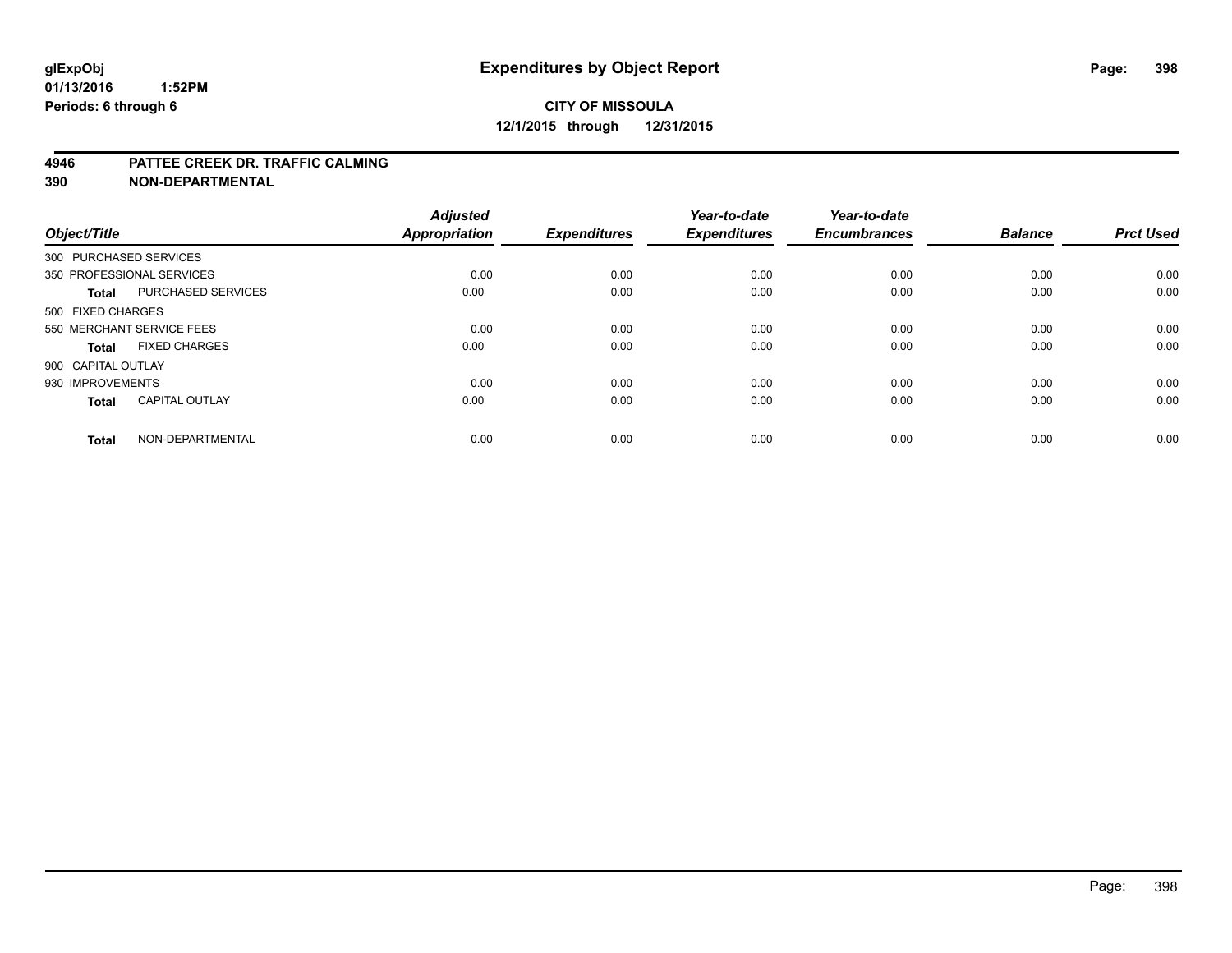**CITY OF MISSOULA 12/1/2015 through 12/31/2015**

### **4946 PATTEE CREEK DR. TRAFFIC CALMING**

| Object/Title       |                                  | <b>Adjusted</b><br><b>Appropriation</b> | <b>Expenditures</b> | Year-to-date<br><b>Expenditures</b> | Year-to-date<br><b>Encumbrances</b> | <b>Balance</b> | <b>Prct Used</b> |
|--------------------|----------------------------------|-----------------------------------------|---------------------|-------------------------------------|-------------------------------------|----------------|------------------|
|                    | 300 PURCHASED SERVICES           |                                         |                     |                                     |                                     |                |                  |
|                    | 350 PROFESSIONAL SERVICES        | 0.00                                    | 0.00                | 0.00                                | 0.00                                | 0.00           | 0.00             |
| <b>Total</b>       | <b>PURCHASED SERVICES</b>        | 0.00                                    | 0.00                | 0.00                                | 0.00                                | 0.00           | 0.00             |
| 500 FIXED CHARGES  |                                  |                                         |                     |                                     |                                     |                |                  |
|                    | 550 MERCHANT SERVICE FEES        | 0.00                                    | 0.00                | 0.00                                | 0.00                                | 0.00           | 0.00             |
| <b>Total</b>       | <b>FIXED CHARGES</b>             | 0.00                                    | 0.00                | 0.00                                | 0.00                                | 0.00           | 0.00             |
| 600 DEBT SERVICE   |                                  |                                         |                     |                                     |                                     |                |                  |
|                    | 620 INTEREST / SERVICE FEES      | 0.00                                    | 0.00                | 0.00                                | 0.00                                | 0.00           | 0.00             |
| Total              | <b>DEBT SERVICE</b>              | 0.00                                    | 0.00                | 0.00                                | 0.00                                | 0.00           | 0.00             |
| 900 CAPITAL OUTLAY |                                  |                                         |                     |                                     |                                     |                |                  |
| 930 IMPROVEMENTS   |                                  | 0.00                                    | 0.00                | 0.00                                | 0.00                                | 0.00           | 0.00             |
| <b>Total</b>       | <b>CAPITAL OUTLAY</b>            | 0.00                                    | 0.00                | 0.00                                | 0.00                                | 0.00           | 0.00             |
| <b>Total</b>       | PATTEE CREEK DR. TRAFFIC CALMING | 0.00                                    | 0.00                | 0.00                                | 0.00                                | 0.00           | 0.00             |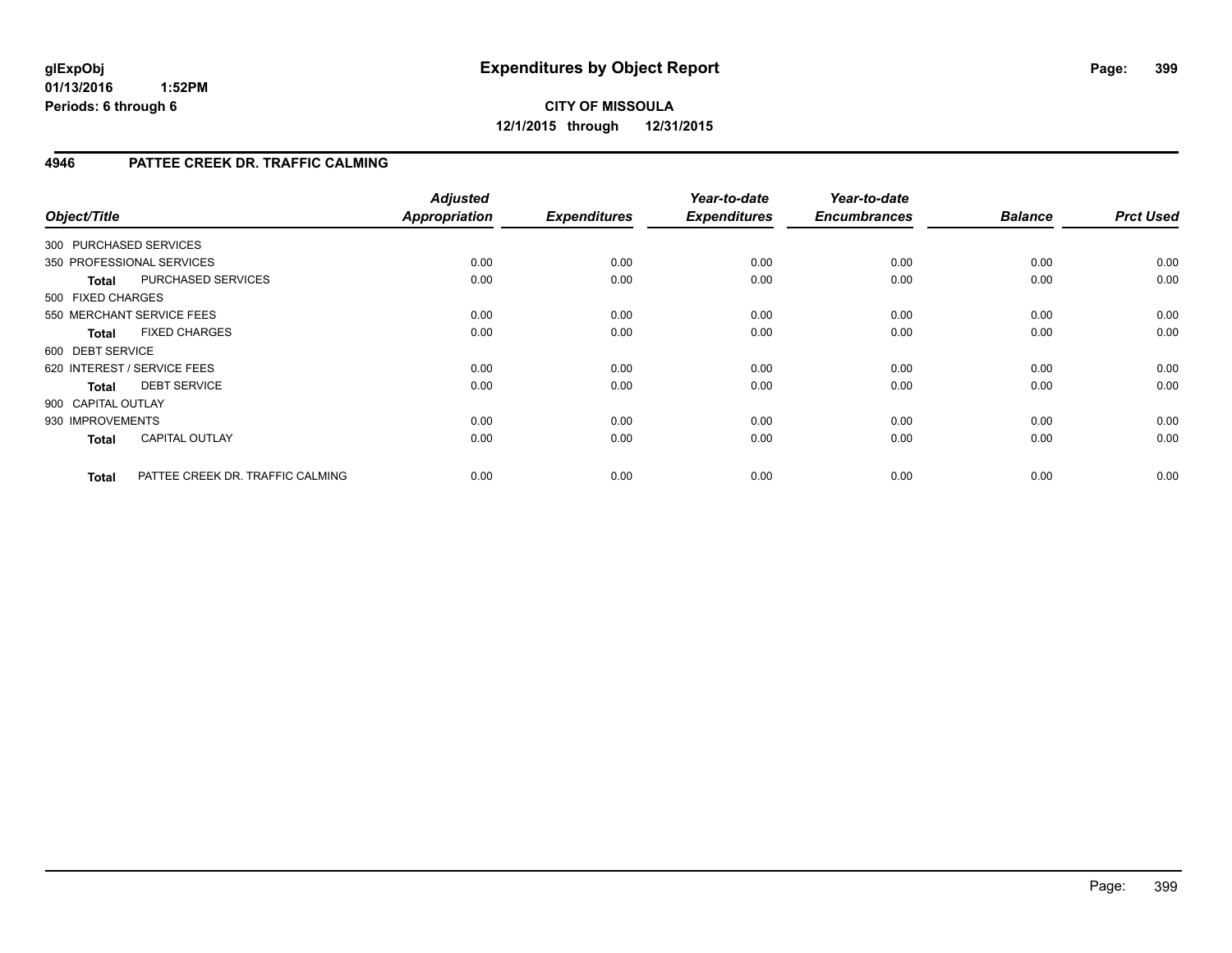#### **4948 STORMWATER OUTFALL RETROFITS**

**390 NON-DEPARTMENTAL**

| Object/Title                         | <b>Adjusted</b><br><b>Appropriation</b> | <b>Expenditures</b> | Year-to-date<br><b>Expenditures</b> | Year-to-date<br><b>Encumbrances</b> | <b>Balance</b> | <b>Prct Used</b> |
|--------------------------------------|-----------------------------------------|---------------------|-------------------------------------|-------------------------------------|----------------|------------------|
| 300 PURCHASED SERVICES               |                                         |                     |                                     |                                     |                |                  |
| 350 PROFESSIONAL SERVICES            | 0.00                                    | 0.00                | 0.00                                | 0.00                                | 0.00           | 0.00             |
| PURCHASED SERVICES<br><b>Total</b>   | 0.00                                    | 0.00                | 0.00                                | 0.00                                | 0.00           | 0.00             |
| 500 FIXED CHARGES                    |                                         |                     |                                     |                                     |                |                  |
| 550 MERCHANT SERVICE FEES            | 0.00                                    | 0.00                | 0.00                                | 0.00                                | 0.00           | 0.00             |
| <b>FIXED CHARGES</b><br><b>Total</b> | 0.00                                    | 0.00                | 0.00                                | 0.00                                | 0.00           | 0.00             |
| NON-DEPARTMENTAL<br><b>Total</b>     | 0.00                                    | 0.00                | 0.00                                | 0.00                                | 0.00           | 0.00             |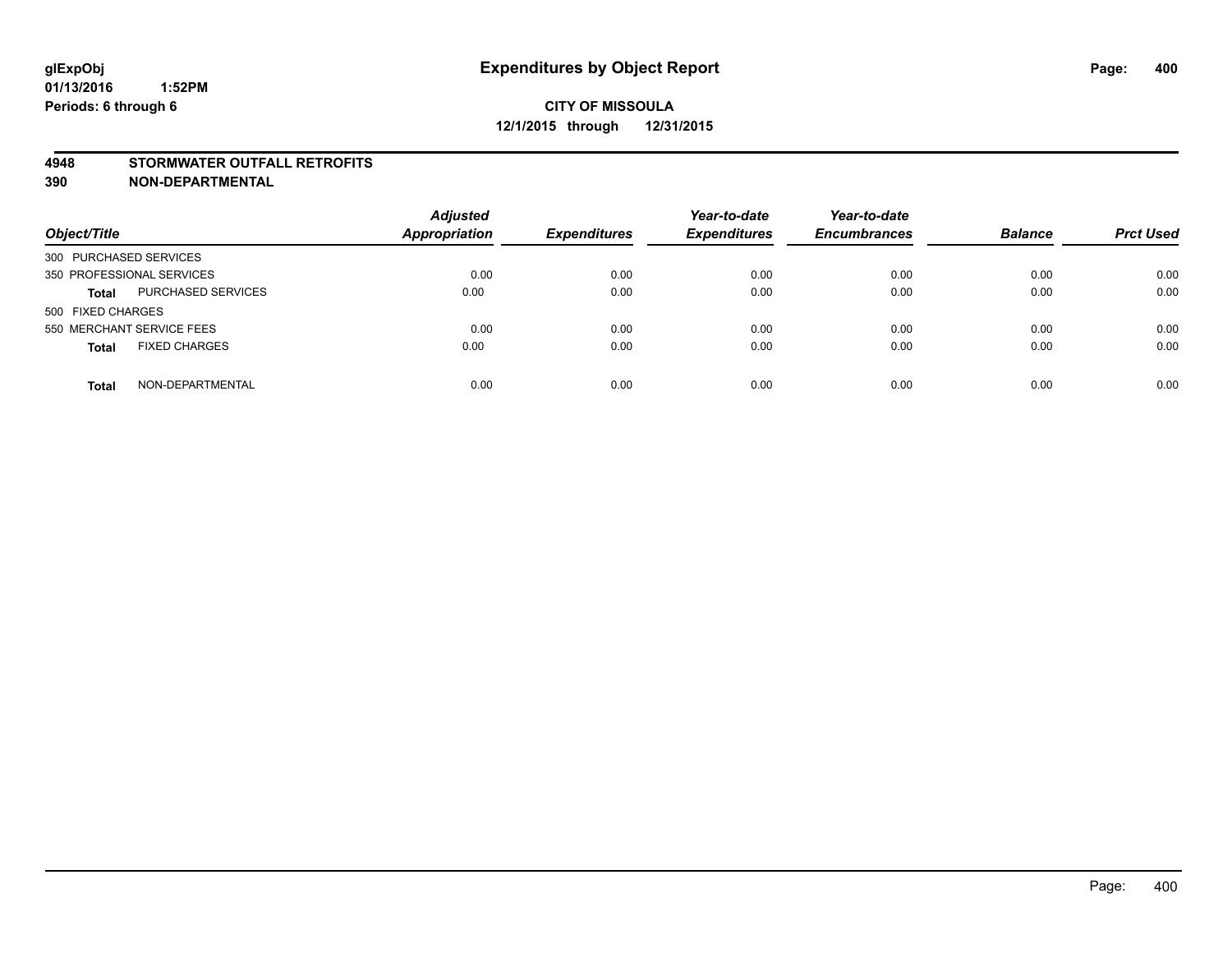### **4948 STORMWATER OUTFALL RETROFITS**

| Object/Title              |                              | <b>Adjusted</b><br><b>Appropriation</b> | <b>Expenditures</b> | Year-to-date<br><b>Expenditures</b> | Year-to-date<br><b>Encumbrances</b> | <b>Balance</b> | <b>Prct Used</b> |
|---------------------------|------------------------------|-----------------------------------------|---------------------|-------------------------------------|-------------------------------------|----------------|------------------|
| 300 PURCHASED SERVICES    |                              |                                         |                     |                                     |                                     |                |                  |
| 350 PROFESSIONAL SERVICES |                              | 0.00                                    | 0.00                | 0.00                                | 0.00                                | 0.00           | 0.00             |
| <b>Total</b>              | PURCHASED SERVICES           | 0.00                                    | 0.00                | 0.00                                | 0.00                                | 0.00           | 0.00             |
| 500 FIXED CHARGES         |                              |                                         |                     |                                     |                                     |                |                  |
| 550 MERCHANT SERVICE FEES |                              | 0.00                                    | 0.00                | 0.00                                | 0.00                                | 0.00           | 0.00             |
| <b>Total</b>              | <b>FIXED CHARGES</b>         | 0.00                                    | 0.00                | 0.00                                | 0.00                                | 0.00           | 0.00             |
| <b>Total</b>              | STORMWATER OUTFALL RETROFITS | 0.00                                    | 0.00                | 0.00                                | 0.00                                | 0.00           | 0.00             |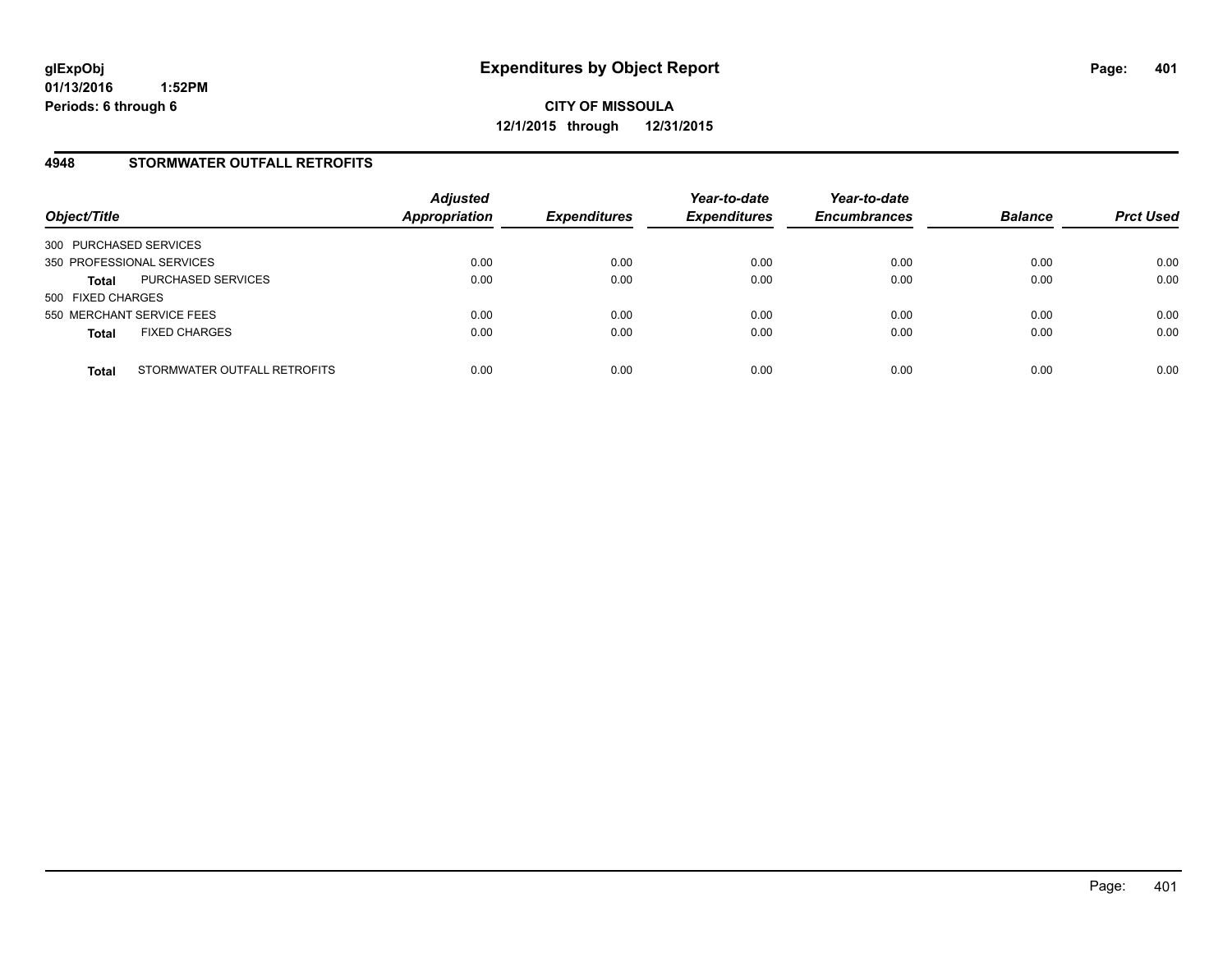#### **4949 WAYFINDING PROJECT**

**390 NON-DEPARTMENTAL**

|                          |                                   | <b>Adjusted</b>      |                     | Year-to-date        | Year-to-date        |                |                  |
|--------------------------|-----------------------------------|----------------------|---------------------|---------------------|---------------------|----------------|------------------|
| Object/Title             |                                   | <b>Appropriation</b> | <b>Expenditures</b> | <b>Expenditures</b> | <b>Encumbrances</b> | <b>Balance</b> | <b>Prct Used</b> |
| 100 PERSONAL SERVICES    |                                   |                      |                     |                     |                     |                |                  |
| 110 SALARIES AND WAGES   |                                   | 0.00                 | 0.00                | 0.00                | 0.00                | 0.00           | 0.00             |
|                          | <b>140 EMPLOYER CONTRIBUTIONS</b> | 0.00                 | 0.00                | 0.00                | 0.00                | 0.00           | 0.00             |
| <b>Total</b>             | PERSONAL SERVICES                 | 0.00                 | 0.00                | 0.00                | 0.00                | 0.00           | 0.00             |
| 200 SUPPLIES             |                                   |                      |                     |                     |                     |                |                  |
| 210 OFFICE SUPPLIES      |                                   | 0.00                 | 0.00                | 0.00                | 0.00                | 0.00           | 0.00             |
| <b>Total</b>             | <b>SUPPLIES</b>                   | 0.00                 | 0.00                | 0.00                | 0.00                | 0.00           | 0.00             |
| 300 PURCHASED SERVICES   |                                   |                      |                     |                     |                     |                |                  |
|                          | 350 PROFESSIONAL SERVICES         | 0.00                 | 0.00                | 2,380.00            | 0.00                | $-2,380.00$    | 0.00             |
| 360 REPAIR & MAINTENANCE |                                   | 0.00                 | 0.00                | 0.00                | 0.00                | 0.00           | 0.00             |
| <b>Total</b>             | PURCHASED SERVICES                | 0.00                 | 0.00                | 2,380.00            | 0.00                | $-2,380.00$    | 0.00             |
| 500 FIXED CHARGES        |                                   |                      |                     |                     |                     |                |                  |
|                          | 550 MERCHANT SERVICE FEES         | 0.00                 | 0.00                | 0.00                | 0.00                | 0.00           | 0.00             |
| <b>Total</b>             | <b>FIXED CHARGES</b>              | 0.00                 | 0.00                | 0.00                | 0.00                | 0.00           | 0.00             |
| 900 CAPITAL OUTLAY       |                                   |                      |                     |                     |                     |                |                  |
| 930 IMPROVEMENTS         |                                   | 0.00                 | 0.00                | 0.00                | 0.00                | 0.00           | 0.00             |
|                          | 940 MACHINERY & EQUIPMENT         | 0.00                 | 0.00                | 0.00                | 0.00                | 0.00           | 0.00             |
| <b>Total</b>             | CAPITAL OUTLAY                    | 0.00                 | 0.00                | 0.00                | 0.00                | 0.00           | 0.00             |
| <b>Total</b>             | NON-DEPARTMENTAL                  | 0.00                 | 0.00                | 2,380.00            | 0.00                | $-2,380.00$    | 0.00             |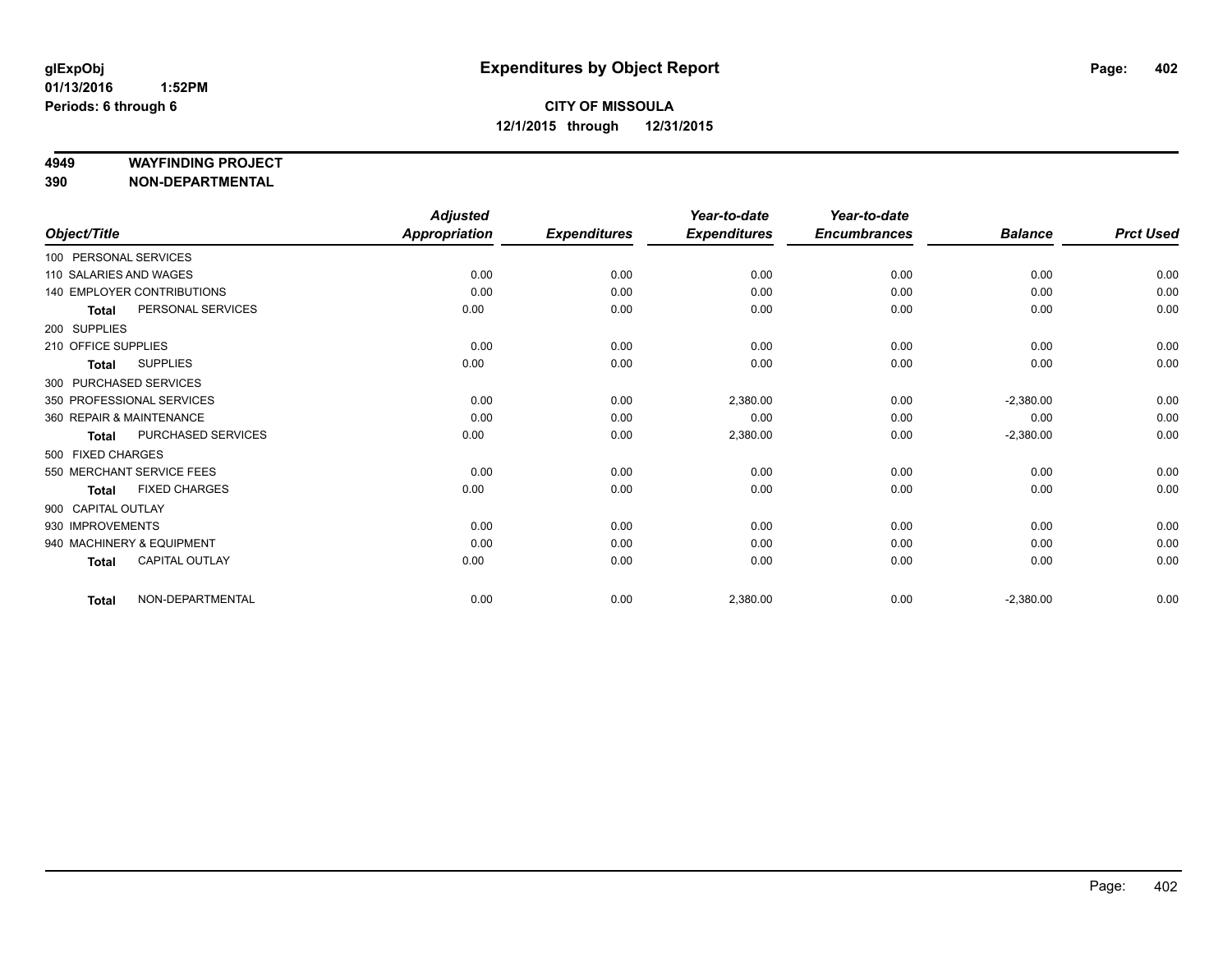# **CITY OF MISSOULA 12/1/2015 through 12/31/2015**

### **4949 WAYFINDING PROJECT**

|                                 |                           | <b>Adjusted</b>      |                     | Year-to-date        | Year-to-date        |                |                  |
|---------------------------------|---------------------------|----------------------|---------------------|---------------------|---------------------|----------------|------------------|
| Object/Title                    |                           | <b>Appropriation</b> | <b>Expenditures</b> | <b>Expenditures</b> | <b>Encumbrances</b> | <b>Balance</b> | <b>Prct Used</b> |
| 100 PERSONAL SERVICES           |                           |                      |                     |                     |                     |                |                  |
| 110 SALARIES AND WAGES          |                           | 0.00                 | 0.00                | 0.00                | 0.00                | 0.00           | 0.00             |
| 140 EMPLOYER CONTRIBUTIONS      |                           | 0.00                 | 0.00                | 0.00                | 0.00                | 0.00           | 0.00             |
| <b>Total</b>                    | PERSONAL SERVICES         | 0.00                 | 0.00                | 0.00                | 0.00                | 0.00           | 0.00             |
| 200 SUPPLIES                    |                           |                      |                     |                     |                     |                |                  |
| 210 OFFICE SUPPLIES             |                           | 0.00                 | 0.00                | 0.00                | 0.00                | 0.00           | 0.00             |
| <b>SUPPLIES</b><br><b>Total</b> |                           | 0.00                 | 0.00                | 0.00                | 0.00                | 0.00           | 0.00             |
| 300 PURCHASED SERVICES          |                           |                      |                     |                     |                     |                |                  |
| 350 PROFESSIONAL SERVICES       |                           | 0.00                 | 0.00                | 2,380.00            | 0.00                | $-2,380.00$    | 0.00             |
| 360 REPAIR & MAINTENANCE        |                           | 0.00                 | 0.00                | 0.00                | 0.00                | 0.00           | 0.00             |
| <b>Total</b>                    | PURCHASED SERVICES        | 0.00                 | 0.00                | 2,380.00            | 0.00                | $-2,380.00$    | 0.00             |
| 500 FIXED CHARGES               |                           |                      |                     |                     |                     |                |                  |
| 550 MERCHANT SERVICE FEES       |                           | 0.00                 | 0.00                | 0.00                | 0.00                | 0.00           | 0.00             |
| <b>Total</b>                    | <b>FIXED CHARGES</b>      | 0.00                 | 0.00                | 0.00                | 0.00                | 0.00           | 0.00             |
| 900 CAPITAL OUTLAY              |                           |                      |                     |                     |                     |                |                  |
| 930 IMPROVEMENTS                |                           | 0.00                 | 0.00                | 0.00                | 0.00                | 0.00           | 0.00             |
| 940 MACHINERY & EQUIPMENT       |                           | 0.00                 | 0.00                | 0.00                | 0.00                | 0.00           | 0.00             |
| <b>Total</b>                    | <b>CAPITAL OUTLAY</b>     | 0.00                 | 0.00                | 0.00                | 0.00                | 0.00           | 0.00             |
| <b>Total</b>                    | <b>WAYFINDING PROJECT</b> | 0.00                 | 0.00                | 2,380.00            | 0.00                | $-2,380.00$    | 0.00             |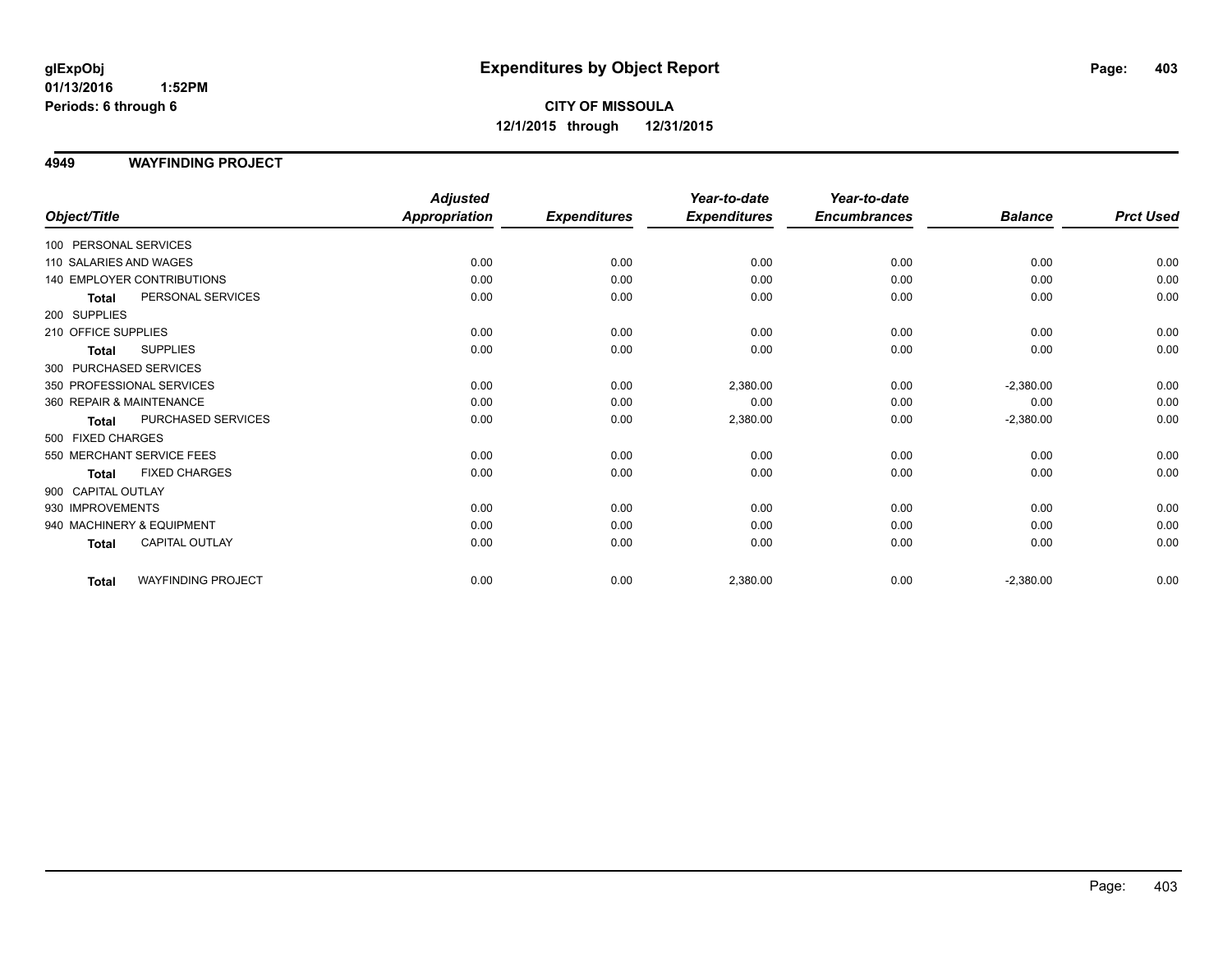#### **4990 ARRA ENHANCEMENTS**

**500 N HIGGINS STREETSCAPE**

| Object/Title              |                       | <b>Adjusted</b><br><b>Appropriation</b> | <b>Expenditures</b> | Year-to-date<br><b>Expenditures</b> | Year-to-date<br><b>Encumbrances</b> | <b>Balance</b> | <b>Prct Used</b> |
|---------------------------|-----------------------|-----------------------------------------|---------------------|-------------------------------------|-------------------------------------|----------------|------------------|
| 500 FIXED CHARGES         |                       |                                         |                     |                                     |                                     |                |                  |
| 550 MERCHANT SERVICE FEES |                       | 0.00                                    | 0.00                | 0.00                                | 0.00                                | 0.00           | 0.00             |
| <b>Total</b>              | <b>FIXED CHARGES</b>  | 0.00                                    | 0.00                | 0.00                                | 0.00                                | 0.00           | 0.00             |
| 900 CAPITAL OUTLAY        |                       |                                         |                     |                                     |                                     |                |                  |
| 930 IMPROVEMENTS          |                       | 0.00                                    | 0.00                | 0.00                                | 0.00                                | 0.00           | 0.00             |
| <b>Total</b>              | <b>CAPITAL OUTLAY</b> | 0.00                                    | 0.00                | 0.00                                | 0.00                                | 0.00           | 0.00             |
| <b>Total</b>              | N HIGGINS STREETSCAPE | 0.00                                    | 0.00                | 0.00                                | 0.00                                | 0.00           | 0.00             |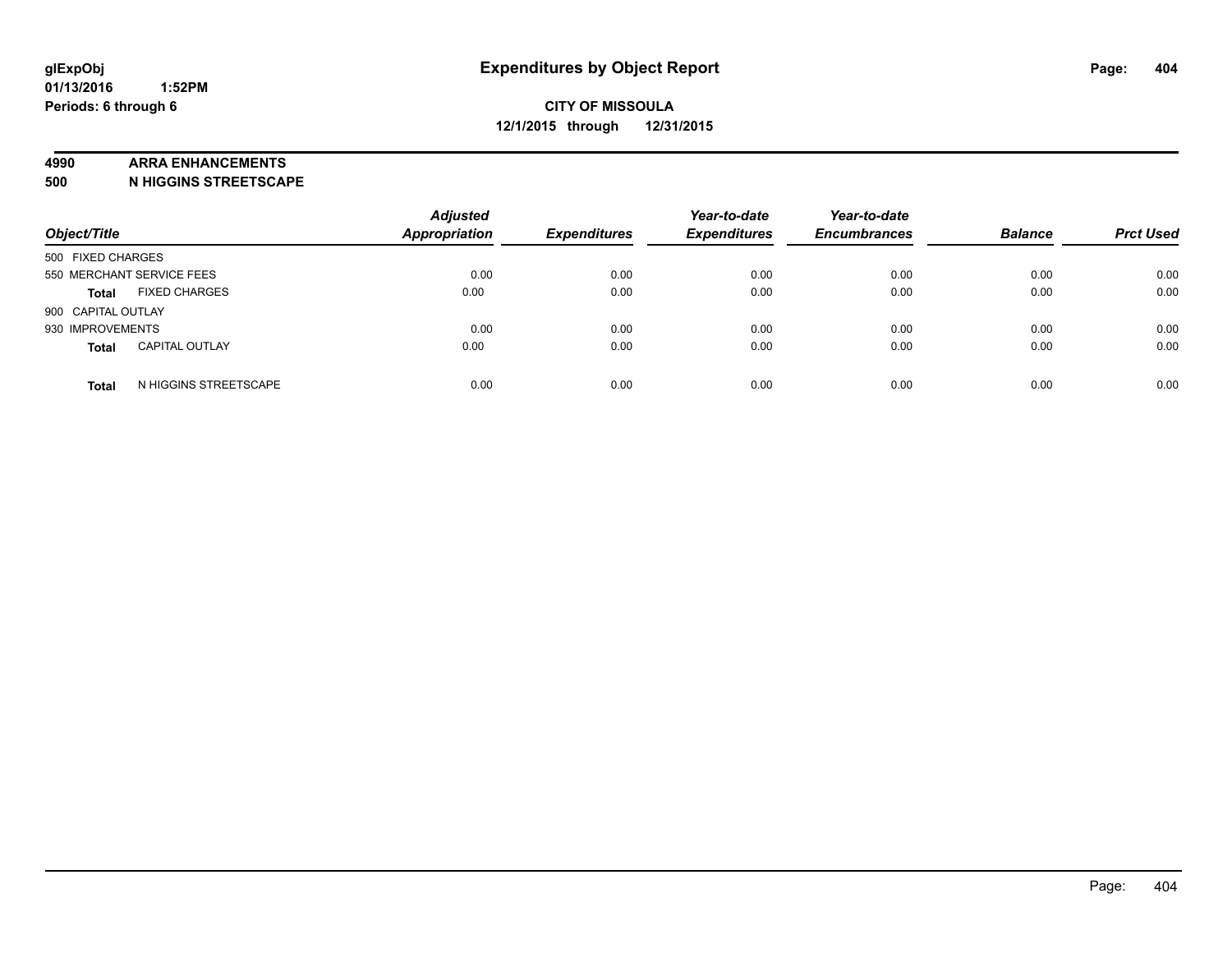# **CITY OF MISSOULA 12/1/2015 through 12/31/2015**

**4990 ARRA ENHANCEMENTS 510 CURB RAMPS**

| Object/Title       |                           | <b>Adjusted</b><br><b>Appropriation</b> | <b>Expenditures</b> | Year-to-date<br><b>Expenditures</b> | Year-to-date<br><b>Encumbrances</b> | <b>Balance</b> | <b>Prct Used</b> |
|--------------------|---------------------------|-----------------------------------------|---------------------|-------------------------------------|-------------------------------------|----------------|------------------|
| 500 FIXED CHARGES  |                           |                                         |                     |                                     |                                     |                |                  |
|                    | 550 MERCHANT SERVICE FEES | 0.00                                    | 0.00                | 0.00                                | 0.00                                | 0.00           | 0.00             |
| <b>Total</b>       | <b>FIXED CHARGES</b>      | 0.00                                    | 0.00                | 0.00                                | 0.00                                | 0.00           | 0.00             |
| 900 CAPITAL OUTLAY |                           |                                         |                     |                                     |                                     |                |                  |
| 930 IMPROVEMENTS   |                           | 0.00                                    | 0.00                | 0.00                                | 0.00                                | 0.00           | 0.00             |
| <b>Total</b>       | <b>CAPITAL OUTLAY</b>     | 0.00                                    | 0.00                | 0.00                                | 0.00                                | 0.00           | 0.00             |
| <b>Total</b>       | <b>CURB RAMPS</b>         | 0.00                                    | 0.00                | 0.00                                | 0.00                                | 0.00           | 0.00             |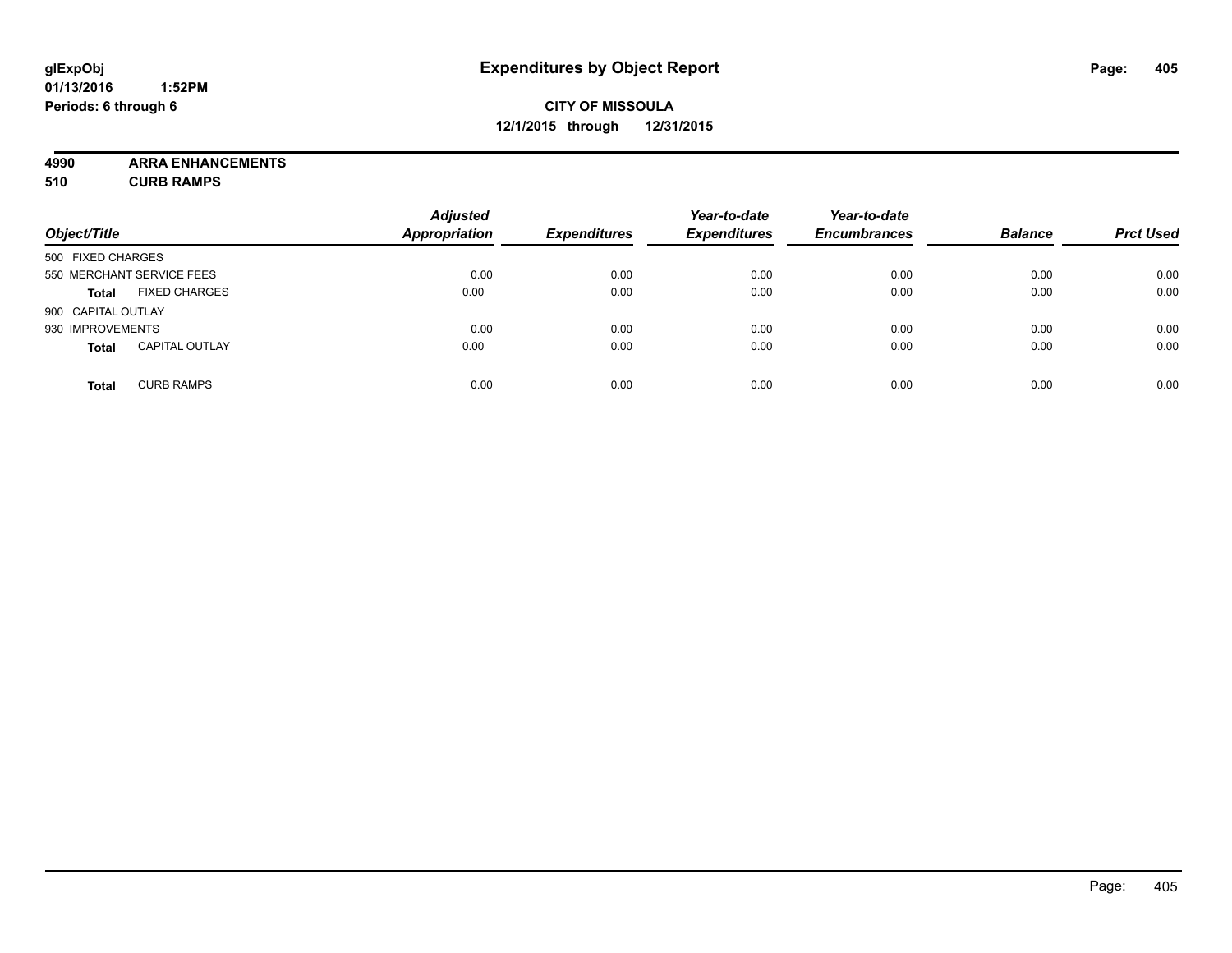#### **4990 ARRA ENHANCEMENTS**

#### **515 RSNAKE GATEWAY GREENOUGH DRIVE**

| Object/Title       |                                | <b>Adjusted</b><br><b>Appropriation</b> | <b>Expenditures</b> | Year-to-date<br><b>Expenditures</b> | Year-to-date<br><b>Encumbrances</b> | <b>Balance</b> | <b>Prct Used</b> |
|--------------------|--------------------------------|-----------------------------------------|---------------------|-------------------------------------|-------------------------------------|----------------|------------------|
| 500 FIXED CHARGES  |                                |                                         |                     |                                     |                                     |                |                  |
|                    | 550 MERCHANT SERVICE FEES      | 0.00                                    | 0.00                | 0.00                                | 0.00                                | 0.00           | 0.00             |
| <b>Total</b>       | <b>FIXED CHARGES</b>           | 0.00                                    | 0.00                | 0.00                                | 0.00                                | 0.00           | 0.00             |
| 900 CAPITAL OUTLAY |                                |                                         |                     |                                     |                                     |                |                  |
| 930 IMPROVEMENTS   |                                | 0.00                                    | 0.00                | 0.00                                | 0.00                                | 0.00           | 0.00             |
| <b>Total</b>       | <b>CAPITAL OUTLAY</b>          | 0.00                                    | 0.00                | 0.00                                | 0.00                                | 0.00           | 0.00             |
| <b>Total</b>       | RSNAKE GATEWAY GREENOUGH DRIVE | 0.00                                    | 0.00                | 0.00                                | 0.00                                | 0.00           | 0.00             |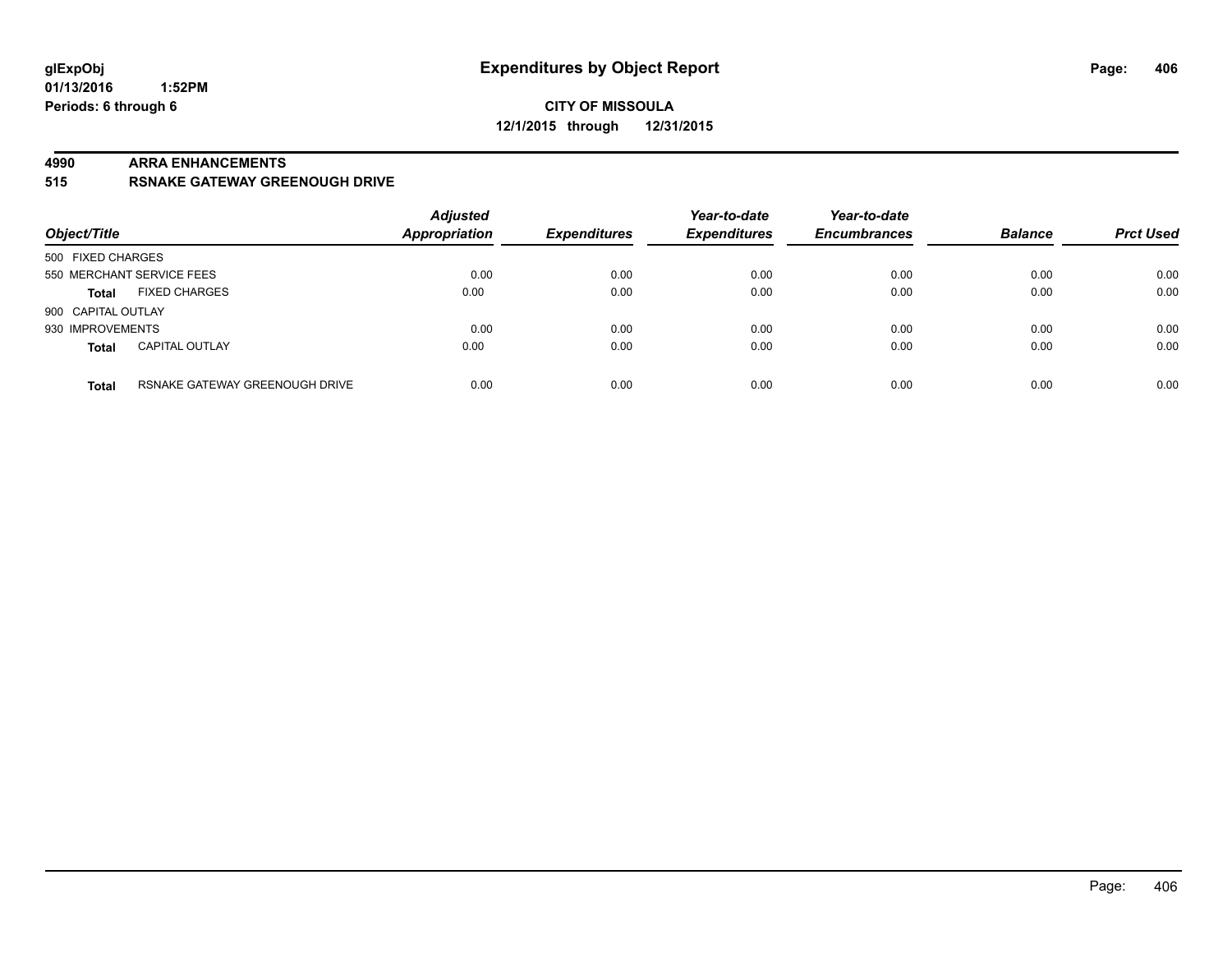**CITY OF MISSOULA 12/1/2015 through 12/31/2015**

#### **4990 ARRA ENHANCEMENTS**

| Object/Title                          | <b>Adjusted</b><br><b>Appropriation</b> | <b>Expenditures</b> | Year-to-date<br><b>Expenditures</b> | Year-to-date<br><b>Encumbrances</b> | <b>Balance</b> | <b>Prct Used</b> |
|---------------------------------------|-----------------------------------------|---------------------|-------------------------------------|-------------------------------------|----------------|------------------|
| 500 FIXED CHARGES                     |                                         |                     |                                     |                                     |                |                  |
| 550 MERCHANT SERVICE FEES             | 0.00                                    | 0.00                | 0.00                                | 0.00                                | 0.00           | 0.00             |
| <b>FIXED CHARGES</b><br><b>Total</b>  | 0.00                                    | 0.00                | 0.00                                | 0.00                                | 0.00           | 0.00             |
| 900 CAPITAL OUTLAY                    |                                         |                     |                                     |                                     |                |                  |
| 930 IMPROVEMENTS                      | 0.00                                    | 0.00                | 0.00                                | 0.00                                | 0.00           | 0.00             |
| <b>CAPITAL OUTLAY</b><br><b>Total</b> | 0.00                                    | 0.00                | 0.00                                | 0.00                                | 0.00           | 0.00             |
| ARRA ENHANCEMENTS<br><b>Total</b>     | 0.00                                    | 0.00                | 0.00                                | 0.00                                | 0.00           | 0.00             |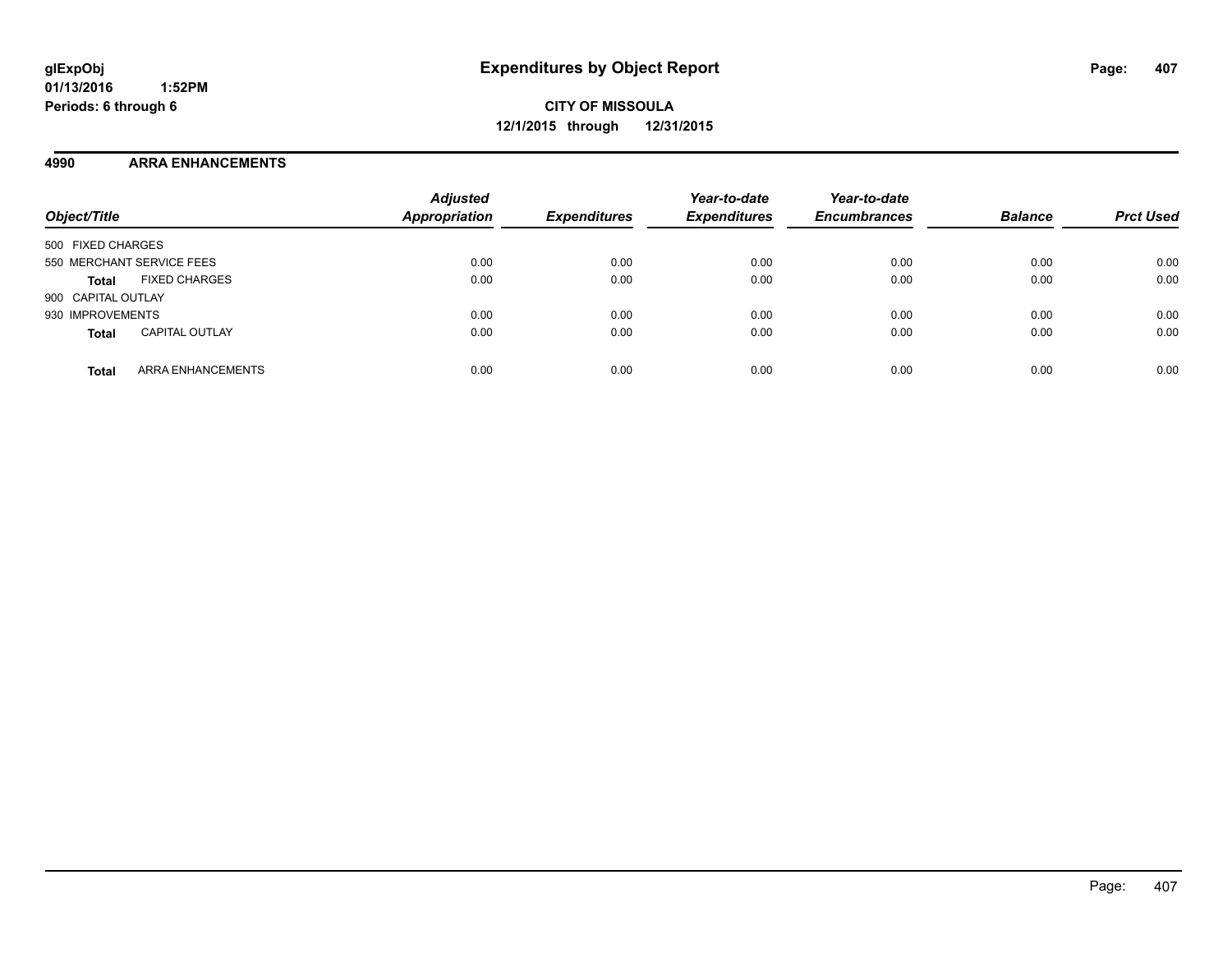#### **4991 ARRA HB645**

**500 N HIGGINS STREETSCAPE**

| Object/Title       |                           | <b>Adjusted</b><br><b>Appropriation</b> | <b>Expenditures</b> | Year-to-date<br><b>Expenditures</b> | Year-to-date<br><b>Encumbrances</b> | <b>Balance</b> | <b>Prct Used</b> |
|--------------------|---------------------------|-----------------------------------------|---------------------|-------------------------------------|-------------------------------------|----------------|------------------|
| 500 FIXED CHARGES  |                           |                                         |                     |                                     |                                     |                |                  |
|                    | 550 MERCHANT SERVICE FEES | 0.00                                    | 0.00                | 0.00                                | 0.00                                | 0.00           | 0.00             |
| <b>Total</b>       | <b>FIXED CHARGES</b>      | 0.00                                    | 0.00                | 0.00                                | 0.00                                | 0.00           | 0.00             |
| 900 CAPITAL OUTLAY |                           |                                         |                     |                                     |                                     |                |                  |
| 930 IMPROVEMENTS   |                           | 0.00                                    | 0.00                | 0.00                                | 0.00                                | 0.00           | 0.00             |
| <b>Total</b>       | <b>CAPITAL OUTLAY</b>     | 0.00                                    | 0.00                | 0.00                                | 0.00                                | 0.00           | 0.00             |
| <b>Total</b>       | N HIGGINS STREETSCAPE     | 0.00                                    | 0.00                | 0.00                                | 0.00                                | 0.00           | 0.00             |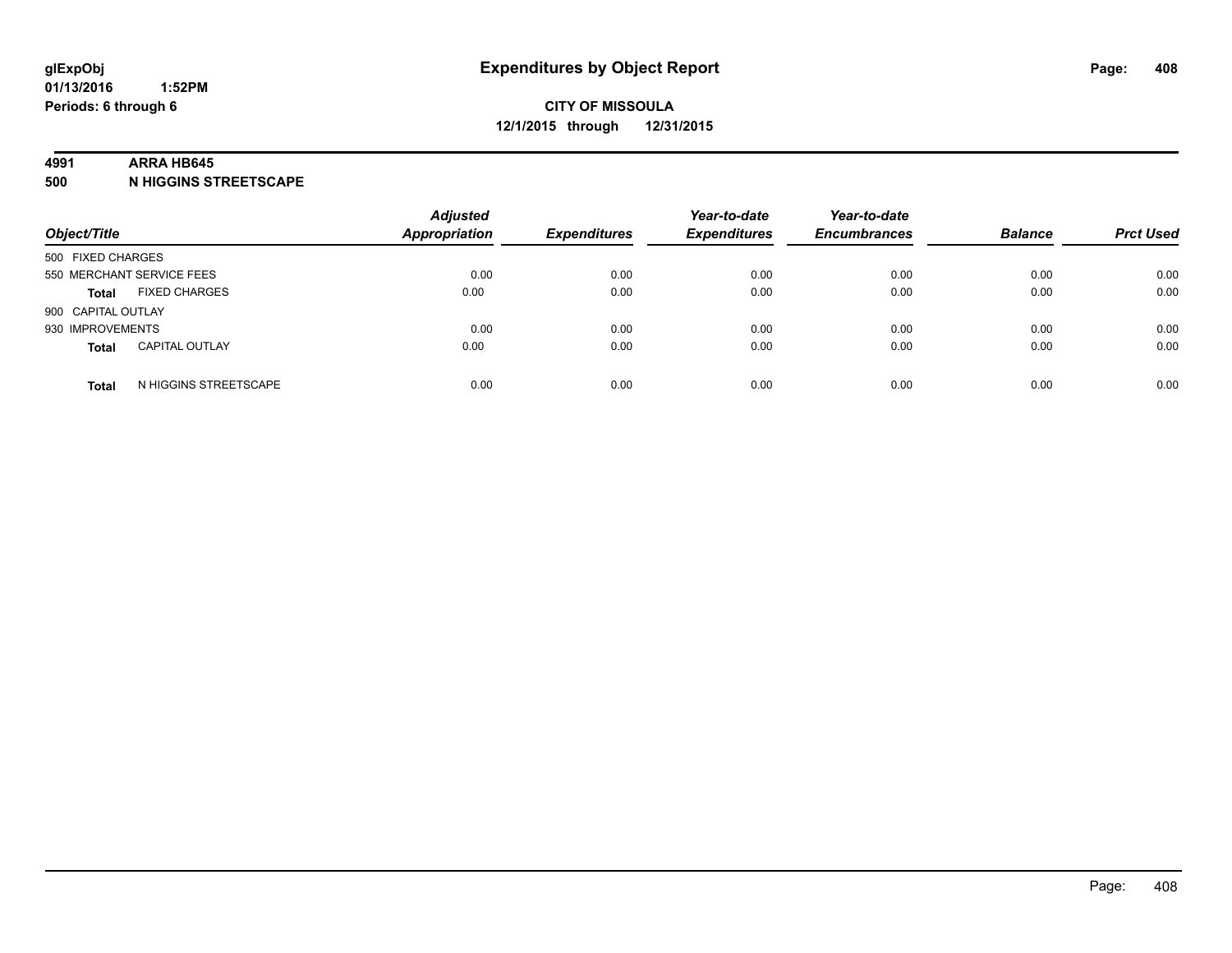# **4991 ARRA HB645**

**520 N HIGGINS PAVING**

| Object/Title       |                           | <b>Adjusted</b><br><b>Appropriation</b> | <b>Expenditures</b> | Year-to-date<br><b>Expenditures</b> | Year-to-date<br><b>Encumbrances</b> | <b>Balance</b> | <b>Prct Used</b> |
|--------------------|---------------------------|-----------------------------------------|---------------------|-------------------------------------|-------------------------------------|----------------|------------------|
| 500 FIXED CHARGES  |                           |                                         |                     |                                     |                                     |                |                  |
|                    | 550 MERCHANT SERVICE FEES | 0.00                                    | 0.00                | 0.00                                | 0.00                                | 0.00           | 0.00             |
| <b>Total</b>       | <b>FIXED CHARGES</b>      | 0.00                                    | 0.00                | 0.00                                | 0.00                                | 0.00           | 0.00             |
| 900 CAPITAL OUTLAY |                           |                                         |                     |                                     |                                     |                |                  |
| 930 IMPROVEMENTS   |                           | 0.00                                    | 0.00                | 0.00                                | 0.00                                | 0.00           | 0.00             |
| <b>Total</b>       | <b>CAPITAL OUTLAY</b>     | 0.00                                    | 0.00                | 0.00                                | 0.00                                | 0.00           | 0.00             |
| <b>Total</b>       | N HIGGINS PAVING          | 0.00                                    | 0.00                | 0.00                                | 0.00                                | 0.00           | 0.00             |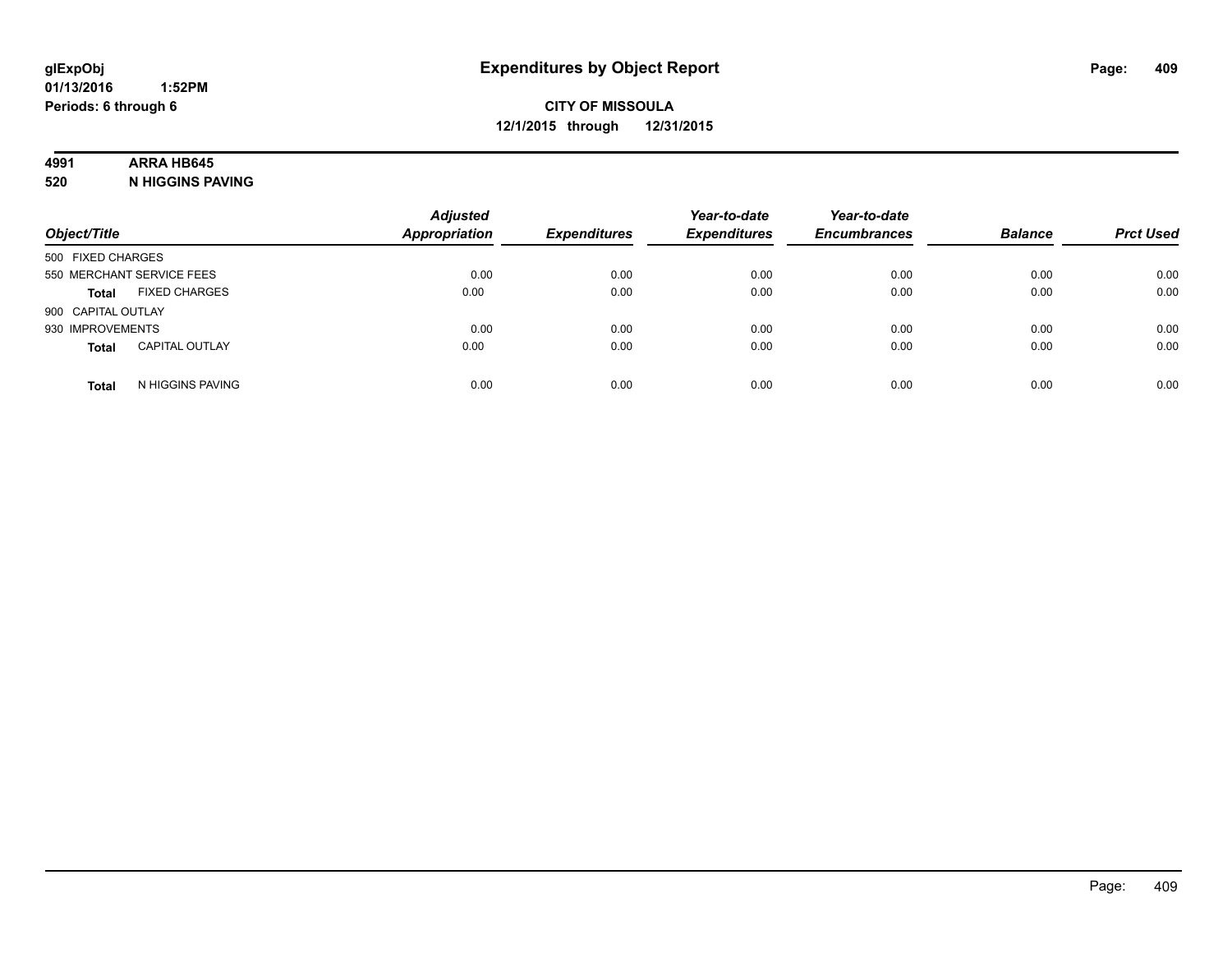# **CITY OF MISSOULA 12/1/2015 through 12/31/2015**

#### **4991 ARRA HB645**

**525 BROOKS ST CURB & SW IMPROVEMENTS**

| Object/Title                                    | <b>Adjusted</b><br><b>Appropriation</b> | <b>Expenditures</b> | Year-to-date<br><b>Expenditures</b> | Year-to-date<br><b>Encumbrances</b> | <b>Balance</b> | <b>Prct Used</b> |
|-------------------------------------------------|-----------------------------------------|---------------------|-------------------------------------|-------------------------------------|----------------|------------------|
| 500 FIXED CHARGES                               |                                         |                     |                                     |                                     |                |                  |
| 550 MERCHANT SERVICE FEES                       | 0.00                                    | 0.00                | 0.00                                | 0.00                                | 0.00           | 0.00             |
| <b>FIXED CHARGES</b><br><b>Total</b>            | 0.00                                    | 0.00                | 0.00                                | 0.00                                | 0.00           | 0.00             |
| 900 CAPITAL OUTLAY                              |                                         |                     |                                     |                                     |                |                  |
| 930 IMPROVEMENTS                                | 0.00                                    | 0.00                | 0.00                                | 0.00                                | 0.00           | 0.00             |
| <b>CAPITAL OUTLAY</b><br><b>Total</b>           | 0.00                                    | 0.00                | 0.00                                | 0.00                                | 0.00           | 0.00             |
| BROOKS ST CURB & SW IMPROVEMENT<br><b>Total</b> | 0.00                                    | 0.00                | 0.00                                | 0.00                                | 0.00           | 0.00             |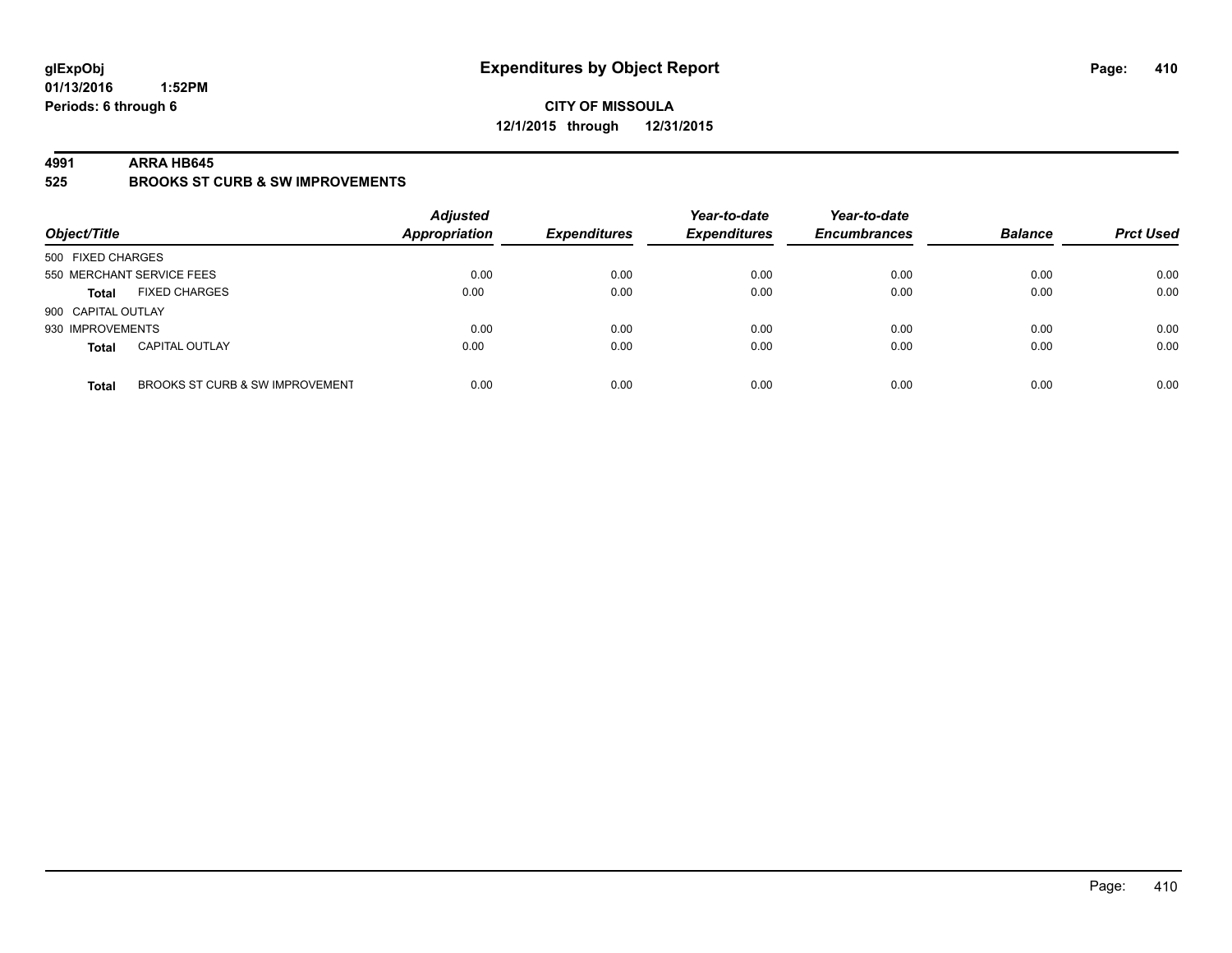#### **4991 ARRA HB645 530 CURB RAMPS**

|                       |                            | <b>Adjusted</b>      |                     | Year-to-date        | Year-to-date        |                |                  |
|-----------------------|----------------------------|----------------------|---------------------|---------------------|---------------------|----------------|------------------|
| Object/Title          |                            | <b>Appropriation</b> | <b>Expenditures</b> | <b>Expenditures</b> | <b>Encumbrances</b> | <b>Balance</b> | <b>Prct Used</b> |
| 100 PERSONAL SERVICES |                            |                      |                     |                     |                     |                |                  |
|                       | 140 EMPLOYER CONTRIBUTIONS | 0.00                 | 0.00                | 0.00                | 0.00                | 0.00           | 0.00             |
| <b>Total</b>          | PERSONAL SERVICES          | 0.00                 | 0.00                | 0.00                | 0.00                | 0.00           | 0.00             |
| 500 FIXED CHARGES     |                            |                      |                     |                     |                     |                |                  |
|                       | 550 MERCHANT SERVICE FEES  | 0.00                 | 0.00                | 0.00                | 0.00                | 0.00           | 0.00             |
| <b>Total</b>          | <b>FIXED CHARGES</b>       | 0.00                 | 0.00                | 0.00                | 0.00                | 0.00           | 0.00             |
| 900 CAPITAL OUTLAY    |                            |                      |                     |                     |                     |                |                  |
| 930 IMPROVEMENTS      |                            | 0.00                 | 0.00                | 0.00                | 0.00                | 0.00           | 0.00             |
| <b>Total</b>          | <b>CAPITAL OUTLAY</b>      | 0.00                 | 0.00                | 0.00                | 0.00                | 0.00           | 0.00             |
| <b>Total</b>          | <b>CURB RAMPS</b>          | 0.00                 | 0.00                | 0.00                | 0.00                | 0.00           | 0.00             |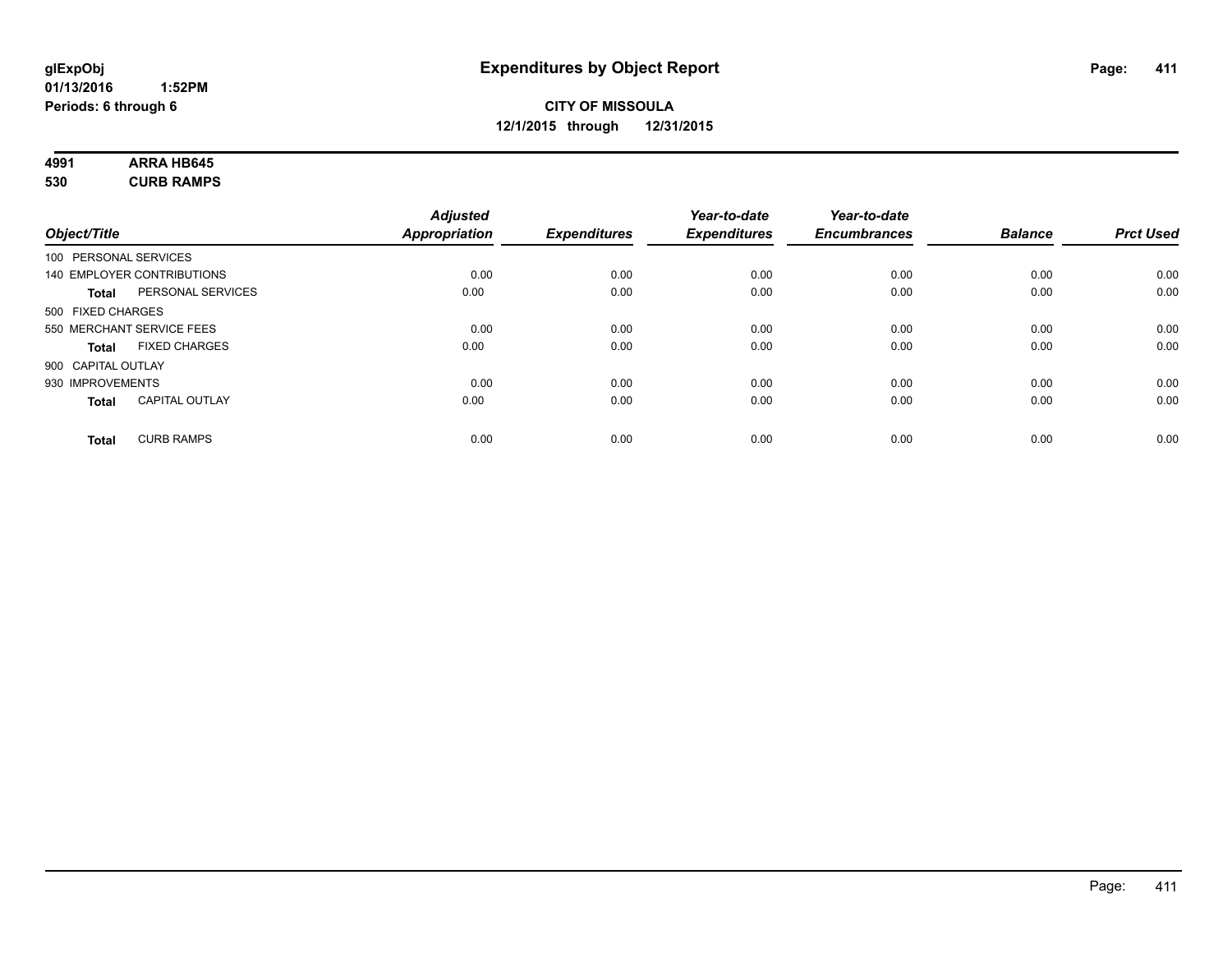#### **4991 ARRA HB645**

**535 PARKS PLAYGROUND INSTALLS**

|                                           | <b>Adjusted</b>      |                     | Year-to-date        | Year-to-date        |                |                  |
|-------------------------------------------|----------------------|---------------------|---------------------|---------------------|----------------|------------------|
| Object/Title                              | <b>Appropriation</b> | <b>Expenditures</b> | <b>Expenditures</b> | <b>Encumbrances</b> | <b>Balance</b> | <b>Prct Used</b> |
| 100 PERSONAL SERVICES                     |                      |                     |                     |                     |                |                  |
| 110 SALARIES AND WAGES                    | 0.00                 | 0.00                | 0.00                | 0.00                | 0.00           | 0.00             |
| 120 OVERTIME/TERMINATION                  | 0.00                 | 0.00                | 0.00                | 0.00                | 0.00           | 0.00             |
| 140 EMPLOYER CONTRIBUTIONS                | 0.00                 | 0.00                | 0.00                | 0.00                | 0.00           | 0.00             |
| PERSONAL SERVICES<br><b>Total</b>         | 0.00                 | 0.00                | 0.00                | 0.00                | 0.00           | 0.00             |
| 500 FIXED CHARGES                         |                      |                     |                     |                     |                |                  |
| 550 MERCHANT SERVICE FEES                 | 0.00                 | 0.00                | 0.00                | 0.00                | 0.00           | 0.00             |
| <b>FIXED CHARGES</b><br><b>Total</b>      | 0.00                 | 0.00                | 0.00                | 0.00                | 0.00           | 0.00             |
| 900 CAPITAL OUTLAY                        |                      |                     |                     |                     |                |                  |
| 930 IMPROVEMENTS                          | 0.00                 | 0.00                | 0.00                | 0.00                | 0.00           | 0.00             |
| <b>CAPITAL OUTLAY</b><br>Total            | 0.00                 | 0.00                | 0.00                | 0.00                | 0.00           | 0.00             |
| PARKS PLAYGROUND INSTALLS<br><b>Total</b> | 0.00                 | 0.00                | 0.00                | 0.00                | 0.00           | 0.00             |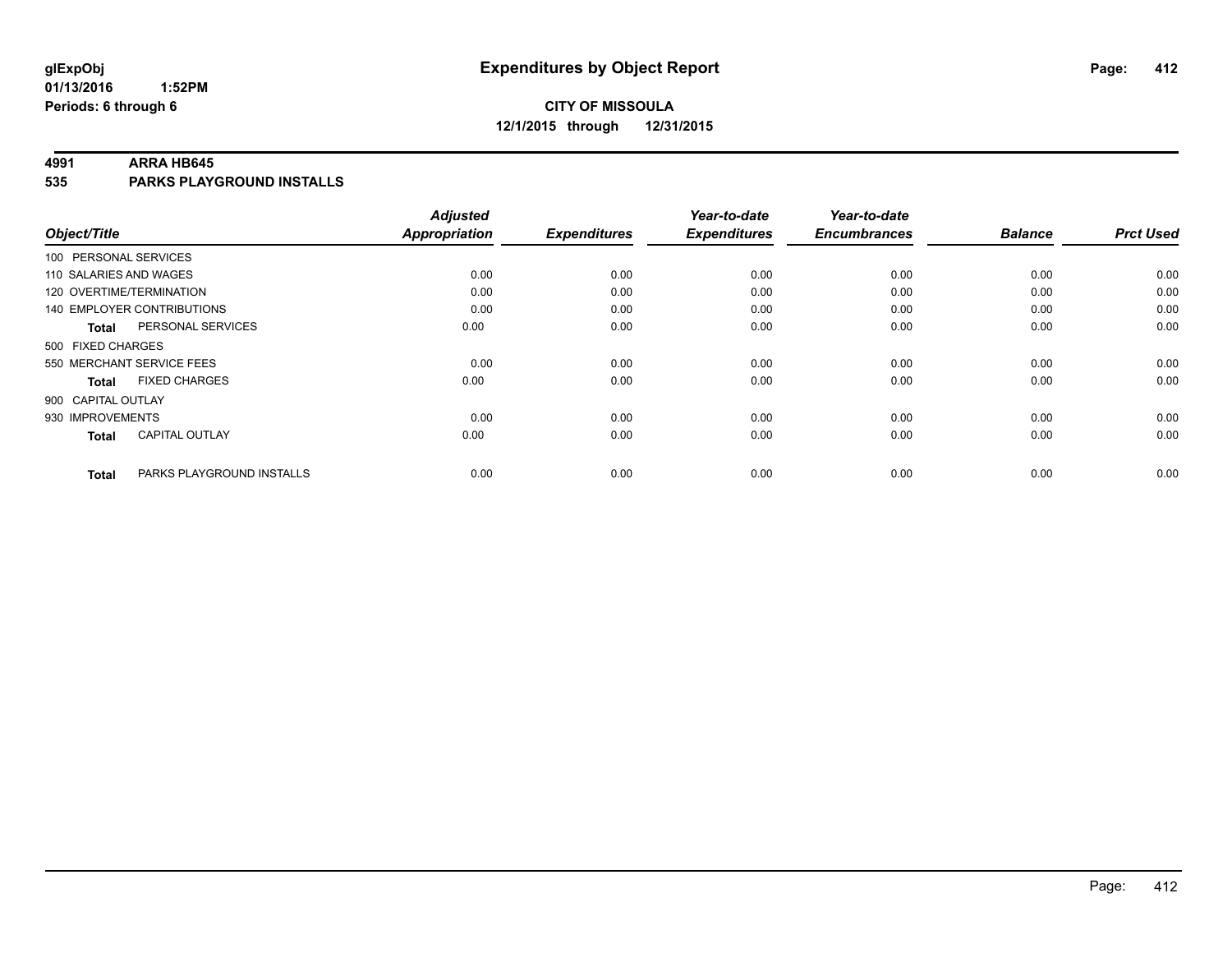#### **4991 ARRA HB645**

**540 GREENOUGH PARK BRIDGE**

| Object/Title       |                              | <b>Adjusted</b><br><b>Appropriation</b> | <b>Expenditures</b> | Year-to-date<br><b>Expenditures</b> | Year-to-date<br><b>Encumbrances</b> | <b>Balance</b> | <b>Prct Used</b> |
|--------------------|------------------------------|-----------------------------------------|---------------------|-------------------------------------|-------------------------------------|----------------|------------------|
|                    | 100 PERSONAL SERVICES        |                                         |                     |                                     |                                     |                |                  |
|                    | 120 OVERTIME/TERMINATION     | 0.00                                    | 0.00                | 0.00                                | 0.00                                | 0.00           | 0.00             |
|                    | 140 EMPLOYER CONTRIBUTIONS   | 0.00                                    | 0.00                | 0.00                                | 0.00                                | 0.00           | 0.00             |
| Total              | PERSONAL SERVICES            | 0.00                                    | 0.00                | 0.00                                | 0.00                                | 0.00           | 0.00             |
| 500 FIXED CHARGES  |                              |                                         |                     |                                     |                                     |                |                  |
|                    | 550 MERCHANT SERVICE FEES    | 0.00                                    | 0.00                | 0.00                                | 0.00                                | 0.00           | 0.00             |
| <b>Total</b>       | <b>FIXED CHARGES</b>         | 0.00                                    | 0.00                | 0.00                                | 0.00                                | 0.00           | 0.00             |
| 900 CAPITAL OUTLAY |                              |                                         |                     |                                     |                                     |                |                  |
| 930 IMPROVEMENTS   |                              | 0.00                                    | 0.00                | 0.00                                | 0.00                                | 0.00           | 0.00             |
| <b>Total</b>       | <b>CAPITAL OUTLAY</b>        | 0.00                                    | 0.00                | 0.00                                | 0.00                                | 0.00           | 0.00             |
| <b>Total</b>       | <b>GREENOUGH PARK BRIDGE</b> | 0.00                                    | 0.00                | 0.00                                | 0.00                                | 0.00           | 0.00             |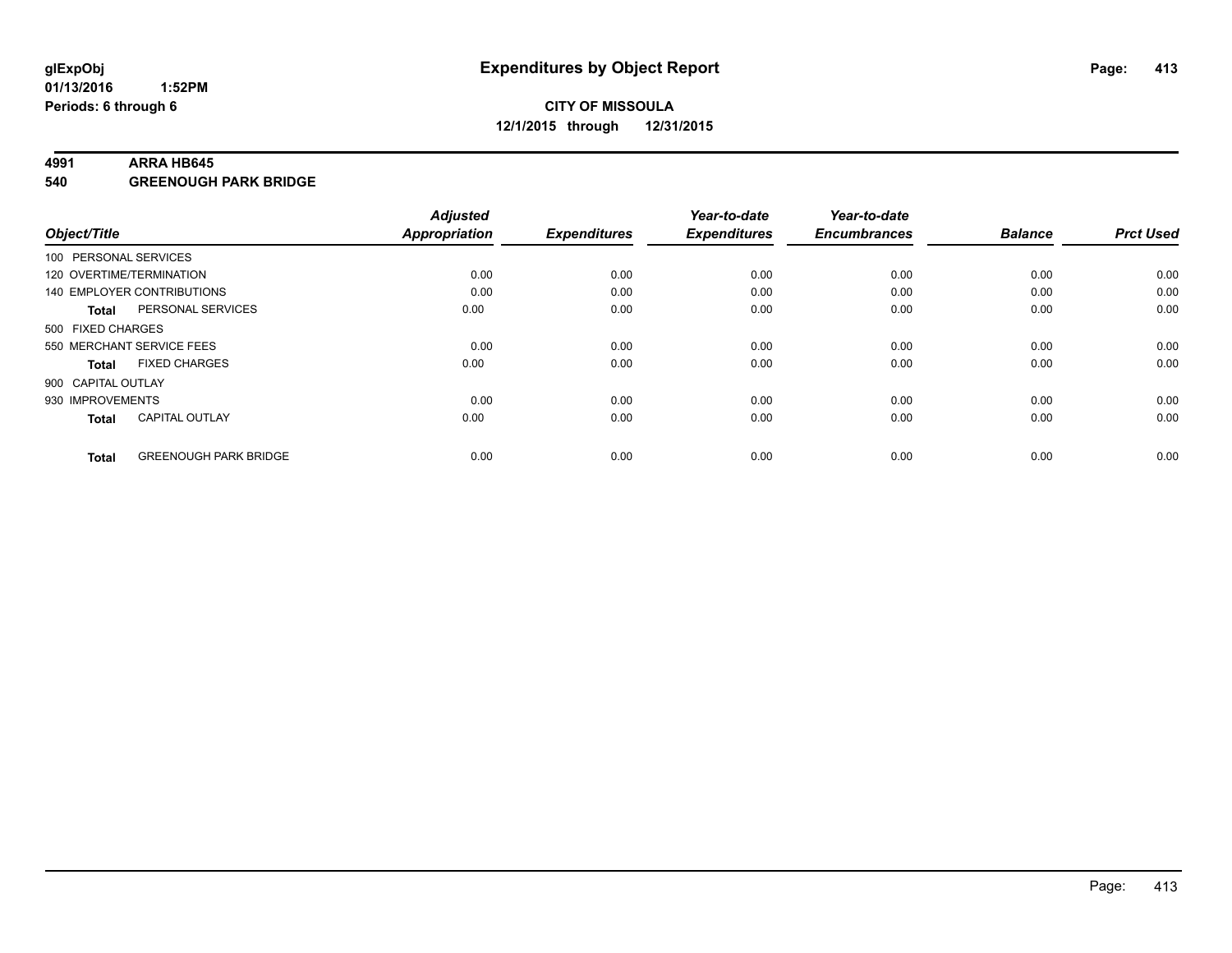**4991 ARRA HB645**

|                           |                                   | <b>Adjusted</b>      |                     | Year-to-date        | Year-to-date        |                |                  |
|---------------------------|-----------------------------------|----------------------|---------------------|---------------------|---------------------|----------------|------------------|
| Object/Title              |                                   | <b>Appropriation</b> | <b>Expenditures</b> | <b>Expenditures</b> | <b>Encumbrances</b> | <b>Balance</b> | <b>Prct Used</b> |
| 100 PERSONAL SERVICES     |                                   |                      |                     |                     |                     |                |                  |
| 110 SALARIES AND WAGES    |                                   | 0.00                 | 0.00                | 0.00                | 0.00                | 0.00           | 0.00             |
| 120 OVERTIME/TERMINATION  |                                   | 0.00                 | 0.00                | 0.00                | 0.00                | 0.00           | 0.00             |
|                           | <b>140 EMPLOYER CONTRIBUTIONS</b> | 0.00                 | 0.00                | 0.00                | 0.00                | 0.00           | 0.00             |
| <b>Total</b>              | PERSONAL SERVICES                 | 0.00                 | 0.00                | 0.00                | 0.00                | 0.00           | 0.00             |
| 500 FIXED CHARGES         |                                   |                      |                     |                     |                     |                |                  |
| 550 MERCHANT SERVICE FEES |                                   | 0.00                 | 0.00                | 0.00                | 0.00                | 0.00           | 0.00             |
| Total                     | <b>FIXED CHARGES</b>              | 0.00                 | 0.00                | 0.00                | 0.00                | 0.00           | 0.00             |
| 900 CAPITAL OUTLAY        |                                   |                      |                     |                     |                     |                |                  |
| 930 IMPROVEMENTS          |                                   | 0.00                 | 0.00                | 0.00                | 0.00                | 0.00           | 0.00             |
| Total                     | <b>CAPITAL OUTLAY</b>             | 0.00                 | 0.00                | 0.00                | 0.00                | 0.00           | 0.00             |
| <b>Total</b>              | ARRA HB645                        | 0.00                 | 0.00                | 0.00                | 0.00                | 0.00           | 0.00             |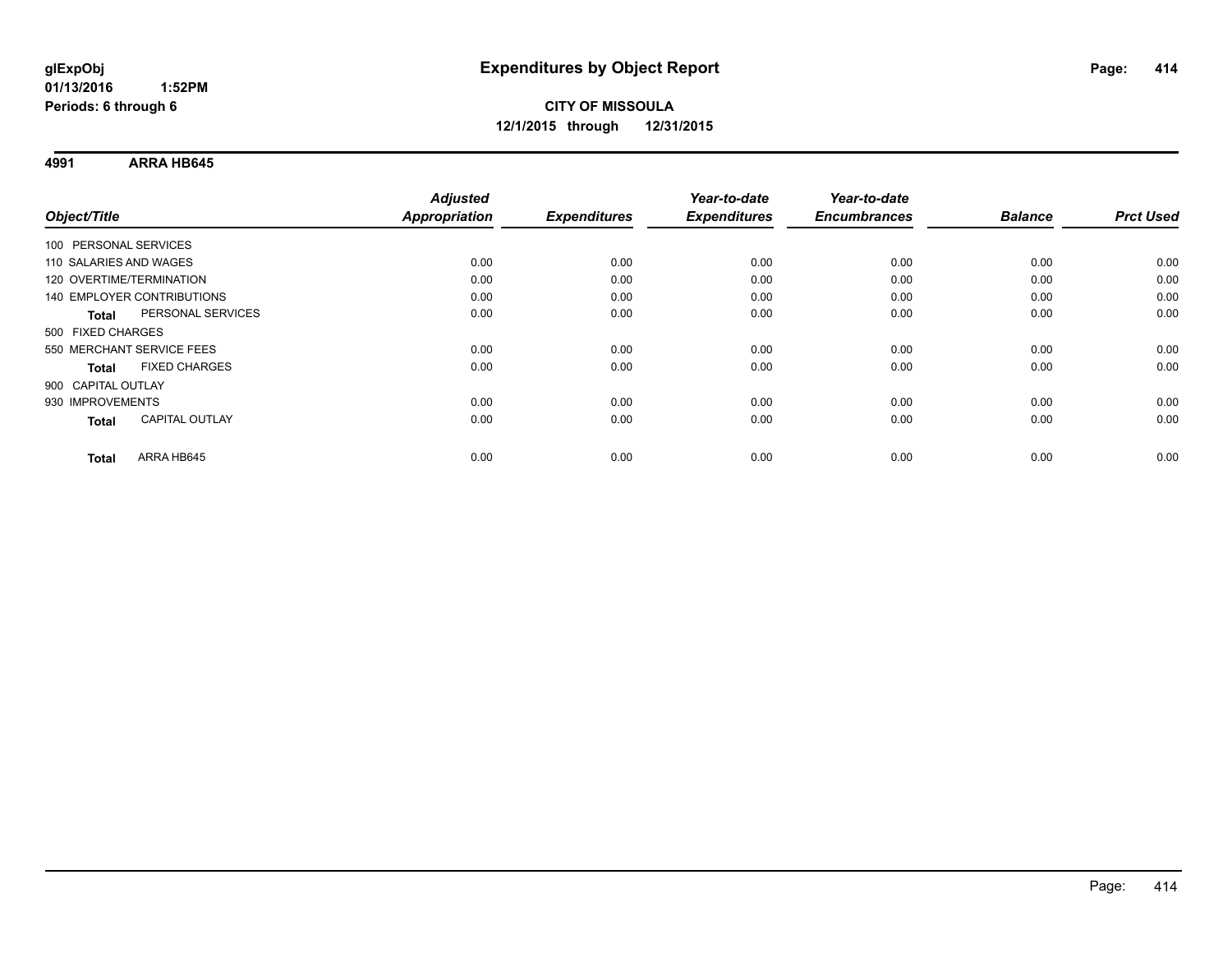**4992 WFL MILLER CREEK ROAD**

**390 NON-DEPARTMENTAL**

| Object/Title       |                           | <b>Adjusted</b><br>Appropriation | <b>Expenditures</b> | Year-to-date<br><b>Expenditures</b> | Year-to-date<br><b>Encumbrances</b> | <b>Balance</b> | <b>Prct Used</b> |
|--------------------|---------------------------|----------------------------------|---------------------|-------------------------------------|-------------------------------------|----------------|------------------|
| 500 FIXED CHARGES  |                           |                                  |                     |                                     |                                     |                |                  |
|                    | 550 MERCHANT SERVICE FEES | 0.00                             | 0.00                | 0.00                                | 0.00                                | 0.00           | 0.00             |
| <b>Total</b>       | <b>FIXED CHARGES</b>      | 0.00                             | 0.00                | 0.00                                | 0.00                                | 0.00           | 0.00             |
| 900 CAPITAL OUTLAY |                           |                                  |                     |                                     |                                     |                |                  |
| 930 IMPROVEMENTS   |                           | 0.00                             | 0.00                | 0.00                                | 0.00                                | 0.00           | 0.00             |
| <b>Total</b>       | <b>CAPITAL OUTLAY</b>     | 0.00                             | 0.00                | 0.00                                | 0.00                                | 0.00           | 0.00             |
| <b>Total</b>       | NON-DEPARTMENTAL          | 0.00                             | 0.00                | 0.00                                | 0.00                                | 0.00           | 0.00             |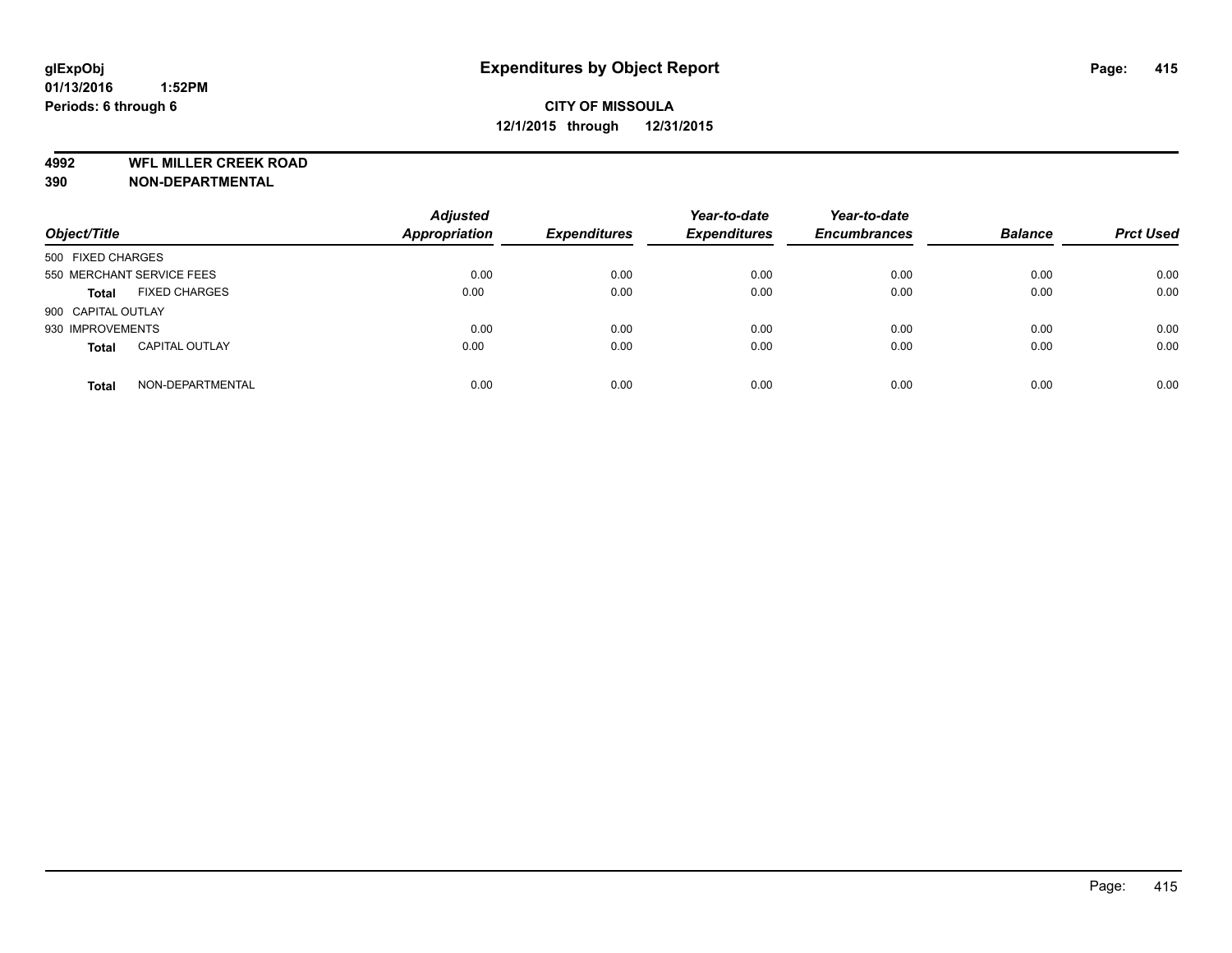#### **4992 WFL MILLER CREEK ROAD**

| Object/Title                          | <b>Adjusted</b><br><b>Appropriation</b> | <b>Expenditures</b> | Year-to-date<br><b>Expenditures</b> | Year-to-date<br><b>Encumbrances</b> | <b>Balance</b> | <b>Prct Used</b> |
|---------------------------------------|-----------------------------------------|---------------------|-------------------------------------|-------------------------------------|----------------|------------------|
| 500 FIXED CHARGES                     |                                         |                     |                                     |                                     |                |                  |
| 550 MERCHANT SERVICE FEES             | 0.00                                    | 0.00                | 0.00                                | 0.00                                | 0.00           | 0.00             |
| <b>FIXED CHARGES</b><br>Total         | 0.00                                    | 0.00                | 0.00                                | 0.00                                | 0.00           | 0.00             |
| 900 CAPITAL OUTLAY                    |                                         |                     |                                     |                                     |                |                  |
| 930 IMPROVEMENTS                      | 0.00                                    | 0.00                | 0.00                                | 0.00                                | 0.00           | 0.00             |
| <b>CAPITAL OUTLAY</b><br><b>Total</b> | 0.00                                    | 0.00                | 0.00                                | 0.00                                | 0.00           | 0.00             |
| WFL MILLER CREEK ROAD<br><b>Total</b> | 0.00                                    | 0.00                | 0.00                                | 0.00                                | 0.00           | 0.00             |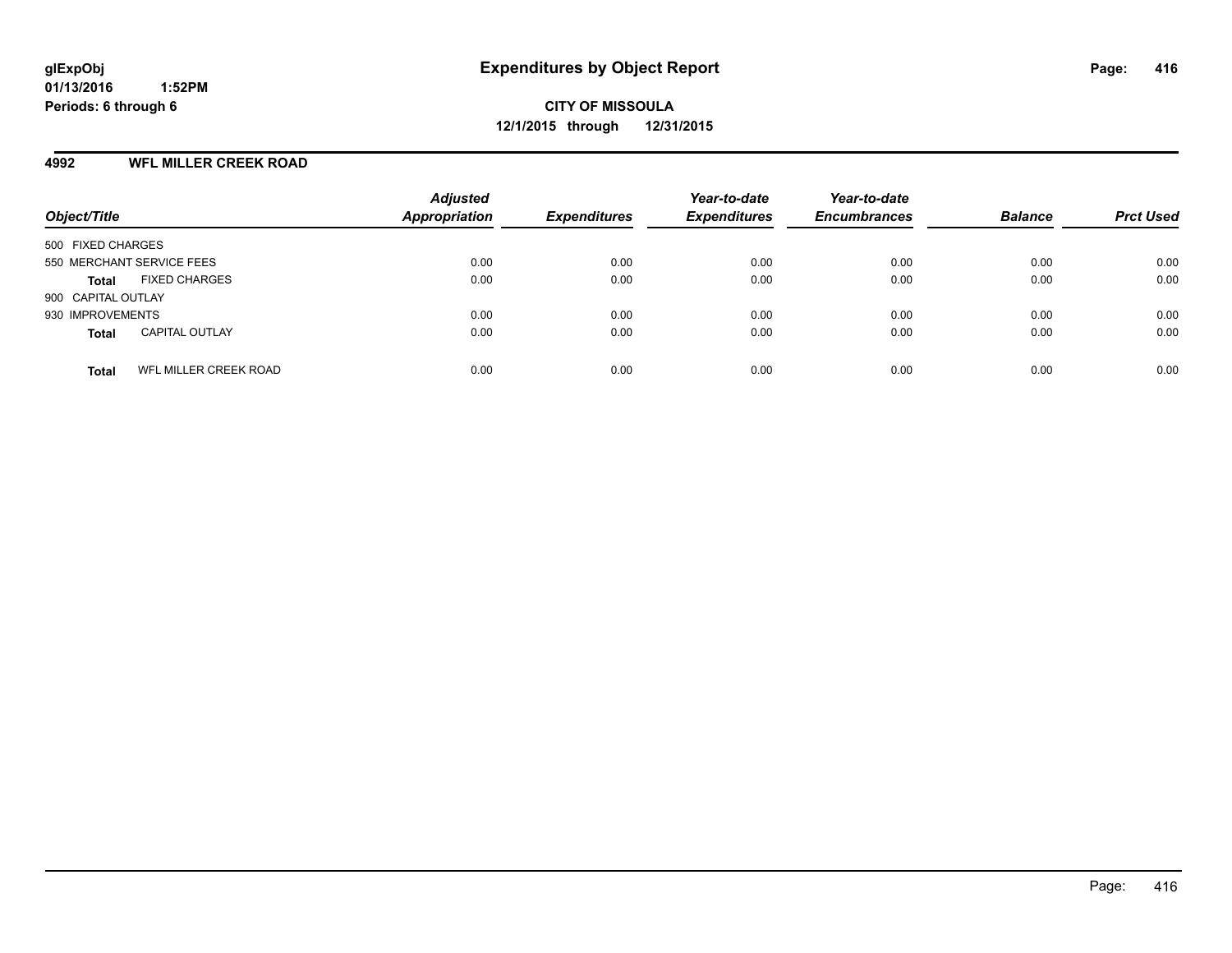**4993 WESTERN FEDERAL LANDS**

**280 PUBLIC WORKS OPERATIONS**

|                        |                            | <b>Adjusted</b> |                     | Year-to-date        | Year-to-date        |                |                  |
|------------------------|----------------------------|-----------------|---------------------|---------------------|---------------------|----------------|------------------|
| Object/Title           |                            | Appropriation   | <b>Expenditures</b> | <b>Expenditures</b> | <b>Encumbrances</b> | <b>Balance</b> | <b>Prct Used</b> |
| 100 PERSONAL SERVICES  |                            |                 |                     |                     |                     |                |                  |
| 110 SALARIES AND WAGES |                            | 0.00            | 0.00                | 0.00                | 0.00                | 0.00           | 0.00             |
|                        | 140 EMPLOYER CONTRIBUTIONS | 0.00            | 0.00                | 0.00                | 0.00                | 0.00           | 0.00             |
| <b>Total</b>           | PERSONAL SERVICES          | 0.00            | 0.00                | 0.00                | 0.00                | 0.00           | 0.00             |
| 300 PURCHASED SERVICES |                            |                 |                     |                     |                     |                |                  |
|                        | 350 PROFESSIONAL SERVICES  | 0.00            | 0.00                | 0.00                | 0.00                | 0.00           | 0.00             |
| <b>Total</b>           | PURCHASED SERVICES         | 0.00            | 0.00                | 0.00                | 0.00                | 0.00           | 0.00             |
| 500 FIXED CHARGES      |                            |                 |                     |                     |                     |                |                  |
|                        | 550 MERCHANT SERVICE FEES  | 0.00            | 0.00                | 0.00                | 0.00                | 0.00           | 0.00             |
| <b>Total</b>           | <b>FIXED CHARGES</b>       | 0.00            | 0.00                | 0.00                | 0.00                | 0.00           | 0.00             |
| 900 CAPITAL OUTLAY     |                            |                 |                     |                     |                     |                |                  |
| 930 IMPROVEMENTS       |                            | 0.00            | 0.00                | 24,994.77           | 0.00                | $-24,994.77$   | 0.00             |
| <b>Total</b>           | <b>CAPITAL OUTLAY</b>      | 0.00            | 0.00                | 24,994.77           | 0.00                | $-24,994.77$   | 0.00             |
| <b>Total</b>           | PUBLIC WORKS OPERATIONS    | 0.00            | 0.00                | 24,994.77           | 0.00                | $-24,994.77$   | 0.00             |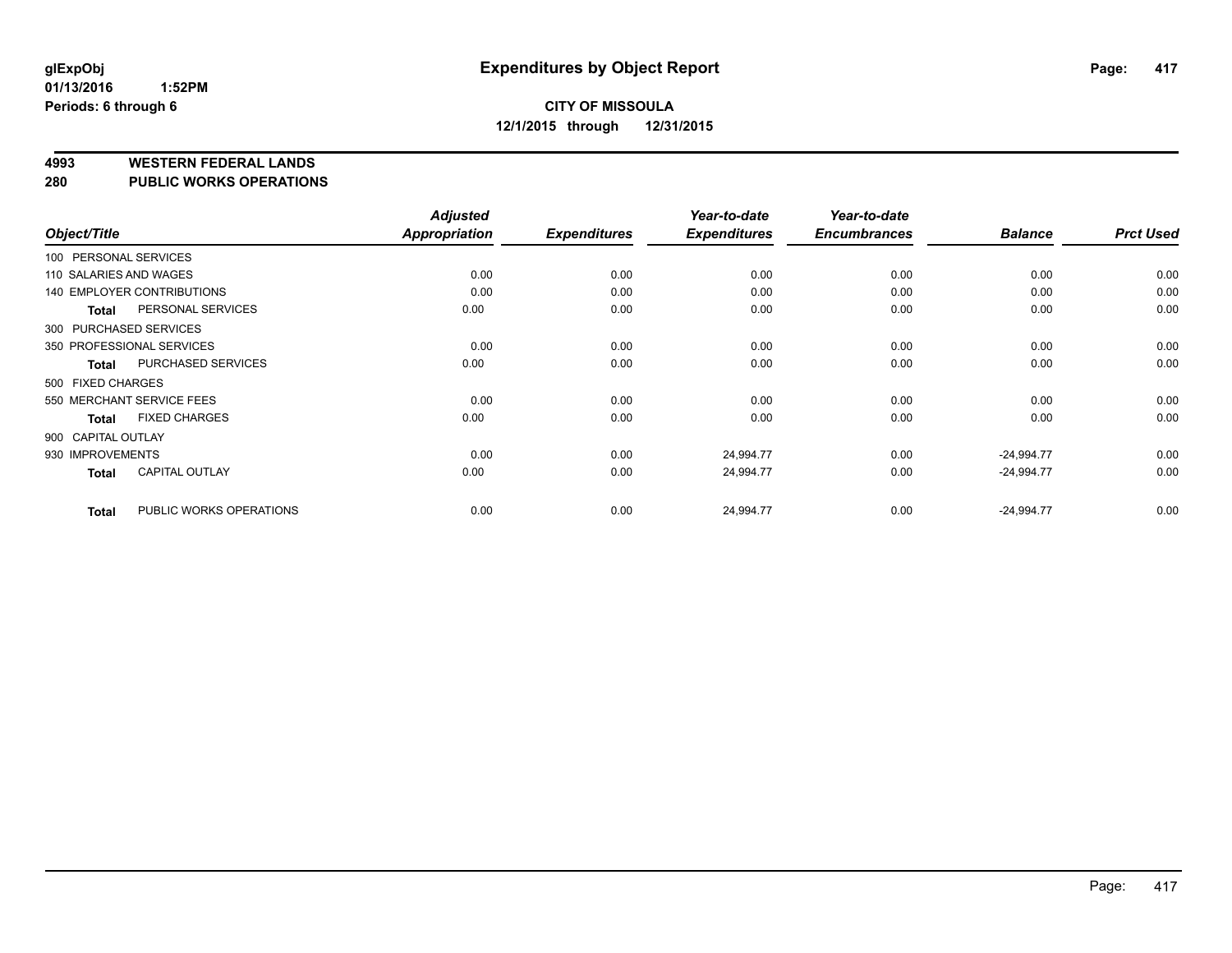# **CITY OF MISSOULA 12/1/2015 through 12/31/2015**

#### **4993 WESTERN FEDERAL LANDS**

|                        |                                   | <b>Adjusted</b> |                     | Year-to-date        | Year-to-date        |                |                  |
|------------------------|-----------------------------------|-----------------|---------------------|---------------------|---------------------|----------------|------------------|
| Object/Title           |                                   | Appropriation   | <b>Expenditures</b> | <b>Expenditures</b> | <b>Encumbrances</b> | <b>Balance</b> | <b>Prct Used</b> |
| 100 PERSONAL SERVICES  |                                   |                 |                     |                     |                     |                |                  |
| 110 SALARIES AND WAGES |                                   | 0.00            | 0.00                | 0.00                | 0.00                | 0.00           | 0.00             |
|                        | <b>140 EMPLOYER CONTRIBUTIONS</b> | 0.00            | 0.00                | 0.00                | 0.00                | 0.00           | 0.00             |
| <b>Total</b>           | PERSONAL SERVICES                 | 0.00            | 0.00                | 0.00                | 0.00                | 0.00           | 0.00             |
|                        | 300 PURCHASED SERVICES            |                 |                     |                     |                     |                |                  |
|                        | 350 PROFESSIONAL SERVICES         | 0.00            | 0.00                | 0.00                | 0.00                | 0.00           | 0.00             |
| <b>Total</b>           | PURCHASED SERVICES                | 0.00            | 0.00                | 0.00                | 0.00                | 0.00           | 0.00             |
| 500 FIXED CHARGES      |                                   |                 |                     |                     |                     |                |                  |
|                        | 550 MERCHANT SERVICE FEES         | 0.00            | 0.00                | 0.00                | 0.00                | 0.00           | 0.00             |
| <b>Total</b>           | <b>FIXED CHARGES</b>              | 0.00            | 0.00                | 0.00                | 0.00                | 0.00           | 0.00             |
| 900 CAPITAL OUTLAY     |                                   |                 |                     |                     |                     |                |                  |
| 930 IMPROVEMENTS       |                                   | 0.00            | 0.00                | 24,994.77           | 0.00                | $-24,994.77$   | 0.00             |
| <b>Total</b>           | <b>CAPITAL OUTLAY</b>             | 0.00            | 0.00                | 24,994.77           | 0.00                | $-24,994.77$   | 0.00             |
| <b>Total</b>           | <b>WESTERN FEDERAL LANDS</b>      | 0.00            | 0.00                | 24,994.77           | 0.00                | $-24,994.77$   | 0.00             |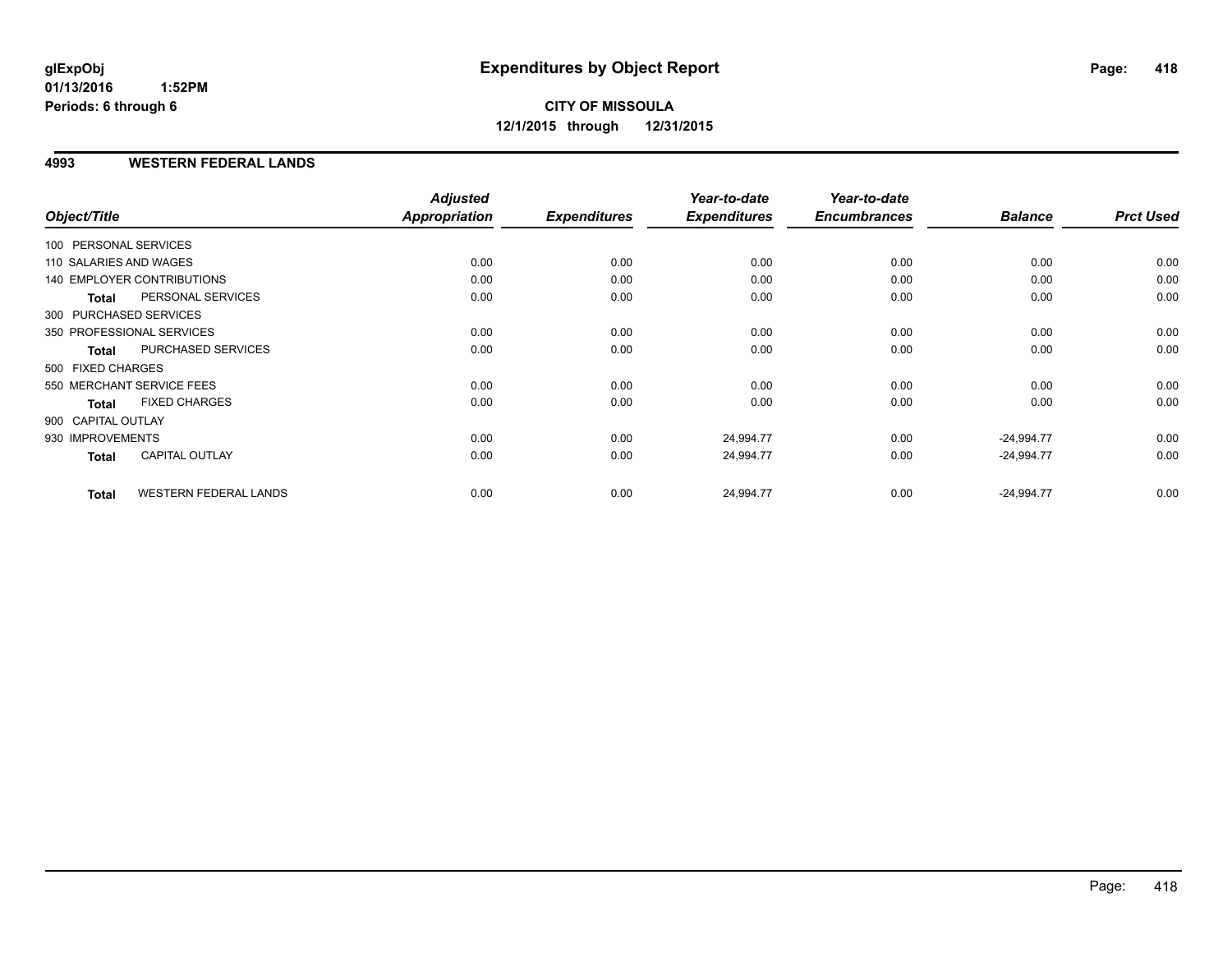#### **5020 CIVIC STADIUM**

**395 PARKING COMMISSION**

|                   |                             | <b>Adjusted</b>      |                     | Year-to-date        | Year-to-date        |                |                  |
|-------------------|-----------------------------|----------------------|---------------------|---------------------|---------------------|----------------|------------------|
| Object/Title      |                             | <b>Appropriation</b> | <b>Expenditures</b> | <b>Expenditures</b> | <b>Encumbrances</b> | <b>Balance</b> | <b>Prct Used</b> |
| 500 FIXED CHARGES |                             |                      |                     |                     |                     |                |                  |
| 500 FIXED CHARGES |                             | 3,000.00             | 0.00                | 0.00                | 0.00                | 3,000.00       | 0.00             |
|                   | 550 MERCHANT SERVICE FEES   | 0.00                 | 0.00                | 0.00                | 0.00                | 0.00           | 0.00             |
| <b>Total</b>      | <b>FIXED CHARGES</b>        | 3,000.00             | 0.00                | 0.00                | 0.00                | 3,000.00       | 0.00             |
| 600 DEBT SERVICE  |                             |                      |                     |                     |                     |                |                  |
| 610 PRINCIPAL     |                             | 33,420.00            | 0.00                | 0.00                | 0.00                | 33,420.00      | 0.00             |
|                   | 620 INTEREST / SERVICE FEES | 83,580.00            | 0.00                | 0.00                | 0.00                | 83,580.00      | 0.00             |
| <b>Total</b>      | <b>DEBT SERVICE</b>         | 117,000.00           | 0.00                | 0.00                | 0.00                | 117,000.00     | 0.00             |
| 800 OTHER OBJECTS |                             |                      |                     |                     |                     |                |                  |
| 830 DEPRECIATION  |                             | 0.00                 | 0.00                | 0.00                | 0.00                | 0.00           | 0.00             |
| <b>Total</b>      | OTHER OBJECTS               | 0.00                 | 0.00                | 0.00                | 0.00                | 0.00           | 0.00             |
| <b>Total</b>      | PARKING COMMISSION          | 120,000.00           | 0.00                | 0.00                | 0.00                | 120,000.00     | 0.00             |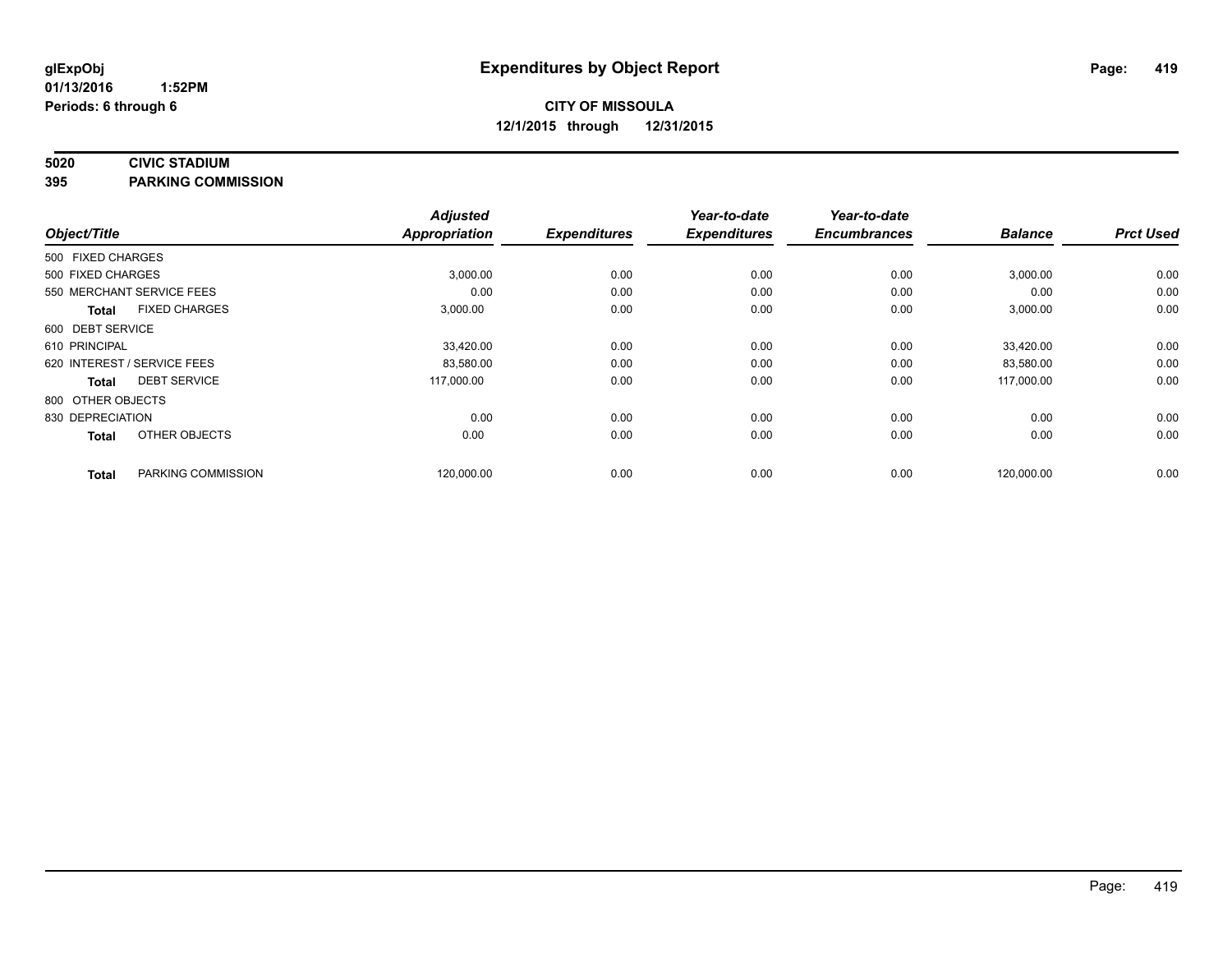**5020 CIVIC STADIUM**

|                                      | <b>Adjusted</b> |                     | Year-to-date        | Year-to-date        |                |                  |
|--------------------------------------|-----------------|---------------------|---------------------|---------------------|----------------|------------------|
| Object/Title                         | Appropriation   | <b>Expenditures</b> | <b>Expenditures</b> | <b>Encumbrances</b> | <b>Balance</b> | <b>Prct Used</b> |
| 500 FIXED CHARGES                    |                 |                     |                     |                     |                |                  |
| 500 FIXED CHARGES                    | 3,000.00        | 0.00                | 0.00                | 0.00                | 3,000.00       | 0.00             |
| 550 MERCHANT SERVICE FEES            | 0.00            | 0.00                | 0.00                | 0.00                | 0.00           | 0.00             |
| <b>FIXED CHARGES</b><br><b>Total</b> | 3,000.00        | 0.00                | 0.00                | 0.00                | 3,000.00       | 0.00             |
| 600 DEBT SERVICE                     |                 |                     |                     |                     |                |                  |
| 610 PRINCIPAL                        | 33,420.00       | 0.00                | 0.00                | 0.00                | 33.420.00      | 0.00             |
| 620 INTEREST / SERVICE FEES          | 83,580.00       | 0.00                | 0.00                | 0.00                | 83,580.00      | 0.00             |
| <b>DEBT SERVICE</b><br><b>Total</b>  | 117,000.00      | 0.00                | 0.00                | 0.00                | 117,000.00     | 0.00             |
| 800 OTHER OBJECTS                    |                 |                     |                     |                     |                |                  |
| 830 DEPRECIATION                     | 0.00            | 0.00                | 0.00                | 0.00                | 0.00           | 0.00             |
| OTHER OBJECTS<br><b>Total</b>        | 0.00            | 0.00                | 0.00                | 0.00                | 0.00           | 0.00             |
| <b>CIVIC STADIUM</b><br><b>Total</b> | 120,000.00      | 0.00                | 0.00                | 0.00                | 120,000.00     | 0.00             |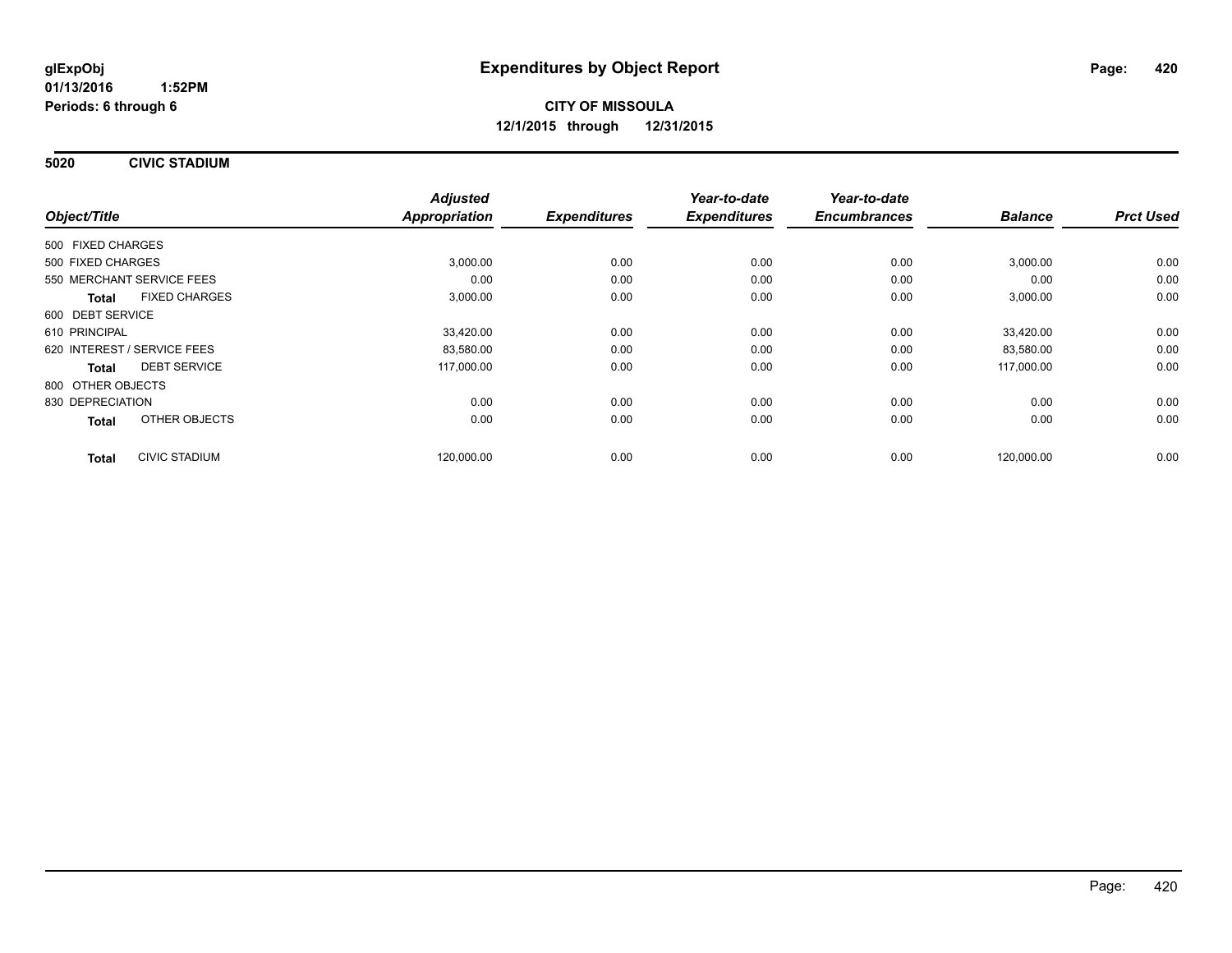# **5210 WATER**

|                        |                              | <b>Adjusted</b>      |                     | Year-to-date        | Year-to-date        |                 |                  |
|------------------------|------------------------------|----------------------|---------------------|---------------------|---------------------|-----------------|------------------|
| Object/Title           |                              | <b>Appropriation</b> | <b>Expenditures</b> | <b>Expenditures</b> | <b>Encumbrances</b> | <b>Balance</b>  | <b>Prct Used</b> |
| 300 PURCHASED SERVICES |                              |                      |                     |                     |                     |                 |                  |
|                        | 350 PROFESSIONAL SERVICES    | 0.00                 | 1,132,462.41        | 1,284,208.82        | 0.00                | $-1,284,208.82$ | 0.00             |
|                        | 390 OTHER PURCHASED SERVICES | 0.00                 | 0.00                | 0.00                | 0.00                | 0.00            | 0.00             |
| Total                  | PURCHASED SERVICES           | 0.00                 | 1,132,462.41        | 1,284,208.82        | 0.00                | $-1,284,208.82$ | 0.00             |
| 500 FIXED CHARGES      |                              |                      |                     |                     |                     |                 |                  |
|                        | 550 MERCHANT SERVICE FEES    | 0.00                 | 0.00                | 0.00                | 0.00                | 0.00            | 0.00             |
| <b>Total</b>           | <b>FIXED CHARGES</b>         | 0.00                 | 0.00                | 0.00                | 0.00                | 0.00            | 0.00             |
| 900 CAPITAL OUTLAY     |                              |                      |                     |                     |                     |                 |                  |
| 910 LAND               |                              | 0.00                 | 0.00                | 0.00                | 0.00                | 0.00            | 0.00             |
| 920 BUILDINGS          |                              | 0.00                 | 0.00                | 0.00                | 0.00                | 0.00            | 0.00             |
| 930 IMPROVEMENTS       |                              | 0.00                 | 0.00                | 0.00                | 0.00                | 0.00            | 0.00             |
|                        | 940 MACHINERY & EQUIPMENT    | 0.00                 | 0.00                | 0.00                | 0.00                | 0.00            | 0.00             |
| <b>Total</b>           | <b>CAPITAL OUTLAY</b>        | 0.00                 | 0.00                | 0.00                | 0.00                | 0.00            | 0.00             |
| <b>Total</b>           | <b>WATER</b>                 | 0.00                 | 1.132.462.41        | 1,284,208.82        | 0.00                | $-1,284,208.82$ | 0.00             |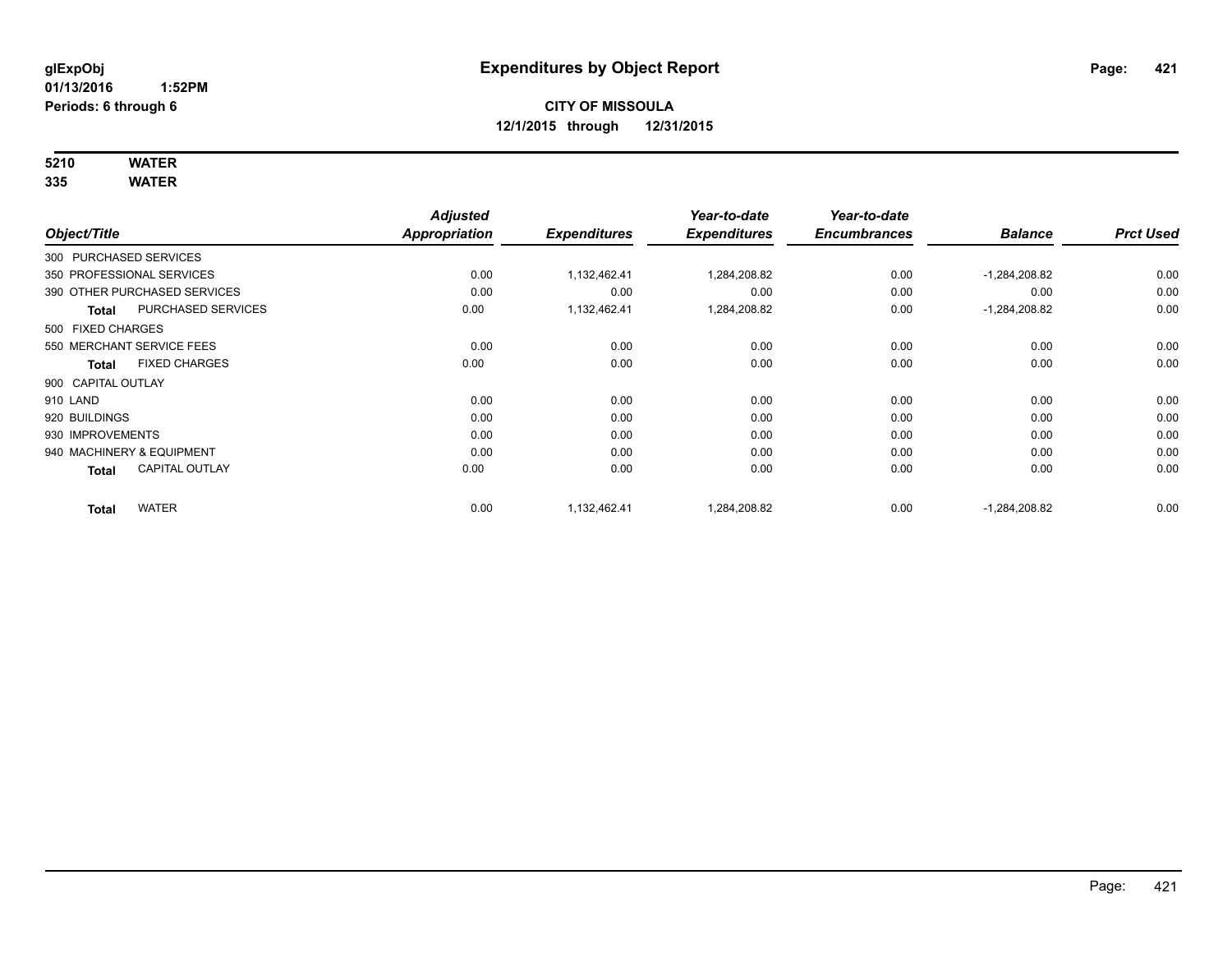|                        |                              | <b>Adjusted</b>      |                     | Year-to-date        | Year-to-date        |                 |                  |
|------------------------|------------------------------|----------------------|---------------------|---------------------|---------------------|-----------------|------------------|
| Object/Title           |                              | <b>Appropriation</b> | <b>Expenditures</b> | <b>Expenditures</b> | <b>Encumbrances</b> | <b>Balance</b>  | <b>Prct Used</b> |
| 300 PURCHASED SERVICES |                              |                      |                     |                     |                     |                 |                  |
|                        | 350 PROFESSIONAL SERVICES    | 0.00                 | 1,132,462.41        | 1,284,208.82        | 0.00                | $-1,284,208.82$ | 0.00             |
|                        | 390 OTHER PURCHASED SERVICES | 0.00                 | 0.00                | 0.00                | 0.00                | 0.00            | 0.00             |
| <b>Total</b>           | PURCHASED SERVICES           | 0.00                 | 1,132,462.41        | 1,284,208.82        | 0.00                | $-1,284,208.82$ | 0.00             |
| 500 FIXED CHARGES      |                              |                      |                     |                     |                     |                 |                  |
|                        | 550 MERCHANT SERVICE FEES    | 0.00                 | 0.00                | 0.00                | 0.00                | 0.00            | 0.00             |
| <b>Total</b>           | <b>FIXED CHARGES</b>         | 0.00                 | 0.00                | 0.00                | 0.00                | 0.00            | 0.00             |
| 900 CAPITAL OUTLAY     |                              |                      |                     |                     |                     |                 |                  |
| 910 LAND               |                              | 0.00                 | 0.00                | 0.00                | 0.00                | 0.00            | 0.00             |
| 920 BUILDINGS          |                              | 0.00                 | 0.00                | 0.00                | 0.00                | 0.00            | 0.00             |
| 930 IMPROVEMENTS       |                              | 0.00                 | 0.00                | 0.00                | 0.00                | 0.00            | 0.00             |
|                        | 940 MACHINERY & EQUIPMENT    | 0.00                 | 0.00                | 0.00                | 0.00                | 0.00            | 0.00             |
| <b>Total</b>           | CAPITAL OUTLAY               | 0.00                 | 0.00                | 0.00                | 0.00                | 0.00            | 0.00             |
| <b>Total</b>           | <b>WATER</b>                 | 0.00                 | 1,132,462.41        | 1,284,208.82        | 0.00                | $-1,284,208.82$ | 0.00             |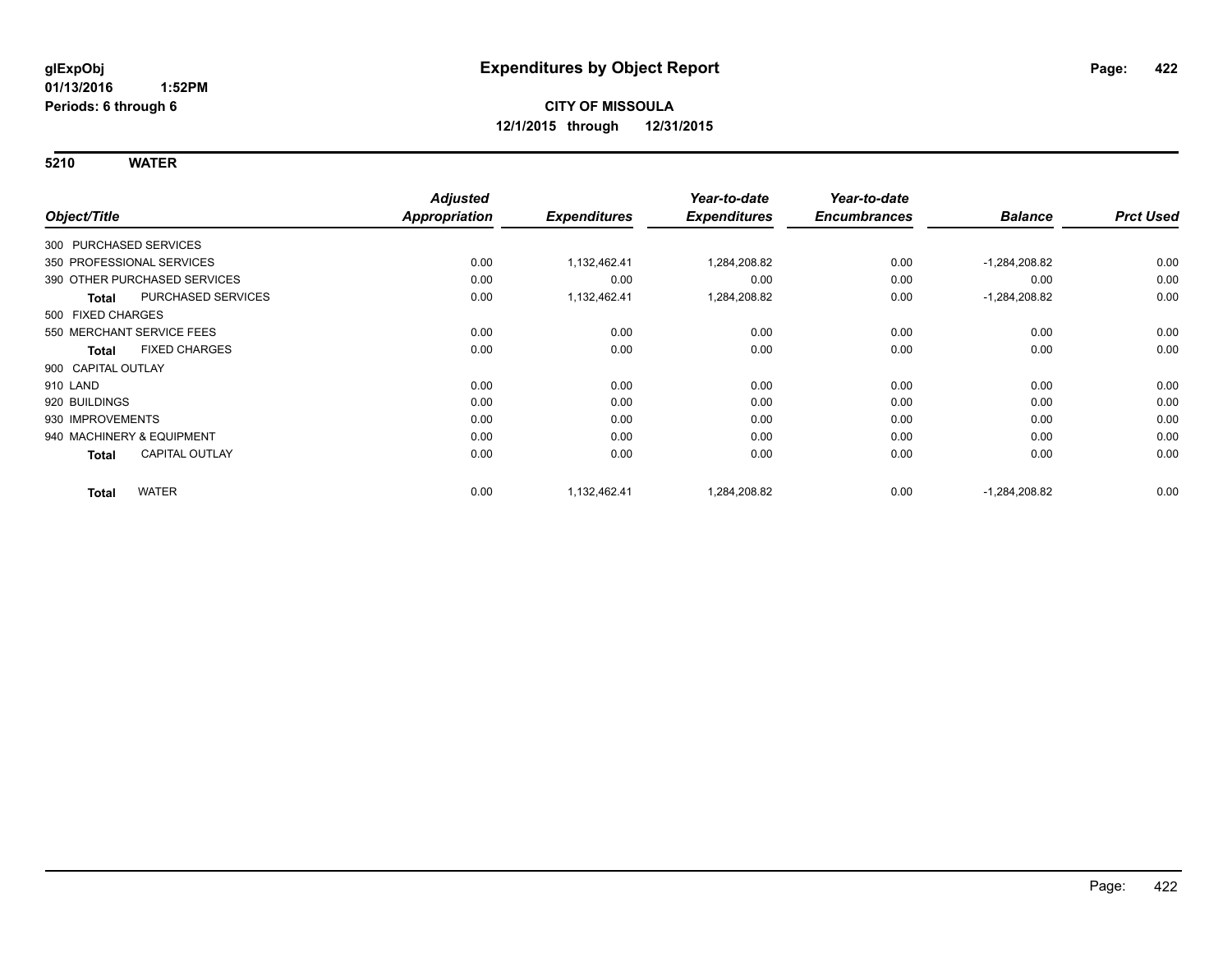# **CITY OF MISSOULA 12/1/2015 through 12/31/2015**

#### **5211 WATER REVENUE COLLECTION & CLEARING**

|                                      | <b>Adjusted</b>      |                     | Year-to-date        | Year-to-date        |                |                  |
|--------------------------------------|----------------------|---------------------|---------------------|---------------------|----------------|------------------|
| Object/Title                         | <b>Appropriation</b> | <b>Expenditures</b> | <b>Expenditures</b> | <b>Encumbrances</b> | <b>Balance</b> | <b>Prct Used</b> |
| 500 FIXED CHARGES                    |                      |                     |                     |                     |                |                  |
| 500 FIXED CHARGES                    | 0.00                 | 0.00                | 0.00                | 0.00                | 0.00           | 0.00             |
| 550 MERCHANT SERVICE FEES            | 0.00                 | 0.00                | 0.00                | 0.00                | 0.00           | 0.00             |
| <b>FIXED CHARGES</b><br><b>Total</b> | 0.00                 | 0.00                | 0.00                | 0.00                | 0.00           | 0.00             |
| 800 OTHER OBJECTS                    |                      |                     |                     |                     |                |                  |
| 820 TRANSFERS TO OTHER FUNDS         | 0.00                 | 0.00                | 0.00                | 0.00                | 0.00           | 0.00             |
| OTHER OBJECTS<br><b>Total</b>        | 0.00                 | 0.00                | 0.00                | 0.00                | 0.00           | 0.00             |
| <b>WATER</b><br><b>Total</b>         | 0.00                 | 0.00                | 0.00                | 0.00                | 0.00           | 0.00             |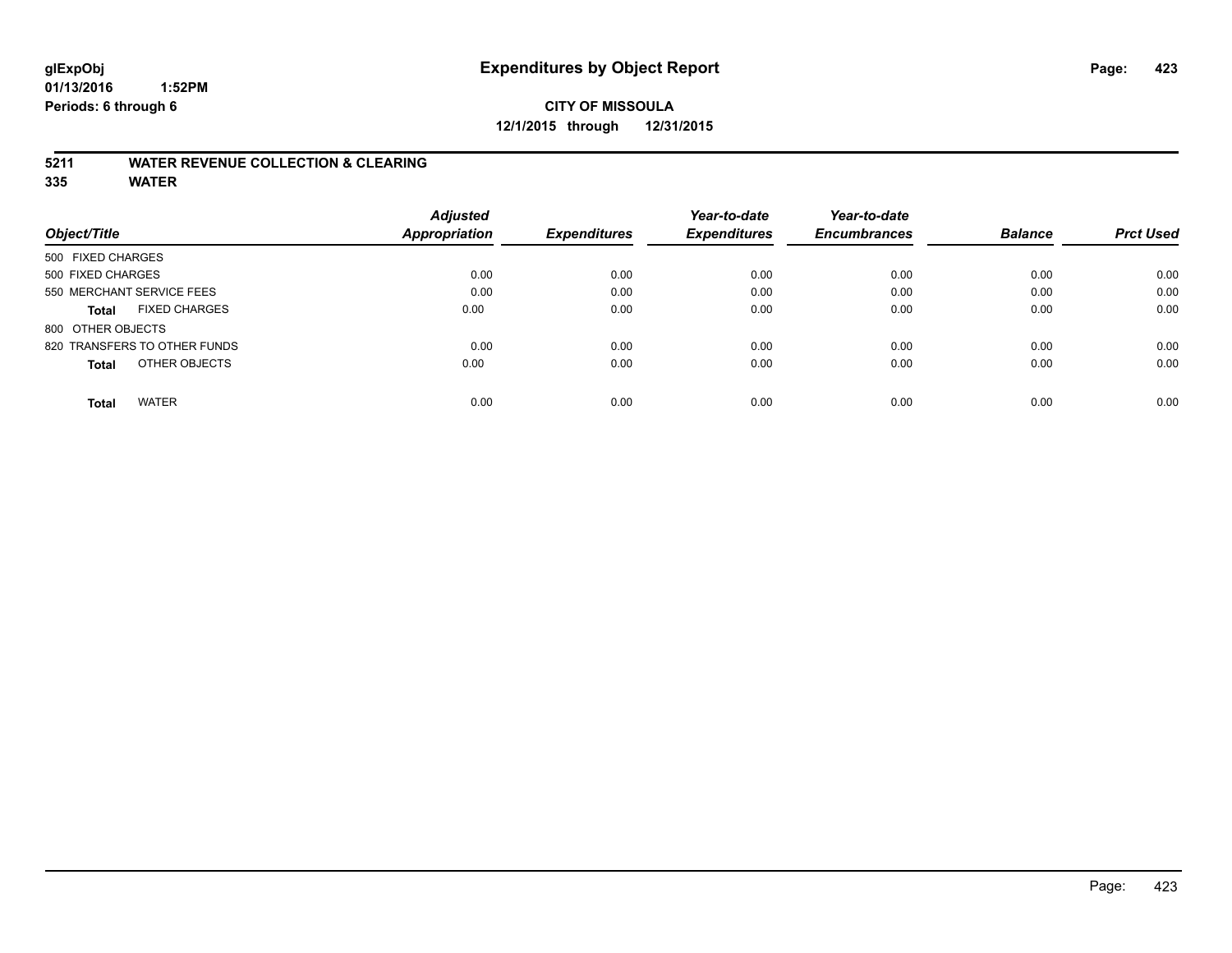**CITY OF MISSOULA 12/1/2015 through 12/31/2015**

### **5211 WATER REVENUE COLLECTION & CLEARING**

| Object/Title              |                                  | <b>Adjusted</b><br>Appropriation | <b>Expenditures</b> | Year-to-date<br><b>Expenditures</b> | Year-to-date<br><b>Encumbrances</b> | <b>Balance</b> | <b>Prct Used</b> |
|---------------------------|----------------------------------|----------------------------------|---------------------|-------------------------------------|-------------------------------------|----------------|------------------|
| 500 FIXED CHARGES         |                                  |                                  |                     |                                     |                                     |                |                  |
| 500 FIXED CHARGES         |                                  | 0.00                             | 0.00                | 0.00                                | 0.00                                | 0.00           | 0.00             |
| 550 MERCHANT SERVICE FEES |                                  | 0.00                             | 0.00                | 0.00                                | 0.00                                | 0.00           | 0.00             |
| <b>Total</b>              | <b>FIXED CHARGES</b>             | 0.00                             | 0.00                | 0.00                                | 0.00                                | 0.00           | 0.00             |
| 800 OTHER OBJECTS         |                                  |                                  |                     |                                     |                                     |                |                  |
|                           | 820 TRANSFERS TO OTHER FUNDS     | 0.00                             | 0.00                | 0.00                                | 0.00                                | 0.00           | 0.00             |
| <b>Total</b>              | OTHER OBJECTS                    | 0.00                             | 0.00                | 0.00                                | 0.00                                | 0.00           | 0.00             |
| <b>Total</b>              | WATER REVENUE COLLECTION & CLEAF | 0.00                             | 0.00                | 0.00                                | 0.00                                | 0.00           | 0.00             |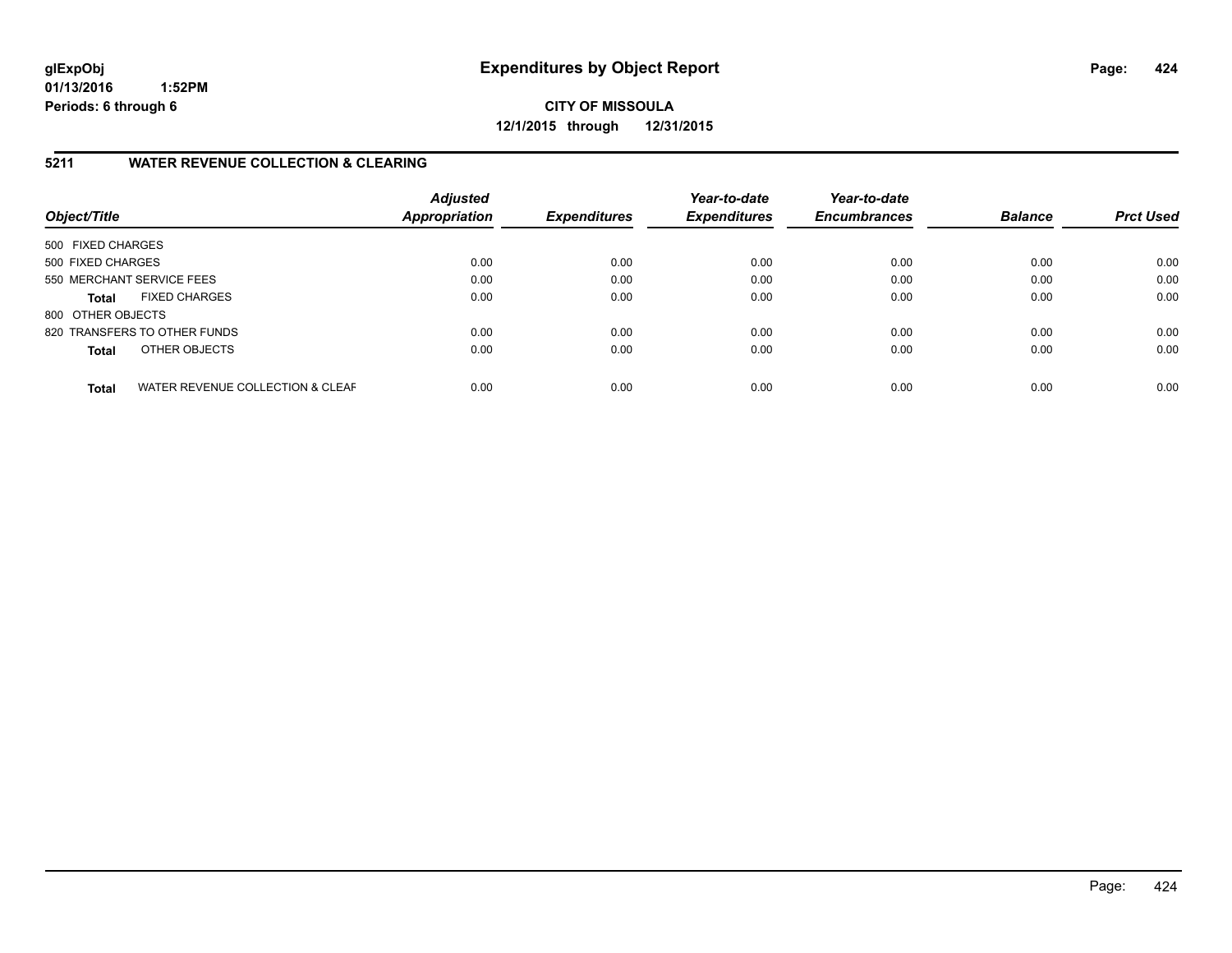# **CITY OF MISSOULA 12/1/2015 through 12/31/2015**

### **5240 WATER CONSTRUCTION FUND**

| Object/Title              |                      | <b>Adjusted</b><br>Appropriation | <b>Expenditures</b> | Year-to-date<br><b>Expenditures</b> | Year-to-date<br><b>Encumbrances</b> | <b>Balance</b> | <b>Prct Used</b> |
|---------------------------|----------------------|----------------------------------|---------------------|-------------------------------------|-------------------------------------|----------------|------------------|
| 500 FIXED CHARGES         |                      |                                  |                     |                                     |                                     |                |                  |
| 550 MERCHANT SERVICE FEES |                      | 0.00                             | 0.00                | 0.00                                | 0.00                                | 0.00           | 0.00             |
| Total                     | <b>FIXED CHARGES</b> | 0.00                             | 0.00                | 0.00                                | 0.00                                | 0.00           | 0.00             |
| Total                     | <b>WATER</b>         | 0.00                             | 0.00                | 0.00                                | 0.00                                | 0.00           | 0.00             |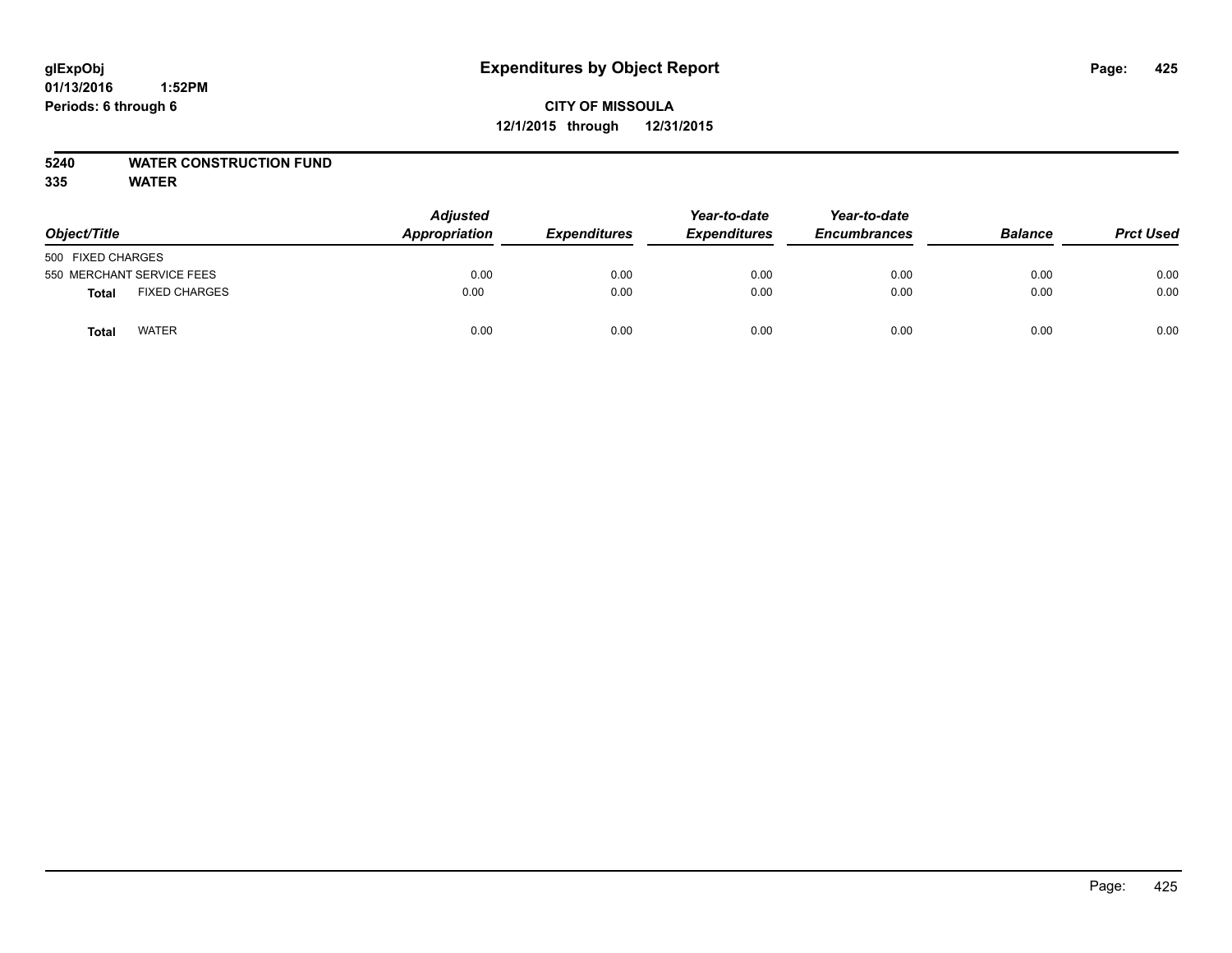### **5240 WATER CONSTRUCTION FUND**

| Object/Title                     | <b>Adjusted</b><br>Appropriation | <b>Expenditures</b> | Year-to-date<br><b>Expenditures</b> | Year-to-date<br><b>Encumbrances</b> | <b>Balance</b> | <b>Prct Used</b> |
|----------------------------------|----------------------------------|---------------------|-------------------------------------|-------------------------------------|----------------|------------------|
| 500 FIXED CHARGES                |                                  |                     |                                     |                                     |                |                  |
| 550 MERCHANT SERVICE FEES        | 0.00                             | 0.00                | 0.00                                | 0.00                                | 0.00           | 0.00             |
| <b>FIXED CHARGES</b><br>Total    | 0.00                             | 0.00                | 0.00                                | 0.00                                | 0.00           | 0.00             |
| WATER CONSTRUCTION FUND<br>Total | 0.00                             | 0.00                | 0.00                                | 0.00                                | 0.00           | 0.00             |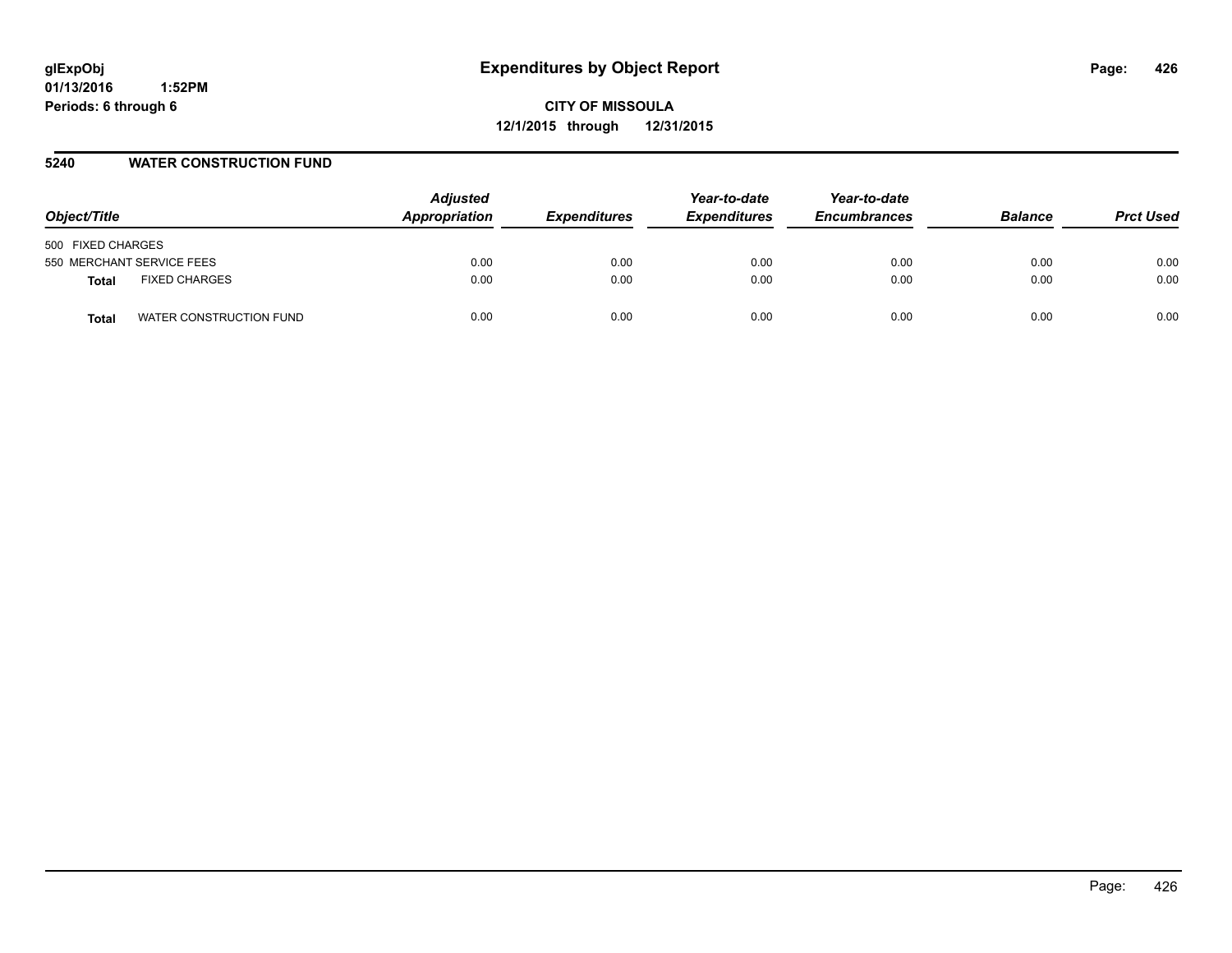#### **5310 SEWER OPERATING BUDGET FUND**

**330 WASTEWATER**

|                                       | <b>Adjusted</b> |                     | Year-to-date        | Year-to-date        |                |                  |
|---------------------------------------|-----------------|---------------------|---------------------|---------------------|----------------|------------------|
| Object/Title                          | Appropriation   | <b>Expenditures</b> | <b>Expenditures</b> | <b>Encumbrances</b> | <b>Balance</b> | <b>Prct Used</b> |
| 100 PERSONAL SERVICES                 |                 |                     |                     |                     |                |                  |
| 110 SALARIES AND WAGES                | 1,248,521.00    | 142,751.03          | 593,485.59          | 0.00                | 655,035.41     | 47.54            |
| 115 SALARIES/HEALTH INSURANCE BENEFIT | 0.00            | 0.00                | 0.00                | 0.00                | 0.00           | 0.00             |
| 120 OVERTIME/TERMINATION              | 19,000.00       | 1,964.30            | 13,494.19           | 0.00                | 5,505.81       | 71.02            |
| 130 OTHER                             | 14,640.00       | 0.00                | 0.00                | 0.00                | 14,640.00      | 0.00             |
| 135 OPEB EXPENSE                      | 0.00            | 0.00                | 0.00                | 0.00                | 0.00           | 0.00             |
| 140 EMPLOYER CONTRIBUTIONS            | 498,888.00      | 48,837.62           | 248,342.40          | 0.00                | 250,545.60     | 49.78            |
| 141 STATE RETIREMENT CONTRIBUTIONS    | 0.00            | 0.00                | 171.76              | 0.00                | $-171.76$      | 0.00             |
| 145 OPEB CONTRIBUTION                 | 0.00            | 0.00                | 0.00                | 0.00                | 0.00           | 0.00             |
| 190 PENSION EXPENSE                   | 0.00            | 0.00                | 0.00                | 0.00                | 0.00           | 0.00             |
| PERSONAL SERVICES<br><b>Total</b>     | 1,781,049.00    | 193,552.95          | 855,493.94          | 0.00                | 925,555.06     | 48.03            |
| 200 SUPPLIES                          |                 |                     |                     |                     |                |                  |
| 210 OFFICE SUPPLIES                   | 3,400.00        | 73.99               | 572.45              | 0.00                | 2,827.55       | 16.84            |
| 220 OPERATING SUPPLIES                | 204,170.00      | 29,797.72           | 137,960.86          | 0.00                | 66,209.14      | 67.57            |
| 230 REPAIR/MAINTENANCE                | 180,050.00      | 36,720.12           | 104,052.47          | 0.00                | 75,997.53      | 57.79            |
| 231 GASOLINE                          | 60,000.00       | 2,778.96            | 14,360.73           | 0.00                | 45,639.27      | 23.93            |
| 240 OTHER SUPPLIES                    | 4,000.00        | 92.00               | 757.32              | 0.00                | 3,242.68       | 18.93            |
| <b>SUPPLIES</b><br>Total              | 451,620.00      | 69,462.79           | 257,703.83          | 0.00                | 193,916.17     | 57.06            |
| 300 PURCHASED SERVICES                |                 |                     |                     |                     |                |                  |
| 310 COMMUNICATIONS                    | 3,570.00        | 546.61              | 7,846.08            | 0.00                | $-4,276.08$    | 219.78           |
| 320 PRINTING & DUPLICATING            | 1,000.00        | 0.00                | 1,100.06            | 0.00                | $-100.06$      | 110.01           |
| 330 PUBLICITY, SUBSCRIPTIONS & DUES   | 3,000.00        | 2,726.99            | 7,660.58            | 0.00                | $-4,660.58$    | 255.35           |
| 341 ELECTRICITY & NATURAL GAS         | 648,468.00      | 82,495.93           | 223,248.37          | 0.00                | 425,219.63     | 34.43            |
| 343 WATER CHARGES                     | 10,248.00       | 679.39              | 3,696.77            | 0.00                | 6,551.23       | 36.07            |
| 344 TELEPHONE SERVICE                 | 16,337.00       | 1,204.77            | 10,338.59           | 0.00                | 5,998.41       | 63.28            |
| 345 GARBAGE                           | 20,804.00       | 3,700.40            | 11,636.40           | 0.00                | 9,167.60       | 55.93            |
| 350 PROFESSIONAL SERVICES             | 70,000.00       | 10,389.05           | 53,131.44           | 0.00                | 16,868.56      | 75.90            |
| 360 REPAIR & MAINTENANCE              | 339,154.00      | 52,151.04           | 186,531.33          | 0.00                | 152,622.67     | 55.00            |
| 370 TRAVEL                            | 12,500.00       | 0.00                | 2,520.73            | 0.00                | 9,979.27       | 20.17            |
| 380 TRAINING                          | 7,600.00        | 199.00              | 6,406.38            | 0.00                | 1,193.62       | 84.29            |
| 390 OTHER PURCHASED SERVICES          | 432,900.00      | 63,774.90           | 160,478.20          | 0.00                | 272,421.80     | 37.07            |
| PURCHASED SERVICES<br><b>Total</b>    | 1,565,581.00    | 217,868.08          | 674,594.93          | 0.00                | 890,986.07     | 43.09            |
| 500 FIXED CHARGES                     |                 |                     |                     |                     |                |                  |
| 500 FIXED CHARGES                     | 1,332,202.00    | 587,050.86          | 591,549.95          | 0.00                | 740,652.05     | 44.40            |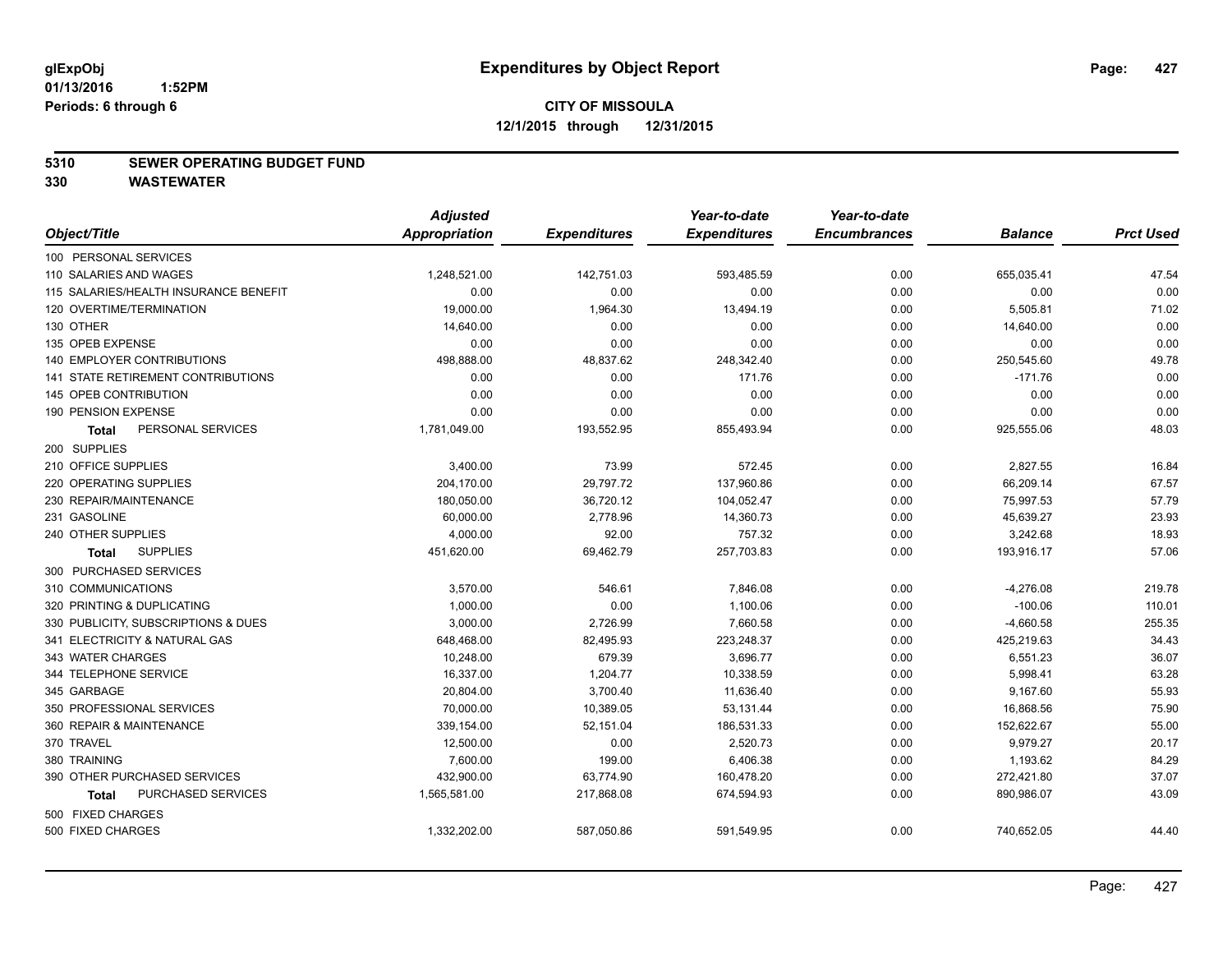#### **5310 SEWER OPERATING BUDGET FUND**

**330 WASTEWATER**

|                    |                                   | <b>Adjusted</b>      |                     | Year-to-date        | Year-to-date        |                |                  |
|--------------------|-----------------------------------|----------------------|---------------------|---------------------|---------------------|----------------|------------------|
| Object/Title       |                                   | <b>Appropriation</b> | <b>Expenditures</b> | <b>Expenditures</b> | <b>Encumbrances</b> | <b>Balance</b> | <b>Prct Used</b> |
|                    | 550 MERCHANT SERVICE FEES         | 0.00                 | 0.00                | 0.00                | 0.00                | 0.00           | 0.00             |
| <b>Total</b>       | <b>FIXED CHARGES</b>              | 1,332,202.00         | 587,050.86          | 591,549.95          | 0.00                | 740,652.05     | 44.40            |
| 600 DEBT SERVICE   |                                   |                      |                     |                     |                     |                |                  |
| 610 PRINCIPAL      |                                   | 0.00                 | 7,866.21            | 7,866.21            | 0.00                | $-7,866.21$    | 0.00             |
|                    | 620 INTEREST / SERVICE FEES       | 0.00                 | 39.09               | 39.09               | 0.00                | $-39.09$       | 0.00             |
| <b>Total</b>       | <b>DEBT SERVICE</b>               | 0.00                 | 7,905.30            | 7,905.30            | 0.00                | $-7,905.30$    | 0.00             |
|                    | 700 GRANTS & CONTRIBUTIONS        |                      |                     |                     |                     |                |                  |
|                    | 700 GRANTS & CONTRIBUTIONS        | 1,500.00             | 0.00                | 0.00                | 0.00                | 1,500.00       | 0.00             |
| <b>Total</b>       | <b>GRANTS &amp; CONTRIBUTIONS</b> | 1,500.00             | 0.00                | 0.00                | 0.00                | 1,500.00       | 0.00             |
| 800 OTHER OBJECTS  |                                   |                      |                     |                     |                     |                |                  |
|                    | 820 TRANSFERS TO OTHER FUNDS      | 0.00                 | 0.00                | 0.00                | 0.00                | 0.00           | 0.00             |
| 830 DEPRECIATION   |                                   | 0.00                 | 0.00                | 0.00                | 0.00                | 0.00           | 0.00             |
| <b>Total</b>       | OTHER OBJECTS                     | 0.00                 | 0.00                | 0.00                | 0.00                | 0.00           | 0.00             |
| 900 CAPITAL OUTLAY |                                   |                      |                     |                     |                     |                |                  |
| 900 CAPITAL OUTLAY |                                   | 0.00                 | 0.00                | 0.00                | 0.00                | 0.00           | 0.00             |
| 930 IMPROVEMENTS   |                                   | 0.00                 | 0.00                | 0.00                | 0.00                | 0.00           | 0.00             |
|                    | 940 MACHINERY & EQUIPMENT         | 0.00                 | 0.00                | 0.00                | 0.00                | 0.00           | 0.00             |
| <b>Total</b>       | <b>CAPITAL OUTLAY</b>             | 0.00                 | 0.00                | 0.00                | 0.00                | 0.00           | 0.00             |
| <b>Total</b>       | <b>WASTEWATER</b>                 | 5,131,952.00         | 1,075,839.98        | 2,387,247.95        | 0.00                | 2,744,704.05   | 46.52            |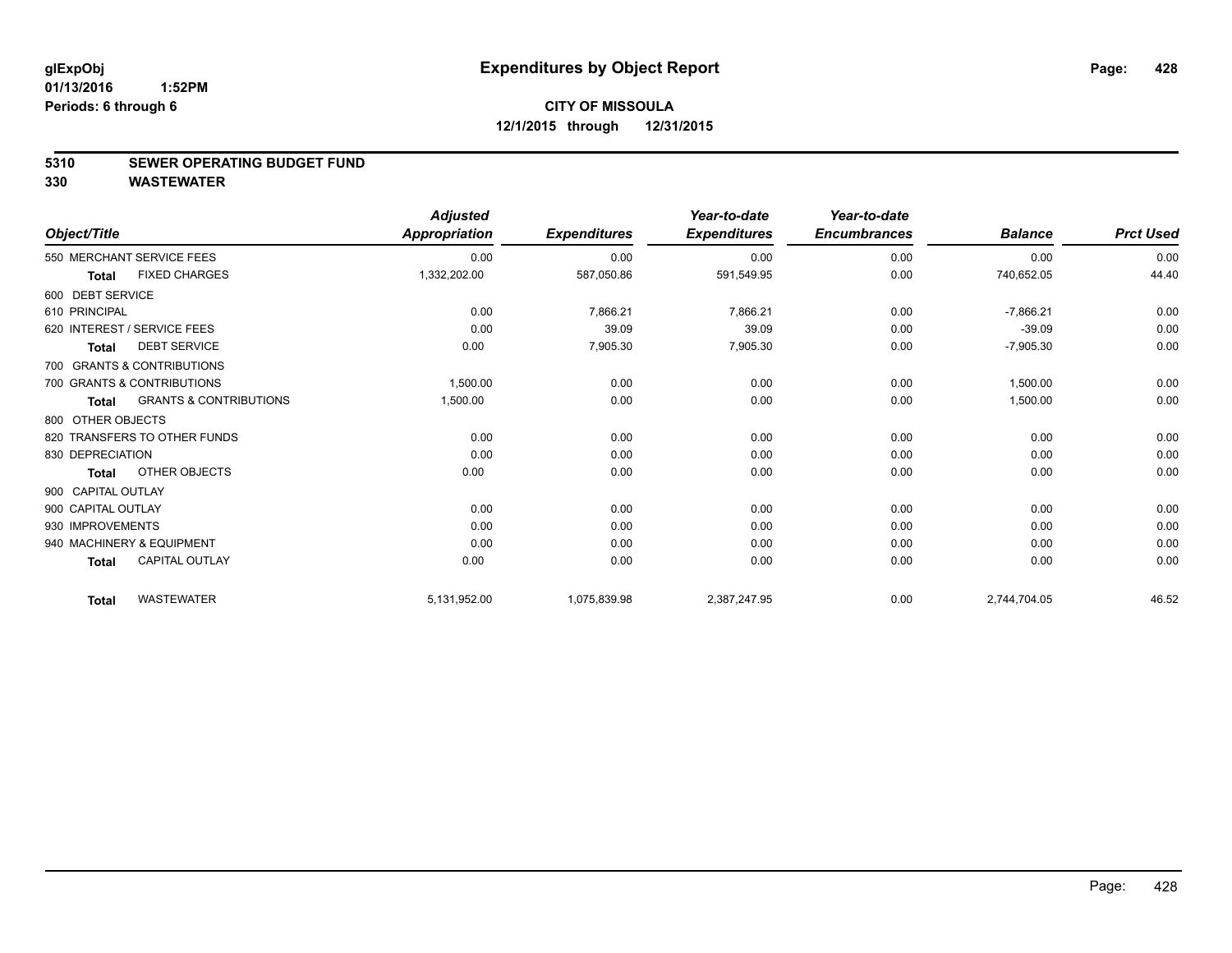# **CITY OF MISSOULA 12/1/2015 through 12/31/2015**

#### **5310 SEWER OPERATING BUDGET FUND**

**900 DEPRECIATION**

| Object/Title      |                     | <b>Adjusted</b><br>Appropriation | <b>Expenditures</b> | Year-to-date<br><b>Expenditures</b> | Year-to-date<br><b>Encumbrances</b> | <b>Balance</b> | <b>Prct Used</b> |
|-------------------|---------------------|----------------------------------|---------------------|-------------------------------------|-------------------------------------|----------------|------------------|
| 800 OTHER OBJECTS |                     |                                  |                     |                                     |                                     |                |                  |
| 830 DEPRECIATION  |                     | 0.00                             | 0.00                | 0.00                                | 0.00                                | 0.00           | 0.00             |
| Total             | OTHER OBJECTS       | 0.00                             | 0.00                | 0.00                                | 0.00                                | 0.00           | 0.00             |
| <b>Total</b>      | <b>DEPRECIATION</b> | 0.00                             | 0.00                | 0.00                                | 0.00                                | 0.00           | 0.00             |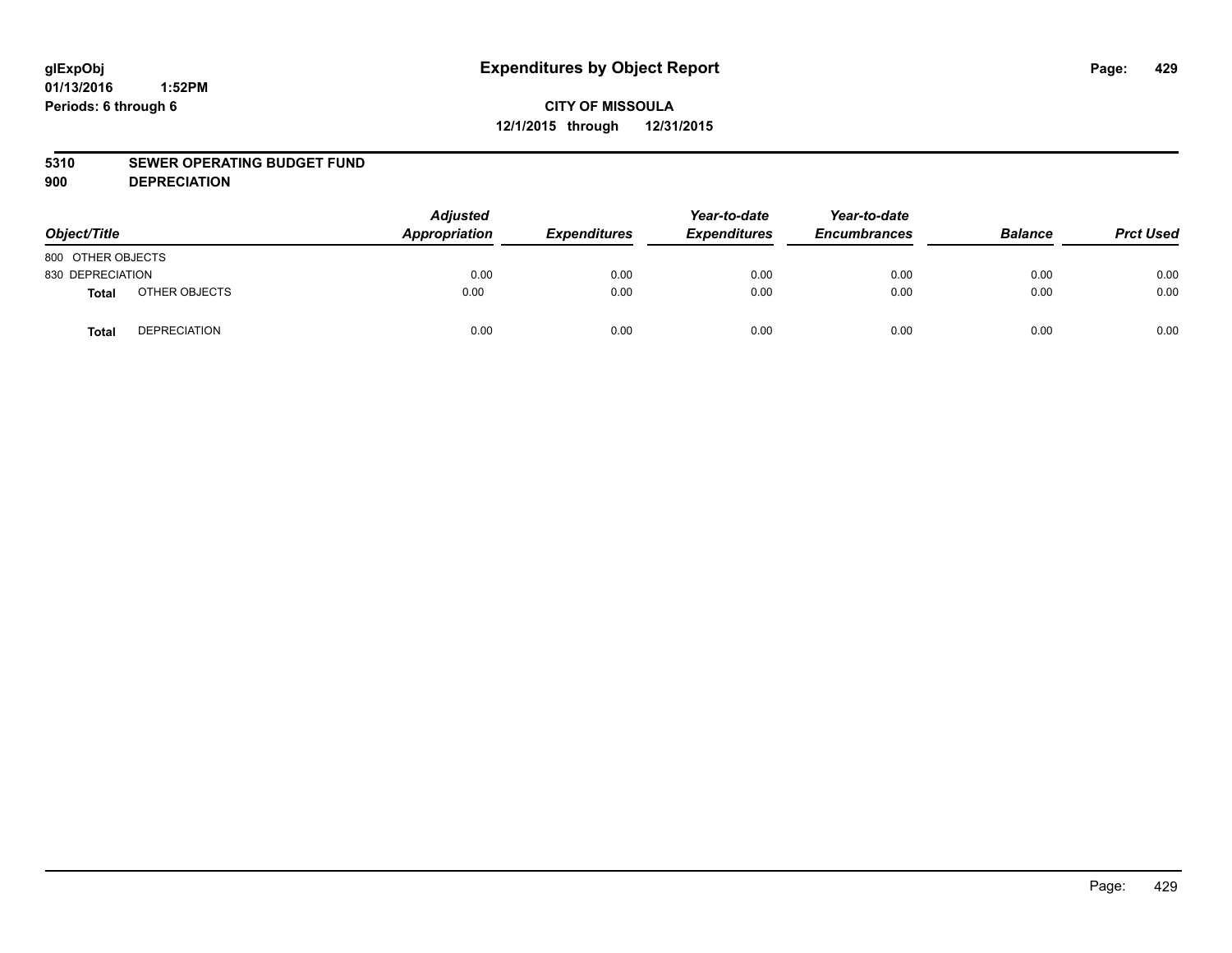### **5310 SEWER OPERATING BUDGET FUND**

|                                       | <b>Adjusted</b>      |                     | Year-to-date        | Year-to-date        |                |                  |
|---------------------------------------|----------------------|---------------------|---------------------|---------------------|----------------|------------------|
| Object/Title                          | <b>Appropriation</b> | <b>Expenditures</b> | <b>Expenditures</b> | <b>Encumbrances</b> | <b>Balance</b> | <b>Prct Used</b> |
| 100 PERSONAL SERVICES                 |                      |                     |                     |                     |                |                  |
| 110 SALARIES AND WAGES                | 1,248,521.00         | 142,751.03          | 593,485.59          | 0.00                | 655,035.41     | 47.54            |
| 115 SALARIES/HEALTH INSURANCE BENEFIT | 0.00                 | 0.00                | 0.00                | 0.00                | 0.00           | 0.00             |
| 120 OVERTIME/TERMINATION              | 19,000.00            | 1,964.30            | 13,494.19           | 0.00                | 5,505.81       | 71.02            |
| 130 OTHER                             | 14,640.00            | 0.00                | 0.00                | 0.00                | 14,640.00      | 0.00             |
| 135 OPEB EXPENSE                      | 0.00                 | 0.00                | 0.00                | 0.00                | 0.00           | 0.00             |
| 140 EMPLOYER CONTRIBUTIONS            | 498,888.00           | 48,837.62           | 248,342.40          | 0.00                | 250,545.60     | 49.78            |
| 141 STATE RETIREMENT CONTRIBUTIONS    | 0.00                 | 0.00                | 171.76              | 0.00                | $-171.76$      | 0.00             |
| 145 OPEB CONTRIBUTION                 | 0.00                 | 0.00                | 0.00                | 0.00                | 0.00           | 0.00             |
| 190 PENSION EXPENSE                   | 0.00                 | 0.00                | 0.00                | 0.00                | 0.00           | 0.00             |
| PERSONAL SERVICES<br><b>Total</b>     | 1,781,049.00         | 193,552.95          | 855,493.94          | 0.00                | 925,555.06     | 48.03            |
| 200 SUPPLIES                          |                      |                     |                     |                     |                |                  |
| 210 OFFICE SUPPLIES                   | 3,400.00             | 73.99               | 572.45              | 0.00                | 2,827.55       | 16.84            |
| 220 OPERATING SUPPLIES                | 204,170.00           | 29,797.72           | 137,960.86          | 0.00                | 66,209.14      | 67.57            |
| 230 REPAIR/MAINTENANCE                | 180,050.00           | 36,720.12           | 104,052.47          | 0.00                | 75,997.53      | 57.79            |
| 231 GASOLINE                          | 60,000.00            | 2,778.96            | 14,360.73           | 0.00                | 45,639.27      | 23.93            |
| 240 OTHER SUPPLIES                    | 4,000.00             | 92.00               | 757.32              | 0.00                | 3,242.68       | 18.93            |
| <b>SUPPLIES</b><br>Total              | 451,620.00           | 69,462.79           | 257,703.83          | 0.00                | 193,916.17     | 57.06            |
| 300 PURCHASED SERVICES                |                      |                     |                     |                     |                |                  |
| 310 COMMUNICATIONS                    | 3,570.00             | 546.61              | 7,846.08            | 0.00                | $-4,276.08$    | 219.78           |
| 320 PRINTING & DUPLICATING            | 1,000.00             | 0.00                | 1,100.06            | 0.00                | $-100.06$      | 110.01           |
| 330 PUBLICITY, SUBSCRIPTIONS & DUES   | 3,000.00             | 2,726.99            | 7,660.58            | 0.00                | $-4,660.58$    | 255.35           |
| 341 ELECTRICITY & NATURAL GAS         | 648,468.00           | 82,495.93           | 223,248.37          | 0.00                | 425,219.63     | 34.43            |
| 343 WATER CHARGES                     | 10,248.00            | 679.39              | 3.696.77            | 0.00                | 6,551.23       | 36.07            |
| 344 TELEPHONE SERVICE                 | 16,337.00            | 1,204.77            | 10,338.59           | 0.00                | 5,998.41       | 63.28            |
| 345 GARBAGE                           | 20,804.00            | 3,700.40            | 11,636.40           | 0.00                | 9,167.60       | 55.93            |
| 350 PROFESSIONAL SERVICES             | 70,000.00            | 10,389.05           | 53,131.44           | 0.00                | 16,868.56      | 75.90            |
| 360 REPAIR & MAINTENANCE              | 339,154.00           | 52,151.04           | 186,531.33          | 0.00                | 152,622.67     | 55.00            |
| 370 TRAVEL                            | 12,500.00            | 0.00                | 2,520.73            | 0.00                | 9,979.27       | 20.17            |
| 380 TRAINING                          | 7,600.00             | 199.00              | 6,406.38            | 0.00                | 1,193.62       | 84.29            |
| 390 OTHER PURCHASED SERVICES          | 432,900.00           | 63,774.90           | 160,478.20          | 0.00                | 272,421.80     | 37.07            |
| PURCHASED SERVICES<br>Total           | 1,565,581.00         | 217,868.08          | 674,594.93          | 0.00                | 890,986.07     | 43.09            |
| 500 FIXED CHARGES                     |                      |                     |                     |                     |                |                  |
| 500 FIXED CHARGES                     | 1,332,202.00         | 587,050.86          | 591,549.95          | 0.00                | 740,652.05     | 44.40            |
| 550 MERCHANT SERVICE FEES             | 0.00                 | 0.00                | 0.00                | 0.00                | 0.00           | 0.00             |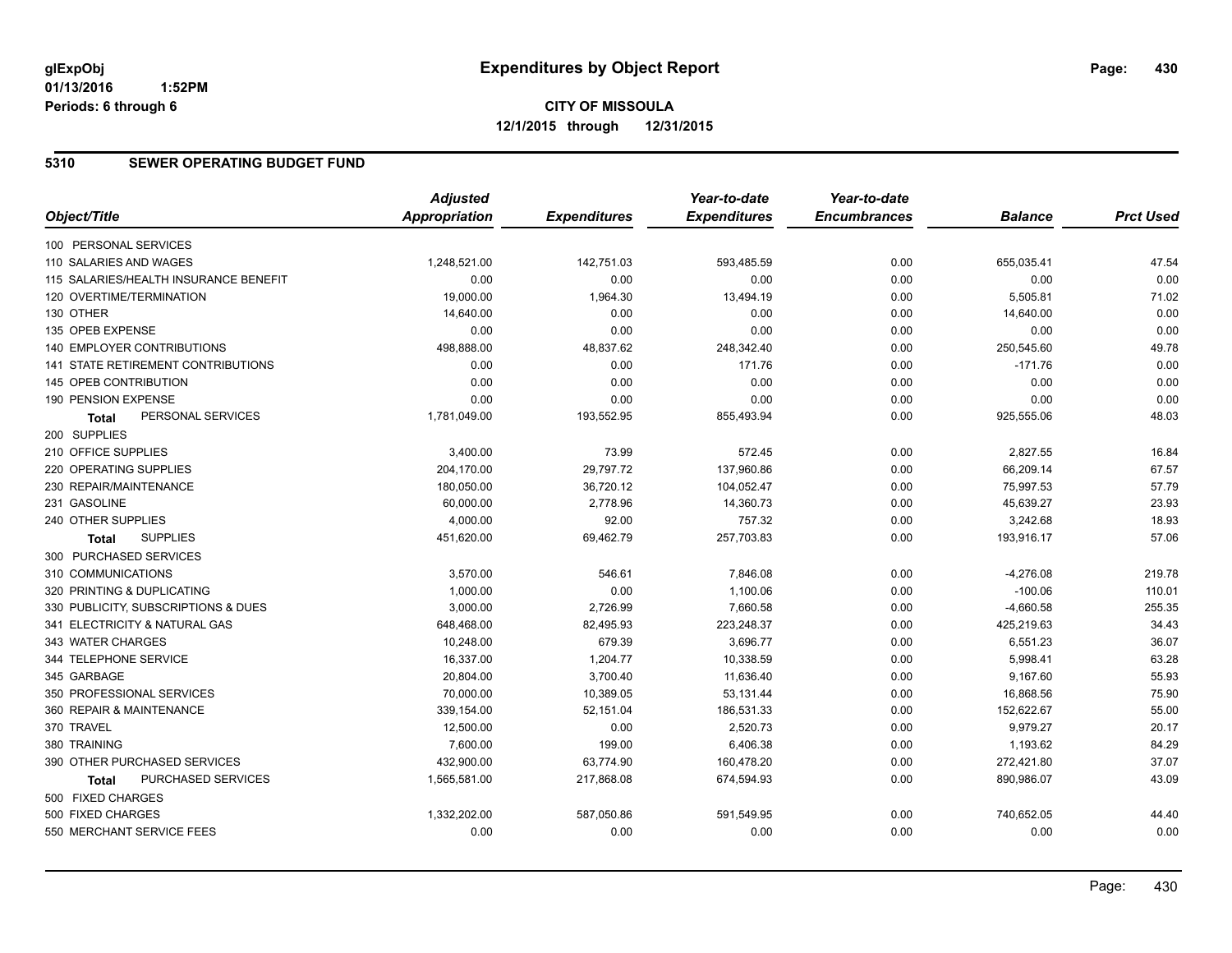# **CITY OF MISSOULA 12/1/2015 through 12/31/2015**

### **5310 SEWER OPERATING BUDGET FUND**

|                    |                                   | <b>Adjusted</b>      |                     | Year-to-date        | Year-to-date        |                |                  |
|--------------------|-----------------------------------|----------------------|---------------------|---------------------|---------------------|----------------|------------------|
| Object/Title       |                                   | <b>Appropriation</b> | <b>Expenditures</b> | <b>Expenditures</b> | <b>Encumbrances</b> | <b>Balance</b> | <b>Prct Used</b> |
| <b>Total</b>       | <b>FIXED CHARGES</b>              | 1,332,202.00         | 587,050.86          | 591,549.95          | 0.00                | 740,652.05     | 44.40            |
| 600 DEBT SERVICE   |                                   |                      |                     |                     |                     |                |                  |
| 610 PRINCIPAL      |                                   | 0.00                 | 7,866.21            | 7,866.21            | 0.00                | $-7,866.21$    | 0.00             |
|                    | 620 INTEREST / SERVICE FEES       | 0.00                 | 39.09               | 39.09               | 0.00                | $-39.09$       | 0.00             |
| <b>Total</b>       | <b>DEBT SERVICE</b>               | 0.00                 | 7,905.30            | 7,905.30            | 0.00                | $-7,905.30$    | 0.00             |
|                    | 700 GRANTS & CONTRIBUTIONS        |                      |                     |                     |                     |                |                  |
|                    | 700 GRANTS & CONTRIBUTIONS        | 1,500.00             | 0.00                | 0.00                | 0.00                | 1,500.00       | 0.00             |
| <b>Total</b>       | <b>GRANTS &amp; CONTRIBUTIONS</b> | 1,500.00             | 0.00                | 0.00                | 0.00                | 1,500.00       | 0.00             |
| 800 OTHER OBJECTS  |                                   |                      |                     |                     |                     |                |                  |
|                    | 820 TRANSFERS TO OTHER FUNDS      | 0.00                 | 0.00                | 0.00                | 0.00                | 0.00           | 0.00             |
| 830 DEPRECIATION   |                                   | 0.00                 | 0.00                | 0.00                | 0.00                | 0.00           | 0.00             |
| <b>Total</b>       | OTHER OBJECTS                     | 0.00                 | 0.00                | 0.00                | 0.00                | 0.00           | 0.00             |
| 900 CAPITAL OUTLAY |                                   |                      |                     |                     |                     |                |                  |
| 900 CAPITAL OUTLAY |                                   | 0.00                 | 0.00                | 0.00                | 0.00                | 0.00           | 0.00             |
| 930 IMPROVEMENTS   |                                   | 0.00                 | 0.00                | 0.00                | 0.00                | 0.00           | 0.00             |
|                    | 940 MACHINERY & EQUIPMENT         | 0.00                 | 0.00                | 0.00                | 0.00                | 0.00           | 0.00             |
| Total              | <b>CAPITAL OUTLAY</b>             | 0.00                 | 0.00                | 0.00                | 0.00                | 0.00           | 0.00             |
| <b>Total</b>       | SEWER OPERATING BUDGET FUND       | 5,131,952.00         | 1,075,839.98        | 2,387,247.95        | 0.00                | 2,744,704.05   | 46.52            |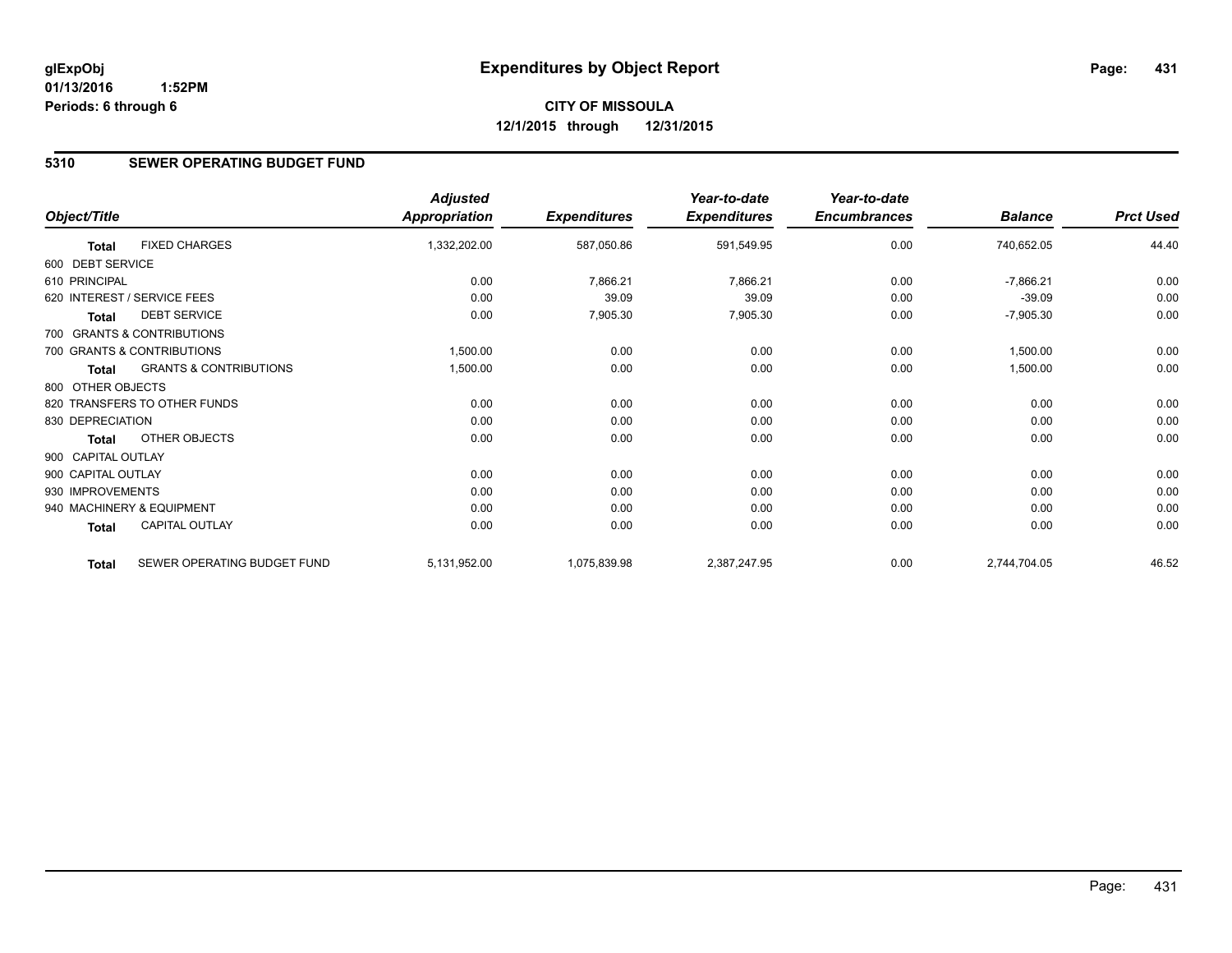# **CITY OF MISSOULA 12/1/2015 through 12/31/2015**

### **5311 SEWER REVENUE COLLECTION & CLEARING FUND**

**330 WASTEWATER**

|                                      | <b>Adjusted</b>      | <b>Expenditures</b> | Year-to-date<br><b>Expenditures</b> | Year-to-date<br><b>Encumbrances</b> | <b>Balance</b> | <b>Prct Used</b> |
|--------------------------------------|----------------------|---------------------|-------------------------------------|-------------------------------------|----------------|------------------|
| Object/Title                         | <b>Appropriation</b> |                     |                                     |                                     |                |                  |
| 500 FIXED CHARGES                    |                      |                     |                                     |                                     |                |                  |
| 500 FIXED CHARGES                    | 0.00                 | 0.00                | 0.00                                | 0.00                                | 0.00           | 0.00             |
| 550 MERCHANT SERVICE FEES            | 0.00                 | 0.00                | 0.00                                | 0.00                                | 0.00           | 0.00             |
| <b>FIXED CHARGES</b><br><b>Total</b> | 0.00                 | 0.00                | 0.00                                | 0.00                                | 0.00           | 0.00             |
| 600 DEBT SERVICE                     |                      |                     |                                     |                                     |                |                  |
| 620 INTEREST / SERVICE FEES          | 0.00                 | 0.00                | 0.00                                | 0.00                                | 0.00           | 0.00             |
| <b>DEBT SERVICE</b><br><b>Total</b>  | 0.00                 | 0.00                | 0.00                                | 0.00                                | 0.00           | 0.00             |
| 800 OTHER OBJECTS                    |                      |                     |                                     |                                     |                |                  |
| 800 OTHER OBJECTS                    | 0.00                 | 0.00                | 0.00                                | 0.00                                | 0.00           | 0.00             |
| 820 TRANSFERS TO OTHER FUNDS         | 7,391,083.00         | 0.00                | 0.00                                | 0.00                                | 7,391,083.00   | 0.00             |
| OTHER OBJECTS<br><b>Total</b>        | 7,391,083.00         | 0.00                | 0.00                                | 0.00                                | 7,391,083.00   | 0.00             |
| <b>WASTEWATER</b><br><b>Total</b>    | 7,391,083.00         | 0.00                | 0.00                                | 0.00                                | 7.391.083.00   | 0.00             |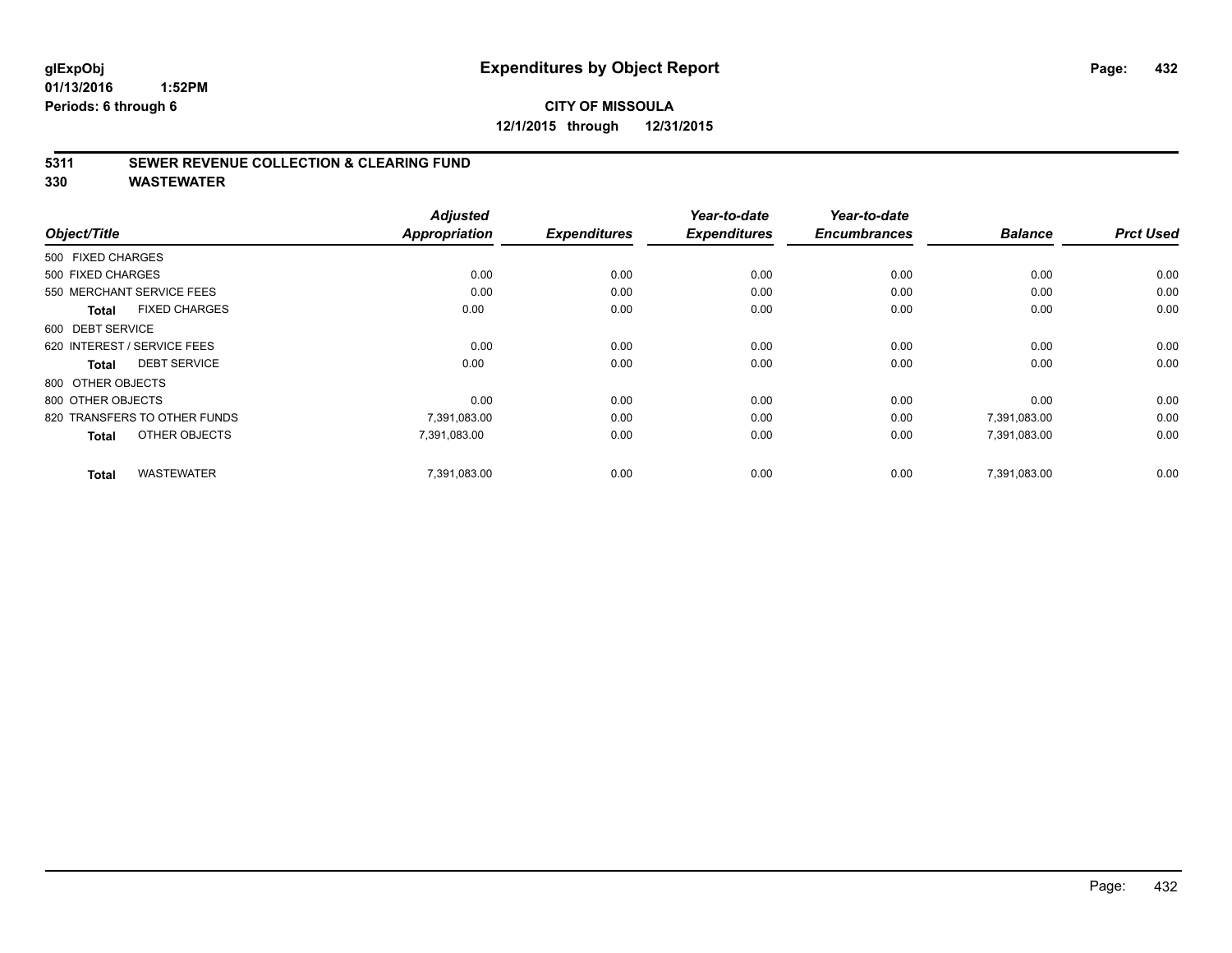#### **5311 SEWER REVENUE COLLECTION & CLEARING FUND**

|                   |                                  | <b>Adjusted</b> |                     | Year-to-date        | Year-to-date        |                |                  |
|-------------------|----------------------------------|-----------------|---------------------|---------------------|---------------------|----------------|------------------|
| Object/Title      |                                  | Appropriation   | <b>Expenditures</b> | <b>Expenditures</b> | <b>Encumbrances</b> | <b>Balance</b> | <b>Prct Used</b> |
| 500 FIXED CHARGES |                                  |                 |                     |                     |                     |                |                  |
| 500 FIXED CHARGES |                                  | 0.00            | 0.00                | 0.00                | 0.00                | 0.00           | 0.00             |
|                   | 550 MERCHANT SERVICE FEES        | 0.00            | 0.00                | 0.00                | 0.00                | 0.00           | 0.00             |
| <b>Total</b>      | <b>FIXED CHARGES</b>             | 0.00            | 0.00                | 0.00                | 0.00                | 0.00           | 0.00             |
| 600 DEBT SERVICE  |                                  |                 |                     |                     |                     |                |                  |
|                   | 620 INTEREST / SERVICE FEES      | 0.00            | 0.00                | 0.00                | 0.00                | 0.00           | 0.00             |
| Total             | <b>DEBT SERVICE</b>              | 0.00            | 0.00                | 0.00                | 0.00                | 0.00           | 0.00             |
| 800 OTHER OBJECTS |                                  |                 |                     |                     |                     |                |                  |
| 800 OTHER OBJECTS |                                  | 0.00            | 0.00                | 0.00                | 0.00                | 0.00           | 0.00             |
|                   | 820 TRANSFERS TO OTHER FUNDS     | 7,391,083.00    | 0.00                | 0.00                | 0.00                | 7,391,083.00   | 0.00             |
| <b>Total</b>      | OTHER OBJECTS                    | 7,391,083.00    | 0.00                | 0.00                | 0.00                | 7,391,083.00   | 0.00             |
| <b>Total</b>      | SEWER REVENUE COLLECTION & CLEAF | 7.391.083.00    | 0.00                | 0.00                | 0.00                | 7.391.083.00   | 0.00             |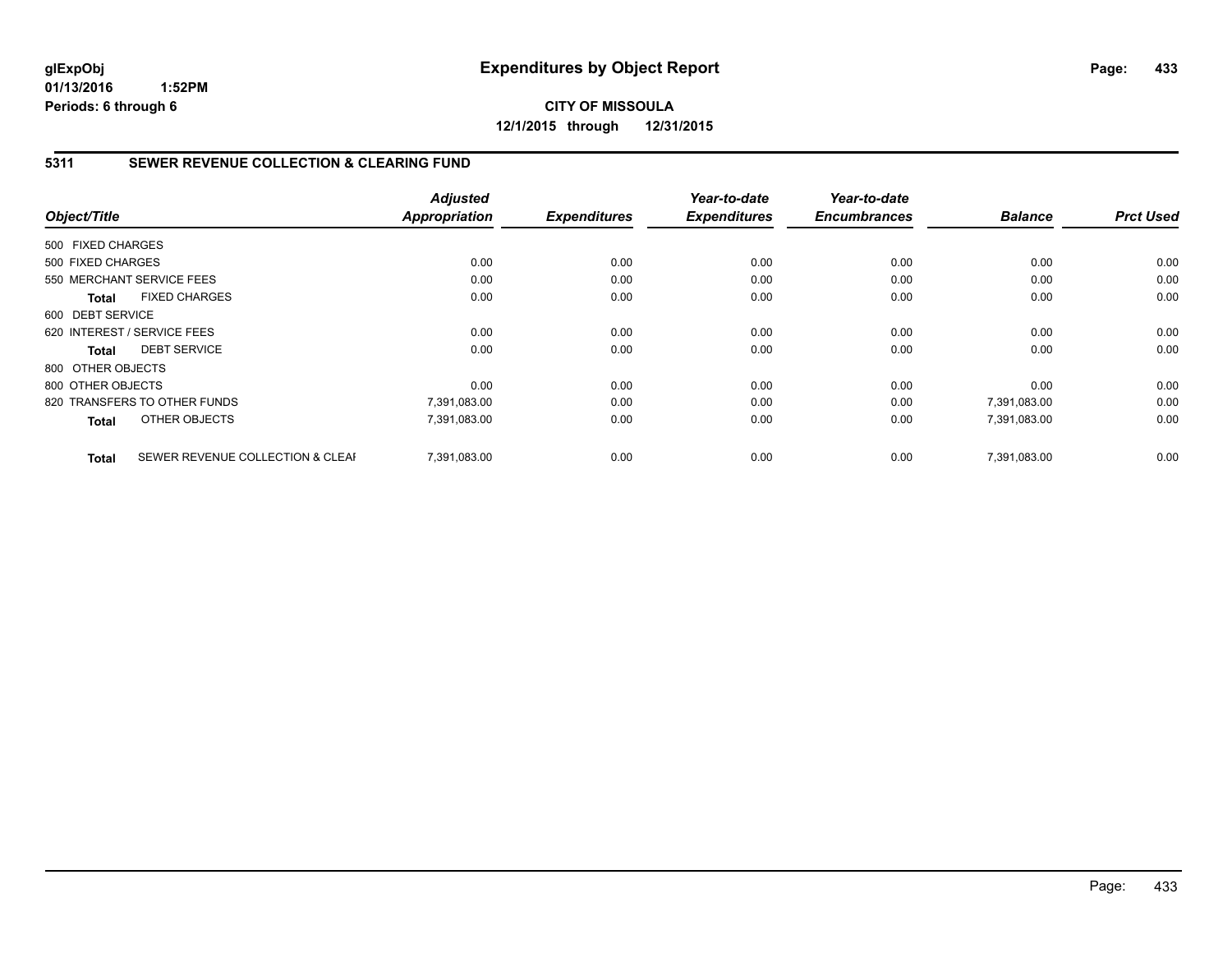# **5315 SEWER LOAN FUND**

|                        |                              | <b>Adjusted</b> |                     | Year-to-date        | Year-to-date        |                |                  |
|------------------------|------------------------------|-----------------|---------------------|---------------------|---------------------|----------------|------------------|
| Object/Title           |                              | Appropriation   | <b>Expenditures</b> | <b>Expenditures</b> | <b>Encumbrances</b> | <b>Balance</b> | <b>Prct Used</b> |
| 300 PURCHASED SERVICES |                              |                 |                     |                     |                     |                |                  |
|                        | 390 OTHER PURCHASED SERVICES | 0.00            | 0.00                | 0.00                | 0.00                | 0.00           | 0.00             |
| Total                  | PURCHASED SERVICES           | 0.00            | 0.00                | 0.00                | 0.00                | 0.00           | 0.00             |
| 500 FIXED CHARGES      |                              |                 |                     |                     |                     |                |                  |
|                        | 550 MERCHANT SERVICE FEES    | 0.00            | 0.00                | 0.00                | 0.00                | 0.00           | 0.00             |
| Total                  | <b>FIXED CHARGES</b>         | 0.00            | 0.00                | 0.00                | 0.00                | 0.00           | 0.00             |
| 600 DEBT SERVICE       |                              |                 |                     |                     |                     |                |                  |
|                        | 620 INTEREST / SERVICE FEES  | 0.00            | 0.00                | 0.00                | 0.00                | 0.00           | 0.00             |
| <b>Total</b>           | <b>DEBT SERVICE</b>          | 0.00            | 0.00                | 0.00                | 0.00                | 0.00           | 0.00             |
| 800 OTHER OBJECTS      |                              |                 |                     |                     |                     |                |                  |
|                        | 820 TRANSFERS TO OTHER FUNDS | 20,000.00       | 0.00                | 0.00                | 0.00                | 20,000.00      | 0.00             |
| 845 CONTINGENCY        |                              | 0.00            | 0.00                | 0.00                | 0.00                | 0.00           | 0.00             |
| Total                  | OTHER OBJECTS                | 20,000.00       | 0.00                | 0.00                | 0.00                | 20,000.00      | 0.00             |
| <b>Total</b>           | <b>WASTEWATER</b>            | 20,000.00       | 0.00                | 0.00                | 0.00                | 20,000.00      | 0.00             |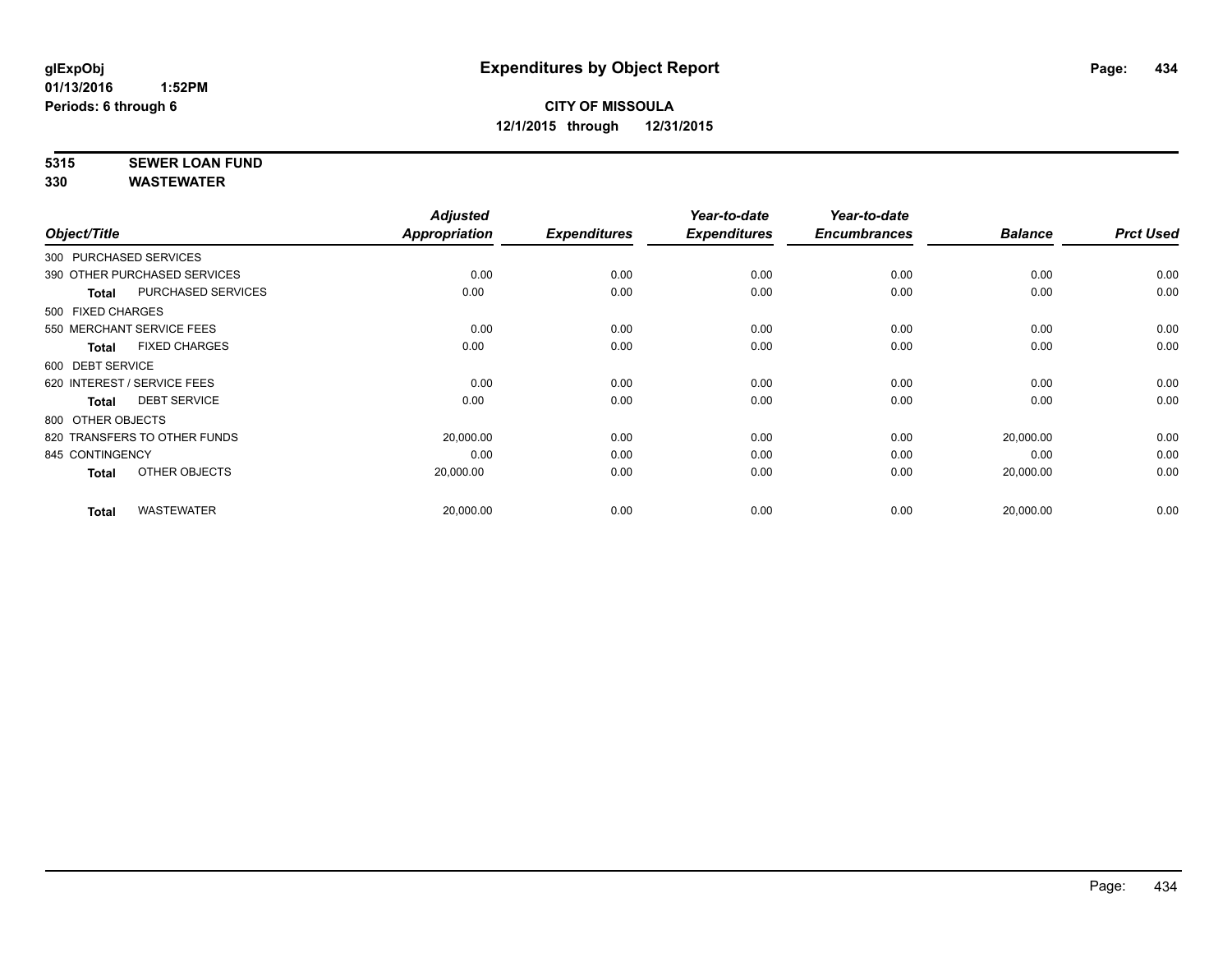#### **5315 SEWER LOAN FUND**

|                        |                              | <b>Adjusted</b>      |                     | Year-to-date        | Year-to-date        |                |                  |
|------------------------|------------------------------|----------------------|---------------------|---------------------|---------------------|----------------|------------------|
| Object/Title           |                              | <b>Appropriation</b> | <b>Expenditures</b> | <b>Expenditures</b> | <b>Encumbrances</b> | <b>Balance</b> | <b>Prct Used</b> |
| 300 PURCHASED SERVICES |                              |                      |                     |                     |                     |                |                  |
|                        | 390 OTHER PURCHASED SERVICES | 0.00                 | 0.00                | 0.00                | 0.00                | 0.00           | 0.00             |
| Total                  | PURCHASED SERVICES           | 0.00                 | 0.00                | 0.00                | 0.00                | 0.00           | 0.00             |
| 500 FIXED CHARGES      |                              |                      |                     |                     |                     |                |                  |
|                        | 550 MERCHANT SERVICE FEES    | 0.00                 | 0.00                | 0.00                | 0.00                | 0.00           | 0.00             |
| <b>Total</b>           | <b>FIXED CHARGES</b>         | 0.00                 | 0.00                | 0.00                | 0.00                | 0.00           | 0.00             |
| 600 DEBT SERVICE       |                              |                      |                     |                     |                     |                |                  |
|                        | 620 INTEREST / SERVICE FEES  | 0.00                 | 0.00                | 0.00                | 0.00                | 0.00           | 0.00             |
| <b>Total</b>           | <b>DEBT SERVICE</b>          | 0.00                 | 0.00                | 0.00                | 0.00                | 0.00           | 0.00             |
| 800 OTHER OBJECTS      |                              |                      |                     |                     |                     |                |                  |
|                        | 820 TRANSFERS TO OTHER FUNDS | 20,000.00            | 0.00                | 0.00                | 0.00                | 20,000.00      | 0.00             |
| 845 CONTINGENCY        |                              | 0.00                 | 0.00                | 0.00                | 0.00                | 0.00           | 0.00             |
| Total                  | OTHER OBJECTS                | 20,000.00            | 0.00                | 0.00                | 0.00                | 20,000.00      | 0.00             |
| <b>Total</b>           | <b>SEWER LOAN FUND</b>       | 20,000.00            | 0.00                | 0.00                | 0.00                | 20,000.00      | 0.00             |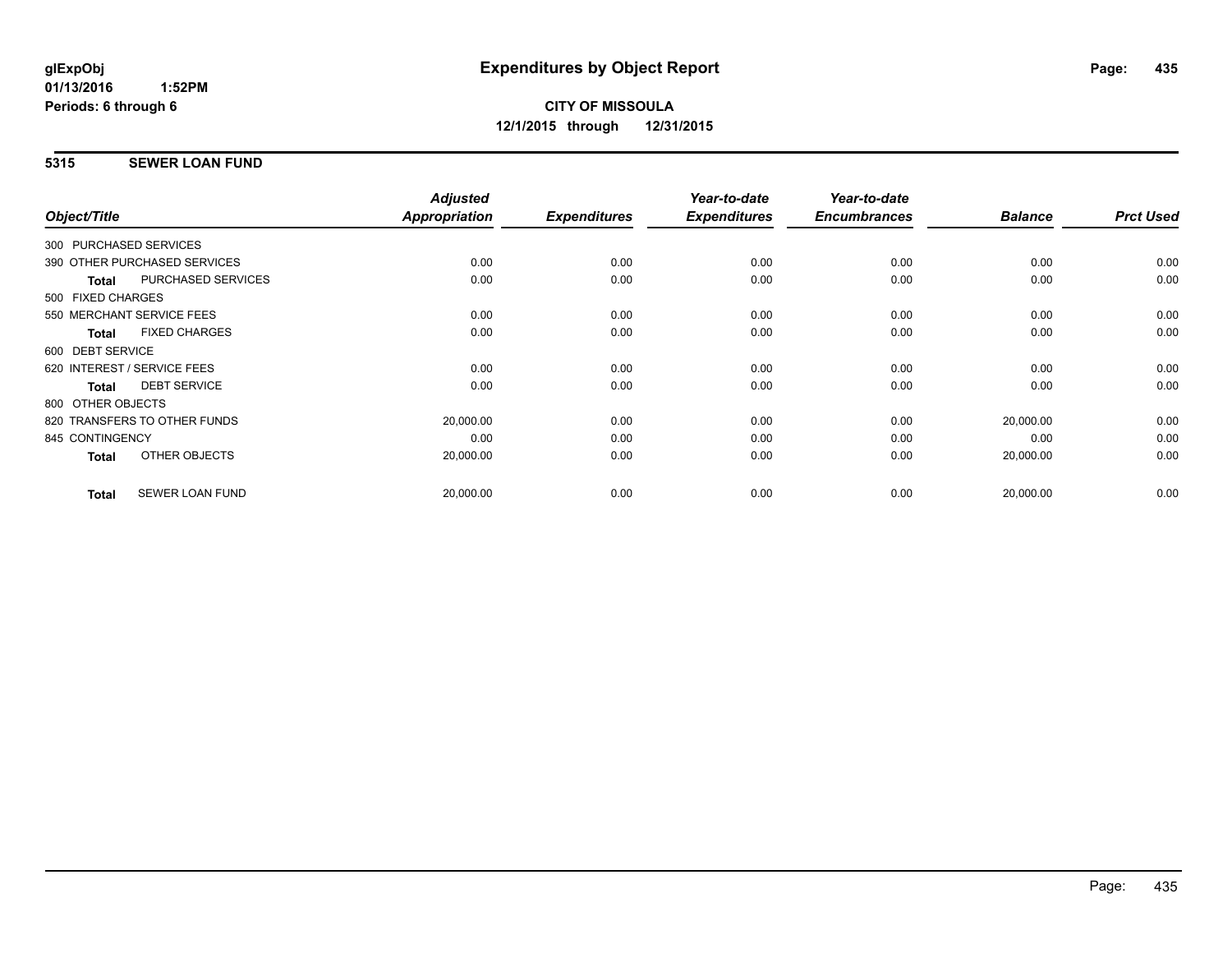#### **5320 SEWER REPLACEMENT & DEPRECIATION FUND**

|                                       | <b>Adjusted</b>      |                     | Year-to-date        | Year-to-date        |                |                  |
|---------------------------------------|----------------------|---------------------|---------------------|---------------------|----------------|------------------|
| Object/Title                          | <b>Appropriation</b> | <b>Expenditures</b> | <b>Expenditures</b> | <b>Encumbrances</b> | <b>Balance</b> | <b>Prct Used</b> |
| 300 PURCHASED SERVICES                |                      |                     |                     |                     |                |                  |
| 350 PROFESSIONAL SERVICES             | 0.00                 | 0.00                | 0.00                | 0.00                | 0.00           | 0.00             |
| 360 REPAIR & MAINTENANCE              | 424,000.00           | 43,638.73           | 132,660.66          | 0.00                | 291,339.34     | 31.29            |
| PURCHASED SERVICES<br><b>Total</b>    | 424,000.00           | 43,638.73           | 132,660.66          | 0.00                | 291,339.34     | 31.29            |
| 500 FIXED CHARGES                     |                      |                     |                     |                     |                |                  |
| 550 MERCHANT SERVICE FEES             | 0.00                 | 0.00                | 0.00                | 0.00                | 0.00           | 0.00             |
| <b>FIXED CHARGES</b><br><b>Total</b>  | 0.00                 | 0.00                | 0.00                | 0.00                | 0.00           | 0.00             |
| 600 DEBT SERVICE                      |                      |                     |                     |                     |                |                  |
| 610 PRINCIPAL                         | 83,015.00            | 0.00                | 34,513.60           | 0.00                | 48,501.40      | 41.58            |
| 620 INTEREST / SERVICE FEES           | 6,363.00             | 0.00                | 2,269.69            | 0.00                | 4,093.31       | 35.67            |
| <b>DEBT SERVICE</b><br><b>Total</b>   | 89,378.00            | 0.00                | 36,783.29           | 0.00                | 52,594.71      | 41.15            |
| 800 OTHER OBJECTS                     |                      |                     |                     |                     |                |                  |
| 820 TRANSFERS TO OTHER FUNDS          | 0.00                 | 0.00                | 0.00                | 0.00                | 0.00           | 0.00             |
| 830 DEPRECIATION                      | 0.00                 | 0.00                | 0.00                | 0.00                | 0.00           | 0.00             |
| OTHER OBJECTS<br>Total                | 0.00                 | 0.00                | 0.00                | 0.00                | 0.00           | 0.00             |
| 900 CAPITAL OUTLAY                    |                      |                     |                     |                     |                |                  |
| 900 CAPITAL OUTLAY                    | 0.00                 | 0.00                | 0.00                | 0.00                | 0.00           | 0.00             |
| 910 LAND                              | 0.00                 | 0.00                | 0.00                | 0.00                | 0.00           | 0.00             |
| 930 IMPROVEMENTS                      | 0.00                 | 22,366.33           | 22,366.33           | 0.00                | $-22,366.33$   | 0.00             |
| 940 MACHINERY & EQUIPMENT             | 100,000.00           | 0.00                | 9,590.70            | 0.00                | 90,409.30      | 9.59             |
| <b>CAPITAL OUTLAY</b><br><b>Total</b> | 100,000.00           | 22,366.33           | 31,957.03           | 0.00                | 68,042.97      | 31.96            |
| <b>WASTEWATER</b><br><b>Total</b>     | 613,378.00           | 66,005.06           | 201,400.98          | 0.00                | 411,977.02     | 32.83            |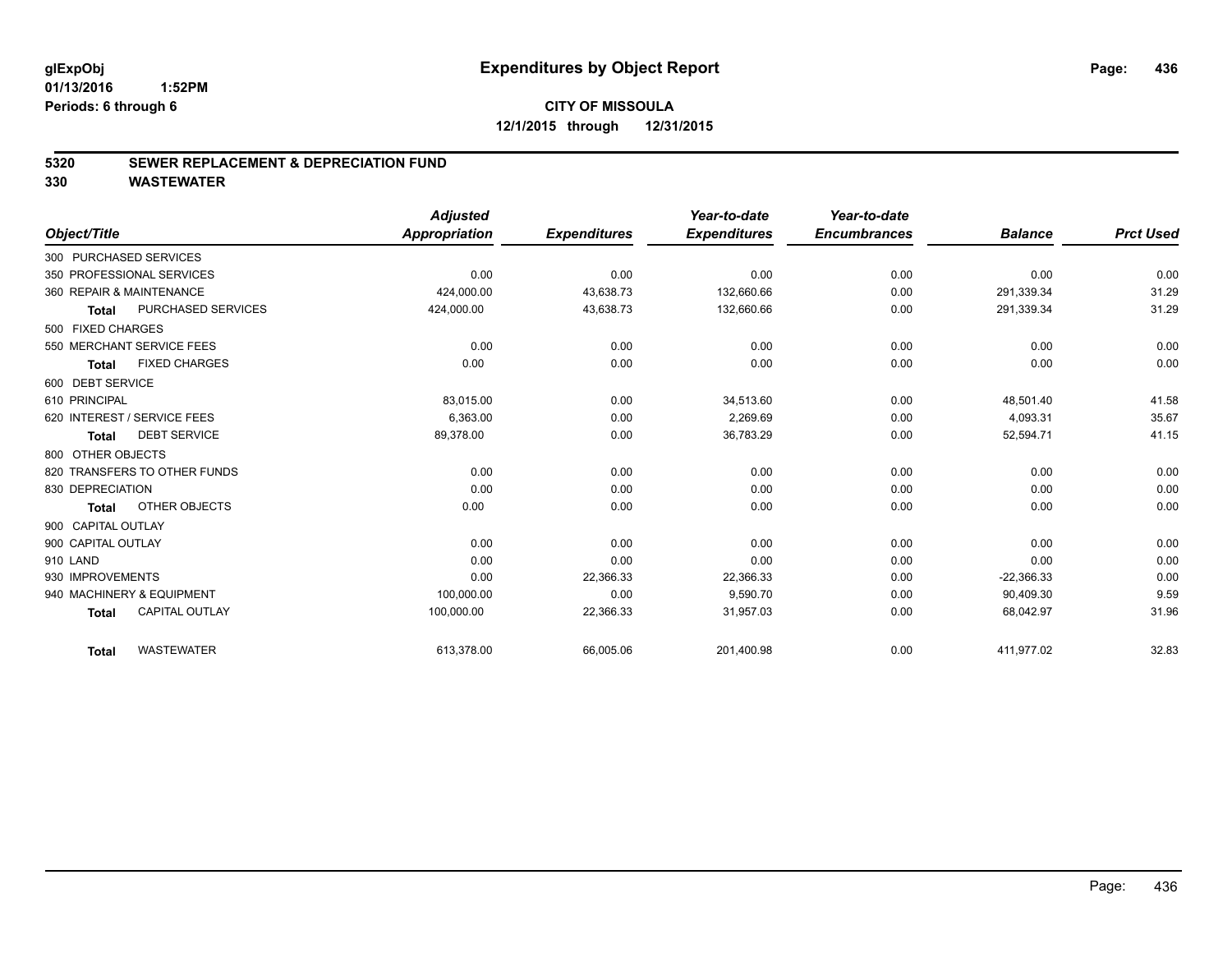#### **5320 SEWER REPLACEMENT & DEPRECIATION FUND**

|                        |                                  | <b>Adjusted</b>      |                     | Year-to-date        | Year-to-date        |                |                  |
|------------------------|----------------------------------|----------------------|---------------------|---------------------|---------------------|----------------|------------------|
| Object/Title           |                                  | <b>Appropriation</b> | <b>Expenditures</b> | <b>Expenditures</b> | <b>Encumbrances</b> | <b>Balance</b> | <b>Prct Used</b> |
| 300 PURCHASED SERVICES |                                  |                      |                     |                     |                     |                |                  |
|                        | 350 PROFESSIONAL SERVICES        | 0.00                 | 0.00                | 0.00                | 0.00                | 0.00           | 0.00             |
|                        | 360 REPAIR & MAINTENANCE         | 424,000.00           | 43,638.73           | 132,660.66          | 0.00                | 291.339.34     | 31.29            |
| <b>Total</b>           | <b>PURCHASED SERVICES</b>        | 424,000.00           | 43,638.73           | 132,660.66          | 0.00                | 291,339.34     | 31.29            |
| 500 FIXED CHARGES      |                                  |                      |                     |                     |                     |                |                  |
|                        | 550 MERCHANT SERVICE FEES        | 0.00                 | 0.00                | 0.00                | 0.00                | 0.00           | 0.00             |
| <b>Total</b>           | <b>FIXED CHARGES</b>             | 0.00                 | 0.00                | 0.00                | 0.00                | 0.00           | 0.00             |
| 600 DEBT SERVICE       |                                  |                      |                     |                     |                     |                |                  |
| 610 PRINCIPAL          |                                  | 83,015.00            | 0.00                | 34,513.60           | 0.00                | 48,501.40      | 41.58            |
|                        | 620 INTEREST / SERVICE FEES      | 6,363.00             | 0.00                | 2,269.69            | 0.00                | 4,093.31       | 35.67            |
| <b>Total</b>           | <b>DEBT SERVICE</b>              | 89,378.00            | 0.00                | 36,783.29           | 0.00                | 52,594.71      | 41.15            |
| 800 OTHER OBJECTS      |                                  |                      |                     |                     |                     |                |                  |
|                        | 820 TRANSFERS TO OTHER FUNDS     | 0.00                 | 0.00                | 0.00                | 0.00                | 0.00           | 0.00             |
| 830 DEPRECIATION       |                                  | 0.00                 | 0.00                | 0.00                | 0.00                | 0.00           | 0.00             |
| <b>Total</b>           | OTHER OBJECTS                    | 0.00                 | 0.00                | 0.00                | 0.00                | 0.00           | 0.00             |
| 900 CAPITAL OUTLAY     |                                  |                      |                     |                     |                     |                |                  |
| 900 CAPITAL OUTLAY     |                                  | 0.00                 | 0.00                | 0.00                | 0.00                | 0.00           | 0.00             |
| 910 LAND               |                                  | 0.00                 | 0.00                | 0.00                | 0.00                | 0.00           | 0.00             |
| 930 IMPROVEMENTS       |                                  | 0.00                 | 22,366.33           | 22,366.33           | 0.00                | $-22,366.33$   | 0.00             |
|                        | 940 MACHINERY & EQUIPMENT        | 100,000.00           | 0.00                | 9,590.70            | 0.00                | 90,409.30      | 9.59             |
| <b>Total</b>           | <b>CAPITAL OUTLAY</b>            | 100,000.00           | 22,366.33           | 31,957.03           | 0.00                | 68,042.97      | 31.96            |
| <b>Total</b>           | SEWER REPLACEMENT & DEPRECIATION | 613,378.00           | 66,005.06           | 201,400.98          | 0.00                | 411,977.02     | 32.83            |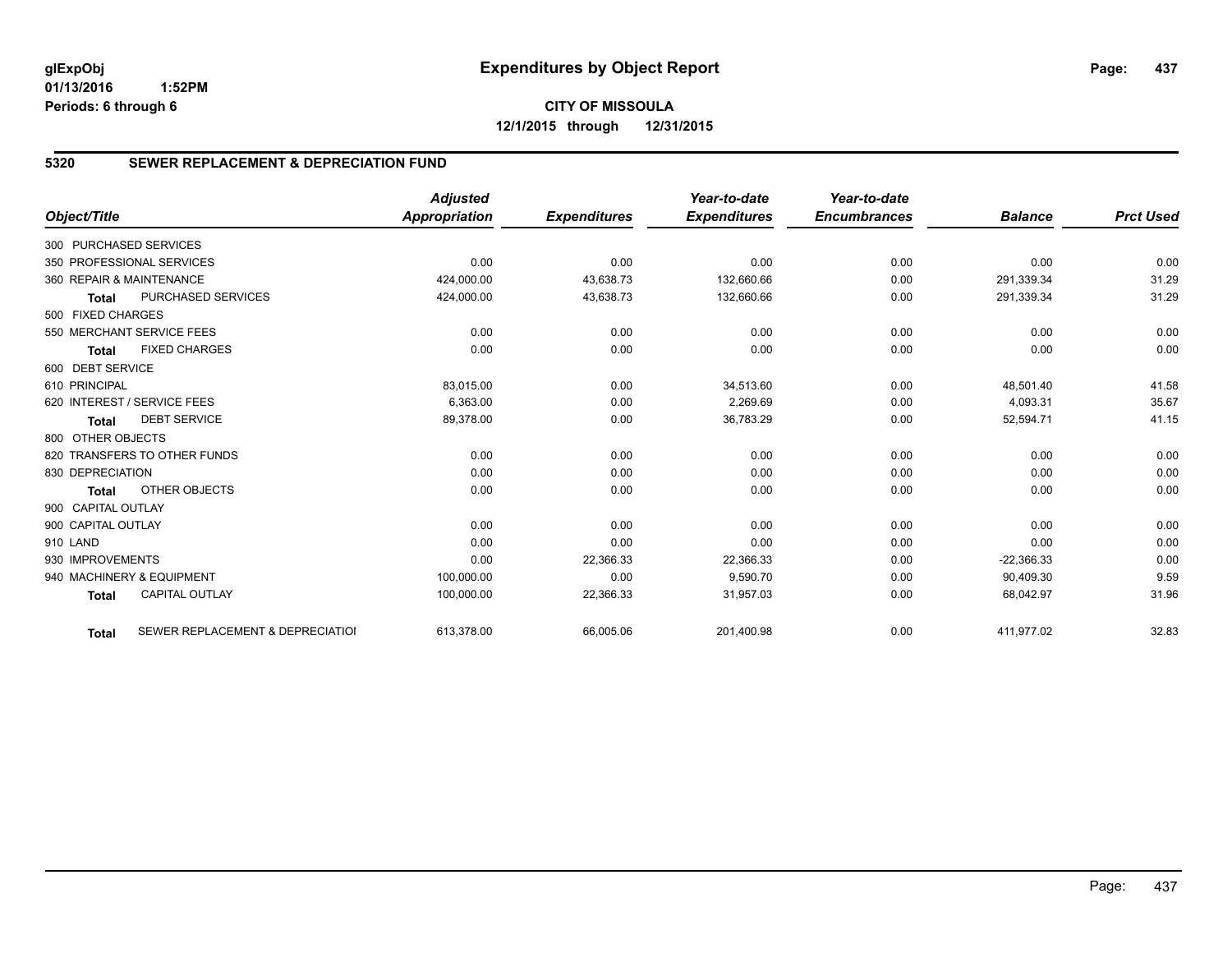#### **5325 SEWER DEVELOPMENT FEE FUND**

|                    |                              | <b>Adjusted</b>      |                     | Year-to-date        | Year-to-date        |                |                  |
|--------------------|------------------------------|----------------------|---------------------|---------------------|---------------------|----------------|------------------|
| Object/Title       |                              | <b>Appropriation</b> | <b>Expenditures</b> | <b>Expenditures</b> | <b>Encumbrances</b> | <b>Balance</b> | <b>Prct Used</b> |
|                    | 300 PURCHASED SERVICES       |                      |                     |                     |                     |                |                  |
|                    | 350 PROFESSIONAL SERVICES    | 0.00                 | 0.00                | 0.00                | 0.00                | 0.00           | 0.00             |
|                    | 360 REPAIR & MAINTENANCE     | 0.00                 | 0.00                | 0.00                | 0.00                | 0.00           | 0.00             |
| <b>Total</b>       | PURCHASED SERVICES           | 0.00                 | 0.00                | 0.00                | 0.00                | 0.00           | 0.00             |
| 500 FIXED CHARGES  |                              |                      |                     |                     |                     |                |                  |
|                    | 550 MERCHANT SERVICE FEES    | 0.00                 | 0.00                | 0.00                | 0.00                | 0.00           | 0.00             |
| <b>Total</b>       | <b>FIXED CHARGES</b>         | 0.00                 | 0.00                | 0.00                | 0.00                | 0.00           | 0.00             |
| 600 DEBT SERVICE   |                              |                      |                     |                     |                     |                |                  |
| 610 PRINCIPAL      |                              | 0.00                 | 0.00                | 0.00                | 0.00                | 0.00           | 0.00             |
|                    | 620 INTEREST / SERVICE FEES  | 0.00                 | 0.00                | 0.00                | 0.00                | 0.00           | 0.00             |
| <b>Total</b>       | <b>DEBT SERVICE</b>          | 0.00                 | 0.00                | 0.00                | 0.00                | 0.00           | 0.00             |
| 800 OTHER OBJECTS  |                              |                      |                     |                     |                     |                |                  |
|                    | 820 TRANSFERS TO OTHER FUNDS | 0.00                 | 0.00                | 0.00                | 0.00                | 0.00           | 0.00             |
| Total              | OTHER OBJECTS                | 0.00                 | 0.00                | 0.00                | 0.00                | 0.00           | 0.00             |
| 900 CAPITAL OUTLAY |                              |                      |                     |                     |                     |                |                  |
| 900 CAPITAL OUTLAY |                              | 0.00                 | 0.00                | 0.00                | 0.00                | 0.00           | 0.00             |
| 910 LAND           |                              | 0.00                 | 0.00                | 0.00                | 0.00                | 0.00           | 0.00             |
| 920 BUILDINGS      |                              | 0.00                 | 0.00                | 0.00                | 0.00                | 0.00           | 0.00             |
| 930 IMPROVEMENTS   |                              | 247,118.00           | 76,348.18           | 134,906.68          | 0.00                | 112,211.32     | 54.59            |
| <b>Total</b>       | <b>CAPITAL OUTLAY</b>        | 247,118.00           | 76,348.18           | 134,906.68          | 0.00                | 112,211.32     | 54.59            |
| <b>Total</b>       | <b>WASTEWATER</b>            | 247,118.00           | 76,348.18           | 134,906.68          | 0.00                | 112,211.32     | 54.59            |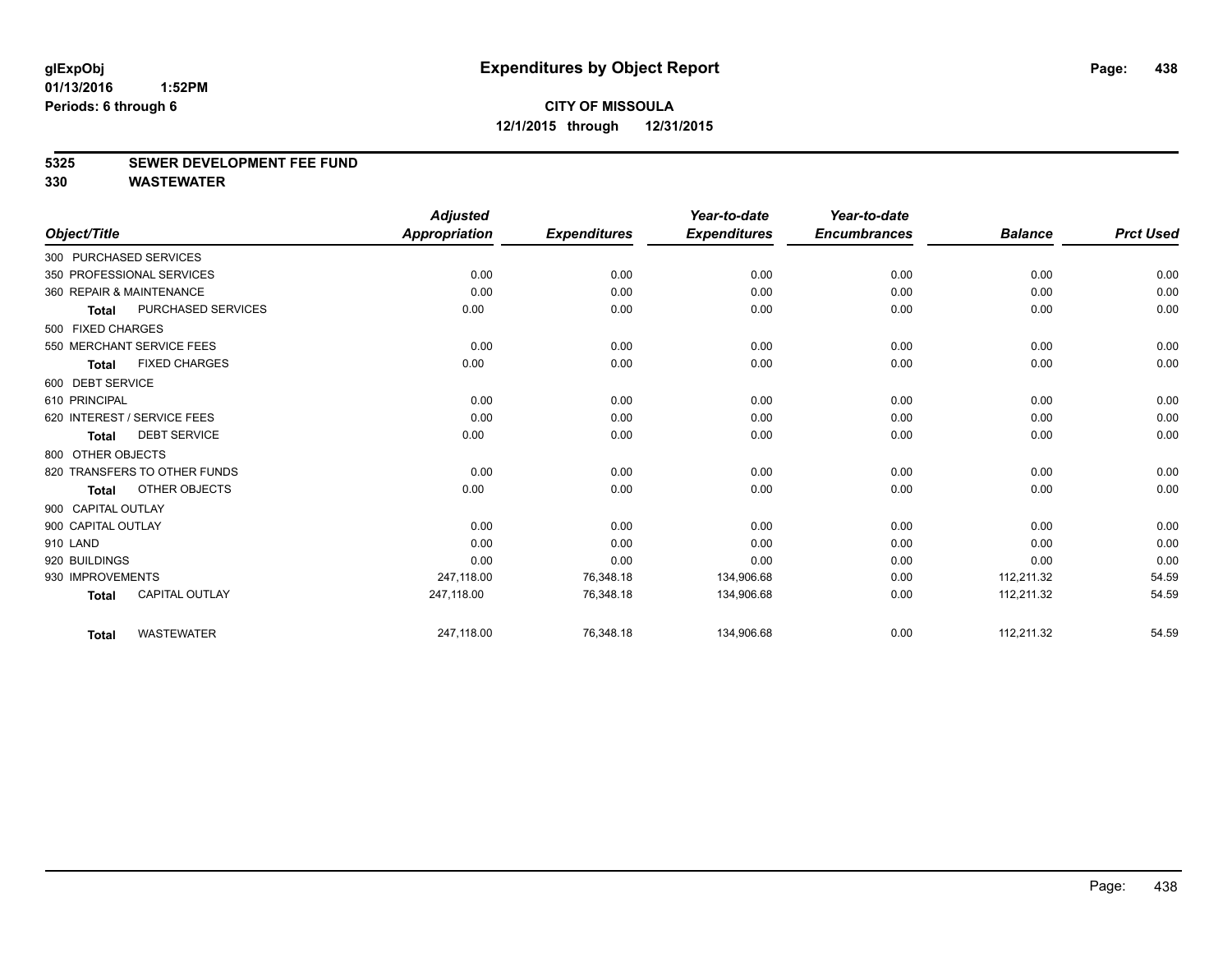#### **5325 SEWER DEVELOPMENT FEE FUND**

|                        |                              | <b>Adjusted</b>      |                     | Year-to-date        | Year-to-date        |                |                  |
|------------------------|------------------------------|----------------------|---------------------|---------------------|---------------------|----------------|------------------|
| Object/Title           |                              | <b>Appropriation</b> | <b>Expenditures</b> | <b>Expenditures</b> | <b>Encumbrances</b> | <b>Balance</b> | <b>Prct Used</b> |
| 300 PURCHASED SERVICES |                              |                      |                     |                     |                     |                |                  |
|                        | 350 PROFESSIONAL SERVICES    | 0.00                 | 0.00                | 0.00                | 0.00                | 0.00           | 0.00             |
|                        | 360 REPAIR & MAINTENANCE     | 0.00                 | 0.00                | 0.00                | 0.00                | 0.00           | 0.00             |
| <b>Total</b>           | <b>PURCHASED SERVICES</b>    | 0.00                 | 0.00                | 0.00                | 0.00                | 0.00           | 0.00             |
| 500 FIXED CHARGES      |                              |                      |                     |                     |                     |                |                  |
|                        | 550 MERCHANT SERVICE FEES    | 0.00                 | 0.00                | 0.00                | 0.00                | 0.00           | 0.00             |
| <b>Total</b>           | <b>FIXED CHARGES</b>         | 0.00                 | 0.00                | 0.00                | 0.00                | 0.00           | 0.00             |
| 600 DEBT SERVICE       |                              |                      |                     |                     |                     |                |                  |
| 610 PRINCIPAL          |                              | 0.00                 | 0.00                | 0.00                | 0.00                | 0.00           | 0.00             |
|                        | 620 INTEREST / SERVICE FEES  | 0.00                 | 0.00                | 0.00                | 0.00                | 0.00           | 0.00             |
| <b>Total</b>           | <b>DEBT SERVICE</b>          | 0.00                 | 0.00                | 0.00                | 0.00                | 0.00           | 0.00             |
| 800 OTHER OBJECTS      |                              |                      |                     |                     |                     |                |                  |
|                        | 820 TRANSFERS TO OTHER FUNDS | 0.00                 | 0.00                | 0.00                | 0.00                | 0.00           | 0.00             |
| <b>Total</b>           | <b>OTHER OBJECTS</b>         | 0.00                 | 0.00                | 0.00                | 0.00                | 0.00           | 0.00             |
| 900 CAPITAL OUTLAY     |                              |                      |                     |                     |                     |                |                  |
| 900 CAPITAL OUTLAY     |                              | 0.00                 | 0.00                | 0.00                | 0.00                | 0.00           | 0.00             |
| 910 LAND               |                              | 0.00                 | 0.00                | 0.00                | 0.00                | 0.00           | 0.00             |
| 920 BUILDINGS          |                              | 0.00                 | 0.00                | 0.00                | 0.00                | 0.00           | 0.00             |
| 930 IMPROVEMENTS       |                              | 247.118.00           | 76,348.18           | 134,906.68          | 0.00                | 112,211.32     | 54.59            |
| <b>Total</b>           | <b>CAPITAL OUTLAY</b>        | 247,118.00           | 76,348.18           | 134,906.68          | 0.00                | 112,211.32     | 54.59            |
| <b>Total</b>           | SEWER DEVELOPMENT FEE FUND   | 247,118.00           | 76,348.18           | 134,906.68          | 0.00                | 112,211.32     | 54.59            |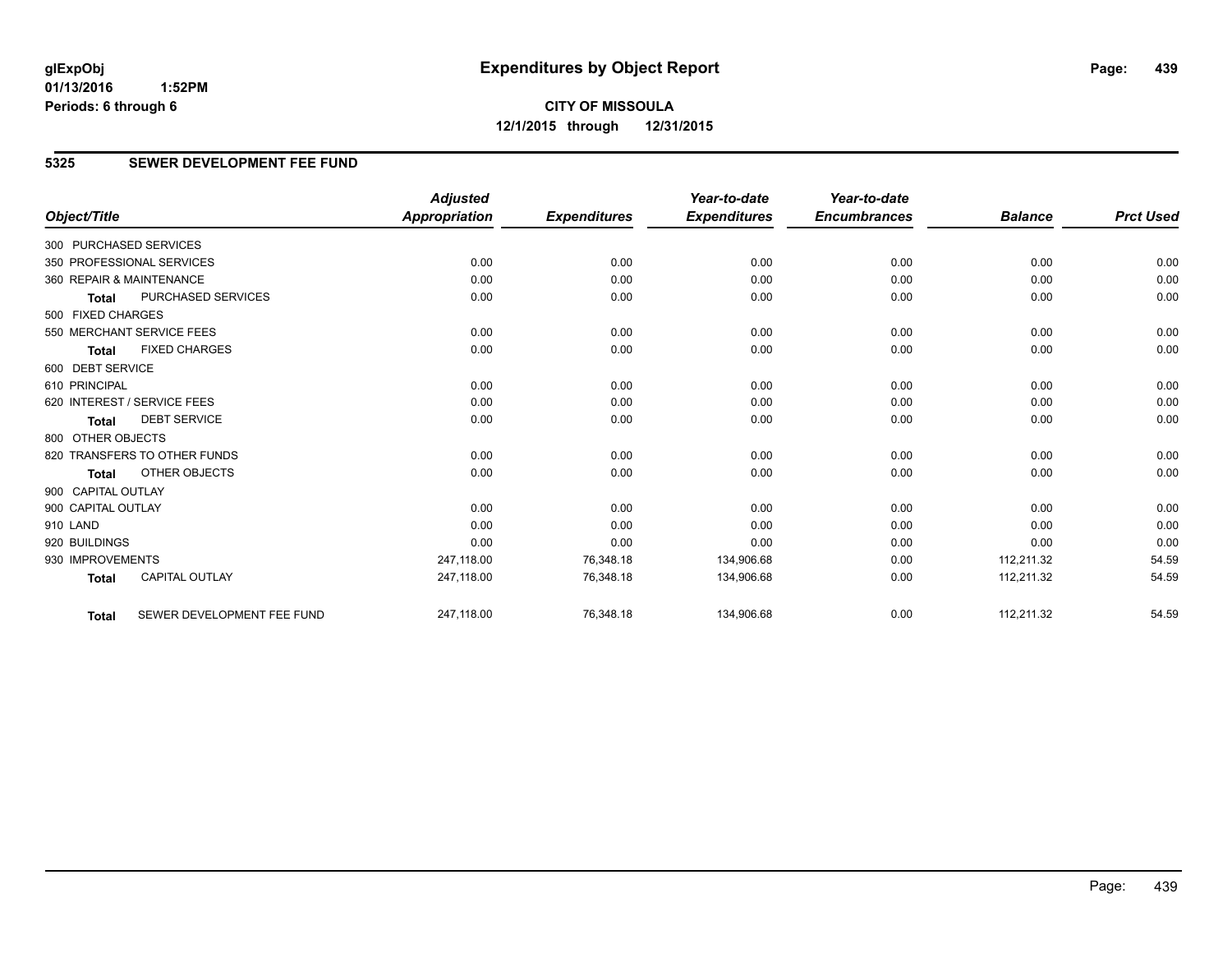**5340 SEWER CONSTRUCTION FUND**

| Object/Title           |                              | <b>Adjusted</b><br><b>Appropriation</b> | <b>Expenditures</b> | Year-to-date<br><b>Expenditures</b> | Year-to-date<br><b>Encumbrances</b> | <b>Balance</b> | <b>Prct Used</b> |
|------------------------|------------------------------|-----------------------------------------|---------------------|-------------------------------------|-------------------------------------|----------------|------------------|
|                        |                              |                                         |                     |                                     |                                     |                |                  |
| 300 PURCHASED SERVICES |                              |                                         |                     |                                     |                                     |                |                  |
|                        | 350 PROFESSIONAL SERVICES    | 0.00                                    | 0.00                | 0.00                                | 0.00                                | 0.00           | 0.00             |
| <b>Total</b>           | PURCHASED SERVICES           | 0.00                                    | 0.00                | 0.00                                | 0.00                                | 0.00           | 0.00             |
| 500 FIXED CHARGES      |                              |                                         |                     |                                     |                                     |                |                  |
|                        | 550 MERCHANT SERVICE FEES    | 0.00                                    | 0.00                | 0.00                                | 0.00                                | 0.00           | 0.00             |
| Total                  | <b>FIXED CHARGES</b>         | 0.00                                    | 0.00                | 0.00                                | 0.00                                | 0.00           | 0.00             |
| 800 OTHER OBJECTS      |                              |                                         |                     |                                     |                                     |                |                  |
|                        | 820 TRANSFERS TO OTHER FUNDS | 0.00                                    | 0.00                | 0.00                                | 0.00                                | 0.00           | 0.00             |
| Total                  | OTHER OBJECTS                | 0.00                                    | 0.00                | 0.00                                | 0.00                                | 0.00           | 0.00             |
| 900 CAPITAL OUTLAY     |                              |                                         |                     |                                     |                                     |                |                  |
| 930 IMPROVEMENTS       |                              | 3,496,300.00                            | 91,236.33           | 544,956.71                          | 0.00                                | 2,951,343.29   | 15.59            |
|                        | 940 MACHINERY & EQUIPMENT    | 0.00                                    | 0.00                | 0.00                                | 0.00                                | 0.00           | 0.00             |
| Total                  | <b>CAPITAL OUTLAY</b>        | 3,496,300.00                            | 91,236.33           | 544,956.71                          | 0.00                                | 2,951,343.29   | 15.59            |
| <b>Total</b>           | <b>WASTEWATER</b>            | 3,496,300.00                            | 91,236.33           | 544,956.71                          | 0.00                                | 2,951,343.29   | 15.59            |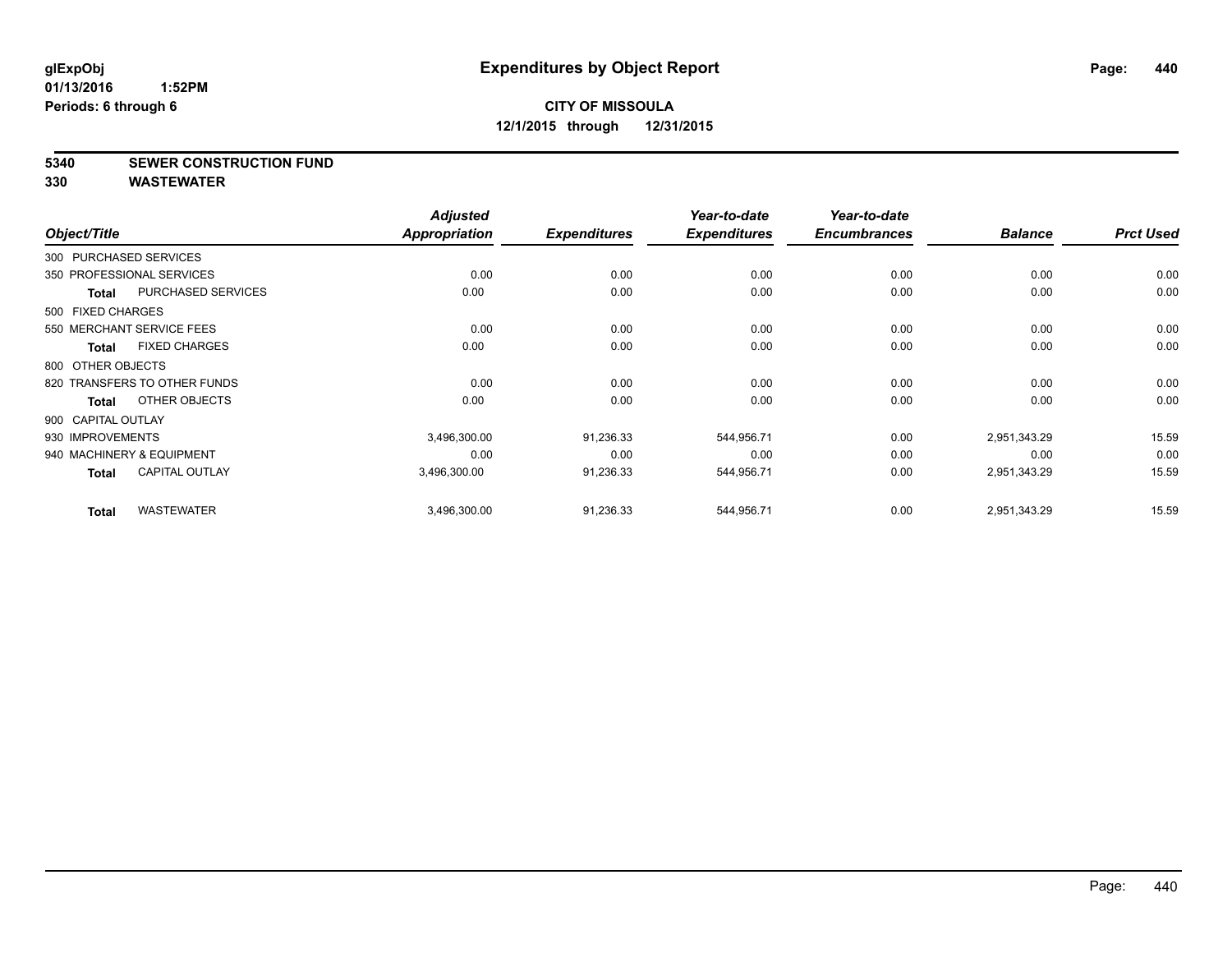#### **5340 SEWER CONSTRUCTION FUND**

**390 NON-DEPARTMENTAL**

| Object/Title       |                       | <b>Adjusted</b><br>Appropriation | <b>Expenditures</b> | Year-to-date<br><b>Expenditures</b> | Year-to-date<br><b>Encumbrances</b> | <b>Balance</b> | <b>Prct Used</b> |
|--------------------|-----------------------|----------------------------------|---------------------|-------------------------------------|-------------------------------------|----------------|------------------|
| 900 CAPITAL OUTLAY |                       |                                  |                     |                                     |                                     |                |                  |
| 930 IMPROVEMENTS   |                       | 0.00                             | 0.00                | 826.70                              | 0.00                                | $-826.70$      | 0.00             |
| <b>Total</b>       | <b>CAPITAL OUTLAY</b> | 0.00                             | 0.00                | 826.70                              | 0.00                                | $-826.70$      | 0.00             |
| <b>Total</b>       | NON-DEPARTMENTAL      | 0.00                             | 0.00                | 826.70                              | 0.00                                | $-826.70$      | 0.00             |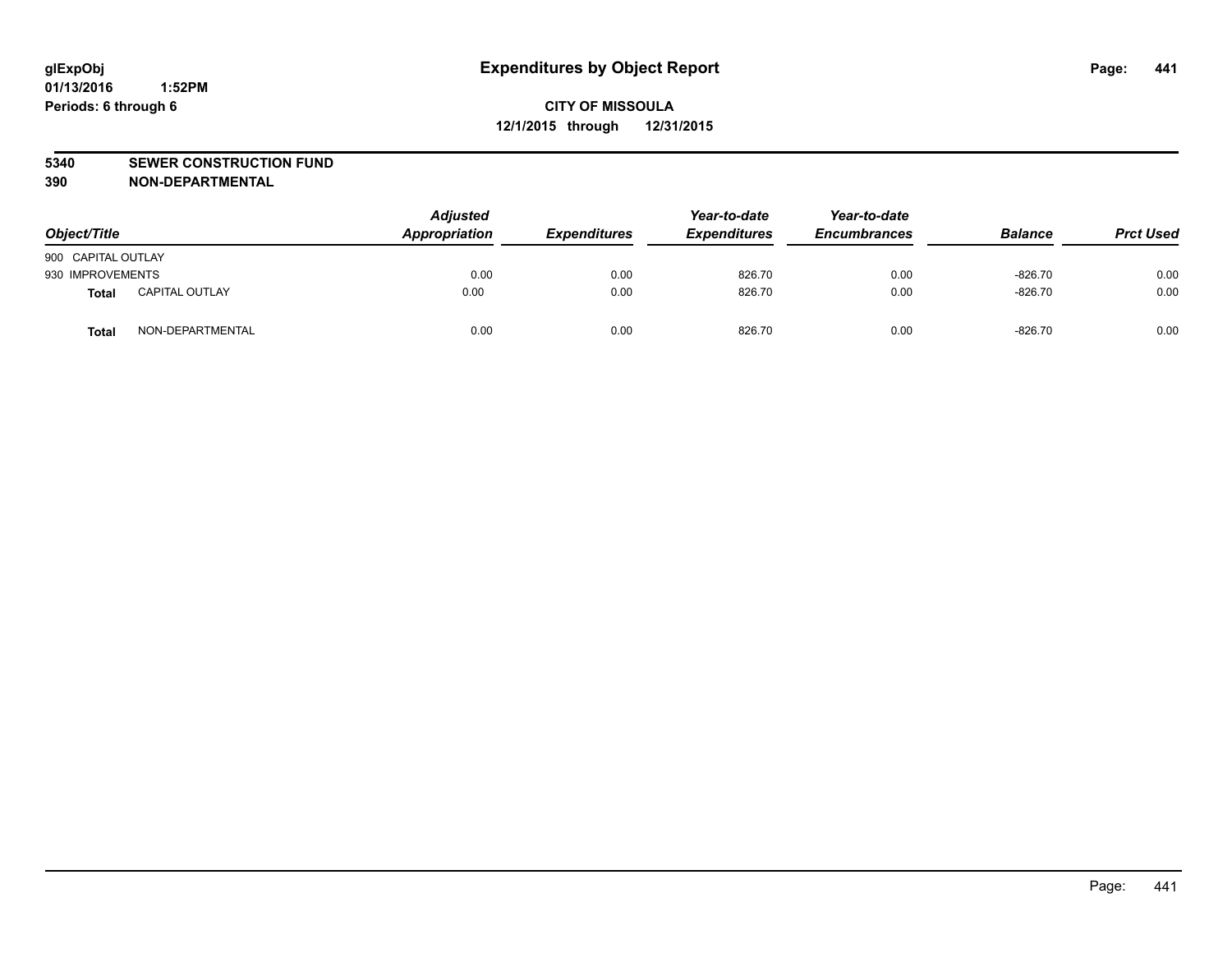# **CITY OF MISSOULA 12/1/2015 through 12/31/2015**

#### **5340 SEWER CONSTRUCTION FUND**

|                    |                              | <b>Adjusted</b> |                     | Year-to-date        | Year-to-date        |                |                  |
|--------------------|------------------------------|-----------------|---------------------|---------------------|---------------------|----------------|------------------|
| Object/Title       |                              | Appropriation   | <b>Expenditures</b> | <b>Expenditures</b> | <b>Encumbrances</b> | <b>Balance</b> | <b>Prct Used</b> |
|                    | 300 PURCHASED SERVICES       |                 |                     |                     |                     |                |                  |
|                    | 350 PROFESSIONAL SERVICES    | 0.00            | 0.00                | 0.00                | 0.00                | 0.00           | 0.00             |
| <b>Total</b>       | <b>PURCHASED SERVICES</b>    | 0.00            | 0.00                | 0.00                | 0.00                | 0.00           | 0.00             |
| 500 FIXED CHARGES  |                              |                 |                     |                     |                     |                |                  |
|                    | 550 MERCHANT SERVICE FEES    | 0.00            | 0.00                | 0.00                | 0.00                | 0.00           | 0.00             |
| <b>Total</b>       | <b>FIXED CHARGES</b>         | 0.00            | 0.00                | 0.00                | 0.00                | 0.00           | 0.00             |
| 800 OTHER OBJECTS  |                              |                 |                     |                     |                     |                |                  |
|                    | 820 TRANSFERS TO OTHER FUNDS | 0.00            | 0.00                | 0.00                | 0.00                | 0.00           | 0.00             |
| Total              | <b>OTHER OBJECTS</b>         | 0.00            | 0.00                | 0.00                | 0.00                | 0.00           | 0.00             |
| 900 CAPITAL OUTLAY |                              |                 |                     |                     |                     |                |                  |
| 930 IMPROVEMENTS   |                              | 3,496,300.00    | 91,236.33           | 545,783.41          | 0.00                | 2,950,516.59   | 15.61            |
|                    | 940 MACHINERY & EQUIPMENT    | 0.00            | 0.00                | 0.00                | 0.00                | 0.00           | 0.00             |
| <b>Total</b>       | <b>CAPITAL OUTLAY</b>        | 3,496,300.00    | 91,236.33           | 545,783.41          | 0.00                | 2,950,516.59   | 15.61            |
| <b>Total</b>       | SEWER CONSTRUCTION FUND      | 3,496,300.00    | 91,236.33           | 545,783.41          | 0.00                | 2,950,516.59   | 15.61            |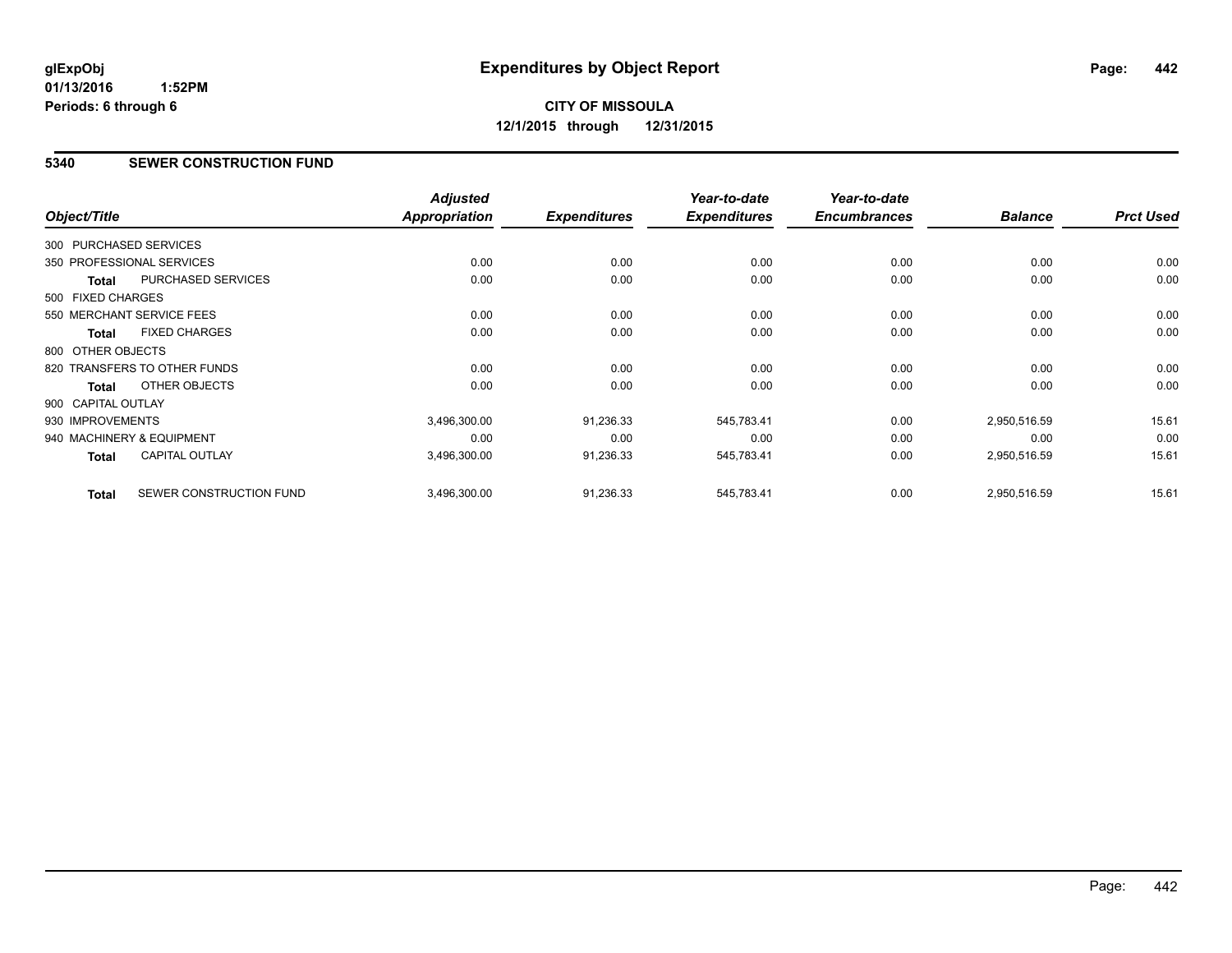#### **5361 2001 SEWER REVENUE BONDS-DEBT SERVICE**

|                   |                             | <b>Adjusted</b>      |                     | Year-to-date        | Year-to-date        |                |                  |
|-------------------|-----------------------------|----------------------|---------------------|---------------------|---------------------|----------------|------------------|
| Object/Title      |                             | <b>Appropriation</b> | <b>Expenditures</b> | <b>Expenditures</b> | <b>Encumbrances</b> | <b>Balance</b> | <b>Prct Used</b> |
| 500 FIXED CHARGES |                             |                      |                     |                     |                     |                |                  |
|                   | 550 MERCHANT SERVICE FEES   | 0.00                 | 0.00                | 0.00                | 0.00                | 0.00           | 0.00             |
| <b>Total</b>      | <b>FIXED CHARGES</b>        | 0.00                 | 0.00                | 0.00                | 0.00                | 0.00           | 0.00             |
| 600 DEBT SERVICE  |                             |                      |                     |                     |                     |                |                  |
| 610 PRINCIPAL     |                             | 28.000.00            | 14,000.00           | 14.000.00           | 0.00                | 14.000.00      | 50.00            |
|                   | 620 INTEREST / SERVICE FEES | 3.040.00             | 1,590.00            | 1,590.00            | 0.00                | 1,450.00       | 52.30            |
| <b>Total</b>      | <b>DEBT SERVICE</b>         | 31.040.00            | 15.590.00           | 15,590.00           | 0.00                | 15.450.00      | 50.23            |
| <b>Total</b>      | <b>WASTEWATER</b>           | 31.040.00            | 15.590.00           | 15.590.00           | 0.00                | 15.450.00      | 50.23            |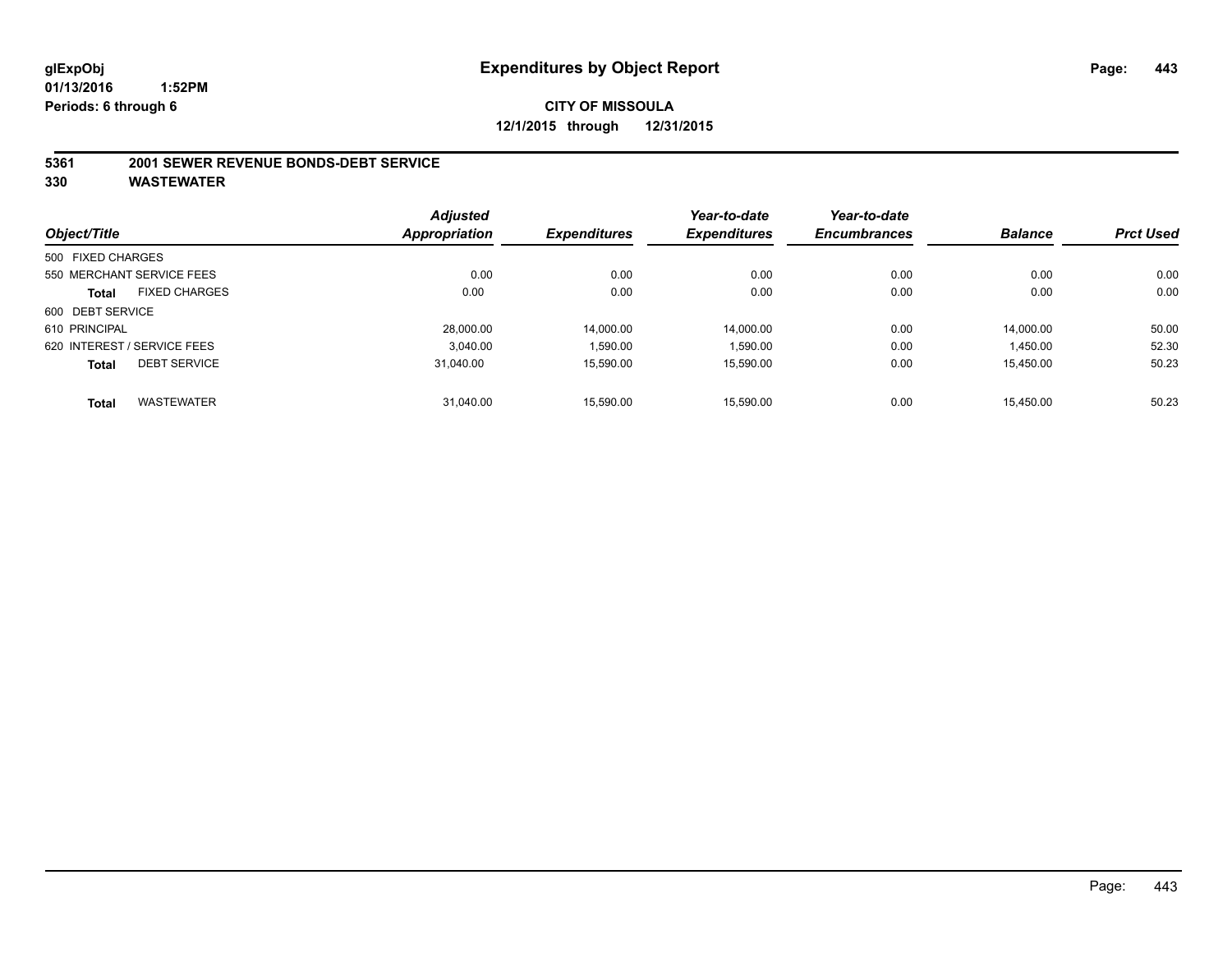**CITY OF MISSOULA 12/1/2015 through 12/31/2015**

#### **5361 2001 SEWER REVENUE BONDS-DEBT SERVICE**

| Object/Title      |                                  | <b>Adjusted</b><br>Appropriation | <b>Expenditures</b> | Year-to-date<br><b>Expenditures</b> | Year-to-date<br><b>Encumbrances</b> | <b>Balance</b> | <b>Prct Used</b> |
|-------------------|----------------------------------|----------------------------------|---------------------|-------------------------------------|-------------------------------------|----------------|------------------|
| 500 FIXED CHARGES |                                  |                                  |                     |                                     |                                     |                |                  |
|                   | 550 MERCHANT SERVICE FEES        | 0.00                             | 0.00                | 0.00                                | 0.00                                | 0.00           | 0.00             |
| <b>Total</b>      | <b>FIXED CHARGES</b>             | 0.00                             | 0.00                | 0.00                                | 0.00                                | 0.00           | 0.00             |
| 600 DEBT SERVICE  |                                  |                                  |                     |                                     |                                     |                |                  |
| 610 PRINCIPAL     |                                  | 28,000.00                        | 14.000.00           | 14.000.00                           | 0.00                                | 14.000.00      | 50.00            |
|                   | 620 INTEREST / SERVICE FEES      | 3.040.00                         | 1.590.00            | 1.590.00                            | 0.00                                | 1.450.00       | 52.30            |
| <b>Total</b>      | <b>DEBT SERVICE</b>              | 31.040.00                        | 15.590.00           | 15.590.00                           | 0.00                                | 15.450.00      | 50.23            |
| <b>Total</b>      | 2001 SEWER REVENUE BONDS-DEBT SE | 31.040.00                        | 15,590.00           | 15.590.00                           | 0.00                                | 15.450.00      | 50.23            |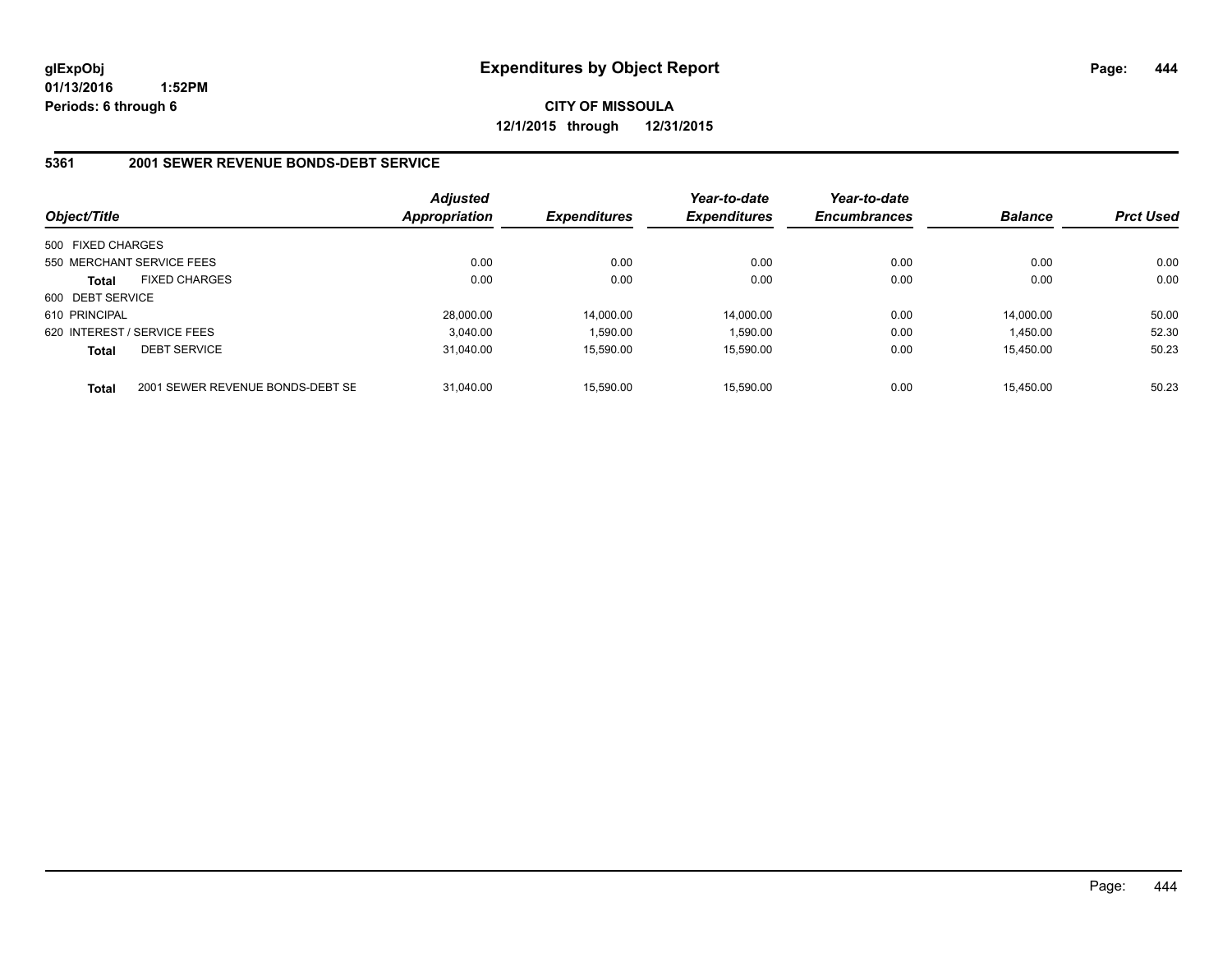#### **5362 00 SEWER REVENUE BOND - SERIES B DEBT SE**

| Object/Title                         | <b>Adjusted</b><br><b>Appropriation</b> | <b>Expenditures</b> | Year-to-date<br><b>Expenditures</b> | Year-to-date<br><b>Encumbrances</b> | <b>Balance</b> | <b>Prct Used</b> |
|--------------------------------------|-----------------------------------------|---------------------|-------------------------------------|-------------------------------------|----------------|------------------|
|                                      |                                         |                     |                                     |                                     |                |                  |
| 500 FIXED CHARGES                    |                                         |                     |                                     |                                     |                |                  |
| 550 MERCHANT SERVICE FEES            | 0.00                                    | 0.00                | 0.00                                | 0.00                                | 0.00           | 0.00             |
| <b>FIXED CHARGES</b><br><b>Total</b> | 0.00                                    | 0.00                | 0.00                                | 0.00                                | 0.00           | 0.00             |
| 600 DEBT SERVICE                     |                                         |                     |                                     |                                     |                |                  |
| 610 PRINCIPAL                        | 44,000.00                               | 22,000.00           | 22,000.00                           | 0.00                                | 22,000.00      | 50.00            |
| 620 INTEREST / SERVICE FEES          | 4.360.00                                | 2.290.00            | 2.290.00                            | 0.00                                | 2.070.00       | 52.52            |
| <b>DEBT SERVICE</b><br><b>Total</b>  | 48,360.00                               | 24,290.00           | 24,290.00                           | 0.00                                | 24,070.00      | 50.23            |
| 800 OTHER OBJECTS                    |                                         |                     |                                     |                                     |                |                  |
| 820 TRANSFERS TO OTHER FUNDS         | 0.00                                    | 0.00                | 0.00                                | 0.00                                | 0.00           | 0.00             |
| OTHER OBJECTS<br><b>Total</b>        | 0.00                                    | 0.00                | 0.00                                | 0.00                                | 0.00           | 0.00             |
| <b>WASTEWATER</b><br><b>Total</b>    | 48,360.00                               | 24,290.00           | 24,290.00                           | 0.00                                | 24,070.00      | 50.23            |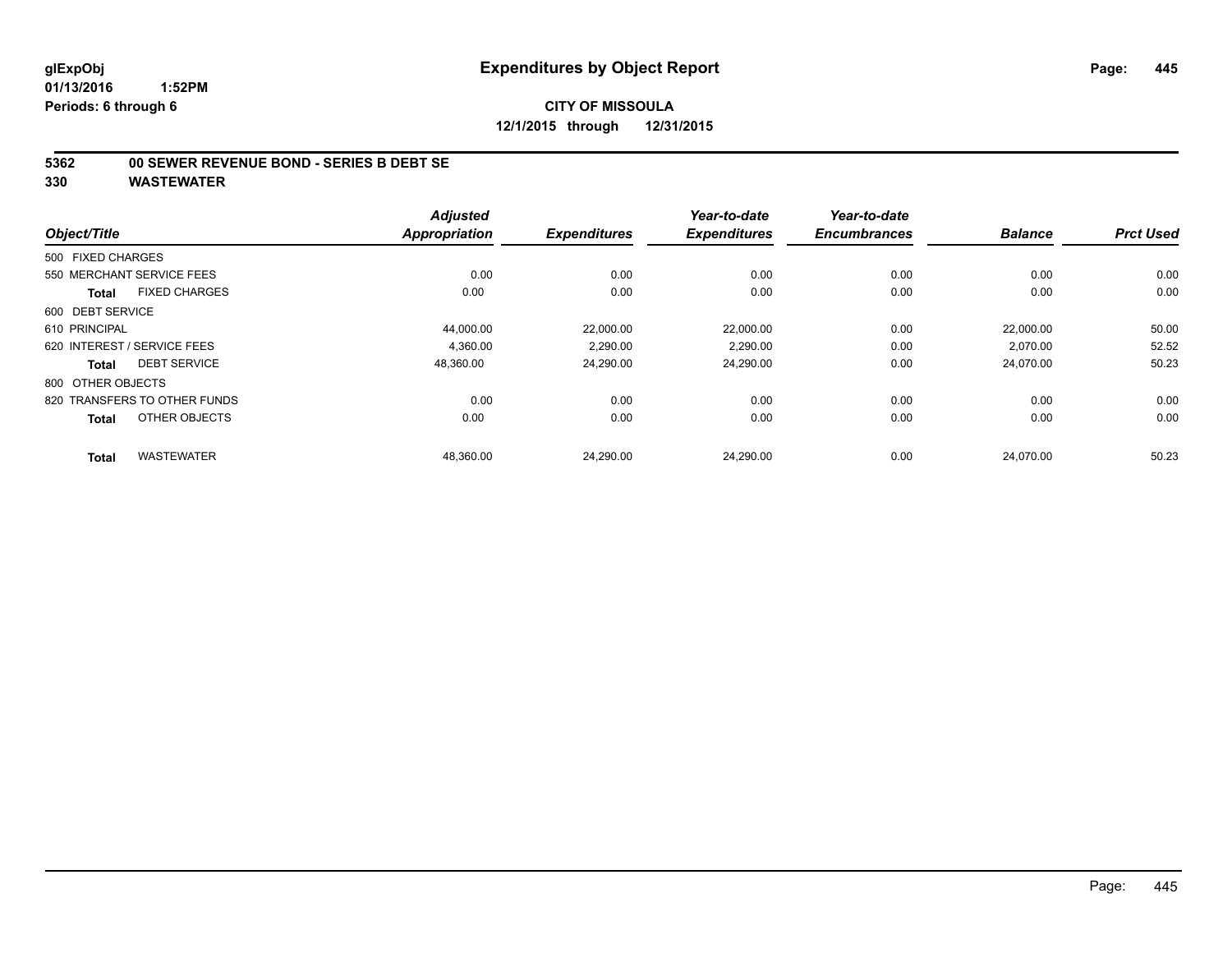# **CITY OF MISSOULA 12/1/2015 through 12/31/2015**

#### **5362 00 SEWER REVENUE BOND - SERIES B DEBT SE**

| Object/Title      |                                    | <b>Adjusted</b><br><b>Appropriation</b> | <b>Expenditures</b> | Year-to-date<br><b>Expenditures</b> | Year-to-date<br><b>Encumbrances</b> | <b>Balance</b> | <b>Prct Used</b> |
|-------------------|------------------------------------|-----------------------------------------|---------------------|-------------------------------------|-------------------------------------|----------------|------------------|
|                   |                                    |                                         |                     |                                     |                                     |                |                  |
| 500 FIXED CHARGES |                                    |                                         |                     |                                     |                                     |                |                  |
|                   | 550 MERCHANT SERVICE FEES          | 0.00                                    | 0.00                | 0.00                                | 0.00                                | 0.00           | 0.00             |
| <b>Total</b>      | <b>FIXED CHARGES</b>               | 0.00                                    | 0.00                | 0.00                                | 0.00                                | 0.00           | 0.00             |
| 600 DEBT SERVICE  |                                    |                                         |                     |                                     |                                     |                |                  |
| 610 PRINCIPAL     |                                    | 44,000.00                               | 22,000.00           | 22.000.00                           | 0.00                                | 22,000.00      | 50.00            |
|                   | 620 INTEREST / SERVICE FEES        | 4.360.00                                | 2,290.00            | 2,290.00                            | 0.00                                | 2,070.00       | 52.52            |
| <b>Total</b>      | <b>DEBT SERVICE</b>                | 48,360.00                               | 24,290.00           | 24,290.00                           | 0.00                                | 24,070.00      | 50.23            |
| 800 OTHER OBJECTS |                                    |                                         |                     |                                     |                                     |                |                  |
|                   | 820 TRANSFERS TO OTHER FUNDS       | 0.00                                    | 0.00                | 0.00                                | 0.00                                | 0.00           | 0.00             |
| <b>Total</b>      | OTHER OBJECTS                      | 0.00                                    | 0.00                | 0.00                                | 0.00                                | 0.00           | 0.00             |
| <b>Total</b>      | 00 SEWER REVENUE BOND - SERIES B E | 48.360.00                               | 24.290.00           | 24.290.00                           | 0.00                                | 24.070.00      | 50.23            |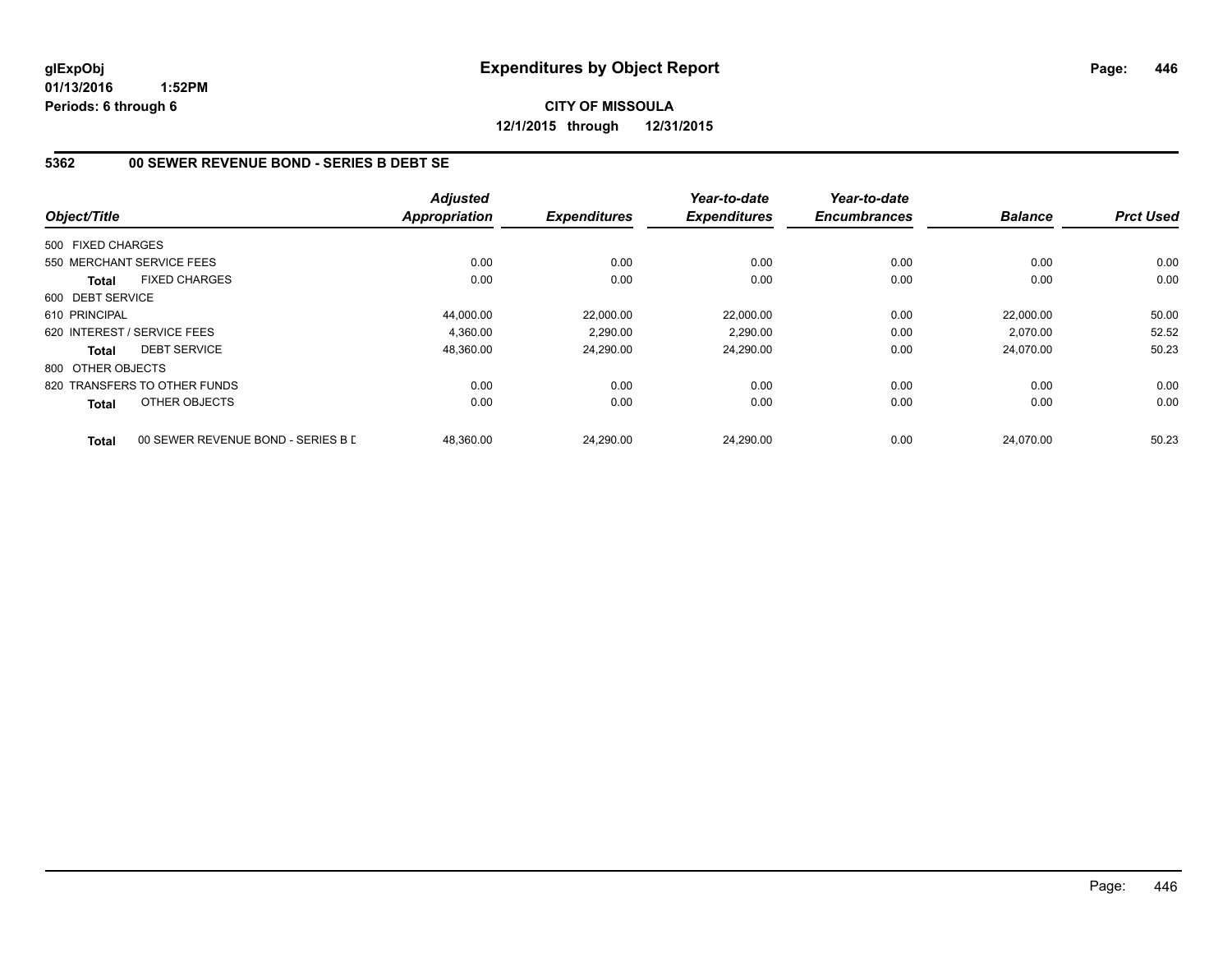# **glExpObj Expenditures by Object Report Page: 447**

**01/13/2016 1:52PM Periods: 6 through 6**

# **CITY OF MISSOULA 12/1/2015 through 12/31/2015**

#### **5363 92 SEWER REVENUE BOND SERIES A DEBT SERV**

| Object/Title                         | <b>Adjusted</b><br><b>Appropriation</b> | <b>Expenditures</b> | Year-to-date<br><b>Expenditures</b> | Year-to-date<br><b>Encumbrances</b> | <b>Balance</b> | <b>Prct Used</b> |
|--------------------------------------|-----------------------------------------|---------------------|-------------------------------------|-------------------------------------|----------------|------------------|
|                                      |                                         |                     |                                     |                                     |                |                  |
| 500 FIXED CHARGES                    |                                         |                     |                                     |                                     |                |                  |
| 550 MERCHANT SERVICE FEES            | 0.00                                    | 0.00                | 0.00                                | 0.00                                | 0.00           | 0.00             |
| <b>FIXED CHARGES</b><br><b>Total</b> | 0.00                                    | 0.00                | 0.00                                | 0.00                                | 0.00           | 0.00             |
| 600 DEBT SERVICE                     |                                         |                     |                                     |                                     |                |                  |
| 610 PRINCIPAL                        | 0.00                                    | 0.00                | 0.00                                | 0.00                                | 0.00           | 0.00             |
| 620 INTEREST / SERVICE FEES          | 0.00                                    | 0.00                | 0.00                                | 0.00                                | 0.00           | 0.00             |
| <b>DEBT SERVICE</b><br><b>Total</b>  | 0.00                                    | 0.00                | 0.00                                | 0.00                                | 0.00           | 0.00             |
| <b>WASTEWATER</b><br><b>Total</b>    | 0.00                                    | 0.00                | 0.00                                | 0.00                                | 0.00           | 0.00             |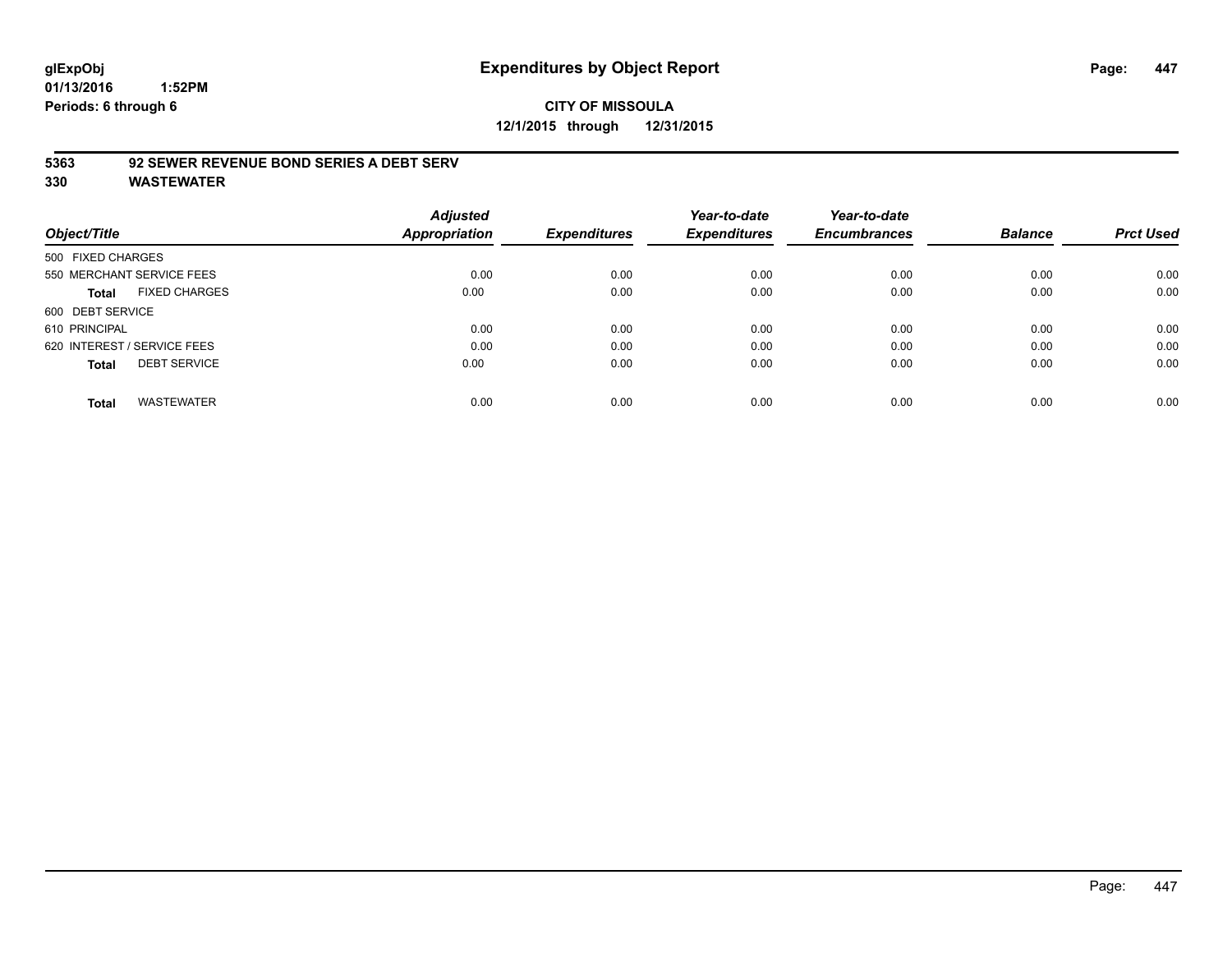**CITY OF MISSOULA 12/1/2015 through 12/31/2015**

#### **5363 92 SEWER REVENUE BOND SERIES A DEBT SERV**

| Object/Title                |                                   | <b>Adjusted</b><br><b>Appropriation</b> | <b>Expenditures</b> | Year-to-date<br><b>Expenditures</b> | Year-to-date<br><b>Encumbrances</b> | <b>Balance</b> | <b>Prct Used</b> |
|-----------------------------|-----------------------------------|-----------------------------------------|---------------------|-------------------------------------|-------------------------------------|----------------|------------------|
| 500 FIXED CHARGES           |                                   |                                         |                     |                                     |                                     |                |                  |
| 550 MERCHANT SERVICE FEES   |                                   | 0.00                                    | 0.00                | 0.00                                | 0.00                                | 0.00           | 0.00             |
| <b>Total</b>                | <b>FIXED CHARGES</b>              | 0.00                                    | 0.00                | 0.00                                | 0.00                                | 0.00           | 0.00             |
| 600 DEBT SERVICE            |                                   |                                         |                     |                                     |                                     |                |                  |
| 610 PRINCIPAL               |                                   | 0.00                                    | 0.00                | 0.00                                | 0.00                                | 0.00           | 0.00             |
| 620 INTEREST / SERVICE FEES |                                   | 0.00                                    | 0.00                | 0.00                                | 0.00                                | 0.00           | 0.00             |
| <b>Total</b>                | <b>DEBT SERVICE</b>               | 0.00                                    | 0.00                | 0.00                                | 0.00                                | 0.00           | 0.00             |
| <b>Total</b>                | 92 SEWER REVENUE BOND SERIES A DE | 0.00                                    | 0.00                | 0.00                                | 0.00                                | 0.00           | 0.00             |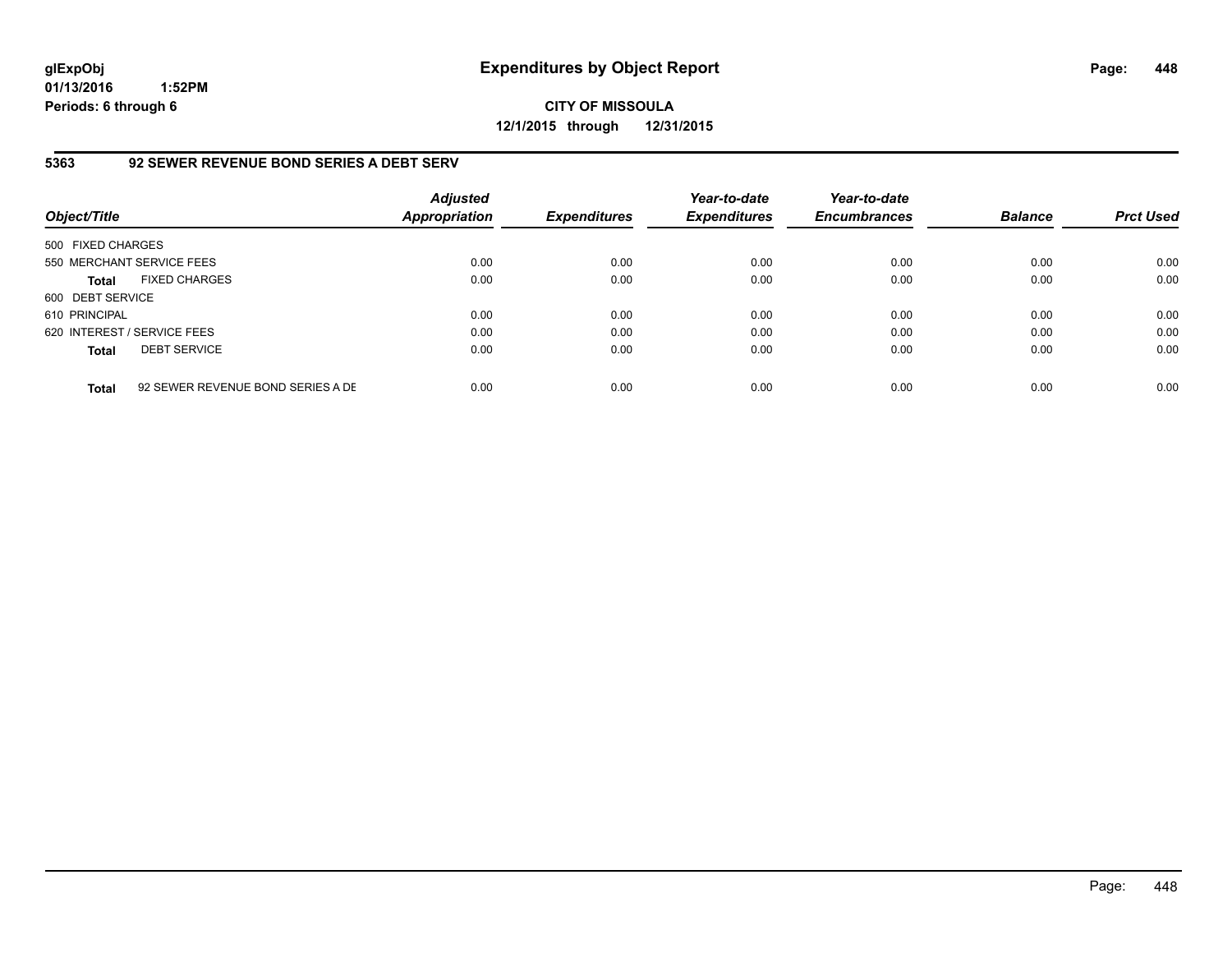# **glExpObj Expenditures by Object Report Page: 449**

**01/13/2016 1:52PM Periods: 6 through 6**

### **CITY OF MISSOULA 12/1/2015 through 12/31/2015**

#### **5364 92 SEWER REVENUE BOND - SERIES B DEBT S**

|                                     | <b>Adjusted</b>      |                     | Year-to-date        | Year-to-date        |                |                  |
|-------------------------------------|----------------------|---------------------|---------------------|---------------------|----------------|------------------|
| Object/Title                        | <b>Appropriation</b> | <b>Expenditures</b> | <b>Expenditures</b> | <b>Encumbrances</b> | <b>Balance</b> | <b>Prct Used</b> |
| 500 FIXED CHARGES                   |                      |                     |                     |                     |                |                  |
| 550 MERCHANT SERVICE FEES           | 0.00                 | 0.00                | 0.00                | 0.00                | 0.00           | 0.00             |
| <b>FIXED CHARGES</b><br>Total       | 0.00                 | 0.00                | 0.00                | 0.00                | 0.00           | 0.00             |
| 600 DEBT SERVICE                    |                      |                     |                     |                     |                |                  |
| 610 PRINCIPAL                       | 0.00                 | 0.00                | 0.00                | 0.00                | 0.00           | 0.00             |
| 620 INTEREST / SERVICE FEES         | 0.00                 | 0.00                | 0.00                | 0.00                | 0.00           | 0.00             |
| <b>DEBT SERVICE</b><br><b>Total</b> | 0.00                 | 0.00                | 0.00                | 0.00                | 0.00           | 0.00             |
| <b>WASTEWATER</b><br><b>Total</b>   | 0.00                 | 0.00                | 0.00                | 0.00                | 0.00           | 0.00             |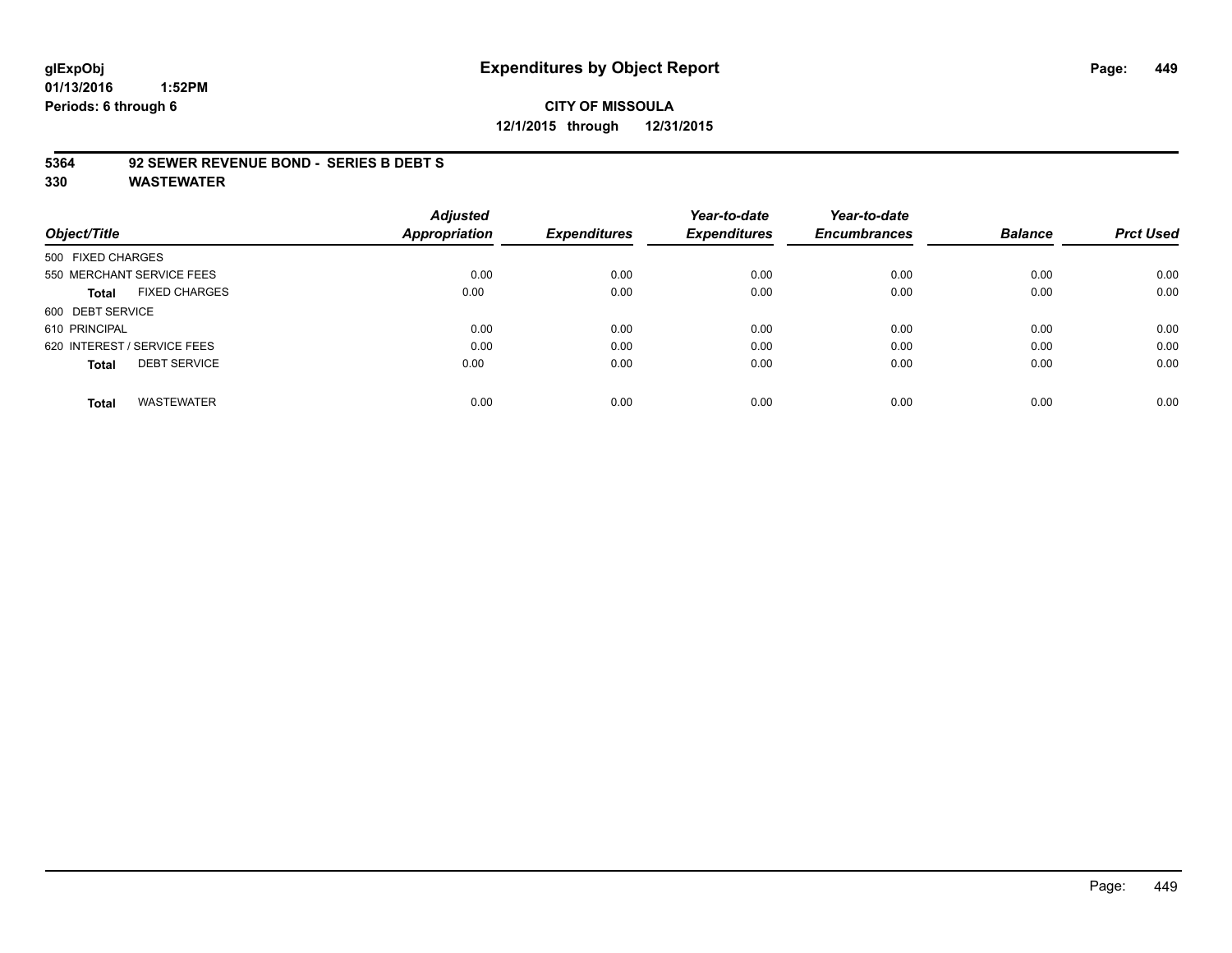**CITY OF MISSOULA 12/1/2015 through 12/31/2015**

#### **5364 92 SEWER REVENUE BOND - SERIES B DEBT S**

| Object/Title                |                                    | <b>Adjusted</b><br><b>Appropriation</b> | <b>Expenditures</b> | Year-to-date<br><b>Expenditures</b> | Year-to-date<br><b>Encumbrances</b> | <b>Balance</b> | <b>Prct Used</b> |
|-----------------------------|------------------------------------|-----------------------------------------|---------------------|-------------------------------------|-------------------------------------|----------------|------------------|
| 500 FIXED CHARGES           |                                    |                                         |                     |                                     |                                     |                |                  |
|                             | 550 MERCHANT SERVICE FEES          | 0.00                                    | 0.00                | 0.00                                | 0.00                                | 0.00           | 0.00             |
| <b>Total</b>                | <b>FIXED CHARGES</b>               | 0.00                                    | 0.00                | 0.00                                | 0.00                                | 0.00           | 0.00             |
| 600 DEBT SERVICE            |                                    |                                         |                     |                                     |                                     |                |                  |
| 610 PRINCIPAL               |                                    | 0.00                                    | 0.00                | 0.00                                | 0.00                                | 0.00           | 0.00             |
| 620 INTEREST / SERVICE FEES |                                    | 0.00                                    | 0.00                | 0.00                                | 0.00                                | 0.00           | 0.00             |
| <b>Total</b>                | <b>DEBT SERVICE</b>                | 0.00                                    | 0.00                | 0.00                                | 0.00                                | 0.00           | 0.00             |
| <b>Total</b>                | 92 SEWER REVENUE BOND - SERIES B I | 0.00                                    | 0.00                | 0.00                                | 0.00                                | 0.00           | 0.00             |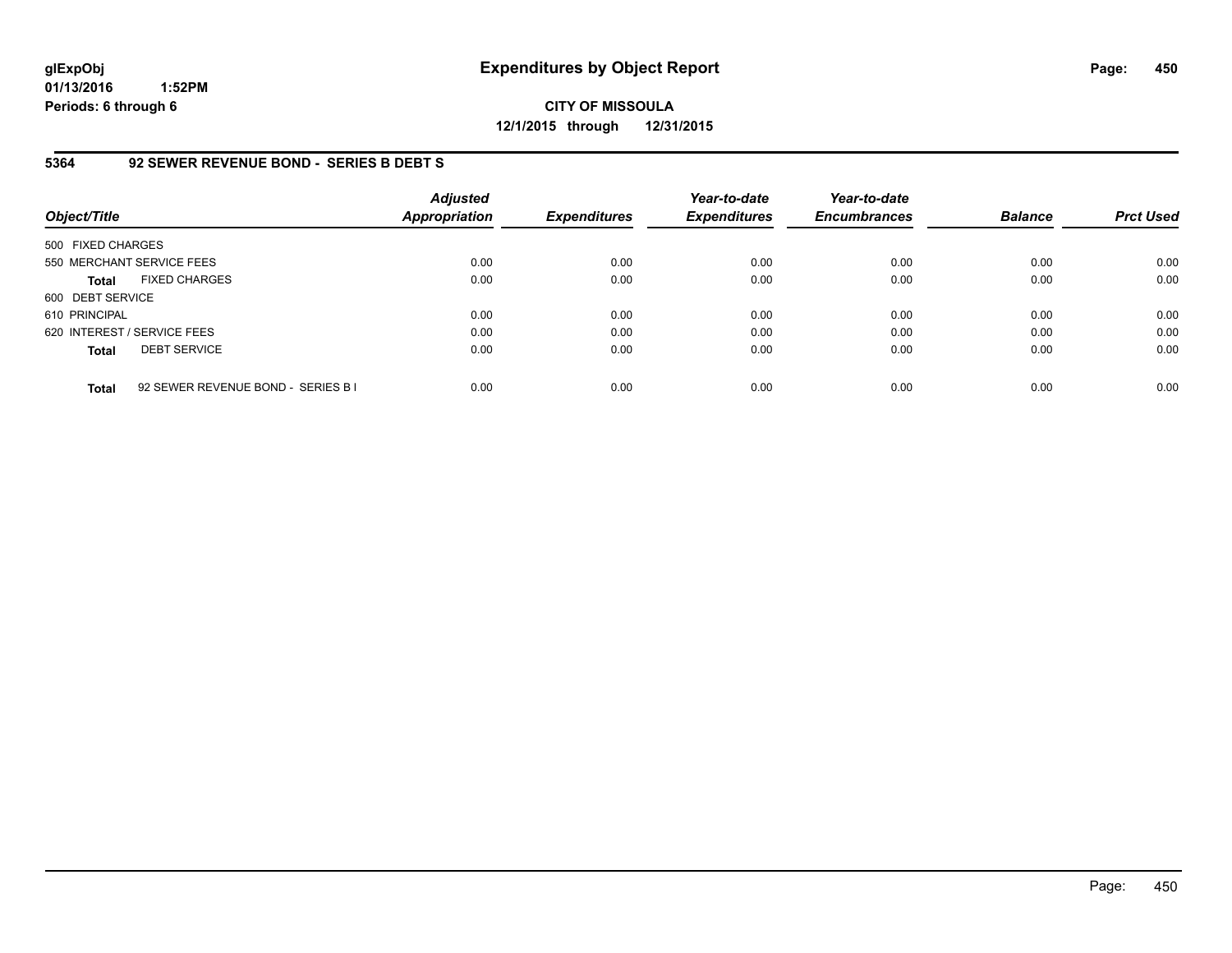#### **5365 99 SEWER REVENUE BONDS DEBT SERVICE FUND**

|                             |                      | <b>Adjusted</b>      |                     | Year-to-date        | Year-to-date        |                |                  |
|-----------------------------|----------------------|----------------------|---------------------|---------------------|---------------------|----------------|------------------|
| Object/Title                |                      | <b>Appropriation</b> | <b>Expenditures</b> | <b>Expenditures</b> | <b>Encumbrances</b> | <b>Balance</b> | <b>Prct Used</b> |
| 500 FIXED CHARGES           |                      |                      |                     |                     |                     |                |                  |
| 550 MERCHANT SERVICE FEES   |                      | 0.00                 | 0.00                | 0.00                | 0.00                | 0.00           | 0.00             |
| <b>Total</b>                | <b>FIXED CHARGES</b> | 0.00                 | 0.00                | 0.00                | 0.00                | 0.00           | 0.00             |
| 600 DEBT SERVICE            |                      |                      |                     |                     |                     |                |                  |
| 610 PRINCIPAL               |                      | 115,000.00           | 57,000.00           | 57.000.00           | 0.00                | 58.000.00      | 49.57            |
| 620 INTEREST / SERVICE FEES |                      | 8,910.00             | 4,740.00            | 4,740.00            | 0.00                | 4,170.00       | 53.20            |
| <b>Total</b>                | <b>DEBT SERVICE</b>  | 123.910.00           | 61.740.00           | 61.740.00           | 0.00                | 62.170.00      | 49.83            |
| <b>Total</b>                | <b>WASTEWATER</b>    | 123,910.00           | 61.740.00           | 61.740.00           | 0.00                | 62.170.00      | 49.83            |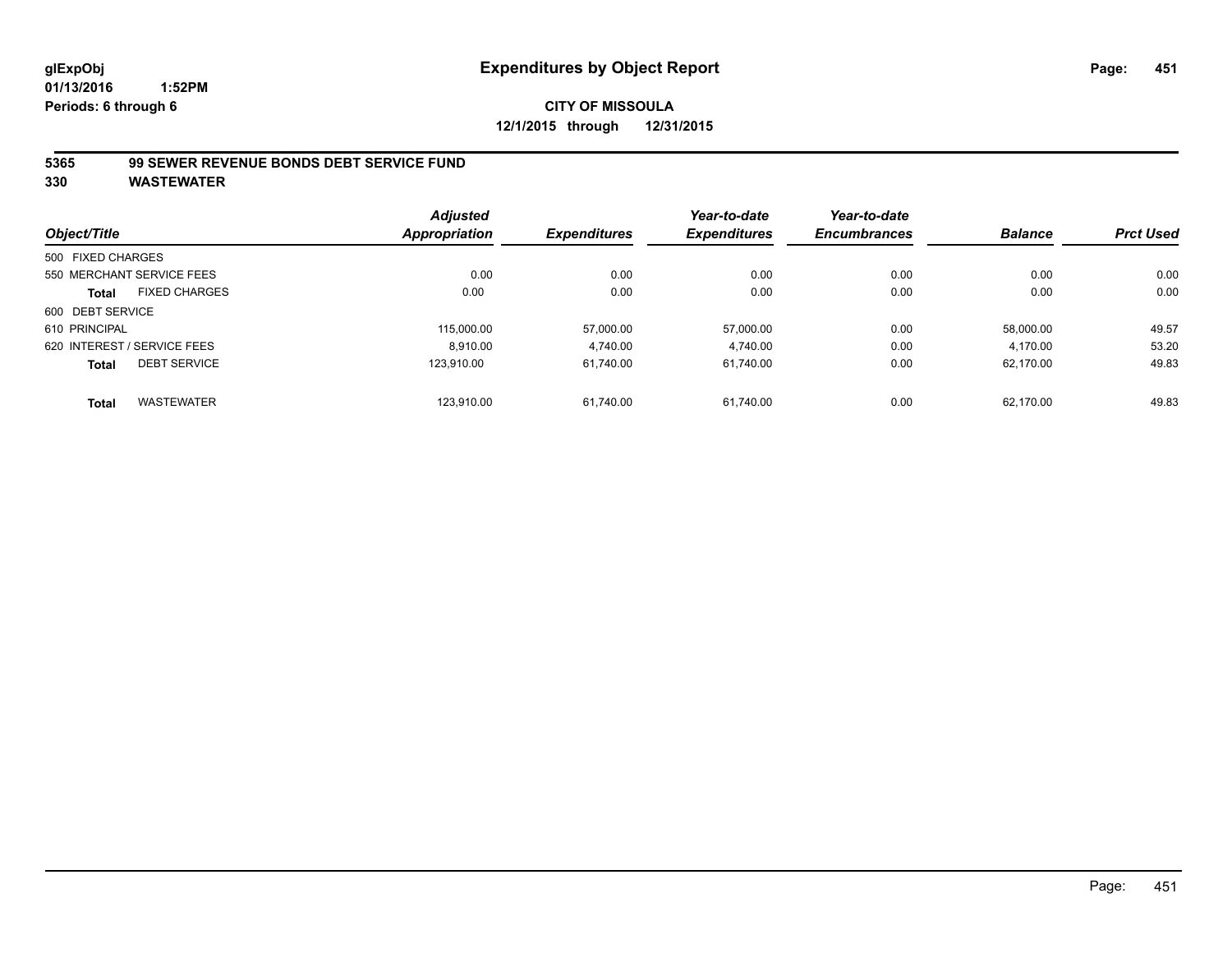**CITY OF MISSOULA 12/1/2015 through 12/31/2015**

#### **5365 99 SEWER REVENUE BONDS DEBT SERVICE FUND**

| Object/Title      |                                  | <b>Adjusted</b><br>Appropriation | <b>Expenditures</b> | Year-to-date<br><b>Expenditures</b> | Year-to-date<br><b>Encumbrances</b> | <b>Balance</b> | <b>Prct Used</b> |
|-------------------|----------------------------------|----------------------------------|---------------------|-------------------------------------|-------------------------------------|----------------|------------------|
| 500 FIXED CHARGES |                                  |                                  |                     |                                     |                                     |                |                  |
|                   | 550 MERCHANT SERVICE FEES        | 0.00                             | 0.00                | 0.00                                | 0.00                                | 0.00           | 0.00             |
| <b>Total</b>      | <b>FIXED CHARGES</b>             | 0.00                             | 0.00                | 0.00                                | 0.00                                | 0.00           | 0.00             |
| 600 DEBT SERVICE  |                                  |                                  |                     |                                     |                                     |                |                  |
| 610 PRINCIPAL     |                                  | 115,000.00                       | 57,000.00           | 57.000.00                           | 0.00                                | 58.000.00      | 49.57            |
|                   | 620 INTEREST / SERVICE FEES      | 8.910.00                         | 4.740.00            | 4.740.00                            | 0.00                                | 4.170.00       | 53.20            |
| <b>Total</b>      | <b>DEBT SERVICE</b>              | 123.910.00                       | 61.740.00           | 61.740.00                           | 0.00                                | 62.170.00      | 49.83            |
| <b>Total</b>      | 99 SEWER REVENUE BONDS DEBT SERV | 123.910.00                       | 61.740.00           | 61.740.00                           | 0.00                                | 62.170.00      | 49.83            |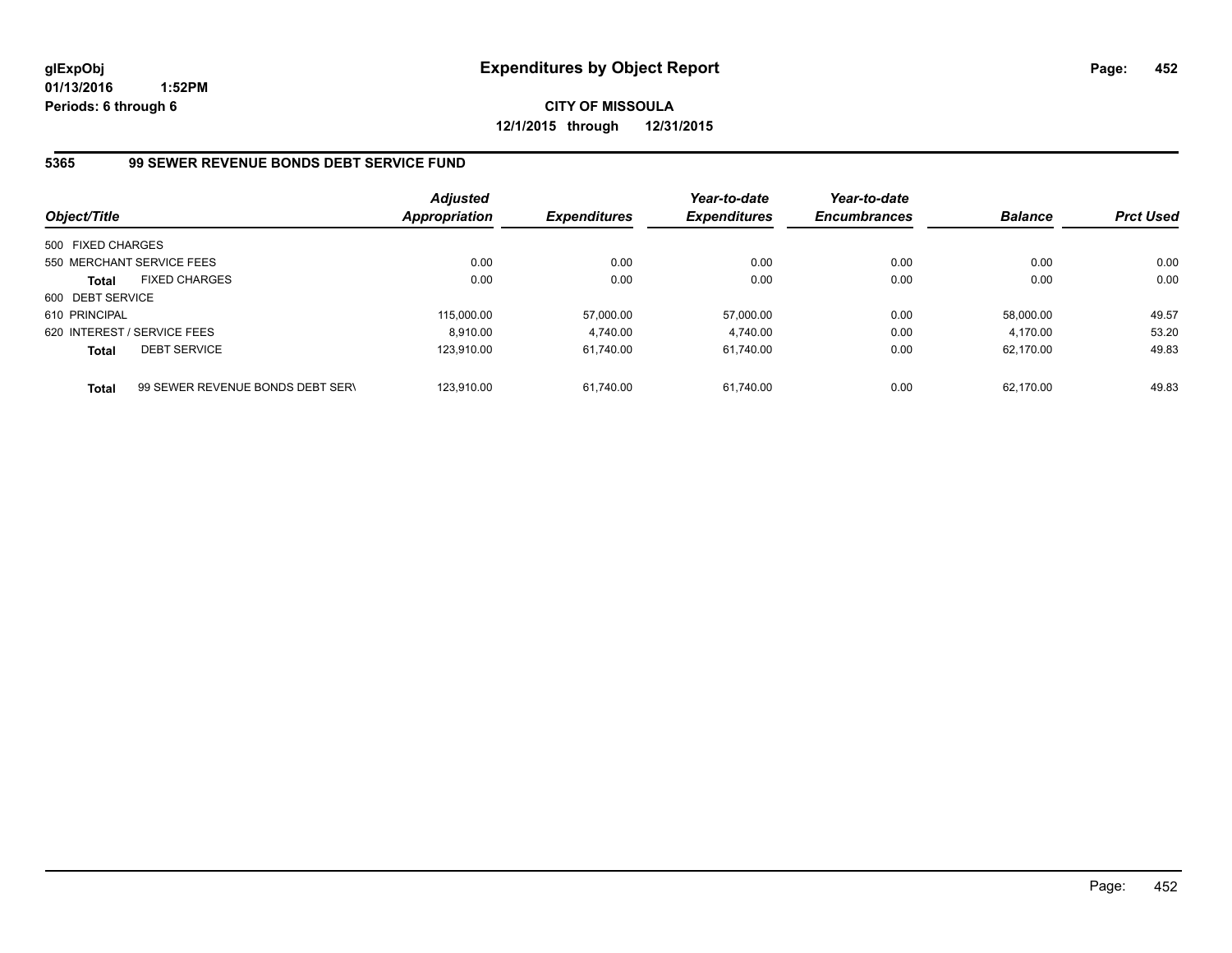# **CITY OF MISSOULA 12/1/2015 through 12/31/2015**

#### **5366 92 SEWER REVENUE BOND - SERIES A BOND RE**

| Object/Title                         | <b>Adjusted</b><br>Appropriation | <b>Expenditures</b> | Year-to-date<br><b>Expenditures</b> | Year-to-date<br><b>Encumbrances</b> | <b>Balance</b> | <b>Prct Used</b> |
|--------------------------------------|----------------------------------|---------------------|-------------------------------------|-------------------------------------|----------------|------------------|
| 500 FIXED CHARGES                    |                                  |                     |                                     |                                     |                |                  |
| 550 MERCHANT SERVICE FEES            | 0.00                             | 0.00                | 0.00                                | 0.00                                | 0.00           | 0.00             |
| <b>FIXED CHARGES</b><br><b>Total</b> | 0.00                             | 0.00                | 0.00                                | 0.00                                | 0.00           | 0.00             |
| 800 OTHER OBJECTS                    |                                  |                     |                                     |                                     |                |                  |
| 820 TRANSFERS TO OTHER FUNDS         | 0.00                             | 0.00                | 0.00                                | 0.00                                | 0.00           | 0.00             |
| OTHER OBJECTS<br><b>Total</b>        | 0.00                             | 0.00                | 0.00                                | 0.00                                | 0.00           | 0.00             |
| <b>WASTEWATER</b><br><b>Total</b>    | 0.00                             | 0.00                | 0.00                                | 0.00                                | 0.00           | 0.00             |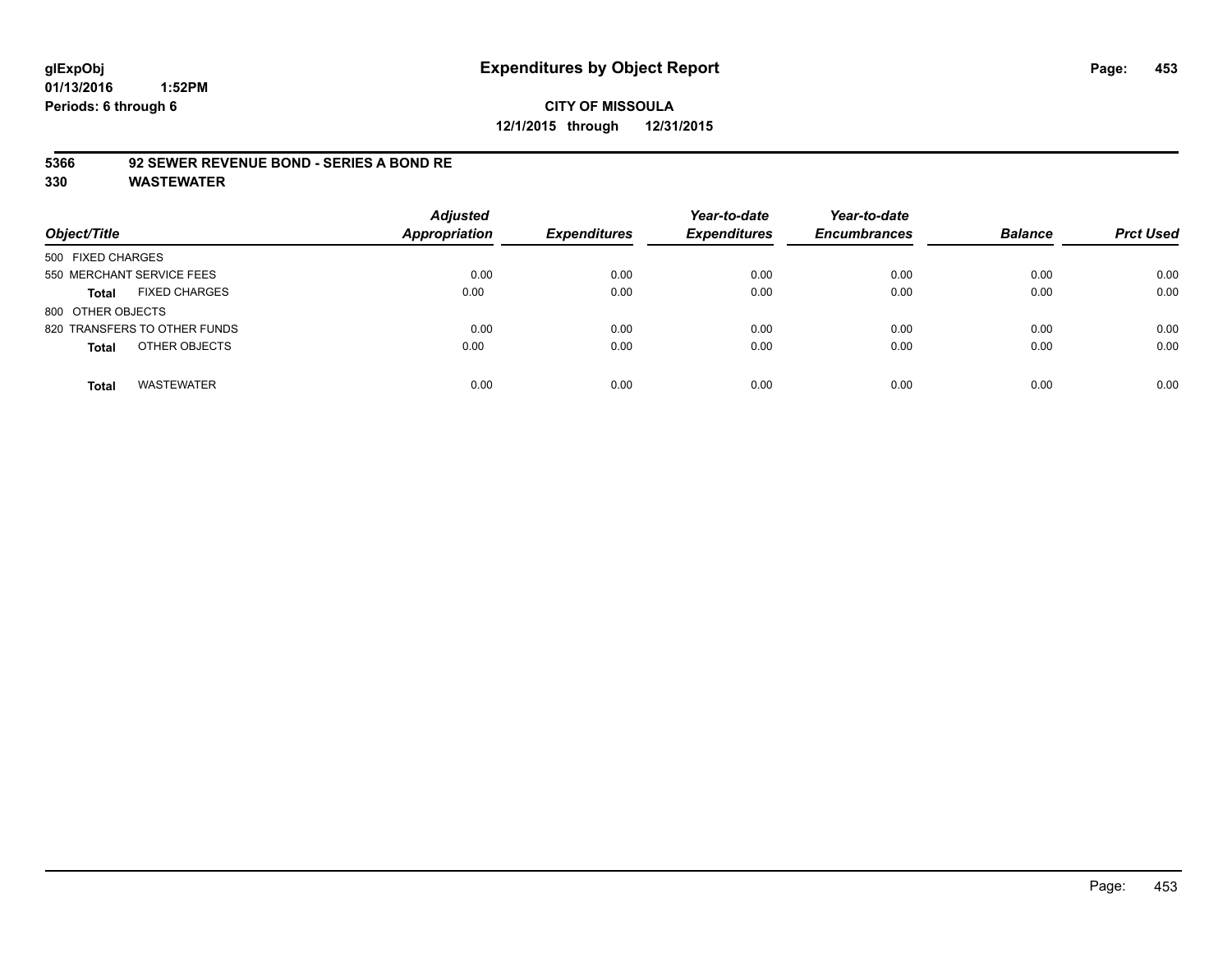**CITY OF MISSOULA 12/1/2015 through 12/31/2015**

#### **5366 92 SEWER REVENUE BOND - SERIES A BOND RE**

| Object/Title              |                                    | <b>Adjusted</b><br><b>Appropriation</b> | <b>Expenditures</b> | Year-to-date<br><b>Expenditures</b> | Year-to-date<br><b>Encumbrances</b> | <b>Balance</b> | <b>Prct Used</b> |
|---------------------------|------------------------------------|-----------------------------------------|---------------------|-------------------------------------|-------------------------------------|----------------|------------------|
| 500 FIXED CHARGES         |                                    |                                         |                     |                                     |                                     |                |                  |
| 550 MERCHANT SERVICE FEES |                                    | 0.00                                    | 0.00                | 0.00                                | 0.00                                | 0.00           | 0.00             |
| <b>Total</b>              | <b>FIXED CHARGES</b>               | 0.00                                    | 0.00                | 0.00                                | 0.00                                | 0.00           | 0.00             |
| 800 OTHER OBJECTS         |                                    |                                         |                     |                                     |                                     |                |                  |
|                           | 820 TRANSFERS TO OTHER FUNDS       | 0.00                                    | 0.00                | 0.00                                | 0.00                                | 0.00           | 0.00             |
| <b>Total</b>              | OTHER OBJECTS                      | 0.00                                    | 0.00                | 0.00                                | 0.00                                | 0.00           | 0.00             |
| <b>Total</b>              | 92 SEWER REVENUE BOND - SERIES A B | 0.00                                    | 0.00                | 0.00                                | 0.00                                | 0.00           | 0.00             |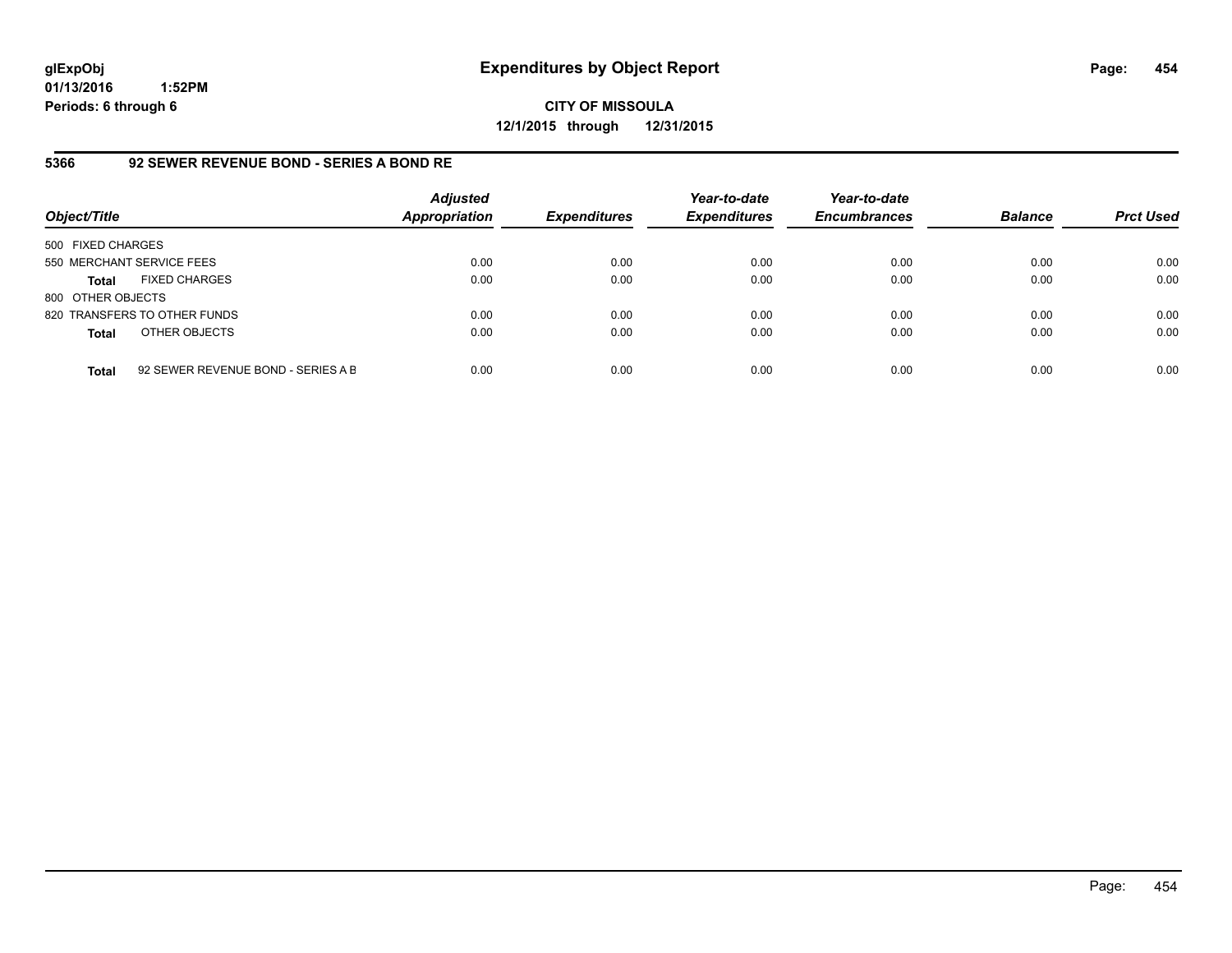# **CITY OF MISSOULA 12/1/2015 through 12/31/2015**

#### **5367 92 SEWER REVENUE BOND - SERIES B BOND RE**

| Object/Title                         | <b>Adjusted</b><br><b>Appropriation</b> | <b>Expenditures</b> | Year-to-date<br><b>Expenditures</b> | Year-to-date<br><b>Encumbrances</b> | <b>Balance</b> | <b>Prct Used</b> |
|--------------------------------------|-----------------------------------------|---------------------|-------------------------------------|-------------------------------------|----------------|------------------|
| 500 FIXED CHARGES                    |                                         |                     |                                     |                                     |                |                  |
| 550 MERCHANT SERVICE FEES            | 0.00                                    | 0.00                | 0.00                                | 0.00                                | 0.00           | 0.00             |
| <b>FIXED CHARGES</b><br><b>Total</b> | 0.00                                    | 0.00                | 0.00                                | 0.00                                | 0.00           | 0.00             |
| 800 OTHER OBJECTS                    |                                         |                     |                                     |                                     |                |                  |
| 820 TRANSFERS TO OTHER FUNDS         | 0.00                                    | 0.00                | 0.00                                | 0.00                                | 0.00           | 0.00             |
| OTHER OBJECTS<br><b>Total</b>        | 0.00                                    | 0.00                | 0.00                                | 0.00                                | 0.00           | 0.00             |
| <b>WASTEWATER</b><br><b>Total</b>    | 0.00                                    | 0.00                | 0.00                                | 0.00                                | 0.00           | 0.00             |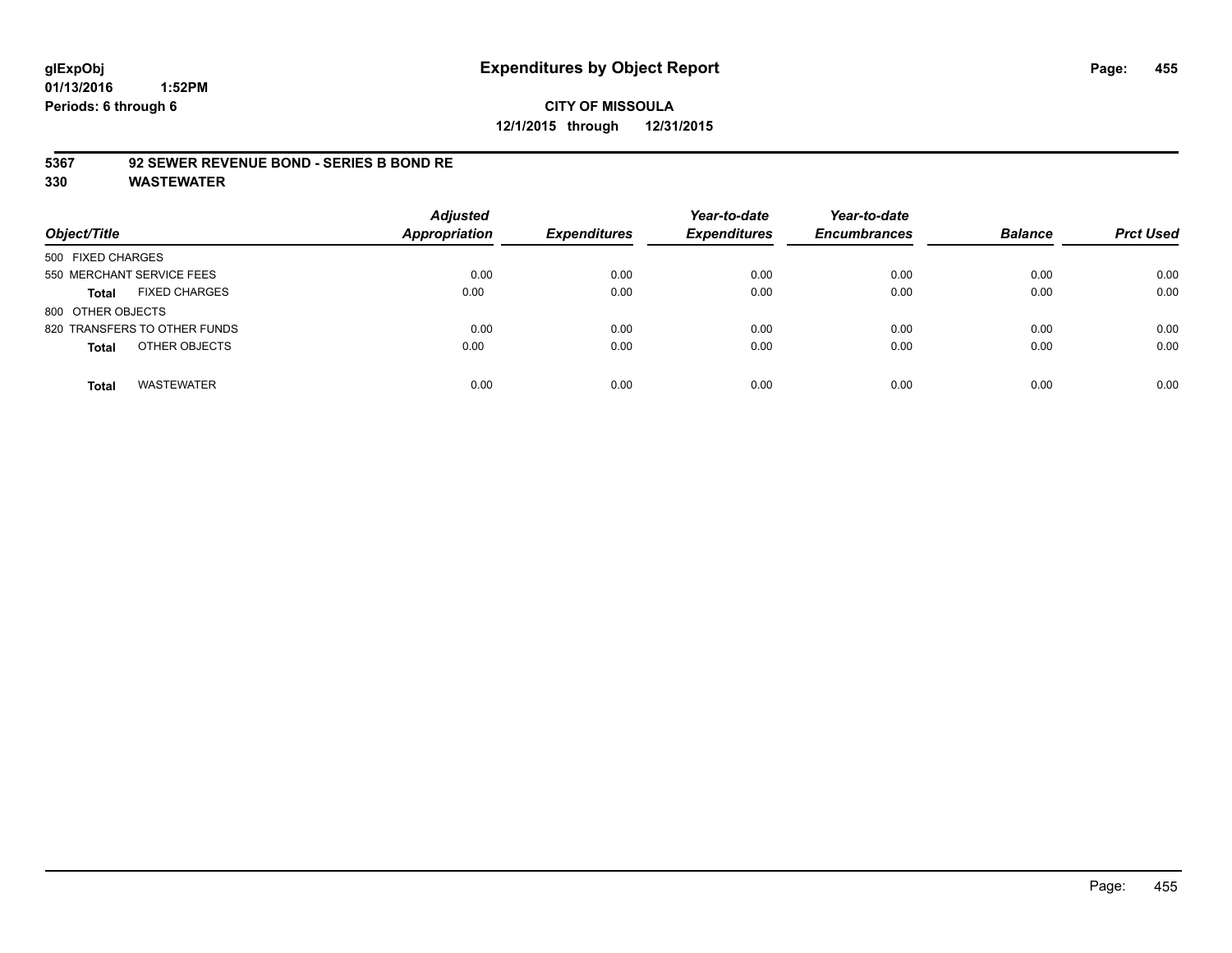**CITY OF MISSOULA 12/1/2015 through 12/31/2015**

#### **5367 92 SEWER REVENUE BOND - SERIES B BOND RE**

| Object/Title              |                                    | <b>Adjusted</b><br><b>Appropriation</b> | <b>Expenditures</b> | Year-to-date<br><b>Expenditures</b> | Year-to-date<br><b>Encumbrances</b> | <b>Balance</b> | <b>Prct Used</b> |
|---------------------------|------------------------------------|-----------------------------------------|---------------------|-------------------------------------|-------------------------------------|----------------|------------------|
| 500 FIXED CHARGES         |                                    |                                         |                     |                                     |                                     |                |                  |
| 550 MERCHANT SERVICE FEES |                                    | 0.00                                    | 0.00                | 0.00                                | 0.00                                | 0.00           | 0.00             |
| Total                     | <b>FIXED CHARGES</b>               | 0.00                                    | 0.00                | 0.00                                | 0.00                                | 0.00           | 0.00             |
| 800 OTHER OBJECTS         |                                    |                                         |                     |                                     |                                     |                |                  |
|                           | 820 TRANSFERS TO OTHER FUNDS       | 0.00                                    | 0.00                | 0.00                                | 0.00                                | 0.00           | 0.00             |
| <b>Total</b>              | OTHER OBJECTS                      | 0.00                                    | 0.00                | 0.00                                | 0.00                                | 0.00           | 0.00             |
| <b>Total</b>              | 92 SEWER REVENUE BOND - SERIES B E | 0.00                                    | 0.00                | 0.00                                | 0.00                                | 0.00           | 0.00             |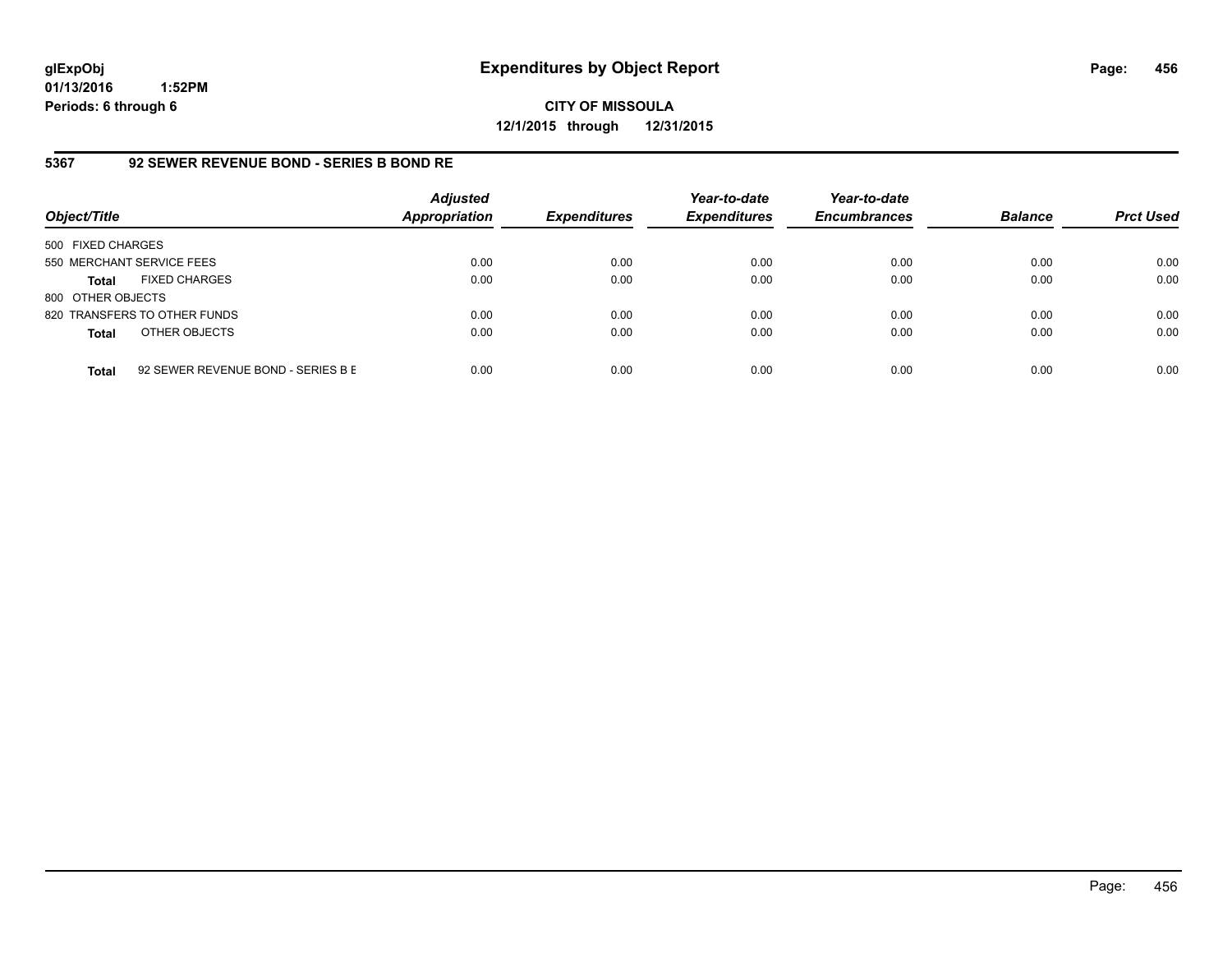# **CITY OF MISSOULA 12/1/2015 through 12/31/2015**

#### **5368 00 SEWER REVENUE BOND RESERVE FUND**

| Object/Title                         | <b>Adjusted</b><br><b>Appropriation</b> | <b>Expenditures</b> | Year-to-date<br><b>Expenditures</b> | Year-to-date<br><b>Encumbrances</b> | <b>Balance</b> | <b>Prct Used</b> |
|--------------------------------------|-----------------------------------------|---------------------|-------------------------------------|-------------------------------------|----------------|------------------|
| 500 FIXED CHARGES                    |                                         |                     |                                     |                                     |                |                  |
| 550 MERCHANT SERVICE FEES            | 0.00                                    | 0.00                | 0.00                                | 0.00                                | 0.00           | 0.00             |
| <b>FIXED CHARGES</b><br><b>Total</b> | 0.00                                    | 0.00                | 0.00                                | 0.00                                | 0.00           | 0.00             |
| 800 OTHER OBJECTS                    |                                         |                     |                                     |                                     |                |                  |
| 820 TRANSFERS TO OTHER FUNDS         | 0.00                                    | 0.00                | 0.00                                | 0.00                                | 0.00           | 0.00             |
| OTHER OBJECTS<br><b>Total</b>        | 0.00                                    | 0.00                | 0.00                                | 0.00                                | 0.00           | 0.00             |
| <b>WASTEWATER</b><br><b>Total</b>    | 0.00                                    | 0.00                | 0.00                                | 0.00                                | 0.00           | 0.00             |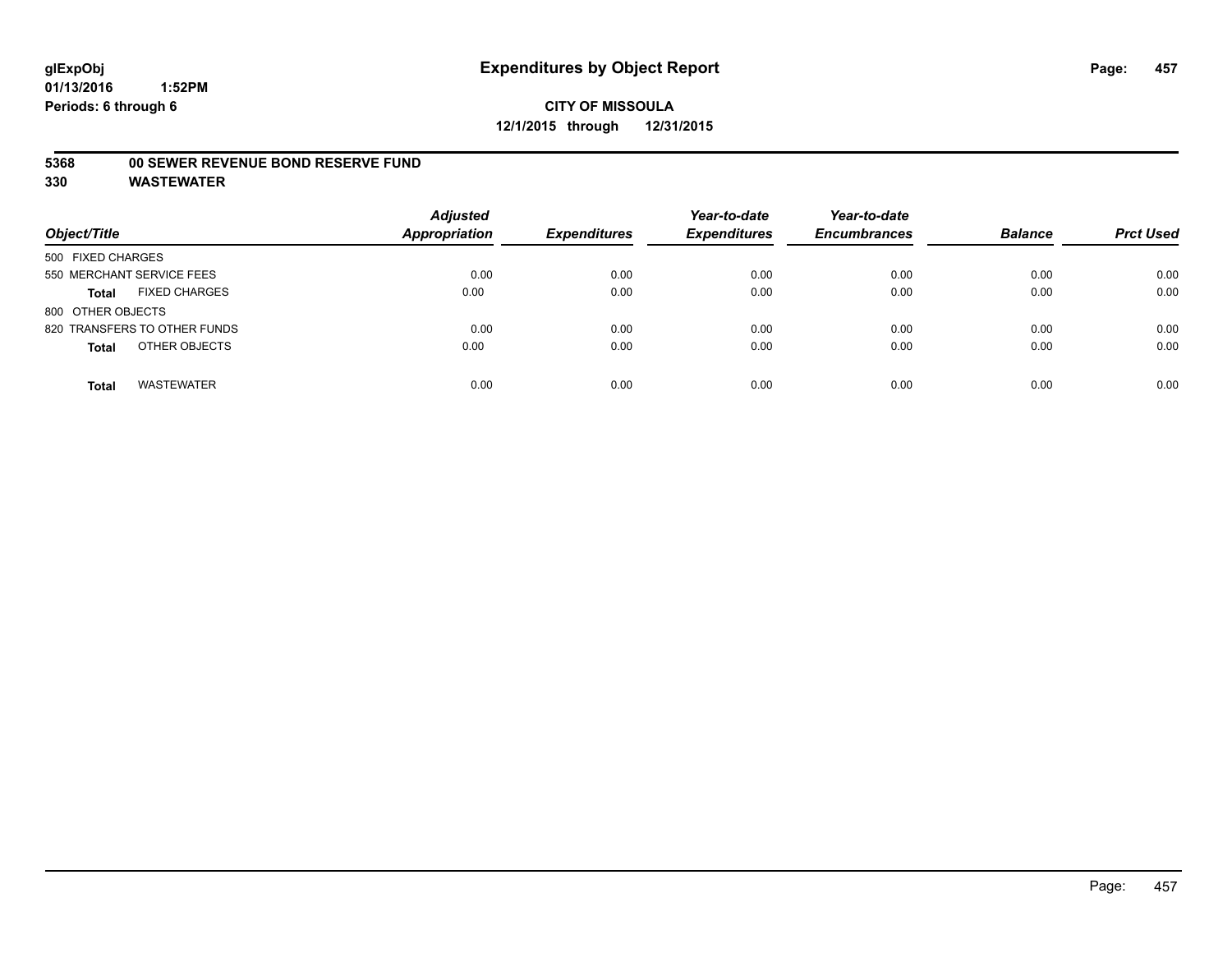**CITY OF MISSOULA 12/1/2015 through 12/31/2015**

#### **5368 00 SEWER REVENUE BOND RESERVE FUND**

| Object/Title              |                                  | <b>Adjusted</b><br>Appropriation | <b>Expenditures</b> | Year-to-date<br><b>Expenditures</b> | Year-to-date<br><b>Encumbrances</b> | <b>Balance</b> | <b>Prct Used</b> |
|---------------------------|----------------------------------|----------------------------------|---------------------|-------------------------------------|-------------------------------------|----------------|------------------|
| 500 FIXED CHARGES         |                                  |                                  |                     |                                     |                                     |                |                  |
| 550 MERCHANT SERVICE FEES |                                  | 0.00                             | 0.00                | 0.00                                | 0.00                                | 0.00           | 0.00             |
| <b>Total</b>              | <b>FIXED CHARGES</b>             | 0.00                             | 0.00                | 0.00                                | 0.00                                | 0.00           | 0.00             |
| 800 OTHER OBJECTS         |                                  |                                  |                     |                                     |                                     |                |                  |
|                           | 820 TRANSFERS TO OTHER FUNDS     | 0.00                             | 0.00                | 0.00                                | 0.00                                | 0.00           | 0.00             |
| <b>Total</b>              | OTHER OBJECTS                    | 0.00                             | 0.00                | 0.00                                | 0.00                                | 0.00           | 0.00             |
| <b>Total</b>              | 00 SEWER REVENUE BOND RESERVE FL | 0.00                             | 0.00                | 0.00                                | 0.00                                | 0.00           | 0.00             |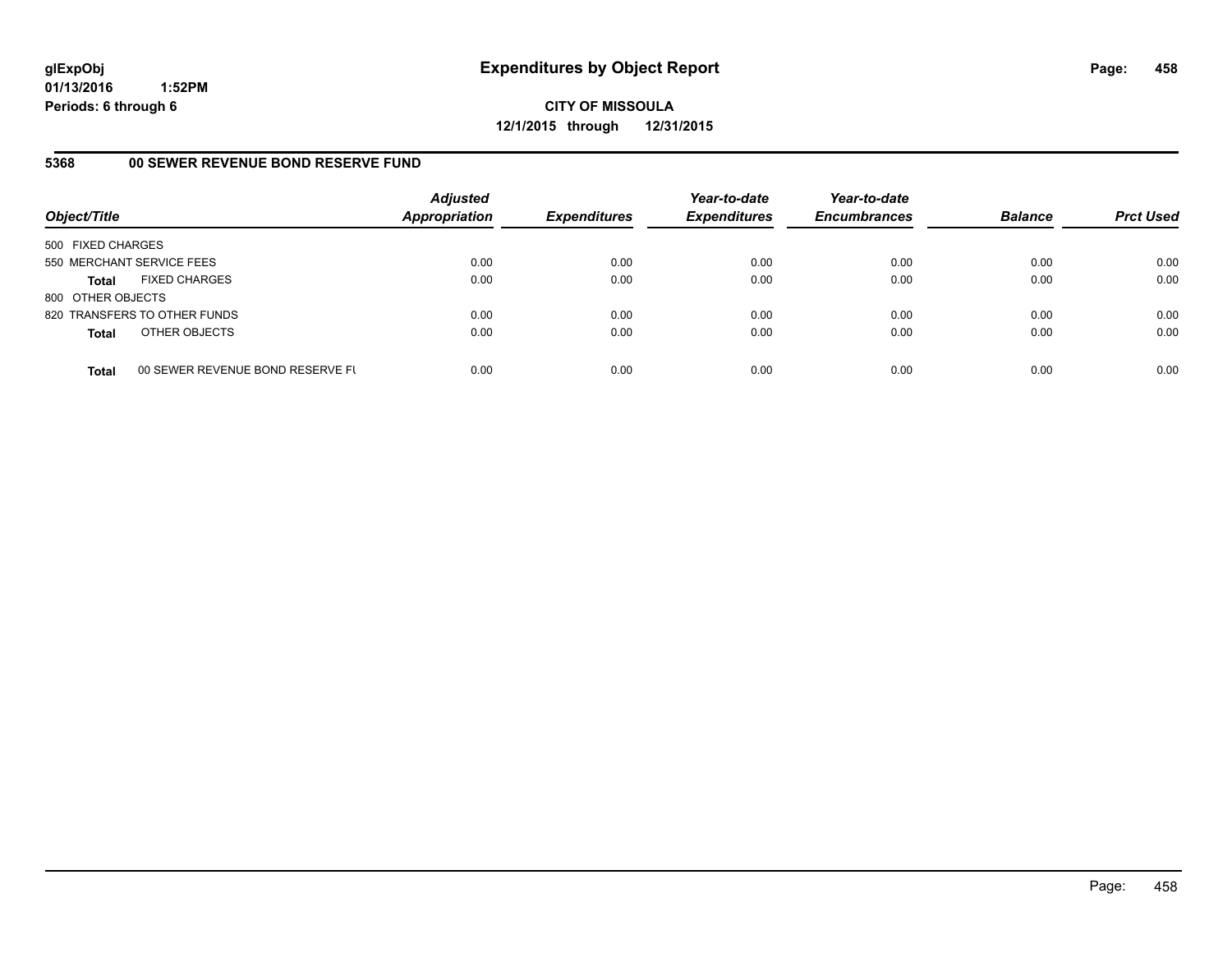#### **5369 2001 SEWER REVENUE BOND**

| Object/Title                         | <b>Adjusted</b><br><b>Appropriation</b> | <b>Expenditures</b> | Year-to-date<br><b>Expenditures</b> | Year-to-date<br><b>Encumbrances</b> | <b>Balance</b> | <b>Prct Used</b> |
|--------------------------------------|-----------------------------------------|---------------------|-------------------------------------|-------------------------------------|----------------|------------------|
| 500 FIXED CHARGES                    |                                         |                     |                                     |                                     |                |                  |
| 550 MERCHANT SERVICE FEES            | 0.00                                    | 0.00                | 0.00                                | 0.00                                | 0.00           | 0.00             |
| <b>FIXED CHARGES</b><br><b>Total</b> | 0.00                                    | 0.00                | 0.00                                | 0.00                                | 0.00           | 0.00             |
| 800 OTHER OBJECTS                    |                                         |                     |                                     |                                     |                |                  |
| 820 TRANSFERS TO OTHER FUNDS         | 30.00                                   | 0.00                | 0.00                                | 0.00                                | 30.00          | 0.00             |
| OTHER OBJECTS<br><b>Total</b>        | 30.00                                   | 0.00                | 0.00                                | 0.00                                | 30.00          | 0.00             |
| <b>WASTEWATER</b><br><b>Total</b>    | 30.00                                   | 0.00                | 0.00                                | 0.00                                | 30.00          | 0.00             |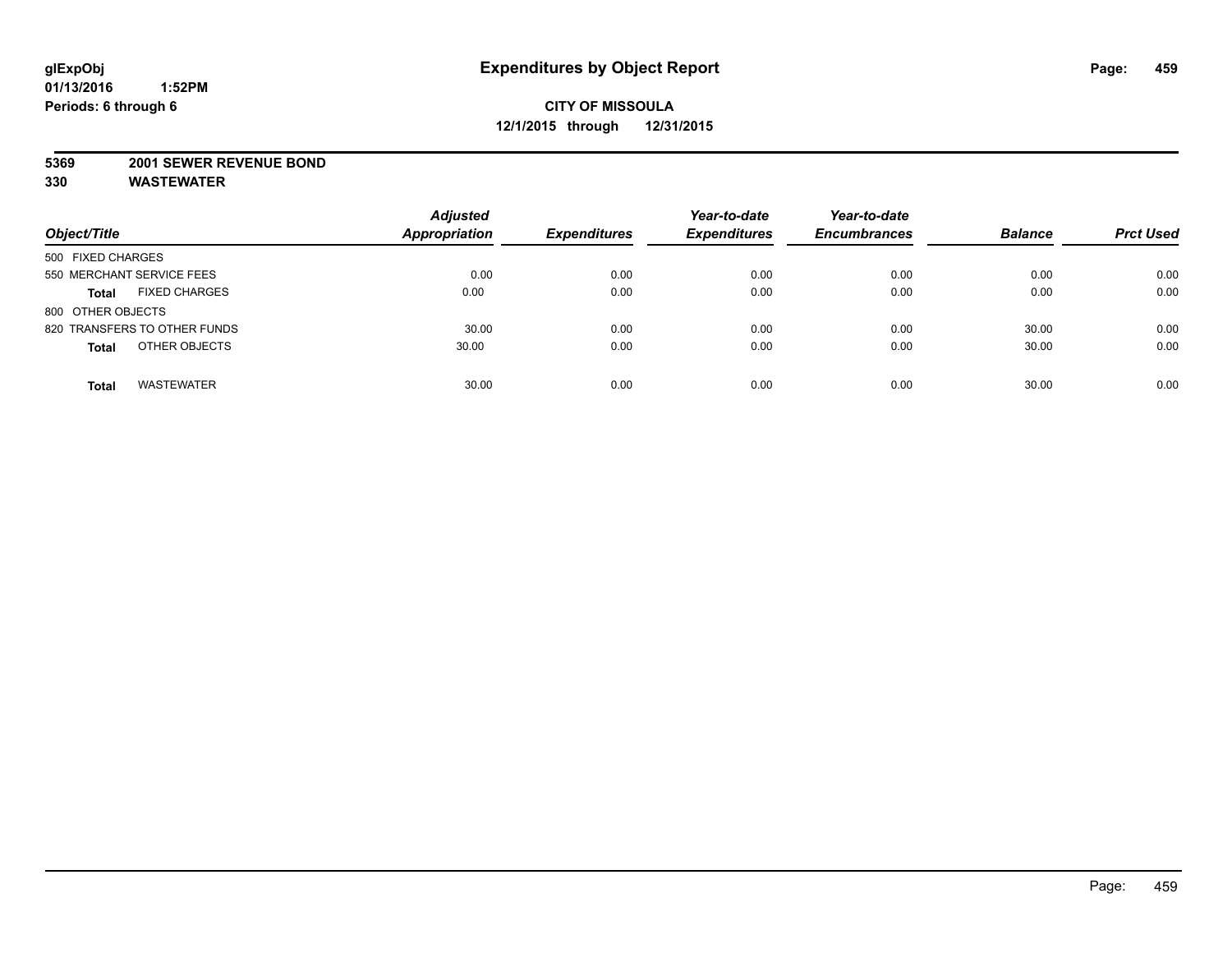#### **5369 2001 SEWER REVENUE BOND**

| Object/Title                            | <b>Adjusted</b><br><b>Appropriation</b> | <b>Expenditures</b> | Year-to-date<br><b>Expenditures</b> | Year-to-date<br><b>Encumbrances</b> | <b>Balance</b> | <b>Prct Used</b> |
|-----------------------------------------|-----------------------------------------|---------------------|-------------------------------------|-------------------------------------|----------------|------------------|
| 500 FIXED CHARGES                       |                                         |                     |                                     |                                     |                |                  |
| 550 MERCHANT SERVICE FEES               | 0.00                                    | 0.00                | 0.00                                | 0.00                                | 0.00           | 0.00             |
| <b>FIXED CHARGES</b><br><b>Total</b>    | 0.00                                    | 0.00                | 0.00                                | 0.00                                | 0.00           | 0.00             |
| 800 OTHER OBJECTS                       |                                         |                     |                                     |                                     |                |                  |
| 820 TRANSFERS TO OTHER FUNDS            | 30.00                                   | 0.00                | 0.00                                | 0.00                                | 30.00          | 0.00             |
| OTHER OBJECTS<br><b>Total</b>           | 30.00                                   | 0.00                | 0.00                                | 0.00                                | 30.00          | 0.00             |
| 2001 SEWER REVENUE BOND<br><b>Total</b> | 30.00                                   | 0.00                | 0.00                                | 0.00                                | 30.00          | 0.00             |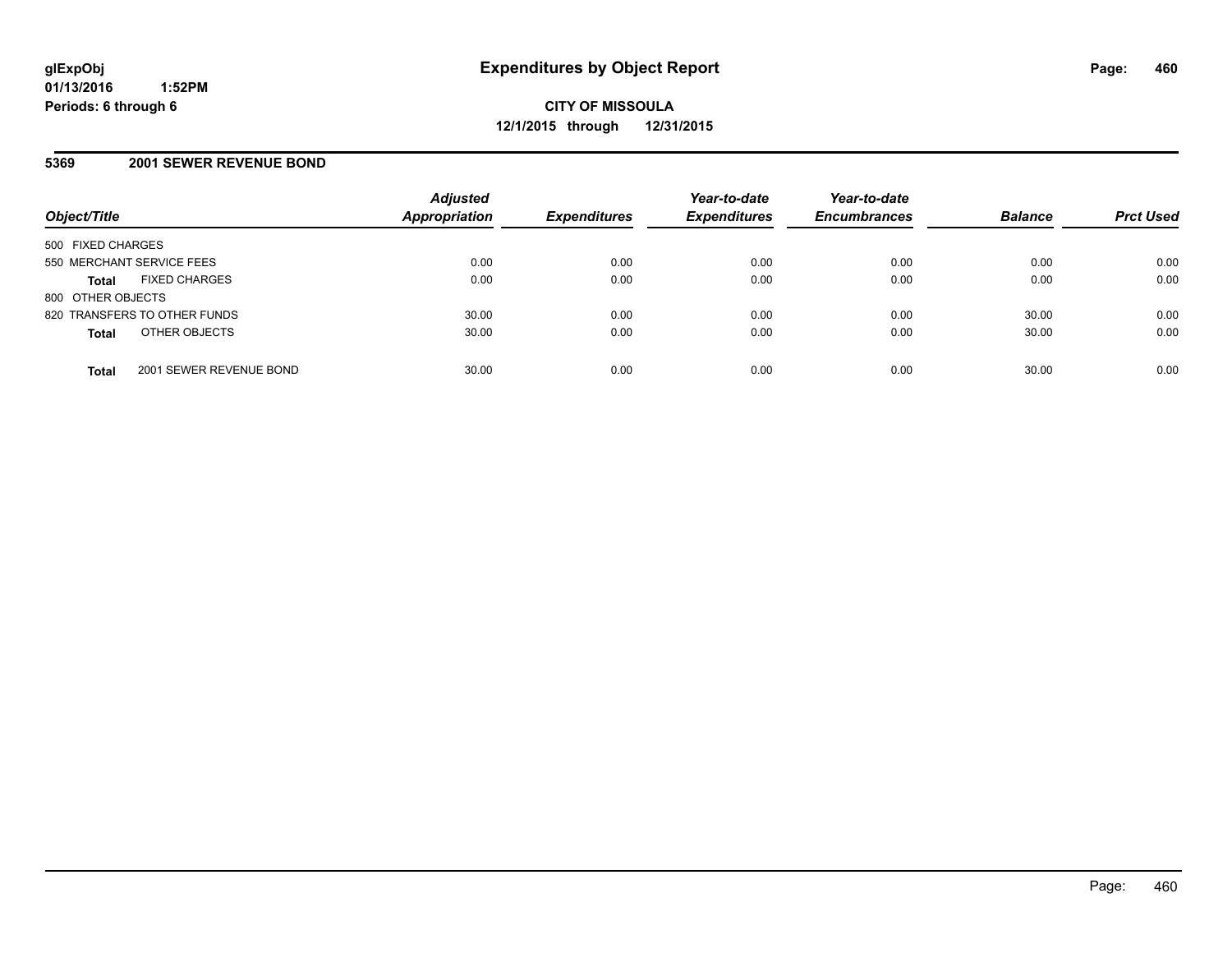#### **5370 99 SEWER REVENUE BOND RESERVE FUND**

| Object/Title                         | <b>Adjusted</b><br><b>Appropriation</b> | <b>Expenditures</b> | Year-to-date<br><b>Expenditures</b> | Year-to-date<br><b>Encumbrances</b> | <b>Balance</b> | <b>Prct Used</b> |
|--------------------------------------|-----------------------------------------|---------------------|-------------------------------------|-------------------------------------|----------------|------------------|
| 500 FIXED CHARGES                    |                                         |                     |                                     |                                     |                |                  |
| 550 MERCHANT SERVICE FEES            | 0.00                                    | 0.00                | 0.00                                | 0.00                                | 0.00           | 0.00             |
| <b>FIXED CHARGES</b><br><b>Total</b> | 0.00                                    | 0.00                | 0.00                                | 0.00                                | 0.00           | 0.00             |
| 800 OTHER OBJECTS                    |                                         |                     |                                     |                                     |                |                  |
| 820 TRANSFERS TO OTHER FUNDS         | 790.00                                  | 0.00                | 0.00                                | 0.00                                | 790.00         | 0.00             |
| OTHER OBJECTS<br><b>Total</b>        | 790.00                                  | 0.00                | 0.00                                | 0.00                                | 790.00         | 0.00             |
| <b>WASTEWATER</b><br>Total           | 790.00                                  | 0.00                | 0.00                                | 0.00                                | 790.00         | 0.00             |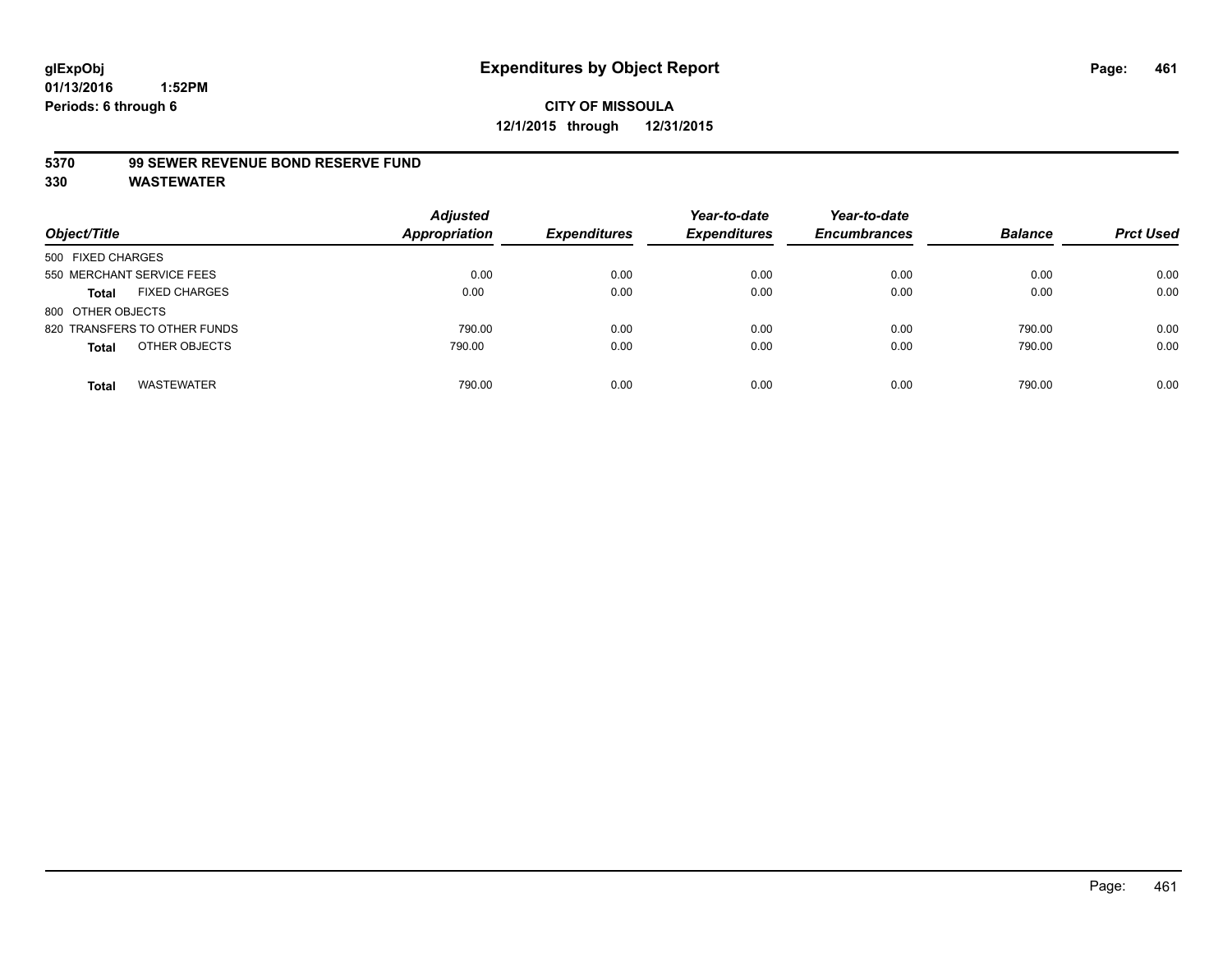**CITY OF MISSOULA 12/1/2015 through 12/31/2015**

#### **5370 99 SEWER REVENUE BOND RESERVE FUND**

| Object/Title              |                                  | <b>Adjusted</b><br><b>Appropriation</b> | <b>Expenditures</b> | Year-to-date<br><b>Expenditures</b> | Year-to-date<br><b>Encumbrances</b> | <b>Balance</b> | <b>Prct Used</b> |
|---------------------------|----------------------------------|-----------------------------------------|---------------------|-------------------------------------|-------------------------------------|----------------|------------------|
| 500 FIXED CHARGES         |                                  |                                         |                     |                                     |                                     |                |                  |
| 550 MERCHANT SERVICE FEES |                                  | 0.00                                    | 0.00                | 0.00                                | 0.00                                | 0.00           | 0.00             |
| <b>Total</b>              | <b>FIXED CHARGES</b>             | 0.00                                    | 0.00                | 0.00                                | 0.00                                | 0.00           | 0.00             |
| 800 OTHER OBJECTS         |                                  |                                         |                     |                                     |                                     |                |                  |
|                           | 820 TRANSFERS TO OTHER FUNDS     | 790.00                                  | 0.00                | 0.00                                | 0.00                                | 790.00         | 0.00             |
| <b>Total</b>              | OTHER OBJECTS                    | 790.00                                  | 0.00                | 0.00                                | 0.00                                | 790.00         | 0.00             |
| <b>Total</b>              | 99 SEWER REVENUE BOND RESERVE FL | 790.00                                  | 0.00                | 0.00                                | 0.00                                | 790.00         | 0.00             |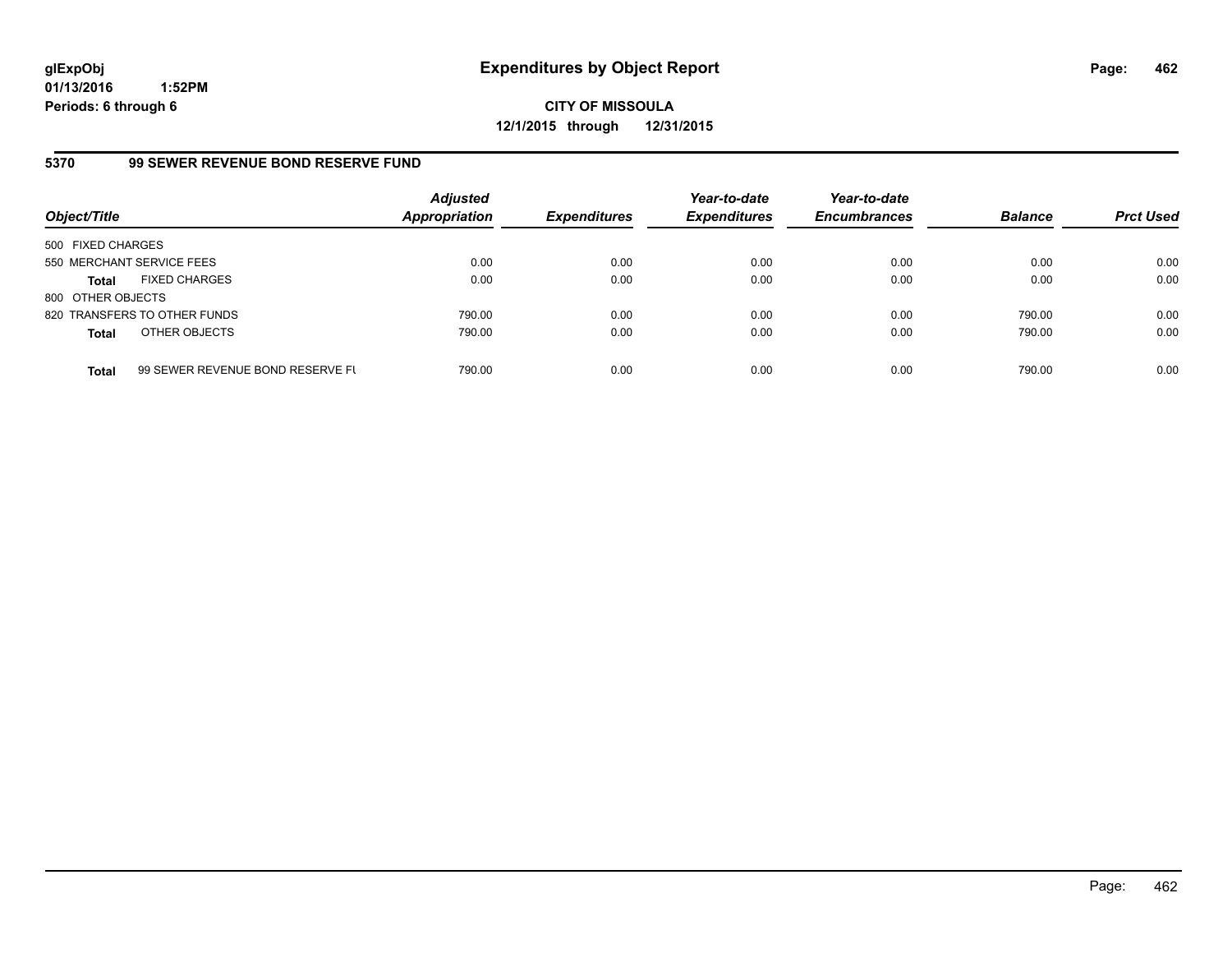# **5371 2002 SEWER BONDS**

| Object/Title      |                             | <b>Adjusted</b><br>Appropriation | <b>Expenditures</b> | Year-to-date<br><b>Expenditures</b> | Year-to-date        | <b>Balance</b> | <b>Prct Used</b> |
|-------------------|-----------------------------|----------------------------------|---------------------|-------------------------------------|---------------------|----------------|------------------|
|                   |                             |                                  |                     |                                     | <b>Encumbrances</b> |                |                  |
| 500 FIXED CHARGES |                             |                                  |                     |                                     |                     |                |                  |
|                   | 550 MERCHANT SERVICE FEES   | 0.00                             | 0.00                | 0.00                                | 0.00                | 0.00           | 0.00             |
| <b>Total</b>      | <b>FIXED CHARGES</b>        | 0.00                             | 0.00                | 0.00                                | 0.00                | 0.00           | 0.00             |
| 600 DEBT SERVICE  |                             |                                  |                     |                                     |                     |                |                  |
| 610 PRINCIPAL     |                             | 75,000.00                        | 37.000.00           | 37.000.00                           | 0.00                | 38.000.00      | 49.33            |
|                   | 620 INTEREST / SERVICE FEES | 9.930.00                         | 5.150.00            | 5,150.00                            | 0.00                | 4,780.00       | 51.86            |
| <b>Total</b>      | <b>DEBT SERVICE</b>         | 84.930.00                        | 42.150.00           | 42,150.00                           | 0.00                | 42.780.00      | 49.63            |
| <b>Total</b>      | <b>WASTEWATER</b>           | 84.930.00                        | 42.150.00           | 42.150.00                           | 0.00                | 42.780.00      | 49.63            |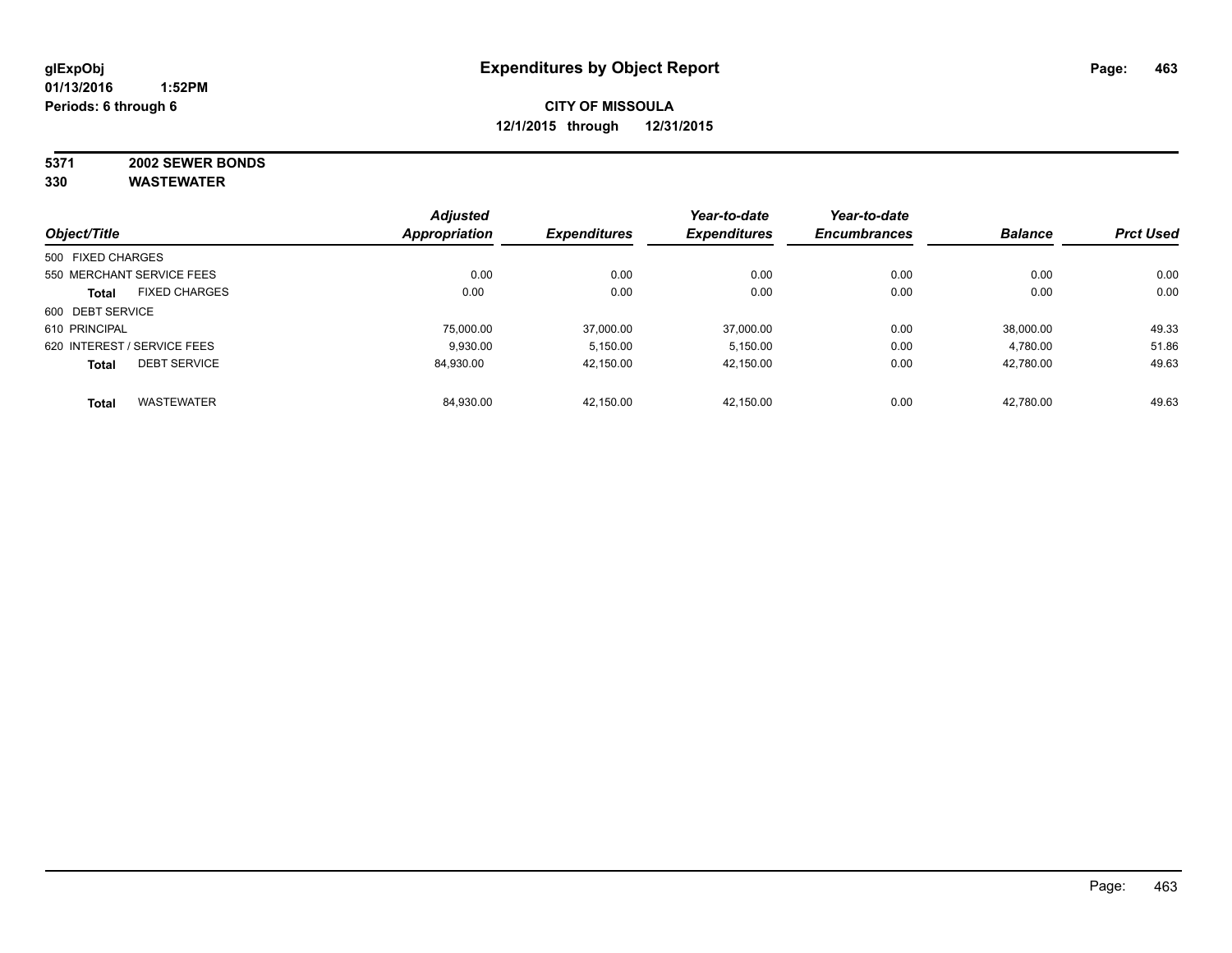#### **5371 2002 SEWER BONDS**

| Object/Title                         | <b>Adjusted</b><br>Appropriation | <b>Expenditures</b> | Year-to-date<br><b>Expenditures</b> | Year-to-date<br><b>Encumbrances</b> | <b>Balance</b> | <b>Prct Used</b> |
|--------------------------------------|----------------------------------|---------------------|-------------------------------------|-------------------------------------|----------------|------------------|
| 500 FIXED CHARGES                    |                                  |                     |                                     |                                     |                |                  |
| 550 MERCHANT SERVICE FEES            | 0.00                             | 0.00                | 0.00                                | 0.00                                | 0.00           | 0.00             |
| <b>FIXED CHARGES</b><br><b>Total</b> | 0.00                             | 0.00                | 0.00                                | 0.00                                | 0.00           | 0.00             |
| 600 DEBT SERVICE                     |                                  |                     |                                     |                                     |                |                  |
| 610 PRINCIPAL                        | 75,000.00                        | 37.000.00           | 37,000.00                           | 0.00                                | 38.000.00      | 49.33            |
| 620 INTEREST / SERVICE FEES          | 9.930.00                         | 5.150.00            | 5.150.00                            | 0.00                                | 4.780.00       | 51.86            |
| <b>DEBT SERVICE</b><br><b>Total</b>  | 84.930.00                        | 42.150.00           | 42.150.00                           | 0.00                                | 42.780.00      | 49.63            |
| 2002 SEWER BONDS<br><b>Total</b>     | 84.930.00                        | 42.150.00           | 42.150.00                           | 0.00                                | 42.780.00      | 49.63            |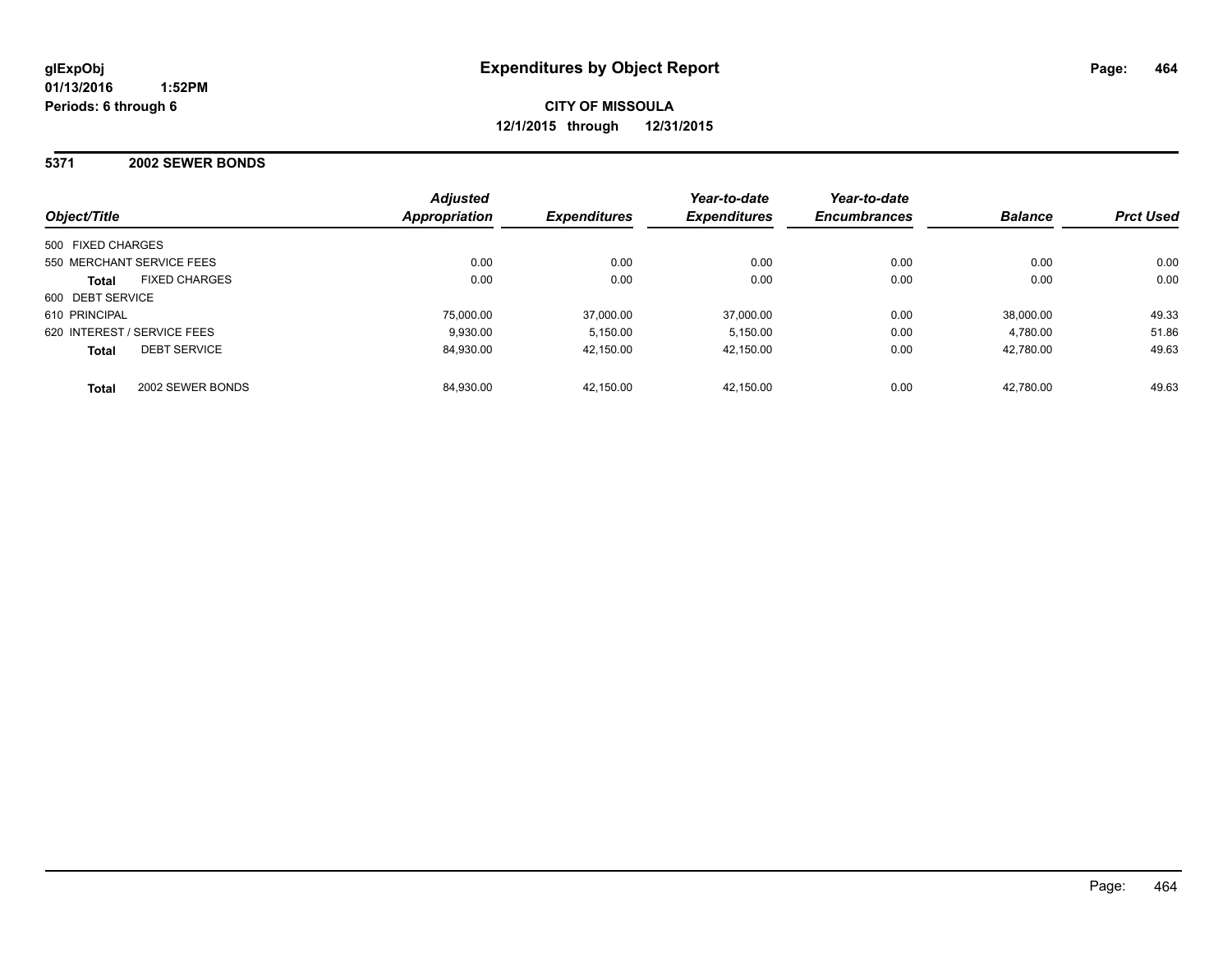#### **5372 2002 SEWER REVENUE BOND**

| Object/Title                         | <b>Adjusted</b><br><b>Appropriation</b> | <b>Expenditures</b> | Year-to-date<br><b>Expenditures</b> | Year-to-date<br><b>Encumbrances</b> | <b>Balance</b> | <b>Prct Used</b> |
|--------------------------------------|-----------------------------------------|---------------------|-------------------------------------|-------------------------------------|----------------|------------------|
| 500 FIXED CHARGES                    |                                         |                     |                                     |                                     |                |                  |
| 550 MERCHANT SERVICE FEES            | 0.00                                    | 0.00                | 0.00                                | 0.00                                | 0.00           | 0.00             |
| <b>FIXED CHARGES</b><br><b>Total</b> | 0.00                                    | 0.00                | 0.00                                | 0.00                                | 0.00           | 0.00             |
| 800 OTHER OBJECTS                    |                                         |                     |                                     |                                     |                |                  |
| 820 TRANSFERS TO OTHER FUNDS         | 0.00                                    | 0.00                | 0.00                                | 0.00                                | 0.00           | 0.00             |
| OTHER OBJECTS<br><b>Total</b>        | 0.00                                    | 0.00                | 0.00                                | 0.00                                | 0.00           | 0.00             |
| <b>WASTEWATER</b><br><b>Total</b>    | 0.00                                    | 0.00                | 0.00                                | 0.00                                | 0.00           | 0.00             |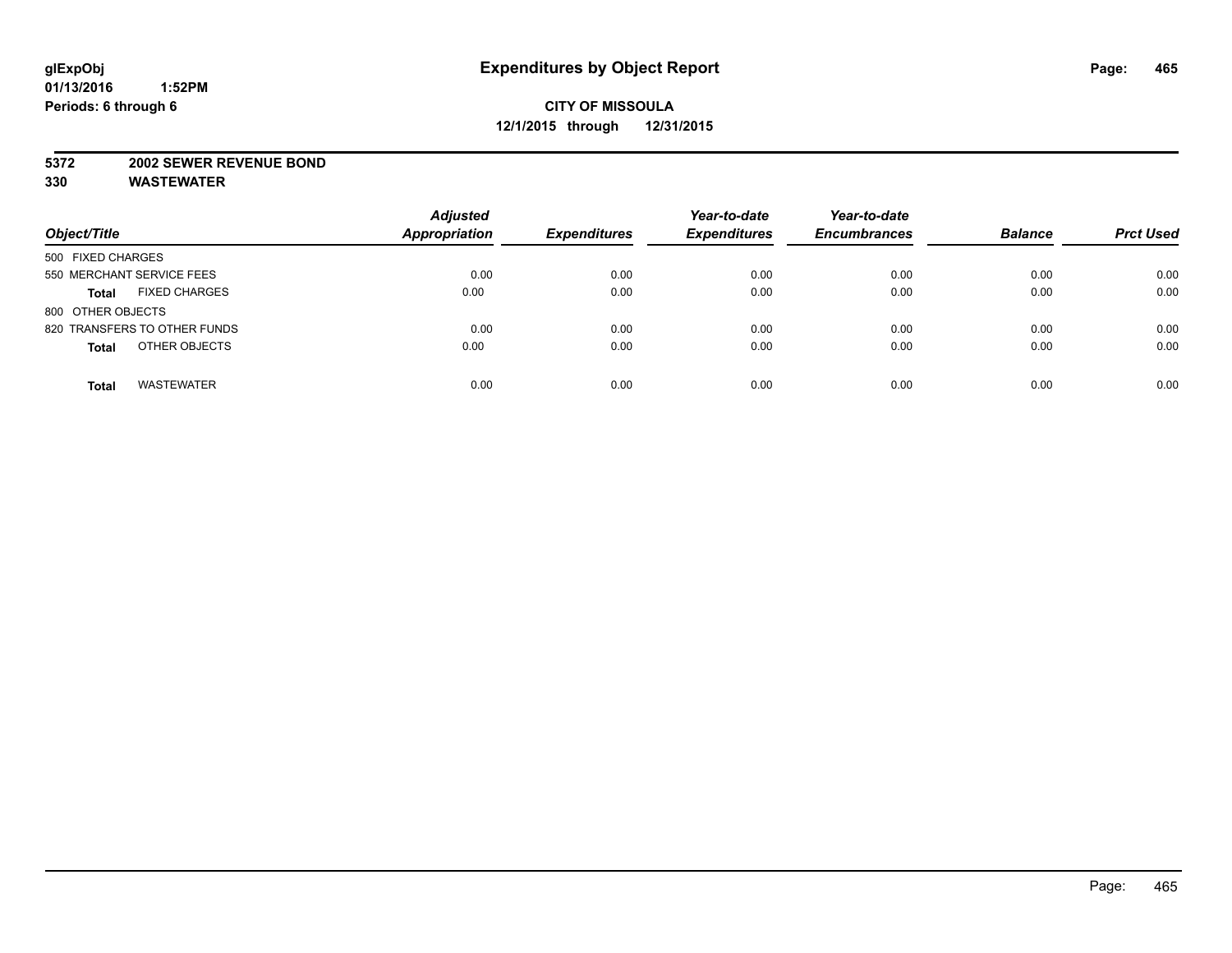#### **5372 2002 SEWER REVENUE BOND**

| Object/Title                            | <b>Adjusted</b><br>Appropriation | <b>Expenditures</b> | Year-to-date<br><b>Expenditures</b> | Year-to-date<br><b>Encumbrances</b> | <b>Balance</b> | <b>Prct Used</b> |
|-----------------------------------------|----------------------------------|---------------------|-------------------------------------|-------------------------------------|----------------|------------------|
| 500 FIXED CHARGES                       |                                  |                     |                                     |                                     |                |                  |
| 550 MERCHANT SERVICE FEES               | 0.00                             | 0.00                | 0.00                                | 0.00                                | 0.00           | 0.00             |
| <b>FIXED CHARGES</b><br><b>Total</b>    | 0.00                             | 0.00                | 0.00                                | 0.00                                | 0.00           | 0.00             |
| 800 OTHER OBJECTS                       |                                  |                     |                                     |                                     |                |                  |
| 820 TRANSFERS TO OTHER FUNDS            | 0.00                             | 0.00                | 0.00                                | 0.00                                | 0.00           | 0.00             |
| OTHER OBJECTS<br><b>Total</b>           | 0.00                             | 0.00                | 0.00                                | 0.00                                | 0.00           | 0.00             |
| 2002 SEWER REVENUE BOND<br><b>Total</b> | 0.00                             | 0.00                | 0.00                                | 0.00                                | 0.00           | 0.00             |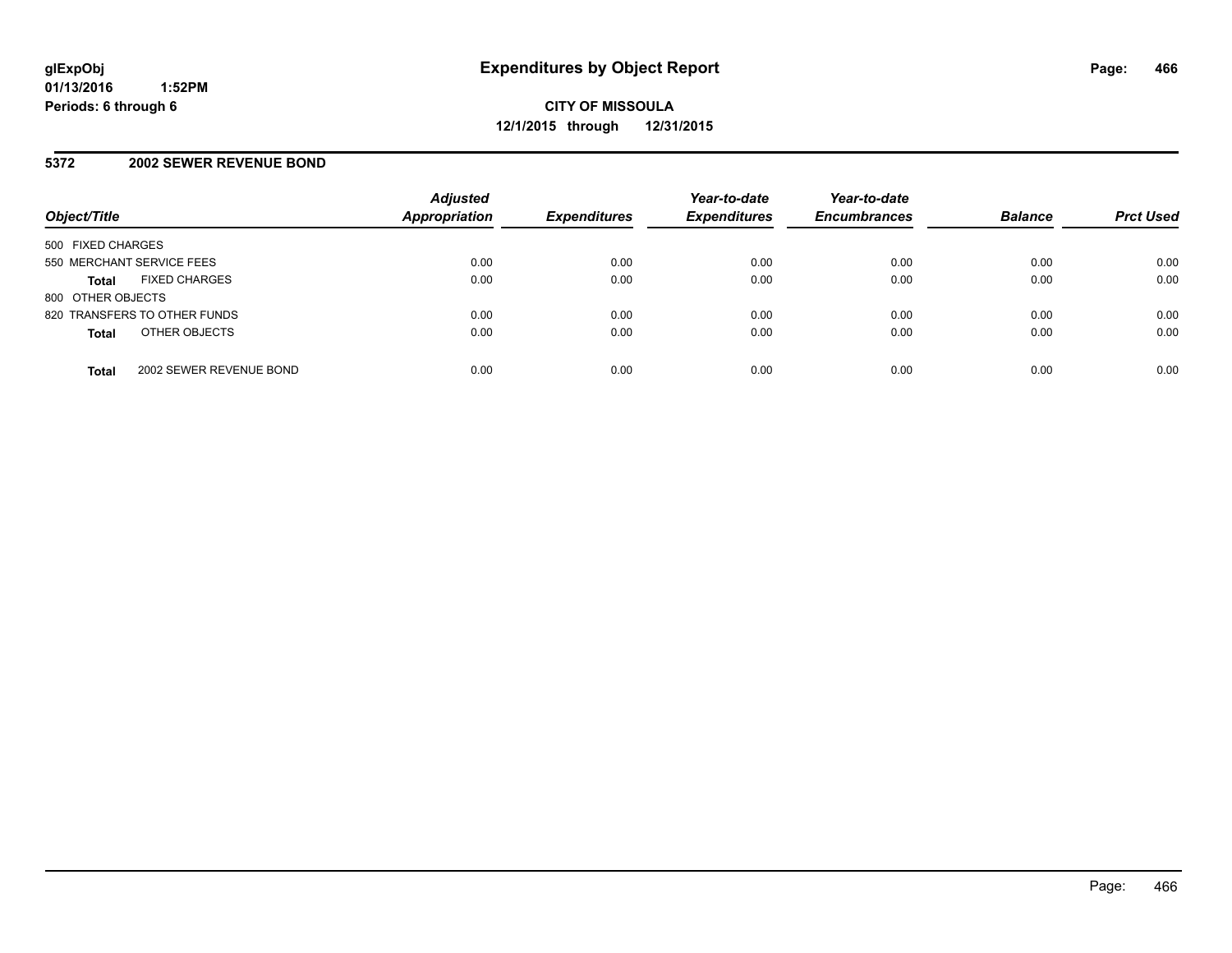#### **5373 2002 WWTP UPGRADE REVENUE BOND**

| Object/Title      |                             | <b>Adjusted</b><br><b>Appropriation</b> | <b>Expenditures</b> | Year-to-date<br><b>Expenditures</b> | Year-to-date        | <b>Balance</b> | <b>Prct Used</b> |
|-------------------|-----------------------------|-----------------------------------------|---------------------|-------------------------------------|---------------------|----------------|------------------|
|                   |                             |                                         |                     |                                     | <b>Encumbrances</b> |                |                  |
| 500 FIXED CHARGES |                             |                                         |                     |                                     |                     |                |                  |
|                   | 550 MERCHANT SERVICE FEES   | 0.00                                    | 0.00                | 0.00                                | 0.00                | 0.00           | 0.00             |
| <b>Total</b>      | <b>FIXED CHARGES</b>        | 0.00                                    | 0.00                | 0.00                                | 0.00                | 0.00           | 0.00             |
| 600 DEBT SERVICE  |                             |                                         |                     |                                     |                     |                |                  |
| 610 PRINCIPAL     |                             | 290.000.00                              | 144.000.00          | 144.000.00                          | 0.00                | 146.000.00     | 49.66            |
|                   | 620 INTEREST / SERVICE FEES | 41.640.00                               | 21.540.00           | 21.540.00                           | 0.00                | 20.100.00      | 51.73            |
| <b>Total</b>      | <b>DEBT SERVICE</b>         | 331.640.00                              | 165.540.00          | 165.540.00                          | 0.00                | 166.100.00     | 49.92            |
| <b>Total</b>      | <b>WASTEWATER</b>           | 331.640.00                              | 165.540.00          | 165.540.00                          | 0.00                | 166.100.00     | 49.92            |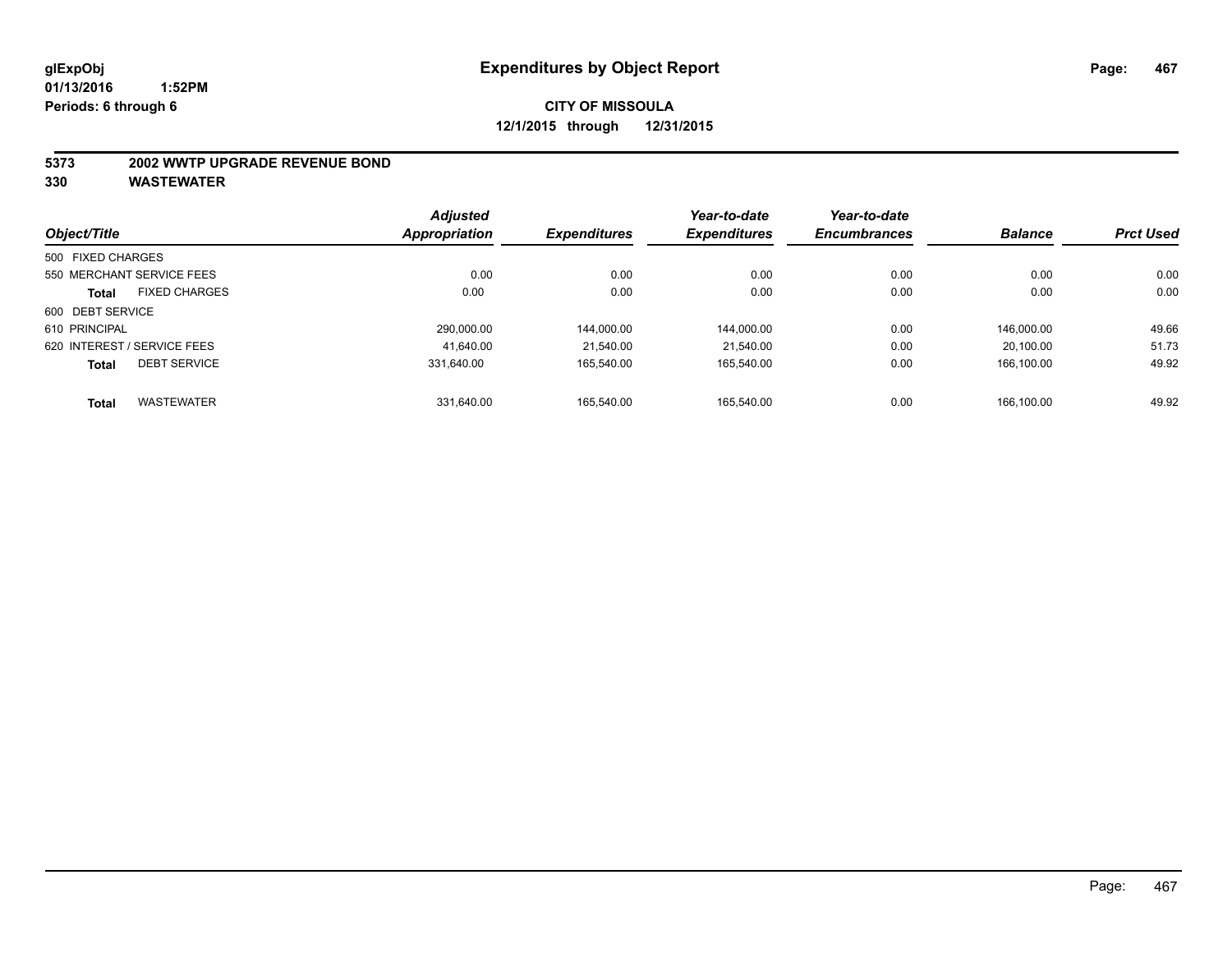**CITY OF MISSOULA 12/1/2015 through 12/31/2015**

#### **5373 2002 WWTP UPGRADE REVENUE BOND**

| Object/Title      |                                | <b>Adjusted</b><br>Appropriation | <b>Expenditures</b> | Year-to-date<br><b>Expenditures</b> | Year-to-date<br><b>Encumbrances</b> | <b>Balance</b> | <b>Prct Used</b> |
|-------------------|--------------------------------|----------------------------------|---------------------|-------------------------------------|-------------------------------------|----------------|------------------|
| 500 FIXED CHARGES |                                |                                  |                     |                                     |                                     |                |                  |
|                   | 550 MERCHANT SERVICE FEES      | 0.00                             | 0.00                | 0.00                                | 0.00                                | 0.00           | 0.00             |
| <b>Total</b>      | <b>FIXED CHARGES</b>           | 0.00                             | 0.00                | 0.00                                | 0.00                                | 0.00           | 0.00             |
| 600 DEBT SERVICE  |                                |                                  |                     |                                     |                                     |                |                  |
| 610 PRINCIPAL     |                                | 290.000.00                       | 144.000.00          | 144.000.00                          | 0.00                                | 146.000.00     | 49.66            |
|                   | 620 INTEREST / SERVICE FEES    | 41.640.00                        | 21.540.00           | 21.540.00                           | 0.00                                | 20.100.00      | 51.73            |
| <b>Total</b>      | <b>DEBT SERVICE</b>            | 331.640.00                       | 165.540.00          | 165.540.00                          | 0.00                                | 166.100.00     | 49.92            |
| <b>Total</b>      | 2002 WWTP UPGRADE REVENUE BOND | 331.640.00                       | 165.540.00          | 165.540.00                          | 0.00                                | 166.100.00     | 49.92            |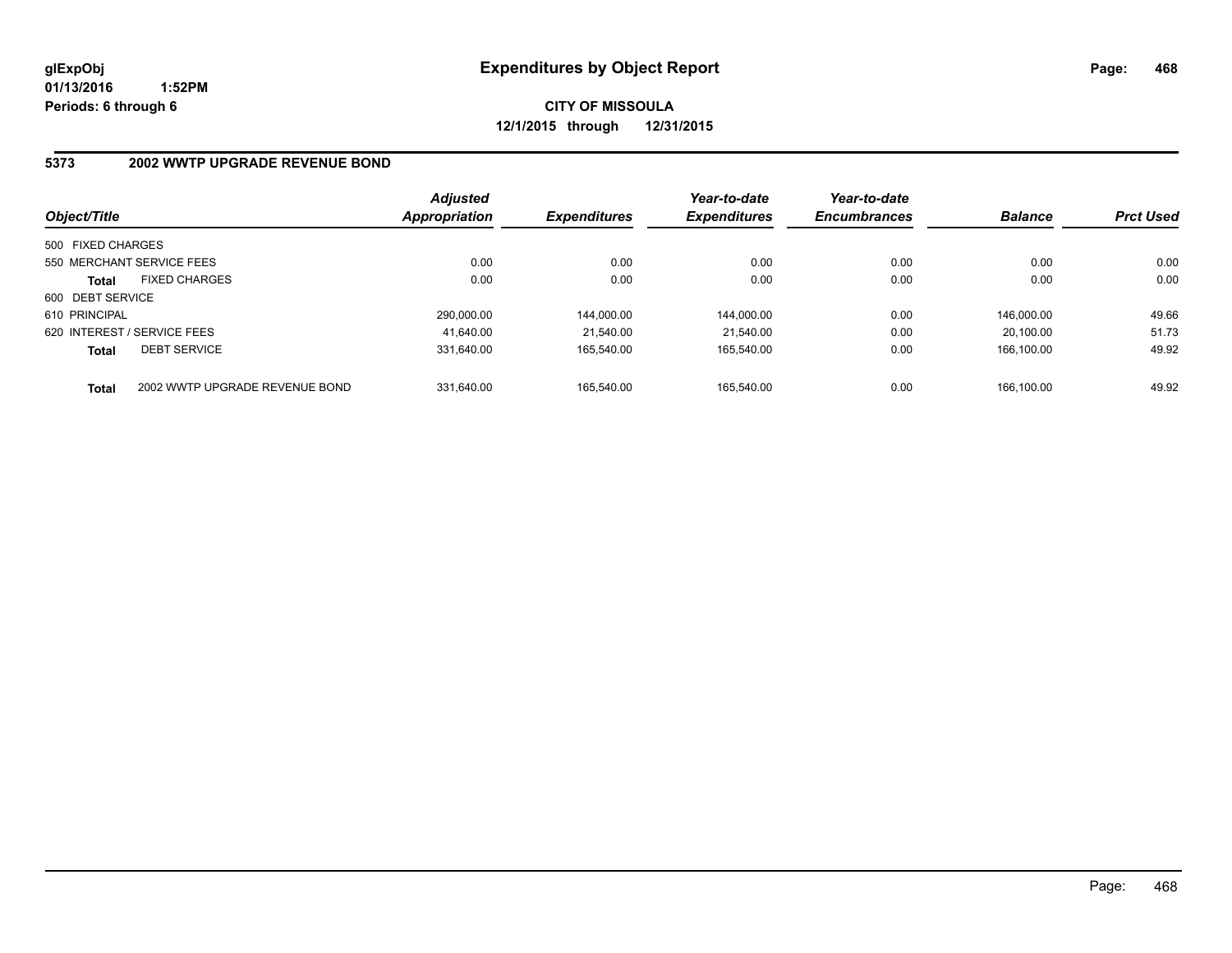#### **5374 2002 WWTP UPGRADE RESERVE**

| Object/Title                         | <b>Adjusted</b><br><b>Appropriation</b> | <b>Expenditures</b> | Year-to-date<br><b>Expenditures</b> | Year-to-date<br><b>Encumbrances</b> | <b>Balance</b> | <b>Prct Used</b> |
|--------------------------------------|-----------------------------------------|---------------------|-------------------------------------|-------------------------------------|----------------|------------------|
| 500 FIXED CHARGES                    |                                         |                     |                                     |                                     |                |                  |
| 550 MERCHANT SERVICE FEES            | 0.00                                    | 0.00                | 0.00                                | 0.00                                | 0.00           | 0.00             |
| <b>FIXED CHARGES</b><br><b>Total</b> | 0.00                                    | 0.00                | 0.00                                | 0.00                                | 0.00           | 0.00             |
| 600 DEBT SERVICE                     |                                         |                     |                                     |                                     |                |                  |
| 610 PRINCIPAL                        | 0.00                                    | 0.00                | 0.00                                | 0.00                                | 0.00           | 0.00             |
| 620 INTEREST / SERVICE FEES          | 0.00                                    | 0.00                | 0.00                                | 0.00                                | 0.00           | 0.00             |
| <b>DEBT SERVICE</b><br><b>Total</b>  | 0.00                                    | 0.00                | 0.00                                | 0.00                                | 0.00           | 0.00             |
| 800 OTHER OBJECTS                    |                                         |                     |                                     |                                     |                |                  |
| 820 TRANSFERS TO OTHER FUNDS         | 180.00                                  | 0.00                | 0.00                                | 0.00                                | 180.00         | 0.00             |
| OTHER OBJECTS<br><b>Total</b>        | 180.00                                  | 0.00                | 0.00                                | 0.00                                | 180.00         | 0.00             |
|                                      |                                         |                     |                                     |                                     |                |                  |
| <b>WASTEWATER</b><br><b>Total</b>    | 180.00                                  | 0.00                | 0.00                                | 0.00                                | 180.00         | 0.00             |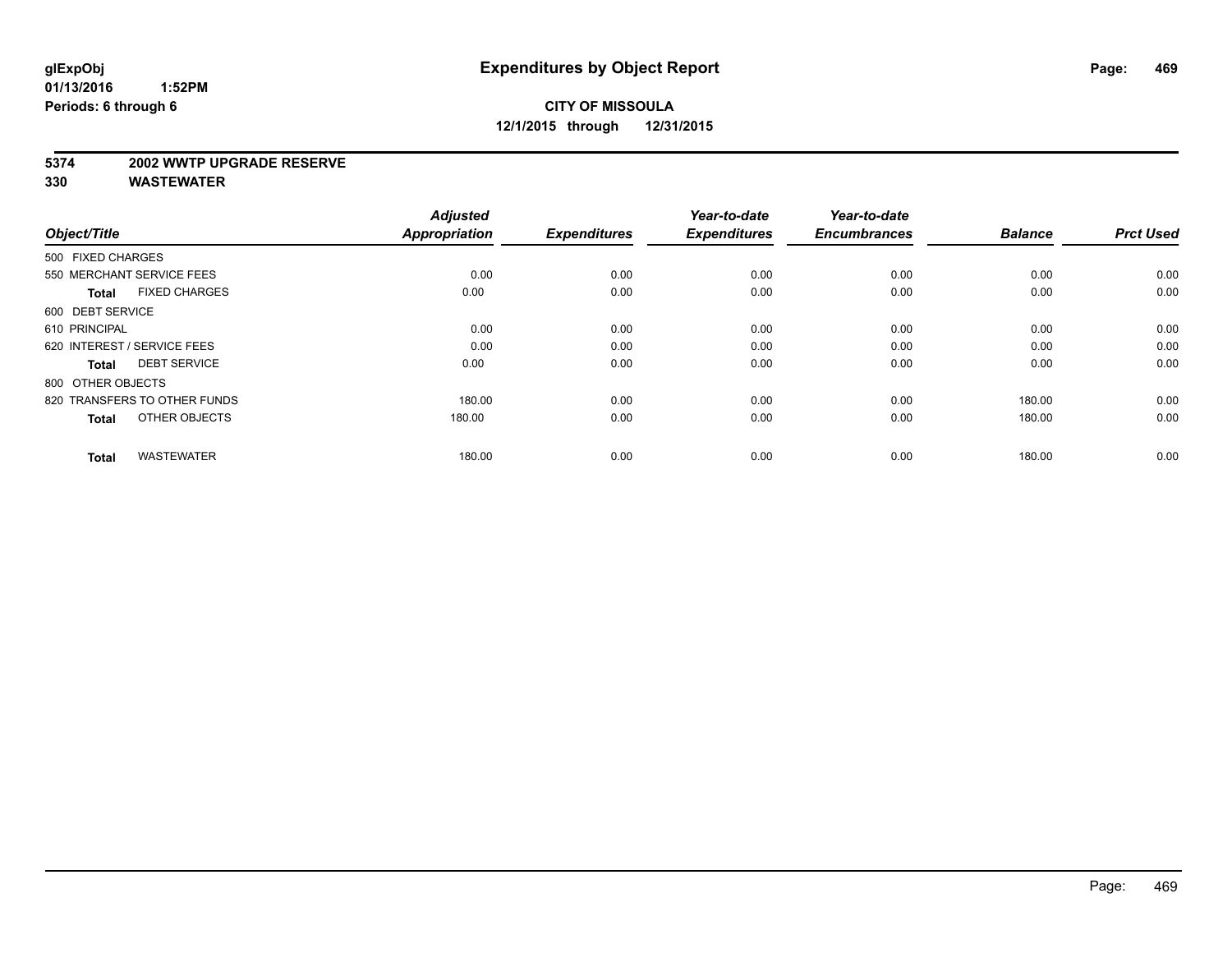### **5374 2002 WWTP UPGRADE RESERVE**

| Object/Title      |                              | <b>Adjusted</b><br><b>Appropriation</b> | <b>Expenditures</b> | Year-to-date<br><b>Expenditures</b> | Year-to-date<br><b>Encumbrances</b> | <b>Balance</b> | <b>Prct Used</b> |
|-------------------|------------------------------|-----------------------------------------|---------------------|-------------------------------------|-------------------------------------|----------------|------------------|
| 500 FIXED CHARGES |                              |                                         |                     |                                     |                                     |                |                  |
|                   | 550 MERCHANT SERVICE FEES    | 0.00                                    | 0.00                | 0.00                                | 0.00                                | 0.00           | 0.00             |
| <b>Total</b>      | <b>FIXED CHARGES</b>         | 0.00                                    | 0.00                | 0.00                                | 0.00                                | 0.00           | 0.00             |
| 600 DEBT SERVICE  |                              |                                         |                     |                                     |                                     |                |                  |
| 610 PRINCIPAL     |                              | 0.00                                    | 0.00                | 0.00                                | 0.00                                | 0.00           | 0.00             |
|                   | 620 INTEREST / SERVICE FEES  | 0.00                                    | 0.00                | 0.00                                | 0.00                                | 0.00           | 0.00             |
| Total             | <b>DEBT SERVICE</b>          | 0.00                                    | 0.00                | 0.00                                | 0.00                                | 0.00           | 0.00             |
| 800 OTHER OBJECTS |                              |                                         |                     |                                     |                                     |                |                  |
|                   | 820 TRANSFERS TO OTHER FUNDS | 180.00                                  | 0.00                | 0.00                                | 0.00                                | 180.00         | 0.00             |
| <b>Total</b>      | OTHER OBJECTS                | 180.00                                  | 0.00                | 0.00                                | 0.00                                | 180.00         | 0.00             |
| <b>Total</b>      | 2002 WWTP UPGRADE RESERVE    | 180.00                                  | 0.00                | 0.00                                | 0.00                                | 180.00         | 0.00             |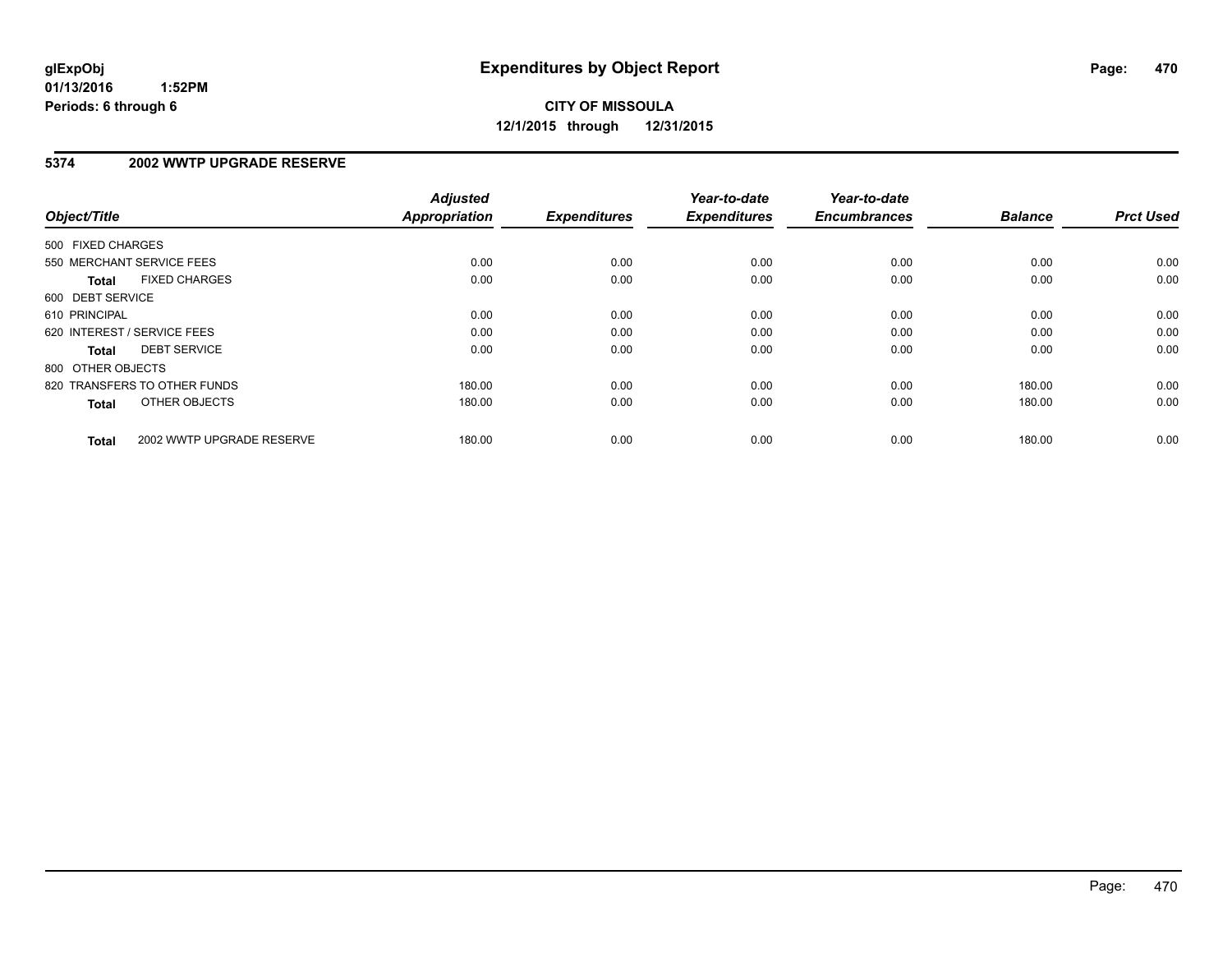### **5375 2003 WWTP SRF \$3.8M EPA DEBT**

| Object/Title      |                             | <b>Adjusted</b> |                     | Year-to-date        | Year-to-date<br><b>Encumbrances</b> | <b>Balance</b> | <b>Prct Used</b> |
|-------------------|-----------------------------|-----------------|---------------------|---------------------|-------------------------------------|----------------|------------------|
|                   |                             | Appropriation   | <b>Expenditures</b> | <b>Expenditures</b> |                                     |                |                  |
| 500 FIXED CHARGES |                             |                 |                     |                     |                                     |                |                  |
|                   | 550 MERCHANT SERVICE FEES   | 0.00            | 0.00                | 0.00                | 0.00                                | 0.00           | 0.00             |
| <b>Total</b>      | <b>FIXED CHARGES</b>        | 0.00            | 0.00                | 0.00                | 0.00                                | 0.00           | 0.00             |
| 600 DEBT SERVICE  |                             |                 |                     |                     |                                     |                |                  |
| 610 PRINCIPAL     |                             | 211.000.00      | 105.000.00          | 105,000.00          | 0.00                                | 106.000.00     | 49.76            |
|                   | 620 INTEREST / SERVICE FEES | 39.926.00       | 20.553.75           | 20.553.75           | 0.00                                | 19.372.25      | 51.48            |
| <b>Total</b>      | <b>DEBT SERVICE</b>         | 250.926.00      | 125.553.75          | 125.553.75          | 0.00                                | 125.372.25     | 50.04            |
| <b>Total</b>      | <b>WASTEWATER</b>           | 250.926.00      | 125.553.75          | 125.553.75          | 0.00                                | 125.372.25     | 50.04            |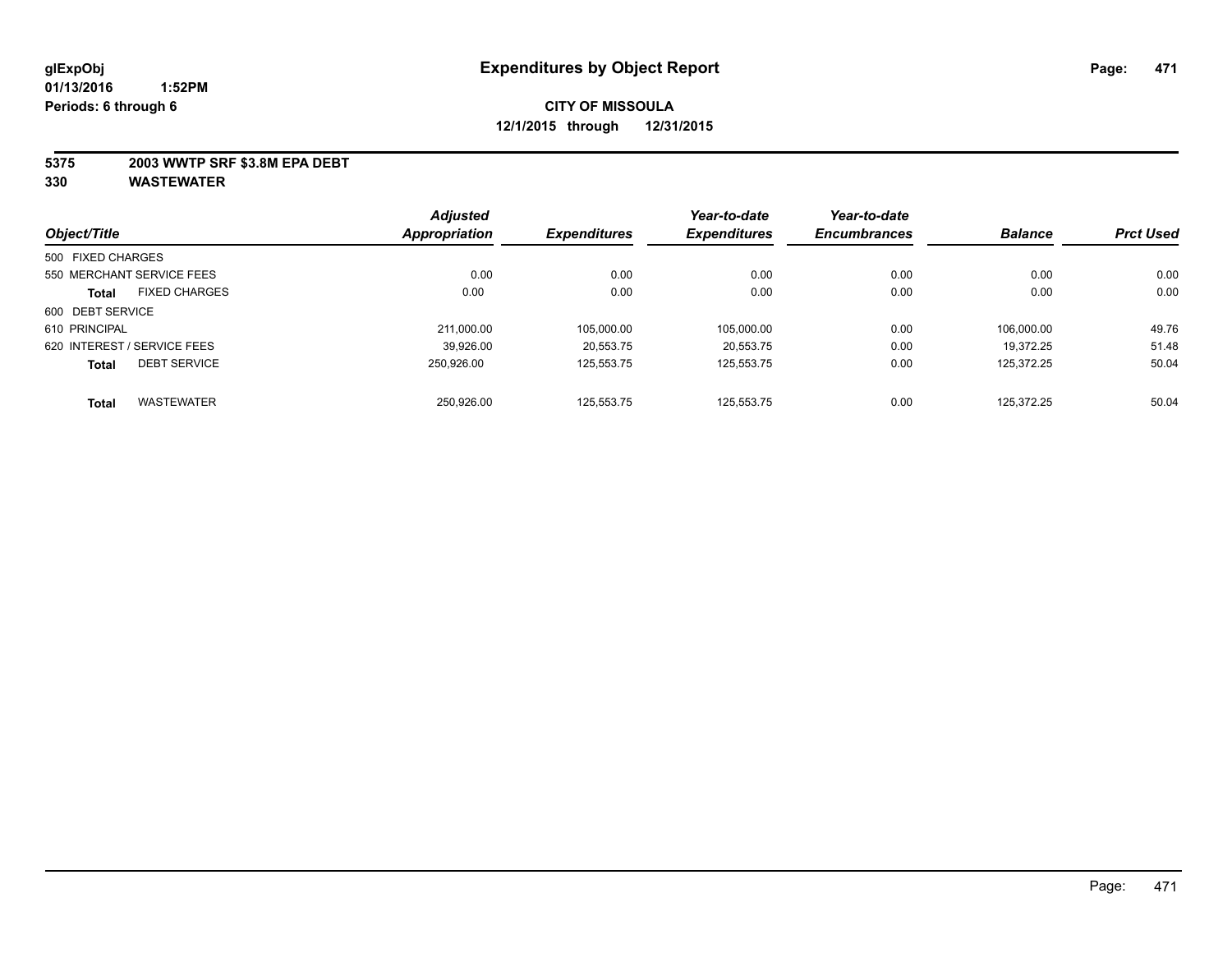### **5375 2003 WWTP SRF \$3.8M EPA DEBT**

| Object/Title                |                               | <b>Adjusted</b><br><b>Appropriation</b> | <b>Expenditures</b> | Year-to-date<br><b>Expenditures</b> | Year-to-date<br><b>Encumbrances</b> | <b>Balance</b> | <b>Prct Used</b> |
|-----------------------------|-------------------------------|-----------------------------------------|---------------------|-------------------------------------|-------------------------------------|----------------|------------------|
| 500 FIXED CHARGES           |                               |                                         |                     |                                     |                                     |                |                  |
| 550 MERCHANT SERVICE FEES   |                               | 0.00                                    | 0.00                | 0.00                                | 0.00                                | 0.00           | 0.00             |
| <b>Total</b>                | <b>FIXED CHARGES</b>          | 0.00                                    | 0.00                | 0.00                                | 0.00                                | 0.00           | 0.00             |
| 600 DEBT SERVICE            |                               |                                         |                     |                                     |                                     |                |                  |
| 610 PRINCIPAL               |                               | 211.000.00                              | 105.000.00          | 105.000.00                          | 0.00                                | 106.000.00     | 49.76            |
| 620 INTEREST / SERVICE FEES |                               | 39,926.00                               | 20.553.75           | 20,553.75                           | 0.00                                | 19.372.25      | 51.48            |
| <b>Total</b>                | <b>DEBT SERVICE</b>           | 250.926.00                              | 125.553.75          | 125.553.75                          | 0.00                                | 125.372.25     | 50.04            |
| <b>Total</b>                | 2003 WWTP SRF \$3.8M EPA DEBT | 250.926.00                              | 125.553.75          | 125.553.75                          | 0.00                                | 125.372.25     | 50.04            |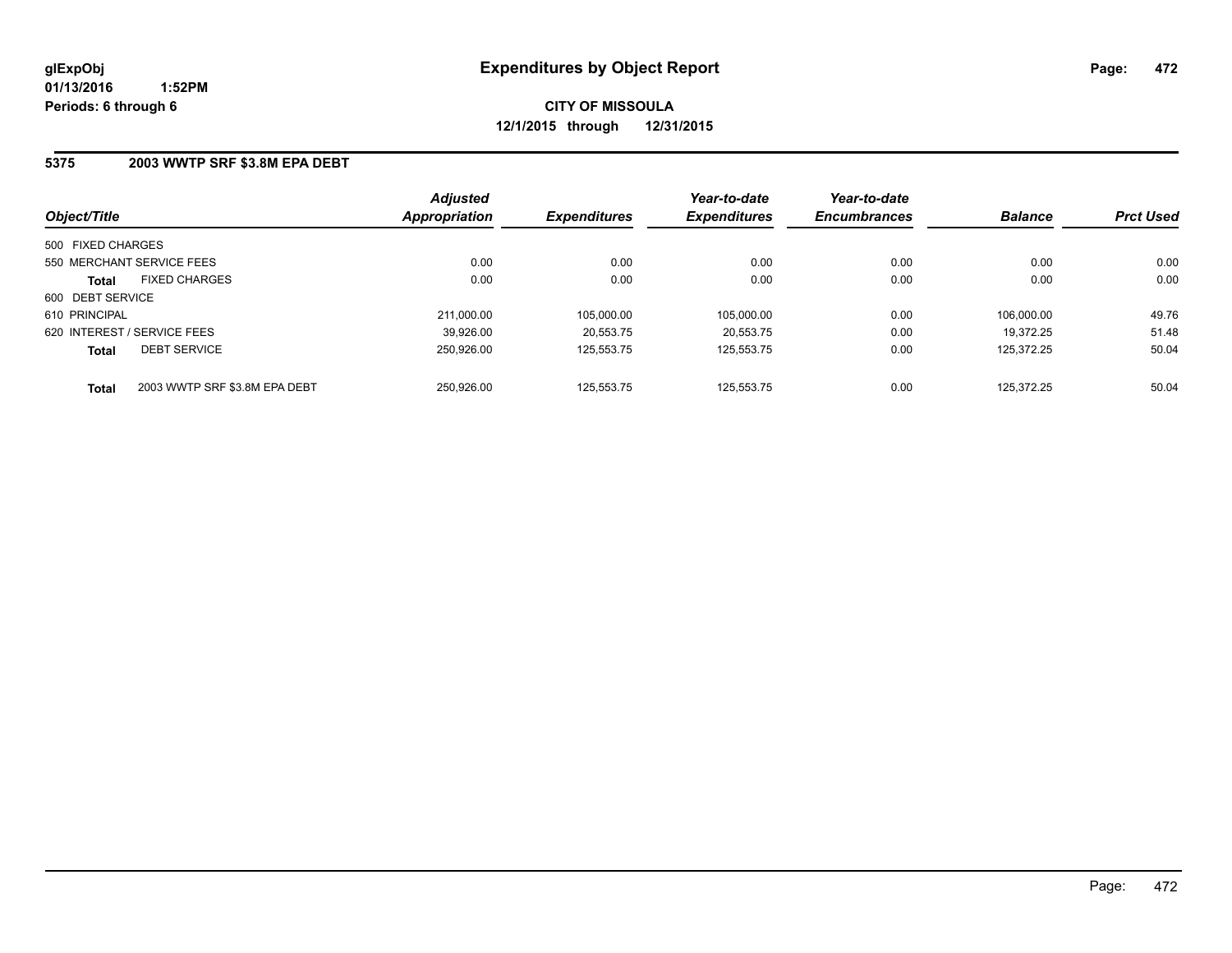### **5376 2003 WWTP SRF \$3.8M EPA RESERVE**

| Object/Title                         | <b>Adjusted</b><br><b>Appropriation</b> | <b>Expenditures</b> | Year-to-date<br><b>Expenditures</b> | Year-to-date<br><b>Encumbrances</b> | <b>Balance</b> | <b>Prct Used</b> |
|--------------------------------------|-----------------------------------------|---------------------|-------------------------------------|-------------------------------------|----------------|------------------|
| 500 FIXED CHARGES                    |                                         |                     |                                     |                                     |                |                  |
| 550 MERCHANT SERVICE FEES            | 0.00                                    | 0.00                | 0.00                                | 0.00                                | 0.00           | 0.00             |
| <b>FIXED CHARGES</b><br><b>Total</b> | 0.00                                    | 0.00                | 0.00                                | 0.00                                | 0.00           | 0.00             |
| 800 OTHER OBJECTS                    |                                         |                     |                                     |                                     |                |                  |
| 820 TRANSFERS TO OTHER FUNDS         | 0.00                                    | 0.00                | 0.00                                | 0.00                                | 0.00           | 0.00             |
| OTHER OBJECTS<br><b>Total</b>        | 0.00                                    | 0.00                | 0.00                                | 0.00                                | 0.00           | 0.00             |
| <b>WASTEWATER</b><br><b>Total</b>    | 0.00                                    | 0.00                | 0.00                                | 0.00                                | 0.00           | 0.00             |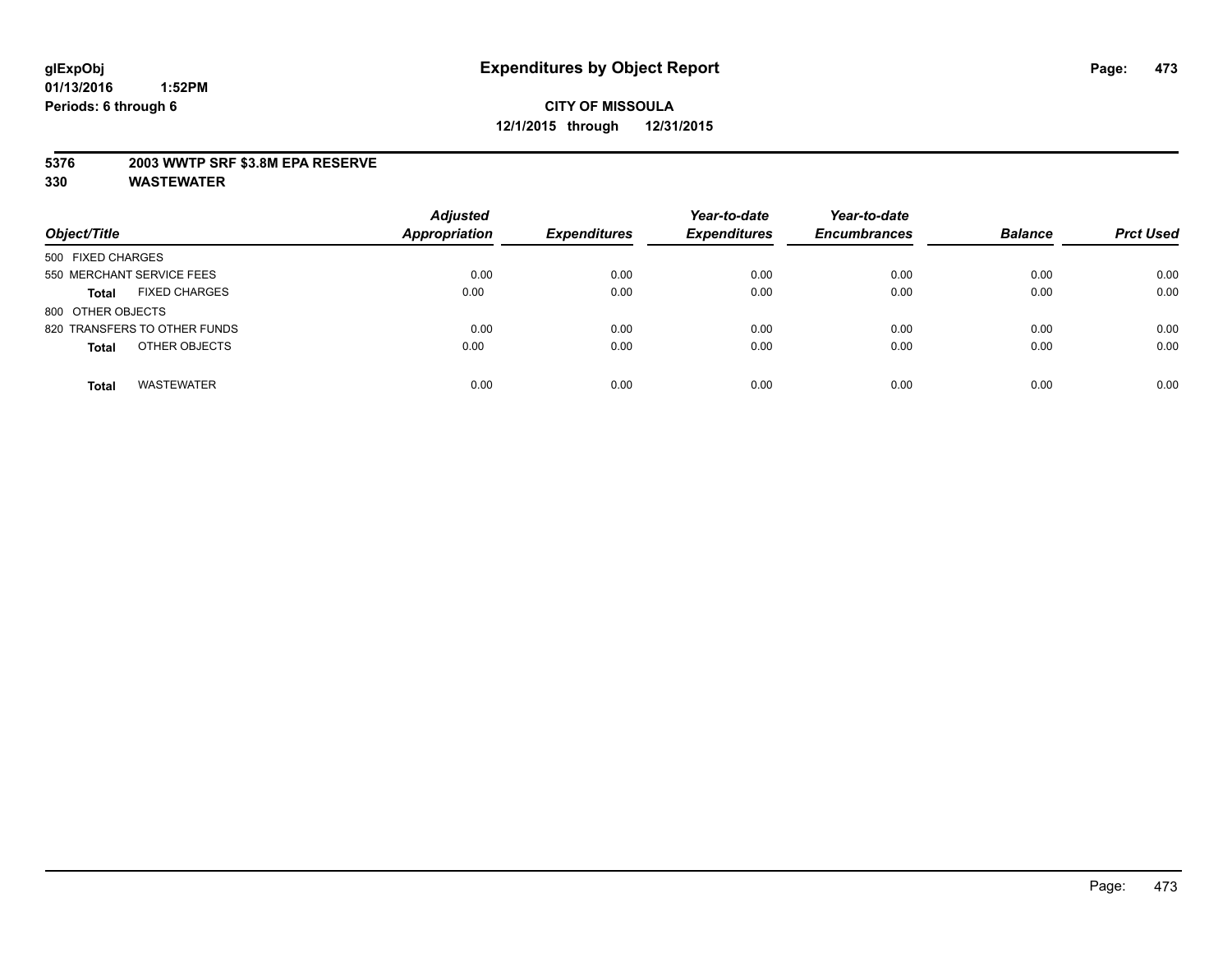**CITY OF MISSOULA 12/1/2015 through 12/31/2015**

### **5376 2003 WWTP SRF \$3.8M EPA RESERVE**

| Object/Title              |                                  | <b>Adjusted</b><br>Appropriation | <b>Expenditures</b> | Year-to-date<br><b>Expenditures</b> | Year-to-date<br><b>Encumbrances</b> | <b>Balance</b> | <b>Prct Used</b> |
|---------------------------|----------------------------------|----------------------------------|---------------------|-------------------------------------|-------------------------------------|----------------|------------------|
| 500 FIXED CHARGES         |                                  |                                  |                     |                                     |                                     |                |                  |
| 550 MERCHANT SERVICE FEES |                                  | 0.00                             | 0.00                | 0.00                                | 0.00                                | 0.00           | 0.00             |
| <b>Total</b>              | <b>FIXED CHARGES</b>             | 0.00                             | 0.00                | 0.00                                | 0.00                                | 0.00           | 0.00             |
| 800 OTHER OBJECTS         |                                  |                                  |                     |                                     |                                     |                |                  |
|                           | 820 TRANSFERS TO OTHER FUNDS     | 0.00                             | 0.00                | 0.00                                | 0.00                                | 0.00           | 0.00             |
| <b>Total</b>              | OTHER OBJECTS                    | 0.00                             | 0.00                | 0.00                                | 0.00                                | 0.00           | 0.00             |
| <b>Total</b>              | 2003 WWTP SRF \$3.8M EPA RESERVE | 0.00                             | 0.00                | 0.00                                | 0.00                                | 0.00           | 0.00             |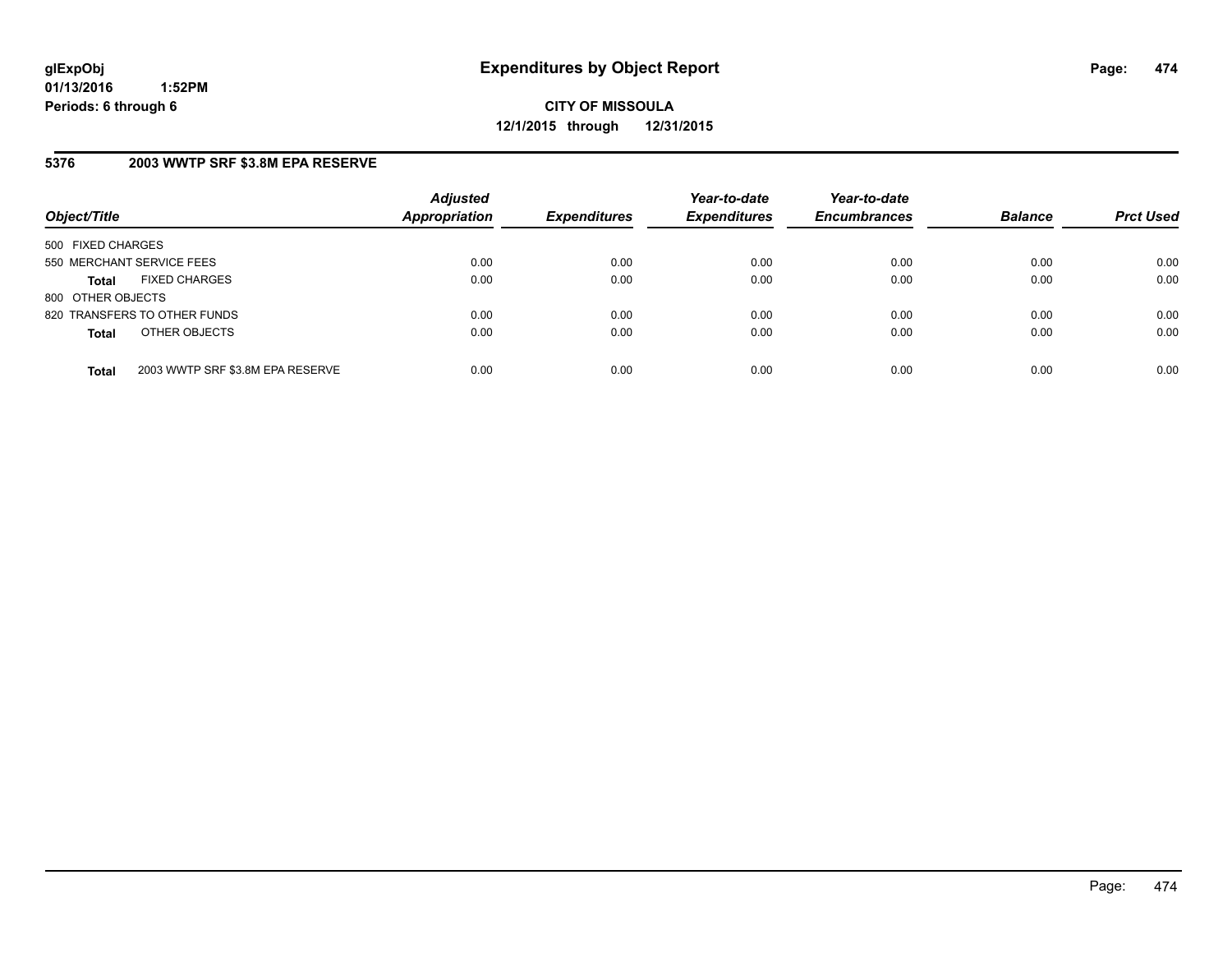### **5377 2004 WWTP \$3.023 LOAN DEBT SERVICE**

| Object/Title      |                             | <b>Adjusted</b> |                     | Year-to-date        | Year-to-date<br><b>Encumbrances</b> | <b>Balance</b> | <b>Prct Used</b> |
|-------------------|-----------------------------|-----------------|---------------------|---------------------|-------------------------------------|----------------|------------------|
|                   |                             | Appropriation   | <b>Expenditures</b> | <b>Expenditures</b> |                                     |                |                  |
| 500 FIXED CHARGES |                             |                 |                     |                     |                                     |                |                  |
|                   | 550 MERCHANT SERVICE FEES   | 0.00            | 0.00                | 0.00                | 0.00                                | 0.00           | 0.00             |
| <b>Total</b>      | <b>FIXED CHARGES</b>        | 0.00            | 0.00                | 0.00                | 0.00                                | 0.00           | 0.00             |
| 600 DEBT SERVICE  |                             |                 |                     |                     |                                     |                |                  |
| 610 PRINCIPAL     |                             | 203.000.00      | 101,000.00          | 101,000.00          | 0.00                                | 102.000.00     | 49.75            |
|                   | 620 INTEREST / SERVICE FEES | 41.006.00       | 21.071.25           | 21.071.25           | 0.00                                | 19.934.75      | 51.39            |
| <b>Total</b>      | <b>DEBT SERVICE</b>         | 244.006.00      | 122.071.25          | 122.071.25          | 0.00                                | 121.934.75     | 50.03            |
| <b>Total</b>      | <b>WASTEWATER</b>           | 244.006.00      | 122.071.25          | 122.071.25          | 0.00                                | 121.934.75     | 50.03            |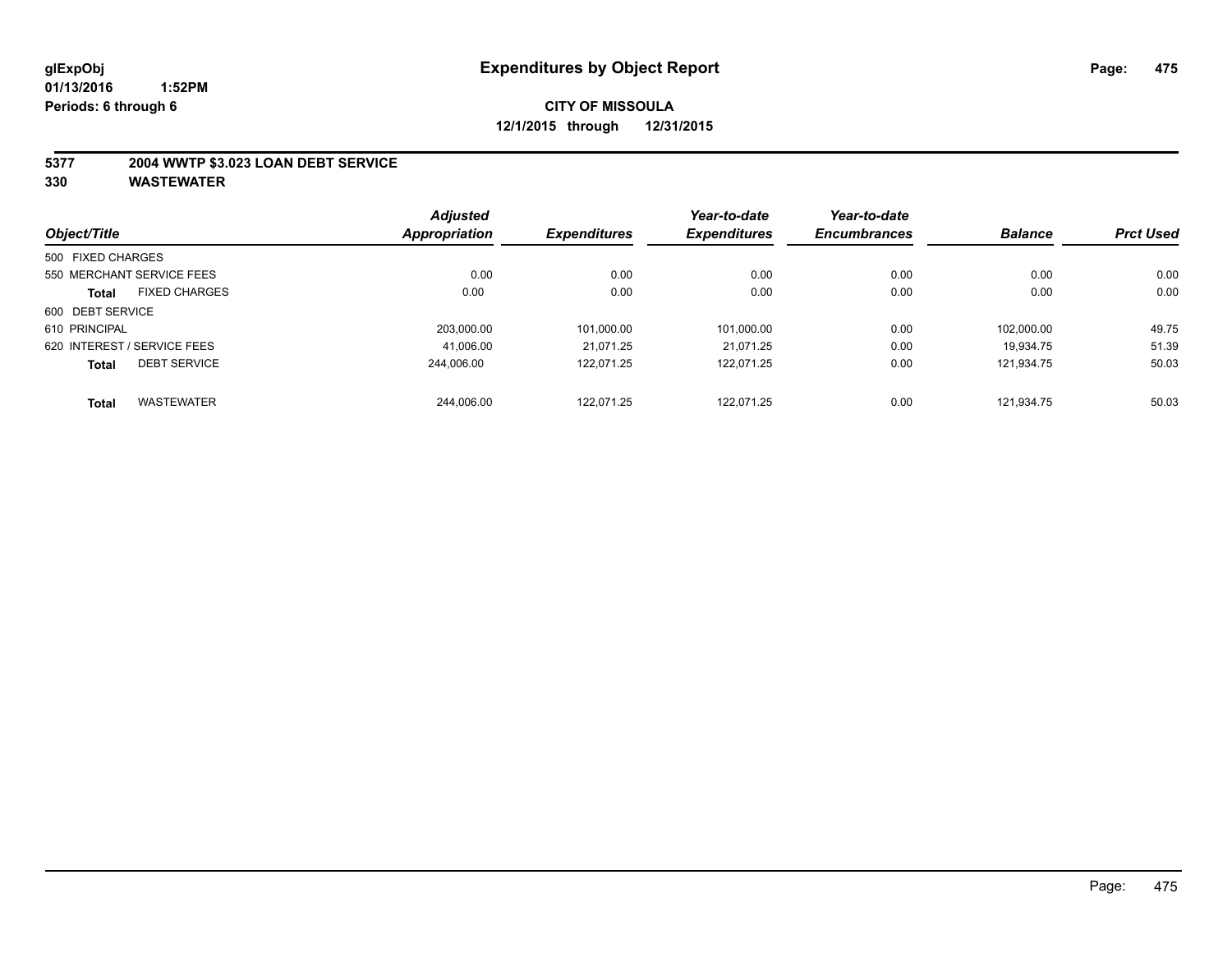**CITY OF MISSOULA 12/1/2015 through 12/31/2015**

### **5377 2004 WWTP \$3.023 LOAN DEBT SERVICE**

| Object/Title                |                                     | <b>Adjusted</b><br><b>Appropriation</b> | <b>Expenditures</b> | Year-to-date<br><b>Expenditures</b> | Year-to-date<br><b>Encumbrances</b> | <b>Balance</b> | <b>Prct Used</b> |
|-----------------------------|-------------------------------------|-----------------------------------------|---------------------|-------------------------------------|-------------------------------------|----------------|------------------|
|                             |                                     |                                         |                     |                                     |                                     |                |                  |
| 500 FIXED CHARGES           |                                     |                                         |                     |                                     |                                     |                |                  |
|                             | 550 MERCHANT SERVICE FEES           | 0.00                                    | 0.00                | 0.00                                | 0.00                                | 0.00           | 0.00             |
| <b>Total</b>                | <b>FIXED CHARGES</b>                | 0.00                                    | 0.00                | 0.00                                | 0.00                                | 0.00           | 0.00             |
| 600 DEBT SERVICE            |                                     |                                         |                     |                                     |                                     |                |                  |
| 610 PRINCIPAL               |                                     | 203,000.00                              | 101.000.00          | 101,000.00                          | 0.00                                | 102.000.00     | 49.75            |
| 620 INTEREST / SERVICE FEES |                                     | 41.006.00                               | 21.071.25           | 21.071.25                           | 0.00                                | 19.934.75      | 51.39            |
| Total                       | <b>DEBT SERVICE</b>                 | 244.006.00                              | 122.071.25          | 122.071.25                          | 0.00                                | 121.934.75     | 50.03            |
| <b>Total</b>                | 2004 WWTP \$3.023 LOAN DEBT SERVICE | 244.006.00                              | 122.071.25          | 122.071.25                          | 0.00                                | 121.934.75     | 50.03            |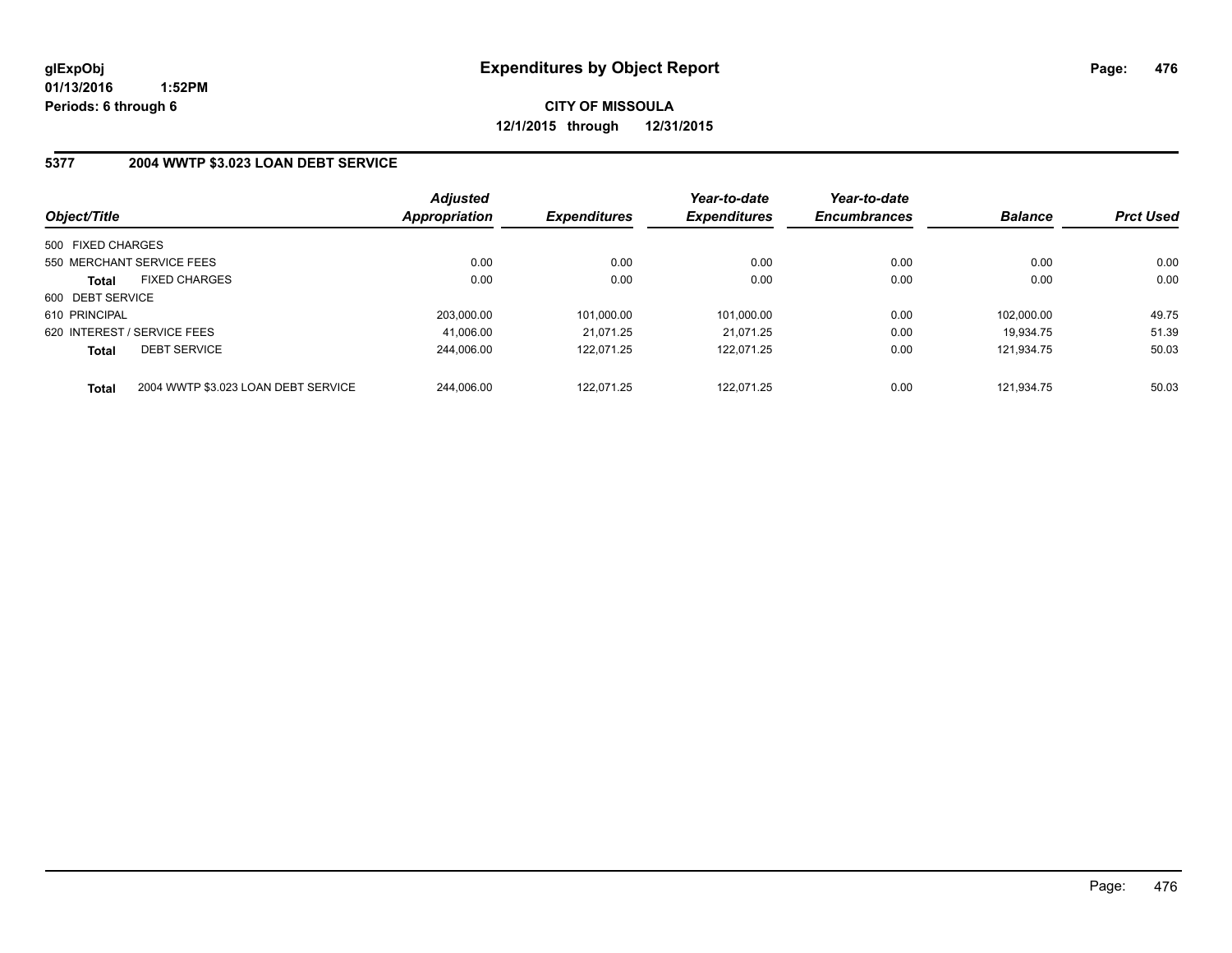### **5378 2004 WWTP \$3.023 LOAN RESERVE**

| Object/Title                         | <b>Adjusted</b><br><b>Appropriation</b> | <b>Expenditures</b> | Year-to-date<br><b>Expenditures</b> | Year-to-date<br><b>Encumbrances</b> | <b>Balance</b> | <b>Prct Used</b> |
|--------------------------------------|-----------------------------------------|---------------------|-------------------------------------|-------------------------------------|----------------|------------------|
| 500 FIXED CHARGES                    |                                         |                     |                                     |                                     |                |                  |
| 550 MERCHANT SERVICE FEES            | 0.00                                    | 0.00                | 0.00                                | 0.00                                | 0.00           | 0.00             |
| <b>FIXED CHARGES</b><br><b>Total</b> | 0.00                                    | 0.00                | 0.00                                | 0.00                                | 0.00           | 0.00             |
| 600 DEBT SERVICE                     |                                         |                     |                                     |                                     |                |                  |
| 610 PRINCIPAL                        | 0.00                                    | 0.00                | 0.00                                | 0.00                                | 0.00           | 0.00             |
| 620 INTEREST / SERVICE FEES          | 0.00                                    | 0.00                | 0.00                                | 0.00                                | 0.00           | 0.00             |
| <b>DEBT SERVICE</b><br><b>Total</b>  | 0.00                                    | 0.00                | 0.00                                | 0.00                                | 0.00           | 0.00             |
| 800 OTHER OBJECTS                    |                                         |                     |                                     |                                     |                |                  |
| 820 TRANSFERS TO OTHER FUNDS         | 283.00                                  | 0.00                | 0.00                                | 0.00                                | 283.00         | 0.00             |
| OTHER OBJECTS<br><b>Total</b>        | 283.00                                  | 0.00                | 0.00                                | 0.00                                | 283.00         | 0.00             |
|                                      |                                         |                     |                                     |                                     |                |                  |
| <b>WASTEWATER</b><br><b>Total</b>    | 283.00                                  | 0.00                | 0.00                                | 0.00                                | 283.00         | 0.00             |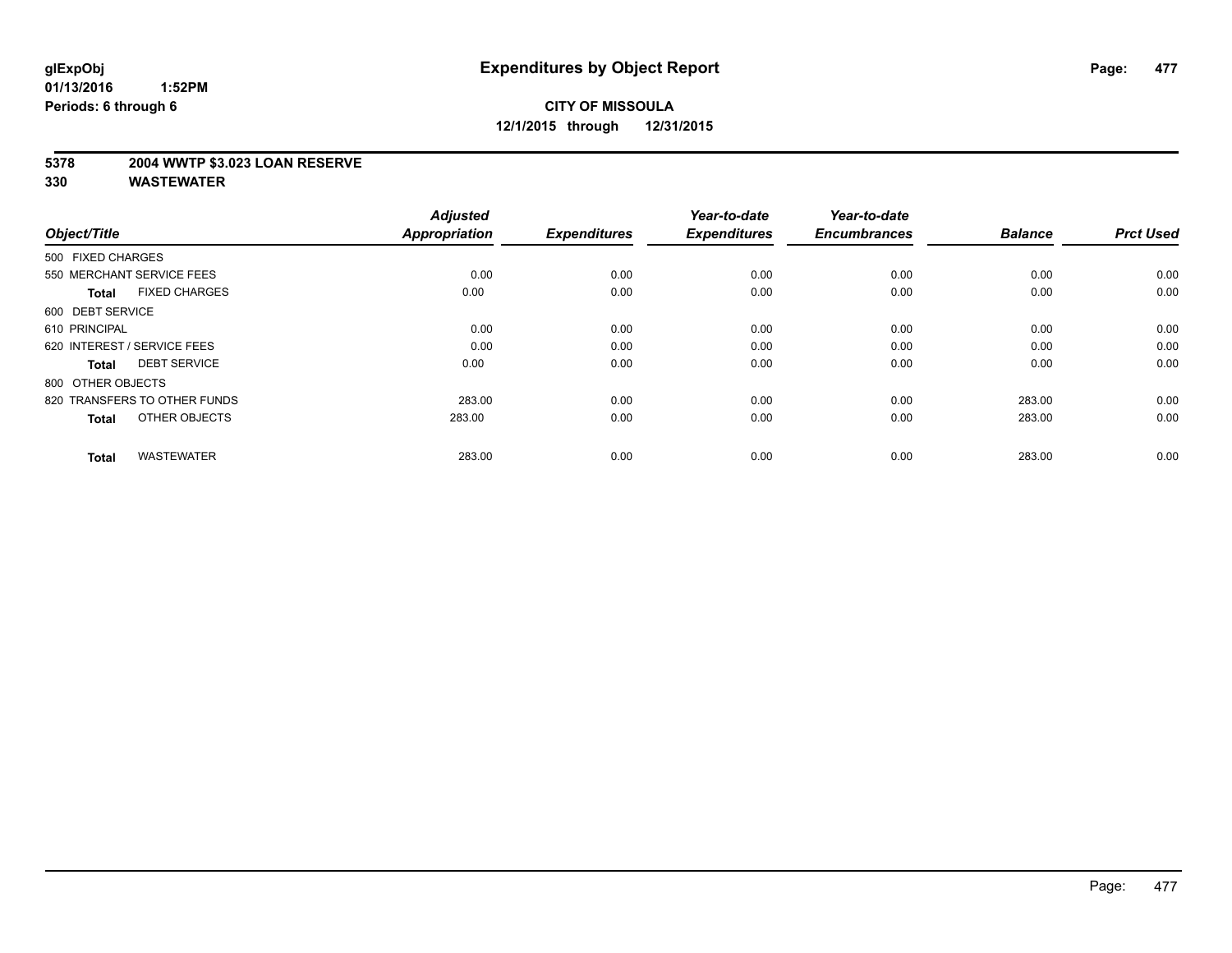### **5378 2004 WWTP \$3.023 LOAN RESERVE**

| Object/Title                                   | <b>Adjusted</b><br><b>Appropriation</b> | <b>Expenditures</b> | Year-to-date<br><b>Expenditures</b> | Year-to-date<br><b>Encumbrances</b> | <b>Balance</b> | <b>Prct Used</b> |
|------------------------------------------------|-----------------------------------------|---------------------|-------------------------------------|-------------------------------------|----------------|------------------|
|                                                |                                         |                     |                                     |                                     |                |                  |
| 500 FIXED CHARGES                              |                                         |                     |                                     |                                     |                |                  |
| 550 MERCHANT SERVICE FEES                      | 0.00                                    | 0.00                | 0.00                                | 0.00                                | 0.00           | 0.00             |
| <b>FIXED CHARGES</b><br>Total                  | 0.00                                    | 0.00                | 0.00                                | 0.00                                | 0.00           | 0.00             |
| 600 DEBT SERVICE                               |                                         |                     |                                     |                                     |                |                  |
| 610 PRINCIPAL                                  | 0.00                                    | 0.00                | 0.00                                | 0.00                                | 0.00           | 0.00             |
| 620 INTEREST / SERVICE FEES                    | 0.00                                    | 0.00                | 0.00                                | 0.00                                | 0.00           | 0.00             |
| <b>DEBT SERVICE</b><br><b>Total</b>            | 0.00                                    | 0.00                | 0.00                                | 0.00                                | 0.00           | 0.00             |
| 800 OTHER OBJECTS                              |                                         |                     |                                     |                                     |                |                  |
| 820 TRANSFERS TO OTHER FUNDS                   | 283.00                                  | 0.00                | 0.00                                | 0.00                                | 283.00         | 0.00             |
| OTHER OBJECTS<br><b>Total</b>                  | 283.00                                  | 0.00                | 0.00                                | 0.00                                | 283.00         | 0.00             |
|                                                |                                         |                     |                                     |                                     |                |                  |
| 2004 WWTP \$3.023 LOAN RESERVE<br><b>Total</b> | 283.00                                  | 0.00                | 0.00                                | 0.00                                | 283.00         | 0.00             |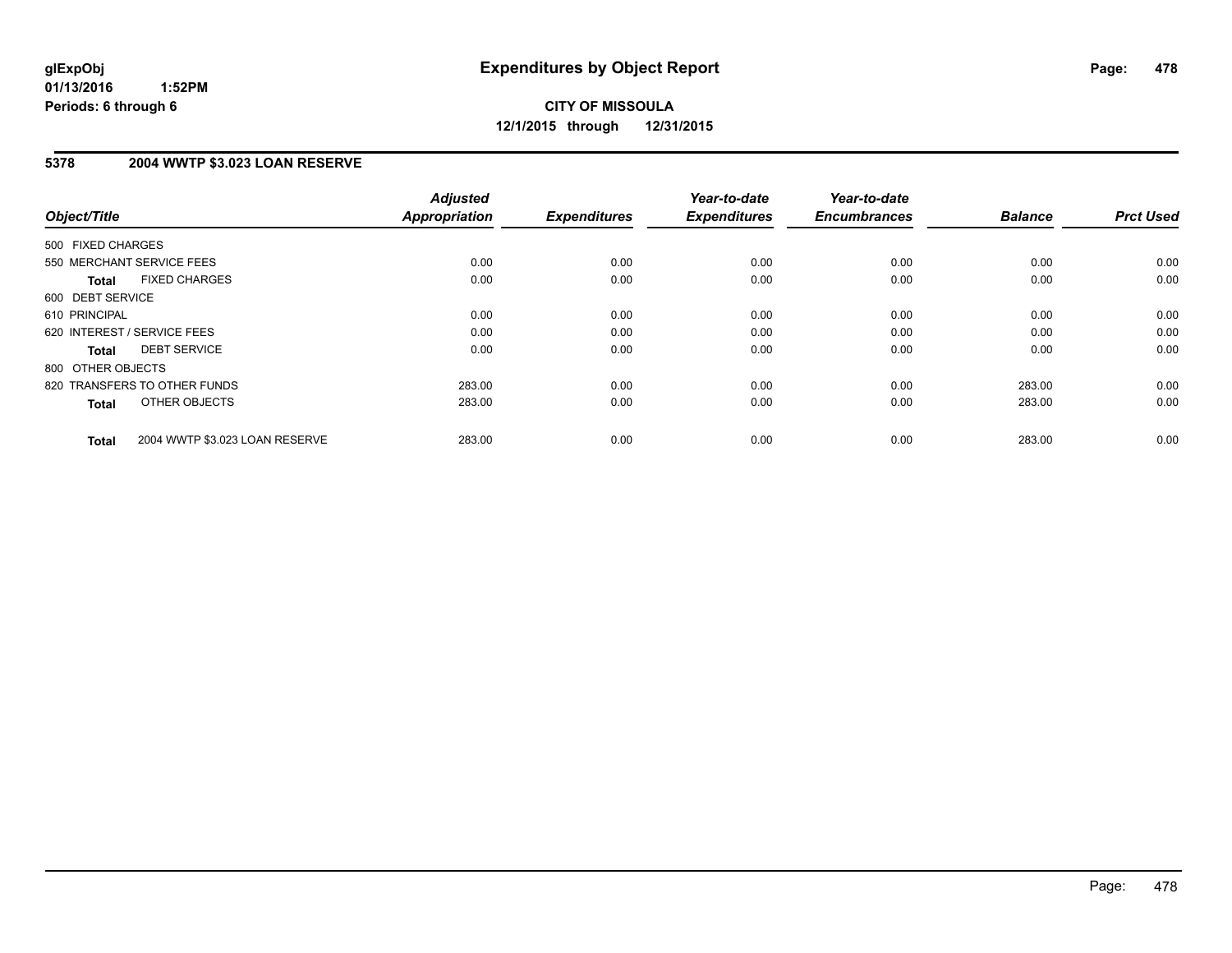#### **5379 2005 BRICH/BRDY/LIN/GIL SRF DEBT**

|                   |                              | <b>Adjusted</b>      |                     | Year-to-date        | Year-to-date        |                |                  |
|-------------------|------------------------------|----------------------|---------------------|---------------------|---------------------|----------------|------------------|
| Object/Title      |                              | <b>Appropriation</b> | <b>Expenditures</b> | <b>Expenditures</b> | <b>Encumbrances</b> | <b>Balance</b> | <b>Prct Used</b> |
| 500 FIXED CHARGES |                              |                      |                     |                     |                     |                |                  |
|                   | 550 MERCHANT SERVICE FEES    | 0.00                 | 0.00                | 0.00                | 0.00                | 0.00           | 0.00             |
| <b>Total</b>      | <b>FIXED CHARGES</b>         | 0.00                 | 0.00                | 0.00                | 0.00                | 0.00           | 0.00             |
| 600 DEBT SERVICE  |                              |                      |                     |                     |                     |                |                  |
| 610 PRINCIPAL     |                              | 88,000.00            | 44,000.00           | 44,000.00           | 0.00                | 44,000.00      | 50.00            |
|                   | 620 INTEREST / SERVICE FEES  | 21.443.00            | 10,968.75           | 10,968.75           | 0.00                | 10,474.25      | 51.15            |
| <b>Total</b>      | <b>DEBT SERVICE</b>          | 109.443.00           | 54,968.75           | 54,968.75           | 0.00                | 54,474.25      | 50.23            |
| 800 OTHER OBJECTS |                              |                      |                     |                     |                     |                |                  |
|                   | 820 TRANSFERS TO OTHER FUNDS | 0.00                 | 0.00                | 0.00                | 0.00                | 0.00           | 0.00             |
| <b>Total</b>      | OTHER OBJECTS                | 0.00                 | 0.00                | 0.00                | 0.00                | 0.00           | 0.00             |
| <b>Total</b>      | <b>WASTEWATER</b>            | 109,443.00           | 54,968.75           | 54,968.75           | 0.00                | 54,474.25      | 50.23            |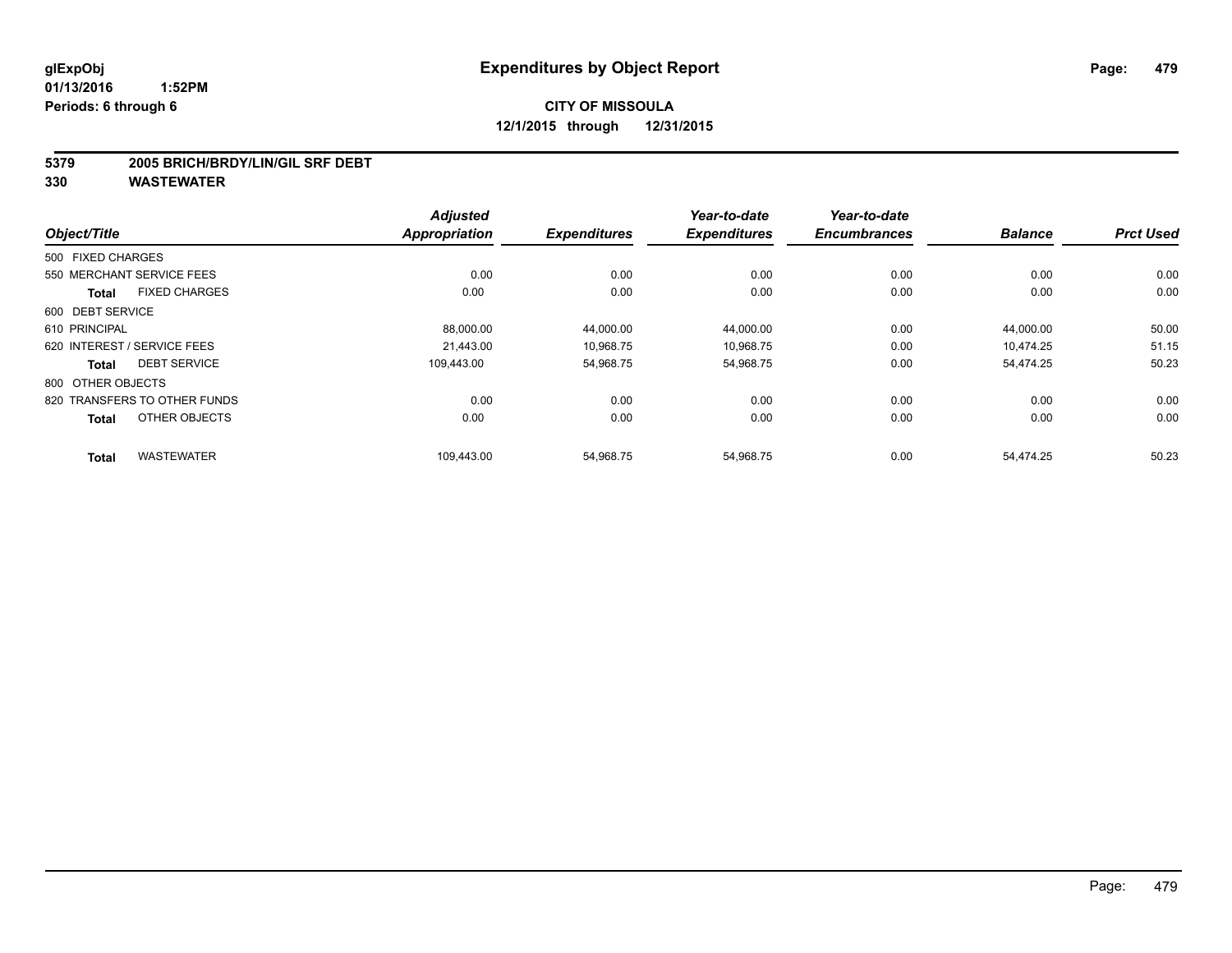# **CITY OF MISSOULA 12/1/2015 through 12/31/2015**

### **5379 2005 BRICH/BRDY/LIN/GIL SRF DEBT**

| Object/Title      |                                  | <b>Adjusted</b><br><b>Appropriation</b> | <b>Expenditures</b> | Year-to-date<br><b>Expenditures</b> | Year-to-date<br><b>Encumbrances</b> | <b>Balance</b> | <b>Prct Used</b> |
|-------------------|----------------------------------|-----------------------------------------|---------------------|-------------------------------------|-------------------------------------|----------------|------------------|
|                   |                                  |                                         |                     |                                     |                                     |                |                  |
| 500 FIXED CHARGES |                                  |                                         |                     |                                     |                                     |                |                  |
|                   | 550 MERCHANT SERVICE FEES        | 0.00                                    | 0.00                | 0.00                                | 0.00                                | 0.00           | 0.00             |
| <b>Total</b>      | <b>FIXED CHARGES</b>             | 0.00                                    | 0.00                | 0.00                                | 0.00                                | 0.00           | 0.00             |
| 600 DEBT SERVICE  |                                  |                                         |                     |                                     |                                     |                |                  |
| 610 PRINCIPAL     |                                  | 88.000.00                               | 44,000.00           | 44,000.00                           | 0.00                                | 44.000.00      | 50.00            |
|                   | 620 INTEREST / SERVICE FEES      | 21.443.00                               | 10,968.75           | 10,968.75                           | 0.00                                | 10.474.25      | 51.15            |
| <b>Total</b>      | <b>DEBT SERVICE</b>              | 109.443.00                              | 54,968.75           | 54,968.75                           | 0.00                                | 54.474.25      | 50.23            |
| 800 OTHER OBJECTS |                                  |                                         |                     |                                     |                                     |                |                  |
|                   | 820 TRANSFERS TO OTHER FUNDS     | 0.00                                    | 0.00                | 0.00                                | 0.00                                | 0.00           | 0.00             |
| <b>Total</b>      | OTHER OBJECTS                    | 0.00                                    | 0.00                | 0.00                                | 0.00                                | 0.00           | 0.00             |
| <b>Total</b>      | 2005 BRICH/BRDY/LIN/GIL SRF DEBT | 109.443.00                              | 54.968.75           | 54.968.75                           | 0.00                                | 54.474.25      | 50.23            |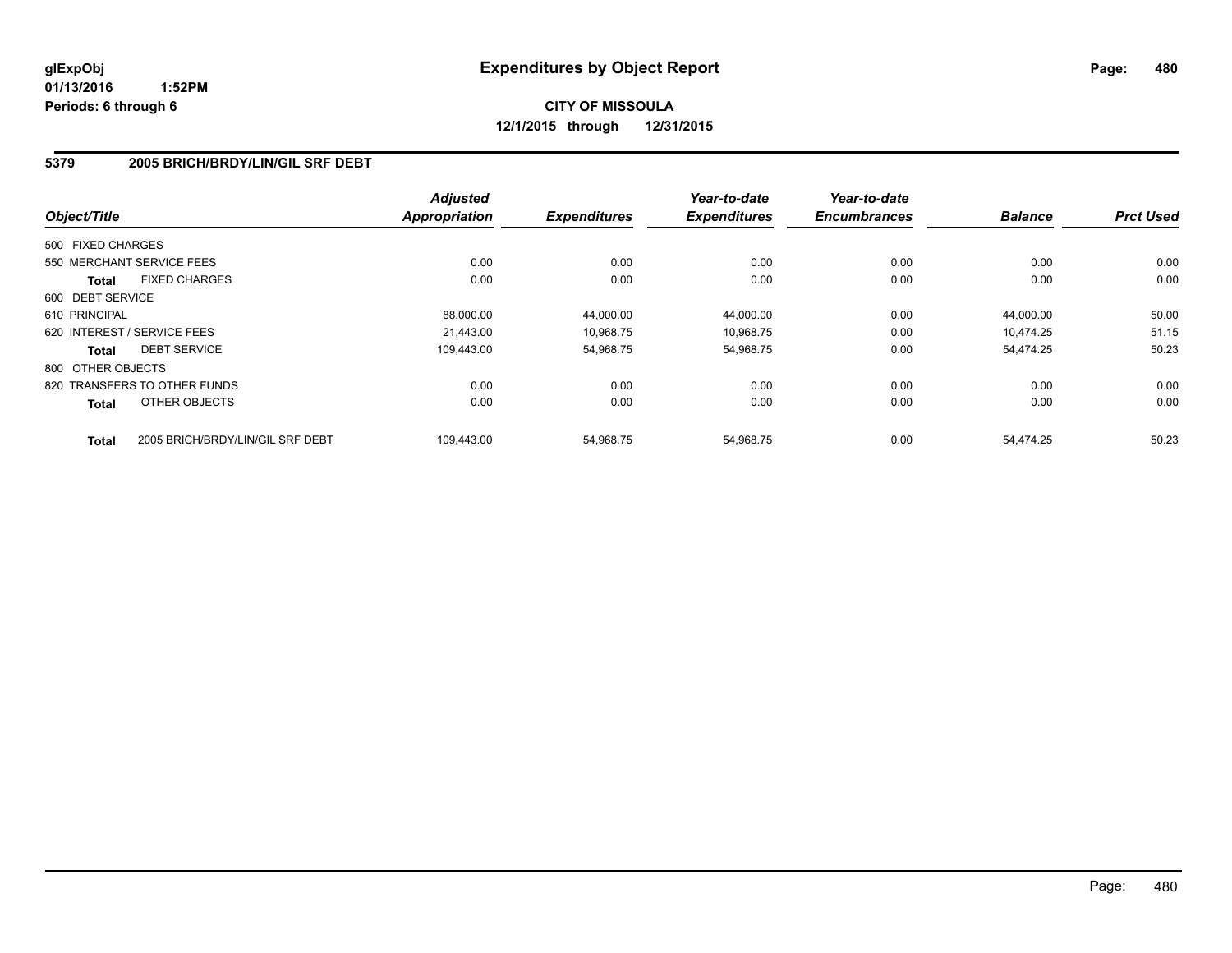# **CITY OF MISSOULA 12/1/2015 through 12/31/2015**

### **5380 BRDWY/BIRCH/GILBERT/LINCOLNWOOD**

| Object/Title                         | <b>Adjusted</b><br>Appropriation | <b>Expenditures</b> | Year-to-date<br><b>Expenditures</b> | Year-to-date<br><b>Encumbrances</b> | <b>Balance</b> | <b>Prct Used</b> |
|--------------------------------------|----------------------------------|---------------------|-------------------------------------|-------------------------------------|----------------|------------------|
| 500 FIXED CHARGES                    |                                  |                     |                                     |                                     |                |                  |
| 550 MERCHANT SERVICE FEES            | 0.00                             | 0.00                | 0.00                                | 0.00                                | 0.00           | 0.00             |
| <b>FIXED CHARGES</b><br><b>Total</b> | 0.00                             | 0.00                | 0.00                                | 0.00                                | 0.00           | 0.00             |
| 600 DEBT SERVICE                     |                                  |                     |                                     |                                     |                |                  |
| 610 PRINCIPAL                        | 0.00                             | 0.00                | 0.00                                | 0.00                                | 0.00           | 0.00             |
| 620 INTEREST / SERVICE FEES          | 0.00                             | 0.00                | 0.00                                | 0.00                                | 0.00           | 0.00             |
| <b>DEBT SERVICE</b><br><b>Total</b>  | 0.00                             | 0.00                | 0.00                                | 0.00                                | 0.00           | 0.00             |
| 800 OTHER OBJECTS                    |                                  |                     |                                     |                                     |                |                  |
| 820 TRANSFERS TO OTHER FUNDS         | 0.00                             | 0.00                | 0.00                                | 0.00                                | 0.00           | 0.00             |
| OTHER OBJECTS<br><b>Total</b>        | 0.00                             | 0.00                | 0.00                                | 0.00                                | 0.00           | 0.00             |
|                                      |                                  |                     |                                     |                                     |                |                  |
| <b>WASTEWATER</b><br><b>Total</b>    | 0.00                             | 0.00                | 0.00                                | 0.00                                | 0.00           | 0.00             |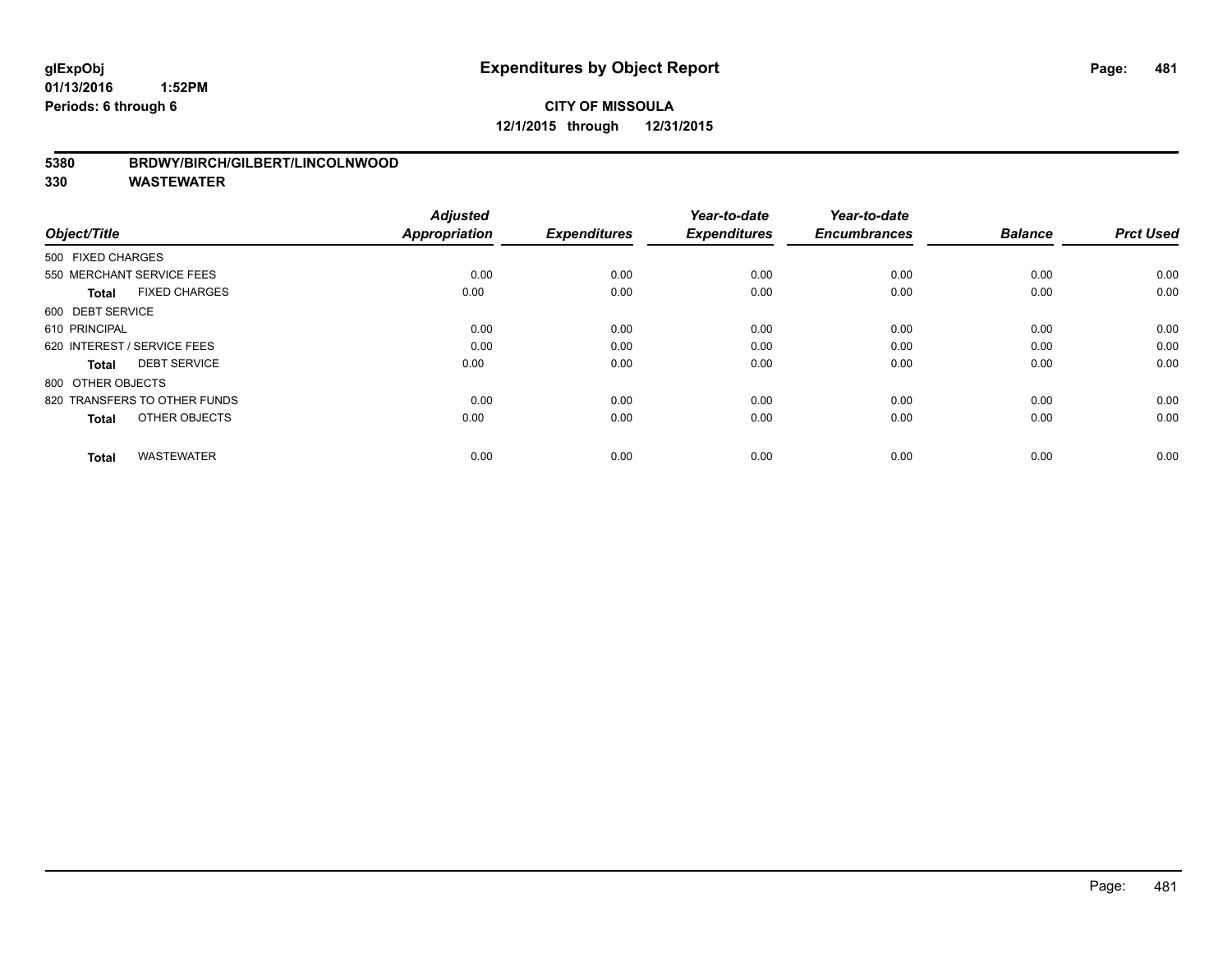# **CITY OF MISSOULA 12/1/2015 through 12/31/2015**

### **5380 BRDWY/BIRCH/GILBERT/LINCOLNWOOD**

| Object/Title      |                                 | <b>Adjusted</b><br><b>Appropriation</b> | <b>Expenditures</b> | Year-to-date<br><b>Expenditures</b> | Year-to-date<br><b>Encumbrances</b> | <b>Balance</b> | <b>Prct Used</b> |
|-------------------|---------------------------------|-----------------------------------------|---------------------|-------------------------------------|-------------------------------------|----------------|------------------|
| 500 FIXED CHARGES |                                 |                                         |                     |                                     |                                     |                |                  |
|                   | 550 MERCHANT SERVICE FEES       | 0.00                                    | 0.00                | 0.00                                | 0.00                                | 0.00           | 0.00             |
| <b>Total</b>      | <b>FIXED CHARGES</b>            | 0.00                                    | 0.00                | 0.00                                | 0.00                                | 0.00           | 0.00             |
| 600 DEBT SERVICE  |                                 |                                         |                     |                                     |                                     |                |                  |
| 610 PRINCIPAL     |                                 | 0.00                                    | 0.00                | 0.00                                | 0.00                                | 0.00           | 0.00             |
|                   | 620 INTEREST / SERVICE FEES     | 0.00                                    | 0.00                | 0.00                                | 0.00                                | 0.00           | 0.00             |
| <b>Total</b>      | <b>DEBT SERVICE</b>             | 0.00                                    | 0.00                | 0.00                                | 0.00                                | 0.00           | 0.00             |
| 800 OTHER OBJECTS |                                 |                                         |                     |                                     |                                     |                |                  |
|                   | 820 TRANSFERS TO OTHER FUNDS    | 0.00                                    | 0.00                | 0.00                                | 0.00                                | 0.00           | 0.00             |
| <b>Total</b>      | OTHER OBJECTS                   | 0.00                                    | 0.00                | 0.00                                | 0.00                                | 0.00           | 0.00             |
| <b>Total</b>      | BRDWY/BIRCH/GILBERT/LINCOLNWOOD | 0.00                                    | 0.00                | 0.00                                | 0.00                                | 0.00           | 0.00             |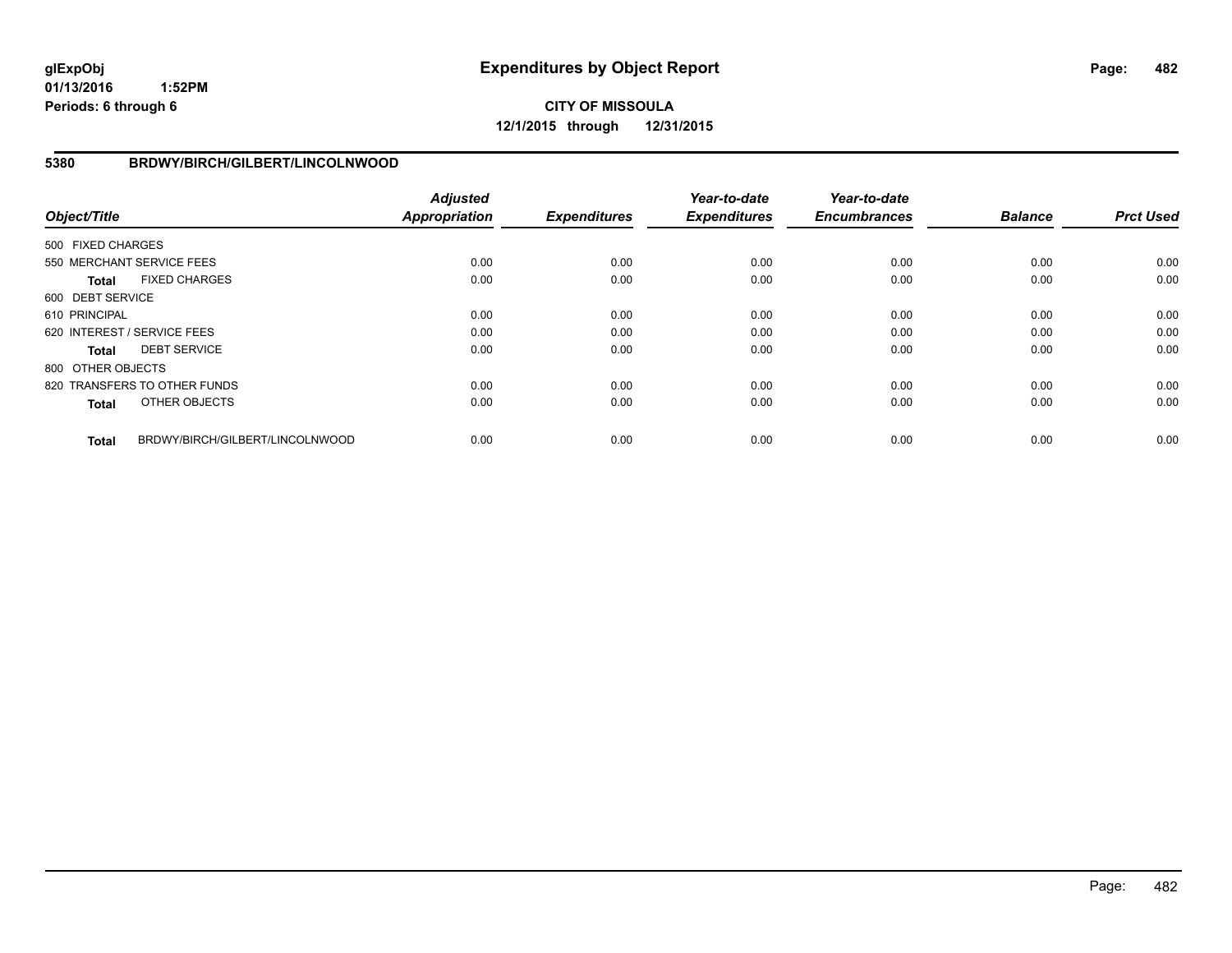# **CITY OF MISSOULA 12/1/2015 through 12/31/2015**

#### **5381 LINCOLNWOOD PH2 DEBT SERVICE**

| Object/Title                         | <b>Adjusted</b><br><b>Appropriation</b> | <b>Expenditures</b> | Year-to-date<br><b>Expenditures</b> | Year-to-date<br><b>Encumbrances</b> | <b>Balance</b> | <b>Prct Used</b> |
|--------------------------------------|-----------------------------------------|---------------------|-------------------------------------|-------------------------------------|----------------|------------------|
| 500 FIXED CHARGES                    |                                         |                     |                                     |                                     |                |                  |
| 550 MERCHANT SERVICE FEES            | 0.00                                    | 0.00                | 0.00                                | 0.00                                | 0.00           | 0.00             |
| <b>FIXED CHARGES</b><br><b>Total</b> | 0.00                                    | 0.00                | 0.00                                | 0.00                                | 0.00           | 0.00             |
| 600 DEBT SERVICE                     |                                         |                     |                                     |                                     |                |                  |
| 610 PRINCIPAL                        | 0.00                                    | 0.00                | 0.00                                | 0.00                                | 0.00           | 0.00             |
| 620 INTEREST / SERVICE FEES          | 0.00                                    | 0.00                | 0.00                                | 0.00                                | 0.00           | 0.00             |
| <b>DEBT SERVICE</b><br><b>Total</b>  | 0.00                                    | 0.00                | 0.00                                | 0.00                                | 0.00           | 0.00             |
| 800 OTHER OBJECTS                    |                                         |                     |                                     |                                     |                |                  |
| 820 TRANSFERS TO OTHER FUNDS         | 0.00                                    | 0.00                | 0.00                                | 0.00                                | 0.00           | 0.00             |
| OTHER OBJECTS<br><b>Total</b>        | 0.00                                    | 0.00                | 0.00                                | 0.00                                | 0.00           | 0.00             |
|                                      |                                         |                     |                                     |                                     |                |                  |
| <b>WASTEWATER</b><br><b>Total</b>    | 0.00                                    | 0.00                | 0.00                                | 0.00                                | 0.00           | 0.00             |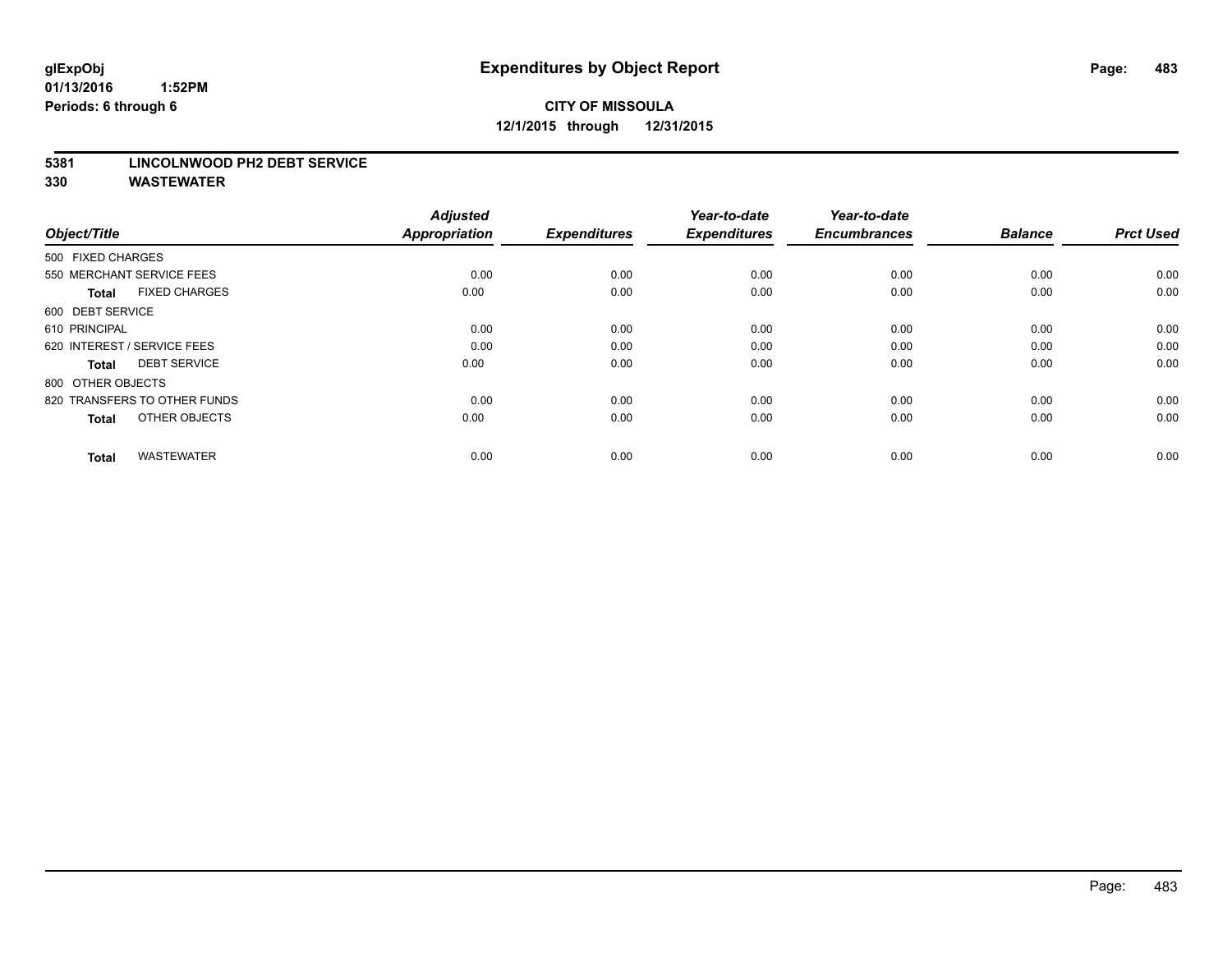## **5381 LINCOLNWOOD PH2 DEBT SERVICE**

| Object/Title                 |                              | <b>Adjusted</b><br><b>Appropriation</b> | <b>Expenditures</b> | Year-to-date<br><b>Expenditures</b> | Year-to-date<br><b>Encumbrances</b> | <b>Balance</b> | <b>Prct Used</b> |
|------------------------------|------------------------------|-----------------------------------------|---------------------|-------------------------------------|-------------------------------------|----------------|------------------|
| 500 FIXED CHARGES            |                              |                                         |                     |                                     |                                     |                |                  |
| 550 MERCHANT SERVICE FEES    |                              | 0.00                                    | 0.00                | 0.00                                | 0.00                                | 0.00           | 0.00             |
| <b>Total</b>                 | <b>FIXED CHARGES</b>         | 0.00                                    | 0.00                | 0.00                                | 0.00                                | 0.00           | 0.00             |
| 600 DEBT SERVICE             |                              |                                         |                     |                                     |                                     |                |                  |
| 610 PRINCIPAL                |                              | 0.00                                    | 0.00                | 0.00                                | 0.00                                | 0.00           | 0.00             |
| 620 INTEREST / SERVICE FEES  |                              | 0.00                                    | 0.00                | 0.00                                | 0.00                                | 0.00           | 0.00             |
| Total                        | <b>DEBT SERVICE</b>          | 0.00                                    | 0.00                | 0.00                                | 0.00                                | 0.00           | 0.00             |
| 800 OTHER OBJECTS            |                              |                                         |                     |                                     |                                     |                |                  |
| 820 TRANSFERS TO OTHER FUNDS |                              | 0.00                                    | 0.00                | 0.00                                | 0.00                                | 0.00           | 0.00             |
| <b>Total</b>                 | OTHER OBJECTS                | 0.00                                    | 0.00                | 0.00                                | 0.00                                | 0.00           | 0.00             |
| <b>Total</b>                 | LINCOLNWOOD PH2 DEBT SERVICE | 0.00                                    | 0.00                | 0.00                                | 0.00                                | 0.00           | 0.00             |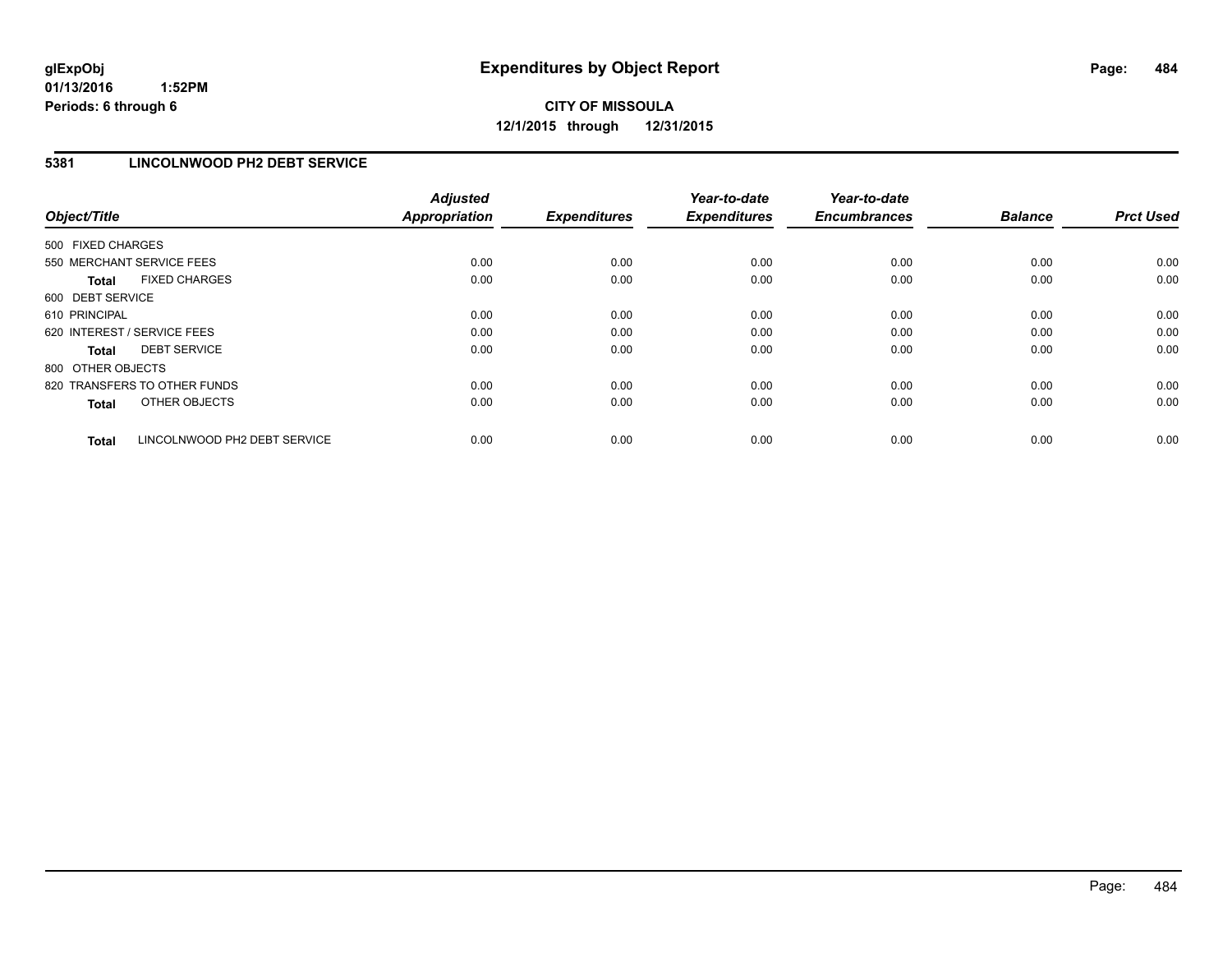#### **5382 LINCOLNWOOD PH2 RESERVE FUND**

| Object/Title                         | <b>Adjusted</b><br><b>Appropriation</b> | <b>Expenditures</b> | Year-to-date<br><b>Expenditures</b> | Year-to-date<br><b>Encumbrances</b> | <b>Balance</b> | <b>Prct Used</b> |
|--------------------------------------|-----------------------------------------|---------------------|-------------------------------------|-------------------------------------|----------------|------------------|
| 500 FIXED CHARGES                    |                                         |                     |                                     |                                     |                |                  |
| 550 MERCHANT SERVICE FEES            | 0.00                                    | 0.00                | 0.00                                | 0.00                                | 0.00           | 0.00             |
| <b>FIXED CHARGES</b><br><b>Total</b> | 0.00                                    | 0.00                | 0.00                                | 0.00                                | 0.00           | 0.00             |
| 600 DEBT SERVICE                     |                                         |                     |                                     |                                     |                |                  |
| 610 PRINCIPAL                        | 0.00                                    | 0.00                | 0.00                                | 0.00                                | 0.00           | 0.00             |
| 620 INTEREST / SERVICE FEES          | 0.00                                    | 0.00                | 0.00                                | 0.00                                | 0.00           | 0.00             |
| <b>DEBT SERVICE</b><br><b>Total</b>  | 0.00                                    | 0.00                | 0.00                                | 0.00                                | 0.00           | 0.00             |
| 800 OTHER OBJECTS                    |                                         |                     |                                     |                                     |                |                  |
| 820 TRANSFERS TO OTHER FUNDS         | 21,850.00                               | 0.00                | 0.00                                | 0.00                                | 21,850.00      | 0.00             |
| OTHER OBJECTS<br><b>Total</b>        | 21.850.00                               | 0.00                | 0.00                                | 0.00                                | 21,850.00      | 0.00             |
|                                      |                                         |                     |                                     |                                     |                |                  |
| <b>WASTEWATER</b><br><b>Total</b>    | 21,850.00                               | 0.00                | 0.00                                | 0.00                                | 21,850.00      | 0.00             |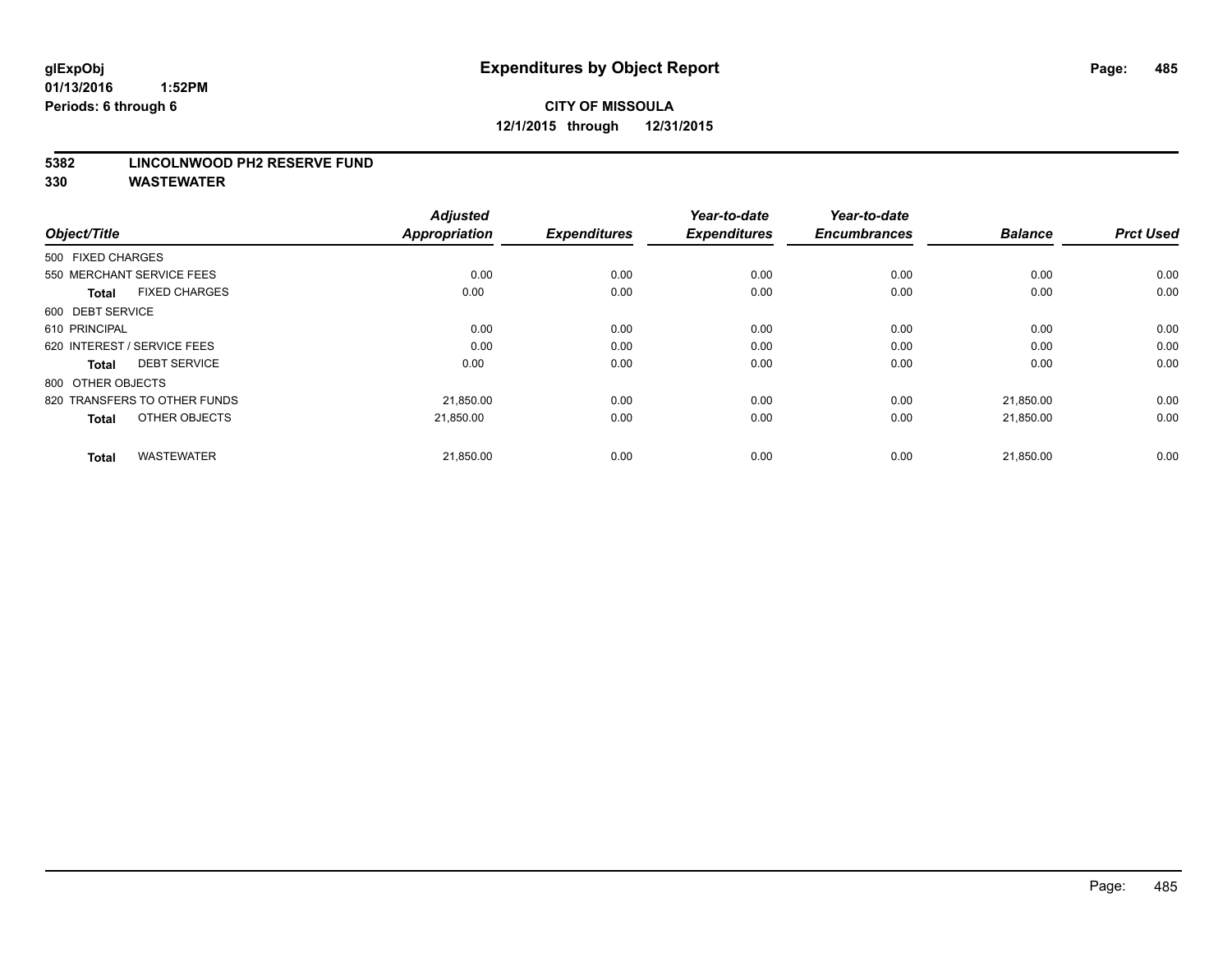### **5382 LINCOLNWOOD PH2 RESERVE FUND**

| Object/Title                          | <b>Adjusted</b><br>Appropriation | <b>Expenditures</b> | Year-to-date<br><b>Expenditures</b> | Year-to-date<br><b>Encumbrances</b> | <b>Balance</b> | <b>Prct Used</b> |
|---------------------------------------|----------------------------------|---------------------|-------------------------------------|-------------------------------------|----------------|------------------|
| 500 FIXED CHARGES                     |                                  |                     |                                     |                                     |                |                  |
| 550 MERCHANT SERVICE FEES             | 0.00                             | 0.00                | 0.00                                | 0.00                                | 0.00           | 0.00             |
| <b>FIXED CHARGES</b><br><b>Total</b>  | 0.00                             | 0.00                | 0.00                                | 0.00                                | 0.00           | 0.00             |
| 600 DEBT SERVICE                      |                                  |                     |                                     |                                     |                |                  |
| 610 PRINCIPAL                         | 0.00                             | 0.00                | 0.00                                | 0.00                                | 0.00           | 0.00             |
| 620 INTEREST / SERVICE FEES           | 0.00                             | 0.00                | 0.00                                | 0.00                                | 0.00           | 0.00             |
| <b>DEBT SERVICE</b><br><b>Total</b>   | 0.00                             | 0.00                | 0.00                                | 0.00                                | 0.00           | 0.00             |
| 800 OTHER OBJECTS                     |                                  |                     |                                     |                                     |                |                  |
| 820 TRANSFERS TO OTHER FUNDS          | 21,850.00                        | 0.00                | 0.00                                | 0.00                                | 21.850.00      | 0.00             |
| OTHER OBJECTS<br><b>Total</b>         | 21,850.00                        | 0.00                | 0.00                                | 0.00                                | 21,850.00      | 0.00             |
| LINCOLNWOOD PH2 RESERVE FUND<br>Total | 21,850.00                        | 0.00                | 0.00                                | 0.00                                | 21.850.00      | 0.00             |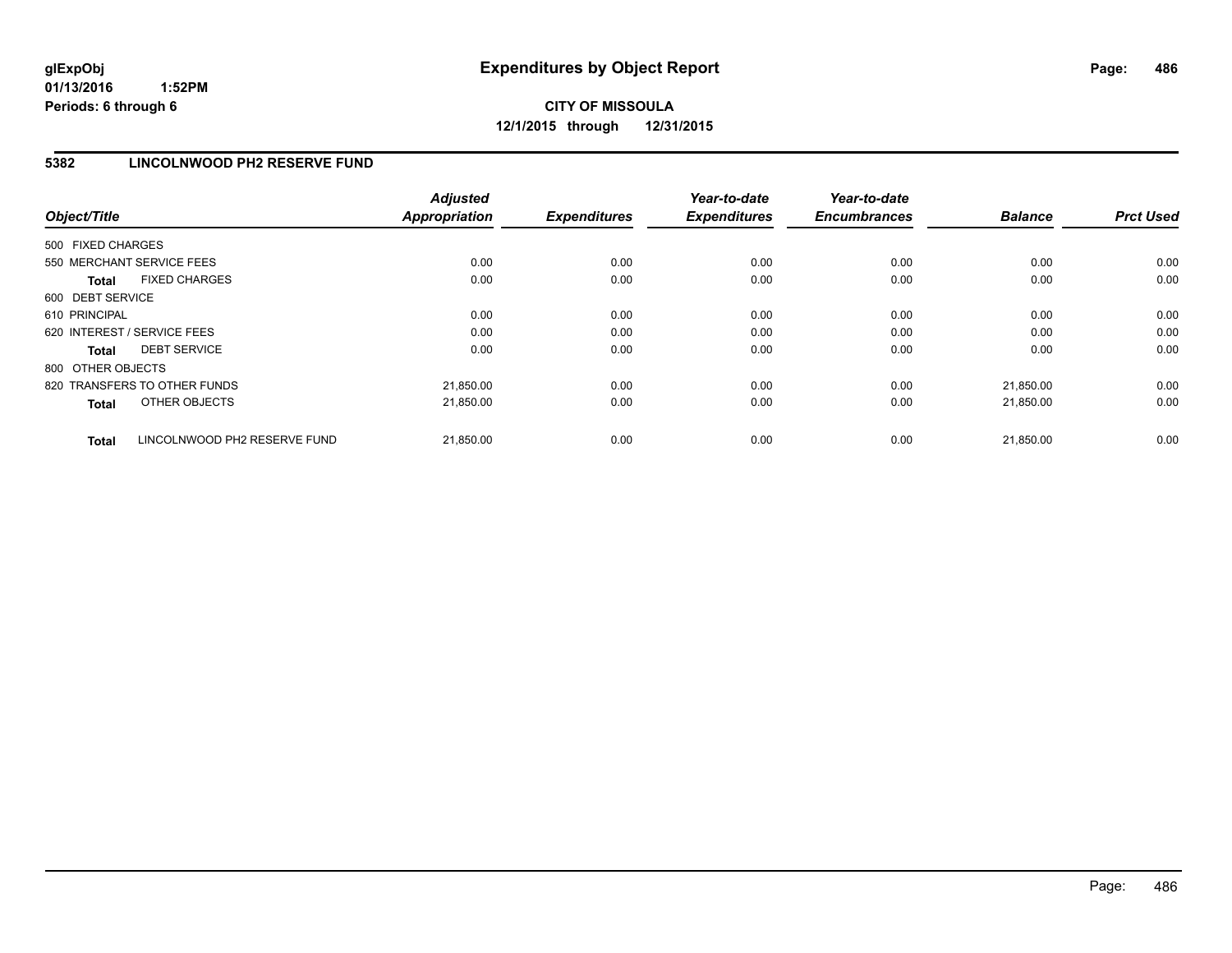#### **5383 FY09 RATTLESNAKE SEWER DEBT SVS**

| Object/Title                         | <b>Adjusted</b><br><b>Appropriation</b> | <b>Expenditures</b> | Year-to-date<br><b>Expenditures</b> | Year-to-date<br><b>Encumbrances</b> | <b>Balance</b> | <b>Prct Used</b> |
|--------------------------------------|-----------------------------------------|---------------------|-------------------------------------|-------------------------------------|----------------|------------------|
| 500 FIXED CHARGES                    |                                         |                     |                                     |                                     |                |                  |
|                                      |                                         |                     |                                     |                                     |                |                  |
| 550 MERCHANT SERVICE FEES            | 0.00                                    | 0.00                | 0.00                                | 0.00                                | 0.00           | 0.00             |
| <b>FIXED CHARGES</b><br><b>Total</b> | 0.00                                    | 0.00                | 0.00                                | 0.00                                | 0.00           | 0.00             |
| 600 DEBT SERVICE                     |                                         |                     |                                     |                                     |                |                  |
| 610 PRINCIPAL                        | 0.00                                    | 10,000.00           | 10,000.00                           | 0.00                                | $-10,000.00$   | 0.00             |
| 620 INTEREST / SERVICE FEES          | 0.00                                    | 5,550.00            | 5,550.00                            | 0.00                                | $-5,550.00$    | 0.00             |
| <b>DEBT SERVICE</b><br><b>Total</b>  | 0.00                                    | 15,550.00           | 15,550.00                           | 0.00                                | $-15,550.00$   | 0.00             |
| 800 OTHER OBJECTS                    |                                         |                     |                                     |                                     |                |                  |
| 820 TRANSFERS TO OTHER FUNDS         | 0.00                                    | 0.00                | 0.00                                | 0.00                                | 0.00           | 0.00             |
| OTHER OBJECTS<br><b>Total</b>        | 0.00                                    | 0.00                | 0.00                                | 0.00                                | 0.00           | 0.00             |
| <b>WASTEWATER</b><br><b>Total</b>    | 0.00                                    | 15,550.00           | 15,550.00                           | 0.00                                | $-15,550.00$   | 0.00             |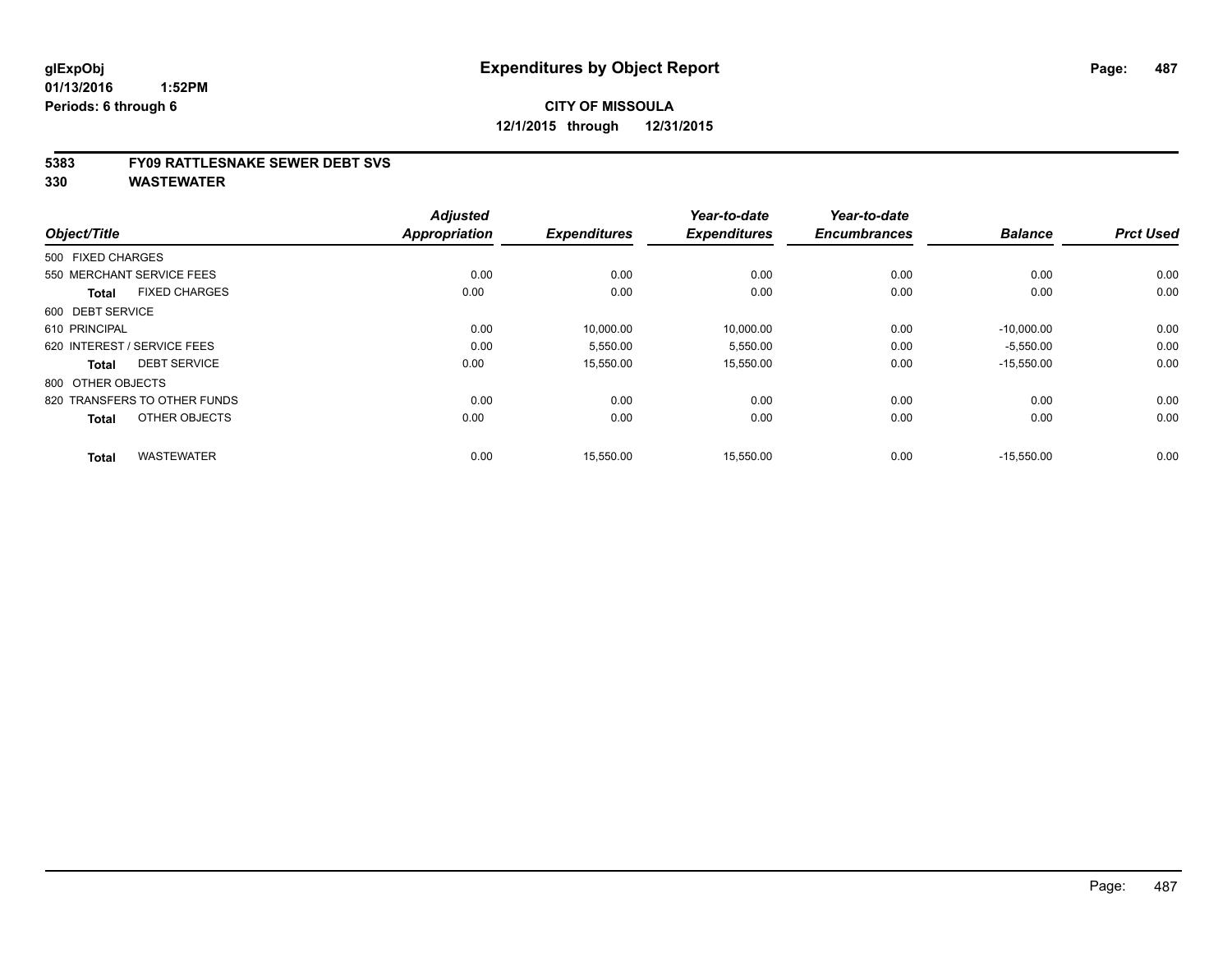#### **5383 FY09 RATTLESNAKE SEWER DEBT SVS**

**550 SID 544 PROJECT**

|                                      | <b>Adjusted</b>      |                     | Year-to-date        | Year-to-date        |                |                  |
|--------------------------------------|----------------------|---------------------|---------------------|---------------------|----------------|------------------|
| Object/Title                         | <b>Appropriation</b> | <b>Expenditures</b> | <b>Expenditures</b> | <b>Encumbrances</b> | <b>Balance</b> | <b>Prct Used</b> |
| 500 FIXED CHARGES                    |                      |                     |                     |                     |                |                  |
| 550 MERCHANT SERVICE FEES            | 0.00                 | 0.00                | 0.00                | 0.00                | 0.00           | 0.00             |
| <b>FIXED CHARGES</b><br><b>Total</b> | 0.00                 | 0.00                | 0.00                | 0.00                | 0.00           | 0.00             |
| 600 DEBT SERVICE                     |                      |                     |                     |                     |                |                  |
| 610 PRINCIPAL                        | 20,000.00            | 0.00                | 0.00                | 0.00                | 20.000.00      | 0.00             |
| 620 INTEREST / SERVICE FEES          | 10.950.00            | 0.00                | 0.00                | 0.00                | 10.950.00      | 0.00             |
| <b>DEBT SERVICE</b><br><b>Total</b>  | 30.950.00            | 0.00                | 0.00                | 0.00                | 30.950.00      | 0.00             |
|                                      |                      |                     |                     |                     |                |                  |
| SID 544 PROJECT<br><b>Total</b>      | 30.950.00            | 0.00                | 0.00                | 0.00                | 30.950.00      | 0.00             |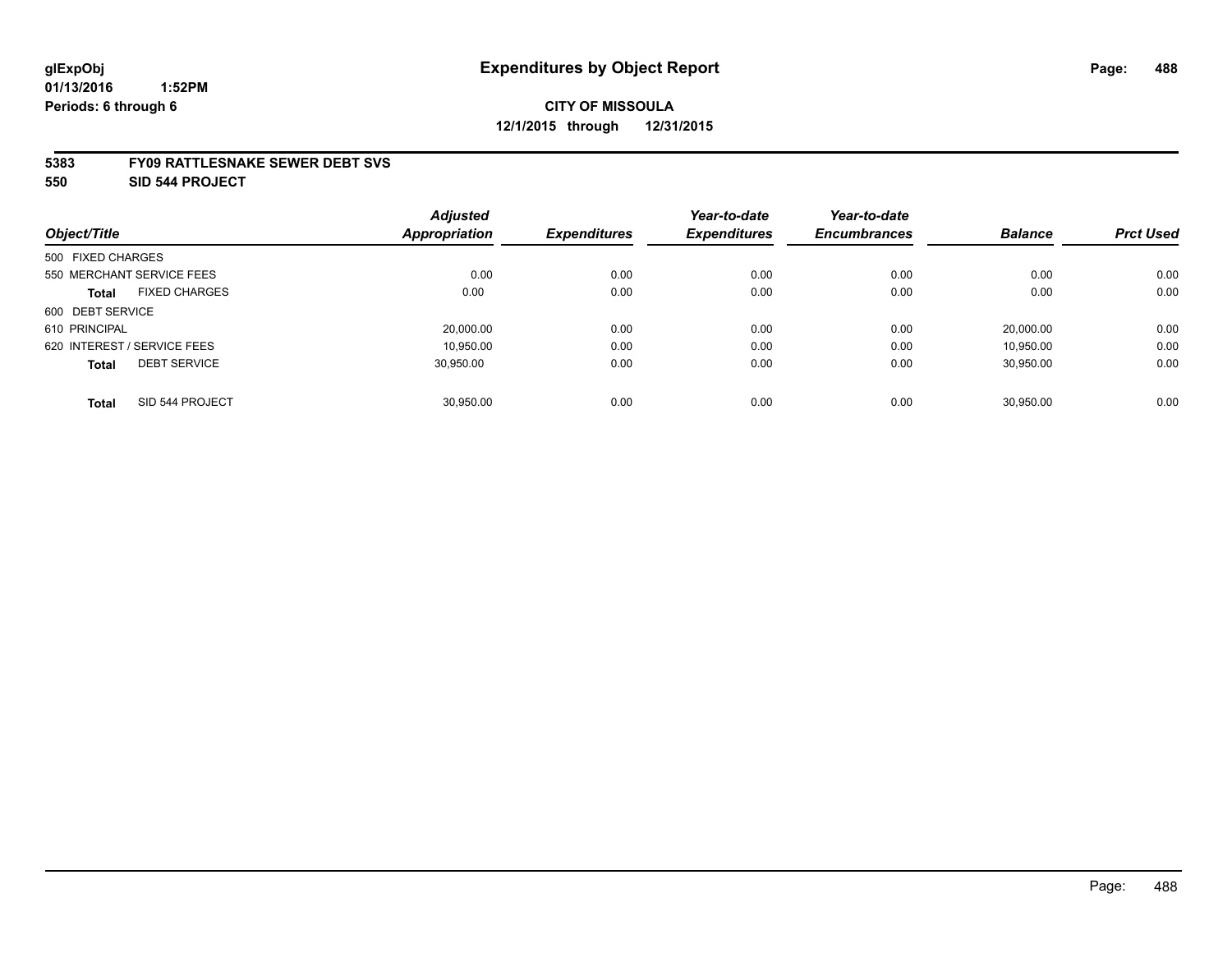# **CITY OF MISSOULA 12/1/2015 through 12/31/2015**

## **5383 FY09 RATTLESNAKE SEWER DEBT SVS**

| Object/Title      |                                        | <b>Adjusted</b><br>Appropriation | <b>Expenditures</b> | Year-to-date<br><b>Expenditures</b> | Year-to-date<br><b>Encumbrances</b> | <b>Balance</b> | <b>Prct Used</b> |
|-------------------|----------------------------------------|----------------------------------|---------------------|-------------------------------------|-------------------------------------|----------------|------------------|
|                   |                                        |                                  |                     |                                     |                                     |                |                  |
| 500 FIXED CHARGES |                                        |                                  |                     |                                     |                                     |                |                  |
|                   | 550 MERCHANT SERVICE FEES              | 0.00                             | 0.00                | 0.00                                | 0.00                                | 0.00           | 0.00             |
| <b>Total</b>      | <b>FIXED CHARGES</b>                   | 0.00                             | 0.00                | 0.00                                | 0.00                                | 0.00           | 0.00             |
| 600 DEBT SERVICE  |                                        |                                  |                     |                                     |                                     |                |                  |
| 610 PRINCIPAL     |                                        | 20.000.00                        | 10,000.00           | 10,000.00                           | 0.00                                | 10.000.00      | 50.00            |
|                   | 620 INTEREST / SERVICE FEES            | 10.950.00                        | 5,550.00            | 5,550.00                            | 0.00                                | 5,400.00       | 50.68            |
| <b>Total</b>      | <b>DEBT SERVICE</b>                    | 30,950.00                        | 15,550.00           | 15,550.00                           | 0.00                                | 15,400.00      | 50.24            |
| 800 OTHER OBJECTS |                                        |                                  |                     |                                     |                                     |                |                  |
|                   | 820 TRANSFERS TO OTHER FUNDS           | 0.00                             | 0.00                | 0.00                                | 0.00                                | 0.00           | 0.00             |
| <b>Total</b>      | OTHER OBJECTS                          | 0.00                             | 0.00                | 0.00                                | 0.00                                | 0.00           | 0.00             |
| <b>Total</b>      | <b>FY09 RATTLESNAKE SEWER DEBT SVS</b> | 30,950.00                        | 15.550.00           | 15,550.00                           | 0.00                                | 15.400.00      | 50.24            |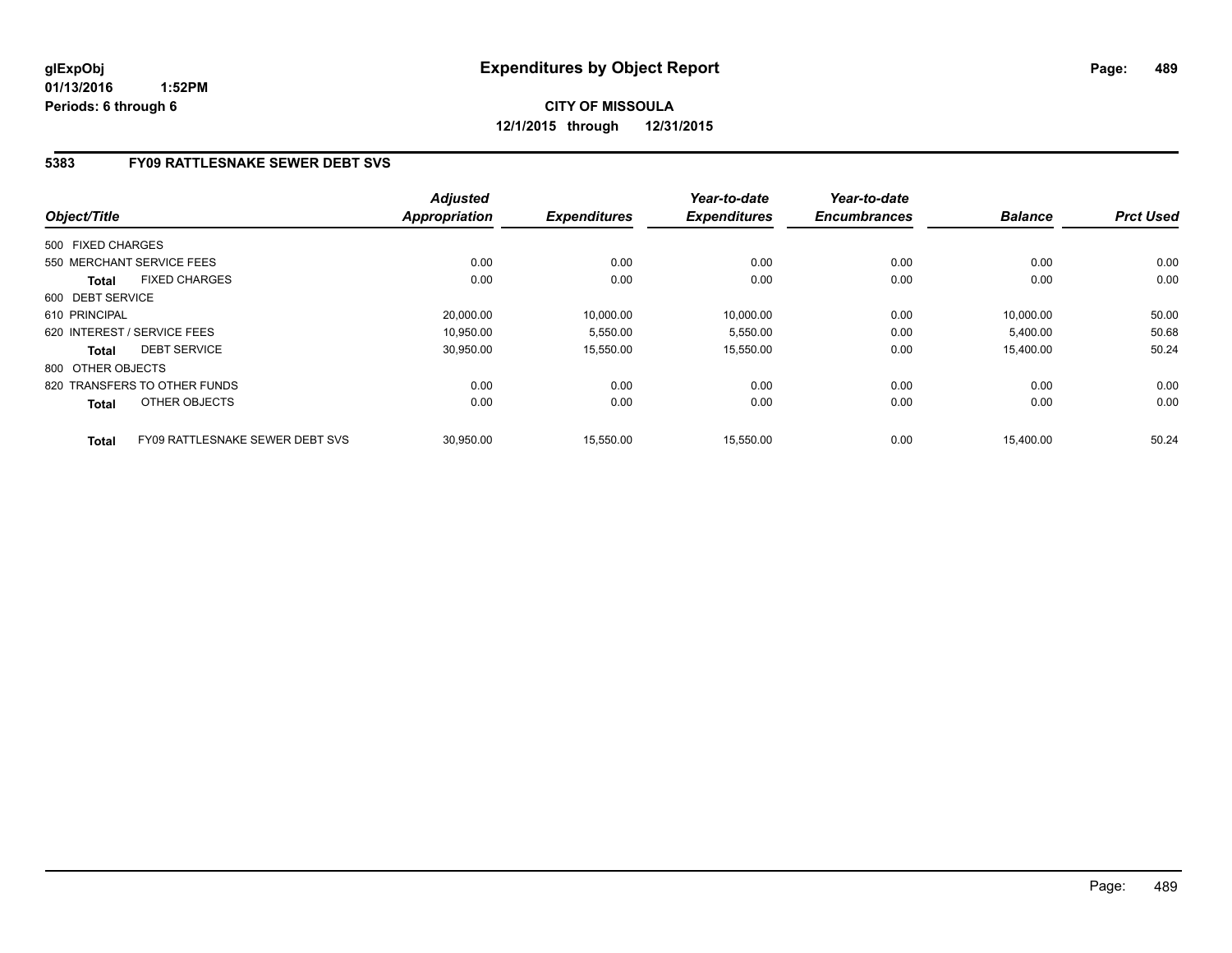**5384 09 LOLO BOND RESERVE**

| Object/Title                         | <b>Adjusted</b><br><b>Appropriation</b> | <b>Expenditures</b> | Year-to-date<br><b>Expenditures</b> | Year-to-date<br><b>Encumbrances</b> | <b>Balance</b> | <b>Prct Used</b> |
|--------------------------------------|-----------------------------------------|---------------------|-------------------------------------|-------------------------------------|----------------|------------------|
| 500 FIXED CHARGES                    |                                         |                     |                                     |                                     |                |                  |
| 550 MERCHANT SERVICE FEES            | 0.00                                    | 0.00                | 0.00                                | 0.00                                | 0.00           | 0.00             |
| <b>FIXED CHARGES</b><br><b>Total</b> | 0.00                                    | 0.00                | 0.00                                | 0.00                                | 0.00           | 0.00             |
| 800 OTHER OBJECTS                    |                                         |                     |                                     |                                     |                |                  |
| 820 TRANSFERS TO OTHER FUNDS         | 10.310.00                               | 0.00                | 0.00                                | 0.00                                | 10.310.00      | 0.00             |
| OTHER OBJECTS<br><b>Total</b>        | 10.310.00                               | 0.00                | 0.00                                | 0.00                                | 10.310.00      | 0.00             |
| <b>WASTEWATER</b><br><b>Total</b>    | 10.310.00                               | 0.00                | 0.00                                | 0.00                                | 10.310.00      | 0.00             |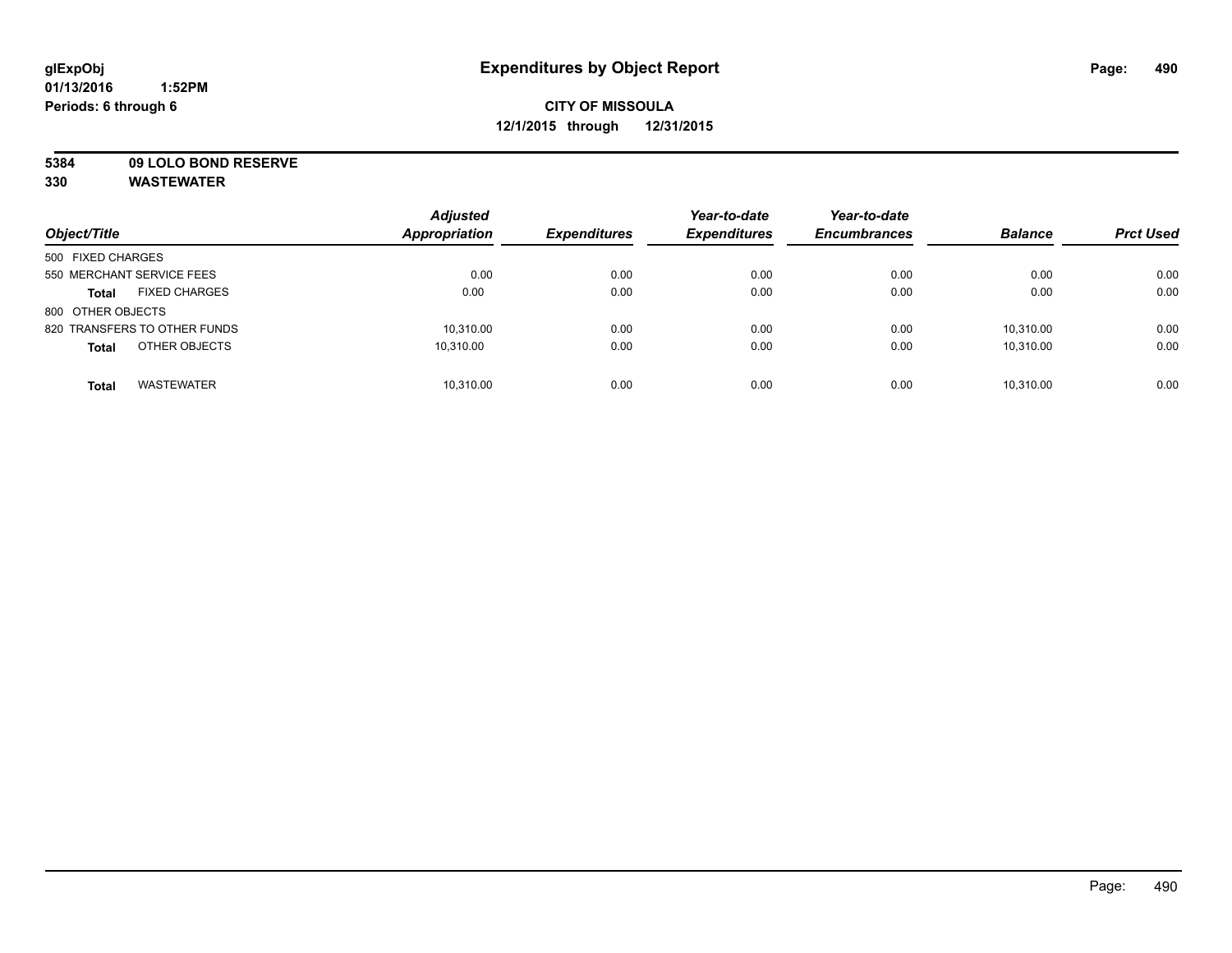### **5384 09 LOLO BOND RESERVE**

| Object/Title                         | <b>Adjusted</b><br>Appropriation | <b>Expenditures</b> | Year-to-date<br><b>Expenditures</b> | Year-to-date<br><b>Encumbrances</b> | <b>Balance</b> | <b>Prct Used</b> |
|--------------------------------------|----------------------------------|---------------------|-------------------------------------|-------------------------------------|----------------|------------------|
| 500 FIXED CHARGES                    |                                  |                     |                                     |                                     |                |                  |
| 550 MERCHANT SERVICE FEES            | 0.00                             | 0.00                | 0.00                                | 0.00                                | 0.00           | 0.00             |
| <b>FIXED CHARGES</b><br><b>Total</b> | 0.00                             | 0.00                | 0.00                                | 0.00                                | 0.00           | 0.00             |
| 800 OTHER OBJECTS                    |                                  |                     |                                     |                                     |                |                  |
| 820 TRANSFERS TO OTHER FUNDS         | 10,310.00                        | 0.00                | 0.00                                | 0.00                                | 10.310.00      | 0.00             |
| OTHER OBJECTS<br><b>Total</b>        | 10,310.00                        | 0.00                | 0.00                                | 0.00                                | 10,310.00      | 0.00             |
| 09 LOLO BOND RESERVE<br><b>Total</b> | 10,310.00                        | 0.00                | 0.00                                | 0.00                                | 10,310.00      | 0.00             |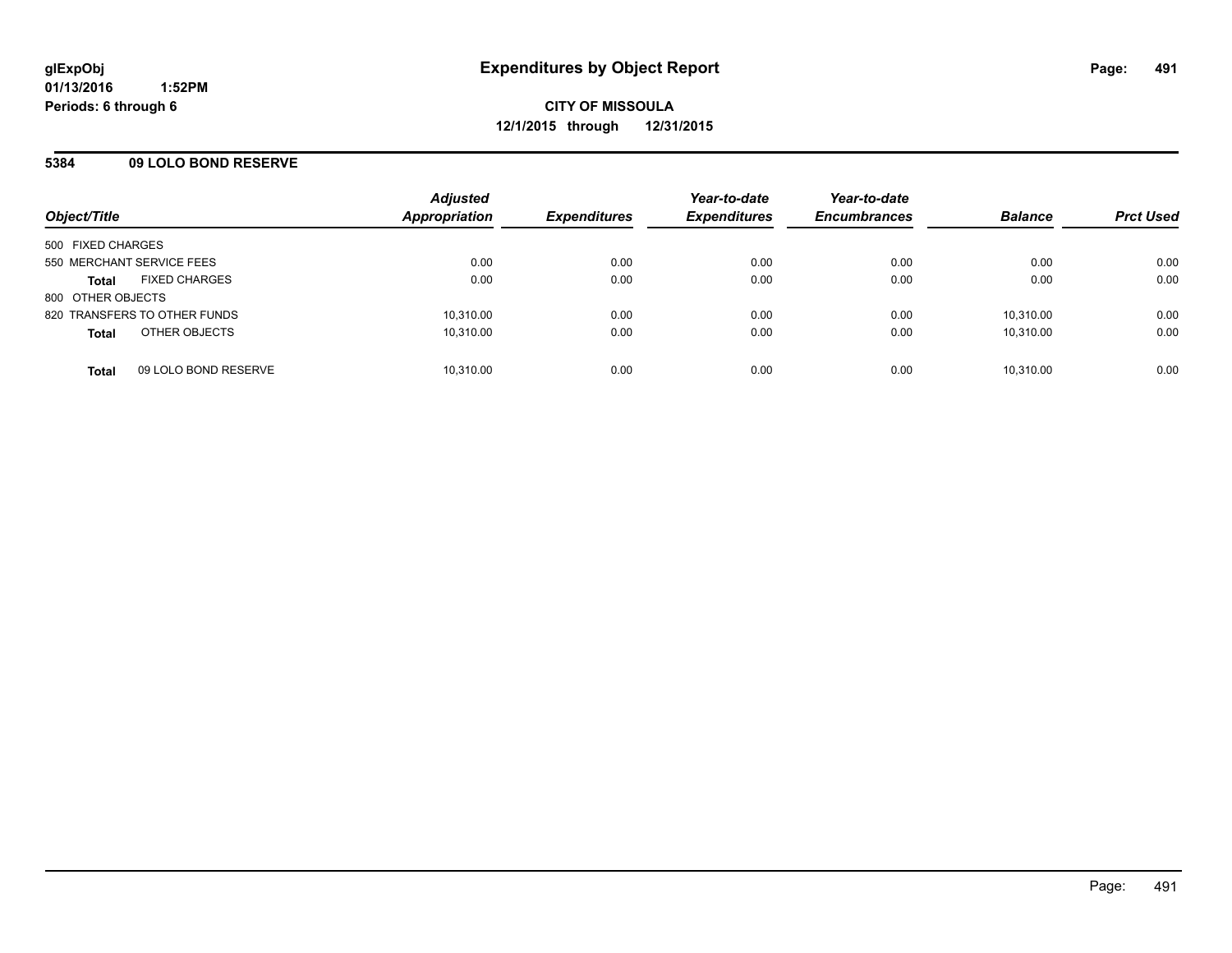### **5385 HEADWORKS 2010 BOND RESERVE**

| Object/Title                 | <b>Adjusted</b><br>Appropriation | <b>Expenditures</b> | Year-to-date<br><b>Expenditures</b> | Year-to-date<br><b>Encumbrances</b> | <b>Balance</b> | <b>Prct Used</b> |
|------------------------------|----------------------------------|---------------------|-------------------------------------|-------------------------------------|----------------|------------------|
| 800 OTHER OBJECTS            |                                  |                     |                                     |                                     |                |                  |
| 820 TRANSFERS TO OTHER FUNDS | 27,928.00                        | 0.00                | 0.00                                | 0.00                                | 27,928.00      | 0.00             |
| OTHER OBJECTS<br>Total       | 27.928.00                        | 0.00                | 0.00                                | 0.00                                | 27,928.00      | 0.00             |
| <b>WASTEWATER</b><br>Total   | 27,928.00                        | 0.00                | 0.00                                | 0.00                                | 27,928.00      | 0.00             |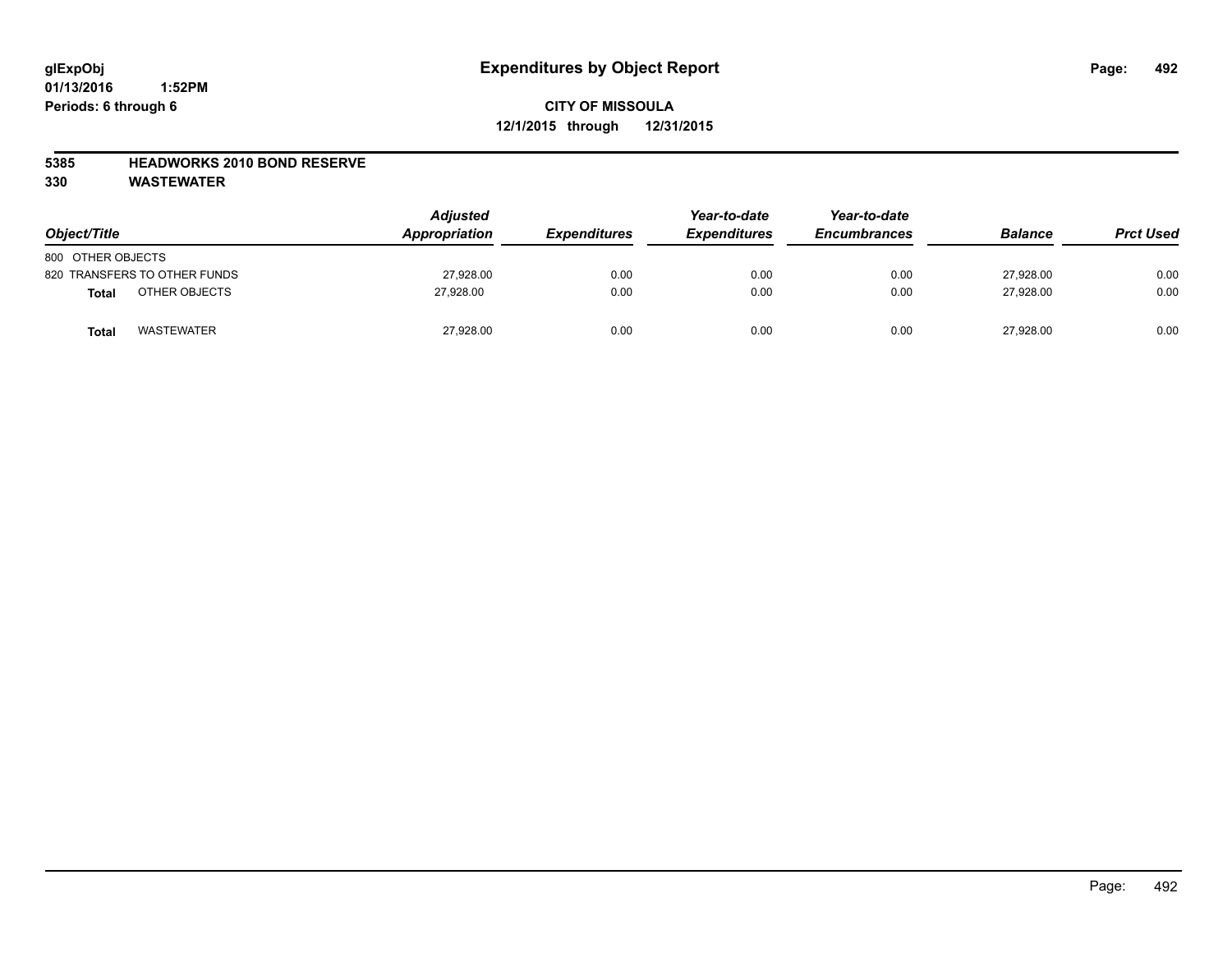**CITY OF MISSOULA 12/1/2015 through 12/31/2015**

### **5385 HEADWORKS 2010 BOND RESERVE**

| Object/Title                                       | <b>Adjusted</b><br>Appropriation | <b>Expenditures</b> | Year-to-date<br><b>Expenditures</b> | Year-to-date<br><b>Encumbrances</b> | <b>Balance</b> | <b>Prct Used</b> |
|----------------------------------------------------|----------------------------------|---------------------|-------------------------------------|-------------------------------------|----------------|------------------|
| 800 OTHER OBJECTS                                  |                                  |                     |                                     |                                     |                |                  |
| 820 TRANSFERS TO OTHER FUNDS                       | 27,928.00                        | 0.00                | 0.00                                | 0.00                                | 27,928.00      | 0.00             |
| OTHER OBJECTS<br><b>Total</b>                      | 27,928.00                        | 0.00                | 0.00                                | 0.00                                | 27.928.00      | 0.00             |
| <b>HEADWORKS 2010 BOND RESERVE</b><br><b>Total</b> | 27,928.00                        | 0.00                | 0.00                                | 0.00                                | 27.928.00      | 0.00             |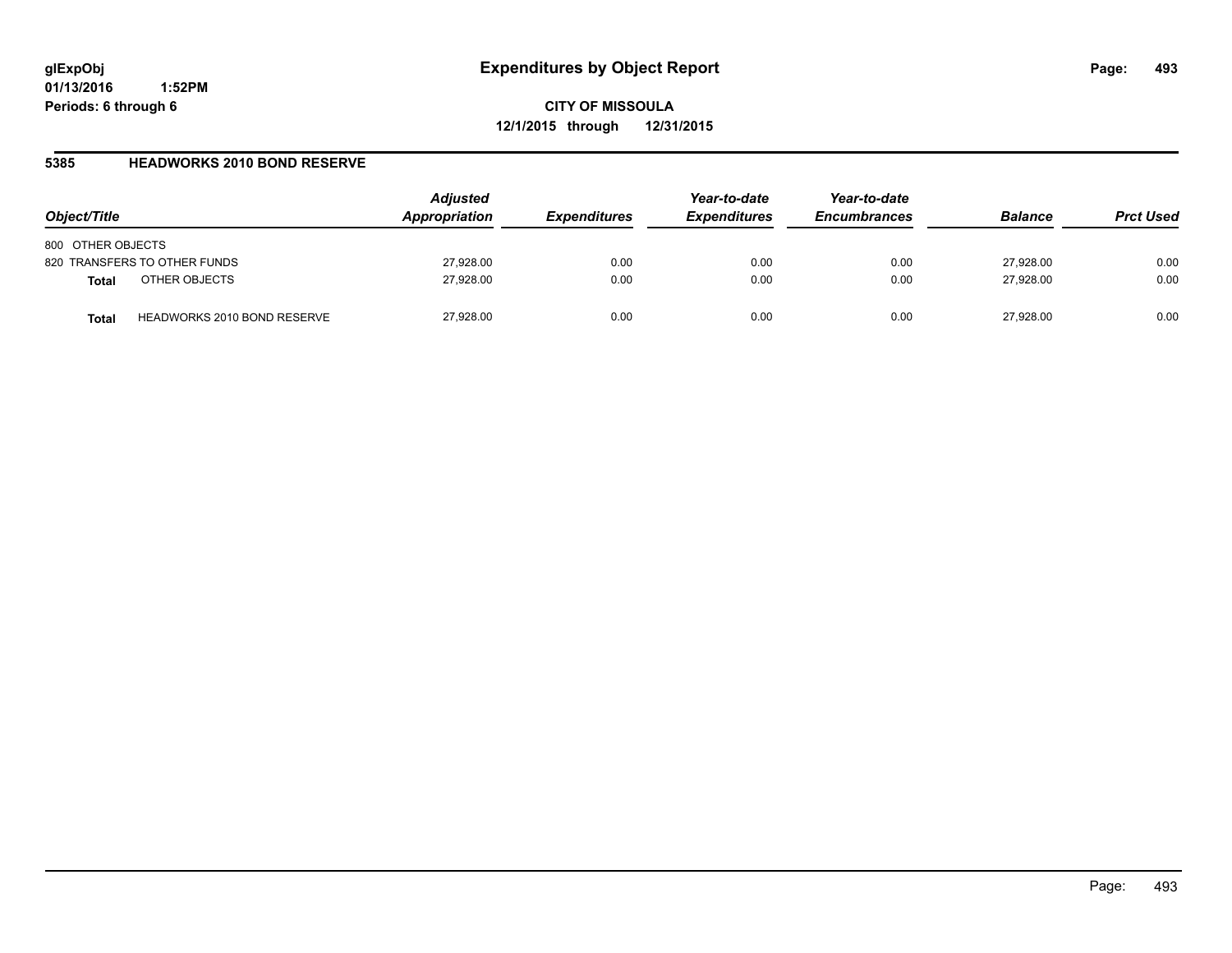# **CITY OF MISSOULA 12/1/2015 through 12/31/2015**

#### **5386 FY10 HEADWORKS DEBT SERVICE**

|                   |                             | <b>Adjusted</b>     |                     | Year-to-date        | Year-to-date   |                  |       |
|-------------------|-----------------------------|---------------------|---------------------|---------------------|----------------|------------------|-------|
| Object/Title      | <b>Appropriation</b>        | <b>Expenditures</b> | <b>Expenditures</b> | <b>Encumbrances</b> | <b>Balance</b> | <b>Prct Used</b> |       |
| 500 FIXED CHARGES |                             |                     |                     |                     |                |                  |       |
|                   | 550 MERCHANT SERVICE FEES   | 0.00                | 0.00                | 0.00                | 0.00           | 0.00             | 0.00  |
| <b>Total</b>      | <b>FIXED CHARGES</b>        | 0.00                | 0.00                | 0.00                | 0.00           | 0.00             | 0.00  |
| 600 DEBT SERVICE  |                             |                     |                     |                     |                |                  |       |
| 610 PRINCIPAL     |                             | 135,000.00          | 0.00                | 0.00                | 0.00           | 135.000.00       | 0.00  |
|                   | 620 INTEREST / SERVICE FEES | 563.316.00          | 282.008.19          | 282.008.19          | 0.00           | 281.307.81       | 50.06 |
| <b>Total</b>      | <b>DEBT SERVICE</b>         | 698.316.00          | 282.008.19          | 282.008.19          | 0.00           | 416.307.81       | 40.38 |
| <b>Total</b>      | <b>WASTEWATER</b>           | 698.316.00          | 282.008.19          | 282.008.19          | 0.00           | 416.307.81       | 40.38 |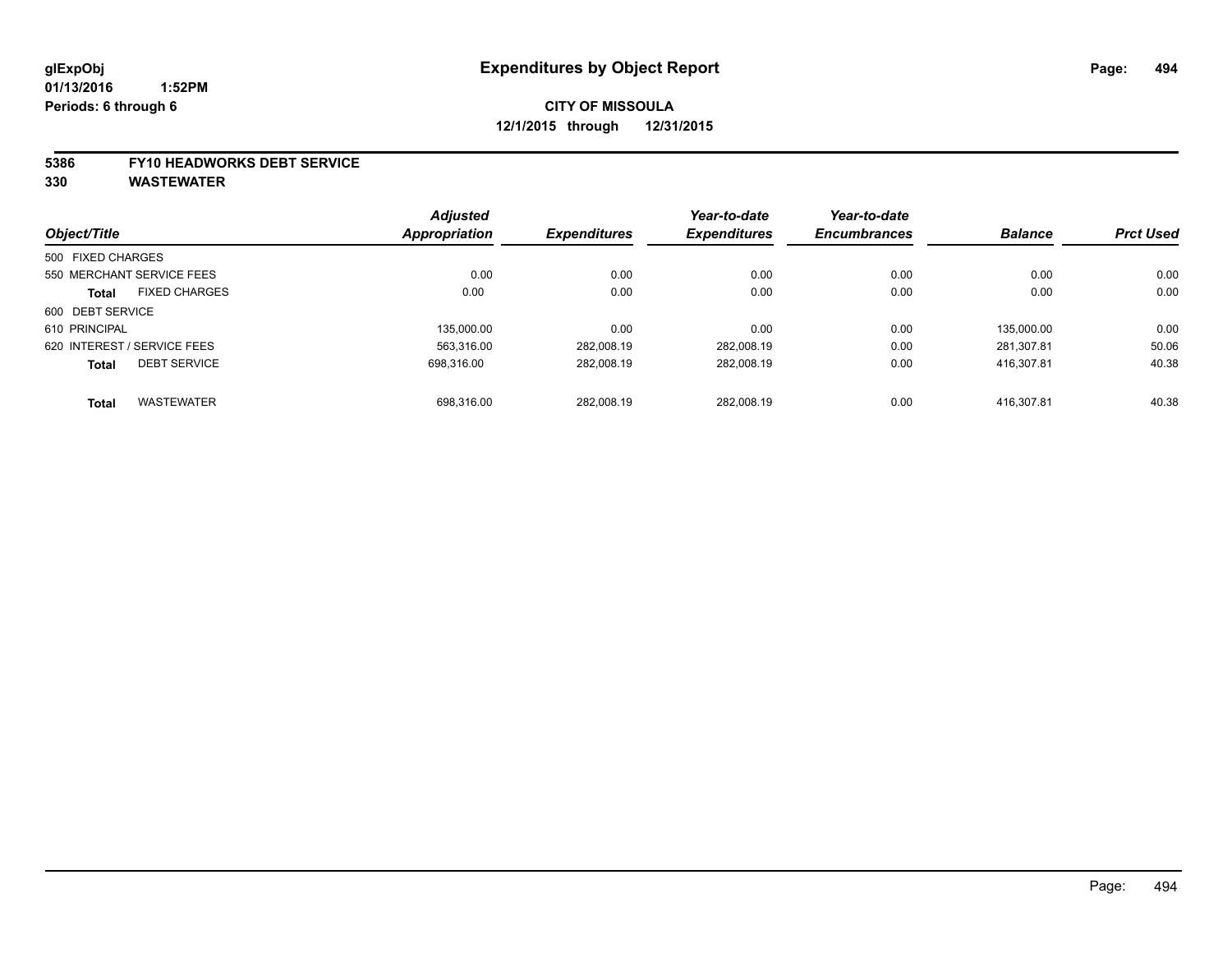### **5386 FY10 HEADWORKS DEBT SERVICE**

| Object/Title                                | <b>Adjusted</b><br>Appropriation | <b>Expenditures</b> | Year-to-date<br><b>Expenditures</b> | Year-to-date<br><b>Encumbrances</b> | <b>Balance</b> | <b>Prct Used</b> |
|---------------------------------------------|----------------------------------|---------------------|-------------------------------------|-------------------------------------|----------------|------------------|
| 500 FIXED CHARGES                           |                                  |                     |                                     |                                     |                |                  |
| 550 MERCHANT SERVICE FEES                   | 0.00                             | 0.00                | 0.00                                | 0.00                                | 0.00           | 0.00             |
| <b>FIXED CHARGES</b><br><b>Total</b>        | 0.00                             | 0.00                | 0.00                                | 0.00                                | 0.00           | 0.00             |
| 600 DEBT SERVICE                            |                                  |                     |                                     |                                     |                |                  |
| 610 PRINCIPAL                               | 135.000.00                       | 0.00                | 0.00                                | 0.00                                | 135.000.00     | 0.00             |
| 620 INTEREST / SERVICE FEES                 | 563.316.00                       | 282.008.19          | 282.008.19                          | 0.00                                | 281.307.81     | 50.06            |
| <b>DEBT SERVICE</b><br><b>Total</b>         | 698.316.00                       | 282.008.19          | 282.008.19                          | 0.00                                | 416.307.81     | 40.38            |
| FY10 HEADWORKS DEBT SERVICE<br><b>Total</b> | 698.316.00                       | 282.008.19          | 282.008.19                          | 0.00                                | 416.307.81     | 40.38            |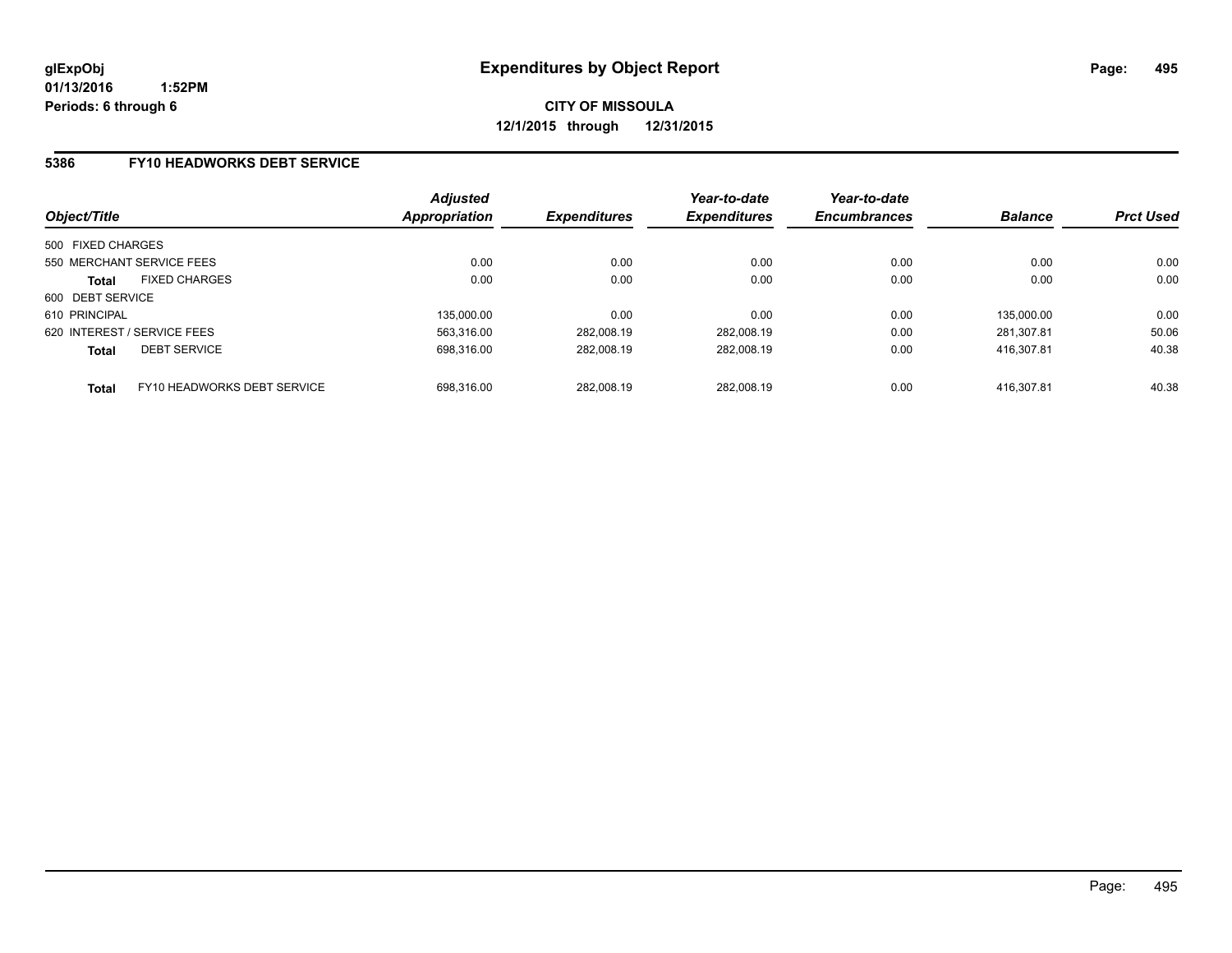# **CITY OF MISSOULA 12/1/2015 through 12/31/2015**

#### **5387 FY11 SEWER \$1.29M BOND DEBT SERVICE**

|                   |                             | <b>Adjusted</b>      |                     | Year-to-date        | Year-to-date        |                |                  |
|-------------------|-----------------------------|----------------------|---------------------|---------------------|---------------------|----------------|------------------|
| Object/Title      |                             | <b>Appropriation</b> | <b>Expenditures</b> | <b>Expenditures</b> | <b>Encumbrances</b> | <b>Balance</b> | <b>Prct Used</b> |
| 500 FIXED CHARGES |                             |                      |                     |                     |                     |                |                  |
|                   | 550 MERCHANT SERVICE FEES   | 0.00                 | 0.00                | 0.00                | 0.00                | 0.00           | 0.00             |
| <b>Total</b>      | <b>FIXED CHARGES</b>        | 0.00                 | 0.00                | 0.00                | 0.00                | 0.00           | 0.00             |
| 600 DEBT SERVICE  |                             |                      |                     |                     |                     |                |                  |
| 610 PRINCIPAL     |                             | 45.000.00            | 0.00                | 0.00                | 0.00                | 45.000.00      | 0.00             |
|                   | 620 INTEREST / SERVICE FEES | 57,080.00            | 28,365.00           | 28,365.00           | 0.00                | 28.715.00      | 49.69            |
| <b>Total</b>      | <b>DEBT SERVICE</b>         | 102.080.00           | 28,365.00           | 28,365.00           | 0.00                | 73.715.00      | 27.79            |
| <b>Total</b>      | <b>WASTEWATER</b>           | 102,080.00           | 28.365.00           | 28.365.00           | 0.00                | 73.715.00      | 27.79            |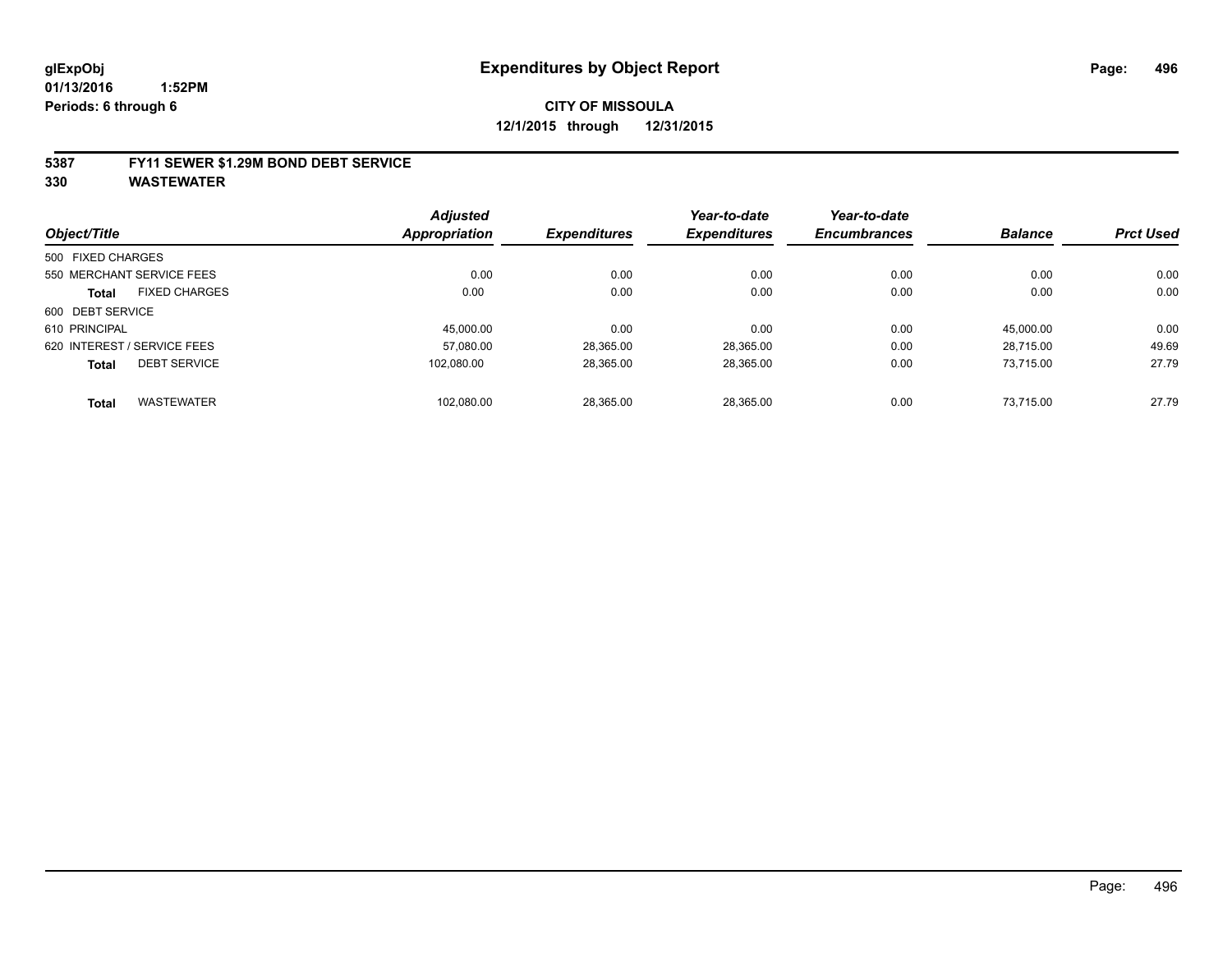**CITY OF MISSOULA 12/1/2015 through 12/31/2015**

### **5387 FY11 SEWER \$1.29M BOND DEBT SERVICE**

| Object/Title      |                                     | <b>Adjusted</b><br>Appropriation | <b>Expenditures</b> | Year-to-date<br><b>Expenditures</b> | Year-to-date<br><b>Encumbrances</b> | <b>Balance</b> | <b>Prct Used</b> |
|-------------------|-------------------------------------|----------------------------------|---------------------|-------------------------------------|-------------------------------------|----------------|------------------|
| 500 FIXED CHARGES |                                     |                                  |                     |                                     |                                     |                |                  |
|                   | 550 MERCHANT SERVICE FEES           | 0.00                             | 0.00                | 0.00                                | 0.00                                | 0.00           | 0.00             |
| <b>Total</b>      | <b>FIXED CHARGES</b>                | 0.00                             | 0.00                | 0.00                                | 0.00                                | 0.00           | 0.00             |
| 600 DEBT SERVICE  |                                     |                                  |                     |                                     |                                     |                |                  |
| 610 PRINCIPAL     |                                     | 45,000.00                        | 0.00                | 0.00                                | 0.00                                | 45,000.00      | 0.00             |
|                   | 620 INTEREST / SERVICE FEES         | 57.080.00                        | 28,365.00           | 28.365.00                           | 0.00                                | 28.715.00      | 49.69            |
| <b>Total</b>      | <b>DEBT SERVICE</b>                 | 102.080.00                       | 28,365.00           | 28.365.00                           | 0.00                                | 73.715.00      | 27.79            |
| <b>Total</b>      | FY11 SEWER \$1.29M BOND DEBT SERVIC | 102.080.00                       | 28.365.00           | 28.365.00                           | 0.00                                | 73.715.00      | 27.79            |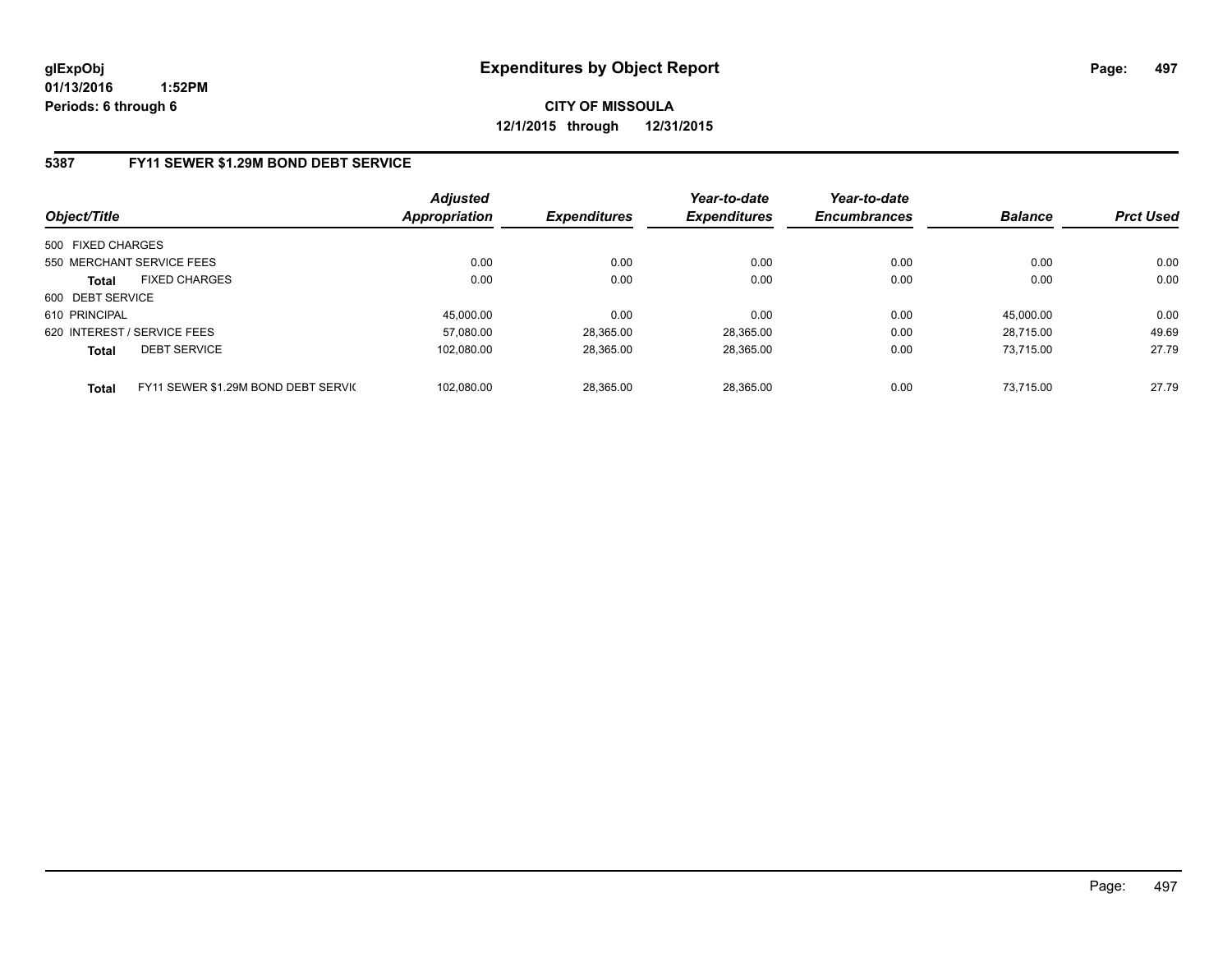#### **5388 FY11 \$1.29M SEWER BOND RESERVE**

| Object/Title                         | <b>Adjusted</b><br><b>Appropriation</b> | <b>Expenditures</b> | Year-to-date<br><b>Expenditures</b> | Year-to-date<br><b>Encumbrances</b> | <b>Balance</b> | <b>Prct Used</b> |
|--------------------------------------|-----------------------------------------|---------------------|-------------------------------------|-------------------------------------|----------------|------------------|
| 500 FIXED CHARGES                    |                                         |                     |                                     |                                     |                |                  |
| 550 MERCHANT SERVICE FEES            | 0.00                                    | 0.00                | 0.00                                | 0.00                                | 0.00           | 0.00             |
| <b>FIXED CHARGES</b><br><b>Total</b> | 0.00                                    | 0.00                | 0.00                                | 0.00                                | 0.00           | 0.00             |
| 800 OTHER OBJECTS                    |                                         |                     |                                     |                                     |                |                  |
| 820 TRANSFERS TO OTHER FUNDS         | 3.025.00                                | 0.00                | 0.00                                | 0.00                                | 3.025.00       | 0.00             |
| OTHER OBJECTS<br><b>Total</b>        | 3,025.00                                | 0.00                | 0.00                                | 0.00                                | 3.025.00       | 0.00             |
| <b>WASTEWATER</b><br>Total           | 3.025.00                                | 0.00                | 0.00                                | 0.00                                | 3.025.00       | 0.00             |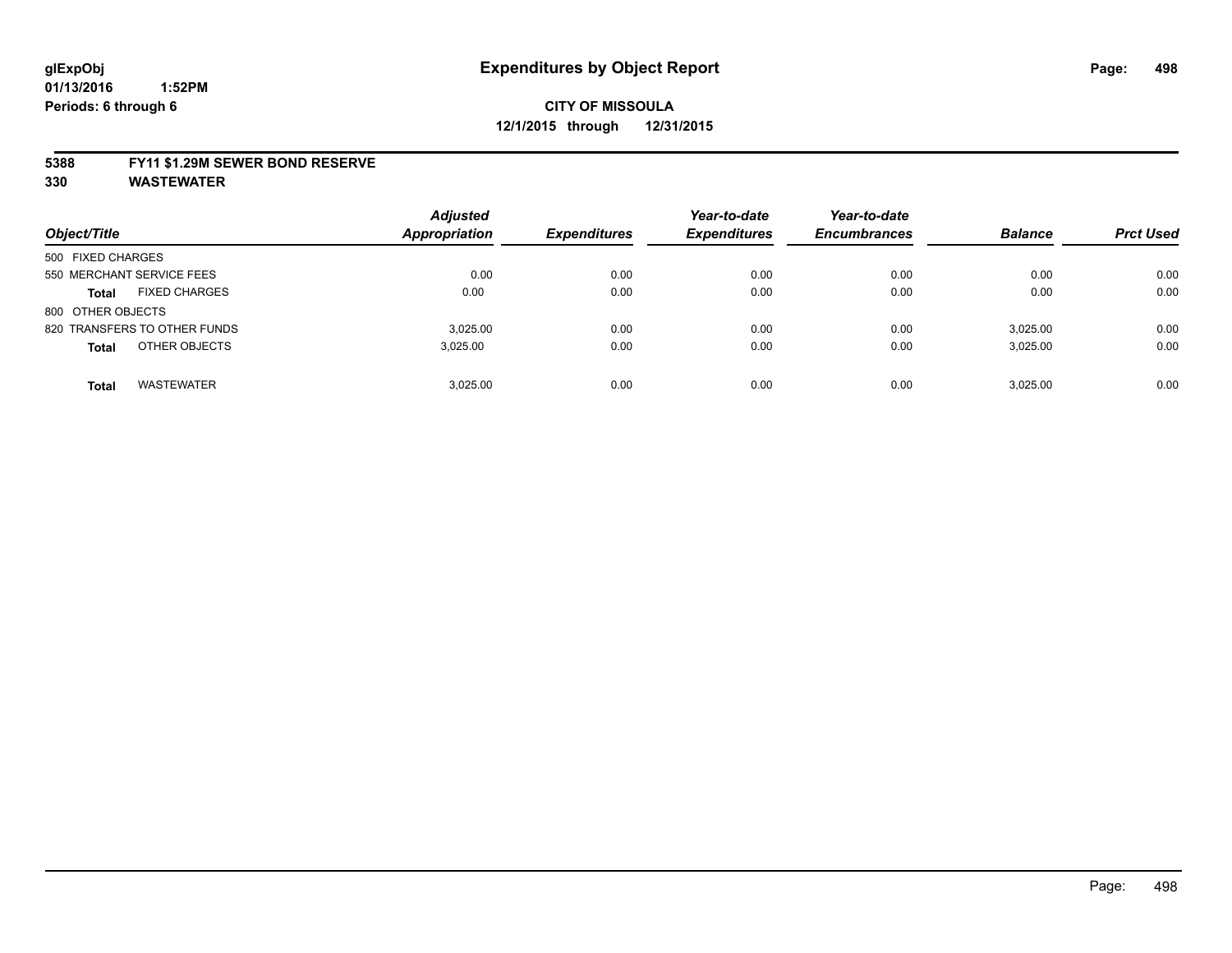# **5388 FY11 \$1.29M SEWER BOND RESERVE**

| Object/Title                                    | <b>Adjusted</b><br><b>Appropriation</b> | <b>Expenditures</b> | Year-to-date<br><b>Expenditures</b> | Year-to-date<br><b>Encumbrances</b> | <b>Balance</b> | <b>Prct Used</b> |
|-------------------------------------------------|-----------------------------------------|---------------------|-------------------------------------|-------------------------------------|----------------|------------------|
| 500 FIXED CHARGES                               |                                         |                     |                                     |                                     |                |                  |
| 550 MERCHANT SERVICE FEES                       | 0.00                                    | 0.00                | 0.00                                | 0.00                                | 0.00           | 0.00             |
| <b>FIXED CHARGES</b><br><b>Total</b>            | 0.00                                    | 0.00                | 0.00                                | 0.00                                | 0.00           | 0.00             |
| 800 OTHER OBJECTS                               |                                         |                     |                                     |                                     |                |                  |
| 820 TRANSFERS TO OTHER FUNDS                    | 3.025.00                                | 0.00                | 0.00                                | 0.00                                | 3,025.00       | 0.00             |
| OTHER OBJECTS<br><b>Total</b>                   | 3,025.00                                | 0.00                | 0.00                                | 0.00                                | 3,025.00       | 0.00             |
| FY11 \$1.29M SEWER BOND RESERVE<br><b>Total</b> | 3.025.00                                | 0.00                | 0.00                                | 0.00                                | 3,025.00       | 0.00             |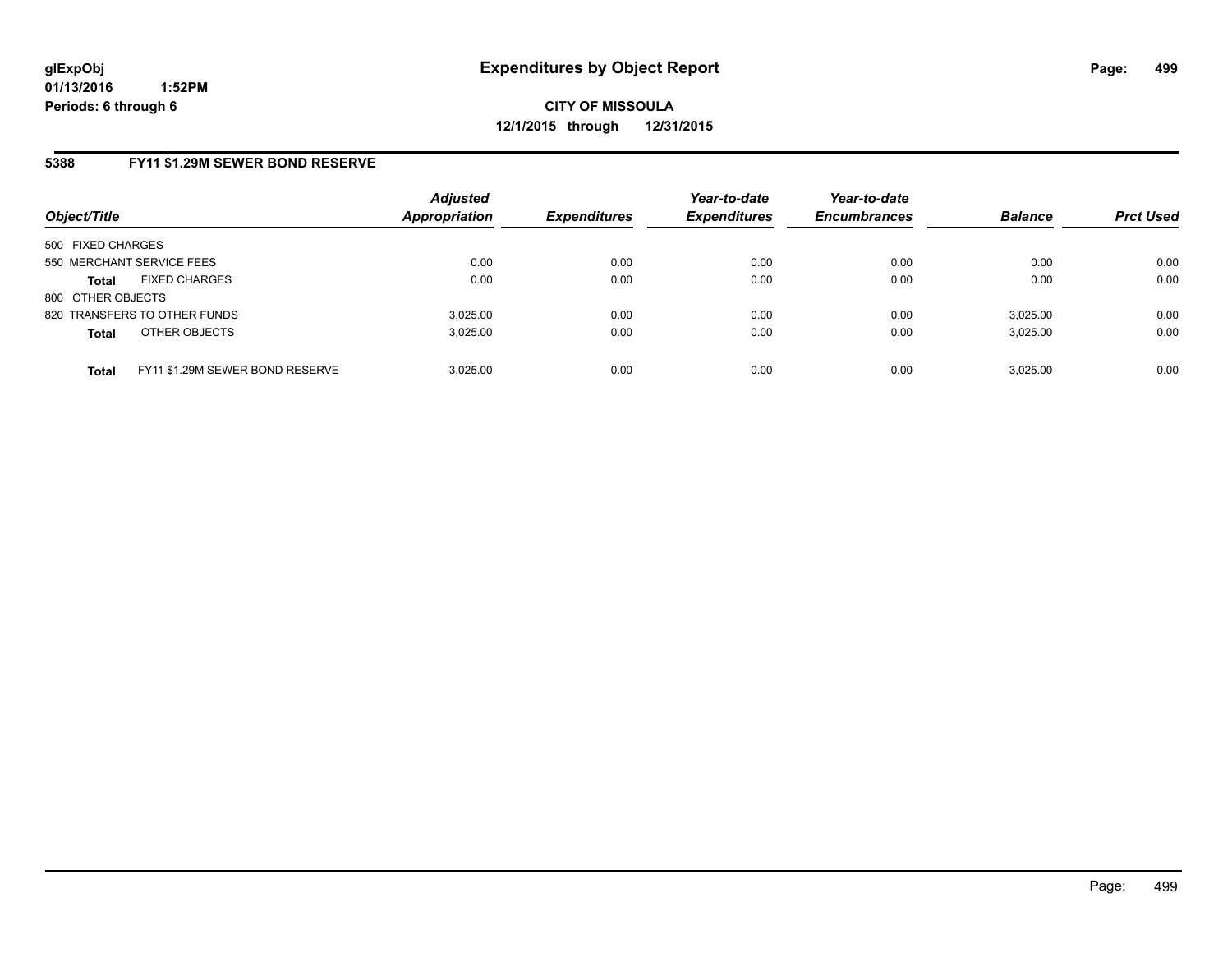# **CITY OF MISSOULA 12/1/2015 through 12/31/2015**

#### **5389 FY15 SEWER REVENUE BOND DEBT SERVICE**

|                   |                             | <b>Adjusted</b>      |                     | Year-to-date        | Year-to-date        |                |                  |
|-------------------|-----------------------------|----------------------|---------------------|---------------------|---------------------|----------------|------------------|
| Object/Title      |                             | <b>Appropriation</b> | <b>Expenditures</b> | <b>Expenditures</b> | <b>Encumbrances</b> | <b>Balance</b> | <b>Prct Used</b> |
| 500 FIXED CHARGES |                             |                      |                     |                     |                     |                |                  |
|                   | 550 MERCHANT SERVICE FEES   | 0.00                 | 0.00                | 0.00                | 0.00                | 0.00           | 0.00             |
| <b>Total</b>      | <b>FIXED CHARGES</b>        | 0.00                 | 0.00                | 0.00                | 0.00                | 0.00           | 0.00             |
| 600 DEBT SERVICE  |                             |                      |                     |                     |                     |                |                  |
| 610 PRINCIPAL     |                             | 19.000.00            | 19.000.00           | 19.000.00           | 0.00                | 0.00           | 100.00           |
|                   | 620 INTEREST / SERVICE FEES | 17.074.30            | 2,459.73            | 2,459.73            | 0.00                | 14.614.57      | 14.41            |
| <b>Total</b>      | <b>DEBT SERVICE</b>         | 36.074.30            | 21.459.73           | 21.459.73           | 0.00                | 14.614.57      | 59.49            |
| <b>Total</b>      | <b>WASTEWATER</b>           | 36.074.30            | 21.459.73           | 21.459.73           | 0.00                | 14.614.57      | 59.49            |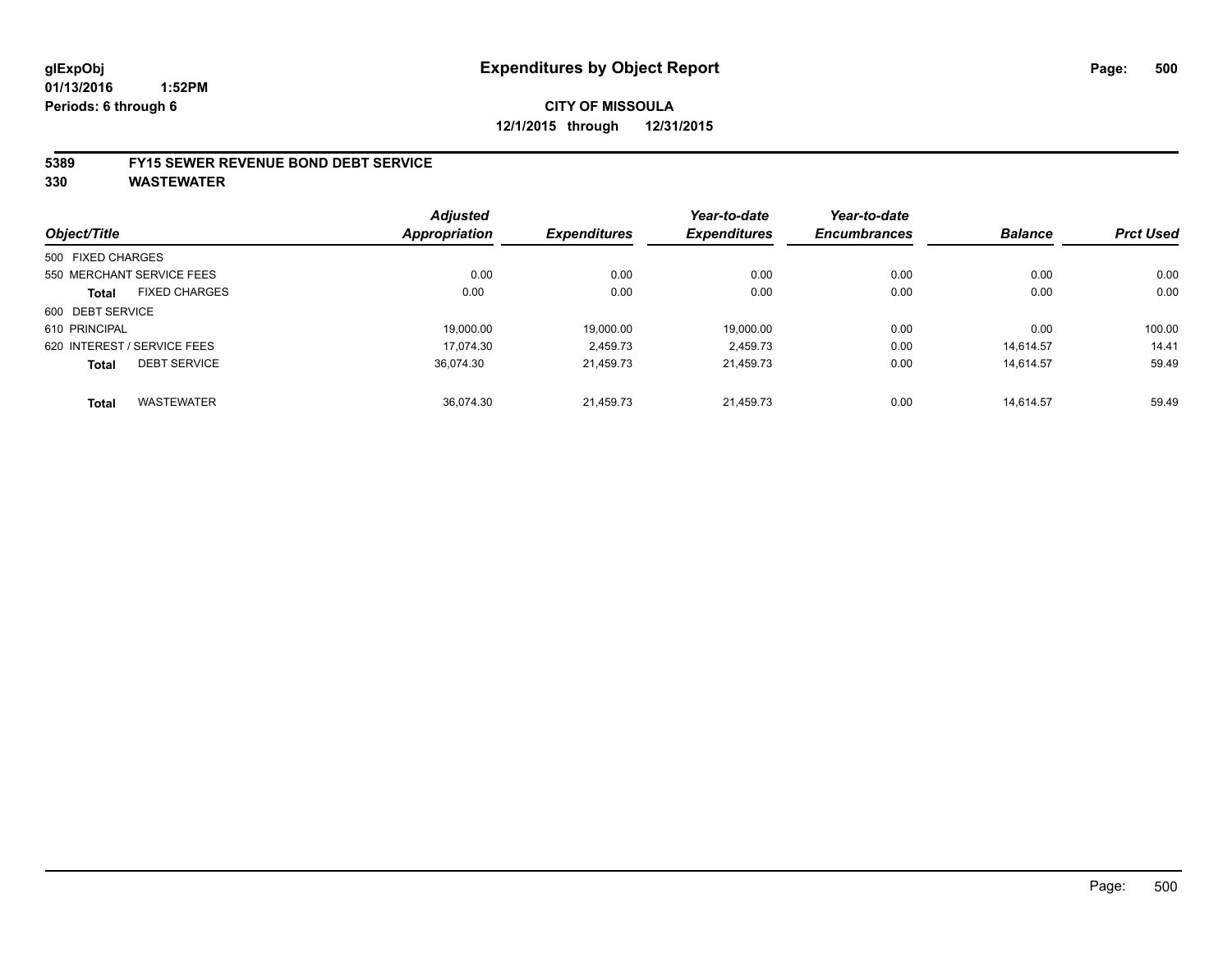**CITY OF MISSOULA 12/1/2015 through 12/31/2015**

### **5389 FY15 SEWER REVENUE BOND DEBT SERVICE**

| Object/Title                |                                  | <b>Adjusted</b><br><b>Appropriation</b> | <b>Expenditures</b> | Year-to-date<br><b>Expenditures</b> | Year-to-date<br><b>Encumbrances</b> | <b>Balance</b> | <b>Prct Used</b> |
|-----------------------------|----------------------------------|-----------------------------------------|---------------------|-------------------------------------|-------------------------------------|----------------|------------------|
| 500 FIXED CHARGES           |                                  |                                         |                     |                                     |                                     |                |                  |
|                             | 550 MERCHANT SERVICE FEES        | 0.00                                    | 0.00                | 0.00                                | 0.00                                | 0.00           | 0.00             |
| <b>Total</b>                | <b>FIXED CHARGES</b>             | 0.00                                    | 0.00                | 0.00                                | 0.00                                | 0.00           | 0.00             |
| 600 DEBT SERVICE            |                                  |                                         |                     |                                     |                                     |                |                  |
| 610 PRINCIPAL               |                                  | 19.000.00                               | 19.000.00           | 19.000.00                           | 0.00                                | 0.00           | 100.00           |
| 620 INTEREST / SERVICE FEES |                                  | 17.074.30                               | 2.459.73            | 2.459.73                            | 0.00                                | 14.614.57      | 14.41            |
| <b>Total</b>                | <b>DEBT SERVICE</b>              | 36.074.30                               | 21.459.73           | 21.459.73                           | 0.00                                | 14.614.57      | 59.49            |
| <b>Total</b>                | FY15 SEWER REVENUE BOND DEBT SEF | 36.074.30                               | 21.459.73           | 21.459.73                           | 0.00                                | 14.614.57      | 59.49            |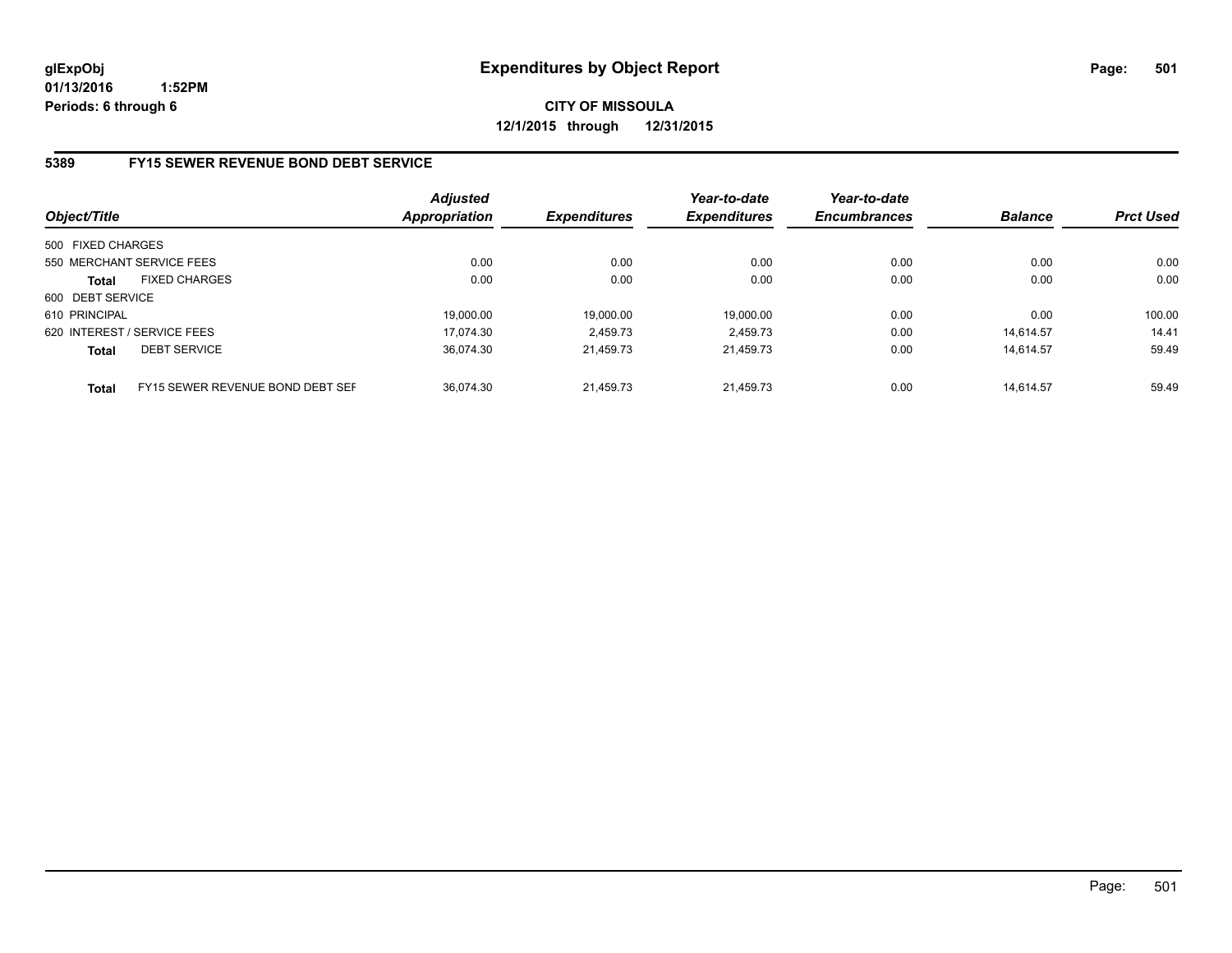# **CITY OF MISSOULA 12/1/2015 through 12/31/2015**

#### **5390 FY15 SEWER BOND DEBT RESERVE**

| Object/Title                         | <b>Adjusted</b><br><b>Appropriation</b> | <b>Expenditures</b> | Year-to-date<br><b>Expenditures</b> | Year-to-date<br><b>Encumbrances</b> | <b>Balance</b> | <b>Prct Used</b> |
|--------------------------------------|-----------------------------------------|---------------------|-------------------------------------|-------------------------------------|----------------|------------------|
| 500 FIXED CHARGES                    |                                         |                     |                                     |                                     |                |                  |
| 550 MERCHANT SERVICE FEES            | 0.00                                    | 0.00                | 0.00                                | 0.00                                | 0.00           | 0.00             |
| <b>FIXED CHARGES</b><br><b>Total</b> | 0.00                                    | 0.00                | 0.00                                | 0.00                                | 0.00           | 0.00             |
| 800 OTHER OBJECTS                    |                                         |                     |                                     |                                     |                |                  |
| 820 TRANSFERS TO OTHER FUNDS         | 0.00                                    | 0.00                | 0.00                                | 0.00                                | 0.00           | 0.00             |
| OTHER OBJECTS<br><b>Total</b>        | 0.00                                    | 0.00                | 0.00                                | 0.00                                | 0.00           | 0.00             |
| <b>WASTEWATER</b><br><b>Total</b>    | 0.00                                    | 0.00                | 0.00                                | 0.00                                | 0.00           | 0.00             |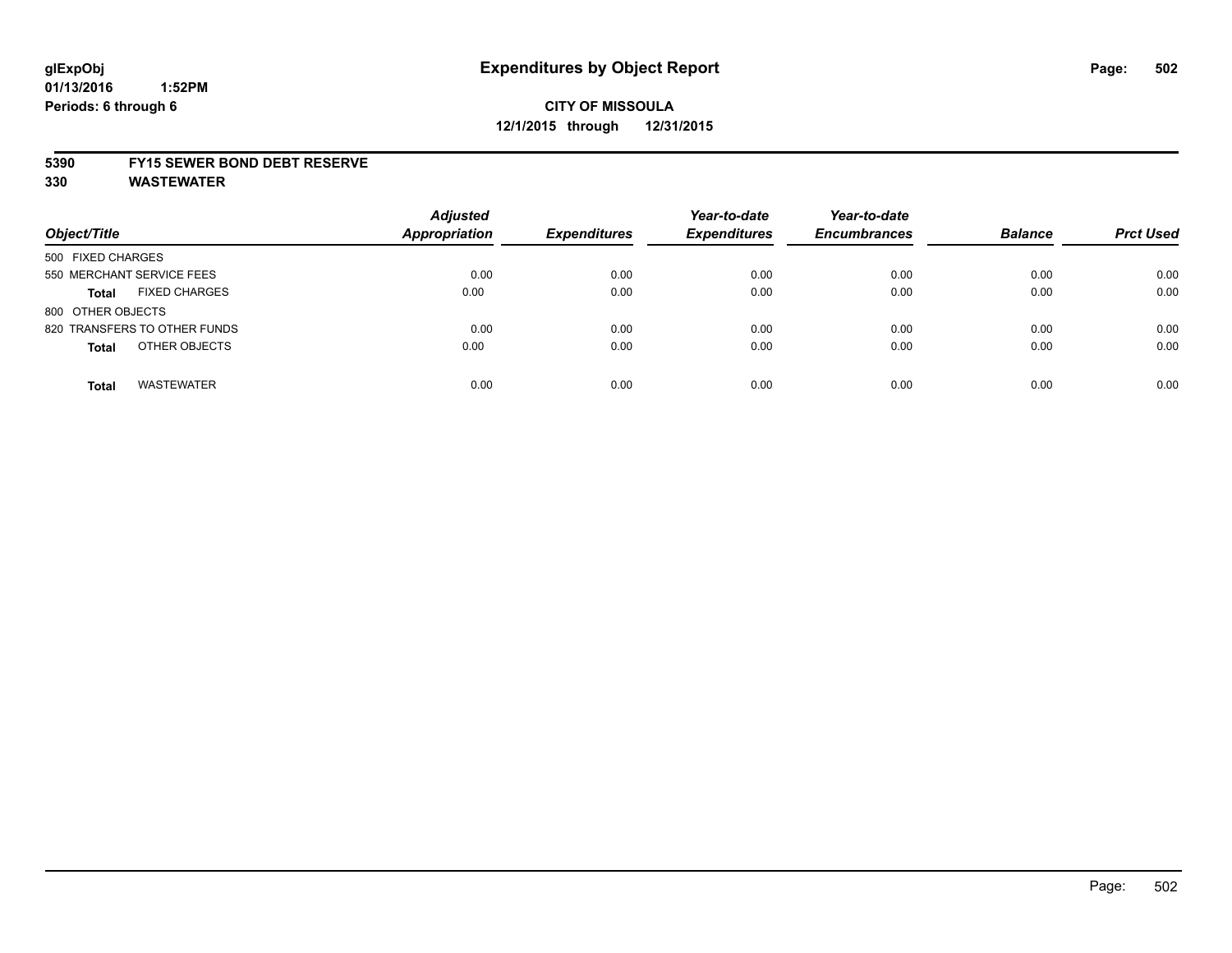## **5390 FY15 SEWER BOND DEBT RESERVE**

| Object/Title              |                              | <b>Adjusted</b><br>Appropriation | <b>Expenditures</b> | Year-to-date<br><b>Expenditures</b> | Year-to-date<br><b>Encumbrances</b> | <b>Balance</b> | <b>Prct Used</b> |
|---------------------------|------------------------------|----------------------------------|---------------------|-------------------------------------|-------------------------------------|----------------|------------------|
| 500 FIXED CHARGES         |                              |                                  |                     |                                     |                                     |                |                  |
| 550 MERCHANT SERVICE FEES |                              | 0.00                             | 0.00                | 0.00                                | 0.00                                | 0.00           | 0.00             |
| Total                     | <b>FIXED CHARGES</b>         | 0.00                             | 0.00                | 0.00                                | 0.00                                | 0.00           | 0.00             |
| 800 OTHER OBJECTS         |                              |                                  |                     |                                     |                                     |                |                  |
|                           | 820 TRANSFERS TO OTHER FUNDS | 0.00                             | 0.00                | 0.00                                | 0.00                                | 0.00           | 0.00             |
| <b>Total</b>              | OTHER OBJECTS                | 0.00                             | 0.00                | 0.00                                | 0.00                                | 0.00           | 0.00             |
| <b>Total</b>              | FY15 SEWER BOND DEBT RESERVE | 0.00                             | 0.00                | 0.00                                | 0.00                                | 0.00           | 0.00             |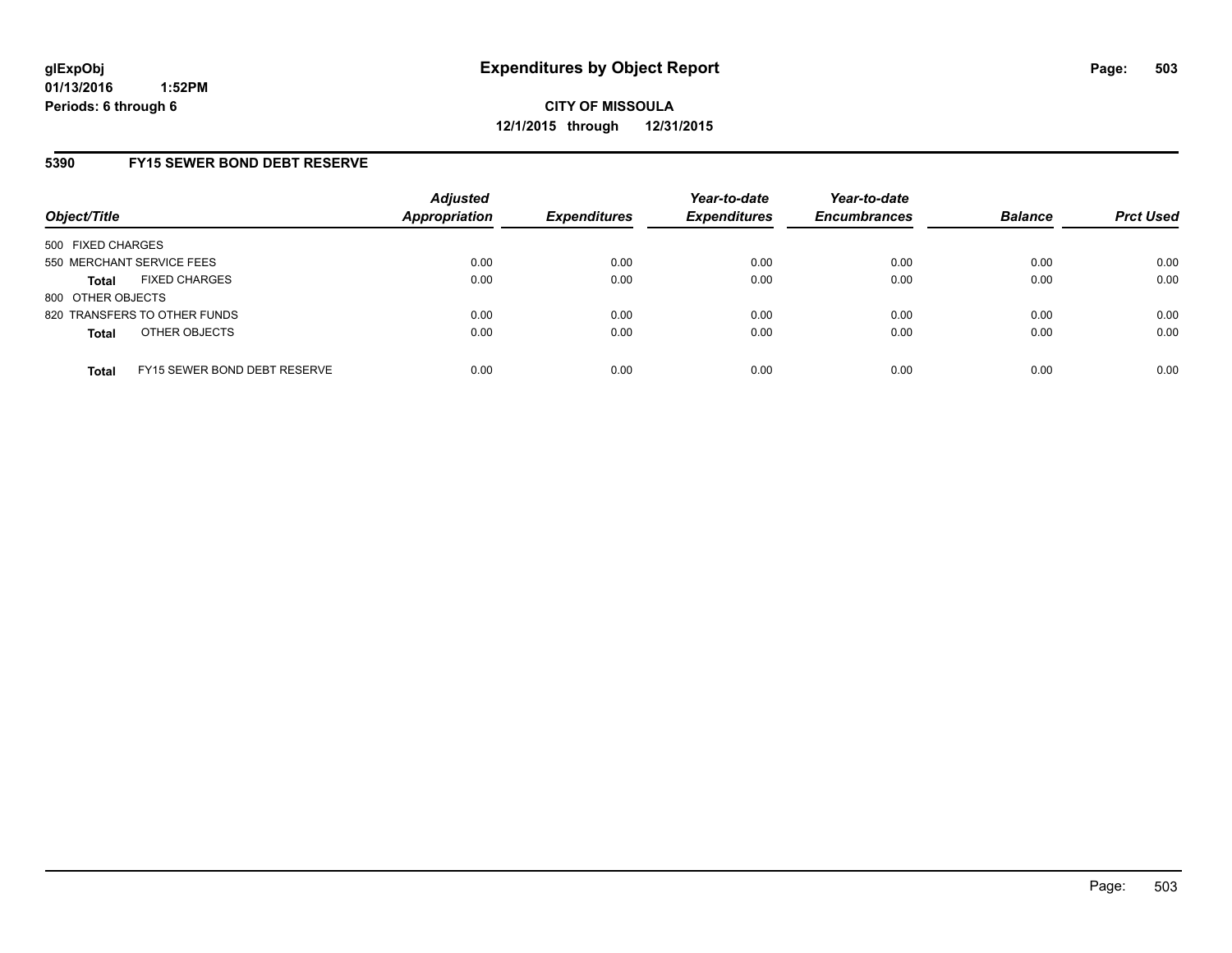#### **5711 AQUATICS**

**370 PARKS & RECREATION**

|                                           | <b>Adjusted</b>      |                     | Year-to-date        | Year-to-date        |                |                  |
|-------------------------------------------|----------------------|---------------------|---------------------|---------------------|----------------|------------------|
| Object/Title                              | <b>Appropriation</b> | <b>Expenditures</b> | <b>Expenditures</b> | <b>Encumbrances</b> | <b>Balance</b> | <b>Prct Used</b> |
| 100 PERSONAL SERVICES                     |                      |                     |                     |                     |                |                  |
| 110 SALARIES AND WAGES                    | 544,736.00           | 42,630.31           | 315,810.29          | 0.00                | 228,925.71     | 57.97            |
| 115 SALARIES/HEALTH INSURANCE BENEFIT     | 0.00                 | 0.00                | 0.00                | 0.00                | 0.00           | 0.00             |
| 120 OVERTIME/TERMINATION                  | 1,000.00             | 0.00                | 160.03              | 0.00                | 839.97         | 16.00            |
| 135 OPEB EXPENSE                          | 0.00                 | 0.00                | 0.00                | 0.00                | 0.00           | 0.00             |
| 140 EMPLOYER CONTRIBUTIONS                | 135,092.00           | 10,619.59           | 72,344.00           | 0.00                | 62,748.00      | 53.55            |
| <b>141 STATE RETIREMENT CONTRIBUTIONS</b> | 0.00                 | 0.00                | 173.50              | 0.00                | $-173.50$      | 0.00             |
| 145 OPEB CONTRIBUTION                     | 0.00                 | 0.00                | 0.00                | 0.00                | 0.00           | 0.00             |
| 190 PENSION EXPENSE                       | 0.00                 | 0.00                | 0.00                | 0.00                | 0.00           | 0.00             |
| PERSONAL SERVICES<br>Total                | 680,828.00           | 53,249.90           | 388,487.82          | 0.00                | 292,340.18     | 57.06            |
| 200 SUPPLIES                              |                      |                     |                     |                     |                |                  |
| 210 OFFICE SUPPLIES                       | 4,500.00             | 210.35              | 721.26              | 0.00                | 3,778.74       | 16.03            |
| 220 OPERATING SUPPLIES                    | 38,000.00            | 1,253.01            | 3,123.13            | 0.00                | 34,876.87      | 8.22             |
| 230 REPAIR/MAINTENANCE                    | 75,000.00            | 10,838.69           | 38,933.00           | 0.00                | 36,067.00      | 51.91            |
| 231 GASOLINE                              | 0.00                 | 0.00                | 0.00                | 0.00                | 0.00           | 0.00             |
| 240 OTHER SUPPLIES                        | 121,000.00           | 207.71              | 43,870.02           | 0.00                | 77,129.98      | 36.26            |
| 250 SUPPLIES FOR RESALE                   | 0.00                 | 0.00                | 0.00                | 0.00                | 0.00           | 0.00             |
| <b>SUPPLIES</b><br>Total                  | 238,500.00           | 12,509.76           | 86,647.41           | 0.00                | 151,852.59     | 36.33            |
| 300 PURCHASED SERVICES                    |                      |                     |                     |                     |                |                  |
| 310 COMMUNICATIONS                        | 500.00               | 0.00                | 3.39                | 0.00                | 496.61         | 0.68             |
| 320 PRINTING & DUPLICATING                | 10,500.00            | 559.71              | 633.73              | 0.00                | 9,866.27       | 6.04             |
| 330 PUBLICITY, SUBSCRIPTIONS & DUES       | 17,200.00            | 1,783.00            | 9,879.90            | 0.00                | 7,320.10       | 57.44            |
| 340 SEWER                                 | 10,275.00            | 0.00                | 2,722.43            | 0.00                | 7,552.57       | 26.50            |
| 341 ELECTRICITY & NATURAL GAS             | 191,000.00           | 9,722.45            | 79,208.06           | 0.00                | 111,791.94     | 41.47            |
| 343 WATER CHARGES                         | 13,644.00            | 94.73               | 7,872.25            | 0.00                | 5,771.75       | 57.70            |
| 344 TELEPHONE SERVICE                     | 7,540.00             | 794.46              | 3,874.11            | 0.00                | 3,665.89       | 51.38            |
| 345 GARBAGE                               | 4,651.00             | 196.49              | 1,453.48            | 0.00                | 3,197.52       | 31.25            |
| 350 PROFESSIONAL SERVICES                 | 40,000.00            | 1,074.48            | 11,265.48           | 0.00                | 28,734.52      | 28.16            |
| 360 REPAIR & MAINTENANCE                  | 20,500.00            | 3,872.48            | 14,182.49           | 0.00                | 6,317.51       | 69.18            |
| 370 TRAVEL                                | 2,000.00             | 453.65              | 453.65              | 0.00                | 1,546.35       | 22.68            |
| 380 TRAINING                              | 5,000.00             | 0.00                | 450.00              | 0.00                | 4,550.00       | 9.00             |
| 390 OTHER PURCHASED SERVICES              | 19,300.00            | 0.00                | 3,865.54            | 0.00                | 15,434.46      | 20.03            |
| PURCHASED SERVICES<br><b>Total</b>        | 342,110.00           | 18,551.45           | 135,864.51          | 0.00                | 206,245.49     | 39.71            |
| 500 FIXED CHARGES                         |                      |                     |                     |                     |                |                  |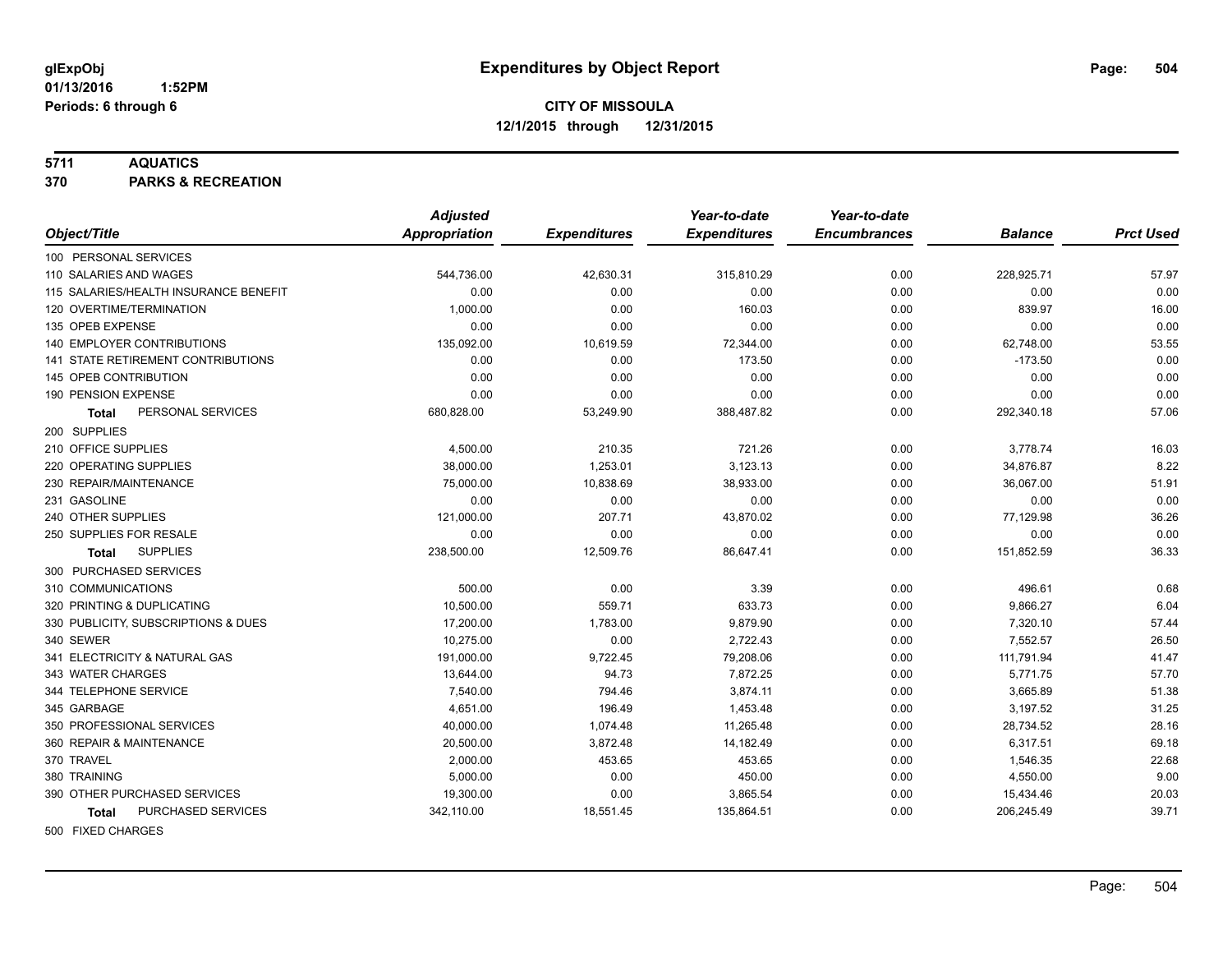#### **5711 AQUATICS**

**370 PARKS & RECREATION**

|                    |                              | <b>Adjusted</b>      |                     | Year-to-date        | Year-to-date        |                |                  |
|--------------------|------------------------------|----------------------|---------------------|---------------------|---------------------|----------------|------------------|
| Object/Title       |                              | <b>Appropriation</b> | <b>Expenditures</b> | <b>Expenditures</b> | <b>Encumbrances</b> | <b>Balance</b> | <b>Prct Used</b> |
| 500 FIXED CHARGES  |                              | 4,512.00             | 2,256.00            | 2,256.00            | 0.00                | 2,256.00       | 50.00            |
|                    | 550 MERCHANT SERVICE FEES    | 14,000.00            | 0.00                | 0.00                | 0.00                | 14,000.00      | 0.00             |
| <b>Total</b>       | <b>FIXED CHARGES</b>         | 18,512.00            | 2,256.00            | 2,256.00            | 0.00                | 16,256.00      | 12.19            |
| 600 DEBT SERVICE   |                              |                      |                     |                     |                     |                |                  |
| 610 PRINCIPAL      |                              | 12,377.00            | 0.00                | 0.00                | 0.00                | 12,377.00      | 0.00             |
|                    | 620 INTEREST / SERVICE FEES  | 0.00                 | 0.00                | 0.00                | 0.00                | 0.00           | 0.00             |
| Total              | <b>DEBT SERVICE</b>          | 12,377.00            | 0.00                | 0.00                | 0.00                | 12,377.00      | 0.00             |
| 800 OTHER OBJECTS  |                              |                      |                     |                     |                     |                |                  |
|                    | 820 TRANSFERS TO OTHER FUNDS | 0.00                 | 0.00                | 0.00                | 0.00                | 0.00           | 0.00             |
| Total              | OTHER OBJECTS                | 0.00                 | 0.00                | 0.00                | 0.00                | 0.00           | 0.00             |
| 900 CAPITAL OUTLAY |                              |                      |                     |                     |                     |                |                  |
| 920 BUILDINGS      |                              | 45,000.00            | 0.00                | 0.00                | 0.00                | 45,000.00      | 0.00             |
| 930 IMPROVEMENTS   |                              | 70,000.00            | 0.00                | 0.00                | 0.00                | 70,000.00      | 0.00             |
|                    | 940 MACHINERY & EQUIPMENT    | 20,000.00            | 0.00                | 0.00                | 0.00                | 20,000.00      | 0.00             |
| <b>Total</b>       | <b>CAPITAL OUTLAY</b>        | 135,000.00           | 0.00                | 0.00                | 0.00                | 135,000.00     | 0.00             |
| <b>Total</b>       | PARKS & RECREATION           | 1,427,327.00         | 86,567.11           | 613,255.74          | 0.00                | 814,071.26     | 42.97            |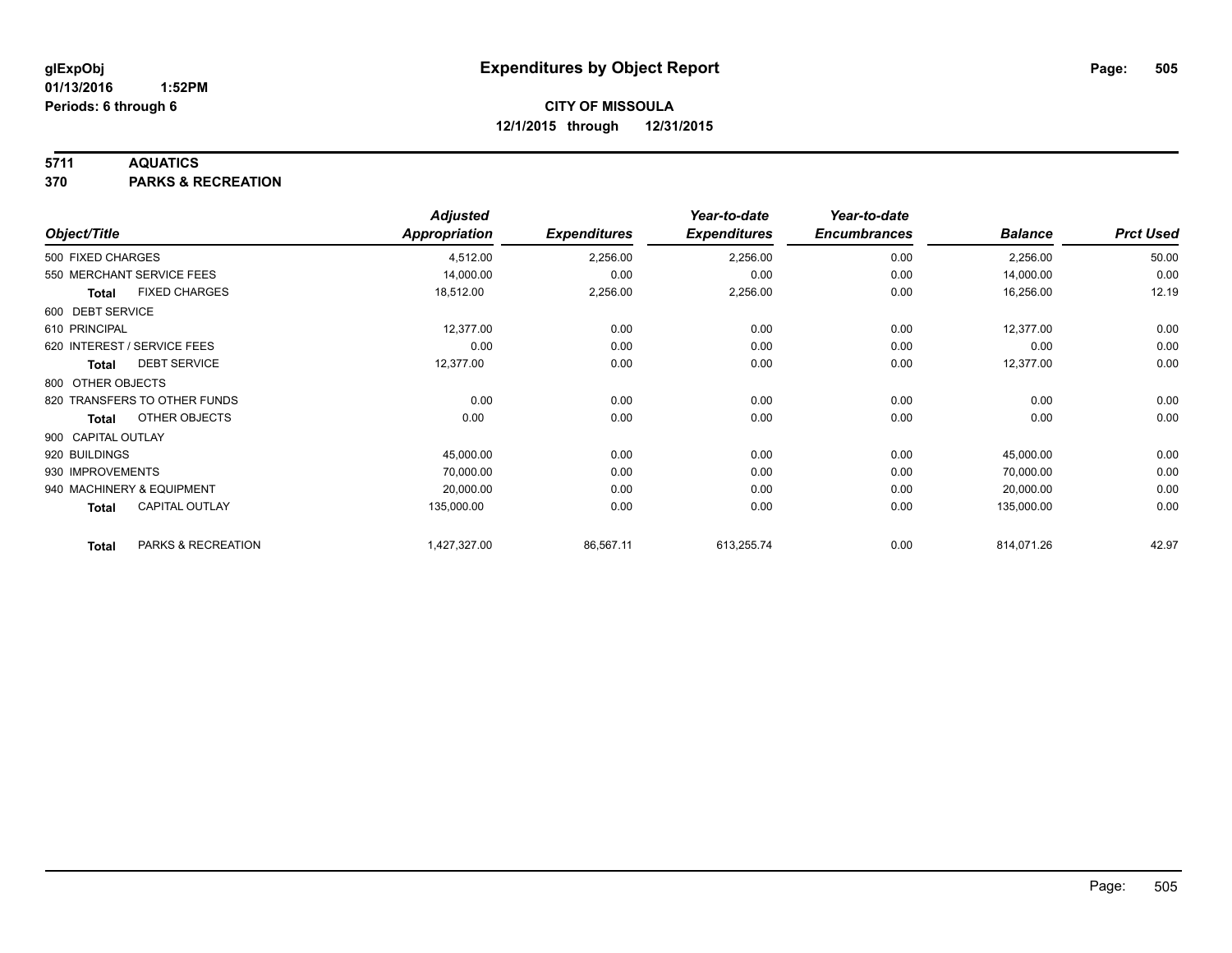# **5711 AQUATICS**

**371 AQUATICS SALARIES**

|                                          | <b>Adjusted</b>      |                     | Year-to-date        | Year-to-date        |                |                  |
|------------------------------------------|----------------------|---------------------|---------------------|---------------------|----------------|------------------|
| Object/Title                             | <b>Appropriation</b> | <b>Expenditures</b> | <b>Expenditures</b> | <b>Encumbrances</b> | <b>Balance</b> | <b>Prct Used</b> |
| 100 PERSONAL SERVICES                    |                      |                     |                     |                     |                |                  |
| 110 SALARIES AND WAGES                   | 0.00                 | 0.00                | 0.00                | 0.00                | 0.00           | 0.00             |
| 120 OVERTIME/TERMINATION                 | 0.00                 | 0.00                | 0.00                | 0.00                | 0.00           | 0.00             |
| 135 OPEB EXPENSE                         | 0.00                 | 0.00                | 0.00                | 0.00                | 0.00           | 0.00             |
| 140 EMPLOYER CONTRIBUTIONS               | 0.00                 | 0.00                | 0.00                | 0.00                | 0.00           | 0.00             |
| 141 STATE RETIREMENT CONTRIBUTIONS       | 0.00                 | 0.00                | 0.00                | 0.00                | 0.00           | 0.00             |
| 145 OPEB CONTRIBUTION                    | 0.00                 | 0.00                | 0.00                | 0.00                | 0.00           | 0.00             |
| PERSONAL SERVICES<br>Total               | 0.00                 | 0.00                | 0.00                | 0.00                | 0.00           | 0.00             |
| <b>AQUATICS SALARIES</b><br><b>Total</b> | 0.00                 | 0.00                | 0.00                | 0.00                | 0.00           | 0.00             |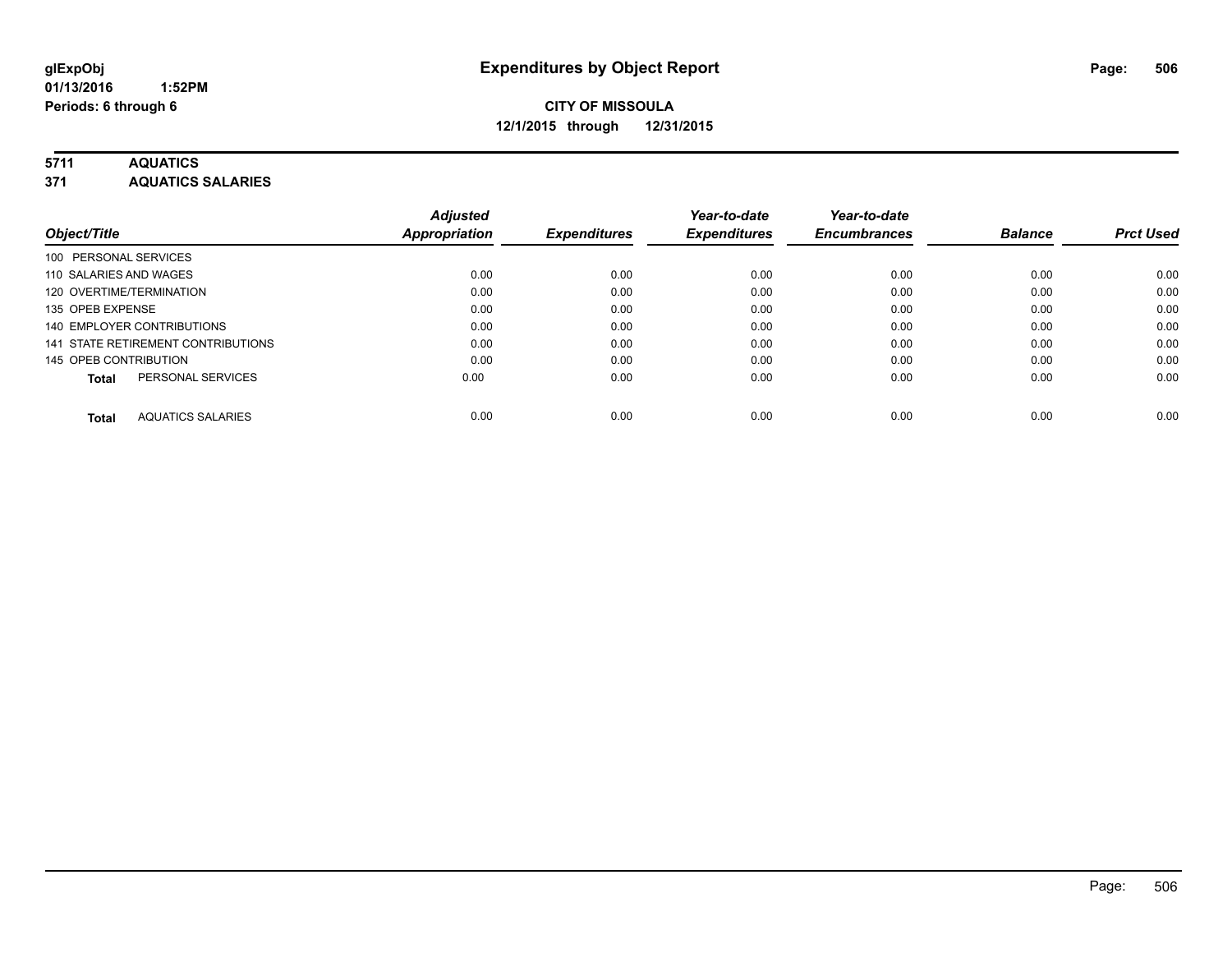### **5711 AQUATICS**

**390 NON-DEPARTMENTAL**

| Object/Title                          | <b>Adjusted</b><br><b>Appropriation</b> | <b>Expenditures</b> | Year-to-date<br><b>Expenditures</b> | Year-to-date<br><b>Encumbrances</b> | <b>Balance</b> | <b>Prct Used</b> |
|---------------------------------------|-----------------------------------------|---------------------|-------------------------------------|-------------------------------------|----------------|------------------|
| 800 OTHER OBJECTS                     |                                         |                     |                                     |                                     |                |                  |
| 830 DEPRECIATION                      | 0.00                                    | 0.00                | 0.00                                | 0.00                                | 0.00           | 0.00             |
| OTHER OBJECTS<br><b>Total</b>         | 0.00                                    | 0.00                | 0.00                                | 0.00                                | 0.00           | 0.00             |
| 900 CAPITAL OUTLAY                    |                                         |                     |                                     |                                     |                |                  |
| 900 CAPITAL OUTLAY                    | 0.00                                    | 0.00                | 0.00                                | 0.00                                | 0.00           | 0.00             |
| <b>CAPITAL OUTLAY</b><br><b>Total</b> | 0.00                                    | 0.00                | 0.00                                | 0.00                                | 0.00           | 0.00             |
| NON-DEPARTMENTAL<br><b>Total</b>      | 0.00                                    | 0.00                | 0.00                                | 0.00                                | 0.00           | 0.00             |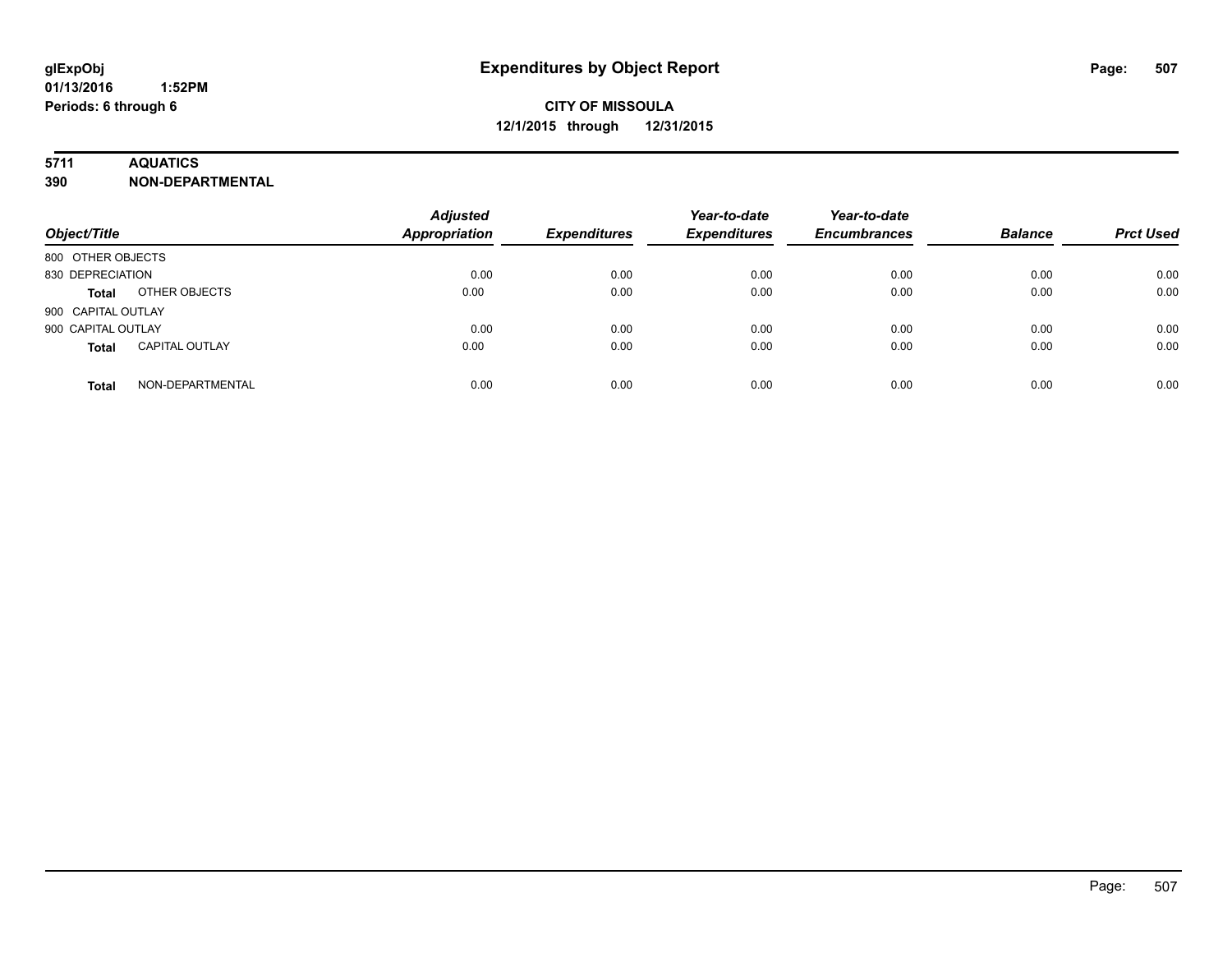**5711 AQUATICS**

|                                       | <b>Adjusted</b>      |                     | Year-to-date        | Year-to-date        |                |                  |
|---------------------------------------|----------------------|---------------------|---------------------|---------------------|----------------|------------------|
| Object/Title                          | <b>Appropriation</b> | <b>Expenditures</b> | <b>Expenditures</b> | <b>Encumbrances</b> | <b>Balance</b> | <b>Prct Used</b> |
| 100 PERSONAL SERVICES                 |                      |                     |                     |                     |                |                  |
| 110 SALARIES AND WAGES                | 544,736.00           | 42,630.31           | 315,810.29          | 0.00                | 228,925.71     | 57.97            |
| 115 SALARIES/HEALTH INSURANCE BENEFIT | 0.00                 | 0.00                | 0.00                | 0.00                | 0.00           | 0.00             |
| 120 OVERTIME/TERMINATION              | 1,000.00             | 0.00                | 160.03              | 0.00                | 839.97         | 16.00            |
| 135 OPEB EXPENSE                      | 0.00                 | 0.00                | 0.00                | 0.00                | 0.00           | 0.00             |
| 140 EMPLOYER CONTRIBUTIONS            | 135,092.00           | 10,619.59           | 72,344.00           | 0.00                | 62,748.00      | 53.55            |
| 141 STATE RETIREMENT CONTRIBUTIONS    | 0.00                 | 0.00                | 173.50              | 0.00                | $-173.50$      | 0.00             |
| 145 OPEB CONTRIBUTION                 | 0.00                 | 0.00                | 0.00                | 0.00                | 0.00           | 0.00             |
| 190 PENSION EXPENSE                   | 0.00                 | 0.00                | 0.00                | 0.00                | 0.00           | 0.00             |
| PERSONAL SERVICES<br><b>Total</b>     | 680,828.00           | 53,249.90           | 388,487.82          | 0.00                | 292,340.18     | 57.06            |
| 200 SUPPLIES                          |                      |                     |                     |                     |                |                  |
| 210 OFFICE SUPPLIES                   | 4,500.00             | 210.35              | 721.26              | 0.00                | 3,778.74       | 16.03            |
| 220 OPERATING SUPPLIES                | 38,000.00            | 1,253.01            | 3,123.13            | 0.00                | 34,876.87      | 8.22             |
| 230 REPAIR/MAINTENANCE                | 75,000.00            | 10,838.69           | 38,933.00           | 0.00                | 36,067.00      | 51.91            |
| 231 GASOLINE                          | 0.00                 | 0.00                | 0.00                | 0.00                | 0.00           | 0.00             |
| 240 OTHER SUPPLIES                    | 121,000.00           | 207.71              | 43,870.02           | 0.00                | 77,129.98      | 36.26            |
| 250 SUPPLIES FOR RESALE               | 0.00                 | 0.00                | 0.00                | 0.00                | 0.00           | 0.00             |
| <b>SUPPLIES</b><br><b>Total</b>       | 238,500.00           | 12,509.76           | 86,647.41           | 0.00                | 151,852.59     | 36.33            |
| 300 PURCHASED SERVICES                |                      |                     |                     |                     |                |                  |
| 310 COMMUNICATIONS                    | 500.00               | 0.00                | 3.39                | 0.00                | 496.61         | 0.68             |
| 320 PRINTING & DUPLICATING            | 10,500.00            | 559.71              | 633.73              | 0.00                | 9,866.27       | 6.04             |
| 330 PUBLICITY, SUBSCRIPTIONS & DUES   | 17,200.00            | 1,783.00            | 9,879.90            | 0.00                | 7,320.10       | 57.44            |
| 340 SEWER                             | 10,275.00            | 0.00                | 2,722.43            | 0.00                | 7,552.57       | 26.50            |
| 341 ELECTRICITY & NATURAL GAS         | 191,000.00           | 9,722.45            | 79,208.06           | 0.00                | 111,791.94     | 41.47            |
| 343 WATER CHARGES                     | 13,644.00            | 94.73               | 7,872.25            | 0.00                | 5,771.75       | 57.70            |
| 344 TELEPHONE SERVICE                 | 7,540.00             | 794.46              | 3,874.11            | 0.00                | 3,665.89       | 51.38            |
| 345 GARBAGE                           | 4,651.00             | 196.49              | 1,453.48            | 0.00                | 3,197.52       | 31.25            |
| 350 PROFESSIONAL SERVICES             | 40,000.00            | 1,074.48            | 11,265.48           | 0.00                | 28,734.52      | 28.16            |
| 360 REPAIR & MAINTENANCE              | 20,500.00            | 3,872.48            | 14,182.49           | 0.00                | 6,317.51       | 69.18            |
| 370 TRAVEL                            | 2,000.00             | 453.65              | 453.65              | 0.00                | 1,546.35       | 22.68            |
| 380 TRAINING                          | 5,000.00             | 0.00                | 450.00              | 0.00                | 4,550.00       | 9.00             |
| 390 OTHER PURCHASED SERVICES          | 19,300.00            | 0.00                | 3,865.54            | 0.00                | 15,434.46      | 20.03            |
| PURCHASED SERVICES<br>Total           | 342,110.00           | 18,551.45           | 135,864.51          | 0.00                | 206,245.49     | 39.71            |
| 500 FIXED CHARGES                     |                      |                     |                     |                     |                |                  |
| 500 FIXED CHARGES                     | 4,512.00             | 2,256.00            | 2,256.00            | 0.00                | 2,256.00       | 50.00            |
|                                       |                      |                     |                     |                     |                |                  |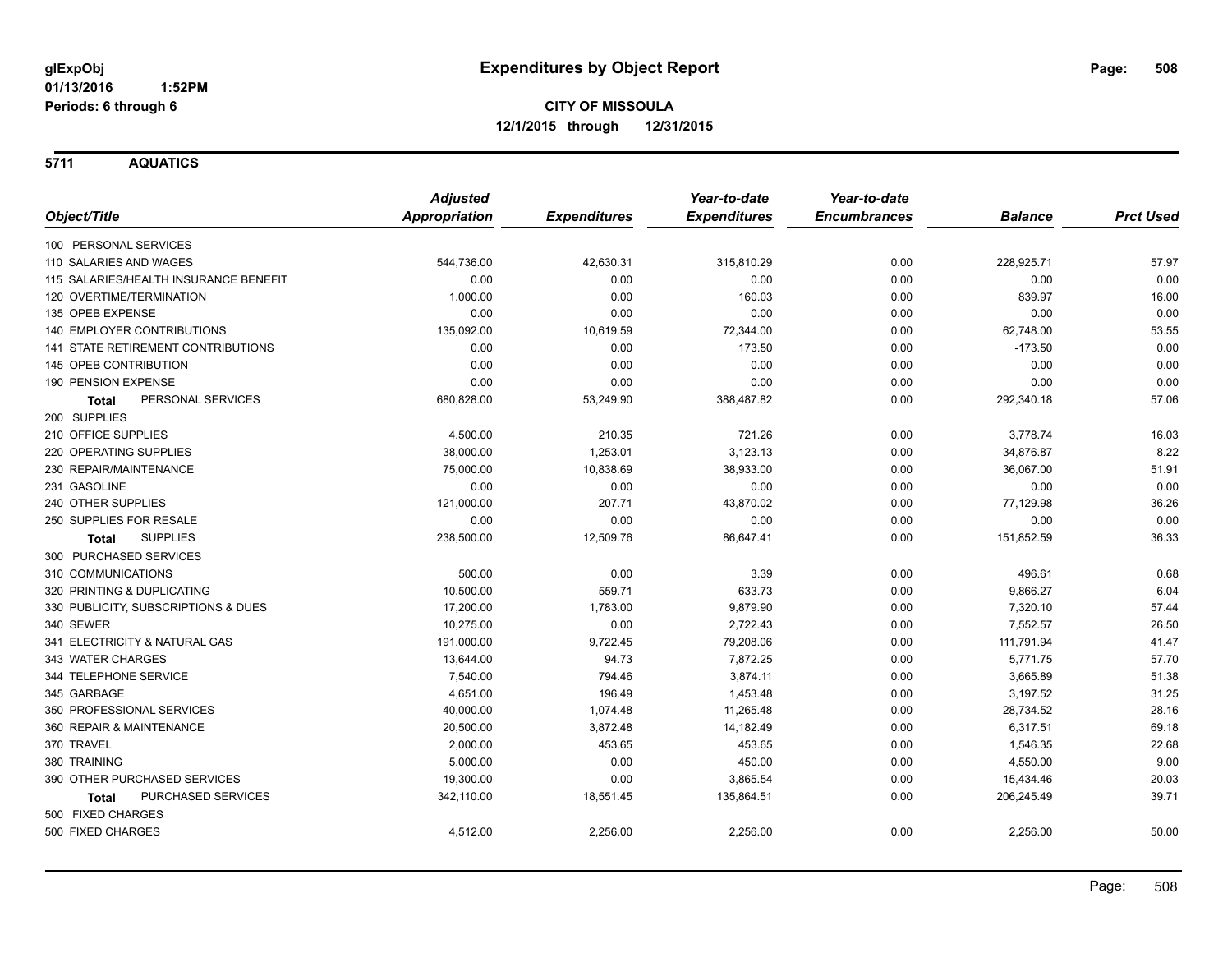**5711 AQUATICS**

|                                 | <b>Adjusted</b>      |                     | Year-to-date        | Year-to-date        |                |                  |
|---------------------------------|----------------------|---------------------|---------------------|---------------------|----------------|------------------|
| Object/Title                    | <b>Appropriation</b> | <b>Expenditures</b> | <b>Expenditures</b> | <b>Encumbrances</b> | <b>Balance</b> | <b>Prct Used</b> |
| 550 MERCHANT SERVICE FEES       | 14,000.00            | 0.00                | 0.00                | 0.00                | 14,000.00      | 0.00             |
| <b>FIXED CHARGES</b><br>Total   | 18,512.00            | 2,256.00            | 2,256.00            | 0.00                | 16,256.00      | 12.19            |
| 600 DEBT SERVICE                |                      |                     |                     |                     |                |                  |
| 610 PRINCIPAL                   | 12,377.00            | 0.00                | 0.00                | 0.00                | 12,377.00      | 0.00             |
| 620 INTEREST / SERVICE FEES     | 0.00                 | 0.00                | 0.00                | 0.00                | 0.00           | 0.00             |
| <b>DEBT SERVICE</b><br>Total    | 12,377.00            | 0.00                | 0.00                | 0.00                | 12,377.00      | 0.00             |
| 800 OTHER OBJECTS               |                      |                     |                     |                     |                |                  |
| 820 TRANSFERS TO OTHER FUNDS    | 0.00                 | 0.00                | 0.00                | 0.00                | 0.00           | 0.00             |
| 830 DEPRECIATION                | 0.00                 | 0.00                | 0.00                | 0.00                | 0.00           | 0.00             |
| OTHER OBJECTS<br>Total          | 0.00                 | 0.00                | 0.00                | 0.00                | 0.00           | 0.00             |
| 900 CAPITAL OUTLAY              |                      |                     |                     |                     |                |                  |
| 900 CAPITAL OUTLAY              | 0.00                 | 0.00                | 0.00                | 0.00                | 0.00           | 0.00             |
| 920 BUILDINGS                   | 45,000.00            | 0.00                | 0.00                | 0.00                | 45,000.00      | 0.00             |
| 930 IMPROVEMENTS                | 70,000.00            | 0.00                | 0.00                | 0.00                | 70,000.00      | 0.00             |
| 940 MACHINERY & EQUIPMENT       | 20,000.00            | 0.00                | 0.00                | 0.00                | 20,000.00      | 0.00             |
| <b>CAPITAL OUTLAY</b><br>Total  | 135,000.00           | 0.00                | 0.00                | 0.00                | 135,000.00     | 0.00             |
| <b>AQUATICS</b><br><b>Total</b> | 1,427,327.00         | 86,567.11           | 613,255.74          | 0.00                | 814,071.26     | 42.97            |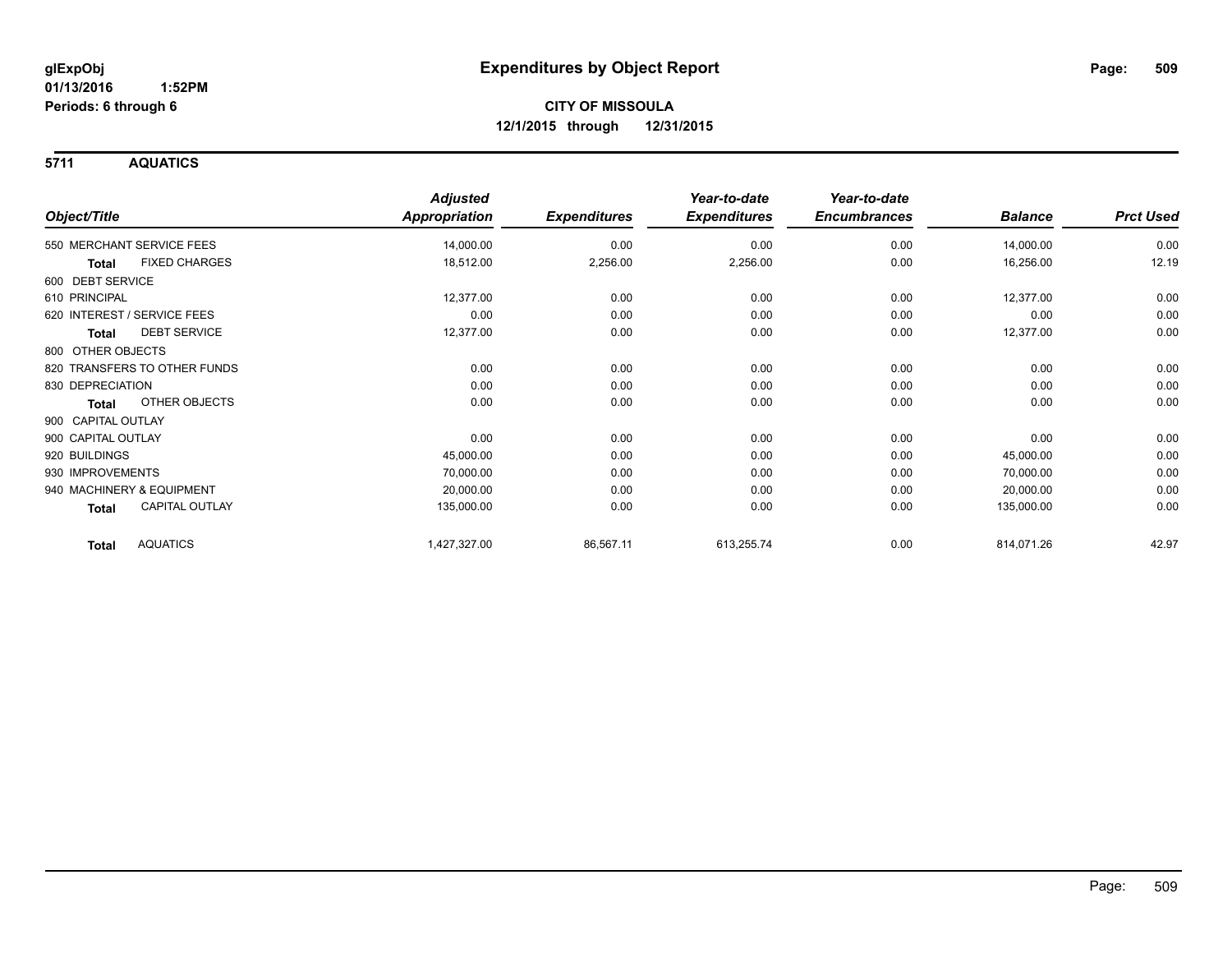#### **6050 EMPLOYEE BENEFIT PLAN FUND**

**390 NON-DEPARTMENTAL**

|                      |                                      | <b>Adjusted</b> |                     | Year-to-date        | Year-to-date        |                |                  |
|----------------------|--------------------------------------|-----------------|---------------------|---------------------|---------------------|----------------|------------------|
| Object/Title         |                                      | Appropriation   | <b>Expenditures</b> | <b>Expenditures</b> | <b>Encumbrances</b> | <b>Balance</b> | <b>Prct Used</b> |
|                      | 300 PURCHASED SERVICES               |                 |                     |                     |                     |                |                  |
|                      | 350 PROFESSIONAL SERVICES            | 50,340.00       | 0.00                | 7,388.95            | 0.00                | 42,951.05      | 14.68            |
| 351 INSURANCE CLAIMS |                                      | 5,156,229.00    | 363,401.73          | 1,921,879.64        | 0.00                | 3,234,349.36   | 37.27            |
| 352 HEALTH PROGRAMS  |                                      | 94,500.00       | 12,758.02           | 17,234.86           | 0.00                | 77,265.14      | 18.24            |
|                      | 353 ADMINISTRATION EXPENDITURES      | 757,888.00      | 111,270.99          | 394,429.87          | 0.00                | 363,458.13     | 52.04            |
|                      | 354 TRANSITIONAL REINSURANCE PROGRAM | 78,280.00       | 0.00                | 13,356.00           | 0.00                | 64,924.00      | 17.06            |
| <b>Total</b>         | PURCHASED SERVICES                   | 6,137,237.00    | 487,430.74          | 2,354,289.32        | 0.00                | 3,782,947.68   | 38.36            |
| 500 FIXED CHARGES    |                                      |                 |                     |                     |                     |                |                  |
|                      | 550 MERCHANT SERVICE FEES            | 0.00            | 0.00                | 0.00                | 0.00                | 0.00           | 0.00             |
| <b>Total</b>         | <b>FIXED CHARGES</b>                 | 0.00            | 0.00                | 0.00                | 0.00                | 0.00           | 0.00             |
|                      | 700 GRANTS & CONTRIBUTIONS           |                 |                     |                     |                     |                |                  |
|                      | 700 GRANTS & CONTRIBUTIONS           | 0.00            | 0.00                | 0.00                | 0.00                | 0.00           | 0.00             |
| <b>Total</b>         | <b>GRANTS &amp; CONTRIBUTIONS</b>    | 0.00            | 0.00                | 0.00                | 0.00                | 0.00           | 0.00             |
| 800 OTHER OBJECTS    |                                      |                 |                     |                     |                     |                |                  |
|                      | 820 TRANSFERS TO OTHER FUNDS         | 0.00            | 0.00                | 0.00                | 0.00                | 0.00           | 0.00             |
| <b>Total</b>         | <b>OTHER OBJECTS</b>                 | 0.00            | 0.00                | 0.00                | 0.00                | 0.00           | 0.00             |
| <b>Total</b>         | NON-DEPARTMENTAL                     | 6,137,237.00    | 487,430.74          | 2,354,289.32        | 0.00                | 3,782,947.68   | 38.36            |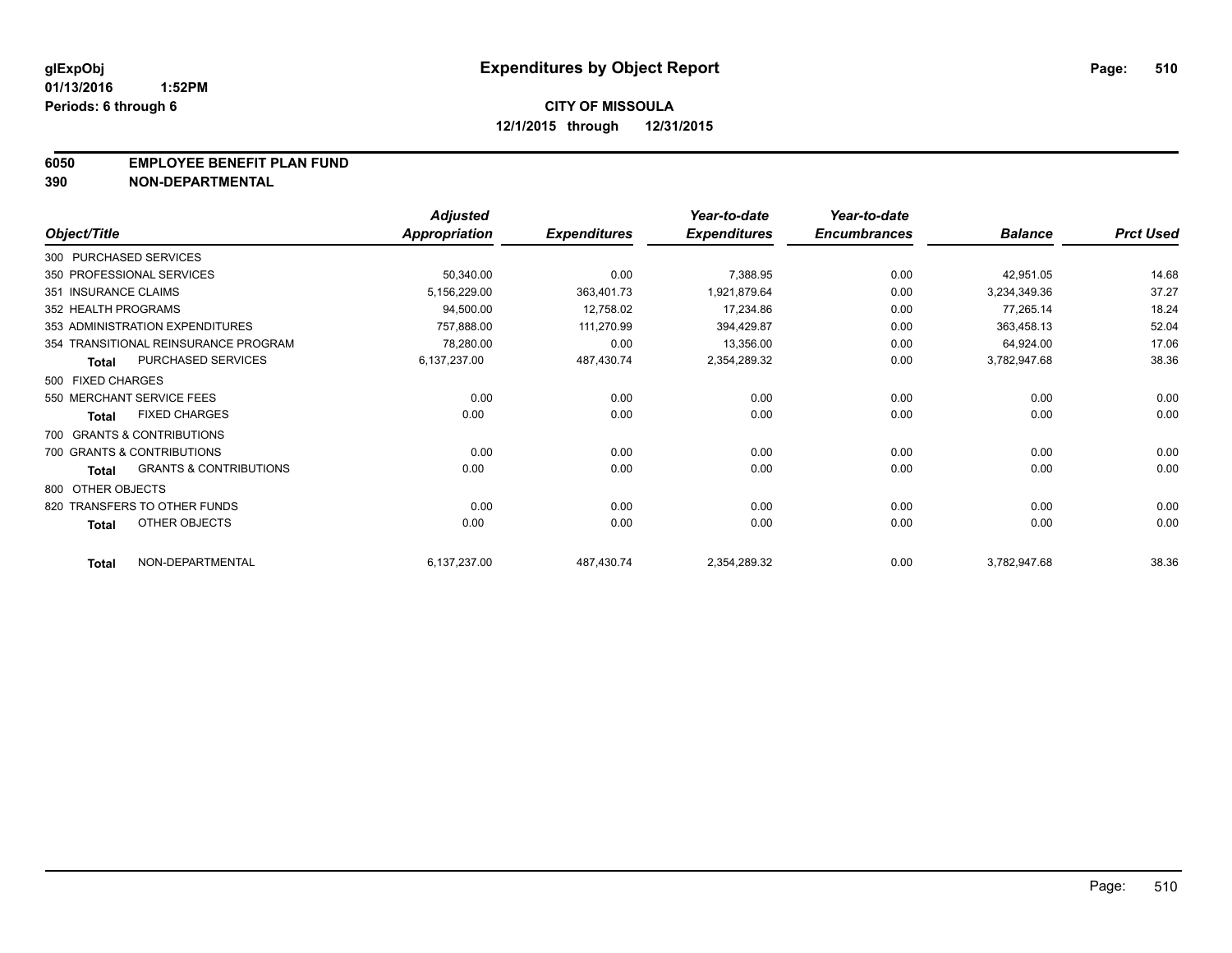#### **01/13/2016 1:52PM Periods: 6 through 6**

# **CITY OF MISSOULA 12/1/2015 through 12/31/2015**

### **6050 EMPLOYEE BENEFIT PLAN FUND**

|                        |                                      | <b>Adjusted</b>      |                     | Year-to-date        | Year-to-date        |                |                  |
|------------------------|--------------------------------------|----------------------|---------------------|---------------------|---------------------|----------------|------------------|
| Object/Title           |                                      | <b>Appropriation</b> | <b>Expenditures</b> | <b>Expenditures</b> | <b>Encumbrances</b> | <b>Balance</b> | <b>Prct Used</b> |
| 300 PURCHASED SERVICES |                                      |                      |                     |                     |                     |                |                  |
|                        | 350 PROFESSIONAL SERVICES            | 50,340.00            | 0.00                | 7,388.95            | 0.00                | 42,951.05      | 14.68            |
| 351 INSURANCE CLAIMS   |                                      | 5,156,229.00         | 363,401.73          | 1,921,879.64        | 0.00                | 3,234,349.36   | 37.27            |
| 352 HEALTH PROGRAMS    |                                      | 94,500.00            | 12,758.02           | 17,234.86           | 0.00                | 77,265.14      | 18.24            |
|                        | 353 ADMINISTRATION EXPENDITURES      | 757,888.00           | 111,270.99          | 394,429.87          | 0.00                | 363,458.13     | 52.04            |
|                        | 354 TRANSITIONAL REINSURANCE PROGRAM | 78,280.00            | 0.00                | 13,356.00           | 0.00                | 64,924.00      | 17.06            |
| <b>Total</b>           | PURCHASED SERVICES                   | 6,137,237.00         | 487,430.74          | 2,354,289.32        | 0.00                | 3,782,947.68   | 38.36            |
| 500 FIXED CHARGES      |                                      |                      |                     |                     |                     |                |                  |
|                        | 550 MERCHANT SERVICE FEES            | 0.00                 | 0.00                | 0.00                | 0.00                | 0.00           | 0.00             |
| <b>Total</b>           | <b>FIXED CHARGES</b>                 | 0.00                 | 0.00                | 0.00                | 0.00                | 0.00           | 0.00             |
|                        | 700 GRANTS & CONTRIBUTIONS           |                      |                     |                     |                     |                |                  |
|                        | 700 GRANTS & CONTRIBUTIONS           | 0.00                 | 0.00                | 0.00                | 0.00                | 0.00           | 0.00             |
| Total                  | <b>GRANTS &amp; CONTRIBUTIONS</b>    | 0.00                 | 0.00                | 0.00                | 0.00                | 0.00           | 0.00             |
| 800 OTHER OBJECTS      |                                      |                      |                     |                     |                     |                |                  |
|                        | 820 TRANSFERS TO OTHER FUNDS         | 0.00                 | 0.00                | 0.00                | 0.00                | 0.00           | 0.00             |
| <b>Total</b>           | OTHER OBJECTS                        | 0.00                 | 0.00                | 0.00                | 0.00                | 0.00           | 0.00             |
| <b>Total</b>           | EMPLOYEE BENEFIT PLAN FUND           | 6,137,237.00         | 487,430.74          | 2,354,289.32        | 0.00                | 3,782,947.68   | 38.36            |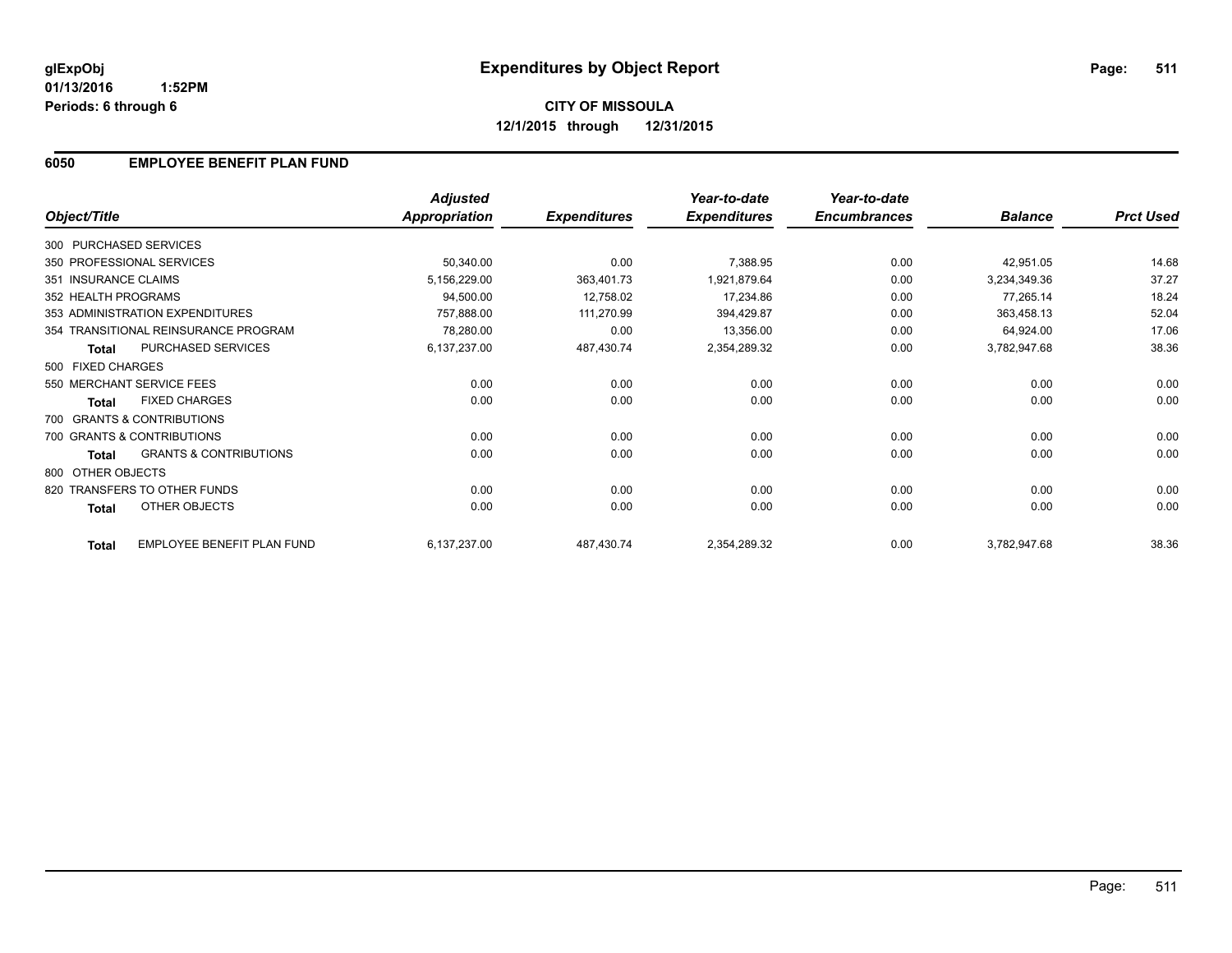**7370 PARKING COMMISSION FUND**

|                                           | <b>Adjusted</b> |                     | Year-to-date        | Year-to-date        |                |                  |
|-------------------------------------------|-----------------|---------------------|---------------------|---------------------|----------------|------------------|
| Object/Title                              | Appropriation   | <b>Expenditures</b> | <b>Expenditures</b> | <b>Encumbrances</b> | <b>Balance</b> | <b>Prct Used</b> |
| 100 PERSONAL SERVICES                     |                 |                     |                     |                     |                |                  |
| 110 SALARIES AND WAGES                    | 436,749.00      | 53,647.75           | 204,959.51          | 0.00                | 231,789.49     | 46.93            |
| 115 SALARIES/HEALTH INSURANCE BENEFIT     | 0.00            | 0.00                | 0.00                | 0.00                | 0.00           | 0.00             |
| 120 OVERTIME/TERMINATION                  | 7,234.00        | 140.51              | 179.42              | 0.00                | 7,054.58       | 2.48             |
| 130 OTHER                                 | 0.00            | 0.00                | 0.00                | 0.00                | 0.00           | 0.00             |
| 135 OPEB EXPENSE                          | 0.00            | 0.00                | 0.00                | 0.00                | 0.00           | 0.00             |
| 140 EMPLOYER CONTRIBUTIONS                | 197,972.00      | 20,312.44           | 98,871.34           | 0.00                | 99,100.66      | 49.94            |
| <b>141 STATE RETIREMENT CONTRIBUTIONS</b> | 0.00            | 0.00                | 57.25               | 0.00                | $-57.25$       | 0.00             |
| 145 OPEB CONTRIBUTION                     | 0.00            | 0.00                | 0.00                | 0.00                | 0.00           | 0.00             |
| PERSONAL SERVICES<br><b>Total</b>         | 641,955.00      | 74,100.70           | 304,067.52          | 0.00                | 337,887.48     | 47.37            |
| 200 SUPPLIES                              |                 |                     |                     |                     |                |                  |
| 210 OFFICE SUPPLIES                       | 5,400.00        | 1,175.57            | 2,273.01            | 0.00                | 3,126.99       | 42.09            |
| 220 OPERATING SUPPLIES                    | 15,000.00       | 999.38              | 2,446.44            | 0.00                | 12,553.56      | 16.31            |
| 230 REPAIR/MAINTENANCE                    | 18,000.00       | 167.59              | 671.37              | 0.00                | 17,328.63      | 3.73             |
| 231 GASOLINE                              | 8,000.00        | 289.95              | 1,276.66            | 0.00                | 6,723.34       | 15.96            |
| <b>SUPPLIES</b><br><b>Total</b>           | 46,400.00       | 2,632.49            | 6,667.48            | 0.00                | 39,732.52      | 14.37            |
| 300 PURCHASED SERVICES                    |                 |                     |                     |                     |                |                  |
| 310 COMMUNICATIONS                        | 17,338.00       | 508.90              | 3,401.45            | 0.00                | 13,936.55      | 19.62            |
| 320 PRINTING & DUPLICATING                | 10,000.00       | 1,105.00            | 2,518.74            | 0.00                | 7,481.26       | 25.19            |
| 330 PUBLICITY, SUBSCRIPTIONS & DUES       | 5,000.00        | 294.46              | 1,673.34            | 0.00                | 3,326.66       | 33.47            |
| 340 SEWER                                 | 137.00          | 0.00                | 70.25               | 0.00                | 66.75          | 51.28            |
| 341 ELECTRICITY & NATURAL GAS             | 36,440.00       | 3,222.18            | 13,782.09           | 0.00                | 22,657.91      | 37.82            |
| 343 WATER CHARGES                         | 4,000.00        | 383.34              | 5,371.22            | 0.00                | $-1,371.22$    | 134.28           |
| 344 TELEPHONE SERVICE                     | 5,200.00        | 943.35              | 2,021.70            | 0.00                | 3,178.30       | 38.88            |
| 345 GARBAGE                               | 3,000.00        | 399.91              | 2,369.25            | 0.00                | 630.75         | 78.98            |
| 350 PROFESSIONAL SERVICES                 | 61,250.00       | 13,934.42           | 23,037.46           | 0.00                | 38,212.54      | 37.61            |
| 360 REPAIR & MAINTENANCE                  | 72,500.00       | 7,661.27            | 17,853.20           | 0.00                | 54,646.80      | 24.63            |
| 370 TRAVEL                                | 1,600.00        | 0.00                | 1,900.30            | 0.00                | $-300.30$      | 118.77           |
| 380 TRAINING                              | 1,900.00        | 0.00                | 0.00                | 0.00                | 1,900.00       | 0.00             |
| 390 OTHER PURCHASED SERVICES              | 188,805.00      | 95,332.67           | 98,833.72           | 0.00                | 89,971.28      | 52.35            |
| PURCHASED SERVICES<br>Total               | 407,170.00      | 123,785.50          | 172,832.72          | 0.00                | 234,337.28     | 42.45            |
| 400 BUILDING MATERIALS                    |                 |                     |                     |                     |                |                  |
| <b>400 BUILDING MATERIALS</b>             | 0.00            | 0.00                | 0.00                | 0.00                | 0.00           | 0.00             |
| <b>BUILDING MATERIALS</b><br><b>Total</b> | 0.00            | 0.00                | 0.00                | 0.00                | 0.00           | 0.00             |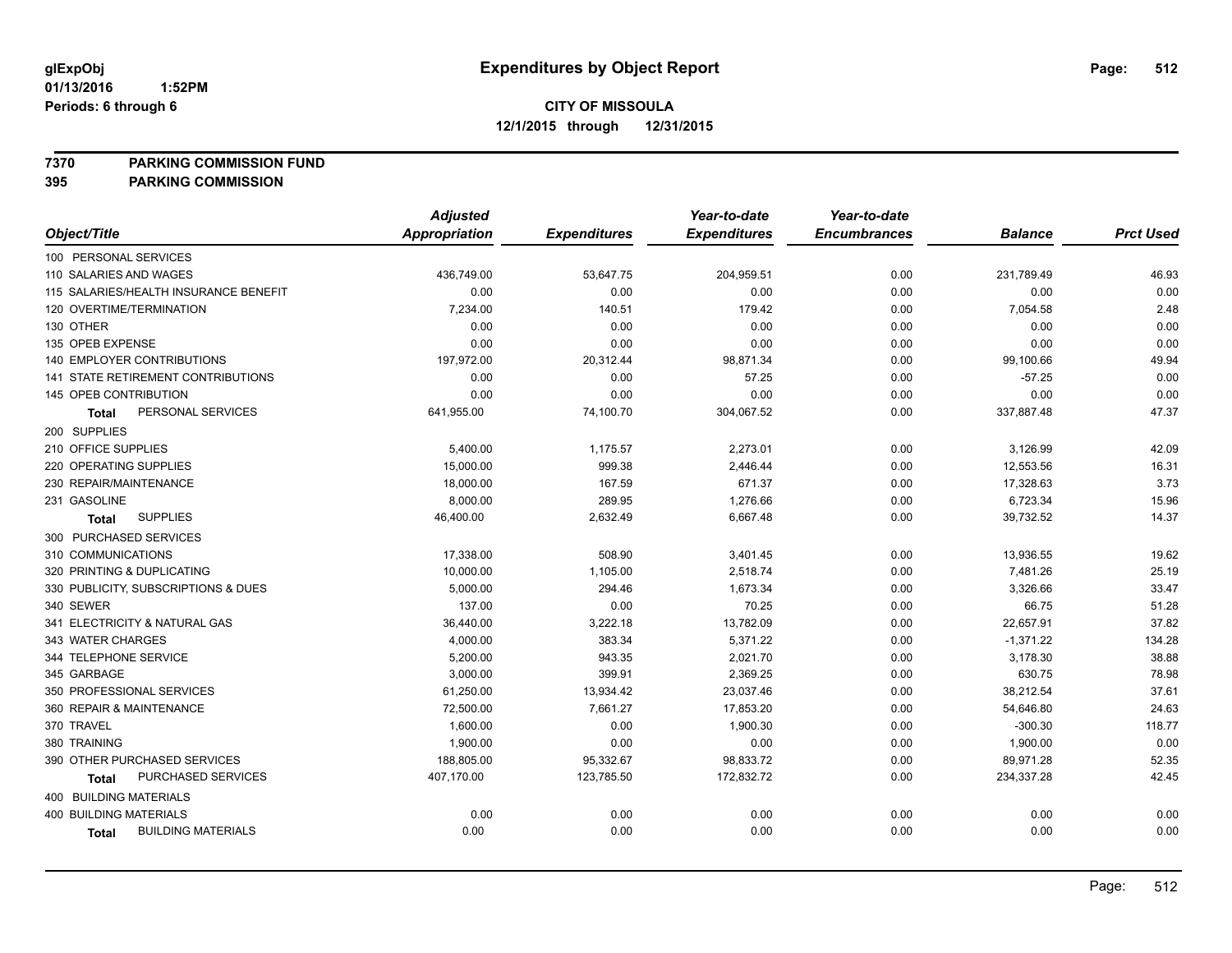**7370 PARKING COMMISSION FUND**

|                    |                                   | <b>Adjusted</b> |                     | Year-to-date        | Year-to-date        |                |                  |
|--------------------|-----------------------------------|-----------------|---------------------|---------------------|---------------------|----------------|------------------|
| Object/Title       |                                   | Appropriation   | <b>Expenditures</b> | <b>Expenditures</b> | <b>Encumbrances</b> | <b>Balance</b> | <b>Prct Used</b> |
| 500 FIXED CHARGES  |                                   |                 |                     |                     |                     |                |                  |
| 500 FIXED CHARGES  |                                   | 168,621.00      | 8,210.92            | 14,060.92           | 0.00                | 154,560.08     | 8.34             |
|                    | 550 MERCHANT SERVICE FEES         | 21,500.00       | 0.00                | 0.00                | 0.00                | 21,500.00      | 0.00             |
| <b>Total</b>       | <b>FIXED CHARGES</b>              | 190.121.00      | 8,210.92            | 14,060.92           | 0.00                | 176.060.08     | 7.40             |
| 600 DEBT SERVICE   |                                   |                 |                     |                     |                     |                |                  |
| 610 PRINCIPAL      |                                   | 52.787.59       | 40,100.00           | 40,100.00           | 0.00                | 12.687.59      | 75.96            |
|                    | 620 INTEREST / SERVICE FEES       | 12,162.50       | 12,162.50           | 16,662.50           | 0.00                | $-4,500.00$    | 137.00           |
| <b>Total</b>       | <b>DEBT SERVICE</b>               | 64,950.09       | 52,262.50           | 56,762.50           | 0.00                | 8,187.59       | 87.39            |
|                    | 700 GRANTS & CONTRIBUTIONS        |                 |                     |                     |                     |                |                  |
|                    | 700 GRANTS & CONTRIBUTIONS        | 74,000.00       | 13,500.00           | 45,500.00           | 0.00                | 28,500.00      | 61.49            |
| Total              | <b>GRANTS &amp; CONTRIBUTIONS</b> | 74,000.00       | 13,500.00           | 45,500.00           | 0.00                | 28,500.00      | 61.49            |
| 800 OTHER OBJECTS  |                                   |                 |                     |                     |                     |                |                  |
|                    | 820 TRANSFERS TO OTHER FUNDS      | 311,194.00      | 26,036.25           | 146,022.50          | 0.00                | 165,171.50     | 46.92            |
| 845 CONTINGENCY    |                                   | 48,965.00       | 0.00                | 0.00                | 0.00                | 48,965.00      | 0.00             |
| <b>Total</b>       | OTHER OBJECTS                     | 360,159.00      | 26,036.25           | 146,022.50          | 0.00                | 214,136.50     | 40.54            |
| 900 CAPITAL OUTLAY |                                   |                 |                     |                     |                     |                |                  |
| 920 BUILDINGS      |                                   | 0.00            | 0.00                | 0.00                | 0.00                | 0.00           | 0.00             |
| 930 IMPROVEMENTS   |                                   | 0.00            | 0.00                | 0.00                | 0.00                | 0.00           | 0.00             |
|                    | 940 MACHINERY & EQUIPMENT         | 1,560,506.00    | 16.347.09           | 1,204,397.94        | 0.00                | 356.108.06     | 77.18            |
| <b>Total</b>       | CAPITAL OUTLAY                    | 1,560,506.00    | 16,347.09           | 1,204,397.94        | 0.00                | 356,108.06     | 77.18            |
| <b>Total</b>       | PARKING COMMISSION                | 3,345,261.09    | 316,875.45          | 1,950,311.58        | 0.00                | 1,394,949.51   | 58.30            |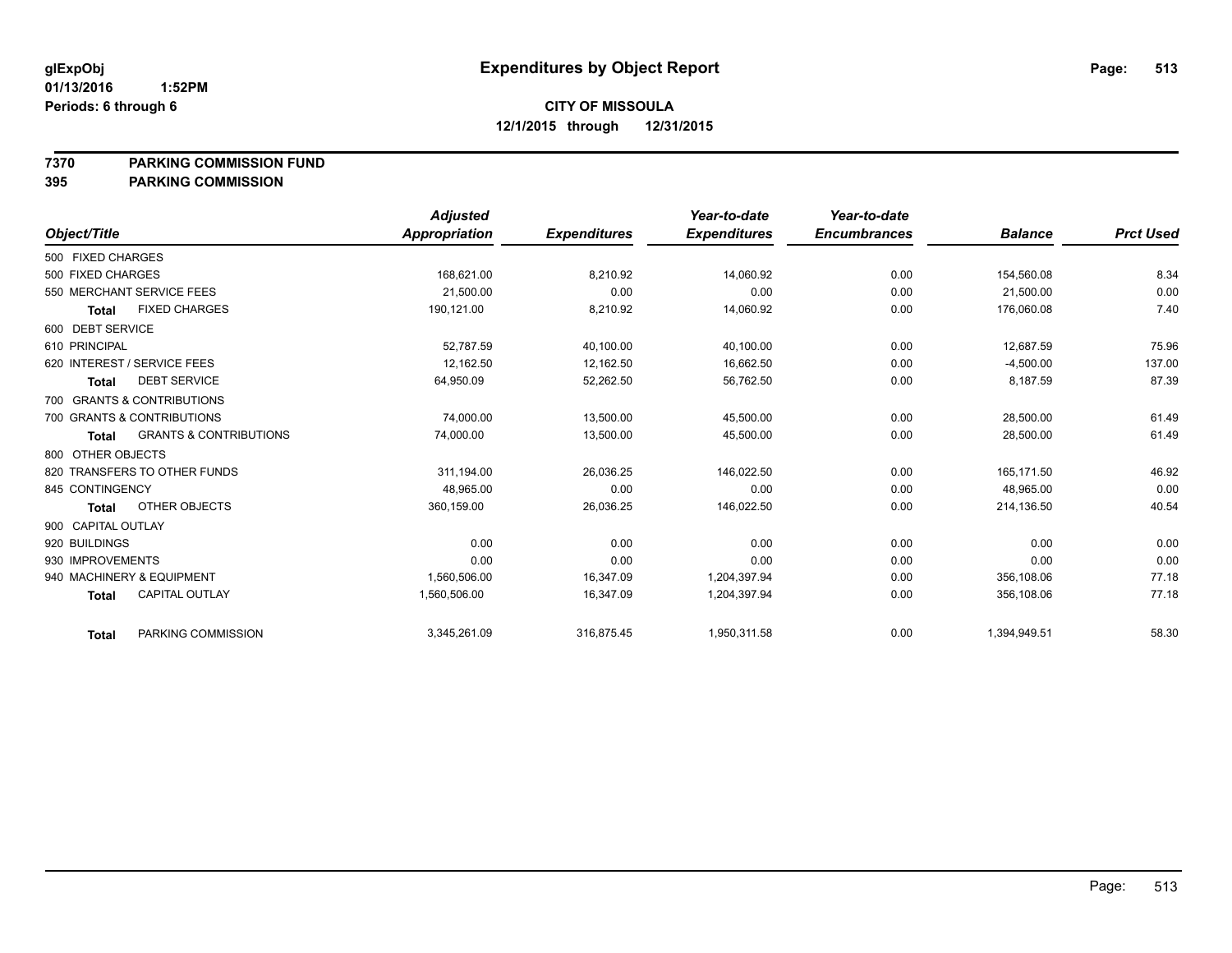#### **7370 PARKING COMMISSION FUND**

**900 DEPRECIATION**

| Object/Title                          | <b>Adjusted</b><br><b>Appropriation</b> | <b>Expenditures</b> | Year-to-date<br><b>Expenditures</b> | Year-to-date<br><b>Encumbrances</b> | <b>Balance</b> | <b>Prct Used</b> |
|---------------------------------------|-----------------------------------------|---------------------|-------------------------------------|-------------------------------------|----------------|------------------|
| 800 OTHER OBJECTS                     |                                         |                     |                                     |                                     |                |                  |
| 830 DEPRECIATION                      | 0.00                                    | 0.00                | 0.00                                | 0.00                                | 0.00           | 0.00             |
| OTHER OBJECTS<br><b>Total</b>         | 0.00                                    | 0.00                | 0.00                                | 0.00                                | 0.00           | 0.00             |
| 900 CAPITAL OUTLAY                    |                                         |                     |                                     |                                     |                |                  |
| 940 MACHINERY & EQUIPMENT             | 0.00                                    | 0.00                | 0.00                                | 0.00                                | 0.00           | 0.00             |
| <b>CAPITAL OUTLAY</b><br><b>Total</b> | 0.00                                    | 0.00                | 0.00                                | 0.00                                | 0.00           | 0.00             |
| <b>DEPRECIATION</b><br><b>Total</b>   | 0.00                                    | 0.00                | 0.00                                | 0.00                                | 0.00           | 0.00             |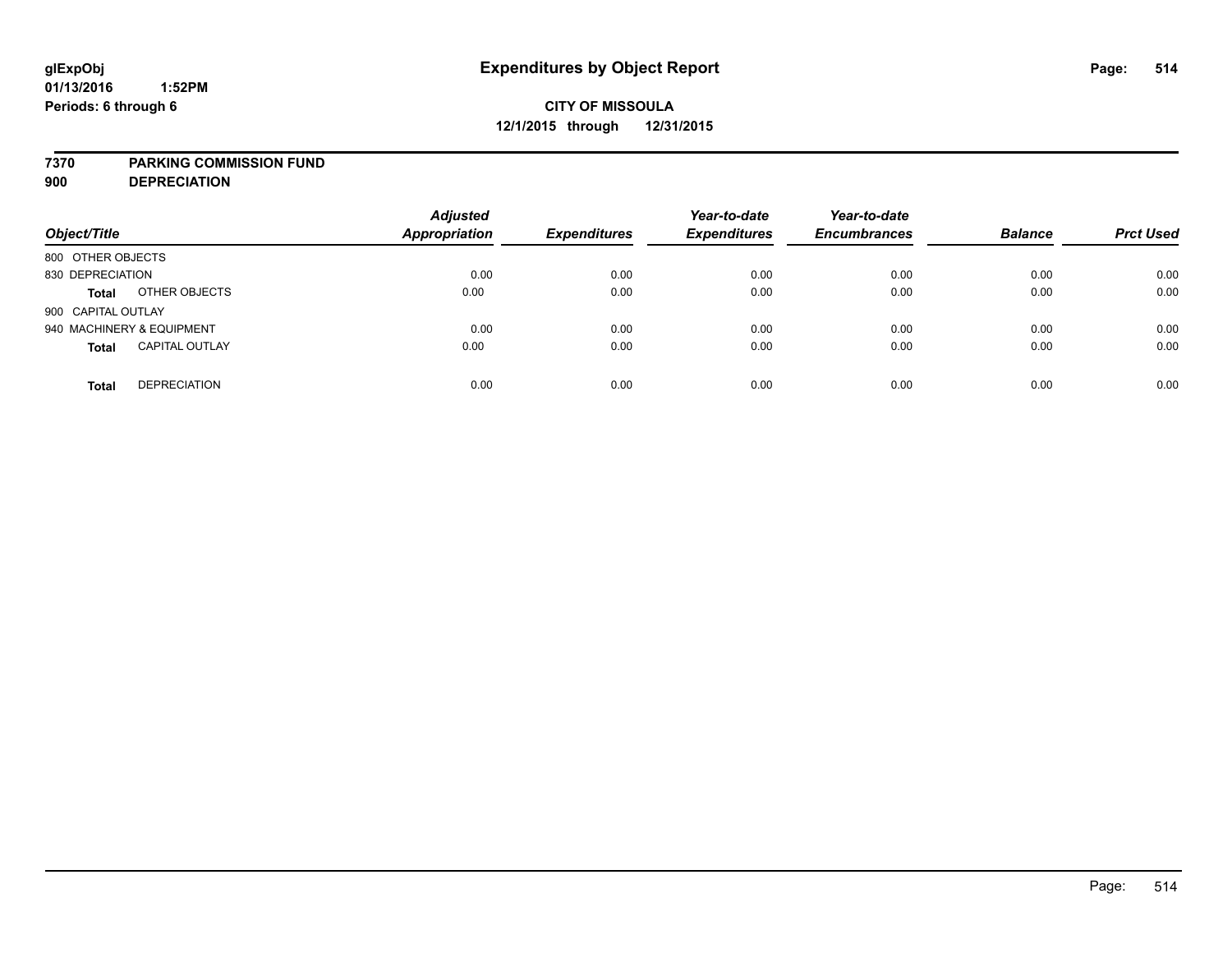#### **7370 PARKING COMMISSION FUND**

|                                       | <b>Adjusted</b> |                     | Year-to-date        | Year-to-date        |                |                  |
|---------------------------------------|-----------------|---------------------|---------------------|---------------------|----------------|------------------|
| Object/Title                          | Appropriation   | <b>Expenditures</b> | <b>Expenditures</b> | <b>Encumbrances</b> | <b>Balance</b> | <b>Prct Used</b> |
| 100 PERSONAL SERVICES                 |                 |                     |                     |                     |                |                  |
| 110 SALARIES AND WAGES                | 436,749.00      | 53,647.75           | 204,959.51          | 0.00                | 231,789.49     | 46.93            |
| 115 SALARIES/HEALTH INSURANCE BENEFIT | 0.00            | 0.00                | 0.00                | 0.00                | 0.00           | 0.00             |
| 120 OVERTIME/TERMINATION              | 7,234.00        | 140.51              | 179.42              | 0.00                | 7,054.58       | 2.48             |
| 130 OTHER                             | 0.00            | 0.00                | 0.00                | 0.00                | 0.00           | 0.00             |
| 135 OPEB EXPENSE                      | 0.00            | 0.00                | 0.00                | 0.00                | 0.00           | 0.00             |
| 140 EMPLOYER CONTRIBUTIONS            | 197,972.00      | 20,312.44           | 98,871.34           | 0.00                | 99,100.66      | 49.94            |
| 141 STATE RETIREMENT CONTRIBUTIONS    | 0.00            | 0.00                | 57.25               | 0.00                | $-57.25$       | 0.00             |
| 145 OPEB CONTRIBUTION                 | 0.00            | 0.00                | 0.00                | 0.00                | 0.00           | 0.00             |
| PERSONAL SERVICES<br><b>Total</b>     | 641,955.00      | 74,100.70           | 304,067.52          | 0.00                | 337,887.48     | 47.37            |
| 200 SUPPLIES                          |                 |                     |                     |                     |                |                  |
| 210 OFFICE SUPPLIES                   | 5,400.00        | 1,175.57            | 2,273.01            | 0.00                | 3,126.99       | 42.09            |
| 220 OPERATING SUPPLIES                | 15,000.00       | 999.38              | 2,446.44            | 0.00                | 12,553.56      | 16.31            |
| 230 REPAIR/MAINTENANCE                | 18,000.00       | 167.59              | 671.37              | 0.00                | 17,328.63      | 3.73             |
| 231 GASOLINE                          | 8,000.00        | 289.95              | 1,276.66            | 0.00                | 6,723.34       | 15.96            |
| <b>SUPPLIES</b><br>Total              | 46,400.00       | 2,632.49            | 6,667.48            | 0.00                | 39,732.52      | 14.37            |
| 300 PURCHASED SERVICES                |                 |                     |                     |                     |                |                  |
| 310 COMMUNICATIONS                    | 17,338.00       | 508.90              | 3,401.45            | 0.00                | 13,936.55      | 19.62            |
| 320 PRINTING & DUPLICATING            | 10,000.00       | 1,105.00            | 2,518.74            | 0.00                | 7,481.26       | 25.19            |
| 330 PUBLICITY, SUBSCRIPTIONS & DUES   | 5,000.00        | 294.46              | 1,673.34            | 0.00                | 3,326.66       | 33.47            |
| 340 SEWER                             | 137.00          | 0.00                | 70.25               | 0.00                | 66.75          | 51.28            |
| 341 ELECTRICITY & NATURAL GAS         | 36,440.00       | 3,222.18            | 13,782.09           | 0.00                | 22,657.91      | 37.82            |
| 343 WATER CHARGES                     | 4,000.00        | 383.34              | 5,371.22            | 0.00                | $-1,371.22$    | 134.28           |
| 344 TELEPHONE SERVICE                 | 5,200.00        | 943.35              | 2,021.70            | 0.00                | 3,178.30       | 38.88            |
| 345 GARBAGE                           | 3,000.00        | 399.91              | 2,369.25            | 0.00                | 630.75         | 78.98            |
| 350 PROFESSIONAL SERVICES             | 61,250.00       | 13,934.42           | 23,037.46           | 0.00                | 38,212.54      | 37.61            |
| 360 REPAIR & MAINTENANCE              | 72,500.00       | 7,661.27            | 17,853.20           | 0.00                | 54,646.80      | 24.63            |
| 370 TRAVEL                            | 1,600.00        | 0.00                | 1,900.30            | 0.00                | $-300.30$      | 118.77           |
| 380 TRAINING                          | 1,900.00        | 0.00                | 0.00                | 0.00                | 1,900.00       | 0.00             |
| 390 OTHER PURCHASED SERVICES          | 188,805.00      | 95,332.67           | 98,833.72           | 0.00                | 89,971.28      | 52.35            |
| PURCHASED SERVICES<br>Total           | 407,170.00      | 123,785.50          | 172,832.72          | 0.00                | 234,337.28     | 42.45            |
| 400 BUILDING MATERIALS                |                 |                     |                     |                     |                |                  |
| <b>400 BUILDING MATERIALS</b>         | 0.00            | 0.00                | 0.00                | 0.00                | 0.00           | 0.00             |
| <b>BUILDING MATERIALS</b><br>Total    | 0.00            | 0.00                | 0.00                | 0.00                | 0.00           | 0.00             |
| 500 FIXED CHARGES                     |                 |                     |                     |                     |                |                  |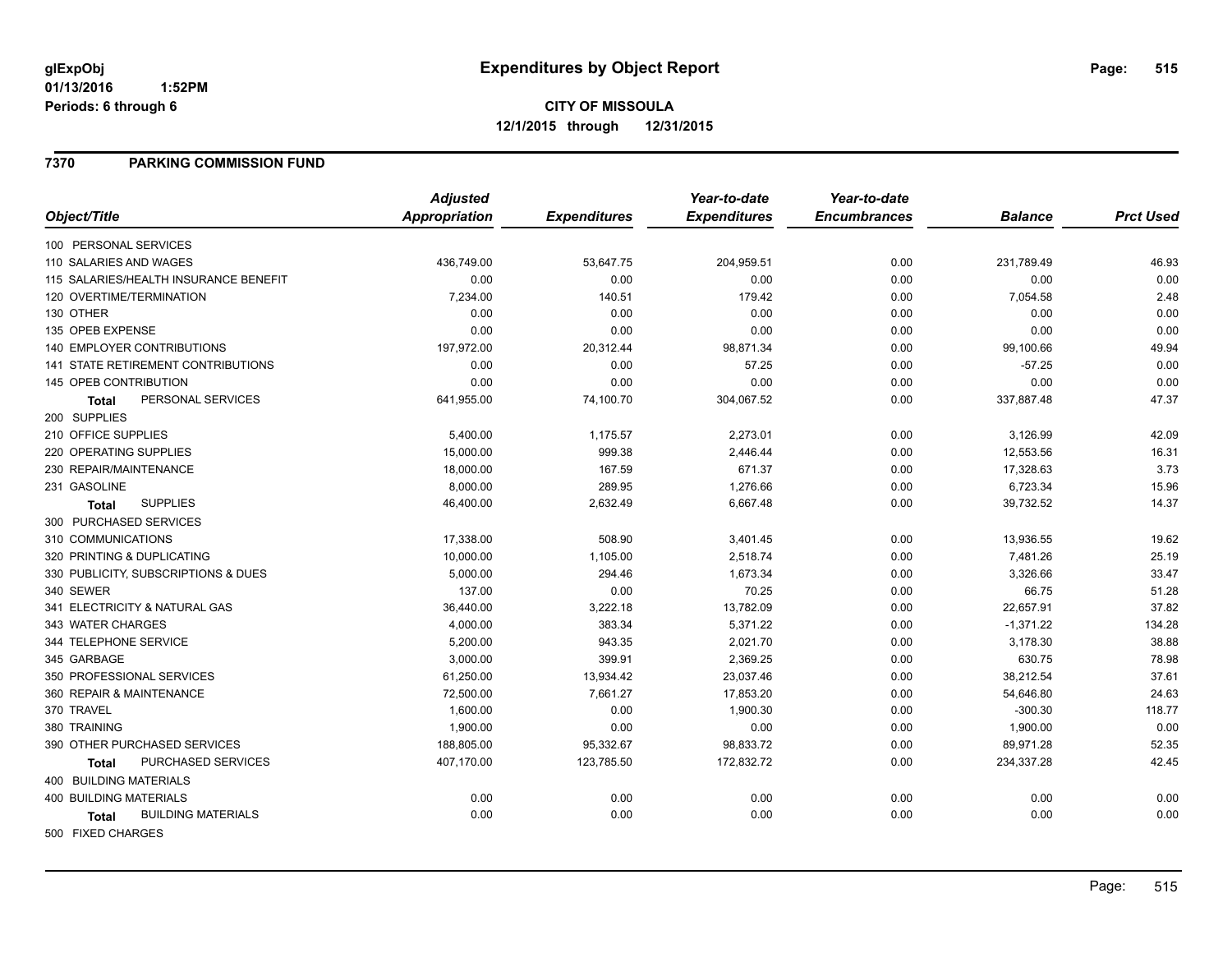**12/1/2015 through 12/31/2015**

#### **7370 PARKING COMMISSION FUND**

|                    |                                   | <b>Adjusted</b>      |                     | Year-to-date        | Year-to-date        |                |                  |
|--------------------|-----------------------------------|----------------------|---------------------|---------------------|---------------------|----------------|------------------|
| Object/Title       |                                   | <b>Appropriation</b> | <b>Expenditures</b> | <b>Expenditures</b> | <b>Encumbrances</b> | <b>Balance</b> | <b>Prct Used</b> |
| 500 FIXED CHARGES  |                                   | 168,621.00           | 8,210.92            | 14,060.92           | 0.00                | 154,560.08     | 8.34             |
|                    | 550 MERCHANT SERVICE FEES         | 21,500.00            | 0.00                | 0.00                | 0.00                | 21,500.00      | 0.00             |
| <b>Total</b>       | <b>FIXED CHARGES</b>              | 190,121.00           | 8,210.92            | 14,060.92           | 0.00                | 176,060.08     | 7.40             |
| 600 DEBT SERVICE   |                                   |                      |                     |                     |                     |                |                  |
| 610 PRINCIPAL      |                                   | 52,787.59            | 40,100.00           | 40,100.00           | 0.00                | 12,687.59      | 75.96            |
|                    | 620 INTEREST / SERVICE FEES       | 12,162.50            | 12,162.50           | 16,662.50           | 0.00                | $-4,500.00$    | 137.00           |
| Total              | <b>DEBT SERVICE</b>               | 64,950.09            | 52,262.50           | 56,762.50           | 0.00                | 8,187.59       | 87.39            |
|                    | 700 GRANTS & CONTRIBUTIONS        |                      |                     |                     |                     |                |                  |
|                    | 700 GRANTS & CONTRIBUTIONS        | 74,000.00            | 13,500.00           | 45,500.00           | 0.00                | 28,500.00      | 61.49            |
| Total              | <b>GRANTS &amp; CONTRIBUTIONS</b> | 74,000.00            | 13,500.00           | 45,500.00           | 0.00                | 28,500.00      | 61.49            |
| 800 OTHER OBJECTS  |                                   |                      |                     |                     |                     |                |                  |
|                    | 820 TRANSFERS TO OTHER FUNDS      | 311,194.00           | 26,036.25           | 146,022.50          | 0.00                | 165,171.50     | 46.92            |
| 830 DEPRECIATION   |                                   | 0.00                 | 0.00                | 0.00                | 0.00                | 0.00           | 0.00             |
| 845 CONTINGENCY    |                                   | 48,965.00            | 0.00                | 0.00                | 0.00                | 48,965.00      | 0.00             |
| <b>Total</b>       | OTHER OBJECTS                     | 360,159.00           | 26,036.25           | 146,022.50          | 0.00                | 214,136.50     | 40.54            |
| 900 CAPITAL OUTLAY |                                   |                      |                     |                     |                     |                |                  |
| 920 BUILDINGS      |                                   | 0.00                 | 0.00                | 0.00                | 0.00                | 0.00           | 0.00             |
| 930 IMPROVEMENTS   |                                   | 0.00                 | 0.00                | 0.00                | 0.00                | 0.00           | 0.00             |
|                    | 940 MACHINERY & EQUIPMENT         | 1,560,506.00         | 16,347.09           | 1,204,397.94        | 0.00                | 356,108.06     | 77.18            |
| <b>Total</b>       | <b>CAPITAL OUTLAY</b>             | 1,560,506.00         | 16,347.09           | 1,204,397.94        | 0.00                | 356,108.06     | 77.18            |
| <b>Total</b>       | PARKING COMMISSION FUND           | 3,345,261.09         | 316,875.45          | 1,950,311.58        | 0.00                | 1,394,949.51   | 58.30            |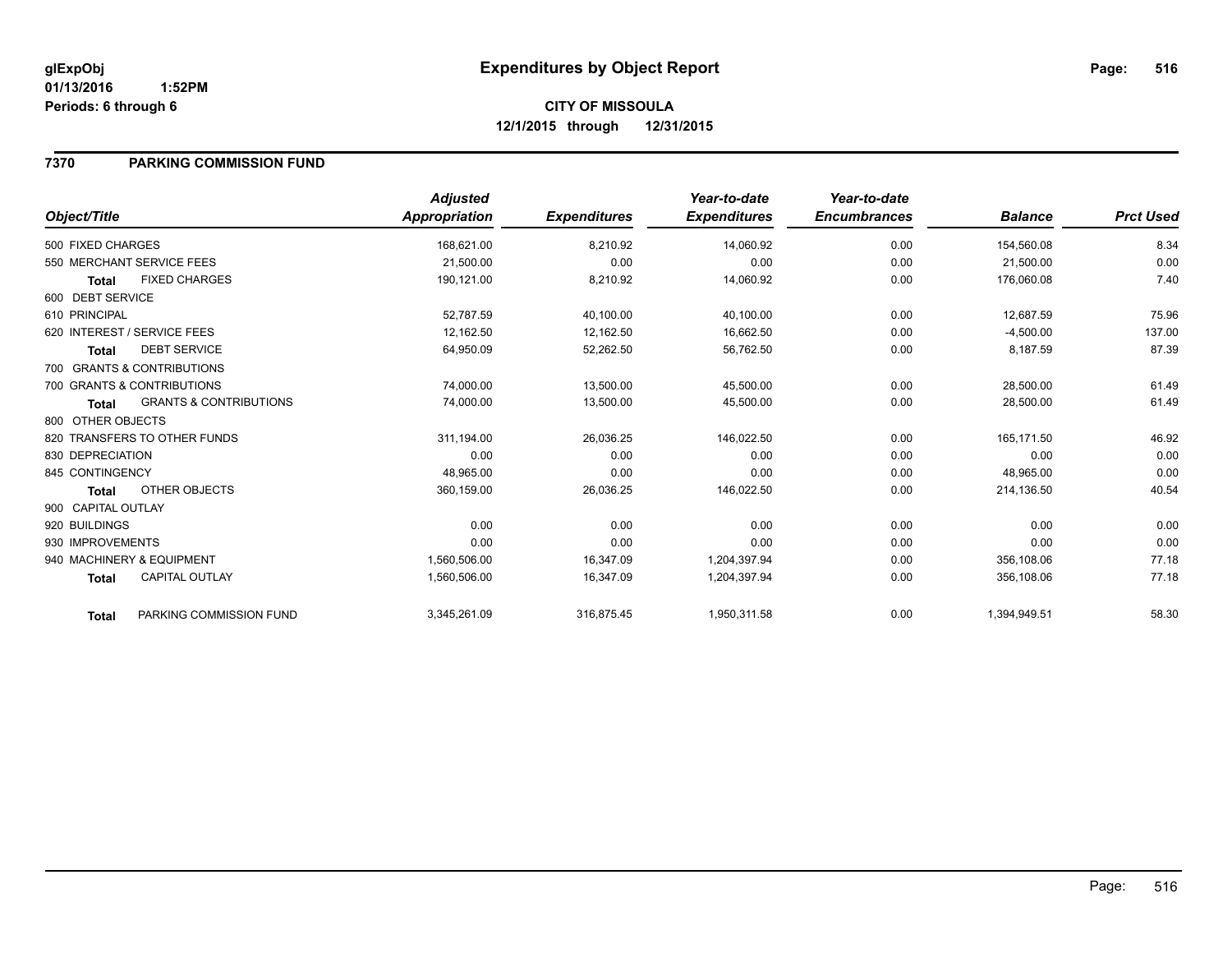#### **7371 FRONT STREET PARKING BONDS**

|                   |                              | <b>Adjusted</b>      |                     | Year-to-date        | Year-to-date        |                |                  |
|-------------------|------------------------------|----------------------|---------------------|---------------------|---------------------|----------------|------------------|
| Object/Title      |                              | <b>Appropriation</b> | <b>Expenditures</b> | <b>Expenditures</b> | <b>Encumbrances</b> | <b>Balance</b> | <b>Prct Used</b> |
| 500 FIXED CHARGES |                              |                      |                     |                     |                     |                |                  |
|                   | 550 MERCHANT SERVICE FEES    | 0.00                 | 0.00                | 0.00                | 0.00                | 0.00           | 0.00             |
| <b>Total</b>      | <b>FIXED CHARGES</b>         | 0.00                 | 0.00                | 0.00                | 0.00                | 0.00           | 0.00             |
| 600 DEBT SERVICE  |                              |                      |                     |                     |                     |                |                  |
|                   | 620 INTEREST / SERVICE FEES  | 272.925.00           | 0.00                | 69.360.16           | 0.00                | 203.564.84     | 25.41            |
| <b>Total</b>      | <b>DEBT SERVICE</b>          | 272.925.00           | 0.00                | 69,360.16           | 0.00                | 203,564.84     | 25.41            |
| 800 OTHER OBJECTS |                              |                      |                     |                     |                     |                |                  |
|                   | 820 TRANSFERS TO OTHER FUNDS | 0.00                 | 0.00                | 0.00                | 0.00                | 0.00           | 0.00             |
| <b>Total</b>      | OTHER OBJECTS                | 0.00                 | 0.00                | 0.00                | 0.00                | 0.00           | 0.00             |
| <b>Total</b>      | PARKING COMMISSION           | 272,925.00           | 0.00                | 69,360.16           | 0.00                | 203,564.84     | 25.41            |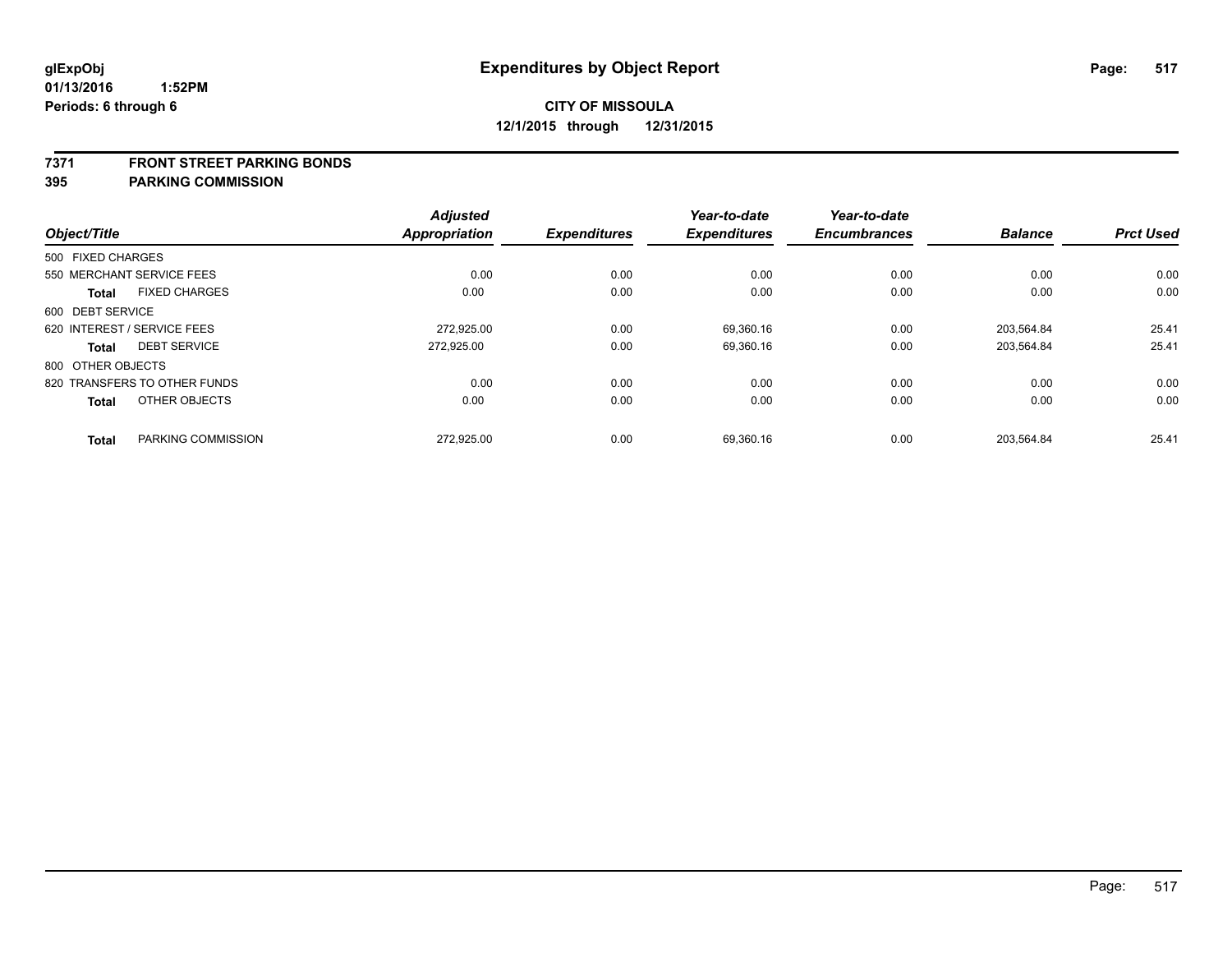#### **7371 FRONT STREET PARKING BONDS**

| Object/Title      |                              | <b>Adjusted</b><br><b>Appropriation</b> | <b>Expenditures</b> | Year-to-date<br><b>Expenditures</b> | Year-to-date<br><b>Encumbrances</b> | <b>Balance</b> | <b>Prct Used</b> |
|-------------------|------------------------------|-----------------------------------------|---------------------|-------------------------------------|-------------------------------------|----------------|------------------|
| 500 FIXED CHARGES |                              |                                         |                     |                                     |                                     |                |                  |
|                   | 550 MERCHANT SERVICE FEES    | 0.00                                    | 0.00                | 0.00                                | 0.00                                | 0.00           | 0.00             |
| Total             | <b>FIXED CHARGES</b>         | 0.00                                    | 0.00                | 0.00                                | 0.00                                | 0.00           | 0.00             |
| 600 DEBT SERVICE  |                              |                                         |                     |                                     |                                     |                |                  |
|                   | 620 INTEREST / SERVICE FEES  | 272.925.00                              | 0.00                | 69,360.16                           | 0.00                                | 203.564.84     | 25.41            |
| <b>Total</b>      | <b>DEBT SERVICE</b>          | 272.925.00                              | 0.00                | 69,360.16                           | 0.00                                | 203.564.84     | 25.41            |
| 800 OTHER OBJECTS |                              |                                         |                     |                                     |                                     |                |                  |
|                   | 820 TRANSFERS TO OTHER FUNDS | 0.00                                    | 0.00                | 0.00                                | 0.00                                | 0.00           | 0.00             |
| <b>Total</b>      | OTHER OBJECTS                | 0.00                                    | 0.00                | 0.00                                | 0.00                                | 0.00           | 0.00             |
| <b>Total</b>      | FRONT STREET PARKING BONDS   | 272.925.00                              | 0.00                | 69.360.16                           | 0.00                                | 203.564.84     | 25.41            |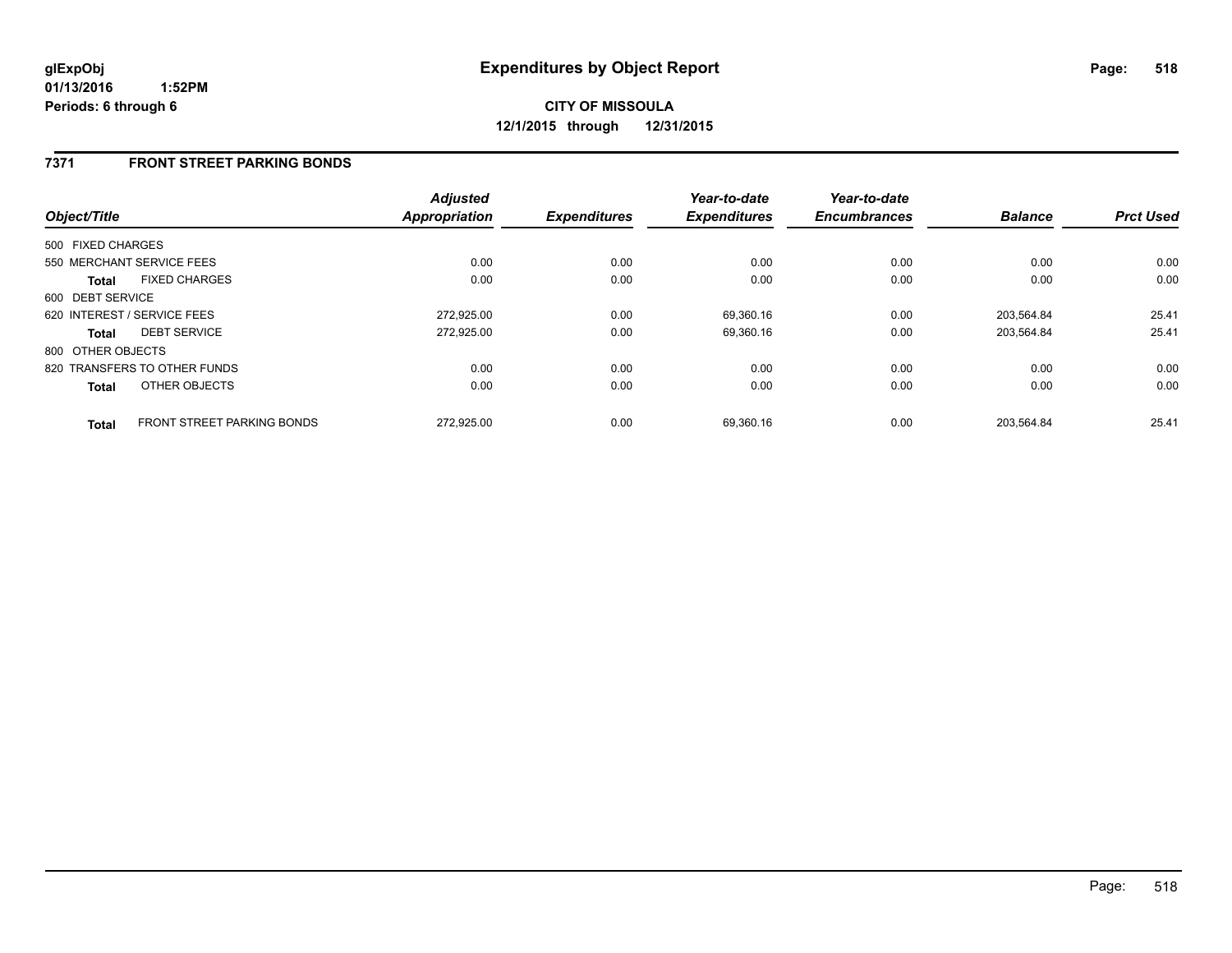#### **7372 SINKING FUND/FRONT ST PARKING BONDS**

| Object/Title                |                              | <b>Adjusted</b><br><b>Appropriation</b> | <b>Expenditures</b> | Year-to-date<br><b>Expenditures</b> | Year-to-date<br><b>Encumbrances</b> | <b>Balance</b> | <b>Prct Used</b> |
|-----------------------------|------------------------------|-----------------------------------------|---------------------|-------------------------------------|-------------------------------------|----------------|------------------|
|                             |                              |                                         |                     |                                     |                                     |                |                  |
| 500 FIXED CHARGES           |                              |                                         |                     |                                     |                                     |                |                  |
| 550 MERCHANT SERVICE FEES   |                              | 0.00                                    | 0.00                | 0.00                                | 0.00                                | 0.00           | 0.00             |
| <b>Total</b>                | <b>FIXED CHARGES</b>         | 0.00                                    | 0.00                | 0.00                                | 0.00                                | 0.00           | 0.00             |
| 600 DEBT SERVICE            |                              |                                         |                     |                                     |                                     |                |                  |
| 610 PRINCIPAL               |                              | 185,000.00                              | 0.00                | 185,000.00                          | 0.00                                | 0.00           | 100.00           |
| 620 INTEREST / SERVICE FEES |                              | 0.00                                    | 0.00                | 0.00                                | 0.00                                | 0.00           | 0.00             |
| Total                       | <b>DEBT SERVICE</b>          | 185,000.00                              | 0.00                | 185,000.00                          | 0.00                                | 0.00           | 100.00           |
| 800 OTHER OBJECTS           |                              |                                         |                     |                                     |                                     |                |                  |
|                             | 820 TRANSFERS TO OTHER FUNDS | 0.00                                    | 0.00                | 0.00                                | 0.00                                | 0.00           | 0.00             |
| <b>Total</b>                | OTHER OBJECTS                | 0.00                                    | 0.00                | 0.00                                | 0.00                                | 0.00           | 0.00             |
|                             |                              |                                         |                     |                                     |                                     |                |                  |
| <b>Total</b>                | PARKING COMMISSION           | 185,000.00                              | 0.00                | 185,000.00                          | 0.00                                | 0.00           | 100.00           |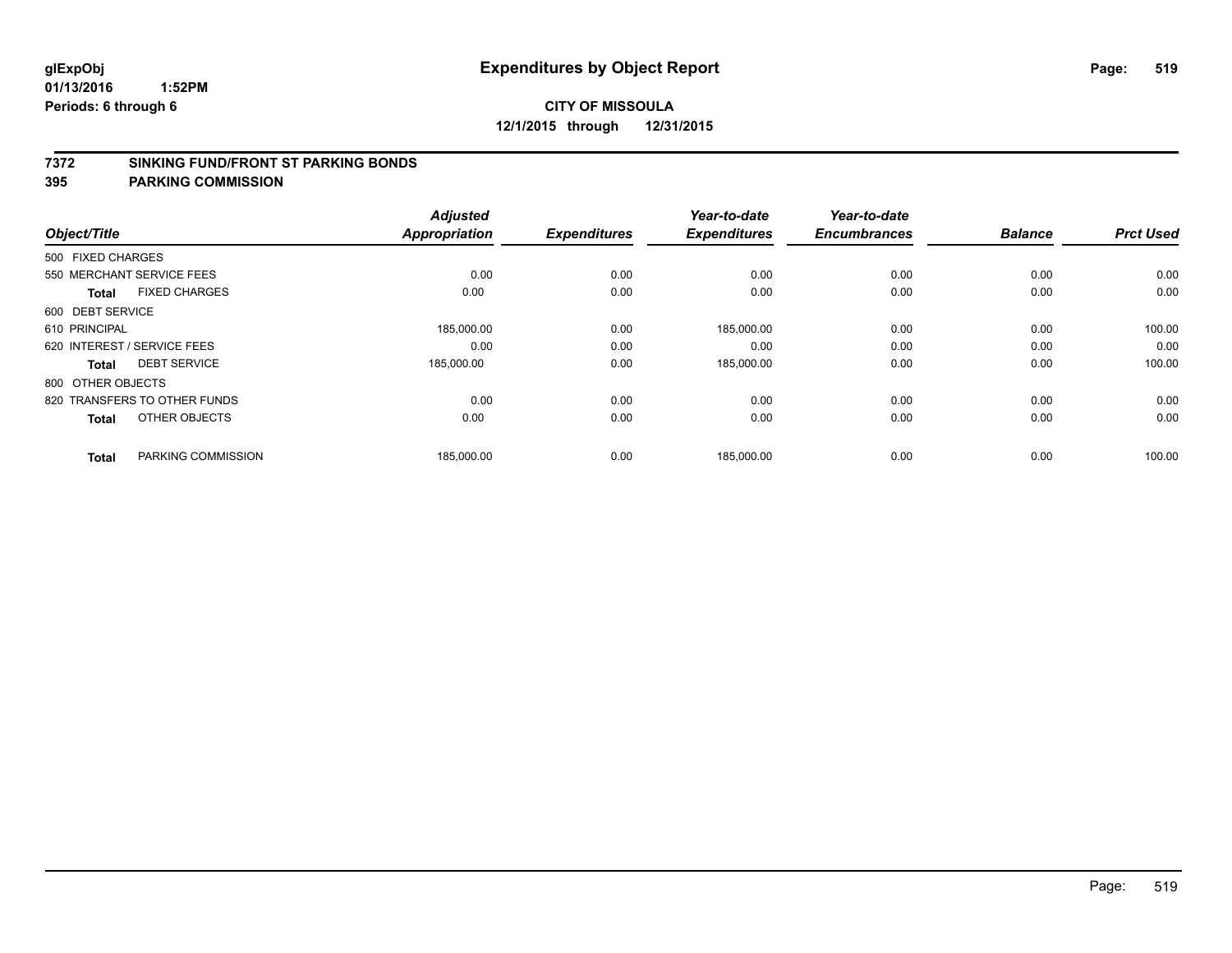**01/13/2016 1:52PM Periods: 6 through 6**

# **CITY OF MISSOULA 12/1/2015 through 12/31/2015**

#### **7372 SINKING FUND/FRONT ST PARKING BONDS**

| Object/Title      |                                   | <b>Adjusted</b><br><b>Appropriation</b> | <b>Expenditures</b> | Year-to-date<br><b>Expenditures</b> | Year-to-date<br><b>Encumbrances</b> | <b>Balance</b> | <b>Prct Used</b> |
|-------------------|-----------------------------------|-----------------------------------------|---------------------|-------------------------------------|-------------------------------------|----------------|------------------|
|                   |                                   |                                         |                     |                                     |                                     |                |                  |
| 500 FIXED CHARGES |                                   |                                         |                     |                                     |                                     |                |                  |
|                   | 550 MERCHANT SERVICE FEES         | 0.00                                    | 0.00                | 0.00                                | 0.00                                | 0.00           | 0.00             |
| Total             | <b>FIXED CHARGES</b>              | 0.00                                    | 0.00                | 0.00                                | 0.00                                | 0.00           | 0.00             |
| 600 DEBT SERVICE  |                                   |                                         |                     |                                     |                                     |                |                  |
| 610 PRINCIPAL     |                                   | 185,000.00                              | 0.00                | 185.000.00                          | 0.00                                | 0.00           | 100.00           |
|                   | 620 INTEREST / SERVICE FEES       | 0.00                                    | 0.00                | 0.00                                | 0.00                                | 0.00           | 0.00             |
| Total             | <b>DEBT SERVICE</b>               | 185,000.00                              | 0.00                | 185,000.00                          | 0.00                                | 0.00           | 100.00           |
| 800 OTHER OBJECTS |                                   |                                         |                     |                                     |                                     |                |                  |
|                   | 820 TRANSFERS TO OTHER FUNDS      | 0.00                                    | 0.00                | 0.00                                | 0.00                                | 0.00           | 0.00             |
| <b>Total</b>      | OTHER OBJECTS                     | 0.00                                    | 0.00                | 0.00                                | 0.00                                | 0.00           | 0.00             |
| <b>Total</b>      | SINKING FUND/FRONT ST PARKING BON | 185.000.00                              | 0.00                | 185,000.00                          | 0.00                                | 0.00           | 100.00           |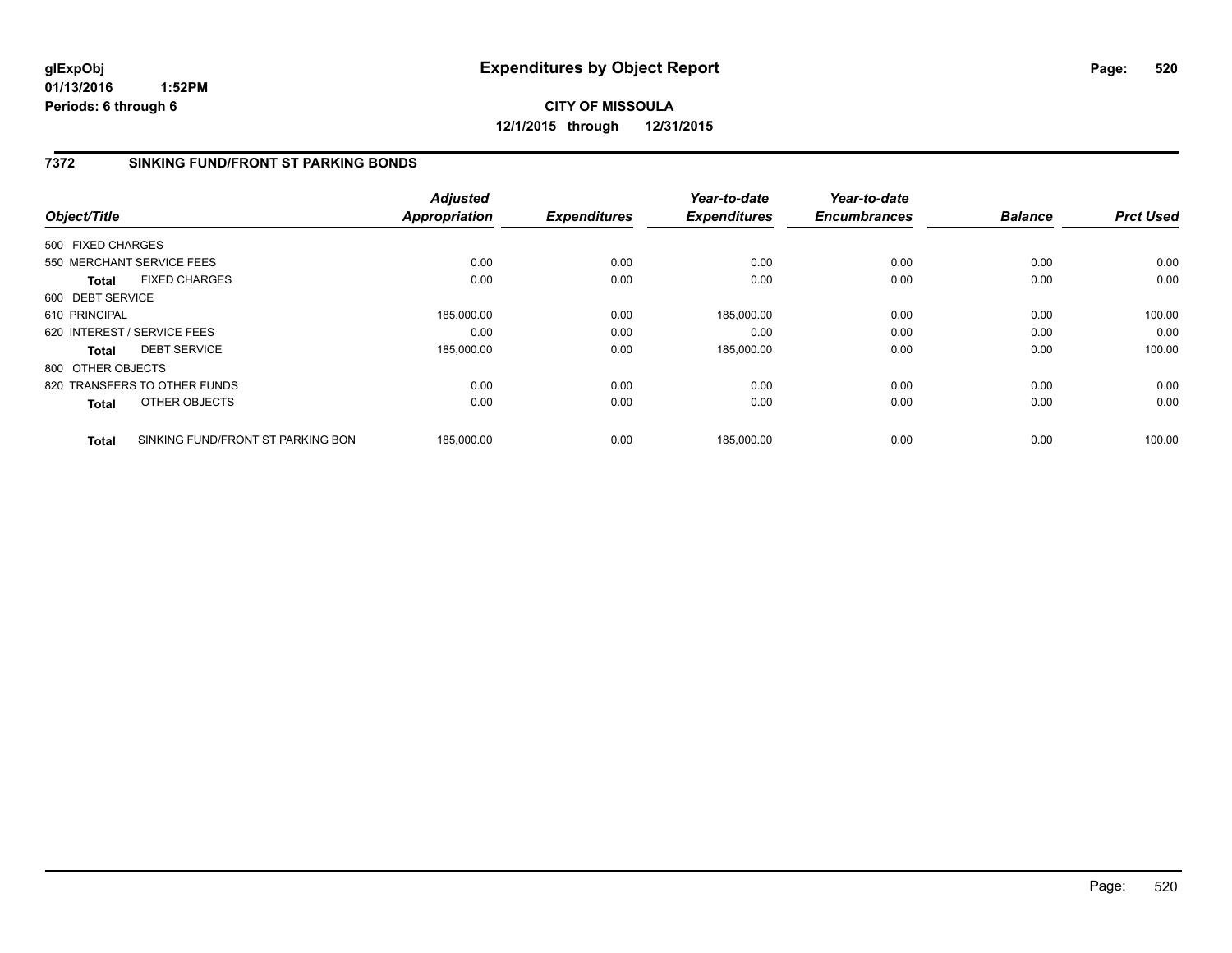#### **7373 MPC SERIES 2010B CONSTRUCTION**

|                                           | <b>Adjusted</b>      |                     | Year-to-date        | Year-to-date        |                |                  |
|-------------------------------------------|----------------------|---------------------|---------------------|---------------------|----------------|------------------|
| Object/Title                              | <b>Appropriation</b> | <b>Expenditures</b> | <b>Expenditures</b> | <b>Encumbrances</b> | <b>Balance</b> | <b>Prct Used</b> |
| 300 PURCHASED SERVICES                    |                      |                     |                     |                     |                |                  |
| 350 PROFESSIONAL SERVICES                 | 0.00                 | 0.00                | 0.00                | 0.00                | 0.00           | 0.00             |
| 390 OTHER PURCHASED SERVICES              | 0.00                 | 0.00                | 0.00                | 0.00                | 0.00           | 0.00             |
| <b>PURCHASED SERVICES</b><br><b>Total</b> | 0.00                 | 0.00                | 0.00                | 0.00                | 0.00           | 0.00             |
| 500 FIXED CHARGES                         |                      |                     |                     |                     |                |                  |
| 550 MERCHANT SERVICE FEES                 | 0.00                 | 0.00                | 0.00                | 0.00                | 0.00           | 0.00             |
| <b>FIXED CHARGES</b><br><b>Total</b>      | 0.00                 | 0.00                | 0.00                | 0.00                | 0.00           | 0.00             |
| 600 DEBT SERVICE                          |                      |                     |                     |                     |                |                  |
| 600 DEBT SERVICE                          | 0.00                 | 0.00                | 0.00                | 0.00                | 0.00           | 0.00             |
| 610 PRINCIPAL                             | 0.00                 | 0.00                | 0.00                | 0.00                | 0.00           | 0.00             |
| 620 INTEREST / SERVICE FEES               | 0.00                 | 0.00                | 0.00                | 0.00                | 0.00           | 0.00             |
| <b>DEBT SERVICE</b><br><b>Total</b>       | 0.00                 | 0.00                | 0.00                | 0.00                | 0.00           | 0.00             |
| 800 OTHER OBJECTS                         |                      |                     |                     |                     |                |                  |
| 820 TRANSFERS TO OTHER FUNDS              | 0.00                 | 0.00                | 0.00                | 0.00                | 0.00           | 0.00             |
| OTHER OBJECTS<br><b>Total</b>             | 0.00                 | 0.00                | 0.00                | 0.00                | 0.00           | 0.00             |
| 900 CAPITAL OUTLAY                        |                      |                     |                     |                     |                |                  |
| 900 CAPITAL OUTLAY                        | 0.00                 | 0.00                | 0.00                | 0.00                | 0.00           | 0.00             |
| 920 BUILDINGS                             | 0.00                 | 0.00                | 0.00                | 0.00                | 0.00           | 0.00             |
| 930 IMPROVEMENTS                          | 0.00                 | 0.00                | 0.00                | 0.00                | 0.00           | 0.00             |
| <b>CAPITAL OUTLAY</b><br><b>Total</b>     | 0.00                 | 0.00                | 0.00                | 0.00                | 0.00           | 0.00             |
| PARKING COMMISSION<br><b>Total</b>        | 0.00                 | 0.00                | 0.00                | 0.00                | 0.00           | 0.00             |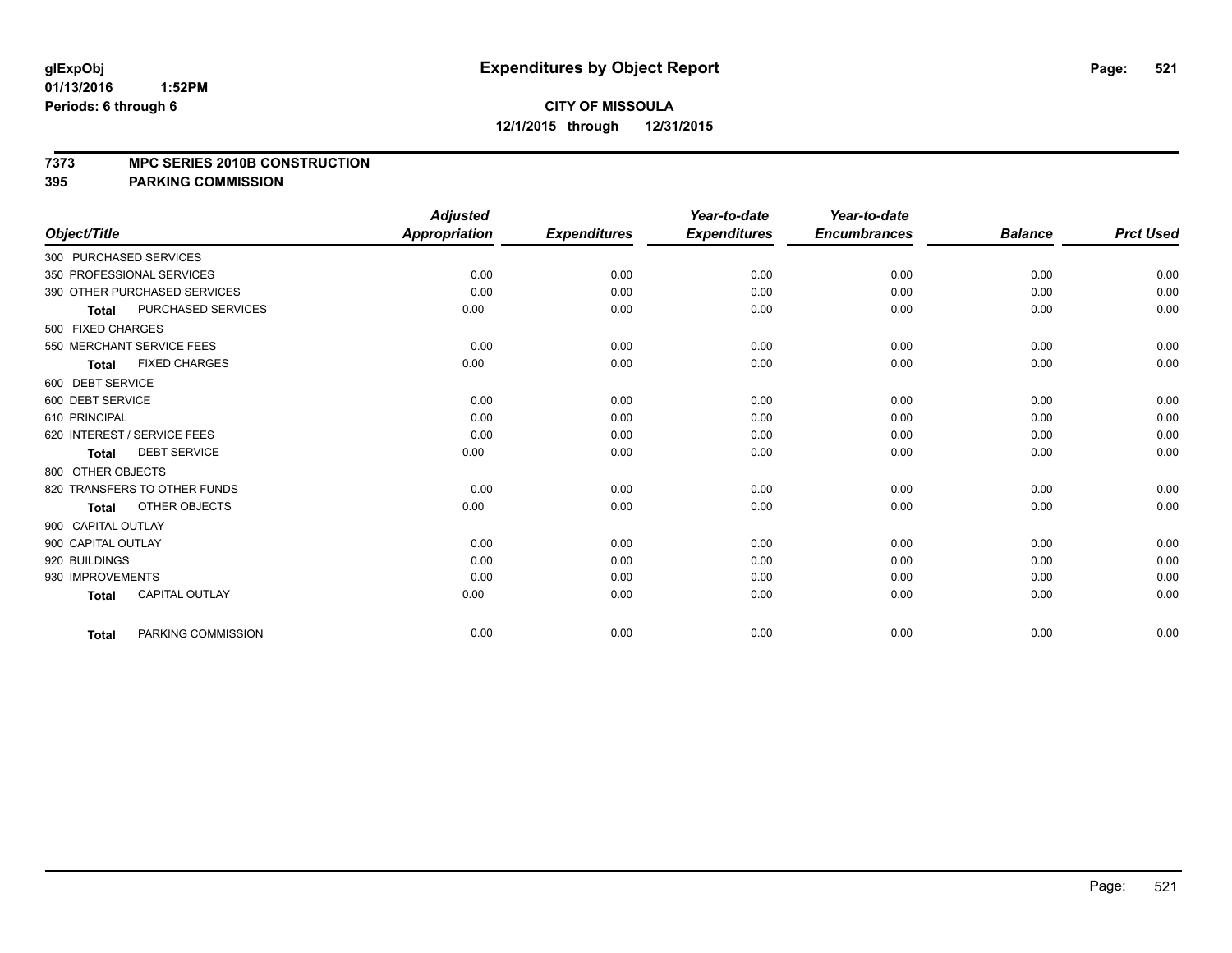#### **7373 MPC SERIES 2010B CONSTRUCTION**

**900 DEPRECIATION**

| Object/Title                         | <b>Adjusted</b><br><b>Appropriation</b> | <b>Expenditures</b> | Year-to-date<br><b>Expenditures</b> | Year-to-date<br><b>Encumbrances</b> | <b>Balance</b> | <b>Prct Used</b> |
|--------------------------------------|-----------------------------------------|---------------------|-------------------------------------|-------------------------------------|----------------|------------------|
| 500 FIXED CHARGES                    |                                         |                     |                                     |                                     |                |                  |
| 550 MERCHANT SERVICE FEES            | 0.00                                    | 0.00                | 0.00                                | 0.00                                | 0.00           | 0.00             |
| <b>FIXED CHARGES</b><br><b>Total</b> | 0.00                                    | 0.00                | 0.00                                | 0.00                                | 0.00           | 0.00             |
| 800 OTHER OBJECTS                    |                                         |                     |                                     |                                     |                |                  |
| 830 DEPRECIATION                     | 0.00                                    | 0.00                | 0.00                                | 0.00                                | 0.00           | 0.00             |
| OTHER OBJECTS<br><b>Total</b>        | 0.00                                    | 0.00                | 0.00                                | 0.00                                | 0.00           | 0.00             |
| <b>DEPRECIATION</b><br><b>Total</b>  | 0.00                                    | 0.00                | 0.00                                | 0.00                                | 0.00           | 0.00             |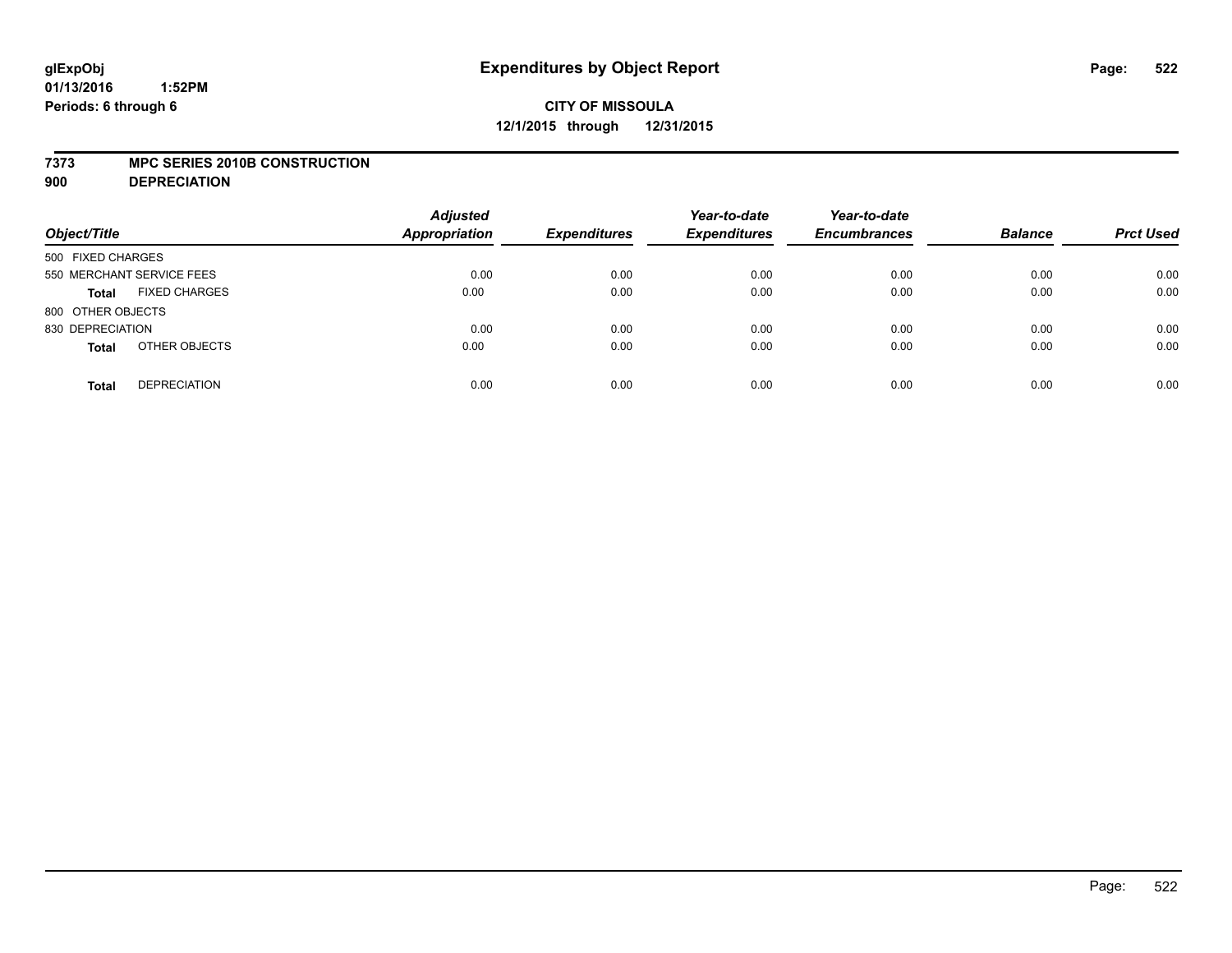#### **01/13/2016 1:52PM Periods: 6 through 6**

# **CITY OF MISSOULA 12/1/2015 through 12/31/2015**

# **7373 MPC SERIES 2010B CONSTRUCTION**

| Object/Title           |                               | <b>Adjusted</b><br>Appropriation | <b>Expenditures</b> | Year-to-date<br><b>Expenditures</b> | Year-to-date<br><b>Encumbrances</b> | <b>Balance</b> | <b>Prct Used</b> |
|------------------------|-------------------------------|----------------------------------|---------------------|-------------------------------------|-------------------------------------|----------------|------------------|
| 300 PURCHASED SERVICES |                               |                                  |                     |                                     |                                     |                |                  |
|                        | 350 PROFESSIONAL SERVICES     | 0.00                             | 0.00                | 0.00                                | 0.00                                | 0.00           | 0.00             |
|                        | 390 OTHER PURCHASED SERVICES  | 0.00                             | 0.00                | 0.00                                | 0.00                                | 0.00           | 0.00             |
| <b>Total</b>           | <b>PURCHASED SERVICES</b>     | 0.00                             | 0.00                | 0.00                                | 0.00                                | 0.00           | 0.00             |
| 500 FIXED CHARGES      |                               |                                  |                     |                                     |                                     |                |                  |
|                        | 550 MERCHANT SERVICE FEES     | 0.00                             | 0.00                | 0.00                                | 0.00                                | 0.00           | 0.00             |
| <b>Total</b>           | <b>FIXED CHARGES</b>          | 0.00                             | 0.00                | 0.00                                | 0.00                                | 0.00           | 0.00             |
| 600 DEBT SERVICE       |                               |                                  |                     |                                     |                                     |                |                  |
| 600 DEBT SERVICE       |                               | 0.00                             | 0.00                | 0.00                                | 0.00                                | 0.00           | 0.00             |
| 610 PRINCIPAL          |                               | 0.00                             | 0.00                | 0.00                                | 0.00                                | 0.00           | 0.00             |
|                        | 620 INTEREST / SERVICE FEES   | 0.00                             | 0.00                | 0.00                                | 0.00                                | 0.00           | 0.00             |
| <b>Total</b>           | <b>DEBT SERVICE</b>           | 0.00                             | 0.00                | 0.00                                | 0.00                                | 0.00           | 0.00             |
| 800 OTHER OBJECTS      |                               |                                  |                     |                                     |                                     |                |                  |
|                        | 820 TRANSFERS TO OTHER FUNDS  | 0.00                             | 0.00                | 0.00                                | 0.00                                | 0.00           | 0.00             |
| 830 DEPRECIATION       |                               | 0.00                             | 0.00                | 0.00                                | 0.00                                | 0.00           | 0.00             |
| <b>Total</b>           | <b>OTHER OBJECTS</b>          | 0.00                             | 0.00                | 0.00                                | 0.00                                | 0.00           | 0.00             |
| 900 CAPITAL OUTLAY     |                               |                                  |                     |                                     |                                     |                |                  |
| 900 CAPITAL OUTLAY     |                               | 0.00                             | 0.00                | 0.00                                | 0.00                                | 0.00           | 0.00             |
| 920 BUILDINGS          |                               | 0.00                             | 0.00                | 0.00                                | 0.00                                | 0.00           | 0.00             |
| 930 IMPROVEMENTS       |                               | 0.00                             | 0.00                | 0.00                                | 0.00                                | 0.00           | 0.00             |
| <b>Total</b>           | <b>CAPITAL OUTLAY</b>         | 0.00                             | 0.00                | 0.00                                | 0.00                                | 0.00           | 0.00             |
| Total                  | MPC SERIES 2010B CONSTRUCTION | 0.00                             | 0.00                | 0.00                                | 0.00                                | 0.00           | 0.00             |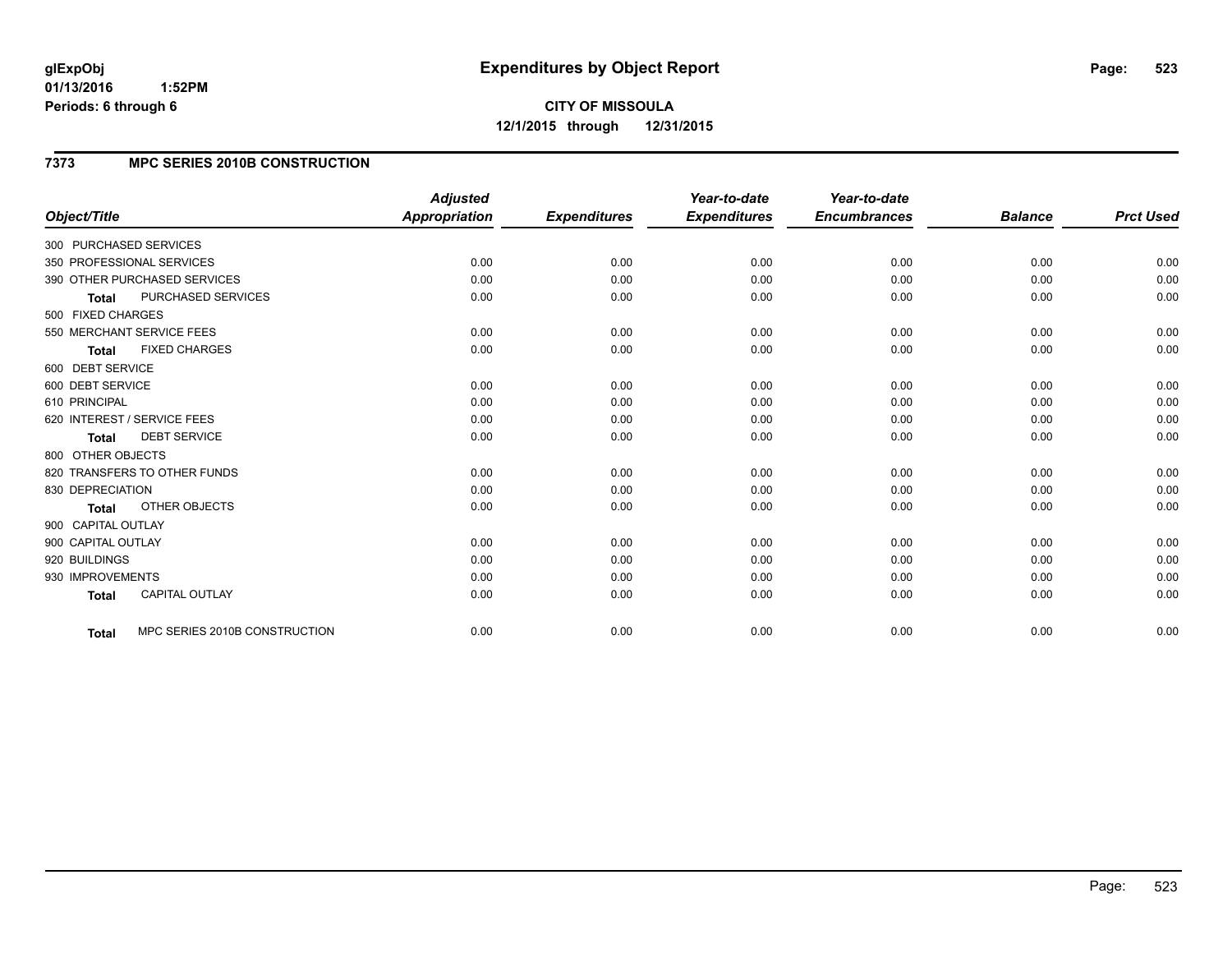#### **7374 RESERVE FUND-PARKING BONDS**

|                                       | <b>Adjusted</b> |                     | Year-to-date        | Year-to-date        |                |                  |
|---------------------------------------|-----------------|---------------------|---------------------|---------------------|----------------|------------------|
| Object/Title                          | Appropriation   | <b>Expenditures</b> | <b>Expenditures</b> | <b>Encumbrances</b> | <b>Balance</b> | <b>Prct Used</b> |
| 500 FIXED CHARGES                     |                 |                     |                     |                     |                |                  |
| 550 MERCHANT SERVICE FEES             | 0.00            | 0.00                | 0.00                | 0.00                | 0.00           | 0.00             |
| <b>FIXED CHARGES</b><br><b>Total</b>  | 0.00            | 0.00                | 0.00                | 0.00                | 0.00           | 0.00             |
| 900 CAPITAL OUTLAY                    |                 |                     |                     |                     |                |                  |
| 920 BUILDINGS                         | 0.00            | 0.00                | 0.00                | 0.00                | 0.00           | 0.00             |
| 930 IMPROVEMENTS                      | 0.00            | 0.00                | 0.00                | 0.00                | 0.00           | 0.00             |
| <b>CAPITAL OUTLAY</b><br><b>Total</b> | 0.00            | 0.00                | 0.00                | 0.00                | 0.00           | 0.00             |
| PARKING COMMISSION<br><b>Total</b>    | 0.00            | 0.00                | 0.00                | 0.00                | 0.00           | 0.00             |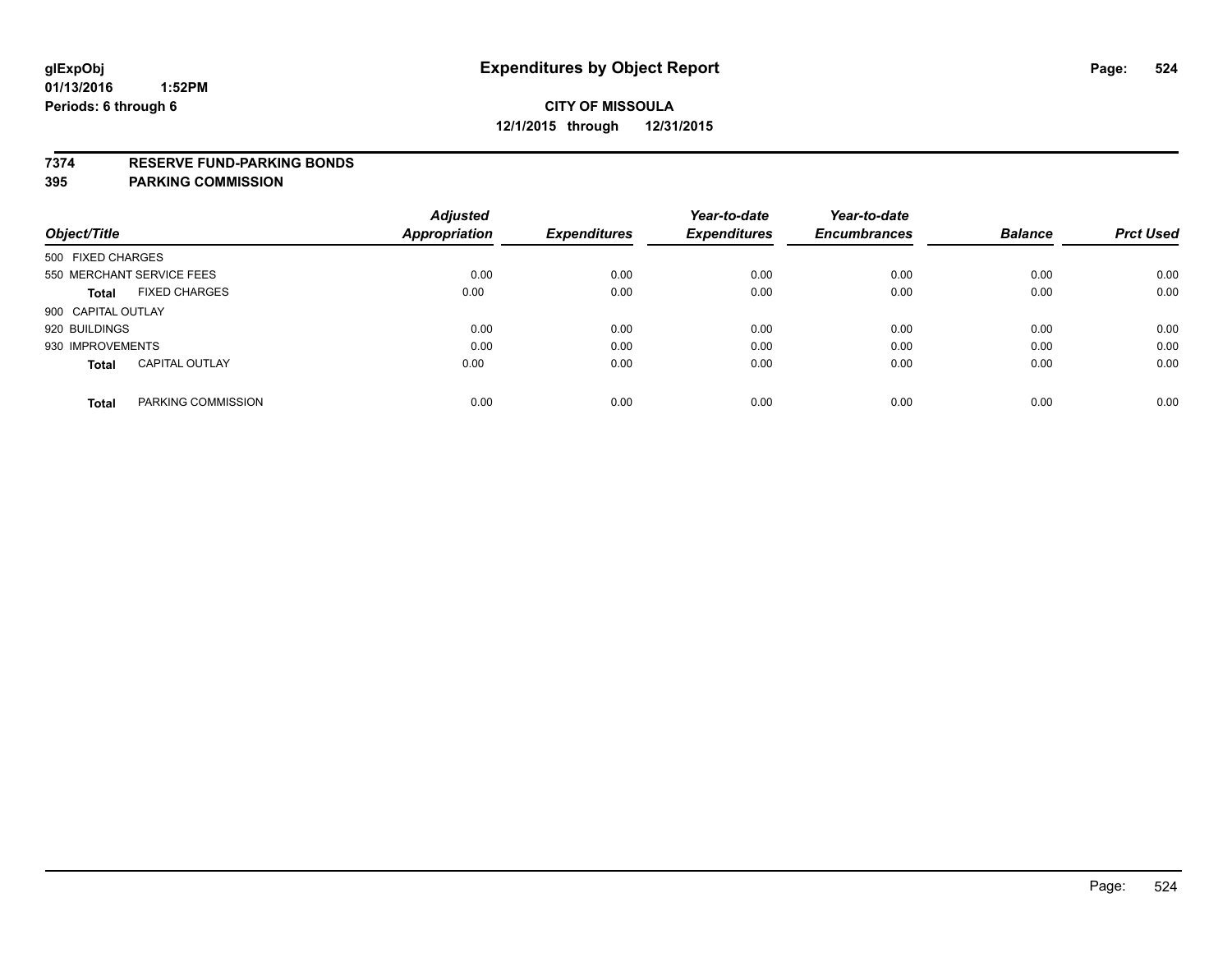#### **7374 RESERVE FUND-PARKING BONDS**

| Object/Title              |                                   | <b>Adjusted</b><br>Appropriation | <b>Expenditures</b> | Year-to-date<br><b>Expenditures</b> | Year-to-date<br><b>Encumbrances</b> | <b>Balance</b> | <b>Prct Used</b> |
|---------------------------|-----------------------------------|----------------------------------|---------------------|-------------------------------------|-------------------------------------|----------------|------------------|
| 500 FIXED CHARGES         |                                   |                                  |                     |                                     |                                     |                |                  |
| 550 MERCHANT SERVICE FEES |                                   | 0.00                             | 0.00                | 0.00                                | 0.00                                | 0.00           | 0.00             |
| <b>Total</b>              | <b>FIXED CHARGES</b>              | 0.00                             | 0.00                | 0.00                                | 0.00                                | 0.00           | 0.00             |
| 900 CAPITAL OUTLAY        |                                   |                                  |                     |                                     |                                     |                |                  |
| 920 BUILDINGS             |                                   | 0.00                             | 0.00                | 0.00                                | 0.00                                | 0.00           | 0.00             |
| 930 IMPROVEMENTS          |                                   | 0.00                             | 0.00                | 0.00                                | 0.00                                | 0.00           | 0.00             |
| <b>Total</b>              | <b>CAPITAL OUTLAY</b>             | 0.00                             | 0.00                | 0.00                                | 0.00                                | 0.00           | 0.00             |
| <b>Total</b>              | <b>RESERVE FUND-PARKING BONDS</b> | 0.00                             | 0.00                | 0.00                                | 0.00                                | 0.00           | 0.00             |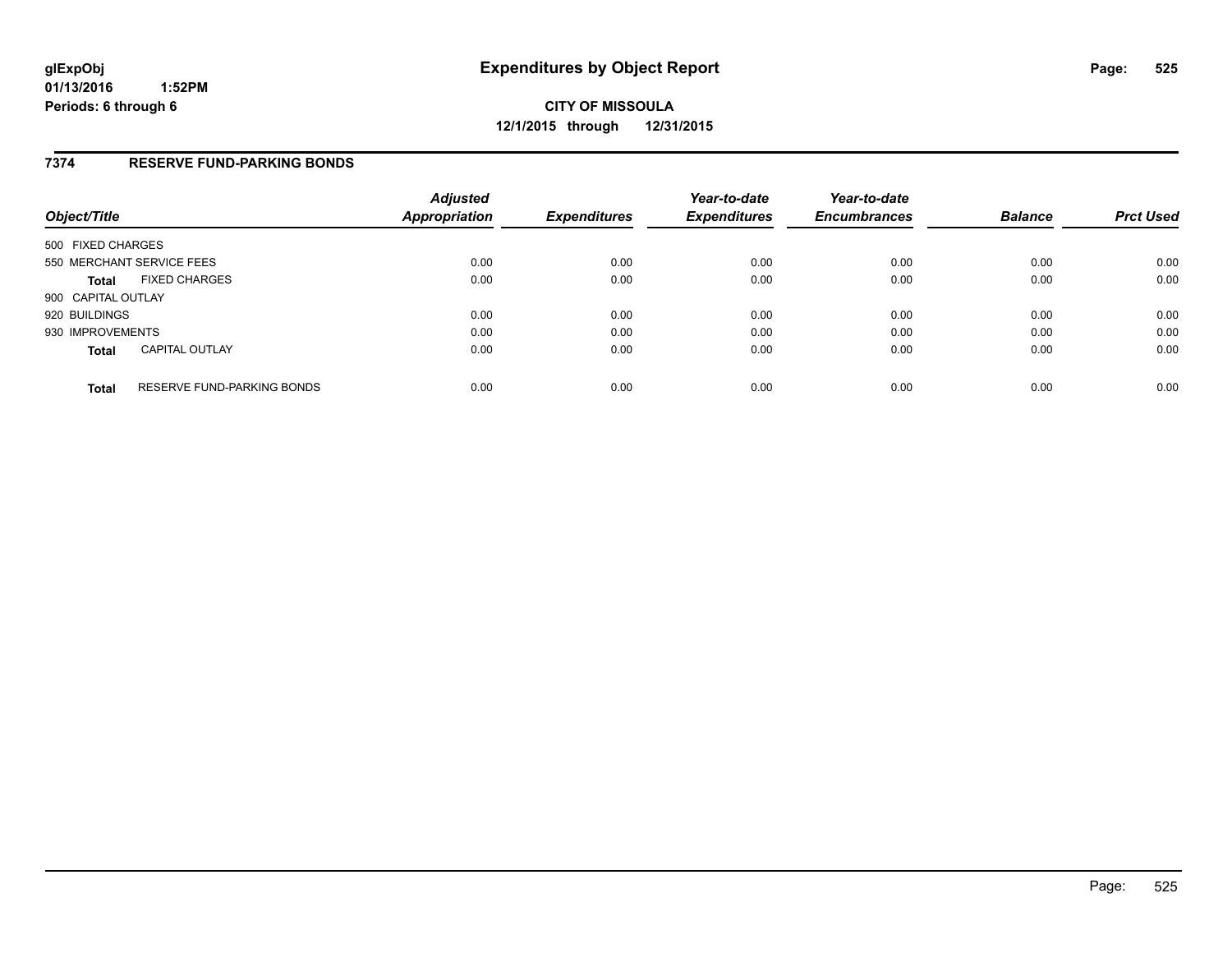#### **7375 PLEDGED TAX INCREMENT-2010B BOND**

| Object/Title           |                              | <b>Adjusted</b><br><b>Appropriation</b> | <b>Expenditures</b> | Year-to-date<br><b>Expenditures</b> | Year-to-date<br><b>Encumbrances</b> | <b>Balance</b> | <b>Prct Used</b> |
|------------------------|------------------------------|-----------------------------------------|---------------------|-------------------------------------|-------------------------------------|----------------|------------------|
| 300 PURCHASED SERVICES |                              |                                         |                     |                                     |                                     |                |                  |
|                        | 390 OTHER PURCHASED SERVICES | 121.431.00                              | 0.00                | 0.00                                | 0.00                                | 121.431.00     | 0.00             |
| <b>Total</b>           | <b>PURCHASED SERVICES</b>    | 121,431.00                              | 0.00                | 0.00                                | 0.00                                | 121,431.00     | 0.00             |
| 500 FIXED CHARGES      |                              |                                         |                     |                                     |                                     |                |                  |
|                        | 550 MERCHANT SERVICE FEES    | 0.00                                    | 0.00                | 0.00                                | 0.00                                | 0.00           | 0.00             |
| Total                  | <b>FIXED CHARGES</b>         | 0.00                                    | 0.00                | 0.00                                | 0.00                                | 0.00           | 0.00             |
| 800 OTHER OBJECTS      |                              |                                         |                     |                                     |                                     |                |                  |
|                        | 820 TRANSFERS TO OTHER FUNDS | 146.731.00                              | 0.00                | 0.00                                | 0.00                                | 146.731.00     | 0.00             |
| <b>Total</b>           | OTHER OBJECTS                | 146.731.00                              | 0.00                | 0.00                                | 0.00                                | 146.731.00     | 0.00             |
|                        |                              |                                         |                     |                                     |                                     |                |                  |
| <b>Total</b>           | PARKING COMMISSION           | 268.162.00                              | 0.00                | 0.00                                | 0.00                                | 268,162.00     | 0.00             |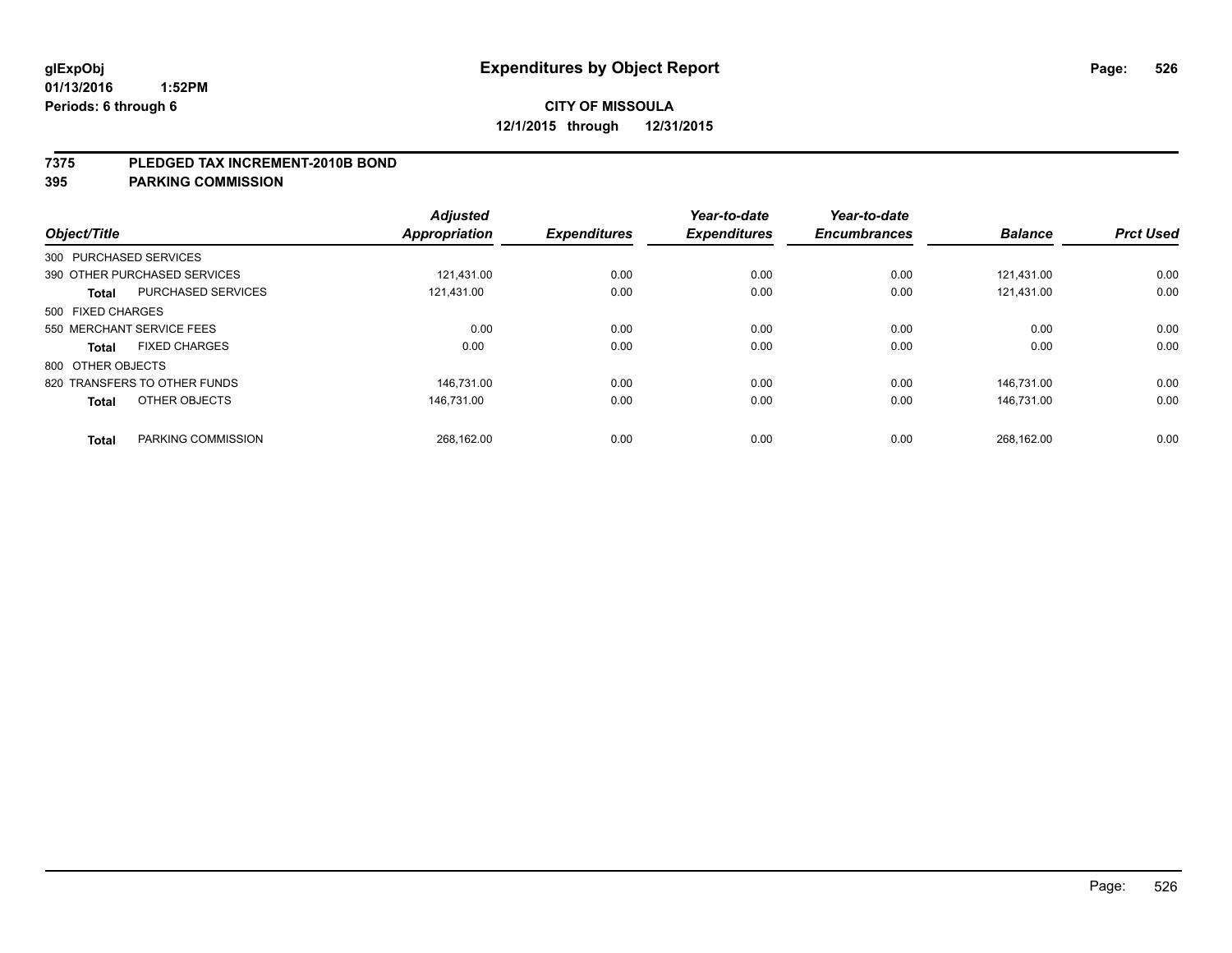### **7375 PLEDGED TAX INCREMENT-2010B BOND**

| Object/Title      |                                  | <b>Adjusted</b><br><b>Appropriation</b> | <b>Expenditures</b> | Year-to-date<br><b>Expenditures</b> | Year-to-date<br><b>Encumbrances</b> | <b>Balance</b> | <b>Prct Used</b> |
|-------------------|----------------------------------|-----------------------------------------|---------------------|-------------------------------------|-------------------------------------|----------------|------------------|
|                   | 300 PURCHASED SERVICES           |                                         |                     |                                     |                                     |                |                  |
|                   | 390 OTHER PURCHASED SERVICES     | 121.431.00                              | 0.00                | 0.00                                | 0.00                                | 121.431.00     | 0.00             |
| <b>Total</b>      | PURCHASED SERVICES               | 121.431.00                              | 0.00                | 0.00                                | 0.00                                | 121.431.00     | 0.00             |
| 500 FIXED CHARGES |                                  |                                         |                     |                                     |                                     |                |                  |
|                   | 550 MERCHANT SERVICE FEES        | 0.00                                    | 0.00                | 0.00                                | 0.00                                | 0.00           | 0.00             |
| <b>Total</b>      | <b>FIXED CHARGES</b>             | 0.00                                    | 0.00                | 0.00                                | 0.00                                | 0.00           | 0.00             |
| 800 OTHER OBJECTS |                                  |                                         |                     |                                     |                                     |                |                  |
|                   | 820 TRANSFERS TO OTHER FUNDS     | 146.731.00                              | 0.00                | 0.00                                | 0.00                                | 146.731.00     | 0.00             |
| <b>Total</b>      | OTHER OBJECTS                    | 146.731.00                              | 0.00                | 0.00                                | 0.00                                | 146.731.00     | 0.00             |
| <b>Total</b>      | PLEDGED TAX INCREMENT-2010B BOND | 268.162.00                              | 0.00                | 0.00                                | 0.00                                | 268.162.00     | 0.00             |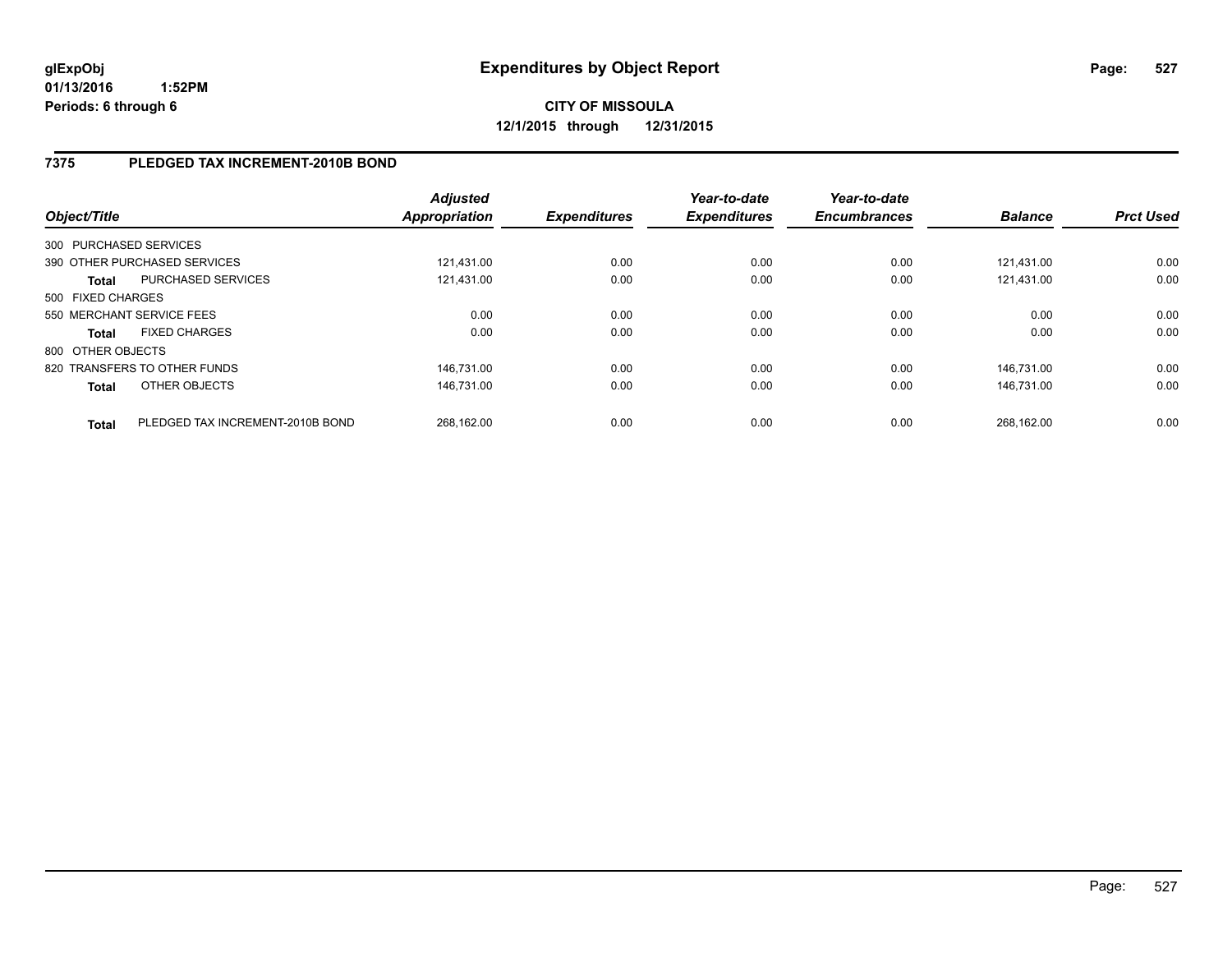#### **7376 MPC 2010A BONDS DEBT INTEREST**

| Object/Title                         | <b>Adjusted</b><br>Appropriation | <b>Expenditures</b> | Year-to-date<br><b>Expenditures</b> | Year-to-date<br><b>Encumbrances</b> | <b>Balance</b> | <b>Prct Used</b> |
|--------------------------------------|----------------------------------|---------------------|-------------------------------------|-------------------------------------|----------------|------------------|
|                                      |                                  |                     |                                     |                                     |                |                  |
| 500 FIXED CHARGES                    |                                  |                     |                                     |                                     |                |                  |
| 550 MERCHANT SERVICE FEES            | 0.00                             | 0.00                | 0.00                                | 0.00                                | 0.00           | 0.00             |
| <b>FIXED CHARGES</b><br><b>Total</b> | 0.00                             | 0.00                | 0.00                                | 0.00                                | 0.00           | 0.00             |
| 600 DEBT SERVICE                     |                                  |                     |                                     |                                     |                |                  |
| 620 INTEREST / SERVICE FEES          | 0.00                             | 0.00                | 0.00                                | 0.00                                | 0.00           | 0.00             |
| <b>DEBT SERVICE</b><br><b>Total</b>  | 0.00                             | 0.00                | 0.00                                | 0.00                                | 0.00           | 0.00             |
| 800 OTHER OBJECTS                    |                                  |                     |                                     |                                     |                |                  |
| 820 TRANSFERS TO OTHER FUNDS         | 0.00                             | 0.00                | 0.00                                | 0.00                                | 0.00           | 0.00             |
| OTHER OBJECTS<br><b>Total</b>        | 0.00                             | 0.00                | 0.00                                | 0.00                                | 0.00           | 0.00             |
| PARKING COMMISSION<br><b>Total</b>   | 0.00                             | 0.00                | 0.00                                | 0.00                                | 0.00           | 0.00             |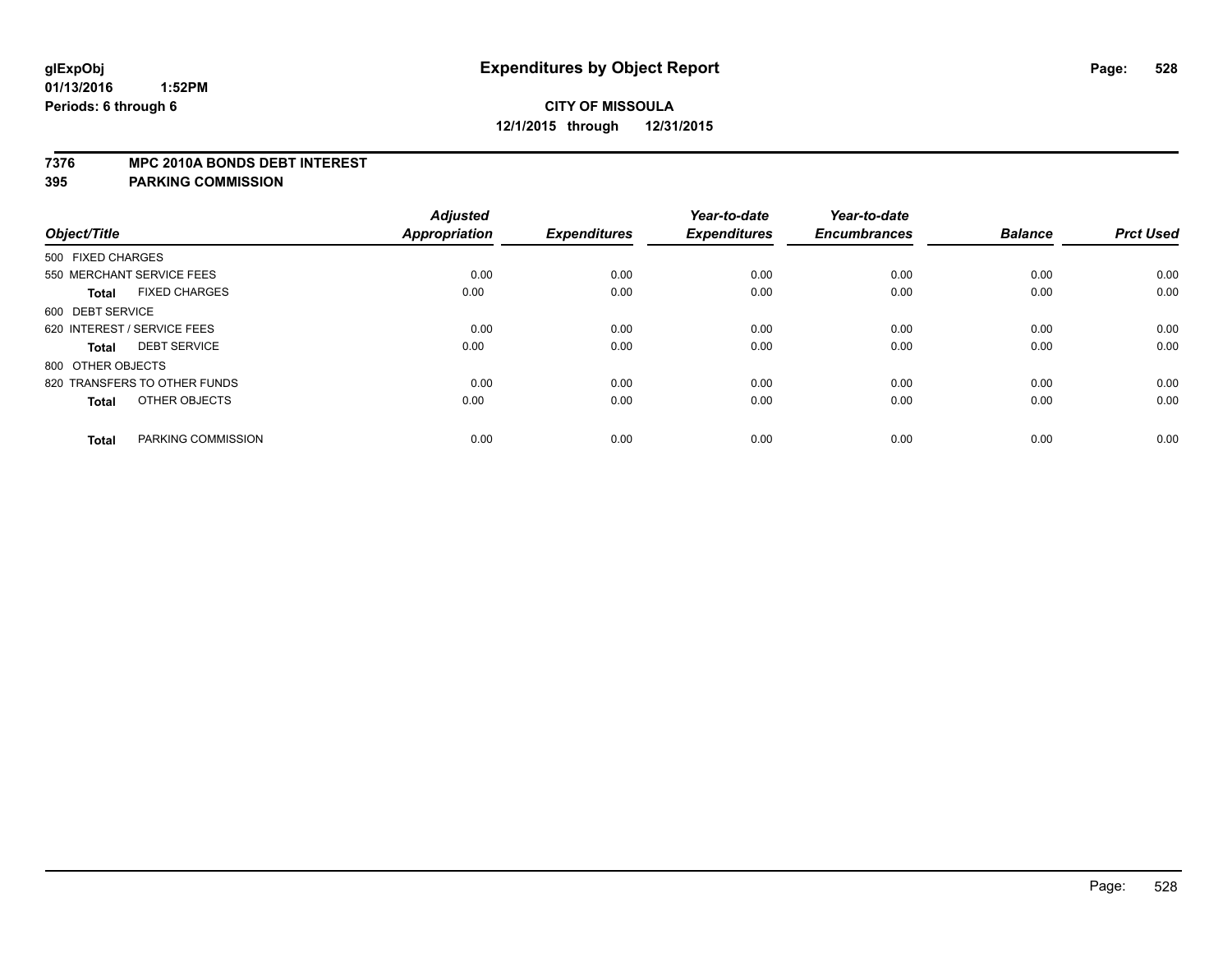#### **7376 MPC 2010A BONDS DEBT INTEREST**

| Object/Title      |                               | <b>Adjusted</b><br><b>Appropriation</b> | <b>Expenditures</b> | Year-to-date<br><b>Expenditures</b> | Year-to-date<br><b>Encumbrances</b> | <b>Balance</b> | <b>Prct Used</b> |
|-------------------|-------------------------------|-----------------------------------------|---------------------|-------------------------------------|-------------------------------------|----------------|------------------|
| 500 FIXED CHARGES |                               |                                         |                     |                                     |                                     |                |                  |
|                   | 550 MERCHANT SERVICE FEES     | 0.00                                    | 0.00                | 0.00                                | 0.00                                | 0.00           | 0.00             |
| <b>Total</b>      | <b>FIXED CHARGES</b>          | 0.00                                    | 0.00                | 0.00                                | 0.00                                | 0.00           | 0.00             |
| 600 DEBT SERVICE  |                               |                                         |                     |                                     |                                     |                |                  |
|                   | 620 INTEREST / SERVICE FEES   | 0.00                                    | 0.00                | 0.00                                | 0.00                                | 0.00           | 0.00             |
| <b>Total</b>      | <b>DEBT SERVICE</b>           | 0.00                                    | 0.00                | 0.00                                | 0.00                                | 0.00           | 0.00             |
| 800 OTHER OBJECTS |                               |                                         |                     |                                     |                                     |                |                  |
|                   | 820 TRANSFERS TO OTHER FUNDS  | 0.00                                    | 0.00                | 0.00                                | 0.00                                | 0.00           | 0.00             |
| <b>Total</b>      | OTHER OBJECTS                 | 0.00                                    | 0.00                | 0.00                                | 0.00                                | 0.00           | 0.00             |
| <b>Total</b>      | MPC 2010A BONDS DEBT INTEREST | 0.00                                    | 0.00                | 0.00                                | 0.00                                | 0.00           | 0.00             |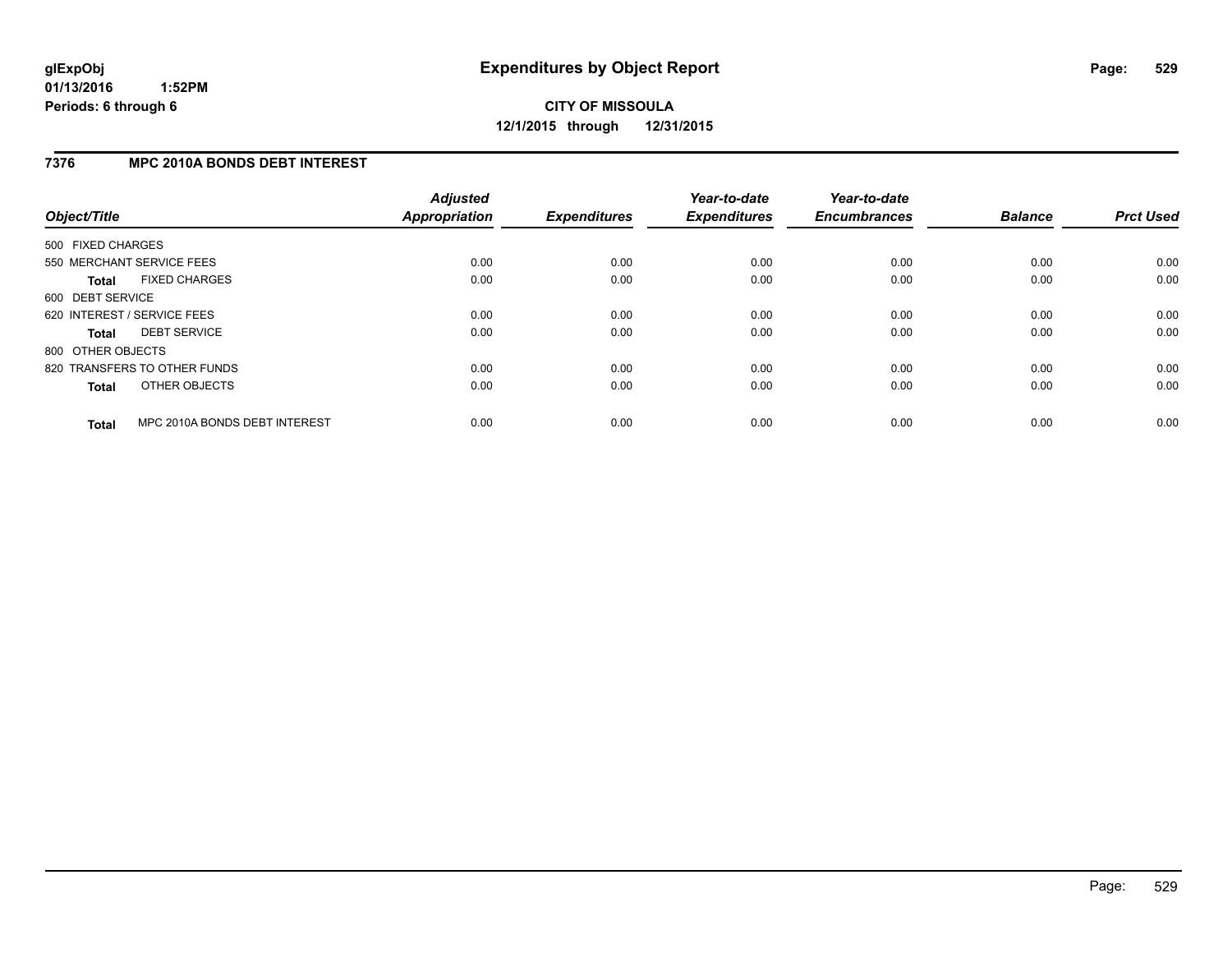#### **7377 MPC 2010A BONDS SINKING FUND**

| Object/Title                         | <b>Adjusted</b><br><b>Appropriation</b> | <b>Expenditures</b> | Year-to-date<br><b>Expenditures</b> | Year-to-date<br><b>Encumbrances</b> | <b>Balance</b> | <b>Prct Used</b> |
|--------------------------------------|-----------------------------------------|---------------------|-------------------------------------|-------------------------------------|----------------|------------------|
| 500 FIXED CHARGES                    |                                         |                     |                                     |                                     |                |                  |
| 550 MERCHANT SERVICE FEES            | 0.00                                    | 0.00                | 0.00                                | 0.00                                | 0.00           | 0.00             |
| <b>FIXED CHARGES</b><br><b>Total</b> | 0.00                                    | 0.00                | 0.00                                | 0.00                                | 0.00           | 0.00             |
| 600 DEBT SERVICE                     |                                         |                     |                                     |                                     |                |                  |
| 610 PRINCIPAL                        | 0.00                                    | 0.00                | 0.00                                | 0.00                                | 0.00           | 0.00             |
| 620 INTEREST / SERVICE FEES          | 0.00                                    | 0.00                | 0.00                                | 0.00                                | 0.00           | 0.00             |
| <b>DEBT SERVICE</b><br><b>Total</b>  | 0.00                                    | 0.00                | 0.00                                | 0.00                                | 0.00           | 0.00             |
| 800 OTHER OBJECTS                    |                                         |                     |                                     |                                     |                |                  |
| 820 TRANSFERS TO OTHER FUNDS         | 0.00                                    | 0.00                | 0.00                                | 0.00                                | 0.00           | 0.00             |
| OTHER OBJECTS<br><b>Total</b>        | 0.00                                    | 0.00                | 0.00                                | 0.00                                | 0.00           | 0.00             |
|                                      |                                         |                     |                                     |                                     |                |                  |
| PARKING COMMISSION<br><b>Total</b>   | 0.00                                    | 0.00                | 0.00                                | 0.00                                | 0.00           | 0.00             |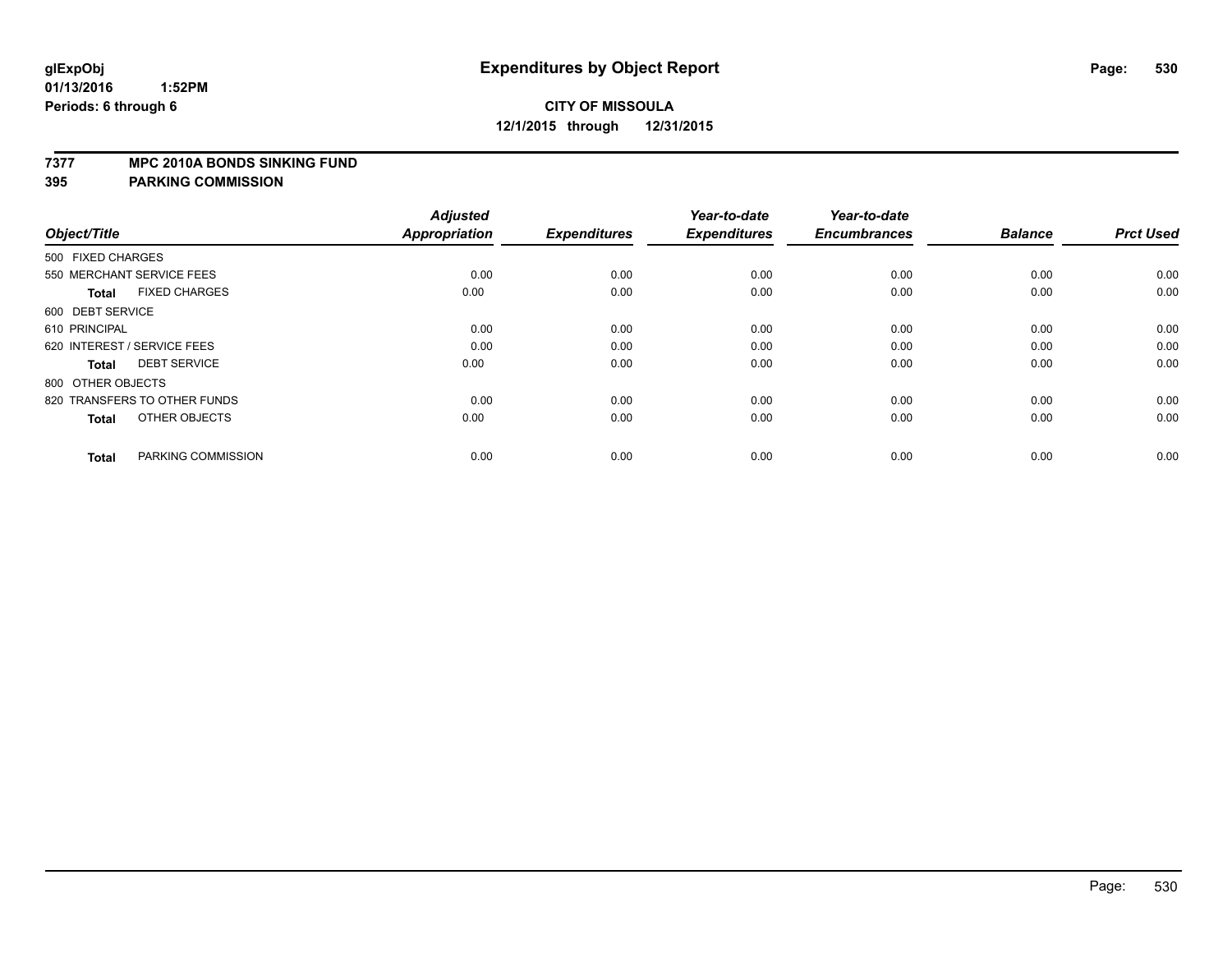#### **01/13/2016 1:52PM Periods: 6 through 6**

## **CITY OF MISSOULA 12/1/2015 through 12/31/2015**

#### **7377 MPC 2010A BONDS SINKING FUND**

| Object/Title      |                              | <b>Adjusted</b><br><b>Appropriation</b> | <b>Expenditures</b> | Year-to-date<br><b>Expenditures</b> | Year-to-date<br><b>Encumbrances</b> | <b>Balance</b> | <b>Prct Used</b> |
|-------------------|------------------------------|-----------------------------------------|---------------------|-------------------------------------|-------------------------------------|----------------|------------------|
| 500 FIXED CHARGES |                              |                                         |                     |                                     |                                     |                |                  |
|                   | 550 MERCHANT SERVICE FEES    | 0.00                                    | 0.00                | 0.00                                | 0.00                                | 0.00           | 0.00             |
| <b>Total</b>      | <b>FIXED CHARGES</b>         | 0.00                                    | 0.00                | 0.00                                | 0.00                                | 0.00           | 0.00             |
| 600 DEBT SERVICE  |                              |                                         |                     |                                     |                                     |                |                  |
| 610 PRINCIPAL     |                              | 0.00                                    | 0.00                | 0.00                                | 0.00                                | 0.00           | 0.00             |
|                   | 620 INTEREST / SERVICE FEES  | 0.00                                    | 0.00                | 0.00                                | 0.00                                | 0.00           | 0.00             |
| <b>Total</b>      | <b>DEBT SERVICE</b>          | 0.00                                    | 0.00                | 0.00                                | 0.00                                | 0.00           | 0.00             |
| 800 OTHER OBJECTS |                              |                                         |                     |                                     |                                     |                |                  |
|                   | 820 TRANSFERS TO OTHER FUNDS | 0.00                                    | 0.00                | 0.00                                | 0.00                                | 0.00           | 0.00             |
| <b>Total</b>      | OTHER OBJECTS                | 0.00                                    | 0.00                | 0.00                                | 0.00                                | 0.00           | 0.00             |
| <b>Total</b>      | MPC 2010A BONDS SINKING FUND | 0.00                                    | 0.00                | 0.00                                | 0.00                                | 0.00           | 0.00             |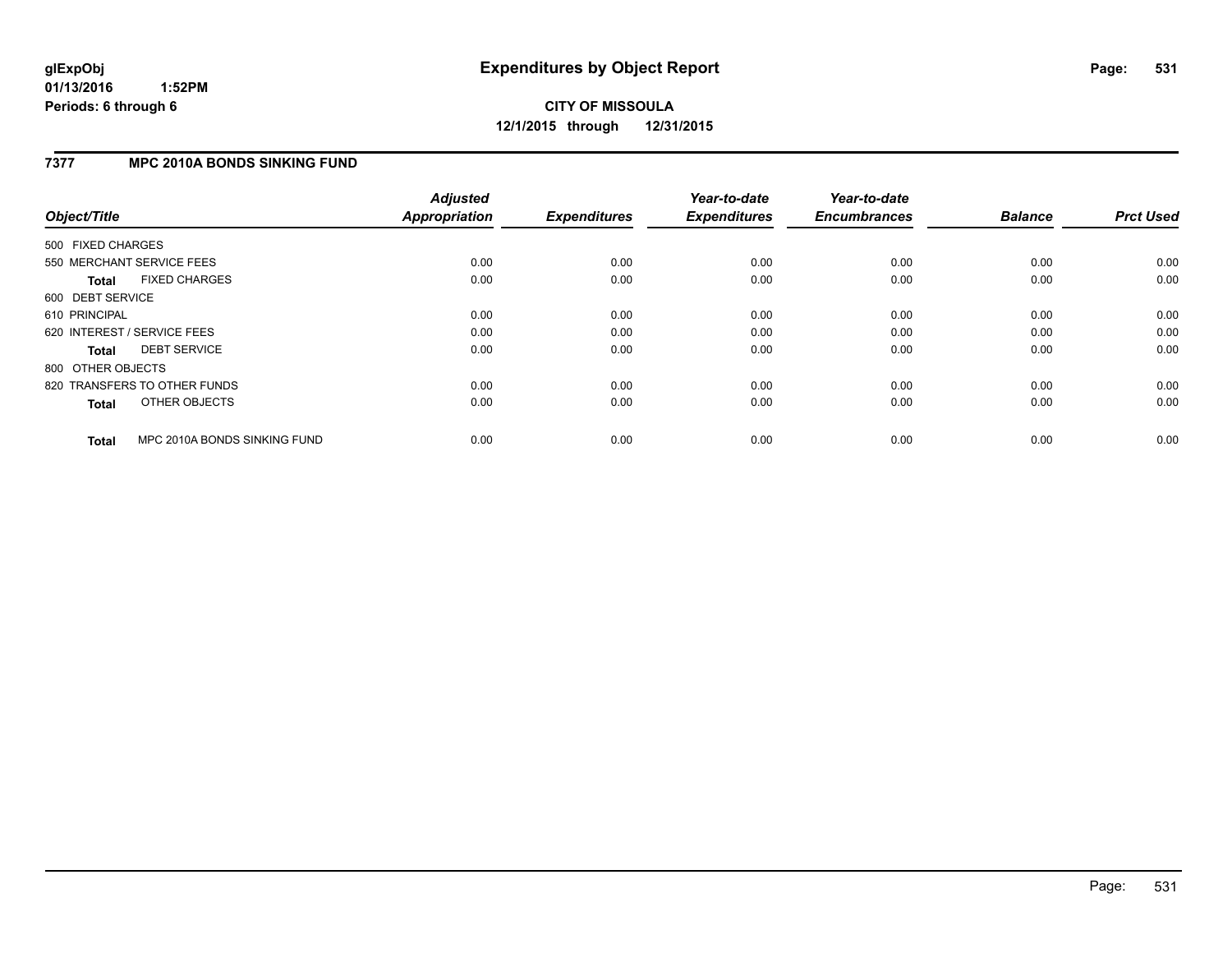**7378 MPC 2010A BOND RESERVE**

|                              |                       | <b>Adjusted</b>      |                     | Year-to-date        | Year-to-date        |                |                  |
|------------------------------|-----------------------|----------------------|---------------------|---------------------|---------------------|----------------|------------------|
| Object/Title                 |                       | <b>Appropriation</b> | <b>Expenditures</b> | <b>Expenditures</b> | <b>Encumbrances</b> | <b>Balance</b> | <b>Prct Used</b> |
| 500 FIXED CHARGES            |                       |                      |                     |                     |                     |                |                  |
| 550 MERCHANT SERVICE FEES    |                       | 0.00                 | 0.00                | 0.00                | 0.00                | 0.00           | 0.00             |
| <b>Total</b>                 | <b>FIXED CHARGES</b>  | 0.00                 | 0.00                | 0.00                | 0.00                | 0.00           | 0.00             |
| 800 OTHER OBJECTS            |                       |                      |                     |                     |                     |                |                  |
| 820 TRANSFERS TO OTHER FUNDS |                       | 0.00                 | 0.00                | 0.00                | 0.00                | 0.00           | 0.00             |
| <b>Total</b>                 | OTHER OBJECTS         | 0.00                 | 0.00                | 0.00                | 0.00                | 0.00           | 0.00             |
| 900 CAPITAL OUTLAY           |                       |                      |                     |                     |                     |                |                  |
| 930 IMPROVEMENTS             |                       | 0.00                 | 0.00                | 0.00                | 0.00                | 0.00           | 0.00             |
| <b>Total</b>                 | <b>CAPITAL OUTLAY</b> | 0.00                 | 0.00                | 0.00                | 0.00                | 0.00           | 0.00             |
| <b>Total</b>                 | PARKING COMMISSION    | 0.00                 | 0.00                | 0.00                | 0.00                | 0.00           | 0.00             |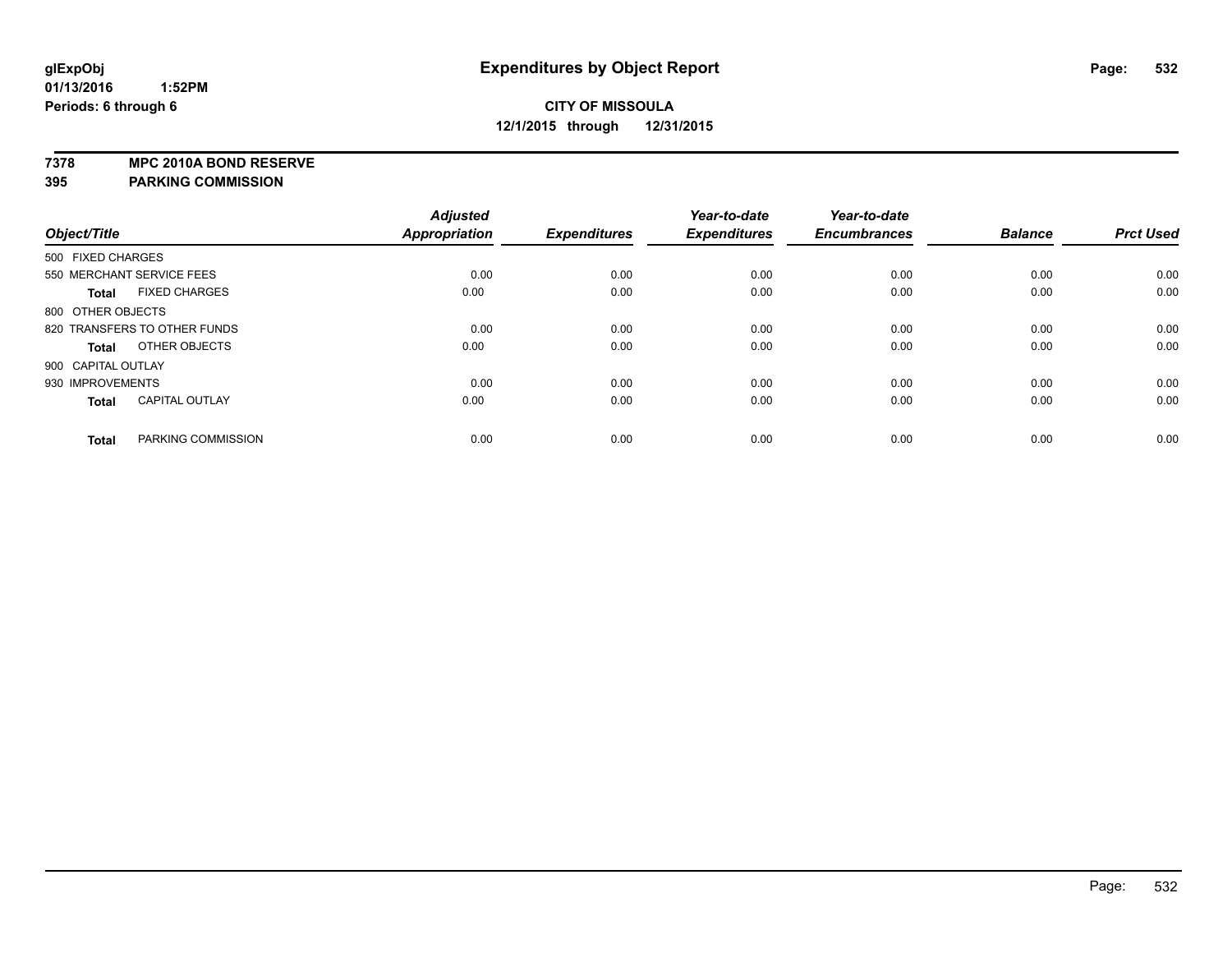#### **7378 MPC 2010A BOND RESERVE**

| Object/Title              |                              | <b>Adjusted</b><br><b>Appropriation</b> | <b>Expenditures</b> | Year-to-date<br><b>Expenditures</b> | Year-to-date<br><b>Encumbrances</b> | <b>Balance</b> | <b>Prct Used</b> |
|---------------------------|------------------------------|-----------------------------------------|---------------------|-------------------------------------|-------------------------------------|----------------|------------------|
| 500 FIXED CHARGES         |                              |                                         |                     |                                     |                                     |                |                  |
| 550 MERCHANT SERVICE FEES |                              | 0.00                                    | 0.00                | 0.00                                | 0.00                                | 0.00           | 0.00             |
| Total                     | <b>FIXED CHARGES</b>         | 0.00                                    | 0.00                | 0.00                                | 0.00                                | 0.00           | 0.00             |
| 800 OTHER OBJECTS         |                              |                                         |                     |                                     |                                     |                |                  |
|                           | 820 TRANSFERS TO OTHER FUNDS | 0.00                                    | 0.00                | 0.00                                | 0.00                                | 0.00           | 0.00             |
| Total                     | OTHER OBJECTS                | 0.00                                    | 0.00                | 0.00                                | 0.00                                | 0.00           | 0.00             |
| 900 CAPITAL OUTLAY        |                              |                                         |                     |                                     |                                     |                |                  |
| 930 IMPROVEMENTS          |                              | 0.00                                    | 0.00                | 0.00                                | 0.00                                | 0.00           | 0.00             |
| Total                     | <b>CAPITAL OUTLAY</b>        | 0.00                                    | 0.00                | 0.00                                | 0.00                                | 0.00           | 0.00             |
| <b>Total</b>              | MPC 2010A BOND RESERVE       | 0.00                                    | 0.00                | 0.00                                | 0.00                                | 0.00           | 0.00             |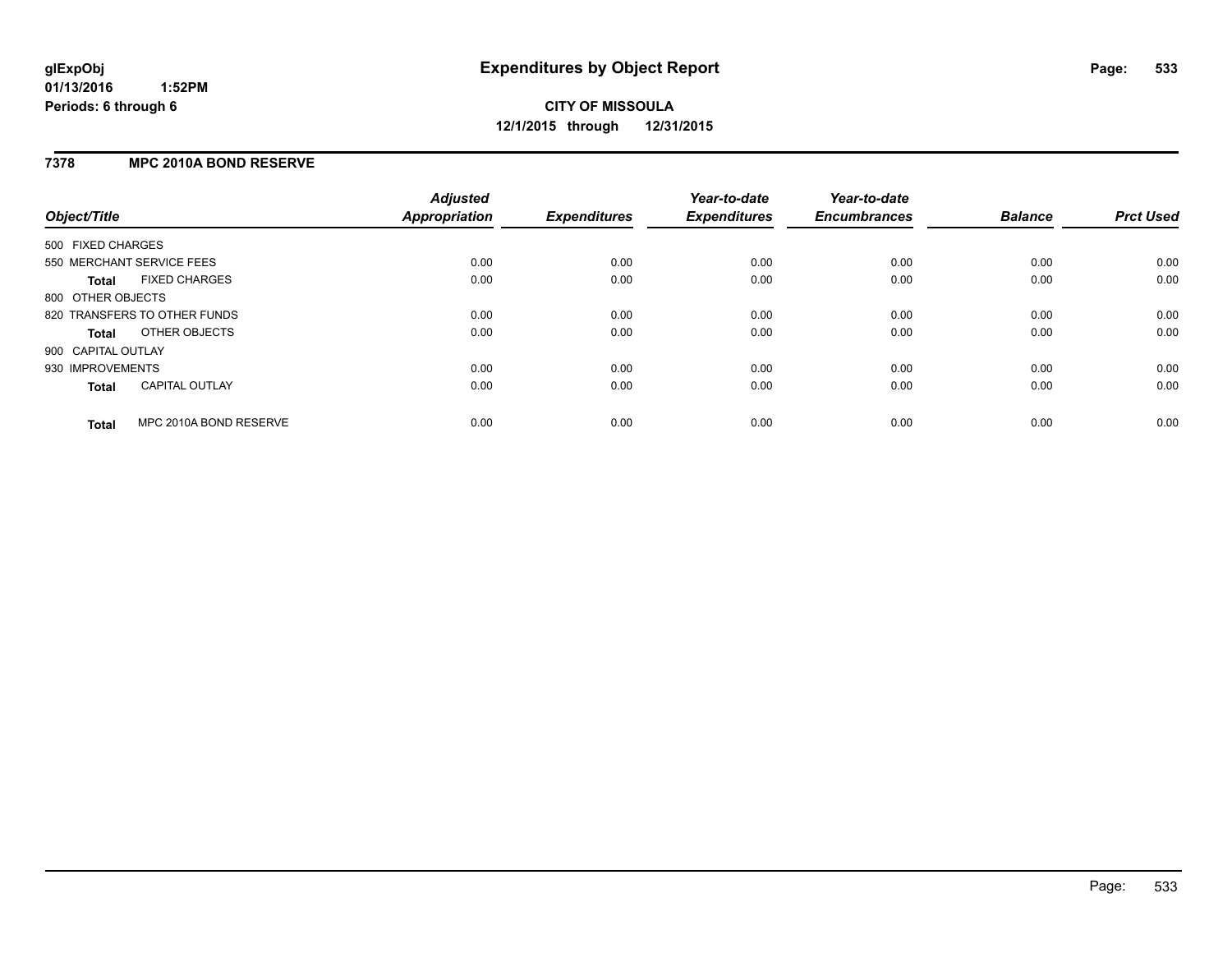#### **7380 BUSINESS IMPROVEMENT DISTRICT**

**375 BUSINESS IMPROVEMENT DISTRICT**

| Object/Title      |                                      | <b>Adjusted</b><br>Appropriation | <b>Expenditures</b> | Year-to-date<br><b>Expenditures</b> | Year-to-date<br><b>Encumbrances</b> | <b>Balance</b> | <b>Prct Used</b> |
|-------------------|--------------------------------------|----------------------------------|---------------------|-------------------------------------|-------------------------------------|----------------|------------------|
|                   | 300 PURCHASED SERVICES               |                                  |                     |                                     |                                     |                |                  |
|                   | 350 PROFESSIONAL SERVICES            | 439.800.00                       | 0.00                | 200,000.00                          | 0.00                                | 239.800.00     | 45.48            |
| <b>Total</b>      | PURCHASED SERVICES                   | 439,800.00                       | 0.00                | 200,000.00                          | 0.00                                | 239,800.00     | 45.48            |
| 500 FIXED CHARGES |                                      |                                  |                     |                                     |                                     |                |                  |
|                   | 550 MERCHANT SERVICE FEES            | 0.00                             | 0.00                | 0.00                                | 0.00                                | 0.00           | 0.00             |
| <b>Total</b>      | <b>FIXED CHARGES</b>                 | 0.00                             | 0.00                | 0.00                                | 0.00                                | 0.00           | 0.00             |
| 800 OTHER OBJECTS |                                      |                                  |                     |                                     |                                     |                |                  |
| 845 CONTINGENCY   |                                      | 0.00                             | 0.00                | 0.00                                | 0.00                                | 0.00           | 0.00             |
| <b>Total</b>      | OTHER OBJECTS                        | 0.00                             | 0.00                | 0.00                                | 0.00                                | 0.00           | 0.00             |
| <b>Total</b>      | <b>BUSINESS IMPROVEMENT DISTRICT</b> | 439.800.00                       | 0.00                | 200.000.00                          | 0.00                                | 239.800.00     | 45.48            |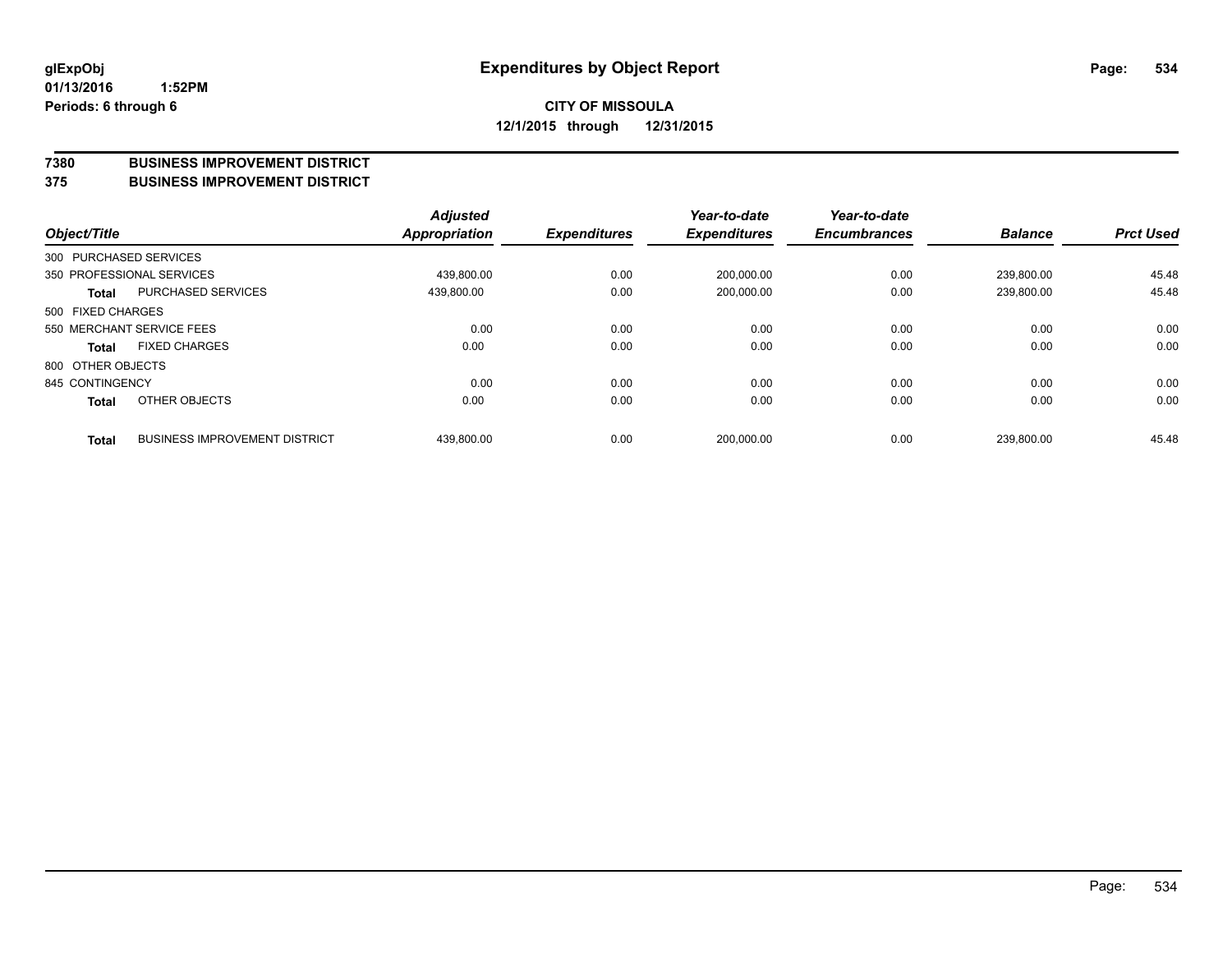#### **7380 BUSINESS IMPROVEMENT DISTRICT**

| Object/Title      |                                      | <b>Adjusted</b><br><b>Appropriation</b> | <b>Expenditures</b> | Year-to-date<br><b>Expenditures</b> | Year-to-date<br><b>Encumbrances</b> | <b>Balance</b> | <b>Prct Used</b> |
|-------------------|--------------------------------------|-----------------------------------------|---------------------|-------------------------------------|-------------------------------------|----------------|------------------|
|                   | 300 PURCHASED SERVICES               |                                         |                     |                                     |                                     |                |                  |
|                   | 350 PROFESSIONAL SERVICES            | 439,800.00                              | 0.00                | 200,000.00                          | 0.00                                | 239.800.00     | 45.48            |
| <b>Total</b>      | PURCHASED SERVICES                   | 439.800.00                              | 0.00                | 200.000.00                          | 0.00                                | 239.800.00     | 45.48            |
| 500 FIXED CHARGES |                                      |                                         |                     |                                     |                                     |                |                  |
|                   | 550 MERCHANT SERVICE FEES            | 0.00                                    | 0.00                | 0.00                                | 0.00                                | 0.00           | 0.00             |
| <b>Total</b>      | <b>FIXED CHARGES</b>                 | 0.00                                    | 0.00                | 0.00                                | 0.00                                | 0.00           | 0.00             |
| 800 OTHER OBJECTS |                                      |                                         |                     |                                     |                                     |                |                  |
| 845 CONTINGENCY   |                                      | 0.00                                    | 0.00                | 0.00                                | 0.00                                | 0.00           | 0.00             |
| <b>Total</b>      | OTHER OBJECTS                        | 0.00                                    | 0.00                | 0.00                                | 0.00                                | 0.00           | 0.00             |
| <b>Total</b>      | <b>BUSINESS IMPROVEMENT DISTRICT</b> | 439.800.00                              | 0.00                | 200.000.00                          | 0.00                                | 239.800.00     | 45.48            |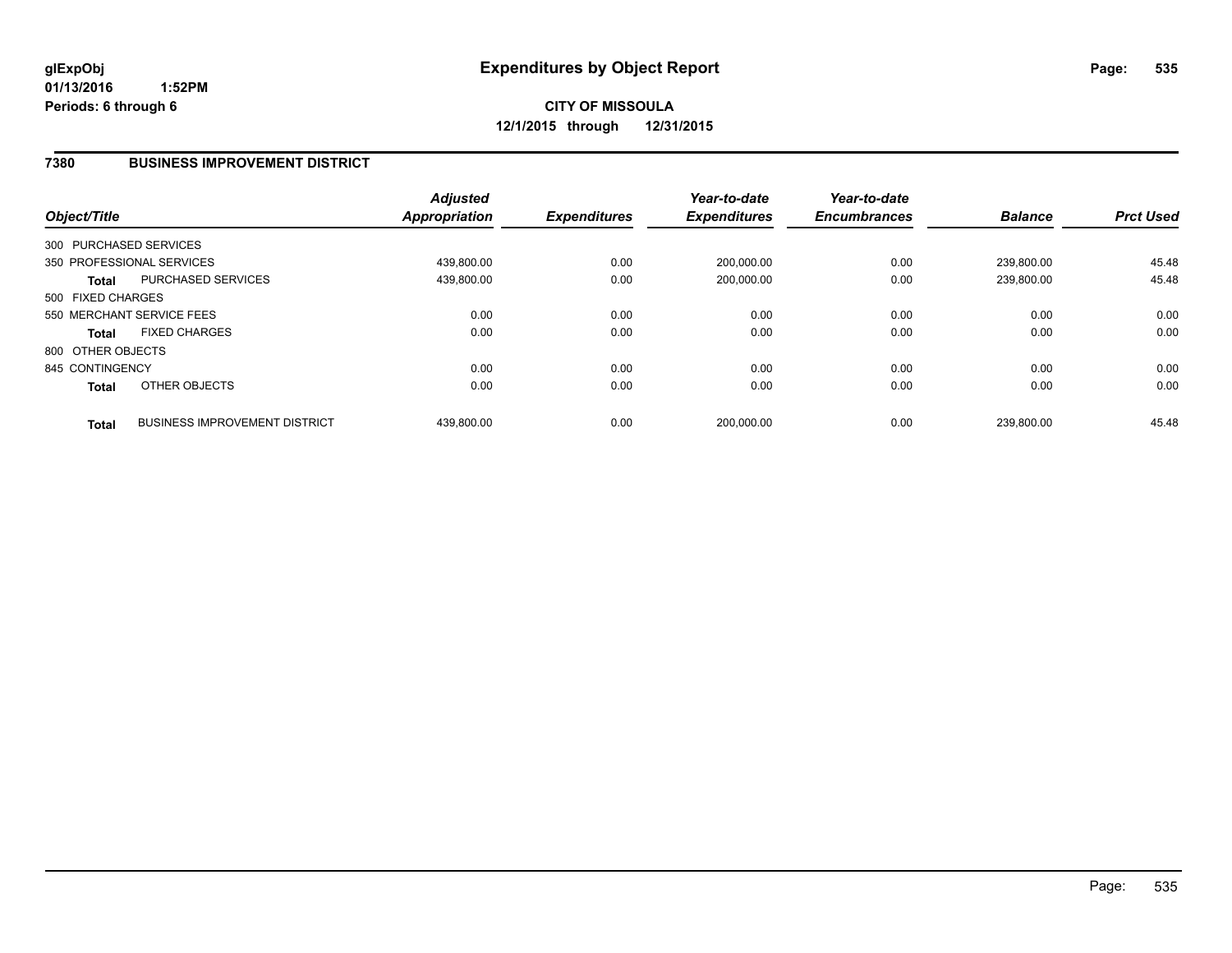#### **7381 TOURISM BUSINESS IMPROVEMENT DISTRICT**

#### **375 BUSINESS IMPROVEMENT DISTRICT**

| Object/Title           |                                      | <b>Adjusted</b><br><b>Appropriation</b> | <b>Expenditures</b> | Year-to-date<br><b>Expenditures</b> | Year-to-date<br><b>Encumbrances</b> | <b>Balance</b> | <b>Prct Used</b> |
|------------------------|--------------------------------------|-----------------------------------------|---------------------|-------------------------------------|-------------------------------------|----------------|------------------|
| 300 PURCHASED SERVICES |                                      |                                         |                     |                                     |                                     |                |                  |
|                        | 390 OTHER PURCHASED SERVICES         | 680.350.00                              | 0.00                | 0.00                                | 0.00                                | 680.350.00     | 0.00             |
| <b>Total</b>           | PURCHASED SERVICES                   | 680,350.00                              | 0.00                | 0.00                                | 0.00                                | 680,350.00     | 0.00             |
| 500 FIXED CHARGES      |                                      |                                         |                     |                                     |                                     |                |                  |
|                        | 550 MERCHANT SERVICE FEES            | 0.00                                    | 0.00                | 0.00                                | 0.00                                | 0.00           | 0.00             |
| <b>Total</b>           | <b>FIXED CHARGES</b>                 | 0.00                                    | 0.00                | 0.00                                | 0.00                                | 0.00           | 0.00             |
| <b>Total</b>           | <b>BUSINESS IMPROVEMENT DISTRICT</b> | 680,350.00                              | 0.00                | 0.00                                | 0.00                                | 680.350.00     | 0.00             |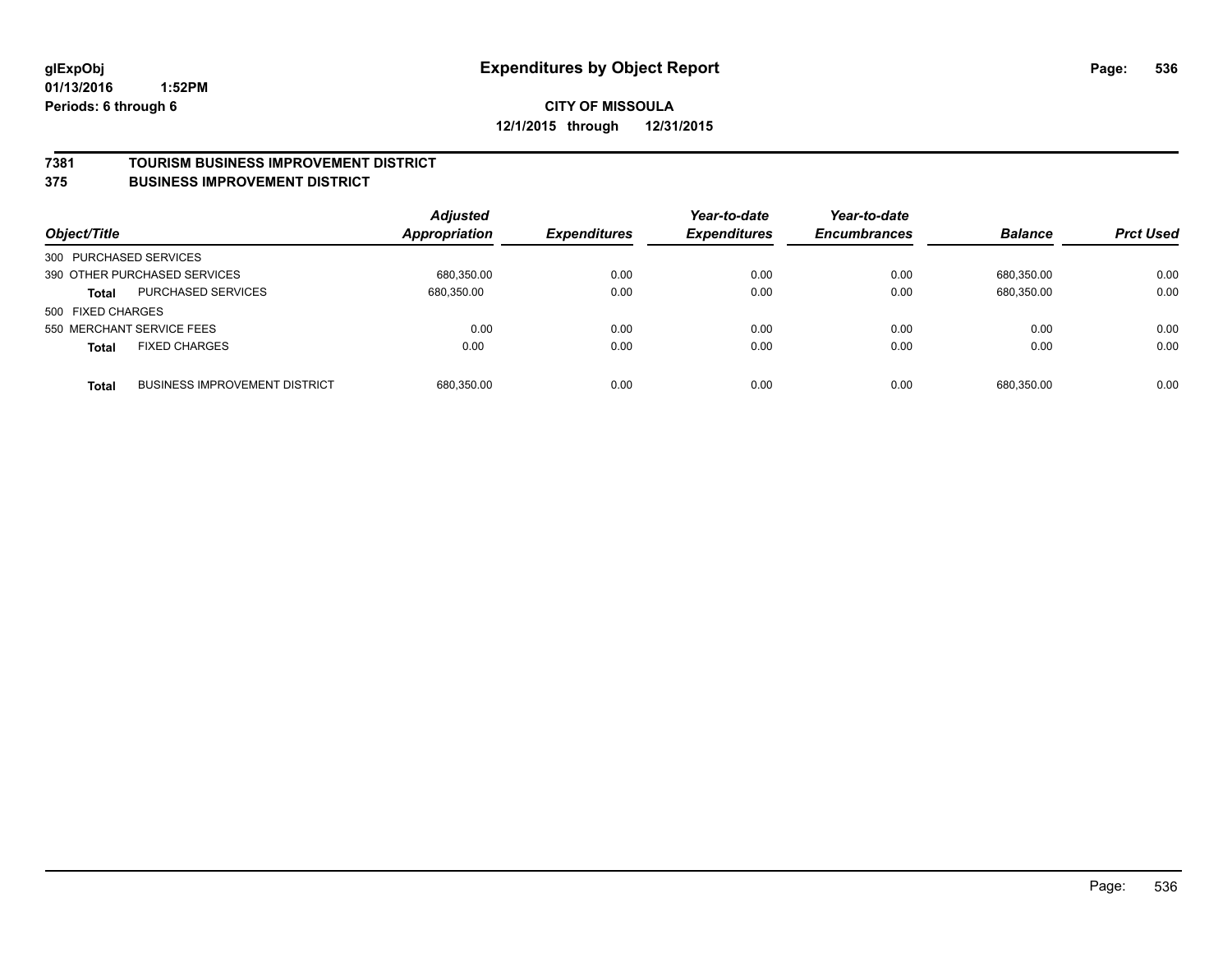**01/13/2016 1:52PM Periods: 6 through 6**

**CITY OF MISSOULA 12/1/2015 through 12/31/2015**

#### **7381 TOURISM BUSINESS IMPROVEMENT DISTRICT**

| Object/Title           |                                  | <b>Adjusted</b><br><b>Appropriation</b> | <b>Expenditures</b> | Year-to-date<br><b>Expenditures</b> | Year-to-date<br><b>Encumbrances</b> | <b>Balance</b> | <b>Prct Used</b> |
|------------------------|----------------------------------|-----------------------------------------|---------------------|-------------------------------------|-------------------------------------|----------------|------------------|
| 300 PURCHASED SERVICES |                                  |                                         |                     |                                     |                                     |                |                  |
|                        | 390 OTHER PURCHASED SERVICES     | 680,350.00                              | 0.00                | 0.00                                | 0.00                                | 680.350.00     | 0.00             |
| Total                  | <b>PURCHASED SERVICES</b>        | 680,350.00                              | 0.00                | 0.00                                | 0.00                                | 680,350.00     | 0.00             |
| 500 FIXED CHARGES      |                                  |                                         |                     |                                     |                                     |                |                  |
|                        | 550 MERCHANT SERVICE FEES        | 0.00                                    | 0.00                | 0.00                                | 0.00                                | 0.00           | 0.00             |
| <b>Total</b>           | <b>FIXED CHARGES</b>             | 0.00                                    | 0.00                | 0.00                                | 0.00                                | 0.00           | 0.00             |
| <b>Total</b>           | TOURISM BUSINESS IMPROVEMENT DIS | 680,350.00                              | 0.00                | 0.00                                | 0.00                                | 680,350.00     | 0.00             |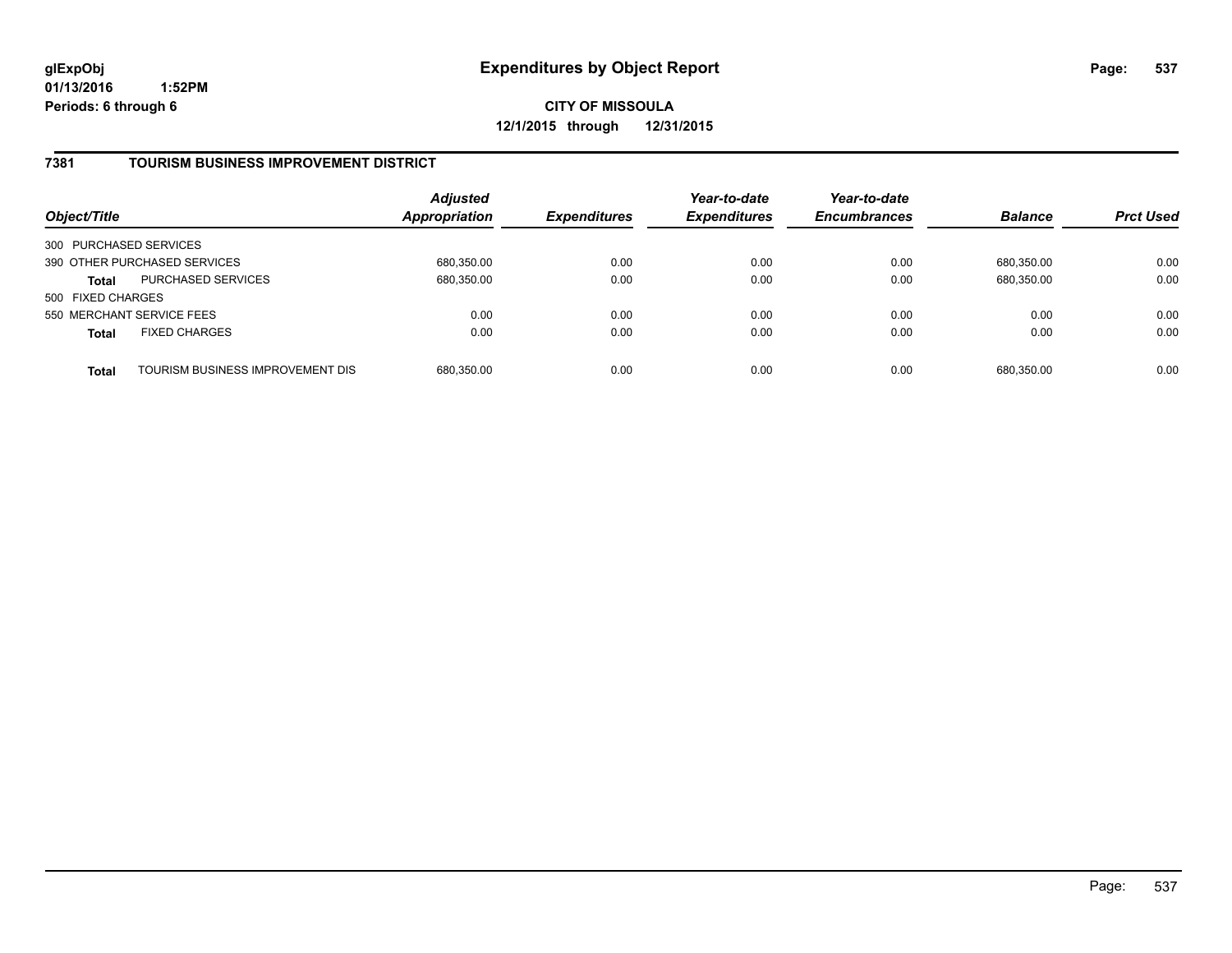# **7382 5.75M TIF RESERVE**

**390 NON-DEPARTMENTAL**

| Object/Title                     | <b>Adjusted</b><br>Appropriation | <b>Expenditures</b> | Year-to-date<br><b>Expenditures</b> | Year-to-date<br><b>Encumbrances</b> | <b>Balance</b> | <b>Prct Used</b> |
|----------------------------------|----------------------------------|---------------------|-------------------------------------|-------------------------------------|----------------|------------------|
| 800 OTHER OBJECTS                |                                  |                     |                                     |                                     |                |                  |
| 820 TRANSFERS TO OTHER FUNDS     | 0.00                             | 0.00                | 0.00                                | 0.00                                | 0.00           | 0.00             |
| OTHER OBJECTS<br><b>Total</b>    | 0.00                             | 0.00                | 0.00                                | 0.00                                | 0.00           | 0.00             |
| NON-DEPARTMENTAL<br><b>Total</b> | 0.00                             | 0.00                | 0.00                                | 0.00                                | 0.00           | 0.00             |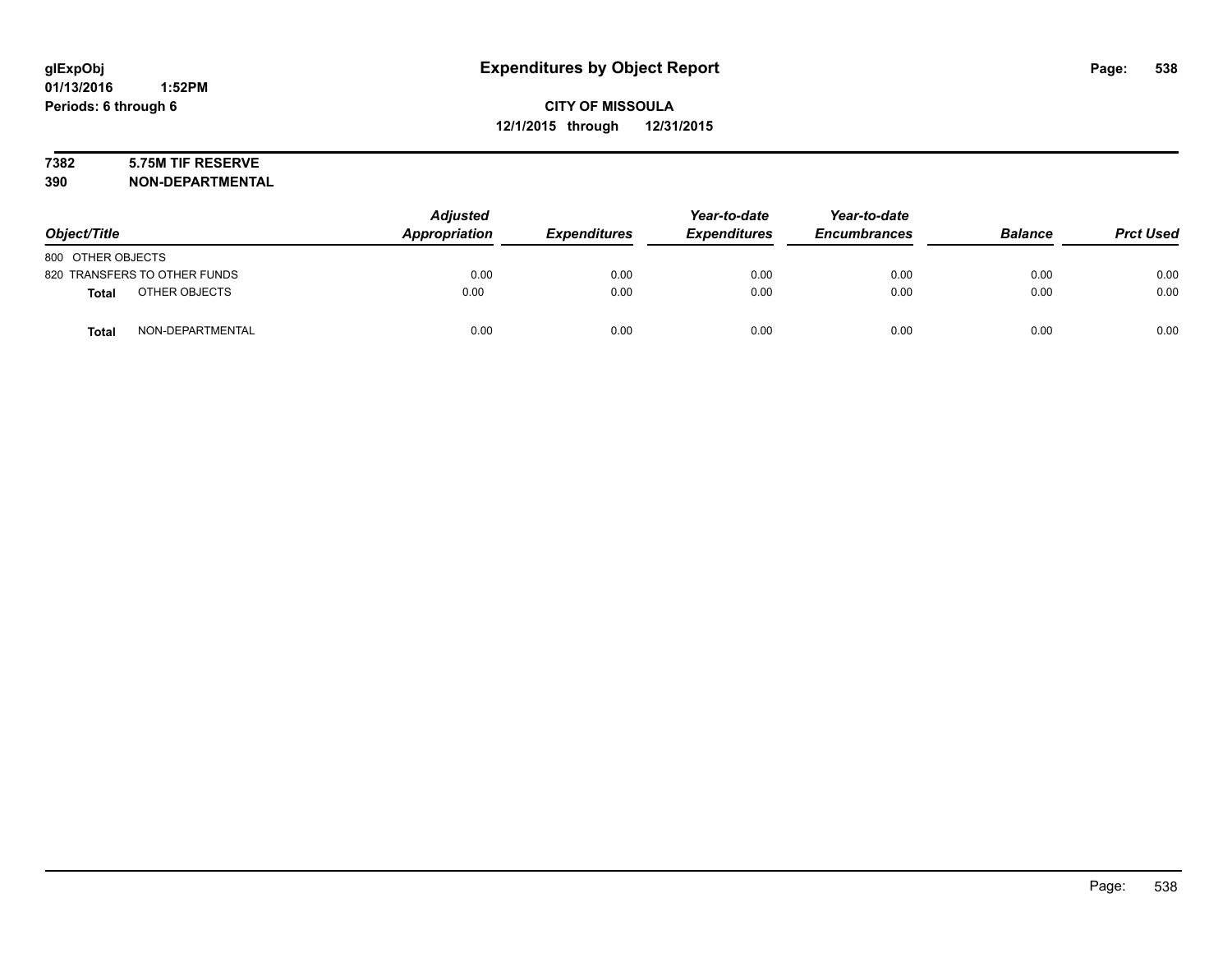**01/13/2016 1:52PM Periods: 6 through 6**

**CITY OF MISSOULA 12/1/2015 through 12/31/2015**

#### **7382 5.75M TIF RESERVE**

| Object/Title                      | <b>Adjusted</b><br>Appropriation | <b>Expenditures</b> | Year-to-date<br><b>Expenditures</b> | Year-to-date<br><b>Encumbrances</b> | <b>Balance</b> | <b>Prct Used</b> |
|-----------------------------------|----------------------------------|---------------------|-------------------------------------|-------------------------------------|----------------|------------------|
| 800 OTHER OBJECTS                 |                                  |                     |                                     |                                     |                |                  |
| 820 TRANSFERS TO OTHER FUNDS      | 0.00                             | 0.00                | 0.00                                | 0.00                                | 0.00           | 0.00             |
| OTHER OBJECTS<br><b>Total</b>     | 0.00                             | 0.00                | 0.00                                | 0.00                                | 0.00           | 0.00             |
| 5.75M TIF RESERVE<br><b>Total</b> | 0.00                             | 0.00                | 0.00                                | 0.00                                | 0.00           | 0.00             |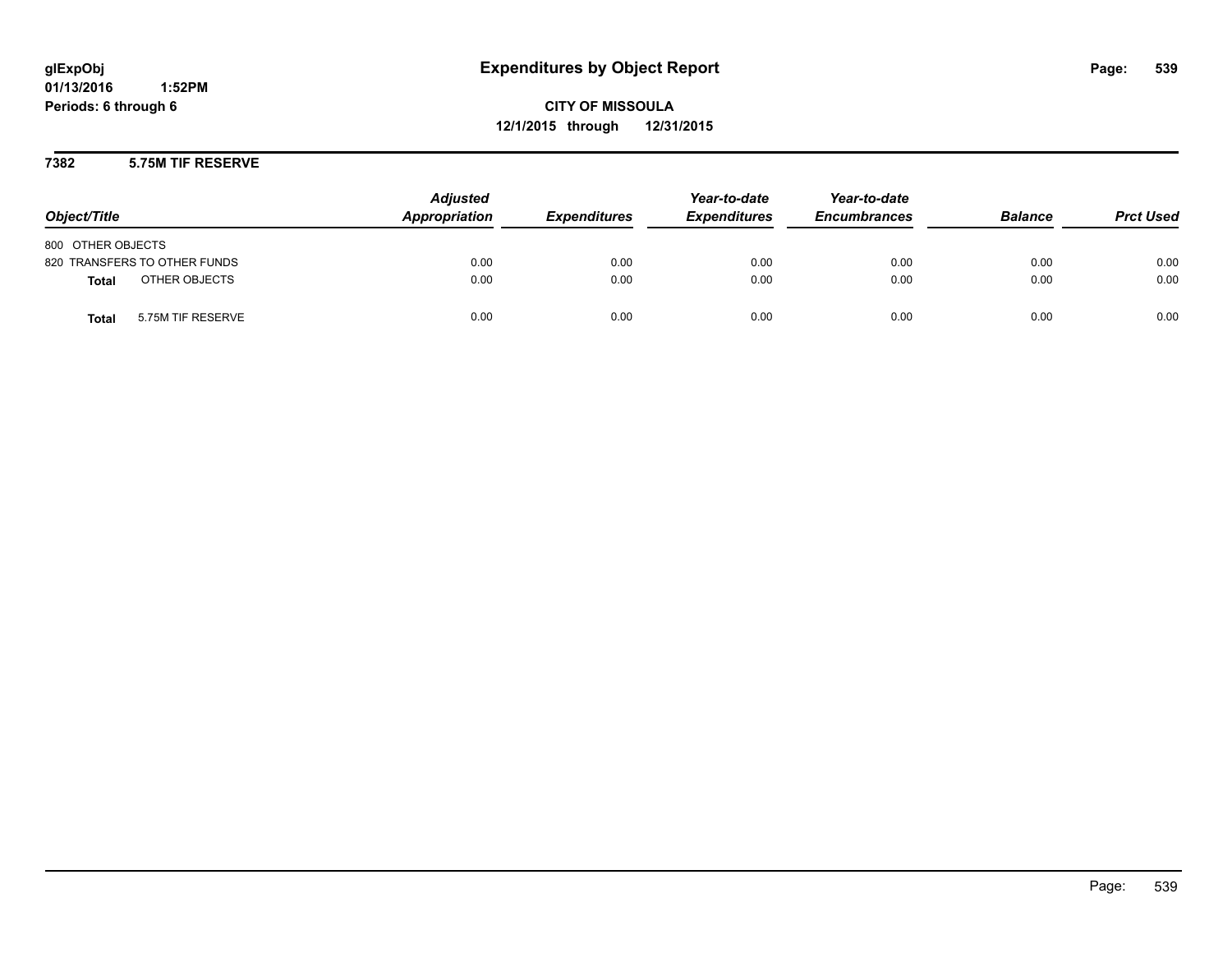#### **7383 RIVERFRONT TRIANGLE URD**

**385 MRA**

| Object/Title           |                                   | <b>Adjusted</b><br>Appropriation | <b>Expenditures</b> | Year-to-date<br><b>Expenditures</b> | Year-to-date<br><b>Encumbrances</b> | <b>Balance</b> | <b>Prct Used</b> |
|------------------------|-----------------------------------|----------------------------------|---------------------|-------------------------------------|-------------------------------------|----------------|------------------|
| 300 PURCHASED SERVICES |                                   |                                  |                     |                                     |                                     |                |                  |
|                        | 350 PROFESSIONAL SERVICES         | 0.00                             | 0.00                | 0.00                                | 0.00                                | 0.00           | 0.00             |
| <b>Total</b>           | PURCHASED SERVICES                | 0.00                             | 0.00                | 0.00                                | 0.00                                | 0.00           | 0.00             |
| 500 FIXED CHARGES      |                                   |                                  |                     |                                     |                                     |                |                  |
|                        | 550 MERCHANT SERVICE FEES         | 0.00                             | 0.00                | 0.00                                | 0.00                                | 0.00           | 0.00             |
| <b>Total</b>           | <b>FIXED CHARGES</b>              | 0.00                             | 0.00                | 0.00                                | 0.00                                | 0.00           | 0.00             |
|                        | 700 GRANTS & CONTRIBUTIONS        |                                  |                     |                                     |                                     |                |                  |
|                        | 700 GRANTS & CONTRIBUTIONS        | 15,000.00                        | 0.00                | 0.00                                | 0.00                                | 15,000.00      | 0.00             |
| <b>Total</b>           | <b>GRANTS &amp; CONTRIBUTIONS</b> | 15,000.00                        | 0.00                | 0.00                                | 0.00                                | 15,000.00      | 0.00             |
| 800 OTHER OBJECTS      |                                   |                                  |                     |                                     |                                     |                |                  |
|                        | 820 TRANSFERS TO OTHER FUNDS      | 0.00                             | 0.00                | 0.00                                | 0.00                                | 0.00           | 0.00             |
| 845 CONTINGENCY        |                                   | 11,862.00                        | 0.00                | 0.00                                | 0.00                                | 11,862.00      | 0.00             |
| <b>Total</b>           | OTHER OBJECTS                     | 11.862.00                        | 0.00                | 0.00                                | 0.00                                | 11,862.00      | 0.00             |
| <b>Total</b>           | <b>MRA</b>                        | 26,862.00                        | 0.00                | 0.00                                | 0.00                                | 26,862.00      | 0.00             |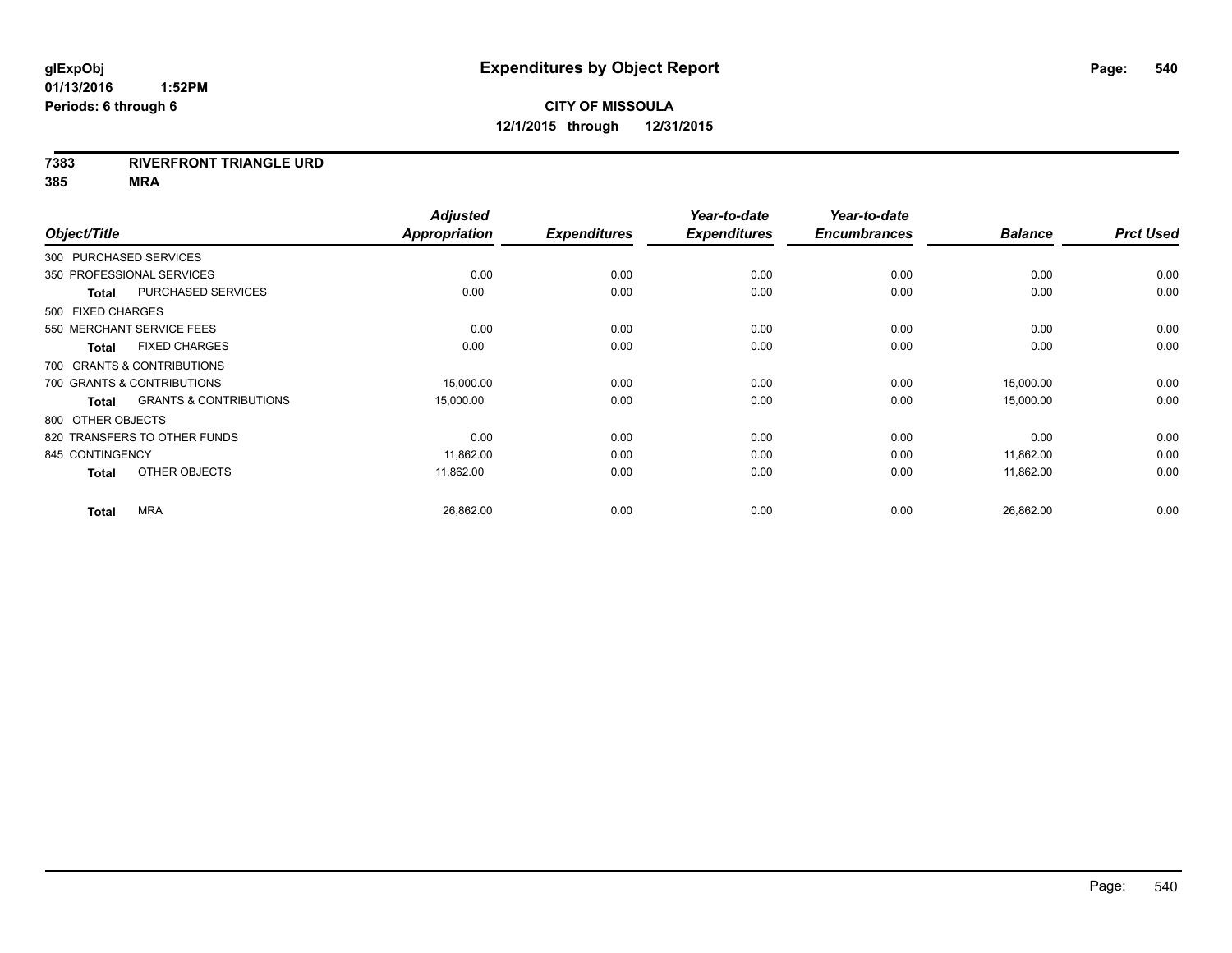# **CITY OF MISSOULA 12/1/2015 through 12/31/2015**

#### **7383 RIVERFRONT TRIANGLE URD**

| Object/Title           |                                   | <b>Adjusted</b><br><b>Appropriation</b> | <b>Expenditures</b> | Year-to-date<br><b>Expenditures</b> | Year-to-date<br><b>Encumbrances</b> | <b>Balance</b> | <b>Prct Used</b> |
|------------------------|-----------------------------------|-----------------------------------------|---------------------|-------------------------------------|-------------------------------------|----------------|------------------|
|                        |                                   |                                         |                     |                                     |                                     |                |                  |
| 300 PURCHASED SERVICES |                                   |                                         |                     |                                     |                                     |                |                  |
|                        | 350 PROFESSIONAL SERVICES         | 0.00                                    | 0.00                | 0.00                                | 0.00                                | 0.00           | 0.00             |
| <b>Total</b>           | <b>PURCHASED SERVICES</b>         | 0.00                                    | 0.00                | 0.00                                | 0.00                                | 0.00           | 0.00             |
| 500 FIXED CHARGES      |                                   |                                         |                     |                                     |                                     |                |                  |
|                        | 550 MERCHANT SERVICE FEES         | 0.00                                    | 0.00                | 0.00                                | 0.00                                | 0.00           | 0.00             |
| <b>Total</b>           | <b>FIXED CHARGES</b>              | 0.00                                    | 0.00                | 0.00                                | 0.00                                | 0.00           | 0.00             |
|                        | 700 GRANTS & CONTRIBUTIONS        |                                         |                     |                                     |                                     |                |                  |
|                        | 700 GRANTS & CONTRIBUTIONS        | 15,000.00                               | 0.00                | 0.00                                | 0.00                                | 15,000.00      | 0.00             |
| Total                  | <b>GRANTS &amp; CONTRIBUTIONS</b> | 15,000.00                               | 0.00                | 0.00                                | 0.00                                | 15,000.00      | 0.00             |
| 800 OTHER OBJECTS      |                                   |                                         |                     |                                     |                                     |                |                  |
|                        | 820 TRANSFERS TO OTHER FUNDS      | 0.00                                    | 0.00                | 0.00                                | 0.00                                | 0.00           | 0.00             |
| 845 CONTINGENCY        |                                   | 11,862.00                               | 0.00                | 0.00                                | 0.00                                | 11,862.00      | 0.00             |
| Total                  | OTHER OBJECTS                     | 11,862.00                               | 0.00                | 0.00                                | 0.00                                | 11,862.00      | 0.00             |
| <b>Total</b>           | <b>RIVERFRONT TRIANGLE URD</b>    | 26,862.00                               | 0.00                | 0.00                                | 0.00                                | 26,862.00      | 0.00             |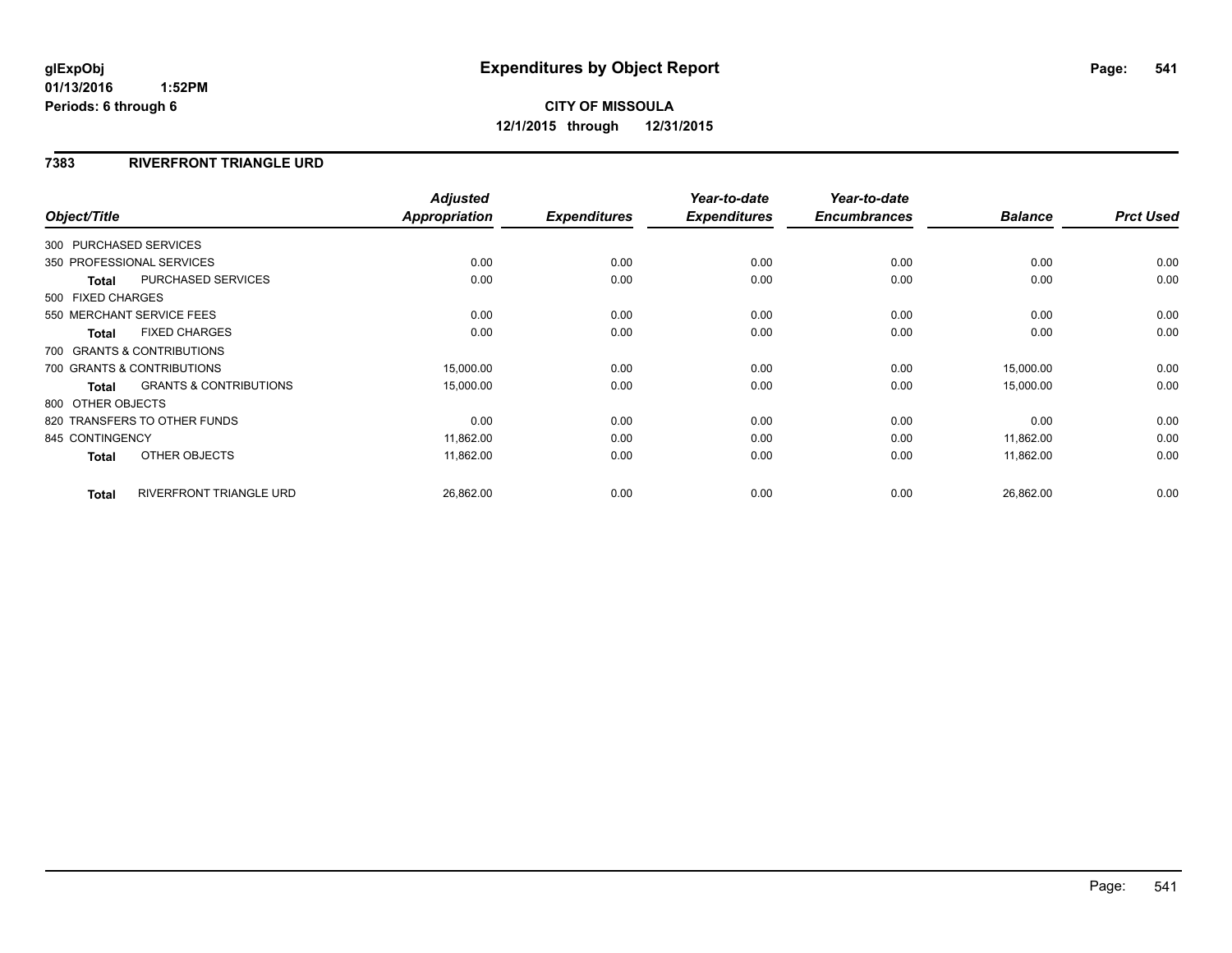## **CITY OF MISSOULA 12/1/2015 through 12/31/2015**

#### **7384 NRSS DEBT SERVICE CLEARING**

| Object/Title                 | <b>Adjusted</b><br>Appropriation | <b>Expenditures</b> | Year-to-date<br><b>Expenditures</b> | Year-to-date<br><b>Encumbrances</b> | <b>Balance</b> | <b>Prct Used</b> |
|------------------------------|----------------------------------|---------------------|-------------------------------------|-------------------------------------|----------------|------------------|
| 800 OTHER OBJECTS            |                                  |                     |                                     |                                     |                |                  |
| 820 TRANSFERS TO OTHER FUNDS | 0.00                             | 0.00                | 0.00                                | 0.00                                | 0.00           | 0.00             |
| OTHER OBJECTS<br>Total       | 0.00                             | 0.00                | 0.00                                | 0.00                                | 0.00           | 0.00             |
| <b>MRA</b><br>Total          | 0.00                             | 0.00                | 0.00                                | 0.00                                | 0.00           | 0.00             |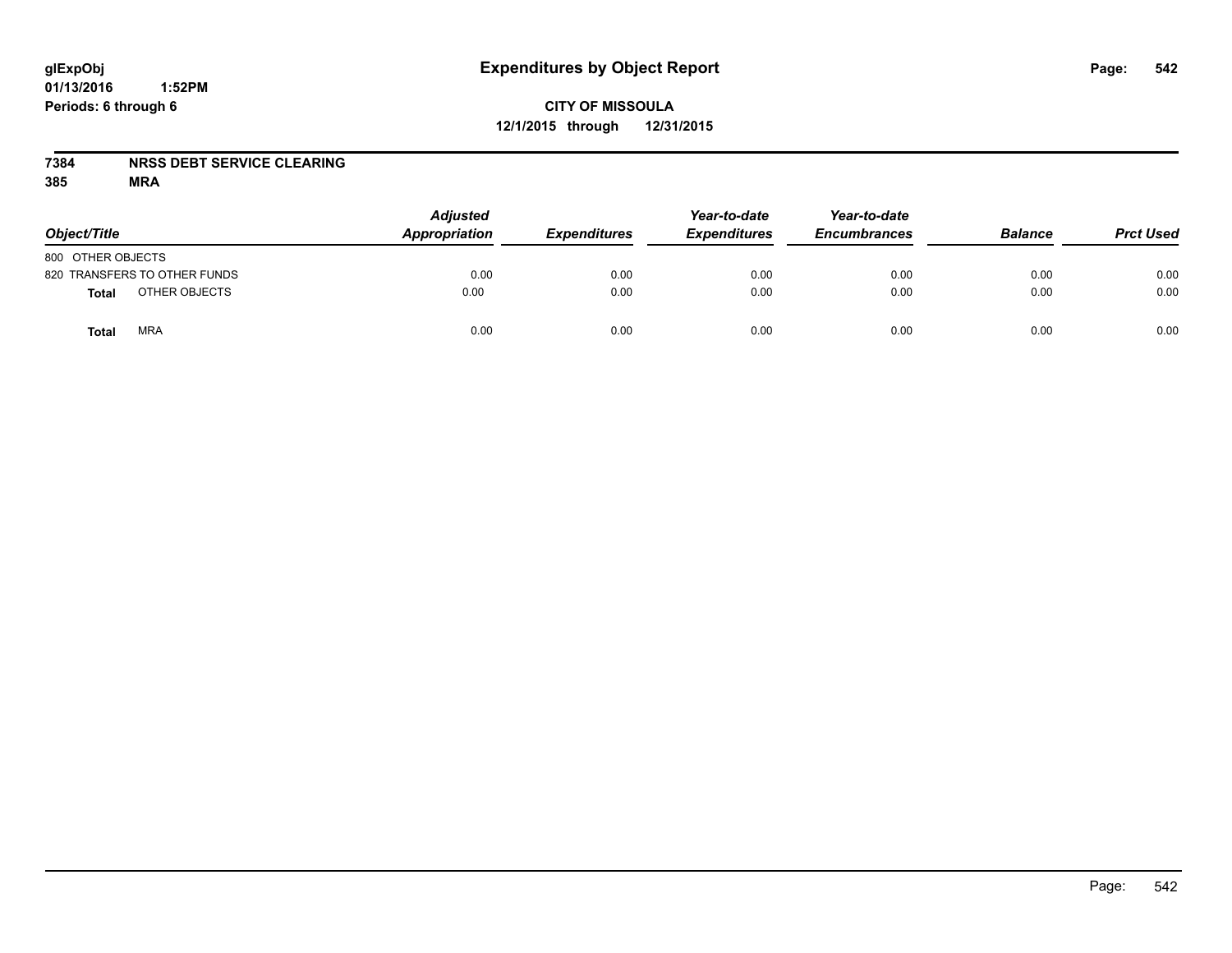#### **7384 NRSS DEBT SERVICE CLEARING**

| Object/Title                        | <b>Adjusted</b><br>Appropriation | <i><b>Expenditures</b></i> | Year-to-date<br><b>Expenditures</b> | Year-to-date<br><b>Encumbrances</b> | <b>Balance</b> | <b>Prct Used</b> |
|-------------------------------------|----------------------------------|----------------------------|-------------------------------------|-------------------------------------|----------------|------------------|
| 800 OTHER OBJECTS                   |                                  |                            |                                     |                                     |                |                  |
| 820 TRANSFERS TO OTHER FUNDS        | 0.00                             | 0.00                       | 0.00                                | 0.00                                | 0.00           | 0.00             |
| OTHER OBJECTS<br><b>Total</b>       | 0.00                             | 0.00                       | 0.00                                | 0.00                                | 0.00           | 0.00             |
| NRSS DEBT SERVICE CLEARING<br>Total | 0.00                             | 0.00                       | 0.00                                | 0.00                                | 0.00           | 0.00             |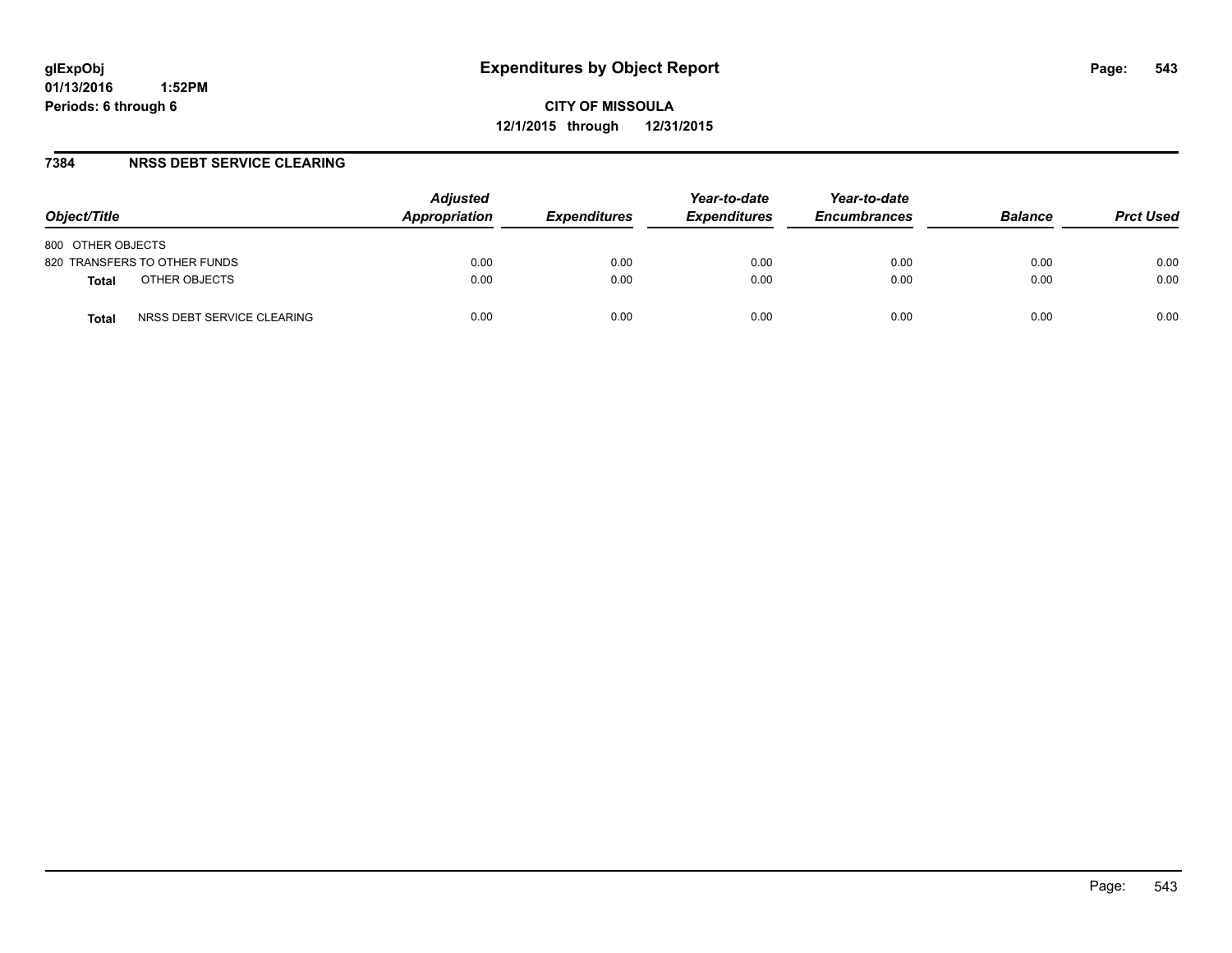# **7385 FRONT STREET URD**

|                        |                                   | <b>Adjusted</b>      |                     | Year-to-date        | Year-to-date        |                |                  |
|------------------------|-----------------------------------|----------------------|---------------------|---------------------|---------------------|----------------|------------------|
| Object/Title           |                                   | <b>Appropriation</b> | <b>Expenditures</b> | <b>Expenditures</b> | <b>Encumbrances</b> | <b>Balance</b> | <b>Prct Used</b> |
| 300 PURCHASED SERVICES |                                   |                      |                     |                     |                     |                |                  |
|                        | 350 PROFESSIONAL SERVICES         | 2,168.00             | 0.00                | 0.00                | 0.00                | 2,168.00       | 0.00             |
| Total                  | PURCHASED SERVICES                | 2,168.00             | 0.00                | 0.00                | 0.00                | 2,168.00       | 0.00             |
| 500 FIXED CHARGES      |                                   |                      |                     |                     |                     |                |                  |
|                        | 550 MERCHANT SERVICE FEES         | 0.00                 | 0.00                | 0.00                | 0.00                | 0.00           | 0.00             |
| Total                  | <b>FIXED CHARGES</b>              | 0.00                 | 0.00                | 0.00                | 0.00                | 0.00           | 0.00             |
|                        | 700 GRANTS & CONTRIBUTIONS        |                      |                     |                     |                     |                |                  |
|                        | 700 GRANTS & CONTRIBUTIONS        | 174,560.00           | 25,000.00           | 25,000.00           | 0.00                | 149,560.00     | 14.32            |
| Total                  | <b>GRANTS &amp; CONTRIBUTIONS</b> | 174,560.00           | 25,000.00           | 25,000.00           | 0.00                | 149,560.00     | 14.32            |
| 800 OTHER OBJECTS      |                                   |                      |                     |                     |                     |                |                  |
| 845 CONTINGENCY        |                                   | 353,524.00           | 0.00                | 0.00                | 0.00                | 353,524.00     | 0.00             |
| Total                  | OTHER OBJECTS                     | 353,524.00           | 0.00                | 0.00                | 0.00                | 353,524.00     | 0.00             |
| 900 CAPITAL OUTLAY     |                                   |                      |                     |                     |                     |                |                  |
| 930 IMPROVEMENTS       |                                   | 0.00                 | 0.00                | 0.00                | 0.00                | 0.00           | 0.00             |
| Total                  | <b>CAPITAL OUTLAY</b>             | 0.00                 | 0.00                | 0.00                | 0.00                | 0.00           | 0.00             |
| <b>Total</b>           | <b>MRA</b>                        | 530,252.00           | 25,000.00           | 25,000.00           | 0.00                | 505,252.00     | 4.71             |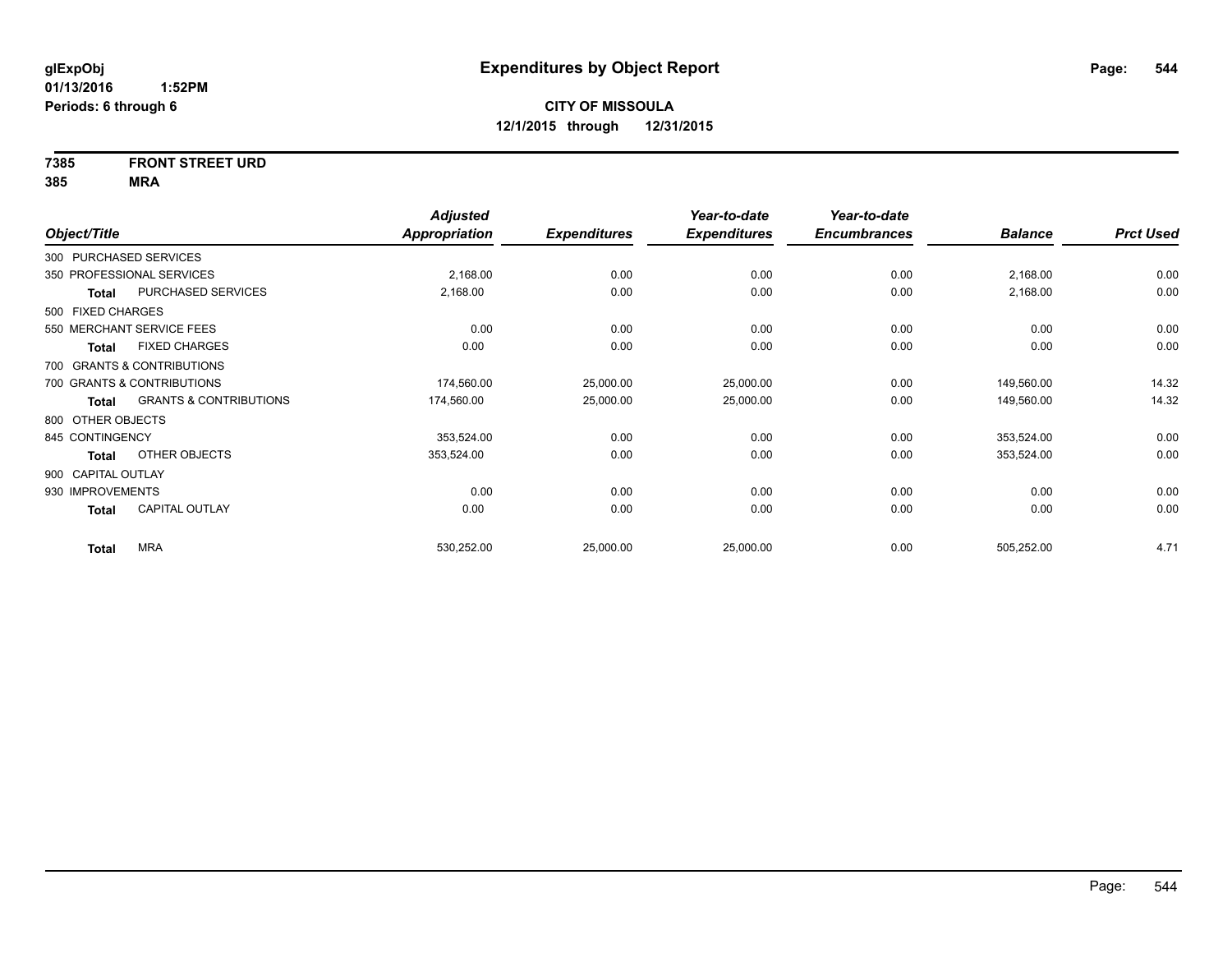#### **7385 FRONT STREET URD**

|                    |                                   | <b>Adjusted</b> |                     | Year-to-date        | Year-to-date        |                |                  |
|--------------------|-----------------------------------|-----------------|---------------------|---------------------|---------------------|----------------|------------------|
| Object/Title       |                                   | Appropriation   | <b>Expenditures</b> | <b>Expenditures</b> | <b>Encumbrances</b> | <b>Balance</b> | <b>Prct Used</b> |
|                    | 300 PURCHASED SERVICES            |                 |                     |                     |                     |                |                  |
|                    | 350 PROFESSIONAL SERVICES         | 2,168.00        | 0.00                | 0.00                | 0.00                | 2,168.00       | 0.00             |
| <b>Total</b>       | <b>PURCHASED SERVICES</b>         | 2,168.00        | 0.00                | 0.00                | 0.00                | 2,168.00       | 0.00             |
| 500 FIXED CHARGES  |                                   |                 |                     |                     |                     |                |                  |
|                    | 550 MERCHANT SERVICE FEES         | 0.00            | 0.00                | 0.00                | 0.00                | 0.00           | 0.00             |
| <b>Total</b>       | <b>FIXED CHARGES</b>              | 0.00            | 0.00                | 0.00                | 0.00                | 0.00           | 0.00             |
|                    | 700 GRANTS & CONTRIBUTIONS        |                 |                     |                     |                     |                |                  |
|                    | 700 GRANTS & CONTRIBUTIONS        | 174,560.00      | 25,000.00           | 25,000.00           | 0.00                | 149,560.00     | 14.32            |
| <b>Total</b>       | <b>GRANTS &amp; CONTRIBUTIONS</b> | 174,560.00      | 25,000.00           | 25,000.00           | 0.00                | 149,560.00     | 14.32            |
| 800 OTHER OBJECTS  |                                   |                 |                     |                     |                     |                |                  |
| 845 CONTINGENCY    |                                   | 353,524.00      | 0.00                | 0.00                | 0.00                | 353,524.00     | 0.00             |
| <b>Total</b>       | OTHER OBJECTS                     | 353,524.00      | 0.00                | 0.00                | 0.00                | 353,524.00     | 0.00             |
| 900 CAPITAL OUTLAY |                                   |                 |                     |                     |                     |                |                  |
| 930 IMPROVEMENTS   |                                   | 0.00            | 0.00                | 0.00                | 0.00                | 0.00           | 0.00             |
| Total              | CAPITAL OUTLAY                    | 0.00            | 0.00                | 0.00                | 0.00                | 0.00           | 0.00             |
| <b>Total</b>       | <b>FRONT STREET URD</b>           | 530,252.00      | 25,000.00           | 25,000.00           | 0.00                | 505,252.00     | 4.71             |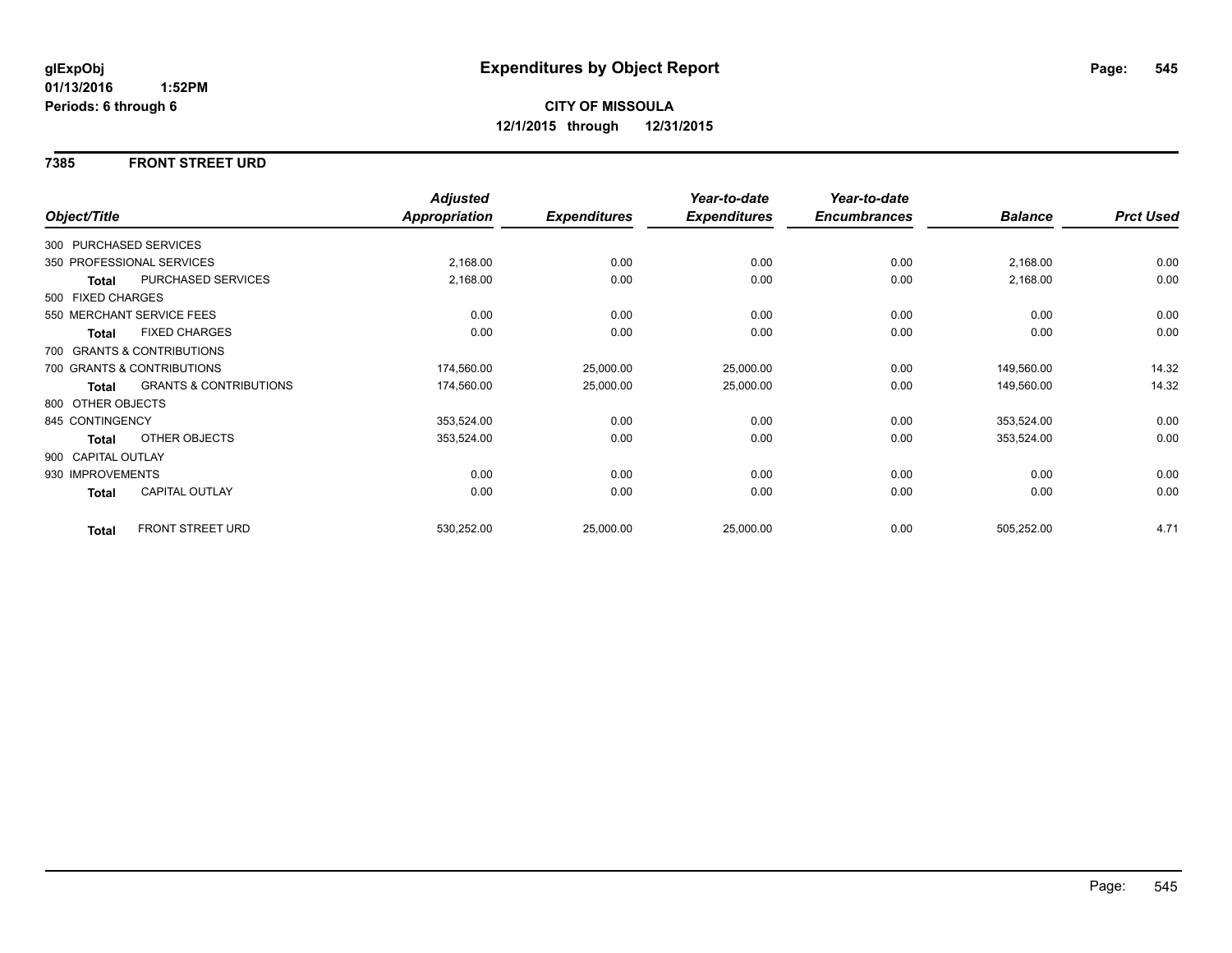#### **7386 DEBT SERVICE-SAFEWAY/ST PAT 1.5M**

| Object/Title                          | <b>Adjusted</b><br><b>Appropriation</b> | <b>Expenditures</b> | Year-to-date<br><b>Expenditures</b> | Year-to-date<br><b>Encumbrances</b> | <b>Balance</b> | <b>Prct Used</b> |
|---------------------------------------|-----------------------------------------|---------------------|-------------------------------------|-------------------------------------|----------------|------------------|
| 500 FIXED CHARGES                     |                                         |                     |                                     |                                     |                |                  |
| 550 MERCHANT SERVICE FEES             | 0.00                                    | 0.00                | 0.00                                | 0.00                                | 0.00           | 0.00             |
| <b>FIXED CHARGES</b><br><b>Total</b>  | 0.00                                    | 0.00                | 0.00                                | 0.00                                | 0.00           | 0.00             |
| 900 CAPITAL OUTLAY                    |                                         |                     |                                     |                                     |                |                  |
| 930 IMPROVEMENTS                      | 0.00                                    | 0.00                | 0.00                                | 0.00                                | 0.00           | 0.00             |
| <b>CAPITAL OUTLAY</b><br><b>Total</b> | 0.00                                    | 0.00                | 0.00                                | 0.00                                | 0.00           | 0.00             |
| <b>MRA</b><br><b>Total</b>            | 0.00                                    | 0.00                | 0.00                                | 0.00                                | 0.00           | 0.00             |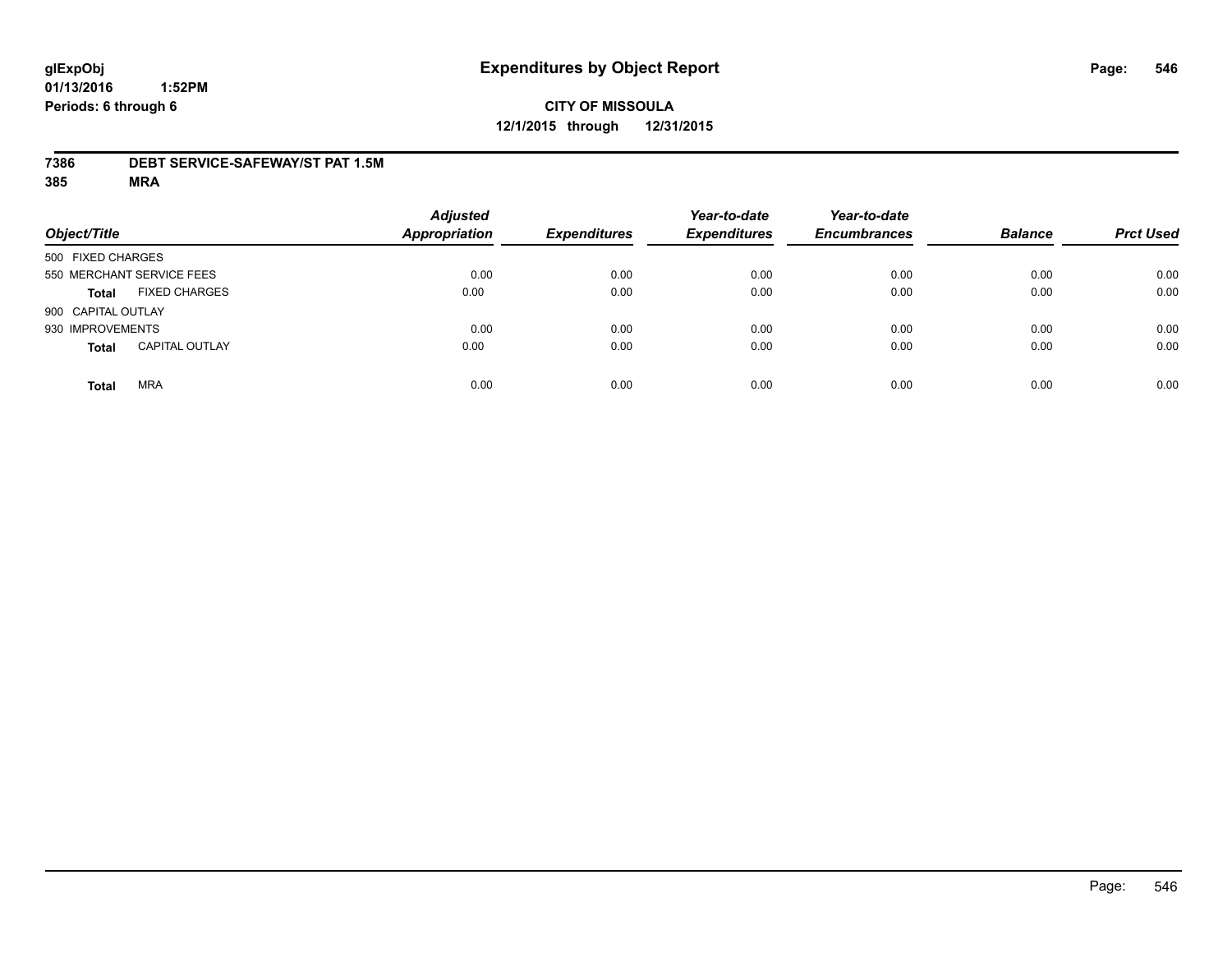#### **7386 DEBT SERVICE-SAFEWAY/ST PAT 1.5M**

**390 NON-DEPARTMENTAL**

|                                      | <b>Adjusted</b>      |                     | Year-to-date        | Year-to-date        |                |                  |
|--------------------------------------|----------------------|---------------------|---------------------|---------------------|----------------|------------------|
| Object/Title                         | <b>Appropriation</b> | <b>Expenditures</b> | <b>Expenditures</b> | <b>Encumbrances</b> | <b>Balance</b> | <b>Prct Used</b> |
| 500 FIXED CHARGES                    |                      |                     |                     |                     |                |                  |
| 550 MERCHANT SERVICE FEES            | 0.00                 | 0.00                | 0.00                | 0.00                | 0.00           | 0.00             |
| <b>FIXED CHARGES</b><br><b>Total</b> | 0.00                 | 0.00                | 0.00                | 0.00                | 0.00           | 0.00             |
| 600 DEBT SERVICE                     |                      |                     |                     |                     |                |                  |
| 610 PRINCIPAL                        | 134.728.00           | 0.00                | 28.011.26           | 0.00                | 106.716.74     | 20.79            |
| 620 INTEREST / SERVICE FEES          | 21.147.00            | 0.00                | 46.946.25           | 0.00                | $-25.799.25$   | 222.00           |
| <b>DEBT SERVICE</b><br><b>Total</b>  | 155.875.00           | 0.00                | 74.957.51           | 0.00                | 80.917.49      | 48.09            |
| NON-DEPARTMENTAL<br><b>Total</b>     | 155.875.00           | 0.00                | 74.957.51           | 0.00                | 80.917.49      | 48.09            |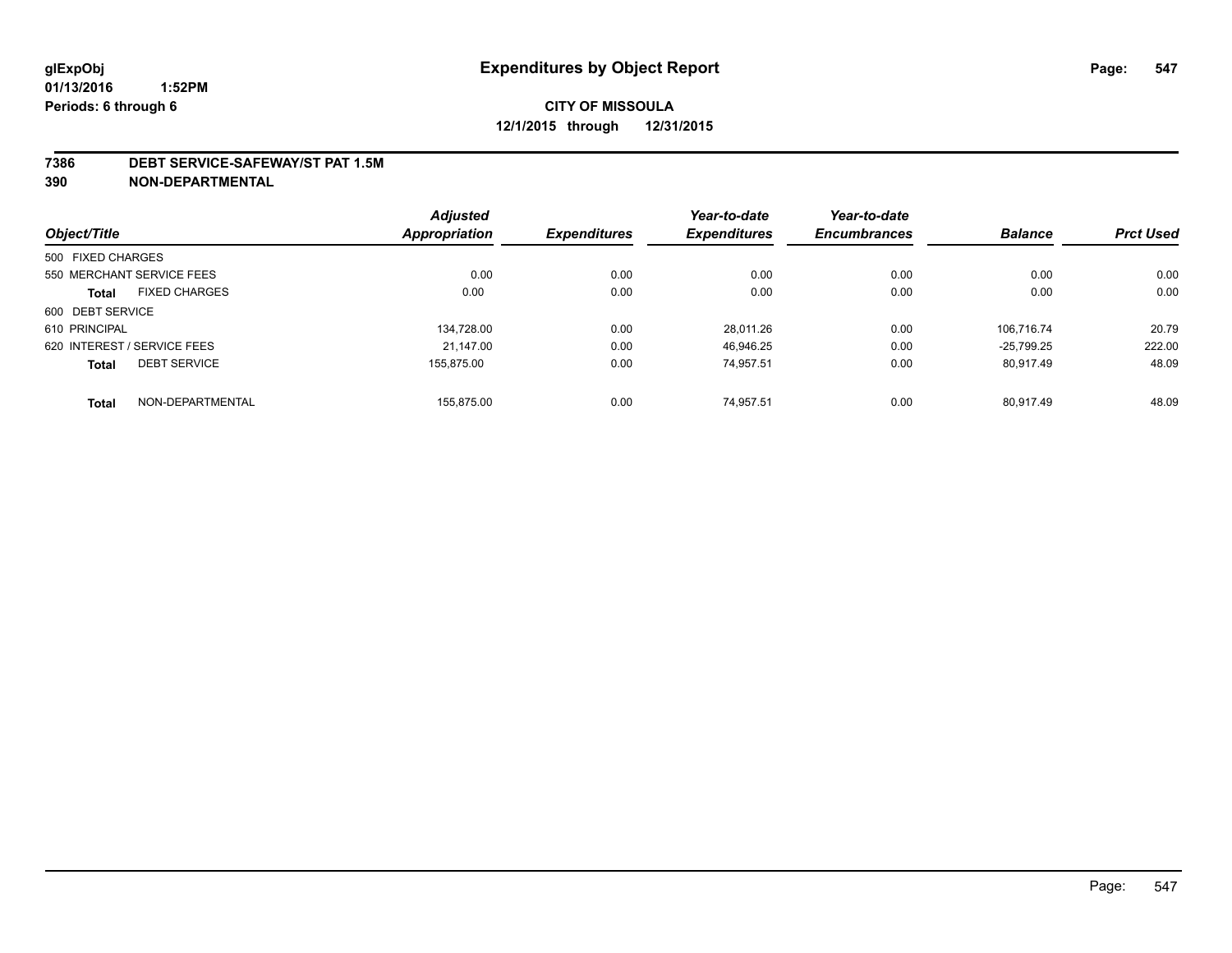**CITY OF MISSOULA 12/1/2015 through 12/31/2015**

#### **7386 DEBT SERVICE-SAFEWAY/ST PAT 1.5M**

| Object/Title       |                                  | <b>Adjusted</b><br><b>Appropriation</b> | <b>Expenditures</b> | Year-to-date<br><b>Expenditures</b> | Year-to-date<br><b>Encumbrances</b> | <b>Balance</b> | <b>Prct Used</b> |
|--------------------|----------------------------------|-----------------------------------------|---------------------|-------------------------------------|-------------------------------------|----------------|------------------|
|                    |                                  |                                         |                     |                                     |                                     |                |                  |
| 500 FIXED CHARGES  |                                  |                                         |                     |                                     |                                     |                |                  |
|                    | 550 MERCHANT SERVICE FEES        | 0.00                                    | 0.00                | 0.00                                | 0.00                                | 0.00           | 0.00             |
| <b>Total</b>       | <b>FIXED CHARGES</b>             | 0.00                                    | 0.00                | 0.00                                | 0.00                                | 0.00           | 0.00             |
| 600 DEBT SERVICE   |                                  |                                         |                     |                                     |                                     |                |                  |
| 610 PRINCIPAL      |                                  | 134,728.00                              | 0.00                | 28,011.26                           | 0.00                                | 106,716.74     | 20.79            |
|                    | 620 INTEREST / SERVICE FEES      | 21.147.00                               | 0.00                | 46,946.25                           | 0.00                                | $-25,799.25$   | 222.00           |
| <b>Total</b>       | <b>DEBT SERVICE</b>              | 155,875.00                              | 0.00                | 74.957.51                           | 0.00                                | 80,917.49      | 48.09            |
| 900 CAPITAL OUTLAY |                                  |                                         |                     |                                     |                                     |                |                  |
| 930 IMPROVEMENTS   |                                  | 0.00                                    | 0.00                | 0.00                                | 0.00                                | 0.00           | 0.00             |
| Total              | <b>CAPITAL OUTLAY</b>            | 0.00                                    | 0.00                | 0.00                                | 0.00                                | 0.00           | 0.00             |
| <b>Total</b>       | DEBT SERVICE-SAFEWAY/ST PAT 1.5M | 155,875.00                              | 0.00                | 74,957.51                           | 0.00                                | 80.917.49      | 48.09            |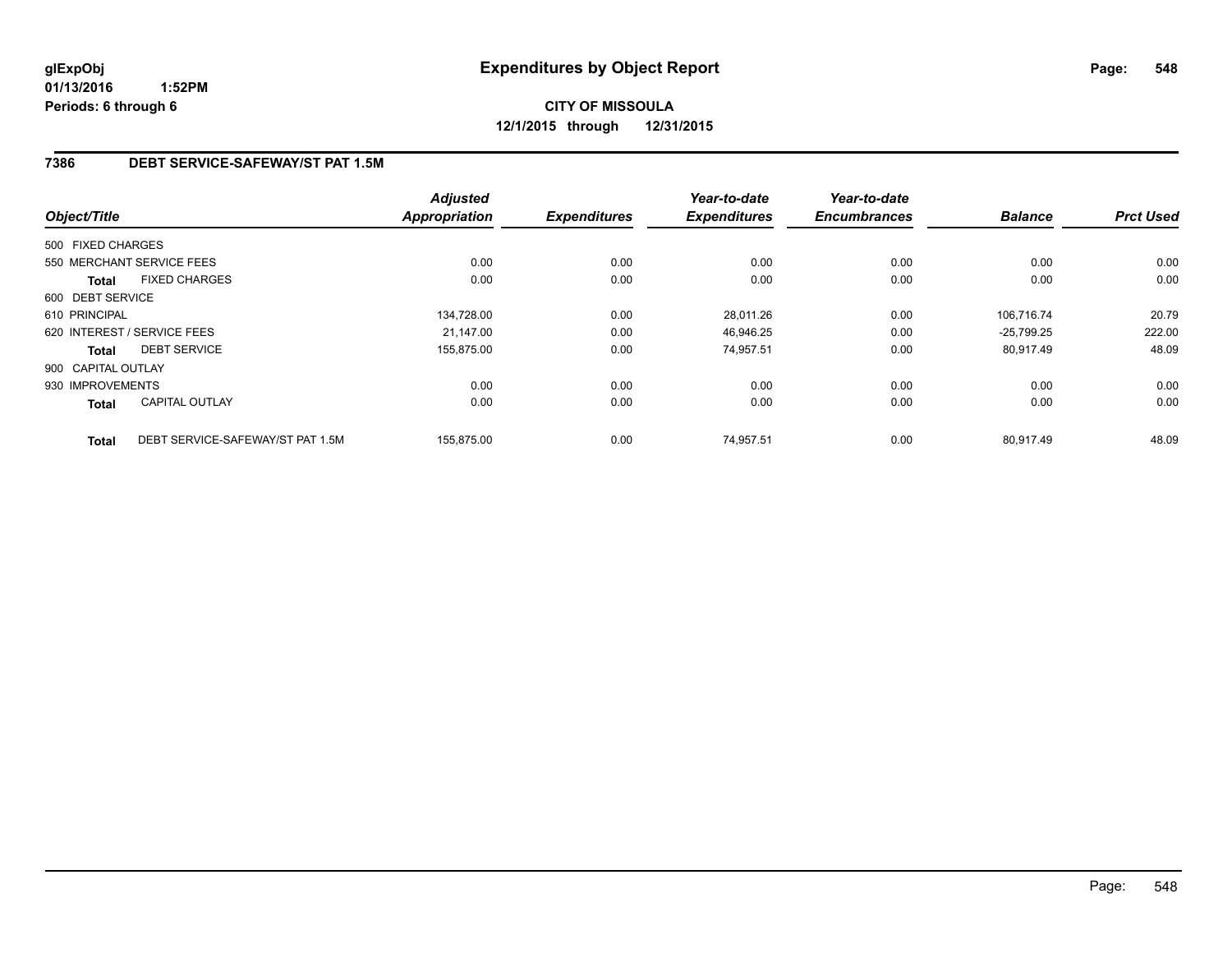#### **7387 DEBT SERVICE-BROWNFIELD RLF 1.125M**

**390 NON-DEPARTMENTAL**

|                             |                           | <b>Adjusted</b> |                     | Year-to-date        | Year-to-date        |                |                  |
|-----------------------------|---------------------------|-----------------|---------------------|---------------------|---------------------|----------------|------------------|
| Object/Title                |                           | Appropriation   | <b>Expenditures</b> | <b>Expenditures</b> | <b>Encumbrances</b> | <b>Balance</b> | <b>Prct Used</b> |
| 500 FIXED CHARGES           |                           |                 |                     |                     |                     |                |                  |
|                             | 550 MERCHANT SERVICE FEES | 0.00            | 0.00                | 0.00                | 0.00                | 0.00           | 0.00             |
| <b>Total</b>                | <b>FIXED CHARGES</b>      | 0.00            | 0.00                | 0.00                | 0.00                | 0.00           | 0.00             |
| 600 DEBT SERVICE            |                           |                 |                     |                     |                     |                |                  |
| 610 PRINCIPAL               |                           | 26,625.00       | 0.00                | 0.00                | 0.00                | 26.625.00      | 0.00             |
| 620 INTEREST / SERVICE FEES |                           | 5.316.00        | 14,690.61           | 12.494.11           | 0.00                | $-7.178.11$    | 235.03           |
| <b>Total</b>                | <b>DEBT SERVICE</b>       | 31.941.00       | 14.690.61           | 12.494.11           | 0.00                | 19.446.89      | 39.12            |
| <b>Total</b>                | NON-DEPARTMENTAL          | 31.941.00       | 14.690.61           | 12.494.11           | 0.00                | 19.446.89      | 39.12            |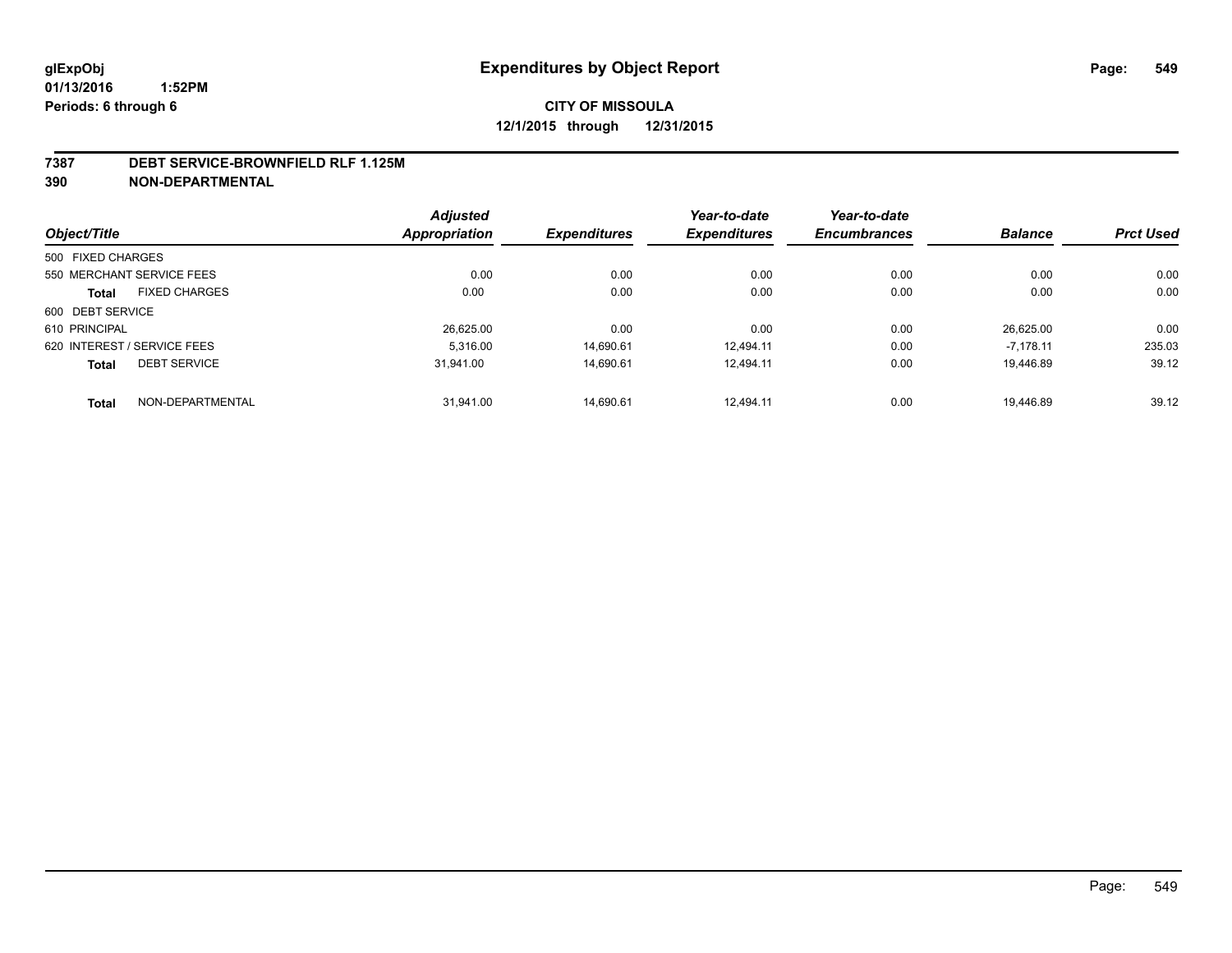**CITY OF MISSOULA 12/1/2015 through 12/31/2015**

#### **7387 DEBT SERVICE-BROWNFIELD RLF 1.125M**

| Object/Title                |                                    | <b>Adjusted</b><br><b>Appropriation</b> | <b>Expenditures</b> | Year-to-date<br><b>Expenditures</b> | Year-to-date<br><b>Encumbrances</b> | <b>Balance</b> | <b>Prct Used</b> |
|-----------------------------|------------------------------------|-----------------------------------------|---------------------|-------------------------------------|-------------------------------------|----------------|------------------|
| 500 FIXED CHARGES           |                                    |                                         |                     |                                     |                                     |                |                  |
| 550 MERCHANT SERVICE FEES   |                                    | 0.00                                    | 0.00                | 0.00                                | 0.00                                | 0.00           | 0.00             |
| <b>Total</b>                | <b>FIXED CHARGES</b>               | 0.00                                    | 0.00                | 0.00                                | 0.00                                | 0.00           | 0.00             |
| 600 DEBT SERVICE            |                                    |                                         |                     |                                     |                                     |                |                  |
| 610 PRINCIPAL               |                                    | 26.625.00                               | 0.00                | 0.00                                | 0.00                                | 26.625.00      | 0.00             |
| 620 INTEREST / SERVICE FEES |                                    | 5.316.00                                | 14.690.61           | 12.494.11                           | 0.00                                | $-7.178.11$    | 235.03           |
| <b>Total</b>                | <b>DEBT SERVICE</b>                | 31.941.00                               | 14.690.61           | 12.494.11                           | 0.00                                | 19.446.89      | 39.12            |
| <b>Total</b>                | DEBT SERVICE-BROWNFIELD RLF 1.125M | 31.941.00                               | 14.690.61           | 12.494.11                           | 0.00                                | 19.446.89      | 39.12            |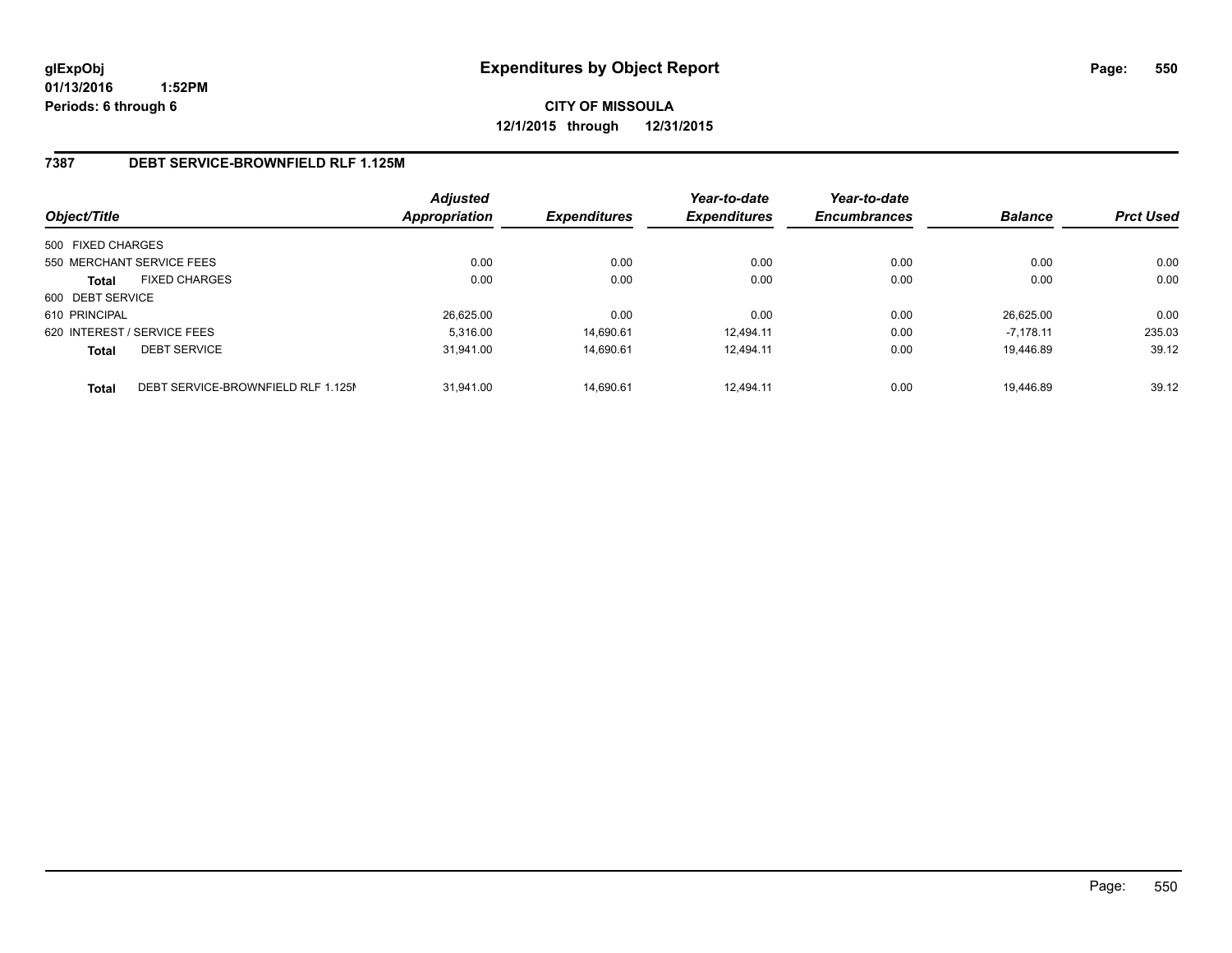# **7388 RESERVE-3.6m TIF**

**390 NON-DEPARTMENTAL**

| Object/Title                         | <b>Adjusted</b><br><b>Appropriation</b> | <b>Expenditures</b> | Year-to-date<br><b>Expenditures</b> | Year-to-date<br><b>Encumbrances</b> | <b>Balance</b> | <b>Prct Used</b> |
|--------------------------------------|-----------------------------------------|---------------------|-------------------------------------|-------------------------------------|----------------|------------------|
| 500 FIXED CHARGES                    |                                         |                     |                                     |                                     |                |                  |
| 550 MERCHANT SERVICE FEES            | 0.00                                    | 0.00                | 0.00                                | 0.00                                | 0.00           | 0.00             |
| <b>FIXED CHARGES</b><br><b>Total</b> | 0.00                                    | 0.00                | 0.00                                | 0.00                                | 0.00           | 0.00             |
| 800 OTHER OBJECTS                    |                                         |                     |                                     |                                     |                |                  |
| 820 TRANSFERS TO OTHER FUNDS         | 0.00                                    | 0.00                | 0.00                                | 0.00                                | 0.00           | 0.00             |
| OTHER OBJECTS<br><b>Total</b>        | 0.00                                    | 0.00                | 0.00                                | 0.00                                | 0.00           | 0.00             |
| NON-DEPARTMENTAL<br><b>Total</b>     | 0.00                                    | 0.00                | 0.00                                | 0.00                                | 0.00           | 0.00             |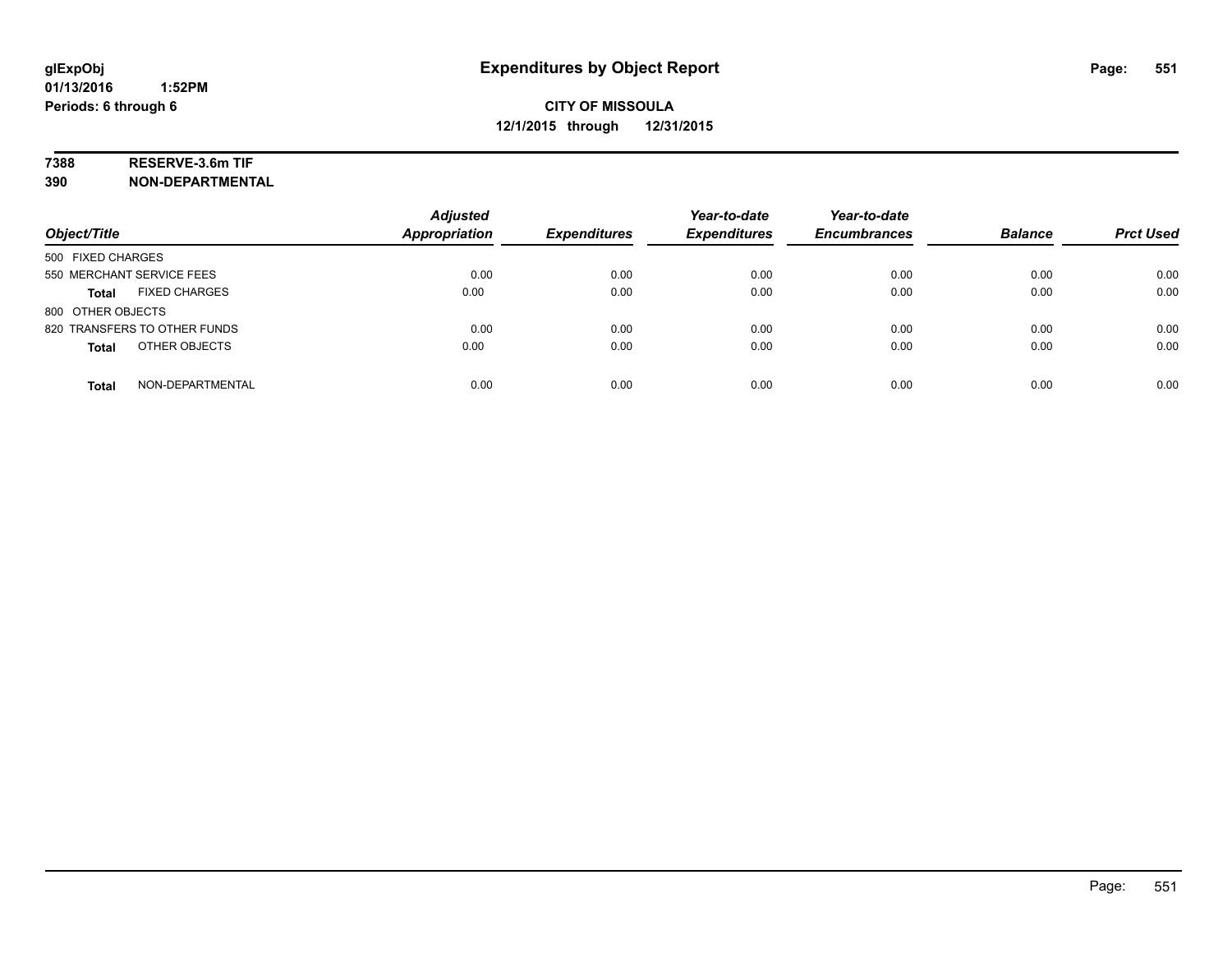**CITY OF MISSOULA 12/1/2015 through 12/31/2015**

**7388 RESERVE-3.6m TIF**

|                                      | <b>Adjusted</b>      |                     | Year-to-date        | Year-to-date        |                |                  |
|--------------------------------------|----------------------|---------------------|---------------------|---------------------|----------------|------------------|
| Object/Title                         | <b>Appropriation</b> | <b>Expenditures</b> | <b>Expenditures</b> | <b>Encumbrances</b> | <b>Balance</b> | <b>Prct Used</b> |
| 500 FIXED CHARGES                    |                      |                     |                     |                     |                |                  |
| 550 MERCHANT SERVICE FEES            | 0.00                 | 0.00                | 0.00                | 0.00                | 0.00           | 0.00             |
| <b>FIXED CHARGES</b><br><b>Total</b> | 0.00                 | 0.00                | 0.00                | 0.00                | 0.00           | 0.00             |
| 800 OTHER OBJECTS                    |                      |                     |                     |                     |                |                  |
| 820 TRANSFERS TO OTHER FUNDS         | 0.00                 | 0.00                | 0.00                | 0.00                | 0.00           | 0.00             |
| OTHER OBJECTS<br><b>Total</b>        | 0.00                 | 0.00                | 0.00                | 0.00                | 0.00           | 0.00             |
| RESERVE-3.6m TIF<br>Total            | 0.00                 | 0.00                | 0.00                | 0.00                | 0.00           | 0.00             |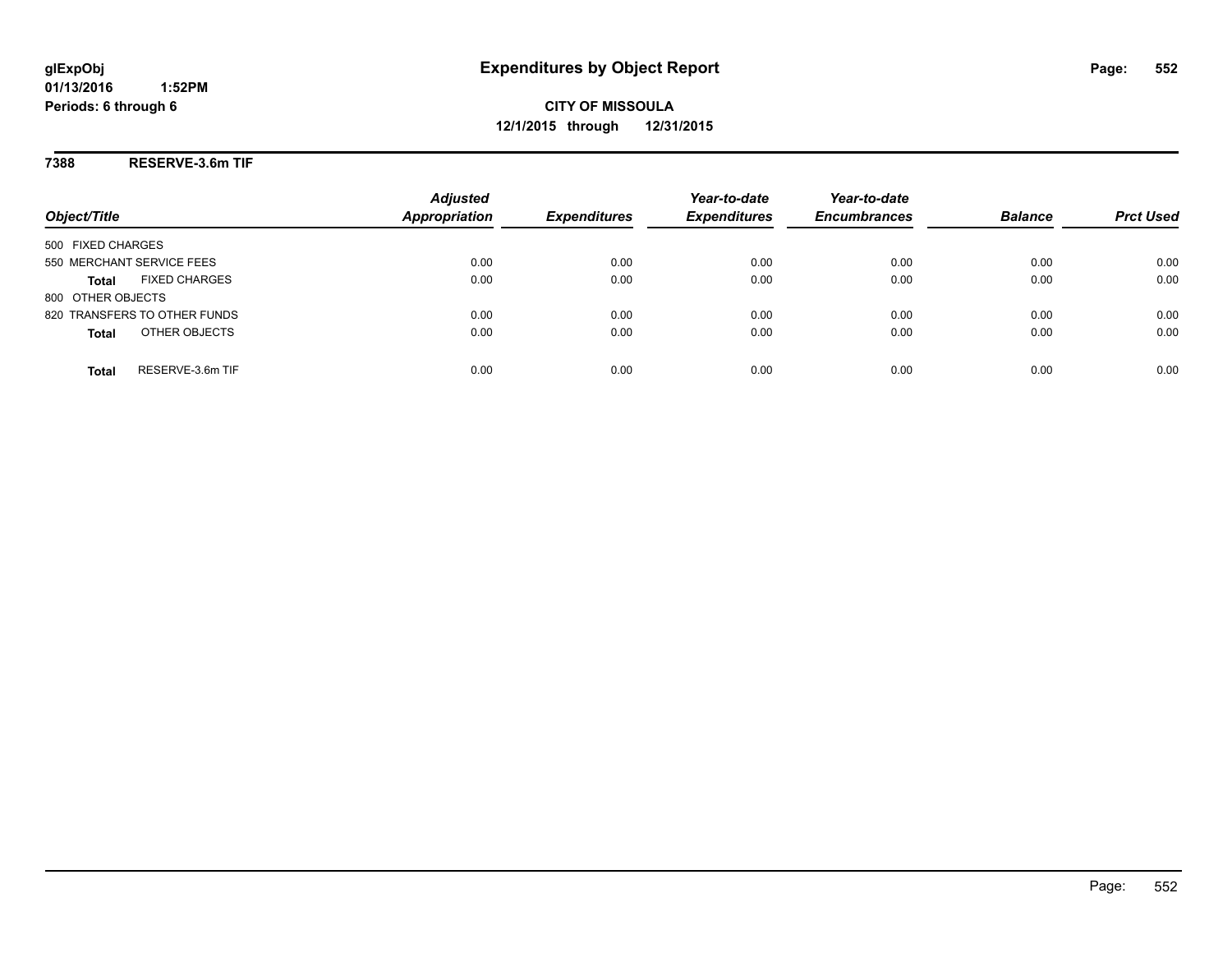#### **7389 DEBT SERVICE - 3.6M/5.75M**

|                  |                                   | <b>Adjusted</b>      |                     | Year-to-date        | Year-to-date        |                |                  |
|------------------|-----------------------------------|----------------------|---------------------|---------------------|---------------------|----------------|------------------|
| Object/Title     |                                   | <b>Appropriation</b> | <b>Expenditures</b> | <b>Expenditures</b> | <b>Encumbrances</b> | <b>Balance</b> | <b>Prct Used</b> |
|                  | 500 FIXED CHARGES                 |                      |                     |                     |                     |                |                  |
|                  | 550 MERCHANT SERVICE FEES         | 0.00                 | 0.00                | 0.00                | 0.00                | 0.00           | 0.00             |
| <b>Total</b>     | <b>FIXED CHARGES</b>              | 0.00                 | 0.00                | 0.00                | 0.00                | 0.00           | 0.00             |
| 600 DEBT SERVICE |                                   |                      |                     |                     |                     |                |                  |
| 610 PRINCIPAL    |                                   | 500,000.00           | 0.00                | 0.00                | 0.00                | 500,000.00     | 0.00             |
|                  | 620 INTEREST / SERVICE FEES       | 0.00                 | 0.00                | 0.00                | 0.00                | 0.00           | 0.00             |
| <b>Total</b>     | <b>DEBT SERVICE</b>               | 500.000.00           | 0.00                | 0.00                | 0.00                | 500,000.00     | 0.00             |
|                  | 700 GRANTS & CONTRIBUTIONS        |                      |                     |                     |                     |                |                  |
|                  | 700 GRANTS & CONTRIBUTIONS        | 0.00                 | 0.00                | 0.00                | 0.00                | 0.00           | 0.00             |
| <b>Total</b>     | <b>GRANTS &amp; CONTRIBUTIONS</b> | 0.00                 | 0.00                | 0.00                | 0.00                | 0.00           | 0.00             |
| <b>Total</b>     | <b>MRA</b>                        | 500,000.00           | 0.00                | 0.00                | 0.00                | 500,000.00     | 0.00             |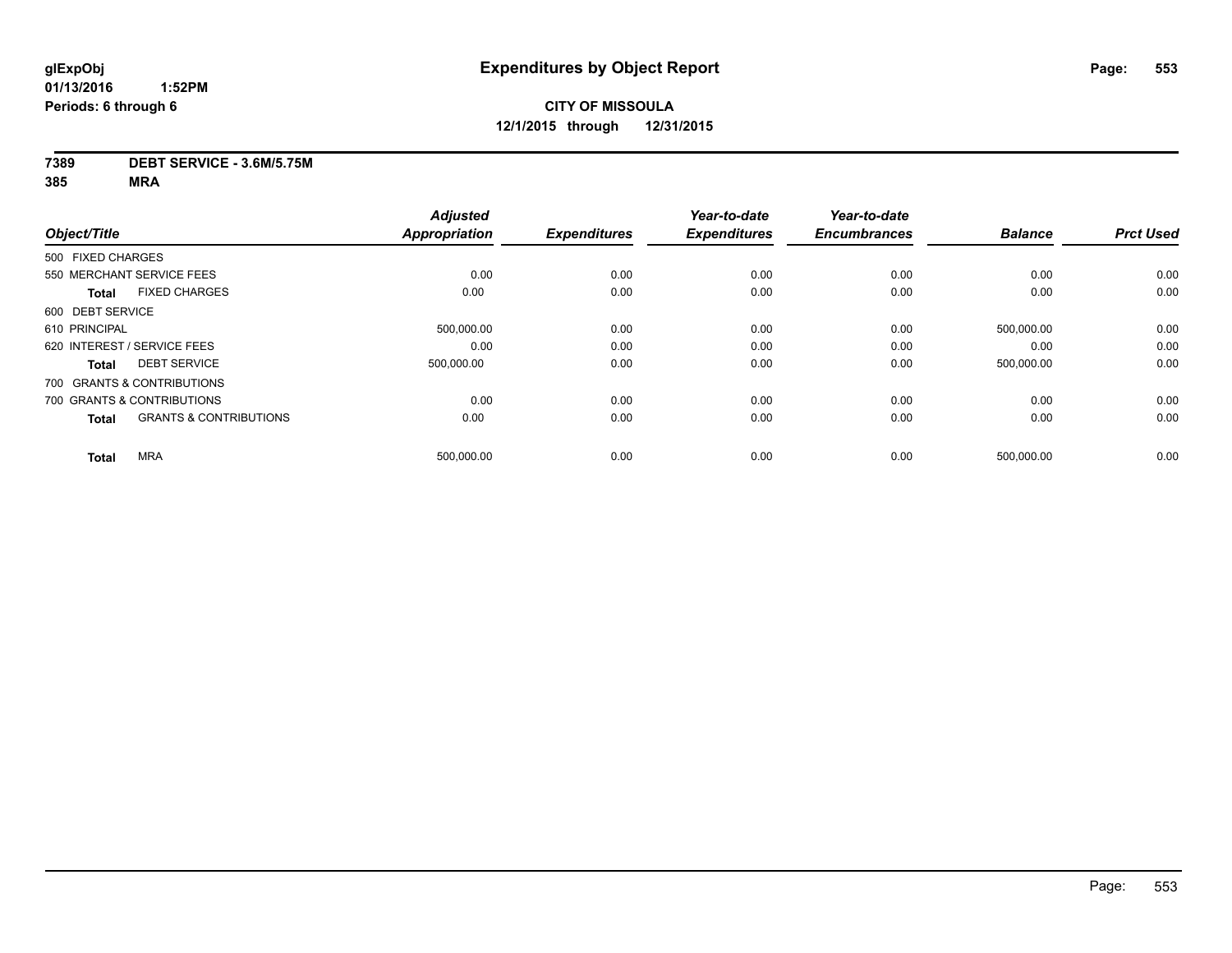**7389 DEBT SERVICE - 3.6M/5.75M**

**390 NON-DEPARTMENTAL**

|                   |                             | <b>Adjusted</b>      |                     | Year-to-date        | Year-to-date        |                |                  |
|-------------------|-----------------------------|----------------------|---------------------|---------------------|---------------------|----------------|------------------|
| Object/Title      |                             | <b>Appropriation</b> | <b>Expenditures</b> | <b>Expenditures</b> | <b>Encumbrances</b> | <b>Balance</b> | <b>Prct Used</b> |
| 500 FIXED CHARGES |                             |                      |                     |                     |                     |                |                  |
|                   | 550 MERCHANT SERVICE FEES   | 0.00                 | 0.00                | 0.00                | 0.00                | 0.00           | 0.00             |
| <b>Total</b>      | <b>FIXED CHARGES</b>        | 0.00                 | 0.00                | 0.00                | 0.00                | 0.00           | 0.00             |
| 600 DEBT SERVICE  |                             |                      |                     |                     |                     |                |                  |
| 610 PRINCIPAL     |                             | 362.000.00           | 129.000.00          | 129.000.00          | 0.00                | 233.000.00     | 35.64            |
|                   | 620 INTEREST / SERVICE FEES | 309.916.00           | 148.848.25          | 149.198.25          | 0.00                | 160.717.75     | 48.14            |
| <b>Total</b>      | <b>DEBT SERVICE</b>         | 671.916.00           | 277.848.25          | 278.198.25          | 0.00                | 393.717.75     | 41.40            |
| <b>Total</b>      | NON-DEPARTMENTAL            | 671,916.00           | 277.848.25          | 278.198.25          | 0.00                | 393.717.75     | 41.40            |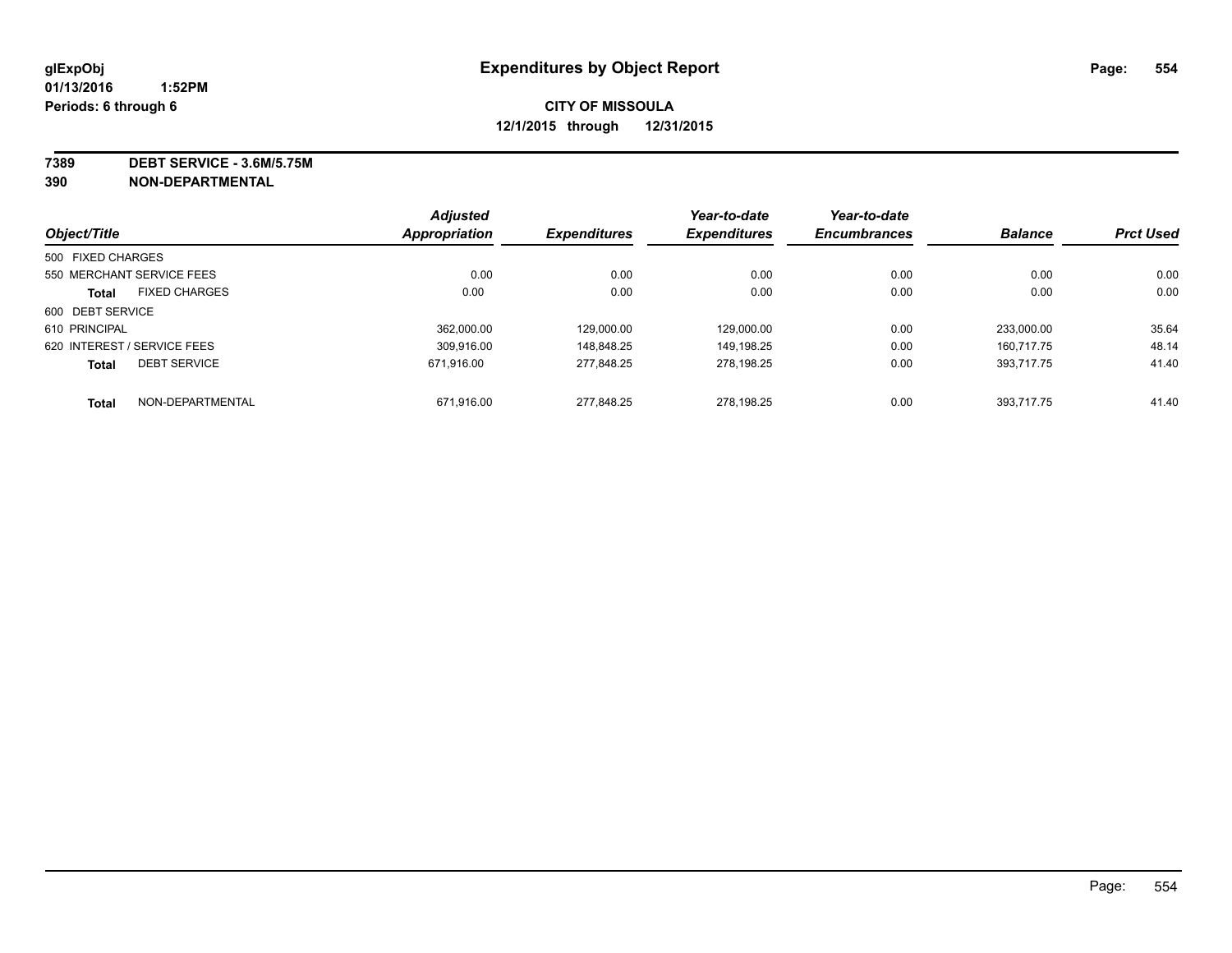#### **7389 DEBT SERVICE - 3.6M/5.75M**

|                             |                                   | <b>Adjusted</b>      |                     | Year-to-date        | Year-to-date        |                |                  |
|-----------------------------|-----------------------------------|----------------------|---------------------|---------------------|---------------------|----------------|------------------|
| Object/Title                |                                   | <b>Appropriation</b> | <b>Expenditures</b> | <b>Expenditures</b> | <b>Encumbrances</b> | <b>Balance</b> | <b>Prct Used</b> |
| 500 FIXED CHARGES           |                                   |                      |                     |                     |                     |                |                  |
| 550 MERCHANT SERVICE FEES   |                                   | 0.00                 | 0.00                | 0.00                | 0.00                | 0.00           | 0.00             |
| Total                       | <b>FIXED CHARGES</b>              | 0.00                 | 0.00                | 0.00                | 0.00                | 0.00           | 0.00             |
| 600 DEBT SERVICE            |                                   |                      |                     |                     |                     |                |                  |
| 610 PRINCIPAL               |                                   | 862.000.00           | 129.000.00          | 129,000.00          | 0.00                | 733.000.00     | 14.97            |
| 620 INTEREST / SERVICE FEES |                                   | 309.916.00           | 148.848.25          | 149,198.25          | 0.00                | 160.717.75     | 48.14            |
| Total                       | <b>DEBT SERVICE</b>               | 1.171.916.00         | 277,848.25          | 278,198.25          | 0.00                | 893,717.75     | 23.74            |
|                             | 700 GRANTS & CONTRIBUTIONS        |                      |                     |                     |                     |                |                  |
|                             | 700 GRANTS & CONTRIBUTIONS        | 0.00                 | 0.00                | 0.00                | 0.00                | 0.00           | 0.00             |
| <b>Total</b>                | <b>GRANTS &amp; CONTRIBUTIONS</b> | 0.00                 | 0.00                | 0.00                | 0.00                | 0.00           | 0.00             |
| <b>Total</b>                | DEBT SERVICE - 3.6M/5.75M         | 1.171.916.00         | 277.848.25          | 278.198.25          | 0.00                | 893.717.75     | 23.74            |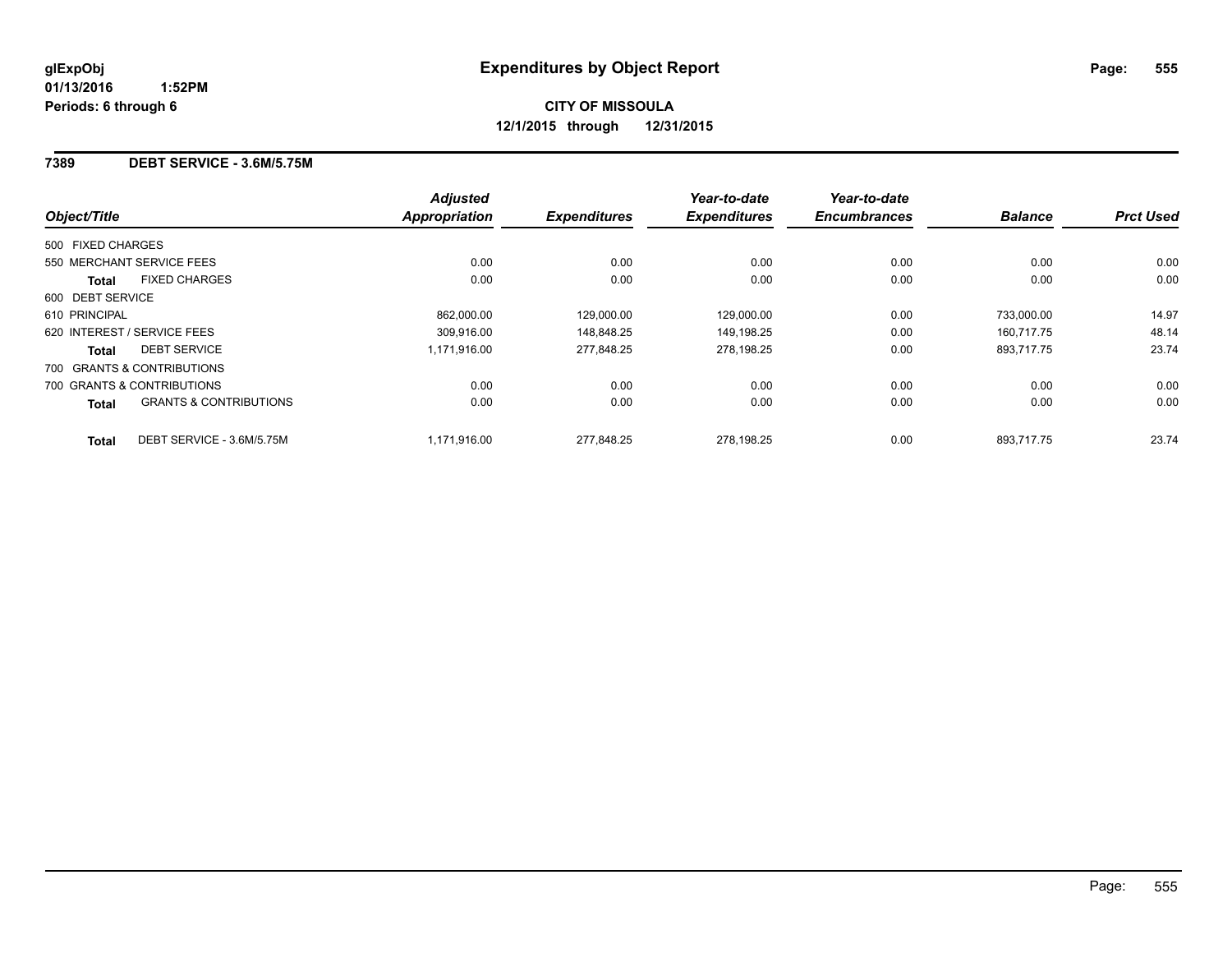# **CITY OF MISSOULA 12/1/2015 through 12/31/2015**

## **7390 URDII CLEARING - 3.6M TIF**

|                                      | <b>Adjusted</b>      |                     | Year-to-date        | Year-to-date        |                |                  |
|--------------------------------------|----------------------|---------------------|---------------------|---------------------|----------------|------------------|
| Object/Title                         | <b>Appropriation</b> | <b>Expenditures</b> | <b>Expenditures</b> | <b>Encumbrances</b> | <b>Balance</b> | <b>Prct Used</b> |
| 500 FIXED CHARGES                    |                      |                     |                     |                     |                |                  |
| 550 MERCHANT SERVICE FEES            | 0.00                 | 0.00                | 0.00                | 0.00                | 0.00           | 0.00             |
| <b>FIXED CHARGES</b><br><b>Total</b> | 0.00                 | 0.00                | 0.00                | 0.00                | 0.00           | 0.00             |
| 800 OTHER OBJECTS                    |                      |                     |                     |                     |                |                  |
| 820 TRANSFERS TO OTHER FUNDS         | 0.00                 | 0.00                | 0.00                | 0.00                | 0.00           | 0.00             |
| OTHER OBJECTS<br><b>Total</b>        | 0.00                 | 0.00                | 0.00                | 0.00                | 0.00           | 0.00             |
| <b>MRA</b><br><b>Total</b>           | 0.00                 | 0.00                | 0.00                | 0.00                | 0.00           | 0.00             |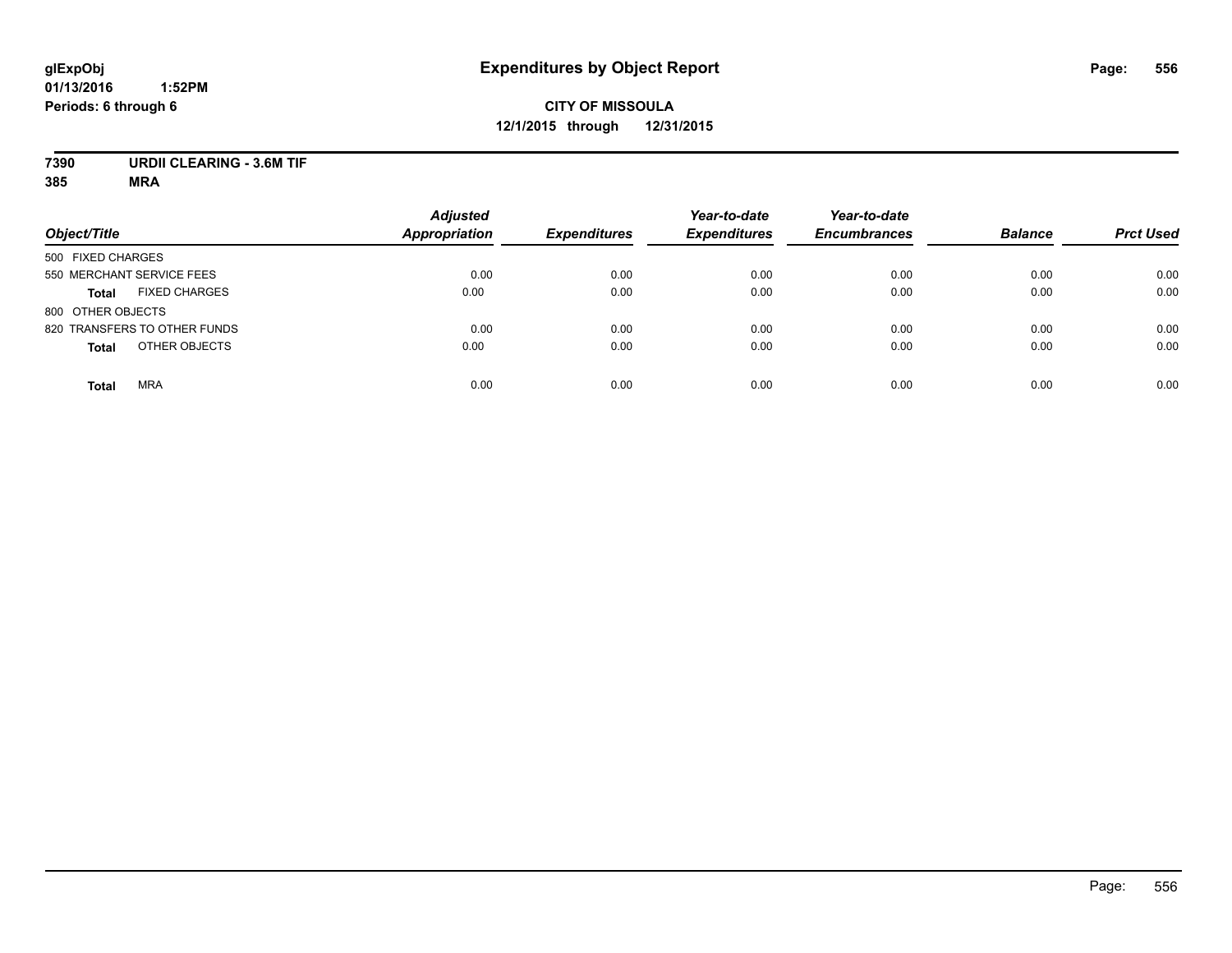**7390 URDII CLEARING - 3.6M TIF**

**390 NON-DEPARTMENTAL**

| Object/Title                         | <b>Adjusted</b><br>Appropriation | <b>Expenditures</b> | Year-to-date<br><b>Expenditures</b> | Year-to-date<br><b>Encumbrances</b> | <b>Balance</b> | <b>Prct Used</b> |
|--------------------------------------|----------------------------------|---------------------|-------------------------------------|-------------------------------------|----------------|------------------|
| 500 FIXED CHARGES                    |                                  |                     |                                     |                                     |                |                  |
| 550 MERCHANT SERVICE FEES            | 0.00                             | 0.00                | 0.00                                | 0.00                                | 0.00           | 0.00             |
| <b>FIXED CHARGES</b><br><b>Total</b> | 0.00                             | 0.00                | 0.00                                | 0.00                                | 0.00           | 0.00             |
| 800 OTHER OBJECTS                    |                                  |                     |                                     |                                     |                |                  |
| 820 TRANSFERS TO OTHER FUNDS         | 1,872,885.00                     | 0.00                | 0.00                                | 0.00                                | 1.872.885.00   | 0.00             |
| OTHER OBJECTS<br><b>Total</b>        | 1.872.885.00                     | 0.00                | 0.00                                | 0.00                                | 1.872.885.00   | 0.00             |
| NON-DEPARTMENTAL<br><b>Total</b>     | 1.872.885.00                     | 0.00                | 0.00                                | 0.00                                | 1.872.885.00   | 0.00             |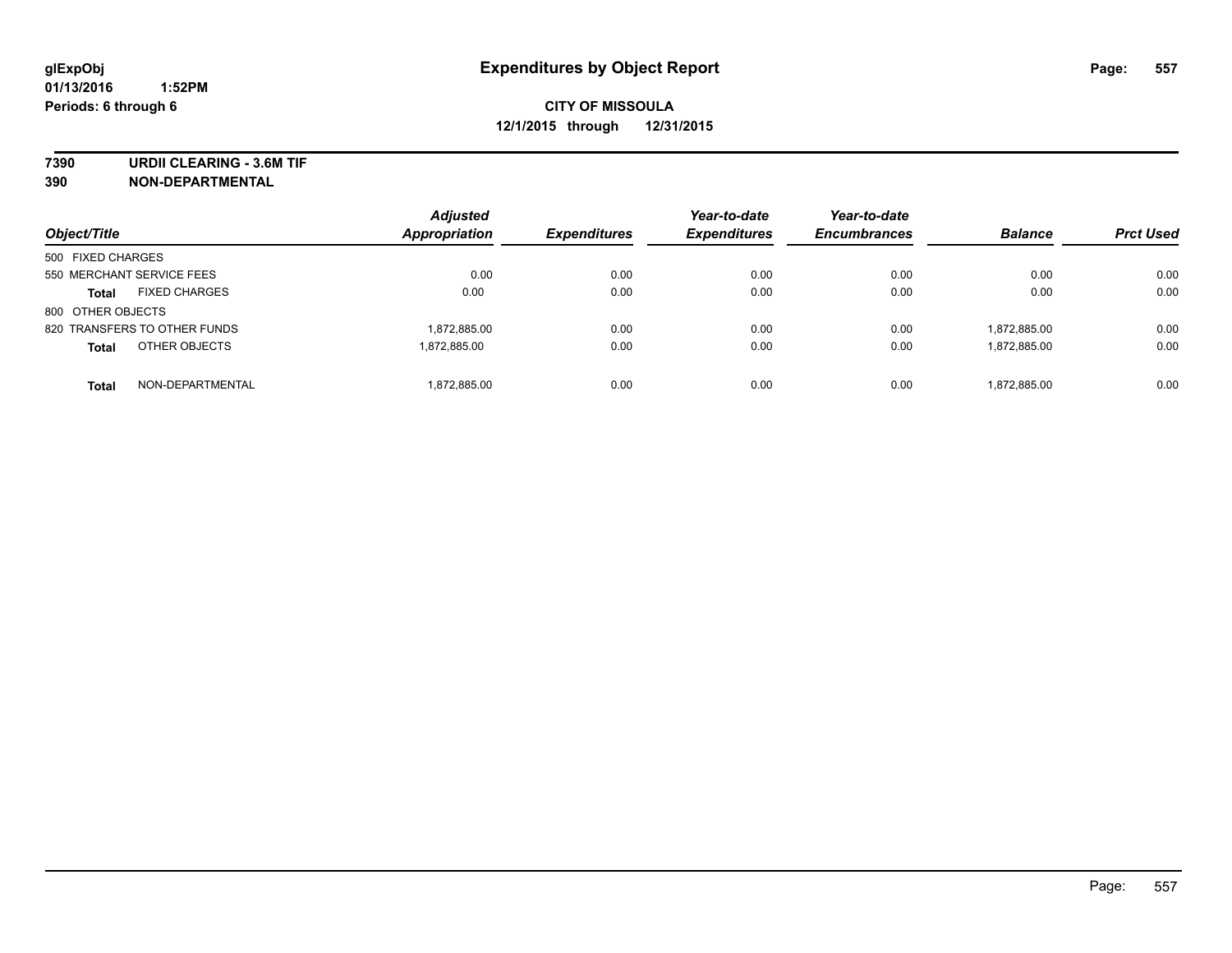#### **7390 URDII CLEARING - 3.6M TIF**

| Object/Title                              | <b>Adjusted</b><br>Appropriation | <b>Expenditures</b> | Year-to-date<br><b>Expenditures</b> | Year-to-date<br><b>Encumbrances</b> | <b>Balance</b> | <b>Prct Used</b> |
|-------------------------------------------|----------------------------------|---------------------|-------------------------------------|-------------------------------------|----------------|------------------|
| 500 FIXED CHARGES                         |                                  |                     |                                     |                                     |                |                  |
| 550 MERCHANT SERVICE FEES                 | 0.00                             | 0.00                | 0.00                                | 0.00                                | 0.00           | 0.00             |
| <b>FIXED CHARGES</b><br><b>Total</b>      | 0.00                             | 0.00                | 0.00                                | 0.00                                | 0.00           | 0.00             |
| 800 OTHER OBJECTS                         |                                  |                     |                                     |                                     |                |                  |
| 820 TRANSFERS TO OTHER FUNDS              | 1,872,885.00                     | 0.00                | 0.00                                | 0.00                                | 1,872,885.00   | 0.00             |
| OTHER OBJECTS<br><b>Total</b>             | 1,872,885.00                     | 0.00                | 0.00                                | 0.00                                | 1,872,885.00   | 0.00             |
| URDII CLEARING - 3.6M TIF<br><b>Total</b> | 1,872,885.00                     | 0.00                | 0.00                                | 0.00                                | 1,872,885.00   | 0.00             |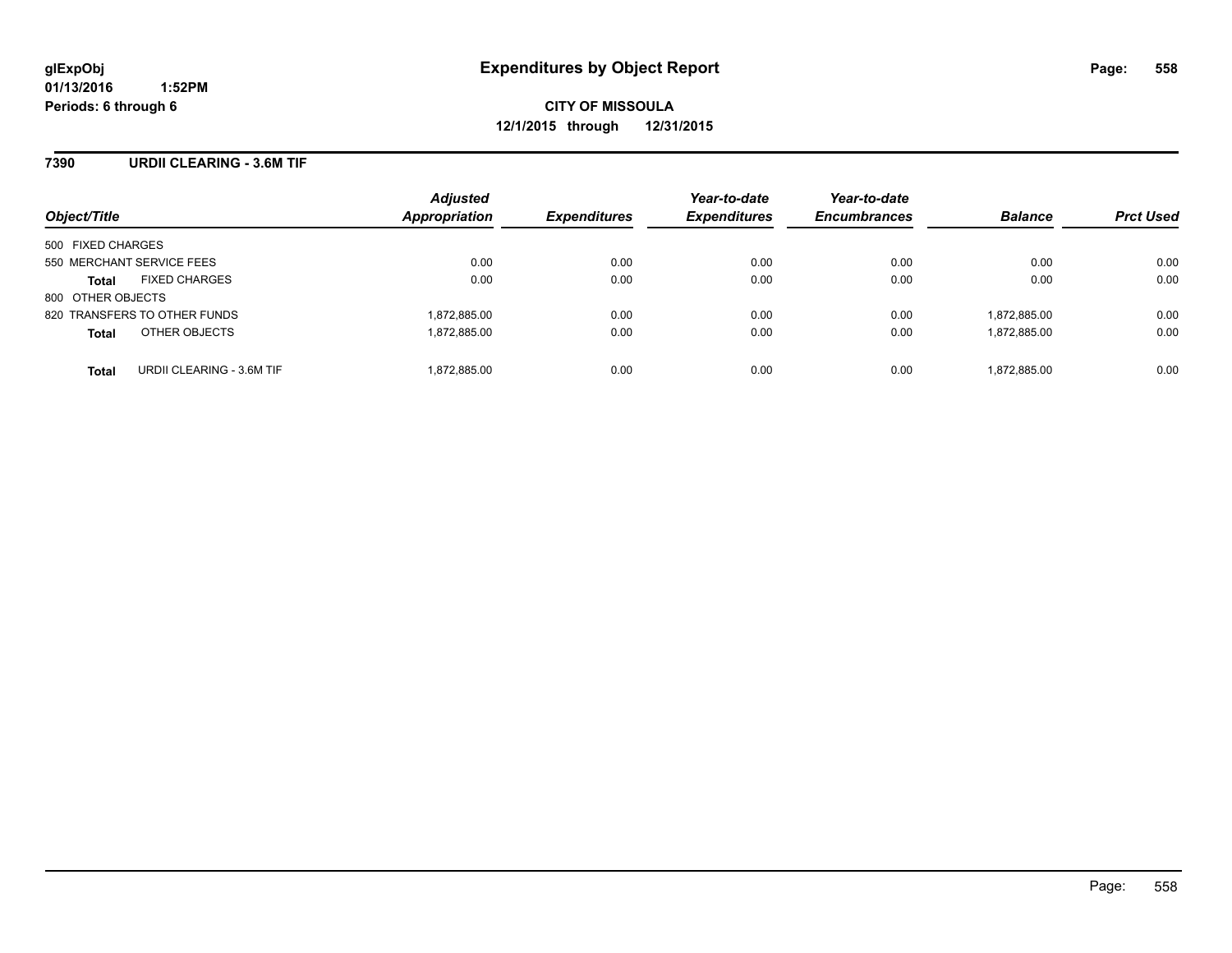## **CITY OF MISSOULA 12/1/2015 through 12/31/2015**

#### **7391 MRA - URD I FUND 385 MRA**

| Object/Title      |                           | <b>Adjusted</b><br>Appropriation | <b>Expenditures</b> | Year-to-date<br><b>Expenditures</b> | Year-to-date<br><b>Encumbrances</b> | <b>Balance</b> | <b>Prct Used</b> |
|-------------------|---------------------------|----------------------------------|---------------------|-------------------------------------|-------------------------------------|----------------|------------------|
| 500 FIXED CHARGES |                           |                                  |                     |                                     |                                     |                |                  |
|                   | 550 MERCHANT SERVICE FEES | 0.00                             | 0.00                | 0.00                                | 0.00                                | 0.00           | 0.00             |
| <b>Total</b>      | <b>FIXED CHARGES</b>      | 0.00                             | 0.00                | 0.00                                | 0.00                                | 0.00           | 0.00             |
| Total             | <b>MRA</b>                | 0.00                             | 0.00                | 0.00                                | 0.00                                | 0.00           | 0.00             |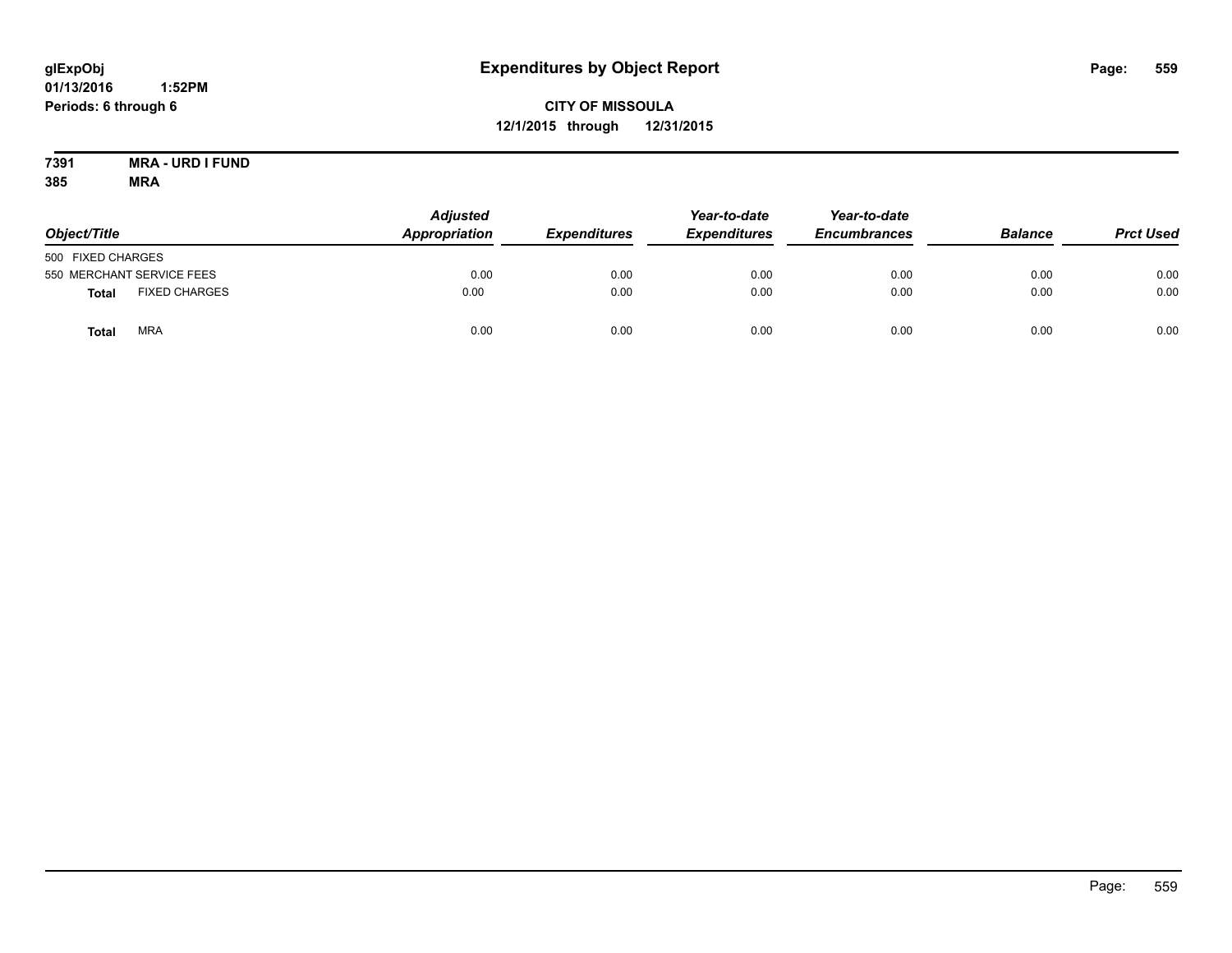# **7391 MRA - URD I FUND**

**900 DEPRECIATION**

| Object/Title                         | <b>Adjusted</b><br>Appropriation<br><b>Expenditures</b> |      | Year-to-date<br><b>Expenditures</b> | Year-to-date<br><b>Encumbrances</b> | <b>Balance</b> | <b>Prct Used</b> |
|--------------------------------------|---------------------------------------------------------|------|-------------------------------------|-------------------------------------|----------------|------------------|
| 500 FIXED CHARGES                    |                                                         |      |                                     |                                     |                |                  |
| 550 MERCHANT SERVICE FEES            | 0.00                                                    | 0.00 | 0.00                                | 0.00                                | 0.00           | 0.00             |
| <b>FIXED CHARGES</b><br><b>Total</b> | 0.00                                                    | 0.00 | 0.00                                | 0.00                                | 0.00           | 0.00             |
| <b>DEPRECIATION</b><br><b>Total</b>  | 0.00                                                    | 0.00 | 0.00                                | 0.00                                | 0.00           | 0.00             |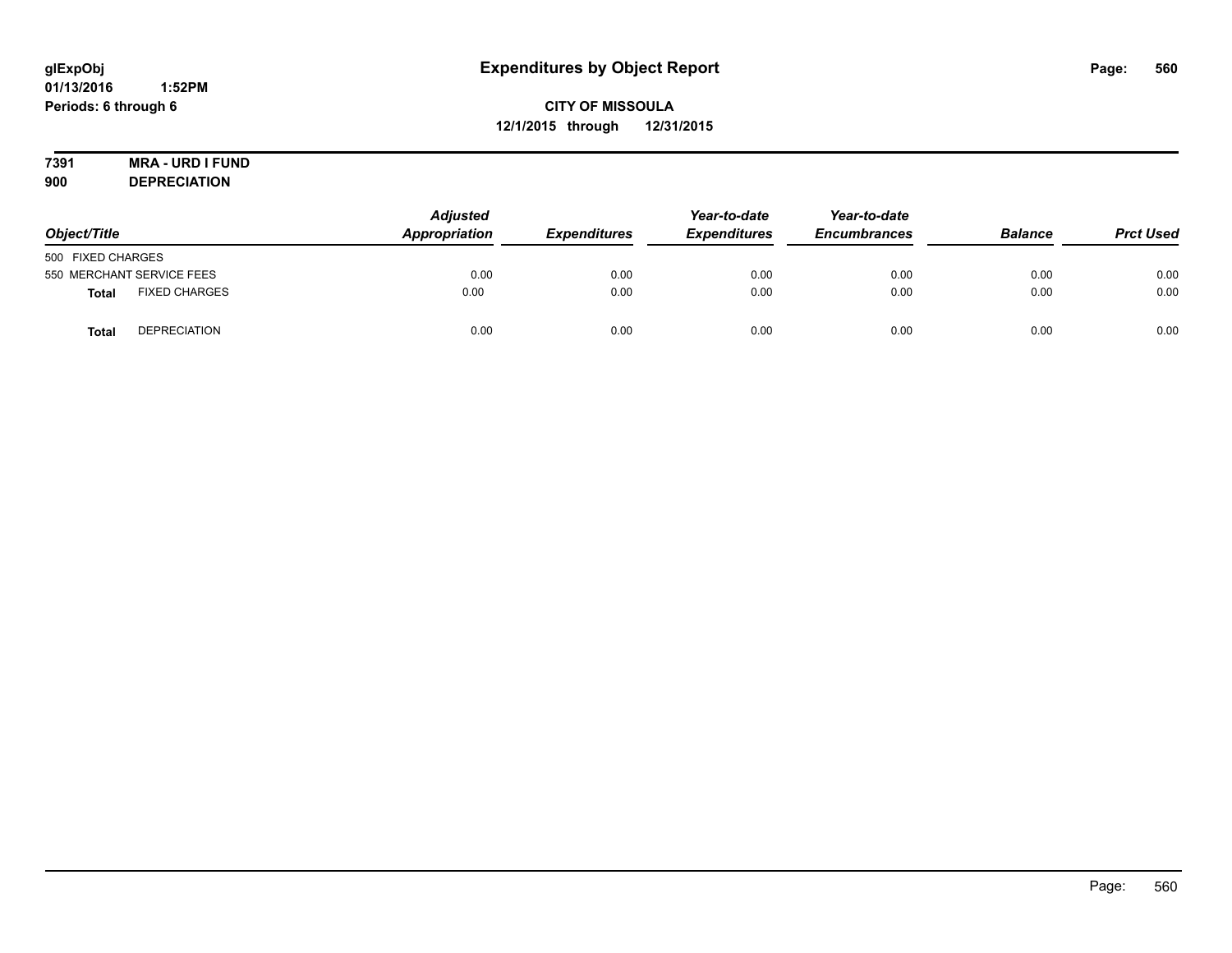# **glExpObj Expenditures by Object Report Page: 561**

**01/13/2016 1:52PM Periods: 6 through 6**

**12/1/2015 through 12/31/2015**

**7391 MRA - URD I FUND**

| Object/Title                         | <b>Adjusted</b><br>Appropriation | <b>Expenditures</b> | Year-to-date<br><b>Expenditures</b> | Year-to-date<br><b>Encumbrances</b> | <b>Balance</b> | <b>Prct Used</b> |
|--------------------------------------|----------------------------------|---------------------|-------------------------------------|-------------------------------------|----------------|------------------|
| 500 FIXED CHARGES                    |                                  |                     |                                     |                                     |                |                  |
| 550 MERCHANT SERVICE FEES            | 0.00                             | 0.00                | 0.00                                | 0.00                                | 0.00           | 0.00             |
| <b>FIXED CHARGES</b><br><b>Total</b> | 0.00                             | 0.00                | 0.00                                | 0.00                                | 0.00           | 0.00             |
| MRA - URD I FUND<br><b>Total</b>     | 0.00                             | 0.00                | 0.00                                | 0.00                                | 0.00           | 0.00             |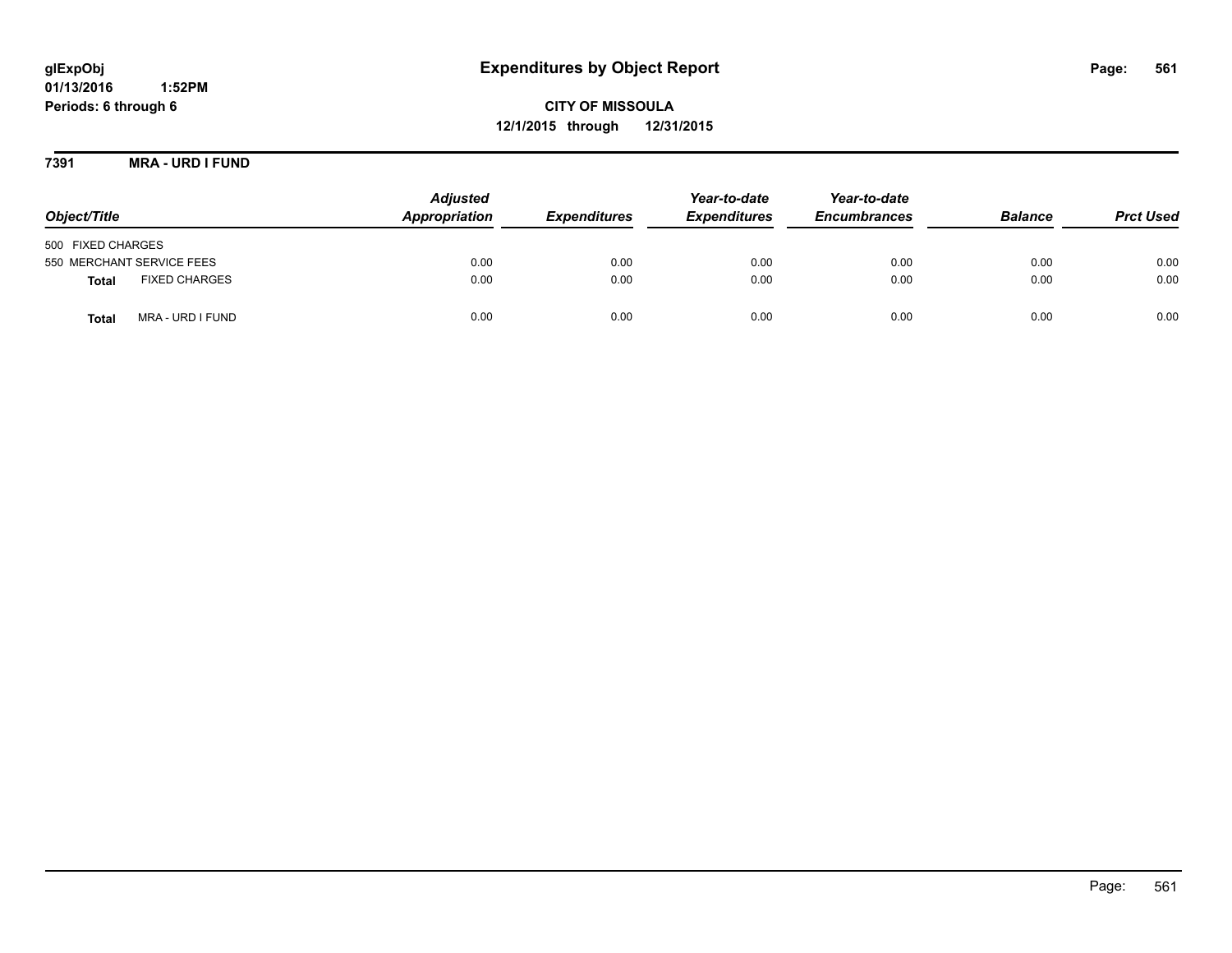**7392 MRA - URD II FUND**

|                                            | <b>Adjusted</b>      |                     | Year-to-date        | Year-to-date        |                |                  |
|--------------------------------------------|----------------------|---------------------|---------------------|---------------------|----------------|------------------|
| Object/Title                               | <b>Appropriation</b> | <b>Expenditures</b> | <b>Expenditures</b> | <b>Encumbrances</b> | <b>Balance</b> | <b>Prct Used</b> |
| 300 PURCHASED SERVICES                     |                      |                     |                     |                     |                |                  |
| 344 TELEPHONE SERVICE                      | 0.00                 | 0.00                | 0.00                | 0.00                | 0.00           | 0.00             |
| 350 PROFESSIONAL SERVICES                  | 169.272.00           | 7,869.69            | 59,167.70           | 0.00                | 110.104.30     | 34.95            |
| <b>PURCHASED SERVICES</b><br><b>Total</b>  | 169,272.00           | 7,869.69            | 59,167.70           | 0.00                | 110,104.30     | 34.95            |
| 500 FIXED CHARGES                          |                      |                     |                     |                     |                |                  |
| 550 MERCHANT SERVICE FEES                  | 0.00                 | 0.00                | 0.00                | 0.00                | 0.00           | 0.00             |
| <b>FIXED CHARGES</b><br>Total              | 0.00                 | 0.00                | 0.00                | 0.00                | 0.00           | 0.00             |
| 700 GRANTS & CONTRIBUTIONS                 |                      |                     |                     |                     |                |                  |
| 700 GRANTS & CONTRIBUTIONS                 | 98,607.00            | 147,513.53          | 151,359.93          | 0.00                | $-52,752.93$   | 153.50           |
| <b>GRANTS &amp; CONTRIBUTIONS</b><br>Total | 98,607.00            | 147.513.53          | 151,359.93          | 0.00                | $-52.752.93$   | 153.50           |
| 800 OTHER OBJECTS                          |                      |                     |                     |                     |                |                  |
| 820 TRANSFERS TO OTHER FUNDS               | 250,000.00           | 0.00                | 0.00                | 0.00                | 250,000.00     | 0.00             |
| 845 CONTINGENCY                            | 611,369.00           | 0.00                | 0.00                | 0.00                | 611,369.00     | 0.00             |
| OTHER OBJECTS<br>Total                     | 861,369.00           | 0.00                | 0.00                | 0.00                | 861,369.00     | 0.00             |
| 900 CAPITAL OUTLAY                         |                      |                     |                     |                     |                |                  |
| 910 LAND                                   | 0.00                 | 0.00                | 491,146.53          | 0.00                | $-491, 146.53$ | 0.00             |
| 920 BUILDINGS                              | 0.00                 | 0.00                | 0.00                | 0.00                | 0.00           | 0.00             |
| 930 IMPROVEMENTS                           | 680,000.00           | 0.00                | 227,426.02          | 0.00                | 452,573.98     | 33.45            |
| <b>CAPITAL OUTLAY</b><br><b>Total</b>      | 680,000.00           | 0.00                | 718,572.55          | 0.00                | $-38,572.55$   | 105.67           |
| <b>MRA</b><br><b>Total</b>                 | 1,809,248.00         | 155,383.22          | 929,100.18          | 0.00                | 880,147.82     | 51.35            |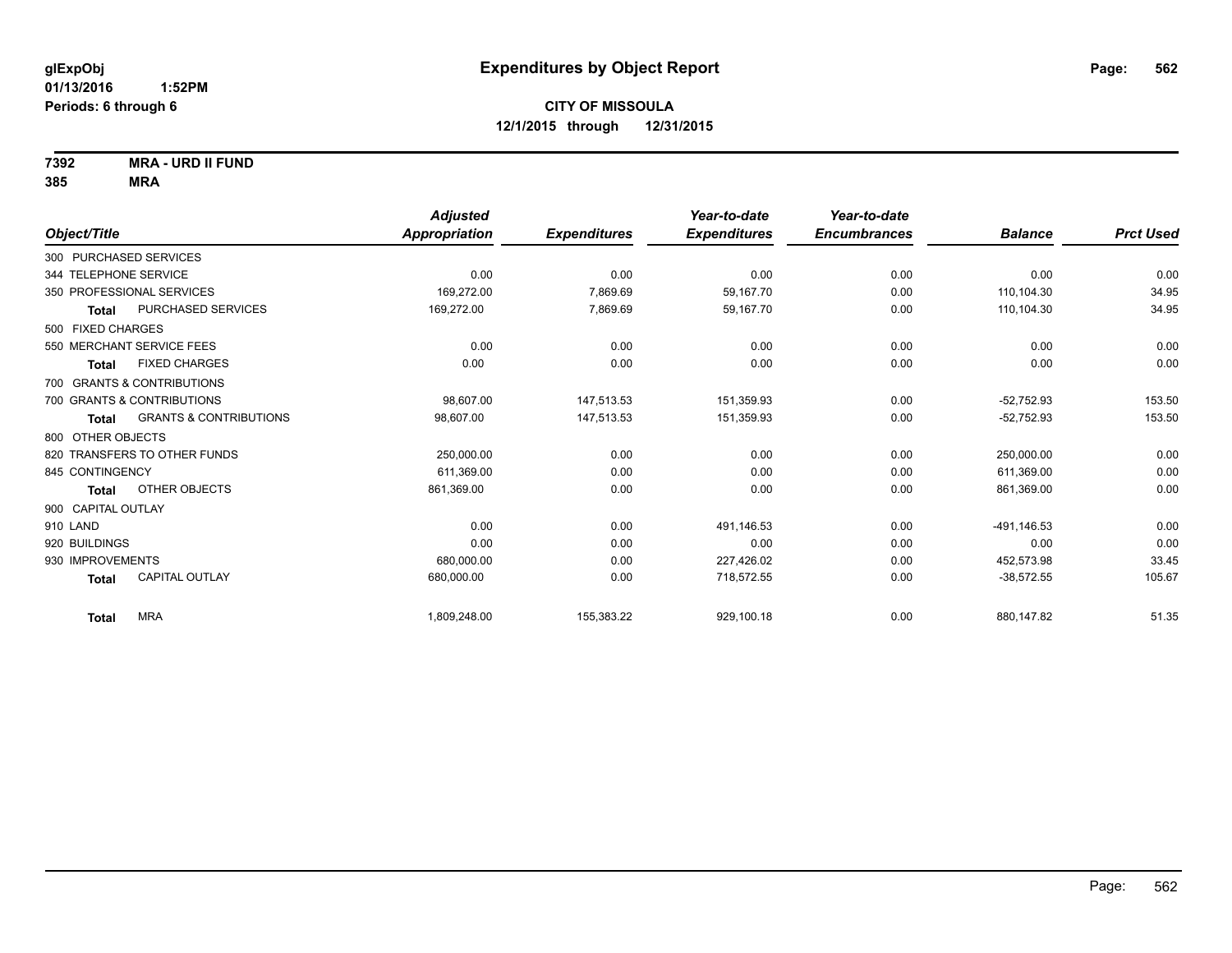**7392 MRA - URD II FUND**

|                        |                                   | <b>Adjusted</b> |                     | Year-to-date        | Year-to-date        |                |                  |
|------------------------|-----------------------------------|-----------------|---------------------|---------------------|---------------------|----------------|------------------|
| Object/Title           |                                   | Appropriation   | <b>Expenditures</b> | <b>Expenditures</b> | <b>Encumbrances</b> | <b>Balance</b> | <b>Prct Used</b> |
| 300 PURCHASED SERVICES |                                   |                 |                     |                     |                     |                |                  |
| 344 TELEPHONE SERVICE  |                                   | 0.00            | 0.00                | 0.00                | 0.00                | 0.00           | 0.00             |
|                        | 350 PROFESSIONAL SERVICES         | 169,272.00      | 7,869.69            | 59.167.70           | 0.00                | 110,104.30     | 34.95            |
| <b>Total</b>           | PURCHASED SERVICES                | 169,272.00      | 7,869.69            | 59,167.70           | 0.00                | 110,104.30     | 34.95            |
| 500 FIXED CHARGES      |                                   |                 |                     |                     |                     |                |                  |
|                        | 550 MERCHANT SERVICE FEES         | 0.00            | 0.00                | 0.00                | 0.00                | 0.00           | 0.00             |
| <b>Total</b>           | <b>FIXED CHARGES</b>              | 0.00            | 0.00                | 0.00                | 0.00                | 0.00           | 0.00             |
|                        | 700 GRANTS & CONTRIBUTIONS        |                 |                     |                     |                     |                |                  |
|                        | 700 GRANTS & CONTRIBUTIONS        | 98,607.00       | 147.513.53          | 151,359.93          | 0.00                | $-52.752.93$   | 153.50           |
| <b>Total</b>           | <b>GRANTS &amp; CONTRIBUTIONS</b> | 98,607.00       | 147,513.53          | 151,359.93          | 0.00                | $-52,752.93$   | 153.50           |
| 800 OTHER OBJECTS      |                                   |                 |                     |                     |                     |                |                  |
|                        | 820 TRANSFERS TO OTHER FUNDS      | 250,000.00      | 0.00                | 0.00                | 0.00                | 250,000.00     | 0.00             |
| 845 CONTINGENCY        |                                   | 611,369.00      | 0.00                | 0.00                | 0.00                | 611,369.00     | 0.00             |
| <b>Total</b>           | OTHER OBJECTS                     | 861,369.00      | 0.00                | 0.00                | 0.00                | 861,369.00     | 0.00             |
| 900 CAPITAL OUTLAY     |                                   |                 |                     |                     |                     |                |                  |
| 910 LAND               |                                   | 0.00            | 0.00                | 491,146.53          | 0.00                | -491.146.53    | 0.00             |
| 920 BUILDINGS          |                                   | 0.00            | 0.00                | 0.00                | 0.00                | 0.00           | 0.00             |
| 930 IMPROVEMENTS       |                                   | 680,000.00      | 0.00                | 227,426.02          | 0.00                | 452,573.98     | 33.45            |
| Total                  | CAPITAL OUTLAY                    | 680,000.00      | 0.00                | 718,572.55          | 0.00                | $-38,572.55$   | 105.67           |
| <b>Total</b>           | MRA - URD II FUND                 | 1,809,248.00    | 155,383.22          | 929,100.18          | 0.00                | 880,147.82     | 51.35            |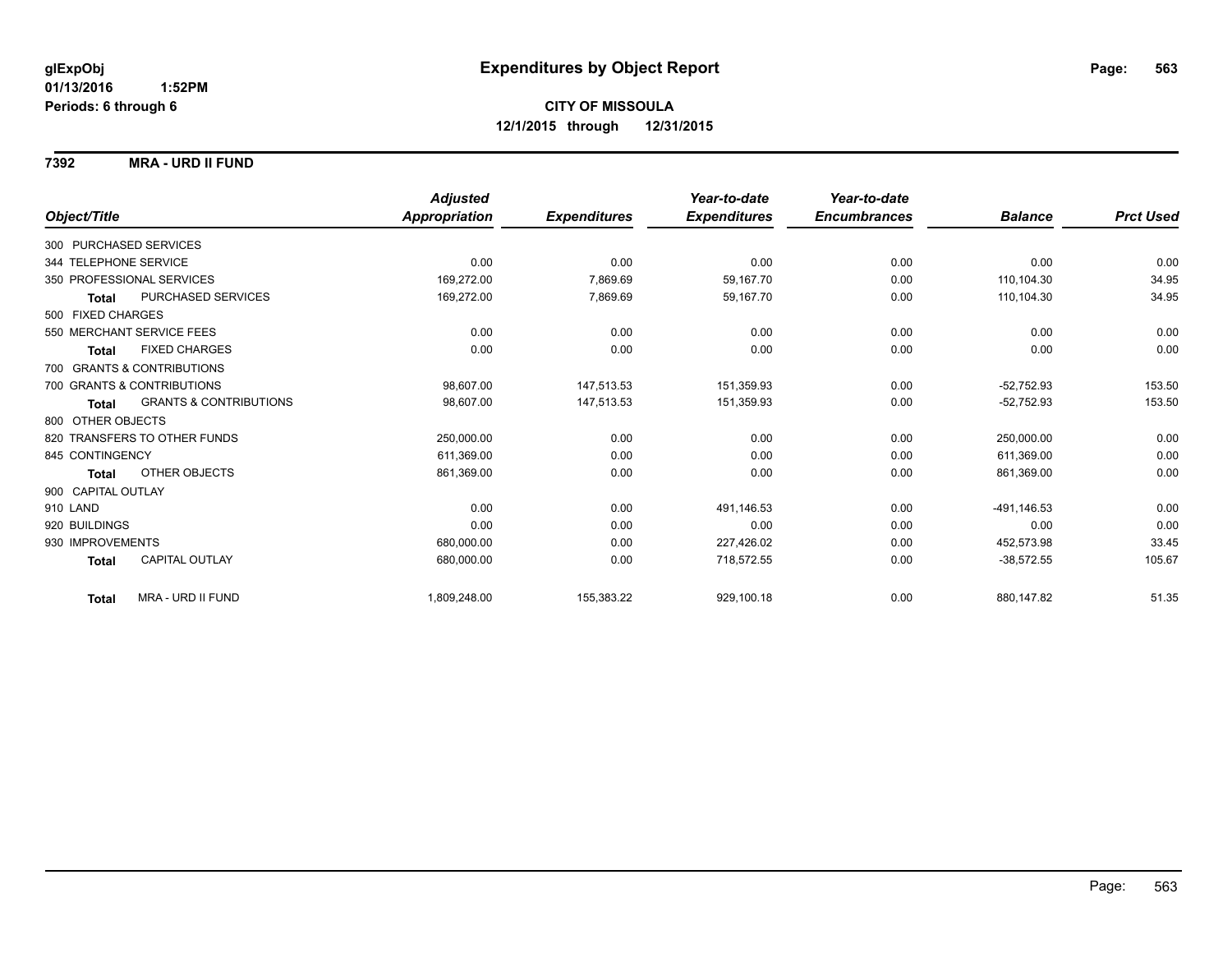**7393 MRA - URD III FUND**

|                                                   | <b>Adjusted</b> |                     | Year-to-date        | Year-to-date        |                |                  |
|---------------------------------------------------|-----------------|---------------------|---------------------|---------------------|----------------|------------------|
| Object/Title                                      | Appropriation   | <b>Expenditures</b> | <b>Expenditures</b> | <b>Encumbrances</b> | <b>Balance</b> | <b>Prct Used</b> |
| 100 PERSONAL SERVICES                             |                 |                     |                     |                     |                |                  |
| 110 SALARIES AND WAGES                            | 372,712.00      | 37,850.75           | 157,440.01          | 0.00                | 215,271.99     | 42.24            |
| 115 SALARIES/HEALTH INSURANCE BENEFIT             | 0.00            | 0.00                | 0.00                | 0.00                | 0.00           | 0.00             |
| 120 OVERTIME/TERMINATION                          | 5,000.00        | 0.00                | 144.37              | 0.00                | 4,855.63       | 2.89             |
| <b>140 EMPLOYER CONTRIBUTIONS</b>                 | 123,117.00      | 10,463.34           | 53,189.70           | 0.00                | 69,927.30      | 43.20            |
| 141 STATE RETIREMENT CONTRIBUTIONS                | 0.00            | 0.00                | 43.83               | 0.00                | $-43.83$       | 0.00             |
| 190 PENSION EXPENSE                               | 0.00            | 0.00                | 0.00                | 0.00                | 0.00           | 0.00             |
| PERSONAL SERVICES<br>Total                        | 500,829.00      | 48,314.09           | 210,817.91          | 0.00                | 290,011.09     | 42.09            |
| 200 SUPPLIES                                      |                 |                     |                     |                     |                |                  |
| 210 OFFICE SUPPLIES                               | 4,000.00        | 207.61              | 1,084.85            | 0.00                | 2,915.15       | 27.12            |
| 220 OPERATING SUPPLIES                            | 500.00          | 1,702.71            | 1,838.67            | 0.00                | $-1,338.67$    | 367.73           |
| 230 REPAIR/MAINTENANCE                            | 828.00          | 0.00                | 0.00                | 0.00                | 828.00         | 0.00             |
| 231 GASOLINE                                      | 400.00          | 38.79               | 122.58              | 0.00                | 277.42         | 30.65            |
| 240 OTHER SUPPLIES                                | 3,398.00        | 0.00                | 0.00                | 0.00                | 3,398.00       | 0.00             |
| <b>SUPPLIES</b><br>Total                          | 9,126.00        | 1,949.11            | 3,046.10            | 0.00                | 6,079.90       | 33.38            |
| 300 PURCHASED SERVICES                            |                 |                     |                     |                     |                |                  |
| 310 COMMUNICATIONS                                | 800.00          | 492.05              | 546.53              | 0.00                | 253.47         | 68.32            |
| 320 PRINTING & DUPLICATING                        | 3,000.00        | 0.00                | 685.74              | 0.00                | 2,314.26       | 22.86            |
| 330 PUBLICITY, SUBSCRIPTIONS & DUES               | 3,000.00        | 1,861.65            | 2,918.69            | 0.00                | 81.31          | 97.29            |
| 344 TELEPHONE SERVICE                             | 1,300.00        | 68.76               | 324.93              | 0.00                | 975.07         | 24.99            |
| 345 GARBAGE                                       | 565.00          | 42.84               | 258.51              | 0.00                | 306.49         | 45.75            |
| 350 PROFESSIONAL SERVICES                         | 506,863.00      | 248,699.77          | 663,531.05          | 0.00                | $-156,668.05$  | 130.91           |
| 360 REPAIR & MAINTENANCE                          | 6,990.00        | 2,927.71            | 3,895.37            | 0.00                | 3,094.63       | 55.73            |
| 370 TRAVEL                                        | 3,500.00        | 0.00                | 417.20              | 0.00                | 3,082.80       | 11.92            |
| 380 TRAINING                                      | 4,500.00        | 0.00                | 424.18              | 0.00                | 4,075.82       | 9.43             |
| 390 OTHER PURCHASED SERVICES                      | 500.00          | 0.00                | 0.00                | 0.00                | 500.00         | 0.00             |
| PURCHASED SERVICES<br><b>Total</b>                | 531,018.00      | 254,092.78          | 673,002.20          | 0.00                | $-141,984.20$  | 126.74           |
| 500 FIXED CHARGES                                 |                 |                     |                     |                     |                |                  |
| 550 MERCHANT SERVICE FEES                         | 0.00            | 0.00                | 0.00                | 0.00                | 0.00           | 0.00             |
| <b>FIXED CHARGES</b><br>Total                     | 0.00            | 0.00                | 0.00                | 0.00                | 0.00           | 0.00             |
| 700 GRANTS & CONTRIBUTIONS                        |                 |                     |                     |                     |                |                  |
| 700 GRANTS & CONTRIBUTIONS                        | 2,198,424.00    | 142,103.00          | 142,103.00          | 0.00                | 2,056,321.00   | 6.46             |
| <b>GRANTS &amp; CONTRIBUTIONS</b><br><b>Total</b> | 2,198,424.00    | 142,103.00          | 142,103.00          | 0.00                | 2,056,321.00   | 6.46             |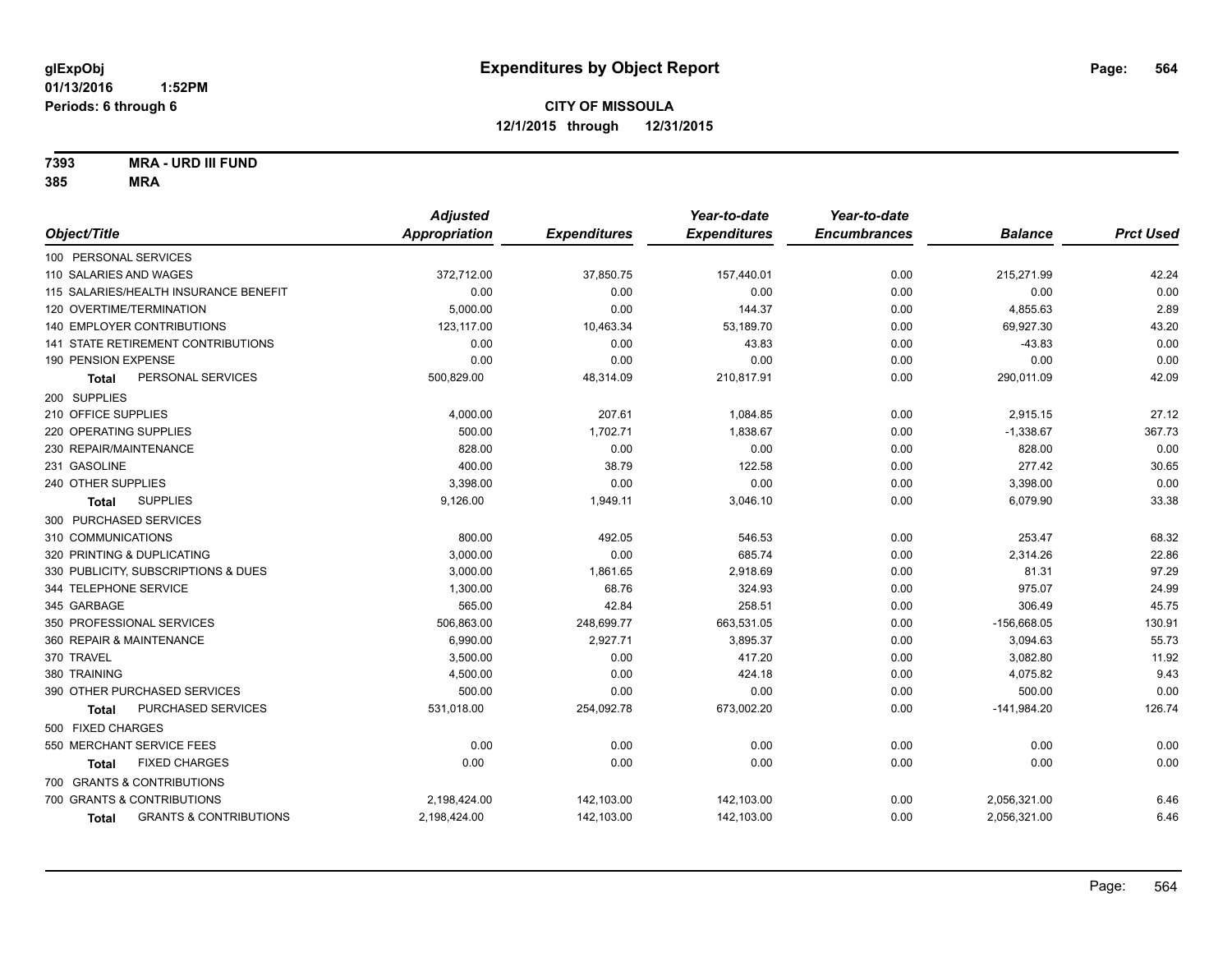**7393 MRA - URD III FUND**

|                           |                              | <b>Adjusted</b>      |                     | Year-to-date        | Year-to-date        |                |                  |
|---------------------------|------------------------------|----------------------|---------------------|---------------------|---------------------|----------------|------------------|
| Object/Title              |                              | <b>Appropriation</b> | <b>Expenditures</b> | <b>Expenditures</b> | <b>Encumbrances</b> | <b>Balance</b> | <b>Prct Used</b> |
| 800 OTHER OBJECTS         |                              |                      |                     |                     |                     |                |                  |
|                           | 820 TRANSFERS TO OTHER FUNDS | 0.00                 | 0.00                | 0.00                | 0.00                | 0.00           | 0.00             |
| 845 CONTINGENCY           |                              | 784,332.00           | 0.00                | 0.00                | 0.00                | 784.332.00     | 0.00             |
| <b>Total</b>              | OTHER OBJECTS                | 784.332.00           | 0.00                | 0.00                | 0.00                | 784,332.00     | 0.00             |
| 900 CAPITAL OUTLAY        |                              |                      |                     |                     |                     |                |                  |
| 930 IMPROVEMENTS          |                              | 2.115.956.00         | 179.747.14          | 188.592.64          | 0.00                | 1.927.363.36   | 8.91             |
| 940 MACHINERY & EQUIPMENT |                              | 0.00                 | 0.00                | 0.00                | 0.00                | 0.00           | 0.00             |
| <b>Total</b>              | <b>CAPITAL OUTLAY</b>        | 2.115.956.00         | 179.747.14          | 188.592.64          | 0.00                | 1,927,363.36   | 8.91             |
| <b>Total</b>              | <b>MRA</b>                   | 6,139,685.00         | 626.206.12          | 1,217,561.85        | 0.00                | 4.922.123.15   | 19.83            |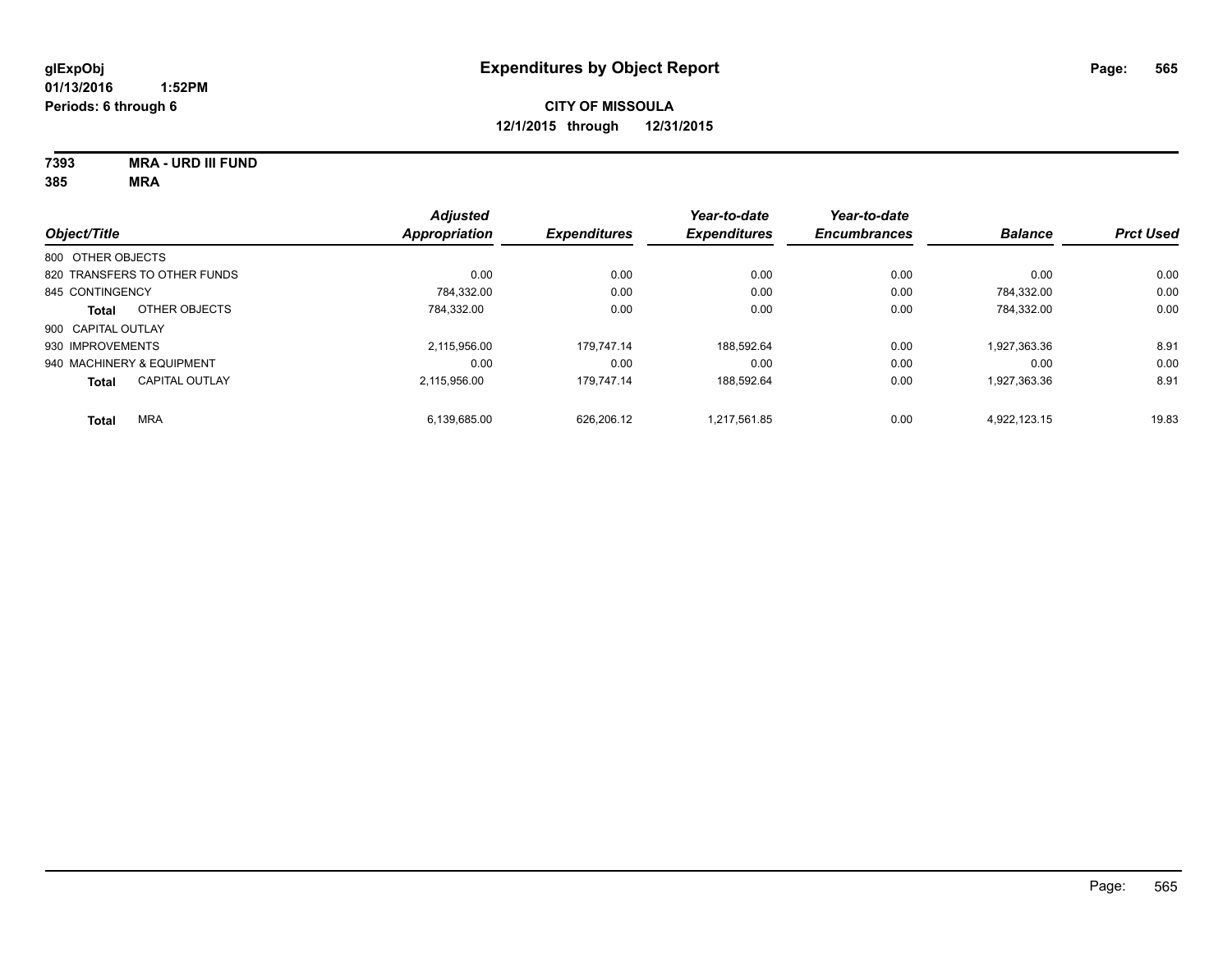# **7393 MRA - URD III FUND**

**395 PARKING COMMISSION**

| Object/Title                          | <b>Adjusted</b><br>Appropriation | <b>Expenditures</b> | Year-to-date<br><b>Expenditures</b> | Year-to-date<br><b>Encumbrances</b> | <b>Balance</b> | <b>Prct Used</b> |
|---------------------------------------|----------------------------------|---------------------|-------------------------------------|-------------------------------------|----------------|------------------|
| 100 PERSONAL SERVICES                 |                                  |                     |                                     |                                     |                |                  |
| 115 SALARIES/HEALTH INSURANCE BENEFIT | 0.00                             | 0.00                | 0.00                                | 0.00                                | 0.00           | 0.00             |
| PERSONAL SERVICES<br>Total            | 0.00                             | 0.00                | 0.00                                | 0.00                                | 0.00           | 0.00             |
| PARKING COMMISSION<br>Total           | 0.00                             | 0.00                | 0.00                                | 0.00                                | 0.00           | 0.00             |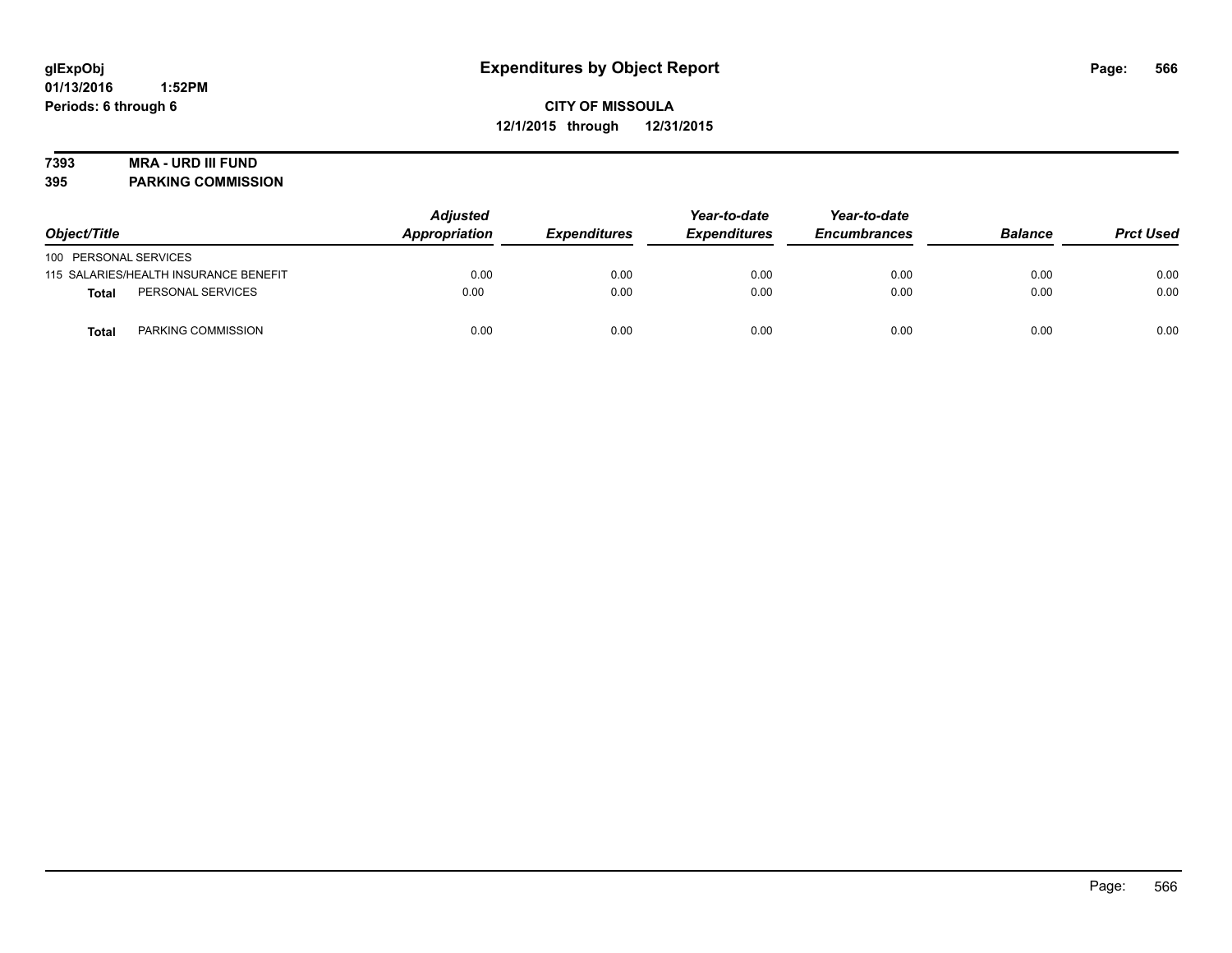# **7393 MRA - URD III FUND**

**900 DEPRECIATION**

| Object/Title                         | <b>Adjusted</b><br><b>Appropriation</b> | <b>Expenditures</b> | Year-to-date<br><b>Expenditures</b> | Year-to-date<br><b>Encumbrances</b> | <b>Balance</b> | <b>Prct Used</b> |
|--------------------------------------|-----------------------------------------|---------------------|-------------------------------------|-------------------------------------|----------------|------------------|
| 500 FIXED CHARGES                    |                                         |                     |                                     |                                     |                |                  |
| 550 MERCHANT SERVICE FEES            | 0.00                                    | 0.00                | 0.00                                | 0.00                                | 0.00           | 0.00             |
| <b>FIXED CHARGES</b><br><b>Total</b> | 0.00                                    | 0.00                | 0.00                                | 0.00                                | 0.00           | 0.00             |
| 800 OTHER OBJECTS                    |                                         |                     |                                     |                                     |                |                  |
| 830 DEPRECIATION                     | 0.00                                    | 0.00                | 0.00                                | 0.00                                | 0.00           | 0.00             |
| OTHER OBJECTS<br><b>Total</b>        | 0.00                                    | 0.00                | 0.00                                | 0.00                                | 0.00           | 0.00             |
| <b>DEPRECIATION</b><br><b>Total</b>  | 0.00                                    | 0.00                | 0.00                                | 0.00                                | 0.00           | 0.00             |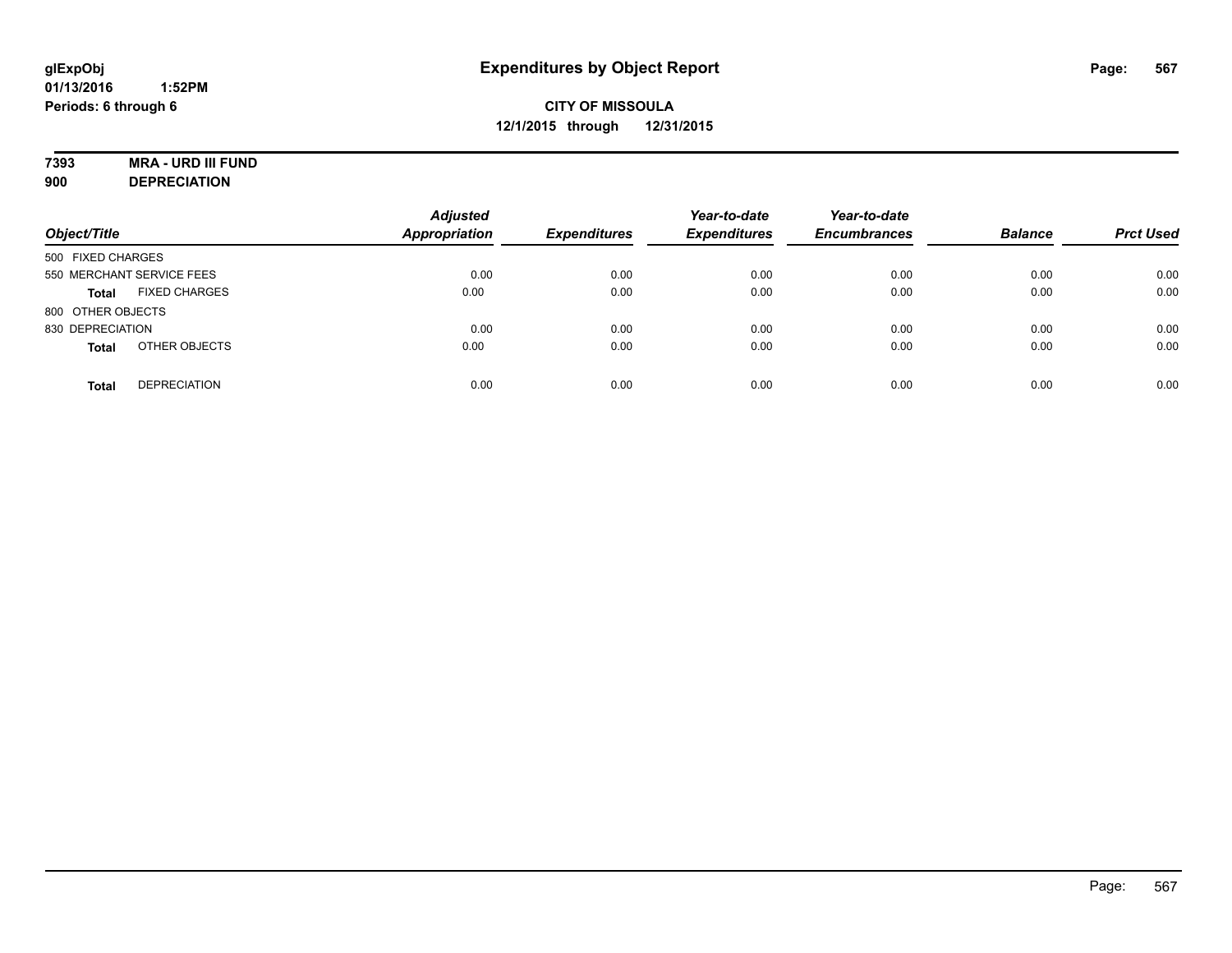**7393 MRA - URD III FUND**

|                                                   | <b>Adjusted</b> |                     | Year-to-date        | Year-to-date        |                |                  |
|---------------------------------------------------|-----------------|---------------------|---------------------|---------------------|----------------|------------------|
| Object/Title                                      | Appropriation   | <b>Expenditures</b> | <b>Expenditures</b> | <b>Encumbrances</b> | <b>Balance</b> | <b>Prct Used</b> |
| 100 PERSONAL SERVICES                             |                 |                     |                     |                     |                |                  |
| 110 SALARIES AND WAGES                            | 372,712.00      | 37,850.75           | 157,440.01          | 0.00                | 215,271.99     | 42.24            |
| 115 SALARIES/HEALTH INSURANCE BENEFIT             | 0.00            | 0.00                | 0.00                | 0.00                | 0.00           | 0.00             |
| 120 OVERTIME/TERMINATION                          | 5,000.00        | 0.00                | 144.37              | 0.00                | 4,855.63       | 2.89             |
| <b>140 EMPLOYER CONTRIBUTIONS</b>                 | 123,117.00      | 10,463.34           | 53,189.70           | 0.00                | 69,927.30      | 43.20            |
| 141 STATE RETIREMENT CONTRIBUTIONS                | 0.00            | 0.00                | 43.83               | 0.00                | $-43.83$       | 0.00             |
| 190 PENSION EXPENSE                               | 0.00            | 0.00                | 0.00                | 0.00                | 0.00           | 0.00             |
| PERSONAL SERVICES<br><b>Total</b>                 | 500,829.00      | 48,314.09           | 210,817.91          | 0.00                | 290,011.09     | 42.09            |
| 200 SUPPLIES                                      |                 |                     |                     |                     |                |                  |
| 210 OFFICE SUPPLIES                               | 4,000.00        | 207.61              | 1,084.85            | 0.00                | 2,915.15       | 27.12            |
| 220 OPERATING SUPPLIES                            | 500.00          | 1,702.71            | 1,838.67            | 0.00                | $-1,338.67$    | 367.73           |
| 230 REPAIR/MAINTENANCE                            | 828.00          | 0.00                | 0.00                | 0.00                | 828.00         | 0.00             |
| 231 GASOLINE                                      | 400.00          | 38.79               | 122.58              | 0.00                | 277.42         | 30.65            |
| 240 OTHER SUPPLIES                                | 3,398.00        | 0.00                | 0.00                | 0.00                | 3,398.00       | 0.00             |
| <b>SUPPLIES</b><br>Total                          | 9,126.00        | 1,949.11            | 3,046.10            | 0.00                | 6,079.90       | 33.38            |
| 300 PURCHASED SERVICES                            |                 |                     |                     |                     |                |                  |
| 310 COMMUNICATIONS                                | 800.00          | 492.05              | 546.53              | 0.00                | 253.47         | 68.32            |
| 320 PRINTING & DUPLICATING                        | 3,000.00        | 0.00                | 685.74              | 0.00                | 2,314.26       | 22.86            |
| 330 PUBLICITY, SUBSCRIPTIONS & DUES               | 3,000.00        | 1,861.65            | 2,918.69            | 0.00                | 81.31          | 97.29            |
| 344 TELEPHONE SERVICE                             | 1,300.00        | 68.76               | 324.93              | 0.00                | 975.07         | 24.99            |
| 345 GARBAGE                                       | 565.00          | 42.84               | 258.51              | 0.00                | 306.49         | 45.75            |
| 350 PROFESSIONAL SERVICES                         | 506,863.00      | 248,699.77          | 663,531.05          | 0.00                | $-156,668.05$  | 130.91           |
| 360 REPAIR & MAINTENANCE                          | 6,990.00        | 2,927.71            | 3,895.37            | 0.00                | 3,094.63       | 55.73            |
| 370 TRAVEL                                        | 3,500.00        | 0.00                | 417.20              | 0.00                | 3,082.80       | 11.92            |
| 380 TRAINING                                      | 4,500.00        | 0.00                | 424.18              | 0.00                | 4,075.82       | 9.43             |
| 390 OTHER PURCHASED SERVICES                      | 500.00          | 0.00                | 0.00                | 0.00                | 500.00         | 0.00             |
| PURCHASED SERVICES<br><b>Total</b>                | 531,018.00      | 254,092.78          | 673,002.20          | 0.00                | $-141,984.20$  | 126.74           |
| 500 FIXED CHARGES                                 |                 |                     |                     |                     |                |                  |
| 550 MERCHANT SERVICE FEES                         | 0.00            | 0.00                | 0.00                | 0.00                | 0.00           | 0.00             |
| <b>FIXED CHARGES</b><br><b>Total</b>              | 0.00            | 0.00                | 0.00                | 0.00                | 0.00           | 0.00             |
| 700 GRANTS & CONTRIBUTIONS                        |                 |                     |                     |                     |                |                  |
| 700 GRANTS & CONTRIBUTIONS                        | 2,198,424.00    | 142,103.00          | 142,103.00          | 0.00                | 2,056,321.00   | 6.46             |
| <b>GRANTS &amp; CONTRIBUTIONS</b><br><b>Total</b> | 2,198,424.00    | 142,103.00          | 142,103.00          | 0.00                | 2,056,321.00   | 6.46             |
| 800 OTHER OBJECTS                                 |                 |                     |                     |                     |                |                  |
| 820 TRANSFERS TO OTHER FUNDS                      | 0.00            | 0.00                | 0.00                | 0.00                | 0.00           | 0.00             |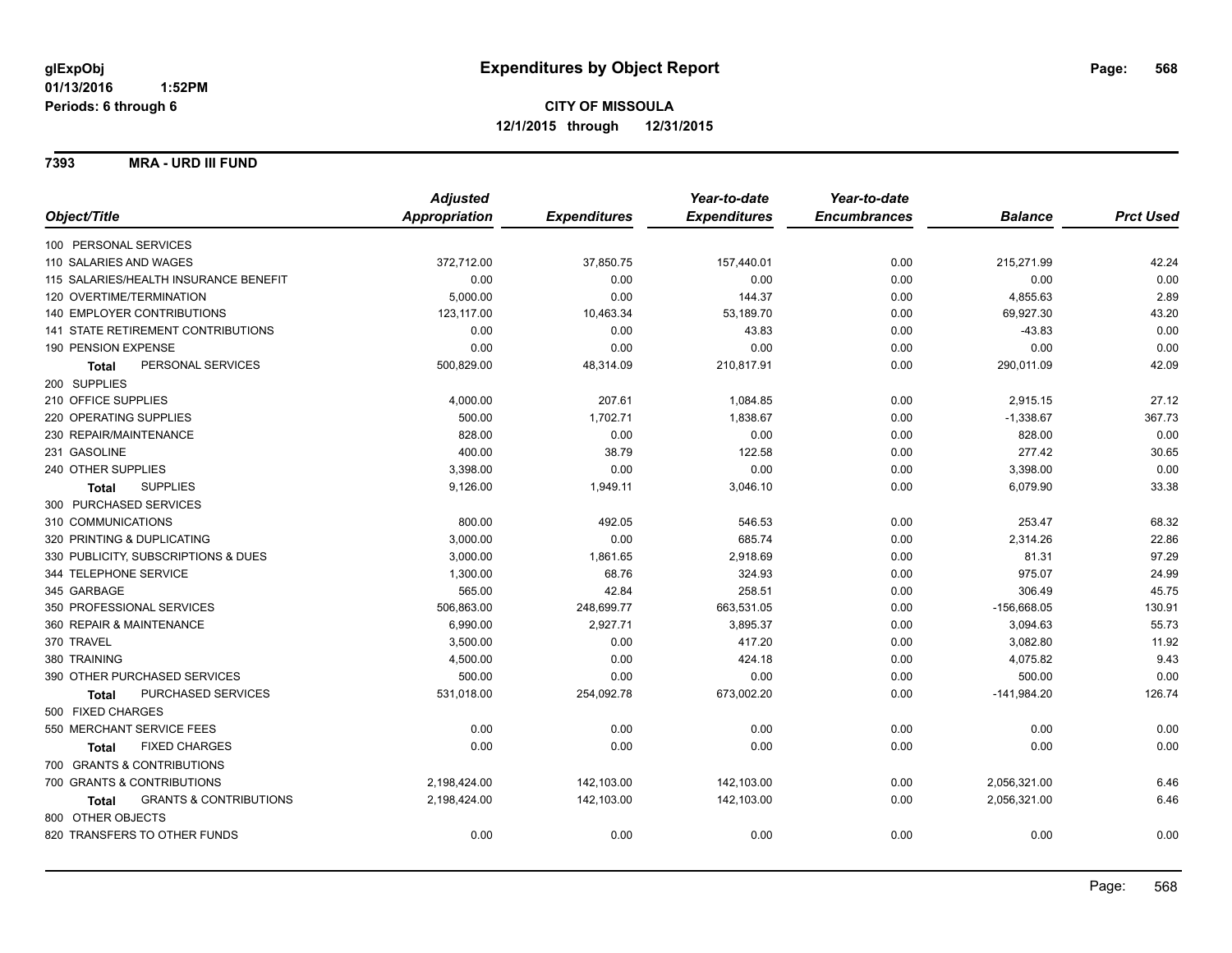#### **7393 MRA - URD III FUND**

| Object/Title                       | <b>Adjusted</b><br>Appropriation | <b>Expenditures</b> | Year-to-date<br><b>Expenditures</b> | Year-to-date<br><b>Encumbrances</b> | <b>Balance</b> | <b>Prct Used</b> |
|------------------------------------|----------------------------------|---------------------|-------------------------------------|-------------------------------------|----------------|------------------|
| 830 DEPRECIATION                   | 0.00                             | 0.00                | 0.00                                | 0.00                                | 0.00           | 0.00             |
| 845 CONTINGENCY                    | 784.332.00                       | 0.00                | 0.00                                | 0.00                                | 784.332.00     | 0.00             |
| OTHER OBJECTS<br><b>Total</b>      | 784.332.00                       | 0.00                | 0.00                                | 0.00                                | 784.332.00     | 0.00             |
| 900 CAPITAL OUTLAY                 |                                  |                     |                                     |                                     |                |                  |
| 930 IMPROVEMENTS                   | 2.115.956.00                     | 179.747.14          | 188.592.64                          | 0.00                                | 1,927,363.36   | 8.91             |
| 940 MACHINERY & EQUIPMENT          | 0.00                             | 0.00                | 0.00                                | 0.00                                | 0.00           | 0.00             |
| CAPITAL OUTLAY<br><b>Total</b>     | 2.115.956.00                     | 179.747.14          | 188.592.64                          | 0.00                                | 1,927,363.36   | 8.91             |
| MRA - URD III FUND<br><b>Total</b> | 6.139.685.00                     | 626.206.12          | 1.217.561.85                        | 0.00                                | 4.922.123.15   | 19.83            |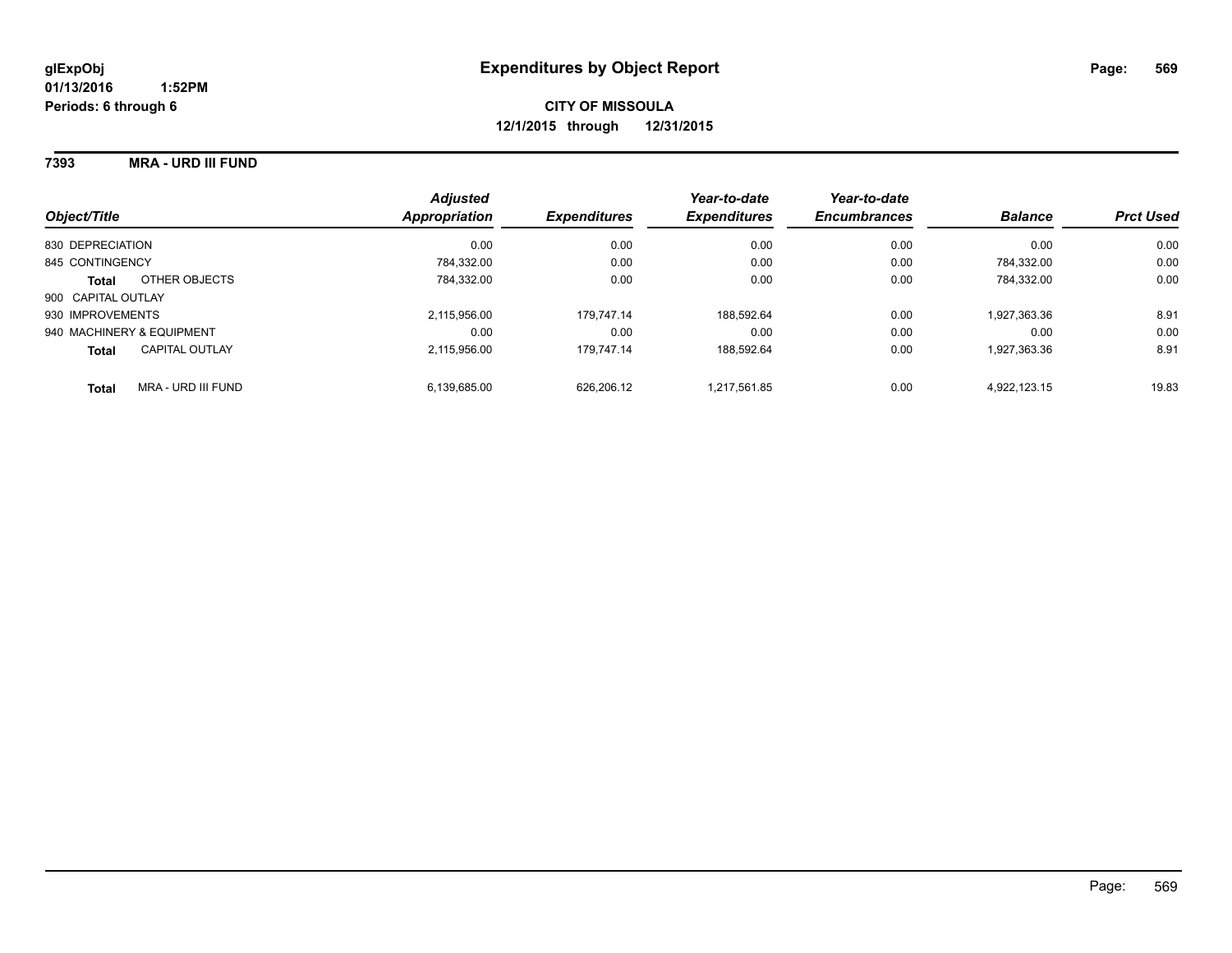## **CITY OF MISSOULA 12/1/2015 through 12/31/2015**

#### **7394 MRA URD III TI DEBT CLEARING FUND**

| Object/Title                 | <b>Adjusted</b><br>Appropriation | <b>Expenditures</b> | Year-to-date<br><b>Expenditures</b> | Year-to-date<br><b>Encumbrances</b> | <b>Balance</b> | <b>Prct Used</b> |
|------------------------------|----------------------------------|---------------------|-------------------------------------|-------------------------------------|----------------|------------------|
| 800 OTHER OBJECTS            |                                  |                     |                                     |                                     |                |                  |
| 820 TRANSFERS TO OTHER FUNDS | 0.00                             | 0.00                | 0.00                                | 0.00                                | 0.00           | 0.00             |
| OTHER OBJECTS<br>Total       | 0.00                             | 0.00                | 0.00                                | 0.00                                | 0.00           | 0.00             |
| <b>MRA</b><br>Total          | 0.00                             | 0.00                | 0.00                                | 0.00                                | 0.00           | 0.00             |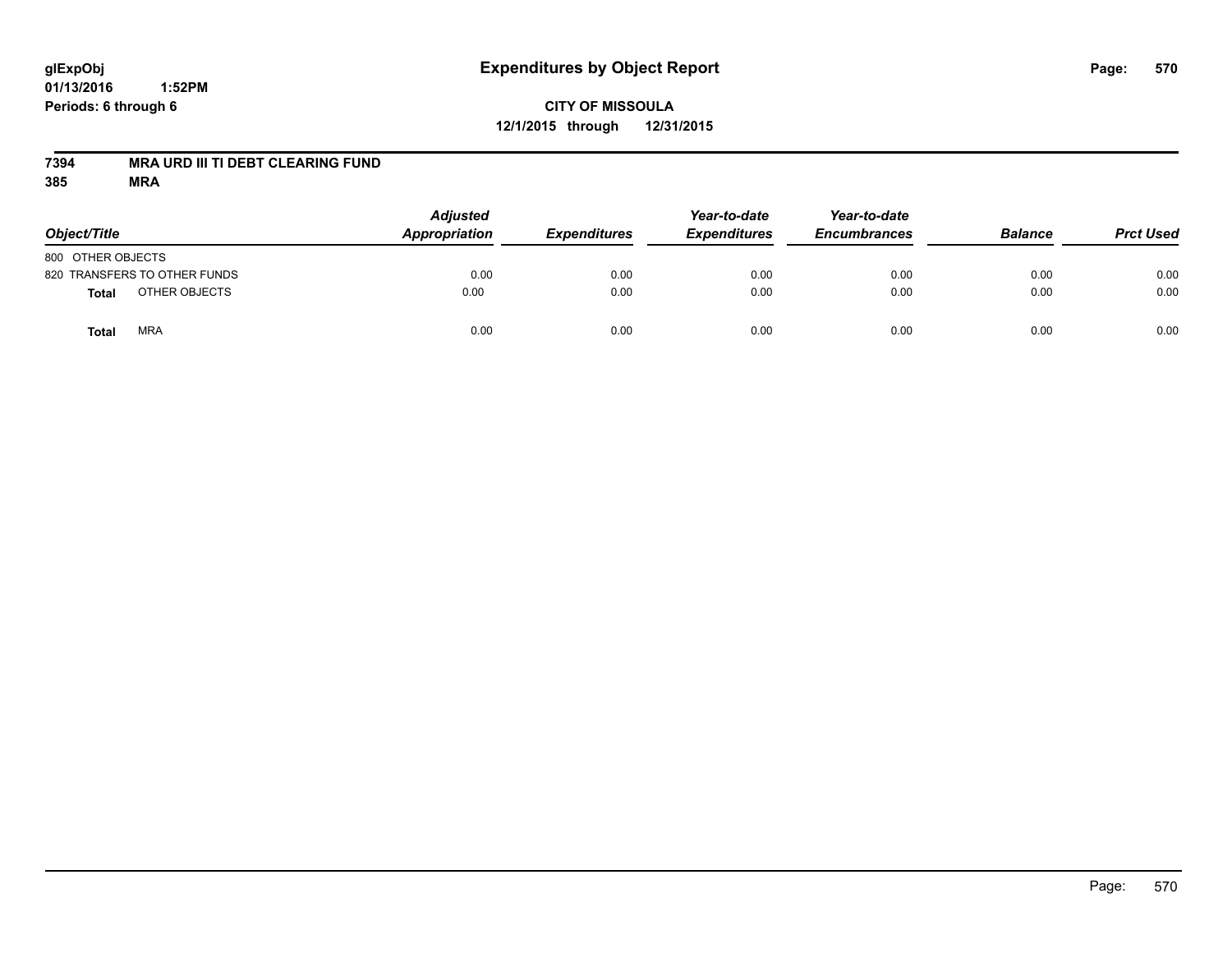**CITY OF MISSOULA 12/1/2015 through 12/31/2015**

#### **7394 MRA URD III TI DEBT CLEARING FUND**

| Object/Title                               | <b>Adjusted</b><br>Appropriation | <b>Expenditures</b> | Year-to-date<br><b>Expenditures</b> | Year-to-date<br><b>Encumbrances</b> | <b>Balance</b> | <b>Prct Used</b> |
|--------------------------------------------|----------------------------------|---------------------|-------------------------------------|-------------------------------------|----------------|------------------|
| 800 OTHER OBJECTS                          |                                  |                     |                                     |                                     |                |                  |
| 820 TRANSFERS TO OTHER FUNDS               | 0.00                             | 0.00                | 0.00                                | 0.00                                | 0.00           | 0.00             |
| OTHER OBJECTS<br><b>Total</b>              | 0.00                             | 0.00                | 0.00                                | 0.00                                | 0.00           | 0.00             |
| MRA URD III TI DEBT CLEARING FUND<br>Total | 0.00                             | 0.00                | 0.00                                | 0.00                                | 0.00           | 0.00             |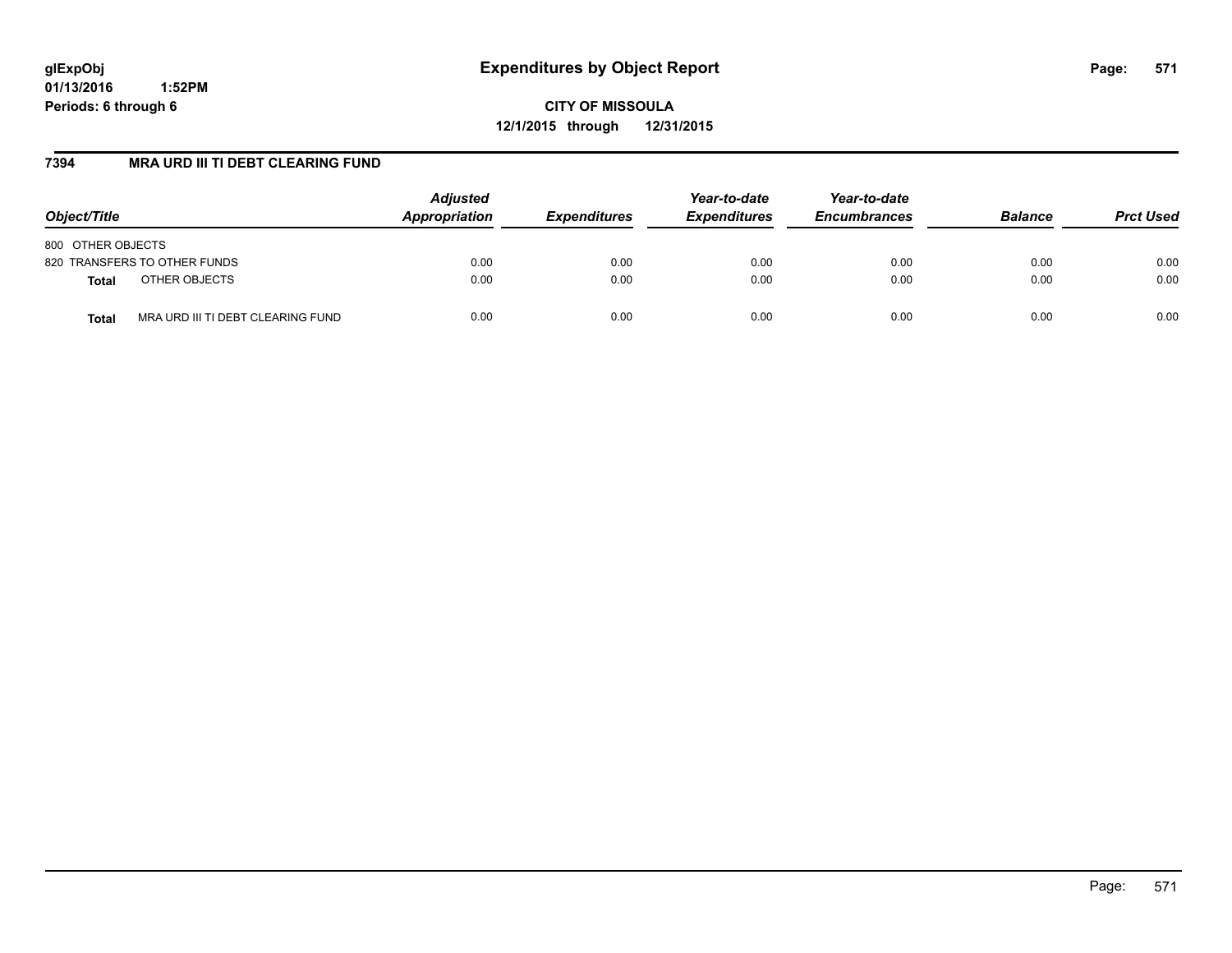## **CITY OF MISSOULA 12/1/2015 through 12/31/2015**

#### **7395 MRA TAX INCREMENT DEBT SERVICE**

| Object/Title                        | <b>Adjusted</b><br>Appropriation | <b>Expenditures</b> | Year-to-date<br><b>Expenditures</b> | Year-to-date<br><b>Encumbrances</b> | <b>Balance</b> | <b>Prct Used</b> |
|-------------------------------------|----------------------------------|---------------------|-------------------------------------|-------------------------------------|----------------|------------------|
| 600 DEBT SERVICE                    |                                  |                     |                                     |                                     |                |                  |
| 610 PRINCIPAL                       | 0.00                             | 0.00                | 0.00                                | 0.00                                | 0.00           | 0.00             |
| 620 INTEREST / SERVICE FEES         | 0.00                             | 700.00              | 700.00                              | 0.00                                | $-700.00$      | 0.00             |
| <b>DEBT SERVICE</b><br><b>Total</b> | 0.00                             | 700.00              | 700.00                              | 0.00                                | $-700.00$      | 0.00             |
| <b>MRA</b><br><b>Total</b>          | 0.00                             | 700.00              | 700.00                              | 0.00                                | $-700.00$      | 0.00             |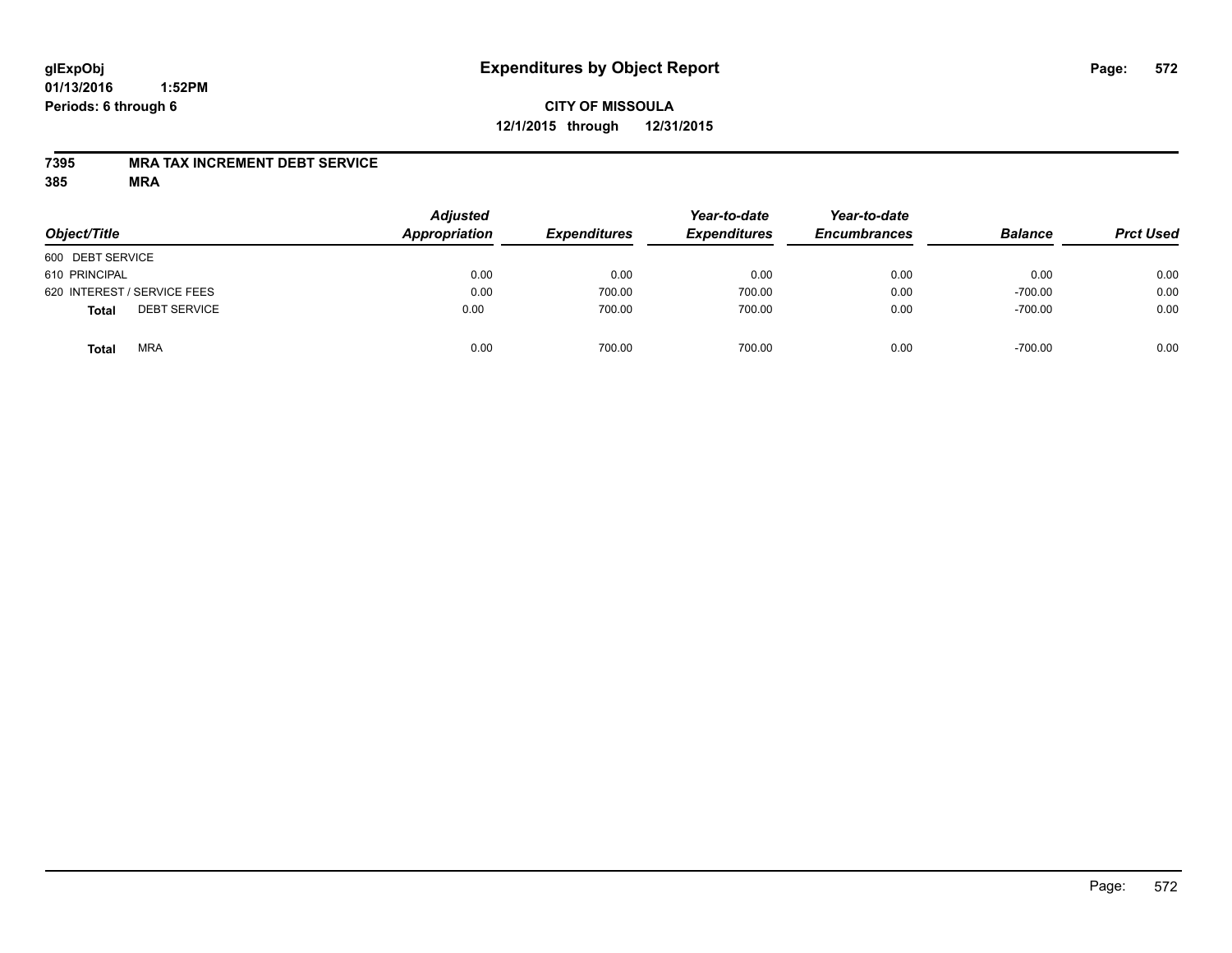**CITY OF MISSOULA 12/1/2015 through 12/31/2015**

#### **7395 MRA TAX INCREMENT DEBT SERVICE**

| Object/Title                                   | <b>Adjusted</b><br>Appropriation | <b>Expenditures</b> | Year-to-date<br><b>Expenditures</b> | Year-to-date<br><b>Encumbrances</b> | <b>Balance</b> | <b>Prct Used</b> |
|------------------------------------------------|----------------------------------|---------------------|-------------------------------------|-------------------------------------|----------------|------------------|
| 600 DEBT SERVICE                               |                                  |                     |                                     |                                     |                |                  |
| 610 PRINCIPAL                                  | 0.00                             | 0.00                | 0.00                                | 0.00                                | 0.00           | 0.00             |
| 620 INTEREST / SERVICE FEES                    | 0.00                             | 700.00              | 700.00                              | 0.00                                | $-700.00$      | 0.00             |
| <b>DEBT SERVICE</b><br><b>Total</b>            | 0.00                             | 700.00              | 700.00                              | 0.00                                | $-700.00$      | 0.00             |
| MRA TAX INCREMENT DEBT SERVICE<br><b>Total</b> | 0.00                             | 700.00              | 700.00                              | 0.00                                | $-700.00$      | 0.00             |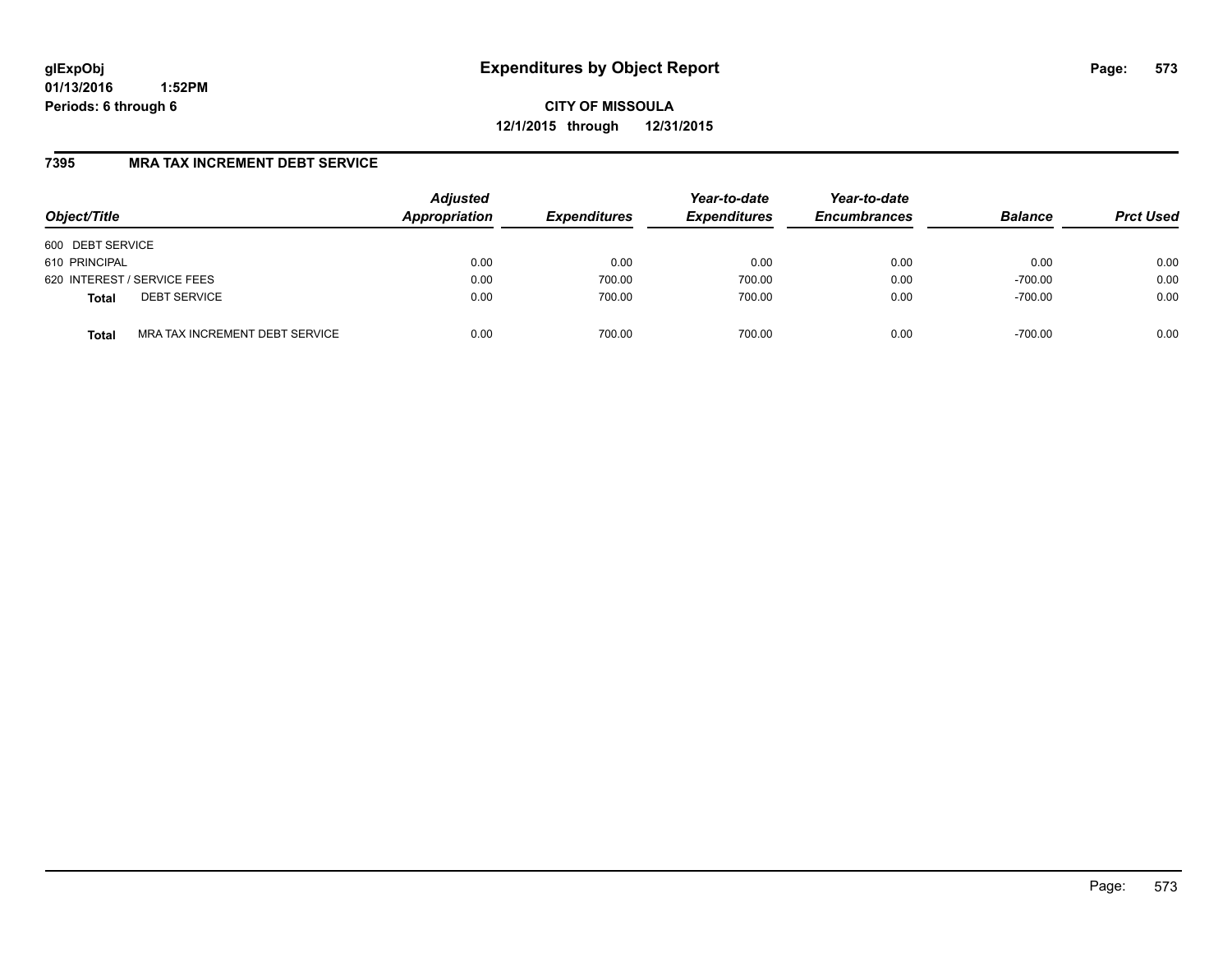# **CITY OF MISSOULA 12/1/2015 through 12/31/2015**

#### **7396 NRSS DEBT SERVICE SINKING FUND**

| Object/Title                        | <b>Adjusted</b><br><b>Appropriation</b> | <b>Expenditures</b> | Year-to-date<br><b>Expenditures</b> | Year-to-date<br><b>Encumbrances</b> | <b>Balance</b> | <b>Prct Used</b> |
|-------------------------------------|-----------------------------------------|---------------------|-------------------------------------|-------------------------------------|----------------|------------------|
| 600 DEBT SERVICE                    |                                         |                     |                                     |                                     |                |                  |
| 620 INTEREST / SERVICE FEES         | 0.00                                    | 0.00                | 0.00                                | 0.00                                | 0.00           | 0.00             |
| <b>DEBT SERVICE</b><br><b>Total</b> | 0.00                                    | 0.00                | 0.00                                | 0.00                                | 0.00           | 0.00             |
| 800 OTHER OBJECTS                   |                                         |                     |                                     |                                     |                |                  |
| 820 TRANSFERS TO OTHER FUNDS        | 0.00                                    | 0.00                | 0.00                                | 0.00                                | 0.00           | 0.00             |
| OTHER OBJECTS<br><b>Total</b>       | 0.00                                    | 0.00                | 0.00                                | 0.00                                | 0.00           | 0.00             |
| <b>MRA</b><br><b>Total</b>          | 0.00                                    | 0.00                | 0.00                                | 0.00                                | 0.00           | 0.00             |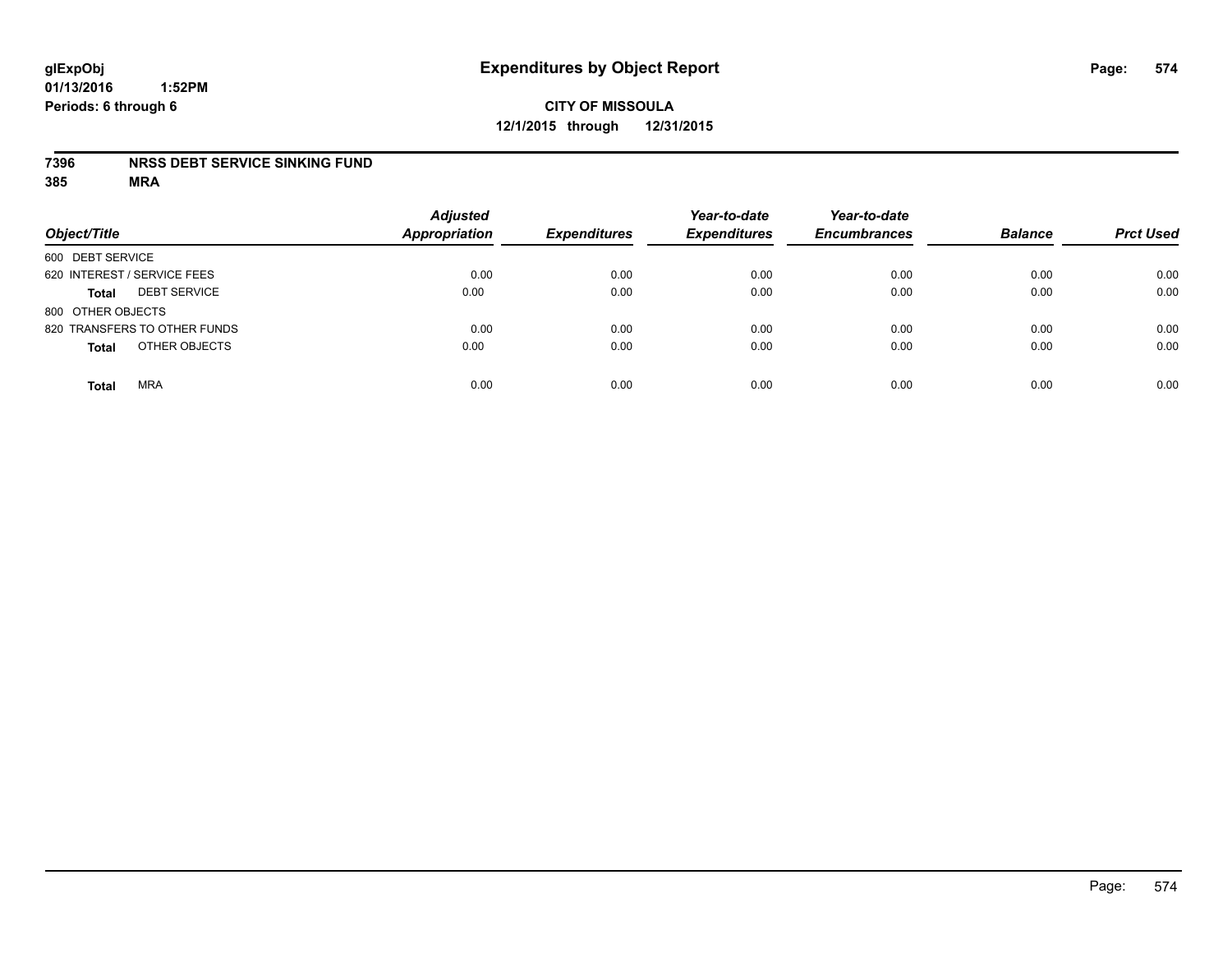#### **7396 NRSS DEBT SERVICE SINKING FUND**

**390 NON-DEPARTMENTAL**

| Object/Title     |                     | <b>Adjusted</b><br>Appropriation | <b>Expenditures</b> | Year-to-date<br><b>Expenditures</b> | Year-to-date<br><b>Encumbrances</b> | <b>Balance</b> | <b>Prct Used</b> |
|------------------|---------------------|----------------------------------|---------------------|-------------------------------------|-------------------------------------|----------------|------------------|
| 600 DEBT SERVICE |                     |                                  |                     |                                     |                                     |                |                  |
| 610 PRINCIPAL    |                     | 0.00                             | 0.00                | 0.00                                | 0.00                                | 0.00           | 0.00             |
| <b>Total</b>     | <b>DEBT SERVICE</b> | 0.00                             | 0.00                | 0.00                                | 0.00                                | 0.00           | 0.00             |
| <b>Total</b>     | NON-DEPARTMENTAL    | 0.00                             | 0.00                | 0.00                                | 0.00                                | 0.00           | 0.00             |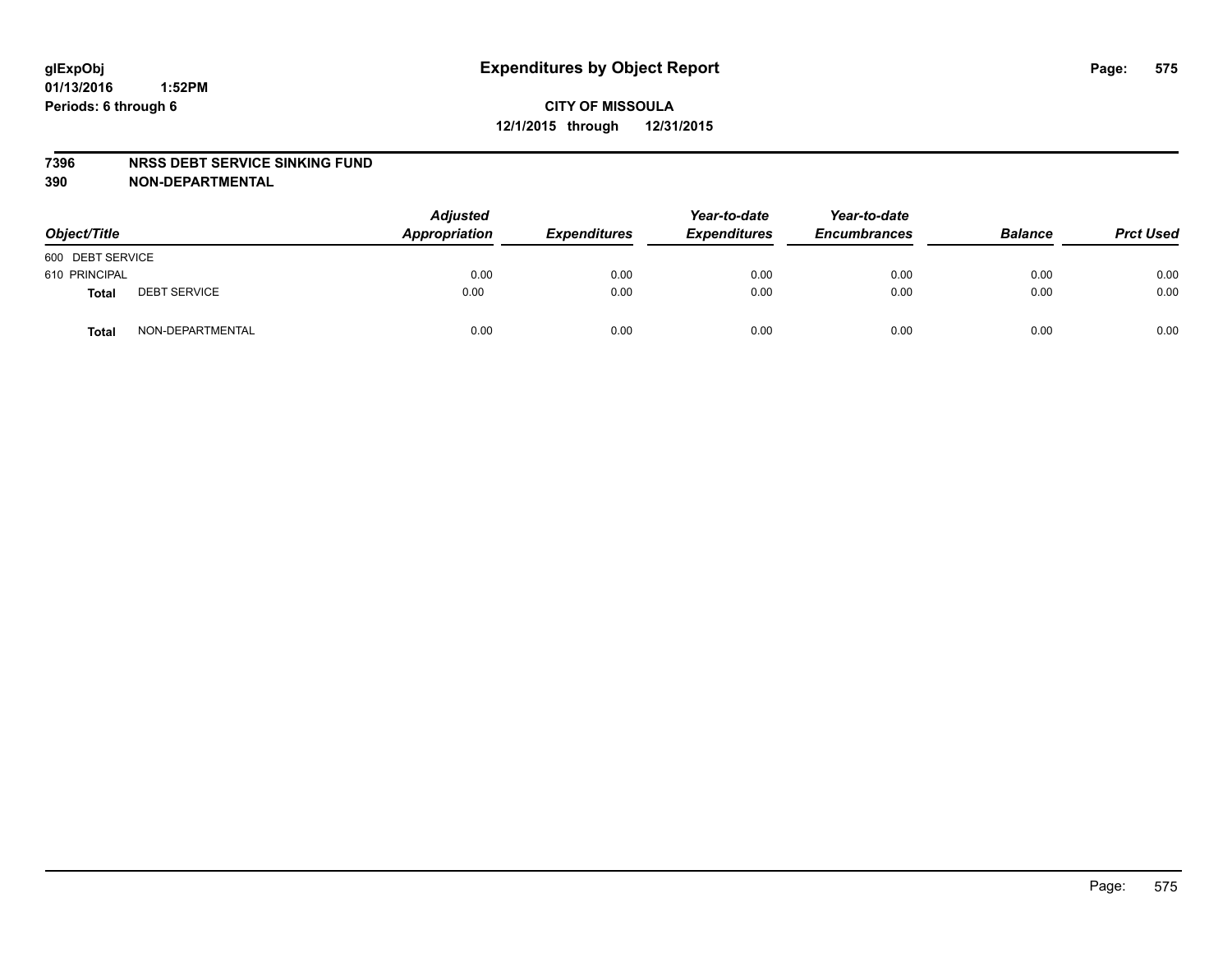#### **7396 NRSS DEBT SERVICE SINKING FUND**

| Object/Title                |                                | <b>Adjusted</b><br><b>Appropriation</b> | <b>Expenditures</b> | Year-to-date<br><b>Expenditures</b> | Year-to-date<br><b>Encumbrances</b> | <b>Balance</b> | <b>Prct Used</b> |
|-----------------------------|--------------------------------|-----------------------------------------|---------------------|-------------------------------------|-------------------------------------|----------------|------------------|
| 600 DEBT SERVICE            |                                |                                         |                     |                                     |                                     |                |                  |
| 610 PRINCIPAL               |                                | 0.00                                    | 0.00                | 0.00                                | 0.00                                | 0.00           | 0.00             |
| 620 INTEREST / SERVICE FEES |                                | 0.00                                    | 0.00                | 0.00                                | 0.00                                | 0.00           | 0.00             |
| <b>Total</b>                | <b>DEBT SERVICE</b>            | 0.00                                    | 0.00                | 0.00                                | 0.00                                | 0.00           | 0.00             |
| 800 OTHER OBJECTS           |                                |                                         |                     |                                     |                                     |                |                  |
|                             | 820 TRANSFERS TO OTHER FUNDS   | 0.00                                    | 0.00                | 0.00                                | 0.00                                | 0.00           | 0.00             |
| <b>Total</b>                | OTHER OBJECTS                  | 0.00                                    | 0.00                | 0.00                                | 0.00                                | 0.00           | 0.00             |
| <b>Total</b>                | NRSS DEBT SERVICE SINKING FUND | 0.00                                    | 0.00                | 0.00                                | 0.00                                | 0.00           | 0.00             |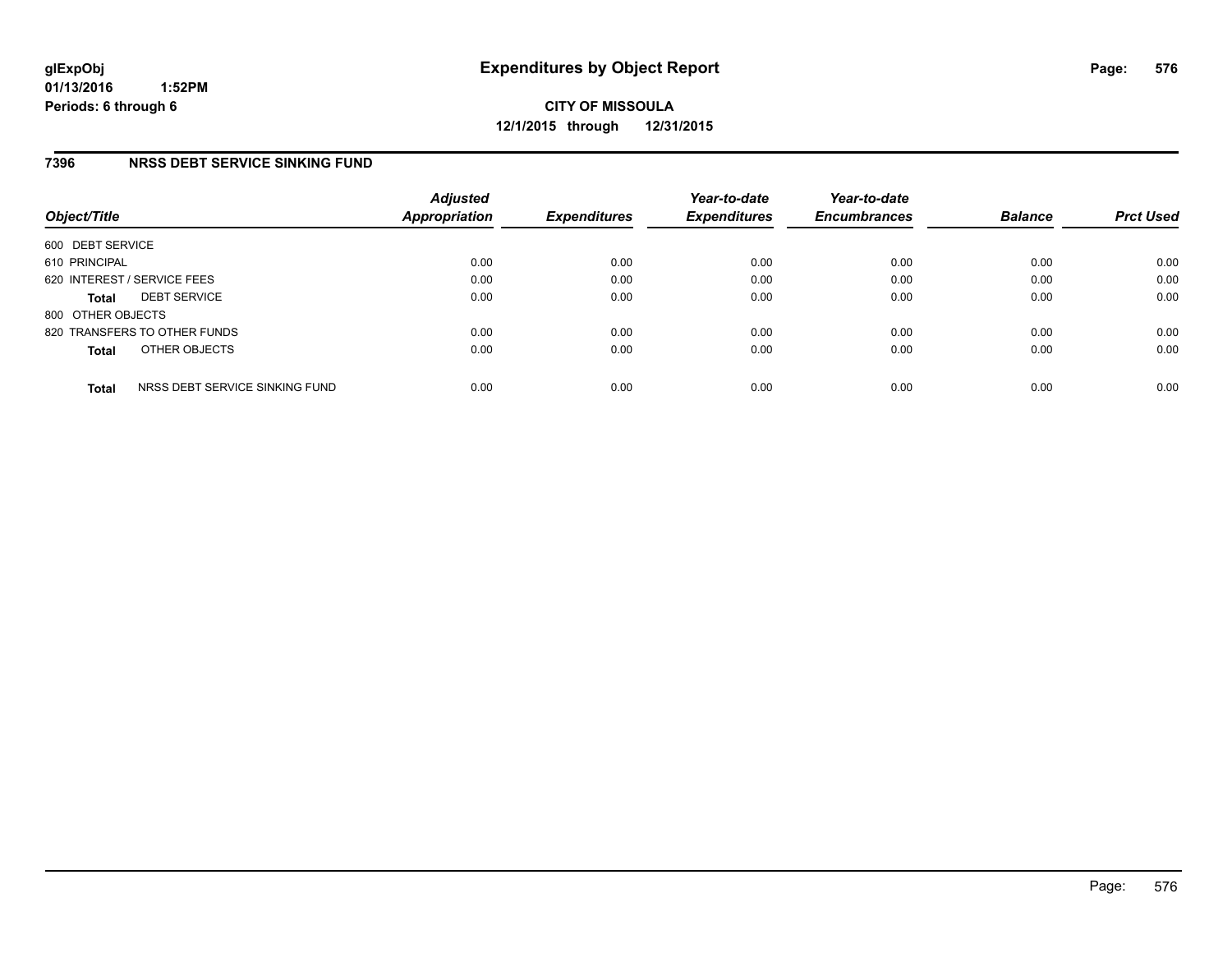#### **7397 NORTH RESERVE/SCOTT ST URD**

**385 MRA**

|                                                   | <b>Adjusted</b>      |                     | Year-to-date        | Year-to-date        |                |                  |
|---------------------------------------------------|----------------------|---------------------|---------------------|---------------------|----------------|------------------|
| Object/Title                                      | <b>Appropriation</b> | <b>Expenditures</b> | <b>Expenditures</b> | <b>Encumbrances</b> | <b>Balance</b> | <b>Prct Used</b> |
| 100 PERSONAL SERVICES                             |                      |                     |                     |                     |                |                  |
| 110 SALARIES AND WAGES                            | 0.00                 | 0.00                | 0.00                | 0.00                | 0.00           | 0.00             |
| 120 OVERTIME/TERMINATION                          | 0.00                 | 0.00                | 0.00                | 0.00                | 0.00           | 0.00             |
| 140 EMPLOYER CONTRIBUTIONS                        | 0.00                 | 0.00                | 0.00                | 0.00                | 0.00           | 0.00             |
| PERSONAL SERVICES<br>Total                        | 0.00                 | 0.00                | 0.00                | 0.00                | 0.00           | 0.00             |
| 200 SUPPLIES                                      |                      |                     |                     |                     |                |                  |
| 210 OFFICE SUPPLIES                               | 0.00                 | 0.00                | 0.00                | 0.00                | 0.00           | 0.00             |
| 220 OPERATING SUPPLIES                            | 0.00                 | 0.00                | 0.00                | 0.00                | 0.00           | 0.00             |
| 230 REPAIR/MAINTENANCE                            | 0.00                 | 0.00                | 0.00                | 0.00                | 0.00           | 0.00             |
| 231 GASOLINE                                      | 0.00                 | 0.00                | 0.00                | 0.00                | 0.00           | 0.00             |
| 240 OTHER SUPPLIES                                | 0.00                 | 0.00                | 0.00                | 0.00                | 0.00           | 0.00             |
| <b>SUPPLIES</b><br>Total                          | 0.00                 | 0.00                | 0.00                | 0.00                | 0.00           | 0.00             |
| 300 PURCHASED SERVICES                            |                      |                     |                     |                     |                |                  |
| 310 COMMUNICATIONS                                | 0.00                 | 0.00                | 0.00                | 0.00                | 0.00           | 0.00             |
| 320 PRINTING & DUPLICATING                        | 0.00                 | 0.00                | 0.00                | 0.00                | 0.00           | 0.00             |
| 330 PUBLICITY, SUBSCRIPTIONS & DUES               | 0.00                 | 0.00                | 0.00                | 0.00                | 0.00           | 0.00             |
| 344 TELEPHONE SERVICE                             | 0.00                 | 0.00                | 0.00                | 0.00                | 0.00           | 0.00             |
| 345 GARBAGE                                       | 0.00                 | 0.00                | 0.00                | 0.00                | 0.00           | 0.00             |
| 350 PROFESSIONAL SERVICES                         | 0.00                 | 0.00                | 0.00                | 0.00                | 0.00           | 0.00             |
| 360 REPAIR & MAINTENANCE                          | 0.00                 | 0.00                | 0.00                | 0.00                | 0.00           | 0.00             |
| PURCHASED SERVICES<br><b>Total</b>                | 0.00                 | 0.00                | 0.00                | 0.00                | 0.00           | 0.00             |
| 500 FIXED CHARGES                                 |                      |                     |                     |                     |                |                  |
| 550 MERCHANT SERVICE FEES                         | 0.00                 | 0.00                | 0.00                | 0.00                | 0.00           | 0.00             |
| <b>FIXED CHARGES</b><br>Total                     | 0.00                 | 0.00                | 0.00                | 0.00                | 0.00           | 0.00             |
| 700 GRANTS & CONTRIBUTIONS                        |                      |                     |                     |                     |                |                  |
| 700 GRANTS & CONTRIBUTIONS                        | 0.00                 | 0.00                | 0.00                | 0.00                | 0.00           | 0.00             |
| <b>GRANTS &amp; CONTRIBUTIONS</b><br><b>Total</b> | 0.00                 | 0.00                | 0.00                | 0.00                | 0.00           | 0.00             |
| 800 OTHER OBJECTS                                 |                      |                     |                     |                     |                |                  |
| 820 TRANSFERS TO OTHER FUNDS                      | 0.00                 | 0.00                | 0.00                | 0.00                | 0.00           | 0.00             |
| 845 CONTINGENCY                                   | 0.00                 | 0.00                | 0.00                | 0.00                | 0.00           | 0.00             |
| OTHER OBJECTS<br><b>Total</b>                     | 0.00                 | 0.00                | 0.00                | 0.00                | 0.00           | 0.00             |
| <b>MRA</b><br><b>Total</b>                        | 0.00                 | 0.00                | 0.00                | 0.00                | 0.00           | 0.00             |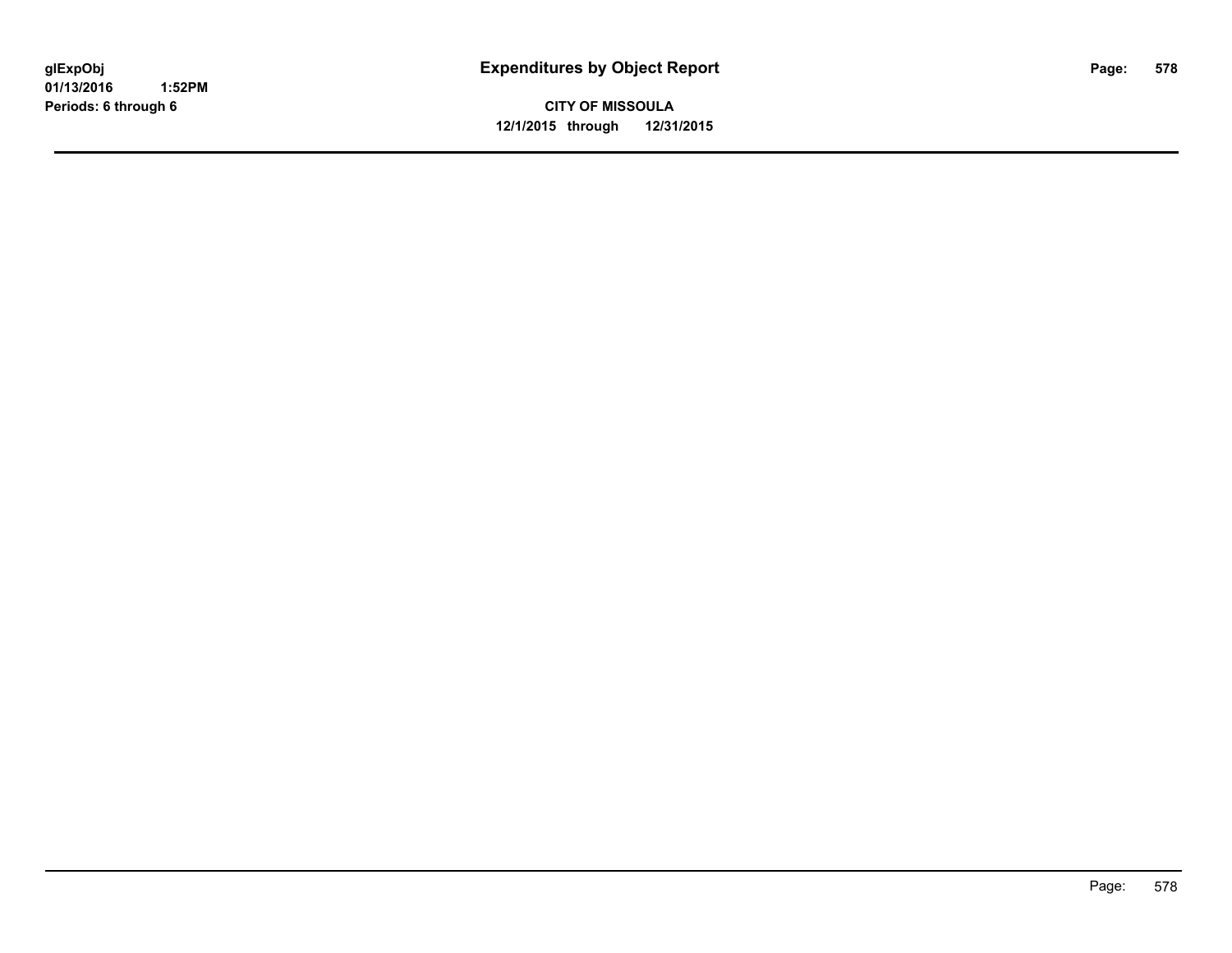## **7397 NORTH RESERVE/SCOTT ST URD**

| Object/Title                        |                                   | <b>Adjusted</b><br><b>Appropriation</b> | <b>Expenditures</b> | Year-to-date<br><b>Expenditures</b> | Year-to-date<br><b>Encumbrances</b> | <b>Balance</b> | <b>Prct Used</b> |
|-------------------------------------|-----------------------------------|-----------------------------------------|---------------------|-------------------------------------|-------------------------------------|----------------|------------------|
| 100 PERSONAL SERVICES               |                                   |                                         |                     |                                     |                                     |                |                  |
| 110 SALARIES AND WAGES              |                                   | 0.00                                    | 0.00                | 0.00                                | 0.00                                | 0.00           | 0.00             |
| 120 OVERTIME/TERMINATION            |                                   | 0.00                                    | 0.00                | 0.00                                | 0.00                                | 0.00           | 0.00             |
| 140 EMPLOYER CONTRIBUTIONS          |                                   | 0.00                                    | 0.00                | 0.00                                | 0.00                                | 0.00           | 0.00             |
| <b>Total</b>                        | PERSONAL SERVICES                 | 0.00                                    | 0.00                | 0.00                                | 0.00                                | 0.00           | 0.00             |
| 200 SUPPLIES                        |                                   |                                         |                     |                                     |                                     |                |                  |
| 210 OFFICE SUPPLIES                 |                                   | 0.00                                    | 0.00                | 0.00                                | 0.00                                | 0.00           | 0.00             |
| 220 OPERATING SUPPLIES              |                                   | 0.00                                    | 0.00                | 0.00                                | 0.00                                | 0.00           | 0.00             |
| 230 REPAIR/MAINTENANCE              |                                   | 0.00                                    | 0.00                | 0.00                                | 0.00                                | 0.00           | 0.00             |
| 231 GASOLINE                        |                                   | 0.00                                    | 0.00                | 0.00                                | 0.00                                | 0.00           | 0.00             |
| 240 OTHER SUPPLIES                  |                                   | 0.00                                    | 0.00                | 0.00                                | 0.00                                | 0.00           | 0.00             |
| <b>SUPPLIES</b><br>Total            |                                   | 0.00                                    | 0.00                | 0.00                                | 0.00                                | 0.00           | 0.00             |
| 300 PURCHASED SERVICES              |                                   |                                         |                     |                                     |                                     |                |                  |
| 310 COMMUNICATIONS                  |                                   | 0.00                                    | 0.00                | 0.00                                | 0.00                                | 0.00           | 0.00             |
| 320 PRINTING & DUPLICATING          |                                   | 0.00                                    | 0.00                | 0.00                                | 0.00                                | 0.00           | 0.00             |
| 330 PUBLICITY, SUBSCRIPTIONS & DUES |                                   | 0.00                                    | 0.00                | 0.00                                | 0.00                                | 0.00           | 0.00             |
| 344 TELEPHONE SERVICE               |                                   | 0.00                                    | 0.00                | 0.00                                | 0.00                                | 0.00           | 0.00             |
| 345 GARBAGE                         |                                   | 0.00                                    | 0.00                | 0.00                                | 0.00                                | 0.00           | 0.00             |
| 350 PROFESSIONAL SERVICES           |                                   | 0.00                                    | 0.00                | 0.00                                | 0.00                                | 0.00           | 0.00             |
| 360 REPAIR & MAINTENANCE            |                                   | 0.00                                    | 0.00                | 0.00                                | 0.00                                | 0.00           | 0.00             |
| Total                               | <b>PURCHASED SERVICES</b>         | 0.00                                    | 0.00                | 0.00                                | 0.00                                | 0.00           | 0.00             |
| 500 FIXED CHARGES                   |                                   |                                         |                     |                                     |                                     |                |                  |
| 550 MERCHANT SERVICE FEES           |                                   | 0.00                                    | 0.00                | 0.00                                | 0.00                                | 0.00           | 0.00             |
| Total                               | <b>FIXED CHARGES</b>              | 0.00                                    | 0.00                | 0.00                                | 0.00                                | 0.00           | 0.00             |
| 700 GRANTS & CONTRIBUTIONS          |                                   |                                         |                     |                                     |                                     |                |                  |
| 700 GRANTS & CONTRIBUTIONS          |                                   | 0.00                                    | 0.00                | 0.00                                | 0.00                                | 0.00           | 0.00             |
| <b>Total</b>                        | <b>GRANTS &amp; CONTRIBUTIONS</b> | 0.00                                    | 0.00                | 0.00                                | 0.00                                | 0.00           | 0.00             |
| 800 OTHER OBJECTS                   |                                   |                                         |                     |                                     |                                     |                |                  |
| 820 TRANSFERS TO OTHER FUNDS        |                                   | 0.00                                    | 0.00                | 0.00                                | 0.00                                | 0.00           | 0.00             |
| 845 CONTINGENCY                     |                                   | 0.00                                    | 0.00                | 0.00                                | 0.00                                | 0.00           | 0.00             |
| <b>Total</b>                        | OTHER OBJECTS                     | 0.00                                    | 0.00                | 0.00                                | 0.00                                | 0.00           | 0.00             |
| Total                               | NORTH RESERVE/SCOTT ST URD        | 0.00                                    | 0.00                | 0.00                                | 0.00                                | 0.00           | 0.00             |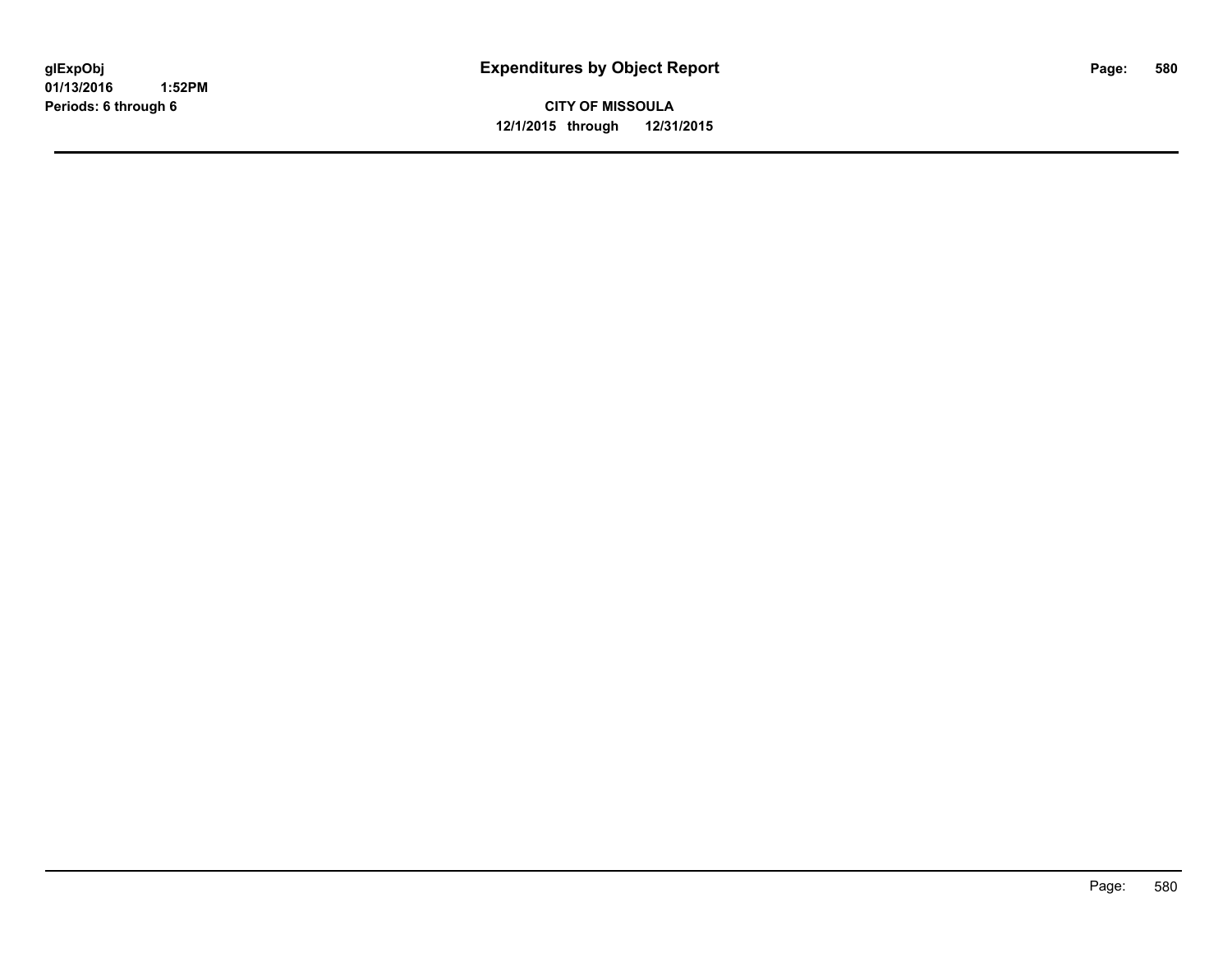**7398 HELLGATE URD**

**385 MRA**

| <b>Prct Used</b> |
|------------------|
|                  |
| 0.00             |
| 0.00             |
|                  |
| 0.00             |
| 0.00             |
|                  |
| 0.00             |
| 0.00             |
|                  |
| 0.00             |
| 0.00             |
| 0.00             |
| 0.00             |
|                  |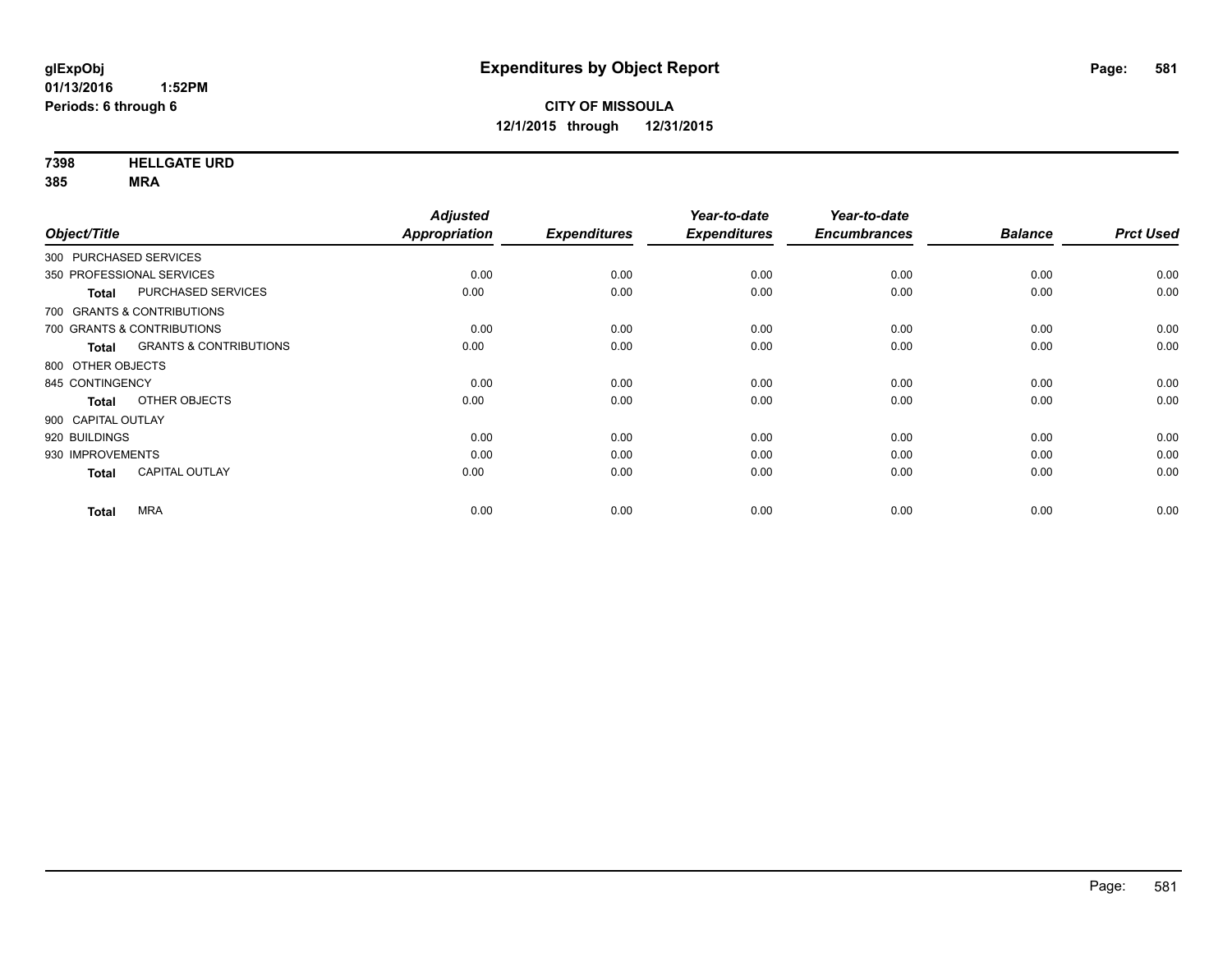#### **7398 HELLGATE URD**

| Object/Title                                      | <b>Adjusted</b><br><b>Appropriation</b> | <b>Expenditures</b> | Year-to-date<br><b>Expenditures</b> | Year-to-date<br><b>Encumbrances</b> | <b>Balance</b> | <b>Prct Used</b> |
|---------------------------------------------------|-----------------------------------------|---------------------|-------------------------------------|-------------------------------------|----------------|------------------|
| 300 PURCHASED SERVICES                            |                                         |                     |                                     |                                     |                |                  |
|                                                   |                                         |                     |                                     |                                     |                |                  |
| 350 PROFESSIONAL SERVICES                         | 0.00                                    | 0.00                | 0.00                                | 0.00                                | 0.00           | 0.00             |
| <b>PURCHASED SERVICES</b><br><b>Total</b>         | 0.00                                    | 0.00                | 0.00                                | 0.00                                | 0.00           | 0.00             |
| 700 GRANTS & CONTRIBUTIONS                        |                                         |                     |                                     |                                     |                |                  |
| 700 GRANTS & CONTRIBUTIONS                        | 0.00                                    | 0.00                | 0.00                                | 0.00                                | 0.00           | 0.00             |
| <b>GRANTS &amp; CONTRIBUTIONS</b><br><b>Total</b> | 0.00                                    | 0.00                | 0.00                                | 0.00                                | 0.00           | 0.00             |
| 800 OTHER OBJECTS                                 |                                         |                     |                                     |                                     |                |                  |
| 845 CONTINGENCY                                   | 0.00                                    | 0.00                | 0.00                                | 0.00                                | 0.00           | 0.00             |
| OTHER OBJECTS<br><b>Total</b>                     | 0.00                                    | 0.00                | 0.00                                | 0.00                                | 0.00           | 0.00             |
| 900 CAPITAL OUTLAY                                |                                         |                     |                                     |                                     |                |                  |
| 920 BUILDINGS                                     | 0.00                                    | 0.00                | 0.00                                | 0.00                                | 0.00           | 0.00             |
| 930 IMPROVEMENTS                                  | 0.00                                    | 0.00                | 0.00                                | 0.00                                | 0.00           | 0.00             |
| <b>CAPITAL OUTLAY</b><br>Total                    | 0.00                                    | 0.00                | 0.00                                | 0.00                                | 0.00           | 0.00             |
| <b>HELLGATE URD</b>                               | 0.00                                    | 0.00                | 0.00                                | 0.00                                | 0.00           | 0.00             |
| <b>Total</b>                                      |                                         |                     |                                     |                                     |                |                  |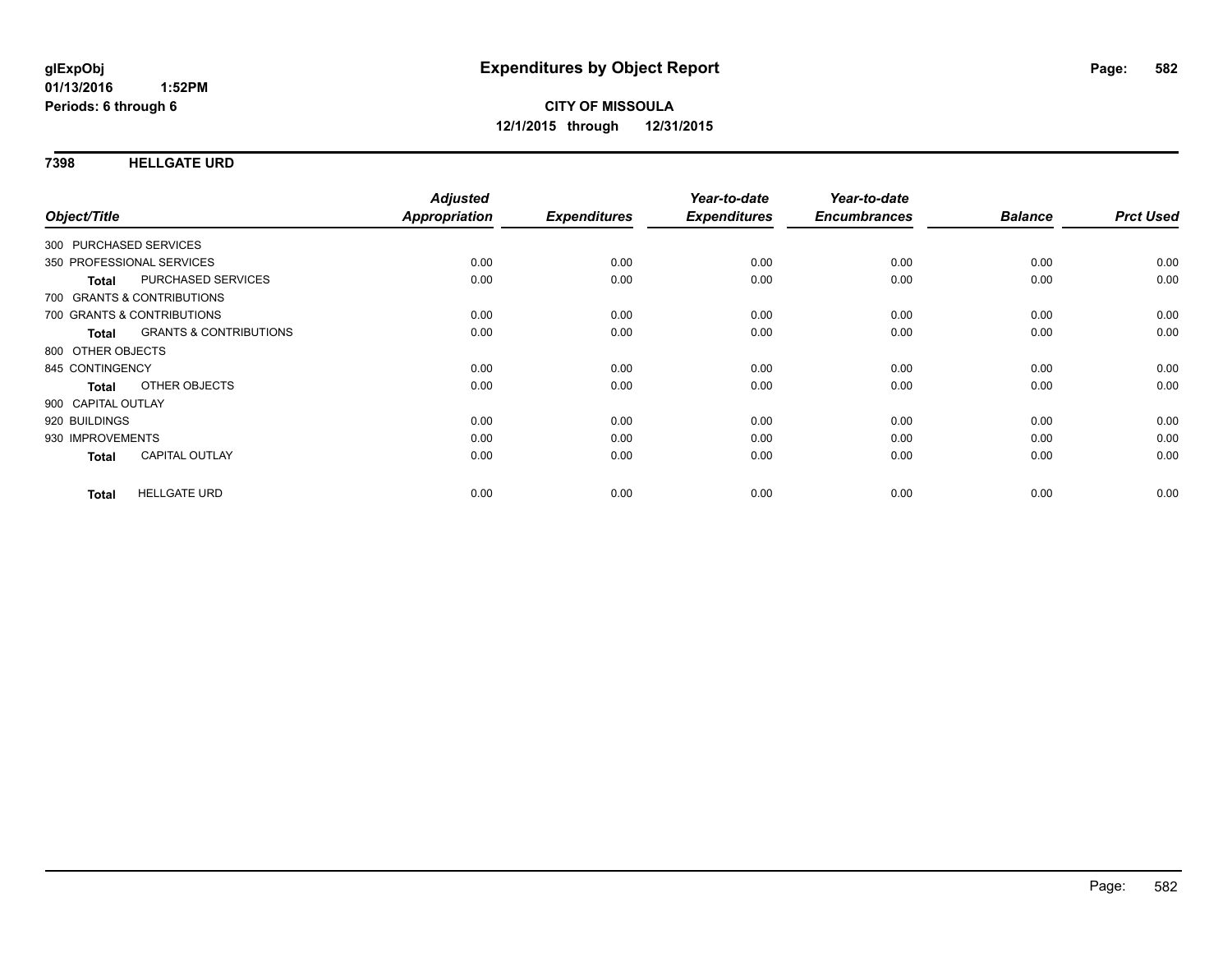## **CITY OF MISSOULA 12/1/2015 through 12/31/2015**

#### **7399 INTERMOUNTAIN BOND DEBT SERVICE**

**385 MRA**

|                   |                             | <b>Adjusted</b> |                     | Year-to-date        | Year-to-date        |                |                  |
|-------------------|-----------------------------|-----------------|---------------------|---------------------|---------------------|----------------|------------------|
| Object/Title      |                             | Appropriation   | <b>Expenditures</b> | <b>Expenditures</b> | <b>Encumbrances</b> | <b>Balance</b> | <b>Prct Used</b> |
| 500 FIXED CHARGES |                             |                 |                     |                     |                     |                |                  |
|                   | 550 MERCHANT SERVICE FEES   | 0.00            | 0.00                | 0.00                | 0.00                | 0.00           | 0.00             |
| <b>Total</b>      | <b>FIXED CHARGES</b>        | 0.00            | 0.00                | 0.00                | 0.00                | 0.00           | 0.00             |
| 600 DEBT SERVICE  |                             |                 |                     |                     |                     |                |                  |
| 610 PRINCIPAL     |                             | 72.000.00       | 37.500.00           | 37,500.00           | 0.00                | 34.500.00      | 52.08            |
|                   | 620 INTEREST / SERVICE FEES | 73,769.00       | 35.731.88           | 36,331.88           | 0.00                | 37.437.12      | 49.25            |
| <b>Total</b>      | <b>DEBT SERVICE</b>         | 145.769.00      | 73.231.88           | 73,831.88           | 0.00                | 71.937.12      | 50.65            |
| <b>Total</b>      | <b>MRA</b>                  | 145.769.00      | 73.231.88           | 73.831.88           | 0.00                | 71.937.12      | 50.65            |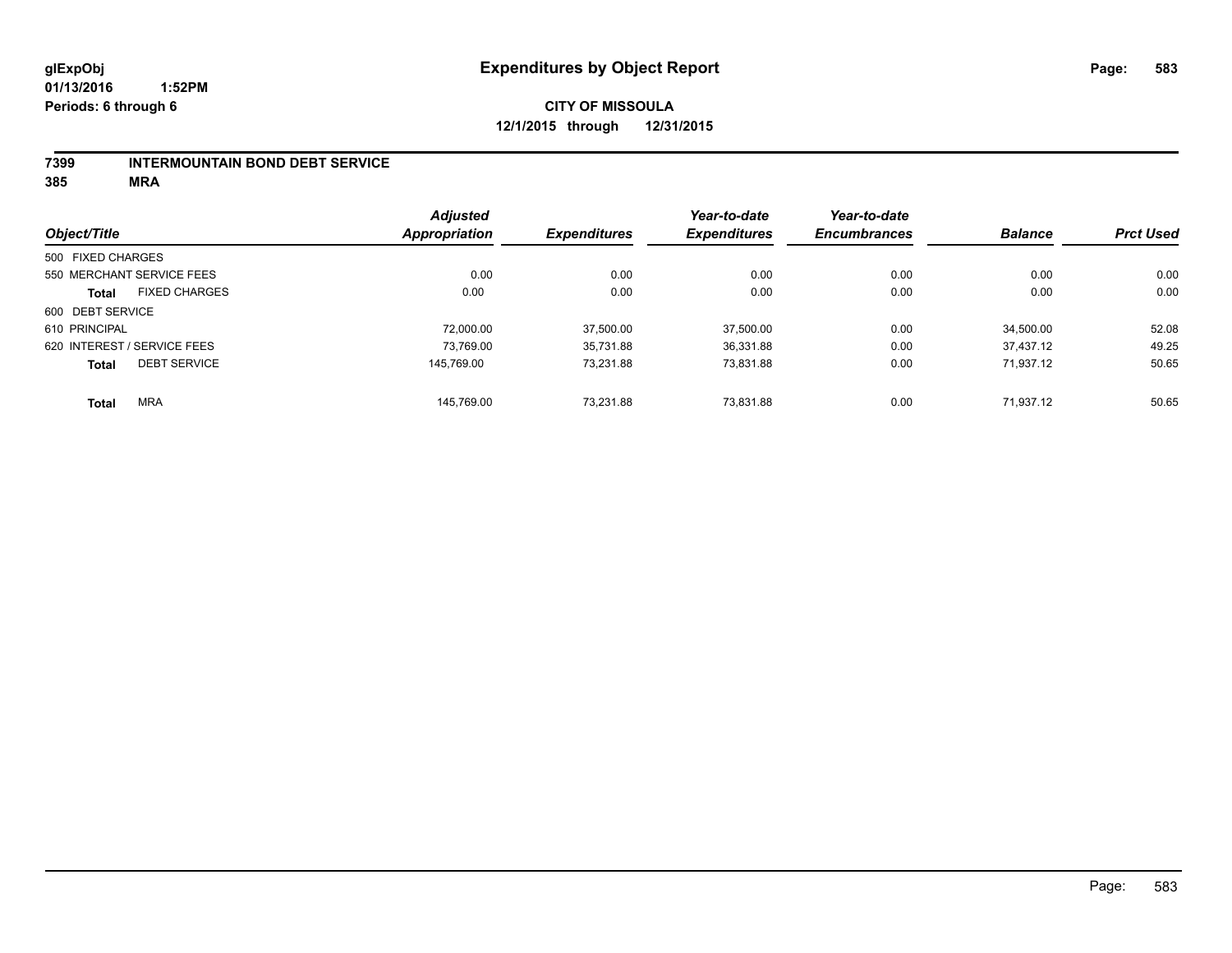#### **7399 INTERMOUNTAIN BOND DEBT SERVICE**

**390 NON-DEPARTMENTAL**

| Object/Title                     | <b>Adjusted</b><br>Appropriation | <b>Expenditures</b> | Year-to-date<br><b>Expenditures</b> | Year-to-date<br><b>Encumbrances</b> | <b>Balance</b> | <b>Prct Used</b> |
|----------------------------------|----------------------------------|---------------------|-------------------------------------|-------------------------------------|----------------|------------------|
| 800 OTHER OBJECTS                |                                  |                     |                                     |                                     |                |                  |
| 820 TRANSFERS TO OTHER FUNDS     | 0.00                             | 0.00                | 0.00                                | 0.00                                | 0.00           | 0.00             |
| OTHER OBJECTS<br>Total           | 0.00                             | 0.00                | 0.00                                | 0.00                                | 0.00           | 0.00             |
| NON-DEPARTMENTAL<br><b>Total</b> | 0.00                             | 0.00                | 0.00                                | 0.00                                | 0.00           | 0.00             |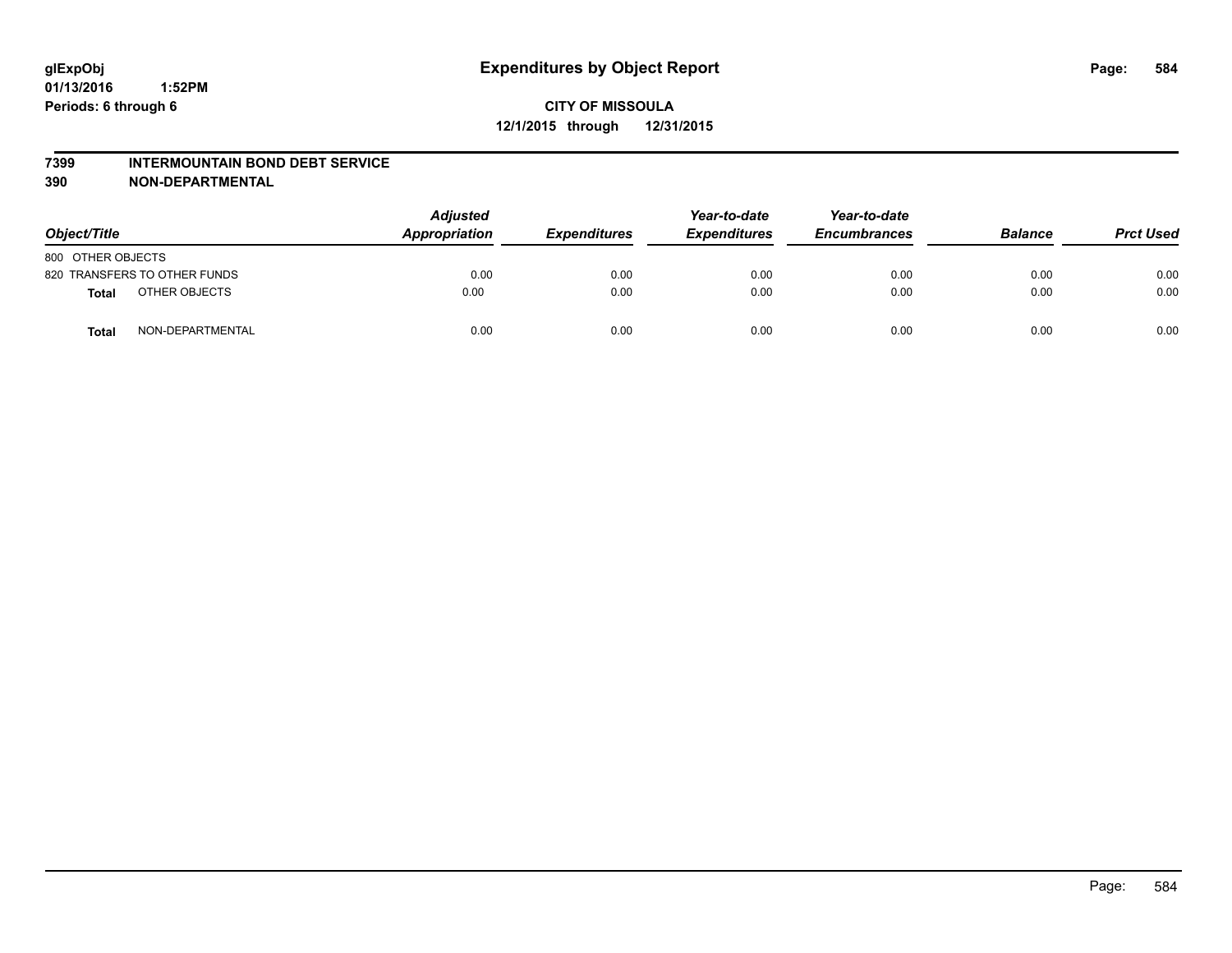**CITY OF MISSOULA 12/1/2015 through 12/31/2015**

### **7399 INTERMOUNTAIN BOND DEBT SERVICE**

| Object/Title      |                                 | <b>Adjusted</b><br><b>Appropriation</b> | <b>Expenditures</b> | Year-to-date<br><b>Expenditures</b> | Year-to-date<br><b>Encumbrances</b> | <b>Balance</b> | <b>Prct Used</b> |
|-------------------|---------------------------------|-----------------------------------------|---------------------|-------------------------------------|-------------------------------------|----------------|------------------|
|                   |                                 |                                         |                     |                                     |                                     |                |                  |
| 500 FIXED CHARGES |                                 |                                         |                     |                                     |                                     |                |                  |
|                   | 550 MERCHANT SERVICE FEES       | 0.00                                    | 0.00                | 0.00                                | 0.00                                | 0.00           | 0.00             |
| <b>Total</b>      | <b>FIXED CHARGES</b>            | 0.00                                    | 0.00                | 0.00                                | 0.00                                | 0.00           | 0.00             |
| 600 DEBT SERVICE  |                                 |                                         |                     |                                     |                                     |                |                  |
| 610 PRINCIPAL     |                                 | 72,000.00                               | 37,500.00           | 37,500.00                           | 0.00                                | 34,500.00      | 52.08            |
|                   | 620 INTEREST / SERVICE FEES     | 73,769.00                               | 35,731.88           | 36,331.88                           | 0.00                                | 37.437.12      | 49.25            |
| <b>Total</b>      | <b>DEBT SERVICE</b>             | 145.769.00                              | 73,231.88           | 73,831.88                           | 0.00                                | 71.937.12      | 50.65            |
| 800 OTHER OBJECTS |                                 |                                         |                     |                                     |                                     |                |                  |
|                   | 820 TRANSFERS TO OTHER FUNDS    | 0.00                                    | 0.00                | 0.00                                | 0.00                                | 0.00           | 0.00             |
| <b>Total</b>      | OTHER OBJECTS                   | 0.00                                    | 0.00                | 0.00                                | 0.00                                | 0.00           | 0.00             |
| <b>Total</b>      | INTERMOUNTAIN BOND DEBT SERVICE | 145.769.00                              | 73.231.88           | 73.831.88                           | 0.00                                | 71.937.12      | 50.65            |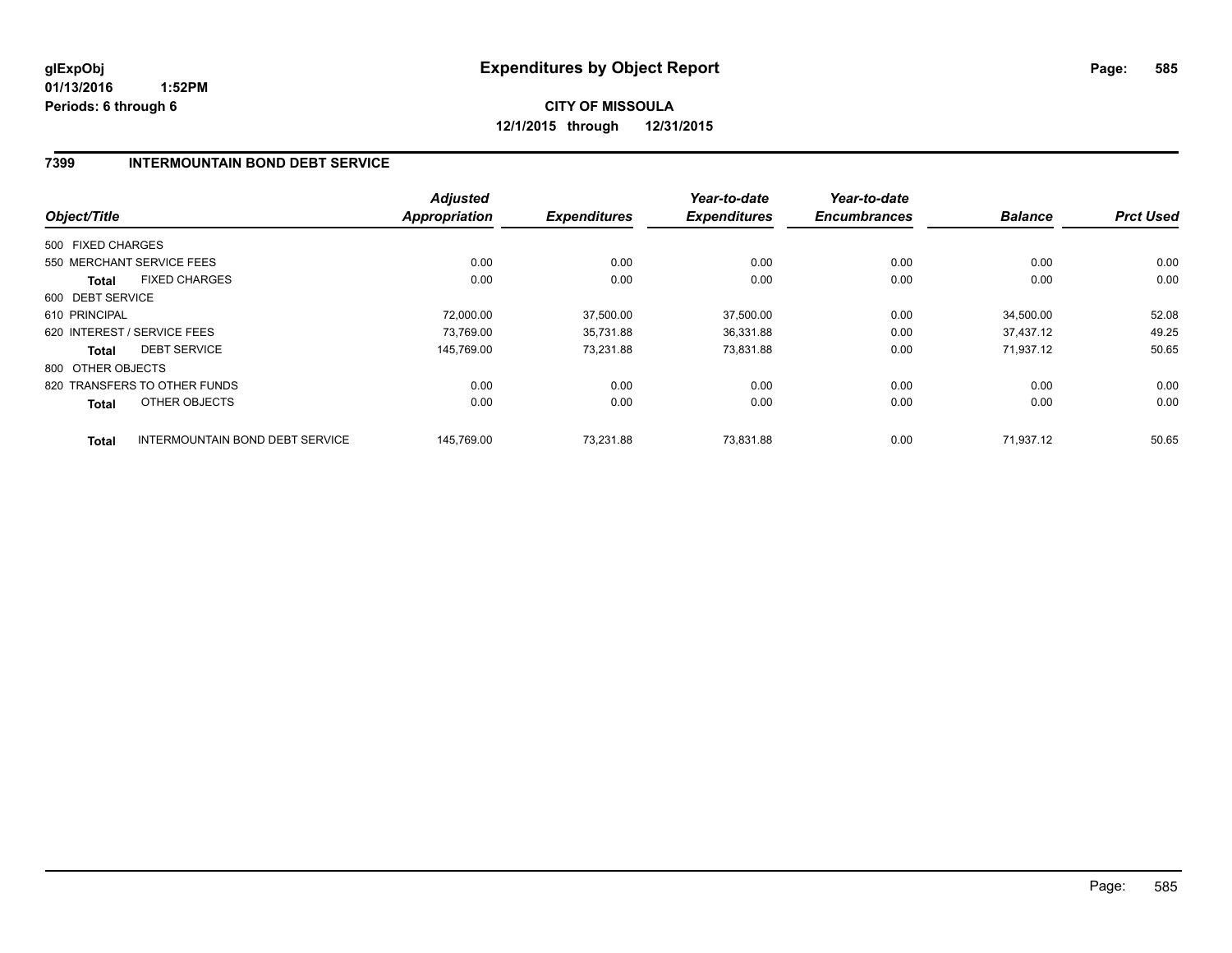#### **7400 FRONT ST BOND CLEARING**

**385 MRA**

|                   |                                   | <b>Adjusted</b>      |                     | Year-to-date        | Year-to-date        |                |                  |
|-------------------|-----------------------------------|----------------------|---------------------|---------------------|---------------------|----------------|------------------|
| Object/Title      |                                   | <b>Appropriation</b> | <b>Expenditures</b> | <b>Expenditures</b> | <b>Encumbrances</b> | <b>Balance</b> | <b>Prct Used</b> |
| 500 FIXED CHARGES |                                   |                      |                     |                     |                     |                |                  |
|                   | 550 MERCHANT SERVICE FEES         | 0.00                 | 0.00                | 0.00                | 0.00                | 0.00           | 0.00             |
| <b>Total</b>      | <b>FIXED CHARGES</b>              | 0.00                 | 0.00                | 0.00                | 0.00                | 0.00           | 0.00             |
|                   | 700 GRANTS & CONTRIBUTIONS        |                      |                     |                     |                     |                |                  |
|                   | 700 GRANTS & CONTRIBUTIONS        | 0.00                 | 0.00                | 0.00                | 0.00                | 0.00           | 0.00             |
| Total             | <b>GRANTS &amp; CONTRIBUTIONS</b> | 0.00                 | 0.00                | 0.00                | 0.00                | 0.00           | 0.00             |
| 800 OTHER OBJECTS |                                   |                      |                     |                     |                     |                |                  |
|                   | 820 TRANSFERS TO OTHER FUNDS      | 453.262.00           | 0.00                | 0.00                | 0.00                | 453.262.00     | 0.00             |
| <b>Total</b>      | OTHER OBJECTS                     | 453,262.00           | 0.00                | 0.00                | 0.00                | 453,262.00     | 0.00             |
| <b>Total</b>      | <b>MRA</b>                        | 453.262.00           | 0.00                | 0.00                | 0.00                | 453.262.00     | 0.00             |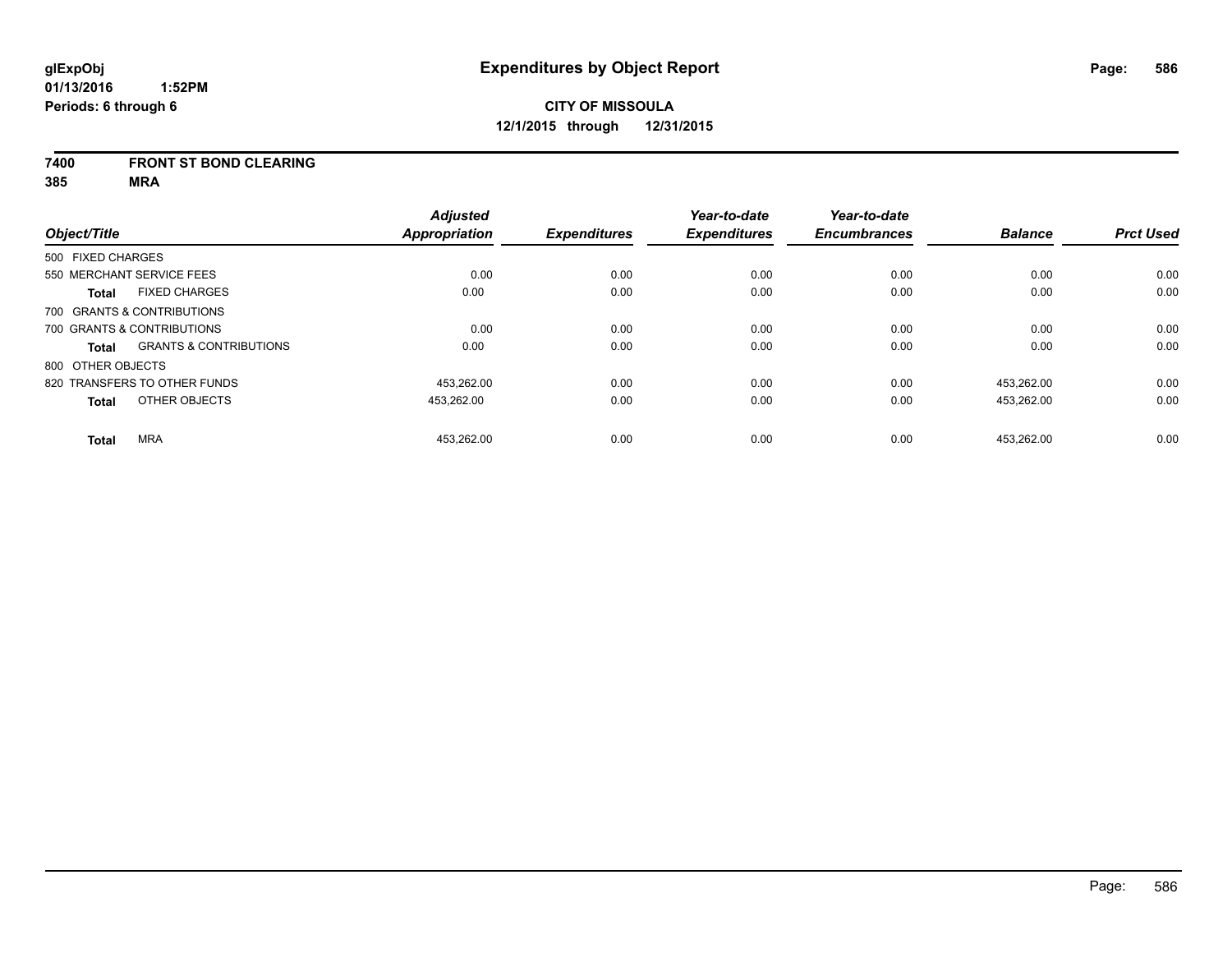### **7400 FRONT ST BOND CLEARING**

| Object/Title                                      | <b>Adjusted</b><br><b>Appropriation</b> | <b>Expenditures</b> | Year-to-date<br><b>Expenditures</b> | Year-to-date<br><b>Encumbrances</b> | <b>Balance</b> | <b>Prct Used</b> |
|---------------------------------------------------|-----------------------------------------|---------------------|-------------------------------------|-------------------------------------|----------------|------------------|
| 500 FIXED CHARGES                                 |                                         |                     |                                     |                                     |                |                  |
| 550 MERCHANT SERVICE FEES                         | 0.00                                    | 0.00                | 0.00                                | 0.00                                | 0.00           | 0.00             |
| <b>FIXED CHARGES</b><br><b>Total</b>              | 0.00                                    | 0.00                | 0.00                                | 0.00                                | 0.00           | 0.00             |
| 700 GRANTS & CONTRIBUTIONS                        |                                         |                     |                                     |                                     |                |                  |
| 700 GRANTS & CONTRIBUTIONS                        | 0.00                                    | 0.00                | 0.00                                | 0.00                                | 0.00           | 0.00             |
| <b>GRANTS &amp; CONTRIBUTIONS</b><br><b>Total</b> | 0.00                                    | 0.00                | 0.00                                | 0.00                                | 0.00           | 0.00             |
| 800 OTHER OBJECTS                                 |                                         |                     |                                     |                                     |                |                  |
| 820 TRANSFERS TO OTHER FUNDS                      | 453.262.00                              | 0.00                | 0.00                                | 0.00                                | 453.262.00     | 0.00             |
| OTHER OBJECTS<br><b>Total</b>                     | 453.262.00                              | 0.00                | 0.00                                | 0.00                                | 453.262.00     | 0.00             |
| <b>FRONT ST BOND CLEARING</b><br><b>Total</b>     | 453.262.00                              | 0.00                | 0.00                                | 0.00                                | 453.262.00     | 0.00             |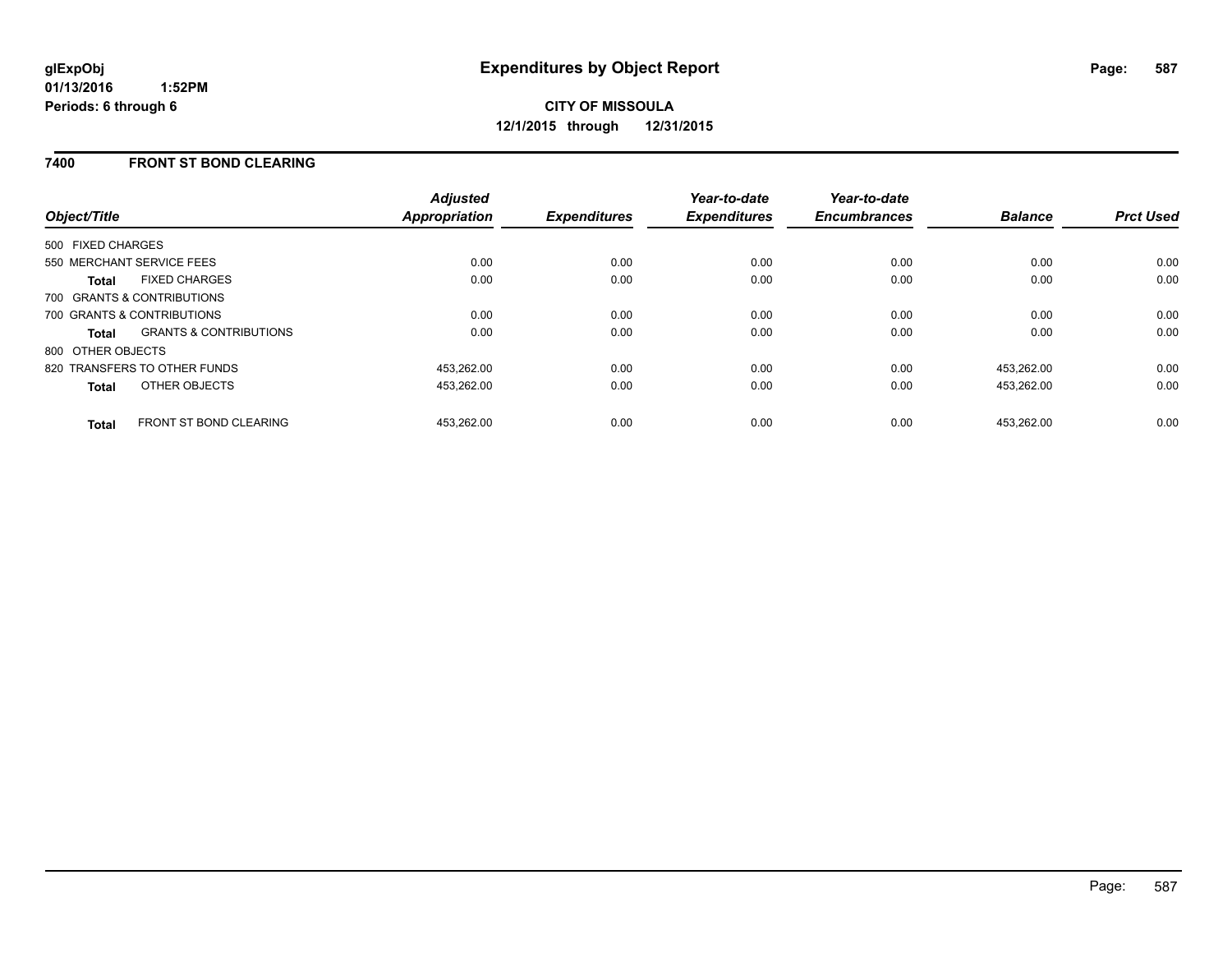#### **7401 FRONT ST PARKING STRUCTURE**

**385 MRA**

|                        |                              | <b>Adjusted</b> |                     | Year-to-date        | Year-to-date        |                |                  |
|------------------------|------------------------------|-----------------|---------------------|---------------------|---------------------|----------------|------------------|
| Object/Title           |                              | Appropriation   | <b>Expenditures</b> | <b>Expenditures</b> | <b>Encumbrances</b> | <b>Balance</b> | <b>Prct Used</b> |
| 300 PURCHASED SERVICES |                              |                 |                     |                     |                     |                |                  |
|                        | 390 OTHER PURCHASED SERVICES | 0.00            | 0.00                | 0.00                | 0.00                | 0.00           | 0.00             |
| <b>Total</b>           | PURCHASED SERVICES           | 0.00            | 0.00                | 0.00                | 0.00                | 0.00           | 0.00             |
| 500 FIXED CHARGES      |                              |                 |                     |                     |                     |                |                  |
|                        | 550 MERCHANT SERVICE FEES    | 116,134.00      | 0.00                | 0.00                | 0.00                | 116,134.00     | 0.00             |
| <b>Total</b>           | <b>FIXED CHARGES</b>         | 116,134.00      | 0.00                | 0.00                | 0.00                | 116,134.00     | 0.00             |
| 600 DEBT SERVICE       |                              |                 |                     |                     |                     |                |                  |
| 610 PRINCIPAL          |                              | 30,000.00       | 0.00                | 74,000.00           | 0.00                | $-44,000.00$   | 246.67           |
|                        | 620 INTEREST / SERVICE FEES  | 0.00            | 0.00                | 54,885.00           | 0.00                | $-54,885.00$   | 0.00             |
| <b>Total</b>           | <b>DEBT SERVICE</b>          | 30,000.00       | 0.00                | 128,885.00          | 0.00                | $-98,885.00$   | 429.62           |
| 800 OTHER OBJECTS      |                              |                 |                     |                     |                     |                |                  |
|                        | 820 TRANSFERS TO OTHER FUNDS | 0.00            | 0.00                | 0.00                | 0.00                | 0.00           | 0.00             |
| <b>Total</b>           | OTHER OBJECTS                | 0.00            | 0.00                | 0.00                | 0.00                | 0.00           | 0.00             |
| <b>Total</b>           | <b>MRA</b>                   | 146,134.00      | 0.00                | 128,885.00          | 0.00                | 17,249.00      | 88.20            |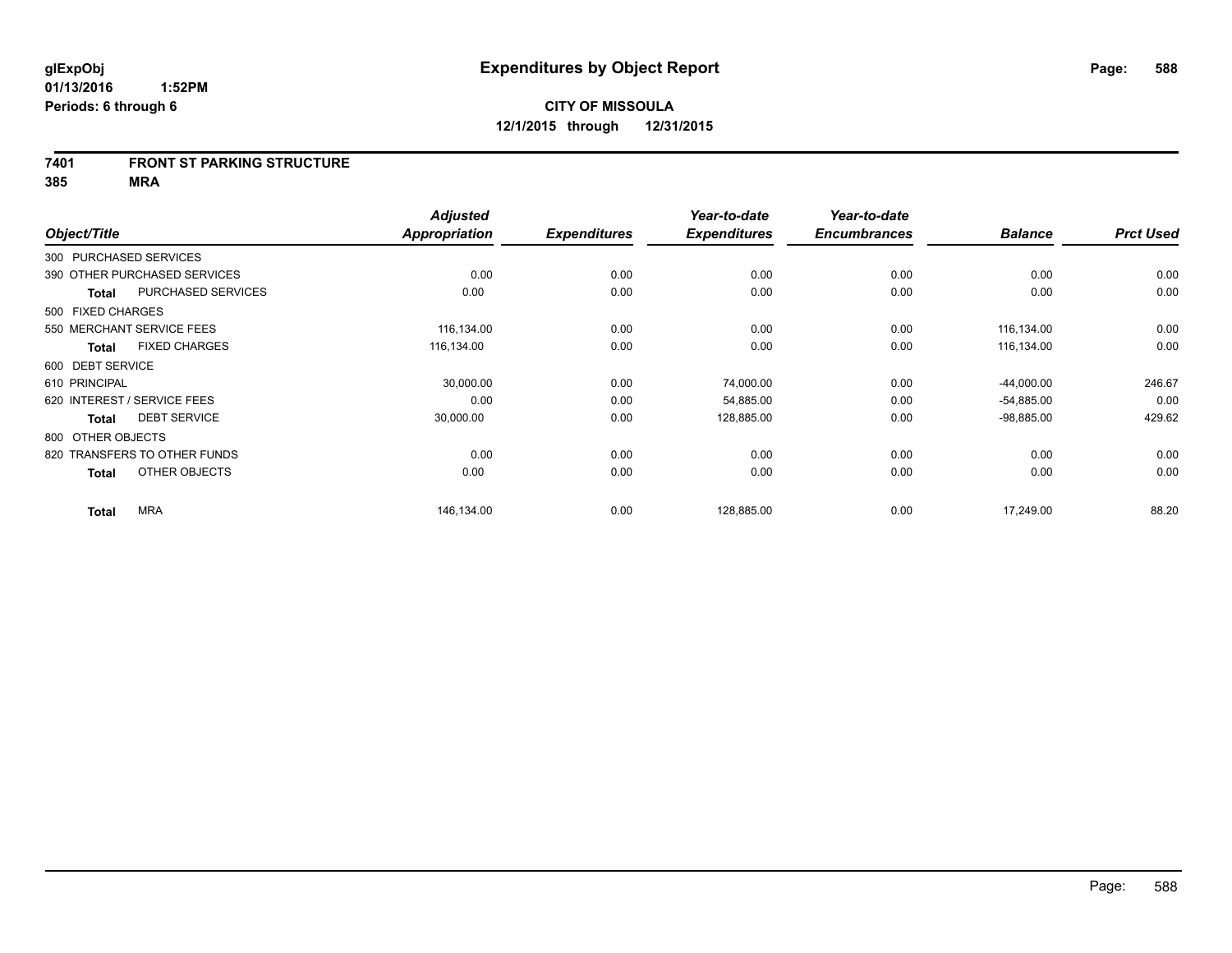## **7401 FRONT ST PARKING STRUCTURE**

| Object/Title           |                                   | <b>Adjusted</b><br><b>Appropriation</b> | <b>Expenditures</b> | Year-to-date<br><b>Expenditures</b> | Year-to-date<br><b>Encumbrances</b> | <b>Balance</b> | <b>Prct Used</b> |
|------------------------|-----------------------------------|-----------------------------------------|---------------------|-------------------------------------|-------------------------------------|----------------|------------------|
| 300 PURCHASED SERVICES |                                   |                                         |                     |                                     |                                     |                |                  |
|                        | 390 OTHER PURCHASED SERVICES      | 0.00                                    | 0.00                | 0.00                                | 0.00                                | 0.00           | 0.00             |
| <b>Total</b>           | <b>PURCHASED SERVICES</b>         | 0.00                                    | 0.00                | 0.00                                | 0.00                                | 0.00           | 0.00             |
| 500 FIXED CHARGES      |                                   |                                         |                     |                                     |                                     |                |                  |
|                        | 550 MERCHANT SERVICE FEES         | 116,134.00                              | 0.00                | 0.00                                | 0.00                                | 116,134.00     | 0.00             |
| <b>Total</b>           | <b>FIXED CHARGES</b>              | 116,134.00                              | 0.00                | 0.00                                | 0.00                                | 116,134.00     | 0.00             |
| 600 DEBT SERVICE       |                                   |                                         |                     |                                     |                                     |                |                  |
| 610 PRINCIPAL          |                                   | 30,000.00                               | 0.00                | 74,000.00                           | 0.00                                | $-44,000.00$   | 246.67           |
|                        | 620 INTEREST / SERVICE FEES       | 0.00                                    | 0.00                | 54,885.00                           | 0.00                                | $-54,885.00$   | 0.00             |
| <b>Total</b>           | <b>DEBT SERVICE</b>               | 30,000.00                               | 0.00                | 128,885.00                          | 0.00                                | $-98,885.00$   | 429.62           |
| 800 OTHER OBJECTS      |                                   |                                         |                     |                                     |                                     |                |                  |
|                        | 820 TRANSFERS TO OTHER FUNDS      | 0.00                                    | 0.00                | 0.00                                | 0.00                                | 0.00           | 0.00             |
| <b>Total</b>           | OTHER OBJECTS                     | 0.00                                    | 0.00                | 0.00                                | 0.00                                | 0.00           | 0.00             |
| <b>Total</b>           | <b>FRONT ST PARKING STRUCTURE</b> | 146,134.00                              | 0.00                | 128,885.00                          | 0.00                                | 17,249.00      | 88.20            |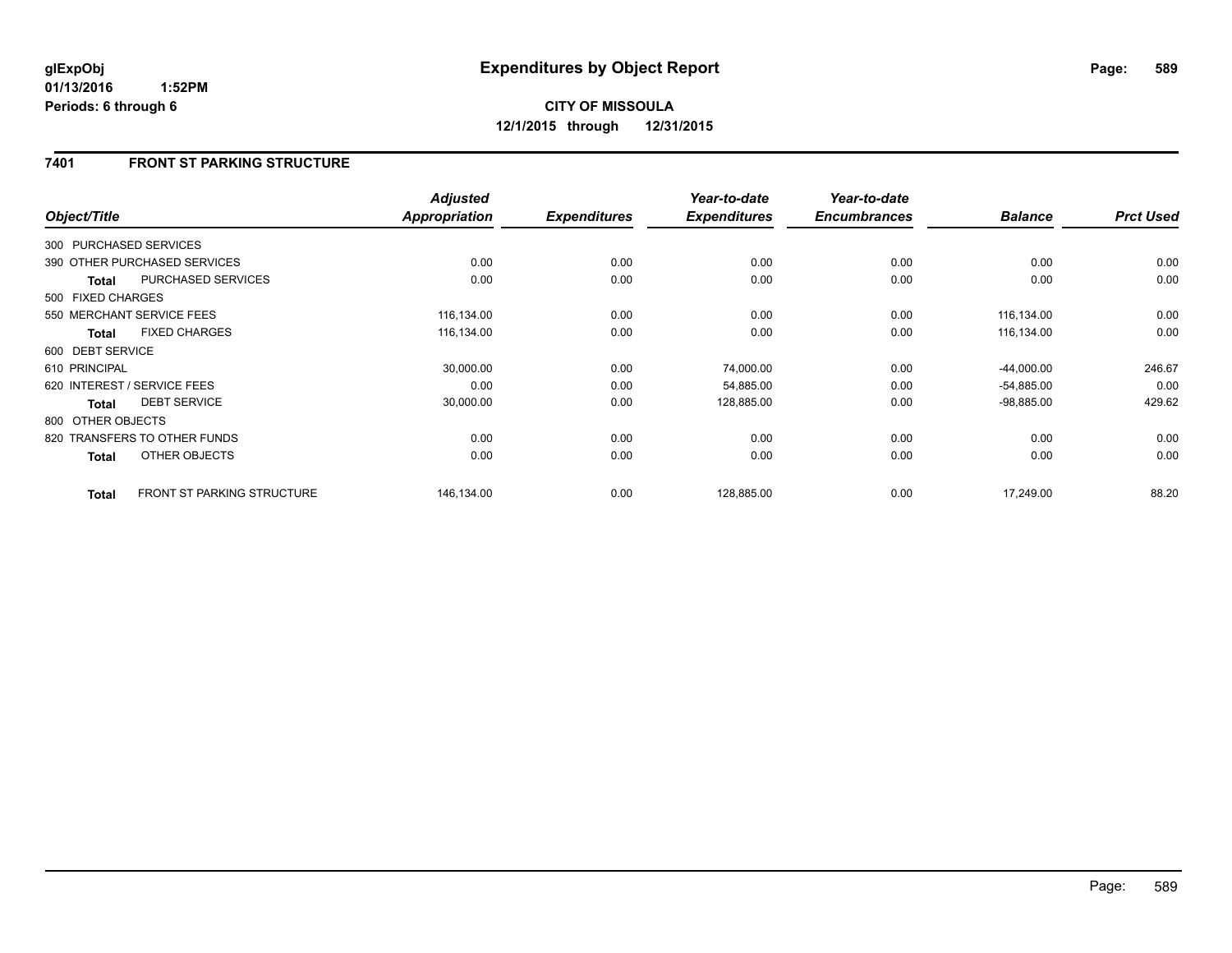#### **7402 FRONT ST SUBORDINATE LIEN NOTE**

**385 MRA**

|                   |                                   | <b>Adjusted</b>      |                     | Year-to-date        | Year-to-date        |                |                  |
|-------------------|-----------------------------------|----------------------|---------------------|---------------------|---------------------|----------------|------------------|
| Object/Title      |                                   | <b>Appropriation</b> | <b>Expenditures</b> | <b>Expenditures</b> | <b>Encumbrances</b> | <b>Balance</b> | <b>Prct Used</b> |
| 500 FIXED CHARGES |                                   |                      |                     |                     |                     |                |                  |
|                   | 550 MERCHANT SERVICE FEES         | 0.00                 | 0.00                | 0.00                | 0.00                | 0.00           | 0.00             |
| <b>Total</b>      | <b>FIXED CHARGES</b>              | 0.00                 | 0.00                | 0.00                | 0.00                | 0.00           | 0.00             |
| 600 DEBT SERVICE  |                                   |                      |                     |                     |                     |                |                  |
| 610 PRINCIPAL     |                                   | 67,309.00            | 0.00                | 34,929.89           | 0.00                | 32,379.11      | 51.89            |
|                   | 620 INTEREST / SERVICE FEES       | 99,248.00            | 0.00                | 48,724.64           | 0.00                | 50,523.36      | 49.09            |
| <b>Total</b>      | <b>DEBT SERVICE</b>               | 166,557.00           | 0.00                | 83,654.53           | 0.00                | 82,902.47      | 50.23            |
|                   | 700 GRANTS & CONTRIBUTIONS        |                      |                     |                     |                     |                |                  |
|                   | 700 GRANTS & CONTRIBUTIONS        | 0.00                 | 0.00                | 0.00                | 0.00                | 0.00           | 0.00             |
| <b>Total</b>      | <b>GRANTS &amp; CONTRIBUTIONS</b> | 0.00                 | 0.00                | 0.00                | 0.00                | 0.00           | 0.00             |
| 800 OTHER OBJECTS |                                   |                      |                     |                     |                     |                |                  |
|                   | 820 TRANSFERS TO OTHER FUNDS      | 0.00                 | 0.00                | 0.00                | 0.00                | 0.00           | 0.00             |
| <b>Total</b>      | OTHER OBJECTS                     | 0.00                 | 0.00                | 0.00                | 0.00                | 0.00           | 0.00             |
| <b>Total</b>      | <b>MRA</b>                        | 166,557.00           | 0.00                | 83,654.53           | 0.00                | 82,902.47      | 50.23            |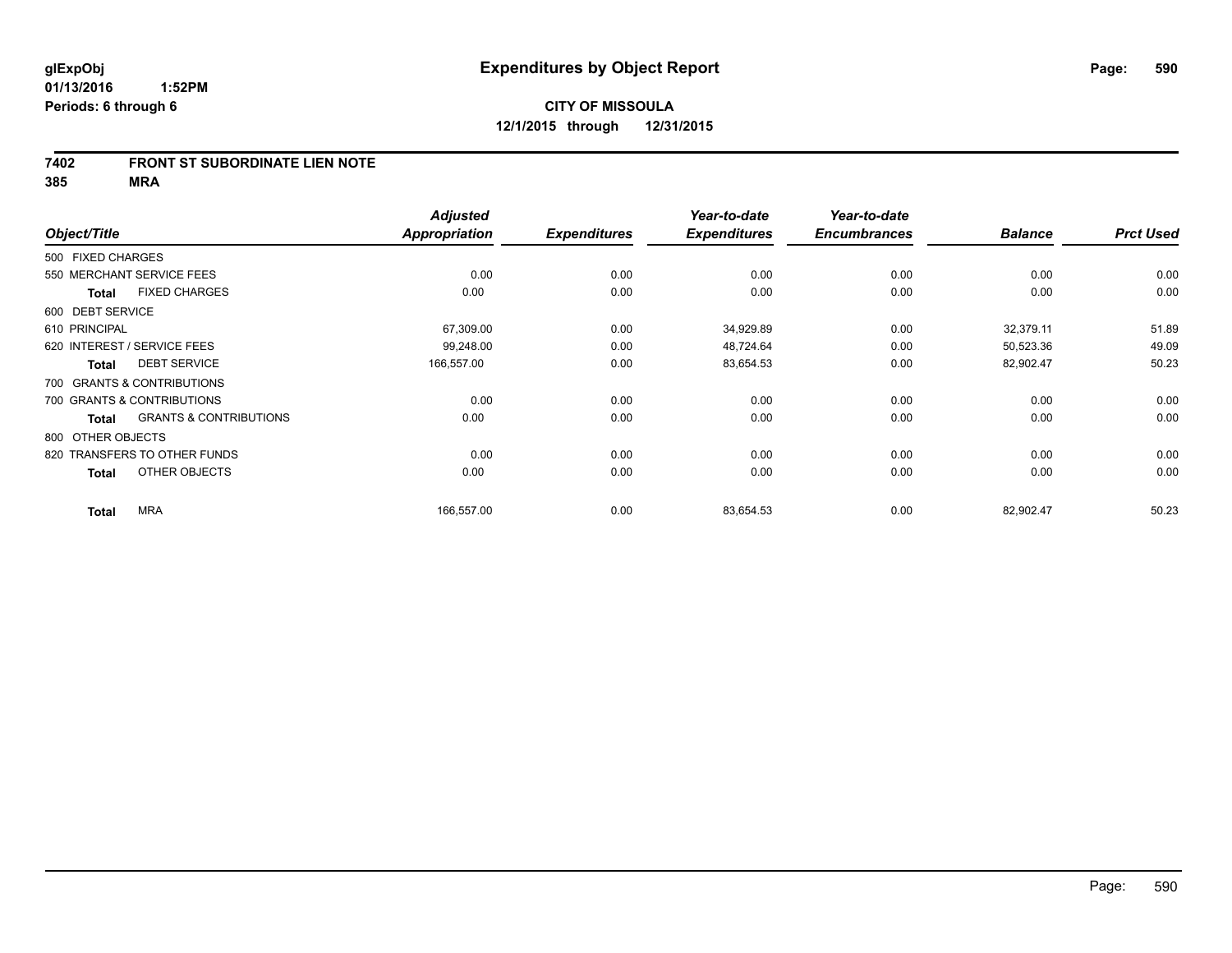### **7402 FRONT ST SUBORDINATE LIEN NOTE**

| Object/Title      |                                       | <b>Adjusted</b><br><b>Appropriation</b> | <b>Expenditures</b> | Year-to-date<br><b>Expenditures</b> | Year-to-date<br><b>Encumbrances</b> | <b>Balance</b> | <b>Prct Used</b> |
|-------------------|---------------------------------------|-----------------------------------------|---------------------|-------------------------------------|-------------------------------------|----------------|------------------|
| 500 FIXED CHARGES |                                       |                                         |                     |                                     |                                     |                |                  |
|                   | 550 MERCHANT SERVICE FEES             | 0.00                                    | 0.00                | 0.00                                | 0.00                                | 0.00           | 0.00             |
| <b>Total</b>      | <b>FIXED CHARGES</b>                  | 0.00                                    | 0.00                | 0.00                                | 0.00                                | 0.00           | 0.00             |
| 600 DEBT SERVICE  |                                       |                                         |                     |                                     |                                     |                |                  |
| 610 PRINCIPAL     |                                       | 67,309.00                               | 0.00                | 34,929.89                           | 0.00                                | 32,379.11      | 51.89            |
|                   | 620 INTEREST / SERVICE FEES           | 99.248.00                               | 0.00                | 48,724.64                           | 0.00                                | 50,523.36      | 49.09            |
| <b>Total</b>      | <b>DEBT SERVICE</b>                   | 166,557.00                              | 0.00                | 83,654.53                           | 0.00                                | 82,902.47      | 50.23            |
|                   | 700 GRANTS & CONTRIBUTIONS            |                                         |                     |                                     |                                     |                |                  |
|                   | 700 GRANTS & CONTRIBUTIONS            | 0.00                                    | 0.00                | 0.00                                | 0.00                                | 0.00           | 0.00             |
| <b>Total</b>      | <b>GRANTS &amp; CONTRIBUTIONS</b>     | 0.00                                    | 0.00                | 0.00                                | 0.00                                | 0.00           | 0.00             |
| 800 OTHER OBJECTS |                                       |                                         |                     |                                     |                                     |                |                  |
|                   | 820 TRANSFERS TO OTHER FUNDS          | 0.00                                    | 0.00                | 0.00                                | 0.00                                | 0.00           | 0.00             |
| <b>Total</b>      | OTHER OBJECTS                         | 0.00                                    | 0.00                | 0.00                                | 0.00                                | 0.00           | 0.00             |
| <b>Total</b>      | <b>FRONT ST SUBORDINATE LIEN NOTE</b> | 166,557.00                              | 0.00                | 83,654.53                           | 0.00                                | 82,902.47      | 50.23            |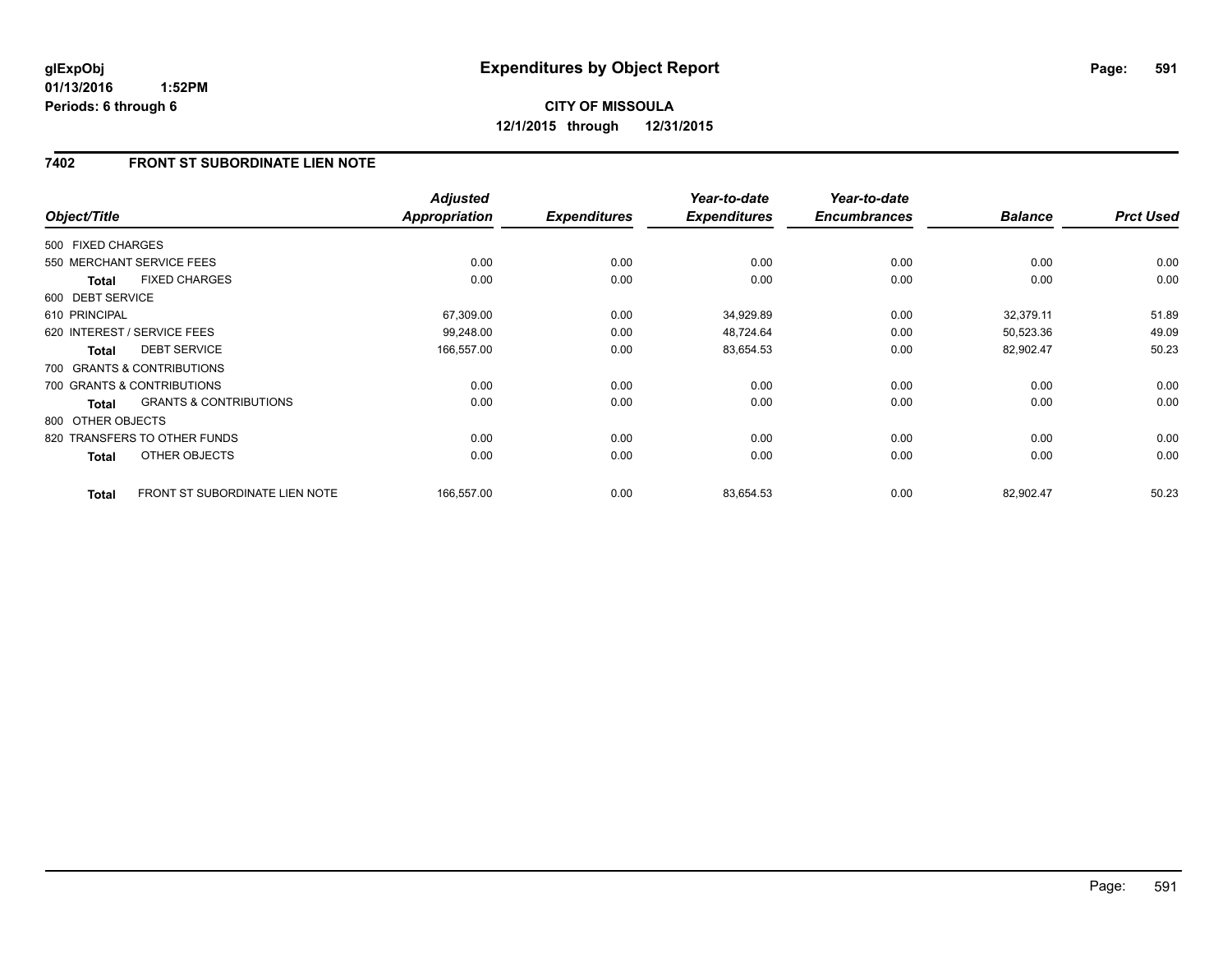#### **7447 COURT COLLECTED PARKING FINES**

**230 MUNICIPAL COURT**

| Object/Title                         | <b>Adjusted</b><br>Appropriation | <b>Expenditures</b> | Year-to-date<br><b>Expenditures</b> | Year-to-date<br><b>Encumbrances</b> | <b>Balance</b> | <b>Prct Used</b> |
|--------------------------------------|----------------------------------|---------------------|-------------------------------------|-------------------------------------|----------------|------------------|
| 500 FIXED CHARGES                    |                                  |                     |                                     |                                     |                |                  |
| 500 FIXED CHARGES                    | 0.00                             | 0.00                | 0.00                                | 0.00                                | 0.00           | 0.00             |
| 550 MERCHANT SERVICE FEES            | 0.00                             | 0.00                | 0.00                                | 0.00                                | 0.00           | 0.00             |
| <b>FIXED CHARGES</b><br><b>Total</b> | 0.00                             | 0.00                | 0.00                                | 0.00                                | 0.00           | 0.00             |
| <b>MUNICIPAL COURT</b><br>Total      | 0.00                             | 0.00                | 0.00                                | 0.00                                | 0.00           | 0.00             |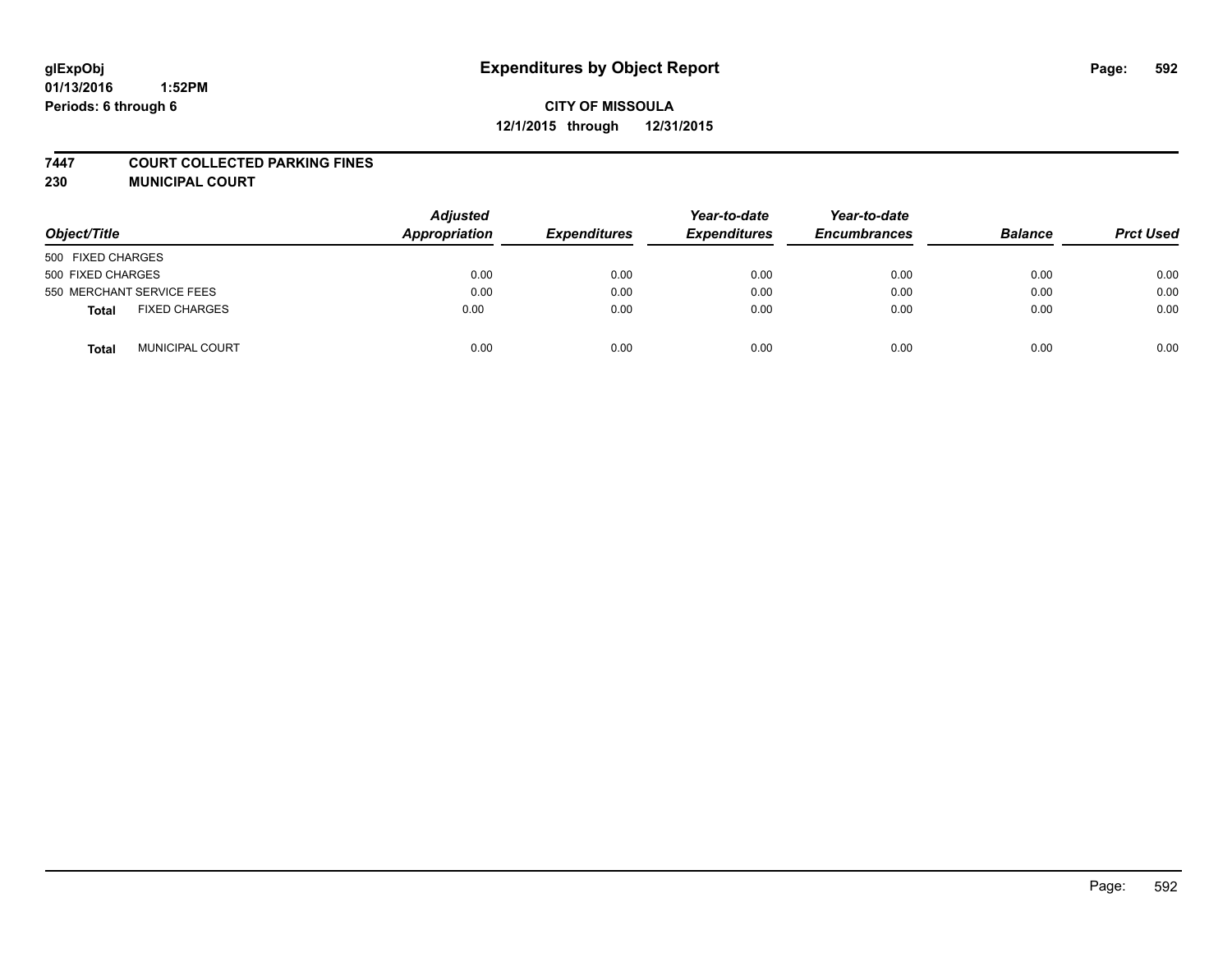# **glExpObj Expenditures by Object Report Page: 593**

**01/13/2016 1:52PM Periods: 6 through 6**

**CITY OF MISSOULA 12/1/2015 through 12/31/2015**

### **7447 COURT COLLECTED PARKING FINES**

| Object/Title      |                                      | <b>Adjusted</b><br>Appropriation | <b>Expenditures</b> | Year-to-date<br><b>Expenditures</b> | Year-to-date<br><b>Encumbrances</b> | <b>Balance</b> | <b>Prct Used</b> |
|-------------------|--------------------------------------|----------------------------------|---------------------|-------------------------------------|-------------------------------------|----------------|------------------|
| 500 FIXED CHARGES |                                      |                                  |                     |                                     |                                     |                |                  |
| 500 FIXED CHARGES |                                      | 0.00                             | 0.00                | 0.00                                | 0.00                                | 0.00           | 0.00             |
|                   | 550 MERCHANT SERVICE FEES            | 0.00                             | 0.00                | 0.00                                | 0.00                                | 0.00           | 0.00             |
| <b>Total</b>      | <b>FIXED CHARGES</b>                 | 0.00                             | 0.00                | 0.00                                | 0.00                                | 0.00           | 0.00             |
| <b>Total</b>      | <b>COURT COLLECTED PARKING FINES</b> | 0.00                             | 0.00                | 0.00                                | 0.00                                | 0.00           | 0.00             |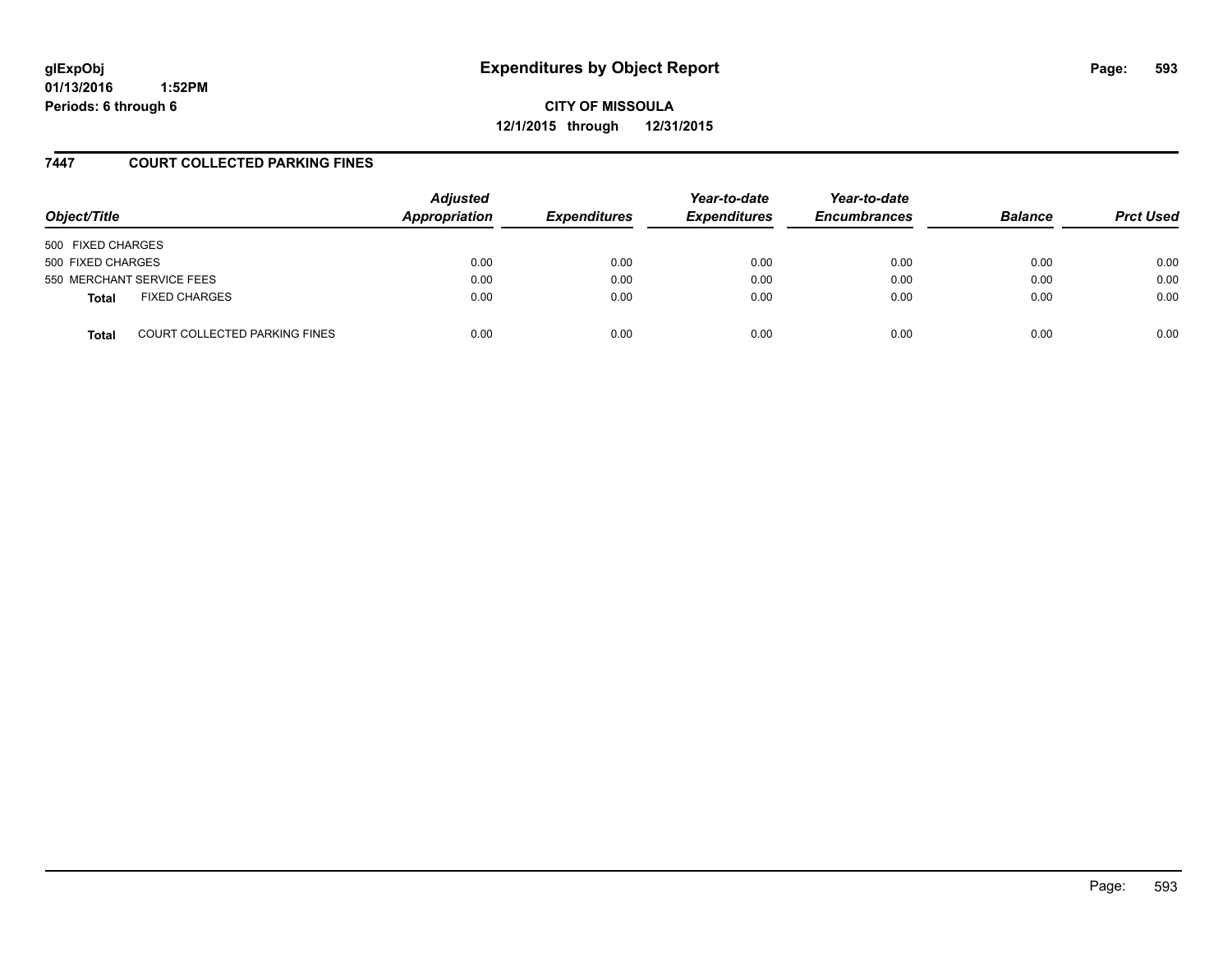#### **7458 COURT SURCHARGE**

**230 MUNICIPAL COURT**

| Object/Title                         | <b>Adjusted</b><br>Appropriation | <b>Expenditures</b> | Year-to-date<br><b>Expenditures</b> | Year-to-date<br><b>Encumbrances</b> | <b>Balance</b> | <b>Prct Used</b> |
|--------------------------------------|----------------------------------|---------------------|-------------------------------------|-------------------------------------|----------------|------------------|
| 500 FIXED CHARGES                    |                                  |                     |                                     |                                     |                |                  |
| 500 FIXED CHARGES                    | 0.00                             | 0.00                | 0.00                                | 0.00                                | 0.00           | 0.00             |
| 550 MERCHANT SERVICE FEES            | 0.00                             | 0.00                | 0.00                                | 0.00                                | 0.00           | 0.00             |
| <b>FIXED CHARGES</b><br><b>Total</b> | 0.00                             | 0.00                | 0.00                                | 0.00                                | 0.00           | 0.00             |
| <b>MUNICIPAL COURT</b><br>Total      | 0.00                             | 0.00                | 0.00                                | 0.00                                | 0.00           | 0.00             |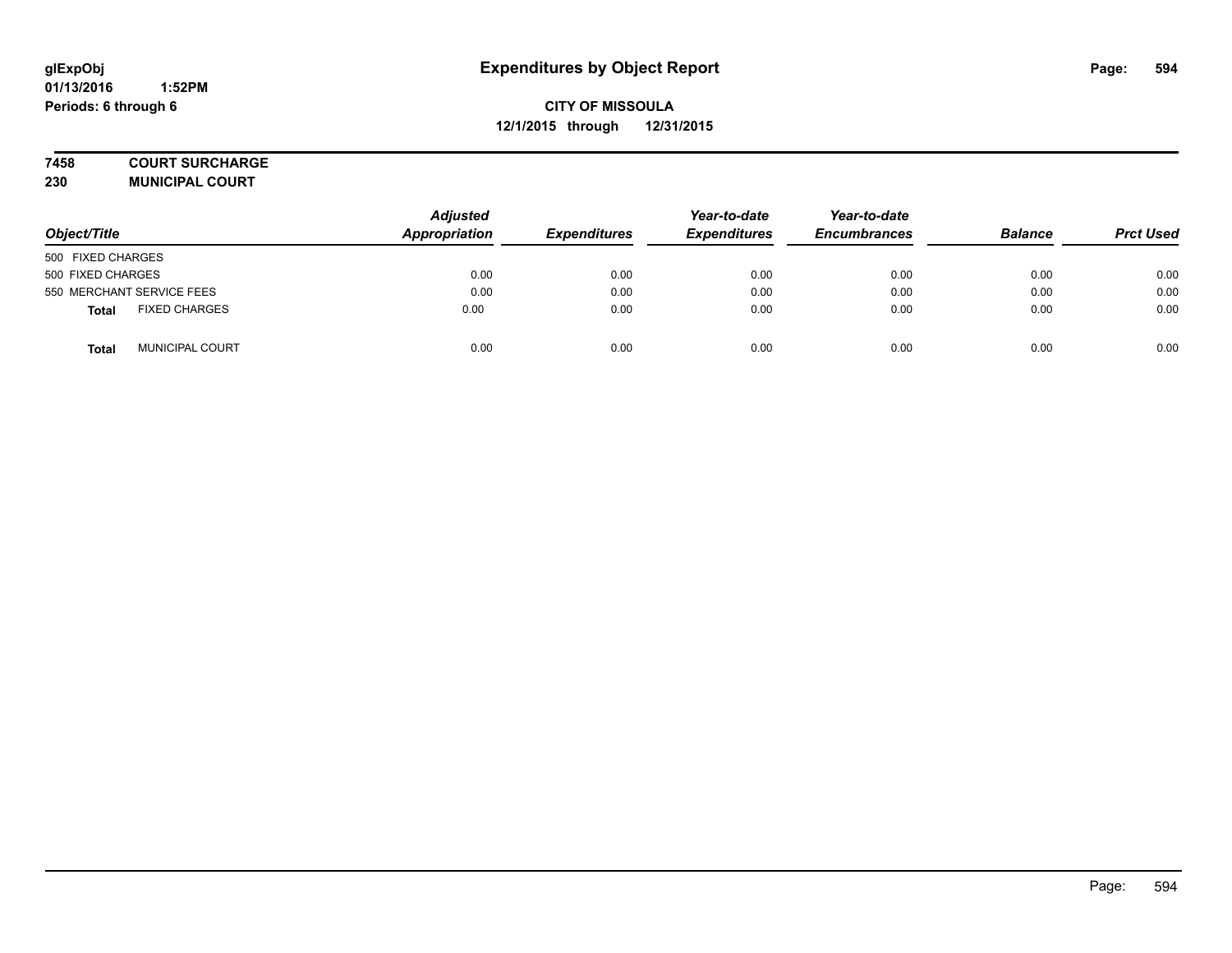**CITY OF MISSOULA 12/1/2015 through 12/31/2015**

**7458 COURT SURCHARGE**

| Object/Title              |                        | <b>Adjusted</b><br>Appropriation | <b>Expenditures</b> | Year-to-date<br><b>Expenditures</b> | Year-to-date<br><b>Encumbrances</b> | <b>Balance</b> | <b>Prct Used</b> |
|---------------------------|------------------------|----------------------------------|---------------------|-------------------------------------|-------------------------------------|----------------|------------------|
| 500 FIXED CHARGES         |                        |                                  |                     |                                     |                                     |                |                  |
| 500 FIXED CHARGES         |                        | 0.00                             | 0.00                | 0.00                                | 0.00                                | 0.00           | 0.00             |
| 550 MERCHANT SERVICE FEES |                        | 0.00                             | 0.00                | 0.00                                | 0.00                                | 0.00           | 0.00             |
| <b>Total</b>              | <b>FIXED CHARGES</b>   | 0.00                             | 0.00                | 0.00                                | 0.00                                | 0.00           | 0.00             |
| <b>Total</b>              | <b>COURT SURCHARGE</b> | 0.00                             | 0.00                | 0.00                                | 0.00                                | 0.00           | 0.00             |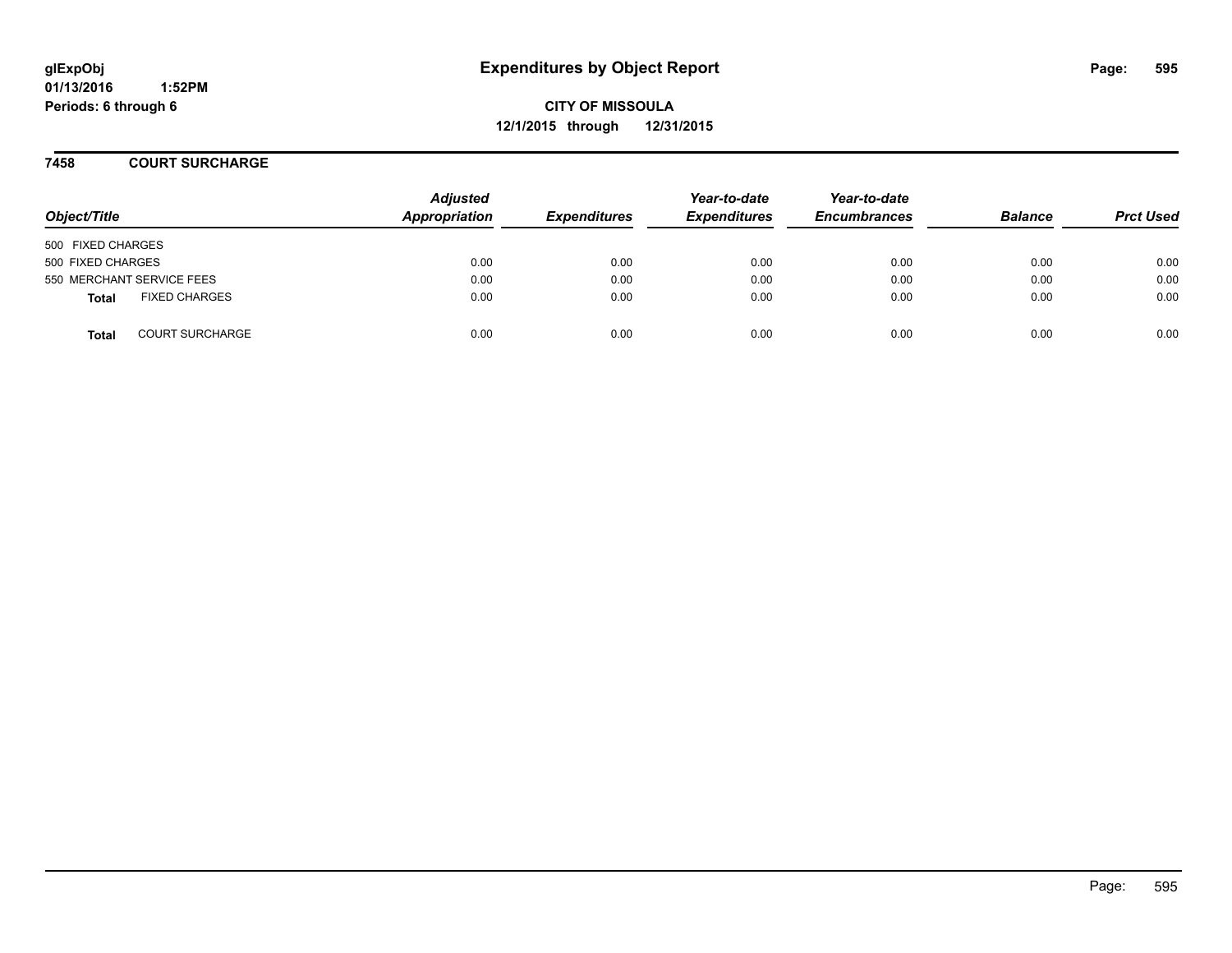## **CITY OF MISSOULA 12/1/2015 through 12/31/2015**

**7469 PUBLIC DEFENDER FEES 230 MUNICIPAL COURT**

| Object/Title              |                        | <b>Adjusted</b><br><b>Appropriation</b> | <b>Expenditures</b> | Year-to-date<br><b>Expenditures</b> | Year-to-date<br><b>Encumbrances</b> | <b>Balance</b> | <b>Prct Used</b> |
|---------------------------|------------------------|-----------------------------------------|---------------------|-------------------------------------|-------------------------------------|----------------|------------------|
| 500 FIXED CHARGES         |                        |                                         |                     |                                     |                                     |                |                  |
| 500 FIXED CHARGES         |                        | 0.00                                    | 0.00                | 0.00                                | 0.00                                | 0.00           | 0.00             |
| 550 MERCHANT SERVICE FEES |                        | 0.00                                    | 0.00                | 0.00                                | 0.00                                | 0.00           | 0.00             |
| <b>Total</b>              | <b>FIXED CHARGES</b>   | 0.00                                    | 0.00                | 0.00                                | 0.00                                | 0.00           | 0.00             |
| <b>Total</b>              | <b>MUNICIPAL COURT</b> | 0.00                                    | 0.00                | 0.00                                | 0.00                                | 0.00           | 0.00             |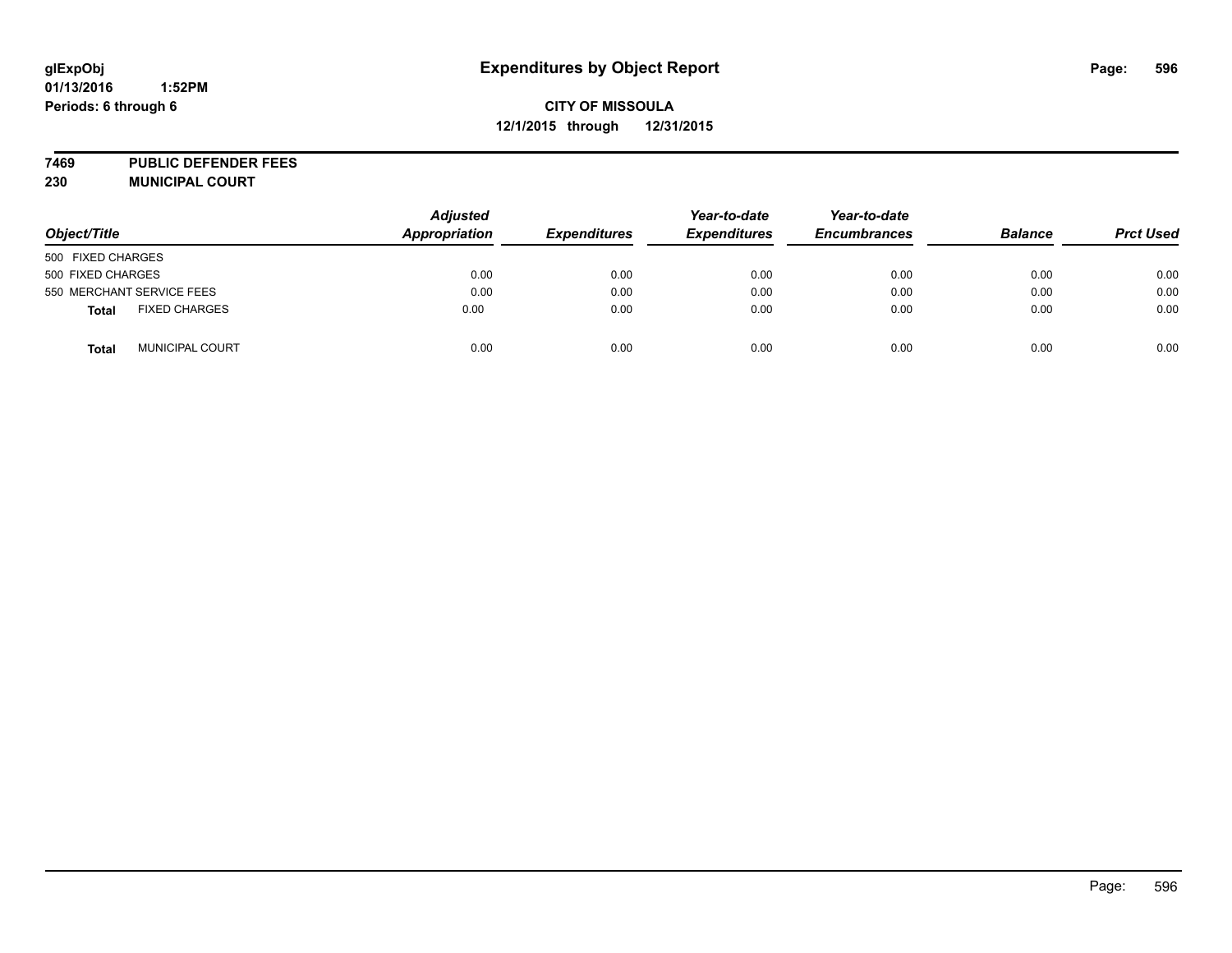**CITY OF MISSOULA 12/1/2015 through 12/31/2015**

#### **7469 PUBLIC DEFENDER FEES**

| Object/Title                         | <b>Adjusted</b><br>Appropriation | <b>Expenditures</b> | Year-to-date<br><b>Expenditures</b> | Year-to-date<br><b>Encumbrances</b> | <b>Balance</b> | <b>Prct Used</b> |
|--------------------------------------|----------------------------------|---------------------|-------------------------------------|-------------------------------------|----------------|------------------|
| 500 FIXED CHARGES                    |                                  |                     |                                     |                                     |                |                  |
| 500 FIXED CHARGES                    | 0.00                             | 0.00                | 0.00                                | 0.00                                | 0.00           | 0.00             |
| 550 MERCHANT SERVICE FEES            | 0.00                             | 0.00                | 0.00                                | 0.00                                | 0.00           | 0.00             |
| <b>FIXED CHARGES</b><br><b>Total</b> | 0.00                             | 0.00                | 0.00                                | 0.00                                | 0.00           | 0.00             |
| PUBLIC DEFENDER FEES<br><b>Total</b> | 0.00                             | 0.00                | 0.00                                | 0.00                                | 0.00           | 0.00             |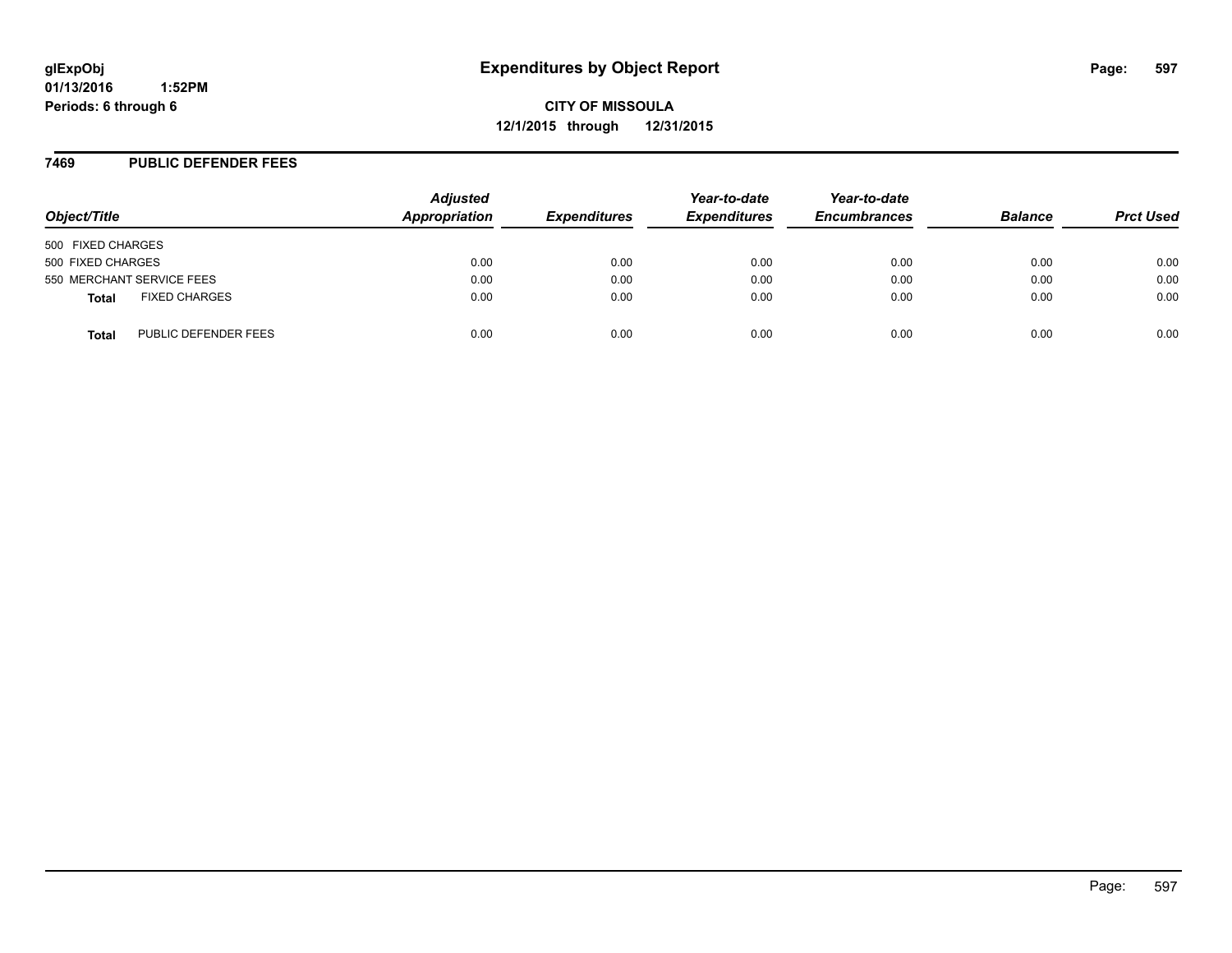## **7903 COUNTY CLEARING**

**390 NON-DEPARTMENTAL**

| Object/Title      |                           | <b>Adjusted</b><br><b>Appropriation</b> | <b>Expenditures</b> | Year-to-date<br><b>Expenditures</b> | Year-to-date<br><b>Encumbrances</b> | <b>Balance</b> | <b>Prct Used</b> |
|-------------------|---------------------------|-----------------------------------------|---------------------|-------------------------------------|-------------------------------------|----------------|------------------|
| 500 FIXED CHARGES |                           |                                         |                     |                                     |                                     |                |                  |
|                   | 550 MERCHANT SERVICE FEES | 0.00                                    | 0.00                | 0.00                                | 0.00                                | 0.00           | 0.00             |
| <b>Total</b>      | <b>FIXED CHARGES</b>      | 0.00                                    | 0.00                | 0.00                                | 0.00                                | 0.00           | 0.00             |
| 800 OTHER OBJECTS |                           |                                         |                     |                                     |                                     |                |                  |
| 845 CONTINGENCY   |                           | 0.00                                    | 1.994.35            | 3.760.35                            | 0.00                                | $-3,760.35$    | 0.00             |
| <b>Total</b>      | OTHER OBJECTS             | 0.00                                    | 1,994.35            | 3.760.35                            | 0.00                                | $-3,760.35$    | 0.00             |
| <b>Total</b>      | NON-DEPARTMENTAL          | 0.00                                    | 1.994.35            | 3.760.35                            | 0.00                                | $-3,760.35$    | 0.00             |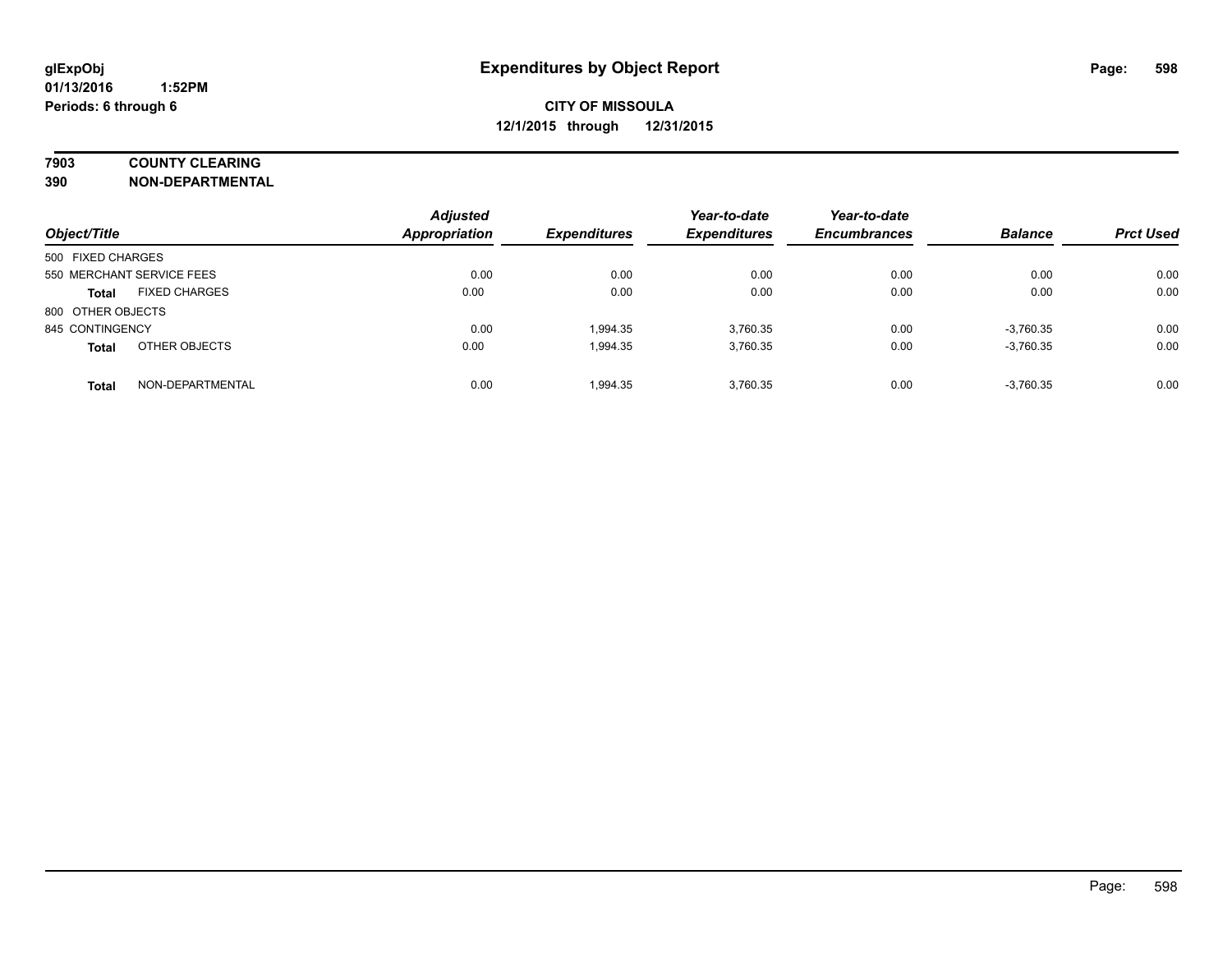### **7903 COUNTY CLEARING**

| Object/Title      |                           | <b>Adjusted</b><br><b>Appropriation</b> | <b>Expenditures</b> | Year-to-date<br><b>Expenditures</b> | Year-to-date<br><b>Encumbrances</b> | <b>Balance</b> | <b>Prct Used</b> |
|-------------------|---------------------------|-----------------------------------------|---------------------|-------------------------------------|-------------------------------------|----------------|------------------|
| 500 FIXED CHARGES |                           |                                         |                     |                                     |                                     |                |                  |
|                   | 550 MERCHANT SERVICE FEES | 0.00                                    | 0.00                | 0.00                                | 0.00                                | 0.00           | 0.00             |
| <b>Total</b>      | <b>FIXED CHARGES</b>      | 0.00                                    | 0.00                | 0.00                                | 0.00                                | 0.00           | 0.00             |
| 800 OTHER OBJECTS |                           |                                         |                     |                                     |                                     |                |                  |
| 845 CONTINGENCY   |                           | 0.00                                    | 1.994.35            | 3.760.35                            | 0.00                                | $-3,760.35$    | 0.00             |
| <b>Total</b>      | OTHER OBJECTS             | 0.00                                    | 1,994.35            | 3,760.35                            | 0.00                                | $-3,760.35$    | 0.00             |
| <b>Total</b>      | <b>COUNTY CLEARING</b>    | 0.00                                    | 1.994.35            | 3.760.35                            | 0.00                                | $-3,760.35$    | 0.00             |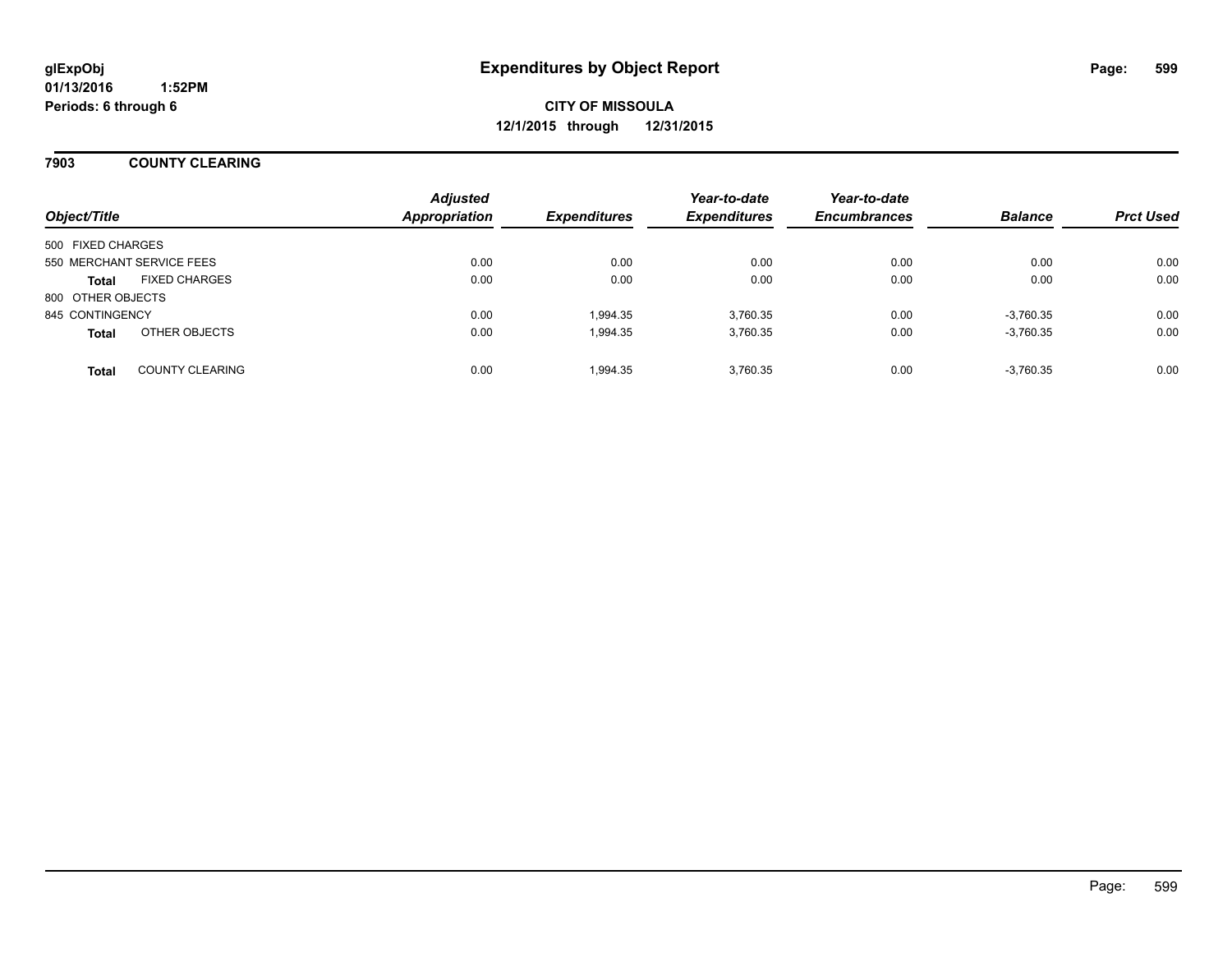#### **7904 SEWER REBATE**

**280 PUBLIC WORKS OPERATIONS**

| <b>Balance</b><br><b>Prct Used</b> |
|------------------------------------|
|                                    |
| 0.00<br>0.00                       |
| 0.00<br>0.00                       |
| 0.00<br>0.00                       |
|                                    |
| 0.00<br>0.00                       |
| 0.00<br>0.00                       |
| 0.00<br>0.00                       |
|                                    |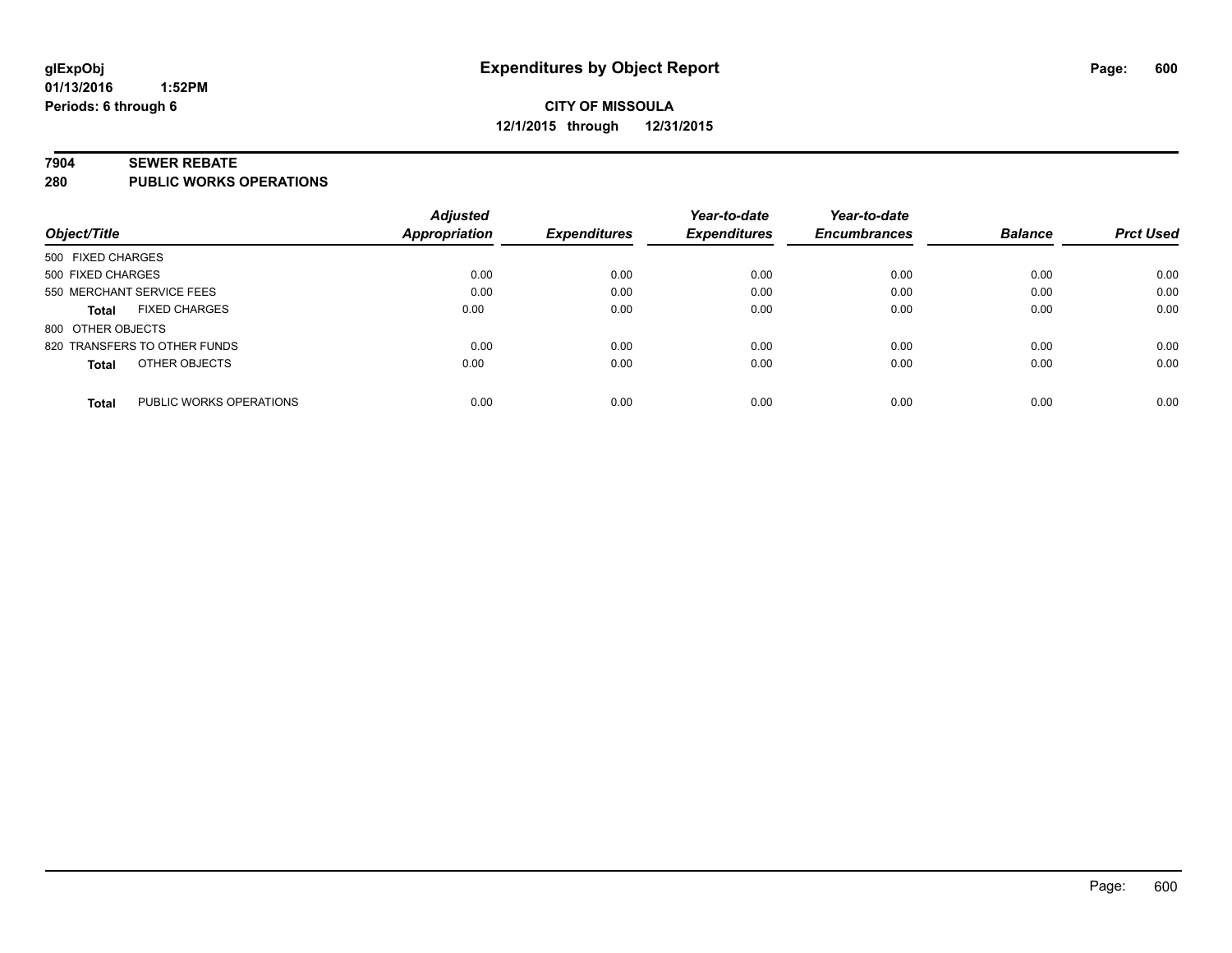#### **7904 SEWER REBATE**

| Object/Title                         | <b>Adjusted</b><br>Appropriation | <b>Expenditures</b> | Year-to-date<br><b>Expenditures</b> | Year-to-date<br><b>Encumbrances</b> | <b>Balance</b> | <b>Prct Used</b> |
|--------------------------------------|----------------------------------|---------------------|-------------------------------------|-------------------------------------|----------------|------------------|
| 500 FIXED CHARGES                    |                                  |                     |                                     |                                     |                |                  |
| 500 FIXED CHARGES                    | 0.00                             | 0.00                | 0.00                                | 0.00                                | 0.00           | 0.00             |
| 550 MERCHANT SERVICE FEES            | 0.00                             | 0.00                | 0.00                                | 0.00                                | 0.00           | 0.00             |
| <b>FIXED CHARGES</b><br><b>Total</b> | 0.00                             | 0.00                | 0.00                                | 0.00                                | 0.00           | 0.00             |
| 800 OTHER OBJECTS                    |                                  |                     |                                     |                                     |                |                  |
| 820 TRANSFERS TO OTHER FUNDS         | 0.00                             | 0.00                | 0.00                                | 0.00                                | 0.00           | 0.00             |
| OTHER OBJECTS<br><b>Total</b>        | 0.00                             | 0.00                | 0.00                                | 0.00                                | 0.00           | 0.00             |
| <b>SEWER REBATE</b><br><b>Total</b>  | 0.00                             | 0.00                | 0.00                                | 0.00                                | 0.00           | 0.00             |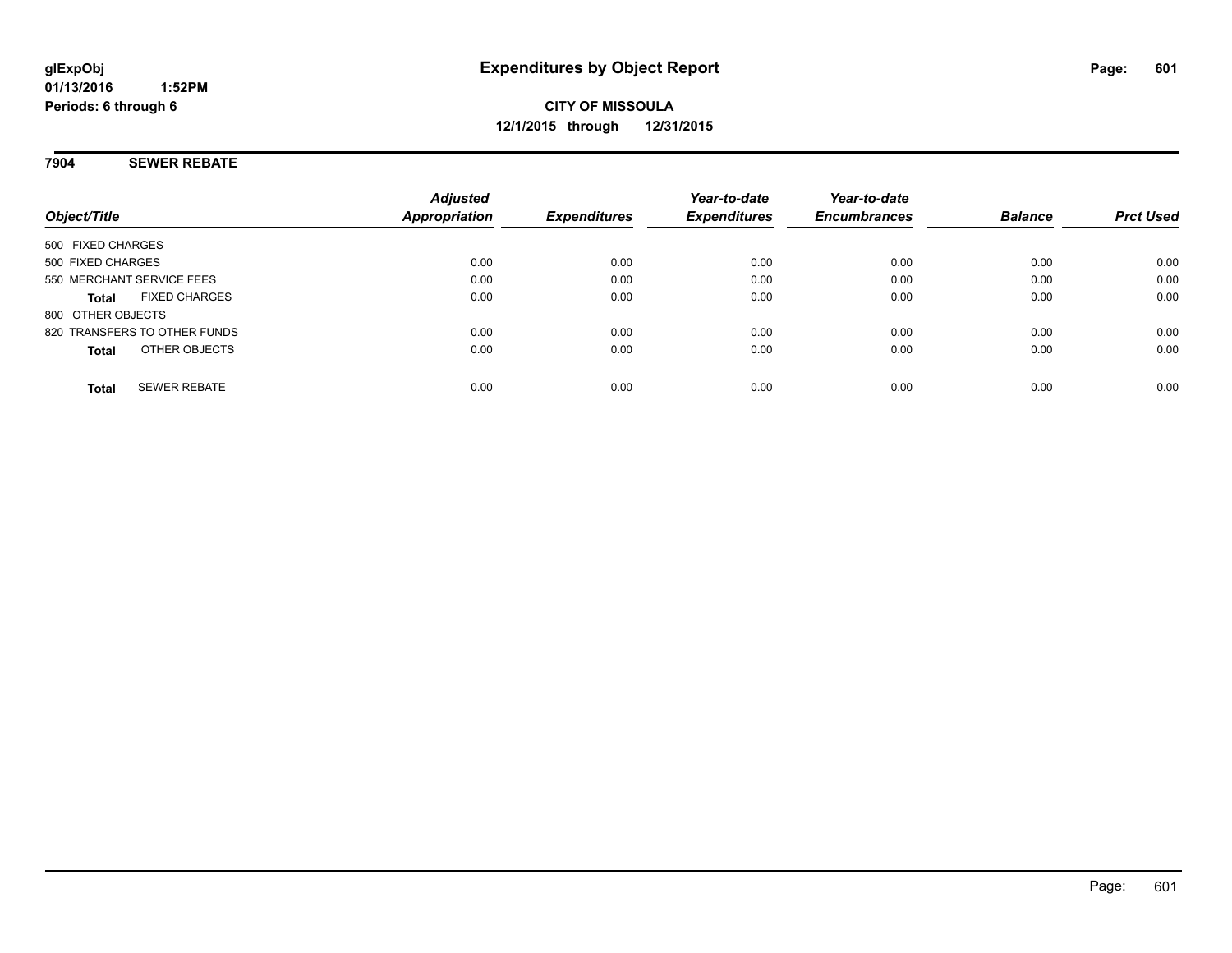#### **7905 WYE SEWER RSID 8489**

**280 PUBLIC WORKS OPERATIONS**

| Object/Title                            | <b>Adjusted</b><br>Appropriation | <b>Expenditures</b> | Year-to-date<br><b>Expenditures</b> | Year-to-date<br><b>Encumbrances</b> | <b>Balance</b> | <b>Prct Used</b> |
|-----------------------------------------|----------------------------------|---------------------|-------------------------------------|-------------------------------------|----------------|------------------|
| 500 FIXED CHARGES                       |                                  |                     |                                     |                                     |                |                  |
| 500 FIXED CHARGES                       | 0.00                             | 0.00                | 0.00                                | 0.00                                | 0.00           | 0.00             |
| 550 MERCHANT SERVICE FEES               | 0.00                             | 0.00                | 0.00                                | 0.00                                | 0.00           | 0.00             |
| <b>FIXED CHARGES</b><br><b>Total</b>    | 0.00                             | 0.00                | 0.00                                | 0.00                                | 0.00           | 0.00             |
| PUBLIC WORKS OPERATIONS<br><b>Total</b> | 0.00                             | 0.00                | 0.00                                | 0.00                                | 0.00           | 0.00             |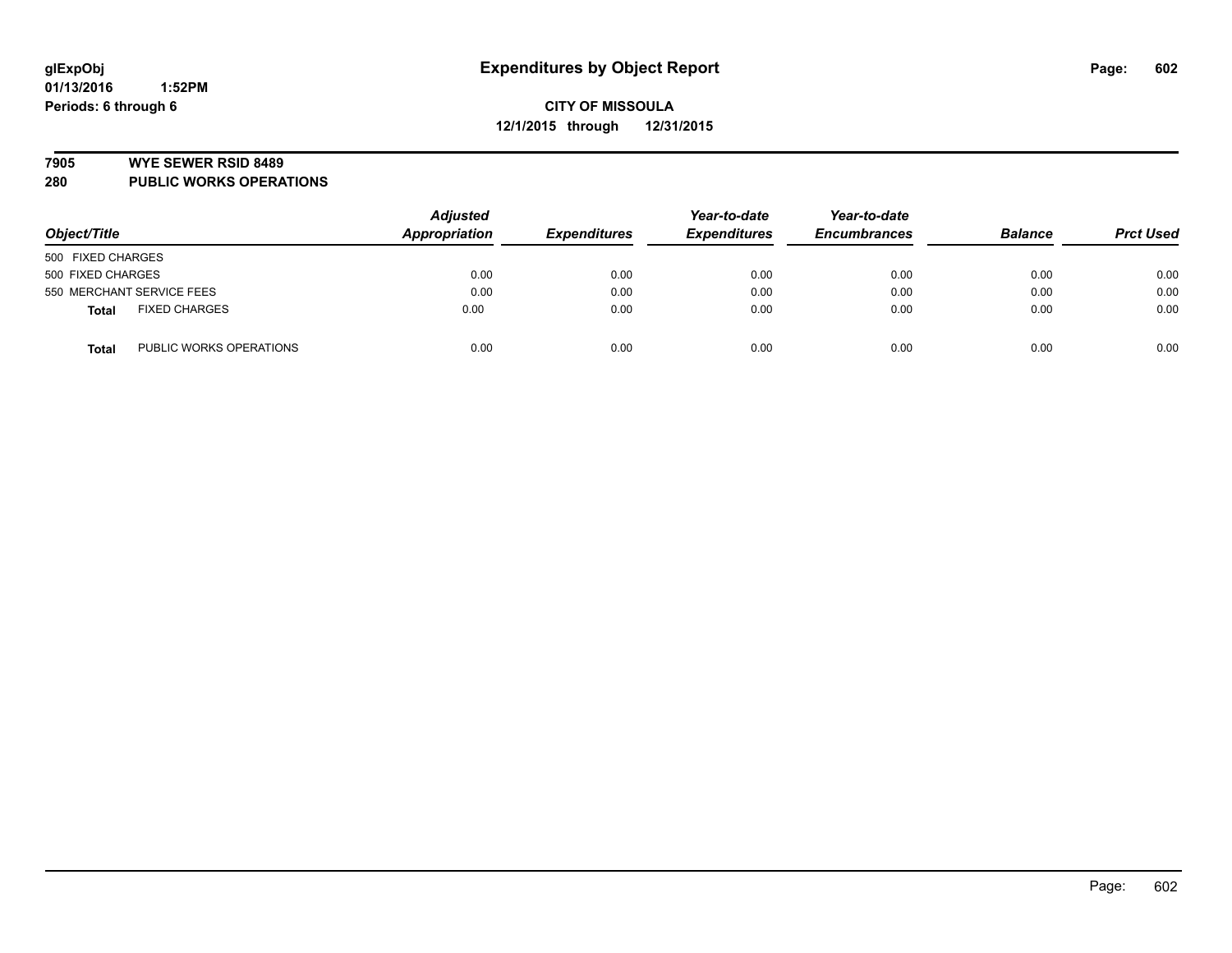**CITY OF MISSOULA 12/1/2015 through 12/31/2015**

#### **7905 WYE SEWER RSID 8489**

| Object/Title                         | <b>Adjusted</b><br>Appropriation | <b>Expenditures</b> | Year-to-date<br><b>Expenditures</b> | Year-to-date<br><b>Encumbrances</b> | <b>Balance</b> | <b>Prct Used</b> |
|--------------------------------------|----------------------------------|---------------------|-------------------------------------|-------------------------------------|----------------|------------------|
| 500 FIXED CHARGES                    |                                  |                     |                                     |                                     |                |                  |
| 500 FIXED CHARGES                    | 0.00                             | 0.00                | 0.00                                | 0.00                                | 0.00           | 0.00             |
| 550 MERCHANT SERVICE FEES            | 0.00                             | 0.00                | 0.00                                | 0.00                                | 0.00           | 0.00             |
| <b>FIXED CHARGES</b><br><b>Total</b> | 0.00                             | 0.00                | 0.00                                | 0.00                                | 0.00           | 0.00             |
| WYE SEWER RSID 8489<br>Total         | 0.00                             | 0.00                | 0.00                                | 0.00                                | 0.00           | 0.00             |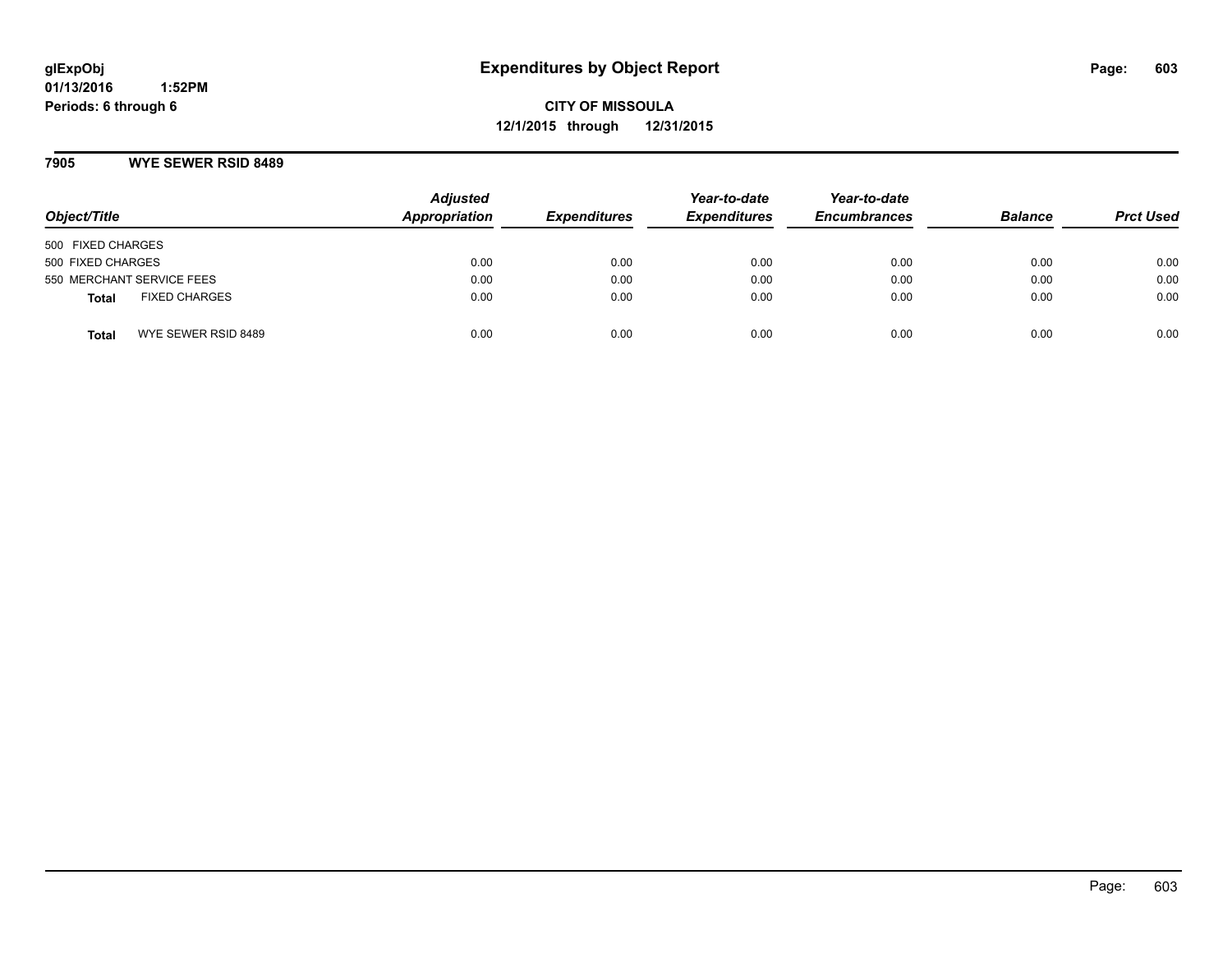#### **7911 RESIDENTIAL INSPECTION FUND**

**310 BUILDING INSPECTION**

| Object/Title                               | <b>Adjusted</b><br><b>Appropriation</b> | <b>Expenditures</b> | Year-to-date<br><b>Expenditures</b> | Year-to-date<br><b>Encumbrances</b> | <b>Balance</b> | <b>Prct Used</b> |
|--------------------------------------------|-----------------------------------------|---------------------|-------------------------------------|-------------------------------------|----------------|------------------|
| 200 SUPPLIES                               |                                         |                     |                                     |                                     |                |                  |
| 220 OPERATING SUPPLIES                     | 0.00                                    | 0.00                | 0.00                                | 0.00                                | 0.00           | 0.00             |
|                                            |                                         |                     |                                     |                                     |                |                  |
| 240 OTHER SUPPLIES                         | 0.00                                    | 0.00                | 0.00                                | 0.00                                | 0.00           | 0.00             |
| <b>SUPPLIES</b><br><b>Total</b>            | 0.00                                    | 0.00                | 0.00                                | 0.00                                | 0.00           | 0.00             |
| 300 PURCHASED SERVICES                     |                                         |                     |                                     |                                     |                |                  |
| 310 COMMUNICATIONS                         | 0.00                                    | 0.00                | 0.00                                | 0.00                                | 0.00           | 0.00             |
| 320 PRINTING & DUPLICATING                 | 0.00                                    | 0.00                | 0.00                                | 0.00                                | 0.00           | 0.00             |
| 330 PUBLICITY, SUBSCRIPTIONS & DUES        | 0.00                                    | 0.00                | 0.00                                | 0.00                                | 0.00           | 0.00             |
| <b>PURCHASED SERVICES</b><br><b>Total</b>  | 0.00                                    | 0.00                | 0.00                                | 0.00                                | 0.00           | 0.00             |
| 500 FIXED CHARGES                          |                                         |                     |                                     |                                     |                |                  |
| 550 MERCHANT SERVICE FEES                  | 0.00                                    | 0.00                | 0.00                                | 0.00                                | 0.00           | 0.00             |
| <b>FIXED CHARGES</b><br><b>Total</b>       | 0.00                                    | 0.00                | 0.00                                | 0.00                                | 0.00           | 0.00             |
| <b>BUILDING INSPECTION</b><br><b>Total</b> | 0.00                                    | 0.00                | 0.00                                | 0.00                                | 0.00           | 0.00             |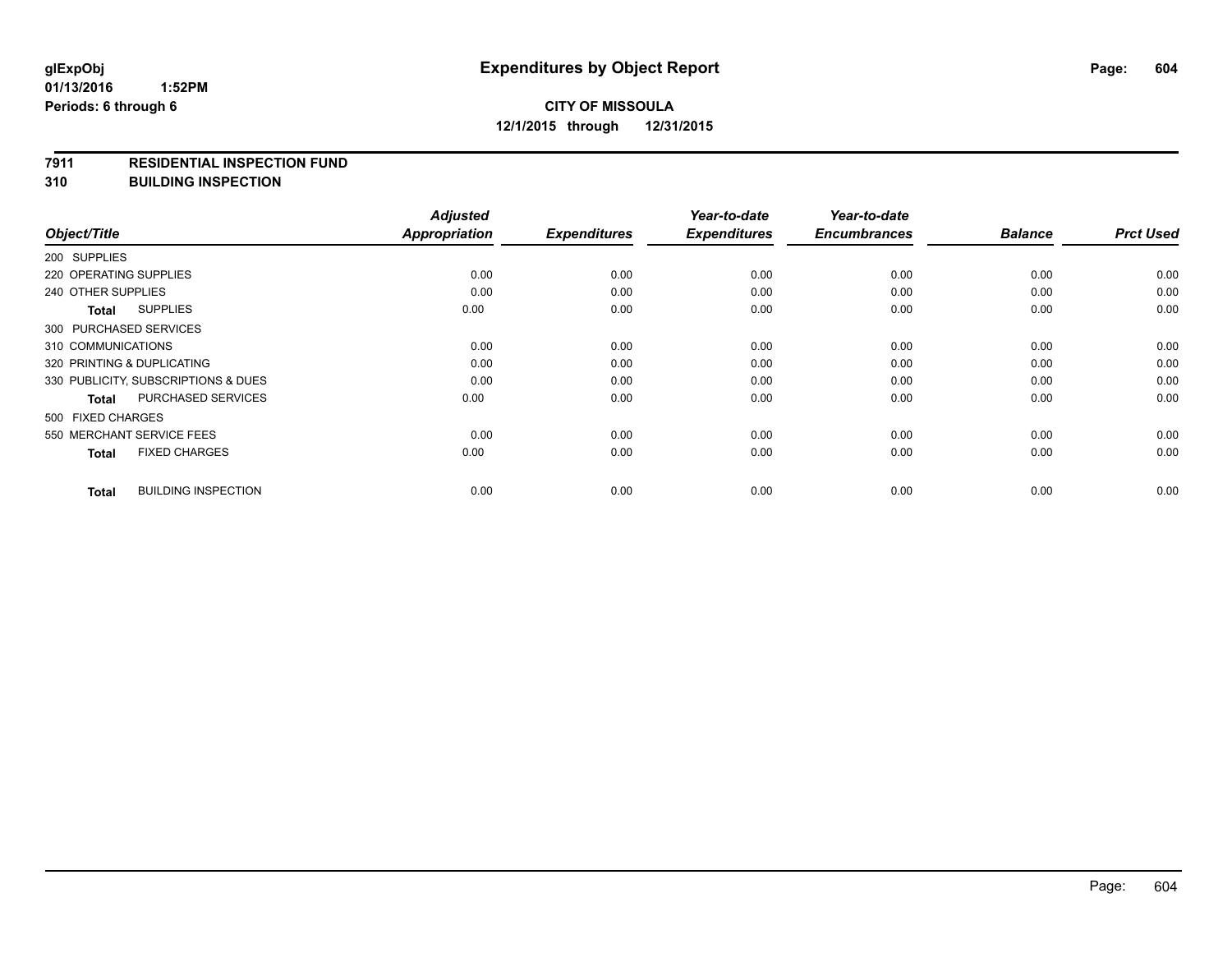## **CITY OF MISSOULA 12/1/2015 through 12/31/2015**

#### **7911 RESIDENTIAL INSPECTION FUND**

|                            |                                     | <b>Adjusted</b> |                     | Year-to-date        | Year-to-date        |                |                  |
|----------------------------|-------------------------------------|-----------------|---------------------|---------------------|---------------------|----------------|------------------|
| Object/Title               |                                     | Appropriation   | <b>Expenditures</b> | <b>Expenditures</b> | <b>Encumbrances</b> | <b>Balance</b> | <b>Prct Used</b> |
| 200 SUPPLIES               |                                     |                 |                     |                     |                     |                |                  |
| 220 OPERATING SUPPLIES     |                                     | 0.00            | 0.00                | 0.00                | 0.00                | 0.00           | 0.00             |
| 240 OTHER SUPPLIES         |                                     | 0.00            | 0.00                | 0.00                | 0.00                | 0.00           | 0.00             |
| Total                      | <b>SUPPLIES</b>                     | 0.00            | 0.00                | 0.00                | 0.00                | 0.00           | 0.00             |
| 300 PURCHASED SERVICES     |                                     |                 |                     |                     |                     |                |                  |
| 310 COMMUNICATIONS         |                                     | 0.00            | 0.00                | 0.00                | 0.00                | 0.00           | 0.00             |
| 320 PRINTING & DUPLICATING |                                     | 0.00            | 0.00                | 0.00                | 0.00                | 0.00           | 0.00             |
|                            | 330 PUBLICITY, SUBSCRIPTIONS & DUES | 0.00            | 0.00                | 0.00                | 0.00                | 0.00           | 0.00             |
| <b>Total</b>               | <b>PURCHASED SERVICES</b>           | 0.00            | 0.00                | 0.00                | 0.00                | 0.00           | 0.00             |
| 500 FIXED CHARGES          |                                     |                 |                     |                     |                     |                |                  |
| 550 MERCHANT SERVICE FEES  |                                     | 0.00            | 0.00                | 0.00                | 0.00                | 0.00           | 0.00             |
| <b>Total</b>               | <b>FIXED CHARGES</b>                | 0.00            | 0.00                | 0.00                | 0.00                | 0.00           | 0.00             |
| <b>Total</b>               | <b>RESIDENTIAL INSPECTION FUND</b>  | 0.00            | 0.00                | 0.00                | 0.00                | 0.00           | 0.00             |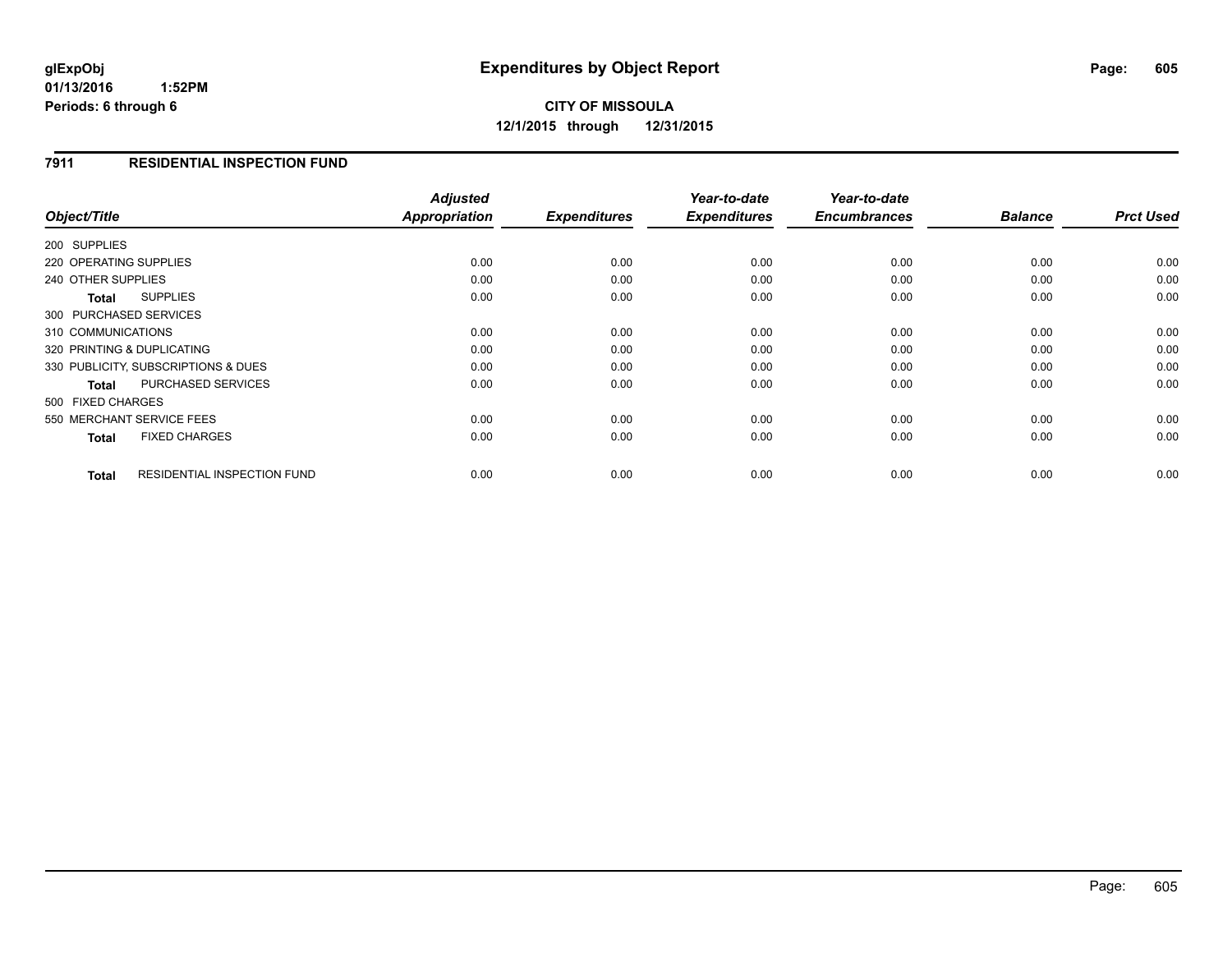# **glExpObj Expenditures by Object Report Page: 606**

#### **01/13/2016 1:52PM Periods: 6 through 6**

## **CITY OF MISSOULA 12/1/2015 through 12/31/2015**

#### **9000 GENERAL FIXED ASSETS ACCOUNT GROUP**

**900 DEPRECIATION**

| Object/Title                          | <b>Adjusted</b><br>Appropriation | <b>Expenditures</b> | Year-to-date<br><b>Expenditures</b> | Year-to-date<br><b>Encumbrances</b> | <b>Balance</b> | <b>Prct Used</b> |
|---------------------------------------|----------------------------------|---------------------|-------------------------------------|-------------------------------------|----------------|------------------|
| 800 OTHER OBJECTS                     |                                  |                     |                                     |                                     |                |                  |
| 830 DEPRECIATION                      | 0.00                             | 0.00                | 0.00                                | 0.00                                | 0.00           | 0.00             |
| OTHER OBJECTS<br><b>Total</b>         | 0.00                             | 0.00                | 0.00                                | 0.00                                | 0.00           | 0.00             |
| 900 CAPITAL OUTLAY                    |                                  |                     |                                     |                                     |                |                  |
| 900 CAPITAL OUTLAY                    | 0.00                             | 0.00                | 0.00                                | 0.00                                | 0.00           | 0.00             |
| <b>CAPITAL OUTLAY</b><br><b>Total</b> | 0.00                             | 0.00                | 0.00                                | 0.00                                | 0.00           | 0.00             |
| <b>DEPRECIATION</b><br><b>Total</b>   | 0.00                             | 0.00                | 0.00                                | 0.00                                | 0.00           | 0.00             |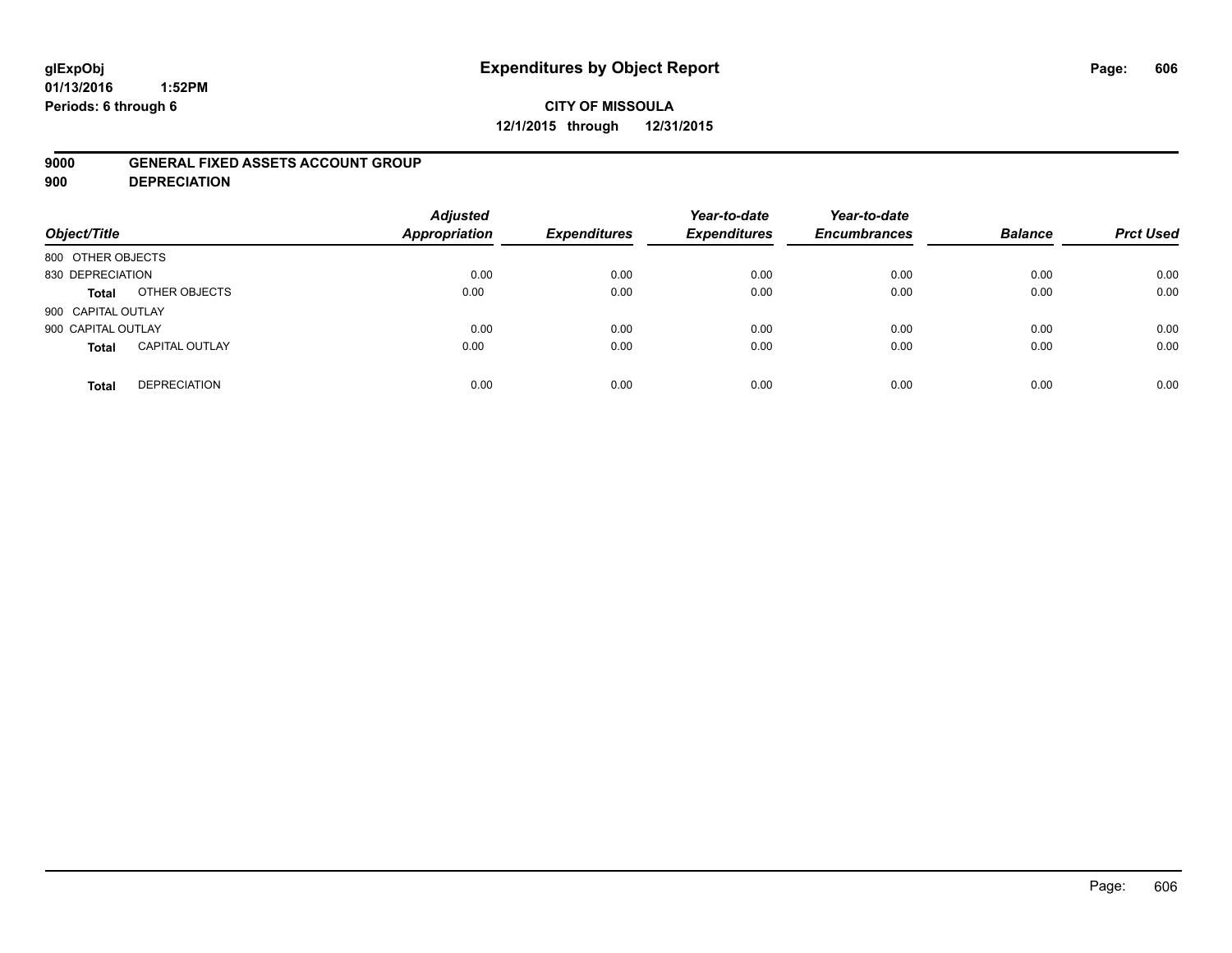**CITY OF MISSOULA 12/1/2015 through 12/31/2015**

#### **9000 GENERAL FIXED ASSETS ACCOUNT GROUP**

| Object/Title       |                                         | <b>Adjusted</b><br><b>Appropriation</b> | <b>Expenditures</b> | Year-to-date<br><b>Expenditures</b> | Year-to-date<br><b>Encumbrances</b> | <b>Balance</b> | <b>Prct Used</b> |
|--------------------|-----------------------------------------|-----------------------------------------|---------------------|-------------------------------------|-------------------------------------|----------------|------------------|
| 800 OTHER OBJECTS  |                                         |                                         |                     |                                     |                                     |                |                  |
| 830 DEPRECIATION   |                                         | 0.00                                    | 0.00                | 0.00                                | 0.00                                | 0.00           | 0.00             |
| <b>Total</b>       | OTHER OBJECTS                           | 0.00                                    | 0.00                | 0.00                                | 0.00                                | 0.00           | 0.00             |
| 900 CAPITAL OUTLAY |                                         |                                         |                     |                                     |                                     |                |                  |
| 900 CAPITAL OUTLAY |                                         | 0.00                                    | 0.00                | 0.00                                | 0.00                                | 0.00           | 0.00             |
| <b>Total</b>       | <b>CAPITAL OUTLAY</b>                   | 0.00                                    | 0.00                | 0.00                                | 0.00                                | 0.00           | 0.00             |
| <b>Total</b>       | <b>GENERAL FIXED ASSETS ACCOUNT GRC</b> | 0.00                                    | 0.00                | 0.00                                | 0.00                                | 0.00           | 0.00             |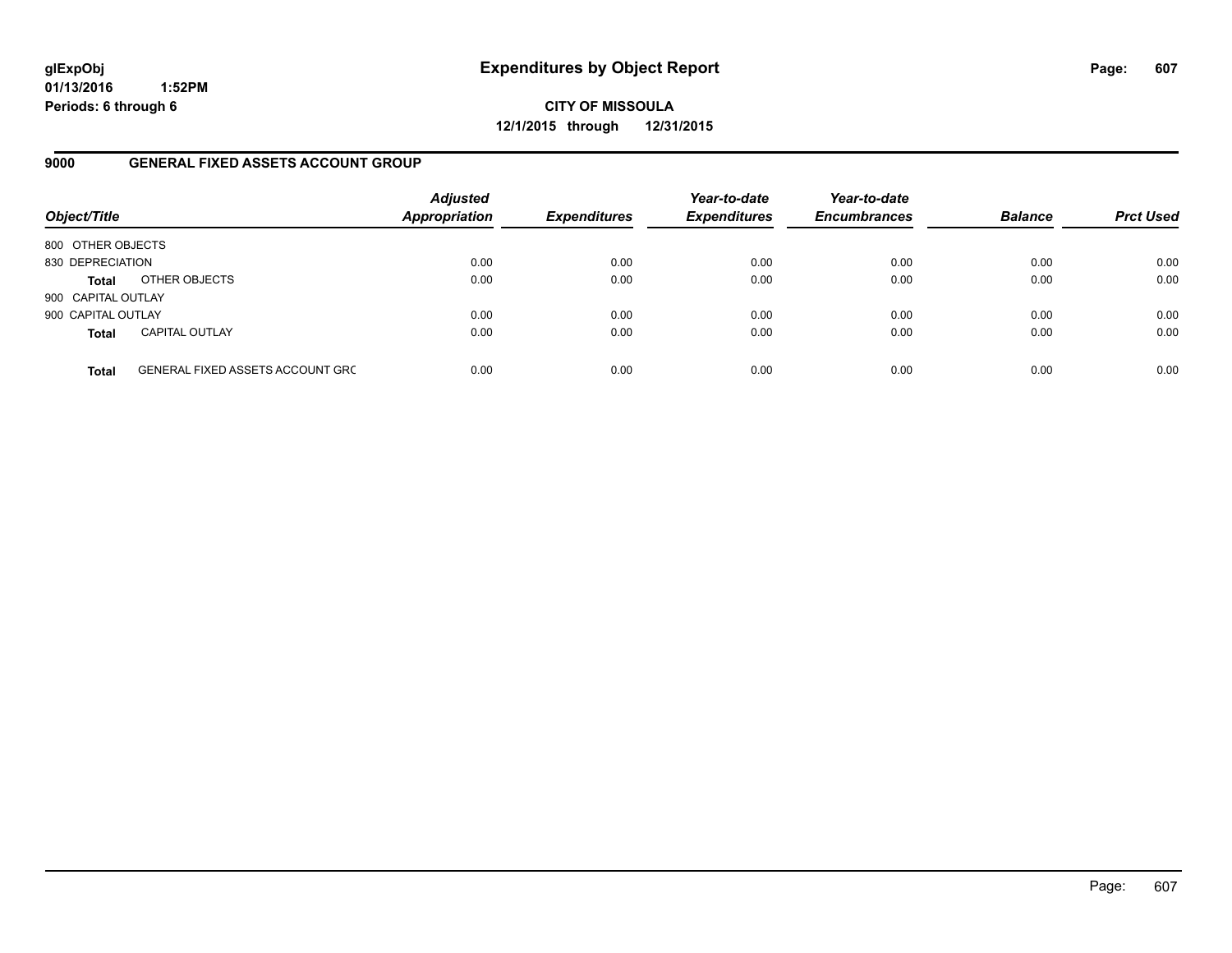#### *Grand Totals*

|                                           | <b>Adjusted</b> |                     | Year-to-date        | Year-to-date        |                |                  |
|-------------------------------------------|-----------------|---------------------|---------------------|---------------------|----------------|------------------|
| Object/Title                              | Appropriation   | <b>Expenditures</b> | <b>Expenditures</b> | <b>Encumbrances</b> | <b>Balance</b> | <b>Prct User</b> |
| 100 PERSONAL SERVICES                     |                 |                     |                     |                     |                |                  |
| 110 SALARIES AND WAGES                    | 30, 184, 274.00 | 3,262,182.88        | 14,027,651.57       | 0.00                | 16,156,622.43  | 46.4             |
| 115 SALARIES/HEALTH INSURANCE BENEFIT     | 608,760.00      | 113,376.00          | 595,539.00          | 0.00                | 13,221.00      | 97.8             |
| 120 OVERTIME/TERMINATION                  | 782,022.00      | 82,500.10           | 828,072.53          | 0.00                | $-46,050.53$   | 105.8            |
| 121 OUTSIDE HIRE OVERTIME                 | 75,000.00       | 6,308.01            | 79,502.69           | 0.00                | $-4,502.69$    | 106.0            |
| 122 COURT OVERTIME                        | 2,675.00        | 5,789.91            | 11,067.57           | 0.00                | $-8,392.57$    | 413.7            |
| 130 OTHER                                 | 339,064.00      | 1,575.64            | 121,019.44          | 0.00                | 218,044.56     | 35.6             |
| 133 EDUCATION COMPENSATION                | 0.00            | 7,605.00            | 7,605.00            | 0.00                | $-7,605.00$    | 0.0              |
| 135 OPEB EXPENSE                          | 0.00            | 0.00                | 0.00                | 0.00                | 0.00           | 0.0              |
| <b>140 EMPLOYER CONTRIBUTIONS</b>         | 12,421,954.00   | 964,083.19          | 4,823,565.30        | 0.00                | 7,598,388.70   | 38.8             |
| <b>141 STATE RETIREMENT CONTRIBUTIONS</b> | 1,775,026.00    | 0.00                | 647,758.54          | 0.00                | 1,127,267.46   | 36.4             |
| <b>145 OPEB CONTRIBUTION</b>              | 0.00            | 0.00                | 0.00                | 0.00                | 0.00           | 0.0              |
| 190 PENSION EXPENSE                       | 0.00            | 0.00                | 0.00                | 0.00                | 0.00           | 0.0              |
| PERSONAL SERVICES<br><b>Total</b>         | 46,188,775.00   | 4,443,420.73        | 21, 141, 781. 64    | 0.00                | 25,046,993.36  | 45.7             |
| 200 SUPPLIES                              |                 |                     |                     |                     |                |                  |
| 210 OFFICE SUPPLIES                       | 133,903.00      | 13,534.40           | 60,587.09           | 0.00                | 73,315.91      | 45.2             |
| 220 OPERATING SUPPLIES                    | 1,188,807.00    | 188,599.41          | 569,131.94          | 0.00                | 619,675.06     | 47.8             |
| 230 REPAIR/MAINTENANCE                    | 941,297.00      | 118,208.35          | 425,794.52          | 0.00                | 515,502.48     | 45.2             |
| 231 GASOLINE                              | 666,168.00      | 50,571.17           | 215,287.52          | 0.00                | 450,880.48     | 32.3             |
| 240 OTHER SUPPLIES                        | 222,801.00      | 3,466.52            | 69,609.99           | 0.00                | 153,191.01     | 31.2             |
| 250 SUPPLIES FOR RESALE                   | 500.00          | 0.00                | 0.00                | 0.00                | 500.00         | 0.0              |
| <b>SUPPLIES</b><br>Total                  | 3,153,476.00    | 374,379.85          | 1,340,411.06        | 0.00                | 1,813,064.94   | 42.5             |
| 300 PURCHASED SERVICES                    |                 |                     |                     |                     |                |                  |
| 310 COMMUNICATIONS                        | 135,269.00      | 5,975.43            | 83,450.09           | 0.00                | 51,818.91      | 61.6             |
| 320 PRINTING & DUPLICATING                | 101,251.00      | 6,951.37            | 26,291.50           | 0.00                | 74,959.50      | 25.9             |
| 330 PUBLICITY, SUBSCRIPTIONS & DUES       | 191,269.00      | 20,711.33           | 129,175.39          | 0.00                | 62,093.61      | 67.5             |
| 340 SEWER                                 | 16,689.00       | 0.00                | 5,001.97            | 0.00                | 11,687.03      | 29.9             |
| 341 ELECTRICITY & NATURAL GAS             | 1,763,993.00    | 198,822.63          | 690,997.32          | 0.00                | 1,072,995.68   | 39.1             |
| 343 WATER CHARGES                         | 227,492.00      | 5,525.04            | 186,821.30          | 0.00                | 40,670.70      | 82.1             |
| 344 TELEPHONE SERVICE                     | 301,632.00      | 29,594.19           | 126,553.98          | 0.00                | 175,078.02     | 41.9             |
|                                           |                 |                     |                     |                     |                |                  |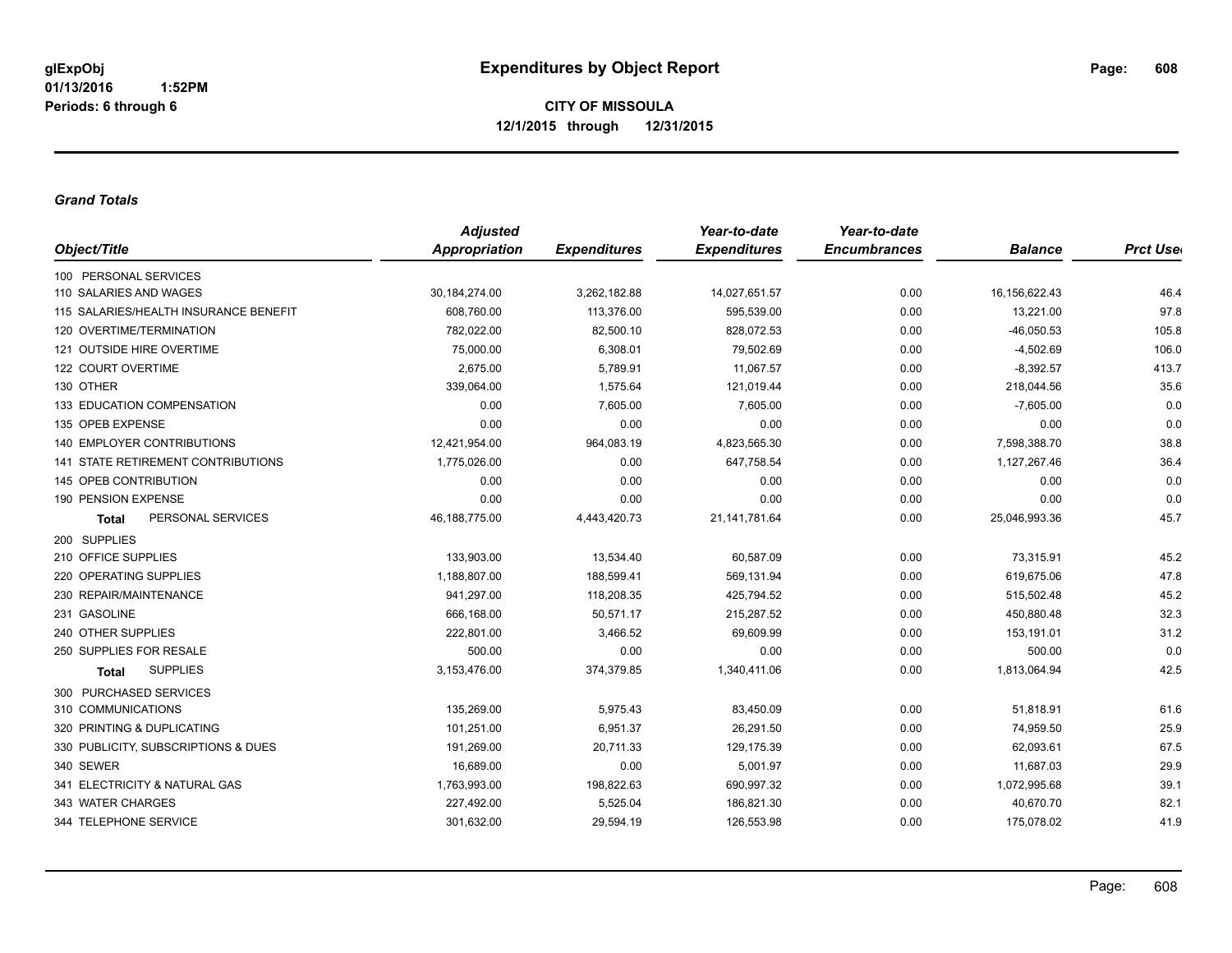*Grand Totals [Continued]*

|                                                   | <b>Adjusted</b> |                     | Year-to-date        | Year-to-date        |                |                 |
|---------------------------------------------------|-----------------|---------------------|---------------------|---------------------|----------------|-----------------|
| Object/Title                                      | Appropriation   | <b>Expenditures</b> | <b>Expenditures</b> | <b>Encumbrances</b> | <b>Balance</b> | <b>Prct Use</b> |
| 345 GARBAGE                                       | 117,119.00      | 11,006.95           | 58,549.66           | 0.00                | 58,569.34      | 49.9            |
| 350 PROFESSIONAL SERVICES                         | 3,778,871.00    | 1,647,314.22        | 2,833,937.79        | 0.00                | 944,933.21     | 74.9            |
| 351 INSURANCE CLAIMS                              | 5,156,229.00    | 363,401.73          | 1,921,879.64        | 0.00                | 3,234,349.36   | 37.2            |
| 352 HEALTH PROGRAMS                               | 94,500.00       | 12,758.02           | 17,234.86           | 0.00                | 77,265.14      | 18.2            |
| 353 ADMINISTRATION EXPENDITURES                   | 757,888.00      | 111,270.99          | 394,429.87          | 0.00                | 363,458.13     | 52.0            |
| 354 TRANSITIONAL REINSURANCE PROGRAM              | 78,280.00       | 0.00                | 13,356.00           | 0.00                | 64,924.00      | 17.0            |
| 360 REPAIR & MAINTENANCE                          | 1,964,191.00    | 219,868.40          | 968,683.19          | 0.00                | 995,507.81     | 49.3            |
| 370 TRAVEL                                        | 178,445.00      | 9,273.67            | 66,189.56           | 0.00                | 112,255.44     | 37.0            |
| 380 TRAINING                                      | 175,591.00      | 3,242.00            | 56,608.87           | 0.00                | 118,982.13     | 32.2            |
| 390 OTHER PURCHASED SERVICES                      | 1,932,464.00    | 238,507.96          | 436,072.17          | 0.00                | 1,496,391.83   | 22.5            |
| PURCHASED SERVICES<br><b>Total</b>                | 16,971,173.00   | 2,884,223.93        | 8,015,233.16        | 0.00                | 8,955,939.84   | 47.2            |
| 400 BUILDING MATERIALS                            |                 |                     |                     |                     |                |                 |
| <b>400 BUILDING MATERIALS</b>                     | 321,486.00      | 16,521.01           | 102,221.79          | 0.00                | 219,264.21     | 31.8            |
| <b>BUILDING MATERIALS</b><br>Total                | 321,486.00      | 16,521.01           | 102,221.79          | 0.00                | 219,264.21     | 31.8            |
| 500 FIXED CHARGES                                 |                 |                     |                     |                     |                |                 |
| 500 FIXED CHARGES                                 | 3,161,542.00    | 861,645.02          | 1,638,159.02        | 0.00                | 1,523,382.98   | 51.8            |
| 530 EQUIPMENT RENTAL                              | 726.00          | 10.50               | 287.50              | 0.00                | 438.50         | 39.6            |
| 550 MERCHANT SERVICE FEES                         | 196,734.00      | 3,704.50            | 11,930.10           | 0.00                | 184,803.90     | 6.0             |
| <b>FIXED CHARGES</b><br>Total                     | 3,359,002.00    | 865,360.02          | 1,650,376.62        | 0.00                | 1,708,625.38   | 49.1            |
| 600 DEBT SERVICE                                  |                 |                     |                     |                     |                |                 |
| 600 DEBT SERVICE                                  | 0.00            | 0.00                | 0.00                | 0.00                | 0.00           | 0.0             |
| 610 PRINCIPAL                                     | 11,041,379.59   | 1,701,419.09        | 2,633,711.54        | 0.00                | 8,407,668.05   | 23.8            |
| 615 JUDGMENT LEVY DEBT PAYMENT                    | 0.00            | 0.00                | 0.00                | 0.00                | 0.00           | 0.0             |
| 620 INTEREST / SERVICE FEES                       | 2,692,532.80    | 1,113,584.07        | 1,414,540.72        | 0.00                | 1,277,992.08   | 52.5            |
| <b>DEBT SERVICE</b><br><b>Total</b>               | 13,733,912.39   | 2,815,003.16        | 4,048,252.26        | 0.00                | 9,685,660.13   | 29.4            |
| 700 GRANTS & CONTRIBUTIONS                        |                 |                     |                     |                     |                |                 |
| 700 GRANTS & CONTRIBUTIONS                        | 7,311,810.06    | 1,354,726.42        | 2,052,922.18        | 0.00                | 5,258,887.88   | 28.0            |
| 751 RECREATION SCHOLARSHIPS                       | 0.00            | 0.00                | 0.00                | 0.00                | 0.00           | 0.0             |
| 780 INTERGOVERNMENTAL TRANSFER                    | 0.00            | 0.00                | 0.00                | 0.00                | 0.00           | 0.0             |
| <b>GRANTS &amp; CONTRIBUTIONS</b><br><b>Total</b> | 7,311,810.06    | 1,354,726.42        | 2,052,922.18        | 0.00                | 5,258,887.88   | 28.0            |
| 800 OTHER OBJECTS                                 |                 |                     |                     |                     |                |                 |